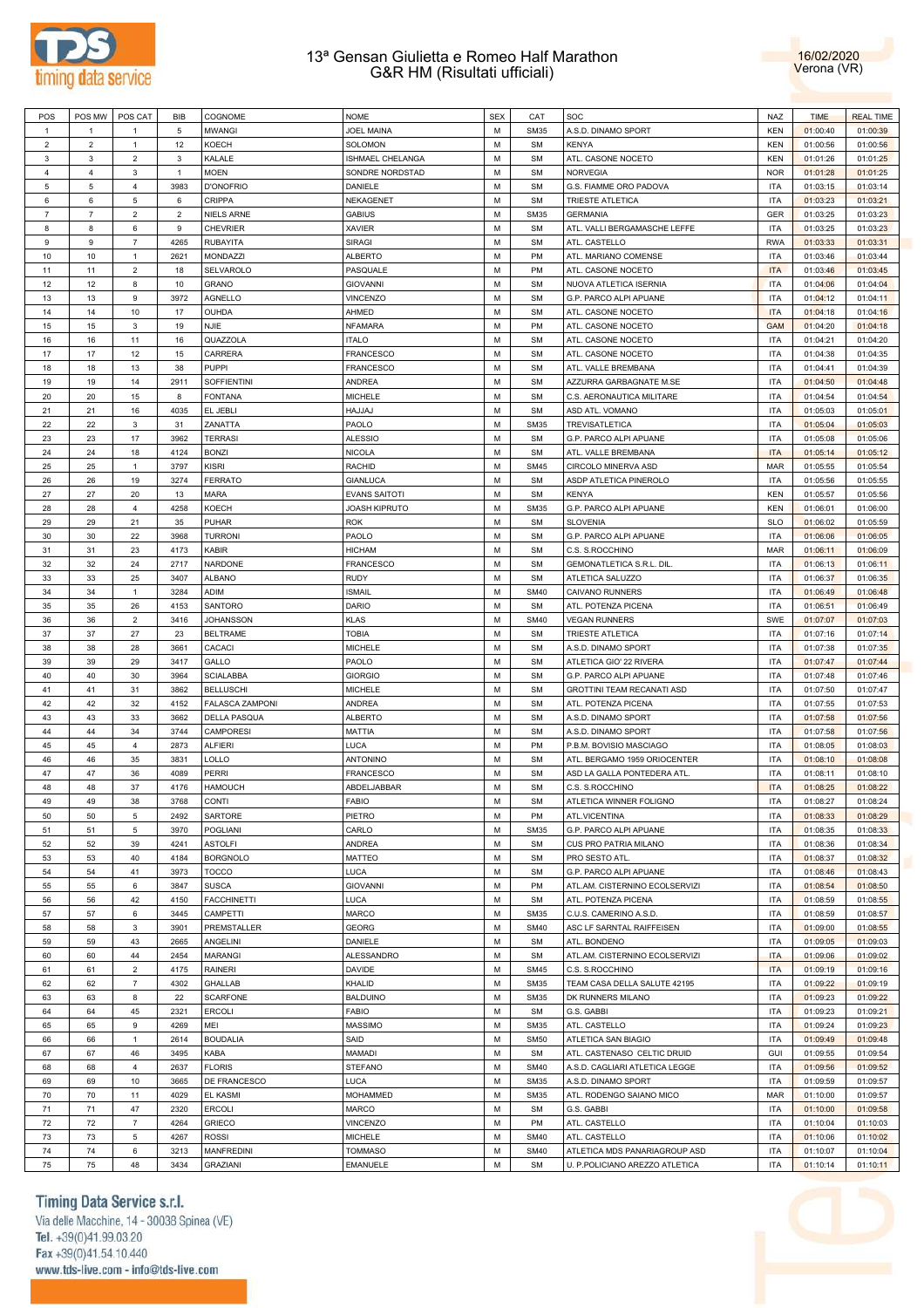



| POS | POS MW         | POS CAT        | BIB            | COGNOME            | NOME                | <b>SEX</b> | CAT         | SOC                            | <b>NAZ</b> | <b>TIME</b> | <b>REALTIME</b> |
|-----|----------------|----------------|----------------|--------------------|---------------------|------------|-------------|--------------------------------|------------|-------------|-----------------|
| 76  | 76             | 8              | 37             | ZUCCHI             | <b>MASSIMO</b>      | M          | PM          | FREE-ZONE                      | <b>ITA</b> | 01:10:16    | 01:10:13        |
| 77  | 77             | 12             | 727            | <b>IDRISSI</b>     | <b>MOHAMED</b>      | M          | <b>SM35</b> |                                | <b>MAR</b> |             | 01:10:22        |
|     |                |                |                |                    |                     |            |             | MEGA HOBBY SPORT               |            | 01:10:24    |                 |
| 78  | 78             | 13             | 3755           | SOLLA              | CLAUDIO             | M          | <b>SM35</b> | CAGLIARI MARATHON CLUB         | <b>ITA</b> | 01:10:27    | 01:10:22        |
| 79  | 79             | 14             | 3498           | <b>GENERALI</b>    | ELIA                | М          | <b>SM35</b> | ATL. CASTENASO CELTIC DRUID    | <b>ITA</b> | 01:10:28    | 01:10:26        |
| 80  | 80             | $\overline{7}$ | 2634           | <b>MELIS</b>       | <b>ROBERTO</b>      | М          | <b>SM40</b> | A.S.D. CAGLIARI ATLETICA LEGGE | <b>ITA</b> | 01:10:30    | 01:10:25        |
| 81  | 81             | 49             | 2693           | ZAGATO             | MICHAEL             | M          | <b>SM</b>   | CUS PRO PATRIA MILANO          | <b>ITA</b> | 01:10:42    | 01:10:39        |
|     |                |                |                |                    |                     | M          |             |                                |            |             |                 |
| 82  | 82             | 50             | 2615           | <b>SEDDIK</b>      | OKBA                |            | <b>SM</b>   | ATLETICA SAN BIAGIO            | <b>ITA</b> | 01:10:47    | 01:10:46        |
| 83  | 83             | 51             | 3758           | <b>BERGIANTI</b>   | ANDREA              | M          | <b>SM</b>   | CALCESTRUZZI CORRADINI EXCELS. | <b>ITA</b> | 01:10:54    | 01:10:51        |
| 84  | 84             | 15             | 3753           | ABDELKADER         | OUALID              | M          | <b>SM35</b> | CAGLIARI MARATHON CLUB         | <b>ITA</b> | 01:11:10    | 01:11:07        |
| 85  | 85             | 52             | 3864           | <b>MORETTI</b>     | <b>GIOVANNI</b>     | M          | <b>SM</b>   | GROTTINI TEAM RECANATI ASD     | <b>ITA</b> | 01:11:12    | 01:11:10        |
| 86  | 86             | 8              | 4151           | <b>MOSCA</b>       | <b>ALBERTO</b>      | M          | <b>SM40</b> | ATL. POTENZA PICENA            | <b>ITA</b> | 01:11:16    | 01:11:14        |
|     |                |                |                |                    |                     |            |             |                                |            |             |                 |
| 87  | 87             | 9              | 3283           | <b>FALCO</b>       | <b>VINCENZO</b>     | M          | <b>SM40</b> | CAIVANO RUNNERS                | <b>ITA</b> | 01:11:24    | 01:11:21        |
| 88  | 88             | 53             | 4149           | <b>BIANCHI</b>     | MARCO               | M          | <b>SM</b>   | ATL. POTENZA PICENA            | <b>ITA</b> | 01:11:26    | 01:11:23        |
| 89  | 89             | 9              | 2332           | LANCELLOTTI        | <b>ROCCO</b>        | M          | PM          | CLUB ATLETICO POTENZA          | <b>ITA</b> | 01:11:27    | 01:11:23        |
| 90  | 90             | 16             | 4189           | <b>LA BANCA</b>    | <b>DOMENICO</b>     | М          | <b>SM35</b> | <b>G.S.IL FIORINO</b>          | <b>ITA</b> | 01:11:27    | 01:11:24        |
| 91  | $\mathbf{1}$   | $\mathbf{1}$   | F <sub>1</sub> | <b>STRANEO</b>     | VALERIA             | F          | <b>SF40</b> | LAGUNA RUNNING SSD SRL         | <b>ITA</b> | 01:11:34    | 01:11:32        |
| 92  | $\overline{c}$ | $\overline{1}$ | F12            | <b>JEROTICH</b>    | LENAH               | F          | SF          | <b>KENYA</b>                   | <b>KEN</b> | 01:11:43    | 01:11:42        |
|     |                |                |                |                    |                     |            |             |                                |            |             |                 |
| 93  | 91             | 17             | 2489           | ORSUCCI            | SIMONE              | M          | <b>SM35</b> | ATL. VIRTUS CR LUCCA           | <b>ITA</b> | 01:11:47    | 01:11:42        |
| 94  | 92             | $\overline{2}$ | 3798           | ERRAMI             | MOHAMED             | М          | <b>SM50</b> | CIRCOLO MINERVA ASD            | <b>ITA</b> | 01:11:47    | 01:11:45        |
| 95  | 93             | 54             | 1698           | <b>RIZZOTTI</b>    | <b>FRANCESCO</b>    | M          | <b>SM</b>   | A.S.D. TEAM KM SPORT           | <b>ITA</b> | 01:11:51    | 01:11:45        |
| 96  | 94             | 18             | 936            | VANINI             | <b>GIOVANNI</b>     | M          | <b>SM35</b> | CARDATLETICA                   | <b>ITA</b> | 01:11:54    | 01:11:49        |
|     |                |                |                |                    |                     |            |             |                                |            |             |                 |
| 97  | 95             | 19             | 562            | <b>RAIMONDO</b>    | FRANCESCO MARIA     | M          | <b>SM35</b> | MARATHON CLUB TRENTO           | <b>ITA</b> | 01:11:54    | 01:11:49        |
| 98  | 96             | 55             | 3108           | <b>STRAPPATO</b>   | MASSIMILIANO        | M          | <b>SM</b>   | ATL.AMAT.OSIMO                 | <b>ITA</b> | 01:11:54    | 01:11:51        |
| 99  | 97             | $\mathbf{3}$   | 1575           | LEONARDI           | <b>MASSIMO</b>      | M          | <b>SM45</b> | X-BIONIC RUNNING TEAM          | <b>ITA</b> | 01:11:56    | 01:11:52        |
| 100 | 98             | 56             | 2312           | <b>METUSHI</b>     | SATILJANO           | M          | <b>SM</b>   | ATLETICA FREE RUNNERS AREZZO   | <b>ITA</b> | 01:12:00    | 01:11:59        |
| 101 | 99             | 20             | 4174           | <b>PESSINA</b>     | SIMONE              | M          | <b>SM35</b> | C.S. S.ROCCHINO                | <b>ITA</b> | 01:12:00    | 01:11:57        |
|     |                |                |                |                    |                     |            |             |                                |            |             |                 |
| 102 | 100            | 57             | 39             | CAGNATI            | LUCA                | М          | <b>SM</b>   | ATL. VALLI BERGAMASCHE LEFFE   | <b>ITA</b> | 01:12:08    | 01:12:06        |
| 103 | 101            | 21             | 3632           | PADOAN             | <b>MARCO</b>        | М          | <b>SM35</b> | <b>VICENZA RUNNERS</b>         | <b>ITA</b> | 01:12:10    | 01:12:07        |
| 104 | 3              | $\overline{2}$ | F <sub>2</sub> | EPIS               | <b>GIOVANNA</b>     | F          | SF          | C.S. CARABINIERI SEZ. ATLETICA | <b>ITA</b> | 01:12:13    | 01:12:13        |
| 105 | 102            | 58             | 3214           | <b>CORSINI</b>     | SIMONE              | M          | <b>SM</b>   | ATLETICA MDS PANARIAGROUP ASD  | <b>ITA</b> | 01:12:24    | 01:12:21        |
| 106 | 103            | 22             | 3752           | <b>MERENDA</b>     | <b>MICHELE</b>      | M          | <b>SM35</b> | CAGLIARI MARATHON CLUB         | <b>ITA</b> | 01:12:26    | 01:12:23        |
|     |                |                |                |                    |                     |            |             |                                |            |             |                 |
| 107 | 104            | 23             | 4098           | <b>BENEDETTI</b>   | <b>ENRICO</b>       | M          | <b>SM35</b> | GOLDEN CLUB RIMINI INTERNAT.   | <b>ITA</b> | 01:12:32    | 01:12:21        |
| 108 | 105            | 59             | 696            | <b>PARISI</b>      | <b>DAVIDE</b>       | M          | <b>SM</b>   | LAGARINA CRUS TEAM             | <b>ITA</b> | 01:12:34    | 01:12:29        |
| 109 | 106            | 10             | 1609           | <b>TOFFANO</b>     | SIMONE              | M          | <b>SM40</b> | AMATORI ATL. CASORATE S.       | <b>ITA</b> | 01:12:43    | 01:12:40        |
| 110 | 107            | 24             | 1750           | <b>VECCHIETTI</b>  | MATTEO              | M          | <b>SM35</b> | ATLETICA VALLE DI CEMBRA       | <b>ITA</b> | 01:12:51    | 01:12:48        |
| 111 | 108            | 10             | 2794           | <b>BONI</b>        | <b>ROBERTO</b>      | M          | PM          | G.S.SELF ATL. MONTANARI GRUZZA | <b>ITA</b> | 01:12:55    | 01:12:50        |
|     |                |                |                |                    |                     |            |             |                                |            |             |                 |
| 112 | 109            | 11             | 3795           | <b>MORI</b>        | <b>EMILIO</b>       | M          | <b>SM40</b> | CIRCOLO MINERVA ASD            | <b>ITA</b> | 01:12:55    | 01:12:52        |
| 113 | 110            | 11             | 3829           | ZABBENI            | PIETRO              | M          | PM          | ATL. BERGAMO 1959 ORIOCENTER   | <b>ITA</b> | 01:12:59    | 01:12:56        |
| 114 | 4              | 3              | F <sub>8</sub> | SUGAMIELE          | <b>FEDERICA</b>     | F          | SF          | CAIVANO RUNNERS                | <b>ITA</b> | 01:13:04    | 01:13:04        |
| 115 | $\,$ 5 $\,$    | $\overline{4}$ | F15            | CASCAVILLA         | <b>MARIA CHIARA</b> | F          | SF          | A.S. LA FRATELLANZA 1874       | <b>ITA</b> | 01:13:05    | 01:13:05        |
| 116 | 111            | 60             | 367            | <b>BOINEGA</b>     | LORENZO             | М          | <b>SM</b>   | POLISPORTIVA TIFERNUM V        | <b>ITA</b> | 01:13:05    | 01:12:55        |
|     |                |                |                |                    |                     |            |             |                                |            |             |                 |
| 117 | 112            | 61             | 368            | <b>BOINEGA</b>     | LUCA                | M          | <b>SM</b>   | POLISPORTIVA TIFERNUM V        | <b>ITA</b> | 01:13:05    | 01:12:54        |
| 118 | 113            | 62             | 2869           | PANTALEONE         | <b>ANTONIO</b>      | М          | <b>SM</b>   | A.S.D. BRANCALEONE ASTI        | <b>ITA</b> | 01:13:09    | 01:13:03        |
| 119 | 114            | 63             | 2223           | <b>VECCHIA</b>     | MATTEO              | M          | <b>SM</b>   | DK RUNNERS MILANO              | <b>ITA</b> | 01:13:22    | 01:13:11        |
| 120 | 115            | $\overline{4}$ | 2099           | <b>VIVIAN</b>      | LUIGI               | М          | <b>SM45</b> | ASD NICO RUNNERS               | <b>ITA</b> | 01:13:23    | 01:13:19        |
| 121 | 6              | $\overline{5}$ | F14            | <b>STEFANI</b>     | <b>ELISA</b>        | F          | SF          | A.S.D. BRANCALEONE ASTI        | <b>ITA</b> | 01:13:32    | 01:13:30        |
|     |                |                |                |                    |                     |            |             |                                |            |             |                 |
| 122 | 116            | 64             | 3967           | PEZZUTO            | ROCCO ANGELO        | M          | <b>SM</b>   | G.P. PARCO ALPI APUANE         | <b>ITA</b> | 01:13:33    | 01:13:31        |
| 123 | 117            | 5              | 3756           | CANNAS             | PAOLO               | M          | <b>SM45</b> | CAGLIARI MARATHON CLUB         | <b>ITA</b> | 01:13:33    | 01:13:29        |
| 124 | 118            | 12             | 4263           | <b>TARAS</b>       | CHRISTIAN           | M          | <b>SM40</b> | ATL. CASTELLO                  | <b>ITA</b> | 01:13:39    | 01:13:37        |
| 125 | 119            | 13             | 3754           | MATTU              | <b>MARCO</b>        | M          | <b>SM40</b> | CAGLIARI MARATHON CLUB         | <b>ITA</b> | 01:13:40    | 01:13:34        |
| 126 | 120            | 25             | 4026           | <b>GIBELLINI</b>   | <b>MAURO</b>        | M          | <b>SM35</b> | ATL. RODENGO SAIANO MICO       | <b>ITA</b> | 01:13:51    | 01:13:48        |
|     |                |                |                |                    |                     |            |             |                                |            |             |                 |
| 127 | 121            | 26             | 3216           | <b>DONATI</b>      | ALESSANDRO          | M          | <b>SM35</b> | ATLETICA MDS PANARIAGROUP ASD  | <b>ITA</b> | 01:13:57    | 01:13:53        |
| 128 | 122            | 6              | 4186           | <b>DIBRA</b>       | ANDI                | М          | <b>SM45</b> | <b>G.S.IL FIORINO</b>          | ALB        | 01:14:01    | 01:13:58        |
| 129 | 123            | 27             | 2529           | VARESCO            | ARMIN               | М          | <b>SM35</b> | <b>RUNCARD</b>                 | <b>ITA</b> | 01:14:01    | 01:13:55        |
| 130 | 124            | 12             | 3449           | <b>ANTONELLI</b>   | LUCA                | М          | PM          | C.U.S. CAMERINO A.S.D.         | <b>ITA</b> | 01:14:09    | 01:14:05        |
| 131 | 125            | 13             | 3830           | <b>PUTTI</b>       | PAOLO               | M          | PM          | ATL. BERGAMO 1959 ORIOCENTER   | <b>ITA</b> | 01:14:11    | 01:14:08        |
|     |                |                |                |                    |                     |            |             | <b>RUNCARD</b>                 |            |             |                 |
| 132 | 126            | 65             | 2421           | <b>STIENS</b>      | <b>ROEL</b>         | M          | <b>SM</b>   |                                | <b>BEL</b> | 01:14:12    | 01:13:56        |
| 133 | 127            | 66             | 4001           | MASTROTTO          | <b>NICOLA</b>       | M          | <b>SM</b>   | VICENZA MARATHON               | <b>ITA</b> | 01:14:12    | 01:14:08        |
| 134 | 128            | 67             | 4190           | <b>BUCCA</b>       | LORENZO             | M          | <b>SM</b>   | <b>G.S.IL FIORINO</b>          | <b>ITA</b> | 01:14:16    | 01:14:13        |
| 135 | 129            | 68             | 4266           | <b>BANDINI</b>     | NICOLO'             | M          | <b>SM</b>   | ATL. CASTELLO                  | <b>ITA</b> | 01:14:16    | 01:14:14        |
| 136 | 130            | 3              | 3322           | <b>BUCCIGROSSI</b> | <b>FABIO</b>        | M          | <b>SM50</b> | SPORTS CLUB MELEGNANO          | <b>ITA</b> | 01:14:19    | 01:14:13        |
|     |                |                |                |                    |                     |            |             |                                |            |             |                 |
| 137 | 131            | 69             | 3019           | <b>MATTEONI</b>    | <b>FEDERICO</b>     | M          | <b>SM</b>   | G.S. ORECCHIELLA GARFAGNANA    | <b>ITA</b> | 01:14:19    | 01:14:15        |
| 138 | 132            | $\overline{7}$ | 3215           | SPADONI            | ANDREA              | M          | <b>SM45</b> | ATLETICA MDS PANARIAGROUP ASD  | <b>ITA</b> | 01:14:20    | 01:14:16        |
| 139 | 133            | 70             | 4172           | <b>MORA</b>        | <b>GIACOMO</b>      | M          | <b>SM</b>   | C.S. S.ROCCHINO                | <b>ITA</b> | 01:14:23    | 01:14:20        |
| 140 | 134            | 71             | 2230           | VANETTI            | <b>RICCARDO</b>     | M          | <b>SM</b>   | PODISTICA PONTELUNGO BOLOGNA   | <b>ITA</b> | 01:14:25    | 01:14:19        |
|     |                |                |                |                    |                     |            |             |                                |            |             |                 |
| 141 | 135            | 28             | 2840           | <b>DEROMEDI</b>    | <b>GIOVANNI</b>     | M          | <b>SM35</b> | ATL. VALLI DI NON E SOLE       | <b>ITA</b> | 01:14:26    | 01:14:21        |
| 142 | 136            | $\overline{4}$ | 3282           | <b>IAPICCO</b>     | PASQUALE            | M          | <b>SM50</b> | CAIVANO RUNNERS                | <b>ITA</b> | 01:14:29    | 01:14:27        |
| 143 | 137            | 8              | 3072           | LONER              | <b>ALESSIO</b>      | M          | <b>SM45</b> | ATLETICA VALLE DI CEMBRA       | <b>ITA</b> | 01:14:29    | 01:14:25        |
| 144 | 138            | $72\,$         | 2367           | MAUGLIANI          | DAVIDE              | M          | <b>SM</b>   | ASD SPARTAN SPORT ACADEMY      | <b>ITA</b> | 01:14:34    | 01:14:26        |
| 145 | 139            | 73             | 1567           | SERPELLINI         | <b>NICOLA</b>       | M          | <b>SM</b>   | G. ALPINISTICO VERTOVESE       | <b>ITA</b> | 01:14:39    | 01:14:30        |
|     |                |                |                |                    |                     |            |             |                                |            |             |                 |
| 146 | 140            | 74             | 1442           | <b>DELLA MINA</b>  | DAVIDE              | M          | <b>SM</b>   | TEAM VALTELLINA                | <b>ITA</b> | 01:14:51    | 01:14:37        |
| 147 | 141            | 75             | 4003           | <b>BORDIGNON</b>   | <b>FEDERICO</b>     | M          | <b>SM</b>   | VICENZA MARATHON               | <b>ITA</b> | 01:14:51    | 01:14:48        |
| 148 | 142            | 76             | 3866           | <b>ROMBINI</b>     | <b>MATTIA</b>       | M          | <b>SM</b>   | GROTTINI TEAM RECANATI ASD     | <b>ITA</b> | 01:15:04    | 01:15:01        |
| 149 | 143            | 14             | 1903           | <b>TALLERI</b>     | WILLIAM             | M          | <b>SM40</b> | ASD 3'.30" TEAM                | <b>ITA</b> | 01:15:05    | 01:14:56        |
| 150 | 144            | 15             | 3211           | VILLA              | LORENZO             | М          | <b>SM40</b> | ATLETICA MDS PANARIAGROUP ASD  | <b>ITA</b> | 01:15:12    | 01:15:10        |
|     |                |                |                |                    |                     |            |             |                                |            |             |                 |
| 151 | 145            | 16             | 3917           | SAURINI            | OMAR                | М          | <b>SM40</b> | ATL. VALLI DI NON E SOLE       | <b>ITA</b> | 01:15:17    | 01:15:10        |

# Timing Data Service s.r.l.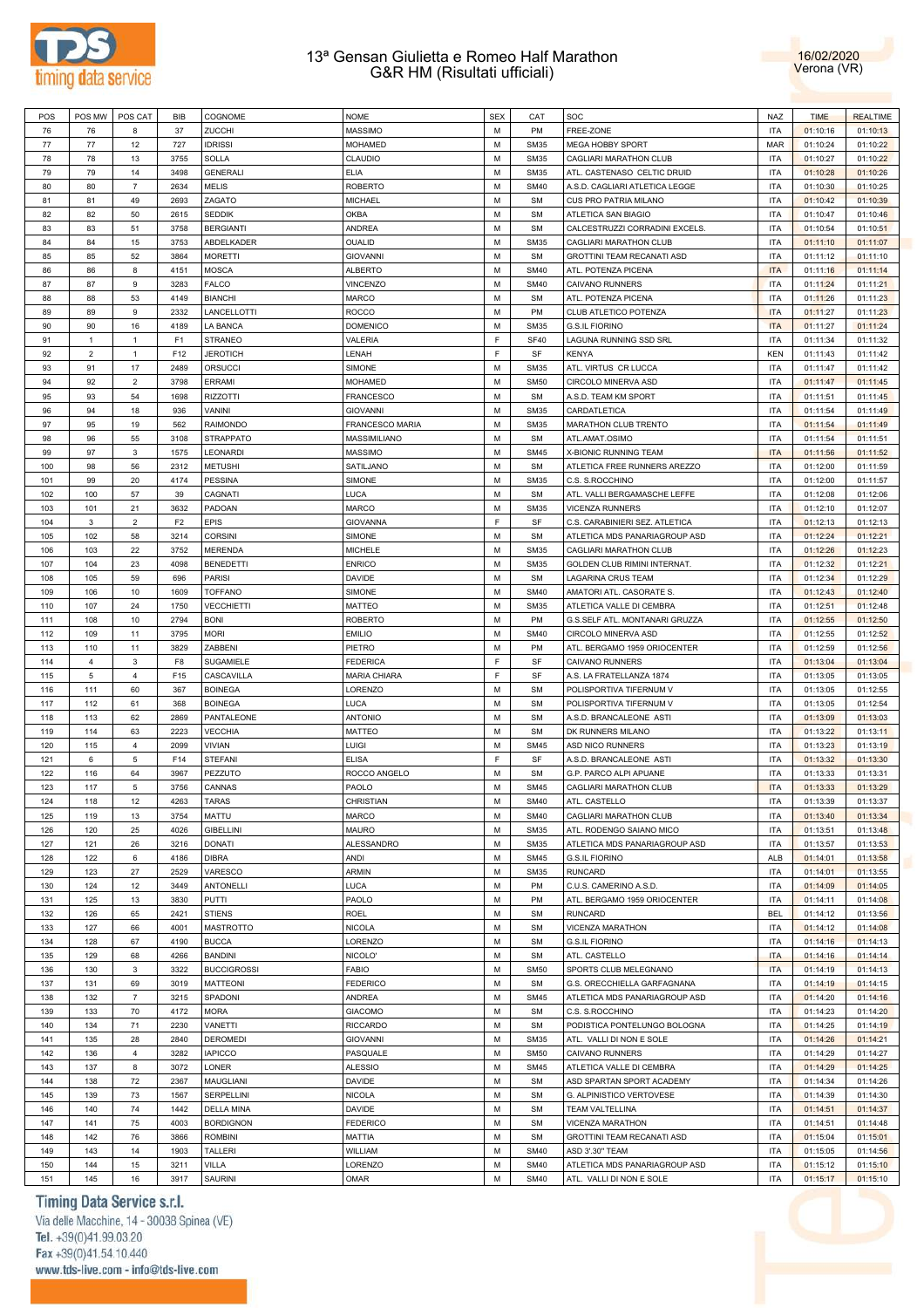



| POS | POS MW         | POS CAT        | BIB            | COGNOME            | <b>NOME</b>         | <b>SEX</b> | CAT         | SOC                             | <b>NAZ</b> | <b>TIME</b> | <b>REALTIME</b> |
|-----|----------------|----------------|----------------|--------------------|---------------------|------------|-------------|---------------------------------|------------|-------------|-----------------|
| 152 | $\overline{7}$ | $\overline{1}$ | F7             | <b>NIMBONA</b>     | <b>ELVANIE</b>      | F.         | PF          | CAIVANO RUNNERS                 | <b>BUR</b> | 01:15:18    | 01:15:18        |
| 153 | 146            | 77             | 3966           | MAZZEI             | JURI                | M          | <b>SM</b>   | G.P. PARCO ALPI APUANE          | <b>ITA</b> | 01:15:20    | 01:15:18        |
| 154 | 147            | 78             | 3446           | ANTONELLI NATALI   | <b>ANDREA</b>       | М          | <b>SM</b>   | C.U.S. CAMERINO A.S.D.          | <b>ITA</b> | 01:15:20    | 01:15:16        |
| 155 | 8              | 6              | F <sub>5</sub> | <b>BROGIATO</b>    | <b>SARA</b>         | F.         | SF          | C.S. AERONAUTICA MILITARE       | <b>ITA</b> | 01:15:22    | 01:15:20        |
|     |                |                |                |                    |                     |            |             |                                 |            |             |                 |
| 156 | 148            | 17             | 3430           | CARDELLI           | <b>GIUSEPPE</b>     | M          | <b>SM40</b> | U. P.POLICIANO AREZZO ATLETICA  | <b>ITA</b> | 01:15:23    | 01:15:20        |
| 157 | 149            | 79             | 463            | <b>FAGHERAZZI</b>  | <b>ALESSANDRO</b>   | М          | <b>SM</b>   | <b>ATL.FIORI BARP</b>           | <b>ITA</b> | 01:15:28    | 01:15:25        |
| 158 | 150            | 14             | 4028           | <b>ROSA</b>        | <b>MATTEO</b>       | М          | PM          | ATL. RODENGO SAIANO MICO        | <b>ITA</b> | 01:15:30    | 01:15:27        |
| 159 | 151            | 80             | 3995           | CASOLIN            | <b>MICHAEL</b>      | M          | <b>SM</b>   | VICENZA MARATHON                | <b>ITA</b> | 01:15:40    | 01:15:37        |
| 160 | 152            | 9              | 4013           | <b>MARCANTE</b>    | CHRISTIAN           | М          | <b>SM45</b> | VICENZA MARATHON                | <b>ITA</b> | 01:15:43    | 01:15:39        |
| 161 | 153            | 10             | 2610           | PARO               | <b>FABRIZIO</b>     | M          | <b>SM45</b> | ATLETICA SAN BIAGIO             | <b>ITA</b> | 01:15:45    | 01:15:45        |
| 162 | 154            | 11             | 2612           | CATTARIN           | DANIELE             | М          | <b>SM45</b> | ATLETICA SAN BIAGIO             | <b>ITA</b> | 01:15:48    | 01:15:46        |
| 163 | 9              | $\overline{7}$ | F <sub>4</sub> | <b>ROFFINO</b>     | VALERIA             | F.         | SF          | G.S. FIAMME AZZURRE             | <b>ITA</b> | 01:16:03    | 01:16:02        |
| 164 | 155            | 81             | 2379           | <b>DIONISI</b>     | <b>MARCO</b>        | М          | <b>SM</b>   | ATLETICA AVIS PERUGIA           | <b>ITA</b> | 01:16:03    | 01:15:59        |
|     |                |                |                |                    |                     |            |             |                                 |            |             |                 |
| 165 | 156            | 29             | 4192           | MARTELLI           | LEONARDO            | M          | <b>SM35</b> | <b>G.S.IL FIORINO</b>           | <b>ITA</b> | 01:16:04    | 01:16:00        |
| 166 | 157            | 30             | 1479           | <b>FURCAS</b>      | <b>MASSIMO</b>      | М          | <b>SM35</b> | ATLETICA MOGLIANO               | <b>ITA</b> | 01:16:05    | 01:16:00        |
| 167 | 158            | 82             | 2539           | <b>ANGIOLINI</b>   | <b>IVAN</b>         | M          | <b>SM</b>   | LA RECASTELLO RADICI GROUP      | <b>ITA</b> | 01:16:31    | 01:16:23        |
| 168 | 159            | 83             | 3432           | <b>PASTORINI</b>   | <b>MICHELE</b>      | M          | <b>SM</b>   | U. P.POLICIANO AREZZO ATLETICA  | <b>ITA</b> | 01:16:32    | 01:16:28        |
| 169 | 160            | 84             | 2955           | <b>SCILIBERTO</b>  | <b>FEDERICO</b>     | M          | <b>SM</b>   | RUNCARD EPS - INTERFORZE MODENA | <b>ITA</b> | 01:16:34    | 01:16:24        |
| 170 | 161            | 18             | 1965           | <b>BRESOLIN</b>    | <b>RINO</b>         | M          | <b>SM40</b> | ATL. MAROSTICA VIMAR            | <b>ITA</b> | 01:16:36    | 01:16:19        |
| 171 | 162            | 85             | 4179           | CAMENSCIC          | <b>ALEXEI</b>       | M          | <b>SM</b>   |                                 | <b>MDA</b> | 01:16:36    | 01:16:31        |
| 172 | 163            | 12             | 3265           | <b>TALIANO</b>     | CORRADO             | М          | <b>SM45</b> | ASD PODISTICA CASTAGNITESE      | <b>ITA</b> | 01:16:38    | 01:16:29        |
| 173 |                | 8              | F1764          |                    | <b>ALESSIA</b>      | F.         | SF          | G.S. LAMMARI                    | <b>ITA</b> |             |                 |
|     | 10             |                |                | <b>TUCCITTO</b>    |                     |            |             |                                 |            | 01:16:42    | 01:16:42        |
| 174 | 164            | 31             | 4111           | VIGL               | <b>ROLAND</b>       | М          | <b>SM35</b> | SUEDTIROLER LV SPARKASSE        | <b>ITA</b> | 01:16:43    | 01:16:37        |
| 175 | 165            | 86             | 3493           | MANDI              | <b>MATTEO</b>       | M          | <b>SM</b>   | ATL. CASTENASO CELTIC DRUID     | <b>ITA</b> | 01:16:44    | 01:16:40        |
| 176 | 166            | 32             | 2439           | <b>PAONE</b>       | <b>GIUSEPPE</b>     | М          | <b>SM35</b> | ASC LAAS RAIFFEISEN             | <b>ITA</b> | 01:16:47    | 01:16:40        |
| 177 | 11             | $\mathsf g$    | F1385          | <b>MONTRONE</b>    | <b>TERESA</b>       | F.         | SF          | ALTERATLETICA LOCOROTONDO       | <b>ITA</b> | 01:16:48    | 01:16:48        |
| 178 | 167            | 15             | 2867           | <b>GIANOLA</b>     | <b>DIONIGI</b>      | М          | PM          | PREMANA                         | <b>ITA</b> | 01:16:53    | 01:16:53        |
| 179 | 168            | 87             | 3115           | <b>GIACOMELLI</b>  | <b>GABRIELE</b>     | M          | <b>SM</b>   | <b>RUNCARD</b>                  | <b>ITA</b> | 01:16:55    | 01:16:47        |
| 180 | 169            | 13             | 3796           | MARRANGONE         | <b>EMANUEL</b>      | М          | <b>SM45</b> | CIRCOLO MINERVA ASD             | <b>ITA</b> | 01:16:59    | 01:16:57        |
| 181 | 12             | 10             | F1365          | <b>NIEDDU</b>      | <b>RAIMONDA</b>     | F.         | SF          | A.S.D. CAGLIARI ATLETICA LEGGE  | <b>ITA</b> | 01:17:07    | 01:17:07        |
| 182 | 170            | 19             | 4301           | CASTELLANETA       | ANTONIO GIANLUCA    | М          | <b>SM40</b> | ATL. CESANO MADERNO             | <b>ITA</b> | 01:17:07    | 01:17:01        |
|     |                |                |                |                    |                     |            |             |                                 |            |             |                 |
| 183 | 171            | 14             | 3799           | <b>BOUMALIK</b>    | <b>FAICAL</b>       | M          | <b>SM45</b> | CIRCOLO MINERVA ASD             | <b>ITA</b> | 01:17:17    | 01:17:14        |
| 184 | 172            | 20             | 1291           | DE CONTO           | <b>FILIPPO</b>      | М          | <b>SM40</b> | A.S.D. HROBERT RUNNING TEAM     | <b>ITA</b> | 01:17:24    | 01:17:17        |
| 185 | 173            | 21             | 3248           | <b>PERTINGER</b>   | <b>SIMON</b>        | M          | <b>SM40</b> | S.G EISACKTAL RAIFFEISEN ASV    | <b>ITA</b> | 01:17:24    | 01:17:24        |
| 186 | 174            | 22             | 3249           | <b>STEFANI</b>     | <b>ALEX</b>         | M          | <b>SM40</b> | G.S.ATL.DIL.LIB. PIOMBINO DESE  | <b>ITA</b> | 01:17:27    | 01:17:10        |
| 187 | 175            | 15             | 30             | <b>INGARGIOLA</b>  | <b>FRANCESCO</b>    | M          | <b>SM45</b> | A.S.D.POL. TEAM F. INGARGIOLA   | <b>ITA</b> | 01:17:28    | 01:17:25        |
| 188 | 176            | 88             | 4304           | <b>ROCCON</b>      | DANIELE             | M          | <b>SM</b>   | VITTORIO ATLETICA               | <b>ITA</b> | 01:17:28    | 01:17:23        |
| 189 | 177            | 23             | 3451           | <b>CINUS</b>       | PIERPAOLO           | M          | <b>SM40</b> | A.S.D. CAGLIARI ATLETICA LEGGE  | <b>ITA</b> | 01:17:28    | 01:17:24        |
| 190 | 178            | 5              | 1671           | SIGNORELLI         | <b>ENRICO</b>       | М          | <b>SM50</b> | A.S.D. AMATORI VESUVIO          | <b>ITA</b> | 01:17:31    | 01:17:31        |
| 191 | 179            | 16             | 2906           | <b>ROVEI</b>       | <b>GIORGIO</b>      | М          | <b>SM45</b> | DK RUNNERS MILANO               | <b>ITA</b> | 01:17:33    | 01:17:22        |
| 192 | 180            | 6              | 4127           |                    |                     | М          | <b>SM50</b> |                                 | <b>ITA</b> |             |                 |
|     |                |                |                | POMESANO           | <b>ANDREA</b>       |            |             | ATL. PRESEZZO                   |            | 01:17:35    | 01:17:30        |
| 193 | 181            | 17             | 3286           | <b>KOLAVERI</b>    | <b>SOKOL</b>        | М          | <b>SM45</b> | CAIVANO RUNNERS                 | <b>ITA</b> | 01:17:36    | 01:17:32        |
| 194 | 182            | 89             | 4106           | NATIVI             | DANIEL              | М          | <b>SM</b>   | A.S.D. SAN PATRIGNANO           | <b>ITA</b> | 01:17:41    | 01:17:28        |
| 195 | 13             | $\overline{2}$ | F1054          | PINNA              | CLAUDIA             | F.         | <b>SF40</b> | C.U.S. CAGLIARI                 | <b>ITA</b> | 01:17:42    | 01:17:41        |
| 196 | 14             | $\mathbf{1}$   | F952           | DE MATTIA          | <b>MARGHERITA</b>   | F          | JF          | ATLETICA MOGLIANO               | <b>ITA</b> | 01:17:45    | 01:17:45        |
| 197 | 15             | 11             | F1514          | <b>SZABÓ</b>       | NÓRA                | F.         | SF          | MARGITSZIGETI ATLÉTIKAI CLUB    | <b>HUN</b> | 01:17:46    | 01:17:45        |
| 198 | 183            | 90             | 2536           | <b>MICHELI</b>     | <b>GIAMBATTISTA</b> | М          | <b>SM</b>   | CARVICO SKYRUNNING              | <b>ITA</b> | 01:17:47    | 01:17:38        |
| 199 | 16             | $\mathbf{1}$   | F1635          | <b>FACCIANI</b>    | <b>MARTINA</b>      | F          | <b>SF35</b> | CALCESTRUZZI CORRADINI EXCELS.  | <b>ITA</b> | 01:17:51    | 01:17:48        |
| 200 | 184            | $\overline{7}$ | 1731           | <b>FRONZA</b>      | <b>MARCO</b>        | M          | <b>SM50</b> | TRENTINO RUNNING TEAM           | <b>ITA</b> | 01:17:53    | 01:17:47        |
|     |                |                |                | <b>MURCIANO</b>    | <b>ROBERTO</b>      | М          |             | ATL. REGGIO ASD                 | <b>ITA</b> | 01:17:53    | 01:17:53        |
| 201 | 185            | 91             | 3388           |                    |                     |            | SM          |                                 |            |             |                 |
| 202 | 186            | 33             | 3114           | <b>ROCCABRUNA</b>  | <b>FABIANO</b>      | M          | <b>SM35</b> | ATLETICA TRENTO                 | <b>ITA</b> | 01:17:54    | 01:17:47        |
| 203 | 187            | 24             | 335            | <b>IMBRIANI</b>    | LUCA                | M          | <b>SM40</b> | ATL. CASTENASO CELTIC DRUID     | <b>ITA</b> | 01:17:56    | 01:17:53        |
| 204 | 188            | 25             | 1608           | <b>GIACOMINI</b>   | <b>DIEGO</b>        | M          | <b>SM40</b> | AMATORI ATL. CASORATE S.        | <b>ITA</b> | 01:17:58    | 01:17:54        |
| 205 | 189            | 8              | 4268           | <b>FIORUCCI</b>    | <b>ENRICO</b>       | M          | <b>SM50</b> | ATL. CASTELLO                   | <b>ITA</b> | 01:17:58    | 01:17:55        |
| 206 | 190            | 34             | 2706           | MAESTRELLO         | <b>DINO</b>         | M          | <b>SM35</b> | MARATHON LEGNAGO                | <b>ITA</b> | 01:18:02    | 01:17:47        |
| 207 | 17             | 12             | F1639          | <b>PROIETTI</b>    | <b>FEDERICA</b>     | F.         | SF          | CALCESTRUZZI CORRADINI EXCELS.  | <b>ITA</b> | 01:18:04    | 01:18:03        |
| 208 | 191            | 26             | 3206           | RAGNI              | <b>GIORGIO</b>      | M          | <b>SM40</b> | ATLETICA BRESCIA MARATHON       | <b>ITA</b> | 01:18:05    | 01:18:00        |
| 209 | 192            | 92             | 1861           | GATTO              | <b>STEFANO</b>      | М          | <b>SM</b>   | G.A.A.C. 2007 VERONAMARATHON    | <b>ITA</b> | 01:18:06    | 01:17:54        |
|     |                |                |                |                    |                     | М          |             | <b>RUNCARD</b>                  |            |             |                 |
| 210 | 193            | 93             | 4195           | <b>VANOTTI</b>     | MAURIZIO RAIMOND    |            | SM          |                                 | <b>ITA</b> | 01:18:14    | 01:17:46        |
| 211 | 194            | 94             | 1422           | PIROLA             | ANDREA              | M          | <b>SM</b>   | ATL. VALLE BREMBANA             | <b>ITA</b> | 01:18:16    | 01:17:58        |
| 212 | 195            | 18             | 50             | TRULLA             | <b>RICCARDO</b>     | M          | <b>SM45</b> | ALMOSTHERE ASD                  | <b>ITA</b> | 01:18:18    | 01:18:14        |
| 213 | 196            | 95             | 3105           | MATTIELLO          | <b>GIULIO</b>       | M          | <b>SM</b>   | POL. PORTA SARAGOZZA            | <b>ITA</b> | 01:18:19    | 01:18:12        |
| 214 | 197            | 35             | 2635           | <b>PELOSO</b>      | <b>FEDERICO</b>     | M          | <b>SM35</b> | A.S. ATL. STRAMBINO             | <b>ITA</b> | 01:18:19    | 01:17:58        |
| 215 | 198            | 19             | 2108           | <b>MOCELLIN</b>    | ALESSANDRO          | M          | <b>SM45</b> | G.A. BASSANO                    | <b>ITA</b> | 01:18:23    | 01:18:17        |
| 216 | 199            | 20             | 2331           | <b>RIOLO</b>       | DAVIDE              | M          | <b>SM45</b> | <b>BOSCAINI RUNNERS</b>         | <b>ITA</b> | 01:18:25    | 01:18:20        |
| 217 | 200            | 36             | 2369           | SOBOCAN            | ANZE                | M          | <b>SM35</b> |                                 | <b>SLO</b> | 01:18:25    | 01:18:12        |
| 218 | 18             | 13             | F1765          | <b>BELTRAME</b>    | <b>ELISABETTA</b>   | E          | SF          | G.S. LAMMARI                    | <b>ITA</b> | 01:18:26    | 01:18:26        |
| 219 | 201            | 96             | 2050           | MARANDOLA          | <b>GIUSEPPE</b>     | M          | <b>SM</b>   | POL. CIOCIARA ANTONIO FAVA      | <b>ITA</b> | 01:18:30    | 01:18:25        |
|     |                |                |                |                    |                     |            |             |                                 |            |             |                 |
| 220 | 19             | 14             | F22            | RADAELLI           | SILVIA              | E          | SF          | FREE-ZONE                       | <b>ITA</b> | 01:18:31    | 01:18:31        |
| 221 | 202            | 37             | 1816           | <b>BERTONI</b>     | <b>ENRICO</b>       | M          | <b>SM35</b> | <b>RUNCARD</b>                  | <b>ITA</b> | 01:18:31    | 01:18:25        |
| 222 | 203            | 27             | 2995           | CASELLA            | MATTEO              | M          | <b>SM40</b> | A.S.D. CAGLIARI ATLETICA LEGGE  | <b>ITA</b> | 01:18:33    | 01:18:22        |
| 223 | 204            | 97             | 2677           | <b>FLEISCHMANN</b> | <b>MARTIN</b>       | M          | <b>SM</b>   | ASV RENNERCLUB VINSCHGAU        | <b>ITA</b> | 01:18:37    | 01:18:21        |
| 224 | 205            | 21             | 1730           | ARMELLINI          | <b>MASSIMO</b>      | M          | <b>SM45</b> | TRENTINO RUNNING TEAM           | <b>ITA</b> | 01:18:40    | 01:18:33        |
| 225 | 206            | 98             | 3527           | PETITO             | <b>RICCARDO</b>     | M          | <b>SM</b>   | ASD RUN IT                      | <b>ITA</b> | 01:18:41    | 01:18:30        |
| 226 | 207            | 9              | 2053           | <b>PORTA</b>       | ANDREA              | M          | <b>SM50</b> | ATL POD SAN GAVINO              | <b>ITA</b> | 01:18:42    | 01:18:38        |
| 227 | 208            | 38             | 2692           | <b>BELOTTI</b>     | SIMONE              | М          | <b>SM35</b> | ATL. CHIARI 1964 LIB.           | <b>ITA</b> | 01:18:44    | 01:18:37        |
|     |                |                |                |                    |                     |            |             |                                 |            |             |                 |

Timing Data Service s.r.l.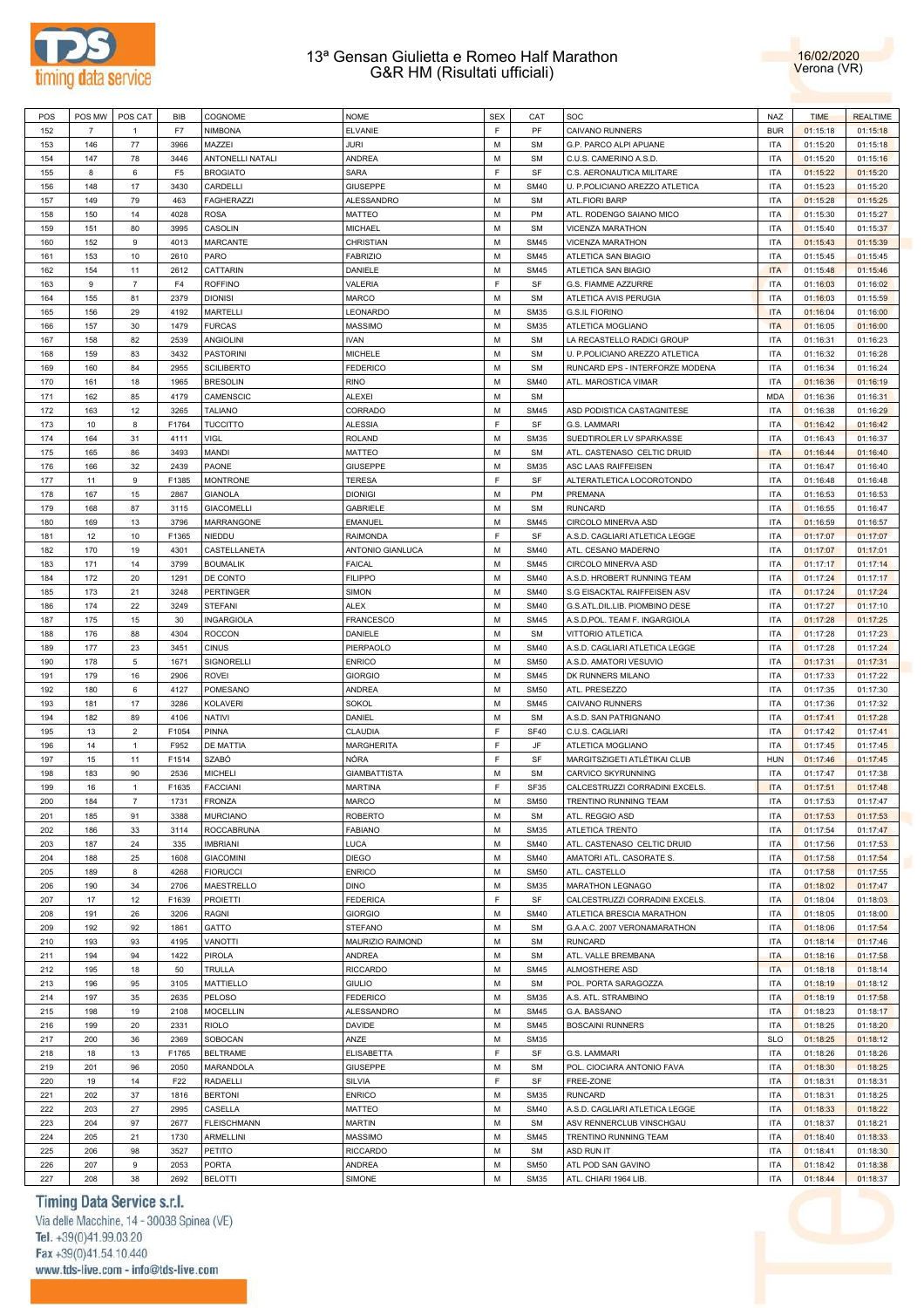



| POS | POS MW | POS CAT        | BIB             | COGNOME              | <b>NOME</b>               | <b>SEX</b>  | CAT         | SOC                                     | NAZ        | <b>TIME</b> | <b>REALTIME</b> |
|-----|--------|----------------|-----------------|----------------------|---------------------------|-------------|-------------|-----------------------------------------|------------|-------------|-----------------|
| 228 | 209    | 99             | 2144            | CANNARILE            | <b>FRANCESCO</b>          | M           | <b>SM</b>   | <b>BASE RUNNING</b>                     | <b>ITA</b> | 01:18:47    | 01:18:34        |
| 229 | 210    | 39             | 2110            | CUCCAROLLO           | <b>FAUSTO</b>             | M           | <b>SM35</b> | ASD NICO RUNNERS                        | <b>ITA</b> | 01:18:48    | 01:18:34        |
| 230 | 211    | $\mathbf{1}$   | 1523            | CASTIELLO            | <b>GIUSEPPE</b>           | M           | N/D         |                                         | <b>ITA</b> | 01:18:49    | 01:18:40        |
| 231 | 212    | 100            | 3365            | DEPEDRI              | RAFFAELE                  | M           | <b>SM</b>   | <b>BLACK WARRIORS ASD</b>               | <b>ITA</b> | 01:18:51    | 01:18:23        |
| 232 | 213    | 40             | 3353            | <b>GRILLO</b>        | MASSIMILIANO              | M           | <b>SM35</b> | DK RUNNERS MILANO                       | <b>ITA</b> | 01:18:53    | 01:18:40        |
|     |        |                |                 |                      |                           |             |             |                                         |            |             |                 |
| 233 | 214    | 101            | 578             | CATTANEO             | LUCA                      | M           | <b>SM</b>   | TRIATHLON CREMONA STRADIVARI S          | <b>ITA</b> | 01:18:53    | 01:18:32        |
| 234 | 215    | 28             | 3889            | <b>CICONTE</b>       | SALVATORE                 | M           | <b>SM40</b> | DK RUNNERS MILANO                       | <b>ITA</b> | 01:18:56    | 01:18:40        |
| 235 | 216    | 22             | 2251            | <b>DALMASSO</b>      | <b>MARCO</b>              | M           | <b>SM45</b> | A.S.D. BOVES RUN                        | <b>ITA</b> | 01:18:57    | 01:18:50        |
| 236 | 217    | 23             | 2361            | <b>NARANZI</b>       | <b>ROBERTO</b>            | M           | <b>SM45</b> | ATLETICA LEGGERA MENTANA ASD            | <b>ITA</b> | 01:19:00    | 01:18:48        |
| 237 | 218    | 29             | 1849            | <b>GNESINI</b>       | <b>FULVIO</b>             | M           | <b>SM40</b> | ASD FIDAS GNARRO JET MATTEI             | <b>ITA</b> | 01:19:00    | 01:18:54        |
| 238 | 219    | $\mathbf{1}$   | 3750            | <b>PROPERZI</b>      | LORENZO                   | M           | JM          | ATLETICA WINNER FOLIGNO                 | <b>ITA</b> | 01:19:06    | 01:19:00        |
| 239 | 220    | 24             | 1603            | PATELLI              | MARCELLO                  | M           | <b>SM45</b> | GRUPPO SPORTIVO ALPINI SOVERE           | <b>ITA</b> | 01:19:08    | 01:19:02        |
| 240 | 221    | 30             | 4023            | POGGI                | <b>FABIO</b>              | M           | <b>SM40</b> | <b>RUNCARD</b>                          | <b>ITA</b> | 01:19:14    | 01:19:05        |
| 241 | 222    | 25             | 1657            | <b>DELVECCHIO</b>    | LEONE                     | M           | <b>SM45</b> | NEW ATHLETICS SULZANO                   | <b>ITA</b> | 01:19:16    | 01:19:11        |
|     |        |                |                 |                      |                           |             |             |                                         |            |             |                 |
| 242 | 223    | 102            | 3865            | <b>RICCOBELLI</b>    | SIMONE                    | M           | <b>SM</b>   | GROTTINI TEAM RECANATI ASD              | <b>ITA</b> | 01:19:16    | 01:19:12        |
| 243 | 224    | 10             | 1089            | PRADA                | <b>EMANUELE</b>           | M           | <b>SM50</b> | TRENTINO RUNNING TEAM                   | <b>ITA</b> | 01:19:18    | 01:19:13        |
| 244 | 20     | $\overline{2}$ | F1465           | <b>FERRITTI</b>      | <b>IOLANDA</b>            | F           | SF35        | CAIVANO RUNNERS                         | <b>ITA</b> | 01:19:18    | 01:19:17        |
| 245 | 225    | 31             | 258             | DABALA'              | <b>FILIPPO</b>            | M           | <b>SM40</b> | RUNNING TEAM MESTRE                     | <b>ITA</b> | 01:19:24    | 01:19:18        |
| 246 | 226    | 26             | 3076            | PAOLAZZI             | MASSIMILIANO              | M           | <b>SM45</b> | ATLETICA VALLE DI CEMBRA                | <b>ITA</b> | 01:19:28    | 01:19:21        |
| 247 | 227    | 103            | 2800            | <b>GALLINA</b>       | ANDREA                    | M           | <b>SM</b>   | TRIATHLON CREMONA STRADIVARI S          | <b>ITA</b> | 01:19:33    | 01:19:27        |
| 248 | 228    | 32             | 2028            | HERRERA SOLAZ        | <b>VICENTE</b>            | M           | <b>SM40</b> | CORRECAMINOS                            | ESP        | 01:19:39    | 01:19:25        |
| 249 | 229    | 104            | 2652            | NOTARANGELO          | CHRISTIAN                 | M           | <b>SM</b>   | UNITED TRAIL&RUNNING                    | <b>ITA</b> | 01:19:39    | 01:19:26        |
| 250 | 230    | 27             | 3260            | CORTESE              | MARCELLO                  | M           | <b>SM45</b> | UNIONE SPORTIVA ZOLA A.S.D.             | <b>ITA</b> | 01:19:40    | 01:19:19        |
|     |        |                |                 |                      |                           |             |             |                                         |            |             |                 |
| 251 | 231    | 105            | 3447            | NALLI                | <b>GIACOMO</b>            | M           | <b>SM</b>   | C.U.S. CAMERINO A.S.D.                  | <b>ITA</b> | 01:19:44    | 01:19:40        |
| 252 | 232    | 106            | 3808            | <b>KOMPATSCHER</b>   | <b>FABIAN</b>             | M           | <b>SM</b>   | ASV L.G. SCHLERN RAIFFEISEN             | <b>ITA</b> | 01:19:45    | 01:19:40        |
| 253 | 233    | 41             | 3919            | PECORA               | LUIGI                     | M           | <b>SM35</b> | POL. DIL. SANTA LUCIA                   | <b>ITA</b> | 01:19:46    | 01:19:40        |
| 254 | 234    | 107            | 4403            | FASANA               | LORENZO                   | M           | <b>SM</b>   | TEAM PASTURO ASD                        | <b>ITA</b> | 01:19:50    | 01:19:17        |
| 255 | 235    | 28             | 2336            | <b>BARBUTI</b>       | <b>STEFANO</b>            | M           | <b>SM45</b> | ATLETICA FRIGNANO PAVULLO ASD           | <b>ITA</b> | 01:19:54    | 01:19:48        |
| 256 | 236    | 108            | 3240            | CENZATO              | <b>ENRICO ANTONIO</b>     | M           | <b>SM</b>   | ATL.VICENTINA                           | <b>ITA</b> | 01:19:59    | 01:19:48        |
| 257 | 237    | 109            | 3235            | <b>MASIERO</b>       | <b>MATTIA GIOVANNI</b>    | M           | <b>SM</b>   | ATL.VICENTINA                           | <b>ITA</b> | 01:19:59    | 01:19:46        |
| 258 | 21     | 15             | F21             | <b>GIUDICI</b>       | <b>GLORIA RITA ANTONI</b> | F           | SF          | FREE-ZONE                               | <b>ITA</b> | 01:20:03    | 01:20:02        |
| 259 | 238    | 42             | 3431            | SISI                 | <b>FABRIZIO</b>           | M           | <b>SM35</b> | U. P.POLICIANO AREZZO ATLETICA          | <b>ITA</b> | 01:20:03    | 01:19:59        |
|     |        |                |                 |                      |                           | M           |             |                                         |            |             |                 |
| 260 | 239    | 43             | 4014            | <b>BUFFA</b>         | <b>NICOLA</b>             |             | <b>SM35</b> | VICENZA MARATHON                        | <b>ITA</b> | 01:20:05    | 01:20:01        |
| 261 | 240    | 44             | 2471            | <b>TURRI</b>         | ANDREA                    | M           | <b>SM35</b> | G.S.D. VALDALPONE DE MEGNI              | <b>ITA</b> | 01:20:05    | 01:19:51        |
| 262 | 22     | 3              | F1570           | <b>CUNICO</b>        | MAURIZIA                  | F           | <b>SF40</b> | ATL. CASONE NOCETO                      | <b>ITA</b> | 01:20:13    | 01:20:12        |
| 263 | 23     | $\overline{2}$ | F1293           | <b>NESTOLA</b>       | <b>SARA</b>               | $\mathsf F$ | JF          | G.S.SELF ATL. MONTANARI GRUZZA          | <b>ITA</b> | 01:20:14    | 01:20:13        |
| 264 | 241    | 110            | 1054            | <b>SKAFIDAS</b>      | SPYROS                    | M           | <b>SM</b>   | RUNCARD EPS - A.S.D. GENTE FUORI STRADA | GRE        | 01:20:14    | 01:20:00        |
| 265 | 242    | 111            | 1552            | <b>DELLI ZOTTI</b>   | <b>MASSIMO</b>            | M           | <b>SM</b>   | E.P.S. -                                | <b>ITA</b> | 01:20:18    | 01:19:45        |
| 266 | 24     | 16             | F1780           | SOMMI                | <b>GIULIA</b>             | F           | SF          | CUS PRO PATRIA MILANO                   | <b>ITA</b> | 01:20:19    | 01:20:14        |
| 267 | 243    | 112            | 2362            | <b>BENINI</b>        | LUCA                      | M           | <b>SM</b>   | <b>RUNCARD</b>                          | <b>ITA</b> | 01:20:20    | 01:20:15        |
| 268 | 244    | 113            | 770             | <b>BELLAN</b>        | <b>GIACOMO</b>            | M           | <b>SM</b>   | GR.PODISTICO AVIS TAGLIO DI PO          | <b>ITA</b> | 01:20:24    | 01:20:12        |
|     | 245    | 11             | 3379            |                      |                           | M           | <b>SM50</b> | ATLETICO BASTIA                         | <b>ITA</b> |             |                 |
| 269 |        |                |                 | CHERUBIN             | PAOLO GIUSEPPE            |             |             |                                         |            | 01:20:26    | 01:20:10        |
| 270 | 246    | 45             | 317             | ROMEI                | ANDREA                    | M           | <b>SM35</b> | TRENTINO RUNNING TEAM                   | <b>ITA</b> | 01:20:27    | 01:20:18        |
| 271 | 247    | 33             | 1840            | MELPIGNANO           | ANDREA                    | M           | <b>SM40</b> | 9,92 RUNNING ASD                        | <b>ITA</b> | 01:20:29    | 01:20:13        |
| 272 | 248    | 29             | 1804            | <b>BULATO</b>        | LORIS                     | M           | <b>SM45</b> | POLISPORTIVA AURORA 76 ASD              | <b>ITA</b> | 01:20:30    | 01:20:20        |
| 273 | 249    | 114            | 2561            | VILLACAMPA           | <b>IGNASI</b>             | M           | <b>SM</b>   |                                         | ESP        | 01:20:31    | 01:20:24        |
| 274 | 250    | 34             | 2112            | <b>CIDENI</b>        | DANIELE                   | M           | <b>SM40</b> | ATL LIB MIRANO                          | <b>ITA</b> | 01:20:33    | 01:20:27        |
| 275 | 251    | 115            | 577             | <b>CIOCCA</b>        | <b>FEDERICO</b>           | M           | <b>SM</b>   | <b>RUNCARD</b>                          | <b>ITA</b> | 01:20:39    | 01:20:33        |
| 276 | 25     | 17             | F <sub>25</sub> | <b>AQDEIR</b>        | NAJLA                     | E           | SF          | <b>BRACCO ATLETICA</b>                  | LBA        | 01:20:40    | 01:20:40        |
| 277 | 252    | 30             | 2570            | <b>FERRARO</b>       | FRANCESCO                 | M           | <b>SM45</b> | SUEDTIROLER LV SPARKASSE                | <b>ITA</b> | 01:20:42    | 01:20:37        |
| 278 | 253    | 46             | 3448            | VITI                 | FRANCESCO                 | M           | <b>SM35</b> | C.U.S. CAMERINO A.S.D.                  | <b>ITA</b> | 01:20:43    | 01:20:39        |
|     |        |                |                 |                      |                           |             |             |                                         |            |             |                 |
| 279 | 254    | 47             | 2924            | SMELLINI             | <b>ALESSIO</b>            | M           | <b>SM35</b> | C.U.S. VERONA SEZ. ATLETICA             | <b>ITA</b> | 01:20:46    | 01:20:40        |
| 280 | 255    | 12             | 3886            | PALICI DI SUNI       | MARIO IGNAZIO             | M           | <b>SM50</b> | P.US ACLI GIURIATI P.GARIMOLDI          | <b>ITA</b> | 01:20:46    | 01:20:32        |
| 281 | 256    | 116            | 3389            | CAGLIARI             | MANUEL                    | M           | <b>SM</b>   | ATL. REGGIO ASD                         | <b>ITA</b> | 01:20:50    | 01:20:46        |
| 282 | 257    | 13             | 907             | <b>GIULIO TONOLO</b> | <b>FABRIZIO</b>           | M           | <b>SM50</b> | A.S.D. PODISTICA TORINO                 | <b>ITA</b> | 01:20:52    | 01:20:46        |
| 283 | 258    | $\mathbf{1}$   | 2315            | ZOPPO                | ANTONIO DANIELE           | M           | <b>SM60</b> | S.S.D. A.R.L. DYNAMYK FITNESS           | <b>ITA</b> | 01:20:54    | 01:20:48        |
| 284 | 259    | 117            | 153             | PECILE               | MATTEO                    | M           | <b>SM</b>   | <b>RUNCARD</b>                          | <b>ITA</b> | 01:20:59    | 01:20:42        |
| 285 | 260    | 14             | 705             | DBAICH               | ABDELFATTAH               | M           | <b>SM50</b> | <b>RUNCARD</b>                          | <b>MAR</b> | 01:20:59    | 01:20:44        |
| 286 | 261    | 31             | 824             | RAUTER               | <b>CHRISTOPH</b>          | M           | <b>SM45</b> | LAUFCLUB PUSTERTAL                      | <b>ITA</b> | 01:21:00    | 01:20:55        |
| 287 | 262    | 48             | 3815            | VERDELLI             | DANIELE                   | M           | <b>SM35</b> | SPORTS CLUB MELEGNANO                   | <b>ITA</b> | 01:21:01    | 01:20:47        |
|     |        |                |                 |                      |                           |             |             |                                         |            |             |                 |
| 288 | 26     | $\overline{4}$ | F1665           | <b>DURANTE</b>       | <b>FRANCESCA</b>          | F           | <b>SF40</b> | GAV GRUPPO ATLETICA VERBANIA A          | <b>ITA</b> | 01:21:03    | 01:21:01        |
| 289 | 27     | $\overline{c}$ | F1260           | <b>BARETTO</b>       | <b>IRIS</b>               | $\mathsf F$ | PF          | S.S. TRIONFO LIGURE                     | <b>ITA</b> | 01:21:04    | 01:21:03        |
| 290 | 263    | $\mathbf{1}$   | 2101            | PIZZATO              | <b>MASSIMO</b>            | M           | <b>SM55</b> | ASD NICO RUNNERS                        | <b>ITA</b> | 01:21:06    | 01:21:00        |
| 291 |        |                | 926             | MERELLA              | <b>STEFANO</b>            | M           | <b>SM55</b> | A.S.D. CAGLIARI ATLETICA LEGGE          | <b>ITA</b> | 01:21:12    | 01:21:04        |
|     | 264    | $\overline{c}$ |                 |                      |                           | M           | <b>SM50</b> | PERCORRERE IL SILE                      | <b>ITA</b> |             |                 |
| 292 | 265    | 15             | 1346            | ZARDO                | SANTE                     |             |             |                                         |            | 01:21:12    | 01:21:08        |
| 293 | 266    | 32             | 2002            | DAFFI                | ANDREA                    | M           | <b>SM45</b> | ATLETICA BRESCIA MARATHON               | <b>ITA</b> | 01:21:12    | 01:20:55        |
|     |        |                | 2699            |                      |                           | M           | <b>SM</b>   |                                         | <b>BUL</b> |             |                 |
| 294 | 267    | 118            |                 | ANDONOV              | PLAMEN                    |             |             |                                         |            | 01:21:13    | 01:20:57        |
| 295 | 268    | 119            | 1709            | <b>ROMEO</b>         | <b>GABRIELE</b>           | M           | <b>SM</b>   | CORRO ERGO SUM RUNNERS                  | <b>ITA</b> | 01:21:20    | 01:21:02        |
| 296 | 269    | 120            | 2916            | ZANNI                | LUCA                      | M           | <b>SM</b>   | G.S.SELF ATL. MONTANARI GRUZZA          | <b>ITA</b> | 01:21:21    | 01:21:13        |
| 297 | 270    | 35             | 3601            | GAZZO                | ALESSIO FILIPPO FR        | M           | <b>SM40</b> | <b>VICENZA RUNNERS</b>                  | <b>ITA</b> | 01:21:25    | 01:21:22        |
| 298 | 28     | 18             | F1636           | COCCHI               | FRANCESCA                 | F           | SF          | CALCESTRUZZI CORRADINI EXCELS.          | <b>ITA</b> | 01:21:25    | 01:21:24        |
| 299 | 271    | $\mathbf{3}$   | 248             | FASOLI               | <b>TIZIANO</b>            | M           | <b>SM55</b> | <b>BOSCAINI RUNNERS</b>                 | <b>ITA</b> | 01:21:26    | 01:21:20        |
| 300 | 272    | 36             | 2540            | <b>TRIANNI</b>       | <b>STEFANO</b>            | M           | <b>SM40</b> | RUNNERS BERGAMO                         | <b>ITA</b> | 01:21:27    | 01:21:10        |
| 301 | 273    | 33             | 171             | <b>TENUTI</b>        | GABRIELE                  | M           | <b>SM45</b> | <b>BOSCAINI RUNNERS</b>                 | <b>ITA</b> | 01:21:27    | 01:21:21        |
| 302 | 274    | 49             | 4135            | ORIZIO               | <b>GIORGIO</b>            | M           | <b>SM35</b> | ATLETICA BRESCIA MARATHON               | <b>ITA</b> | 01:21:30    | 01:21:19        |

# Timing Data Service s.r.l.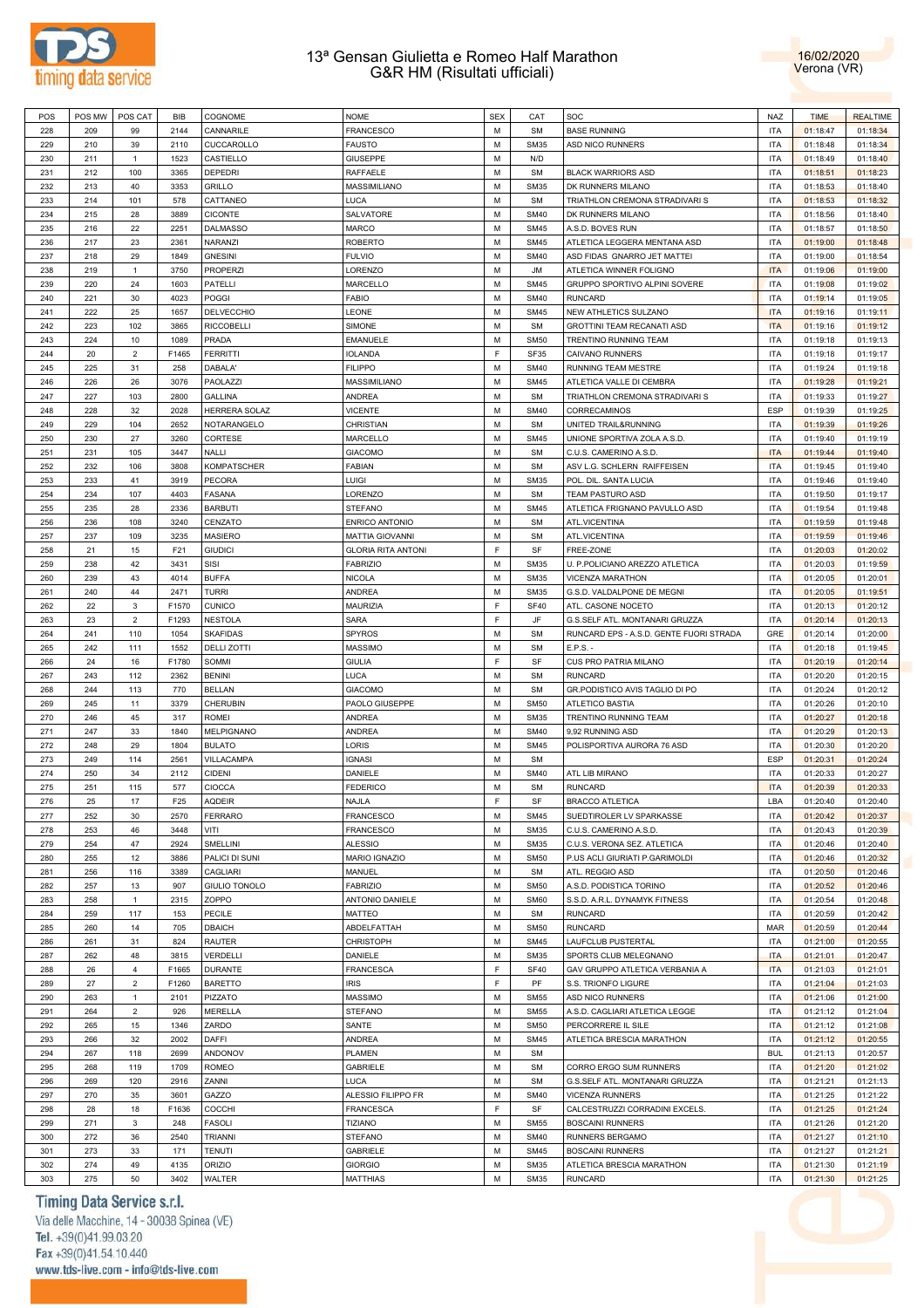



| POS | POS MW | POS CAT        | BIB             | COGNOME               | <b>NOME</b>       | <b>SEX</b> | CAT         | SOC                             | <b>NAZ</b> | <b>TIME</b> | <b>REALTIME</b> |
|-----|--------|----------------|-----------------|-----------------------|-------------------|------------|-------------|---------------------------------|------------|-------------|-----------------|
| 304 | 276    | 121            | 975             | PAOLUCCI              | <b>FILIPPO</b>    | M          | <b>SM</b>   | G.P. AVIS CASTELRAIMONDO        | ITA        | 01:21:30    | 01:21:13        |
|     |        |                |                 |                       |                   | M          |             |                                 | <b>ITA</b> |             |                 |
| 305 | 277    | 122            | 2426            | <b>GUSELLA</b>        | <b>ALBERTO</b>    |            | <b>SM</b>   | SPAK4 PADOVA                    |            | 01:21:31    | 01:21:14        |
| 306 | 278    | 34             | 3077            | <b>BERNARDI</b>       | EZIO              | M          | <b>SM45</b> | ATLETICA VALLE DI CEMBRA        | <b>ITA</b> | 01:21:37    | 01:21:31        |
| 307 | 279    | 123            | 1554            | PIAZZA                | <b>FILIPPO</b>    | M          | <b>SM</b>   | ATLETICA SAN MARTINO            | <b>ITA</b> | 01:21:41    | 01:21:34        |
| 308 | 29     | $\mathbf{1}$   | F1491           | PRIMO                 | CARLA             | E          | <b>SF50</b> | RARI NANTES TORINO S.S.D.A R.L. | <b>ITA</b> | 01:21:42    | 01:21:40        |
| 309 | 280    | 124            | 1477            | <b>FERRINI</b>        | <b>FRANCESCO</b>  | M          | <b>SM</b>   | PODISTICA PONTELUNGO BOLOGNA    | <b>ITA</b> | 01:21:45    | 01:21:39        |
| 310 | 281    | 35             |                 | PIANTANIDA            | <b>MAURIZIO</b>   | M          | <b>SM45</b> | PRO PATRIA A.R.C. BUSTO A.      | <b>ITA</b> | 01:21:47    | 01:21:40        |
|     |        |                | 2363            |                       |                   |            |             |                                 |            |             |                 |
| 311 | 282    | 51             | 1775            | FELLET                | MATTIA            | м          | <b>SM35</b> | G. P. LIVENZA SACILE            | ITA        | 01:21:48    | 01:21:28        |
| 312 | 283    | 36             | 3859            | <b>CERRETANI</b>      | <b>FRANCESCO</b>  | M          | <b>SM45</b> | <b>RUNCARD</b>                  | ITA        | 01:21:48    | 01:21:40        |
| 313 | 284    | 52             | 3466            | OFFER                 | <b>ANDREA</b>     | м          | <b>SM35</b> | TRENTINO RUNNING TEAM           | <b>ITA</b> | 01:21:51    | 01:21:45        |
| 314 | 285    | 37             | 823             | ANEDDA                | <b>GIOVANNI</b>   | M          | <b>SM45</b> | A.S.D. CAGLIARI ATLETICA LEGGE  | <b>ITA</b> | 01:21:52    | 01:21:44        |
|     |        |                |                 |                       |                   | м          |             |                                 |            |             |                 |
| 315 | 286    | 53             | 2408            | CESCO                 | <b>GIUSEPPE</b>   |            | <b>SM35</b> | A.S.D. A.N.B. FIAMME CREMISI    | <b>ITA</b> | 01:21:53    | 01:21:47        |
| 316 | 287    | 125            | 2573            | CAMBIOLO              | <b>DAVIDE</b>     | M          | <b>SM</b>   | <b>RUNCARD</b>                  | <b>ITA</b> | 01:21:54    | 01:21:43        |
| 317 | 288    | 16             | 279             | CUNEGATO              | <b>GABRIELE</b>   | M          | <b>SM50</b> | <b>BOSCAINI RUNNERS</b>         | <b>ITA</b> | 01:21:58    | 01:21:44        |
| 318 | 289    | 38             | 1638            | CONCATO               | CRISTIANO         | M          | <b>SM45</b> | ATL.VICENTINA                   | <b>ITA</b> | 01:21:59    | 01:21:55        |
| 319 | 290    | 39             | 2390            | <b>IULIANO</b>        | <b>FABIO</b>      | M          | <b>SM45</b> | A.S. MERANO                     | <b>ITA</b> | 01:21:59    | 01:21:59        |
|     |        |                |                 |                       |                   | E          |             |                                 |            |             |                 |
| 320 | 30     | $\overline{2}$ | F1763           | <b>DARDINI</b>        | <b>CLAUDIA</b>    |            | <b>SF50</b> | G.S. LAMMARI                    | <b>ITA</b> | 01:22:00    | 01:22:00        |
| 321 | 31     | 5              | F1637           | <b>RICCI</b>          | LAURA             | F          | <b>SF40</b> | CALCESTRUZZI CORRADINI EXCELS.  | <b>ITA</b> | 01:22:03    | 01:22:02        |
| 322 | 291    | 126            | 483             | PUTELLI               | <b>GIANCARLO</b>  | M          | <b>SM</b>   | RUNCARD EPS - RUNCARD           | <b>ITA</b> | 01:22:04    | 01:21:55        |
| 323 | 292    | 17             | 1585            | <b>SGOBINO</b>        | <b>ANDREA</b>     | М          | <b>SM50</b> | ASD CHIARCOSSO - HELP HAITI     | ITA        | 01:22:12    | 01:22:00        |
| 324 | 32     | 3              | F1241           | <b>ILARI</b>          | <b>AZZURRA</b>    | F          | PF          | ATL.AMAT.OSIMO                  | ITA        | 01:22:12    | 01:22:12        |
|     |        |                |                 |                       |                   |            |             |                                 |            |             |                 |
| 325 | 293    | 127            | 3546            | <b>BRONDI</b>         | <b>MARCO</b>      | м          | <b>SM</b>   | <b>RUNCARD</b>                  | <b>ITA</b> | 01:22:16    | 01:21:52        |
| 326 | 294    | 128            | 2609            | <b>PICCOLI</b>        | <b>MIRKO</b>      | М          | <b>SM</b>   | ATLETICA SAN BIAGIO             | <b>ITA</b> | 01:22:25    | 01:22:22        |
| 327 | 295    | 129            | 1031            | <b>GARUFO</b>         | DANIELE           | м          | <b>SM</b>   | A.S.D. PASSIONE CORSA RIBERA    | <b>ITA</b> | 01:22:28    | 01:21:51        |
| 328 | 296    | 18             | 915             | <b>RIFFESSER</b>      | PETER             | M          | <b>SM50</b> | A.S.C. BERG                     | <b>ITA</b> | 01:22:29    | 01:22:29        |
| 329 | 297    | 130            | 2870            | PAVANI                | <b>MARCO</b>      | M          | <b>SM</b>   | A.S.D. TEAM KM SPORT            | <b>ITA</b> | 01:22:32    | 01:21:59        |
|     |        |                |                 |                       |                   |            |             |                                 |            |             |                 |
| 330 | 298    | 54             | 2316            | DE BIASIO             | ANDREA            | M          | <b>SM35</b> | A.S.D. CASTLERUN                | <b>ITA</b> | 01:22:32    | 01:22:26        |
| 331 | 299    | 55             | 2188            | <b>EBERLE</b>         | <b>GIULIO</b>     | M          | <b>SM35</b> | FAIZANE' RUNNERS TEAM           | <b>ITA</b> | 01:22:34    | 01:21:56        |
| 332 | 300    | $\overline{4}$ | 1359            | <b>ZORLONI</b>        | PAOLO             | M          | <b>SM55</b> | G.S.A. COMETA                   | <b>ITA</b> | 01:22:35    | 01:22:27        |
| 333 | 33     | 19             | F1787           | CANUTO                | <b>ELENA</b>      | E          | SF          | ATL. CASTELLO                   | <b>ITA</b> | 01:22:38    | 01:22:37        |
| 334 | 301    | 56             | 3454            | <b>BONADIMAN</b>      | <b>SAVERIO</b>    | M          | <b>SM35</b> | G.S.D. VALDALPONE DE MEGNI      | <b>ITA</b> | 01:22:44    | 01:22:38        |
|     |        |                |                 |                       |                   |            |             |                                 |            |             |                 |
| 335 | 302    | $\overline{2}$ | 1180            | <b>BADOLATO</b>       | <b>FEDELE</b>     | м          | <b>SM60</b> | POL.VA GIUDICARIE ESTERIORI     | ITA        | 01:22:45    | 01:22:38        |
| 336 | 303    | 131            | 1932            | <b>MICHELONI</b>      | <b>DIEGO</b>      | M          | <b>SM</b>   | A.S.D. TEAM KM SPORT            | ITA        | 01:22:47    | 01:22:25        |
| 337 | 304    | 40             | 2715            | <b>CRISCUOLO</b>      | <b>GIUSEPPE</b>   | м          | <b>SM45</b> | GARDA RUNNING A.S.D.            | <b>ITA</b> | 01:22:48    | 01:22:21        |
| 338 | 34     | 6              | F <sub>23</sub> | <b>BRAVI</b>          | <b>FRANCESCA</b>  | E          | <b>SF40</b> | GROTTINI TEAM RECANATI ASD      | <b>ITA</b> | 01:22:52    | 01:22:51        |
| 339 | 305    | 132            | 538             | <b>SEGHETTI</b>       | <b>MARCO</b>      | M          | <b>SM</b>   | MEZZOFONDO CLUB ASCOLI          | ITA        | 01:22:52    | 01:22:47        |
|     |        |                |                 |                       |                   |            |             |                                 |            |             |                 |
| 340 | 35     | 3              | F1786           | <b>BERTOLOTTI</b>     | <b>ELENA</b>      | E          | <b>SF35</b> | ATL. CASTELLO                   | ITA        | 01:22:54    | 01:22:53        |
| 341 | 306    | 41             | 4004            | MENTI                 | CRISTIANO         | м          | <b>SM45</b> | VICENZA MARATHON                | <b>ITA</b> | 01:22:54    | 01:22:41        |
| 342 | 307    | 42             | 2512            | <b>VENTURI</b>        | <b>FABRIZIO</b>   | M          | <b>SM45</b> | <b>RUNCARD</b>                  | <b>ITA</b> | 01:22:57    | 01:22:50        |
| 343 | 308    | 133            | 537             | <b>KEDZIOR</b>        | PAWEL             | M          | <b>SM</b>   | <b>RUNCARD</b>                  | POL        | 01:22:57    | 01:22:35        |
| 344 | 309    | 134            | 4405            | CONZATTI              | <b>ALESSANDRO</b> | M          | <b>SM</b>   | ATLETICA ALTO GARDA E LEDRO     | <b>ITA</b> | 01:22:57    | 01:22:49        |
|     |        |                |                 |                       |                   |            |             |                                 |            |             |                 |
| 345 | 36     | $\overline{4}$ | F1744           | MAZZUCCO              | <b>SARA</b>       | E          | PF          | A.ATL.DOLOMITI BELLUNO          | <b>ITA</b> | 01:22:57    | 01:22:57        |
| 346 | 310    | 57             | 4262            | <b>SPINA BAGLIONI</b> | LORENZO           | M          | <b>SM35</b> | ATL. CASTELLO                   | <b>ITA</b> | 01:22:58    | 01:22:55        |
| 347 | 311    | 43             | 1540            | CERATO                | <b>GIANMARCO</b>  | M          | <b>SM45</b> | <b>RUNCARD</b>                  | ITA        | 01:23:00    | 01:22:48        |
| 348 | 312    | 58             | 3475            | MADDALENA             | <b>GIOVANNI</b>   | M          | <b>SM35</b> | ATLETICA BUJA                   | ITA        | 01:23:03    | 01:22:55        |
| 349 | 37     | $\overline{7}$ | F1791           | CHIARAMONTI           | LAURA             | F          | <b>SF40</b> | ATL. CASTELLO                   | ITA        | 01:23:13    | 01:23:12        |
|     |        |                |                 |                       |                   |            |             |                                 |            |             |                 |
| 350 | 313    | 44             | 3178            | <b>BRAGANTINI</b>     | SIMONE            | М          | <b>SM45</b> | A.S.D. TEAM KM SPORT            | <b>ITA</b> | 01:23:14    | 01:23:05        |
| 351 | 314    | 37             | 2380            | <b>FRASSATI</b>       | <b>ROBERTO</b>    | M          | <b>SM40</b> | C.C.R.SPORT. ALPINI TROFARELLO  | <b>ITA</b> | 01:23:16    | 01:23:08        |
| 352 | 315    | 19             | 310             | CHANTELOUP            | <b>JEAN LOUIS</b> | M          | <b>SM50</b> | FAIZANE' RUNNERS TEAM           | <b>FRA</b> | 01:23:17    | 01:23:10        |
| 353 | 38     | 5              | F1374           | <b>BASSO</b>          | <b>CECILIA</b>    | E          | PF          | G.S. ORECCHIELLA GARFAGNANA     | ITA        | 01:23:18    | 01:23:16        |
| 354 | 316    | 45             | 3090            | LUCCHI                | <b>FELICE</b>     | M          | <b>SM45</b> | MARATHON CLUB TRENTO            | ITA        | 01:23:18    | 01:23:06        |
|     |        |                |                 |                       |                   |            |             |                                 |            |             |                 |
| 355 | 317    | 59             | 3912            | <b>TOSATO</b>         | <b>MICHELE</b>    | M          | <b>SM35</b> | <b>RUNCARD</b>                  | <b>ITA</b> | 01:23:19    | 01:22:56        |
| 356 | 318    | 60             | 2297            | <b>DALMASSO</b>       | <b>LUCA</b>       | M          | <b>SM35</b> | A.S.D.PODISTICA VALLE VARAITA   | <b>ITA</b> | 01:23:19    | 01:22:48        |
| 357 | 319    | 38             | 2743            | <b>MANGINI</b>        | <b>DANILO</b>     | M          | <b>SM40</b> | DK RUNNERS MILANO               | <b>ITA</b> | 01:23:26    | 01:23:21        |
| 358 | 39     | $\overline{4}$ | F1076           | <b>BRENNA</b>         | LAURA             | E          | SF35        | A.S.D.ARIES COMO ATHLETIC TEAM  | ITA        | 01:23:29    | 01:23:26        |
|     | 320    |                |                 | LEO                   |                   | M          | <b>SM40</b> |                                 | ITA        |             | 01:23:14        |
| 359 |        | 39             | 2372            |                       | <b>ALESSIO</b>    |            |             | SPAK4 PADOVA                    |            | 01:23:31    |                 |
| 360 | 321    | 20             | 432             | <b>GENNARA</b>        | <b>BRUNO</b>      | M          | <b>SM50</b> | <b>G.S. TRILACUM</b>            | ITA        | 01:23:32    | 01:23:25        |
| 361 | 322    | 46             | 1224            | <b>GOTTIFREDI</b>     | DAVIDE            | M          | <b>SM45</b> | POL. BELLANO GALPERTI GROUP     | ITA        | 01:23:41    | 01:23:22        |
| 362 | 323    | 135            | 1978            | PANIZ                 | PAOLO             | M          | <b>SM</b>   | RUNCARD EPS - ASD SWATT CLUB    | ITA        | 01:23:41    | 01:23:23        |
| 363 | 324    | 21             | 4249            | <b>ARCARI</b>         | <b>MIRCO</b>      | M          | <b>SM50</b> | ZEROTRENTA TRIATHLON BRESCIA    | <b>ITA</b> | 01:23:43    | 01:23:29        |
|     |        |                |                 | <b>SCARPELLINI</b>    |                   |            |             |                                 |            |             |                 |
| 364 | 325    | 136            | 2349            |                       | MANUEL            | M          | <b>SM</b>   | CANTO DI CORSA                  | <b>ITA</b> | 01:23:43    | 01:23:14        |
| 365 | 326    | 47             | 2277            | ADAMI                 | <b>ALBERTO</b>    | M          | <b>SM45</b> | <b>BOSCAINI RUNNERS</b>         | ITA        | 01:23:43    | 01:23:33        |
| 366 | 327    | 40             | 3161            | CASTAGNEDI            | ALESSANDRO        | M          | <b>SM40</b> | A.S.D. TEAM KM SPORT            | ITA        | 01:23:43    | 01:23:35        |
| 367 | 328    | 48             | 4053            | <b>BROZ</b>           | <b>WERNER</b>     | M          | <b>SM45</b> | GRUPPO SAN PIO X                | <b>ITA</b> | 01:23:47    | 01:23:40        |
| 368 | 329    | 61             | 2511            | TRICARICO             | MARCO             | M          | <b>SM35</b> | RUN SPINEA RUN A.S.D.           | ITA        | 01:23:48    | 01:23:42        |
|     |        |                |                 |                       |                   |            |             |                                 |            |             |                 |
| 369 | 330    | 22             | 355             | <b>STENICO</b>        | <b>STEFANO</b>    | M          | <b>SM50</b> | U.S. 5 STELLE SEREGNANO A.S.D.  | <b>ITA</b> | 01:23:49    | 01:23:44        |
| 370 | 331    | 49             | 1743            | <b>BELLIN</b>         | <b>MICHELE</b>    | M          | <b>SM45</b> | AFV BELTRAME                    | ITA        | 01:23:52    | 01:23:37        |
| 371 | 332    | 41             | 2584            | ANGELI                | LUCA              | M          | <b>SM40</b> | A.S.D. A.N.B. FIAMME CREMISI    | ITA        | 01:23:53    | 01:23:11        |
| 372 | 333    | 50             | 693             | <b>GRILLI</b>         | <b>GUERRINO</b>   | M          | <b>SM45</b> | ASD A.FA.P.H.                   | ITA        | 01:23:54    | 01:23:46        |
| 373 | 334    | 42             | 1821            | <b>MIGLIO</b>         | <b>MARCO</b>      | M          | <b>SM40</b> | ASD RUNRIVIERARUN               | ITA        | 01:23:55    | 01:23:37        |
|     |        |                |                 |                       |                   |            |             |                                 |            |             |                 |
| 374 | 335    | 43             | 1161            | ORI                   | <b>ALESSIO</b>    | M          | <b>SM40</b> | POLISPORTIVA VODO DI CADORE     | ITA        | 01:23:56    | 01:23:49        |
| 375 | 336    | 137            | 1921            | <b>BUTTAZZONI</b>     | DANIELE           | M          | <b>SM</b>   | A.S.D. TEAM KM SPORT            | ITA        | 01:24:00    | 01:23:36        |
| 376 | 337    | 51             | 2607            | DE LUCIA              | <b>GIOACCHINO</b> | M          | <b>SM45</b> | ASD REVELO                      | ITA        | 01:24:03    | 01:23:53        |
| 377 | 338    | 23             | 2057            | MARCHELLI             | <b>ROBERTO</b>    | M          | <b>SM50</b> | ASS.SPORT.DILETTANT.DRIBBLING   | ITA        | 01:24:04    | 01:23:56        |
|     |        |                |                 |                       |                   |            |             |                                 |            |             |                 |
| 378 | 339    | 24             | 2611            | <b>TOMASI</b>         | SILVANO           | M          | <b>SM50</b> | ATLETICA SAN BIAGIO             | <b>ITA</b> | 01:24:05    | 01:24:01        |
| 379 | 340    | 52             | 1752            | <b>NICOLODI</b>       | <b>STEFANO</b>    | М          | <b>SM45</b> | ATLETICA VALLE DI CEMBRA        | <b>ITA</b> | 01:24:05    | 01:23:59        |

# Timing Data Service s.r.l.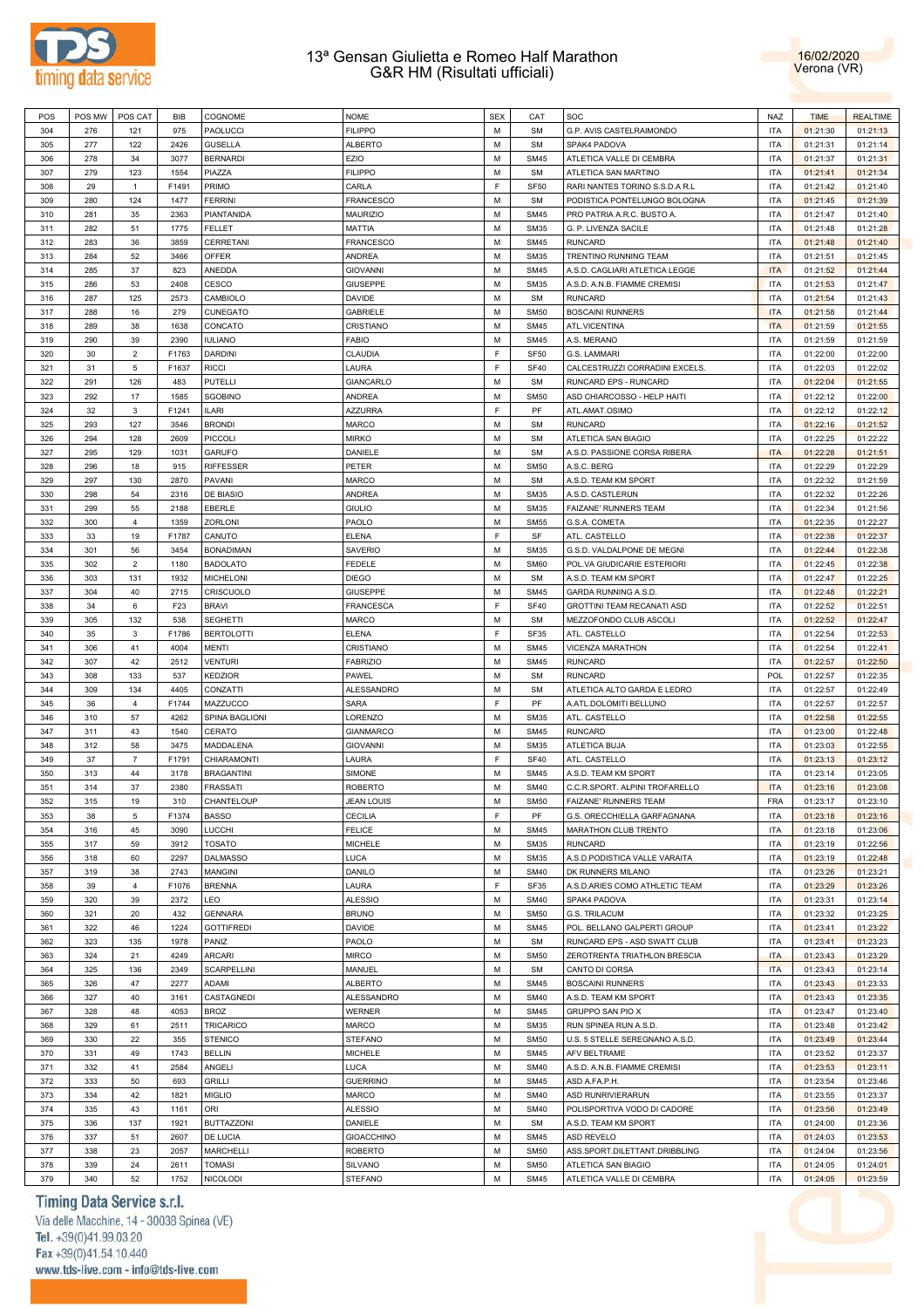



| POS | POS MW | POS CAT | <b>BIB</b> | COGNOME                 | <b>NOME</b>          | <b>SEX</b> | CAT         | SOC                            | NAZ        | <b>TIME</b> | <b>REALTIME</b> |
|-----|--------|---------|------------|-------------------------|----------------------|------------|-------------|--------------------------------|------------|-------------|-----------------|
| 380 | 341    | 53      | 777        | <b>BRACOTTO</b>         | <b>EMILIO</b>        | M          | <b>SM45</b> | TIGER SPORT RUNNING TEAM ASD   | <b>ITA</b> | 01:24:06    | 01:23:40        |
| 381 | 342    | 54      | 3860       | MAREGHELLO              | MARCO                | М          | <b>SM45</b> | GRUPPO PODISTI MONSELICENSI    | <b>ITA</b> | 01:24:08    | 01:23:54        |
|     |        |         |            |                         |                      |            |             |                                |            |             |                 |
| 382 | 343    | 138     | 2249       | <b>MARCHESONI</b>       | MICHELE              | M          | <b>SM</b>   | <b>RUNCARD</b>                 | <b>ITA</b> | 01:24:09    | 01:24:02        |
| 383 | 344    | 62      | 1644       | DEMATTE'                | <b>JONATHAN</b>      | М          | <b>SM35</b> | <b>RUNCARD</b>                 | <b>ITA</b> | 01:24:12    | 01:22:28        |
| 384 | 345    | 63      | 2202       | <b>PIRAS</b>            | <b>GIACOMO</b>       | M          | <b>SM35</b> | ATL POD SAN GAVINO             | <b>ITA</b> | 01:24:14    | 01:24:10        |
| 385 | 346    | 64      | 3342       | <b>CIVIERO</b>          | <b>MICHELE</b>       | M          | <b>SM35</b> | <b>RUNCARD</b>                 | <b>ITA</b> | 01:24:14    | 01:24:05        |
| 386 | 40     | 8       | F1052      | <b>WEISSTEINER</b>      | <b>DORIS</b>         | E          | <b>SF40</b> | S.G EISACKTAL RAIFFEISEN ASV   | <b>ITA</b> | 01:24:17    | 01:24:15        |
| 387 | 347    | 139     | 3233       | <b>PERUZZO</b>          | <b>EMANUELE</b>      | M          | <b>SM</b>   | ATL.VICENTINA                  | <b>ITA</b> | 01:24:17    | 01:24:07        |
|     |        |         |            |                         |                      |            |             |                                |            |             |                 |
| 388 | 348    | 44      | 2735       | <b>VALENTINI</b>        | MASSIMO              | M          | <b>SM40</b> | ASD FARO FORMIGNANA            | <b>ITA</b> | 01:24:17    | 01:23:48        |
| 389 | 349    | 140     | 1205       | <b>IRNO</b>             | <b>ADRIANO</b>       | M          | <b>SM</b>   | CAIVANO RUNNERS                | <b>ITA</b> | 01:24:18    | 01:24:08        |
| 390 | 350    | 55      | 211        | <b>BOATTO</b>           | ANDREA               | M          | <b>SM45</b> | RUNNERS CLUB AGGGREDIRE        | <b>ITA</b> | 01:24:19    | 01:24:09        |
| 391 | 351    | 65      | 3247       | COPPI                   | MARCO                | M          | <b>SM35</b> | A.S.D. 3T                      | <b>ITA</b> | 01:24:19    | 01:23:44        |
| 392 | 352    | 141     | 2345       | <b>SAEZ GARCIA</b>      | ADRIAN JESUS         | M          | <b>SM</b>   | RUNNING CLUB VENEZIA A.S.D.    | <b>ESP</b> | 01:24:21    | 01:24:07        |
|     |        | 142     | 193        |                         |                      | М          | <b>SM</b>   |                                | <b>ITA</b> |             |                 |
| 393 | 353    |         |            | PADOVANO                | MATTEO               |            |             | RUN ATHLETIC TEAM A.S.D.       |            | 01:24:22    | 01:24:11        |
| 394 | 354    | 143     | 1055       | <b>RONDINA</b>          | LUCA                 | M          | <b>SM</b>   | A.S.D. TEAM KM SPORT           | <b>ITA</b> | 01:24:22    | 01:23:51        |
| 395 | 355    | 66      | 2537       | LAZZARINI               | GIUSEPPE SILVIO      | М          | <b>SM35</b> | RUNNERS BERGAMO                | <b>ITA</b> | 01:24:22    | 01:23:54        |
| 396 | 356    | 144     | 3182       | <b>SILVERI</b>          | <b>ALESSANDRO</b>    | M          | <b>SM</b>   | A.S.D. TEAM KM SPORT           | <b>ITA</b> | 01:24:22    | 01:23:59        |
| 397 | 41     | 20      | F1903      | CHARLEEN                | <b>MICHAELIS</b>     | E          | SF          | RUN2GETHER                     | AUS        | 01:24:22    | 01:24:13        |
| 398 | 357    | 56      | 3139       | WEGER                   | <b>ROMAN TRAMOY</b>  | M          | <b>SM45</b> | RUN2GETHER                     | AUT        | 01:24:23    | 01:24:14        |
|     |        |         | 3850       |                         |                      | M          |             |                                |            |             |                 |
| 399 | 358    | 16      |            | <b>GALVANI</b>          | LUCA                 |            | PM          | G.P. AVIS POL. MALAVICINA      | <b>ITA</b> | 01:24:23    | 01:24:05        |
| 400 | 359    | 57      | 2654       | <b>MAGONI</b>           | MASSIMILIANO         | M          | <b>SM45</b> | <b>RUNCARD</b>                 | <b>ITA</b> | 01:24:24    | 01:24:00        |
| 401 | 360    | 67      | 2278       | VANZO                   | MAURO                | M          | <b>SM35</b> | <b>BOSCAINI RUNNERS</b>        | <b>ITA</b> | 01:24:26    | 01:24:19        |
| 402 | 361    | 58      | 4066       | <b>TURRI</b>            | MARCO                | M          | <b>SM45</b> | G.S.D. VALDALPONE DE MEGNI     | <b>ITA</b> | 01:24:28    | 01:24:20        |
| 403 | 362    | 68      | 1983       | LUPPI                   | <b>ROBERTO</b>       | M          | <b>SM35</b> | ASD FIDAS GNARRO JET MATTEI    | <b>ITA</b> | 01:24:30    | 01:24:14        |
| 404 | 363    | 45      | 806        | <b>FALCHETTI</b>        | ANDREA               | M          | <b>SM40</b> | RUNCARD EPS -                  | <b>ITA</b> | 01:24:31    | 01:24:24        |
|     |        |         |            |                         |                      |            |             |                                |            |             |                 |
| 405 | 364    | 25      | 1734       | <b>TANZI</b>            | <b>GIUSEPPE</b>      | M          | <b>SM50</b> | TRENTINO RUNNING TEAM          | <b>ITA</b> | 01:24:33    | 01:24:26        |
| 406 | 365    | 69      | 2011       | <b>GAETTI</b>           | ANDREA               | M          | <b>SM35</b> | GRUPPO SAN PIO X               | <b>ITA</b> | 01:24:33    | 01:24:13        |
| 407 | 366    | 145     | 1901       | PEIRSON SMITH           | THOMAS OLIVER        | M          | <b>SM</b>   | ASD 3'.30" TEAM                | <b>GBR</b> | 01:24:33    | 01:24:23        |
| 408 | 367    | 26      | 742        | COZZULA                 | <b>TIZIANO</b>       | M          | <b>SM50</b> | <b>BOSCAINI RUNNERS</b>        | <b>ITA</b> | 01:24:34    | 01:24:28        |
| 409 | 368    | 46      | 242        | LANCELLOTTI             | LORENZO              | M          | <b>SM40</b> | ASD TEAM GRANAROLO             | <b>ITA</b> | 01:24:35    | 01:24:12        |
|     |        |         |            |                         |                      |            |             |                                |            |             |                 |
| 410 | 369    | 146     | 1828       | CANTONI                 | <b>FABIO</b>         | M          | <b>SM</b>   | <b>CORRINTIME</b>              | <b>ITA</b> | 01:24:36    | 01:24:20        |
| 411 | 42     | 3       | F1652      | <b>ALFIERI</b>          | <b>ROSA</b>          | E          | <b>SF50</b> | CIRCOLO MINERVA ASD            | <b>ITA</b> | 01:24:36    | 01:24:34        |
| 412 | 43     | 21      | F1292      | <b>BRESSI</b>           | <b>BARBARA</b>       | E          | SF          | G.S.SELF ATL. MONTANARI GRUZZA | <b>ITA</b> | 01:24:36    | 01:24:36        |
| 413 | 370    | 147     | 1177       | <b>BOLZONI</b>          | ALESSANDRO           | M          | <b>SM</b>   | G.T.A. CREMA                   | <b>ITA</b> | 01:24:36    | 01:24:24        |
| 414 | 371    | 148     | 1402       | <b>HADDAJI</b>          | JAMEL                | M          | <b>SM</b>   | G.P. AVIS POL. MALAVICINA      | <b>ITA</b> | 01:24:38    | 01:24:20        |
|     |        |         |            |                         |                      |            |             |                                |            |             |                 |
| 415 | 372    | 47      | 2453       | PIAZZI                  | CHRISTIAN            | M          | <b>SM40</b> | <b>RUNCARD</b>                 | <b>ITA</b> | 01:24:40    | 01:24:32        |
| 416 | 373    | 48      | 2023       | <b>BORDO</b>            | MARCO                | M          | <b>SM40</b> | PODISTICA PONTELUNGO BOLOGNA   | <b>ITA</b> | 01:24:41    | 01:24:32        |
| 417 | 374    | 149     | 3450       | CRUCIANI                | MARCO                | M          | <b>SM</b>   | C.U.S. CAMERINO A.S.D.         | <b>ITA</b> | 01:24:42    | 01:24:38        |
| 418 | 375    | 150     | 2124       | LEUNG                   | ERIC                 | M          | <b>SM</b>   | <b>ERIC LEUNG</b>              | AUS        | 01:24:42    | 01:24:21        |
| 419 | 376    | 70      | 1598       | <b>ROSSAINI</b>         | DAVIDE               | M          | <b>SM35</b> | GRUPPO SPORTIVO ALPINI SOVERE  | <b>ITA</b> | 01:24:43    | 01:24:25        |
| 420 |        | 49      | 2641       | <b>DIOGUARDI BURGIO</b> | <b>MASSIMO</b>       | M          | <b>SM40</b> | ATL. GAVIRATE                  | <b>ITA</b> |             |                 |
|     | 377    |         |            |                         |                      |            |             |                                |            | 01:24:45    | 01:24:17        |
| 421 | 378    | 59      | 1592       | <b>FIGAROLI</b>         | <b>GIAN BATTISTA</b> | M          | <b>SM45</b> | GRUPPO SPORTIVO ALPINI SOVERE  | <b>ITA</b> | 01:24:45    | 01:24:36        |
| 422 | 379    | 71      | 1247       | <b>MATACENA</b>         | MASSIMILIANO         | M          | <b>SM35</b> | MILANO RUNNING CLUB A.S.D      | <b>ITA</b> | 01:24:46    | 01:24:26        |
| 423 | 380    | 50      | 4082       | <b>BOCCHIO</b>          | ALESSANDRO           | M          | <b>SM40</b> | <b>ASD TRI AIRONI</b>          | <b>ITA</b> | 01:24:48    | 01:24:40        |
| 424 | 381    | 5       | 4154       | <b>BONORA</b>           | <b>MAURO</b>         | M          | <b>SM55</b> | RUNNING CLUB VENEZIA A.S.D.    | <b>ITA</b> | 01:24:48    | 01:24:34        |
| 425 | 382    | 151     | 597        | PEZZELLA                | FRANCESCO            | М          | <b>SM</b>   | ASD PODISTICA FRATTESE         | <b>ITA</b> | 01:24:49    | 01:24:31        |
|     |        |         |            | <b>ROALTER</b>          |                      | M          |             |                                |            |             |                 |
| 426 | 383    | 51      | 2422       |                         | LUKAS                |            | <b>SM40</b> |                                | <b>ITA</b> | 01:24:51    | 01:24:38        |
| 427 | 384    | 60      | 2413       | <b>BERTONCELLO</b>      | FABIAN               | M          | <b>SM45</b> | MARATONETI CITTADELLESI        | <b>ITA</b> | 01:24:58    | 01:24:38        |
| 428 | 385    | 152     | 118        | PEROZZO                 | <b>THOMAS</b>        | M          | <b>SM</b>   | <b>I SARMATI</b>               | <b>ITA</b> | 01:24:58    | 01:24:44        |
| 429 | 386    | 153     | 885        | <b>ROSSI</b>            | LUCA                 | М          | <b>SM</b>   | <b>RUNCARD</b>                 | <b>ITA</b> | 01:25:06    | 01:24:41        |
| 430 | 44     | 9       | F1766      | MARIETTA                | CLAUDIA              | F          | <b>SF40</b> | G.S. LAMMARI                   | <b>ITA</b> | 01:25:06    | 01:25:06        |
| 431 | 387    | 154     | 3028       | <b>SERIO</b>            | <b>ALFREDO</b>       | М          | <b>SM</b>   | SALENTO FREE RUNNERS           | <b>ITA</b> | 01:25:07    | 01:24:59        |
|     |        |         |            |                         |                      |            |             |                                |            |             |                 |
| 432 | 388    | 52      | 164        | <b>MURRU</b>            | ETTORE               | M          | <b>SM40</b> | MARATHON CLUB ORISTANO         | <b>ITA</b> | 01:25:08    | 01:24:53        |
| 433 | 389    | 27      | 1355       | <b>NICOLETTI</b>        | <b>NORRIS</b>        | М          | <b>SM50</b> | MARCIATORI CASTELLANI          | <b>ITA</b> | 01:25:10    | 01:25:04        |
| 434 | 390    | 61      | 2209       | <b>FEICHTER</b>         | <b>MANFRED</b>       | M          | <b>SM45</b> | SUEDTIROLER LV SPARKASSE       | <b>ITA</b> | 01:25:12    | 01:24:53        |
| 435 | 391    | 6       | 2322       | <b>TORRESANI</b>        | <b>PIERLUIGI</b>     | M          | <b>SM55</b> | ATL. VALLI DI NON E SOLE       | <b>ITA</b> | 01:25:15    | 01:25:06        |
| 436 | 45     | 22      | F1767      | DE LA CRUZ AGUIRRE      | LUZ NADINE           | E          | SF          | <b>G.S.IL FIORINO</b>          | PER        | 01:25:20    | 01:25:20        |
| 437 | 392    | 72      | 469        | <b>CHERSINI</b>         | <b>GABRIELE</b>      | М          | <b>SM35</b> | RUNNING CLUB VENEZIA A.S.D.    | <b>ITA</b> | 01:25:21    | 01:25:06        |
|     |        |         |            |                         |                      |            |             |                                |            |             |                 |
| 438 | 393    | 53      | 1038       | <b>RANIERI</b>          | <b>FEDERICO</b>      | M          | <b>SM40</b> | A.S.D. RINCORRO                | <b>ITA</b> | 01:25:22    | 01:24:59        |
| 439 | 394    | 62      | 1578       | POZENATO                | LUIZ CARLOS          | М          | <b>SM45</b> |                                | <b>BRA</b> | 01:25:22    | 01:24:40        |
| 440 | 395    | 54      | 925        | <b>STERMIERI</b>        | <b>NICOLA</b>        | M          | <b>SM40</b> | PICO RUNNERS                   | <b>ITA</b> | 01:25:24    | 01:25:13        |
| 441 | 396    | 155     | 2491       | HANNAY                  | ALEXANDER            | М          | <b>SM</b>   |                                | GBR        | 01:25:29    | 01:25:22        |
| 442 | 397    | 156     | 2058       | <b>MARANGONI</b>        | <b>FILIPPO</b>       | M          | <b>SM</b>   | CONFINDUSTRIA ATL. ROVIGO      | <b>ITA</b> | 01:25:29    | 01:25:05        |
|     |        |         |            |                         |                      |            |             |                                |            |             |                 |
| 443 | 398    | 63      | 2285       | <b>OLIOSO</b>           | MARCO                | М          | <b>SM45</b> | <b>BOSCAINI RUNNERS</b>        | <b>ITA</b> | 01:25:31    | 01:25:17        |
| 444 | 399    | 28      | 3819       | AVANZI                  | PAOLO ALBERTO        | M          | <b>SM50</b> | G.P. S.ANGELA AVIS DESENZANO   | <b>ITA</b> | 01:25:31    | 01:25:22        |
| 445 | 400    | 157     | 3509       | AMATO                   | <b>ALESSANDRO</b>    | М          | <b>SM</b>   | ASD RUN IT                     | <b>ITA</b> | 01:25:33    | 01:25:08        |
| 446 | 401    | 64      | 346        | <b>DONATONI</b>         | <b>STEFANO</b>       | M          | <b>SM45</b> | A.S.D. LA RUSTICA PESCANTINA   | <b>ITA</b> | 01:25:34    | 01:25:20        |
| 447 | 402    | 29      | 1332       | CASSON                  | <b>FABIO</b>         | М          | <b>SM50</b> | <b>RUNCARD</b>                 | <b>ITA</b> | 01:25:34    | 01:25:26        |
| 448 | 46     | 23      | F1613      | ZILIO                   | ANNA                 | E          | SF          | A.S.D. TEAM KM SPORT           | <b>ITA</b> | 01:25:35    | 01:25:26        |
|     |        |         |            |                         |                      |            |             |                                |            |             |                 |
| 449 | 403    | 158     | 4188       | <b>BOWSHER</b>          | <b>DEREK</b>         | М          | <b>SM</b>   | <b>G.S.IL FIORINO</b>          | <b>ITA</b> | 01:25:36    | 01:25:18        |
| 450 | 404    | 65      | 4144       | <b>MORANDINI</b>        | <b>STEFANO</b>       | M          | <b>SM45</b> | ATLETICA BUJA                  | <b>ITA</b> | 01:25:36    | 01:25:11        |
| 451 | 405    | 30      | 2975       | <b>BABBINI</b>          | <b>CLAUDIO</b>       | М          | <b>SM50</b> | ASD FIDAS GNARRO JET MATTEI    | <b>ITA</b> | 01:25:37    | 01:25:22        |
| 452 | 406    | 66      | 2558       | <b>NOTARO</b>           | CARMINE              | M          | <b>SM45</b> | ATLETICA CORRIFERRARA          | <b>ITA</b> | 01:25:38    | 01:25:00        |
| 453 | 47     | 24      | F1687      | <b>FABRIS</b>           | MARTA                | E          | SF          | A.S.D. TEAM KM SPORT           | <b>ITA</b> | 01:25:39    | 01:25:38        |
|     |        |         |            |                         |                      | F          |             |                                |            |             |                 |
| 454 | 48     | 5       | F1469      | <b>BENNICI</b>          | <b>BARBARA</b>       |            | <b>SF35</b> | CAIVANO RUNNERS                | <b>ITA</b> | 01:25:41    | 01:25:40        |
| 455 | 407    | 67      | 4171       | CAPELLUPO               | <b>GIORGIO</b>       | M          | <b>SM45</b> | <b>RUNCARD</b>                 | <b>ITA</b> | 01:25:42    | 01:25:21        |

# Timing Data Service s.r.l.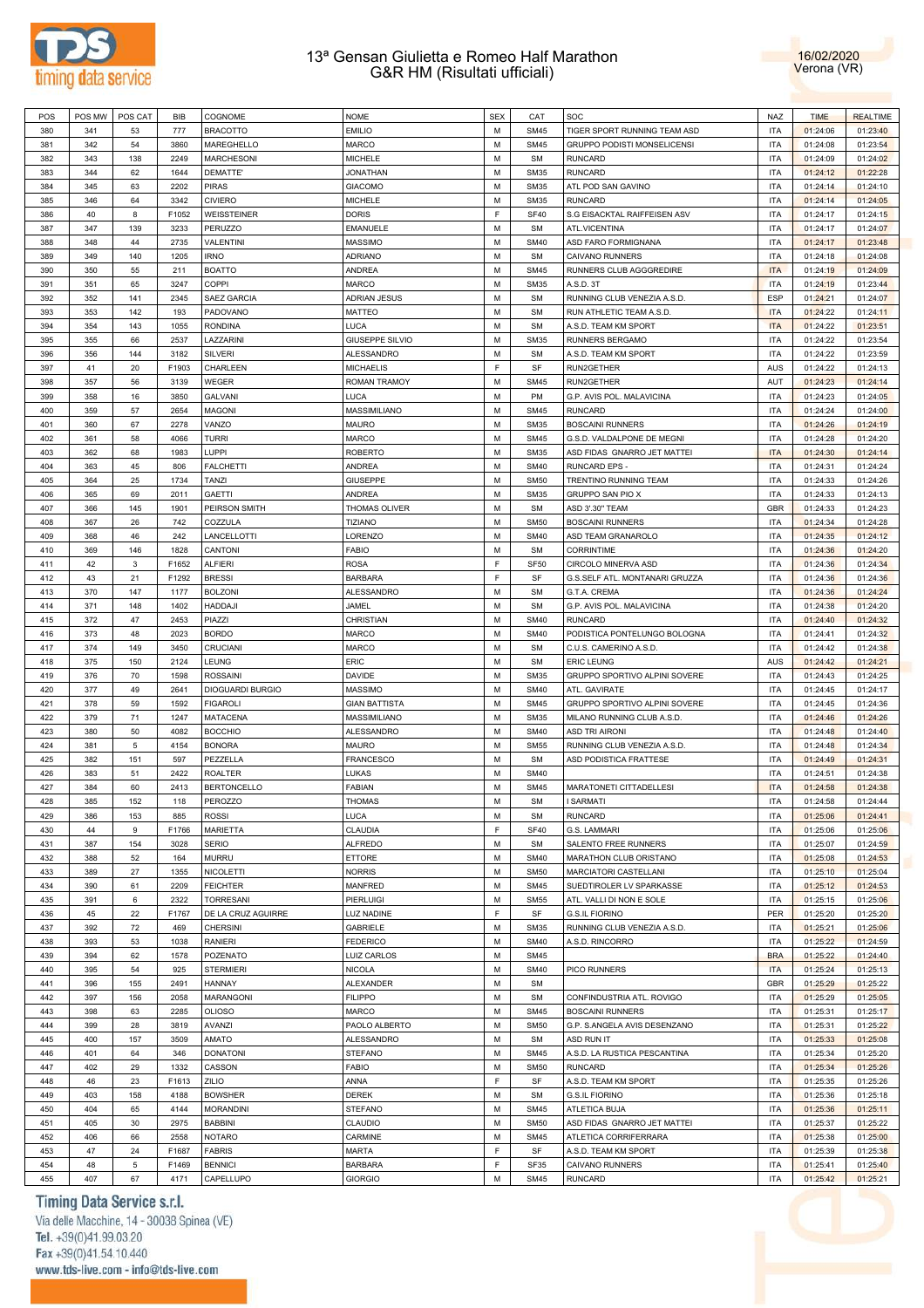



| 456<br>408<br>159<br>2723<br><b>IUS</b><br>$\overline{7}$<br><b>VINESIA</b><br>457<br>409<br>2146<br>458<br>410<br>73<br>1678<br><b>GIAROLLI</b><br>459<br>411<br>31<br>3198<br><b>MERIS</b><br>460<br>412<br>160<br>3057<br><b>MAGGI</b><br>74<br>2080<br>461<br>413<br>D'ANGELO | SIMONE           |   | CAT              | SOC                                       | NAZ        | <b>TIME</b> | <b>REALTIME</b> |
|-----------------------------------------------------------------------------------------------------------------------------------------------------------------------------------------------------------------------------------------------------------------------------------|------------------|---|------------------|-------------------------------------------|------------|-------------|-----------------|
|                                                                                                                                                                                                                                                                                   |                  | M | <b>SM</b>        | A.S.D. A.N.B. FIAMME CREMISI              | <b>ITA</b> | 01:25:44    | 01:25:02        |
|                                                                                                                                                                                                                                                                                   | CORRADO          | М | <b>SM55</b>      | <b>BASE RUNNING</b>                       | <b>ITA</b> | 01:25:46    | 01:25:34        |
|                                                                                                                                                                                                                                                                                   | ALESSANDRO       | М | <b>SM35</b>      | ATLETICA ROTALIANA                        | <b>ITA</b> | 01:25:46    | 01:25:36        |
|                                                                                                                                                                                                                                                                                   |                  |   |                  |                                           |            |             |                 |
|                                                                                                                                                                                                                                                                                   | <b>MARCO</b>     | М | <b>SM50</b>      | ATLETICA BRESCIA MARATHON                 | <b>ITA</b> | 01:25:46    | 01:25:37        |
|                                                                                                                                                                                                                                                                                   | <b>MATTEO</b>    | М | <b>SM</b>        | ASD ATLETICA STEZZANO                     | <b>ITA</b> | 01:25:48    | 01:25:21        |
|                                                                                                                                                                                                                                                                                   | <b>DONATO</b>    | M | <b>SM35</b>      | A.S.D. POLISPORTIVA BRENTELLA             | <b>ITA</b> | 01:25:49    | 01:25:33        |
| 462<br>414<br>75<br>3257<br><b>TORTELLA</b>                                                                                                                                                                                                                                       | <b>GIACOMO</b>   | M | <b>SM35</b>      | G.P. AVIS POL. MALAVICINA                 | <b>ITA</b> | 01:25:51    | 01:25:46        |
| 463<br>415<br>161<br>789<br><b>ENEROS</b>                                                                                                                                                                                                                                         | SEBASTIAN        | M | <b>SM</b>        |                                           | CHI        | 01:25:52    | 01:25:37        |
| 464<br>416<br>68<br>3197<br><b>ROSSI</b>                                                                                                                                                                                                                                          | <b>MASSIMO</b>   | M | <b>SM45</b>      | ATLETICA BRESCIA MARATHON                 | <b>ITA</b> | 01:25:52    | 01:25:45        |
| 3844<br>465<br>417<br>55<br><b>BERTACCHINI</b>                                                                                                                                                                                                                                    | SIMONE           | M | <b>SM40</b>      | ATL. FRANCIACORTA                         | <b>ITA</b> | 01:25:53    | 01:25:45        |
| 466<br>418<br>69<br>4131<br>MILAZZO                                                                                                                                                                                                                                               | FRANCESCO PAOLO  | М | <b>SM45</b>      | RUNCARD EPS - ACSI                        | <b>ITA</b> | 01:25:57    | 01:25:35        |
| 467<br>419<br>$\overline{2}$<br>2073<br>DI LENNA                                                                                                                                                                                                                                  | <b>NICOLA</b>    | М | N/D              |                                           | <b>ITA</b> | 01:25:58    | 01:25:34        |
|                                                                                                                                                                                                                                                                                   |                  |   |                  |                                           |            |             |                 |
| 468<br>420<br>32<br>2565<br><b>FRIGO</b>                                                                                                                                                                                                                                          | <b>GIUSEPPE</b>  | М | <b>SM50</b>      | RUNCARD EPS - GIUSEPPE FRIGO              | <b>ITA</b> | 01:25:59    | 01:25:24        |
| 70<br>2535<br>469<br>421<br><b>BRANCALEONI</b>                                                                                                                                                                                                                                    | <b>UBREK</b>     | М | <b>SM45</b>      | RUNNERS BERGAMO                           | <b>ITA</b> | 01:26:00    | 01:25:48        |
| 470<br>422<br>33<br>1108<br><b>NASSI</b>                                                                                                                                                                                                                                          | <b>ANDREA</b>    | М | <b>SM50</b>      | FAIZANE' RUNNERS TEAM                     | <b>ITA</b> | 01:26:03    | 01:25:50        |
| 471<br>423<br>76<br>2538<br><b>LEONINI</b>                                                                                                                                                                                                                                        | <b>MORGAN</b>    | М | <b>SM35</b>      | CANTO DI CORSA                            | <b>ITA</b> | 01:26:04    | 01:25:36        |
| 472<br>424<br>71<br>3900<br><b>VIRGILIO</b>                                                                                                                                                                                                                                       | PAOLO            | M | <b>SM45</b>      | FINCANTIERI ATL. MONFALCONE               | <b>ITA</b> | 01:26:06    | 01:25:57        |
| $77\,$<br>2940<br>DAL COROBBO<br>473<br>425                                                                                                                                                                                                                                       | <b>MARCO</b>     | M | <b>SM35</b>      | SPORT RACE A.S.D.                         | <b>ITA</b> | 01:26:06    | 01:25:35        |
| 474<br>426<br>56<br>1680<br>CONFORTI                                                                                                                                                                                                                                              | <b>FRANCESCO</b> | M | <b>SM40</b>      | ATLETICA ROTALIANA                        | <b>ITA</b> | 01:26:07    | 01:25:39        |
| 78<br>475<br>427<br>4100<br>LO RUSSO                                                                                                                                                                                                                                              | <b>NICOLA</b>    | M | <b>SM35</b>      | A.S.D. SAN PATRIGNANO                     | <b>ITA</b> | 01:26:07    | 01:25:36        |
| 476<br>3374                                                                                                                                                                                                                                                                       |                  |   |                  |                                           |            |             |                 |
| 428<br>17<br>MANEGA                                                                                                                                                                                                                                                               | <b>NICOLA</b>    | М | PM               | ATLETICO BASTIA                           | <b>ITA</b> | 01:26:08    | 01:25:57        |
| 79<br>477<br>429<br>3168<br>SALVARO                                                                                                                                                                                                                                               | CLAUDIO          | М | <b>SM35</b>      | A.S.D. TEAM KM SPORT                      | <b>ITA</b> | 01:26:09    | 01:26:00        |
| 478<br>430<br>34<br>3894<br>PEZZAROSSI                                                                                                                                                                                                                                            | <b>FRANCESCO</b> | М | <b>SM50</b>      | ATLETICA ALTO GARDA E LEDRO               | <b>ITA</b> | 01:26:10    | 01:25:41        |
| 479<br>431<br>80<br>3839<br>ZAVATTI                                                                                                                                                                                                                                               | SIMONE           | М | <b>SM35</b>      | G.P. AVIS POL. MALAVICINA                 | <b>ITA</b> | 01:26:11    | 01:26:00        |
| 480<br>432<br>162<br>1148<br><b>ERCOLI</b>                                                                                                                                                                                                                                        | <b>ANDREA</b>    | М | <b>SM</b>        | <b>RUNCARD</b>                            | <b>ITA</b> | 01:26:12    | 01:25:49        |
| 481<br>433<br>57<br>2736<br><b>D'ORMEA</b>                                                                                                                                                                                                                                        | LUCA             | М | <b>SM40</b>      | ASD ROMATLETICA FOOTWORKS                 | <b>ITA</b> | 01:26:15    | 01:26:02        |
| 482<br>434<br>72<br>2440<br>MARANGONI                                                                                                                                                                                                                                             | <b>MATTEO</b>    | M | <b>SM45</b>      | ATLETICA CORRIFERRARA                     | <b>ITA</b> | 01:26:18    | 01:26:07        |
| 73<br>483<br>435<br>630<br><b>BONARDI</b>                                                                                                                                                                                                                                         | PIERLUIGI        | M | <b>SM45</b>      | CREMONA RUNNERS CLUB                      | <b>ITA</b> | 01:26:18    | 01:26:12        |
| 484<br>436<br>163<br>4104<br><b>WYCIECHOWSKI</b>                                                                                                                                                                                                                                  | <b>ADRIAN</b>    | M | <b>SM</b>        | <b>RUNCARD</b>                            | <b>ITA</b> | 01:26:19    | 01:25:47        |
| 74<br>2767<br>485<br>437<br><b>RIZZON</b>                                                                                                                                                                                                                                         | <b>EMILIO</b>    | M | <b>SM45</b>      | TRENTINO LAGORAI TEAM                     | <b>ITA</b> | 01:26:19    | 01:26:03        |
|                                                                                                                                                                                                                                                                                   |                  |   |                  |                                           |            |             |                 |
| 486<br>438<br>164<br>1930<br>ZANOTTI                                                                                                                                                                                                                                              | <b>MATTIA</b>    | М | <b>SM</b>        | A.S.D. TEAM KM SPORT                      | <b>ITA</b> | 01:26:20    | 01:25:53        |
| 487<br>439<br>81<br>2967<br><b>MOLESINI</b>                                                                                                                                                                                                                                       | CLAUDIO          | М | <b>SM35</b>      | <b>RUNCARD</b>                            | <b>ITA</b> | 01:26:23    | 01:26:12        |
| 488<br>440<br>58<br>731<br><b>ROMANO</b>                                                                                                                                                                                                                                          | LUIGI            | М | <b>SM40</b>      | <b>RUNCARD</b>                            | <b>ITA</b> | 01:26:23    | 01:26:17        |
| 489<br>441<br>75<br>163<br>SANNA                                                                                                                                                                                                                                                  | <b>GIANLUCA</b>  | М | <b>SM45</b>      | <b>BOSCAINI RUNNERS</b>                   | <b>ITA</b> | 01:26:25    | 01:25:59        |
| 490<br>442<br>35<br>3884<br><b>CURRELI</b>                                                                                                                                                                                                                                        | <b>FAUSTO</b>    | М | <b>SM50</b>      | G. P. DILETT. TAPPOROSSO                  | <b>ITA</b> | 01:26:26    | 01:25:58        |
| 82<br>491<br>443<br>4122<br><b>BARUFFI</b>                                                                                                                                                                                                                                        | CLAUDIO          | М | <b>SM35</b>      | ATLETICA BRESCIA MARATHON                 | <b>ITA</b> | 01:26:26    | 01:25:53        |
| 492<br>49<br>25<br>F1784<br><b>IMMESI</b>                                                                                                                                                                                                                                         | LORENZA CHIARA   | F | SF               | ATL. CASTELLO                             | <b>ITA</b> | 01:26:32    | 01:26:30        |
| 2580<br>493<br>444<br>8<br><b>BENVENUTO</b>                                                                                                                                                                                                                                       | <b>ANTONIO</b>   | M | <b>SM55</b>      | MARATHON CLUB IMPERIA                     | <b>ITA</b> | 01:26:32    | 01:26:21        |
|                                                                                                                                                                                                                                                                                   | LUCA             | M | <b>SM45</b>      | ASD REVELO                                | <b>ITA</b> | 01:26:33    | 01:26:21        |
|                                                                                                                                                                                                                                                                                   | <b>FABIO</b>     |   |                  |                                           |            |             |                 |
| 494<br>445<br>76<br>2604<br>VALLANI                                                                                                                                                                                                                                               |                  |   |                  |                                           |            |             |                 |
| <b>FRANZIN</b><br>495<br>446<br>9<br>2928                                                                                                                                                                                                                                         |                  | M | <b>SM55</b>      | ATLETICA ROTALIANA                        | <b>ITA</b> | 01:26:33    | 01:26:09        |
| F1235<br>496<br>50<br>4<br><b>FERRU</b>                                                                                                                                                                                                                                           | <b>ROBERTA</b>   | F | SF <sub>50</sub> | A.S.D. CAGLIARI ATLETICA LEGGE            | <b>ITA</b> | 01:26:33    | 01:26:33        |
| 4006<br><b>TAPPARO</b><br>497<br>447<br>36                                                                                                                                                                                                                                        | <b>MASSIMO</b>   | M | <b>SM50</b>      | VICENZA MARATHON                          | <b>ITA</b> | 01:26:34    | 01:26:21        |
| 498<br>448<br>77<br>3776<br><b>GIUDICI</b>                                                                                                                                                                                                                                        | <b>RICCARDO</b>  | М | <b>SM45</b>      | RUNNERS BERGAMO                           | <b>ITA</b> | 01:26:38    | 01:26:25        |
| 499<br>449<br>83<br>3954<br><b>TERENZIANI</b>                                                                                                                                                                                                                                     | LUCA             | М | <b>SM35</b>      | U.S. QUERCIA TRENTINGRANA                 | <b>ITA</b> | 01:26:39    | 01:26:29        |
| 500<br>450<br>59<br>1574<br><b>NOONAN</b>                                                                                                                                                                                                                                         | <b>FRANCIS</b>   | М | <b>SM40</b>      | <b>RUNCARD</b>                            | <b>USA</b> | 01:26:40    | 01:26:31        |
| 2084<br>501<br>451<br>60<br><b>FASSINA</b>                                                                                                                                                                                                                                        | ANDREA           | М | <b>SM40</b>      |                                           | <b>ITA</b> | 01:26:42    | 01:26:00        |
|                                                                                                                                                                                                                                                                                   |                  |   |                  | RUN SPINEA RUN A.S.D.                     |            |             |                 |
| 502<br>452<br>165<br>1312<br>DI BIANCO                                                                                                                                                                                                                                            | <b>ANTONIO</b>   | М | SM               | GS LA PIAVE 2000                          | <b>ITA</b> | 01:26:42    | 01:26:24        |
| 503<br>453<br>84<br>1728<br>NARDELLI                                                                                                                                                                                                                                              | <b>GILLES</b>    | M | <b>SM35</b>      | TRENTINO RUNNING TEAM                     | <b>ITA</b> | 01:26:43    | 01:26:37        |
| 504<br>454<br>37<br>1246<br><b>RIVETTI</b>                                                                                                                                                                                                                                        | <b>STEFANO</b>   | M | <b>SM50</b>      | RUNNING PREALPINO ASD                     | <b>ITA</b> | 01:26:43    | 01:26:28        |
| 505<br>455<br>38<br>2142<br><b>ACCURTI</b>                                                                                                                                                                                                                                        | <b>GUIDO</b>     | M | <b>SM50</b>      | G.S. FRAVEGGIO                            | <b>ITA</b> | 01:26:44    | 01:26:35        |
| 1732<br><b>FORTI</b><br>506<br>456<br>85                                                                                                                                                                                                                                          | <b>GIUSEPPE</b>  | M | <b>SM35</b>      | TRENTINO RUNNING TEAM                     | <b>ITA</b> | 01:26:44    | 01:26:37        |
| 507<br>457<br>61<br>2946<br><b>MARCHESI</b>                                                                                                                                                                                                                                       | MAURIZIO         | M | <b>SM40</b>      | RUNCARD EPS - RUNNERS & FRIENDS ASD       | <b>ITA</b> | 01:26:46    | 01:26:28        |
| PIOMBONI<br>508<br>458<br>166<br>4191                                                                                                                                                                                                                                             | <b>NICOL</b>     | M | <b>SM</b>        | <b>RUNCARD</b>                            | <b>ITA</b> | 01:26:47    | 01:26:22        |
| 78<br>1950<br><b>MESSINA</b><br>509<br>459                                                                                                                                                                                                                                        | <b>LUCA</b>      | М | <b>SM45</b>      | PROMO RUN TRIESTE                         | <b>ITA</b> | 01:26:49    | 01:26:39        |
| 3043<br><b>GALLOZZI</b><br>510<br>460<br>79                                                                                                                                                                                                                                       | <b>EMANUELE</b>  | М | <b>SM45</b>      | ALMOSTHERE ASD                            | <b>ITA</b> | 01:26:51    | 01:26:29        |
|                                                                                                                                                                                                                                                                                   |                  | F |                  |                                           |            |             |                 |
| 6<br>F744<br><b>ELLERO</b><br>511<br>51                                                                                                                                                                                                                                           | SABRINA          |   | SF35             | G.M. G.S. AQUILE FRIULANE                 | <b>ITA</b> | 01:26:52    | 01:26:41        |
| 62<br>512<br>461<br>1591<br>VALERIO                                                                                                                                                                                                                                               | <b>GIUSEPPE</b>  | М | <b>SM40</b>      | <b>RUNCARD</b>                            | <b>ITA</b> | 01:26:55    | 01:24:15        |
| 462<br>18<br>1270<br>SANZ RUIZ<br>513                                                                                                                                                                                                                                             | CARLOS           | М | PM               | C.A. VILLANUBLA                           | ESP        | 01:26:55    | 01:26:31        |
| 167<br>2566<br><b>MESSINA</b><br>514<br>463                                                                                                                                                                                                                                       | ANDREA           | M | <b>SM</b>        | G.P. I CAGNON                             | <b>ITA</b> | 01:26:56    | 01:26:25        |
| 80<br>3358<br><b>MANTOVANI</b><br>515<br>464                                                                                                                                                                                                                                      | <b>FRANCESCO</b> | M | <b>SM45</b>      | <b>RUNCARD</b>                            | <b>ITA</b> | 01:27:00    | 01:26:55        |
| 4239<br>CARLESSO<br>516<br>465<br>81                                                                                                                                                                                                                                              | MASSIMILIANO     | M | <b>SM45</b>      | <b>RUNCARD</b>                            | <b>ITA</b> | 01:27:03    | 01:26:24        |
| 517<br>86<br>3675<br><b>TIBALDI</b><br>466                                                                                                                                                                                                                                        | MATTEO           | M | <b>SM35</b>      | A.S.D. TEAM KM SPORT                      | <b>ITA</b> | 01:27:03    | 01:26:39        |
| 339<br>518<br>467<br>87<br>CANEVESE                                                                                                                                                                                                                                               | LUCA             | М | <b>SM35</b>      | ATL.JESOLO TURISMO                        | <b>ITA</b> | 01:27:05    | 01:26:42        |
| 82<br>3376<br>ZONTA<br>519<br>468                                                                                                                                                                                                                                                 | DARIO            | M | <b>SM45</b>      | ATLETICO BASTIA                           | <b>ITA</b> | 01:27:07    | 01:26:51        |
| 520<br>1375<br>PEDRONI<br>469<br>63                                                                                                                                                                                                                                               | <b>NICOLA</b>    | M | <b>SM40</b>      | A.S.D. C.U.S. BRESCIA                     | <b>ITA</b> | 01:27:09    | 01:26:55        |
|                                                                                                                                                                                                                                                                                   |                  |   |                  |                                           |            |             |                 |
| 83<br>3092<br><b>BELLONI</b><br>521<br>470                                                                                                                                                                                                                                        | ALESSANDRO       | М | <b>SM45</b>      | G.M. G.S. AQUILE FRIULANE                 | <b>ITA</b> | 01:27:10    | 01:26:44        |
| 522<br>52<br>F1363<br><b>BURGESS</b><br>$\mathbf{1}$                                                                                                                                                                                                                              | RACHEL ELAINE    | F | SF45             | PODISTICA PONTELUNGO BOLOGNA              | GBR        | 01:27:11    | 01:27:09        |
| 523<br>471<br>64<br>1052<br>ZAPPALORTO                                                                                                                                                                                                                                            | <b>EMANUELE</b>  | M | <b>SM40</b>      | A.S.D. LA RUSTICA PESCANTINA              | <b>ITA</b> | 01:27:11    | 01:26:57        |
| 524<br>472<br>3479<br><b>GUARISE</b><br>65                                                                                                                                                                                                                                        | SIMONE           | M | <b>SM40</b>      | <b>RUNCARD</b>                            | <b>ITA</b> | 01:27:14    | 01:27:03        |
| 525<br>473<br>84<br>602<br>DANESE                                                                                                                                                                                                                                                 | <b>NICOLA</b>    | M | <b>SM45</b>      |                                           | <b>GBR</b> | 01:27:15    | 01:26:40        |
| 474<br>1409<br>VENTURELLI<br>526<br>85                                                                                                                                                                                                                                            | <b>NICOLA</b>    | M | <b>SM45</b>      | G.P. AVIS POL. MALAVICINA                 | <b>ITA</b> | 01:27:15    | 01:26:56        |
| 527<br>66<br>1894<br><b>MONTORSI</b><br>475                                                                                                                                                                                                                                       | <b>MARCO</b>     | M | <b>SM40</b>      | ASD 3'.30" TEAM                           | <b>ITA</b> | 01:27:15    | 01:26:41        |
| 528<br>476<br>168<br>1843<br><b>TREZZI</b>                                                                                                                                                                                                                                        | LORENZO          | M | <b>SM</b>        | <b>RUNCARD</b>                            | <b>ITA</b> | 01:27:17    | 01:27:05        |
| 529<br>39<br>2839<br><b>MATTIOLI</b><br>477                                                                                                                                                                                                                                       | PAOLO            | M | <b>SM50</b>      |                                           | <b>ITA</b> | 01:27:19    | 01:26:47        |
| 478<br>530<br>67<br>2578<br><b>BARANA</b>                                                                                                                                                                                                                                         | ANDREA           | М | <b>SM40</b>      | A.S. DILETTANTISTICA SESSANTAL<br>RUNCARD | <b>ITA</b> | 01:27:20    | 01:27:12        |

# Timing Data Service s.r.l.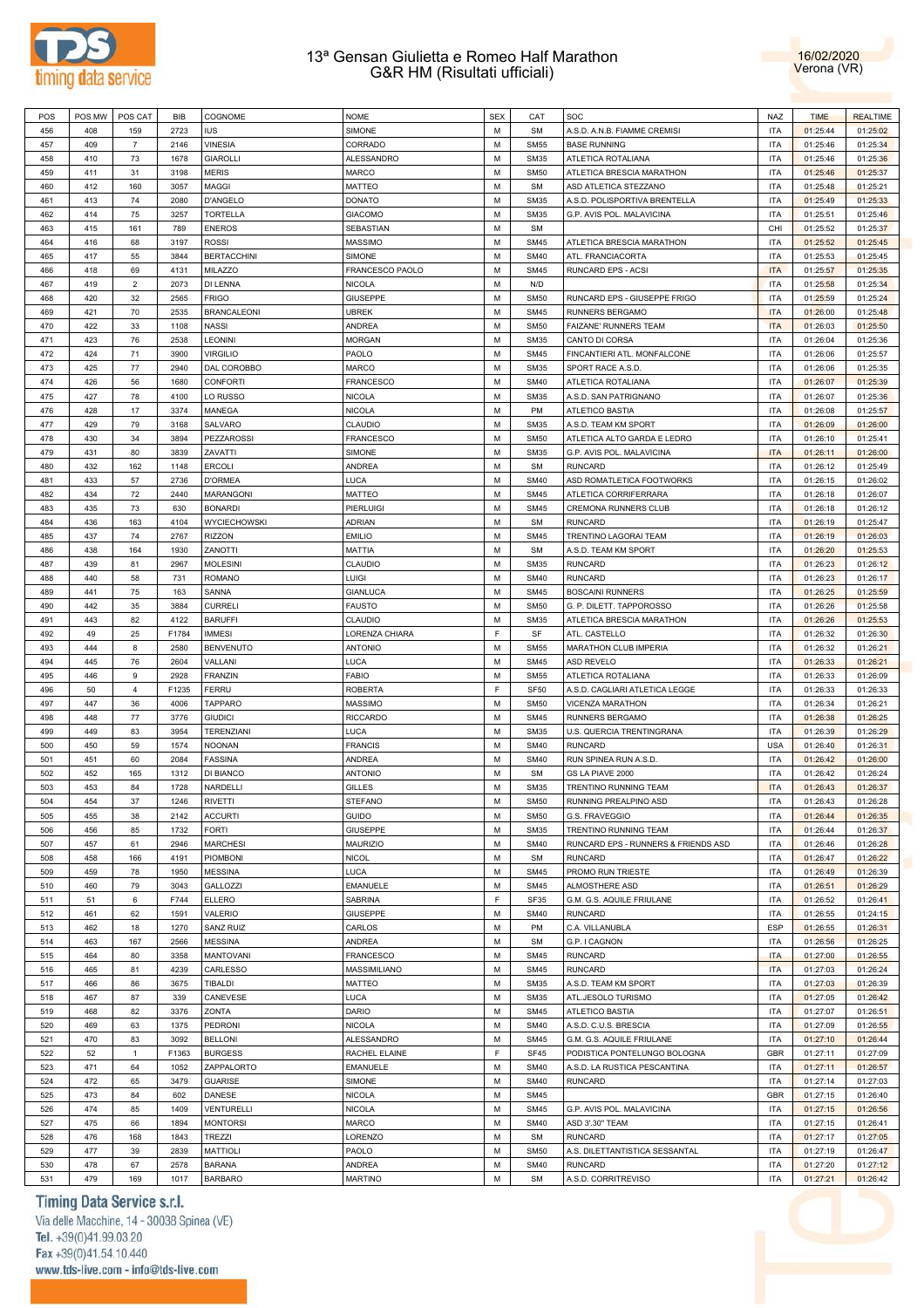



| POS | POS MW | POS CAT        | BIB   | COGNOME               | <b>NOME</b>             | <b>SEX</b> | CAT         | SOC                                  | <b>NAZ</b> | <b>TIME</b> | <b>REALTIME</b> |
|-----|--------|----------------|-------|-----------------------|-------------------------|------------|-------------|--------------------------------------|------------|-------------|-----------------|
| 532 | 480    | 10             | 1265  | <b>IANNILLI</b>       | CARLO                   | M          | <b>SM55</b> | <b>GRUPPO MILLEPIEDI</b>             | <b>ITA</b> | 01:27:23    | 01:27:15        |
| 533 | 481    | 88             | 1926  | <b>BONSI</b>          | <b>FEDERICO</b>         | M          | <b>SM35</b> | A.S.D. TEAM KM SPORT                 | <b>ITA</b> | 01:27:24    | 01:27:13        |
| 534 | 482    | 170            | 4000  | <b>BARUFATTO</b>      | <b>FRANCESCO</b>        | М          | <b>SM</b>   | VICENZA MARATHON                     | <b>ITA</b> | 01:27:25    | 01:27:20        |
| 535 | 483    | 171            | 4102  | LUPO                  | <b>FRANCESCO</b>        | M          | <b>SM</b>   | A.S.D. SAN PATRIGNANO                | <b>ITA</b> | 01:27:26    | 01:26:54        |
|     |        |                |       |                       |                         |            |             |                                      |            |             |                 |
| 536 | 53     | 10             | F1467 | DE LEO                | PALMA                   | F          | <b>SF40</b> | <b>CAIVANO RUNNERS</b>               | <b>ITA</b> | 01:27:28    | 01:27:26        |
| 537 | 484    | 40             | 1987  | DE NADAI              | <b>MASSIMO</b>          | М          | <b>SM50</b> | A.S.D. SUEDTIROL TEAM CLUB           | <b>ITA</b> | 01:27:28    | 01:27:18        |
| 538 | 485    | 68             | 4012  | <b>CESCHI</b>         | CRISTIAN                | М          | <b>SM40</b> | VICENZA MARATHON                     | <b>ITA</b> | 01:27:28    | 01:27:01        |
| 539 | 486    | 69             | 2416  | ATZENI                | DANILO                  | М          | <b>SM40</b> | ASD RIVAROLO DEL RE                  | <b>ITA</b> | 01:27:37    | 01:27:21        |
| 540 | 487    | 172            | 1471  | COLUCCI               | ANTONELLO               | М          | <b>SM</b>   | ATL BRUGNERA PN FRIULINTAGLI         | <b>ITA</b> | 01:27:37    | 01:27:01        |
| 541 | 488    | 173            | 3553  | <b>CICOGNANI</b>      | <b>NICOLAS</b>          | M          | <b>SM</b>   | OVERCOME RUNNING ASD                 | <b>ITA</b> | 01:27:41    | 01:27:20        |
| 542 | 489    | 89             | 954   | <b>MELOTTO</b>        | ANDREA                  | М          | <b>SM35</b> | <b>RUNCARD</b>                       | <b>ITA</b> | 01:27:44    | 01:27:19        |
|     | 490    |                |       | GAMBAZZA              | <b>MARIO</b>            | M          | <b>SM35</b> | <b>RUNCARD</b>                       | <b>ITA</b> |             | 01:27:22        |
| 543 |        | 90             | 1397  |                       |                         |            |             |                                      |            | 01:27:44    |                 |
| 544 | 491    | 41             | 4146  | <b>NITTI</b>          | <b>DONATO</b>           | М          | <b>SM50</b> | RUNCARD EPS - AVIS ZERO POSITIVO ASD | <b>ITA</b> | 01:27:45    | 01:27:28        |
| 545 | 492    | 86             | 3401  | <b>BENAGLIA</b>       | <b>GIUSEPPE</b>         | M          | <b>SM45</b> | RUNCARD EPS - JOGGING TEAM PATERLINI | <b>ITA</b> | 01:27:51    | 01:27:21        |
| 546 | 493    | 87             | 1866  | <b>MORGANTI</b>       | <b>GIUSEPPE</b>         | М          | <b>SM45</b> | ASD I PODISTI DI NEMO                | <b>ITA</b> | 01:27:51    | 01:27:26        |
| 547 | 494    | 70             | 1241  | <b>DENARO</b>         | <b>FRANCESCO</b>        | M          | <b>SM40</b> | <b>RUNCARD</b>                       | <b>ITA</b> | 01:27:51    | 01:27:20        |
| 548 | 495    | 91             | 284   | ZANEI                 | LORENZO                 | М          | <b>SM35</b> | <b>RUNCARD</b>                       | <b>ITA</b> | 01:27:53    | 01:27:31        |
| 549 | 496    | 174            | 3141  | <b>HORVATH</b>        | <b>GERGELY</b>          | М          | <b>SM</b>   |                                      | <b>HUN</b> | 01:27:54    | 01:27:13        |
| 550 | 497    | 92             | 1281  | <b>BOSCARO</b>        | <b>LUCA</b>             | М          | <b>SM35</b> | MARATHON CLUB TRENTO                 | <b>ITA</b> | 01:27:55    | 01:27:25        |
|     |        |                |       |                       |                         |            |             |                                      |            |             |                 |
| 551 | 498    | 93             | 1113  | SARNO                 | RAFFAELE                | М          | <b>SM35</b> | RUNCARD EPS - JOY OF RUNNING         | <b>ITA</b> | 01:27:55    | 01:27:41        |
| 552 | 499    | 42             | 1190  | LOMBARDO              | VINCENZO                | М          | <b>SM50</b> | RUNCARD EPS - JOY OF RUNNING         | <b>ITA</b> | 01:27:56    | 01:27:41        |
| 553 | 500    | $\mathbf{3}$   | 1059  | SANTONI               | <b>MICHELE</b>          | М          | <b>SM60</b> | ATLETICA ALTO GARDA E LEDRO          | <b>ITA</b> | 01:27:57    | 01:27:49        |
| 554 | 501    | 19             | 3562  | ZANELLA               | NICOLO'                 | М          | PM          | LATIN MARATHON LOVERS                | <b>ITA</b> | 01:27:57    | 01:27:35        |
| 555 | 502    | 175            | 2118  | <b>TODESCHI</b>       | MANUEL                  | M          | <b>SM</b>   | SUEDTIROLER LV SPARKASSE             | <b>ITA</b> | 01:28:04    | 01:27:55        |
| 556 | 503    | 71             | 3510  | <b>GRIGOLO</b>        | SIMONE                  | М          | <b>SM40</b> | <b>ASD RUN IT</b>                    | <b>ITA</b> | 01:28:06    | 01:27:43        |
|     |        |                |       | SQUILLACE             |                         | M          |             |                                      | <b>ITA</b> |             |                 |
| 557 | 504    | 43             | 2711  |                       | <b>GIUSEPPE</b>         |            | <b>SM50</b> | RUNCARD EPS - CSEN                   |            | 01:28:06    | 01:27:33        |
| 558 | 505    | 176            | 2043  | <b>AICARDI</b>        | <b>DAVIDE</b>           | М          | <b>SM</b>   | RUNCARD EPS - TEAM KMP               | <b>ITA</b> | 01:28:06    | 01:27:33        |
| 559 | 506    | 177            | 3047  | MONTEU COTTO          | <b>GIOVANNI ALBERTO</b> | M          | <b>SM</b>   | DURBANO GAS ENERGY RIVAROLO 77       | <b>ITA</b> | 01:28:09    | 01:27:26        |
| 560 | 507    | 72             | 3377  | LAZZARI               | DANIEL                  | М          | <b>SM40</b> | <b>ATLETICO BASTIA</b>               | <b>ITA</b> | 01:28:10    | 01:27:53        |
| 561 | 508    | 44             | 3989  | SBALCHIERO            | <b>ENRICO</b>           | М          | <b>SM50</b> | VICENZA MARATHON                     | <b>ITA</b> | 01:28:11    | 01:27:43        |
| 562 | 509    | 88             | 2364  | <b>ARCUDI</b>         | <b>NILO</b>             | М          | <b>SM45</b> | ATLETICA CLARINA TRENTINO            | <b>ITA</b> | 01:28:11    | 01:27:59        |
| 563 | 510    | 73             | 1904  | <b>FORTINI</b>        | CRISTHIAN               | M          | <b>SM40</b> | ASD 3'.30" TEAM                      | <b>ITA</b> | 01:28:11    | 01:27:29        |
|     |        |                |       |                       |                         |            |             |                                      |            |             |                 |
| 564 | 511    | 94             | 3588  | <b>MERENDONI</b>      | DANIELE                 | М          | <b>SM35</b> | <b>MOLON LABE ASD</b>                | <b>ITA</b> | 01:28:12    | 01:27:58        |
| 565 | 512    | 74             | 3931  | MAGANZA               | <b>IVAN</b>             | М          | <b>SM40</b> | FAIZANE' RUNNERS TEAM                | <b>ITA</b> | 01:28:13    | 01:28:00        |
| 566 | 513    | 75             | 3569  | <b>BERTOL</b>         | <b>ROALD</b>            | М          | <b>SM40</b> | S.G EISACKTAL RAIFFEISEN ASV         | <b>ITA</b> | 01:28:14    | 01:25:57        |
| 567 | 514    | 76             | 2039  | <b>MARIOTTI</b>       | <b>MARIANO</b>          | M          | <b>SM40</b> | TRIATHLON DUATHLON CREMONA           | <b>ITA</b> | 01:28:14    | 01:27:54        |
| 568 | 54     | 5              | F1790 | <b>BELARDINELLI</b>   | <b>ROBERTA</b>          | F          | <b>SF50</b> | ATL. CASTELLO                        | <b>ITA</b> | 01:28:15    | 01:28:13        |
| 569 | 515    | 77             | 788   | SPINIELLI             | <b>MATTEO</b>           | M          | <b>SM40</b> | ATL. BALDO-GARDA CAPRINO V.SE        | <b>ITA</b> | 01:28:18    | 01:28:11        |
|     | 516    | 3              | 361   |                       |                         | М          | N/D         |                                      | <b>ITA</b> |             |                 |
| 570 |        |                |       | LAIGUEGLIA            | PAOLO                   |            |             |                                      |            | 01:28:19    | 01:28:11        |
| 571 | 517    | 89             | 2045  | <b>MUNARIN</b>        | DANIELE                 | M          | <b>SM45</b> | <b>RUNCARD</b>                       | <b>ITA</b> | 01:28:24    | 01:28:11        |
| 572 | 55     | 11             | F1657 | <b>THOMPSON</b>       | BETHANY JANE            | F          | <b>SF40</b> | CIRCOLO MINERVA ASD                  | <b>ITA</b> | 01:28:26    | 01:28:24        |
| 573 | 518    | 178            | 4030  | <b>CREMONINI</b>      | <b>GABRIELE</b>         | М          | <b>SM</b>   | ATLETICA CORRIFERRARA                | <b>ITA</b> | 01:28:26    | 01:27:53        |
| 574 | 519    | 78             | 3291  | <b>MOTTES</b>         | <b>GIORGIO</b>          | М          | <b>SM40</b> | <b>EMME RUNNING TEAM</b>             | <b>ITA</b> | 01:28:26    | 01:27:57        |
| 575 | 520    | 90             | 1003  | <b>STUEFER</b>        | MANFRED                 | М          | <b>SM45</b> | S.G EISACKTAL RAIFFEISEN ASV         | <b>ITA</b> | 01:28:27    | 01:28:19        |
| 576 | 521    | 95             | 221   | <b>BERTOLDINI</b>     | <b>TADDEO</b>           | М          | <b>SM35</b> | FALCHI-LECCO                         | <b>ITA</b> | 01:28:30    | 01:28:01        |
|     |        |                |       | ZARA                  |                         | М          | <b>SM</b>   |                                      | <b>ITA</b> |             |                 |
| 577 | 522    | 179            | 2569  |                       | <b>DARIO</b>            |            |             | ASS.SPORT.DILETTANT.DRIBBLING        |            | 01:28:32    | 01:28:00        |
| 578 | 523    | 11             | 2801  | <b>BAU</b>            | <b>ROBERTO</b>          | М          | <b>SM55</b> | LAGARINA CRUS TEAM                   | <b>ITA</b> | 01:28:35    | 01:28:14        |
| 579 | 524    | 180            | 3742  | SASSATELLI            | ANDREA                  | М          | <b>SM</b>   | ATLETICA FRIGNANO PAVULLO ASD        | <b>ITA</b> | 01:28:35    | 01:28:05        |
| 580 | 525    | 79             | 2769  | <b>DEFENDENTI</b>     | <b>ROBERTO</b>          | M          | <b>SM40</b> | <b>RUNCARD</b>                       | <b>ITA</b> | 01:28:35    | 01:28:00        |
| 581 | 526    | 96             | 1571  | <b>DIVICARI</b>       | <b>NICOLA</b>           | М          | <b>SM35</b> | <b>RUNCARD</b>                       | <b>ITA</b> | 01:28:35    | 01:28:27        |
| 582 | 527    | 97             | 122   | <b>BALESTRERI</b>     | ANDREA                  | M          | <b>SM35</b> | <b>RUNCARD</b>                       | <b>ITA</b> | 01:28:36    | 01:28:15        |
| 583 | 56     | 26             | F1904 | CASOLARI              | CHIARA                  | E          | SF          | A.S. LA FRATELLANZA 1874             | <b>ITA</b> | 01:28:37    | 01:28:07        |
| 584 | 57     | $\overline{2}$ |       | <b>NERI</b>           |                         | F          | <b>SF45</b> | CIRCOLO MINERVA ASD                  | <b>ITA</b> |             |                 |
|     |        |                | F1654 |                       | <b>ELENA</b>            |            |             |                                      |            | 01:28:37    | 01:28:36        |
| 585 | 528    | 80             | 1974  | <b>BONDI</b>          | <b>FRANCESCO</b>        | M          | <b>SM40</b> | <b>RUNCARD</b>                       | <b>ITA</b> | 01:28:37    | 01:28:33        |
| 586 | 529    | 12             | 212   | NAVA                  | PAOLO                   | M          | <b>SM55</b> | RUNNERS DESIO                        | <b>ITA</b> | 01:28:39    | 01:28:21        |
| 587 | 530    | 81             | 756   | SALVATERRA            | <b>GIUSEPPE</b>         | M          | <b>SM40</b> | POL.VA GIUDICARIE ESTERIORI          | <b>ITA</b> | 01:28:39    | 01:28:24        |
| 588 | 531    | 98             | 1679  | <b>BANNO</b>          | <b>GIUSEPPE</b>         | M          | <b>SM35</b> | ATLETICA ROTALIANA                   | <b>ITA</b> | 01:28:40    | 01:28:06        |
| 589 | 532    | 82             | 1587  | <b>BORSATO</b>        | <b>ALBERTO</b>          | М          | <b>SM40</b> | AFV BELTRAME                         | <b>ITA</b> | 01:28:40    | 01:28:21        |
| 590 | 533    | 45             | 1868  | POLL                  | <b>MARKUS</b>           | M          | <b>SM50</b> | LPSV-K                               | AUT        | 01:28:41    | 01:28:24        |
|     |        |                |       |                       |                         | M          | <b>SM45</b> | STRAMILANO RUNNING CLUB SSD          |            |             |                 |
| 591 | 534    | 91             | 453   | CLEMENTE              | <b>ROBERTO</b>          |            |             |                                      | <b>ITA</b> | 01:28:42    | 01:28:18        |
| 592 | 535    | 99             | 1034  | <b>ROFFILLI</b>       | <b>LUCA</b>             | M          | <b>SM35</b> | <b>RUNCARD</b>                       | <b>ITA</b> | 01:28:42    | 01:28:14        |
| 593 | 58     | 12             | F1901 | MAULE                 | <b>ROBERTA</b>          | E          | <b>SF40</b> | EXPANDIA ATL. INSIEME VERONA         | <b>ITA</b> | 01:28:43    | 01:28:27        |
| 594 | 536    | 92             | 584   | <b>MARANGI GRASSI</b> | <b>GIUSEPPE</b>         | M          | <b>SM45</b> | POD. VALLE D'ITRIA LOCOROTONDO       | <b>ITA</b> | 01:28:45    | 01:28:33        |
| 595 | 537    | 83             | 1599  | <b>BENTIVOGLIO</b>    | <b>MAURO</b>            | M          | <b>SM40</b> | GRUPPO SPORTIVO ALPINI SOVERE        | <b>ITA</b> | 01:28:45    | 01:28:29        |
| 596 | 538    | 84             | 3852  | <b>FERRARI</b>        | STEFANO                 | M          | <b>SM40</b> | ROSA RUNNING TEAM                    | <b>ITA</b> | 01:28:47    | 01:28:37        |
| 597 | 539    | 46             | 2143  | MAZZOCCHI             | <b>DOMENICO</b>         | M          | <b>SM50</b> | <b>BASE RUNNING</b>                  | <b>ITA</b> | 01:28:47    | 01:28:20        |
|     |        |                |       |                       |                         |            |             |                                      |            |             |                 |
| 598 | 540    | $\overline{4}$ | 3380  | RAMIN                 | <b>FERDINANDO</b>       | M          | <b>SM60</b> | ATLETICO BASTIA                      | <b>ITA</b> | 01:28:47    | 01:28:40        |
| 599 | 541    | 181            | 516   | BERTE'                | <b>MATTEO</b>           | M          | <b>SM</b>   | JUNIOR SPORT AVIO                    | <b>ITA</b> | 01:28:49    | 01:28:30        |
| 600 | 542    | 47             | 3812  | VALENTI               | PIERO                   | M          | <b>SM50</b> | MARATHON CLUB TRENTO                 | <b>ITA</b> | 01:28:50    | 01:28:41        |
| 601 | 543    | 48             | 3952  | <b>GIANNINI</b>       | CARLO                   | М          | <b>SM50</b> | <b>RUNCARD</b>                       | <b>ITA</b> | 01:28:51    | 01:28:34        |
| 602 | 59     | $\overline{7}$ | F1325 | <b>MAGOSSO</b>        | ALESSANDRA              | F          | SF35        | SPAK4 PADOVA                         | <b>ITA</b> | 01:28:52    | 01:28:31        |
| 603 | 544    | 85             | 3688  | ZANDONA'              | SIMONE                  | M          | <b>SM40</b> | A.S.D. TEAM KM SPORT                 | <b>ITA</b> | 01:28:53    | 01:28:31        |
| 604 | 545    | 182            | 1977  | SGARANO               |                         | M          | <b>SM</b>   | A.S.C.D. SILVANO FEDI                | <b>ITA</b> | 01:28:54    | 01:28:45        |
|     |        |                |       |                       | LORENZO                 |            |             |                                      |            |             |                 |
| 605 | 546    | 86             | 3004  | <b>IORIO</b>          | <b>VITTORIO</b>         | M          | <b>SM40</b> | G.S. GABBI                           | <b>ITA</b> | 01:28:55    | 01:28:37        |
| 606 | 547    | 93             | 2552  | SPAGNOLO              | GIANCARLO               | M          | <b>SM45</b> | <b>RUNCARD</b>                       | <b>ITA</b> | 01:28:57    | 01:28:47        |
| 607 | 548    | 183            | 2824  | <b>VINCO</b>          | DANIEL                  | М          | SM          | <b>RUNCARD</b>                       | <b>ITA</b> | 01:28:57    | 01:28:33        |

# Timing Data Service s.r.l.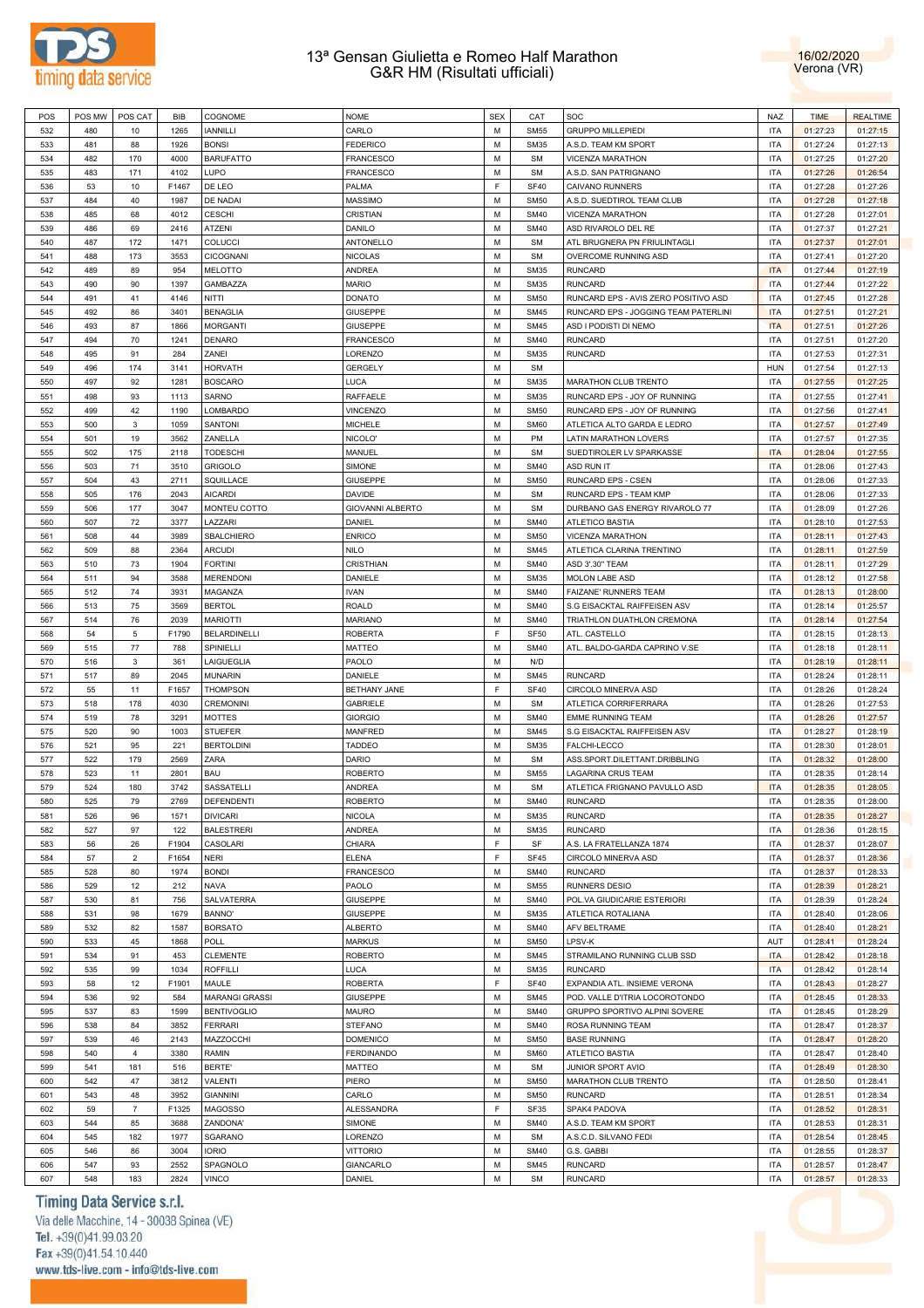



| POS | POS MW | POS CAT        | BIB   | COGNOME              | <b>NOME</b>         | <b>SEX</b>  | CAT         | SOC                            | <b>NAZ</b> | <b>TIME</b> | <b>REALTIME</b> |
|-----|--------|----------------|-------|----------------------|---------------------|-------------|-------------|--------------------------------|------------|-------------|-----------------|
| 608 | 549    | 184            | 4410  | <b>TACCONI</b>       | <b>MICHELE</b>      | M           | <b>SM</b>   | <b>RUNCARD</b>                 | <b>ITA</b> | 01:28:58    | 01:28:37        |
| 609 | 550    | 100            | 1905  | LINETI               | <b>IVAN ERIO</b>    | M           | <b>SM35</b> | ASD 3'.30" TEAM                | <b>ITA</b> | 01:29:01    | 01:28:32        |
| 610 | 60     | 27             | F320  | DI CARLO             | ANNALISA            | F           | SF          | <b>MEGA HOBBY SPORT</b>        | <b>ITA</b> | 01:29:03    | 01:28:30        |
| 611 | 551    | 101            | 468   | VESCOVI              | <b>ALESSIO</b>      | M           | <b>SM35</b> | CORRO ERGO SUM RUNNERS         | <b>ITA</b> | 01:29:04    | 01:28:44        |
| 612 | 552    | 102            | 1221  | <b>VERNILE</b>       | <b>ANTONIO</b>      | M           | <b>SM35</b> | <b>URBAN RUNNERS</b>           | <b>ITA</b> | 01:29:04    | 01:28:30        |
|     |        |                |       |                      |                     |             |             |                                |            |             |                 |
| 613 | 553    | 185            | 4020  | VANGELISTI           | <b>DARIO</b>        | M           | <b>SM</b>   | FREE-ZONE                      | <b>ITA</b> | 01:29:04    | 01:28:31        |
| 614 | 554    | 103            | 1780  | <b>FERRO</b>         | <b>GIANLUCA</b>     | M           | <b>SM35</b> | ASD GRUPPO PODISTI PORTO TOLLE | <b>ITA</b> | 01:29:05    | 01:26:28        |
| 615 | 555    | 49             | 741   | DI GIUSTO            | LUCA                | M           | <b>SM50</b> | C.U.S. UDINE                   | <b>ITA</b> | 01:29:07    | 01:28:47        |
| 616 | 556    | 94             | 1441  | <b>PONCINA</b>       | ALESSANDRO          | M           | <b>SM45</b> | <b>RAIN RUNNERS</b>            | <b>ITA</b> | 01:29:08    | 01:28:48        |
| 617 | 557    | 87             | 1274  | <b>GIRARDI</b>       | <b>STEFANO</b>      | M           | <b>SM40</b> | MARATHON CLUB TRENTO           | <b>ITA</b> | 01:29:10    | 01:28:29        |
| 618 | 558    | 88             | 1411  | <b>FORMENTI</b>      | ANDREA              | M           | <b>SM40</b> | G.P. AVIS POL. MALAVICINA      | <b>ITA</b> | 01:29:10    | 01:28:44        |
| 619 | 61     | 6              | F933  | <b>MATTONE</b>       | <b>GIUSEPPINA</b>   | F           | <b>SF50</b> | A.S.D. BOVES RUN               | <b>ITA</b> | 01:29:10    | 01:29:03        |
| 620 | 559    | 104            | 3794  | ZINELLI              | ANDREA              | M           | <b>SM35</b> | CIRCOLO MINERVA ASD            | <b>ITA</b> | 01:29:10    | 01:29:04        |
| 621 | 560    | 105            | 3107  | TIRABOSCHI           | <b>MICHELE</b>      | M           | <b>SM35</b> | POL. PORTA SARAGOZZA           | <b>ITA</b> | 01:29:11    | 01:28:53        |
|     |        |                |       |                      |                     |             |             |                                |            |             |                 |
| 622 | 561    | 186            | 3554  | <b>BAGLIONE</b>      | MARCO               | M           | <b>SM</b>   | OVERCOME RUNNING ASD           | <b>ITA</b> | 01:29:12    | 01:28:48        |
| 623 | 562    | 95             | 4255  | <b>TURRI</b>         | <b>ROBERTO</b>      | M           | <b>SM45</b> | <b>RUNCARD</b>                 | <b>ITA</b> | 01:29:12    | 01:28:47        |
| 624 | 563    | 89             | 3584  | <b>FERRAZZI</b>      | <b>ANDREA</b>       | M           | <b>SM40</b> | GS LA PIAVE 2000               | <b>ITA</b> | 01:29:13    | 01:28:51        |
| 625 | 564    | 106            | 3846  | <b>BACCA</b>         | <b>FRANCESCO</b>    | M           | <b>SM35</b> | S.S. A.V.I.S. SPORT NOVOLI     | <b>ITA</b> | 01:29:15    | 01:28:37        |
| 626 | 62     | 28             | F1112 | <b>SERAFINI</b>      | <b>GIADA</b>        | F           | SF          | A.S. LA FRATELLANZA 1874       | <b>ITA</b> | 01:29:17    | 01:28:47        |
| 627 | 565    | 96             | 4408  | PINALI               | <b>ENRICO</b>       | M           | <b>SM45</b> | <b>RUNCARD</b>                 | <b>ITA</b> | 01:29:17    | 01:28:57        |
| 628 | 566    | 50             | 230   | <b>FILIPPI</b>       | <b>GIANLUCA</b>     | M           | <b>SM50</b> | <b>GS VALSUGANA TRENTINO</b>   | <b>ITA</b> | 01:29:19    | 01:28:58        |
| 629 | 567    | 90             | 3617  | <b>BARAUSSE</b>      | MANUEL              | M           | <b>SM40</b> | VICENZA RUNNERS                | <b>ITA</b> | 01:29:19    | 01:28:45        |
| 630 | 568    | 187            | 1151  | <b>GRAZIANI</b>      | ANDREA              | M           | <b>SM</b>   | A.A.A.MALO                     | <b>ITA</b> | 01:29:20    | 01:29:12        |
| 631 | 569    | 107            | 4407  | CHIAFFONI            | PIETRO              | M           | <b>SM35</b> | <b>RUNCARD</b>                 | <b>ITA</b> | 01:29:20    | 01:28:41        |
|     |        |                |       |                      |                     |             |             |                                |            |             |                 |
| 632 | 570    | 51             | 571   | <b>FUMAGALLI</b>     | <b>IVAN MARIO</b>   | M           | <b>SM50</b> | CORRERE OLTRE ASD              | <b>ITA</b> | 01:29:21    | 01:28:43        |
| 633 | 571    | 97             | 441   | <b>GERUSSI</b>       | CRISTIAN            | M           | <b>SM45</b> | LIBERTAS UDINE                 | <b>ITA</b> | 01:29:21    | 01:29:11        |
| 634 | 572    | 91             | 2465  | <b>MOSER</b>         | DAVID               | M           | <b>SM40</b> | <b>RUNCARD</b>                 | <b>ITA</b> | 01:29:21    | 01:29:01        |
| 635 | 573    | 92             | 2909  | <b>FELTRIN</b>       | JURI                | M           | <b>SM40</b> | <b>RUNCARD</b>                 | <b>ITA</b> | 01:29:22    | 01:25:31        |
| 636 | 574    | 108            | 1925  | <b>MORTARO</b>       | LORENZO             | M           | <b>SM35</b> | A.S.D. TEAM KM SPORT           | <b>ITA</b> | 01:29:23    | 01:29:18        |
| 637 | 575    | 13             | 967   | PAOLI                | <b>GIORGIO</b>      | M           | <b>SM55</b> | <b>RUNCARD</b>                 | <b>ITA</b> | 01:29:23    | 01:29:14        |
| 638 | 576    | 98             | 3163  | <b>PRIOLO</b>        | SIMONE              | M           | <b>SM45</b> | A.S.D. TEAM KM SPORT           | <b>ITA</b> | 01:29:24    | 01:28:50        |
| 639 | 577    | 93             | 3018  | LORENZETTI           | CRISTIANO           | M           | <b>SM40</b> | B. R.C. CASTIGLIONE D'ADDA     | <b>ITA</b> | 01:29:25    | 01:28:45        |
| 640 | 63     | 8              | F1324 | <b>BUGADA</b>        | <b>ELEONORA</b>     | F           | SF35        | <b>RUNCARD</b>                 | <b>ITA</b> | 01:29:26    | 01:28:55        |
|     |        |                |       |                      |                     |             |             |                                | <b>ITA</b> |             |                 |
| 641 | 578    | 188            | 2724  | VALLICELLA           | MICHAEL             | M           | <b>SM</b>   | <b>RUNCARD</b>                 |            | 01:29:26    | 01:28:57        |
| 642 | 64     | 3              | F1713 | <b>DIQUIGIOVANNI</b> | <b>BARBARA</b>      | F           | SF45        | VICENZA MARATHON               | <b>ITA</b> | 01:29:27    | 01:29:27        |
| 643 | 65     | 29             | F1183 | <b>REGAIOLLI</b>     | <b>BARBARA</b>      | $\mathsf F$ | SF          | WOMAN TRIATHLON ITALIA A.S.D.  | <b>ITA</b> | 01:29:27    | 01:29:00        |
| 644 | 579    | 99             | 134   | CARLESSO             | DENIS               | M           | <b>SM45</b> | <b>EMME RUNNING TEAM</b>       | <b>ITA</b> | 01:29:27    | 01:29:23        |
| 645 | 580    | 52             | 2986  | <b>BALLERIN</b>      | <b>ENRICO</b>       | M           | <b>SM50</b> | ATLETICA ROTALIANA             | <b>ITA</b> | 01:29:28    | 01:29:01        |
| 646 | 581    | 94             | 2776  | <b>BORTOLETTO</b>    | <b>ALBERTO</b>      | M           | <b>SM40</b> | C.U.S. PADOVA                  | <b>ITA</b> | 01:29:28    | 01:29:07        |
| 647 | 582    | 109            | 1763  | <b>BRANNETTI</b>     | ANDREA              | M           | <b>SM35</b> | POL. PORTA SARAGOZZA           | <b>ITA</b> | 01:29:28    | 01:27:55        |
| 648 | 583    | 100            | 3013  | ZILIOTTO             | <b>DIEGO</b>        | M           | <b>SM45</b> | ASD NICO RUNNERS               | <b>ITA</b> | 01:29:29    | 01:28:52        |
| 649 | 584    | 14             | 3976  | CAPELLI              | <b>MARCO LUIGI</b>  | M           | <b>SM55</b> | ATLETICA MARATHON ALMENNO S.S. | <b>ITA</b> | 01:29:30    | 01:29:08        |
|     |        |                |       |                      |                     | M           |             |                                | <b>ITA</b> |             |                 |
| 650 | 585    | 53             | 4140  | DI BELLA             | <b>MARIO</b>        |             | <b>SM50</b> | G.S. FRAVEGGIO                 |            | 01:29:32    | 01:29:08        |
| 651 | 586    | 189            | 3561  | CARLESSO             | MATTIA              | M           | <b>SM</b>   | LATIN MARATHON LOVERS          | <b>ITA</b> | 01:29:32    | 01:29:03        |
| 652 | 587    | 15             | 3605  | CHIARENZA            | SALVATORE FABIO     | M           | <b>SM55</b> | <b>VICENZA RUNNERS</b>         | <b>ITA</b> | 01:29:33    | 01:29:10        |
| 653 | 588    | 101            | 3610  | <b>BATTILANA</b>     | DANIELE             | M           | <b>SM45</b> | VICENZA RUNNERS                | <b>ITA</b> | 01:29:33    | 01:29:07        |
| 654 | 589    | 95             | 2148  | <b>MACCHIA</b>       | MARCO ANTONIO       | M           | <b>SM40</b> | <b>BASE RUNNING</b>            | <b>ITA</b> | 01:29:34    | 01:29:20        |
| 655 | 590    | 190            | 3158  | DAL SANTO            | <b>DAVIDE</b>       | M           | <b>SM</b>   | RUNCARD EPS - SPORTRACE ASD    | <b>ITA</b> | 01:29:36    | 01:29:05        |
| 656 | 591    | 102            | 3410  | CACEFFO              | CHRISTIAN           | M           | <b>SM45</b> | G.A.A.C. 2007 VERONAMARATHON   | <b>ITA</b> | 01:29:36    | 01:29:27        |
| 657 | 66     | 9              | F1270 | <b>CECCHETTI</b>     | DANIELA             | F           | SF35        | ASD ROMATLETICA FOOTWORKS      | <b>ITA</b> | 01:29:37    | 01:29:28        |
| 658 | 67     | 10             | F1406 | <b>BARNESCHI</b>     | <b>FRANCESCA</b>    | $\mathsf F$ | SF35        | ATLETICA RADIO CENTRO WEB      | <b>ITA</b> | 01:29:37    | 01:28:59        |
|     |        |                |       |                      | <b>GIUSEPPE</b>     | M           | <b>SM40</b> | PODISTICA POMEZIA A.S.D.       | <b>ITA</b> | 01:29:38    | 01:29:17        |
| 659 | 592    | 96             | 1727  | <b>AGOSTINO</b>      |                     |             |             |                                |            |             |                 |
| 660 | 593    | 54             | 1223  | <b>VITALI</b>        | ALESSANDRO          | M           | <b>SM50</b> | POL. BELLANO GALPERTI GROUP    | <b>ITA</b> | 01:29:40    | 01:29:26        |
| 661 | 594    | 103            | 2038  | VEZZI                | ALESSANDRO          | M           | <b>SM45</b> | C.U.S. PADOVA                  | <b>ITA</b> | 01:29:40    | 01:29:00        |
| 662 | 595    | 97             | 3208  | RADAELLI             | <b>MARCO</b>        | M           | <b>SM40</b> | I BOCIA VERANO BRIANZA         | <b>ITA</b> | 01:29:40    | 01:29:33        |
| 663 | 68     | 13             | F1031 | VEGELJ               | RENATA              | F           | <b>SF40</b> | <b>BASE RUNNING</b>            | <b>ITA</b> | 01:29:41    | 01:29:39        |
| 664 | 596    | 98             | 1897  | LEONE                | MAURIZIO            | M           | <b>SM40</b> | ASD 3'.30" TEAM                | <b>ITA</b> | 01:29:42    | 01:29:12        |
| 665 | 597    | 104            | 1846  | SOLIMINIO            | <b>FELICE SANTO</b> | M           | <b>SM45</b> | GRUPPO SAN PIO X               | <b>ITA</b> | 01:29:42    | 01:29:22        |
| 666 | 598    | 99             | 3648  | PICCOLI              | <b>MAURIZIO</b>     | M           | <b>SM40</b> | <b>VICENZA RUNNERS</b>         | <b>ITA</b> | 01:29:42    | 01:29:17        |
| 667 | 599    | 105            | 1240  | <b>AZZARI</b>        | <b>BRUNO</b>        | M           | <b>SM45</b> | <b>RUNCARD</b>                 | <b>ITA</b> | 01:29:42    | 01:29:12        |
|     | 600    |                | 992   |                      |                     | M           | <b>SM40</b> | <b>RUNCARD</b>                 | <b>ITA</b> | 01:29:43    | 01:29:32        |
| 668 |        | 100            |       | <b>VINZOLI</b>       | MATTEO              |             |             |                                |            |             |                 |
| 669 | 601    | 101            | 1935  | <b>BOTTARO</b>       | PAOLO               | M           | <b>SM40</b> | <b>RUNCARD</b>                 | <b>ITA</b> | 01:29:44    | 01:29:32        |
| 670 | 602    | 106            | 3095  | <b>SINISI</b>        | <b>ANTONIO</b>      | M           | <b>SM45</b> | POL. PORTA SARAGOZZA           | <b>ITA</b> | 01:29:44    | 01:29:10        |
| 671 | 603    | 110            | 4716  | LIUZZI               | LUCA                | M           | <b>SM35</b> | A.S.D. TEAM KM SPORT           | <b>ITA</b> | 01:29:45    | 01:29:24        |
| 672 | 604    | 107            | 1769  | TARTAGLIA            | <b>LUCA</b>         | M           | <b>SM45</b> | POL. PORTA SARAGOZZA           | <b>ITA</b> | 01:29:45    | 01:27:23        |
| 673 | 605    | 102            | 3443  | PRESTIA              | PAOLO               | M           | <b>SM40</b> | A.S.D. PODISTICA TORINO        | <b>ITA</b> | 01:29:45    | 01:29:34        |
| 674 | 69     | 30             | F1785 | DEL BRAVO            | COSTANZA            | F           | SF          | ATL. CASTELLO                  | <b>ITA</b> | 01:29:46    | 01:29:45        |
| 675 | 70     | $\overline{4}$ | F1281 | SCORZATO             | TIZIANA             | $\mathsf F$ | <b>SF45</b> | A.A.A.MALO                     | <b>ITA</b> | 01:29:47    | 01:29:40        |
| 676 | 606    | 191            | 1597  | ZANARDINI            | <b>STEFANO</b>      | M           | <b>SM</b>   | GRUPPO SPORTIVO ALPINI SOVERE  | <b>ITA</b> | 01:29:47    | 01:29:09        |
| 677 | 607    | 111            | 3480  | CAVALLO              | <b>GIUSEPPE</b>     | M           | <b>SM35</b> | OSTERIA DEI PODISTI            | <b>ITA</b> | 01:29:48    | 01:29:07        |
|     |        |                |       |                      |                     |             |             |                                |            |             |                 |
| 678 | 608    | 108            | 4227  | <b>BEVILACQUA</b>    | <b>DAMIANO</b>      | M           | <b>SM45</b> | <b>BLADE RUNNERS MANIAGO</b>   | <b>ITA</b> | 01:29:49    | 01:29:06        |
| 679 | 609    | 103            | 1896  | PANDINI              | SIMONE              | M           | <b>SM40</b> | ASD 3'.30" TEAM                | <b>ITA</b> | 01:29:49    | 01:29:14        |
| 680 | 610    | 109            | 3492  | <b>FERRAROTTO</b>    | <b>ROBERTO</b>      | M           | <b>SM45</b> | ATLETICRALS2-TEATRO ALLA SCALA | <b>ITA</b> | 01:29:49    | 01:29:11        |
| 681 | 611    | 112            | 2543  | SPERANZA             | VALERIO             | M           | <b>SM35</b> | A.S.D. RUNNERS AVEZZANO        | <b>ITA</b> | 01:29:50    | 01:29:36        |
| 682 | 612    | 113            | 3804  | OSS                  | MAURIZIO            | M           | <b>SM35</b> | GS VALSUGANA TRENTINO          | <b>ITA</b> | 01:29:50    | 01:27:27        |
| 683 | 613    | 114            | 3184  | TRUZZOLI             | <b>MASSIMO</b>      | М           | <b>SM35</b> | A.S.D. TEAM KM SPORT           | <b>ITA</b> | 01:29:50    | 01:29:20        |

# Timing Data Service s.r.l.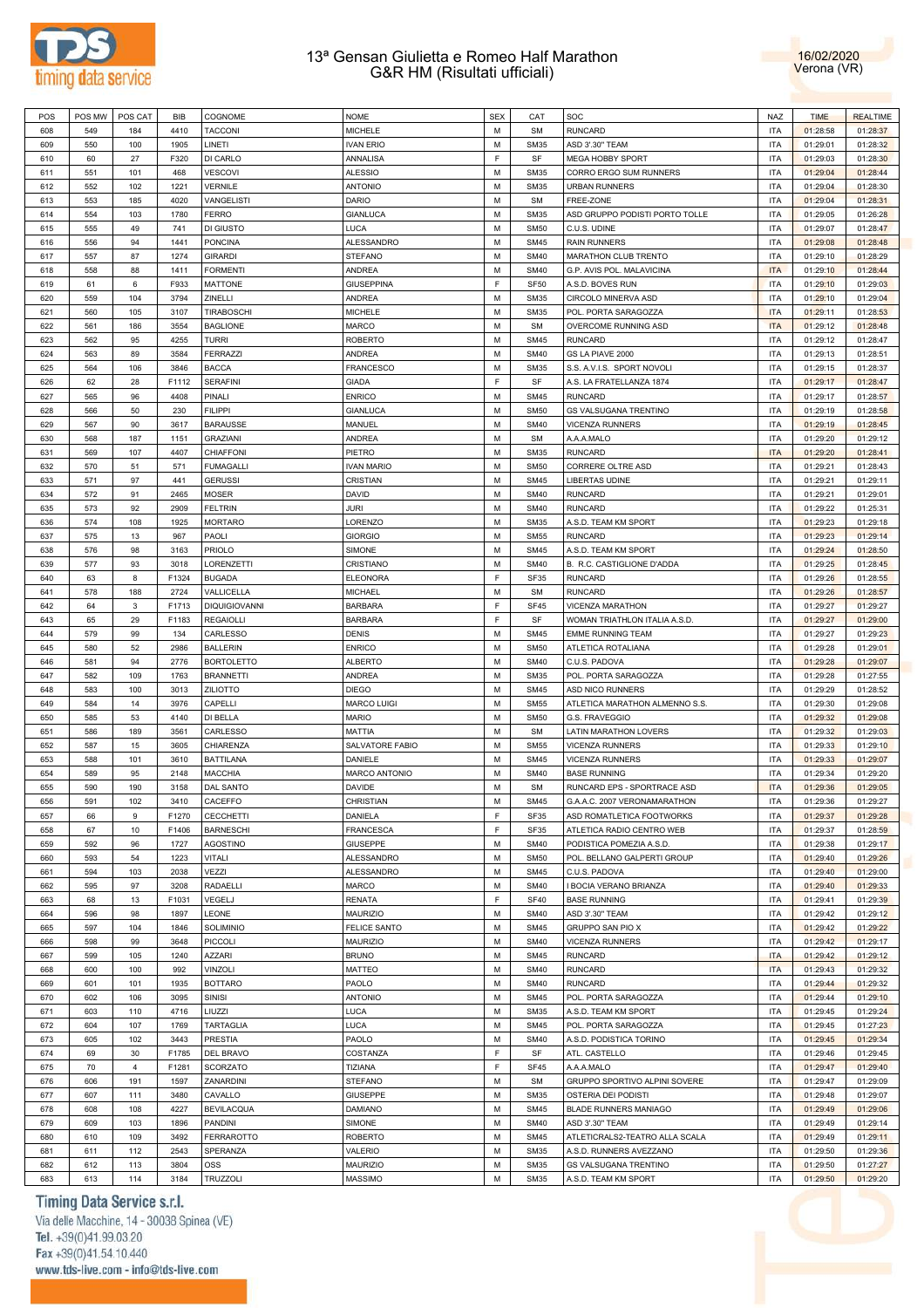



| POS | POS MW | POS CAT | BIB   | COGNOME             | <b>NOME</b>           | <b>SEX</b> | CAT         | SOC                                 | <b>NAZ</b> | <b>TIME</b> | <b>REALTIME</b> |
|-----|--------|---------|-------|---------------------|-----------------------|------------|-------------|-------------------------------------|------------|-------------|-----------------|
| 684 | 614    | 110     | 3085  | <b>MASOTTI</b>      | LORENZO               | M          | <b>SM45</b> | <b>MARATHON CLUB TRENTO</b>         | <b>ITA</b> | 01:29:51    | 01:29:29        |
|     |        |         |       |                     |                       | E          | SF          |                                     | <b>ITA</b> |             |                 |
| 685 | 71     | 31      | F1399 | <b>MASOTTI</b>      | CARLOTTA              |            |             | POL. PORTA SARAGOZZA                |            | 01:29:51    | 01:29:17        |
| 686 | 615    | 111     | 3069  | <b>NARDON</b>       | <b>GIANNI</b>         | M          | <b>SM45</b> | ATLETICA VALLE DI CEMBRA            | <b>ITA</b> | 01:29:51    | 01:29:44        |
| 687 | 616    | 112     | 2244  | SPEZIALE            | SIMONE                | M          | <b>SM45</b> | POLIGOLFO                           | <b>ITA</b> | 01:29:53    | 01:29:43        |
| 688 | 617    | 55      | 1381  | CALZOLI             | <b>GIUSEPPE</b>       | M          | <b>SM50</b> | <b>GS ATL. SIGNA</b>                | <b>ITA</b> | 01:29:53    | 01:29:36        |
| 689 | 618    | 113     | 1785  | <b>FURLAN</b>       | <b>ROBERTO</b>        | M          | <b>SM45</b> | UNITED TRAIL&RUNNING                | <b>ITA</b> | 01:29:53    | 01:29:36        |
| 690 | 619    | 192     | 1809  | <b>BONOMO</b>       | <b>FILIPPO</b>        | M          | <b>SM</b>   | <b>RUNCARD</b>                      | <b>ITA</b> | 01:29:53    | 01:29:27        |
|     |        |         |       |                     |                       |            |             |                                     |            |             |                 |
| 691 | 620    | 114     | 703   | GOZZO               | <b>MARCO</b>          | М          | <b>SM45</b> | ASSOCIAZIONE STRAVERONA ASD         | <b>ITA</b> | 01:29:53    | 01:29:27        |
| 692 | 621    | 193     | 4103  | <b>FORESI</b>       | SIMONE                | M          | <b>SM</b>   | A.S.D. SAN PATRIGNANO               | <b>ITA</b> | 01:29:54    | 01:29:23        |
| 693 | 72     | 32      | F1526 | CAREY               | CHRISTINA             | E          | SF          | <b>RUNCARD</b>                      | <b>USA</b> | 01:29:54    | 01:29:33        |
| 694 | 622    | 16      | 4080  | <b>FRAVOLINI</b>    | ANGELO                | M          | <b>SM55</b> | AMATORI ATL. CASORATE S.            | <b>ITA</b> | 01:29:55    | 01:29:36        |
|     |        |         |       |                     |                       | M          |             |                                     | <b>ITA</b> |             |                 |
| 695 | 623    | 104     | 2804  | <b>FULCINI</b>      | <b>ALESSANDRO</b>     |            | <b>SM40</b> | G.P. QUADRIFOGLIO                   |            | 01:29:55    | 01:29:18        |
| 696 | 624    | 56      | 4067  | <b>ACCORSI</b>      | CRISTIAN              | M          | <b>SM50</b> | GRUPPO SAN PIO X                    | <b>ITA</b> | 01:29:56    | 01:29:37        |
| 697 | 625    | 115     | 2410  | LUZZARA             | CRISTIAN              | M          | <b>SM45</b> | G.S. CARLO BUTTARELLI               | <b>ITA</b> | 01:29:56    | 01:29:37        |
| 698 | 626    | 105     | 4073  | POZZATO             | <b>FEDERICO</b>       | M          | <b>SM40</b> | ASD GRUPPO PODISTI PORTO TOLLE      | <b>ITA</b> | 01:29:57    | 01:29:36        |
| 699 | 627    | 106     | 391   | <b>BASSI</b>        | <b>FABIO</b>          | M          | <b>SM40</b> | MODENA RUNNERS CLUB ASD             | <b>ITA</b> | 01:29:57    | 01:29:47        |
|     |        |         |       |                     |                       | M          |             |                                     |            |             |                 |
| 700 | 628    | 115     | 3415  | <b>DONATO</b>       | <b>DAVIDE</b>         |            | <b>SM35</b> | ATL. PIACENZA                       | <b>ITA</b> | 01:29:57    | 01:29:37        |
| 701 | 629    | 194     | 4185  | VALENTINO           | SALVATORE             | M          | <b>SM</b>   | <b>RUNCARD</b>                      | <b>ITA</b> | 01:29:57    | 01:29:47        |
| 702 | 630    | 57      | 4052  | <b>PREZIOSA</b>     | <b>MASSIMO</b>        | M          | <b>SM50</b> | ROAD RUNNERS CLUB MILANO            | <b>ITA</b> | 01:29:58    | 01:29:39        |
| 703 | 631    | 107     | 3589  | <b>PERNICI</b>      | MASSIMILIANO          | M          | <b>SM40</b> | LA BATTAGLIA RUNNERS ANGHIARI       | <b>ITA</b> | 01:29:58    | 01:29:40        |
| 704 | 632    | 108     | 2806  | <b>MOSER</b>        | <b>MIRKO</b>          | M          | <b>SM40</b> | ATLETICA VALLE DI CEMBRA            | <b>ITA</b> | 01:29:58    | 01:29:38        |
|     |        |         |       |                     |                       |            |             |                                     |            |             |                 |
| 705 | 633    | 109     | 231   | LU'                 | <b>CAM PHAT</b>       | M          | <b>SM40</b> | MARCIATORI CASTELLANI               | <b>ITA</b> | 01:29:59    | 01:29:39        |
| 706 | 634    | 195     | 4076  | <b>VERDELLI</b>     | LORENZO               | M          | <b>SM</b>   | B. R.C. CASTIGLIONE D'ADDA          | <b>ITA</b> | 01:29:59    | 01:29:40        |
| 707 | 635    | 116     | 1361  | <b>VEGLIO'</b>      | <b>FEDERICO</b>       | M          | <b>SM35</b> | <b>RUNCARD</b>                      | <b>ITA</b> | 01:30:00    | 01:29:05        |
| 708 | 636    | 58      | 1826  | VAN CLEEF           | <b>MAARTEN</b>        | M          | <b>SM50</b> | <b>LATIN MARATHON LOVERS</b>        | <b>NED</b> | 01:30:02    | 01:29:41        |
| 709 | 637    | 117     | 2586  | ATA                 | <b>ALBERTO</b>        | M          | <b>SM35</b> | GP CORNO GIOVINE                    | <b>ITA</b> | 01:30:02    | 01:29:41        |
|     |        |         |       |                     |                       |            |             |                                     |            |             |                 |
| 710 | 638    | 17      | 2435  | <b>GROPPELLI</b>    | CLAUDIO               | M          | <b>SM55</b> | C.U.S. PARMA                        | <b>ITA</b> | 01:30:04    | 01:29:46        |
| 711 | 639    | 59      | 2617  | <b>BARTOLINI</b>    | CELESTINO             | M          | <b>SM50</b> | ATLETICA AVIS SANSEPOLCRO           | <b>ITA</b> | 01:30:05    | 01:29:46        |
| 712 | 640    | 110     | 1688  | TOMEZZOLI           | <b>ROBERTO</b>        | M          | <b>SM40</b> | A.S.D. LA RUSTICA PESCANTINA        | <b>ITA</b> | 01:30:06    | 01:29:53        |
| 713 | 641    | 116     | 3522  | CHINAGLIA           | <b>ALESSANDRO</b>     | M          | <b>SM45</b> | ASD RUN IT                          | <b>ITA</b> | 01:30:06    | 01:29:51        |
| 714 | 642    | 118     | 3225  | <b>POSADO</b>       | <b>SERGIO</b>         | M          | <b>SM35</b> | ATL.VICENTINA                       | <b>ITA</b> | 01:30:06    | 01:29:51        |
|     |        |         |       |                     |                       |            |             |                                     |            |             |                 |
| 715 | 643    | 119     | 590   | <b>FAZION</b>       | <b>GUIDO</b>          | M          | <b>SM35</b> | <b>RUNCARD</b>                      | <b>ITA</b> | 01:30:07    | 01:29:52        |
| 716 | 644    | 117     | 801   | PEZZINI             | <b>MARCO</b>          | M          | <b>SM45</b> | ATLETICA BRESCIA MARATHON           | ITA        | 01:30:08    | 01:29:52        |
| 717 | 645    | 60      | 3943  | MATTIUZZO           | <b>GIUSEPPE</b>       | м          | <b>SM50</b> | US CORNACCI TESERO ASD              | <b>ITA</b> | 01:30:08    | 01:29:44        |
| 718 | 646    | 111     | 3146  | LICCIARDI           | <b>MATTEO</b>         | M          | <b>SM40</b> | A.S.D. TEAM KM SPORT                | <b>ITA</b> | 01:30:10    | 01:29:09        |
| 719 | 647    | 61      | 3078  | <b>MIORI</b>        | <b>STEFANO</b>        | M          | <b>SM50</b> | G.S. FRAVEGGIO                      | <b>ITA</b> | 01:30:12    | 01:28:55        |
|     |        |         |       |                     |                       |            |             |                                     |            |             |                 |
| 720 | 73     | 33      | F1303 | PIANCASTELLI        | <b>BARBARA</b>        | E          | SF          | ASD TOSCO-ROMAGNOLA                 | <b>ITA</b> | 01:30:12    | 01:30:04        |
| 721 | 648    | 112     | 1931  | <b>SCOTTON</b>      | <b>NICOLA</b>         | M          | <b>SM40</b> | A.S.D. TEAM KM SPORT                | <b>ITA</b> | 01:30:14    | 01:29:47        |
| 722 | 649    | 113     | 715   | <b>D'AURIA</b>      | <b>GIOVANNI</b>       | M          | <b>SM40</b> | ATLETICA 2000                       | <b>ITA</b> | 01:30:17    | 01:29:41        |
| 723 | 650    | 120     | 366   | ZANONE              | <b>FRANCESCO</b>      | M          | <b>SM35</b> | GRUPPO SPORTIVO NATISONE            | <b>ITA</b> | 01:30:17    | 01:29:45        |
| 724 | 74     | 14      | F1470 | <b>MENNILLO</b>     | <b>MARIA ELEONORA</b> | F          | <b>SF40</b> | CAIVANO RUNNERS                     | <b>ITA</b> | 01:30:18    | 01:30:16        |
|     |        |         |       |                     |                       |            |             |                                     |            |             |                 |
| 725 | 651    | 114     | 2670  | ANGUZZA             | <b>ALESSANDRO</b>     | M          | <b>SM40</b> | G. S. DILET. 'LA VOLATA'            | <b>ITA</b> | 01:30:18    | 01:29:46        |
| 726 | 652    | 118     | 1911  | LOMBARDI            | <b>ARBORIO</b>        | M          | <b>SM45</b> | A.S.D. TEAM KM SPORT                | <b>ITA</b> | 01:30:20    | 01:29:45        |
| 727 | 653    | 119     | 4424  | CAPUTI              | <b>GIAMPAOLO</b>      | M          | <b>SM45</b> | FINCANTIERI ATL. MONFALCONE         | <b>ITA</b> | 01:30:20    | 01:30:10        |
| 728 | 654    | 115     | 2245  | PACIELLO            | <b>VINCENZO</b>       | M          | <b>SM40</b> | POL. CITTA' MERCATO S.SEVERINO      | ITA        | 01:30:20    | 01:29:45        |
| 729 | 655    | 196     | 3200  | <b>RENZI BRIVIO</b> | <b>ALESSANDRO</b>     | м          | <b>SM</b>   | ATLETICA BRESCIA MARATHON           | <b>ITA</b> | 01:30:21    | 01:30:11        |
|     |        |         |       |                     |                       |            |             |                                     |            |             |                 |
| 730 | 656    | 62      | 459   | <b>ANDRIAN</b>      | PAOLO                 | M          | <b>SM50</b> | G.S.D. VALDALPONE DE MEGNI          | <b>ITA</b> | 01:30:23    | 01:29:48        |
| 731 | 657    | 121     | 849   | <b>GHIDONI</b>      | <b>ANDREA</b>         | M          | <b>SM35</b> | <b>RUNCARD</b>                      | <b>ITA</b> | 01:30:24    | 01:29:46        |
| 732 | 658    | 63      | 2816  | <b>MAZZOTTI</b>     | <b>VLADIMIRO</b>      | M          | <b>SM50</b> | TREVISATLETICA                      | <b>ITA</b> | 01:30:24    | 01:30:14        |
| 733 | 659    | 116     | 3305  | PAGLIARI            | <b>STEFANO</b>        | M          | <b>SM40</b> | CAMISANO RUNNING A.S.D.             | ITA        | 01:30:25    | 01:29:49        |
| 734 | 660    | 122     | 478   | <b>BOTTOLI</b>      | <b>DARIO</b>          | M          | <b>SM35</b> | <b>RUNCARD</b>                      | ITA        | 01:30:28    | 01:29:10        |
|     |        |         |       |                     |                       |            |             |                                     |            |             |                 |
| 735 | 661    | 64      | 2732  | <b>FERRARO</b>      | <b>FABIO</b>          | M          | <b>SM50</b> | ASSOCIAZIONE STRAVERONA ASD         | <b>ITA</b> | 01:30:28    | 01:30:01        |
| 736 | 75     | 5       | F1492 | PIZZA               | <b>NATASCIA</b>       | F          | SF45        | G.S. CARLO BUTTARELLI               | ITA        | 01:30:29    | 01:30:09        |
| 737 | 662    | 120     | 3511  | <b>VOLPE</b>        | <b>DAMIANO</b>        | M          | <b>SM45</b> | ASD RUN IT                          | <b>ITA</b> | 01:30:29    | 01:29:56        |
| 738 | 663    | 117     | 1542  | ZORDAN              | <b>ALBERTO</b>        | M          | <b>SM40</b> | A.S.D. TEAM KM SPORT                | ITA        | 01:30:30    | 01:30:11        |
| 739 | 664    | 18      | 1173  | <b>FEDERICI</b>     | <b>NICOLA</b>         | M          | <b>SM55</b> | ATL. RODENGO SAIANO MICO            | ITA        | 01:30:31    | 01:30:23        |
|     |        |         |       |                     |                       |            |             |                                     |            |             |                 |
| 740 | 665    | 65      | 1428  | <b>GOSTOLI</b>      | <b>MAURIZIO</b>       | M          | <b>SM50</b> | OLIMPIA NUOVA RUNNING A.S.D.        | ITA        | 01:30:32    | 01:30:17        |
| 741 | 666    | 123     | 3210  | <b>OLIMPIO</b>      | <b>LUIGI</b>          | M          | <b>SM35</b> | VIRTUS VILLA ADA FASHION SPORT      | ITA        | 01:30:32    | 01:30:14        |
| 742 | 667    | 66      | 959   | MANTINEO            | <b>KRISTIANO</b>      | M          | <b>SM50</b> | ATLETICA BUJA                       | ITA        | 01:30:33    | 01:30:24        |
| 743 | 668    | 19      | 3537  | LORENZINI           | <b>STEFANO</b>        | M          | <b>SM55</b> | A.S.D. ATLETICA LUPATOTINA          | <b>ITA</b> | 01:30:33    | 01:30:22        |
| 744 | 669    | 118     | 2923  | COLMANET            | <b>MAURIZIO</b>       | M          | <b>SM40</b> | VERDE PISELLO GROUP MILANO          | <b>ITA</b> | 01:30:33    | 01:30:04        |
|     |        |         |       |                     |                       |            |             |                                     |            |             |                 |
| 745 | 670    | 124     | 497   | <b>GENTILE</b>      | GIANDOMENICO          | M          | <b>SM35</b> | PERCORRERE IL SILE                  | ITA        | 01:30:34    | 01:29:34        |
| 746 | 671    | 67      | 1686  | <b>BUSON</b>        | LORENZO               | M          | <b>SM50</b> | ATLETICA ROTALIANA                  | ITA        | 01:30:35    | 01:30:24        |
| 747 | 672    | 20      | 4414  | MALFATTI            | <b>PIO</b>            | M          | <b>SM55</b> | ATLETICA ROTALIANA                  | ITA        | 01:30:35    | 01:30:03        |
| 748 | 673    | 119     | 4223  | <b>CANISTRI</b>     | <b>MARCO</b>          | M          | <b>SM40</b> | <b>TORNADO</b>                      | ITA        | 01:30:37    | 01:29:59        |
| 749 | 76     |         | F1789 | <b>TOGNERI</b>      | <b>ERICA</b>          | F          | SF          |                                     | ITA        | 01:30:38    | 01:30:36        |
|     |        | 34      |       |                     |                       |            |             | ATL. CASTELLO                       |            |             |                 |
| 750 | 77     | 35      | F1342 | <b>PANCIERA</b>     | <b>FEDERICA</b>       | E          | SF          | VENICEMARATHON SSD A R.L.           | ITA        | 01:30:38    | 01:30:22        |
| 751 | 674    | 120     | 2943  | <b>FINELLI</b>      | MARCELLO              | M          | <b>SM40</b> | RUNCARD EPS - RUNNERS & FRIENDS ASD | ITA        | 01:30:40    | 01:30:23        |
| 752 | 675    | 121     | 4419  | ZIGNANI             | <b>NICOLA</b>         | M          | <b>SM40</b> | A.S.D. DINAMO SPORT                 | ITA        | 01:30:42    | 01:30:29        |
| 753 | 676    | 197     | 3011  | ERCOLE              | PIETRO                | M          | <b>SM</b>   | ASD 3'.30" TEAM                     | ITA        | 01:30:42    | 01:30:01        |
|     |        |         |       |                     |                       | M          |             |                                     |            |             |                 |
| 754 | 677    | 121     | 1685  | <b>ROSSI</b>        | <b>DIEGO</b>          |            | <b>SM45</b> | ATLETICA ROTALIANA                  | ITA        | 01:30:42    | 01:30:16        |
| 755 | 678    | 21      | 420   | AMBEPITIYA          | KAUSHAL MANJULA       | M          | <b>SM55</b> | <b>RUNCARD</b>                      | ITA        | 01:30:43    | 01:30:04        |
| 756 | 679    | 125     | 2229  | CRIMI               | NATALE SEBASTIANO     | M          | <b>SM35</b> | PODISTICA PONTELUNGO BOLOGNA        | ITA        | 01:30:45    | 01:30:24        |
| 757 | 78     | 11      | F1666 | <b>GRASSELLI</b>    | <b>STEFANIA</b>       | E          | <b>SF35</b> | <b>MARATHON CREMONA</b>             | ITA        | 01:30:46    | 01:30:27        |
| 758 | 680    | 126     | 4413  | <b>BIGHELLI</b>     | <b>MICHELE</b>        | M          | <b>SM35</b> | <b>RUNCARD</b>                      | ITA        | 01:30:48    | 01:30:40        |
|     |        |         |       |                     |                       |            |             |                                     |            |             |                 |
| 759 | 681    | 127     | 4169  | PENZO               | DANIELE               | М          | <b>SM35</b> | <b>RUNCARD</b>                      | ITA        | 01:30:50    | 01:30:00        |

# Timing Data Service s.r.l.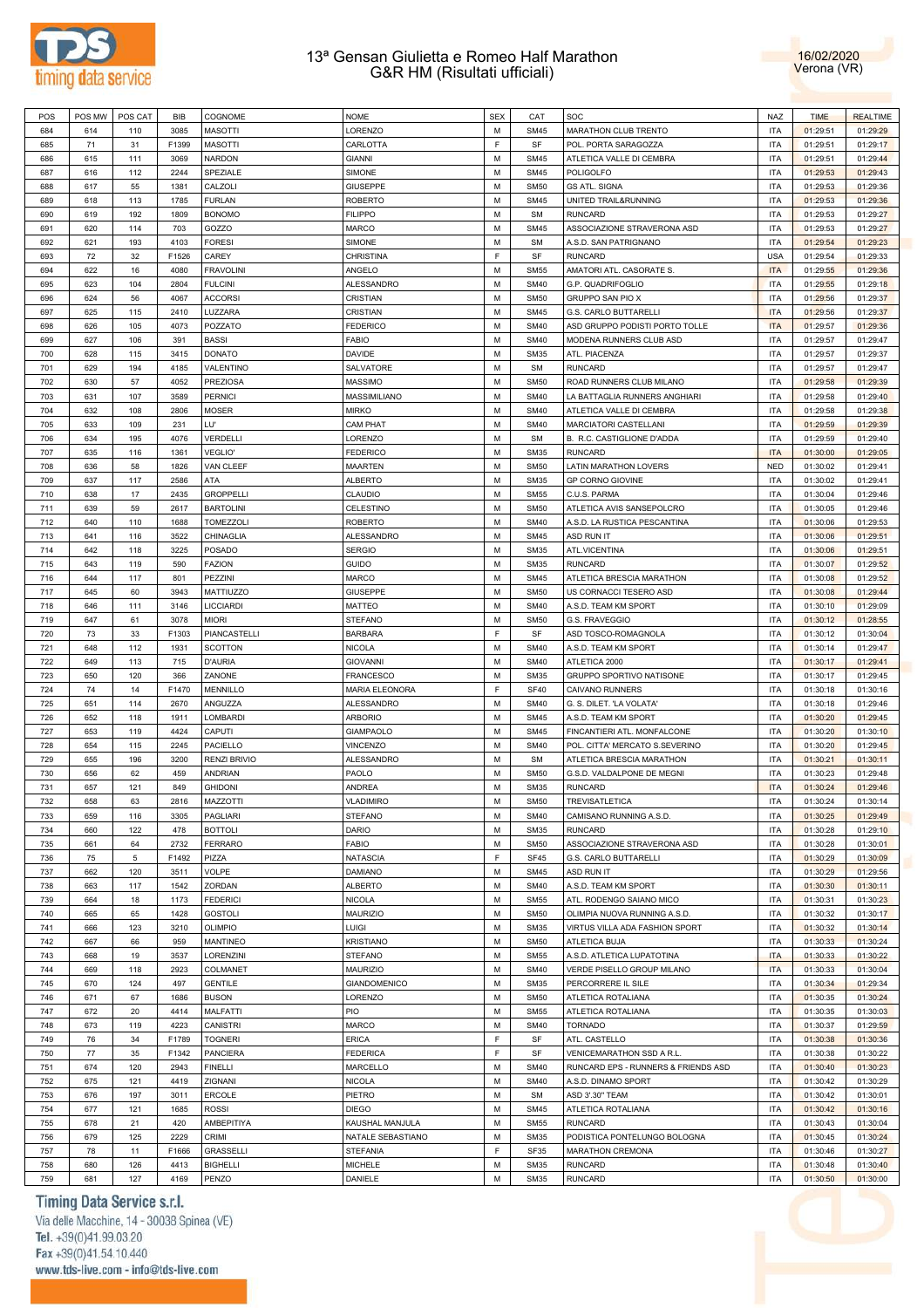



| POS        | POS MW     | POS CAT        | <b>BIB</b>   | COGNOME                            | <b>NOME</b>                   | <b>SEX</b> | CAT                        | SOC                                    | <b>NAZ</b>               | <b>TIME</b>          | <b>REALTIME</b>      |
|------------|------------|----------------|--------------|------------------------------------|-------------------------------|------------|----------------------------|----------------------------------------|--------------------------|----------------------|----------------------|
| 760        | 682        | 68             | 2434         | <b>GAMBA</b>                       | ANGELO PALMIRO                | M          | <b>SM50</b>                | <b>CREMONACORRE ASD</b>                | <b>ITA</b>               | 01:30:50             | 01:30:10             |
| 761        | 683        | 198            | 1650         | <b>PERROTTA</b>                    | <b>FABRIZIO</b>               | M          | <b>SM</b>                  | ASSI GIGLIO ROSSO FIRENZE              | <b>ITA</b>               | 01:30:51             | 01:30:43             |
| 762        | 684        | 20             | 2793         | <b>REDEGHIERI</b>                  | <b>FEDERICO</b>               | М          | PM                         | G.S.SELF ATL. MONTANARI GRUZZA         | <b>ITA</b>               | 01:30:52             | 01:30:32             |
| 763        | 685        | 69             | 2104         | VIVIAN                             | <b>ENRICO</b>                 | M          | <b>SM50</b>                | ASD NICO RUNNERS                       | <b>ITA</b>               | 01:30:53             | 01:30:37             |
| 764        | 686        | 122            | 3073         | <b>GOTTARDI</b>                    | <b>FABIANO</b>                | M          | <b>SM40</b>                | ATLETICA VALLE DI CEMBRA               | <b>ITA</b>               | 01:30:54             | 01:30:47             |
| 765        | 687        | 122            | 2111         | <b>DEGLI ESPOSTI</b>               | <b>UMBERTO</b>                | M          | <b>SM45</b>                | RUNCARD EPS - POL. R. BOSCHI           | <b>ITA</b>               | 01:30:54             | 01:30:39             |
| 766        | 79         | 6              | F790         | CAPASSO                            | ANNAMARIA                     | F          | <b>SF45</b>                | A.S.D. AMATORI VESUVIO                 | <b>ITA</b>               | 01:30:55             | 01:30:28             |
|            |            |                |              |                                    |                               |            |                            |                                        |                          |                      |                      |
| 767        | 688        | 22             | 3956         | CATALANO                           | <b>DOMENICO</b>               | M          | <b>SM55</b>                | LAGARINA CRUS TEAM                     | <b>ITA</b>               | 01:30:55             | 01:30:23             |
| 768        | 689        | 123            | 3420         | <b>BEDENDO</b>                     | LUCA                          | M          | <b>SM45</b>                | G.A.A.C. 2007 VERONAMARATHON           | <b>ITA</b>               | 01:30:55             | 01:30:03             |
| 769        | 690        | 124            | 2098         | <b>MAROSO</b>                      | ANDREA                        | M          | <b>SM45</b>                | ASD NICO RUNNERS                       | <b>ITA</b>               | 01:30:57             | 01:30:41             |
| 770        | 80         | 36             | F1366        | <b>GIANOLA</b>                     | <b>SERENA</b>                 | F          | SF                         | PREMANA                                | <b>ITA</b>               | 01:30:58             | 01:30:35             |
| 771        | 691        | 125            | 2708         | CHIZZONI SUSANI                    | <b>FABRIZIO</b>               | M          | <b>SM45</b>                | G.A.A.C. 2007 VERONAMARATHON           | <b>ITA</b>               | 01:30:58             | 01:30:31             |
| 772        | 692        | 128            | 2318         | <b>DUDDLES</b>                     | <b>JEREMY</b>                 | M          | <b>SM35</b>                | <b>RUNCARD</b>                         | <b>USA</b>               | 01:31:00             | 01:30:21             |
| 773        | 693        | 129            | 3899         | DE NARDI                           | <b>ALBERTO</b>                | M          | <b>SM35</b>                | <b>BOSCAINI RUNNERS</b>                | <b>ITA</b>               | 01:31:01             | 01:30:32             |
| 774        | 694        | 126            | 1906         | <b>ANNOVI</b>                      | MARCO                         | M          | <b>SM45</b>                | ASD 3'.30" TEAM                        | <b>ITA</b>               | 01:31:01             | 01:30:43             |
| 775        | 695        | 123            | 1541         | <b>NONINI</b>                      | LUCA                          | M          | <b>SM40</b>                | NIU' TEAM                              | <b>ITA</b>               | 01:31:02             | 01:30:18             |
| 776        | 696        | 124            | 1350         | <b>GARDELLIANO</b>                 | ANDREA                        | M          | <b>SM40</b>                | MARATONA MAGNANO                       | <b>ITA</b>               | 01:31:08             | 01:30:50             |
| 777        | 697        | 127            | 1845         | <b>ALLEGRI</b>                     | LORENZO                       | M          | <b>SM45</b>                | G.S. DILETTANTISTICO ITALPOSE          | <b>ITA</b>               | 01:31:08             | 01:30:55             |
| 778        | 698        | 125            | 3071         | <b>TELCH</b>                       | MASSIMO                       | M          | <b>SM40</b>                | ATLETICA VALLE DI CEMBRA               | <b>ITA</b>               | 01:31:10             | 01:31:01             |
| 779        | 699        | 126            | 4230         | <b>FERRARI</b>                     | DAVIDE                        | M          | <b>SM40</b>                | G.P. AVIS POL. MALAVICINA              | <b>ITA</b>               | 01:31:11             | 01:30:51             |
| 780        | 81         | 3              | F1633        | <b>BELFICO</b>                     | CHIARA                        | F          | JF                         | ATL. ARCS CUS PERUGIA                  | <b>ITA</b>               | 01:31:11             | 01:31:10             |
| 781        | 700        | 5              | 3963         | SIMI                               | CLAUDIO                       | M          | <b>SM60</b>                | G.P. PARCO ALPI APUANE                 | <b>ITA</b>               | 01:31:12             | 01:31:08             |
| 782        | 82         | $\overline{7}$ | F1731        | <b>BORGHINI</b>                    | <b>FAUSTA</b>                 | F          | <b>SF45</b>                | A.S.D. SAN PATRIGNANO                  | <b>ITA</b>               | 01:31:12             | 01:30:40             |
|            |            |                |              |                                    |                               |            |                            |                                        |                          |                      |                      |
| 783        | 701        | 70             | 804          | MARANI                             | PAOLO                         | M          | <b>SM50</b>                | ATL. IMOLA SACMI AVIS                  | <b>ITA</b>               | 01:31:12             | 01:30:53             |
| 784        | 702        | 128            | 1805         | <b>COLTRI</b>                      | <b>GIULIANO</b>               | M          | <b>SM45</b>                | <b>RUNCARD</b>                         | <b>ITA</b>               | 01:31:12             | 01:31:04             |
| 785        | 703        | 127            | 1545         | <b>BASTON</b>                      | ANDREA                        | M          | <b>SM40</b>                | LA FULMINEA RUNNING TEAM SINCE         | <b>ITA</b>               | 01:31:15             | 01:31:03             |
| 786        | 83         | 8              | F1902        | <b>GIRELLI</b>                     | AMELIA                        | F          | <b>SF45</b>                | <b>BOSCAINI RUNNERS</b>                | <b>ITA</b>               | 01:31:16             | 01:30:47             |
| 787        | 704        | 199            | 3022         | <b>LIBRIZZI</b>                    | <b>GIOVANNI</b>               | M          | <b>SM</b>                  | <b>RUNCARD</b>                         | <b>ITA</b>               | 01:31:16             | 01:30:47             |
| 788        | 705        | 200            | 1899         | <b>OTTOMANI</b>                    | LUCA                          | M          | <b>SM</b>                  | ASD 3'.30" TEAM                        | <b>ITA</b>               | 01:31:17             | 01:30:52             |
| 789        | 706        | 128            | 897          | MAZZOCCHI                          | MATTEO                        | M          | <b>SM40</b>                | <b>EMME RUNNING TEAM</b>               | <b>ITA</b>               | 01:31:17             | 01:30:41             |
| 790        | 707        | 71             | 3356         | <b>ROVATTI</b>                     | MASSIMILIANO                  | M          | <b>SM50</b>                | G.P. S.ANGELA AVIS DESENZANO           | <b>ITA</b>               | 01:31:18             | 01:31:08             |
| 791        | 708        | 23             | 3102         | MELFI                              | ATTILIO                       | M          | <b>SM55</b>                | POL. PORTA SARAGOZZA                   | <b>ITA</b>               | 01:31:19             | 01:31:01             |
| 792        | 709        | 129            | 198          | <b>BUCCIOL</b>                     | MASSIMILIANO                  | M          | <b>SM45</b>                | ATLETICA SAN MARTINO                   | <b>ITA</b>               | 01:31:20             | 01:30:44             |
| 793        | 710        | 129            | 1349         | <b>BASSO</b>                       | EDDY                          | M          | <b>SM40</b>                | <b>EMME RUNNING TEAM</b>               | <b>ITA</b>               | 01:31:21             | 01:31:04             |
| 794        | 711        | 130            | 3333         | <b>DELFINI</b>                     | <b>GIORGIO</b>                | M          | <b>SM40</b>                | <b>RUNCARD</b>                         | <b>ITA</b>               | 01:31:22             | 01:30:51             |
| 795        | 712        | 72             | 1259         | <b>GHINI</b>                       | DANIELE                       | M          | <b>SM50</b>                | PODISTICA PONTELUNGO BOLOGNA           | <b>ITA</b>               | 01:31:25             | 01:30:51             |
| 796        | 713        | 130            | 410          | <b>BISICCHIA</b>                   | SALVATORE                     | M          | <b>SM45</b>                | ATLETICA ALTO GARDA E LEDRO            | <b>ITA</b>               | 01:31:25             | 01:30:46             |
| 797        | 714        | 201            | 3863         | CAPASSO                            | DANIELE                       | M          | <b>SM</b>                  | GROTTINI TEAM RECANATI ASD             | <b>ITA</b>               | 01:31:25             | 01:31:21             |
| 798        | 715        | 131            | 1453         | <b>GUERRA</b>                      | <b>GIANNI</b>                 | M          | <b>SM45</b>                | ATLETICA PONZANO                       | <b>ITA</b>               | 01:31:26             | 01:31:16             |
|            |            |                |              |                                    | EDUARD                        | M          |                            |                                        | <b>ITA</b>               |                      |                      |
| 799        | 716        | 24             | 1008         | WOERNDLE                           |                               |            | <b>SM55</b>                | ASV L.G. SCHLERN RAIFFEISEN            |                          | 01:31:26             | 01:31:14             |
| 800        | 717        | 130            | 1216         | <b>DOMINO</b>                      | <b>IGOR</b>                   | M          | <b>SM35</b>                | <b>RUNCARD</b>                         | <b>ITA</b>               | 01:31:27             | 01:31:02             |
| 801        | 718        | 202            | 4519         | <b>FIORASO</b>                     | <b>DAVIDE</b>                 | M          | <b>SM</b>                  | <b>RUNCARD</b>                         | <b>ITA</b>               | 01:31:28             | 01:29:15             |
| 802        | 719        | 25             | 3357         | <b>ZOCCATELLI</b>                  | ANTONELLO                     | M          | <b>SM55</b>                | <b>BOSCAINI RUNNERS</b>                | <b>ITA</b>               | 01:31:29             | 01:31:25             |
| 803        | 84         | 37             | F430         | CAMPOLONGO                         | DANIELA                       | F.         | SF                         | A.S.D. TEAM KM SPORT                   | <b>ITA</b>               | 01:31:30             | 01:31:01             |
| 804        | 720        | 26             | 2281         | PAGANI                             | <b>FABRIZIO</b>               | M          | <b>SM55</b>                | <b>BOSCAINI RUNNERS</b>                | <b>ITA</b>               | 01:31:30             | 01:31:17             |
| 805        | 721        | 27             | 294          | <b>MARTINELLI</b>                  | LUCA                          | М          | <b>SM55</b>                | U.S. STELLA ALPINA CARANO              | <b>ITA</b>               | 01:31:33             | 01:31:21             |
| 806        | 722        | 203            | 588          | <b>RIVERO</b>                      | CHRISTIAN                     | М          | <b>SM</b>                  | 6XCORRERE                              | <b>ITA</b>               | 01:31:33             | 01:31:06             |
| 807        | 723        | 131            | 1692         | <b>TRESOLDI</b>                    | <b>NICOLA</b>                 | М          | <b>SM35</b>                | <b>RUNCARD</b>                         | <b>ITA</b>               | 01:31:34             | 01:31:02             |
| 808        | 724        | 132            | 1691         | <b>MARMAI</b>                      | <b>FEDERICO</b>               | M          | <b>SM45</b>                | <b>RUNCARD</b>                         | <b>ITA</b>               | 01:31:34             | 01:31:01             |
| 809        | 85         | 38             | F778         | <b>STEFANI</b>                     | SONIA                         | E          | SF                         | ATL.VICENTINA                          | <b>ITA</b>               | 01:31:35             | 01:31:24             |
| 810        | 725        | 73             | 3319         | <b>BARBIERI</b>                    | MAURO                         | M          | <b>SM50</b>                | <b>KINO MANA</b>                       | <b>ITA</b>               | 01:31:35             | 01:31:23             |
| 811        | 726        | 133            | 1672         | ZANETTI                            | CRISTIAN                      | M          | <b>SM45</b>                | <b>EMME RUNNING TEAM</b>               | <b>ITA</b>               | 01:31:35             | 01:31:19             |
| 812        | 727        | 6              | 1747         | SMIDERLE                           | LUIGI                         | M          | <b>SM60</b>                | AFV BELTRAME                           | <b>ITA</b>               | 01:31:36             | 01:31:08             |
| 813        | 728        | 74             | 457          | LIISTRO                            | MARCELLO                      | М          | <b>SM50</b>                | <b>RUNCARD</b>                         | <b>ITA</b>               | 01:31:36             | 01:31:07             |
| 814        | 729        | 204            | 615          | <b>BUONANSEGNA</b>                 | <b>GESUALDO</b>               | M          | <b>SM</b>                  | ASD RUNNER TRAINER                     | <b>ITA</b>               | 01:31:38             | 01:31:16             |
| 815        | 730        | 132            | 2938         | <b>MASIN</b>                       | MATTIA                        | M          | <b>SM35</b>                | SPAK4 PADOVA                           | <b>ITA</b>               | 01:31:39             | 01:31:00             |
|            |            |                |              |                                    |                               | M          |                            |                                        | <b>GER</b>               |                      |                      |
| 816        | 731        | 28             | 1070         | <b>KIRSCH</b>                      | MAX                           |            | <b>SM55</b>                | SPORT RUSCHER TEAM                     |                          | 01:31:40             | 01:31:15             |
| 817        | 732        | 75             | 1589         | SPEZZANI                           | <b>FABRIZIO</b>               | М          | <b>SM50</b>                | G.P. LA GUGLIA SASSUOLO S.S.D.         | <b>ITA</b>               | 01:31:41             | 01:31:07             |
| 818        | 733        | 133            | 4200         | <b>TOMMASINI</b>                   | NICOLA                        | M          | <b>SM35</b>                | 6XCORRERE                              | <b>ITA</b>               | 01:31:41             | 01:30:32             |
| 819        | 734        | 131            | 2283         | <b>BELTRAMI</b>                    | <b>GENNARO</b>                | M          | <b>SM40</b>                | <b>BOSCAINI RUNNERS</b>                | <b>ITA</b>               | 01:31:42             | 01:31:13             |
| 820        | 735        | 205            | 836          | <b>FABRIS</b>                      | DAVIDE                        | M          | <b>SM</b>                  | <b>RUNCARD</b>                         | <b>ITA</b>               | 01:31:44             | 01:29:11             |
| 821        |            |                |              |                                    |                               | F.         | SF                         |                                        |                          | 01:31:45             | 01:31:03             |
| 822        | 86         | 39             | F1109        | GALLI                              | CHIARA                        |            |                            | <b>RUNCARD</b>                         | <b>ITA</b>               |                      |                      |
|            | 736        | 206            | 3934         | GARZOTTO                           | LUCA                          | M          | <b>SM</b>                  | FAIZANE' RUNNERS TEAM                  | <b>ITA</b>               | 01:31:45             | 01:31:22             |
| 823        | 737        | 134            | 1908         | ANGELI                             | ALESSANDRO                    | M          | <b>SM45</b>                | <b>RUNCARD</b>                         | <b>ITA</b>               | 01:31:45             | 01:31:10             |
| 824        | 738        | 135            | 217          | <b>TALARICO</b>                    | LUCIANO                       | M          | <b>SM45</b>                | <b>RUNCARD</b>                         | <b>ITA</b>               | 01:31:45             | 01:31:10             |
| 825        | 739        | 134            | 2590         | CUELLAR                            | <b>FRANCISCO</b>              | M          | <b>SM35</b>                | <b>RUNCARD</b>                         | <b>ITA</b>               | 01:31:45             | 01:31:08             |
| 826        | 740        | 135            | 845          | ZARDINI                            | DANIELE                       | M          | <b>SM35</b>                | A.S.D. TEAM KM SPORT                   | <b>ITA</b>               | 01:31:46             | 01:31:19             |
| 827        | 741        | 76             | 3535         | <b>STOPPATO</b>                    | MARCELLO                      | M          | <b>SM50</b>                | A.S.D. ATLETICA LUPATOTINA             | <b>ITA</b>               | 01:31:47             | 01:31:35             |
| 828        | 742        |                | 4420         |                                    |                               | M          | <b>SM45</b>                |                                        | <b>ITA</b>               |                      |                      |
|            |            | 136            |              | <b>RICCARDI</b>                    | DANIELE                       |            |                            | ASD TAPASCIONE RUNNING TEAM            |                          | 01:31:47             | 01:31:18             |
| 829        | 743        | 207            | 338          | <b>BALLERIO</b>                    | DAVIDE                        | М          | <b>SM</b>                  | <b>RUNCARD</b>                         | <b>ITA</b>               | 01:31:50             | 01:30:41             |
| 830        | 744        | 132            | 2606         | LAPOLLA                            | CLAUDIO                       | M          | <b>SM40</b>                | ASD REVELO                             | <b>ITA</b>               | 01:31:51             | 01:31:33             |
| 831        | 745        | 77             | 506          | <b>BERTON</b>                      | <b>RUDI</b>                   | M          | <b>SM50</b>                | PERCORRERE IL SILE                     | <b>ITA</b>               | 01:31:51             | 01:31:26             |
| 832        | 746        | 133            | 264          | SANVIDO                            | SIMONE                        | M          | <b>SM40</b>                | <b>RUNCARD</b>                         | <b>ITA</b>               | 01:31:52             | 01:30:45             |
| 833        | 747        | 136            | 1715         | PATRUCCO                           | MATTEO                        | M          | <b>SM35</b>                | <b>BIO CORRENDO AVIS</b>               | <b>ITA</b>               | 01:31:53             | 01:31:37             |
| 834<br>835 | 748<br>749 | 78<br>29       | 1947<br>2310 | <b>COMASTRI</b><br><b>MANTOVAN</b> | CLAUDIO<br><b>PIERGIORGIO</b> | M<br>М     | <b>SM50</b><br><b>SM55</b> | <b>RUNCARD</b><br>MARATHON CLUB TRENTO | <b>ITA</b><br><b>ITA</b> | 01:31:55<br>01:31:56 | 01:31:46<br>01:31:33 |

# Timing Data Service s.r.l.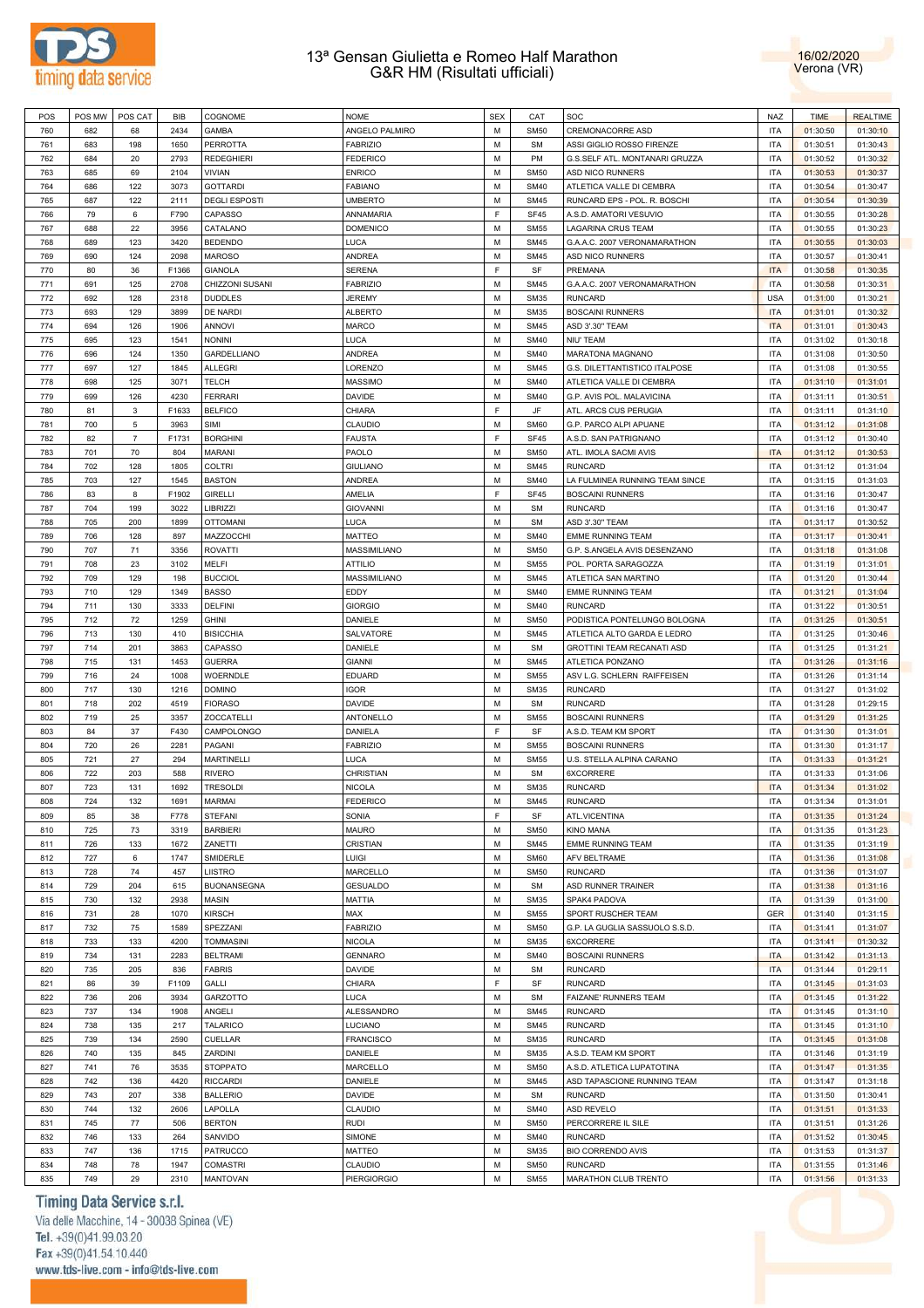



| POS | POS MW | POS CAT        | BIB   | COGNOME           | <b>NOME</b>      | <b>SEX</b> | CAT         | SOC                             | <b>NAZ</b> | <b>TIME</b> | <b>REALTIME</b> |
|-----|--------|----------------|-------|-------------------|------------------|------------|-------------|---------------------------------|------------|-------------|-----------------|
| 836 | 87     | 15             | F1489 | <b>RAVELLI</b>    | <b>FRANCESCA</b> | F          | <b>SF40</b> | PODISTICA PONTELUNGO BOLOGNA    | <b>ITA</b> | 01:31:57    | 01:31:23        |
| 837 | 750    | 79             | 2499  | <b>GUARIENTI</b>  | <b>MARCO</b>     | М          | <b>SM50</b> | <b>RUNCARD</b>                  | <b>ITA</b> | 01:31:58    | 01:31:28        |
|     |        |                |       |                   |                  | М          |             |                                 |            |             |                 |
| 838 | 751    | 80             | 3935  | PESAVENTO         | <b>LUCA</b>      |            | <b>SM50</b> | FAIZANE' RUNNERS TEAM           | <b>ITA</b> | 01:31:58    | 01:31:08        |
| 839 | 752    | 81             | 3979  | <b>BONAN</b>      | LUIGI            | М          | <b>SM50</b> | <b>RUNCARD</b>                  | <b>ITA</b> | 01:31:58    | 01:31:28        |
| 840 | 753    | 134            | 1094  | CEOLINI           | PAOLO            | М          | <b>SM40</b> | U.S. SERLE                      | <b>ITA</b> | 01:31:59    | 01:31:48        |
| 841 | 754    | 137            | 1656  | <b>DORIO</b>      | <b>ANDREA</b>    | М          | <b>SM35</b> | AFV BELTRAME                    | <b>ITA</b> | 01:32:00    | 01:31:33        |
| 842 | 755    | 82             | 2530  | COVOLO            | <b>VITTORIO</b>  | М          | <b>SM50</b> | A.S.D. BORGARETTO 75            | <b>ITA</b> | 01:32:01    | 01:31:41        |
| 843 | 756    | 30             | 3953  | AMADI             | <b>OSCAR</b>     | M          | <b>SM55</b> | G.S.A. VENEZIA                  | <b>ITA</b> | 01:32:01    | 01:31:53        |
| 844 | 757    | 31             | 2483  | UGGE'             | LUCA             | M          | <b>SM55</b> | PRO SESTO ATL                   | <b>ITA</b> | 01:32:02    | 01:31:32        |
| 845 | 758    | 83             | 1337  | <b>AGNOLETTO</b>  | <b>ANDREA</b>    | M          | <b>SM50</b> | ATL.BIOTEKNA MARCON             | <b>ITA</b> | 01:32:03    | 01:31:32        |
| 846 | 759    | 32             | 2033  | <b>VITALE</b>     | ENZO             | M          | <b>SM55</b> | AMATORI ATL. CASORATE S.        | <b>ITA</b> | 01:32:05    | 01:31:51        |
| 847 | 760    | 137            | 1624  | <b>VACCARI</b>    | <b>MASSIMO</b>   | M          | <b>SM45</b> | <b>RUNCARD</b>                  | <b>ITA</b> | 01:32:05    | 01:31:46        |
| 848 | 761    | 135            | 1186  | LORENZONI         | VALERIO          | M          | <b>SM40</b> | RUNCARD EPS - VALERIO LORENZONI | <b>ITA</b> | 01:32:06    | 01:31:40        |
| 849 | 762    | 33             | 604   | <b>MATTEI</b>     | <b>ATTILIO</b>   | М          | <b>SM55</b> |                                 | <b>ITA</b> | 01:32:06    |                 |
|     |        |                |       |                   |                  |            |             | ATLETICA TEAM LOPPIO            |            |             | 01:31:53        |
| 850 | 763    | 208            | 1952  | <b>BETTINI</b>    | <b>FRANCESCO</b> | М          | <b>SM</b>   | <b>RUNCARD</b>                  | <b>ITA</b> | 01:32:06    | 01:30:52        |
| 851 | 88     | 12             | F1655 | <b>TURRINI</b>    | ELEONORACHIARA   | F          | SF35        | CIRCOLO MINERVA ASD             | <b>ITA</b> | 01:32:06    | 01:32:04        |
| 852 | 764    | 34             | 3921  | SPERDUTI          | ALESSANDRO       | М          | <b>SM55</b> | <b>RUNCARD</b>                  | <b>ITA</b> | 01:32:07    | 01:31:30        |
| 853 | 765    | 136            | 4418  | <b>KURTSMAN</b>   | <b>MIKHAIL</b>   | М          | <b>SM40</b> | <b>RUNCARD</b>                  | <b>RUS</b> | 01:32:07    | 01:31:32        |
| 854 | 766    | 35             | 3491  | MAURIELLO         | <b>GIUSEPPE</b>  | М          | <b>SM55</b> | DK RUNNERS MILANO               | <b>ITA</b> | 01:32:08    | 01:31:37        |
| 855 | 89     | 9              | F1433 | MATTU             | <b>ELENA</b>     | F          | SF45        | ATLETICA BRESCIA MARATHON       | <b>ITA</b> | 01:32:09    | 01:32:00        |
| 856 | 767    | 36             | 4402  | <b>DORIGATTI</b>  | ANDREA           | M          | <b>SM55</b> | MARATHON CLUB TRENTO            | <b>ITA</b> | 01:32:10    | 01:31:32        |
| 857 | 768    | 84             | 4208  | <b>BERTOLAZZI</b> | ORLANDO          | M          | <b>SM50</b> | <b>BOSCAINI RUNNERS</b>         | <b>ITA</b> | 01:32:10    | 01:31:41        |
| 858 | 769    | 137            | 3346  | <b>MARTIN</b>     | LUCA             | M          | <b>SM40</b> | CARNIATLETICA                   | <b>ITA</b> | 01:32:12    | 01:31:59        |
| 859 | 90     | 40             | F1207 | <b>BERTONI</b>    | LAURA            | F          | SF          | A.S. LA FRATELLANZA 1874        | <b>ITA</b> | 01:32:13    | 01:31:43        |
| 860 | 770    | 138            | 2691  | ZORZAN            | <b>FILIPPO</b>   | M          | <b>SM45</b> | SPAK4 PADOVA                    | <b>ITA</b> | 01:32:14    | 01:31:56        |
| 861 | 771    | 138            | 4022  | ZUCCARELLO        | <b>NICOLA</b>    | М          | <b>SM40</b> | ALMOSTHERE ASD                  | <b>ITA</b> | 01:32:15    | 01:28:47        |
|     |        |                |       |                   |                  |            |             |                                 |            |             |                 |
| 862 | 772    | 139            | 2982  | <b>LONGINI</b>    | COSIMO           | М          | <b>SM40</b> | PODISTICA MAGLIESE              | <b>ITA</b> | 01:32:16    | 01:31:54        |
| 863 | 773    | 139            | 4033  | PASSARIN          | <b>DENIS</b>     | М          | <b>SM45</b> | <b>TORNADO</b>                  | <b>ITA</b> | 01:32:16    | 01:31:57        |
| 864 | 774    | 138            | 4049  | DANKO             | <b>ARTEM</b>     | М          | <b>SM35</b> | <b>RUNCARD</b>                  | <b>RUS</b> | 01:32:17    | 01:31:56        |
| 865 | 775    | 139            | 2129  | <b>FAGGIANI</b>   | <b>FABIO</b>     | М          | <b>SM35</b> | ATHLETIC CLUB APICILIA          | <b>ITA</b> | 01:32:17    | 01:31:45        |
| 866 | 776    | 140            | 3183  | CAPPELLARI        | <b>LUIGI</b>     | М          | <b>SM45</b> | A.S.D. TEAM KM SPORT            | <b>ITA</b> | 01:32:17    | 01:31:46        |
| 867 | 777    | 85             | 2219  | <b>RIZZOLA</b>    | <b>MASSIMO</b>   | M          | <b>SM50</b> | FG. ATL. FALEGNAMERIA GUERRINI  | <b>ITA</b> | 01:32:18    | 01:32:07        |
| 868 | 778    | 141            | 1199  | <b>BENETTON</b>   | <b>MASSIMO</b>   | M          | <b>SM45</b> | RUNNERS PADOVA                  | <b>ITA</b> | 01:32:19    | 01:32:01        |
| 869 | 779    | 142            | 2972  | <b>SERGI</b>      | <b>GELSOMINO</b> | M          | <b>SM45</b> | ASD FIDAS GNARRO JET MATTEI     | <b>ITA</b> | 01:32:19    | 01:31:57        |
| 870 | 780    | 140            | 2808  | <b>BARUZZI</b>    | <b>ANDREA</b>    | M          | <b>SM35</b> | ACADEMY RAVENNA ATHLETICS       | <b>ITA</b> | 01:32:21    | 01:31:42        |
| 871 | 781    | 21             | 3487  | CAVAGGIONI        | LEONARDO         | M          | PM          | NUOVA ATLETICA 3 COMUNI         | <b>ITA</b> | 01:32:22    | 01:31:37        |
| 872 | 91     | 10             | F1503 | <b>POLITO</b>     | SABRINA          | F          | SF45        | ATL. REGGIO ASD                 | <b>ITA</b> | 01:32:23    | 01:32:20        |
| 873 |        |                |       |                   | <b>MASSIMO</b>   | M          | <b>SM35</b> |                                 |            |             | 01:32:13        |
|     | 782    | 141            | 3563  | CAPALDI           |                  |            |             | LATIN MARATHON LOVERS           | <b>ITA</b> | 01:32:24    |                 |
| 874 | 783    | 143            | 2174  | SPOLVERATO        | <b>ROBERTO</b>   | М          | <b>SM45</b> | <b>RUNCARD</b>                  | <b>ITA</b> | 01:32:25    | 01:32:12        |
| 875 | 784    | 144            | 356   | PASTORELLI        | <b>ANDREA</b>    | М          | <b>SM45</b> | TEAM OTC SSD ARL                | <b>ITA</b> | 01:32:27    | 01:32:08        |
| 876 | 785    | 209            | 2370  | LAVAGNINI         | <b>MATTEO</b>    | М          | <b>SM</b>   | LIB. VALPOLICELLA LUPATOTINA    | <b>ITA</b> | 01:32:28    | 01:32:06        |
| 877 | 786    | 22             | 4417  | <b>SUIVRE</b>     | ABEL             | М          | PM          |                                 | <b>FRA</b> | 01:32:29    | 01:31:44        |
| 878 | 787    | 145            | 2265  | <b>MORA</b>       | LORENZO          | М          | <b>SM45</b> | ATL. CIBENO                     | <b>ITA</b> | 01:32:30    | 01:32:14        |
| 879 | 92     | 13             | F1395 | ZAMBONI           | <b>IRENE</b>     | F          | SF35        | MARATHON CLUB TRENTO            | <b>ITA</b> | 01:32:31    | 01:32:09        |
| 880 | 788    | 140            | 2744  | ADAMOU            | THEO             | М          | <b>SM40</b> |                                 | <b>AUS</b> | 01:32:33    | 01:31:52        |
| 881 | 789    | 210            | 3490  | COSTANZO          | <b>GIUSEPPE</b>  | М          | <b>SM</b>   | S.S.D. REGGIA POWER A.R.L       | <b>ITA</b> | 01:32:34    | 01:31:30        |
| 882 | 790    | 211            | 1465  | COLOMBO           | <b>FLAVIO</b>    | М          | SM          | <b>RUNCARD</b>                  | <b>ITA</b> | 01:32:35    | 01:31:49        |
| 883 | 791    | 142            | 707   | DE LUCA           | <b>TONIO</b>     | M          | <b>SM35</b> | S.S. A.V.I.S. SPORT NOVOLI      | <b>ITA</b> | 01:32:35    | 01:31:59        |
| 884 | 792    | 212            | 3938  | CHEMELLO          | <b>ROBERTO</b>   | M          | <b>SM</b>   | FAIZANE' RUNNERS TEAM           | <b>ITA</b> | 01:32:36    | 01:31:40        |
|     |        |                |       | <b>GIANOLA</b>    | <b>TOMMASO</b>   | M          |             | PREMANA                         | <b>ITA</b> |             | 01:30:04        |
| 885 | 793    | 37             | 611   |                   |                  |            | <b>SM55</b> |                                 |            | 01:32:37    |                 |
| 886 | 794    | 86             | 2647  | <b>BONAZZI</b>    | ALESSANDRO       | M          | <b>SM50</b> | ATL. VIADANA                    | <b>ITA</b> | 01:32:39    | 01:32:19        |
| 887 | 795    | 213            | 3647  | SAUGO             | <b>ENRICO</b>    | M          | <b>SM</b>   | <b>VICENZA RUNNERS</b>          | <b>ITA</b> | 01:32:39    | 01:32:27        |
| 888 | 796    | 141            | 3428  | <b>NESPOLI</b>    | ALESSANDRO       | М          | <b>SM40</b> | U. P.POLICIANO AREZZO ATLETICA  | <b>ITA</b> | 01:32:40    | 01:32:36        |
| 889 | 797    | 146            | 3086  | CAGOL             | <b>EDOARDO</b>   | М          | <b>SM45</b> | MARATHON CLUB TRENTO            | <b>ITA</b> | 01:32:42    | 01:29:47        |
| 890 | 93     | 16             | F1413 | <b>PISCOPO</b>    | LUANA CHIARA     | F          | <b>SF40</b> | RUNNERS DEL LEVANTE             | <b>ITA</b> | 01:32:43    | 01:32:23        |
| 891 | 94     | 17             | F52   | <b>FILIPETTO</b>  | VALENTINA        | F          | <b>SF40</b> | LIGER TEAM RUNNING              | <b>ITA</b> | 01:32:43    | 01:32:30        |
| 892 | 798    | 87             | 1401  | <b>BUIO</b>       | <b>MASSIMO</b>   | M          | <b>SM50</b> | G.P. AVIS POL. MALAVICINA       | <b>ITA</b> | 01:32:45    | 01:32:26        |
| 893 | 799    | 214            | 627   | DE LUCA           | SIMONE           | М          | <b>SM</b>   | <b>RUNCARD</b>                  | <b>ITA</b> | 01:32:46    | 01:32:30        |
| 894 | 800    | 147            | 1004  | <b>FILL</b>       | <b>MARTIN</b>    | M          | <b>SM45</b> | ASV L.G. SCHLERN RAIFFEISEN     | <b>ITA</b> | 01:32:46    | 01:32:33        |
| 895 | 801    | 142            | 1480  | LANZI             | LORIS            | M          | <b>SM40</b> | EDERA ATL. FORLI                | <b>ITA</b> | 01:32:47    | 01:31:48        |
| 896 | 802    | 215            | 3761  | PETRUZZELLIS      | <b>GIUSEPPE</b>  | M          | <b>SM</b>   | <b>KEEP MOVING</b>              | <b>ITA</b> | 01:32:47    | 01:32:20        |
| 897 | 95     | 11             | F1003 | <b>PACINI</b>     | <b>VERONICA</b>  | F          | <b>SF45</b> | <b>RUNCARD</b>                  | <b>ITA</b> | 01:32:47    | 01:32:33        |
| 898 | 96     | 41             | F1653 | <b>VECCHI</b>     | CARLOTTA         | F          | SF          | CIRCOLO MINERVA ASD             | <b>ITA</b> | 01:32:48    | 01:32:46        |
|     |        |                |       |                   |                  |            |             |                                 |            |             |                 |
| 899 | 803    | 143            | 563   | WAWRZYNIAK        | PAWEL            | M          | <b>SM35</b> |                                 | <b>POL</b> | 01:32:49    | 01:32:01        |
| 900 | 804    | 144            | 3653  | <b>RUSSO</b>      | MANUE            | M          | <b>SM35</b> | <b>RUNCARD</b>                  | <b>ITA</b> | 01:32:53    | 01:31:38        |
| 901 | 805    | 216            | 3287  | <b>FOSSETTI</b>   | <b>DARIO</b>     | M          | <b>SM</b>   | SEMPREDICORSA ASD               | <b>ITA</b> | 01:32:56    | 01:32:13        |
| 902 | 806    | 145            | 3204  | DI SOTTO          | <b>ANDREA</b>    | M          | <b>SM35</b> | ATLETICA BRESCIA MARATHON       | <b>ITA</b> | 01:32:56    | 01:32:46        |
| 903 | 807    | 143            | 1958  | PAGANI            | ALESSANDRO       | M          | <b>SM40</b> | G.A.A.C. 2007 VERONAMARATHON    | <b>ITA</b> | 01:32:59    | 01:32:49        |
| 904 | 808    | 144            | 747   | <b>VETRUGNO</b>   | ANDREAS          | M          | <b>SM40</b> | S.S. A.V.I.S. SPORT NOVOLI      | <b>ITA</b> | 01:33:00    | 01:32:23        |
| 905 | 809    | 88             | 3684  | <b>MENEGOTTI</b>  | <b>GRAZIANO</b>  | M          | <b>SM50</b> | A.S.D. TEAM KM SPORT            | <b>ITA</b> | 01:33:01    | 01:32:26        |
| 906 | 810    | $\overline{7}$ | 520   | CAPUANO           | <b>GIOVANNI</b>  | M          | <b>SM60</b> | ATL.CASALGUIDI M.C.L.ARISTON    | <b>ITA</b> | 01:33:02    | 01:32:42        |
| 907 | 811    | 89             | 3674  | <b>ROSATO</b>     | SAVINO           | M          | <b>SM50</b> | A.S.D. TEAM KM SPORT            | <b>ITA</b> | 01:33:03    | 01:32:27        |
| 908 | 812    | 148            | 464   | <b>GRASSI</b>     | SAMUELE          | M          | <b>SM45</b> | RIMINI MARATHON                 | <b>ITA</b> | 01:33:07    | 01:32:39        |
| 909 | 813    | 149            | 2063  | GALIGANI          | ANDREA           | M          | <b>SM45</b> | <b>RUNCARD</b>                  | <b>ITA</b> | 01:33:09    | 01:29:03        |
| 910 | 814    | 146            | 3136  | LANAT             | LUCA             | М          | <b>SM35</b> | <b>RUNCARD</b>                  | <b>ITA</b> | 01:33:10    | 01:31:46        |
|     |        |                |       |                   |                  |            |             |                                 |            |             |                 |
| 911 | 815    | 38             | 2936  | <b>MARRA</b>      | <b>FRANCESCO</b> | М          | <b>SM55</b> | 3C (COMP. CREMONESE CORRIDORI)  | <b>ITA</b> | 01:33:11    | 01:32:45        |

# Timing Data Service s.r.l.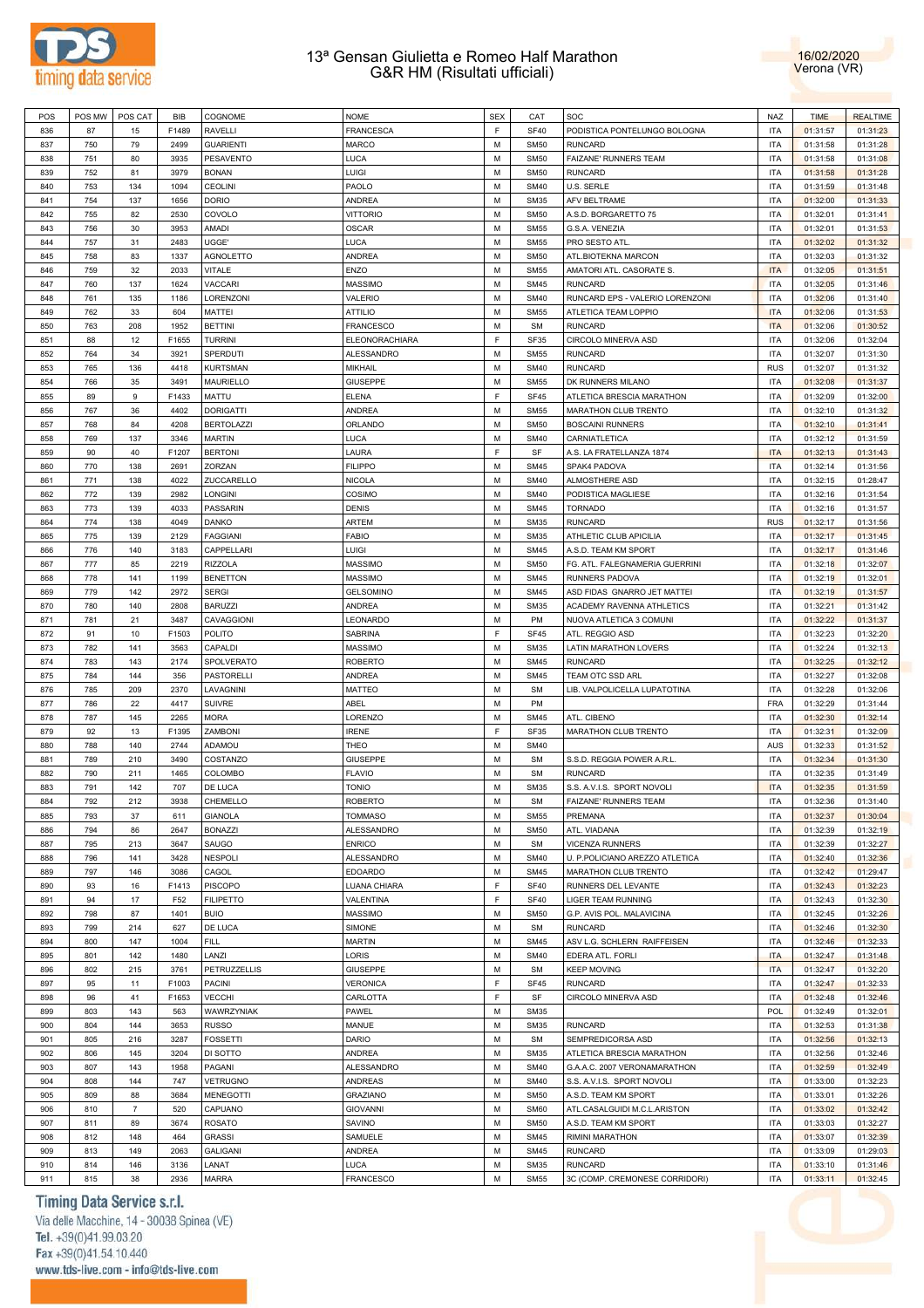



| POS | POS MW | POS CAT        | BIB   | COGNOME            | <b>NOME</b>         | <b>SEX</b> | CAT              | SOC                                      | NAZ        | <b>TIME</b> | <b>REALTIME</b> |
|-----|--------|----------------|-------|--------------------|---------------------|------------|------------------|------------------------------------------|------------|-------------|-----------------|
| 912 | 816    | 90             | 4019  | SADO               | ANGELO              | M          | <b>SM50</b>      | RARI NANTES TORINO S.S.D.A R.L           | <b>ITA</b> | 01:33:11    | 01:32:16        |
| 913 | 817    | 91             | 1231  | MARUCCO            | PAOLO               | M          | <b>SM50</b>      | VERONA RUNNER TOGETHER FREE              | <b>ITA</b> | 01:33:11    | 01:32:57        |
|     |        |                |       |                    |                     |            |                  |                                          |            |             |                 |
| 914 | 818    | 8              | 2197  | <b>MESSINA</b>     | PAOLO               | М          | <b>SM60</b>      | AS.TRA. ROMA                             | <b>ITA</b> | 01:33:14    | 01:33:01        |
| 915 | 819    | 145            | 2930  | SACCOMAN           | <b>GIULIANO</b>     | M          | <b>SM40</b>      | <b>RUNCARD</b>                           | <b>ITA</b> | 01:33:15    | 01:32:36        |
| 916 | 820    | 150            | 1022  | <b>DONATONI</b>    | <b>EMANUELE</b>     | M          | <b>SM45</b>      | <b>BOSCAINI RUNNERS</b>                  | <b>ITA</b> | 01:33:16    | 01:31:58        |
| 917 | 821    | 151            | 1219  | <b>SCAGLIONE</b>   | MASSIMILIANO        | M          | <b>SM45</b>      | A.S.D. BRANCALEONE ASTI                  | <b>ITA</b> | 01:33:16    | 01:32:54        |
| 918 | 822    | 217            | 982   | <b>MIGLIORINI</b>  | ANTONELLO           | M          | <b>SM</b>        | <b>RUNCARD</b>                           | <b>ITA</b> | 01:33:16    |                 |
|     |        |                |       |                    |                     |            |                  |                                          |            |             | 01:33:00        |
| 919 | 97     | 42             | F1642 | <b>DERME</b>       | ALESSANDRA          | F          | SF               | RARI NANTES TORINO S.S.D.A R.L           | <b>ITA</b> | 01:33:16    | 01:32:22        |
| 920 | 823    | 218            | 4168  | <b>GIARELLI</b>    | ALESSANDRO          | м          | <b>SM</b>        | <b>RUNCARD</b>                           | <b>ITA</b> | 01:33:17    | 01:32:18        |
| 921 | 98     | 14             | F227  | <b>BOINEGA</b>     | LAURA               | F          | <b>SF35</b>      | POLISPORTIVA TIFERNUM V                  | <b>ITA</b> | 01:33:18    | 01:32:40        |
| 922 | 824    | 152            | 3949  | <b>SCHIAVI</b>     | <b>PIERLUIGI</b>    | M          | <b>SM45</b>      | POL. VILLESE                             | <b>ITA</b> | 01:33:18    | 01:33:07        |
|     |        |                |       |                    |                     | M          |                  |                                          |            |             |                 |
| 923 | 825    | 92             | 192   | MARCHIORATO        | <b>NICOLA</b>       |            | <b>SM50</b>      | G.A.A.C. 2007 VERONAMARATHON             | <b>ITA</b> | 01:33:19    | 01:33:10        |
| 924 | 826    | 93             | 3885  | <b>MARCOLINI</b>   | <b>MASSIMO</b>      | M          | <b>SM50</b>      | G.A.A.C. 2007 VERONAMARATHON             | <b>ITA</b> | 01:33:19    | 01:33:01        |
| 925 | 827    | 9              | 2843  | <b>VERONA</b>      | <b>AURELIO</b>      | M          | <b>SM60</b>      | A.D.M. PONTE IN VALTELLINA               | <b>ITA</b> | 01:33:20    | 01:33:13        |
| 926 | 828    | 39             | 3201  | <b>FENOTTI</b>     | <b>MASSIMO</b>      | M          | <b>SM55</b>      | ATLETICA BRESCIA MARATHON                | <b>ITA</b> | 01:33:20    | 01:33:03        |
| 927 | 829    | 94             | 3608  | DAL LAGO           | <b>DAVIDE</b>       | M          | <b>SM50</b>      | <b>VICENZA RUNNERS</b>                   | <b>ITA</b> | 01:33:20    | 01:32:55        |
|     |        |                |       |                    |                     |            |                  |                                          |            |             |                 |
| 928 | 830    | 40             | 1060  | <b>BULUGGIU</b>    | ANTONELLO           | M          | <b>SM55</b>      | PRO AVIS CASTELNUOVO MAGRA               | <b>ITA</b> | 01:33:21    | 01:32:41        |
| 929 | 831    | 219            | 2448  | <b>AMBROSIO</b>    | <b>ANDREA</b>       | M          | <b>SM</b>        | <b>RUNCARD</b>                           | <b>ITA</b> | 01:33:22    | 01:32:41        |
| 930 | 832    | 153            | 1405  | <b>BRUSCO</b>      | <b>EMANUELE</b>     | M          | <b>SM45</b>      | G.P. AVIS POL. MALAVICINA                | <b>ITA</b> | 01:33:22    | 01:33:03        |
| 931 | 99     | 15             | F948  | <b>BADO</b>        | <b>ELEONORA</b>     | F          | <b>SF35</b>      | <b>RUNCARD</b>                           | <b>ITA</b> | 01:33:23    | 01:32:23        |
| 932 | 833    | 146            | 1394  | <b>CILLA</b>       | <b>ROCCO</b>        | М          | <b>SM40</b>      | G.P. GORGONZOLA '88                      | <b>ITA</b> | 01:33:23    | 01:32:16        |
|     |        |                |       |                    |                     |            |                  |                                          |            |             |                 |
| 933 | 834    | 147            | 4097  | <b>CONTI</b>       | <b>LUCA</b>         | M          | <b>SM40</b>      | A.S.D. SAN PATRIGNANO                    | <b>ITA</b> | 01:33:24    | 01:32:59        |
| 934 | 835    | 95             | 3390  | <b>DORELLI</b>     | CARLO ALBERTO       | М          | <b>SM50</b>      | ATL. REGGIO ASD                          | <b>ITA</b> | 01:33:25    | 01:33:21        |
| 935 | 836    | 96             | 3578  | ZILIANI            | <b>ANDREA</b>       | М          | <b>SM50</b>      | <b>ASD PLACENTIA</b>                     | <b>ITA</b> | 01:33:26    | 01:32:46        |
| 936 | 837    | 10             | 2713  | <b>AMBROSIO</b>    | ANTONIO DUILIO MAS  | M          | <b>SM60</b>      | RUNCARD EPS - A.S.D. ATLETICA SAN GIUSEP | <b>ITA</b> | 01:33:26    | 01:32:41        |
|     |        |                |       |                    |                     | M          |                  | RUNCARD EPS - CIVIRUNNERS                |            |             |                 |
| 937 | 838    | 97             | 2618  | <b>RADICI</b>      | MAURIZIO            |            | <b>SM50</b>      |                                          | <b>ITA</b> | 01:33:26    | 01:32:44        |
| 938 | 839    | 98             | 2194  | <b>FARINA</b>      | <b>MAURO</b>        | М          | <b>SM50</b>      | <b>FAIZANE' RUNNERS TEAM</b>             | <b>ITA</b> | 01:33:28    | 01:32:21        |
| 939 | 840    | 220            | 917   | PANARELLA          | DANIELE             | M          | <b>SM</b>        | <b>RUNCARD</b>                           | <b>ITA</b> | 01:33:29    | 01:33:10        |
| 940 | 841    | 148            | 2510  | <b>STENICO</b>     | <b>MASSIMO</b>      | M          | <b>SM40</b>      | <b>RUNCARD</b>                           | <b>ITA</b> | 01:33:31    | 01:32:59        |
| 941 | 842    | 99             | 1662  | CAPUTO             | <b>ANTONIO</b>      | M          | <b>SM50</b>      | A.S.D. AMATORI VESUVIO                   | <b>ITA</b> | 01:33:33    | 01:31:52        |
|     |        |                |       |                    |                     |            |                  |                                          |            |             |                 |
| 942 | 843    | 221            | 3736  | <b>BALDUCCI</b>    | <b>FABIO</b>        | M          | <b>SM</b>        | <b>RUNCARD</b>                           | <b>ITA</b> | 01:33:34    | 01:33:18        |
| 943 | 844    | 100            | 3285  | <b>UMMARINO</b>    | PASQUALE            | М          | <b>SM50</b>      | CAIVANO RUNNERS                          | <b>ITA</b> | 01:33:35    | 01:32:54        |
| 944 | 100    | 12             | F2304 | <b>RIGONI</b>      | SILVIA              | F          | <b>SF45</b>      | RUNCARD EPS - GS PAVIONE ASD             | <b>ITA</b> | 01:33:35    | 01:32:26        |
| 945 | 845    | 41             | 1522  | <b>ALTOBELLI</b>   | GIUSEPPE            | M          | <b>SM55</b>      | ATLETICA BUJA                            | <b>ITA</b> | 01:33:36    | 01:33:28        |
| 946 | 846    | 222            | 3292  | LONGOBARDO         | ANIELLO             | м          | <b>SM</b>        | CAIVANO RUNNERS                          | <b>ITA</b> | 01:33:37    | 01:33:22        |
|     |        |                |       |                    |                     |            |                  |                                          |            |             |                 |
| 947 | 101    | 16             | F1133 | MEDDA              | <b>GIULIA</b>       | F          | <b>SF35</b>      | A.S.D. CAGLIARI ATLETICA LEGGE           | <b>ITA</b> | 01:33:38    | 01:33:30        |
| 948 | 847    | 42             | 2411  | <b>VENTURINI</b>   | <b>MICHELE</b>      | м          | <b>SM55</b>      | LIBERTAS UDINE                           | <b>ITA</b> | 01:33:39    | 01:33:16        |
| 949 | 102    | 6              | F1375 | MACELLONI          | <b>BEATRICE</b>     | F          | PF               | G.S. ORECCHIELLA GARFAGNANA              | <b>ITA</b> | 01:33:39    | 01:33:09        |
| 950 | 103    | 43             | F1128 | PASQUALE           | <b>SILVIA MARIA</b> | F          | SF               | ASD ORTICA TEAM MILANO                   | <b>ITA</b> | 01:33:40    | 01:33:08        |
| 951 | 848    | 154            | 3947  | CECCATO            | <b>NICOLA</b>       | M          | <b>SM45</b>      | RUNNING CLUB VENEZIA A.S.D.              | <b>ITA</b> | 01:33:40    | 01:33:13        |
|     |        |                |       |                    |                     |            |                  |                                          |            |             |                 |
| 952 | 849    | 155            | 2258  | <b>FERRARINI</b>   | <b>ANDREA</b>       | M          | <b>SM45</b>      | <b>RUNCARD</b>                           | <b>ITA</b> | 01:33:41    | 01:33:31        |
| 953 | 850    | 223            | 1605  | <b>SCARDOVI</b>    | MARCO               | M          | <b>SM</b>        | <b>RUNCARD</b>                           | <b>ITA</b> | 01:33:44    | 01:32:50        |
| 954 | 851    | 156            | 1319  | PAVANELLO          | <b>ROBERTO</b>      | М          | <b>SM45</b>      | PODISTICA ARONA                          | <b>ITA</b> | 01:33:44    | 01:33:18        |
| 955 | 852    | 101            | 2378  | CENTONZE           | <b>ANTONIO</b>      | м          | <b>SM50</b>      | <b>BARLETTA SPORTIVA</b>                 | <b>ITA</b> | 01:33:46    | 01:33:31        |
| 956 | 853    | 224            | 1942  | COLLURA            | <b>ALFIO</b>        | м          | <b>SM</b>        | RUNNERS VALBOSSA-AZZATE                  | <b>ITA</b> | 01:33:46    | 01:33:01        |
|     |        |                |       |                    |                     |            |                  |                                          |            |             |                 |
| 957 | 104    | 44             | F922  | <b>BARBETTA</b>    | <b>SOFIA</b>        | F.         | SF               | RUNNERS VALBOSSA-AZZATE                  | <b>ITA</b> | 01:33:47    | 01:33:02        |
| 958 | 105    | 18             | F1738 | <b>GEYMONAT</b>    | <b>ALICE</b>        | F          | <b>SF40</b>      | RARI NANTES TORINO S.S.D.A R.L           | <b>ITA</b> | 01:33:48    | 01:32:59        |
| 959 | 854    | 102            | 3514  | GASPARETTO         | CRISTIANO           | М          | <b>SM50</b>      | ASD RUN IT                               | <b>ITA</b> | 01:33:49    | 01:33:15        |
| 960 | 855    | 157            | 1724  | <b>PASINI</b>      | ANDREA              | M          | <b>SM45</b>      | G.S. FRAVEGGIO                           | <b>ITA</b> | 01:33:50    | 01:33:21        |
| 961 | 106    | 19             | F1170 | <b>DARRA</b>       | <b>ELENA</b>        | F          | <b>SF40</b>      | A.S.D. TEAM KM SPORT                     | <b>ITA</b> | 01:33:51    | 01:33:29        |
|     |        |                |       |                    |                     |            |                  |                                          |            |             |                 |
| 962 | 107    | 20             | F1586 | <b>ANTONELLO</b>   | <b>GIOVANNA</b>     | E          | <b>SF40</b>      | <b>VICENZA RUNNERS</b>                   | <b>ITA</b> | 01:33:52    | 01:33:26        |
| 963 | 856    | $\mathbf{1}$   | 205   | <b>ROBOL</b>       | DANILO              | М          | <b>SM65</b>      | LAGARINA CRUS TEAM                       | <b>ITA</b> | 01:33:53    | 01:33:46        |
| 964 | 857    | 149            | 2303  | <b>KONTOYANNIS</b> | <b>NIKO</b>         | M          | <b>SM40</b>      |                                          | GRE        | 01:33:54    | 01:33:10        |
| 965 | 858    | 150            | 3770  | <b>BOMBINO</b>     | <b>ONOFRIO</b>      | M          | <b>SM40</b>      | PASSO CAPPONI ASD                        | <b>ITA</b> | 01:33:54    | 01:33:24        |
| 966 | 859    | 151            | 2689  | ROUSSELLE          | <b>ROMUALD</b>      | M          | <b>SM40</b>      | <b>RUNCARD</b>                           | <b>BEL</b> | 01:33:55    | 01:32:36        |
|     |        |                |       |                    |                     |            |                  |                                          |            |             |                 |
| 967 | 860    | 158            | 419   | ZAGARIA            | <b>MICHELE</b>      | M          | <b>SM45</b>      | <b>BARLETTA SPORTIVA</b>                 | <b>ITA</b> | 01:33:57    | 01:33:42        |
| 968 | 861    | 43             | 2784  | CERATI             | <b>FABIO</b>        | M          | <b>SM55</b>      | LIBERTAS VALLESABBIA                     | <b>ITA</b> | 01:33:59    | 01:33:23        |
| 969 | 862    | 159            | 3520  | AVANZI             | <b>NICOLA</b>       | М          | <b>SM45</b>      | ASD RUN IT                               | <b>ITA</b> | 01:34:00    | 01:33:36        |
| 970 | 863    | 44             | 2282  | <b>GIRARDI</b>     | CARLO ALBERTO       | м          | <b>SM55</b>      | <b>BOSCAINI RUNNERS</b>                  | <b>ITA</b> | 01:34:01    | 01:32:35        |
|     |        |                |       |                    |                     |            |                  |                                          |            |             |                 |
| 971 | 864    | 160            | 1538  | <b>ASSALINI</b>    | <b>ANTONIO</b>      | М          | <b>SM45</b>      | <b>RUNCARD</b>                           | <b>ITA</b> | 01:34:02    | 01:33:30        |
| 972 | 865    | 11             | 4048  | TAMAI              | <b>LUIGINO</b>      | м          | <b>SM60</b>      | G.P. VILLAFRANCA DI VERONA               | <b>ITA</b> | 01:34:02    | 01:33:45        |
| 973 | 866    | 152            | 2094  | MASTRAGOSTINO      | <b>ALBERTO</b>      | М          | <b>SM40</b>      | ASD NICO RUNNERS                         | <b>ITA</b> | 01:34:06    | 01:33:30        |
| 974 | 867    | 153            | 939   | <b>ERCULIANI</b>   | <b>DIEGO</b>        | M          | <b>SM40</b>      | <b>RUNCARD</b>                           | <b>ITA</b> | 01:34:06    | 01:32:46        |
|     |        |                |       |                    |                     |            |                  |                                          |            |             |                 |
| 975 | 868    | 103            | 600   | PIAZZA             | <b>DOMENICO</b>     | М          | <b>SM50</b>      | A.S. DIL. POL.AGATOCLE SCIACCA           | <b>ITA</b> | 01:34:06    | 01:32:37        |
| 976 | 869    | 147            | 2753  | SBARAINI           | <b>ANDREA</b>       | M          | <b>SM35</b>      | POL.UNICREDIT CIRCOLO MILANO             | <b>ITA</b> | 01:34:08    | 01:33:53        |
| 977 | 870    | $\overline{1}$ | 3987  | MAZZACAVALLO       | <b>GIANTONIO</b>    | M          | <b>SM70</b>      | VICENZA MARATHON                         | <b>ITA</b> | 01:34:08    | 01:34:02        |
| 978 | 871    | 225            | 287   | ZACCARELLI         | <b>EUGENIO</b>      | M          | <b>SM</b>        | PICO RUNNERS                             | <b>ITA</b> | 01:34:11    | 01:33:59        |
| 979 | 872    | 161            | 1735  | <b>FURLANI</b>     | MAURO               | M          | <b>SM45</b>      | NON SOLO RUNNING                         | <b>ITA</b> | 01:34:11    | 01:33:30        |
|     |        |                |       |                    |                     |            |                  |                                          |            |             |                 |
| 980 | 108    | $\overline{7}$ | F819  | <b>MUROLO</b>      | <b>MARIA CHIARA</b> | F          | SF <sub>50</sub> | ATLETICA VALLE DI CEMBRA                 | <b>ITA</b> | 01:34:11    | 01:34:04        |
| 981 | 873    | 104            | 152   | <b>DE ANTONI</b>   | <b>ALBERTO</b>      | М          | <b>SM50</b>      | <b>RUNCARD</b>                           | <b>ITA</b> | 01:34:12    | 01:33:21        |
| 982 | 874    | 45             | 1749  | CHINCARINI         | CARLO ALBERTO       | M          | <b>SM55</b>      | ATLETICA VALLE DI CEMBRA                 | <b>ITA</b> | 01:34:13    | 01:34:05        |
| 983 | 875    | 154            | 3531  | <b>CUCCA</b>       | SALVATORE           | M          | <b>SM40</b>      | <b>BUSHIDO TRI&amp;RUN</b>               | <b>ITA</b> | 01:34:14    | 01:33:14        |
|     |        |                |       |                    |                     |            |                  |                                          |            |             |                 |
| 984 | 876    | 148            | 1782  | DE STEFANI         | <b>GIACOMO</b>      | м          | <b>SM35</b>      | ASD GRUPPO PODISTI PORTO TOLLE           | <b>ITA</b> | 01:34:14    | 01:31:40        |
| 985 | 109    | 21             | F1408 | <b>SANDRI</b>      | <b>STEFANIA</b>     | F          | <b>SF40</b>      | ATL. VIRTUS SENAGO                       | <b>ITA</b> | 01:34:15    | 01:33:52        |
| 986 | 877    | 46             | 446   | <b>SCIORTINO</b>   | ALESSANDRO          | M          | <b>SM55</b>      | CUS PRO PATRIA MILANO                    | <b>ITA</b> | 01:34:16    | 01:33:53        |
| 987 | 878    | 162            | 988   | <b>BENATTI</b>     | <b>ANTONIO</b>      | М          | <b>SM45</b>      | G.P. AVIS SUZZARA                        | <b>ITA</b> | 01:34:16    | 01:33:50        |

# Timing Data Service s.r.l.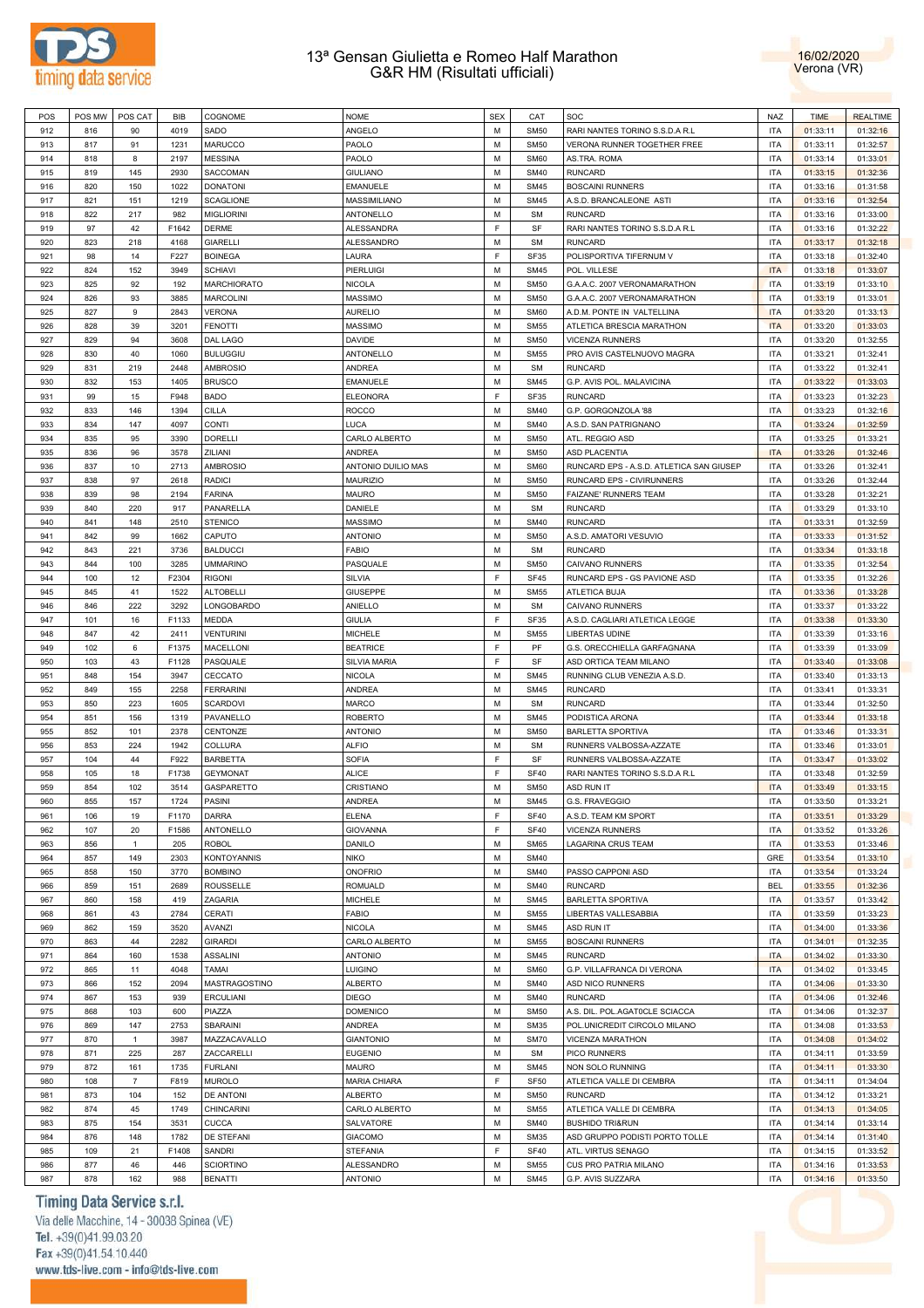



| POS  | POS MW | POS CAT          | BIB   | COGNOME           | <b>NOME</b>       | <b>SEX</b> | CAT              | SOC                                     | <b>NAZ</b> | <b>TIME</b> | <b>REALTIME</b> |
|------|--------|------------------|-------|-------------------|-------------------|------------|------------------|-----------------------------------------|------------|-------------|-----------------|
| 988  | 879    | 163              | 3640  | <b>ROMIO</b>      | <b>ANDREA</b>     | M          | <b>SM45</b>      | VICENZA RUNNERS                         | <b>ITA</b> | 01:34:18    | 01:33:43        |
| 989  | 880    | 226              | 2564  | <b>GAMBACCI</b>   | SILVIO            | M          | <b>SM</b>        | <b>RUNCARD</b>                          | <b>ITA</b> | 01:34:18    | 01:32:16        |
| 990  | 110    | 17               | F1630 | <b>BARBERINI</b>  | <b>MICHELA</b>    | F          | SF35             | ATLETICA AVIS PERUGIA                   | <b>ITA</b> | 01:34:19    | 01:34:12        |
|      |        |                  |       |                   |                   |            |                  | ASD RUN IT                              |            |             |                 |
| 991  | 881    | 149              | 3524  | <b>ANDROMARI</b>  | ANDREA            | M          | <b>SM35</b>      |                                         | <b>ITA</b> | 01:34:19    | 01:33:29        |
| 992  | 882    | 155              | 2996  | MAZZILLI          | ANDREA            | M          | <b>SM40</b>      | <b>RUNCARD</b>                          | <b>ITA</b> | 01:34:19    | 01:33:37        |
| 993  | 111    | 22               | F1002 | <b>FOGLIA</b>     | DANIELA           | F          | <b>SF40</b>      | A.S.D. ATLETICA SARNICO                 | <b>ITA</b> | 01:34:20    | 01:33:33        |
| 994  | 883    | 150              | 262   | <b>GELMETTI</b>   | <b>ALESSIO</b>    | M          | <b>SM35</b>      | A.S.D. TEAM KM SPORT                    | <b>ITA</b> | 01:34:21    | 01:33:49        |
| 995  | 884    | 156              | 2475  | DAPIRAN           | <b>EMANUELE</b>   | M          | <b>SM40</b>      | SPAK4 PADOVA                            | <b>ITA</b> | 01:34:22    | 01:31:58        |
| 996  | 885    | 227              | 638   | <b>IUBATTI</b>    | <b>FRANCESCO</b>  | M          | <b>SM</b>        | <b>RUNCARD</b>                          | <b>ITA</b> | 01:34:23    | 01:33:47        |
| 997  | 886    | 105              | 3784  | SPELGATTI         | MAURO             | M          | <b>SM50</b>      | RUNNERS BERGAMO                         | <b>ITA</b> | 01:34:23    | 01:33:55        |
| 998  | 887    | 106              | 1915  | CALABRESE         | ERNESTO           | M          | <b>SM50</b>      | A.S.D. TEAM KM SPORT                    | <b>ITA</b> | 01:34:25    | 01:33:50        |
| 999  | 888    | 151              | 2914  | PALERMO           | <b>GIUSEPPE</b>   | M          | <b>SM35</b>      | ASD MONTEMILETTO TEAM RUNNERS           | <b>ITA</b> | 01:34:25    | 01:33:56        |
|      |        |                  |       |                   |                   |            |                  |                                         |            |             |                 |
| 1000 | 112    | 13               | F1632 | LANZANI           | <b>ILARIA</b>     | F          | SF45             | P.B.M. BOVISIO MASCIAGO                 | <b>ITA</b> | 01:34:25    | 01:33:52        |
| 1001 | 889    | 107              | 4401  | <b>BERLI</b>      | <b>MARCO</b>      | M          | <b>SM50</b>      | VICENZA MARATHON                        | <b>ITA</b> | 01:34:25    | 01:33:44        |
| 1002 | 890    | 228              | 1293  | <b>IANZA</b>      | MATTIA            | M          | <b>SM</b>        | G.S. SAN GIACOMO                        | <b>ITA</b> | 01:34:25    | 01:34:00        |
| 1003 | 891    | 157              | 1529  | <b>BRAGAGNOLO</b> | MANUEL            | M          | <b>SM40</b>      | <b>EMME RUNNING TEAM</b>                | <b>ITA</b> | 01:34:26    | 01:33:50        |
| 1004 | 892    | 152              | 2284  | <b>FASOLI</b>     | <b>YORICK</b>     | M          | <b>SM35</b>      | <b>BOSCAINI RUNNERS</b>                 | <b>ITA</b> | 01:34:27    | 01:33:59        |
| 1005 | 893    | 229              | 2519  | <b>GIANNINO</b>   | LETTERIO          | M          | <b>SM</b>        | <b>RUNCARD</b>                          | <b>ITA</b> | 01:34:28    | 01:32:28        |
| 1006 | 894    | 153              | 3367  | <b>AGOSTINI</b>   | <b>ADRIANO</b>    | M          | <b>SM35</b>      | <b>RUNCARD</b>                          | <b>ITA</b> | 01:34:28    | 01:34:02        |
|      |        |                  |       |                   |                   |            |                  |                                         |            |             |                 |
| 1007 | 895    | 108              | 2993  | DE PARIS          | <b>MICHELE</b>    | M          | <b>SM50</b>      | ATL.FIORI BARP                          | <b>ITA</b> | 01:34:28    | 01:34:07        |
| 1008 | 896    | 158              | 1539  | <b>AGOSTINI</b>   | ERIK              | M          | <b>SM40</b>      | ASD MARATHON CAVALLI MARINI             | <b>ITA</b> | 01:34:28    | 01:33:48        |
| 1009 | 897    | 230              | 3433  | <b>D'ANIELLO</b>  | ALESSANDRO        | M          | <b>SM</b>        | U. P.POLICIANO AREZZO ATLETICA          | <b>ITA</b> | 01:34:29    | 01:34:25        |
| 1010 | 898    | 164              | 2290  | <b>BINOTTO</b>    | <b>MASSIMO</b>    | M          | <b>SM45</b>      | G.S.ALPINI VICENZA                      | <b>ITA</b> | 01:34:29    | 01:34:01        |
| 1011 | 899    | 159              | 3238  | FIN               | <b>DENYS</b>      | M          | <b>SM40</b>      | ATL.VICENTINA                           | <b>ITA</b> | 01:34:31    | 01:33:54        |
| 1012 | 900    | 154              | 1125  | LACAITA           | ANGELO            | M          | <b>SM35</b>      | GRUPPO SAN PIO X                        | <b>ITA</b> | 01:34:31    | 01:34:11        |
| 1013 | 901    | 231              | 1507  | <b>MARINI</b>     | <b>ALESSIO</b>    | M          | <b>SM</b>        | ASD PODISTICA LINO SPAGNOLI             | <b>ITA</b> | 01:34:31    | 01:34:26        |
| 1014 | 902    | 232              | 3422  | <b>MORTARO</b>    | MARCO             | M          | <b>SM</b>        | G.A.A.C. 2007 VERONAMARATHON            | <b>ITA</b> | 01:34:31    | 01:33:42        |
|      |        |                  |       |                   |                   |            |                  |                                         |            |             |                 |
| 1015 | 903    | 12               | 1604  | <b>FORCHINI</b>   | <b>SERGIO</b>     | M          | <b>SM60</b>      | GRUPPO SPORTIVO ALPINI SOVERE           | <b>ITA</b> | 01:34:32    | 01:34:14        |
| 1016 | 113    | 8                | F1275 | <b>GUATTA</b>     | CRISTINA          | F          | SF <sub>50</sub> | 101 RUNNING ASD                         | <b>ITA</b> | 01:34:32    | 01:34:02        |
| 1017 | 904    | 155              | 960   | ZANELLA           | DANIELE           | M          | <b>SM35</b>      | <b>RUNCARD</b>                          | <b>ITA</b> | 01:34:33    | 01:34:15        |
| 1018 | 905    | 160              | 743   | NADAL             | DARIO             | M          | <b>SM40</b>      | NAONIS TRI A.S.D.                       | <b>ITA</b> | 01:34:34    | 01:33:42        |
| 1019 | 906    | 161              | 1271  | CUOCO             | <b>GIUSEPPE</b>   | M          | <b>SM40</b>      | <b>BASE RUNNING</b>                     | <b>ITA</b> | 01:34:34    | 01:34:21        |
| 1020 | 907    | 165              | 2695  | <b>NICASTRO</b>   | SALVATORE         | M          | <b>SM45</b>      | CUS PRO PATRIA MILANO                   | <b>ITA</b> | 01:34:35    | 01:34:24        |
| 1021 | 908    | 166              | 880   | <b>GROBNER</b>    | WOLFGANG          | M          | <b>SM45</b>      | HSV MARATHON WR. NEUSTADT               | AUT        | 01:34:36    | 01:34:30        |
|      |        |                  |       |                   |                   |            |                  |                                         |            |             |                 |
| 1022 | 909    | 167              | 1006  | <b>SENONER</b>    | PAUL              | M          | <b>SM45</b>      | ASV L.G. SCHLERN RAIFFEISEN             | <b>ITA</b> | 01:34:37    | 01:34:19        |
| 1023 | 910    | 168              | 3171  | PORTALUPPI        | ANDREA            | M          | <b>SM45</b>      | VERONA RUNNER TOGETHER FREE             | <b>ITA</b> | 01:34:38    | 01:34:27        |
| 1024 | 911    | 233              | 1602  | <b>TURETTI</b>    | <b>MICHELE</b>    | М          | <b>SM</b>        | GRUPPO SPORTIVO ALPINI SOVERE           | <b>ITA</b> | 01:34:39    | 01:34:13        |
| 1025 | 912    | 169              | 559   | <b>ROMAGNOLI</b>  | ALAN              | M          | <b>SM45</b>      | POD. OZZANESE                           | <b>ITA</b> | 01:34:40    | 01:34:15        |
| 1026 | 913    | 109              | 1384  | LUCIANI           | <b>ELIA</b>       | M          | <b>SM50</b>      | RUNCARD EPS - POLISPORTIVA COLLI ANIENE | <b>ITA</b> | 01:34:40    | 01:34:17        |
| 1027 | 914    | 110              | 1536  | <b>MARCHIORO</b>  | <b>SERGIO</b>     | M          | <b>SM50</b>      | <b>RUNCARD</b>                          | <b>ITA</b> | 01:34:40    | 01:34:17        |
| 1028 | 915    | 170              | 2013  | <b>DONATELLI</b>  | MATTEO            | M          | <b>SM45</b>      | VERONA RUNNER TOGETHER FREE             | <b>ITA</b> | 01:34:40    | 01:33:46        |
| 1029 | 916    | 162              | 1997  | <b>BOZZA</b>      | ANGELO GUIDO      | M          | <b>SM40</b>      | <b>CORRINTIME</b>                       | <b>ITA</b> | 01:34:41    | 01:34:25        |
|      |        |                  |       |                   |                   |            |                  |                                         |            |             |                 |
| 1030 | 917    | 13               | 2755  | <b>BASSANESI</b>  | ANDREA            | M          | <b>SM60</b>      | G.S. ZELOFORAMAGNO                      | <b>ITA</b> | 01:34:41    | 01:34:11        |
| 1031 | 918    | 156              | 930   | <b>BALESTRO</b>   | MARCO             | M          | <b>SM35</b>      | <b>RUNCARD</b>                          | <b>ITA</b> | 01:34:42    | 01:34:03        |
| 1032 | 919    | 111              | 1424  | CIOLA             | <b>MORENO</b>     | M          | <b>SM50</b>      | GS VALSUGANA TRENTINO                   | <b>ITA</b> | 01:34:42    | 01:34:25        |
| 1033 | 114    | 23               | F1719 | <b>PINCELLA</b>   | <b>BARBARA</b>    | F          | <b>SF40</b>      | <b>ASD TRI AIRONI</b>                   | <b>ITA</b> | 01:34:44    | 01:34:06        |
| 1034 | 920    | 163              | 4278  | <b>BOSIO</b>      | PAOLO             | М          | <b>SM40</b>      | ROAD RUNNERS CLUB MILANO                | <b>ITA</b> | 01:34:46    | 01:34:08        |
| 1035 | 921    | 171              | 1778  | CARCIANI          | <b>DONATO</b>     | M          | <b>SM45</b>      | <b>RUNCARD</b>                          | <b>ITA</b> | 01:34:46    | 01:34:14        |
| 1036 | 922    | 157              | 3698  | <b>GUGLIELMI</b>  | GIOVANNI ALBERTO  | M          | <b>SM35</b>      | A.S.D. TEAM KM SPORT                    | <b>ITA</b> | 01:34:46    | 01:34:23        |
| 1037 | 923    | 172              | 3149  | <b>RIVEIRO</b>    | <b>MARIO</b>      | M          | <b>SM45</b>      |                                         | <b>GUA</b> | 01:34:47    | 01:34:43        |
|      |        |                  |       |                   |                   |            |                  |                                         |            |             |                 |
| 1038 | 924    | 47               | 2997  | <b>BISCUOLA</b>   | <b>VINCENZO</b>   | M          | <b>SM55</b>      | CONFINDUSTRIA ATL. ROVIGO               | <b>ITA</b> | 01:34:47    | 01:34:08        |
| 1039 | 925    | 164              | 4228  | CAMAGNONI         | DAVIDE            | M          | <b>SM40</b>      | <b>RUNCARD</b>                          | <b>ITA</b> | 01:34:47    | 01:31:36        |
| 1040 | 926    | 112              | 3977  | <b>STUCCHI</b>    | DARIO             | M          | <b>SM50</b>      | DE RAN CLAB                             | <b>ITA</b> | 01:34:49    | 01:34:25        |
| 1041 | 927    | 165              | 273   | <b>IMMESI</b>     | <b>FABIO</b>      | M          | <b>SM40</b>      | UNIONE SPORTIVA ALDO MORO               | <b>ITA</b> | 01:34:49    | 01:34:26        |
| 1042 | 928    | 234              | 2186  | OLIVA             | <b>GIULIO</b>     | M          | <b>SM</b>        | ZEROTRENTA TRIATHLON BRESCIA            | <b>ITA</b> | 01:34:50    | 01:33:12        |
| 1043 | 929    | 173              | 174   | <b>FOURQUET</b>   | <b>FLORENT</b>    | M          | <b>SM45</b>      | <b>RUNCARD</b>                          | <b>ITA</b> | 01:34:52    | 01:34:03        |
| 1044 | 930    | 158              | 156   | <b>NOSIGLIA</b>   | <b>ALESSIO</b>    | M          | <b>SM35</b>      | <b>BOSCAINI RUNNERS</b>                 | <b>ITA</b> | 01:34:52    | 01:34:23        |
| 1045 | 931    | 48               | 4715  | CASSA             | <b>NICOLA</b>     | M          | <b>SM55</b>      | G.A.A.C. 2007 VERONAMARATHON            | <b>ITA</b> | 01:34:53    | 01:34:02        |
|      |        |                  |       |                   |                   |            |                  |                                         |            |             |                 |
| 1046 | 932    | 49               | 2673  | <b>RIZZARDI</b>   | MASSIMO           | M          | <b>SM55</b>      | A.S.D. C.U.S. BRESCIA                   | <b>ITA</b> | 01:34:54    | 01:34:25        |
| 1047 | 933    | 166              | 3096  | LOMBINI           | MATTEO            | M          | <b>SM40</b>      | POL. PORTA SARAGOZZA                    | <b>ITA</b> | 01:34:54    | 01:34:11        |
| 1048 | 934    | 159              | 3262  | <b>FRATUCELLO</b> | CHRISTIAN         | M          | <b>SM35</b>      | RUNCARD EPS - SAN VITO A.S.D.           | <b>ITA</b> | 01:34:56    | 01:34:38        |
| 1049 | 935    | 174              | 1042  | CATELLANI         | DAVIDE            | M          | <b>SM45</b>      | <b>RUNCARD</b>                          | <b>ITA</b> | 01:34:57    | 01:34:27        |
| 1050 | 936    | 167              | 406   | <b>BONETTO</b>    | OSCAR             | M          | <b>SM40</b>      | GRUPPO ATLETICA VEDELAGO                | <b>ITA</b> | 01:34:58    | 01:33:35        |
| 1051 | 937    | 175              | 1084  | <b>SCHUSTER</b>   | ANDRE             | M          | <b>SM45</b>      | SPORT RUSCHER TEAM                      | GER        | 01:34:59    | 01:34:34        |
| 1052 | 938    | 113              | 149   | ZAMBELLI          | MASSIMO           | M          | <b>SM50</b>      | ATLETICA BRESCIA MARATHON               | <b>ITA</b> | 01:35:00    | 01:34:18        |
| 1053 | 939    | 235              | 3483  | CERALDI           | <b>GIAMPIETRO</b> | M          | <b>SM</b>        | <b>RUNCARD</b>                          | <b>ITA</b> | 01:35:00    | 01:34:04        |
|      |        |                  |       |                   |                   |            |                  |                                         |            |             |                 |
| 1054 | 940    | 168              | 1290  | <b>ANTONIOLI</b>  | LUCA              | M          | <b>SM40</b>      | RUNCARD EPS - NUOVA VIRTUS CESENA       | <b>ITA</b> | 01:35:01    | 01:34:32        |
| 1055 | 941    | 176              | 2953  | <b>MELOTTI</b>    | <b>GIULIANO</b>   | M          | <b>SM45</b>      | RUNCARD EPS - INTERFORZE MODENA         | <b>ITA</b> | 01:35:01    | 01:34:03        |
| 1056 | 942    | 236              | 1301  | POLESEL           | MARCO             | M          | <b>SM</b>        | <b>RUNCARD</b>                          | <b>ITA</b> | 01:35:01    | 01:34:33        |
| 1057 | 943    | 114              | 3157  | <b>MARCONCINI</b> | GIUSEPPE          | M          | <b>SM50</b>      | VERONA RUNNER TOGETHER FREE             | <b>ITA</b> | 01:35:01    | 01:34:11        |
| 1058 | 944    | 160              | 1043  | COSTA             | LUCA              | M          | <b>SM35</b>      | <b>RUNCARD</b>                          | <b>ITA</b> | 01:35:01    | 01:34:12        |
| 1059 | 945    | 115              | 1459  | <b>TARDIANI</b>   | <b>GIANNI</b>     | M          | <b>SM50</b>      | <b>RUNCARD</b>                          | <b>ITA</b> | 01:35:02    | 01:34:22        |
| 1060 | 946    | 237              | 2207  | <b>FANELLI</b>    | <b>FRANCESCO</b>  | M          | <b>SM</b>        | ATLETICA MDS PANARIAGROUP ASD           | <b>ITA</b> | 01:35:02    | 01:34:41        |
| 1061 | 115    | $\boldsymbol{9}$ | F796  | ZANARDI           | PAOLA             | F          | <b>SF50</b>      | ATLETICA VIS ABANO                      | <b>ITA</b> | 01:35:03    | 01:34:44        |
|      |        |                  |       |                   |                   |            |                  |                                         |            |             |                 |
| 1062 | 947    | 161              | 4714  | LORUSSO           | MARCO             | M          | <b>SM35</b>      | <b>RUNCARD</b>                          | <b>ITA</b> | 01:35:03    | 01:34:14        |
| 1063 | 948    | 177              | 1395  | SPAMPINATO        | ARMANDO           | М          | <b>SM45</b>      | G.P. GORGONZOLA '88                     | <b>ITA</b> | 01:35:03    | 01:33:56        |

# Timing Data Service s.r.l.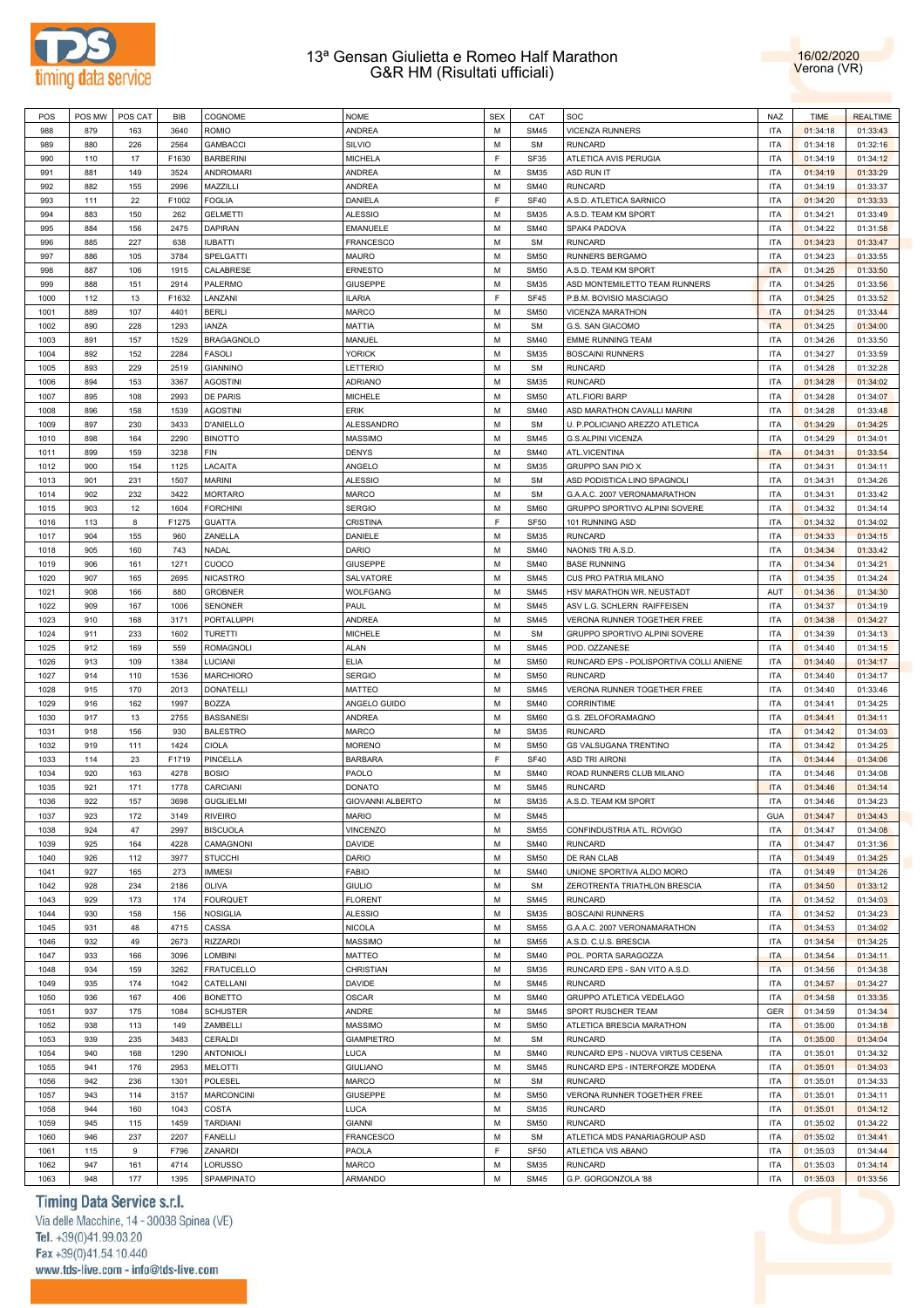



| POS  | POS MW | POS CAT      | <b>BIB</b> | COGNOME               | <b>NOME</b>            | <b>SEX</b> | CAT         | SOC                                   | NAZ        | <b>TIME</b> | <b>REALTIME</b> |
|------|--------|--------------|------------|-----------------------|------------------------|------------|-------------|---------------------------------------|------------|-------------|-----------------|
| 1064 | 949    | 238          | 3299       | SARTORELLI            | <b>JACOPO</b>          | M          | <b>SM</b>   | <b>RUNCARD</b>                        | <b>ITA</b> | 01:35:03    | 01:33:05        |
| 1065 | 950    | 169          | 2071       | ZANETTI               | <b>IVAN</b>            | M          | <b>SM40</b> | A.S.D. A.N.B. FIAMME CREMISI          | <b>ITA</b> | 01:35:03    | 01:33:45        |
| 1066 | 951    | 239          | 2097       | TAPPARELLO            | <b>ANDREA</b>          | М          | <b>SM</b>   | <b>ASD NICO RUNNERS</b>               | <b>ITA</b> | 01:35:05    | 01:34:24        |
|      |        |              |            |                       |                        |            |             |                                       |            |             |                 |
| 1067 | 952    | 162          | 2705       | <b>SCARPA</b>         | <b>GABRIELE</b>        | M          | <b>SM35</b> | RUNNING CLUB VENEZIA A.S.D.           | <b>ITA</b> | 01:35:06    | 01:34:09        |
| 1068 | 953    | 170          | 684        | <b>RIAUDO</b>         | <b>ANDREA</b>          | М          | <b>SM40</b> | A.S.D. U.S. SANFRONT ATLETICA         | <b>ITA</b> | 01:35:07    | 01:34:27        |
| 1069 | 116    | 18           | F1656      | <b>LEONCINI</b>       | CLAUDIA                | F          | <b>SF35</b> | CIRCOLO MINERVA ASD                   | <b>ITA</b> | 01:35:07    | 01:35:06        |
| 1070 | 954    | 171          | 1956       | <b>TROMBETTA</b>      | PAOLO                  | М          | <b>SM40</b> | A.S.D.ARIES COMO ATHLETIC TEAM        | <b>ITA</b> | 01:35:07    | 01:34:33        |
| 1071 | 955    | 240          | 4423       | <b>GHIGI</b>          | LEONARDO               | M          | <b>SM</b>   | G.S.A. VENEZIA                        | <b>ITA</b> | 01:35:09    | 01:34:29        |
| 1072 | 956    | 50           | 3960       | <b>PERINA</b>         | <b>RICCARDO</b>        | М          | <b>SM55</b> | U.S. INTREPIDA                        | <b>ITA</b> | 01:35:09    | 01:34:44        |
| 1073 | 957    | 163          | 4063       | <b>BERTASO</b>        | <b>ALESSIO</b>         | M          | <b>SM35</b> | A.S.D. TEAM KM SPORT                  | <b>ITA</b> | 01:35:10    | 01:34:21        |
|      |        |              |            | PRETTO                |                        |            |             | ATLETICA ROTALIANA                    |            |             |                 |
| 1074 | 958    | 178          | 4070       |                       | <b>STEFANO</b>         | M          | <b>SM45</b> |                                       | <b>ITA</b> | 01:35:10    | 01:34:22        |
| 1075 | 959    | 116          | 3667       | <b>VECCHINI</b>       | <b>EUGENIO</b>         | M          | <b>SM50</b> | A.S.D. TEAM KM SPORT                  | <b>ITA</b> | 01:35:11    | 01:34:35        |
| 1076 | 960    | 117          | 4074       | <b>MANFRIN</b>        | <b>STEFANO</b>         | М          | <b>SM50</b> | <b>RUNCARD</b>                        | <b>ITA</b> | 01:35:11    | 01:34:21        |
| 1077 | 961    | 179          | 4064       | <b>RUFFINENGO</b>     | <b>RICCARDO</b>        | M          | <b>SM45</b> | ATLETICA ROTALIANA                    | <b>ITA</b> | 01:35:11    | 01:34:22        |
| 1078 | 962    | 118          | 1285       | <b>RISSONE</b>        | <b>ROBERTO</b>         | М          | <b>SM50</b> | A.S.D.PODISTICA VALLE VARAITA         | <b>ITA</b> | 01:35:12    | 01:34:46        |
| 1079 | 963    | 180          | 3463       | CANTACHIN             | CAMILLO                | M          | <b>SM45</b> | G.S.D. VALDALPONE DE MEGNI            | <b>ITA</b> | 01:35:12    | 01:34:57        |
| 1080 | 964    | 164          | 4113       | <b>CECCHETTI</b>      | LUCA                   | М          | <b>SM35</b> | G.P.A. SAN MARINO                     | <b>SMR</b> | 01:35:12    | 01:34:32        |
|      |        |              |            |                       | <b>MASSIMO</b>         | M          |             |                                       | <b>ITA</b> |             |                 |
| 1081 | 965    | 172          | 4409       | <b>SICA</b>           |                        |            | <b>SM40</b> | <b>RUNCARD</b>                        |            | 01:35:12    | 01:34:58        |
| 1082 | 117    | $\mathbf{1}$ | F1409      | D'ALESSANDRO          | BENEDETTO ALBERTO      | F          | <b>SF55</b> | PODISTICA PONTELUNGO BOLOGNA          | <b>ITA</b> | 01:35:15    | 01:32:10        |
| 1083 | 966    | 181          | 3375       | <b>BACCARIN</b>       | <b>MASSIMO</b>         | M          | <b>SM45</b> | <b>ATLETICO BASTIA</b>                | <b>ITA</b> | 01:35:15    | 01:34:51        |
| 1084 | 967    | 119          | 3604       | <b>BAZZI</b>          | <b>GABRIELE</b>        | M          | <b>SM50</b> | <b>VICENZA RUNNERS</b>                | <b>ITA</b> | 01:35:16    | 01:34:41        |
| 1085 | 968    | 182          | 1233       | LICCHELLO             | ENZO                   | M          | <b>SM45</b> | VALSUSA RUNNING TEAM                  | <b>ITA</b> | 01:35:16    | 01:34:43        |
| 1086 | 969    | 120          | 2203       | CIPOLLA               | LORENZO                | М          | <b>SM50</b> | ATLETICA CRAL BANCO POPOLARE          | <b>ITA</b> | 01:35:16    | 01:34:54        |
| 1087 | 970    | 241          | 4306       | <b>TORRI</b>          | <b>MICHELE</b>         | M          | <b>SM</b>   | <b>VENUS TRIATHLON ACADEMY SSDARL</b> | <b>ITA</b> | 01:35:17    | 01:34:30        |
|      |        |              |            |                       |                        |            |             |                                       |            |             |                 |
| 1088 | 971    | 183          | 2675       | <b>CENCI</b>          | SIMONE                 | М          | <b>SM45</b> | PODISTICA AVIS DERUTA                 | <b>ITA</b> | 01:35:18    | 01:34:39        |
| 1089 | 972    | 121          | 999        | <b>TARUCHI</b>        | <b>PATRIZIO</b>        | M          | <b>SM50</b> | G. P. DILETT. TAPPOROSSO              | <b>ITA</b> | 01:35:18    | 01:34:52        |
| 1090 | 973    | 122          | 292        | LECCI                 | LUCA                   | М          | <b>SM50</b> | G. POD. LE SBARRE                     | <b>ITA</b> | 01:35:19    | 01:34:59        |
| 1091 | 118    | 19           | F1396      | <b>MONCHER</b>        | <b>SAVERIA</b>         | E          | <b>SF35</b> | MARATHON CLUB TRENTO                  | <b>ITA</b> | 01:35:20    | 01:35:12        |
| 1092 | 974    | 184          | 1132       | LIONETTI              | <b>MARIO</b>           | M          | <b>SM45</b> | <b>LAGARINA CRUS TEAM</b>             | <b>ITA</b> | 01:35:21    | 01:34:37        |
| 1093 | 975    | 173          | 4143       | <b>BERETTA</b>        | <b>DIEGO</b>           | M          | <b>SM40</b> | ASD RUNNERS VALCALEPIO                | <b>ITA</b> | 01:35:21    | 01:34:31        |
| 1094 | 976    | 165          | 283        | VALENTE               | LUCA                   | M          | <b>SM35</b> | <b>RUNCARD</b>                        | <b>ITA</b> | 01:35:22    | 01:34:41        |
|      |        |              |            |                       |                        |            |             |                                       |            |             |                 |
| 1095 | 977    | 185          | 2838       | PENZO                 | <b>MATTEO</b>          | M          | <b>SM45</b> | <b>FACERUNNERS - ASD</b>              | <b>ITA</b> | 01:35:22    | 01:33:36        |
| 1096 | 978    | 242          | 3298       | <b>GIRELLI</b>        | MASSIMILIANO           | М          | <b>SM</b>   | <b>BOSCAINI RUNNERS</b>               | <b>ITA</b> | 01:35:22    | 01:34:55        |
| 1097 | 119    | 45           | F1604      | VITELLOZZI            | <b>MARGHERITA</b>      | F          | SF          | A.S.D. TEAM KM SPORT                  | <b>ITA</b> | 01:35:23    | 01:34:39        |
| 1098 | 979    | 243          | 3409       | <b>GADLER</b>         | <b>ALAN</b>            | М          | <b>SM</b>   | ASD RUN LIFE                          | <b>ITA</b> | 01:35:23    | 01:34:52        |
| 1099 | 120    | 20           | F1376      | PIOLANTI              | <b>GIULIA</b>          | F          | <b>SF35</b> | G.S. GABBI                            | <b>ITA</b> | 01:35:23    | 01:35:03        |
| 1100 | 980    | 186          | 2430       | <b>BICEGO</b>         | <b>LUCA DENIS</b>      | М          | <b>SM45</b> | SPORT RACE A.S.D.                     | <b>ITA</b> | 01:35:26    | 01:34:59        |
|      |        | 244          | 1181       | CROZZOLIN             |                        | М          | <b>SM</b>   | GRUPPO SAN PIO X                      | <b>ITA</b> |             |                 |
| 1101 | 981    |              |            |                       | <b>DIEGO</b>           |            |             |                                       |            | 01:35:26    | 01:35:07        |
| 1102 | 982    | 187          | 3565       | <b>CORBELLARI</b>     | <b>MATTEO</b>          | М          | <b>SM45</b> | LATIN MARATHON LOVERS                 | <b>ITA</b> | 01:35:26    | 01:34:11        |
| 1103 | 983    | 245          | 2433       | <b>NANIA</b>          | VINCENZO               | M          | <b>SM</b>   | ATL. BANCOLE                          | <b>ITA</b> | 01:35:27    | 01:35:04        |
| 1104 | 121    | 14           | F1557      | <b>MAGON</b>          | MANUELA                | F          | <b>SF45</b> | <b>ASD RUN IT</b>                     | <b>ITA</b> | 01:35:27    | 01:34:53        |
| 1105 | 984    | 188          | 3169       | LOPARCO               | ALESSANDRO             | M          | <b>SM45</b> | A.S.D. TEAM KM SPORT                  | <b>ITA</b> | 01:35:27    | 01:34:44        |
| 1106 | 985    | 123          | 3151       | CARIA                 | <b>ALBERTO</b>         | М          | <b>SM50</b> | <b>GS PIONIERI MARMILLA MOGORO</b>    | <b>ITA</b> | 01:35:28    | 01:34:52        |
| 1107 | 986    | 189          | 2018       | <b>TESSA</b>          | <b>YURI</b>            | M          | <b>SM45</b> | RUNCARD EPS - PODISTICA CASALOTTI     | <b>ITA</b> | 01:35:29    | 01:34:40        |
| 1108 | 987    | 124          | 3980       | SPOTTI                | <b>DAVIDE</b>          | М          | <b>SM50</b> | ATL. CESANO MADERNO                   | <b>ITA</b> | 01:35:30    | 01:34:50        |
|      |        |              |            |                       |                        |            |             |                                       |            |             |                 |
| 1109 | 988    | 246          | 2445       | <b>RUGGIERO</b>       | <b>NICOLA</b>          | М          | <b>SM</b>   | <b>RUNCARD</b>                        | <b>ITA</b> | 01:35:32    | 01:34:06        |
| 1110 | 989    | 174          | 3594       | CIPOLATO              | <b>DENNIS</b>          | М          | <b>SM40</b> | RUN SPINEA RUN A.S.D.                 | <b>ITA</b> | 01:35:32    | 01:34:02        |
| 1111 | 990    | 247          | 1773       | CONTIERO              | <b>ENRICO</b>          | M          | <b>SM</b>   | <b>RUNCARD</b>                        | <b>ITA</b> | 01:35:33    | 01:34:46        |
| 1112 | 991    | 175          | 2135       | COPPE                 | RENÉ                   | M          | <b>SM40</b> |                                       | <b>ITA</b> | 01:35:33    | 01:35:33        |
| 1113 | 992    | 176          | 2308       | <b>MANCONI</b>        | <b>GIOVANNI</b>        | М          | <b>SM40</b> | <b>RUNCARD</b>                        | <b>ITA</b> | 01:35:34    | 01:34:11        |
| 1114 | 993    | 166          | 2254       | <b>RONCON</b>         | <b>ENRICO</b>          | M          | <b>SM35</b> | <b>RUNCARD</b>                        | <b>ITA</b> | 01:35:35    | 01:34:33        |
| 1115 | 994    | 177          | 2868       | DE MARCHI             | <b>ROBERTO</b>         | M          | <b>SM40</b> | <b>RUNCARD</b>                        | <b>ITA</b> | 01:35:36    | 01:34:52        |
| 1116 | 995    | 125          | 3473       | <b>BALDESSARINI</b>   | PAOLO                  | M          | <b>SM50</b> | MARATHON CLUB TRENTO                  | <b>ITA</b> | 01:35:39    | 01:35:12        |
|      |        |              |            |                       |                        |            |             |                                       |            |             |                 |
| 1117 | 996    | 126          | 1236       | <b>TACCON</b>         | <b>GIAMPIETRO</b>      | M          | <b>SM50</b> | RUNCARD EPS - RUNCARD                 | <b>ITA</b> | 01:35:39    | 01:34:51        |
| 1118 | 997    | 178          | 1327       | CALIANDRO             | LORENZO                | M          | <b>SM40</b> | MR SPORT TEAM                         | <b>ITA</b> | 01:35:40    | 01:34:47        |
| 1119 | 998    | 167          | 655        | <b>MOSCARELLI</b>     | <b>RICCARDO</b>        | M          | <b>SM35</b> | <b>RUNCARD</b>                        | <b>ITA</b> | 01:35:41    | 01:35:29        |
| 1120 | 999    | 190          | 958        | LORUSSO               | <b>MAURO</b>           | M          | <b>SM45</b> | ATLETICA MDS PANARIAGROUP ASD         | <b>ITA</b> | 01:35:42    | 01:35:19        |
| 1121 | 1000   | 179          | 2176       | MAZZONE               | <b>TOMMASO</b>         | M          | <b>SM40</b> | AV SPORTING TEAM                      | <b>ITA</b> | 01:35:42    | 01:33:30        |
| 1122 | 1001   | 168          | 4099       | FARA                  | DANILO GRAZIANO        | M          | <b>SM35</b> | A.S.D. SAN PATRIGNANO                 | <b>ITA</b> | 01:35:42    | 01:35:27        |
| 1123 | 1002   | 191          | 517        | LANDONI               | <b>GIANLUCA</b>        | M          | <b>SM45</b> | <b>RUNCARD</b>                        | <b>ITA</b> | 01:35:42    | 01:35:21        |
|      |        |              |            |                       |                        |            |             |                                       |            |             |                 |
| 1124 | 1003   | 180          | 3552       | PREZZI                | <b>AGOSTINO</b>        | M          | <b>SM40</b> | <b>RUNCARD</b>                        | <b>ITA</b> | 01:35:44    | 01:34:46        |
| 1125 | 1004   | 169          | 1928       | <b>SESSA</b>          | MASSIMILIANO           | M          | <b>SM35</b> | A.S.D. TEAM KM SPORT                  | <b>ITA</b> | 01:35:44    | 01:35:00        |
| 1126 | 1005   | 170          | 3312       | <b>MEI MARTORELLI</b> | <b>ALESSIO</b>         | M          | <b>SM35</b> | STAR RUN ASD                          | <b>ITA</b> | 01:35:45    | 01:32:10        |
| 1127 | 1006   | 51           | 2765       | <b>SCREMIN</b>        | <b>RENZO</b>           | M          | <b>SM55</b> | <b>RUNCARD</b>                        | <b>ITA</b> | 01:35:45    | 01:35:23        |
| 1128 | 1007   | 52           | 3003       | VANELLI               | ANDREA                 | M          | <b>SM55</b> | PERSICETANA PODISTICA                 | <b>ITA</b> | 01:35:45    | 01:35:10        |
| 1129 | 1008   | 127          | 690        | <b>RASCHINI</b>       | ANDREA                 | М          | <b>SM50</b> | <b>ESSETRE RUNNING</b>                | <b>ITA</b> | 01:35:46    | 01:35:24        |
|      |        |              | 3512       |                       |                        | M          | <b>SM55</b> |                                       | <b>ITA</b> |             |                 |
| 1130 | 1009   | 53           |            | <b>BIOLCATI</b>       | <b>RICCARDO</b>        |            |             | ASD RUN IT                            |            | 01:35:47    | 01:35:13        |
| 1131 | 1010   | 192          | 510        | <b>ESPOSITO</b>       | <b>UGO</b>             | M          | <b>SM45</b> | POD. VALLE CAUDINA                    | <b>ITA</b> | 01:35:48    | 01:35:27        |
| 1132 | 1011   | 193          | 1282       | MARCHEL               | CHRISTIAN              | M          | <b>SM45</b> | MARATHON CLUB TRENTO                  | <b>ITA</b> | 01:35:50    | 01:35:25        |
| 1133 | 1012   | 194          | 4231       | <b>MISCHI</b>         | <b>ROBERTO</b>         | M          | <b>SM45</b> | <b>RUNCARD</b>                        | <b>ITA</b> | 01:35:50    | 01:34:50        |
| 1134 | 1013   | 128          | 1516       | PONS ROCA             | <b>FRANCESC XAVIER</b> | M          | <b>SM50</b> | <b>RUNCARD</b>                        | ESP        | 01:35:50    | 01:34:39        |
| 1135 | 1014   | 14           | 2187       | <b>GRESELIN</b>       | VASCO                  | M          | <b>SM60</b> | FAIZANE' RUNNERS TEAM                 | <b>ITA</b> | 01:35:50    | 01:35:06        |
| 1136 | 1015   | 248          | 4425       | <b>TORRI</b>          | LUCA                   | M          | <b>SM</b>   | <b>RUNCARD</b>                        | <b>ITA</b> | 01:35:51    | 01:35:04        |
|      |        |              |            |                       |                        |            |             |                                       |            |             |                 |
| 1137 | 1016   | 195          | 1343       | ZURLO                 | LORENZO                | М          | <b>SM45</b> | MARATONETI CITTADELLESI               | <b>ITA</b> | 01:35:51    | 01:35:12        |
| 1138 | 1017   | 181          | 1461       | <b>MONCO</b>          | <b>ROBERTO</b>         | M          | <b>SM40</b> | C.C.R.SPORT. ALPINI TROFARELLO        | <b>ITA</b> | 01:35:52    | 01:33:50        |
| 1139 | 1018   | 171          | 980        | LOVATO                | <b>GIORGIO</b>         | М          | <b>SM35</b> | <b>RUNCARD</b>                        | <b>ITA</b> | 01:35:53    | 01:34:20        |

# Timing Data Service s.r.l.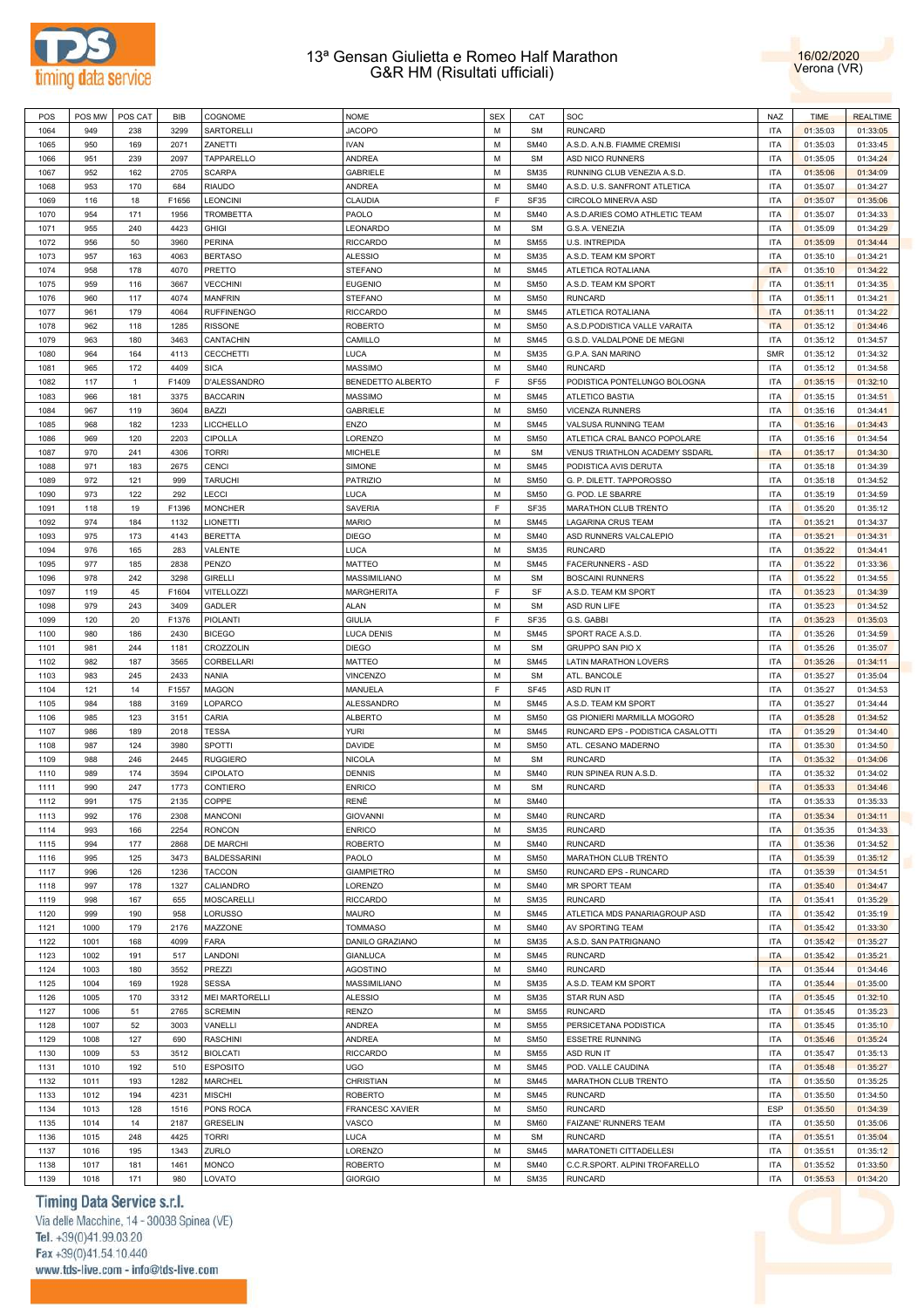



| POS  | POS MW | POS CAT        | <b>BIB</b> | COGNOME            | <b>NOME</b>         | <b>SEX</b>  | CAT              | SOC                               | NAZ        | <b>TIME</b> | <b>REALTIME</b> |
|------|--------|----------------|------------|--------------------|---------------------|-------------|------------------|-----------------------------------|------------|-------------|-----------------|
| 1140 | 1019   | 129            | 2134       | <b>FERRETTI</b>    | PIERPAOLO           | M           | <b>SM50</b>      | RUN RAN RUN ASD                   | <b>ITA</b> | 01:35:53    | 01:35:29        |
| 1141 | 1020   | 182            | 1853       | PANIZZOLO          | DAVIDE              | M           | <b>SM40</b>      | <b>RUNCARD</b>                    | <b>ITA</b> | 01:35:53    | 01:35:29        |
| 1142 | 1021   | 183            | 2087       | <b>ORLANDI</b>     | <b>EVERIN</b>       | M           | <b>SM40</b>      | ATLETICA TRENTO                   | <b>ITA</b> | 01:35:54    | 01:35:19        |
| 1143 | 1022   | 54             | 710        | LORENZO            | PIER LUIGI          | M           | <b>SM55</b>      | S.S. A.V.I.S. SPORT NOVOLI        | <b>ITA</b> | 01:35:54    | 01:35:22        |
|      |        |                |            |                    |                     | F           |                  |                                   |            |             |                 |
| 1144 | 122    | 10             | F875       | PITTARELLO         | <b>MARINA</b>       |             | SF <sub>50</sub> | ATLETICA RIVIERA DEL BRENTA       | <b>ITA</b> | 01:35:55    | 01:35:30        |
| 1145 | 123    | 15             | F1704      | LAZZINI            | PAOLA               | F           | <b>SF45</b>      | G.P. PARCO ALPI APUANE            | <b>ITA</b> | 01:35:55    | 01:35:53        |
| 1146 | 124    | 46             | F537       | ONEDA              | SILVIA              | F           | SF               | SPORT&FITNESS SRL SOCIETA' SPO    | <b>ITA</b> | 01:35:55    | 01:35:07        |
| 1147 | 1023   | 184            | 4128       | <b>INVERNIZZI</b>  | <b>FABIO</b>        | М           | <b>SM40</b>      | ASD TAPASCIONE RUNNING TEAM       | <b>ITA</b> | 01:35:56    | 01:35:17        |
| 1148 | 1024   | 130            | 1885       | <b>PISTOLATO</b>   | LUCA                | M           | <b>SM50</b>      | RUNNING TEAM MESTRE               | <b>ITA</b> | 01:35:57    | 01:35:26        |
| 1149 | 1025   | 185            | 1248       | <b>GUERINI</b>     | MANUEL              | М           | <b>SM40</b>      | <b>RUNCARD</b>                    | <b>ITA</b> | 01:35:57    | 01:35:12        |
| 1150 | 1026   | 55             | 1467       | <b>TIBERTI</b>     | PIERO               | M           | <b>SM55</b>      | A.S.D. DINAMO SPORT               | <b>ITA</b> | 01:35:57    | 01:35:43        |
| 1151 | 1027   | 131            | 1889       | <b>MARIOTTO</b>    | VALTER              | М           | <b>SM50</b>      | RUNNING TEAM MESTRE               | <b>ITA</b> | 01:35:59    | 01:35:28        |
| 1152 | 125    | 47             | F1773      | <b>GIUGIARIO</b>   | <b>SARA</b>         | F           | SF               | RARI NANTES TORINO S.S.D.A R.L    | <b>ITA</b> | 01:36:00    | 01:35:37        |
| 1153 | 126    | $\overline{2}$ | F1548      | PARRELLA           | ANNA                | F           | <b>SF55</b>      | <b>KEEP MOVING</b>                | <b>ITA</b> |             |                 |
|      |        |                |            |                    |                     |             |                  |                                   |            | 01:36:01    | 01:35:45        |
| 1154 | 1028   | 186            | 2041       | <b>NAPPI</b>       | <b>DOMENICO</b>     | M           | <b>SM40</b>      | S.P. SEVEN                        | <b>ITA</b> | 01:36:01    | 01:35:07        |
| 1155 | 1029   | 56             | 2089       | <b>ROSSI</b>       | <b>ROBERTO</b>      | М           | <b>SM55</b>      | U.S. INTREPIDA                    | <b>ITA</b> | 01:36:01    | 01:35:35        |
| 1156 | 1030   | 249            | 4422       | LAURENZANO         | <b>STEFANO</b>      | М           | <b>SM</b>        | <b>RUNCARD</b>                    | <b>ITA</b> | 01:36:02    | 01:35:17        |
| 1157 | 127    | $\overline{4}$ | F1638      | <b>ALEOTTI</b>     | <b>GLORIA</b>       | F           | JF               | CALCESTRUZZI CORRADINI EXCELS.    | ITA        | 01:36:02    | 01:36:01        |
| 1158 | 1031   | 187            | 547        | <b>ERLACHER</b>    | <b>GERHARD</b>      | M           | <b>SM40</b>      | S.G EISACKTAL RAIFFEISEN ASV      | ITA        | 01:36:04    | 01:35:36        |
| 1159 | 1032   | 132            | 1790       | ZINI               | PIERPAOLO           | М           | <b>SM50</b>      | MARATHON CLUB TRENTO              | ITA        | 01:36:05    | 01:34:18        |
| 1160 | 1033   | 196            | 1607       | ANDOLFO            | <b>ANTONIO</b>      | M           | <b>SM45</b>      | A.S.D. POD. 'IL LAGHETTO'         | ITA        | 01:36:06    | 01:34:53        |
| 1161 | 128    | 48             | F723       | <b>FIZZARDI</b>    | LAURA               | $\mathsf F$ | SF               | ATL. CHIARI 1964 LIB              | <b>ITA</b> | 01:36:06    | 01:35:19        |
| 1162 | 1034   | 188            | 4718       | <b>UDALI</b>       | <b>ROBERTO</b>      | M           | <b>SM40</b>      | A.S.D. TEAM KM SPORT              | <b>ITA</b> | 01:36:07    | 01:35:08        |
|      |        |                |            |                    |                     |             |                  |                                   |            |             |                 |
| 1163 | 1035   | 197            | 2137       | <b>GUERRINI</b>    | <b>ANDREA</b>       | M           | <b>SM45</b>      | MARATHON CREMONA                  | <b>ITA</b> | 01:36:07    | 01:35:19        |
| 1164 | 1036   | 133            | 1061       | <b>FAVORIDO</b>    | <b>ANDREA</b>       | М           | <b>SM50</b>      | <b>RUNCARD</b>                    | <b>ITA</b> | 01:36:08    | 01:35:43        |
| 1165 | 1037   | 189            | 669        | GIANNUZZO          | <b>GIANLUCA</b>     | М           | <b>SM40</b>      | <b>RUNCARD</b>                    | ITA        | 01:36:09    | 01:35:59        |
| 1166 | 1038   | 190            | 3034       | <b>GALLETTI</b>    | <b>MIRCO</b>        | М           | <b>SM40</b>      | A.S.D TEAM SPARTANS               | ITA        | 01:36:09    | 01:34:53        |
| 1167 | 1039   | 198            | 3054       | LO MONACO          | <b>FEDERICO</b>     | М           | <b>SM45</b>      | ASD ATLETICA STEZZANO             | ITA        | 01:36:09    | 01:35:42        |
| 1168 | 1040   | 57             | 1793       | <b>FRANCESCHI</b>  | <b>ROBERTO</b>      | M           | <b>SM55</b>      | MARATHON CLUB TRENTO              | ITA        | 01:36:09    | 01:35:05        |
| 1169 | 1041   | 199            | 4042       | SPALLUTO           | <b>MASSIMO</b>      | М           | <b>SM45</b>      | <b>RUNCARD</b>                    | ITA        | 01:36:11    | 01:34:02        |
| 1170 | 1042   | 191            | 987        | <b>FERRERO</b>     | <b>PATRICK</b>      | M           | <b>SM40</b>      | A.S. ATL. STRAMBINO               | ITA        | 01:36:12    | 01:33:32        |
| 1171 | 1043   | 192            | 1837       | CASELLI            | LUCA                | М           | <b>SM40</b>      | C.U.S. PARMA                      | <b>ITA</b> | 01:36:12    | 01:35:27        |
|      | 1044   |                | 159        |                    |                     | M           | <b>SM60</b>      |                                   | <b>ITA</b> |             |                 |
| 1172 |        | 15             |            | FONTANA GRANOTTO   | CARLO STEFANO       |             |                  | EXPANDIA ATL. INSIEME VERONA      |            | 01:36:12    | 01:35:38        |
| 1173 | 1045   | 193            | 2971       | LOPEZ              | MARCELLO            | M           | <b>SM40</b>      | ASD FIDAS GNARRO JET MATTEI       | ITA        | 01:36:12    | 01:35:39        |
| 1174 | 1046   | 134            | 4166       | <b>BARBOLINI</b>   | <b>ALAN</b>         | М           | <b>SM50</b>      | US CORNACCI TESERO ASD            | <b>ITA</b> | 01:36:13    | 01:35:49        |
| 1175 | 1047   | 200            | 2919       | DELPERO            | <b>GIANNI</b>       | М           | <b>SM45</b>      | ATL. VALLI DI NON E SOLE          | ITA        | 01:36:14    | 01:35:49        |
| 1176 | 1048   | 135            | 180        | COLELLA            | <b>VINCENZO</b>     | М           | <b>SM50</b>      | PERCORRERE IL SILE                | ITA        | 01:36:14    | 01:35:50        |
| 1177 | 1049   | 250            | 3591       | CARNIGLIA          | SIMONE              | М           | <b>SM</b>        | <b>RUNCARD</b>                    | ITA        | 01:36:15    | 01:35:54        |
| 1178 | 1050   | 172            | 3670       | <b>VANTINI</b>     | FRANCESCO           | М           | <b>SM35</b>      | A.S.D. TEAM KM SPORT              | ITA        | 01:36:15    | 01:35:29        |
| 1179 | 1051   | 201            | 3635       | MARANI             | <b>NICOLA</b>       | М           | <b>SM45</b>      | <b>VICENZA RUNNERS</b>            | ITA        | 01:36:16    | 01:35:10        |
| 1180 | 1052   | 202            | 891        | <b>MIRTO</b>       | <b>GIANLUCA</b>     | M           | <b>SM45</b>      | ASD ATLETICA CEREA                | ITA        | 01:36:17    | 01:35:28        |
| 1181 | 1053   | 203            | 4734       | <b>MULLANE</b>     | <b>STEPHEN</b>      | M           | <b>SM45</b>      |                                   | <b>IRL</b> | 01:36:17    | 01:34:57        |
|      |        |                |            |                    |                     |             |                  |                                   |            |             |                 |
| 1182 | 1054   | 251            | 197        | <b>CHIGNOLA</b>    | LUCA                | M           | <b>SM</b>        | CUS PRO PATRIA MILANO             | <b>ITA</b> | 01:36:19    | 01:35:55        |
| 1183 | 1055   | $\overline{2}$ | 811        | <b>BERTOLINI</b>   | DANILO              | M           | <b>SM65</b>      | ATL. VERBANO                      | <b>ITA</b> | 01:36:19    | 01:36:11        |
| 1184 | 1056   | 58             | 2152       | <b>NALDI</b>       | <b>IURI STEFANO</b> | М           | <b>SM55</b>      | <b>GS ATL. SIGNA</b>              | <b>ITA</b> | 01:36:20    | 01:35:51        |
| 1185 | 1057   | 204            | 2217       | <b>BULESSI</b>     | ANDREA              | М           | <b>SM45</b>      | <b>LIBERTAS UDINE</b>             | ITA        | 01:36:21    | 01:36:10        |
| 1186 | 1058   | 173            | 1399       | DE MATTHAEIS       | MICHELE             | М           | <b>SM35</b>      | <b>RUNCARD</b>                    | <b>ITA</b> | 01:36:21    | 01:35:58        |
| 1187 | 1059   | 194            | 3036       | POLINI             | <b>GIOVANNI</b>     | М           | <b>SM40</b>      | <b>RUNCARD</b>                    | <b>ITA</b> | 01:36:21    | 01:34:48        |
| 1188 | 1060   | 136            | 2653       | SONCINI            | LUCA                | M           | <b>SM50</b>      | ATL. REGGIO ASD                   | <b>ITA</b> | 01:36:23    | 01:36:12        |
| 1189 | 129    | 3              | F1111      | <b>PROSAPIO</b>    | <b>ANTONIETTA</b>   | F           | <b>SF55</b>      | RUNCARD EPS - NUOVA VIRTUS CESENA | <b>ITA</b> | 01:36:24    | 01:35:36        |
| 1190 | 1061   | 252            | 944        | <b>BARIN</b>       | <b>STEFANO</b>      | M           | <b>SM</b>        | <b>RUNCARD</b>                    | <b>ITA</b> | 01:36:24    | 01:35:35        |
|      |        |                |            |                    |                     | F           |                  |                                   |            |             |                 |
| 1191 | 130    | 49             | F1756      | CAMENSCIC          | <b>AURICA</b>       |             | SF               |                                   | <b>MDA</b> | 01:36:24    | 01:35:53        |
| 1192 | 1062   | 253            | 3568       | CASTAGNINI         | <b>FRANCESCO</b>    | M           | <b>SM</b>        | A.S.D. TEAM KM SPORT              | <b>ITA</b> | 01:36:25    | 01:34:07        |
| 1193 | 1063   | 174            | 2605       | <b>CHIAPPERINI</b> | <b>GIUSEPPE</b>     | M           | <b>SM35</b>      | ASD REVELO                        | ITA        | 01:36:26    | 01:36:09        |
| 1194 | 1064   | 137            | 1444       | <b>VUERICH</b>     | <b>NICOLA</b>       | M           | <b>SM50</b>      | G.S. DILETTANTISTICO ITALPOSE     | <b>ITA</b> | 01:36:28    | 01:35:27        |
| 1195 | 1065   | 254            | 2343       | FAINI              | LUCA                | M           | <b>SM</b>        | <b>RUNCARD</b>                    | ITA        | 01:36:30    | 01:34:30        |
| 1196 | 1066   | 59             | 2199       | <b>TESTOLIN</b>    | LUCA                | M           | <b>SM55</b>      | AS.TRA. ROMA                      | <b>ITA</b> | 01:36:30    | 01:35:36        |
| 1197 | 131    | 50             | F954       | <b>GUERRA</b>      | <b>ALICE</b>        | F           | SF               | ATL.'BANCA DI PESARO'C.STORICO    | ITA        | 01:36:30    | 01:36:00        |
| 1198 | 132    | 21             | F997       | VACCA              | ANNA                | F           | SF35             | <b>ATLETICA ARBUS</b>             | ITA        | 01:36:31    | 01:35:41        |
| 1199 | 1067   | 255            | 1019       | <b>BRUNELLI</b>    | <b>DENIS</b>        | М           | <b>SM</b>        | <b>RUNCARD</b>                    | <b>ITA</b> | 01:36:31    | 01:36:02        |
| 1200 | 133    | 24             | F410       | <b>ORIZIO</b>      | MARCELLA            | F           | <b>SF40</b>      | ATLETICA BRESCIA MARATHON         | <b>ITA</b> | 01:36:32    | 01:36:01        |
|      |        |                |            |                    |                     |             |                  |                                   |            |             |                 |
| 1201 | 1068   | 205            | 2772       | LAVEZZI            | <b>ANDREA</b>       | М           | <b>SM45</b>      | VERONA RUNNER TOGETHER FREE       | <b>ITA</b> | 01:36:33    | 01:35:39        |
| 1202 | 134    | 22             | F1282      | <b>MESSINA</b>     | TIZIANA             | F           | SF35             | VERONA RUNNER TOGETHER FREE       | <b>ITA</b> | 01:36:33    | 01:35:39        |
| 1203 | 1069   | 206            | 2334       | QUALIZZA           | PAOLO               | M           | <b>SM45</b>      | <b>RUNCARD</b>                    | <b>ITA</b> | 01:36:35    | 01:35:37        |
| 1204 | 1070   | 256            | 2357       | CARUSO             | <b>STEFANO</b>      | M           | <b>SM</b>        | PODISTICA MEZZANESE               | <b>ITA</b> | 01:36:36    | 01:36:07        |
| 1205 | 1071   | 138            | 2591       | CATILLO            | ANTONELLO           | М           | <b>SM50</b>      | G.S. MONTESTELLA                  | <b>ITA</b> | 01:36:36    | 01:35:09        |
| 1206 | 1072   | 257            | 813        | <b>BATTAGLIA</b>   | <b>STEFANO</b>      | M           | <b>SM</b>        | MARATONETI CITTADELLESI           | <b>ITA</b> | 01:36:36    | 01:36:11        |
| 1207 | 1073   | 16             | 3848       | <b>GORI</b>        | CLAUDIO             | M           | <b>SM60</b>      | A.S.C.D. SILVANO FEDI             | <b>ITA</b> | 01:36:37    | 01:35:59        |
| 1208 | 1074   | 195            | 1457       | <b>BALASSO</b>     | <b>ALDO</b>         | М           | <b>SM40</b>      | LA FULMINEA RUNNING TEAM SINCE    | <b>ITA</b> | 01:36:37    | 01:35:53        |
|      |        |                |            |                    |                     | M           |                  |                                   |            |             |                 |
| 1209 | 1075   | 196            | 2898       | LEHNER             | <b>MARTIN</b>       |             | <b>SM40</b>      | ATLETICA TEAM LOPPIO              | <b>ITA</b> | 01:36:37    | 01:36:04        |
| 1210 | 1076   | 197            | 4198       | <b>UBER</b>        | <b>MICHELE</b>      | M           | <b>SM40</b>      | <b>RUNCARD</b>                    | <b>ITA</b> | 01:36:38    | 01:35:48        |
| 1211 | 1077   | 207            | 3625       | GROSSELLE          | MATTIA              | M           | <b>SM45</b>      | <b>VICENZA RUNNERS</b>            | <b>ITA</b> | 01:36:40    | 01:36:09        |
| 1212 | 1078   | 258            | 3311       | <b>ANDONI</b>      | LAURENT             | M           | <b>SM</b>        | <b>STAR RUN</b>                   | ALB        | 01:36:42    | 01:33:07        |
| 1213 | 1079   | 139            | 2081       | <b>MOROSATO</b>    | <b>STEFANO</b>      | M           | <b>SM50</b>      | TRIATHLON DUATHLON CREMONA        | <b>ITA</b> | 01:36:42    | 01:36:17        |
| 1214 | 1080   | 259            | 641        | <b>ROVETTA</b>     | MATTIA              | M           | <b>SM</b>        | 9,92 RUNNING ASD                  | <b>ITA</b> | 01:36:42    | 01:35:44        |
| 1215 | 1081   | 198            | 2100       | CAVAZZON           | <b>NICOLA</b>       | М           | <b>SM40</b>      | ASD NICO RUNNERS                  | <b>ITA</b> | 01:36:42    | 01:36:05        |
|      |        |                |            |                    |                     |             |                  |                                   |            |             |                 |

# Timing Data Service s.r.l.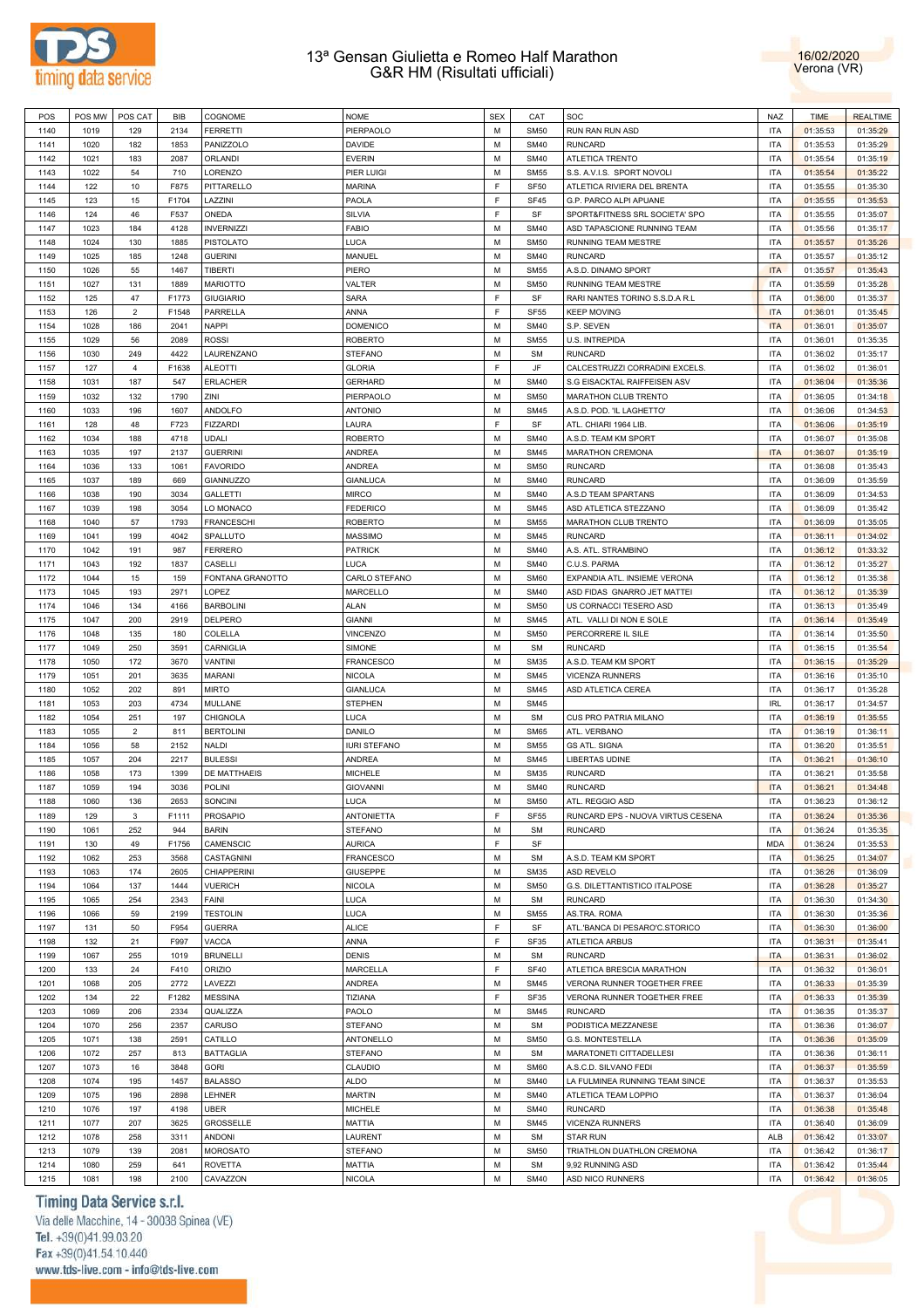



| POS  | POS MW | POS CAT | <b>BIB</b> | COGNOME            | <b>NOME</b>                        | <b>SEX</b>  | CAT         | SOC                                 | NAZ        | <b>TIME</b> | <b>REALTIME</b> |
|------|--------|---------|------------|--------------------|------------------------------------|-------------|-------------|-------------------------------------|------------|-------------|-----------------|
| 1216 | 1082   | 175     | 2951       | CONTU              | PAOLO DANILO                       | M           | <b>SM35</b> | RUNCARD EPS - RUNNERS & FRIENDS ASD | <b>ITA</b> | 01:36:44    | 01:36:09        |
| 1217 | 135    | 16      | F423       | <b>ZUCCHI</b>      | <b>VIRNA</b>                       | $\mathsf F$ | <b>SF45</b> | POL. QUADRILATERO                   | <b>ITA</b> | 01:36:46    | 01:35:38        |
| 1218 | 1083   | 199     | 1434       | MALAVENTURA        | MANUEL                             | M           | <b>SM40</b> | PERCORRERE IL SILE                  | <b>ITA</b> | 01:36:46    | 01:36:21        |
| 1219 | 1084   | 140     | 179        | SABIUCCIU          | <b>FERRUCCIO</b>                   | M           | <b>SM50</b> | CAGLIARI MARATHON CLUB              | <b>ITA</b> | 01:36:47    | 01:36:42        |
| 1220 | 1085   | 260     | 370        | <b>FERRARI</b>     | <b>FABIO</b>                       | M           | <b>SM</b>   | <b>RUNCARD</b>                      | <b>ITA</b> | 01:36:47    | 01:36:32        |
| 1221 | 1086   | 200     | 2729       | CASTELLUCCIO       | <b>ANTONIO</b>                     | M           | <b>SM40</b> | POD. CANUSIUM 2004                  | <b>ITA</b> | 01:36:48    | 01:35:50        |
| 1222 | 1087   | 261     | 4236       | ADAMI              | SEBASTIANO                         | M           | <b>SM</b>   | <b>RUNCARD</b>                      | <b>ITA</b> | 01:36:49    | 01:35:52        |
| 1223 | 1088   | 208     | 3052       | <b>DAMINELLI</b>   | <b>FABIO</b>                       | M           | <b>SM45</b> | ASD ATLETICA STEZZANO               | <b>ITA</b> | 01:36:50    | 01:35:33        |
| 1224 | 1089   | 60      | 2333       | <b>PECORARI</b>    | <b>MASSIMO</b>                     | M           | <b>SM55</b> | ATLETICA AVIS SANSEPOLCRO           | <b>ITA</b> | 01:36:50    | 01:36:33        |
| 1225 | 1090   | 262     | 1562       | DALLE PEZZE        | <b>EMILIANO</b>                    | M           | <b>SM</b>   | <b>RUNCARD</b>                      | <b>ITA</b> | 01:36:52    | 01:36:30        |
| 1226 | 1091   | 201     | 2304       | <b>VIGANO</b>      | RAFFAELE                           | M           | <b>SM40</b> | <b>RUNCARD</b>                      | <b>ITA</b> | 01:36:52    | 01:36:04        |
| 1227 | 1092   | 202     | 2626       | <b>GUERZONI</b>    | MANUEL                             | M           | <b>SM40</b> | MODENA RUNNERS CLUB ASD             | <b>ITA</b> | 01:36:52    | 01:36:37        |
| 1228 | 1093   | 141     | 1991       | <b>GUARNAROLI</b>  | <b>MAURO</b>                       | M           | <b>SM50</b> | <b>AMATORI LECCO</b>                | <b>ITA</b> | 01:36:53    | 01:36:38        |
| 1229 | 1094   | 203     | 3779       | <b>MILESI</b>      | <b>EMANUELE</b>                    | M           | <b>SM40</b> | RUNNERS BERGAMO                     | <b>ITA</b> | 01:36:55    | 01:36:11        |
| 1230 | 1095   | 204     | 2791       | GATTA              | ALESSANDRO                         | M           | <b>SM40</b> | LIBERTAS VALLESABBIA                | <b>ITA</b> | 01:36:56    | 01:36:25        |
| 1231 | 1096   | 209     | 2466       | AGAZZI             | PIERRE                             | M           | <b>SM45</b> | U.S. LA SPORTIVA                    | <b>ITA</b> | 01:36:57    | 01:35:34        |
| 1232 | 1097   | 205     | 1786       | CERUTI             | PIERO                              | M           | <b>SM40</b> | G.P. VIRGILIANO                     | <b>ITA</b> | 01:36:57    | 01:35:50        |
| 1233 | 1098   | 210     | 1493       | MANZOLI            | CORRADO                            | M           | <b>SM45</b> | G.P. VIRGILIANO                     | <b>ITA</b> | 01:36:59    | 01:35:52        |
| 1234 | 1099   | 142     | 2463       |                    |                                    | M           | <b>SM50</b> | <b>RUNCARD</b>                      | <b>ITA</b> |             |                 |
|      |        |         |            | <b>FALCHETTI</b>   | <b>EUGENIO</b><br><b>FRANCESCO</b> | M           |             |                                     | <b>ITA</b> | 01:36:59    | 01:35:02        |
| 1235 | 1100   | 176     | 1489       | <b>FEDERICI</b>    |                                    |             | <b>SM35</b> | G.P. VIRGILIANO                     |            | 01:36:59    | 01:35:52        |
| 1236 | 1101   | 177     | 1490       | <b>TENCA</b>       | <b>MARCO</b>                       | M           | <b>SM35</b> | G.P. VIRGILIANO                     | <b>ITA</b> | 01:36:59    | 01:35:52        |
| 1237 | 1102   | 211     | 3543       | <b>TRENTIN</b>     | SIMONE                             | M           | <b>SM45</b> | TRENTINO LAGORAI TEAM               | <b>ITA</b> | 01:36:59    | 01:36:20        |
| 1238 | 1103   | 212     | 4093       | <b>IANNONE</b>     | <b>MASSIMO</b>                     | M           | <b>SM45</b> | RUNNERS SALO'                       | <b>ITA</b> | 01:36:59    | 01:36:40        |
| 1239 | 1104   | 206     | 2067       | <b>HOCHGRUBER</b>  | <b>ROBERT</b>                      | M           | <b>SM40</b> | <b>RUNCARD</b>                      | <b>ITA</b> | 01:36:59    | 01:36:18        |
| 1240 | 1105   | 213     | 1645       | MILANI             | <b>GIANLUCA</b>                    | M           | <b>SM45</b> | PODISTI VALLE OLONA                 | <b>ITA</b> | 01:36:59    | 01:36:26        |
| 1241 | 1106   | 207     | 1708       | <b>BONI</b>        | <b>NICOLA</b>                      | M           | <b>SM40</b> | G.S. CARLO BUTTARELLI               | <b>ITA</b> | 01:37:00    | 01:35:57        |
| 1242 | 1107   | 17      | 3993       | <b>GRIGOLETTO</b>  | CLAUDIO                            | M           | <b>SM60</b> | VICENZA MARATHON                    | <b>ITA</b> | 01:37:00    | 01:36:15        |
| 1243 | 1108   | 143     | 2147       | <b>CRISTOFORI</b>  | <b>ROBERTO</b>                     | M           | <b>SM50</b> | <b>BASE RUNNING</b>                 | <b>ITA</b> | 01:37:01    | 01:35:43        |
| 1244 | 1109   | 208     | 4406       | <b>ZIRPOLI</b>     | <b>GIOVANNI LUCA</b>               | M           | <b>SM40</b> | <b>RUNCARD</b>                      | <b>ITA</b> | 01:37:01    | 01:36:25        |
| 1245 | 1110   | 61      | 4008       | CARLOTTO           | PIERANTONIO                        | M           | <b>SM55</b> | VICENZA MARATHON                    | <b>ITA</b> | 01:37:01    | 01:36:16        |
| 1246 | 1111   | 3       | 2985       | <b>FACINELLI</b>   | <b>BRUNO</b>                       | M           | <b>SM65</b> | ATLETICA ROTALIANA                  | <b>ITA</b> | 01:37:04    | 01:36:19        |
| 1247 | 1112   | 263     | 3508       | <b>MARTON</b>      | <b>NICOLA</b>                      | M           | <b>SM</b>   | <b>RUNCARD</b>                      | <b>ITA</b> | 01:37:05    | 01:32:54        |
| 1248 | 1113   | 209     | 293        | <b>MARTINELLI</b>  | SIMONE                             | M           | <b>SM40</b> | U.S. STELLA ALPINA CARANO           | <b>ITA</b> | 01:37:05    | 01:36:53        |
| 1249 | 1114   | 214     | 4536       | LLAUCA             | <b>JAVIER</b>                      | M           | <b>SM45</b> |                                     | PER        | 01:37:07    | 01:35:11        |
| 1250 | 1115   | 62      | 2190       | <b>FORNASIERO</b>  | <b>MARCO</b>                       | M           | <b>SM55</b> | FAIZANE' RUNNERS TEAM               | <b>ITA</b> | 01:37:09    | 01:36:02        |
| 1251 | 1116   | 215     | 3290       | DAL BEN            | <b>DENIS</b>                       | M           | <b>SM45</b> | ATL-ETICA SAN VENDEMIANO            | <b>ITA</b> | 01:37:09    | 01:35:54        |
| 1252 | 1117   | 210     | 2327       | <b>BOSCARO</b>     | <b>ALESSANDRO</b>                  | M           | <b>SM40</b> | ASD ATLETICA CEREA                  | <b>ITA</b> | 01:37:10    | 01:36:05        |
| 1253 | 136    | 25      | F1706      | CERFEDA            | <b>ELENA</b>                       | $\mathsf F$ | <b>SF40</b> | A.S.C.D. SILVANO FEDI               | <b>ITA</b> | 01:37:11    | 01:33:07        |
| 1254 | 1118   | 144     | 3083       | CAPPELLETTI        | CRISTIAN                           | M           | <b>SM50</b> | MARATHON CLUB TRENTO                | <b>ITA</b> | 01:37:12    | 01:36:29        |
| 1255 | 137    | 51      | F1567      | PANUNZI            | SILVIA                             | $\mathsf F$ | SF          | A.S.D. ATLETICA LUPATOTINA          | <b>ITA</b> | 01:37:12    | 01:36:01        |
| 1256 | 1119   | 216     | 3571       | ZUFFOLI            | <b>ROBERTO</b>                     | M           | <b>SM45</b> | ASD FARO FORMIGNANA                 | <b>ITA</b> | 01:37:13    | 01:35:25        |
| 1257 | 1120   | 211     | 903        | CRETAZZO           | <b>ENRICO</b>                      | M           | <b>SM40</b> | PODISTICA CIAMPINO                  | <b>ITA</b> | 01:37:13    | 01:36:43        |
| 1258 | 138    | 52      | F1488      | <b>MCGEE</b>       | <b>APRIL</b>                       | F           | SF          |                                     | <b>USA</b> | 01:37:14    | 01:34:54        |
| 1259 | 1121   | 178     | 4018       | GIANNANGELI        | UGO                                | M           | <b>SM35</b> | OVERCOME RUNNING ASD                | <b>ITA</b> | 01:37:14    | 01:36:28        |
| 1260 | 1122   | 145     | 622        | LONGO              | ERASMO                             | M           | <b>SM50</b> | RUNCARD EPS - RUNCARD               | <b>ITA</b> | 01:37:14    | 01:36:31        |
| 1261 | 1123   | 146     | 489        | GELAO              | <b>GIUSEPPE</b>                    | M           | <b>SM50</b> | RUNCARD                             | <b>ITA</b> | 01:37:15    | 01:36:44        |
| 1262 | 1124   | 264     | 1286       | D?AMICO            | <b>EUGENIO</b>                     | M           | <b>SM</b>   | <b>RUNCARD</b>                      | <b>ITA</b> | 01:37:16    | 01:34:47        |
| 1263 | 1125   | 212     | 3516       | <b>BACCHIEGA</b>   | <b>STEFANO</b>                     | M           | <b>SM40</b> | ASD RUN IT                          | <b>ITA</b> | 01:37:16    | 01:35:00        |
| 1264 | 1126   | 213     | 1328       | <b>D'ANDREA</b>    | DANIELE                            | M           | <b>SM40</b> | <b>MR SPORT TEAM</b>                | <b>ITA</b> | 01:37:18    | 01:36:24        |
| 1265 | 1127   | 63      | 2750       | PEDROTTI           | <b>SEVERINO</b>                    | М           | <b>SM55</b> | MARATHON CLUB TRENTO                | <b>ITA</b> | 01:37:18    | 01:36:55        |
| 1266 | 1128   | 214     | 1193       | RANDO              | MATTEO                             | M           | <b>SM40</b> | A.S.D. TEAM KM SPORT                | <b>ITA</b> | 01:37:19    | 01:35:56        |
| 1267 | 1129   | 215     | 3551       | <b>PENSIERO</b>    | <b>GIOVANNI LUCA</b>               | M           | <b>SM40</b> | POLISPORTIVA SANT'ORSO AOSTA        | <b>ITA</b> | 01:37:20    | 01:37:11        |
| 1268 | 1130   | 23      | 3637       | ADILBAYEV          | ALMAS                              | M           | PM          |                                     |            | 01:37:21    | 01:36:27        |
| 1269 | 1131   | 179     | 2479       | PELLEGRINO         | RAFFAELE                           | M           | <b>SM35</b> | ATLETICA CORRIFERRARA               | <b>ITA</b> | 01:37:22    | 01:35:19        |
| 1270 | 1132   | 216     | 617        | MAZZIOTTI          | <b>FRANCESCO</b>                   | M           | <b>SM40</b> | GIOIA RUNNING A.S.D.                | <b>ITA</b> | 01:37:24    | 01:34:25        |
| 1271 | 1133   | 64      | 3566       | DAL ZOVO           | FRANCO                             | M           | <b>SM55</b> | <b>LATIN MARATHON LOVERS</b>        | <b>ITA</b> | 01:37:26    | 01:36:49        |
| 1272 | 1134   | 147     | 4092       | MAGNATI            | <b>FRANCESCO</b>                   | M           | <b>SM50</b> | <b>RUNCARD</b>                      | <b>ITA</b> | 01:37:26    | 01:35:29        |
| 1273 | 1135   | 217     | 2407       | <b>BORTOLOTTI</b>  | <b>TIZIANO</b>                     | M           | <b>SM40</b> | U.S. STELLA ALPINA CARANO           | <b>ITA</b> | 01:37:27    | 01:37:15        |
| 1274 | 1136   | 217     |            |                    | MARCO                              | M           | <b>SM45</b> | C.U.S. PARMA                        | <b>ITA</b> | 01:37:27    | 01:36:43        |
|      |        |         | 2414       | VIZZINI            |                                    |             |             |                                     |            |             |                 |
| 1275 | 1137   | 218     | 873        | <b>BRANCALEONI</b> | AARON                              | M           | <b>SM45</b> | RUNCARD                             | <b>ITA</b> | 01:37:27    | 01:35:30        |
| 1276 | 1138   | 219     | 3405       | SAMPAOLI           | CRISTIAN                           | M           | <b>SM45</b> | EASY RUNNER ASD                     | <b>ITA</b> | 01:37:28    | 01:37:07        |
| 1277 | 139    | 17      | F1676      | <b>BARONE</b>      | <b>BARBARA</b>                     | $\mathsf F$ | <b>SF45</b> | A.S.D. PODISTICA TORINO             | <b>ITA</b> | 01:37:28    | 01:36:22        |
| 1278 | 1139   | 148     | 1711       | <b>GUERRA</b>      | LEONARDO                           | M           | <b>SM50</b> | G.P. S.ANGELA AVIS DESENZANO        | <b>ITA</b> | 01:37:28    | 01:35:30        |
| 1279 | 1140   | 18      | 2669       | <b>DOLCIAMORE</b>  | <b>FRANCESCO</b>                   | M           | <b>SM60</b> | EUROATLETICA 2002                   | <b>ITA</b> | 01:37:29    | 01:35:58        |
| 1280 | 1141   | 265     | 913        | METELLI            | <b>FLAVIO</b>                      | M           | <b>SM</b>   | <b>RUNCARD</b>                      | <b>ITA</b> | 01:37:31    | 01:34:21        |
| 1281 | 140    | 26      | F113       | VANNI              | <b>MONICA</b>                      | $\mathsf F$ | <b>SF40</b> | RUNCARD                             | <b>ITA</b> | 01:37:32    | 01:36:11        |
| 1282 | 1142   | 220     | 4120       | <b>TRABATTONI</b>  | MASSIMO                            | M           | <b>SM45</b> | POL. CARUGATE                       | <b>ITA</b> | 01:37:33    | 01:36:53        |
| 1283 | 1143   | 149     | 1126       | DANIELI            | ADELMO                             | M           | <b>SM50</b> | GRUPPO SAN PIO X                    | <b>ITA</b> | 01:37:33    | 01:36:45        |
| 1284 | 1144   | 150     | 2802       | <b>MERCATI</b>     | <b>RICCARDO</b>                    | M           | <b>SM50</b> | ATLETICA AVIS SANSEPOLCRO           | <b>ITA</b> | 01:37:34    | 01:36:35        |
| 1285 | 1145   | 65      | 173        | ORIZIO             | <b>GIOVANNI</b>                    | M           | <b>SM55</b> | RUNNERS CAPRIOLESE                  | <b>ITA</b> | 01:37:35    | 01:37:29        |
| 1286 | 141    | 18      | F1605      | CANIGLIA           | CHIARA                             | F           | SF45        | A.S.D. TEAM KM SPORT                | <b>ITA</b> | 01:37:35    | 01:36:51        |
| 1287 | 1146   | 221     | 2660       | DE GUIDI           | <b>ROBERTO</b>                     | M           | <b>SM45</b> | RUNCARD                             | <b>ITA</b> | 01:37:36    | 01:35:40        |
| 1288 | 1147   | 222     | 1437       | CARROCCIO          | FRANCO                             | M           | <b>SM45</b> | SPORTS CLUB MELEGNANO               | <b>ITA</b> | 01:37:37    | 01:36:21        |
| 1289 | 1148   | 66      | 3271       | CERFOGLI           | DUCCIO NICOLA                      | M           | <b>SM55</b> | PODISTICA PONTELUNGO BOLOGNA        | <b>ITA</b> | 01:37:39    | 01:35:24        |
| 1290 | 142    | 27      | F1753      | DE STEFANO         | DANIELA                            | F           | <b>SF40</b> | ASD CORRICASTROVILLARI              | <b>ITA</b> | 01:37:40    | 01:37:07        |
| 1291 | 1149   | 151     | 160        | <b>VOK</b>         | TOMAŽ                              | M           | <b>SM50</b> |                                     | <b>SLO</b> | 01:37:40    | 01:37:08        |

# Timing Data Service s.r.l.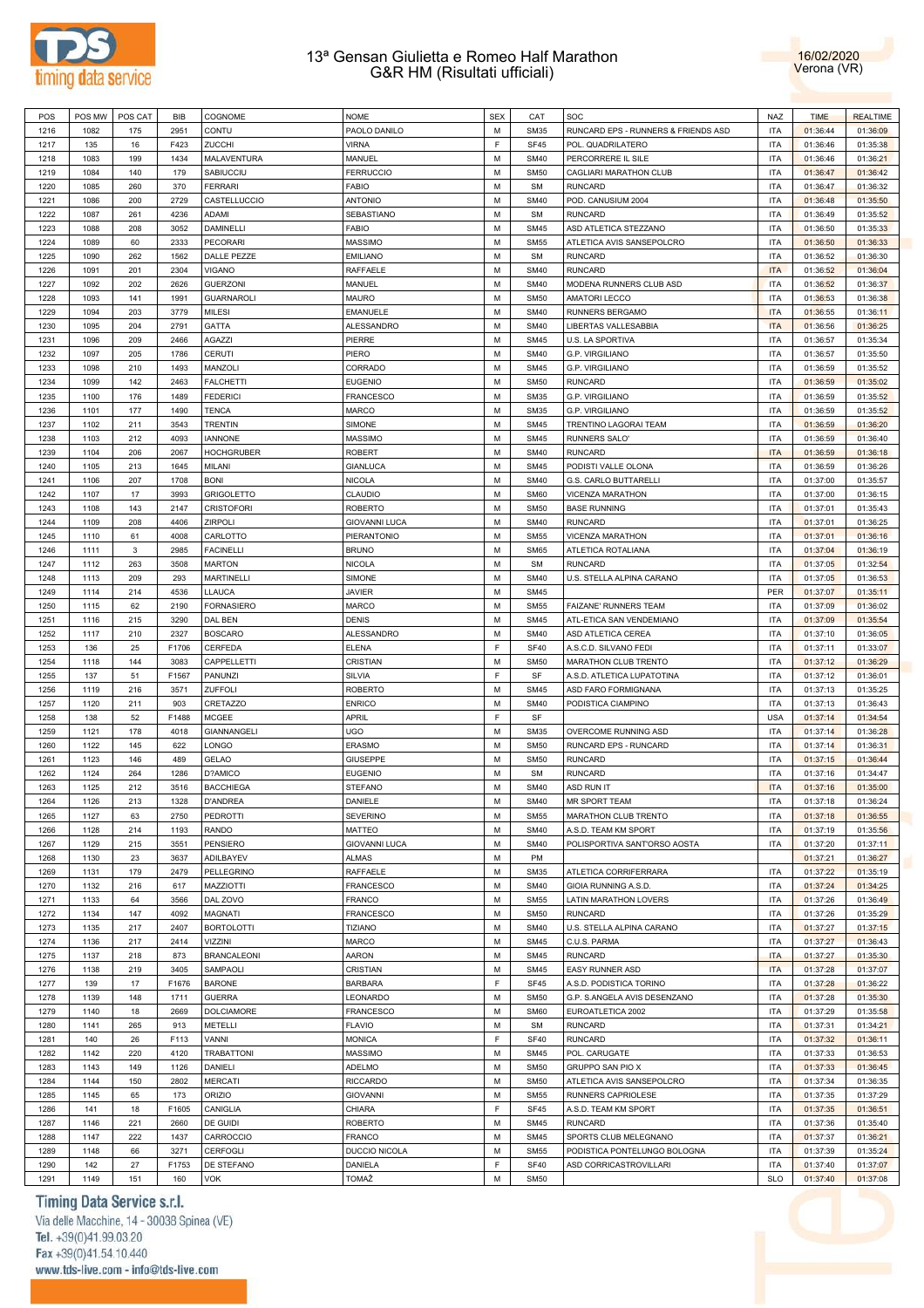



| POS          | POS MW       | POS CAT         | <b>BIB</b>   | COGNOME             | <b>NOME</b>                   | <b>SEX</b> | CAT              | SOC                                     | <b>NAZ</b>               | <b>TIME</b> | <b>REALTIME</b>      |
|--------------|--------------|-----------------|--------------|---------------------|-------------------------------|------------|------------------|-----------------------------------------|--------------------------|-------------|----------------------|
|              |              |                 |              |                     |                               | M          |                  |                                         |                          |             |                      |
| 1292         | 1150         | 152             | 3296         | <b>GRUBER</b>       | <b>MARTIN</b>                 |            | <b>SM50</b>      | S.G EISACKTAL RAIFFEISEN ASV            | <b>ITA</b>               | 01:37:41    | 01:37:10             |
| 1293         | 1151         | 153             | 1621         | PACCHETTI           | <b>DAVIDE</b>                 | M          | <b>SM50</b>      | POL. TEAM BRIANZA LISSONE               | ITA                      | 01:37:42    | 01:36:30             |
| 1294         | 1152         | 180             | 127          | MIHAYLOV            | <b>IVELIN</b>                 | M          | <b>SM35</b>      | <b>RUNCARD</b>                          | <b>ITA</b>               | 01:37:42    | 01:36:44             |
| 1295         | 1153         | 154             | 1923         | <b>RIVA</b>         | ANDREA                        | M          | <b>SM50</b>      | A.S.D. TEAM KM SPORT                    | ITA                      | 01:37:43    | 01:36:41             |
| 1296         | 1154         | 181             | 1159         | MAZZOTTA            | ANTONIO CARLO                 | M          | <b>SM35</b>      | <b>RUNCARD</b>                          | <b>ITA</b>               | 01:37:44    | 01:35:40             |
|              |              | 182             | 3421         | <b>BAZZOLI</b>      |                               | M          | <b>SM35</b>      | <b>RUNCARD</b>                          |                          |             | 01:37:34             |
| 1297         | 1155         |                 |              |                     | DAVIDE                        |            |                  |                                         | ITA                      | 01:37:44    |                      |
| 1298         | 1156         | 183             | 3302         | COSCI               | <b>MATTEO</b>                 | M          | <b>SM35</b>      | <b>RUNCARD</b>                          | <b>ITA</b>               | 01:37:45    | 01:37:05             |
| 1299         | 1157         | 266             | 2181         | SHERRATT            | JOE                           | M          | <b>SM</b>        |                                         | <b>GBR</b>               | 01:37:47    | 01:36:35             |
| 1300         | 1158         | 67              | 1012         | <b>BOTTACIN</b>     | PAOLO                         | M          | <b>SM55</b>      | A.S.D. CORRITREVISO                     | <b>ITA</b>               | 01:37:49    | 01:37:02             |
| 1301         | 1159         | 218             | 3942         | D'ANGELO            | <b>ANDREA</b>                 | M          | <b>SM40</b>      | <b>RUNCARD</b>                          | <b>ITA</b>               | 01:37:49    | 01:36:19             |
| 1302         | 1160         | 219             | 3690         | <b>ZENDRINI</b>     | <b>DENIS</b>                  | M          | <b>SM40</b>      | A.S.D. TEAM KM SPORT                    | <b>ITA</b>               | 01:37:50    | 01:37:07             |
| 1303         |              |                 |              | VANDELLI            |                               | M          | <b>SM</b>        |                                         | <b>ITA</b>               |             |                      |
|              | 1161         | 267             | 1895         |                     | LORENZO                       |            |                  | ASD 3'.30" TEAM                         |                          | 01:37:51    | 01:37:40             |
| 1304         | 1162         | 184             | 1049         | ZEN                 | ALESSANDRO                    | M          | <b>SM35</b>      | <b>RUNCARD</b>                          | <b>ITA</b>               | 01:37:52    | 01:35:29             |
| 1305         | 1163         | 223             | 3644         | PELIZZARI           | <b>GIORGIO</b>                | M          | <b>SM45</b>      | <b>VICENZA RUNNERS</b>                  | <b>ITA</b>               | 01:37:52    | 01:37:10             |
| 1306         | 1164         | 185             | 3622         | <b>CINDRELLINI</b>  | <b>ALBERTO</b>                | M          | <b>SM35</b>      | <b>VICENZA RUNNERS</b>                  | <b>ITA</b>               | 01:37:53    | 01:37:16             |
| 1307         | 1165         | 155             | 3652         | TRETTO              | <b>MASSIMO</b>                | M          | <b>SM50</b>      | <b>VICENZA RUNNERS</b>                  | <b>ITA</b>               | 01:37:53    | 01:37:19             |
| 1308         |              | 220             | 1341         | <b>SCARIAN</b>      | WILLJ                         | M          | <b>SM40</b>      |                                         | <b>ITA</b>               | 01:37:54    | 01:37:35             |
|              | 1166         |                 |              |                     |                               |            |                  | GS LA PIAVE 2000                        |                          |             |                      |
| 1309         | 1167         | 156             | 3127         | <b>PONTE</b>        | <b>EDOARDO</b>                | M          | <b>SM50</b>      | <b>RUNCARD</b>                          | ITA                      | 01:37:56    | 01:36:38             |
| 1310         | 1168         | 186             | 1736         | <b>SCHIAVO</b>      | LUCA                          | M          | <b>SM35</b>      | AFV BELTRAME                            | <b>ITA</b>               | 01:37:56    | 01:37:36             |
| 1311         | 1169         | 187             | 1062         | PASSILONGO          | MATTEO                        | M          | <b>SM35</b>      | <b>RUNCARD</b>                          | ITA                      | 01:37:56    | 01:37:05             |
| 1312         | 1170         | 224             | 3599         | <b>FERRARI</b>      | LUCA                          | M          | <b>SM45</b>      | <b>VICENZA RUNNERS</b>                  | <b>ITA</b>               | 01:37:57    | 01:37:43             |
|              |              | 157             |              |                     | <b>FRANCESCO</b>              | M          | <b>SM50</b>      |                                         | <b>ITA</b>               |             |                      |
| 1313         | 1171         |                 | 169          | <b>MENDUNI</b>      |                               |            |                  | <b>RUNCARD</b>                          |                          | 01:37:57    | 01:37:22             |
| 1314         | 1172         | 221             | 947          | <b>GAEVSKIY</b>     | <b>ALEXEY</b>                 | M          | <b>SM40</b>      | <b>RUNCARD</b>                          | <b>RUS</b>               | 01:37:57    | 01:37:01             |
| 1315         | 1173         | 222             | 1612         | <b>RUBINO</b>       | <b>MARCELLO</b>               | M          | <b>SM40</b>      | 9,92 RUNNING ASD                        | <b>ITA</b>               | 01:37:57    | 01:37:05             |
| 1316         | 1174         | 188             | 1909         | <b>FIORENTINI</b>   | <b>DAVIDE</b>                 | M          | <b>SM35</b>      | A.S.D. TEAM KM SPORT                    | <b>ITA</b>               | 01:37:58    | 01:36:54             |
| 1317         | 1175         | 225             | 1317         | <b>CROBU</b>        | LUCA                          | M          | <b>SM45</b>      | <b>SS ATL ORISTANO</b>                  | <b>ITA</b>               | 01:37:59    | 01:36:41             |
| 1318         | 1176         | 158             | 3252         | <b>PIGOZZO</b>      | <b>ENRICO</b>                 | M          | <b>SM50</b>      | G.P. AVIS POL. MALAVICINA               | <b>ITA</b>               | 01:37:59    | 01:37:34             |
|              |              |                 |              |                     |                               |            |                  |                                         |                          |             |                      |
| 1319         | 1177         | 223             | 2646         | AFLOAREI VIDU       | CONSTANTIN                    | M          | <b>SM40</b>      | ATL. VIADANA                            | <b>ITA</b>               | 01:38:00    | 01:36:58             |
| 1320         | 1178         | 68              | 3152         | LOCATI              | <b>MARCO EGIDIO</b>           | M          | <b>SM55</b>      | ATL. VIRTUS SENAGO                      | <b>ITA</b>               | 01:38:01    | 01:37:38             |
| 1321         | 1179         | 224             | 848          | <b>CORNA</b>        | <b>MASSIMO</b>                | M          | <b>SM40</b>      | ATL. TREVIGLIO                          | ITA                      | 01:38:02    | 01:37:52             |
| 1322         | 1180         | 226             | 2096         | COSTENARO           | <b>FAUSTO</b>                 | M          | <b>SM45</b>      | <b>ASD NICO RUNNERS</b>                 | <b>ITA</b>               | 01:38:02    | 01:37:28             |
| 1323         | 1181         | 159             | 833          | <b>TONCELLI</b>     | <b>ANDREA</b>                 | M          | <b>SM50</b>      | <b>RUNCARD</b>                          | ITA                      | 01:38:03    | 01:37:07             |
|              |              |                 |              |                     |                               |            |                  |                                         |                          |             |                      |
| 1324         | 1182         | 268             | 4516         | <b>ROBINSON</b>     | DAVID                         | M          | <b>SM</b>        | <b>RUNCARD</b>                          | <b>USA</b>               | 01:38:03    | 01:35:27             |
| 1325         | 1183         | 269             | 4196         | <b>BORBONI</b>      | LORIS                         | M          | SM               | FREE-ZONE                               | <b>ITA</b>               | 01:38:04    | 01:36:01             |
| 1326         | 1184         | 225             | 3160         | <b>TOMELINI</b>     | DANIELE                       | M          | <b>SM40</b>      | A.S.D. TEAM KM SPORT                    | <b>ITA</b>               | 01:38:04    | 01:37:40             |
| 1327         | 1185         | 160             | 3131         | <b>FONTANA</b>      | MASSIMILIANO                  | M          | <b>SM50</b>      | PASSO CAPPONI ASD                       | <b>ITA</b>               | 01:38:06    | 01:37:55             |
| 1328         | 1186         | 161             | 2531         | <b>FUGAZZA</b>      | <b>DOMENICO</b>               | M          | <b>SM50</b>      | G.T.A. CREMA                            | <b>ITA</b>               | 01:38:07    | 01:36:48             |
|              |              |                 |              |                     |                               |            |                  |                                         |                          |             |                      |
| 1329         | 1187         | 189             | 1543         | ZULLO               | <b>FRANCESCO</b>              | M          | <b>SM35</b>      | <b>RUNCARD</b>                          | <b>ITA</b>               | 01:38:07    | 01:37:11             |
| 1330         | 1188         | 227             | 112          | CASTELLETTI         | <b>RUBEN</b>                  | M          | <b>SM45</b>      | A.S.D. LA RUSTICA PESCANTINA            | <b>ITA</b>               | 01:38:08    | 01:37:04             |
| 1331         | 1189         | 226             | 3741         | RONCAGALLI          | LUCA                          | M          | <b>SM40</b>      | S.S. TENNO                              | <b>ITA</b>               | 01:38:08    | 01:37:35             |
| 1332         | 1190         | 228             | 4031         | <b>GRIPPO</b>       | <b>GIOVANNI</b>               | M          | <b>SM45</b>      | ALMOSTHERE ASD                          | <b>ITA</b>               | 01:38:08    | 01:37:26             |
| 1333         | 1191         | 229             | 2250         | VALACCA             | <b>RODOLFO</b>                | M          | <b>SM45</b>      | ALMOSTHERE ASD                          | <b>ITA</b>               | 01:38:09    | 01:36:42             |
|              |              | 230             | 3134         |                     |                               | M          | <b>SM45</b>      |                                         |                          |             |                      |
| 1334         | 1192         |                 |              | <b>GREGORIS</b>     | <b>MIRCO</b>                  |            |                  | <b>RUNCARD</b>                          | <b>ITA</b>               | 01:38:10    | 01:32:30             |
| 1335         | 1193         | 190             | 3650         | <b>ROSSI</b>        | <b>ANDREA</b>                 | M          | <b>SM35</b>      | <b>VICENZA RUNNERS</b>                  | ITA                      | 01:38:11    | 01:37:41             |
| 1336         | 1194         | 227             | 779          | <b>GREULICH</b>     | <b>THOMAS</b>                 | M          | <b>SM40</b>      |                                         | <b>GER</b>               | 01:38:11    | 01:36:23             |
| 1337         | 1195         | 231             | 938          | LORENZINI           | <b>MICHELE</b>                | M          | <b>SM45</b>      | RUNCARD EPS - A.S.D. GENTE FUORI STRADA | ITA                      | 01:38:12    | 01:36:27             |
| 1338         | 1196         | 232             | 2201         | <b>BASSO</b>        | <b>GIULIANO</b>               | M          | <b>SM45</b>      | POLISPORTIVA FOSSALTINA                 | <b>ITA</b>               | 01:38:15    | 01:37:00             |
| 1339         | 1197         | 233             | 439          | <b>MARIANO</b>      | <b>ANDREA</b>                 | M          | <b>SM45</b>      |                                         | <b>ITA</b>               |             |                      |
|              |              |                 |              |                     |                               |            |                  | RIMINI MARATHON                         |                          | 01:38:15    | 01:36:50             |
| 1340         | 1198         | 234             | 3058         | NOZZA               | <b>VITTORIO</b>               | M          | <b>SM45</b>      | ASD ATLETICA STEZZANO                   | <b>ITA</b>               | 01:38:15    | 01:36:58             |
| 1341         | 1199         | 228             | 1278         | <b>VIVIANI</b>      | MATTEO                        | M          | <b>SM40</b>      | MARATHON CLUB TRENTO                    | <b>ITA</b>               | 01:38:15    | 01:37:13             |
| 1342         | 1200         | 162             | 1152         | MAROCCHI            | <b>GIANMARCO</b>              | M          | <b>SM50</b>      | S.S. TENNO                              | <b>ITA</b>               | 01:38:16    | 01:37:34             |
| 1343         | 1201         | 191             | 3582         | <b>TONINELLI</b>    | <b>MICHELE</b>                | M          | <b>SM35</b>      | TRIATHLON CREMONA STRADIVARI S          | <b>ITA</b>               | 01:38:16    | 01:37:25             |
| 1344         | 1202         | 229             | 4159         | <b>MERCI</b>        | SIMONE                        | M          | <b>SM40</b>      |                                         |                          |             |                      |
|              |              |                 |              |                     |                               |            |                  |                                         |                          |             |                      |
| 1345         |              |                 |              |                     |                               |            |                  | <b>RUNCARD</b>                          | <b>ITA</b>               | 01:38:17    | 01:37:31             |
| 1346         | 1203         | 69              | 2241         | SQUILLANTE          | <b>GIOVANNI</b>               | М          | <b>SM55</b>      | S.CLUB LIB. SESTO                       | <b>ITA</b>               | 01:38:18    | 01:37:34             |
|              | 1204         | 230             | 3932         | VALERIO             | <b>GIOVANNI</b>               | M          | <b>SM40</b>      | FAIZANE' RUNNERS TEAM                   | <b>ITA</b>               | 01:38:19    | 01:37:06             |
| 1347         | 1205         | 235             | 862          | CONCU               | CORRADO                       | M          | <b>SM45</b>      | CORRADO CONCU                           | <b>ITA</b>               | 01:38:20    | 01:38:04             |
| 1348         | 1206         | 192             | 1622         | <b>FERRINI</b>      | <b>IVAN</b>                   | M          | <b>SM35</b>      | <b>RUNCARD</b>                          | <b>ITA</b>               | 01:38:20    | 01:36:24             |
|              | 1207         | 193             |              | CAPALDO             |                               | M          | <b>SM35</b>      |                                         |                          |             |                      |
| 1349         |              |                 | 2180         |                     | <b>DIEGO</b>                  |            |                  | POL. CIOCIARA ANTONIO FAVA              | <b>ITA</b>               | 01:38:20    | 01:37:33             |
| 1350         | 1208         | 231             | 861          | <b>SCUTARI</b>      | MASSIMILIANO                  | M          | <b>SM40</b>      | X-BIONIC RUNNING TEAM                   | <b>ITA</b>               | 01:38:21    | 01:38:21             |
| 1351         | 1209         | 236             | 253          | <b>MARCHESINI</b>   | DANIELE                       | M          | <b>SM45</b>      | ATL. BALDO-GARDA CAPRINO V.SE           | <b>ITA</b>               | 01:38:21    | 01:36:26             |
| 1352         | 1210         | 232             | 3928         | <b>GELOSINI</b>     | SIMONE                        | M          | <b>SM40</b>      | ATL. REGGIO ASD                         | <b>ITA</b>               | 01:38:22    | 01:36:57             |
| 1353         | 1211         | 233             | 3017         | APPLEBY             | <b>BENJAMIN</b>               | М          | <b>SM40</b>      | ATLETICA TEAM LOPPIO                    | GBR                      | 01:38:23    | 01:38:01             |
|              |              |                 |              |                     |                               |            |                  |                                         |                          |             |                      |
| 1354         | 1212         | 24              | 2139         | <b>TURRINI</b>      | <b>MICHELE</b>                | М          | PM               | EXPANDIA ATL. INSIEME VERONA            | <b>ITA</b>               | 01:38:24    | 01:37:26             |
| 1355         | 143          | $\overline{4}$  | F1648        | <b>FAGANDINI</b>    | MARA                          | F          | SF <sub>55</sub> | CIRCOLO MINERVA ASD                     | ITA                      | 01:38:24    | 01:38:22             |
| 1356         | 1213         | 234             | 1831         | NICCOLAI            | CRISTIANO                     | M          | <b>SM40</b>      | A.S.C.D. SILVANO FEDI                   | <b>ITA</b>               | 01:38:24    | 01:37:33             |
| 1357         | 1214         | $\overline{4}$  | 2899         | TITA                | <b>MAURIZIO</b>               | М          | <b>SM65</b>      | ATLETICA TEAM LOPPIO                    | ITA                      | 01:38:26    | 01:38:11             |
| 1358         | 144          | 28              | F823         | <b>AGOSTINI</b>     | MARIANNA                      | F          | <b>SF40</b>      | ATLETICA VALLE DI CEMBRA                | <b>ITA</b>               | 01:38:27    | 01:37:57             |
|              |              |                 |              |                     |                               |            |                  |                                         |                          |             |                      |
| 1359         | 1215         | $5\phantom{.0}$ | 128          | <b>COMINI</b>       | <b>FRANCO</b>                 | M          | <b>SM65</b>      | ATL. BANCOLE                            | ITA                      | 01:38:27    | 01:37:54             |
| 1360         | 1216         | 235             | 881          | NANU                | PIER PAOLO                    | M          | <b>SM40</b>      | <b>RUNCARD</b>                          | <b>ITA</b>               | 01:38:30    | 01:33:59             |
| 1361         | 1217         | 236             | 2984         | MOZZO               | <b>MARCO</b>                  | M          | <b>SM40</b>      | <b>RUNCARD</b>                          | <b>ITA</b>               | 01:38:30    | 01:37:26             |
| 1362         | 1218         | 237             | 2983         | <b>MOSELE</b>       | <b>GIOVANNI</b>               | M          | <b>SM40</b>      | <b>RUNCARD</b>                          | <b>ITA</b>               | 01:38:30    | 01:37:26             |
| 1363         | 145          | 23              | F575         | SANTI               | <b>ELISA</b>                  | F          | SF35             | ATLETICANELLI                           | <b>ITA</b>               | 01:38:30    | 01:37:08             |
|              |              |                 |              |                     |                               |            |                  |                                         |                          |             |                      |
| 1364         | 1219         | 270             | 3459         | <b>SASSO</b>        | MATTIA                        | M          | <b>SM</b>        | G.S.D. VALDALPONE DE MEGNI              | <b>ITA</b>               | 01:38:31    | 01:37:59             |
| 1365         | 1220         | 238             | 2351         | <b>GABRIELI</b>     | <b>DIEGO</b>                  | М          | <b>SM40</b>      | <b>RUNCARD</b>                          | <b>ITA</b>               | 01:38:31    | 01:37:35             |
| 1366<br>1367 | 1221<br>1222 | 194<br>19       | 1550<br>2279 | SPAGNOLO<br>LONARDI | <b>MARCO</b><br>CARLO ALBERTO | М<br>М     | <b>SM35</b>      | ATL.VICENTINA                           | <b>ITA</b><br><b>ITA</b> | 01:38:31    | 01:38:10<br>01:38:06 |

# Timing Data Service s.r.l.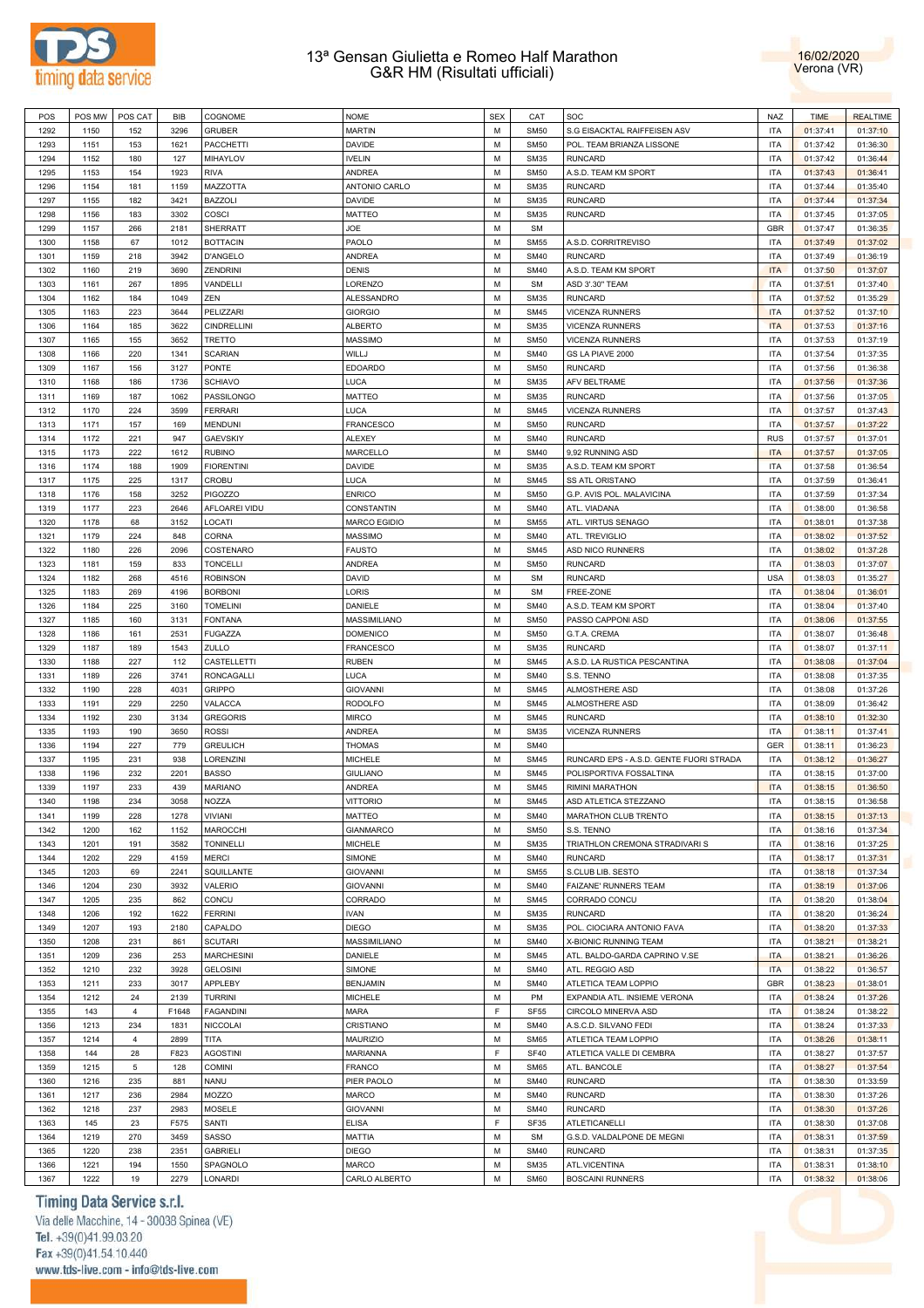



| POS  | POS MW | POS CAT        | <b>BIB</b> | COGNOME              | <b>NOME</b>            | <b>SEX</b> | CAT         | SOC                               | <b>NAZ</b> | <b>TIME</b> | <b>REALTIME</b> |
|------|--------|----------------|------------|----------------------|------------------------|------------|-------------|-----------------------------------|------------|-------------|-----------------|
| 1368 | 1223   | 195            | 1927       | CANTARELLA           | <b>FEDERICO</b>        | M          | <b>SM35</b> | A.S.D. TEAM KM SPORT              | <b>ITA</b> | 01:38:34    | 01:38:07        |
| 1369 | 1224   | 196            | 3352       | <b>GRAZIOLI</b>      | <b>MARCO</b>           | M          | <b>SM35</b> | <b>RUNCARD</b>                    | <b>ITA</b> | 01:38:35    | 01:37:48        |
| 1370 | 1225   | 237            | 3518       | DI GAETANO           | <b>ANTONIO</b>         | M          | <b>SM45</b> | <b>ASD RUN IT</b>                 | <b>ITA</b> | 01:38:37    | 01:37:34        |
| 1371 | 1226   | 271            | 1798       | <b>IANNELLA</b>      | <b>NICOLA</b>          | M          | <b>SM</b>   | POLISPORTIVA AURORA 76 ASD        | <b>ITA</b> | 01:38:37    | 01:37:03        |
|      |        |                |            |                      |                        |            |             |                                   |            |             |                 |
| 1372 | 1227   | 163            | 4043       | <b>RISATTI</b>       | <b>OTTAVIO</b>         | M          | <b>SM50</b> | S.S. TENNO                        | <b>ITA</b> | 01:38:37    | 01:37:58        |
| 1373 | 1228   | 239            | 3876       | <b>DELLA RAGIONE</b> | <b>LUCA</b>            | M          | <b>SM40</b> | A.S.D. TEAM KM SPORT              | <b>ITA</b> | 01:38:38    | 01:37:33        |
| 1374 | 1229   | 197            | 1544       | <b>RIZZO</b>         | ANTONINO               | M          | <b>SM35</b> | A.S.D. ESERCITO-15 CERIMANT       | <b>ITA</b> | 01:38:38    | 01:37:33        |
| 1375 | 146    | 19             | F714       | TIOLI                | <b>GIULIANA</b>        | F          | SF45        | ALMOSTHERE ASD                    | <b>ITA</b> | 01:38:40    | 01:37:44        |
| 1376 | 1230   | 238            | 3476       | <b>BRUNETTI</b>      | <b>ENRICO</b>          | M          | <b>SM45</b> | ACQUADELA BOLOGNA                 | <b>ITA</b> | 01:38:40    | 01:36:48        |
| 1377 | 1231   | 198            | 1313       | <b>FICARELLI</b>     | <b>FILIPPO</b>         | M          | <b>SM35</b> | <b>RUNCARD</b>                    | <b>ITA</b> | 01:38:41    | 01:37:27        |
| 1378 | 1232   | 240            | 687        | <b>BENATTI</b>       | <b>STEFANO</b>         | M          | <b>SM40</b> | <b>RUNCARD</b>                    | <b>ITA</b> | 01:38:41    | 01:37:54        |
| 1379 | 1233   | 241            | 1990       | <b>TONOLI</b>        | <b>MARCO</b>           | M          | <b>SM40</b> | A.S.D. TEAM KM SPORT              | <b>ITA</b> | 01:38:41    | 01:38:05        |
| 1380 | 147    | 53             | F1516      | WATSON               | <b>REBECCA</b>         | F          | SF          | <b>BRITISH ATHLETICS</b>          | GBR        | 01:38:41    | 01:38:11        |
|      |        |                |            |                      |                        |            |             |                                   |            |             |                 |
| 1381 | 1234   | 272            | 2494       | <b>PONGAN</b>        | <b>MARCO</b>           | M          | <b>SM</b>   | <b>RUNCARD</b>                    | <b>ITA</b> | 01:38:42    | 01:37:34        |
| 1382 | 1235   | 164            | 4017       | <b>BOCCA</b>         | <b>LUIGI</b>           | M          | <b>SM50</b> | VICENZA MARATHON                  | <b>ITA</b> | 01:38:42    | 01:38:11        |
| 1383 | 1236   | 273            | 2495       | <b>PONGAN</b>        | <b>LUCA</b>            | M          | <b>SM</b>   | <b>RUNCARD</b>                    | <b>ITA</b> | 01:38:42    | 01:37:34        |
| 1384 | 1237   | 242            | 1101       | <b>SCARDINA</b>      | PAOLO                  | M          | <b>SM40</b> | <b>RUNCARD</b>                    | <b>ITA</b> | 01:38:42    | 01:37:23        |
| 1385 | 148    | 29             | F1388      | <b>MAGNOLO</b>       | <b>GRAZIA CARLA</b>    | E          | <b>SF40</b> | POD. OZZANESE                     | <b>ITA</b> | 01:38:43    | 01:37:46        |
| 1386 | 1238   | 70             | 3192       | <b>MONTRESOR</b>     | <b>ATTILIO</b>         | M          | <b>SM55</b> | G.A.A.C. 2007 VERONAMARATHON      | <b>ITA</b> | 01:38:43    | 01:37:24        |
| 1387 | 1239   | 239            | 3790       | <b>RIVIA</b>         | PAOLO                  | M          | <b>SM45</b> | A.S.D.C. IL CASTELLO              | <b>ITA</b> | 01:38:43    | 01:37:17        |
| 1388 | 1240   | $\overline{2}$ | 4270       | <b>DONDIO</b>        | GIANCARLO              | M          | <b>SM70</b> | U.S.D. CERMIS                     | <b>ITA</b> | 01:38:43    | 01:38:20        |
|      | 1241   | 240            | 1712       | <b>ASPES</b>         | CARLO                  | M          | <b>SM45</b> | <b>RUNCARD</b>                    | <b>ITA</b> |             |                 |
| 1389 |        |                |            |                      |                        |            |             |                                   |            | 01:38:43    | 01:37:35        |
| 1390 | 1242   | 71             | 1200       | AJELLI               | <b>GIANLUIGI</b>       | M          | <b>SM55</b> | SPORTS CLUB MELEGNANO             | <b>ITA</b> | 01:38:43    | 01:37:46        |
| 1391 | 1243   | 243            | 621        | <b>CHIARION</b>      | <b>FRANCESCO</b>       | M          | <b>SM40</b> | <b>RUNCARD</b>                    | <b>ITA</b> | 01:38:44    | 01:38:20        |
| 1392 | 1244   | 244            | 3585       | <b>RAPUANO</b>       | <b>GIANNI</b>          | M          | <b>SM40</b> | <b>RUNCARD</b>                    | <b>ITA</b> | 01:38:44    | 01:38:20        |
| 1393 | 1245   | 274            | 1961       | <b>BOVE</b>          | <b>MIRKO</b>           | M          | <b>SM</b>   | A.S. AMATORI VILLA PAMPHILI       | <b>ITA</b> | 01:38:45    | 01:38:06        |
| 1394 | 1246   | 165            | 1320       | <b>TANZI</b>         | SIMONE                 | M          | <b>SM50</b> | <b>RUNCARD</b>                    | <b>ITA</b> | 01:38:45    | 01:37:37        |
| 1395 | 1247   | 199            | 3678       | LONARDONI            | <b>FRANCESCO</b>       | M          | <b>SM35</b> | A.S.D. TEAM KM SPORT              | <b>ITA</b> | 01:38:45    | 01:38:11        |
| 1396 | 1248   | 166            | 2751       | <b>BONARDI</b>       | <b>MASSIMO</b>         | M          | <b>SM50</b> | AV SPORTING TEAM                  | <b>ITA</b> | 01:38:46    | 01:38:15        |
| 1397 | 1249   | 167            | 3781       | <b>TIRABOSCHI</b>    | <b>LUCA</b>            | M          | <b>SM50</b> | RUNNERS BERGAMO                   | <b>ITA</b> | 01:38:47    | 01:37:40        |
| 1398 | 1250   | 72             | 3074       | <b>SARTORI</b>       | PAOLO                  | M          | <b>SM55</b> | ATLETICA VALLE DI CEMBRA          | <b>ITA</b> | 01:38:47    | 01:37:57        |
|      |        |                |            |                      |                        |            |             |                                   |            |             |                 |
| 1399 | 1251   | 241            | 3241       | COSTA                | <b>FILIPPO</b>         | M          | <b>SM45</b> | ATL.VICENTINA                     | <b>ITA</b> | 01:38:48    | 01:38:20        |
| 1400 | 1252   | 168            | 599        | <b>VIGNALI</b>       | CRISTIANO              | M          | <b>SM50</b> | ATLETICA TEAM LOPPIO              | <b>ITA</b> | 01:38:48    | 01:38:16        |
| 1401 | 1253   | 242            | 3895       | CASARI               | <b>MARCO</b>           | M          | <b>SM45</b> | ATLETICA ALTO GARDA E LEDRO       | <b>ITA</b> | 01:38:48    | 01:38:18        |
| 1402 | 1254   | 169            | 984        | <b>BONINI</b>        | <b>DAVIDE</b>          | M          | <b>SM50</b> | P&C PODISMOECAZZEGGIO             | <b>ITA</b> | 01:38:48    | 01:37:58        |
| 1403 | 1255   | 243            | 3783       | <b>ALGAROTTI</b>     | <b>LUCA</b>            | M          | <b>SM45</b> | <b>RUNNERS BERGAMO</b>            | <b>ITA</b> | 01:38:49    | 01:38:03        |
| 1404 | 1256   | 170            | 2056       | <b>ANDRICH</b>       | ALESSANDRO             | M          | <b>SM50</b> | RUN&FUN OLTRE TEAM                | <b>ITA</b> | 01:38:50    | 01:38:17        |
| 1405 | 1257   | 200            | 3477       | <b>DYELIA</b>        | <b>GIUSEPPE</b>        | M          | <b>SM35</b> | <b>RUNCARD</b>                    | <b>ITA</b> | 01:38:52    | 01:38:12        |
| 1406 | 1258   | 73             | 1302       | <b>FENIELLO</b>      | <b>MASSIMO</b>         | M          | <b>SM55</b> | <b>RUNCARD</b>                    | <b>ITA</b> | 01:38:52    | 01:38:02        |
| 1407 | 1259   | 244            | 3406       | <b>MARCHESI</b>      | LORENZO                | M          | <b>SM45</b> | <b>RUNCARD</b>                    | <b>ITA</b> | 01:38:53    | 01:38:10        |
| 1408 | 1260   | 171            | 2175       | <b>NADAL</b>         |                        | M          | <b>SM50</b> |                                   | <b>ITA</b> |             |                 |
|      |        |                |            |                      | CARLO                  |            |             | CIMAVILLA RUNNING TEAM            |            | 01:38:54    | 01:38:27        |
| 1409 | 1261   | 245            | 2274       | <b>VENTURI</b>       | ANDREA                 | M          | <b>SM45</b> | <b>BOSCAINI RUNNERS</b>           | <b>ITA</b> | 01:38:54    | 01:37:43        |
| 1410 | 1262   | 246            | 2064       | COTTICA              | <b>RICCARDO</b>        | M          | <b>SM45</b> | CHIAVARI-TIGULLIO OUTDOOR         | <b>ITA</b> | 01:38:55    | 01:38:10        |
| 1411 | 1263   | 201            | 4282       | <b>REBONATO</b>      | <b>MICHELE</b>         | M          | <b>SM35</b> | G.A.A.C. 2007 VERONAMARATHON      | <b>ITA</b> | 01:38:56    | 01:36:27        |
| 1412 | 149    | 20             | F629       | <b>AMBROGI</b>       | ALESSANDRA             | F          | SF45        | <b>CARVICO SKYRUNNING</b>         | <b>ITA</b> | 01:38:56    | 01:37:57        |
| 1413 | 1264   | 74             | 735        | ZUCCHI               | <b>MASSIMO</b>         | M          | <b>SM55</b> | G.S. CASTELLANIA - GOZZANO        | <b>ITA</b> | 01:38:57    | 01:38:21        |
| 1414 | 1265   | 172            | 2432       | <b>BORGHI</b>        | CRISTIANO              | M          | <b>SM50</b> | RUNCARD EPS - SANGIORGESE RUNNING | <b>ITA</b> | 01:38:57    | 01:37:57        |
| 1415 | 1266   | 173            | 3191       | CAUQUIL              | <b>FLORENT JACQUES</b> | M          | <b>SM50</b> | ATL. BONDENO                      | <b>FRA</b> | 01:38:58    | 01:37:29        |
| 1416 | 1267   | 245            | 1495       | DI PIETRA            | LEONARDO SANDRO        | M          | <b>SM40</b> | A.S.D. ESERCITO-15 CERIMANT       | <b>ITA</b> | 01:38:58    | 01:37:54        |
| 1417 |        |                |            | <b>COMOTTI</b>       | SIMONE                 | M          | <b>SM45</b> | CARVICO SKYRUNNING                | <b>ITA</b> | 01:39:00    | 01:36:04        |
|      | 1268   | 247            | 1455       |                      |                        |            |             |                                   |            |             |                 |
| 1418 | 1269   | 246            | 2927       | <b>D'AGOSTINO</b>    | <b>DAVID</b>           | M          | <b>SM40</b> | ATLETICA MDS PANARIAGROUP ASD     | <b>ITA</b> | 01:39:01    | 01:38:01        |
| 1419 | 1270   | 248            | 150        | MAZZONI              | ANDREA                 | M          | <b>SM45</b> | G.S. PIEVE A RIPOLI               | <b>ITA</b> | 01:39:01    | 01:38:13        |
| 1420 | 1271   | 174            | 1751       | <b>BRUGNARA</b>      | <b>ROBERTO</b>         | M          | <b>SM50</b> | ATLETICA VALLE DI CEMBRA          | <b>ITA</b> | 01:39:02    | 01:38:10        |
| 1421 | 1272   | $\overline{2}$ | 2960       | <b>TORQUATI</b>      | FRANCESCO SAVERIO      | M          | JM          | ASD 3'.30" TEAM                   | <b>ITA</b> | 01:39:02    | 01:38:19        |
| 1422 | 1273   | 202            | 3538       | DAL DOSSO            | <b>NICOLA</b>          | M          | <b>SM35</b> | A.S.D. ATLETICA LUPATOTINA        | <b>ITA</b> | 01:39:03    | 01:37:51        |
| 1423 | 1274   | 249            | 670        | DE PARIS             | CARLO                  | M          | <b>SM45</b> | ATL.FIORI BARP                    | <b>ITA</b> | 01:39:03    | 01:38:41        |
| 1424 | 1275   | 250            | 914        | <b>GUERRA</b>        | <b>MATTEO</b>          | M          | <b>SM45</b> | G.P. S.ANGELA AVIS DESENZANO      | <b>ITA</b> | 01:39:03    | 01:38:20        |
| 1425 | 1276   | 175            | 1611       | <b>BETTIOLO</b>      | <b>ROBERTO</b>         | M          | <b>SM50</b> | RUN SPINEA RUN A.S.D.             | <b>ITA</b> | 01:39:04    | 01:38:12        |
| 1426 | 1277   | 251            | 2107       | VIVIAN               | <b>DAVIDE</b>          | M          | <b>SM45</b> | ASD NICO RUNNERS                  | <b>ITA</b> | 01:39:04    | 01:38:30        |
|      |        |                |            |                      |                        |            |             |                                   |            |             |                 |
| 1427 | 150    | 11             | F1626      | <b>BONATI</b>        | DEBORAH                | F          | <b>SF50</b> | PRO AVIS CASTELNUOVO MAGRA        | <b>ITA</b> | 01:39:05    | 01:38:07        |
| 1428 | 1278   | 176            | 2368       | <b>FALSIROLI</b>     | DAVIDE                 | M          | <b>SM50</b> | A.S.D. ATLETICA LUPATOTINA        | <b>ITA</b> | 01:39:06    | 01:38:30        |
| 1429 | 151    | 30             | F1369      | <b>BONASSI</b>       | DANIELA                | F          | <b>SF40</b> | RUNNING TORRE DE' ROVERI          | <b>ITA</b> | 01:39:06    | 01:38:16        |
| 1430 | 1279   | 177            | 847        | CONSOLINI            | SIMONE                 | M          | <b>SM50</b> | <b>RUNCARD</b>                    | <b>ITA</b> | 01:39:07    | 01:36:29        |
| 1431 | 1280   | 75             | 4723       | <b>GRIMAUDO</b>      | <b>GIACOMO</b>         | M          | <b>SM55</b> | <b>RUNCARD</b>                    | <b>ITA</b> | 01:39:08    | 01:38:21        |
| 1432 | 152    | 21             | F1430      | MATTIELLO            | <b>BARBARA</b>         | F          | SF45        | ATLETICA BRESCIA MARATHON         | <b>ITA</b> | 01:39:08    | 01:38:51        |
| 1433 | 1281   | 252            | 1407       | ZULIANI              | SANDRO                 | M          | <b>SM45</b> | G.P. AVIS POL. MALAVICINA         | <b>ITA</b> | 01:39:09    | 01:37:27        |
| 1434 | 1282   | 275            | 1742       | PELOSO               | <b>JACOPO</b>          | M          | <b>SM</b>   | AFV BELTRAME                      | <b>ITA</b> | 01:39:10    | 01:37:58        |
|      | 1283   | 25             | 3803       | <b>GIRARDI</b>       | SEBASTIANO             | M          | PM          |                                   | <b>ITA</b> |             | 01:38:30        |
| 1435 |        |                |            |                      |                        |            |             | TRENTINO RUNNING TEAM             |            | 01:39:11    |                 |
| 1436 | 1284   | 76             | 3063       | <b>FANTASIA</b>      | <b>NICOLA</b>          | M          | <b>SM55</b> | PIETRO MICCA BIELLA RUNNING       | <b>ITA</b> | 01:39:12    | 01:38:05        |
| 1437 | 1285   | 77             | 3398       | <b>PLONER</b>        | VALENTIN               | M          | <b>SM55</b> | S.G EISACKTAL RAIFFEISEN ASV      | <b>ITA</b> | 01:39:13    | 01:38:05        |
| 1438 | 1286   | 276            | 249        | CREMONA              | <b>FERDINANDO</b>      | M          | <b>SM</b>   | G.S. CARLO BUTTARELLI             | <b>ITA</b> | 01:39:13    | 01:37:59        |
| 1439 | 1287   | 178            | 218        | <b>MANNONI</b>       | PIETRO                 | M          | <b>SM50</b> | NOCERA RUNNERS                    | <b>ITA</b> | 01:39:13    | 01:37:32        |
| 1440 | 1288   | 203            | 1209       | IMPAGNATIELLO        | <b>ANTONIO</b>         | M          | <b>SM35</b> | GR. POD. MONTE SANT'ANGELO        | <b>ITA</b> | 01:39:14    | 01:37:08        |
| 1441 | 1289   | 6              | 2921       | <b>SCHOETZER</b>     | <b>HEINRICH</b>        | M          | <b>SM65</b> | ASV TELMEKOM TEAM SUEDTIROL       | <b>ITA</b> | 01:39:16    | 01:38:37        |
| 1442 | 153    | 24             | F75        | COLPO                | ANNA                   | F          | SF35        | A.D.C.S. LIBERTAS SCORZE'         | <b>ITA</b> | 01:39:17    | 01:38:02        |
| 1443 | 1290   | 179            | 1170       | <b>MABBONI</b>       | <b>AUGUSTO</b>         | М          | <b>SM50</b> | <b>RUNCARD</b>                    | <b>ITA</b> | 01:39:17    | 01:38:24        |
|      |        |                |            |                      |                        |            |             |                                   |            |             |                 |

# Timing Data Service s.r.l.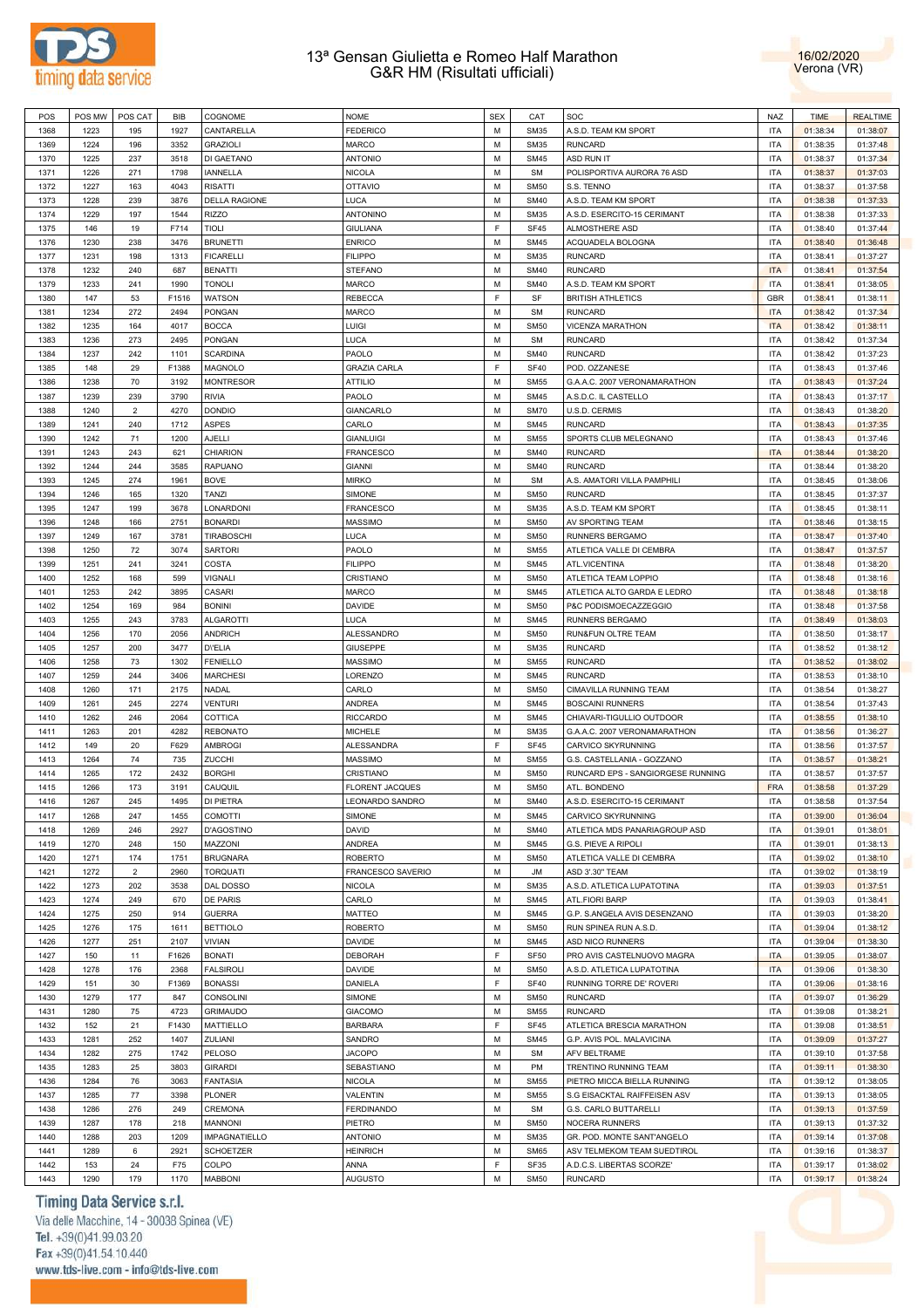



| POS          | POS MW       | POS CAT    | <b>BIB</b>   | COGNOME           | <b>NOME</b>                | <b>SEX</b>  | CAT                        | SOC                             | NAZ                      | <b>TIME</b>          | <b>REALTIME</b>      |
|--------------|--------------|------------|--------------|-------------------|----------------------------|-------------|----------------------------|---------------------------------|--------------------------|----------------------|----------------------|
| 1444         | 1291         | 3          | 1391         | LIVIERO           | ADRIANO                    | M           | <b>SM70</b>                | GR.PODISTICO AVIS TAGLIO DI PO  | <b>ITA</b>               | 01:39:17             | 01:39:06             |
| 1445         | 1292         | 204        | 1984         | <b>STELLA</b>     | <b>GINO</b>                | M           | <b>SM35</b>                | <b>RUNCARD</b>                  | <b>ITA</b>               | 01:39:18             | 01:38:08             |
| 1446         | 1293         | 253        | 1417         | ZATTONI           | ALESSANDRO                 | M           | <b>SM45</b>                | G.P. AVIS POL. MALAVICINA       | <b>ITA</b>               | 01:39:18             | 01:38:52             |
| 1447         | 1294         | 254        | 2959         | <b>TORQUATI</b>   | <b>MIRKO</b>               | M           | <b>SM45</b>                | ASD 3'.30" TEAM                 | <b>ITA</b>               | 01:39:18             | 01:37:46             |
| 1448         | 1295         | 247        | 2189         | ZORZI             | <b>GIANPIETRO</b>          | M           | <b>SM40</b>                | FAIZANE' RUNNERS TEAM           | <b>ITA</b>               | 01:39:18             | 01:35:07             |
|              |              |            |              |                   |                            | M           |                            |                                 | <b>ITA</b>               |                      |                      |
| 1449         | 1296         | 255        | 535          | <b>ANDREOTTI</b>  | CESARE                     |             | <b>SM45</b>                | PODISTI ADRIA                   |                          | 01:39:18             | 01:38:53             |
| 1450         | 1297         | 248        | 1676         | <b>KELLER</b>     | <b>MASSIMO</b>             | M           | <b>SM40</b>                | ATLETICA ROTALIANA              | <b>ITA</b>               | 01:39:20             | 01:38:47             |
| 1451         | 1298         | 277        | 3810         | CAPOMOLLA         | ALESSANDRO                 | M           | <b>SM</b>                  | MARATHON CLUB TRENTO            | <b>ITA</b>               | 01:39:20             | 01:38:17             |
| 1452         | 1299         | 249        | 1068         | <b>GUERRA</b>     | PAOLO                      | M           | <b>SM40</b>                | <b>RUNCARD</b>                  | <b>ITA</b>               | 01:39:21             | 01:38:53             |
| 1453         | 1300         | 250        | 3016         | <b>BERTOLIN</b>   | <b>GIANLUIGI</b>           | M           | <b>SM40</b>                | ASD NICO RUNNERS                | <b>ITA</b>               | 01:39:21             | 01:38:46             |
| 1454         | 1301         | 78         | 4705         | <b>ALESSI</b>     | <b>EUGENIO ROBERTO</b>     | M           | <b>SM55</b>                | RUNNING OLTREPO'                | <b>ITA</b>               | 01:39:21             | 01:38:31             |
| 1455         | 1302         | 256        | 1757         | <b>CONTINI</b>    | CLAUDIO                    | M           | <b>SM45</b>                | POL. PORTA SARAGOZZA            | <b>ITA</b>               | 01:39:22             | 01:38:45             |
| 1456         | 154          | 25         | F1629        | <b>SERRA</b>      | LOREDANA                   | E           | SF35                       | ATL.VICENTINA                   | <b>ITA</b>               | 01:39:22             | 01:38:20             |
| 1457         | 1303         | 20         | 3536         | PAGANI            | CARLO DESIDERIO            | M           | <b>SM60</b>                | A.S.D. ATLETICA LUPATOTINA      | <b>ITA</b>               | 01:39:22             | 01:38:29             |
| 1458         | 1304         | 257        | 3093         | MARTIRADONNA      | <b>ANTONIO</b>             | M           | <b>SM45</b>                | POL. PORTA SARAGOZZA            | <b>ITA</b>               | 01:39:23             | 01:38:23             |
| 1459         | 155          | 12         | F1712        | <b>SCALABRIN</b>  | SONIA                      | E           | SF <sub>50</sub>           | VICENZA MARATHON                | <b>ITA</b>               | 01:39:23             | 01:38:40             |
| 1460         | 1305         | 180        | 2003         | ZACCARIA          | <b>FABRIZIO</b>            | M           | <b>SM50</b>                | <b>RUNCARD</b>                  | <b>ITA</b>               | 01:39:23             | 01:38:01             |
|              |              |            |              |                   |                            | E           |                            |                                 | <b>ITA</b>               |                      |                      |
| 1461         | 156          | 13         | F937         | COMIOTTO          | <b>NADIA</b>               |             | SF <sub>50</sub>           | RUN&FUN OLTRE TEAM              |                          | 01:39:23             | 01:38:05             |
| 1462         | 1306         | 258        | 4094         | DE NARDI          | <b>STEFANO</b>             | M           | <b>SM45</b>                | CIMAVILLA RUNNING TEAM          | <b>ITA</b>               | 01:39:23             | 01:38:57             |
| 1463         | 1307         | 181        | 4165         | POLETTI           | <b>ANDREA</b>              | M           | <b>SM50</b>                | ATL. CIBENO                     | <b>ITA</b>               | 01:39:25             | 01:38:46             |
| 1464         | 1308         | 259        | 1844         | SQUATRITO         | <b>ANTONINO</b>            | M           | <b>SM45</b>                | ATL. CIBENO                     | <b>ITA</b>               | 01:39:25             | 01:38:46             |
| 1465         | 1309         | 205        | 1390         | <b>FUNGENZI</b>   | <b>DENIS</b>               | M           | <b>SM35</b>                | <b>RUNCARD</b>                  | <b>ITA</b>               | 01:39:25             | 01:38:29             |
| 1466         | 1310         | 182        | 365          | <b>BERETTA</b>    | <b>ROBERTO</b>             | M           | <b>SM50</b>                | MONZA MARATHON TEAM - A.S.D.    | <b>ITA</b>               | 01:39:26             | 01:39:08             |
| 1467         | 1311         | 183        | 184          | <b>SALSA</b>      | <b>ANDREA</b>              | M           | <b>SM50</b>                | ATLETICA MARATHON BELLINZAGO    | <b>ITA</b>               | 01:39:27             | 01:38:18             |
| 1468         | 1312         | 260        | 2696         | ZENARI            | <b>ROBERTO</b>             | M           | <b>SM45</b>                | G.A.A.C. 2007 VERONAMARATHON    | <b>ITA</b>               | 01:39:28             | 01:38:39             |
| 1469         | 1313         | 206        | 2128         | <b>FACCIOTTO</b>  | <b>MICHELE</b>             | M           | <b>SM35</b>                | <b>RUNCARD</b>                  | <b>ITA</b>               | 01:39:30             | 01:35:09             |
| 1470         | 1314         | 184        | 326          | <b>CERIANI</b>    | <b>ALBERTO</b>             | M           | <b>SM50</b>                | ATLETICA 3V                     | <b>ITA</b>               | 01:39:30             | 01:39:17             |
| 1471         | 1315         | 278        | 2742         | <b>PERRONI</b>    | <b>NICHOLAS</b>            | M           | <b>SM</b>                  | GRUPPO SAN PIO X                | <b>ITA</b>               | 01:39:31             | 01:38:00             |
|              |              |            |              | <b>FRANCO</b>     | <b>ILARIA</b>              | F           |                            | <b>ASD TRI AIRONI</b>           |                          |                      |                      |
| 1472         | 157          | 54         | F431         |                   |                            |             | SF                         |                                 | <b>ITA</b>               | 01:39:32             | 01:37:56             |
| 1473         | 1316         | 185        | 1867         | <b>MARTINO</b>    | <b>FRANCESCO</b>           | M           | <b>SM50</b>                | <b>RUNCARD</b>                  | <b>ITA</b>               | 01:39:32             | 01:38:13             |
| 1474         | 1317         | 207        | 1427         | <b>POLINARI</b>   | <b>ROBERTO</b>             | M           | <b>SM35</b>                | A.S.D. TEAM KM SPORT            | <b>ITA</b>               | 01:39:33             | 01:38:57             |
| 1475         | 1318         | 251        | 3060         | <b>BENEVENTO</b>  | <b>GENNARO</b>             | M           | <b>SM40</b>                | RUNNING TEAM MESTRE             | <b>ITA</b>               | 01:39:33             | 01:37:57             |
| 1476         | 1319         | 261        | 943          | <b>NICOLI</b>     | <b>GIOVANNI</b>            | M           | <b>SM45</b>                | <b>RUNCARD</b>                  | <b>ITA</b>               | 01:39:34             | 01:38:03             |
| 1477         | 1320         | 252        | 276          | <b>ESPOSITO</b>   | <b>CIRO</b>                | M           | <b>SM40</b>                | RUN SPINEA RUN A.S.D.           | <b>ITA</b>               | 01:39:35             | 01:39:25             |
| 1478         | 158          | 22         | F1515        | VAJDA             | ZSUZSANNA                  | E           | <b>SF45</b>                | MARGITSZIGETI ATLÉTIKAI CLUB    | HUN                      | 01:39:35             | 01:39:33             |
| 1479         | 1321         | 79         | 4728         | FABI              | <b>ANTONIO</b>             | M           | <b>SM55</b>                | ASD ATLETICA TAINO              | <b>ITA</b>               | 01:39:36             | 01:38:00             |
| 1480         | 159          | 31         | F1554        | <b>GAGLIARDI</b>  | <b>ASTRID</b>              | $\mathsf F$ | <b>SF40</b>                | ASD ORTICA TEAM MILANO          | <b>ITA</b>               | 01:39:37             | 01:38:23             |
| 1481         | 1322         | 262        | 3207         | DELL'AGLIO        | <b>MICHELE</b>             | M           | <b>SM45</b>                | ATLETICA BRESCIA MARATHON       | <b>ITA</b>               | 01:39:38             | 01:39:27             |
| 1482         | 1323         | 208        | 2449         | <b>RUGGIRELLO</b> | SALVATORE                  | M           | <b>SM35</b>                | TRIATHLON & TRAINING SSD A RL   | <b>ITA</b>               | 01:39:39             | 01:38:11             |
| 1483         | 1324         | 186        | 1325         | CAMPANELLA        | <b>ANTONIO</b>             | M           | <b>SM50</b>                | MEZZOFONDO CLUB ASCOLI          | <b>ITA</b>               | 01:39:40             | 01:38:49             |
|              |              |            |              |                   |                            | M           |                            |                                 |                          |                      |                      |
| 1484         | 1325         | 263        | 4221         | <b>REZZAGHI</b>   | PAOLO                      |             | <b>SM45</b>                | ATL. DI LUMEZZANE               | <b>ITA</b>               | 01:39:41             | 01:37:41             |
| 1485         | 1326         | 209        | 3395         | <b>TODESCHI</b>   | <b>MASSIMO</b>             | M           | <b>SM35</b>                | <b>RUNCARD</b>                  | <b>ITA</b>               | 01:39:42             | 01:39:11             |
| 1486         | 1327         | 187        | 729          | DE IORIO          | <b>EDOARDO</b>             | M           | <b>SM50</b>                | CAMBIASO RISSO RUNNING TEAM GE  | <b>ITA</b>               | 01:39:43             | 01:38:52             |
| 1487         | 1328         | 253        | 1127         | <b>SECCI</b>      | <b>STEFANO</b>             | M           |                            | <b>RUNCARD</b>                  |                          | 01:39:44             | 01:38:48             |
| 1488         |              |            |              |                   |                            |             | <b>SM40</b>                |                                 | <b>ITA</b>               |                      |                      |
| 1489         | 1329         | 210        | 4707         | ANSELMI           | MATTEO                     | M           | <b>SM35</b>                | A.S.D. TEAM KM SPORT            | <b>ITA</b>               | 01:39:44             | 01:38:31             |
|              | 1330         | 254        | 1167         | <b>DAL BIANCO</b> | LUCA                       | M           | <b>SM40</b>                | FAIZANE' RUNNERS TEAM           | <b>ITA</b>               | 01:39:45             | 01:38:35             |
| 1490         | 1331         | 264        | 430          | <b>SIGNORETTO</b> | <b>DENIS</b>               | M           | <b>SM45</b>                | ASSOCIAZIONE STRAVERONA ASD     | <b>ITA</b>               | 01:39:46             | 01:38:33             |
| 1491         | 1332         | 80         | 1820         | <b>DURI</b>       | <b>GABRIELE</b>            | M           | <b>SM55</b>                | JALMICCO CORSE ASSOCIAZIONE SP  | <b>ITA</b>               | 01:39:46             | 01:38:07             |
| 1492         | 1333         | 265        | 1628         | CERIOLO           | <b>ANDREA</b>              | M           | <b>SM45</b>                | ATL.VICENTINA                   | <b>ITA</b>               | 01:39:47             | 01:38:49             |
|              |              |            |              |                   |                            |             |                            |                                 |                          |                      |                      |
| 1493         | 1334         | 279        | 341          | DI GIUSTO         | <b>FABIO</b>               | М           | <b>SM</b>                  | <b>RUNCARD</b>                  | <b>ITA</b>               | 01:39:47             | 01:38:44             |
| 1494         | 1335         | 81         | 3237         | DAL BELLO         | <b>MIRCO</b>               | M           | <b>SM55</b>                | ATL.VICENTINA                   | <b>ITA</b>               | 01:39:47             | 01:38:26             |
| 1495         | 1336         | 266        | 377          | <b>FIODI</b>      | <b>GIOVANNI</b>            | M           | <b>SM45</b>                | A.S.D. FINANZA SPORT CAMPANIA   | <b>ITA</b>               | 01:39:47             | 01:37:50             |
| 1496         | 1337         | 267        | 2504         | <b>BETTELLA</b>   | <b>STEFANO</b>             | M           | <b>SM45</b>                | G.A.A.C. 2007 VERONAMARATHON    | <b>ITA</b>               | 01:39:48             | 01:38:32             |
| 1497         | 1338         | 211        | 585          | <b>MERTENS</b>    | <b>VINCENT</b>             | M           | <b>SM35</b>                |                                 | <b>BEL</b>               | 01:39:48             | 01:38:35             |
| 1498         | 1339         | 255        | 3039         | <b>GIBBONI</b>    | SIMONE                     | M           | <b>SM40</b>                | OXYGEN TRIATHLON A.S.D.         | <b>ITA</b>               | 01:39:48             | 01:39:12             |
| 1499         | 1340         | 268        | 963          | <b>MALTONI</b>    | <b>THOMAS</b>              | M           | <b>SM45</b>                | G.P. AVIS FORLI                 | <b>ITA</b>               | 01:39:49             | 01:38:51             |
| 1500         | 1341         | 269        | 3904         | <b>ACQUAVIVA</b>  | MASSIMILIANO               | M           | <b>SM45</b>                | POD. VALLE D'ITRIA LOCOROTONDO  | <b>ITA</b>               | 01:39:50             | 01:39:39             |
| 1501         | 1342         | 270        | 1276         | ZAMBARDA          | <b>ALESSIO</b>             | M           | <b>SM45</b>                | MARATHON CLUB TRENTO            | <b>ITA</b>               | 01:39:50             | 01:38:48             |
| 1502         | 1343         | 256        | 3383         | <b>RAISSONI</b>   | <b>NICOLA</b>              | M           | <b>SM40</b>                | RUNCARD EPS - RUNNING MUSCOLINE | <b>ITA</b>               | 01:39:52             | 01:38:31             |
| 1503         | 1344         | 212        | 855          | <b>MODENA</b>     | <b>MARTINO</b>             | M           | <b>SM35</b>                | A.S.D. LA RUSTICA PESCANTINA    | <b>ITA</b>               | 01:39:53             | 01:38:54             |
| 1504         | 1345         |            |              |                   |                            | M           | <b>SM40</b>                |                                 | <b>ITA</b>               |                      |                      |
|              |              | 257        | 1140         | CASTALDI          | <b>FRANCESCO</b>           |             |                            | GRUPPO SPORTIVO MERCURYUS       |                          | 01:39:53             | 01:39:14             |
| 1505         | 1346         | 21         | 1178         | LANGES            | LEO                        | M           | <b>SM60</b>                | A.S.C. BERG                     | <b>ITA</b>               | 01:39:53             | 01:38:43             |
| 1506         | 1347         | 271        | 871          | CAPARCO           | <b>ALESSIO</b>             | M           | <b>SM45</b>                | <b>RUNCARD</b>                  | <b>ITA</b>               | 01:39:55             | 01:38:41             |
| 1507         | 1348         | 213        | 893          | <b>BESANA</b>     | EZIO                       | M           | <b>SM35</b>                | G.S. VALGEROLA CIAPPARELLI      | <b>ITA</b>               | 01:39:55             | 01:39:08             |
| 1508         | 1349         | 22         | 3062         | SMERGHETTO        | MAURO                      | M           | <b>SM60</b>                | RUNNING TEAM MESTRE             | <b>ITA</b>               | 01:39:56             | 01:38:18             |
| 1509         | 1350         | 272        | 1039         | <b>BERZACOLA</b>  | <b>NICOLA</b>              | M           | <b>SM45</b>                | ATL. AMAT. AVIS CASTELFIDARDO   | <b>ITA</b>               | 01:39:56             | 01:38:49             |
| 1510         | 160          | 32         | F411         | <b>MUCA</b>       | <b>FLUTURA</b>             | F           | <b>SF40</b>                | ATL. RODENGO SAIANO MICO        | ALB                      | 01:39:57             | 01:39:24             |
| 1511         | 1351         | 273        | 3267         | DI CESARE         | <b>DANIELE</b>             | M           | <b>SM45</b>                | <b>RUNCARD</b>                  | <b>ITA</b>               | 01:39:57             | 01:39:20             |
| 1512         | 1352         | 258        | 2481         | DE CARLO          | CONO                       | M           | <b>SM40</b>                | ATLETICA ALTO GARDA E LEDRO     | <b>ITA</b>               | 01:39:57             | 01:38:35             |
| 1513         | 1353         | 259        | 2768         | <b>BAUCER</b>     | <b>MATTEO</b>              | M           | <b>SM40</b>                | <b>RUNCARD</b>                  | <b>ITA</b>               | 01:39:57             | 01:39:11             |
| 1514         | 1354         | 274        | 648          | SACCOMAN          | <b>GIORGIO</b>             | M           | <b>SM45</b>                | <b>GENERALI RUNNERS</b>         | <b>ITA</b>               | 01:39:58             | 01:38:43             |
|              |              |            |              |                   |                            |             |                            |                                 |                          |                      |                      |
| 1515         | 1355         | 188        | 252          | <b>VINCI</b>      | <b>STEFANO</b>             | M           | <b>SM50</b>                | ASD GP GARLASCHESE              | <b>ITA</b>               | 01:39:58             | 01:38:04             |
| 1516         | 1356         | 189        | 1754         | <b>MIORI</b>      | ANDREA                     | M           | <b>SM50</b>                | ATLETICA VALLE DI CEMBRA        | <b>ITA</b>               | 01:39:58             | 01:39:25             |
| 1517         | 1357         | 280        | 3106         | <b>BORSARI</b>    | <b>ANDREA</b>              | M           | <b>SM</b>                  | POL. PORTA SARAGOZZA            | <b>ITA</b>               | 01:39:58             | 01:37:50             |
| 1518<br>1519 | 1358<br>1359 | 190<br>260 | 4203<br>4055 | MELLI<br>PIZZI    | <b>MARCO</b><br>ALESSANDRO | M<br>M      | <b>SM50</b><br><b>SM40</b> | 6XCORRERE<br>TEAM OTC SSD ARL   | <b>ITA</b><br><b>ITA</b> | 01:40:00<br>01:40:00 | 01:39:43<br>01:38:45 |

# Timing Data Service s.r.l.

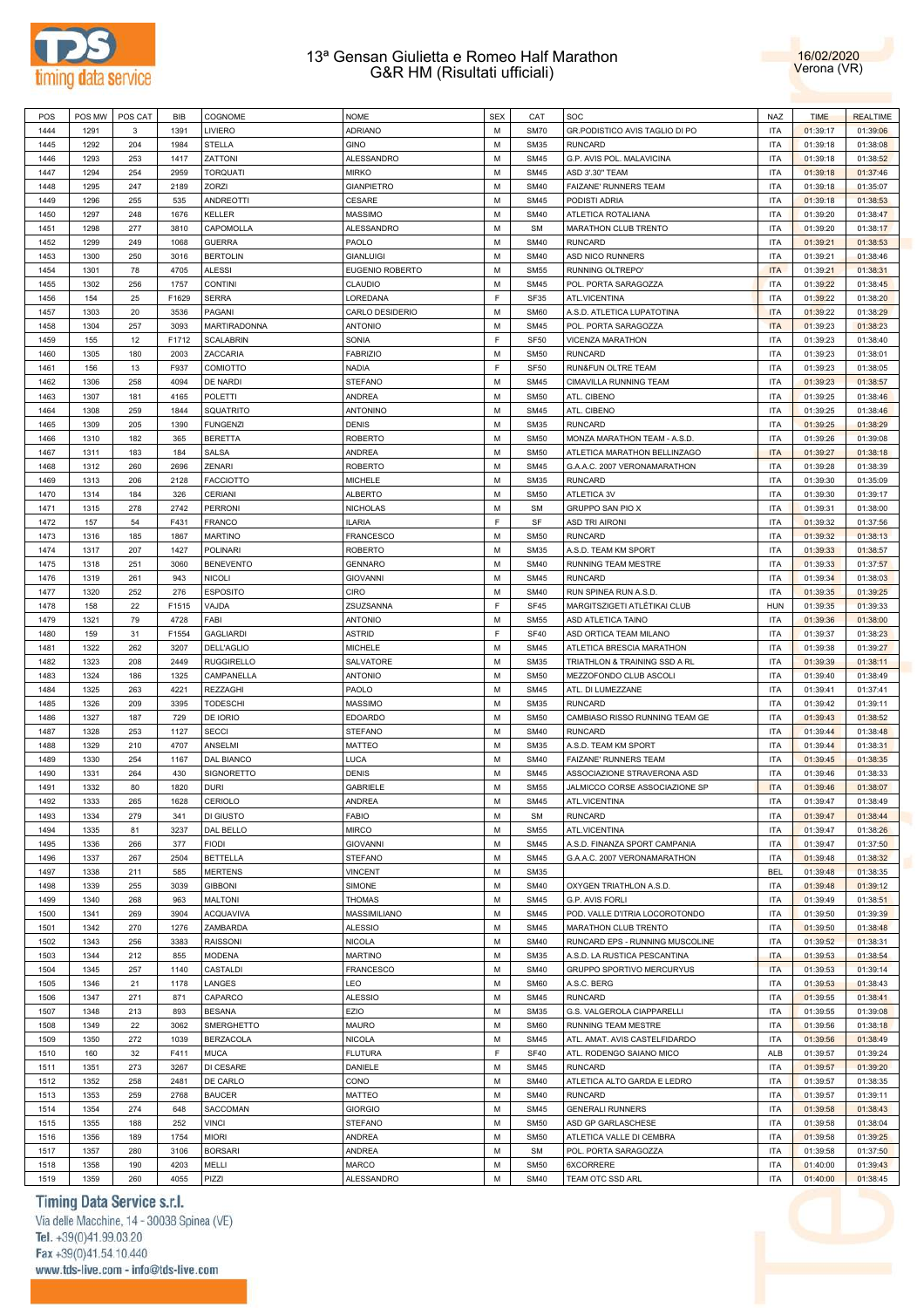



|      | POS MW | POS CAT | BIB   | COGNOME            | <b>NOME</b>             | <b>SEX</b> | CAT              | SOC                              | <b>NAZ</b> | <b>TIME</b> | <b>REALTIME</b> |
|------|--------|---------|-------|--------------------|-------------------------|------------|------------------|----------------------------------|------------|-------------|-----------------|
| 1520 | 1360   | 214     | 545   | PETRILLO           | <b>GABRIELE</b>         | M          | <b>SM35</b>      | ROAD RUNNERS CLUB MILANO         | <b>ITA</b> | 01:40:00    | 01:36:44        |
| 1521 | 1361   | 275     | 4079  | ZOCCA              | ANDREA                  | M          | <b>SM45</b>      | <b>BOSCAINI RUNNERS</b>          | <b>ITA</b> | 01:40:00    | 01:38:47        |
| 1522 | 1362   | 191     | 637   | <b>ROSI</b>        | <b>MAURIZIO</b>         | M          | <b>SM50</b>      | ASD F70 FREESPORT                | <b>ITA</b> | 01:40:01    | 01:37:50        |
|      |        |         |       |                    |                         | M          |                  |                                  | <b>ITA</b> |             |                 |
| 1523 | 1363   | 276     | 4072  | <b>ROSSATO</b>     | PAOLO ELIGIO            |            | <b>SM45</b>      | G.P. AVIS PAVIA                  |            | 01:40:01    | 01:38:48        |
| 1524 | 1364   | 281     | 1360  | <b>VICENTINI</b>   | <b>ALEX</b>             | M          | <b>SM</b>        | <b>RUNCARD</b>                   | <b>ITA</b> | 01:40:01    | 01:39:19        |
| 1525 | 1365   | 277     | 4056  | CORDIOLI           | <b>GIANLUIGI</b>        | M          | <b>SM45</b>      | G.A.A.C. 2007 VERONAMARATHON     | <b>ITA</b> | 01:40:01    | 01:38:47        |
| 1526 | 1366   | 261     | 4275  | <b>BOSETTI</b>     | <b>FABIO</b>            | M          | <b>SM40</b>      | RUNNERS VALBOSSA-AZZATE          | <b>ITA</b> | 01:40:03    | 01:39:35        |
| 1527 | 1367   | 262     | 2149  | DI MARCO           | <b>ANTONINO</b>         | M          | <b>SM40</b>      | <b>BASE RUNNING</b>              | <b>ITA</b> | 01:40:05    | 01:38:49        |
| 1528 | 1368   | 82      | 968   | PITTHARD           | ZDENĚK                  | M          | <b>SM55</b>      |                                  | CZE        | 01:40:06    | 01:39:32        |
| 1529 | 161    | 23      | F850  | <b>ARMANDI</b>     | ALESSANDRA              | E          | SF45             | ASD GP GARLASCHESE               | <b>ITA</b> | 01:40:06    | 01:38:12        |
| 1530 | 1369   | 215     | 4253  | LEMBI              | <b>FRANCESCO</b>        | M          | <b>SM35</b>      | LIB. FORNO SERGIO BENETTI        | <b>ITA</b> | 01:40:10    | 01:36:33        |
| 1531 | 1370   | 278     | 928   | <b>TROCCOLI</b>    | <b>VINCENZO</b>         | M          | <b>SM45</b>      | <b>RUNCARD</b>                   | <b>ITA</b> | 01:40:12    | 01:38:51        |
| 1532 | 1371   | 192     | 860   | <b>BIANCHI</b>     | CRISTIANO               | M          | <b>SM50</b>      | A TEAM TRIATHLON ASD             | <b>ITA</b> | 01:40:12    | 01:39:26        |
|      |        |         |       |                    |                         |            |                  |                                  |            |             |                 |
| 1533 | 1372   | 23      | 786   | PEZZONI            | Luigi                   | M          | <b>SM60</b>      | G.S. MONTESTELLA                 | <b>ITA</b> | 01:40:13    | 01:38:45        |
| 1534 | 162    | 14      | F51   | <b>TACIANI</b>     | <b>BARBARA</b>          | E          | SF <sub>50</sub> | ASD CHIARCOSSO - HELP HAITI      | <b>ITA</b> | 01:40:14    | 01:38:54        |
| 1535 | 1373   | 193     | 3371  | <b>SENINI</b>      | <b>ALBERTO</b>          | M          | <b>SM50</b>      | <b>RUNCARD</b>                   | <b>ITA</b> | 01:40:14    | 01:39:02        |
| 1536 | 1374   | 83      | 3579  | <b>FERRARONI</b>   | <b>GIORGIO</b>          | M          | <b>SM55</b>      | G.S. DILETTANTISTICO ITALPOSE    | <b>ITA</b> | 01:40:15    | 01:38:24        |
| 1537 | 1375   | 84      | 3441  | LAPORTA            | <b>RUGGIERO</b>         | M          | <b>SM55</b>      | BARLETTA SPORTIVA                | <b>ITA</b> | 01:40:18    | 01:40:04        |
| 1538 | 163    | 33      | F1196 | <b>BIANCHET</b>    | <b>MARTA</b>            | E          | <b>SF40</b>      | A.S.D. A.N.B. FIAMME CREMISI     | <b>ITA</b> | 01:40:18    | 01:38:36        |
| 1539 | 1376   | 279     | 775   | LO RE              | <b>ANTONIO</b>          | M          | <b>SM45</b>      | A.S.D. STILELIBERO               | <b>ITA</b> | 01:40:18    | 01:39:46        |
| 1540 | 1377   | 194     | 4238  | <b>FURLANIS</b>    | PIERGIOVANNI            | M          | <b>SM50</b>      | A.S.D. A.N.B. FIAMME CREMISI     | <b>ITA</b> | 01:40:18    | 01:38:36        |
| 1541 | 1378   |         |       |                    | <b>MATTEO</b>           | M          | <b>SM40</b>      | TRIATHLON DUATHLON CREMONA       | <b>ITA</b> |             |                 |
|      |        | 263     | 2051  | COPETTI            |                         |            |                  |                                  |            | 01:40:22    | 01:39:12        |
| 1542 | 1379   | 280     | 3669  | CHICHI             | <b>EMANUELE</b>         | M          | <b>SM45</b>      | A.S.D. TEAM KM SPORT             | <b>ITA</b> | 01:40:22    | 01:39:56        |
| 1543 | 164    | 26      | F930  | PUKALOVIČOVÁ       | PETRA                   | E          | SF35             | SHERUNS                          | <b>SVK</b> | 01:40:22    | 01:25:21        |
| 1544 | 1380   | 281     | 2072  | <b>DAPRI</b>       | <b>GIOVANNI</b>         | M          | <b>SM45</b>      | <b>RUNCARD</b>                   | <b>ITA</b> | 01:40:23    | 01:39:51        |
| 1545 | 165    | 15      | F1788 | SPADONI            | MARIA LUISA             | E          | SF <sub>50</sub> | ATL. CASTELLO                    | <b>ITA</b> | 01:40:25    | 01:40:23        |
| 1546 | 1381   | 282     | 414   | <b>BENASSI</b>     | <b>STEFANO</b>          | M          | <b>SM45</b>      | ATLETICA GUASTALLA REGGIOLO      | <b>ITA</b> | 01:40:26    | 01:39:13        |
| 1547 | 1382   | 282     | 3948  | JLIL               | EDWARD                  | M          | <b>SM</b>        | POL. JOY CLUB FUEL TO RUN        | <b>ITA</b> | 01:40:28    | 01:39:00        |
| 1548 | 1383   | 216     | 1808  | <b>GUGLIELMIN</b>  | CLAUDIO                 | M          | <b>SM35</b>      | <b>RUNCARD</b>                   | <b>ITA</b> | 01:40:28    | 01:39:23        |
| 1549 | 166    | 27      | F509  | <b>PISTOCHINI</b>  | SARA                    | E          | SF35             | <b>RUNCARD</b>                   | <b>ITA</b> | 01:40:28    | 01:38:18        |
| 1550 | 1384   | 85      | 1331  | <b>CORSI</b>       | <b>FABIO</b>            | M          | <b>SM55</b>      | <b>RUNCARD</b>                   | <b>ITA</b> | 01:40:30    | 01:39:27        |
|      |        |         |       |                    |                         |            |                  |                                  |            |             |                 |
| 1551 | 1385   | 264     | 2939  | <b>DIVENUTO</b>    | <b>GIANLUCA</b>         | M          | <b>SM40</b>      | <b>RUNCARD</b>                   | <b>ITA</b> | 01:40:31    | 01:38:38        |
| 1552 | 1386   | 265     | 890   | MAZZEI             | LUIGI                   | M          | <b>SM40</b>      | A.S. ACTION RUNNING MONTERONI    | <b>ITA</b> | 01:40:31    | 01:39:14        |
| 1553 | 1387   | 283     | 3683  | <b>STELLA</b>      | DANIELE                 | M          | <b>SM45</b>      | A.S.D. TEAM KM SPORT             | <b>ITA</b> | 01:40:31    | 01:39:49        |
| 1554 | 1388   | 284     | 3293  | <b>PENNA</b>       | <b>IVANO</b>            | M          | <b>SM45</b>      | ATL. REBO GUSSAGO                | <b>ITA</b> | 01:40:32    | 01:39:52        |
| 1555 | 1389   | 86      | 3044  | YANEZ ALVAREZ      | <b>JOSE MARIA</b>       | M          | <b>SM55</b>      | <b>RUNCARD</b>                   | PER        | 01:40:33    | 01:39:03        |
| 1556 | 1390   | 266     | 4125  | COLAONE            | DANIELE                 | M          | <b>SM40</b>      | RUNCARD EPS - ASD LAIVES RUNNERS | <b>ITA</b> | 01:40:33    | 01:39:12        |
| 1557 | 1391   | 267     | 2970  | <b>STARACE</b>     | Luigi                   | M          | <b>SM40</b>      | <b>BIO CORRENDO AVIS</b>         | <b>ITA</b> | 01:40:33    | 01:39:53        |
| 1558 | 1392   | 283     | 2882  | PIAI               | MANUEL                  | M          | <b>SM</b>        | <b>RUNCARD</b>                   | <b>ITA</b> | 01:40:33    | 01:40:33        |
| 1559 | 1393   | 285     | 2877  | SALVADOR           | <b>EDI</b>              | M          | <b>SM45</b>      | AMICI DI LUTRANO                 | <b>ITA</b> | 01:40:33    | 01:40:33        |
|      |        | 284     | 2886  | <b>MASCHIETTO</b>  | <b>DIEGO</b>            | M          | <b>SM</b>        | <b>RUNCARD</b>                   | <b>ITA</b> |             |                 |
| 1560 | 1394   |         |       |                    |                         |            |                  |                                  |            | 01:40:33    | 01:40:33        |
| 1561 | 1395   | 286     | 2885  | <b>DORETTO</b>     | ALESSANDRO              | M          | <b>SM45</b>      | AMICI DI LUTRANO                 | <b>ITA</b> | 01:40:33    | 01:40:33        |
| 1562 | 1396   | 195     | 3792  | <b>FERRARI</b>     | <b>ANDREA</b>           | M          | <b>SM50</b>      | <b>RUNCARD</b>                   | <b>ITA</b> | 01:40:33    | 01:39:56        |
| 1563 | 1397   | 285     |       | <b>STEFAN</b>      | CHRISTIAN               |            |                  |                                  |            |             |                 |
|      |        |         | 2875  |                    |                         | M          | <b>SM</b>        | <b>RUNCARD</b>                   | <b>ITA</b> | 01:40:33    | 01:40:33        |
| 1564 | 1398   | 217     | 2883  | LOVISOTTO          | <b>MIRKO</b>            | M          | <b>SM35</b>      | GRUPPO SPORTIVO MERCURYUS        | <b>ITA</b> | 01:40:34    | 01:40:34        |
| 1565 | 1399   | 286     | 2961  | <b>MURATORI</b>    | MASSIMILIANO            | M          | <b>SM</b>        | ASD 3'.30" TEAM                  | <b>ITA</b> | 01:40:34    | 01:39:51        |
| 1566 | 1400   | 287     | 1551  | VIO                | CLAUDIO ROBERTO         | M          | <b>SM</b>        | POL. JOY CLUB FUEL TO RUN        | <b>ITA</b> | 01:40:34    | 01:39:06        |
|      |        |         |       |                    |                         |            |                  |                                  |            |             |                 |
| 1567 | 167    | 34      | F1326 | <b>BATTISTI</b>    | DANIELA                 | E          | <b>SF40</b>      | ATLETICA AVIANO                  | <b>ITA</b> | 01:40:35    | 01:40:35        |
| 1568 | 1401   | 287     | 1689  | <b>OBEROSLER</b>   | <b>DAVIDE</b>           | M          | <b>SM45</b>      | <b>RUNCARD</b>                   | <b>ITA</b> | 01:40:35    | 01:39:57        |
| 1569 | 1402   | 87      | 2888  | <b>PLATAROTI</b>   | <b>ANTONIO</b>          | М          | <b>SM55</b>      | <b>RUNCARD</b>                   | <b>ITA</b> | 01:40:36    | 01:40:36        |
| 1570 | 1403   | 196     | 3913  | <b>RECCHIA</b>     | EMANUELE                | M          | <b>SM50</b>      | POL.UNICREDIT CIRCOLO MILANO     | <b>ITA</b> | 01:40:37    | 01:39:29        |
| 1571 | 1404   | 288     | 2881  | <b>FRANCESCHIN</b> | <b>STEFANO</b>          | M          | <b>SM45</b>      | GRUPPO SPORTIVO MERCURYUS        | <b>ITA</b> | 01:40:37    | 01:40:37        |
| 1572 | 1405   | 197     | 2889  | <b>DA ROS</b>      | <b>GIANPIETRO</b>       | M          | <b>SM50</b>      | <b>CIMAVILLA RUNNING TEAM</b>    | <b>ITA</b> | 01:40:38    | 01:40:38        |
| 1573 | 1406   | 198     | 2876  | <b>DAMIANI</b>     | CRISTIANO               | M          | <b>SM50</b>      | GRUPPO SPORTIVO MERCURYUS        | <b>ITA</b> | 01:40:38    | 01:40:38        |
| 1574 | 1407   | 288     | 2879  | <b>MENIN</b>       | SIMONE                  | M          | <b>SM</b>        | <b>RUNCARD</b>                   | <b>ITA</b> | 01:40:38    | 01:40:38        |
| 1575 | 1408   | 289     | 2330  | DI GENNARO         | <b>NICOLA</b>           | M          | <b>SM45</b>      | <b>RUNCARD</b>                   | <b>ITA</b> | 01:40:38    | 01:38:55        |
| 1576 | 1409   | 218     | 2553  | <b>TRENTIN</b>     | <b>ITALO</b>            | M          | <b>SM35</b>      | <b>RUNCARD</b>                   | <b>ITA</b> | 01:40:38    | 01:39:48        |
|      |        |         |       |                    |                         |            |                  |                                  |            |             |                 |
| 1577 | 168    | 16      | F1328 | <b>MICHELIS</b>    | <b>MARIA</b>            | F          | <b>SF50</b>      | AMICI DI LUTRANO                 | <b>ITA</b> | 01:40:39    | 01:40:39        |
| 1578 | 169    | 24      | F1456 | LOSI               | <b>STEFANIA</b>         | F          | <b>SF45</b>      | G.P. AVIS POL. MALAVICINA        | <b>ITA</b> | 01:40:40    | 01:39:47        |
| 1579 | 1410   | 219     | 3053  | <b>MORZENTI</b>    | <b>MARCO</b>            | M          | <b>SM35</b>      | ASD ATLETICA STEZZANO            | <b>ITA</b> | 01:40:40    | 01:39:14        |
| 1580 | 1411   | 290     | 2880  | <b>NESTA</b>       | CLAUDIO                 | M          | <b>SM45</b>      | AMICI DI LUTRANO                 | <b>ITA</b> | 01:40:40    | 01:40:40        |
| 1581 | 1412   | 291     | 3681  | <b>CIRESOLA</b>    | CLAUDIO                 | M          | <b>SM45</b>      | A.S.D. TEAM KM SPORT             | <b>ITA</b> | 01:40:41    | 01:39:25        |
| 1582 | 1413   | 292     | 3880  | <b>MASCITTI</b>    | <b>GIORGIO</b>          | M          | <b>SM45</b>      | VERDE PISELLO GROUP MILANO       | <b>ITA</b> | 01:40:41    | 01:38:57        |
| 1583 | 1414   | 289     | 240   | CARMONA            | <b>FEDERICO GABRIEL</b> | M          | <b>SM</b>        | <b>RUNCARD</b>                   | ARG        | 01:40:41    | 01:40:07        |
| 1584 | 1415   | 199     | 2891  | <b>MAGAGNIN</b>    | <b>FABIO</b>            | M          | <b>SM50</b>      | GRUPPO SPORTIVO MERCURYUS        | <b>ITA</b> | 01:40:41    | 01:40:41        |
| 1585 | 1416   |         |       | <b>GIORDAN</b>     | <b>LUCA</b>             | M          | <b>SM50</b>      | GRUPPO SPORTIVO MERCURYUS        | <b>ITA</b> | 01:40:43    | 01:40:43        |
|      |        | 200     | 2878  |                    |                         |            |                  |                                  |            |             |                 |
| 1586 | 1417   | 268     | 3958  | <b>OLIVIERI</b>    | ANDY                    | M          | <b>SM40</b>      | G.A.A.C. 2007 VERONAMARATHON     | <b>ITA</b> | 01:40:43    | 01:39:26        |
| 1587 | 1418   | 290     | 3250  | <b>BRUNO</b>       | <b>DAVIDE</b>           | M          | <b>SM</b>        | <b>RUNCARD</b>                   | <b>ITA</b> | 01:40:43    | 01:38:00        |
| 1588 | 1419   | 220     | 364   | MILANI             | <b>MARCO</b>            | M          | <b>SM35</b>      | A.S.D. A.N.B. FIAMME CREMISI     | <b>ITA</b> | 01:40:43    | 01:39:24        |
| 1589 | 1420   | 201     | 2903  | <b>DE TOMMASI</b>  | <b>FRANCESCO</b>        | M          | <b>SM50</b>      | <b>RUNCARD</b>                   | <b>ITA</b> | 01:40:44    | 01:39:44        |
| 1590 | 1421   | 202     | 2998  | GOZZI              | <b>DIEGO</b>            | M          | <b>SM50</b>      | ATL. VIADANA                     | <b>ITA</b> | 01:40:45    | 01:39:05        |
| 1591 | 1422   | 203     | 2956  | <b>ROMAN</b>       | <b>FRANCO</b>           | M          | <b>SM50</b>      |                                  | <b>ITA</b> | 01:40:47    | 01:40:26        |
| 1592 | 1423   | 291     | 1404  | <b>VICENTINI</b>   | <b>ANDREA</b>           | M          | <b>SM</b>        | G.P. AVIS POL. MALAVICINA        | <b>ITA</b> | 01:40:47    | 01:39:05        |
| 1593 | 1424   | 293     | 3442  | <b>BINETTI</b>     | <b>MICHELE</b>          | M          | <b>SM45</b>      | BARLETTA SPORTIVA                | <b>ITA</b> | 01:40:48    | 01:40:33        |
| 1594 | 1425   | 294     | 2872  | ZAGHI              | ALESSANDRO              | M          | <b>SM45</b>      | <b>RUNCARD</b>                   | <b>ITA</b> | 01:40:48    | 01:39:26        |

# Timing Data Service s.r.l.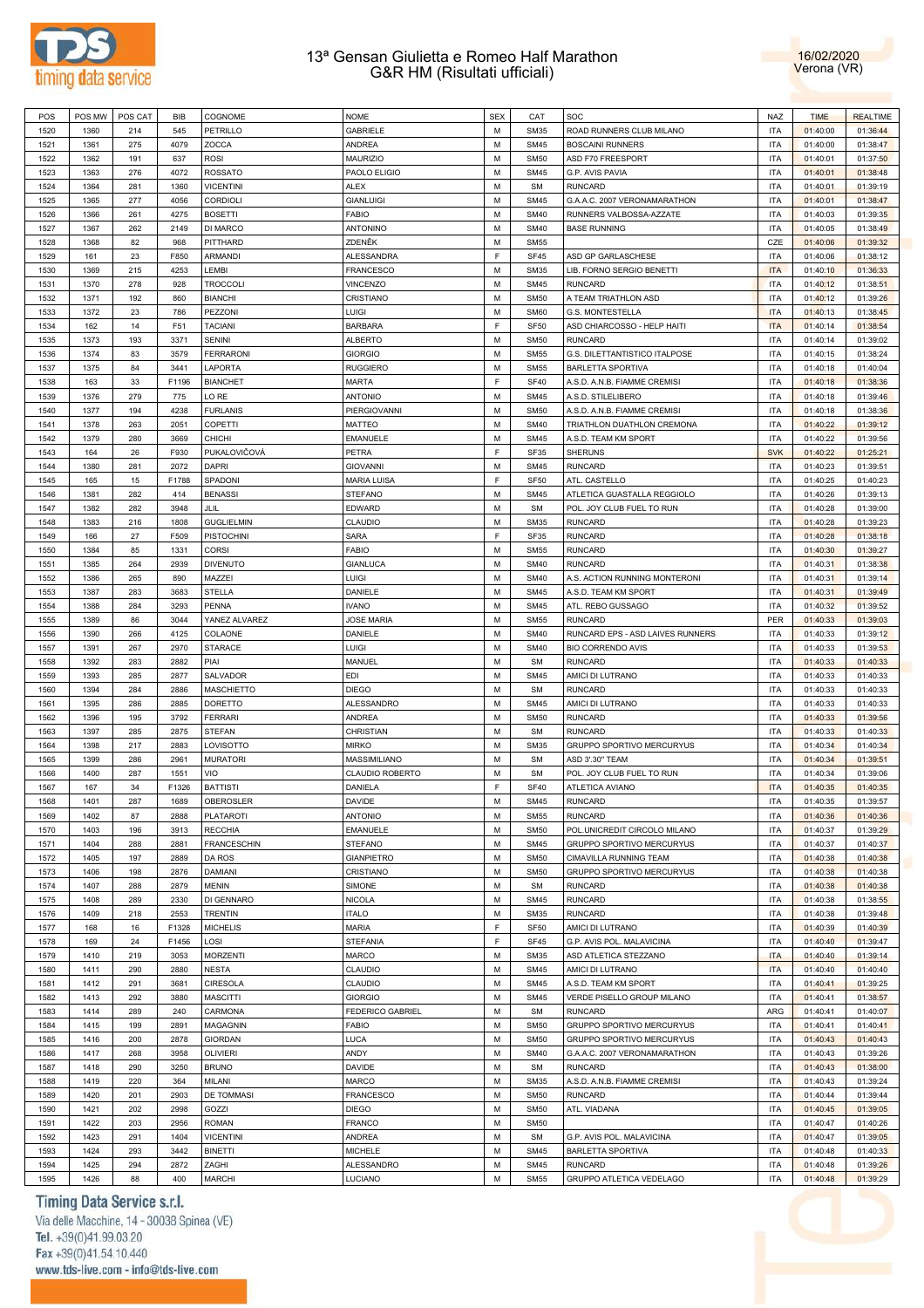



| POS  | POS MW | POS CAT        | <b>BIB</b> | COGNOME               | <b>NOME</b>         | <b>SEX</b> | CAT         | SOC                                      | NAZ        | <b>TIME</b> | <b>REALTIME</b> |
|------|--------|----------------|------------|-----------------------|---------------------|------------|-------------|------------------------------------------|------------|-------------|-----------------|
| 1596 | 1427   | 204            | 3763       | PARENTE               | ANGELO              | М          | <b>SM50</b> | POL. PORTA SARAGOZZA                     | ITA        | 01:40:48    | 01:39:14        |
| 1597 | 1428   | 292            | 2884       | <b>SERAFINI</b>       | <b>MICHELE</b>      | M          | <b>SM</b>   | <b>RUNCARD</b>                           | ITA        | 01:40:49    | 01:40:49        |
| 1598 | 1429   | 295            | 2490       | <b>FERRARI</b>        | <b>DONATO</b>       | М          | <b>SM45</b> | A.S.D. ATLETICA SARNICO                  | ITA        | 01:40:50    | 01:39:22        |
|      |        |                |            |                       |                     |            |             |                                          |            |             |                 |
| 1599 | 1430   | 293            | 1197       | <b>BIANCHESSI</b>     | <b>ROBERTO</b>      | M          | <b>SM</b>   | G.T.A. CREMA                             | ITA        | 01:40:51    | 01:39:49        |
| 1600 | 1431   | 296            | 3027       | GOZZI                 | <b>FRANCESCO</b>    | М          | <b>SM45</b> | <b>RUNCARD</b>                           | ITA        | 01:40:52    | 01:39:53        |
| 1601 | 1432   | 269            | 722        | <b>EIDHER</b>         | <b>MARIO</b>        | M          | <b>SM40</b> |                                          | AUT        | 01:40:52    | 01:38:36        |
| 1602 | 1433   | 221            | 529        | <b>BIASIBETTI</b>     | <b>ENRICO</b>       | М          | <b>SM35</b> | ATL.VALDOBBIADENE G.S.A                  | ITA        | 01:40:53    | 01:39:36        |
| 1603 | 1434   | 297            | 3012       | <b>BRUSCHI</b>        | DAVIDE              | M          | <b>SM45</b> | ASD 3'.30" TEAM                          | ITA        | 01:40:53    | 01:39:45        |
| 1604 | 1435   | 298            | 2392       | <b>GILIOLI</b>        | <b>FRANCESCO</b>    | М          | <b>SM45</b> | ATL. CIBENO                              | ITA        | 01:40:53    | 01:39:32        |
| 1605 | 170    | 17             | F1458      | <b>BATTISTOTTI</b>    | <b>GIANNA</b>       | E          | <b>SF50</b> | G.P. AVIS POL. MALAVICINA                | ITA        | 01:40:55    | 01:39:50        |
|      |        |                |            |                       |                     |            |             |                                          |            |             |                 |
| 1606 | 1436   | 222            | 2937       | <b>MUSALA</b>         | <b>MARIUS</b>       | М          | <b>SM35</b> | <b>RUNCARD</b>                           | <b>ROU</b> | 01:40:55    | 01:38:07        |
| 1607 | 1437   | 294            | 2588       | MAZZOTTI              | <b>GIOVANNI</b>     | M          | <b>SM</b>   | <b>RUNCARD</b>                           | <b>ITA</b> | 01:40:56    | 01:38:55        |
| 1608 | 1438   | 223            | 3400       | SVALUTO MOREOLO       | CARLO               | М          | <b>SM35</b> | <b>RUNCARD</b>                           | <b>ITA</b> | 01:40:58    | 01:39:05        |
| 1609 | 1439   | 270            | 2102       | LAVARDA               | DANIELE             | M          | <b>SM40</b> | ASD NICO RUNNERS                         | <b>ITA</b> | 01:40:58    | 01:40:44        |
| 1610 | 1440   | 224            | 2616       | <b>VICENTINI</b>      | <b>GABRIELE</b>     | М          | <b>SM35</b> | LAGARINA CRUS TEAM                       | <b>ITA</b> | 01:40:59    | 01:40:32        |
| 1611 | 1441   | 295            | 342        | DI GIUSTO             | <b>MASSIMO</b>      | M          | SM          | <b>RUNCARD</b>                           | ITA        | 01:41:00    | 01:39:57        |
| 1612 | 1442   | 225            | 2307       | <b>CAMPOSTRINI</b>    | <b>MARCO</b>        | М          | <b>SM35</b> | LAGARINA CRUS TEAM                       | ITA        | 01:41:00    | 01:40:34        |
| 1613 | 1443   | 205            | 4015       | PASIN                 | RAFFAELE            | M          | <b>SM50</b> | VICENZA MARATHON                         | ITA        | 01:41:00    |                 |
|      |        |                |            |                       |                     |            |             |                                          |            |             | 01:36:47        |
| 1614 | 1444   | 299            | 313        | ARMANI                | GRAZIANO            | М          | <b>SM45</b> | <b>RUNCARD</b>                           | ITA        | 01:41:00    | 01:40:05        |
| 1615 | 171    | 35             | F873       | <b>ARTONI</b>         | MARIANNA            | F          | <b>SF40</b> | PODISTICA PONTELUNGO BOLOGNA             | ITA        | 01:41:00    | 01:39:44        |
| 1616 | 1445   | $\overline{7}$ | 2337       | <b>MONELLA</b>        | <b>VIRGILIO</b>     | М          | <b>SM65</b> | ATL. REBO GUSSAGO                        | ITA        | 01:41:00    | 01:40:05        |
| 1617 | 1446   | 300            | 1758       | <b>ROSSI</b>          | <b>ANDREA</b>       | М          | <b>SM45</b> | POL. PORTA SARAGOZZA                     | ITA        | 01:41:01    | 01:38:53        |
| 1618 | 1447   | 271            | 3268       | <b>BASSAN</b>         | <b>JURI TEBALDO</b> | М          | <b>SM40</b> | ATL. BEDIZZOLE                           | ITA        | 01:41:02    | 01:40:04        |
| 1619 | 1448   | 206            | 2280       | <b>BALESTRIERO</b>    | <b>ROBERTO</b>      | M          | <b>SM50</b> | <b>BOSCAINI RUNNERS</b>                  | <b>ITA</b> | 01:41:03    | 01:39:26        |
| 1620 | 172    | 36             | F821       | <b>BERNABE'</b>       | DANIELA             | F          | <b>SF40</b> | ATLETICA VALLE DI CEMBRA                 | ITA        | 01:41:06    | 01:39:30        |
|      |        |                |            |                       |                     |            |             |                                          |            |             |                 |
| 1621 | 1449   | 272            | 2830       | CREMA                 | <b>MIRCO</b>        | M          | <b>SM40</b> | <b>SALCUS</b>                            | ITA        | 01:41:07    | 01:40:09        |
| 1622 | 1450   | 273            | 2579       | <b>NALON</b>          | CRISTIAN            | М          | <b>SM40</b> | <b>RUNCARD</b>                           | ITA        | 01:41:08    | 01:40:43        |
| 1623 | 1451   | 301            | 324        | <b>TOMASIN</b>        | <b>NICOLA</b>       | M          | <b>SM45</b> | <b>RUNCARD</b>                           | ITA        | 01:41:08    | 01:39:23        |
| 1624 | 1452   | 274            | 662        | COVA CAIAZZO          | SIMONE              | М          | <b>SM40</b> | PODISTICA MEZZANESE                      | ITA        | 01:41:08    | 01:38:28        |
| 1625 | 1453   | 207            | 2123       | <b>CUGNETTO</b>       | NATALE              | M          | <b>SM50</b> | <b>RUNCARD</b>                           | ITA        | 01:41:10    | 01:40:45        |
| 1626 | 1454   | 89             | 4215       | CHECCHINATO           | <b>RAFFAELLO</b>    | М          | <b>SM55</b> | ATLETICA CORRIFERRARA                    | ITA        | 01:41:11    | 01:39:53        |
| 1627 | 173    | $\overline{5}$ | F1089      | <b>MARINI</b>         | <b>MARILENA</b>     | E          | <b>SF55</b> | <b>BOSCAINI RUNNERS</b>                  | ITA        | 01:41:11    | 01:40:17        |
|      |        |                |            |                       |                     |            |             |                                          |            |             |                 |
| 1628 | 1455   | 208            | 534        | <b>GIORDANI</b>       | LORENZO             | М          | <b>SM50</b> | PODISTI ADRIA                            | ITA        | 01:41:12    | 01:39:54        |
| 1629 | 1456   | 302            | 744        | ZANETELLO             | <b>ROBERTO</b>      | M          | <b>SM45</b> | TEAM PASTURO ASD                         | <b>ITA</b> | 01:41:13    | 01:39:58        |
| 1630 | 1457   | 303            | 2335       | VANNINI               | <b>FEDERICO</b>     | М          | <b>SM45</b> | ATL.BORGO A BUGGIANO                     | ITA        | 01:41:14    | 01:40:42        |
| 1631 | 1458   | 296            | 2759       | CAPPELLI              | <b>STEFANO</b>      | M          | <b>SM</b>   | <b>RUNCARD</b>                           | <b>ITA</b> | 01:41:14    | 01:37:15        |
| 1632 | 174    | 25             | F1345      | <b>GOZZOLI</b>        | <b>MONICA</b>       | F          | <b>SF45</b> | A.S.D. C.U.S. BRESCIA                    | <b>ITA</b> | 01:41:16    | 01:40:44        |
| 1633 | 175    | 26             | F960       | <b>BELLODI</b>        | <b>SIMONA</b>       | F          | <b>SF45</b> | <b>RUNCARD</b>                           | <b>ITA</b> | 01:41:16    | 01:39:52        |
| 1634 | 1459   | 304            | 2534       | ABATI                 | <b>LUCA</b>         | М          | <b>SM45</b> | RUNNERS BERGAMO                          | <b>ITA</b> | 01:41:17    | 01:39:48        |
|      |        |                |            |                       |                     |            |             |                                          |            |             |                 |
| 1635 | 1460   | 209            | 259        | <b>BUSON</b>          | MASSIMILIANO        | М          | <b>SM50</b> | GRUPPO PODISTI MONSELICENSI              | <b>ITA</b> | 01:41:17    | 01:40:55        |
| 1636 | 1461   | 226            | 1082       | MEYER-BORCHERT        | SEBASTIAN           | М          | <b>SM35</b> | SPORT RUSCHER TEAM                       | GER        | 01:41:18    | 01:39:34        |
| 1637 | 176    | 28             | F1698      | NATALI                | SARAH               | F          | SF35        | <b>RUNCARD</b>                           | ITA        | 01:41:18    | 01:40:01        |
| 1638 | 1462   | 297            | 3788       | VACCARO               | <b>ROSARIO</b>      | М          | <b>SM</b>   | <b>RUNCARD</b>                           | ITA        | 01:41:18    | 01:40:33        |
| 1639 | 1463   | 305            | 4163       | ANDREATTA             | PAOLO               | М          | <b>SM45</b> | GS VALSUGANA TRENTINO                    | ITA        | 01:41:18    | 01:40:10        |
| 1640 | 1464   | 306            | 2509       | CARREGARI             | DAVIDE              | М          | <b>SM45</b> | TRAGUARDO VOLANTE RACING                 | ITA        | 01:41:19    | 01:40:50        |
| 1641 | 1465   | 24             | 4197       | <b>MARTINELLI</b>     | <b>FULVIO</b>       | М          | <b>SM60</b> | RASCHIANI TRIATHLON PAVESE               | ITA        | 01:41:19    | 01:40:45        |
| 1642 | 1466   | 307            | 2167       | <b>MEMINI</b>         | CLAUDIO             | М          | <b>SM45</b> | RUNNERS CAPRIOLESE                       | <b>ITA</b> | 01:41:19    | 01:40:07        |
|      |        |                |            |                       |                     |            |             |                                          |            |             |                 |
| 1643 | 1467   | 90             | 2749       | LA BELLA              | <b>RICCARDO</b>     | М          | <b>SM55</b> | A.S.D. ESERCITO-15 CERIMANT              | <b>ITA</b> | 01:41:19    | 01:39:24        |
| 1644 | 1468   | 275            | 1566       | <b>BONEMAZZI</b>      | LORENZO             | M          | <b>SM40</b> | TEMPO IMPEGNATO-ATL. TIDIESSE            | <b>ITA</b> | 01:41:20    | 01:37:35        |
| 1645 | 1469   | 298            | 837        | MENGOZZI              | <b>MICHELE</b>      | М          | <b>SM</b>   | <b>RUNCARD</b>                           |            |             | 01:39:12        |
| 1646 | 1470   | 210            | 1419       | PASQUARDINI           | <b>ATTILIO</b>      | M          |             |                                          | <b>ITA</b> | 01:41:20    |                 |
| 1647 | 1471   | 211            |            |                       |                     |            | <b>SM50</b> | G.P. AVIS POL. MALAVICINA                | <b>ITA</b> | 01:41:21    | 01:41:01        |
| 1648 |        |                | 3259       | <b>TURANO</b>         | PASQUALE            | М          | <b>SM50</b> | POL. MAGNA GRAECIA ASD CASSANO           | <b>ITA</b> | 01:41:21    | 01:40:07        |
|      | 1472   | 276            | 2075       | <b>SEREN</b>          | ALESSANDRO          | M          | <b>SM40</b> | <b>RUNCARD</b>                           | ITA        | 01:41:23    | 01:39:19        |
|      |        |                |            |                       |                     |            |             |                                          |            |             |                 |
| 1649 | 1473   | 212            | 2184       | <b>NEGRINI</b>        | <b>ANDREA</b>       | М          | <b>SM50</b> | A.S.D. PODISTICA TORINO                  | <b>ITA</b> | 01:41:23    | 01:40:52        |
| 1650 | 1474   | 308            | 398        | <b>BASSO</b>          | <b>RICARDO</b>      | M          | <b>SM45</b> | GRUPPO ATLETICA VEDELAGO                 | ITA        | 01:41:23    | 01:40:02        |
| 1651 | 177    | 55             | F1118      | <b>DESMET</b>         | CLOE                | F          | SF          | OXYGEN TRIATHLON A.S.D.                  | <b>FRA</b> | 01:41:24    | 01:39:56        |
| 1652 | 1475   | 299            | 4724       | <b>RICHELLI</b>       | PAOLO               | М          | <b>SM</b>   | <b>RUNCARD</b>                           | ITA        | 01:41:24    | 01:40:04        |
| 1653 | 1476   | 213            | 2822       | <b>GRISO</b>          | <b>STEFANO</b>      | М          | <b>SM50</b> | G.A.A.C. 2007 VERONAMARATHON             | <b>ITA</b> | 01:41:26    | 01:39:11        |
| 1654 | 1477   | 309            | 1900       | <b>BORTOLOTTI</b>     | <b>ALBERTO</b>      | M          | <b>SM45</b> | ASD 3'.30" TEAM                          | <b>ITA</b> | 01:41:26    | 01:40:43        |
| 1655 | 1478   | 227            | 1913       | ZANONI                | <b>GIORGIO</b>      | M          | <b>SM35</b> | A.S.D. TEAM KM SPORT                     | <b>ITA</b> | 01:41:26    | 01:38:55        |
|      |        |                |            |                       |                     |            |             |                                          |            |             |                 |
| 1656 | 1479   | 8              | 3059       | <b>PIOLANTI</b>       | <b>STEFANO</b>      | М          | <b>SM65</b> | G.S. GABBI                               | <b>ITA</b> | 01:41:28    | 01:40:33        |
| 1657 | 1480   | 310            | 2942       | <b>BORGHI</b>         | <b>IVAN</b>         | М          | <b>SM45</b> | RUNCARD EPS - INTERFORZE MODENA          | <b>ITA</b> | 01:41:28    | 01:40:10        |
| 1658 | 1481   | 311            | 2764       | <b>BASSOLI</b>        | <b>STEFANO</b>      | M          | <b>SM45</b> | ATL. CIBENO                              | ITA        | 01:41:29    | 01:40:08        |
| 1659 | 1482   | 228            | 2091       | <b>BOLESANI</b>       | <b>GIOVANNI</b>     | М          | <b>SM35</b> | <b>RUNCARD</b>                           | ITA        | 01:41:30    | 01:39:21        |
| 1660 | 178    | 29             | F1768      | <b>POCHESCI</b>       | VALENTINA           | F          | SF35        | <b>G.S.IL FIORINO</b>                    | ITA        | 01:41:30    | 01:40:40        |
| 1661 | 1483   | 300            | 3444       | <b>RIGHETTI</b>       | <b>FRANCESCO</b>    | М          | <b>SM</b>   | A.S.D. LA RUSTICA PESCANTINA             | <b>ITA</b> | 01:41:30    | 01:40:29        |
| 1662 | 1484   | 312            | 1632       | <b>PAGNUTTI</b>       | <b>GIAMPAOLO</b>    | M          | <b>SM45</b> | ATL.VICENTINA                            | ITA        | 01:41:32    | 01:40:15        |
|      | 1485   |                | 3941       | NALLI                 |                     |            | <b>SM55</b> |                                          |            |             |                 |
| 1663 |        | 91             |            |                       | <b>MASSIMO</b>      | М          |             | ASD FILMAR RUNNING                       | ITA        | 01:41:33    | 01:38:17        |
| 1664 | 1486   | 92             | 3673       | PALESA                | <b>MARCO</b>        | М          | <b>SM55</b> | A.S.D. TEAM KM SPORT                     | ITA        | 01:41:33    | 01:41:24        |
| 1665 | 179    | 37             | F1090      | ABELLI                | <b>FRANCESCA</b>    | F          | <b>SF40</b> | A.S.D. 3T                                | ITA        | 01:41:33    | 01:40:06        |
| 1666 | 1487   | 313            | 1203       | ZANATTA               | DAVIDE              | М          | <b>SM45</b> | RUNCARD EPS - A.S.D. RIDE YOUR DREAMS TR | ITA        | 01:41:34    | 01:40:32        |
| 1667 | 1488   | 314            | 989        | <b>MELON</b>          | <b>FLAVIANO</b>     | М          | <b>SM45</b> | CONFINDUSTRIA ATL. ROVIGO                | ITA        | 01:41:35    | 01:40:28        |
| 1668 | 180    | 27             | F1229      | <b>VICTOR SANTAGA</b> | MARIE COLETTE       | F          | <b>SF45</b> | ATLETICA SAN BIAGIO                      | ITA        | 01:41:36    | 01:41:33        |
| 1669 | 181    | 38             | F1703      | <b>PENZO</b>          | LUISA               | F          | <b>SF40</b> | <b>RUNCARD</b>                           | <b>ITA</b> | 01:41:36    | 01:40:44        |
| 1670 | 1489   | 93             | 4711       | TOMEZZOLI             | TIZIANO             | M          | <b>SM55</b> | <b>RUNCARD</b>                           | ITA        | 01:41:36    | 01:40:44        |

# Timing Data Service s.r.l.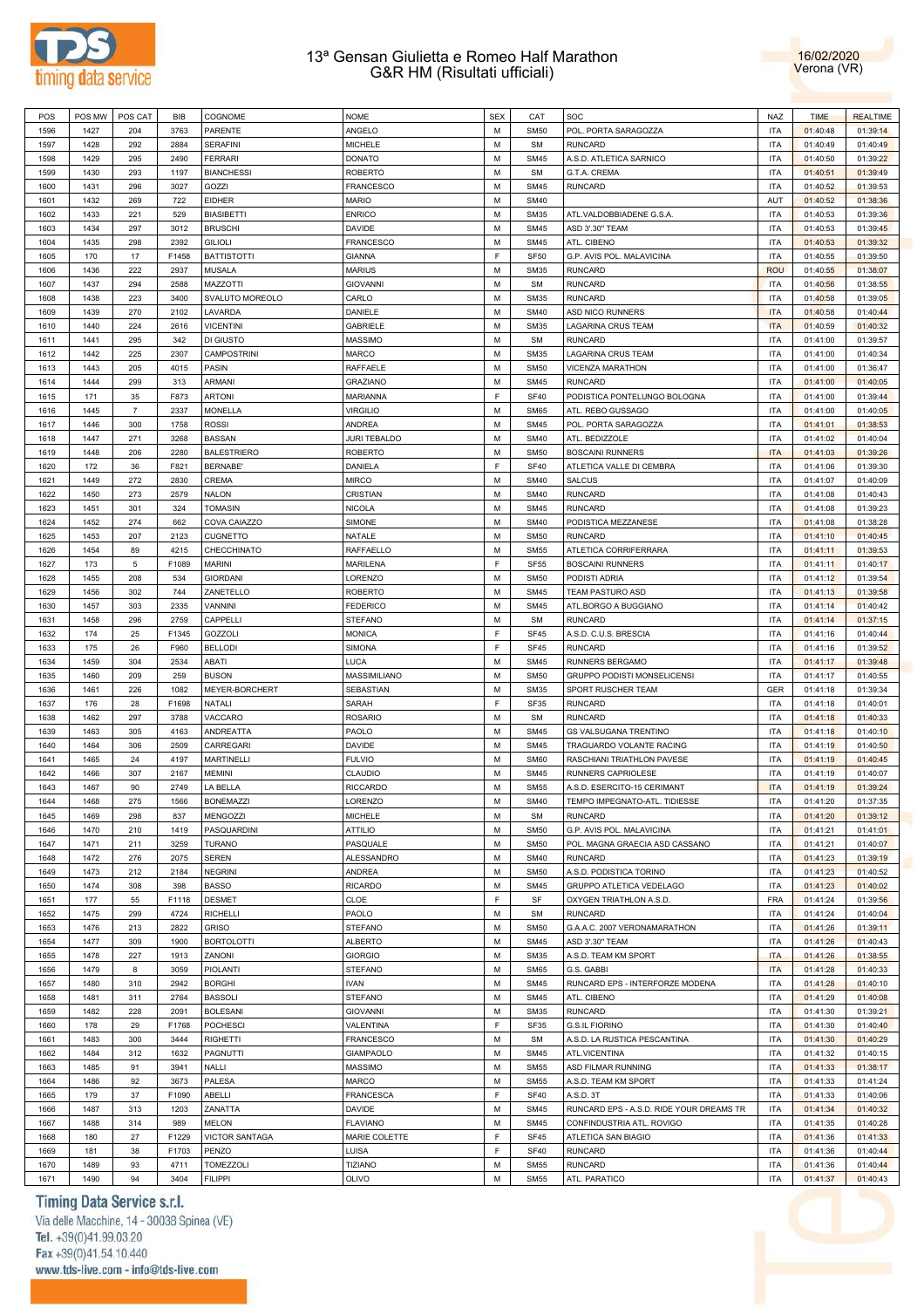



| POS  | POS MW | POS CAT        | BIB   | COGNOME             | <b>NOME</b>         | <b>SEX</b> | CAT         | SOC                                    | <b>NAZ</b> | <b>TIME</b> | <b>REALTIME</b> |
|------|--------|----------------|-------|---------------------|---------------------|------------|-------------|----------------------------------------|------------|-------------|-----------------|
| 1672 | 1491   | 277            | 3008  | <b>FARINAZZO</b>    | <b>MARTINO</b>      | M          | <b>SM40</b> | <b>RUNCARD</b>                         | <b>ITA</b> | 01:41:38    | 01:40:48        |
| 1673 | 1492   | 301            | 3412  | CAMPBELL            | JAMES               | M          | <b>SM</b>   | <b>BRITISH ATHLETICS</b>               | <b>GBR</b> | 01:41:39    | 01:39:06        |
| 1674 | 1493   | 25             | 4735  | LOCATELLI           | <b>SERGIO</b>       | М          | SM60        | ATL. PRESEZZO                          | ITA        | 01:41:39    | 01:40:09        |
|      |        |                |       |                     |                     | E          |             |                                        |            |             |                 |
| 1675 | 182    | 30             | F1006 | <b>FRANCESCUTTO</b> | LAURA               |            | SF35        | <b>RUNCARD</b>                         | <b>ITA</b> | 01:41:39    | 01:40:12        |
| 1676 | 1494   | 214            | 3232  | <b>METTIFOGO</b>    | <b>MASSIMO</b>      | М          | <b>SM50</b> | ATL.VICENTINA                          | <b>ITA</b> | 01:41:39    | 01:38:07        |
| 1677 | 1495   | 315            | 2031  | PULLA               | GAETANO AGOSTINO    | М          | <b>SM45</b> | ATL. CIBENO                            | <b>ITA</b> | 01:41:43    | 01:40:22        |
| 1678 | 183    | 56             | F1546 | OBERDANK            | TEA                 | E          | SF          |                                        | <b>SLO</b> | 01:41:43    | 01:40:29        |
| 1679 | 184    | 18             | F1581 | <b>BAGNARI</b>      | SILVIA              | E          | <b>SF50</b> | ATLETICA 85 FAENZA                     | <b>ITA</b> | 01:41:43    | 01:39:43        |
| 1680 | 1496   | 215            | 235   | <b>SEPPI</b>        | <b>MATTEO</b>       | М          | <b>SM50</b> | U.S. MONTE BALDO                       | ITA        | 01:41:43    | 01:39:51        |
| 1681 | 1497   | 216            | 807   | <b>REGGIANI</b>     | CARLO               | М          | <b>SM50</b> | G.S.D. MOMBOCAR                        | ITA        | 01:41:43    | 01:39:59        |
| 1682 | 1498   | 229            | 4132  | <b>ABBATTISTA</b>   | <b>ROCCO</b>        | М          | <b>SM35</b> | ACADEMY RAVENNA ATHLETICS              | <b>ITA</b> | 01:41:43    | 01:39:43        |
| 1683 | 1499   | 217            | 2865  | <b>IMBROINISE</b>   | <b>MICHELE</b>      | М          | <b>SM50</b> | PASSO CAPPONI ASD                      | <b>ITA</b> | 01:41:43    | 01:39:53        |
| 1684 | 1500   | 218            | 1273  | <b>BERNARDIS</b>    | <b>GABRIELE</b>     | М          | <b>SM50</b> | MARATHON CLUB TRENTO                   | <b>ITA</b> | 01:41:44    | 01:40:36        |
|      |        |                |       |                     |                     |            |             |                                        |            |             |                 |
| 1685 | 1501   | 278            | 2704  | ZIDDA               | <b>MAURIZIO</b>     | M          | <b>SM40</b> | PODISTICA CORREGGIO                    | <b>ITA</b> | 01:41:45    | 01:40:15        |
| 1686 | 1502   | 219            | 1760  | <b>CESARI</b>       | <b>GIAN LUCA</b>    | М          | <b>SM50</b> | POL. PORTA SARAGOZZA                   | <b>ITA</b> | 01:41:46    | 01:39:33        |
| 1687 | 1503   | 279            | 1009  | <b>MARTINELLI</b>   | MANUEL              | M          | <b>SM40</b> | G.P. S.ANGELA AVIS DESENZANO           | <b>ITA</b> | 01:41:46    | 01:41:09        |
| 1688 | 1504   | 316            | 4721  | TINELLI             | <b>MATTEO</b>       | М          | <b>SM45</b> | <b>RUNCARD</b>                         | ITA        | 01:41:46    | 01:40:29        |
| 1689 | 1505   | 280            | 1183  | <b>TRIOLI</b>       | LUIGI               | M          | <b>SM40</b> | RUNCARD EPS - SAN VITO POL. A.S.D.R.C. | ITA        | 01:41:48    | 01:39:53        |
| 1690 | 1506   | 95             | 3486  | CAVAGGIONI          | FRANCO              | М          | <b>SM55</b> | NUOVA ATLETICA 3 COMUNI                | ITA        | 01:41:48    | 01:41:02        |
| 1691 | 1507   | 317            | 2029  | <b>BOMBEN</b>       | <b>EMANUELE</b>     | М          | <b>SM45</b> | SPAK4 PADOVA                           | ITA        | 01:41:48    | 01:41:24        |
| 1692 | 1508   | 220            | 1210  | <b>BIANCHINI</b>    | <b>FABRIZIO</b>     | М          | <b>SM50</b> | ROSA RUNNING TEAM                      | ITA        | 01:41:50    | 01:41:11        |
| 1693 | 1509   | 318            | 3453  | <b>STENICO</b>      | <b>DIEGO</b>        | М          | <b>SM45</b> | TRENTINO RUNNING TEAM                  | ITA        | 01:41:51    | 01:41:09        |
|      |        |                |       |                     |                     | E          |             |                                        |            |             |                 |
| 1694 | 185    | 28             | F563  | <b>GUIDI</b>        | <b>ALESSANDRA</b>   |            | <b>SF45</b> | ROSA RUNNING TEAM                      | <b>ITA</b> | 01:41:51    | 01:41:12        |
| 1695 | 1510   | 281            | 4412  | <b>SCANO</b>        | CLAUDIO             | М          | <b>SM40</b> | ATL EDOARDO SANNA ELMAS                | <b>ITA</b> | 01:41:52    | 01:41:28        |
| 1696 | 1511   | 319            | 3927  | <b>RUOZI</b>        | <b>GIAN LUCA</b>    | М          | <b>SM45</b> | ATLETICA MDS PANARIAGROUP ASD          | <b>ITA</b> | 01:41:52    | 01:40:49        |
| 1697 | 1512   | 221            | 2275  | <b>MIRANDA</b>      | <b>ROBERTO</b>      | M          | <b>SM50</b> | <b>BOSCAINI RUNNERS</b>                | <b>ITA</b> | 01:41:54    | 01:40:08        |
| 1698 | 1513   | 222            | 1123  | ZANCHETTA           | <b>NELLO</b>        | М          | <b>SM50</b> | NUOVA ATLETICA 3 COMUNI                | ITA        | 01:41:54    | 01:41:09        |
| 1699 | 186    | 29             | F2311 | <b>GAIARDONI</b>    | <b>SILVIA</b>       | E          | <b>SF45</b> | <b>RUNCARD</b>                         | <b>ITA</b> | 01:41:56    | 01:40:02        |
| 1700 | 1514   | 302            | 2457  | <b>MARTINELLI</b>   | <b>ANDREA</b>       | М          | <b>SM</b>   | <b>RUNCARD</b>                         | ITA        | 01:41:56    | 01:41:13        |
| 1701 | 1515   | 320            | 996   | <b>COLOMBINI</b>    | CHRISTIAN           | M          | <b>SM45</b> | TRENTINO RUNNING TEAM                  | <b>ITA</b> | 01:41:57    | 01:40:09        |
| 1702 | 1516   | 303            | 195   | CAVALLERI           | <b>CRISTIAN</b>     | М          | <b>SM</b>   | ATL. PONTOGLIO 92                      | ITA        | 01:41:58    | 01:40:41        |
| 1703 | 187    | 39             | F1527 | CANTONI             | <b>ROMINA</b>       | E          | <b>SF40</b> | RUNCARD EPS - SAN VITTORE POL. DILETT. | ITA        | 01:41:58    | 01:40:43        |
|      |        |                |       |                     |                     | E          |             |                                        |            |             |                 |
| 1704 | 188    | 6              | F824  | PEDRANZ             | LUCIA               |            | <b>SF55</b> | ATLETICA VALLE DI CEMBRA               | ITA        | 01:41:59    | 01:41:28        |
| 1705 | 1517   | 223            | 1579  | <b>FAVERO</b>       | <b>STEFANO</b>      | М          | <b>SM50</b> | <b>RUNCARD</b>                         | ITA        | 01:41:59    | 01:39:58        |
| 1706 | 1518   | 282            | 2287  | <b>MELONI</b>       | <b>GIUSEPPE</b>     | М          | <b>SM40</b> | <b>RUNCARD</b>                         | ITA        | 01:42:01    | 01:38:02        |
| 1707 | 1519   | $\overline{4}$ | 1261  | DI VIRGILIO         | <b>GIANFEDERICO</b> | М          | <b>SM70</b> | G.A.A.C. 2007 VERONAMARATHON           | <b>ITA</b> | 01:42:01    | 01:41:19        |
| 1708 | 1520   | 283            | 3129  | <b>TATTINI</b>      | <b>MIRKO</b>        | М          | <b>SM40</b> | <b>RUNCARD</b>                         | ITA        | 01:42:02    | 01:40:25        |
| 1709 | 1521   | 304            | 2964  | CAPPELLI            | VALERIO             | M          | <b>SM</b>   | <b>RUNCARD</b>                         | <b>ITA</b> | 01:42:02    | 01:40:48        |
| 1710 | 1522   | 230            | 3051  | MANZONI             | <b>MATTEO</b>       | М          | <b>SM35</b> | ASD ATLETICA STEZZANO                  | <b>ITA</b> | 01:42:02    | 01:39:02        |
| 1711 | 1523   | 231            | 2212  | <b>CEROLINI</b>     | FRANCESCO           | M          | <b>SM35</b> | PIETRALUNGA RUNNERS A.S.D.             | <b>ITA</b> | 01:42:03    | 01:41:10        |
| 1712 | 1524   | 224            | 136   | <b>RENSO</b>        | PAOLO               | M          | <b>SM50</b> | CANTO DI CORSA                         | <b>ITA</b> | 01:42:03    | 01:40:39        |
| 1713 | 1525   | 225            | 3544  | <b>ACCIAI</b>       | <b>ANDREA</b>       | M          | <b>SM50</b> | G.A.A.C. 2007 VERONAMARATHON           | <b>ITA</b> | 01:42:03    | 01:41:50        |
|      |        |                |       |                     |                     |            |             |                                        |            |             |                 |
| 1714 | 1526   | 321            | 2442  | PIFFANELLI          | <b>WILIAN</b>       | М          | <b>SM45</b> | PODISTI ADRIA                          | ITA        | 01:42:04    | 01:41:52        |
| 1715 | 1527   | 322            | 3614  | <b>BERTO</b>        | MATTIA              | M          | <b>SM45</b> | <b>VICENZA RUNNERS</b>                 | ITA        | 01:42:04    | 01:41:18        |
| 1716 | 1528   | 323            | 3651  | PEROZZI             | <b>ANTONIO</b>      | М          | <b>SM45</b> | <b>VICENZA RUNNERS</b>                 | ITA        | 01:42:04    | 01:41:26        |
| 1717 | 1529   | 324            | 3955  | <b>BALDON</b>       | <b>MICHELE</b>      | М          | <b>SM45</b> | PADOVA TRIATHLON E DUATHLON            | ITA        | 01:42:05    | 01:41:38        |
| 1718 | 1530   | 325            | 4426  | <b>MARTIN</b>       | PAULO ROBERTO       | М          | <b>SM45</b> |                                        | <b>BRA</b> | 01:42:05    | 01:41:50        |
| 1719 | 1531   | 305            | 250   | <b>ROMEO</b>        | JESSI               | M          | <b>SM</b>   | ASD GP GARLASCHESE                     | <b>ITA</b> | 01:42:06    | 01:40:11        |
| 1720 | 1532   | 96             | 3301  | <b>VERDI</b>        | DANIELE             | M          | <b>SM55</b> | <b>ESSETRE RUNNING</b>                 | <b>ITA</b> | 01:42:06    | 01:41:05        |
| 1721 | 1533   | 232            | 455   | ZAFFIRO             | FRANCESCO           | M          | <b>SM35</b> | ESERCITO 62° REGGIMENTO FANTE          | ITA        | 01:42:06    | 01:40:16        |
| 1722 | 1534   | 97             | 596   | ZANETTA             | PIERO               | М          | <b>SM55</b> | <b>RUNCARD</b>                         | ITA        | 01:42:06    | 01:40:53        |
|      |        |                |       |                     |                     |            |             |                                        |            |             |                 |
| 1723 | 1535   | 306            | 1801  | <b>RIGON</b>        | MATTIA              | M          | <b>SM</b>   | POLISPORTIVA AURORA 76 ASD             | <b>ITA</b> | 01:42:07    | 01:40:08        |
| 1724 | 1536   | 98             | 4276  | GAROFALO            | CLAUDIO             | М          | <b>SM55</b> | PODISTI CORDENONS                      | ITA        | 01:42:09    | 01:40:45        |
| 1725 | 1537   | 226            | 3616  | <b>FRIGO</b>        | PAOLO               | M          | <b>SM50</b> | VICENZA RUNNERS                        | <b>ITA</b> | 01:42:09    | 01:41:45        |
| 1726 | 1538   | 99             | 909   | PATETE              | <b>ENRICO</b>       | М          | <b>SM55</b> | ATLETICA MOLISE AMATORI                | ITA        | 01:42:09    | 01:40:22        |
| 1727 | 1539   | 284            | 470   | <b>BORGOGNONI</b>   | <b>MARCO</b>        | M          | <b>SM40</b> | <b>RUNCARD</b>                         | ITA        | 01:42:10    | 01:41:04        |
| 1728 | 1540   | 307            | 1464  | MATTUZZI            | MATTIA              | М          | <b>SM</b>   | <b>RUNCARD</b>                         | ITA        | 01:42:11    | 01:41:26        |
| 1729 | 1541   | 227            | 1665  | <b>MUSELLA</b>      | <b>ANTONIO</b>      | M          | <b>SM50</b> | A.S.D. AMATORI VESUVIO                 | ITA        | 01:42:11    | 01:38:35        |
| 1730 | 1542   | 228            | 1668  | <b>FAZZARI</b>      | <b>UMBERTO</b>      | М          | <b>SM50</b> | A.S.D. AMATORI VESUVIO                 | ITA        | 01:42:11    | 01:40:30        |
| 1731 | 1543   | 285            | 2931  | POLATI              | MARCO               | M          | <b>SM40</b> | G.A.A.C. 2007 VERONAMARATHON           | <b>ITA</b> | 01:42:12    | 01:40:57        |
|      |        | 30             | F1428 | AZZALINI            |                     | F.         | <b>SF45</b> |                                        | <b>ITA</b> |             | 01:40:36        |
| 1732 | 189    |                |       |                     | LUSCIKA             |            |             | A.S.D. TEAM KM SPORT                   |            | 01:42:13    |                 |
| 1733 | 1544   | 229            | 3981  | <b>GUERRINI</b>     | <b>GIANCARLO</b>    | M          | <b>SM50</b> | <b>RUNCARD</b>                         | ITA        | 01:42:13    | 01:41:20        |
| 1734 | 1545   | 286            | 3909  | MAZZINI             | SAMUELE             | М          | <b>SM40</b> | <b>RUNCARD</b>                         | ITA        | 01:42:14    | 01:40:32        |
| 1735 | 1546   | 326            | 2857  | LOLLI               | ANDREA              | M          | <b>SM45</b> | PASSO CAPPONI ASD                      | <b>ITA</b> | 01:42:14    | 01:40:25        |
| 1736 | 1547   | 230            | 143   | <b>VENTURINI</b>    | LUCA                | M          | <b>SM50</b> | ASSINDUSTRIA SPORT PADOVA              | ITA        | 01:42:14    | 01:41:54        |
| 1737 | 1548   | 231            | 3620  | DI RUSCIO           | <b>CLAUDIO</b>      | M          | <b>SM50</b> | <b>VICENZA RUNNERS</b>                 | ITA        | 01:42:15    | 01:41:20        |
| 1738 | 1549   | 308            | 1994  | <b>MOSCARDI</b>     | DANIELE             | M          | <b>SM</b>   | <b>CORRINTIME</b>                      | ITA        | 01:42:15    | 01:41:29        |
| 1739 | 1550   | 309            | 2473  | <b>MONDONI</b>      | MATTIA              | M          | <b>SM</b>   | <b>RUNCARD</b>                         | ITA        | 01:42:15    | 01:41:29        |
| 1740 | 1551   | 287            | 2472  | <b>BRACCHI</b>      | FRANCESCO           | М          | <b>SM40</b> | <b>RUNCARD</b>                         | ITA        | 01:42:15    | 01:40:15        |
|      |        |                |       |                     |                     | M          |             |                                        |            |             |                 |
| 1741 | 1552   | 232            | 740   | CASARIN             | WALTER              |            | <b>SM50</b> | PERCORRERE IL SILE                     | ITA        | 01:42:15    | 01:40:33        |
| 1742 | 1553   | 233            | 3185  | GAMBARETTO          | <b>NICOLA</b>       | М          | <b>SM35</b> | A.S.D. TEAM KM SPORT                   | ITA        | 01:42:16    | 01:40:57        |
| 1743 | 1554   | 327            | 3583  | CAGGIATI            | LINO                | M          | <b>SM45</b> | ATL. CIBENO                            | ITA        | 01:42:16    | 01:40:25        |
| 1744 | 1555   | 328            | 531   | ZANIRATO            | MASSIMILIANO        | М          | <b>SM45</b> | PODISTI ADRIA                          | ITA        | 01:42:17    | 01:40:59        |
| 1745 | 1556   | 288            | 3598  | CHIODIN             | CHRISTIAN           | M          | <b>SM40</b> | <b>VICENZA RUNNERS</b>                 | ITA        | 01:42:17    | 01:41:48        |
| 1746 | 1557   | 233            | 2812  | <b>SCALIA</b>       | PAOLO               | М          | <b>SM50</b> | <b>RUNCARD</b>                         | ITA        | 01:42:17    | 01:40:24        |
| 1747 | 1558   | 100            | 1164  | GALLO               | <b>FABRIZIO</b>     | М          | <b>SM55</b> | ASD COCOON CLUB MAZARA                 | <b>ITA</b> | 01:42:17    | 01:41:36        |
|      |        |                |       |                     |                     |            |             |                                        |            |             |                 |

# Timing Data Service s.r.l.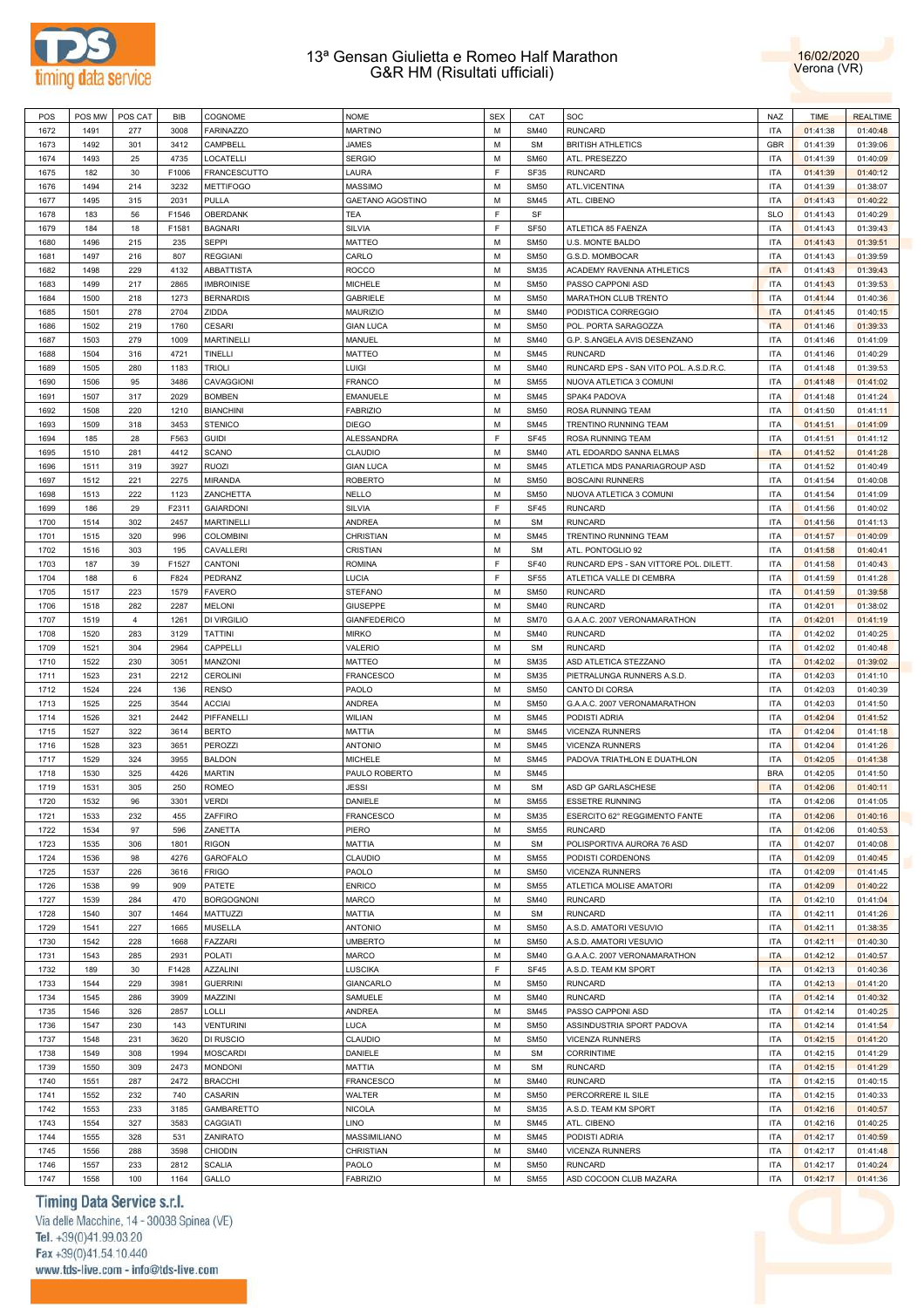



| POS  | POS MW | POS CAT | BIB   | COGNOME                   | <b>NOME</b>           | <b>SEX</b>  | CAT         | SOC                               | <b>NAZ</b> | <b>TIME</b> | <b>REALTIME</b> |
|------|--------|---------|-------|---------------------------|-----------------------|-------------|-------------|-----------------------------------|------------|-------------|-----------------|
| 1748 | 190    | 40      | F327  | SALGARI                   | PAOLA                 | $\mathsf F$ | <b>SF40</b> | G.A.A.C. 2007 VERONAMARATHON      | <b>ITA</b> | 01:42:17    | 01:41:29        |
| 1749 | 1559   | 310     | 4167  | <b>ROSTELLO</b>           | <b>FILIPPO</b>        | M           | <b>SM</b>   | <b>RUNCARD</b>                    | <b>ITA</b> | 01:42:19    | 01:39:13        |
| 1750 | 1560   | 289     | 1504  | DAL COROBBO               | FABIO                 | M           | <b>SM40</b> | U.S.ATL.QUINTO-MASTELLA           | <b>ITA</b> | 01:42:19    | 01:40:48        |
| 1751 | 1561   | 234     | 2263  | BERTAPELLE                | MANUEL                | M           | <b>SM35</b> | <b>EMME RUNNING TEAM</b>          | <b>ITA</b> | 01:42:20    | 01:40:28        |
|      | 1562   |         | 1745  |                           | <b>JOSE RICARDO</b>   | M           | <b>SM45</b> | AFV BELTRAME                      | COL        |             |                 |
| 1752 |        | 329     |       | <b>GUTIERREZ MARTINEZ</b> |                       |             |             |                                   |            | 01:42:22    | 01:41:09        |
| 1753 | 1563   | 330     | 3281  | <b>RECCHIA</b>            | <b>MICHELE</b>        | M           | <b>SM45</b> | DK RUNNERS MILANO                 | <b>ITA</b> | 01:42:23    | 01:41:09        |
| 1754 | 191    | 41      | F826  | <b>TEMPORIN</b>           | <b>ELISA</b>          | F           | <b>SF40</b> | POL. PORTA SARAGOZZA              | <b>ITA</b> | 01:42:23    | 01:40:11        |
| 1755 | 1564   | 290     | 4421  | PELIZZARI                 | <b>IVAN</b>           | M           | <b>SM40</b> | ASD 3'.30" TEAM                   | <b>ITA</b> | 01:42:23    | 01:41:40        |
| 1756 | 1565   | 331     | 2771  | <b>VENTURINI</b>          | <b>FABRIZIO</b>       | M           | <b>SM45</b> | <b>RUNCARD</b>                    | <b>ITA</b> | 01:42:24    | 01:39:55        |
| 1757 | 1566   | 332     | 132   | VASSALLO                  | <b>FRANCESCO</b>      | M           | <b>SM45</b> | A.S.D. C.U.S. BRESCIA             | <b>ITA</b> | 01:42:25    | 01:41:02        |
| 1758 | 1567   | 333     | 3766  | <b>DOMENICALI</b>         | <b>FEDERICO</b>       | M           | <b>SM45</b> | POL. PORTA SARAGOZZA              | <b>ITA</b> | 01:42:25    | 01:40:13        |
| 1759 | 192    | 31      | F961  | <b>BARTOLINI</b>          | VALERIA               | F           | <b>SF45</b> | <b>RUNCARD</b>                    | <b>ITA</b> | 01:42:26    | 01:41:00        |
| 1760 | 1568   | 311     | 2103  | <b>BERTI</b>              | <b>NICOLA</b>         | M           | <b>SM</b>   | <b>RUNCARD</b>                    | <b>ITA</b> | 01:42:26    | 01:41:45        |
| 1761 | 1569   | 234     | 3135  | ZANON                     | RAFFAELE              | M           | <b>SM50</b> | <b>RUNCARD</b>                    | <b>ITA</b> | 01:42:27    | 01:37:45        |
|      |        |         |       |                           |                       |             |             |                                   |            |             |                 |
| 1762 | 1570   | 334     | 3686  | <b>DISCONZI</b>           | ALESSANDRO            | M           | <b>SM45</b> | A.S.D. TEAM KM SPORT              | <b>ITA</b> | 01:42:27    | 01:41:47        |
| 1763 | 1571   | 312     | 1297  | <b>FRANCESCONI</b>        | <b>ENRICO</b>         | M           | <b>SM</b>   | ATL. AVIS FANO                    | <b>ITA</b> | 01:42:28    | 01:39:49        |
| 1764 | 1572   | 235     | 2902  | <b>BORACE</b>             | ALEX                  | M           | <b>SM35</b> | ASSOCIAZIONE STRAVERONA ASD       | <b>ITA</b> | 01:42:29    | 01:41:17        |
| 1765 | 1573   | 236     | 2805  | <b>BASSANI</b>            | <b>STEFANO</b>        | M           | <b>SM35</b> | SPORTIVA ADIGE                    | <b>ITA</b> | 01:42:31    | 01:41:26        |
| 1766 | 1574   | 26      | 2242  | MUSSI                     | <b>VIRGINIO</b>       | M           | <b>SM60</b> | CREMONACORRE ASD                  | <b>ITA</b> | 01:42:33    | 01:41:01        |
| 1767 | 1575   | 235     | 4133  | ORLANDO                   | CAMILLO               | M           | <b>SM50</b> | ATLETICA CORREREPOLLINO           | <b>ITA</b> | 01:42:33    | 01:42:33        |
| 1768 | 1576   | 313     | 3155  | MONTES DE OCA             | <b>RODRIGO</b>        | M           | <b>SM</b>   |                                   | <b>USA</b> | 01:42:35    | 01:37:46        |
| 1769 | 193    | 42      | F573  | DETTI                     | SILVIA                | F           | <b>SF40</b> | RUNCARD EPS - NUOVA VIRTUS CESENA | <b>ITA</b> | 01:42:36    | 01:40:27        |
| 1770 | 1577   | 27      | 154   | <b>GASTALDINI</b>         | DANIELE               | M           | <b>SM60</b> | SPORTING CLUB LIVIGNO             | <b>ITA</b> | 01:42:36    | 01:41:56        |
|      |        |         |       |                           |                       |             |             |                                   |            |             |                 |
| 1771 | 1578   | 237     | 3464  | <b>GAZZOLARI</b>          | DANIELE               | M           | <b>SM35</b> | G.S.D. VALDALPONE DE MEGNI        | <b>ITA</b> | 01:42:36    | 01:40:24        |
| 1772 | 1579   | 236     | 2795  | <b>BERTOLOTTI</b>         | <b>FEDERICO</b>       | M           | <b>SM50</b> | ATLETICA GUASTALLA REGGIOLO       | <b>ITA</b> | 01:42:36    | 01:40:45        |
| 1773 | 194    | 32      | F1419 | <b>PACOR</b>              | DANIELA               | F           | <b>SF45</b> | <b>KEEP MOVING</b>                | <b>ITA</b> | 01:42:37    | 01:40:40        |
| 1774 | 1580   | 335     | 692   | <b>PAIANO</b>             | <b>GIULIO ALBERTO</b> | M           | <b>SM45</b> | <b>ESSETRE RUNNING</b>            | <b>ITA</b> | 01:42:38    | 01:41:47        |
| 1775 | 1581   | 237     | 3393  | <b>BORTOT</b>             | <b>GIANLUCA</b>       | M           | <b>SM50</b> | <b>LIMENA RUN ASD</b>             | <b>ITA</b> | 01:42:38    | 01:40:55        |
| 1776 | 1582   | 238     | 2934  | <b>KRAJNC</b>             | DAMJAN                | M           | <b>SM50</b> |                                   |            | 01:42:39    | 01:42:05        |
| 1777 | 1583   | 291     | 2270  | <b>SCARPA</b>             | MATTEO                | M           | <b>SM40</b> | POLISPORTIVA FOSSALTINA           | <b>ITA</b> | 01:42:41    | 01:41:27        |
| 1778 | 1584   | 314     | 2575  | SCOZZI                    | MATTEO                | M           | <b>SM</b>   | MARATHON CLUB TRENTO              | <b>ITA</b> | 01:42:41    | 01:42:15        |
| 1779 | 1585   | 239     | 3765  | <b>MATTEINI</b>           | <b>ROBERTO</b>        | M           | <b>SM50</b> | POL. PORTA SARAGOZZA              | <b>ITA</b> | 01:42:42    | 01:40:33        |
|      |        |         |       |                           |                       | M           |             |                                   |            |             |                 |
| 1780 | 1586   | 101     | 3120  | CASALI                    | CARLO                 |             | <b>SM55</b> | AMATORI ATL.CHIRIGNAGO            | <b>ITA</b> | 01:42:42    | 01:41:41        |
| 1781 | 1587   | 102     | 2306  | <b>BARCA</b>              | SALVATORE             | M           | <b>SM55</b> | A.S.D. CENTRO FITNESS MONTELLO    | <b>ITA</b> | 01:42:42    | 01:41:48        |
| 1782 | 195    | 33      | F1682 | <b>OMBONI</b>             | MARIA CHIARA          | F           | SF45        | P.US ACLI GIURIATI P.GARIMOLDI    | <b>ITA</b> | 01:42:42    | 01:40:56        |
| 1783 | 1588   | 238     | 1403  | DI CAPRIO                 | ALAN                  | M           | <b>SM35</b> | G.P. AVIS POL. MALAVICINA         | <b>ITA</b> | 01:42:42    | 01:41:58        |
| 1784 | 1589   | 336     | 1145  | MOGNATO                   | MASSIMO               | M           | <b>SM45</b> | AMATORI ATL.CHIRIGNAGO            | <b>ITA</b> | 01:42:42    | 01:41:40        |
| 1785 | 196    | 43      | F1544 | ZAGO                      | <b>JESSICA</b>        | F           | <b>SF40</b> | RUNNERS CLUB AGGGREDIRE           | <b>ITA</b> | 01:42:43    | 01:42:00        |
| 1786 | 1590   | 28      | 1872  | <b>D'ISA</b>              | <b>GIOVANNI</b>       | M           | <b>SM60</b> | RUNNING TEAM MESTRE               | <b>ITA</b> | 01:42:44    | 01:41:50        |
| 1787 | 1591   | 240     | 3654  | <b>GRAZIANI</b>           | PAOLO                 | M           | <b>SM50</b> | <b>RUNCARD</b>                    | <b>ITA</b> | 01:42:44    | 01:41:39        |
| 1788 | 1592   | 292     | 3070  | <b>BALDESSARI</b>         | MAURO                 | M           | <b>SM40</b> | ATLETICA VALLE DI CEMBRA          | <b>ITA</b> | 01:42:45    | 01:41:49        |
| 1789 | 1593   | 337     | 1256  | <b>MICHIENZI</b>          | MASSIMO               | M           | <b>SM45</b> | <b>RUNCARD</b>                    | <b>ITA</b> | 01:42:45    | 01:41:54        |
|      |        |         |       |                           |                       |             |             |                                   |            |             |                 |
| 1790 | 197    | 19      | F672  | ZOTTA                     | PAOLA                 | F           | <b>SF50</b> | MARATHON CLUB TRENTO              | <b>ITA</b> | 01:42:45    | 01:41:49        |
| 1791 | 1594   | 315     | 842   | <b>MELCHIORI</b>          | <b>STEFANO</b>        | M           | <b>SM</b>   | A.S.D. LA RUSTICA PESCANTINA      | <b>ITA</b> | 01:42:48    | 01:41:49        |
| 1792 | 198    | 20      | F1135 | <b>KERSCHBAUMER</b>       | ANNA MARIA            | F           | <b>SF50</b> | ASV RENNERCLUB VINSCHGAU          | <b>ITA</b> | 01:42:48    | 01:42:03        |
| 1793 | 199    | 34      | F335  | MADDALENA                 | NOVELLA               | F           | <b>SF45</b> | TEAM PASTURO ASD                  | SUI        | 01:42:49    | 01:41:34        |
| 1794 | 1595   | 338     | 995   | <b>RONCHI</b>             | <b>ROBERTO</b>        | M           | <b>SM45</b> | TRENTINO RUNNING TEAM             | <b>ITA</b> | 01:42:49    | 01:41:01        |
| 1795 | 1596   | 339     | 3387  | SAVIO                     | <b>GIULIANO</b>       | M           | <b>SM45</b> | <b>GRUPPO SAN PIO X</b>           | <b>ITA</b> | 01:42:51    | 01:39:10        |
| 1796 | 1597   | 340     | 965   | MAGNANO SAN LIO           | <b>ALESSANDRO</b>     | M           | <b>SM45</b> | VERONA RUNNER TOGETHER FREE       | <b>ITA</b> | 01:42:52    | 01:41:23        |
| 1797 | 1598   | 29      | 190   | <b>MAURI</b>              | <b>RENATO</b>         | M           | <b>SM60</b> | <b>RUNCARD</b>                    | <b>ITA</b> | 01:42:52    | 01:41:52        |
| 1798 | 1599   | 239     | 1093  | <b>BARUFFALDI</b>         | <b>FEDERICO</b>       | M           | <b>SM35</b> | <b>RUNCARD</b>                    | <b>ITA</b> | 01:42:53    | 01:40:57        |
|      |        |         |       |                           |                       |             |             |                                   |            |             |                 |
| 1799 | 1600   | 316     | 882   | <b>RESCONI</b>            | <b>CRISTIAN</b>       | M           | <b>SM</b>   | <b>RUNCARD</b>                    | <b>ITA</b> | 01:42:53    | 01:40:44        |
| 1800 | 200    | 57      | F1012 | CRESTANI                  | LINDA                 | F           | SF          | POL. JOY CLUB FUEL TO RUN         | <b>ITA</b> | 01:42:54    | 01:41:08        |
| 1801 | 1601   | 241     | 1298  | <b>BALDINI</b>            | <b>STEFANO</b>        | М           | <b>SM50</b> | <b>GSBR</b>                       | <b>ITA</b> | 01:42:54    | 01:42:36        |
| 1802 | 1602   | 103     | 1029  | <b>CECCHINI</b>           | <b>ANDREA</b>         | M           | <b>SM55</b> | ASD CHIARCOSSO - HELP HAITI       | <b>ITA</b> | 01:42:54    | 01:40:17        |
| 1803 | 1603   | 341     | 3202  | <b>BETTI</b>              | <b>NICOLA</b>         | M           | <b>SM45</b> | ATLETICA BRESCIA MARATHON         | <b>ITA</b> | 01:42:55    | 01:39:50        |
| 1804 | 1604   | 104     | 4712  | <b>BETTEGA</b>            | <b>STEFANO</b>        | M           | <b>SM55</b> | RUNCARD EPS - GS PAVIONE ASD      | AUT        | 01:42:56    | 01:41:46        |
| 1805 | 1605   | 293     | 2747  | CASADEI                   | <b>ANDREA</b>         | M           | <b>SM40</b> | LEOPODISTICA                      | <b>ITA</b> | 01:42:57    | 01:38:58        |
| 1806 | 1606   | 294     | 2271  | ZANTA                     | <b>CRISTIAN</b>       | M           | <b>SM40</b> | ATL. CIBENO                       | <b>ITA</b> | 01:42:57    | 01:41:37        |
| 1807 | 1607   | 105     | 354   | <b>FREGUJA</b>            | DANIELE               | M           | <b>SM55</b> | ASD MARATHON CAVALLI MARINI       | <b>ITA</b> | 01:42:59    | 01:42:25        |
|      |        |         |       |                           |                       | M           |             |                                   |            |             |                 |
| 1808 | 1608   | 342     | 3097  | <b>BERNARDINI</b>         | <b>FILIPPO</b>        |             | <b>SM45</b> | POL. PORTA SARAGOZZA              | <b>ITA</b> | 01:42:59    | 01:42:22        |
| 1809 | 1609   | 343     | 3335  | <b>PRETTI</b>             | <b>SIMONE</b>         | M           | <b>SM45</b> | G.P. AVIS PAVIA                   | <b>ITA</b> | 01:43:01    | 01:42:07        |
| 1810 | 1610   | 242     | 805   | ZANCHETTA                 | <b>STEFANO</b>        | M           | <b>SM50</b> | POLISPORTIVA FOSSALTINA           | <b>ITA</b> | 01:43:01    | 01:42:47        |
| 1811 | 1611   | 240     | 3857  | VERZELETTI                | <b>ANDREA</b>         | M           | <b>SM35</b> | <b>RUNCARD</b>                    | <b>ITA</b> | 01:43:02    | 01:38:18        |
| 1812 | 1612   | 317     | 2520  | <b>FILIPPI FARMAR</b>     | <b>NICOLA</b>         | M           | <b>SM</b>   | SPORT RACE A.S.D.                 | <b>ITA</b> | 01:43:02    | 01:41:52        |
| 1813 | 1613   | 243     | 1963  | GALLOCCHIO                | <b>SERGIO</b>         | M           | <b>SM50</b> | <b>RUNCARD</b>                    | <b>ITA</b> | 01:43:02    | 01:41:53        |
| 1814 | 1614   | 344     | 3427  | DE ZOTTI                  | <b>ALESSANDRO</b>     | M           | <b>SM45</b> | UNITED TRAIL&RUNNING              | <b>ITA</b> | 01:43:03    | 01:40:06        |
| 1815 | 1615   | 318     | 1484  | <b>FOSCHI</b>             | <b>DAVIDE</b>         | M           | <b>SM</b>   | <b>RUNCARD</b>                    | <b>ITA</b> | 01:43:03    | 01:41:43        |
| 1816 | 201    | 44      | F1238 | CANAZZO                   | SARAH                 | F           | <b>SF40</b> | RUNNERS PADOVA                    | <b>ITA</b> | 01:43:04    | 01:41:21        |
|      |        |         |       |                           |                       |             |             |                                   |            |             |                 |
| 1817 | 1616   | 241     | 4272  | <b>BENASSATI</b>          | <b>CRISTIAN</b>       | M           | <b>SM35</b> | TEAM MUD & SNOW ASD               | <b>ITA</b> | 01:43:04    | 01:39:29        |
| 1818 | 1617   | 30      | 2234  | <b>SEGA</b>               | <b>GIANLUCA</b>       | M           | <b>SM60</b> | UNIONE SPORTIVA ZOLA A.S.D.       | <b>ITA</b> | 01:43:04    | 01:42:37        |
| 1819 | 202    | 21      | F1432 | VILLA                     | SABRINA               | F           | <b>SF50</b> | ATLETICA BRESCIA MARATHON         | <b>ITA</b> | 01:43:06    | 01:41:56        |
| 1820 | 1618   | 106     | 2966  | <b>PELLICCIOTTI</b>       | <b>GIULIO</b>         | M           | <b>SM55</b> | <b>ESSETRE RUNNING</b>            | <b>ITA</b> | 01:43:06    | 01:41:45        |
| 1821 | 1619   | 244     | 3641  | PENDIN                    | IVO                   | M           | <b>SM50</b> | <b>VICENZA RUNNERS</b>            | <b>ITA</b> | 01:43:07    | 01:41:41        |
| 1822 | 1620   | 242     | 2848  | <b>VENTURINI</b>          | <b>FEDERICO</b>       | M           | <b>SM35</b> | PASSO CAPPONI ASD                 | <b>ITA</b> | 01:43:08    | 01:41:17        |
| 1823 | 1621   | 31      | 318   | SASSAROLI                 | <b>UBALDO</b>         | M           | <b>SM60</b> | <b>RUNCARD</b>                    | <b>ITA</b> | 01:43:09    | 01:41:47        |

# Timing Data Service s.r.l.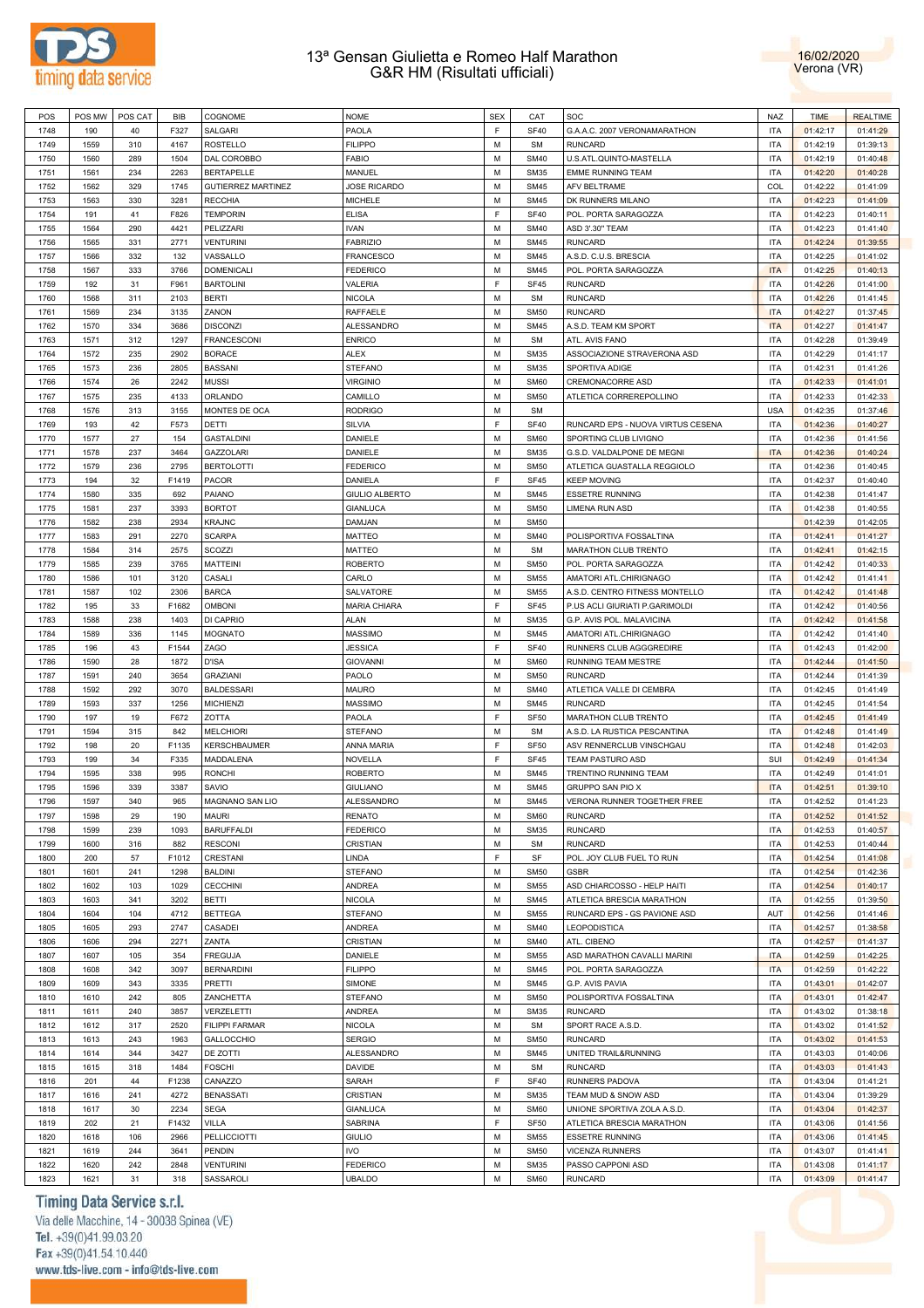



| POS  | POS MW | POS CAT        | BIB   | COGNOME              | <b>NOME</b>        | <b>SEX</b> | CAT         | SOC                                 | <b>NAZ</b> | <b>TIME</b> | <b>REALTIME</b> |
|------|--------|----------------|-------|----------------------|--------------------|------------|-------------|-------------------------------------|------------|-------------|-----------------|
| 1824 | 1622   | 295            | 2740  | MIRABELLA            | <b>MARCO</b>       | M          | <b>SM40</b> | <b>RUNCARD</b>                      | <b>ITA</b> | 01:43:09    | 01:42:41        |
| 1825 | 1623   | 319            | 1230  | SOKOLOV              | <b>ANTONIO</b>     | M          | <b>SM</b>   |                                     | <b>RUS</b> | 01:43:09    | 01:41:33        |
| 1826 | 1624   | 107            | 4204  | GARDANA              | CLAUDIO            | M          | <b>SM55</b> | FREE-ZONE                           | <b>ITA</b> | 01:43:09    | 01:41:44        |
| 1827 | 1625   | 296            | 1446  | CESTARO              | LUCA               | M          | <b>SM40</b> | <b>RUNCARD</b>                      | <b>ITA</b> | 01:43:09    | 01:42:24        |
| 1828 | 203    | 45             | F1278 | <b>PARMA</b>         | <b>TECLA</b>       | F          | <b>SF40</b> | FREE-ZONE                           | <b>ITA</b> | 01:43:09    | 01:41:25        |
|      | 1626   |                |       |                      | <b>RENZO</b>       | M          | <b>SM50</b> |                                     | <b>ITA</b> |             |                 |
| 1829 |        | 245            | 1756  | <b>GIACOMIN</b>      |                    |            |             | ATLETICA VALLE DI CEMBRA            |            | 01:43:10    | 01:41:52        |
| 1830 | 1627   | 345            | 1356  | FABI                 | <b>FEDERICO</b>    | M          | <b>SM45</b> | UNA TRICYCLESCHOOL ASD              | <b>ITA</b> | 01:43:10    | 01:42:04        |
| 1831 | 204    | 46             | F633  | MAURO                | TIZIANA            | F          | <b>SF40</b> | UNA TRICYCLESCHOOL ASD              | <b>ITA</b> | 01:43:10    | 01:42:05        |
| 1832 | 1628   | 320            | 1311  | <b>SAMOREK</b>       | GRZEGORZ           | M          | <b>SM</b>   | <b>RUNCARD</b>                      | <b>POL</b> | 01:43:12    | 01:40:56        |
| 1833 | 1629   | 346            | 1185  | <b>RAIMONDI</b>      | <b>MICHELE</b>     | M          | <b>SM45</b> | GIOIA RUNNING A.S.D.                | <b>ITA</b> | 01:43:13    | 01:37:34        |
| 1834 | 205    | 31             | F499  | SLADECKOVA           | KATARINA           | F          | <b>SF35</b> |                                     | <b>SVK</b> | 01:43:13    | 01:40:31        |
| 1835 | 1630   | 297            | 1988  | <b>TOCCANE</b>       | <b>DARIO</b>       | M          | <b>SM40</b> | POLISPORTIVA FOSSALTINA             | <b>ITA</b> | 01:43:14    | 01:41:21        |
| 1836 | 1631   | 298            | 1986  | SEMENZATO            | DAVIDE             | M          | <b>SM40</b> | <b>RUNCARD</b>                      | <b>ITA</b> | 01:43:14    | 01:42:37        |
| 1837 | 1632   | 299            | 2037  | OSTANELLO            | <b>MATTEO</b>      | M          | <b>SM40</b> | POLISPORTIVA FOSSALTINA             | <b>ITA</b> | 01:43:14    | 01:41:22        |
| 1838 | 1633   | 347            | 1781  | <b>FERRO</b>         | CRISTIAN           | M          | <b>SM45</b> | ASD GRUPPO PODISTI PORTO TOLLE      | <b>ITA</b> | 01:43:14    | 01:39:14        |
| 1839 | 1634   | 246            | 698   | <b>GIONA</b>         | <b>MARCO</b>       | M          | <b>SM50</b> | ASSINDUSTRIA SPORT PADOVA           | <b>ITA</b> | 01:43:15    | 01:42:04        |
| 1840 | 206    | 35             | F1357 | MAINI                | <b>SIMONA</b>      | F          | <b>SF45</b> | RUNCARD EPS - RUNNERS & FRIENDS ASD | <b>ITA</b> | 01:43:18    | 01:42:43        |
| 1841 | 1635   | 247            | 167   | <b>FUSARO</b>        | <b>ALFONSO</b>     | M          | <b>SM50</b> | PARMARATHON ASD                     | <b>ITA</b> | 01:43:18    | 01:41:32        |
| 1842 | 1636   | 348            | 3926  | <b>BAGNOLI</b>       | DAVIDE             | M          | <b>SM45</b> | A.S.D TEAM SPARTANS                 | <b>ITA</b> | 01:43:19    | 01:42:03        |
|      |        |                |       |                      |                    | M          | <b>SM50</b> |                                     | <b>ITA</b> |             |                 |
| 1843 | 1637   | 248            | 2347  | <b>BARTOLINI</b>     | <b>MASSIMO</b>     |            |             | RENSEN SPORT TEAM ASD               |            | 01:43:19    | 01:41:54        |
| 1844 | 207    | 36             | F1178 | ZANIN                | <b>STEFANIA</b>    | F          | <b>SF45</b> | WOMAN TRIATHLON ITALIA A.S.D.       | <b>ITA</b> | 01:43:19    | 01:41:22        |
| 1845 | 1638   | 321            | 4240  | <b>MALORGIO</b>      | PIERO              | M          | <b>SM</b>   | <b>RUNCARD</b>                      | <b>ITA</b> | 01:43:19    | 01:40:00        |
| 1846 | 1639   | 349            | 1005  | <b>HOFER</b>         | <b>STEFAN</b>      | M          | <b>SM45</b> | ASV L.G. SCHLERN RAIFFEISEN         | <b>ITA</b> | 01:43:19    | 01:43:03        |
| 1847 | 1640   | 108            | 2547  | <b>BOLDRIN</b>       | CLAUDIO            | M          | <b>SM55</b> | <b>RAIN RUNNERS</b>                 | <b>ITA</b> | 01:43:22    | 01:42:12        |
| 1848 | 1641   | 300            | 4155  | <b>GUERRINI</b>      | MARCO              | M          | <b>SM40</b> | A.S.D. C.U.S. BRESCIA               | <b>ITA</b> | 01:43:22    | 01:41:41        |
| 1849 | 208    | 58             | F1697 | ZECCHINI             | <b>FRANCESCA</b>   | F          | SF          | <b>RUNCARD</b>                      | <b>ITA</b> | 01:43:22    | 01:42:21        |
| 1850 | 1642   | 243            | 3872  | MINOIA               | <b>JONATHAN</b>    | M          | <b>SM35</b> | G.A.A.C. 2007 VERONAMARATHON        | <b>ITA</b> | 01:43:22    | 01:41:51        |
| 1851 | 1643   | 350            | 2827  | <b>BOLPAGNI</b>      | <b>GIANLUCA</b>    | M          | <b>SM45</b> | ASD. TEAM ATLETICA GHEDESE          | <b>ITA</b> | 01:43:22    | 01:41:06        |
| 1852 | 209    | 37             | F1549 | <b>TURRINI</b>       | SONIA              | F          | SF45        | MONZA MARATHON TEAM - A.S.D.        | <b>ITA</b> | 01:43:23    | 01:41:54        |
| 1853 | 210    | $\overline{7}$ | F1588 | <b>BOTTAZZI</b>      | <b>CRISTINA</b>    | F          | <b>SF55</b> | <b>VICENZA RUNNERS</b>              | <b>ITA</b> | 01:43:24    | 01:42:00        |
| 1854 | 1644   | 249            | 1172  | CANDUZZI             | <b>DARIO</b>       | M          | <b>SM50</b> | <b>RUNCARD</b>                      | <b>ITA</b> | 01:43:24    | 01:42:12        |
| 1855 | 1645   | 244            | 3936  | ZANOTTO              | <b>OMAR</b>        | M          | <b>SM35</b> | FAIZANE' RUNNERS TEAM               | <b>ITA</b> | 01:43:24    | 01:42:12        |
|      |        |                |       |                      |                    | M          |             | <b>RUNCARD</b>                      |            |             |                 |
| 1856 | 1646   | 109            | 2060  | <b>TOMASONI</b>      | <b>GIOVANNI</b>    |            | <b>SM55</b> |                                     | <b>ITA</b> | 01:43:26    | 01:41:13        |
| 1857 | 1647   | 301            | 566   | <b>GILARDI NADIN</b> | MASSIMILIANO       | M          | <b>SM40</b> | A.S.D. GO RUNNING                   | <b>ITA</b> | 01:43:26    | 01:41:26        |
| 1858 | 1648   | 351            | 4237  | CARBONI              | <b>RAUL</b>        | M          | <b>SM45</b> | <b>RUNCARD</b>                      | <b>ITA</b> | 01:43:28    | 01:41:58        |
| 1859 | 1649   | 352            | 4201  | <b>TONIOLO</b>       | CARLO              | M          | <b>SM45</b> | 6XCORRERE                           | <b>ITA</b> | 01:43:29    | 01:42:18        |
| 1860 | 1650   | 353            | 3911  | <b>SILVESTRI</b>     | <b>FEDERICO</b>    | M          | <b>SM45</b> | DK RUNNERS MILANO                   | <b>ITA</b> | 01:43:29    | 01:41:49        |
| 1861 | 1651   | 245            | 3186  | <b>TOMELLERI</b>     | DANIELE            | M          | <b>SM35</b> | A.S.D. TEAM KM SPORT                | <b>ITA</b> | 01:43:29    | 01:43:02        |
| 1862 | 211    | 59             | F2307 | ARMENI               | SAMANTHA           | F          | SF          | <b>VICENZA RUNNERS</b>              | <b>ITA</b> | 01:43:31    | 01:42:08        |
| 1863 | 1652   | 302            | 3042  | <b>BRIGHI</b>        | <b>MARCO</b>       | M          | <b>SM40</b> | <b>RUNCARD</b>                      | <b>ITA</b> | 01:43:34    | 01:42:01        |
| 1864 | 1653   | 246            | 1702  | <b>BUHIN</b>         | <b>VLADO</b>       | M          | <b>SM35</b> | <b>RUNCARD</b>                      | <b>ITA</b> | 01:43:34    | 01:42:34        |
| 1865 | 1654   | 110            | 1473  | SUGARONI             | <b>FRANCO</b>      | M          | <b>SM55</b> | A.S. GINNIC-CLUB PIACENZA           | <b>ITA</b> | 01:43:34    | 01:42:15        |
| 1866 | 1655   | 111            | 2211  | <b>GIOMBETTI</b>     | <b>GABRIELE</b>    | M          | <b>SM55</b> | PIETRALUNGA RUNNERS A.S.D.          | <b>ITA</b> | 01:43:34    | 01:42:42        |
| 1867 | 1656   | 247            | 1654  | SCARANO              | FRANCESCO          | M          | <b>SM35</b> | <b>BLACK WARRIORS ASD</b>           | <b>ITA</b> | 01:43:34    | 01:40:00        |
| 1868 | 1657   | 322            | 2106  | LANDO                | <b>ALEX</b>        | M          | <b>SM</b>   | ASD NICO RUNNERS                    | <b>ITA</b> | 01:43:34    | 01:41:37        |
| 1869 | 1658   | 323            | 2026  | ONGARO               | SAMUELE            | M          | <b>SM</b>   | <b>RUNCARD</b>                      | <b>ITA</b> | 01:43:35    | 01:41:30        |
| 1870 | 1659   | 248            | 2001  | ANDREOLLI            | <b>DENIS</b>       | M          | <b>SM35</b> | ATLETICA VALLE DI CEMBRA            | <b>ITA</b> | 01:43:36    | 01:41:30        |
|      |        |                |       |                      |                    |            |             |                                     |            |             |                 |
| 1871 | 1660   | 324            | 2545  | PRATI                | <b>MATTEO</b>      | M          | <b>SM</b>   | <b>RUNCARD</b>                      | <b>ITA</b> | 01:43:37    | 01:40:36        |
| 1872 | 1661   | 325            | 2095  | ZANOLLI              | <b>RICCARDO</b>    | M          | <b>SM</b>   | ASD NICO RUNNERS                    | <b>ITA</b> | 01:43:37    | 01:41:40        |
| 1873 | 1662   | 303            | 4137  | <b>BRANDINI</b>      | <b>STEFANO</b>     | M          | <b>SM40</b> | <b>RUNCARD</b>                      | <b>ITA</b> | 01:43:38    | 01:42:13        |
| 1874 | 1663   | 304            | 4138  | CORBELLINI           | MANUEL             | M          | <b>SM40</b> | <b>RUNCARD</b>                      | <b>ITA</b> | 01:43:38    | 01:42:12        |
| 1875 | 1664   | 354            | 1862  | <b>BISCONTIN</b>     | ANDREA             | M          | <b>SM45</b> | AMATORI ATL.CHIRIGNAGO              | <b>ITA</b> | 01:43:39    | 01:42:36        |
| 1876 | 212    | 22             | F419  | VIGNANDO             | CRISTINA           | F          | <b>SF50</b> | ATL.VICENTINA                       | <b>ITA</b> | 01:43:39    | 01:42:25        |
| 1877 | 213    | 38             | F1429 | <b>MONTRESOR</b>     | CRISTINA           | F          | SF45        | A.S.D. TEAM KM SPORT                | <b>ITA</b> | 01:43:39    | 01:42:37        |
| 1878 | 1665   | 249            | 1433  | PITTERL              | <b>ADRIANO</b>     | M          | <b>SM35</b> | <b>RUNCARD</b>                      | <b>ITA</b> | 01:43:39    | 01:42:48        |
| 1879 | 1666   | 355            | 1488  | <b>BIRAL</b>         | <b>GIANLUCA</b>    | M          | <b>SM45</b> | RUNCARD                             | <b>ITA</b> | 01:43:39    | 01:42:49        |
| 1880 | 214    | 32             | F786  | CARROZZA             | <b>GABRIELLA</b>   | F          | <b>SF35</b> | <b>RUNCARD</b>                      | <b>ITA</b> | 01:43:39    | 01:42:26        |
| 1881 | 1667   | 326            | 2981  | NORTILLI             | SIMONE             | M          | <b>SM</b>   | TRAGUARDO VOLANTE RACING            | <b>ITA</b> | 01:43:40    | 01:40:59        |
| 1882 | 1668   | 250            | 2460  | ZAMPIRIOLO           | <b>RICCARDO</b>    | M          | <b>SM35</b> | <b>RUNCARD</b>                      | <b>ITA</b> | 01:43:41    | 01:42:58        |
| 1883 | 1669   | 327            | 3275  | <b>LUCA</b>          | <b>BARBIERO</b>    | M          | <b>SM</b>   | <b>RUNCARD</b>                      | <b>ITA</b> | 01:43:41    | 01:41:18        |
| 1884 |        | 356            |       | <b>SCAPIN</b>        |                    | M          |             | MARATONETI CITTADELLESI             | <b>ITA</b> |             |                 |
|      | 1670   |                | 1120  |                      | ROMEO              |            | <b>SM45</b> |                                     |            | 01:43:42    | 01:42:20        |
| 1885 | 1671   | 250            | 3082  | PAOLI                | ORESTE             | M          | <b>SM50</b> | MARATHON CLUB TRENTO                | <b>ITA</b> | 01:43:43    | 01:42:21        |
| 1886 | 1672   | 357            | 3825  | CAVAZZA              | <b>DARIO</b>       | M          | <b>SM45</b> | <b>RUNCARD</b>                      | <b>ITA</b> | 01:43:43    | 01:43:04        |
| 1887 | 1673   | 358            | 1099  | PERACCHI             | <b>ALBERTO</b>     | M          | <b>SM45</b> | LA RECASTELLO RADICI GROUP          | <b>ITA</b> | 01:43:43    | 01:40:55        |
| 1888 | 1674   | 112            | 4199  | SARTORI              | DANIELE            | M          | <b>SM55</b> | 6XCORRERE                           | <b>ITA</b> | 01:43:44    | 01:42:34        |
| 1889 | 1675   | 328            | 4703  | <b>TEDESCHI</b>      | MATTEO             | M          | <b>SM</b>   | <b>RUNCARD</b>                      | <b>ITA</b> | 01:43:44    | 01:42:18        |
| 1890 | 215    | 39             | F1414 | CORAMELLI            | <b>GIADA</b>       | F          | SF45        | <b>RUNCARD</b>                      | <b>ITA</b> | 01:43:44    | 01:42:08        |
| 1891 | 1676   | 251            | 3573  | <b>BIRAGHI</b>       | <b>LUCA</b>        | M          | <b>SM35</b> | <b>RUNCARD</b>                      | <b>ITA</b> | 01:43:44    | 01:42:00        |
| 1892 | 1677   | 359            | 1086  | <b>RICCI</b>         | <b>THOMAS</b>      | M          | <b>SM45</b> | C.U.S. VERONA SEZ. ATLETICA         | <b>ITA</b> | 01:43:44    | 01:41:44        |
| 1893 | 1678   | 305            | 2807  | AMAINI               | <b>FRANCESCO</b>   | M          | <b>SM40</b> | <b>RUNCARD</b>                      | <b>ITA</b> | 01:43:44    | 01:42:09        |
| 1894 | 1679   | 360            | 680   | CARDONE              | <b>FRANCESCO</b>   | M          | <b>SM45</b> | CORRI CON NOI PALMI                 | <b>ITA</b> | 01:43:44    | 01:40:04        |
| 1895 | 1680   | 251            | 644   | MIOTTO               | <b>FEDERICO</b>    | M          | <b>SM50</b> | JALMICCO CORSE ASSOCIAZIONE SP      | <b>ITA</b> | 01:43:44    | 01:43:35        |
| 1896 | 1681   | 306            | 3482  | <b>GRASSILLI</b>     | <b>GIACOMO</b>     | M          | <b>SM40</b> | G.P. I CAGNON                       | <b>ITA</b> | 01:43:47    | 01:42:08        |
|      |        |                |       |                      |                    |            |             |                                     |            |             |                 |
| 1897 | 1682   | 329            | 3767  | POLI                 | LORENZO            | M          | <b>SM</b>   | POL. PORTA SARAGOZZA                | <b>ITA</b> | 01:43:48    | 01:41:28        |
| 1898 | 1683   | 32             | 2730  | SARDELLA             | SABINO MARIA COSIM | М          | <b>SM60</b> | POD. CANUSIUM 2004                  | <b>ITA</b> | 01:43:48    | 01:42:49        |
| 1899 | 216    | 60             | F1351 | <b>FECCHIO</b>       | <b>ILARIA</b>      | F          | SF          | <b>RUNCARD</b>                      | <b>ITA</b> | 01:43:49    | 01:41:54        |

# Timing Data Service s.r.l.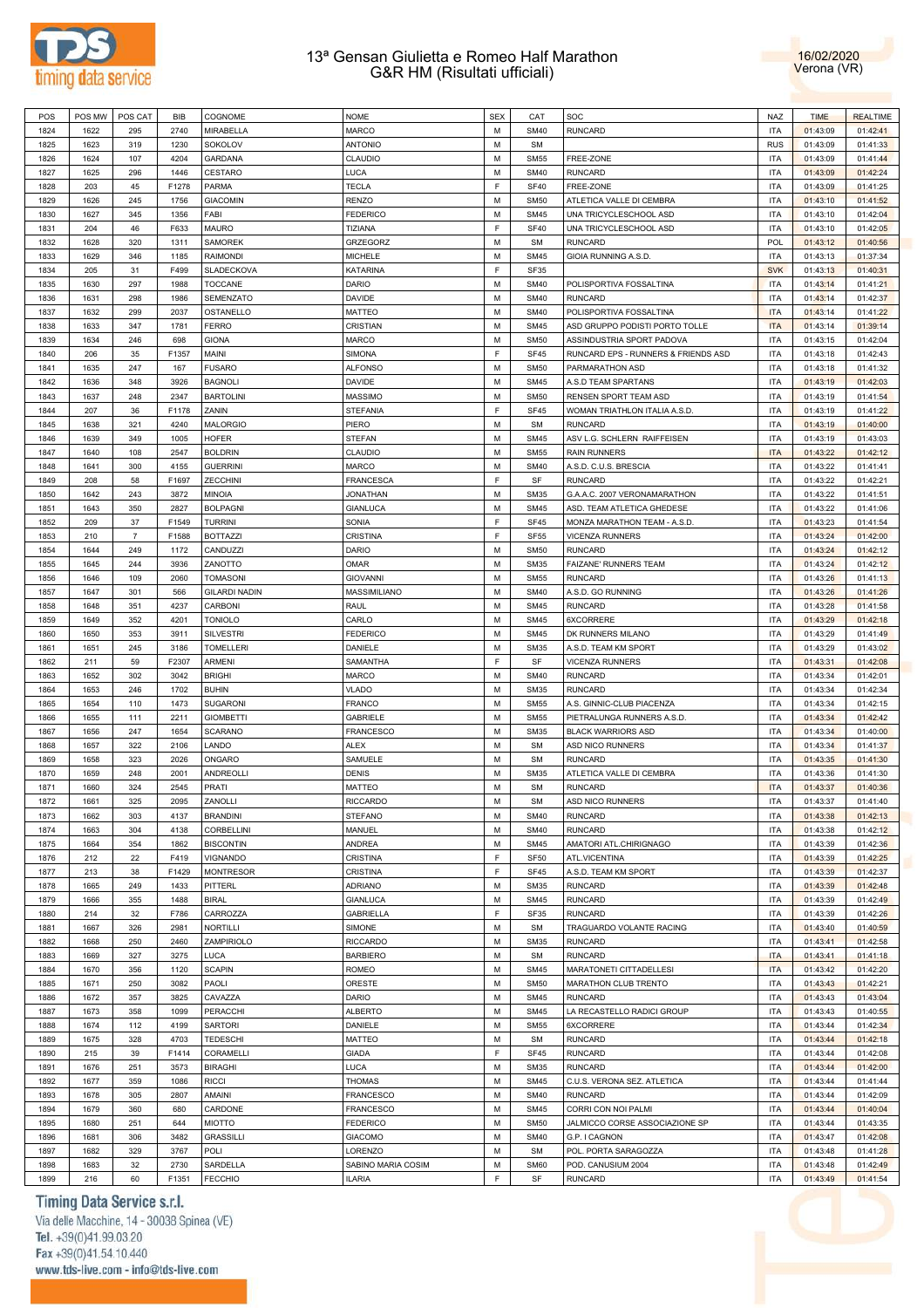



| POS  | POS MW | POS CAT | <b>BIB</b> | COGNOME           | <b>NOME</b>       | <b>SEX</b> | CAT              | SOC                                      | NAZ        | <b>TIME</b>          | <b>REALTIME</b>      |
|------|--------|---------|------------|-------------------|-------------------|------------|------------------|------------------------------------------|------------|----------------------|----------------------|
| 1900 | 1684   | 361     | 831        | <b>BONONI</b>     | MATTEO            | M          | <b>SM45</b>      | <b>RAIN RUNNERS</b>                      | <b>ITA</b> | 01:43:49             | 01:42:13             |
| 1901 | 1685   | 362     | 3386       | PIZZINI           | FABIO             | M          | <b>SM45</b>      | G.A.A.C. 2007 VERONAMARATHON             | <b>ITA</b> | 01:43:50             | 01:42:42             |
| 1902 | 1686   | 113     | 340        | <b>RIGHI</b>      | MAURIZIO          | M          | <b>SM55</b>      | 3C (COMP. CREMONESE CORRIDORI)           | <b>ITA</b> | 01:43:50             | 01:42:07             |
|      |        |         |            |                   |                   | M          |                  |                                          | <b>ITA</b> |                      |                      |
| 1903 | 1687   | 252     | 2980       | <b>BERTULETTI</b> | <b>GIANCARLO</b>  |            | <b>SM50</b>      | EVOLUTION SPORT TEAM                     |            | 01:43:50             | 01:42:36             |
| 1904 | 1688   | 307     | 1533       | <b>GUERRA</b>     | ROCCO VALERIO     | M          | <b>SM40</b>      | RUNCARD EPS - ROCCO VALERIO GUERRA       | <b>ITA</b> | 01:43:51             | 01:41:56             |
| 1905 | 1689   | 363     | 2663       | ZENATTO           | CLAUDIO           | M          | <b>SM45</b>      | G.A.A.C. 2007 VERONAMARATHON             | <b>ITA</b> | 01:43:52             | 01:42:50             |
| 1906 | 1690   | 330     | 1714       | <b>MAROTTA</b>    | <b>DARIO</b>      | M          | <b>SM</b>        | RUNCARD EPS - AFDS-3°REGGIMENTO GENIO GU | <b>ITA</b> | 01:43:53             | 01:42:28             |
| 1907 | 1691   | 364     | 2913       | SOARDO            | DAVIDE            | M          | <b>SM45</b>      | <b>RUNCARD</b>                           | <b>ITA</b> | 01:43:53             | 01:42:18             |
| 1908 | 1692   | 331     | 822        | SEGALOTTO         | <b>GIACOMO</b>    | M          | <b>SM</b>        | <b>RUNCARD</b>                           | <b>ITA</b> | 01:43:54             | 01:42:04             |
| 1909 | 1693   | 365     | 309        | PRATI             | DANIELE           | M          | <b>SM45</b>      | TRAGUARDO VOLANTE RACING                 | <b>ITA</b> | 01:43:54             | 01:43:35             |
| 1910 | 1694   | 253     | 1111       | <b>VERZENI</b>    | <b>GIORDANO</b>   | M          | <b>SM50</b>      | CANTO DI CORSA                           | <b>ITA</b> | 01:43:54             | 01:42:30             |
| 1911 | 217    | 23      | F1338      | <b>PONTIROLLI</b> | CLAUDIA           | E          | SF <sub>50</sub> | ATL. VALLI DI NON E SOLE                 | <b>ITA</b> | 01:43:54             | 01:43:29             |
| 1912 | 1695   | 366     | 1425       | GASPARATO         | LUCA              | M          | <b>SM45</b>      | <b>ASD ACTIVE</b>                        | <b>ITA</b> | 01:43:54             | 01:42:53             |
|      |        |         |            |                   |                   |            |                  |                                          |            |                      |                      |
| 1913 | 218    | 47      | F1198      | ZANNI             | LORENZA           | E          | <b>SF40</b>      | RUNNERS BERGAMO                          | <b>ITA</b> | 01:43:54             | 01:43:00             |
| 1914 | 1696   | 114     | 1071       | GRÖTZNER          | <b>ROLAND</b>     | M          | <b>SM55</b>      | SPORT RUSCHER TEAM                       | <b>GER</b> | 01:43:55             | 01:42:34             |
| 1915 | 219    | 48      | F1651      | PEDRELLI          | <b>FEDERICA</b>   | E          | <b>SF40</b>      | CIRCOLO MINERVA ASD                      | <b>ITA</b> | 01:43:55             | 01:43:53             |
| 1916 | 1697   | 308     | 3230       | ROSSETTO          | LORENZO           | M          | <b>SM40</b>      | ATL.VICENTINA                            | <b>ITA</b> | 01:43:55             | 01:42:57             |
| 1917 | 1698   | 309     | 281        | <b>CORDIOLI</b>   | SIMONE            | M          | <b>SM40</b>      | 9,92 RUNNING ASD                         | <b>ITA</b> | 01:43:57             | 01:42:42             |
| 1918 | 1699   | 310     | 436        | <b>FERRARO</b>    | <b>DIEGO</b>      | M          | <b>SM40</b>      | ASSOCIAZIONE ATLETICA N.E.VI.            | <b>ITA</b> | 01:43:57             | 01:43:24             |
| 1919 | 1700   | 367     | 1204       | BAZZANI           | CHRISTIAN         | M          | <b>SM45</b>      | RUNCARD EPS - SAN VITO POL.A.S.D.R.C. E. | <b>ITA</b> | 01:43:58             | 01:42:02             |
| 1920 | 220    | 49      | F557       | <b>CIRIESI</b>    | DANIELA           | F          | <b>SF40</b>      | RUNCARD EPS - SAN VITO POL.A.S.D.R.C. E. | <b>ITA</b> | 01:43:58             | 01:42:30             |
|      |        |         |            |                   |                   |            |                  |                                          |            |                      |                      |
| 1921 | 1701   | 311     | 981        | <b>MORGANTI</b>   | <b>FABIO</b>      | M          | <b>SM40</b>      | A.S.D. BIPEDI                            | <b>ITA</b> | 01:43:58             | 01:40:08             |
| 1922 | 1702   | 312     | 1570       | ATZENI            | <b>NICOLA</b>     | M          | <b>SM40</b>      | NUOVA ATLETICA SESTU                     | <b>ITA</b> | 01:43:59             | 01:41:04             |
| 1923 | 1703   | 313     | 1954       | <b>TOCCHETTI</b>  | <b>MARCO</b>      | M          | <b>SM40</b>      | ASD AVIS OGGIONO                         | <b>ITA</b> | 01:43:59             | 01:42:17             |
| 1924 | 1704   | 254     | 2656       | <b>SCIALLA</b>    | <b>FRANCESCO</b>  | M          | <b>SM50</b>      | <b>GSBR</b>                              | <b>ITA</b> | 01:44:00             | 01:42:53             |
| 1925 | 1705   | 255     | 246        | <b>FURLAN</b>     | <b>GIANCARLO</b>  | M          | <b>SM50</b>      | ATLETICA VILLORBA                        | <b>ITA</b> | 01:44:00             | 01:42:14             |
| 1926 | 1706   | 256     | 1556       | <b>MOROZOV</b>    | VALERIY           | M          | <b>SM50</b>      |                                          | <b>RUS</b> | 01:44:01             | 01:42:07             |
| 1927 | 1707   | 332     | 1498       | <b>FINOTTO</b>    | <b>ANDREA</b>     | M          | <b>SM</b>        | USMA CASELLE ASD                         | <b>ITA</b> | 01:44:01             | 01:43:05             |
| 1928 | 1708   | 314     | 176        | <b>ROHRSSEN</b>   | <b>BENEDIKT</b>   | M          | <b>SM40</b>      |                                          | GER        | 01:44:03             | 01:43:02             |
| 1929 | 1709   | 368     | 4011       | MAZZOLA           | <b>ALESSANDRO</b> | M          | <b>SM45</b>      | A.S.D. TEAM KM SPORT                     | <b>ITA</b> | 01:44:03             | 01:43:28             |
| 1930 | 1710   | 115     | 2826       | <b>NICOLOSI</b>   | DANIELE           | M          | <b>SM55</b>      | A.S.D TEAM SPARTANS                      | ITA        | 01:44:04             | 01:42:49             |
|      |        |         |            |                   |                   | E          |                  |                                          |            |                      |                      |
| 1931 | 221    | 24      | F1411      | <b>BORRELLI</b>   | PATRIZIA          |            | SF <sub>50</sub> | PODISTICA PONTELUNGO BOLOGNA             | <b>ITA</b> | 01:44:04             | 01:42:48             |
| 1932 | 1711   | 369     | 4701       | SANNICOLO'        | <b>FABRIZIO</b>   | M          | <b>SM45</b>      | MARATHON CLUB TRENTO                     | <b>ITA</b> | 01:44:05             | 01:42:51             |
| 1933 | 1712   | 257     | 1370       | <b>MANTOVANI</b>  | SILVANO           | M          | <b>SM50</b>      | A.S.D. ATLETICA LUPATOTINA               | <b>ITA</b> | 01:44:07             | 01:42:55             |
| 1934 | 1713   | 333     | 1534       | <b>CITTONI</b>    | MATTEO            | M          | <b>SM</b>        | ATLETICA ALTO LARIO                      | <b>ITA</b> | 01:44:07             | 01:42:50             |
| 1935 | 1714   | 315     | 4719       | <b>FLENGHI</b>    | <b>ROBERTO</b>    | M          | <b>SM40</b>      | G.A.A.C. 2007 VERONAMARATHON             | <b>ITA</b> | 01:44:08             | 01:43:10             |
| 1936 | 1715   | 316     | 1090       | <b>BONVICINI</b>  | PIETRO ALESSANDRO | M          | <b>SM40</b>      | PODISTICA CORREGGIO                      | <b>ITA</b> | 01:44:09             | 01:42:37             |
| 1937 | 1716   | 252     | 3418       | CATALANO          | <b>GIAMPIERO</b>  | M          | <b>SM35</b>      | G.P. VIRGILIANO                          | <b>ITA</b> | 01:44:09             | 01:42:45             |
| 1938 | 222    | 50      | F881       | SOMMEREGGER       | TANJA             | F          | <b>SF40</b>      | LPSV-K                                   | AUT        | 01:44:10             | 01:42:52             |
| 1939 | 1717   | 33      | 3549       | <b>MASCIOLA</b>   | LEONARDO          | M          | <b>SM60</b>      | ATLETICA CORRIFERRARA                    | <b>ITA</b> | 01:44:10             | 01:42:22             |
| 1940 |        | 317     |            |                   | UGO               | M          | <b>SM40</b>      |                                          | <b>ITA</b> |                      |                      |
|      | 1718   |         | 3179       | SERPELLONI        |                   |            |                  | A.S.D. TEAM KM SPORT                     |            | 01:44:10             | 01:42:49             |
| 1941 | 1719   | 116     | 1307       | CARLOTTO          | <b>RICCARDO</b>   | M          | <b>SM55</b>      | <b>ESSETRE RUNNING</b>                   | <b>ITA</b> | 01:44:12             | 01:42:59             |
| 1942 | 1720   | 370     | 486        | POTENTE           | <b>MAURO</b>      | M          | <b>SM45</b>      | RUNCARD EPS - RUNCARD                    | <b>ITA</b> | 01:44:13             | 01:43:24             |
| 1943 | 1721   | 117     | 390        | <b>SACCHI</b>     | <b>FILIPPO</b>    | M          | <b>SM55</b>      | TEAM OTC SSD ARL                         | <b>ITA</b> | 01:44:14             | 01:42:49             |
| 1944 | 1722   | 318     | 4252       | <b>MORETTI</b>    | <b>ANDREA</b>     | M          | <b>SM40</b>      | RUNNERS CAPRIOLESE                       | <b>ITA</b> | 01:44:14             | 01:43:18             |
| 1945 | 1723   | 371     | 2264       | <b>TENEGGI</b>    | <b>NIKO</b>       | M          | <b>SM45</b>      | ATL. CASTELNOVO MONTI                    | <b>ITA</b> | 01:44:15             | 01:41:38             |
| 1946 | 1724   | 334     | 737        | VANZIN            | VALENTINO         | M          | <b>SM</b>        | <b>RUNCARD</b>                           | <b>ITA</b> | 01:44:15             | 01:42:55             |
| 1947 | 1725   | 372     | 4161       | <b>REGGIO</b>     | <b>ANTONIO</b>    | M          | <b>SM45</b>      | CAIVANO RUNNERS                          | <b>ITA</b> | 01:44:15             | 01:42:46             |
| 1948 | 223    | 25      | F1502      | <b>MERZARI</b>    | <b>SABRINA</b>    | E          | <b>SF50</b>      | G.A.A.C. 2007 VERONAMARATHON             | <b>ITA</b> | 01:44:17             | 01:43:32             |
|      |        |         |            |                   |                   |            |                  | POL. PORTA SARAGOZZA                     |            |                      |                      |
| 1949 | 1726   | 319     | 3021       | <b>MASELLI</b>    | <b>ENRICO</b>     | М          | <b>SM40</b>      |                                          | <b>ITA</b> | 01:44:19             | 01:43:25             |
| 1950 | 1727   | 335     | 799        | PASSARIN          | <b>GIORGIO</b>    | M          | <b>SM</b>        | <b>ASD ATLETICA CEREA</b>                | <b>ITA</b> | 01:44:20             | 01:42:33             |
| 1951 | 1728   | 320     | 3424       | VIAN              | <b>FABIO</b>      | M          | <b>SM40</b>      | G.A.A.C. 2007 VERONAMARATHON             | <b>ITA</b> | 01:44:21             | 01:43:32             |
| 1952 | 1729   | 253     | 2932       | CAMPANI           | ANDREA            | M          | <b>SM35</b>      | <b>RUNCARD</b>                           | <b>ITA</b> | 01:44:21             | 01:43:37             |
| 1953 | 1730   | 321     | 2388       | PEZZETTI          | <b>FABIO</b>      | M          | <b>SM40</b>      | G.T.A. CREMA                             | <b>ITA</b> | 01:44:22             | 01:39:58             |
| 1954 | 1731   | 336     | 1102       | LORENZETTO        | <b>ALBERTO</b>    | M          | <b>SM</b>        | <b>BLACK WARRIORS ASD</b>                | <b>ITA</b> | 01:44:22             | 01:43:41             |
| 1955 | 1732   | 34      | 3408       | SPIGNOLI          | ENZO              | M          | <b>SM60</b>      | <b>EASY RUNNER ASD</b>                   | <b>ITA</b> | 01:44:23             | 01:41:37             |
| 1956 | 1733   | 373     | 388        | SIGNORETTO        | <b>MIRKO</b>      | M          | <b>SM45</b>      | ASSOCIAZIONE STRAVERONA ASD              | <b>ITA</b> | 01:44:24             | 01:43:11             |
| 1957 | 224    | 40      | F157       | GUIZZO            | <b>TANIA</b>      | F          | <b>SF45</b>      | GRUPPO ATLETICA VEDELAGO                 | <b>ITA</b> | 01:44:25             | 01:43:04             |
| 1958 |        |         |            | <b>BALLOTTA</b>   | LORIS             | M          | <b>SM40</b>      | <b>RUNCARD</b>                           | <b>ITA</b> | 01:44:25             | 01:42:57             |
|      |        |         |            |                   |                   |            |                  |                                          |            |                      |                      |
|      | 1734   | 322     | 2069       |                   |                   |            |                  |                                          |            |                      |                      |
| 1959 | 1735   | 254     | 2114       | CROVETTO          | <b>GIOVANNI</b>   | M          | <b>SM35</b>      | <b>RUNCARD</b>                           | <b>ITA</b> | 01:44:27             | 01:42:25             |
| 1960 | 1736   | 374     | 3994       | <b>BERTOLDI</b>   | <b>NICOLA</b>     | M          | <b>SM45</b>      | VICENZA MARATHON                         | <b>ITA</b> | 01:44:28             | 01:43:18             |
| 1961 | 1737   | 323     | 1847       | <b>CAVICCHIA</b>  | <b>EMANUELE</b>   | M          | <b>SM40</b>      | <b>RUNCARD</b>                           | <b>ITA</b> | 01:44:29             | 01:42:16             |
| 1962 | 1738   | 118     | 1887       | <b>FUMI</b>       | <b>DARIO</b>      | M          | <b>SM55</b>      | ASD LAVORATORI INTESA SANPAOLO           | <b>ITA</b> | 01:44:29             | 01:43:28             |
| 1963 | 1739   | 119     | 116        | RANCAN            | <b>ALDO</b>       | M          | <b>SM55</b>      | <b>RUNCARD</b>                           | <b>ITA</b> | 01:44:30             | 01:43:24             |
| 1964 | 1740   | 120     | 533        | <b>PESCARA</b>    | <b>SERGIO</b>     | M          | <b>SM55</b>      | PODISTI ADRIA                            | <b>ITA</b> | 01:44:30             | 01:43:11             |
| 1965 | 1741   | 258     | 2920       | <b>VERSINI</b>    | PIETRO            | M          | <b>SM50</b>      | ATL. VALLI DI NON E SOLE                 | <b>ITA</b> | 01:44:31             | 01:43:47             |
|      |        |         |            |                   |                   |            |                  |                                          |            |                      |                      |
| 1966 | 1742   | 259     | 1000       | <b>RANDAZZO</b>   | ETTORE            | M          | <b>SM50</b>      | G.S.D. MOMBOCAR                          | <b>ITA</b> | 01:44:35             | 01:43:58             |
| 1967 | 1743   | 121     | 1149       | FAZZINI           | <b>GIOVANNI</b>   | M          | <b>SM55</b>      | <b>RUNCARD</b>                           | <b>ITA</b> | 01:44:35             | 01:43:03             |
| 1968 | 1744   | 35      | 2360       | CORRADI           | <b>GERMANO</b>    | M          | <b>SM60</b>      | ATL. REGGIO ASD                          | <b>ITA</b> | 01:44:36             | 01:44:25             |
| 1969 | 1745   | 260     | 815        | PENZO             | <b>STEFANO</b>    | M          | <b>SM50</b>      | ASD MARATHON CAVALLI MARINI              | <b>ITA</b> | 01:44:36             | 01:43:23             |
| 1970 | 1746   | 122     | 1883       | <b>TOSI</b>       | <b>STEFANO</b>    | M          | <b>SM55</b>      | RUNNING TEAM MESTRE                      | <b>ITA</b> | 01:44:37             | 01:43:43             |
| 1971 | 225    | 26      | F1239      | CASALI            | <b>SIMONA</b>     | E          | <b>SF50</b>      | ASD ORTICA TEAM MILANO                   | <b>ITA</b> | 01:44:37             | 01:41:28             |
| 1972 | 1747   | 324     | 1478       | MIAZZI            | <b>FRANCO</b>     | M          | <b>SM40</b>      | <b>RUNCARD</b>                           | <b>ITA</b> | 01:44:38             | 01:43:39             |
| 1973 | 1748   | 261     | 146        | <b>D'ANTONI</b>   | <b>MICHELE</b>    | M          | <b>SM50</b>      | ATLETICA RIVIERA DEL BRENTA              | <b>ITA</b> | 01:44:38             | 01:43:48             |
| 1974 | 1749   | 262     | 916        | WERTH             | CHRISTIAN         | M          | <b>SM50</b>      | A.S.C. BERG                              | <b>ITA</b> |                      |                      |
| 1975 | 1750   | 263     | 3572       | DAL PASSO         | CRISTIANO         | М          | <b>SM50</b>      | ASD FARO FORMIGNANA                      | <b>ITA</b> | 01:44:38<br>01:44:41 | 01:43:28<br>01:42:53 |

# Timing Data Service s.r.l.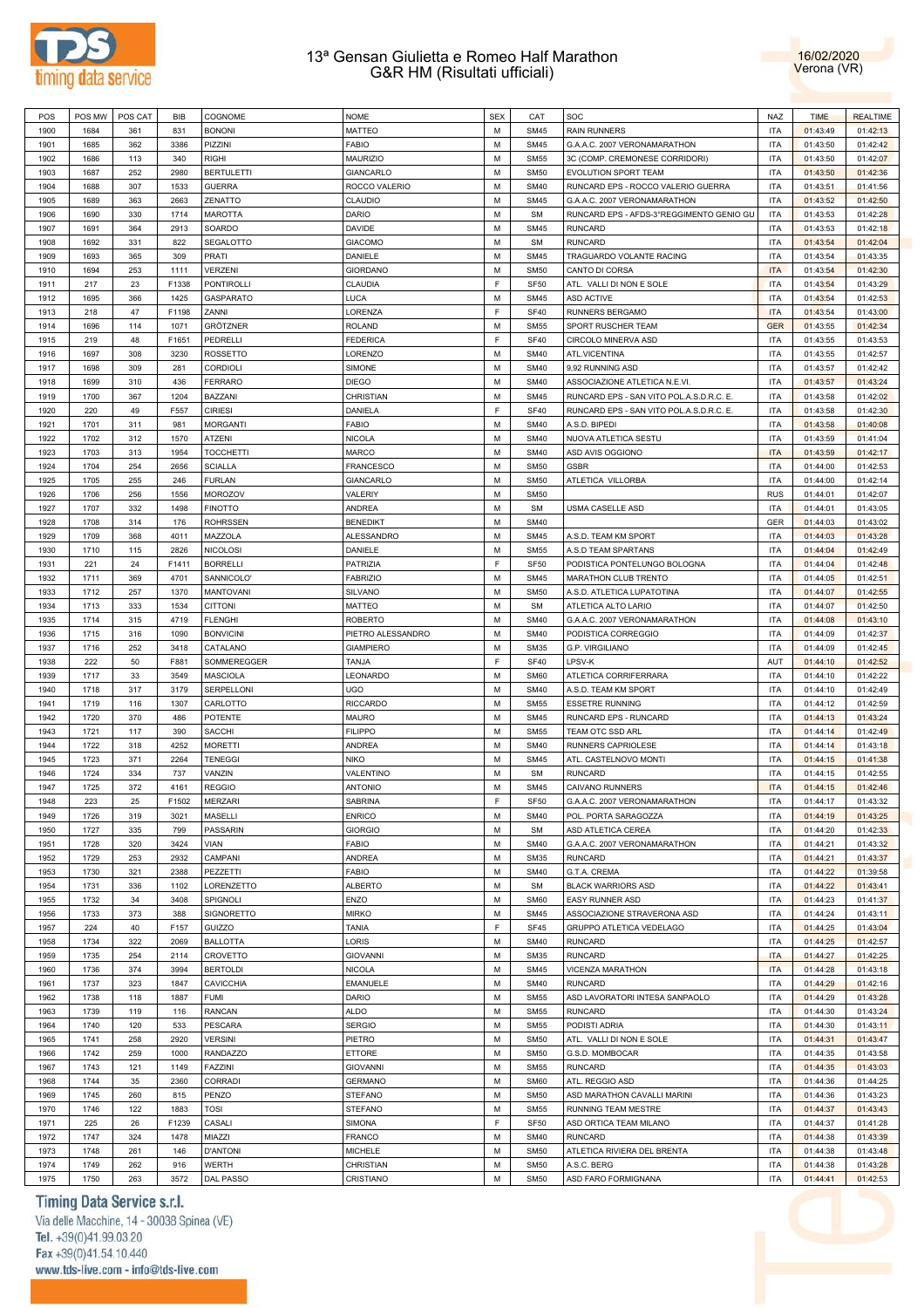



| POS  | POS MW | POS CAT | <b>BIB</b> | COGNOME              | <b>NOME</b>        | <b>SEX</b> | CAT         | SOC                                      | <b>NAZ</b> | <b>TIME</b> | <b>REALTIME</b> |
|------|--------|---------|------------|----------------------|--------------------|------------|-------------|------------------------------------------|------------|-------------|-----------------|
| 1976 | 1751   | 264     | 3373       | <b>BUSON</b>         | <b>DIEGO</b>       | M          | <b>SM50</b> | <b>ATLETICO BASTIA</b>                   | <b>ITA</b> | 01:44:41    | 01:44:16        |
| 1977 | 1752   | 265     | 2658       | <b>RINALDI</b>       | <b>IVO</b>         | M          | <b>SM50</b> | ATL. LEONE SAN MARCO PORDENONE           | <b>ITA</b> | 01:44:41    | 01:44:01        |
|      |        |         |            |                      |                    |            |             | <b>READING JOGGERS</b>                   |            |             |                 |
| 1978 | 1753   | 325     | 716        | <b>NETHERSOLE</b>    | <b>ROBERT</b>      | M          | <b>SM40</b> |                                          | <b>GBR</b> | 01:44:42    | 01:43:03        |
| 1979 | 1754   | 266     | 4108       | <b>GONZALEZ MURO</b> | ZORIONTZU XABIER   | M          | <b>SM50</b> | POL. PORTA SARAGOZZA                     | <b>ESP</b> | 01:44:42    | 01:43:08        |
| 1980 | 226    | 27      | F555       | <b>PICCINI</b>       | <b>MONICA</b>      | F          | <b>SF50</b> | AMATORI ATL.CHIRIGNAGO                   | <b>ITA</b> | 01:44:42    | 01:43:41        |
| 1981 | 1755   | 267     | 3348       | TARANTINO            | <b>FABRIZIO</b>    | M          | <b>SM50</b> | G.A.A.C. 2007 VERONAMARATHON             | <b>ITA</b> | 01:44:42    | 01:43:59        |
| 1982 | 1756   | 123     | 3460       | DE MORI              | ARMANDO            | M          | <b>SM55</b> | G.S.D. VALDALPONE DE MEGNI               | <b>ITA</b> | 01:44:42    | 01:43:53        |
| 1983 | 227    | 41      | F909       | <b>AZZOLINI</b>      | VALERIA            | F          | <b>SF45</b> | ASD 3'.30" TEAM                          | <b>JPN</b> | 01:44:43    | 01:43:09        |
|      |        |         |            |                      |                    |            |             |                                          |            |             |                 |
| 1984 | 1757   | 375     | 1951       | GOI                  | <b>IVAN DAVIDE</b> | M          | <b>SM45</b> | CUS PRO PATRIA MILANO                    | <b>ITA</b> | 01:44:44    | 01:41:51        |
| 1985 | 1758   | 376     | 2352       | VIZZA                | <b>GIUSEPPE</b>    | M          | <b>SM45</b> | <b>RUNCARD</b>                           | <b>ITA</b> | 01:44:44    | 01:43:16        |
| 1986 | 1759   | 337     | 2016       | <b>SCHIAVI</b>       | <b>JACOPO</b>      | M          | <b>SM</b>   | <b>RUNCARD</b>                           | <b>ITA</b> | 01:44:44    | 01:42:32        |
| 1987 | 1760   | 268     | 2957       | LODDO                | MAURO ANTONIO      | M          | <b>SM50</b> | A.S.D. CAGLIARI ATLETICA LEGGE           | <b>ITA</b> | 01:44:44    | 01:42:56        |
| 1988 | 1761   | 124     | 2945       | CAPITANO             | <b>ROBERTO</b>     | M          | <b>SM55</b> | RUNCARD EPS - INTERFORZE MODENA          | <b>ITA</b> | 01:44:45    | 01:43:18        |
| 1989 | 1762   | 125     | 828        | <b>FERRARI</b>       | GIANCARLO          | M          | <b>SM55</b> | <b>RUNCARD</b>                           | <b>ITA</b> | 01:44:45    | 01:42:51        |
|      |        |         |            |                      |                    |            |             |                                          |            |             |                 |
| 1990 | 1763   | 255     | 4260       | <b>NAPOLI</b>        | CLAUDIO            | M          | <b>SM35</b> | <b>RUNCARD</b>                           | <b>ITA</b> | 01:44:45    | 01:43:17        |
| 1991 | 1764   | 269     | 392        | <b>RONCADA</b>       | <b>ENRICO</b>      | M          | <b>SM50</b> | <b>BOSCAINI RUNNERS</b>                  | <b>ITA</b> | 01:44:45    | 01:42:11        |
| 1992 | 1765   | 377     | 323        | LUNARDON             | <b>GIUSEPPE</b>    | M          | <b>SM45</b> | <b>RUNCARD</b>                           | <b>ITA</b> | 01:44:45    | 01:43:15        |
| 1993 | 1766   | 326     | 3030       | <b>GALVANI</b>       | SAVIO              | M          | <b>SM40</b> | <b>RUNCARD</b>                           | <b>ITA</b> | 01:44:45    | 01:42:48        |
| 1994 | 1767   | 327     | 772        | ZAMBELLI             | <b>ALESSIO</b>     | M          | <b>SM40</b> | <b>RUNCARD</b>                           | <b>ITA</b> | 01:44:45    | 01:43:17        |
|      |        |         |            |                      |                    |            |             |                                          |            |             |                 |
| 1995 | 1768   | 256     | 2582       | <b>SILIPIGNI</b>     | CLAUDIO            | M          | <b>SM35</b> | <b>RUNCARD</b>                           | <b>ITA</b> | 01:44:46    | 01:42:34        |
| 1996 | 1769   | 378     | 3006       | <b>FIORENTINI</b>    | MARCO              | M          | <b>SM45</b> | <b>RUNCARD</b>                           | <b>ITA</b> | 01:44:46    | 01:42:44        |
| 1997 | 228    | 33      | F426       | <b>MOSCARDELLI</b>   | CLAUDIA            | F          | SF35        | RUNCARD EPS - A.S.D. GENTE FUORI STRADA  | <b>ITA</b> | 01:44:49    | 01:43:05        |
| 1998 | 1770   | 270     | 1001       | <b>PFATTNER</b>      | PAUL               | M          | <b>SM50</b> | ASV L.G. SCHLERN RAIFFEISEN              | <b>ITA</b> | 01:44:49    | 01:44:40        |
| 1999 | 1771   | 271     | 4046       | ABBRACCIAVENTO       | <b>FULVIO</b>      | M          | <b>SM50</b> | <b>BASE RUNNING</b>                      | <b>ITA</b> | 01:44:49    | 01:43:56        |
| 2000 |        | 379     | 3325       | PIZZI                | <b>MARCO</b>       | M          | <b>SM45</b> |                                          | <b>ITA</b> |             |                 |
|      | 1772   |         |            |                      |                    |            |             | POL. UNIONE 90                           |            | 01:44:49    | 01:43:19        |
| 2001 | 1773   | 328     | 3634       | <b>OLIVIERO</b>      | <b>MIRCO</b>       | M          | <b>SM40</b> | <b>VICENZA RUNNERS</b>                   | <b>ITA</b> | 01:44:50    | 01:43:12        |
| 2002 | 1774   | 380     | 3609       | <b>FURLAN</b>        | <b>MARIO</b>       | M          | <b>SM45</b> | <b>VICENZA RUNNERS</b>                   | <b>ITA</b> | 01:44:50    | 01:43:13        |
| 2003 | 229    | 51      | F303       | <b>RUZZA</b>         | ANNASILVIA         | F          | <b>SF40</b> | VERONA RUNNER TOGETHER FREE              | <b>ITA</b> | 01:44:51    | 01:42:06        |
| 2004 | 1775   | 257     | 3687       | <b>TONIOLO</b>       | MATTEO             | M          | <b>SM35</b> | A.S.D. TEAM KM SPORT                     | <b>ITA</b> | 01:44:51    | 01:43:55        |
| 2005 | 230    | 61      | F814       | PALLAORO             | <b>ROMANA</b>      | F          | SF          | TRENTINO RUNNING TEAM                    | <b>ITA</b> | 01:44:51    | 01:44:08        |
|      |        |         |            |                      |                    |            |             |                                          |            |             |                 |
| 2006 | 1776   | 272     | 3337       | COZZI                | <b>ANTONIO</b>     | M          | <b>SM50</b> | TEAM OTC SSD ARL                         | <b>ITA</b> | 01:44:51    | 01:44:06        |
| 2007 | 231    | 42      | F879       | LONARDI              | <b>BARBARA</b>     | F          | <b>SF45</b> | <b>RUNCARD</b>                           | <b>ITA</b> | 01:44:52    | 01:44:08        |
| 2008 | 1777   | 258     | 872        | <b>BROCHETTI</b>     | <b>ROBERTO</b>     | M          | <b>SM35</b> | <b>RUNCARD</b>                           | <b>ITA</b> | 01:44:52    | 01:44:23        |
| 2009 | 1778   | 126     | 1771       | <b>GIROTTO</b>       | <b>MASSIMO</b>     | M          | <b>SM55</b> | PERCORRERE IL SILE                       | <b>ITA</b> | 01:44:53    | 01:43:12        |
| 2010 | 1779   | 273     | 1975       | <b>BAIETTA</b>       | <b>MASSIMO</b>     | M          | <b>SM50</b> | <b>RUNCARD</b>                           | <b>ITA</b> |             |                 |
|      |        |         |            |                      |                    |            |             |                                          |            | 01:44:53    | 01:42:41        |
| 2011 | 1780   | 36      | 3413       | <b>BOLLA</b>         | PIER FRANCESCO     | M          | <b>SM60</b> | G.A.A.C. 2007 VERONAMARATHON             | <b>ITA</b> | 01:44:53    | 01:43:41        |
| 2012 | 232    | 52      | F313       | <b>MAYBANKS</b>      | SALOME             | F          | <b>SF40</b> | <b>BEESTON AC</b>                        | <b>GBR</b> | 01:44:54    | 01:43:16        |
| 2013 | 233    | 62      | F1559      | <b>GENOVA</b>        | <b>BARBARA</b>     | F          | SF          | ASD RUN IT                               | <b>ITA</b> | 01:44:54    | 01:43:22        |
| 2014 | 1781   | 127     | 1684       | <b>AZZOLINI</b>      | <b>GIORGIO</b>     | M          | <b>SM55</b> | ATLETICA ROTALIANA                       | <b>ITA</b> | 01:44:55    | 01:43:06        |
| 2015 | 234    | 8       | F1271      | SORRENTI             | <b>GIUSEPPINA</b>  | F          | <b>SF55</b> | ASD ROMATLETICA FOOTWORKS                | <b>ITA</b> | 01:44:55    | 01:44:10        |
|      |        |         |            |                      |                    |            |             |                                          |            |             |                 |
| 2016 | 1782   | 128     | 2774       | <b>VITALI</b>        | <b>MAURIZIO</b>    | M          | <b>SM55</b> | RUNCARD EPS - UISP COMITATO TERR.LE MILA | <b>ITA</b> | 01:44:55    | 01:43:59        |
| 2017 | 1783   | 381     | 2339       | <b>MELOTTI</b>       | <b>ALESSIO</b>     | M          | <b>SM45</b> | CIRC.RICREATIVO CITTANOVA                | <b>ITA</b> | 01:44:56    | 01:44:03        |
| 2018 | 235    | 28      | F1033      | <b>CECCHI</b>        | <b>ELENA</b>       | F          | <b>SF50</b> | <b>BASE RUNNING</b>                      | <b>ITA</b> | 01:44:57    | 01:44:08        |
| 2019 | 1784   | 382     | 814        | DE MIN               | STEFANO            | M          | <b>SM45</b> | GS LA PIAVE 2000                         | <b>ITA</b> | 01:44:57    | 01:43:59        |
| 2020 | 1785   | 259     | 2036       | <b>ANTONAZZO</b>     | <b>GIAN LUIGI</b>  | M          | <b>SM35</b> | RUNCARD EPS - USB AFDS 3* REGGIMENTO GEN | <b>ITA</b> | 01:44:58    | 01:41:44        |
|      |        |         |            |                      |                    |            |             |                                          |            |             |                 |
| 2021 | 1786   | 383     | 3533       | <b>ALLEGRO</b>       | EMANUELE           | M          | <b>SM45</b> | <b>RUNCARD</b>                           | <b>ITA</b> | 01:44:58    | 01:43:03        |
| 2022 | 1787   | 329     | 1682       | <b>TRAPIN</b>        | <b>MIRKO</b>       | M          | <b>SM40</b> | ATLETICA ROTALIANA                       | <b>ITA</b> | 01:44:59    | 01:43:55        |
| 2023 | 1788   | 338     | 1631       | <b>DAI ZOTTI</b>     | <b>MARCO</b>       | M          | <b>SM</b>   | ATL.VICENTINA                            | <b>ITA</b> | 01:44:59    | 01:43:36        |
| 2024 | 1789   | 330     | 1512       | <b>TORRE</b>         | COSMA              | M          | <b>SM40</b> | RUNNING OLTREPO'                         | <b>ITA</b> | 01:44:59    | 01:43:53        |
| 2025 | 1790   | 384     | 3362       | <b>FRACASSO</b>      | CRISTIANO          | M          | <b>SM45</b> | <b>RUNCARD</b>                           | <b>ITA</b> | 01:45:00    | 01:41:42        |
| 2026 | 236    | 9       | F951       | <b>FAVA</b>          | <b>BARBARA</b>     | F          | <b>SF55</b> | <b>RUNCARD</b>                           | <b>ITA</b> | 01:45:00    | 01:43:37        |
|      |        |         |            |                      |                    |            |             |                                          |            |             |                 |
| 2027 | 237    | 34      | F2212      | М                    | SARAH              | F          | SF35        | <b>RUNCARD</b>                           | AUT        | 01:45:00    | 01:43:01        |
| 2028 | 1791   | 331     | 344        | <b>BRAMBILLA</b>     | <b>ANTONIO</b>     | M          | <b>SM40</b> | TEAM PASTURO ASD                         | <b>ITA</b> | 01:45:01    | 01:44:13        |
| 2029 | 1792   | 332     | 1458       | <b>DALLOSTO</b>      | PAOLO              | M          | <b>SM40</b> | <b>RUNCARD</b>                           | <b>ITA</b> | 01:45:01    | 01:43:53        |
| 2030 | 238    | 53      | F123       | <b>GILARDI</b>       | <b>ROSSANA</b>     | F          | <b>SF40</b> | TEAM PASTURO ASD                         | <b>ITA</b> | 01:45:01    | 01:44:14        |
| 2031 | 1793   | 339     | 1803       | MUTTERLE             | <b>FILIPPO</b>     | M          | <b>SM</b>   | POLISPORTIVA AURORA 76 ASD               | <b>ITA</b> | 01:45:02    | 01:43:27        |
| 2032 |        |         |            |                      |                    | M          |             |                                          | <b>ITA</b> |             |                 |
|      | 1794   | 385     | 1787       | <b>GUGLIELMO</b>     | MATTEO             |            | <b>SM45</b> | <b>BOOMERANG RUNNERS</b>                 |            | 01:45:02    | 01:43:32        |
| 2033 | 1795   | 129     | 3835       | DI LUCA              | <b>ANTONIO</b>     | M          | <b>SM55</b> | ASD PODISTI FRENTANI                     | <b>ITA</b> | 01:45:03    | 01:44:07        |
| 2034 | 1796   | 130     | 1080       | <b>WEISS</b>         | <b>BERNHARD</b>    | M          | <b>SM55</b> | SPORT RUSCHER TEAM                       | <b>GER</b> | 01:45:03    | 01:43:17        |
| 2035 | 239    | 43      | F926       | <b>MENGHINI</b>      | <b>MONICA</b>      | F          | <b>SF45</b> | <b>RUNCARD</b>                           | <b>ITA</b> | 01:45:04    | 01:44:20        |
| 2036 | 1797   | 260     | 3176       | <b>RUSSO</b>         | DANIELE            | M          | <b>SM35</b> | A.S.D. TEAM KM SPORT                     | <b>ITA</b> | 01:45:05    | 01:43:50        |
| 2037 |        |         |            | <b>MASINA</b>        |                    | M          | <b>SM35</b> |                                          |            |             |                 |
|      | 1798   | 261     | 1091       |                      | MARCO              |            |             | PODISTICA CORREGGIO                      | <b>ITA</b> | 01:45:06    | 01:43:34        |
| 2038 | 1799   | 274     | 2518       | PEREGO               | ALESSANDRO         | M          | <b>SM50</b> | <b>RUNCARD</b>                           | <b>ITA</b> | 01:45:06    | 01:43:21        |
| 2039 | 1800   | 386     | 3118       | <b>GABAN</b>         | DAMIANO            | M          | <b>SM45</b> | CONFINDUSTRIA ATL. ROVIGO                | <b>ITA</b> | 01:45:07    | 01:43:59        |
| 2040 | 240    | 63      | F1664      | <b>TOTARO</b>        | <b>MICHELA</b>     | F          | SF          | G.A.A.C. 2007 VERONAMARATHON             | <b>ITA</b> | 01:45:07    | 01:44:03        |
| 2041 | 241    | 35      | F99        | <b>FALZONE</b>       | DANIELA SIMONA     | F          | SF35        | <b>RUNCARD</b>                           | <b>ITA</b> | 01:45:08    | 01:43:53        |
| 2042 | 1801   | 387     | 4130       | LANCEROTTO           | <b>MARCO</b>       | M          | <b>SM45</b> | <b>RUNCARD</b>                           | <b>ITA</b> | 01:45:09    | 01:43:23        |
|      |        |         |            |                      |                    |            |             |                                          |            |             |                 |
| 2043 | 1802   | 333     | 3223       | <b>BECCHI</b>        | CARLO              | M          | <b>SM40</b> | ATL.VICENTINA                            | <b>ITA</b> | 01:45:10    | 01:42:59        |
| 2044 | 1803   | 275     | 554        | <b>BARTOCCI</b>      | SILVIO             | M          | <b>SM50</b> | <b>GSBR</b>                              | <b>ITA</b> | 01:45:10    | 01:43:09        |
| 2045 | 1804   | 262     | 505        | <b>BARONI</b>        | PAOLO              | M          | <b>SM35</b> | JUNIOR SPORT AVIO                        | <b>ITA</b> | 01:45:10    | 01:44:23        |
| 2046 | 1805   | 263     | 2630       | <b>KOSKINIOTIS</b>   | <b>DIMITRIOS</b>   | M          | <b>SM35</b> | PERSICETANA PODISTICA                    | <b>ITA</b> | 01:45:10    | 01:43:40        |
| 2047 | 1806   | 131     | 1393       | <b>NORI</b>          | <b>ANTONIO</b>     | M          | <b>SM55</b> | RUNCARD                                  | <b>ITA</b> | 01:45:10    | 01:45:03        |
|      |        |         |            |                      |                    |            |             |                                          |            |             |                 |
| 2048 | 1807   | 388     | 4245       | <b>RAVAGLI</b>       | FRANCO             | M          | <b>SM45</b> | <b>RUNCARD</b>                           | <b>ITA</b> | 01:45:11    | 01:44:11        |
| 2049 | 242    | 29      | F1349      | <b>FUSARO</b>        | <b>MARIA</b>       | F          | <b>SF50</b> | A.MARATONETI ANDRIESI                    | <b>ITA</b> | 01:45:12    | 01:44:27        |
| 2050 | 1808   | 389     | 3239       | <b>PENTA</b>         | PAOLO              | М          | <b>SM45</b> | ATL.VICENTINA                            | <b>ITA</b> | 01:45:12    | 01:44:09        |
| 2051 | 1809   | 276     | 2941       | LOSAPPIO             | <b>FRANCESCO</b>   | М          | <b>SM50</b> | A.MARATONETI ANDRIESI                    | <b>ITA</b> | 01:45:12    | 01:44:28        |
|      |        |         |            |                      |                    |            |             |                                          |            |             |                 |

# Timing Data Service s.r.l.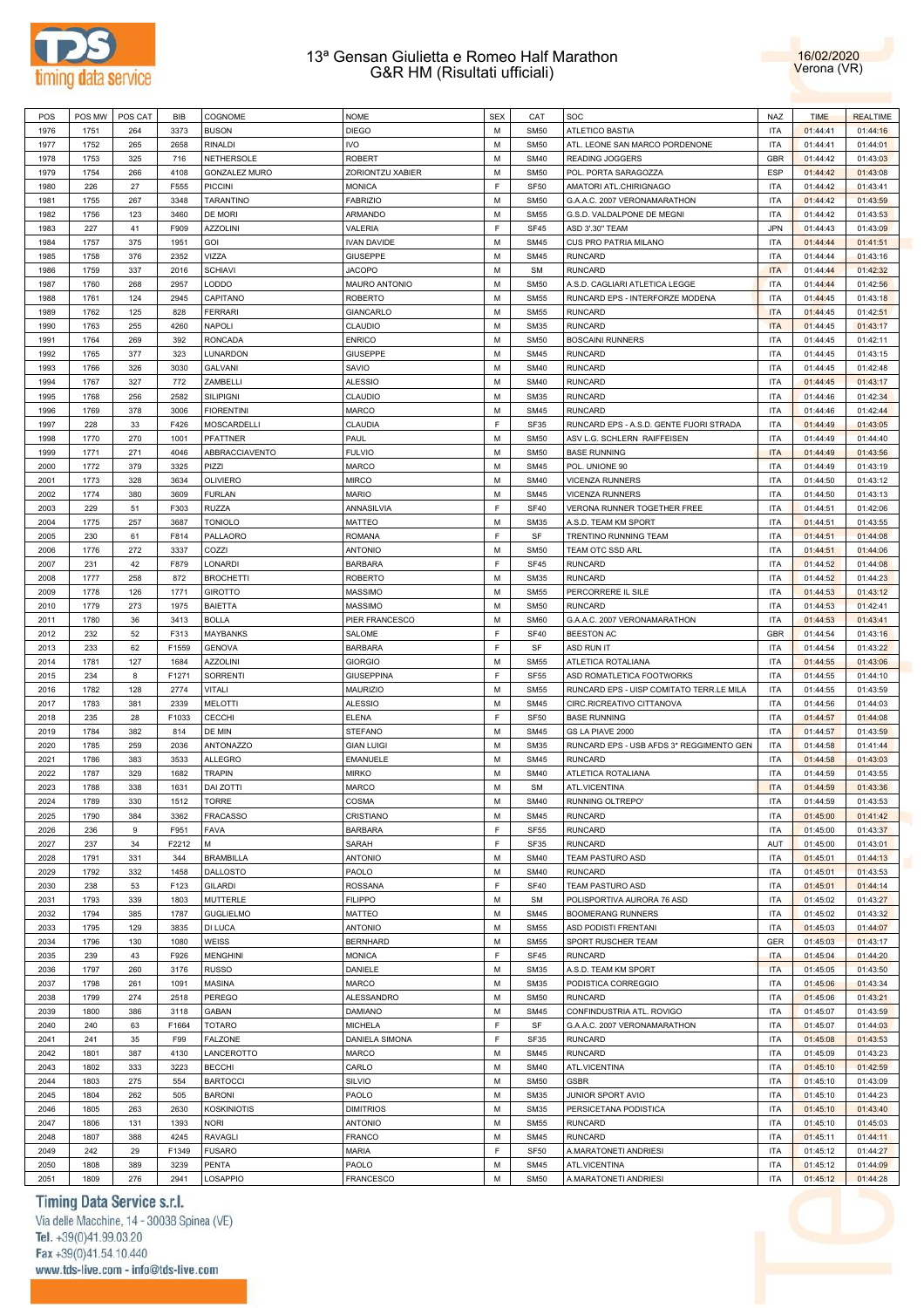



| POS          | POS MW      | POS CAT        | BIB          | COGNOME                   | <b>NOME</b>                         | <b>SEX</b> | CAT                        | SOC                               | <b>NAZ</b>               | <b>TIME</b> | <b>REALTIME</b>      |
|--------------|-------------|----------------|--------------|---------------------------|-------------------------------------|------------|----------------------------|-----------------------------------|--------------------------|-------------|----------------------|
| 2052         | 243         | 54             | F503         | <b>MORANDINI</b>          | LINDA                               | F          | <b>SF40</b>                | <b>RUNCARD</b>                    | <b>ITA</b>               | 01:45:12    | 01:43:53             |
| 2053         | 1810        | 390            | 3414         | <b>BAJARDO</b>            | SIMONE                              | M          | <b>SM45</b>                | G.A.A.C. 2007 VERONAMARATHON      | <b>ITA</b>               | 01:45:13    | 01:43:51             |
| 2054         | 1811        | 391            | 2498         | <b>MORANDINI</b>          | <b>SERGIO</b>                       | M          | <b>SM45</b>                | G.A.A.C. 2007 VERONAMARATHON      | <b>ITA</b>               | 01:45:13    | 01:43:22             |
|              |             |                |              |                           |                                     |            |                            |                                   |                          |             |                      |
| 2055         | 1812        | 392            | 3091         | <b>BALDACCI</b>           | <b>GIOVANNI</b>                     | M          | <b>SM45</b>                | <b>RUNCARD</b>                    | <b>ITA</b>               | 01:45:13    | 01:43:20             |
| 2056         | 1813        | 277            | 774          | LOIACONO                  | <b>GIUSEPPE</b>                     | M          | <b>SM50</b>                | <b>RUNCARD</b>                    | <b>ITA</b>               | 01:45:13    | 01:43:25             |
| 2057         | 244         | 30             | F1683        | DE MARCHI                 | CLAUDIA                             | F          | SF50                       | <b>RUNCARD</b>                    | <b>ITA</b>               | 01:45:14    | 01:44:14             |
| 2058         | 1814        | 132            | 1076         | <b>JENNRICH</b>           | JÜRGEN                              | М          | <b>SM55</b>                | SPORT RUSCHER TEAM                | GER                      | 01:45:14    | 01:44:07             |
| 2059         | 245         | 44             | F1500        | COCCO                     | DANIA                               | F          | SF45                       | <b>RUNCARD</b>                    | <b>ITA</b>               | 01:45:15    | 01:41:57             |
| 2060         | 1815        | 264            | 1509         | <b>FAVAGROSSA</b>         | PAOLO                               | M          | <b>SM35</b>                | POLISPORTIVA G.B. VIGHENZI        | <b>ITA</b>               | 01:45:15    | 01:43:43             |
|              |             |                |              |                           |                                     | M          |                            |                                   | <b>ITA</b>               |             |                      |
| 2061         | 1816        | 278            | 2451         | <b>COMIN</b>              | <b>IVANO</b>                        |            | <b>SM50</b>                | ASD CHIARCOSSO - HELP HAITI       |                          | 01:45:15    | 01:43:43             |
| 2062         | 1817        | 393            | 2968         | FABBRI                    | PIER FRANCESCO                      | M          | <b>SM45</b>                | PASSO CAPPONI ASD                 | <b>ITA</b>               | 01:45:15    | 01:43:22             |
| 2063         | 1818        | 265            | 1515         | <b>PIGOLI</b>             | MATTEO                              | M          | <b>SM35</b>                | <b>RUNCARD</b>                    | <b>ITA</b>               | 01:45:16    | 01:42:18             |
| 2064         | 1819        | 394            | 1421         | <b>FELISARI</b>           | <b>RICCARDO</b>                     | M          | <b>SM45</b>                | G.P. AVIS POL. MALAVICINA         | <b>ITA</b>               | 01:45:18    | 01:44:55             |
| 2065         | 1820        | 279            | 3332         | <b>FONTANA</b>            | CARMINE                             | M          | <b>SM50</b>                | <b>RUNCARD</b>                    | <b>ITA</b>               | 01:45:18    | 01:43:44             |
| 2066         | 1821        | 340            | 4415         | <b>BENJAMIN</b>           | MICHAEL EVAN                        | M          | <b>SM</b>                  |                                   | <b>USA</b>               | 01:45:19    | 01:43:45             |
| 2067         | 246         | 31             | F1364        | <b>DINICASTRO</b>         | <b>GAETANA</b>                      | E          | SF <sub>50</sub>           | ALL TRI SPORTS A.S.D.             | <b>ITA</b>               | 01:45:19    | 01:43:44             |
|              |             |                |              |                           |                                     |            |                            |                                   |                          |             |                      |
| 2068         | 1822        | 266            | 3065         | <b>TOMASIELLO</b>         | CRISTIAN                            | M          | <b>SM35</b>                | <b>RUNCARD</b>                    | <b>ITA</b>               | 01:45:19    | 01:43:34             |
| 2069         | 1823        | 334            | 4411         | ANDREANI                  | ALESSANDRO                          | M          | <b>SM40</b>                | PASSO CAPPONI ASD                 | <b>ITA</b>               | 01:45:19    | 01:43:15             |
| 2070         | 247         | 45             | F1011        | <b>ROTTIN</b>             | <b>MARIKA</b>                       | F          | SF45                       | <b>RUNCARD</b>                    | <b>ITA</b>               | 01:45:20    | 01:44:28             |
| 2071         | 1824        | 335            | 3110         | MAGNI                     | LUCA                                | M          | <b>SM40</b>                | <b>RUNCARD</b>                    | <b>ITA</b>               | 01:45:20    | 01:43:24             |
| 2072         | 1825        | 395            | 657          | <b>TURRINI</b>            | <b>FRANCESCO</b>                    | M          | <b>SM45</b>                | <b>RUNCARD</b>                    | <b>ITA</b>               | 01:45:20    | 01:43:24             |
| 2073         | 1826        | 396            | 2182         | CONSOLI                   | <b>GIACOMO</b>                      | M          | <b>SM45</b>                | <b>RUNCARD</b>                    | <b>ITA</b>               | 01:45:21    | 01:43:31             |
| 2074         | 1827        | 267            | 2894         | CACCIARI                  | MATTIA                              | M          | <b>SM35</b>                | G.P. I CAGNON                     | <b>ITA</b>               | 01:45:22    | 01:44:52             |
|              |             |                |              |                           |                                     |            |                            |                                   |                          |             |                      |
| 2075         | 1828        | 336            | 1870         | MARTELLI                  | <b>MARCO</b>                        | M          | <b>SM40</b>                | G.S. CARLO BUTTARELLI             | <b>ITA</b>               | 01:45:22    | 01:44:18             |
| 2076         | 1829        | 397            | 3354         | <b>FERRARI</b>            | <b>NICOLA</b>                       | M          | <b>SM45</b>                | G.A.A.C. 2007 VERONAMARATHON      | <b>ITA</b>               | 01:45:22    | 01:43:36             |
| 2077         | 1830        | 398            | 3778         | CELORIA                   | CRISTIAN                            | M          | <b>SM45</b>                | RUNNERS BERGAMO                   | <b>ITA</b>               | 01:45:23    | 01:43:31             |
| 2078         | 1831        | 280            | 1902         | <b>PREDIERI</b>           | ANDREA                              | M          | <b>SM50</b>                | ASD 3'.30" TEAM                   | <b>ITA</b>               | 01:45:24    | 01:43:40             |
| 2079         | 1832        | 281            | 2576         | PINZUTI                   | <b>GIOVANNI</b>                     | M          | <b>SM50</b>                | A.S.D TEAM SPARTANS               | <b>ITA</b>               | 01:45:24    | 01:44:09             |
| 2080         | 1833        | 133            | 3786         | <b>AGOSTONI</b>           | ANGELO                              | M          | <b>SM55</b>                | RUNNERS BERGAMO                   | <b>ITA</b>               | 01:45:25    | 01:44:22             |
|              |             |                |              |                           |                                     |            |                            | G.S.D. MOMBOCAR                   |                          |             |                      |
| 2081         | 1834        | 337            | 3439         | <b>RIZZO</b>              | CLAUDIO                             | M          | <b>SM40</b>                |                                   | <b>ITA</b>               | 01:45:25    | 01:43:52             |
| 2082         | 1835        | 399            | 1330         | <b>BIANCO</b>             | <b>DENNIS</b>                       | М          | <b>SM45</b>                | A.S.D. TRIATHLON LIGNANO SABB.    | <b>ITA</b>               | 01:45:25    | 01:43:17             |
| 2083         | 1836        | 400            | 2276         | <b>ANTONINI</b>           | <b>SERGIO</b>                       | M          | <b>SM45</b>                | <b>BOSCAINI RUNNERS</b>           | <b>ITA</b>               | 01:45:25    | 01:43:48             |
| 2084         | 1837        | 134            | 1500         | PIZZO                     | ANDREA                              | М          | <b>SM55</b>                | <b>RUNCARD</b>                    | <b>ITA</b>               | 01:45:25    | 01:43:52             |
| 2085         | 1838        | 282            | 1383         | <b>MORELLI</b>            | <b>MAURIZIO</b>                     | М          | <b>SM50</b>                | <b>RUNCARD</b>                    | <b>ITA</b>               | 01:45:26    | 01:44:29             |
| 2086         | 1839        | 338            | 2238         | <b>FRANCHINELLI</b>       | <b>VLADIMIRO</b>                    | М          | <b>SM40</b>                | 9,92 RUNNING ASD                  | <b>ITA</b>               | 01:45:27    | 01:44:32             |
| 2087         | 1840        | 339            | 2227         | ZINGARELLI                | MARCO                               | М          | <b>SM40</b>                | ATL. FRANCIACORTA                 | <b>ITA</b>               | 01:45:27    | 01:44:32             |
|              |             |                |              |                           |                                     |            |                            |                                   |                          |             |                      |
| 2088         | 1841        | 341            | 4709         | <b>BRUNETTI</b>           | LEONARDO                            | М          | <b>SM</b>                  | <b>RUNCARD</b>                    | <b>ITA</b>               | 01:45:28    | 01:44:04             |
| 2089         | 1842        |                |              |                           |                                     |            |                            |                                   |                          |             |                      |
|              |             | 37             | 3472         | CAPRERA                   | PAOLO                               | M          | <b>SM60</b>                | ASSINDUSTRIA SPORT PADOVA         | <b>ITA</b>               | 01:45:28    | 01:45:12             |
| 2090         | 1843        | 135            | 2926         | <b>FERRARI</b>            | <b>GIOVANNI</b>                     | M          | <b>SM55</b>                | POL.UNICREDIT CIRCOLO MILANO      | <b>ITA</b>               | 01:45:28    | 01:43:28             |
| 2091         | 248         | 55             | F1285        | <b>SCHGRAFFER</b>         | MILENA                              | F          | <b>SF40</b>                | <b>RUNCARD</b>                    | <b>ITA</b>               | 01:45:28    | 01:43:41             |
| 2092         | 249         | 56             | F1551        | <b>IERARDI</b>            | ANNA MARIA                          | F          | <b>SF40</b>                | ATL. AMBROSIANA                   | <b>ITA</b>               | 01:45:28    | 01:43:36             |
|              |             |                |              |                           |                                     |            |                            |                                   |                          |             |                      |
| 2093         | 1844        | 340            | 1713         | <b>REGALIA</b>            | <b>MARCO</b>                        | M          | <b>SM40</b>                | RUNNERS VALBOSSA-AZZATE           | <b>ITA</b>               | 01:45:29    | 01:44:26             |
| 2094         | 1845        | 283            | 839          | <b>PERUZZO</b>            | PAOLO                               | M          | <b>SM50</b>                | RUNNERS PADOVA                    | <b>ITA</b>               | 01:45:30    | 01:43:49             |
| 2095         | 250         | 10             | F1058        | <b>DEFINIS</b>            | Luigina                             | E          | SF <sub>55</sub>           | A.S.D. PODISTICA TORINO           | <b>ITA</b>               | 01:45:30    | 01:44:59             |
| 2096         | 251         | 32             | F735         | <b>GIORGI</b>             | PATRIZIA                            | F          | SF <sub>50</sub>           | RUNCARD EPS - NUOVA VIRTUS CESENA | <b>ITA</b>               | 01:45:30    | 01:44:18             |
| 2097         | 252         | 11             | F624         | <b>SCAGLIOTTI</b>         | CRISTINA                            | F          | SF <sub>55</sub>           | G.P. VIRGILIANO                   | <b>ITA</b>               | 01:45:30    | 01:44:10             |
| 2098         | 1846        | 341            | 985          | CASASOLA                  | <b>FABIO</b>                        | M          | <b>SM40</b>                | A.S.D. A.N.B. FIAMME CREMISI      | <b>ITA</b>               | 01:45:30    | 01:44:05             |
| 2099         | 253         | 33             | F1057        | CAMMALLERI                | <b>IGNAZIA</b>                      | E          | SF50                       | A.S.D. BORGARETTO 75              | <b>ITA</b>               | 01:45:31    | 01:45:11             |
| 2100         | 1847        | 268            | 4071         |                           |                                     | M          | <b>SM35</b>                |                                   | <b>ITA</b>               |             |                      |
|              |             |                |              | ZANESI                    | <b>STEFANO</b>                      |            |                            | A.S.D. LA RUSTICA PESCANTINA      |                          | 01:45:31    | 01:43:59             |
| 2101         | 1848        | 284            | 3104         | ZAGANELLI                 | <b>MASSIMO</b>                      | M          | <b>SM50</b>                | POL. PORTA SARAGOZZA              | <b>ITA</b>               | 01:45:32    | 01:44:54             |
| 2102         | 1849        | 136            | 4084         | DI TURI                   | LEONARDO                            | M          | <b>SM55</b>                | ATL.MONTEBELLUNA                  | <b>ITA</b>               | 01:45:32    | 01:44:06             |
| 2103         | 1850        | 285            | 4233         | <b>MARCORIN</b>           | <b>MAURIZIO</b>                     | M          | <b>SM50</b>                | CONFINDUSTRIA ATL. ROVIGO         | <b>ITA</b>               | 01:45:32    | 01:44:40             |
| 2104         | 1851        | 401            | 4086         | POLI                      | CRISTIAN                            | M          | <b>SM45</b>                | A.S.D. TEAM KM SPORT              | <b>ITA</b>               | 01:45:32    | 01:44:00             |
| 2105         | 1852        | 342            | 3890         | <b>PIRETTI</b>            | <b>GIOVANNI UGO</b>                 | M          | <b>SM40</b>                | <b>BUSHIDO TRI&amp;RUN</b>        | <b>ITA</b>               | 01:45:33    | 01:42:22             |
| 2106         | 1853        | 269            | 4065         | PAGLIARINI                | <b>ROBERTO</b>                      | M          | <b>SM35</b>                | ASD ORTICA TEAM MILANO            | <b>ITA</b>               | 01:45:33    | 01:44:01             |
| 2107         | 1854        | 286            | 1834         | <b>TONOLI</b>             | <b>ENRICO</b>                       | M          | <b>SM50</b>                | <b>RUNCARD</b>                    | <b>ITA</b>               | 01:45:35    | 01:43:25             |
|              |             |                |              |                           |                                     |            |                            |                                   |                          |             |                      |
| 2108         | 254         | 64             | F1367        | RAFFAELE                  | <b>ELISABETTA</b>                   | F          | SF                         | <b>RUNCARD</b>                    | <b>ITA</b>               | 01:45:36    | 01:43:51             |
| 2109         | 255         | 36             | F1136        | <b>GIULIATTINI BURBUI</b> | <b>MARGHERITA</b>                   | F          | SF35                       | <b>RUNCARD</b>                    | <b>ITA</b>               | 01:45:38    | 01:44:35             |
| 2110         | 1855        | 343            | 3534         | <b>GALEAZZO</b>           | <b>RICCARDO</b>                     | M          | <b>SM40</b>                | <b>RUNCARD</b>                    | <b>ITA</b>               | 01:45:38    | 01:43:44             |
| 2111         | 1856        | 137            | 819          | <b>NARDINI</b>            | <b>ROBERTO</b>                      | M          | <b>SM55</b>                | <b>RUNCARD</b>                    | <b>ITA</b>               | 01:45:39    | 01:44:52             |
| 2112         | 256         | 46             | F1734        | GAIOTTO                   | <b>BARBARA</b>                      | F          | SF45                       | ATLETICA VALLE DI CEMBRA          | <b>ITA</b>               | 01:45:40    | 01:43:35             |
| 2113         | 1857        | 270            | 1056         | APARICIO BARRAGÁN         | SANTOS                              | M          | <b>SM35</b>                |                                   | ESP                      | 01:45:40    | 01:44:16             |
| 2114         | 1858        | 344            | 1037         | <b>BAEZ CORREA</b>        | <b>JUAN ANTONIO</b>                 | M          | <b>SM40</b>                |                                   | <b>ESP</b>               | 01:45:40    | 01:44:16             |
|              |             |                |              |                           |                                     |            |                            |                                   |                          |             |                      |
| 2115         | 1859        | 345            | 1036         | <b>FLORES VIDES</b>       | LUIS MIGUEL                         | M          | <b>SM40</b>                |                                   | ESP                      | 01:45:40    | 01:44:16             |
| 2116         | 1860        | $\overline{4}$ | 714          | AIMOLA                    | FABIO                               | M          | N/D                        |                                   | <b>ITA</b>               | 01:45:41    | 01:43:59             |
| 2117         | 257         | 65             | F307         | <b>NANNI</b>              | <b>VIRGINIA</b>                     | F          | SF                         | <b>RUNCARD</b>                    | <b>ITA</b>               | 01:45:42    | 01:43:59             |
| 2118         | 258         | 57             | F1037        | <b>RUSSO</b>              | <b>FABIANA</b>                      | F          | <b>SF40</b>                | <b>RUNCARD</b>                    | <b>ITA</b>               | 01:45:42    | 01:43:26             |
| 2119         | 1861        | 138            | 1085         | <b>BARANI</b>             | <b>FABRIZIO</b>                     | M          | <b>SM55</b>                | <b>RUNCARD</b>                    | <b>ITA</b>               | 01:45:42    | 01:43:47             |
| 2120         | 1862        | 342            | 3345         | <b>BUCCIO</b>             | <b>FABRIZIO</b>                     | M          | <b>SM</b>                  | RUNCARD EPS - SPORT ACTIVE        | <b>ITA</b>               | 01:45:42    | 01:44:18             |
| 2121         | 1863        | 346            | 3165         | <b>TAIOLI</b>             | DAVIDE                              | M          | <b>SM40</b>                | A.S.D. TEAM KM SPORT              | <b>ITA</b>               | 01:45:43    | 01:45:25             |
|              |             |                |              |                           |                                     | F          | SF                         |                                   |                          |             |                      |
| 2122         | 259         | 66             | F925         | GALANTE                   | <b>VERONICA</b>                     |            |                            | SCUOLA ITALIANA RUNNING           | <b>ITA</b>               | 01:45:44    | 01:44:12             |
| 2123         | 1864        | 347            | 904          | ZIGLIOTTO                 | <b>ENRICO</b>                       | M          | <b>SM40</b>                | <b>RUNCARD</b>                    | <b>ITA</b>               | 01:45:45    | 01:44:35             |
| 2124         | 1865        | 287            | 376          | MAZZARO                   | MAURO                               | M          | <b>SM50</b>                | <b>RUNCARD</b>                    | <b>ITA</b>               | 01:45:47    | 01:42:09             |
| 2125         | 1866        | 402            | 1558         | <b>GARNIGA</b>            | <b>ALBERTO</b>                      | M          | <b>SM45</b>                | <b>RUNCARD</b>                    | <b>ITA</b>               | 01:45:48    | 01:41:22             |
| 2126<br>2127 | 1867<br>260 | 403<br>47      | 3777<br>F789 | PIETRA<br><b>DEGANI</b>   | <b>STEFANO</b><br><b>ELISABETTA</b> | М<br>F     | <b>SM45</b><br><b>SF45</b> | RUNNERS BERGAMO<br><b>RUNCARD</b> | <b>ITA</b><br><b>ITA</b> | 01:45:48    | 01:44:32<br>01:43:44 |

# Timing Data Service s.r.l.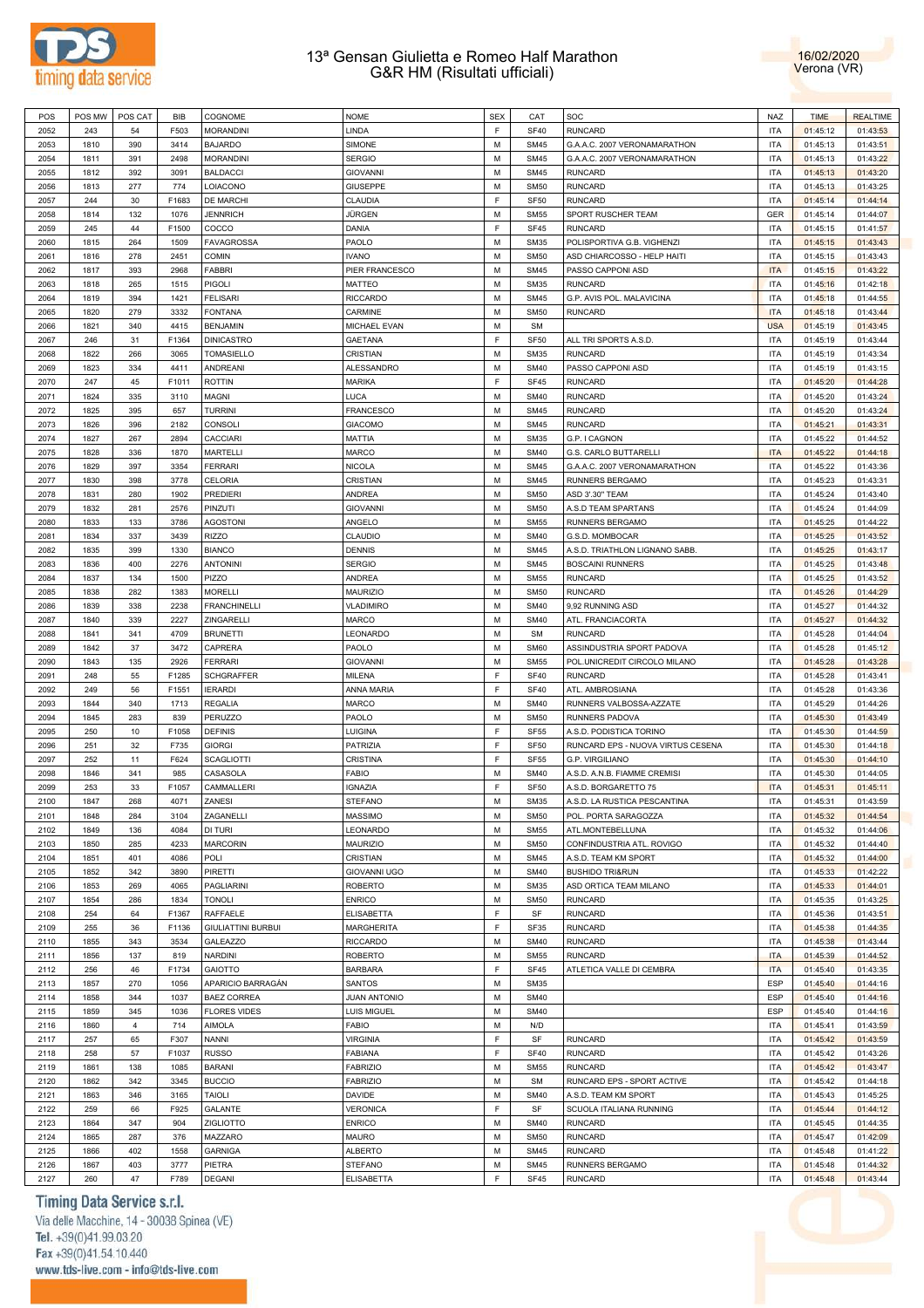



| POS  | POS MW | POS CAT | BIB   | COGNOME           | <b>NOME</b>       | <b>SEX</b> | CAT         | SOC                            | <b>NAZ</b> | <b>TIME</b> | <b>REALTIME</b> |
|------|--------|---------|-------|-------------------|-------------------|------------|-------------|--------------------------------|------------|-------------|-----------------|
| 2128 | 1868   | 139     | 435   | <b>BIANCHI</b>    | <b>STEFANO</b>    | M          | <b>SM55</b> | G.P. S.ANGELA AVIS DESENZANO   | <b>ITA</b> | 01:45:49    | 01:44:56        |
| 2129 | 1869   | 404     | 761   | <b>EIDHER</b>     | <b>GERALD</b>     | M          | <b>SM45</b> |                                | AUT        | 01:45:50    | 01:43:35        |
| 2130 | 1870   | 288     | 3771  | <b>BERTON</b>     | <b>ANDREA</b>     | M          | <b>SM50</b> | RUNNING CLUB VENEZIA A.S.D.    | <b>ITA</b> | 01:45:50    | 01:44:53        |
|      | 261    |         |       | <b>BELLONE</b>    | SILVIA            | F          | SF45        | POL. PORTA SARAGOZZA           | <b>ITA</b> |             |                 |
| 2131 |        | 48      | F827  |                   |                   |            |             |                                |            | 01:45:51    | 01:44:51        |
| 2132 | 1871   | 271     | 1613  | <b>FERRARIS</b>   | <b>STEFANO</b>    | M          | <b>SM35</b> | <b>RUNCARD</b>                 | <b>ITA</b> | 01:45:52    | 01:44:16        |
| 2133 | 1872   | 343     | 3597  | <b>BENEDINI</b>   | <b>ALESSANDRO</b> | M          | <b>SM</b>   | <b>VICENZA RUNNERS</b>         | <b>ITA</b> | 01:45:54    | 01:44:48        |
| 2134 | 1873   | 348     | 2633  | DONEGA'           | <b>RICCARDO</b>   | M          | <b>SM40</b> | SPORTIVA ADIGE                 | <b>ITA</b> | 01:45:55    | 01:44:48        |
| 2135 | 1874   | 272     | 2991  | <b>GUARNIERI</b>  | <b>MARCO</b>      | M          | <b>SM35</b> | ATLETICA ROTALIANA             | <b>ITA</b> | 01:45:55    | 01:44:16        |
| 2136 | 1875   | 289     | 402   | <b>FONTANA</b>    | <b>FABIO</b>      | M          | <b>SM50</b> | GRUPPO ATLETICA VEDELAGO       | <b>ITA</b> | 01:45:55    | 01:44:33        |
| 2137 | 1876   | 349     | 405   | <b>RONCATO</b>    | <b>IRENO</b>      | M          | <b>SM40</b> | GRUPPO ATLETICA VEDELAGO       | <b>ITA</b> | 01:45:55    | 01:44:33        |
| 2138 | 1877   | 140     | 397   | PIZZOLATO         | <b>FLAVIO</b>     | M          | <b>SM55</b> | GRUPPO ATLETICA VEDELAGO       | <b>ITA</b> | 01:45:55    | 01:44:33        |
| 2139 | 1878   | 141     | 2196  | <b>LA MANNA</b>   | <b>MARCO</b>      | M          | <b>SM55</b> | AS.TRA. ROMA                   | <b>ITA</b> | 01:45:58    | 01:45:03        |
| 2140 | 1879   | 38      | 3576  | COZZOLINO         | <b>EDUARDO</b>    | M          | <b>SM60</b> | <b>ASD PLACENTIA</b>           | <b>ITA</b> | 01:46:00    | 01:44:09        |
|      |        |         |       |                   |                   |            |             |                                |            |             |                 |
| 2141 | 1880   | 39      | 2160  | LODA              | <b>GIANFRANCO</b> | M          | <b>SM60</b> | RUNNERS CAPRIOLESE             | <b>ITA</b> | 01:46:00    | 01:44:11        |
| 2142 | 1881   | 350     | 956   | PINTER            | <b>ALBERTO</b>    | M          | <b>SM40</b> | <b>RUNCARD</b>                 | <b>ITA</b> | 01:46:00    | 01:44:53        |
| 2143 | 1882   | 405     | 4726  | <b>FRASCINO</b>   | ANGELO            | M          | <b>SM45</b> | <b>RUNCARD</b>                 | <b>ITA</b> | 01:46:01    | 01:44:32        |
| 2144 | 262    | 67      | F507  | <b>FONTANA</b>    | <b>ENRICA</b>     | F          | SF          | ATL.VALDOBBIADENE G.S.A.       | <b>ITA</b> | 01:46:02    | 01:44:45        |
| 2145 | 1883   | 351     | 2770  | MACCAPANI         | CARLO             | M          | <b>SM40</b> | <b>RUNCARD</b>                 | <b>ITA</b> | 01:46:02    | 01:42:55        |
| 2146 | 1884   | 406     | 1115  | ARMELLIN          | PIETRO            | M          | <b>SM45</b> | ATL.VALDOBBIADENE G.S.A.       | <b>ITA</b> | 01:46:03    | 01:44:46        |
| 2147 | 1885   | 290     | 408   | <b>BIONDARO</b>   | PAOLO             | M          | <b>SM50</b> | MARATHON CLUB TRENTO           | <b>ITA</b> | 01:46:03    | 01:44:37        |
| 2148 | 263    | 12      | F1477 | <b>FININI</b>     | PAOLA DANIELA     | F          | <b>SF55</b> | A.S.D. TEAM KM SPORT           | <b>ITA</b> | 01:46:05    | 01:45:39        |
| 2149 | 1886   | 344     | 3339  | VIGNANDEL         | <b>FABIO</b>      | M          | <b>SM</b>   | <b>RUNCARD</b>                 | <b>ITA</b> | 01:46:05    | 01:44:19        |
|      |        |         |       |                   |                   |            |             |                                |            |             |                 |
| 2150 | 1887   | 273     | 2619  | <b>FRISONE</b>    | CHRISTIAN         | M          | <b>SM35</b> | A.S.D. A.N.B. FIAMME CREMISI   | <b>ITA</b> | 01:46:05    | 01:44:19        |
| 2151 | 1888   | 407     | 595   | <b>SEGEV</b>      | ORI               | M          | <b>SM45</b> |                                | <b>ISR</b> | 01:46:05    | 01:44:31        |
| 2152 | 1889   | 345     | 4257  | LO CONTE          | <b>FEDERICO</b>   | M          | <b>SM</b>   | <b>RUNCARD</b>                 | <b>ITA</b> | 01:46:05    | 01:45:01        |
| 2153 | 1890   | 408     | 2356  | <b>TRIVISONNO</b> | <b>FABIO</b>      | M          | <b>SM45</b> | UNIONE SPORTIVA ZOLA A.S.D.    | <b>ITA</b> | 01:46:05    | 01:43:27        |
| 2154 | 264    | 49      | F1312 | <b>FROIO</b>      | CATERINA          | F          | <b>SF45</b> | PASSO CAPPONI ASD              | <b>ITA</b> | 01:46:07    | 01:44:18        |
| 2155 | 1891   | 142     | 636   | DELMONTE          | <b>MASSIMO</b>    | M          | <b>SM55</b> | C.U.S. PARMA                   | <b>ITA</b> | 01:46:08    | 01:44:23        |
| 2156 | 1892   | 40      | 1755  | <b>ZENONIANI</b>  | SANDRO            | M          | <b>SM60</b> | ATLETICA VALLE DI CEMBRA       | <b>ITA</b> | 01:46:08    | 01:45:16        |
| 2157 | 265    | 50      | F2213 | <b>TOMASONI</b>   | EMANUELA GIOVANNA | F          | <b>SF45</b> | G.A.A.C. 2007 VERONAMARATHON   | <b>ITA</b> | 01:46:10    | 01:45:21        |
| 2158 | 266    | 34      | F872  | <b>BOTTI</b>      | <b>SILENA</b>     | F          | <b>SF50</b> | STRALENO                       | <b>ITA</b> | 01:46:10    | 01:44:37        |
|      |        |         |       |                   |                   |            |             |                                |            |             |                 |
| 2159 | 1893   | 291     | 2778  | <b>FABBRI</b>     | LORENZO           | M          | <b>SM50</b> | RIMINI MARATHON                | <b>ITA</b> | 01:46:10    | 01:42:46        |
| 2160 | 1894   | 409     | 1415  | ADAMI             | SAULO             | M          | <b>SM45</b> | G.P. AVIS POL. MALAVICINA      | <b>ITA</b> | 01:46:13    | 01:44:31        |
| 2161 | 1895   | 346     | 3856  | <b>BERTOLI</b>    | MAURO             | M          | <b>SM</b>   | ROSA RUNNING TEAM              | <b>ITA</b> | 01:46:13    | 01:44:21        |
| 2162 | 1896   | 41      | 3639  | LANZANOVA         | <b>MARCO</b>      | M          | <b>SM60</b> | STRALENO                       | <b>ITA</b> | 01:46:14    | 01:44:40        |
| 2163 | 1897   | 410     | 422   | ZANNI             | <b>MARCO</b>      | M          | <b>SM45</b> | ATL. PARATICO                  | <b>ITA</b> | 01:46:15    | 01:45:47        |
| 2164 | 1898   | 292     | 1277  | <b>GELMINI</b>    | <b>ANDREA</b>     | M          | <b>SM50</b> | MARATHON CLUB TRENTO           | <b>ITA</b> | 01:46:16    | 01:45:11        |
| 2165 | 1899   | $9$     | 3087  | <b>RIGOTTI</b>    | ANGELO            | M          | <b>SM65</b> | MARATHON CLUB TRENTO           | <b>ITA</b> | 01:46:18    | 01:44:04        |
| 2166 | 1900   | 293     | 1610  | <b>MOIOLA</b>     | <b>MAURO</b>      | M          | <b>SM50</b> | <b>RUNCARD</b>                 | <b>ITA</b> | 01:46:18    | 01:45:10        |
| 2167 | 1901   | 294     | 3314  | MIRANDOLA         | CLAUDIO           | M          | <b>SM50</b> | RUNCARD EPS - SS STIVO ASD     | <b>ITA</b> | 01:46:18    | 01:44:37        |
|      |        |         |       |                   |                   | M          |             |                                |            |             |                 |
| 2168 | 1902   | 411     | 2698  | <b>BORTOLUSSI</b> | <b>GIANPIETRO</b> |            | <b>SM45</b> | ASD LAVORATORI INTESA SANPAOLO | <b>ITA</b> | 01:46:19    | 01:45:13        |
| 2169 | 1903   | 347     | 3010  | <b>BELLEI</b>     | ANDREA            | M          | <b>SM</b>   | ASD 3'.30" TEAM                | <b>ITA</b> | 01:46:19    | 01:45:35        |
| 2170 | 267    | 37      | F987  | <b>GHIRALDI</b>   | ANNA              | F          | <b>SF35</b> | ATLETICA SAN MARTINO           | <b>ITA</b> | 01:46:19    | 01:44:34        |
| 2171 | 1904   | 412     | 3394  | ZARDI             | PAOLO             | M          | <b>SM45</b> | <b>RUNCARD</b>                 | <b>ITA</b> | 01:46:20    | 01:43:13        |
| 2172 | 1905   | 274     | 2012  | AMODEO            | <b>SIMONE</b>     | M          | <b>SM35</b> | <b>RUNCARD</b>                 | <b>ITA</b> | 01:46:21    | 01:43:26        |
| 2173 | 1906   | 10      | 2901  | CAPPELLETTI       | <b>TARCISIO</b>   | M          | <b>SM65</b> | ATLETICA TEAM LOPPIO           | <b>ITA</b> | 01:46:21    | 01:46:08        |
| 2174 | 1907   | 295     | 216   | <b>GUTTONI</b>    | <b>ALBERTO</b>    | M          | <b>SM50</b> | G.S.D. VALDALPONE DE MEGNI     | <b>ITA</b> | 01:46:21    | 01:44:48        |
| 2175 | 1908   | 352     | 2342  | <b>PETRINI</b>    | <b>TOMASO</b>     | M          | <b>SM40</b> | <b>RUNCARD</b>                 | <b>ITA</b> | 01:46:22    | 01:44:45        |
| 2176 | 1909   | 353     | 1946  | <b>DEGAN</b>      | <b>DAVIDE</b>     | M          | <b>SM40</b> | <b>RUNCARD</b>                 | <b>ITA</b> | 01:46:22    | 01:44:52        |
|      | 268    |         |       |                   | <b>SIMONA</b>     | F          |             | ATL. VIADANA                   | <b>ITA</b> |             |                 |
| 2177 |        | 51      | F418  | <b>ASCHIERI</b>   |                   |            | <b>SF45</b> |                                |            | 01:46:23    | 01:45:22        |
| 2178 | 1910   | 275     | 474   | MALAVASI          | ANDREA            | M          | <b>SM35</b> | UNIONE SPORTIVA ZOLA A.S.D.    | <b>ITA</b> | 01:46:23    | 01:44:31        |
| 2179 | 269    | 68      | F538  | <b>SCOTT</b>      | SARAH             | F          | SF          |                                | <b>USA</b> | 01:46:23    | 01:45:22        |
| 2180 | 1911   | 276     | 1339  | <b>DIAN</b>       | <b>ALESSIO</b>    | M          | <b>SM35</b> | <b>RUNCARD</b>                 | <b>ITA</b> | 01:46:23    | 01:44:43        |
| 2181 | 1912   | 348     | 2761  | PESCE             | SEBASTIANO        | M          | <b>SM</b>   | <b>RUNCARD</b>                 | <b>ITA</b> | 01:46:24    | 01:42:14        |
| 2182 | 1913   | 296     | 3930  | ZILLI             | MARCO             | M          | <b>SM50</b> | C.U.S. UDINE                   | <b>ITA</b> | 01:46:24    | 01:45:20        |
| 2183 | 1914   | 413     | 2977  | <b>MAGNANI</b>    | ALESSANDRO        | M          | <b>SM45</b> | ASD FIDAS GNARRO JET MATTEI    | <b>ITA</b> | 01:46:25    | 01:45:24        |
| 2184 | 1915   | 143     | 2992  | CASTAGNARO        | <b>GIUSEPPE</b>   | M          | <b>SM55</b> | ALL TRI SPORTS A.S.D.          | <b>ITA</b> | 01:46:27    | 01:44:52        |
| 2185 | 1916   | 277     | 666   | AVESANI           | MARCO             | M          | <b>SM35</b> | A.S.D. TEAM KM SPORT           | <b>ITA</b> | 01:46:28    | 01:45:12        |
| 2186 | 270    | 52      | F252  | YAMINA            | ABBASSA           | F          | SF45        | <b>RUNCARD</b>                 | <b>FRA</b> | 01:46:29    | 01:45:37        |
|      | 1917   |         |       | MAIR              |                   | M          | <b>SM60</b> |                                |            |             |                 |
| 2187 |        | 42      | 1007  |                   | <b>ALOIS</b>      |            |             | ASV L.G. SCHLERN RAIFFEISEN    | <b>ITA</b> | 01:46:29    | 01:46:17        |
| 2188 | 1918   | 297     | 673   | PATRIZIO          | ONANO             | M          | <b>SM50</b> |                                | <b>BEL</b> | 01:46:29    | 01:45:37        |
| 2189 | 1919   | 43      | 500   | <b>GASPARINI</b>  | GIANFRANCO        | M          | <b>SM60</b> | PERCORRERE IL SILE             | <b>ITA</b> | 01:46:30    | 01:44:48        |
| 2190 | 1920   | 144     | 2156  | <b>PSILOGENIS</b> | COSTANTINOS       | M          | <b>SM55</b> | G.S. MONTESTELLA               | <b>NGR</b> | 01:46:30    | 01:45:13        |
| 2191 | 1921   | 414     | 3440  | COLABUCCI         | ANDREA            | M          | <b>SM45</b> | <b>RUNCARD</b>                 | <b>ITA</b> | 01:46:30    | 01:44:40        |
| 2192 | 1922   | 298     | 1096  | <b>PARODI</b>     | ALESSANDRO        | M          | <b>SM50</b> | <b>RUNCARD</b>                 | <b>ITA</b> | 01:46:30    | 01:45:30        |
| 2193 | 1923   | 299     | 1701  | <b>ROSSIN</b>     | GABRIELE          | M          | <b>SM50</b> | G.A.A.C. 2007 VERONAMARATHON   | <b>ITA</b> | 01:46:30    | 01:45:06        |
| 2194 | 271    | 58      | F1778 | ZAMPIERON         | ANNA MARIA        | F          | <b>SF40</b> | <b>TORNADO</b>                 | <b>ITA</b> | 01:46:30    | 01:44:48        |
| 2195 | 1924   | 300     | 3791  | CATALANO          | CLAUDIO           | M          | <b>SM50</b> | <b>RUNCARD</b>                 | <b>ITA</b> | 01:46:31    | 01:45:44        |
|      |        |         |       |                   |                   |            |             |                                |            |             |                 |
| 2196 | 1925   | 354     | 241   | <b>FRUET</b>      | FLAVIO            | M          | <b>SM40</b> | <b>RUNCARD</b>                 | <b>ITA</b> | 01:46:31    | 01:44:09        |
| 2197 | 1926   | 415     | 3124  | <b>DELLA CASA</b> | MASSIMILIANO      | M          | <b>SM45</b> | ATLETICA MDS PANARIAGROUP ASD  | <b>ITA</b> | 01:46:32    | 01:45:32        |
| 2198 | 1927   | 301     | 2286  | <b>BENEDETTI</b>  | GIULIO            | M          | <b>SM50</b> | <b>BOSCAINI RUNNERS</b>        | <b>ITA</b> | 01:46:32    | 01:45:03        |
| 2199 | 1928   | 416     | 1960  | <b>STRADA</b>     | <b>STEFANO</b>    | M          | <b>SM45</b> | USMA CASELLE ASD               | <b>ITA</b> | 01:46:33    | 01:45:34        |
| 2200 | 1929   | 302     | 1797  | <b>FADINI</b>     | <b>ELIO</b>       | M          | <b>SM50</b> | POLISPORTIVA AURORA 76 ASD     | <b>ITA</b> | 01:46:34    | 01:45:00        |
| 2201 | 1930   | 278     | 1814  | <b>BOBBO</b>      | SIMON             | M          | <b>SM35</b> | <b>RUNCARD</b>                 | ITA        | 01:46:34    | 01:46:22        |
| 2202 | 1931   | 355     | 1304  | <b>VIVIANI</b>    | MAICOL            | M          | <b>SM40</b> | A.S.D. SAN FILIPPO RUNNERS     | <b>ITA</b> | 01:46:34    | 01:45:14        |
| 2203 | 1932   | 279     | 2522  | PEDRINI           | <b>FEDERICO</b>   | M          | <b>SM35</b> | RUNCARD                        | <b>ITA</b> | 01:46:34    | 01:44:18        |

# Timing Data Service s.r.l.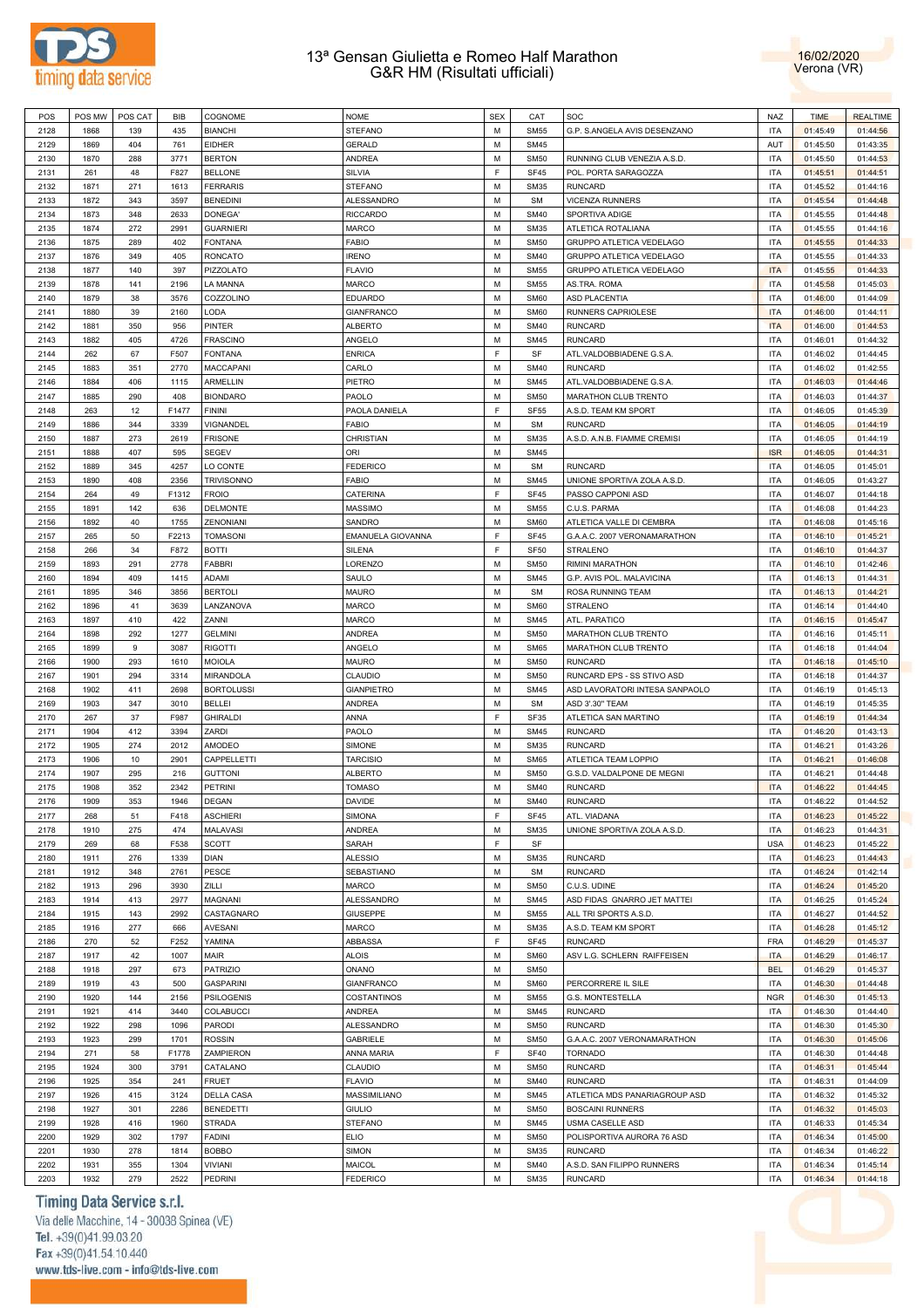



| POS  | POS MW | POS CAT        | BIB   | COGNOME                 | <b>NOME</b>          | <b>SEX</b> | CAT              | SOC                            | <b>NAZ</b> | <b>TIME</b> | <b>REALTIME</b> |
|------|--------|----------------|-------|-------------------------|----------------------|------------|------------------|--------------------------------|------------|-------------|-----------------|
| 2204 | 272    | 13             | F287  | <b>GARGIULO</b>         | <b>MARIA</b>         | E          | <b>SF55</b>      | <b>GPDM LECCE</b>              | <b>ITA</b> | 01:46:35    | 01:45:09        |
| 2205 | 1933   | 44             | 2155  | <b>BARRECA</b>          | GIUSEPPE             | M          | <b>SM60</b>      | <b>RUNCARD</b>                 | <b>ITA</b> | 01:46:35    | 01:45:09        |
| 2206 | 273    | 14             | F273  | <b>FLOREANI</b>         | ELENA CRISTINA       | E          | <b>SF55</b>      | G.M. G.S. AQUILE FRIULANE      | <b>ITA</b> | 01:46:35    | 01:45:38        |
| 2207 | 274    | 38             | F1036 | <b>CIRILLO</b>          | <b>MARZIA</b>        | E          | SF35             | <b>BASE RUNNING</b>            | <b>ITA</b> | 01:46:35    | 01:45:02        |
| 2208 | 1934   | 145            | 645   | PECILE                  | <b>GIULIO</b>        | M          | <b>SM55</b>      | G.M. G.S. AQUILE FRIULANE      | <b>ITA</b> | 01:46:35    | 01:45:39        |
| 2209 | 1935   | 146            | 3193  | <b>MONTRESOR</b>        | <b>MARIO</b>         | M          | <b>SM55</b>      | G.A.A.C. 2007 VERONAMARATHON   | <b>ITA</b> | 01:46:36    | 01:45:18        |
| 2210 | 1936   | 147            | 3838  | SABELLA                 | <b>GIAN PIO</b>      | M          | <b>SM55</b>      | <b>ASD PODISTI FRENTANI</b>    | <b>ITA</b> | 01:46:38    | 01:45:41        |
| 2211 | 1937   | 148            | 3064  | SALAMI                  | <b>ATTILIO</b>       | M          | <b>SM55</b>      | TRIATHLON CREMONA STRADIVARI S | <b>ITA</b> | 01:46:39    | 01:45:46        |
| 2212 | 1938   | 356            | 3519  | <b>TUROLLA</b>          | <b>MARCO</b>         | M          | <b>SM40</b>      | <b>ASD RUN IT</b>              | <b>ITA</b> | 01:46:40    | 01:45:00        |
| 2213 | 1939   | 357            | 796   | <b>GAZZIERI</b>         | <b>ANDREA</b>        | M          | <b>SM40</b>      | <b>RUNCARD</b>                 | <b>ITA</b> | 01:46:40    | 01:45:54        |
| 2214 | 1940   | 303            | 2661  | <b>BERTOLASO</b>        | DANIELE              | M          | <b>SM50</b>      | <b>RUNCARD</b>                 | <b>ITA</b> | 01:46:41    | 01:45:48        |
| 2215 | 275    | 53             | F375  | <b>MORRIS</b>           | <b>NICOLA</b>        | F          | <b>SF45</b>      | WOMAN TRIATHLON ITALIA A.S.D.  | <b>GBR</b> | 01:46:44    | 01:45:32        |
| 2216 | 276    | 69             | F646  | <b>MARTINELLI</b>       | MARTA                | F          | SF               | SPORT&FITNESS SRL SOCIETA' SPO | <b>ITA</b> | 01:46:45    | 01:45:57        |
| 2217 | 1941   | 417            | 3269  | <b>PERUZZO</b>          | ANDREA               | M          | <b>SM45</b>      | <b>RUNCARD</b>                 | <b>ITA</b> | 01:46:45    | 01:45:06        |
| 2218 | 277    | 39             | F1314 | <b>POLATO</b>           | ALESSIA              | E          | <b>SF35</b>      | PASSO CAPPONI ASD              | <b>ITA</b> | 01:46:45    | 01:44:56        |
| 2219 | 278    | 70             | F610  | <b>ACERBIS</b>          | SARA                 | E          | SF               | SPORT&FITNESS SRL SOCIETA' SPO | <b>ITA</b> | 01:46:45    | 01:45:21        |
| 2220 | 1942   | 358            | 2525  | <b>SALMASO</b>          | <b>FRANCESCO</b>     | M          | <b>SM40</b>      | <b>RUNCARD</b>                 | <b>ITA</b> | 01:46:45    | 01:45:01        |
| 2221 | 1943   | 304            | 3481  | COSSU                   | <b>GIORGIO</b>       | M          | <b>SM50</b>      |                                | <b>ITA</b> | 01:46:45    | 01:45:01        |
| 2222 |        |                |       |                         |                      | E          |                  | ATLETICA SAN DONA'- ERACLEA    |            |             |                 |
|      | 279    | 71             | F1018 | <b>STOCCO</b>           | <b>ELISABETTA</b>    | E          | SF               | ASD NICO RUNNERS               | <b>ITA</b> | 01:46:46    | 01:44:49        |
| 2223 | 280    | 59             | F702  | <b>PERESSINI</b>        | PAOLA                |            | <b>SF40</b>      | JALMICCO CORSE ASSOCIAZIONE SP | <b>ITA</b> | 01:46:46    | 01:45:18        |
| 2224 | 1944   | 418            | 1588  | MARIZZA                 | <b>MICHELE</b>       | M          | <b>SM45</b>      | JALMICCO CORSE ASSOCIAZIONE SP | <b>ITA</b> | 01:46:47    | 01:45:18        |
| 2225 | 1945   | 305            | 857   | <b>GIBSON CASTANEDA</b> | <b>JUAN WILFREDO</b> | M          | <b>SM50</b>      | ATL. VILLONGO                  | PER        | 01:46:47    | 01:45:28        |
| 2226 | 281    | 40             | F2308 | <b>SIGHINOLFI</b>       | <b>GIULIA</b>        | F          | SF35             | <b>RUNCARD</b>                 | <b>ITA</b> | 01:46:47    | 01:45:17        |
| 2227 | 1946   | 149            | 603   | ORTALI                  | <b>DOMENICO</b>      | M          | <b>SM55</b>      | NIU' TEAM                      | <b>ITA</b> | 01:46:48    | 01:46:25        |
| 2228 | 1947   | 359            | 3033  | <b>BORGIA</b>           | ORLANDO              | M          | <b>SM40</b>      | <b>RUNCARD</b>                 | <b>ITA</b> | 01:46:48    | 01:44:10        |
| 2229 | 1948   | 150            | 753   | LANFRANCHI              | LUCA                 | M          | <b>SM55</b>      | <b>RUNCARD</b>                 | <b>ITA</b> | 01:46:49    | 01:45:06        |
| 2230 | 1949   | 280            | 1035  | CARBAJOSA ALONSO        | MANUEL               | M          | <b>SM35</b>      |                                | <b>ESP</b> | 01:46:49    | 01:45:25        |
| 2231 | 1950   | 419            | 289   | <b>BERTOLDI</b>         | MATTEO               | M          | <b>SM45</b>      | <b>RUNCARD</b>                 | <b>ITA</b> | 01:46:50    | 01:46:07        |
| 2232 | 1951   | 306            | 1212  | <b>MIGOTTO</b>          | MASSIMILIANO         | M          | <b>SM50</b>      | SPORTS CLUB MELEGNANO          | <b>ITA</b> | 01:46:50    | 01:45:52        |
| 2233 | 1952   | 307            | 3423  | SANZANI                 | ANDREA               | M          | <b>SM50</b>      | VERDE PISELLO GROUP MILANO     | <b>ITA</b> | 01:46:50    | 01:45:06        |
| 2234 | 282    | 72             | F1163 | <b>BALLARINI</b>        | <b>ALICE</b>         | E          | SF               | ASSOCIAZIONE STRAVERONA ASD    | <b>ITA</b> | 01:46:50    | 01:44:54        |
| 2235 | 1953   | 281            | 3167  | PRIULI                  | <b>NICOLO</b>        | M          | <b>SM35</b>      | A.S.D. TEAM KM SPORT           | <b>ITA</b> | 01:46:50    | 01:44:55        |
| 2236 | 1954   | 360            | 1601  | <b>RIVETTI</b>          | <b>STEFANO</b>       | M          | <b>SM40</b>      | GRUPPO SPORTIVO ALPINI SOVERE  | <b>ITA</b> | 01:46:50    | 01:46:24        |
| 2237 | 1955   | 308            | 3499  | SIMONELLI               | <b>GIORGIO</b>       | M          | <b>SM50</b>      | ASSOCIAZIONE STRAVERONA ASD    | <b>ITA</b> | 01:46:50    | 01:46:24        |
| 2238 | 1956   | 349            | 3757  | <b>FIORENTINI</b>       | <b>MARCO</b>         | M          | <b>SM</b>        | <b>RUNCARD</b>                 | <b>ITA</b> | 01:46:50    | 01:46:00        |
| 2239 | 1957   | 309            | 3577  | DE BONI                 | <b>FABRIZIO</b>      | M          | <b>SM50</b>      | A.S. GINNIC-CLUB PIACENZA      | <b>ITA</b> | 01:46:53    | 01:45:02        |
| 2240 | 1958   | 310            | 201   | PICCINOCCHI             | PIETRANTONIO         | M          | <b>SM50</b>      | G.P. VIRGILIANO                | <b>ITA</b> | 01:46:53    | 01:44:58        |
| 2241 | 283    | 41             | F1521 | <b>FOLIO</b>            | <b>MARTINA</b>       | E          | SF35             | VERDE PISELLO GROUP MILANO     | <b>ITA</b> | 01:46:53    | 01:45:10        |
| 2242 | 1959   | 361            | 1448  | COLOMBA                 | PAOLO                | M          | <b>SM40</b>      | ASD COCOON CLUB MAZARA         | <b>ITA</b> | 01:46:54    | 01:44:36        |
| 2243 | 1960   | 420            | 3975  | <b>PASINELLI</b>        | <b>DONATO</b>        | M          | <b>SM45</b>      | FREE-ZONE                      | <b>ITA</b> | 01:46:54    | 01:45:30        |
| 2244 | 1961   | 421            | 1338  | DI SANTO                | <b>ROBERTO</b>       | M          | <b>SM45</b>      | <b>RUNNERS DESIO</b>           | <b>ITA</b> | 01:46:54    | 01:45:07        |
| 2245 | 1962   | 422            | 3372  | <b>MARRI</b>            | <b>ROBERTO</b>       | M          | <b>SM45</b>      | ATL. CIBENO                    | <b>ITA</b> | 01:46:55    | 01:45:33        |
| 2246 | 284    | 60             | F617  | POZZI                   | SILVIA               | E          | <b>SF40</b>      | <b>RUNNERS DESIO</b>           | <b>ITA</b> | 01:46:55    | 01:45:08        |
| 2247 | 1963   | 423            | 856   | <b>GALLINI</b>          | <b>MATTEO</b>        | M          | <b>SM45</b>      | MARATHON LEGNAGO               | <b>ITA</b> | 01:46:55    | 01:45:28        |
| 2248 | 285    | $\overline{7}$ | F415  | <b>RIFFESSER</b>        | LAURA                | E          | PF               | A.S.C. BERG                    | <b>ITA</b> | 01:46:56    | 01:45:46        |
| 2249 | 1964   | 362            | 384   | <b>BRUNELLI</b>         | LUCA                 | M          | <b>SM40</b>      | <b>RUNCARD</b>                 | <b>ITA</b> | 01:46:57    | 01:45:18        |
| 2250 | 1965   | 424            | 4147  | CARLINI                 | <b>FILIPPO</b>       | M          | <b>SM45</b>      | <b>G.P. VIRGILIANO</b>         | <b>ITA</b> | 01:46:57    | 01:45:28        |
| 2251 | 1966   | 311            | 3946  | VIANELLO                | <b>FRANCO</b>        | M          | <b>SM50</b>      | VENEZIA RUNNERS ATL.MURANO     | <b>ITA</b> | 01:46:58    | 01:45:09        |
| 2252 | 1967   | 151            | 2789  | <b>FRASSINE</b>         | <b>RUGGERO</b>       | M          | <b>SM55</b>      | LIBERTAS VALLESABBIA           | <b>ITA</b> | 01:46:58    | 01:46:22        |
| 2253 | 286    | 15             | F639  | <b>ROSSI</b>            | NICOLETTA            | F          | <b>SF55</b>      | AMATORI ATL.CHIRIGNAGO         | <b>ITA</b> | 01:46:59    | 01:45:57        |
| 2254 | 1968   | 26             | 1537  | GAZZOLA                 | <b>FILIPPO</b>       | M          | PM               | GRUPPO ATLETICA VEDELAGO       | <b>ITA</b> | 01:46:59    | 01:45:08        |
| 2255 | 1969   | 425            | 214   | <b>MARONI</b>           | MARCO                | M          | <b>SM45</b>      | <b>RUNCARD</b>                 | <b>ITA</b> | 01:47:00    | 01:45:23        |
| 2256 | 1970   | 152            | 2151  | PESAVENTO               | PAOLO                | M          | <b>SM55</b>      | <b>RUNCARD</b>                 | <b>ITA</b> | 01:47:00    | 01:45:53        |
| 2257 | 1971   | 312            | 2185  | PALADA                  | CLAUDIO              | M          | <b>SM50</b>      | UNITED TRAIL&RUNNING           | <b>ITA</b> | 01:47:00    | 01:45:27        |
| 2258 | 1972   | 426            | 573   | <b>MELISI</b>           | <b>FABRIZIO</b>      | M          | <b>SM45</b>      | ATL.CASALGUIDI M.C.L.ARISTON   | <b>ITA</b> | 01:47:00    | 01:42:55        |
| 2259 | 1973   | 282            | 1857  | <b>ZABOI</b>            | <b>FABIO</b>         | M          | <b>SM35</b>      | <b>RUNCARD</b>                 | <b>ITA</b> | 01:47:01    | 01:42:18        |
| 2260 | 287    | 73             | F567  | PLUMB                   | <b>HANNAH</b>        | E          | SF               | <b>RUNCARD</b>                 | <b>GBR</b> | 01:47:01    | 01:44:57        |
| 2261 | 1974   | 11             | 1659  | <b>SCALABRINO</b>       | <b>VINCENZO</b>      | M          | <b>SM65</b>      | A.S.D. AMATORI VESUVIO         | <b>ITA</b> | 01:47:02    | 01:43:26        |
| 2262 | 1975   | 153            | 472   | <b>DOMENICALI</b>       | <b>FRANCO</b>        | M          | <b>SM55</b>      | <b>RUNCARD</b>                 | <b>ITA</b> | 01:47:02    | 01:43:38        |
|      |        |                |       |                         | <b>ANDREW</b>        |            |                  | <b>RUNCARD</b>                 |            |             |                 |
| 2263 | 1976   | 350            | 2571  | PLUMB                   |                      | M          | <b>SM</b>        |                                | <b>GBR</b> | 01:47:02    | 01:44:58        |
| 2264 | 1977   | 283            | 1525  | TIOZZO FASIOLO          | <b>ANDREA</b>        | M          | <b>SM35</b>      | ASD MARATHON CAVALLI MARINI    | <b>ITA</b> | 01:47:03    | 01:42:59        |
| 2265 | 288    | 35             | F663  | <b>TURINA</b>           | <b>MARIA RITA</b>    | E          | SF <sub>50</sub> | G.P. AVIS POL. MALAVICINA      | <b>ITA</b> | 01:47:04    | 01:45:59        |
| 2266 | 1978   | 284            | 4101  | <b>MAJORI</b>           | <b>ANDREA</b>        | M          | <b>SM35</b>      | A.S.D. SAN PATRIGNANO          | <b>ITA</b> | 01:47:04    | 01:43:33        |
| 2267 | 1979   | 313            | 682   | <b>BARONE</b>           | <b>GIUSEPPE</b>      | M          | <b>SM50</b>      | CORRI CON NOI PALMI            | <b>ITA</b> | 01:47:07    | 01:43:25        |
| 2268 | 1980   | 314            | 3739  | <b>DONATI</b>           | <b>ANDREA</b>        | M          | <b>SM50</b>      | <b>RUNCARD</b>                 | <b>ITA</b> | 01:47:08    | 01:46:22        |
| 2269 | 1981   | 363            | 920   | <b>BONINI</b>           | <b>ALESSANDRO</b>    | M          | <b>SM40</b>      | <b>RUNCARD</b>                 | <b>ITA</b> | 01:47:08    | 01:45:08        |
| 2270 | 1982   | 315            | 3581  | LAURO                   | SANTO                | M          | <b>SM50</b>      | ATLETICA BRESCIA MARATHON      | <b>ITA</b> | 01:47:09    | 01:45:46        |
| 2271 | 1983   | 427            | 3937  | <b>BERTON</b>           | <b>MAURIZIO</b>      | M          | <b>SM45</b>      | FAIZANE' RUNNERS TEAM          | <b>ITA</b> | 01:47:09    | 01:46:26        |
| 2272 | 1984   | 154            | 1139  | RELLA                   | <b>ROCCO</b>         | M          | <b>SM55</b>      | ATLETICA VALLE DI CEMBRA       | <b>ITA</b> | 01:47:10    | 01:45:52        |
| 2273 | 1985   | 285            | 1854  | <b>RIPAMONTI</b>        | <b>ROBERTO</b>       | M          | <b>SM35</b>      | ASD AVIS OGGIONO               | <b>ITA</b> | 01:47:13    | 01:45:30        |
| 2274 | 1986   | 351            | 4720  | <b>DALL'ORA</b>         | NICOLO'              | M          | <b>SM</b>        | G.A.A.C. 2007 VERONAMARATHON   | <b>ITA</b> | 01:47:13    | 01:46:12        |
| 2275 | 289    | 61             | F1335 | ADAM                    | <b>IWONA</b>         | E          | <b>SF40</b>      | <b>RUNCARD</b>                 | <b>POL</b> | 01:47:14    | 01:45:48        |
| 2276 | 1987   | 286            | 2850  | PEDRIELLI               | <b>ANDREA</b>        | M          | <b>SM35</b>      | PASSO CAPPONI ASD              | <b>ITA</b> | 01:47:14    | 01:45:23        |
| 2277 | 1988   | 364            | 966   | <b>MUSCIO</b>           | <b>NICOLA</b>        | M          | <b>SM40</b>      | <b>RUNCARD</b>                 | <b>ITA</b> | 01:47:15    | 01:44:44        |
| 2278 | 1989   | 365            | 2671  | <b>TRIMBOLI</b>         | <b>MARCO</b>         | M          | <b>SM40</b>      | <b>RUNCARD</b>                 | <b>ITA</b> | 01:47:15    | 01:45:21        |
| 2279 | 290    | 74             | F1783 | <b>D'APRILE</b>         | ANNAGRAZIA           | F          | SF               | <b>RUNCARD</b>                 | <b>ITA</b> | 01:47:15    | 01:46:10        |

# Timing Data Service s.r.l.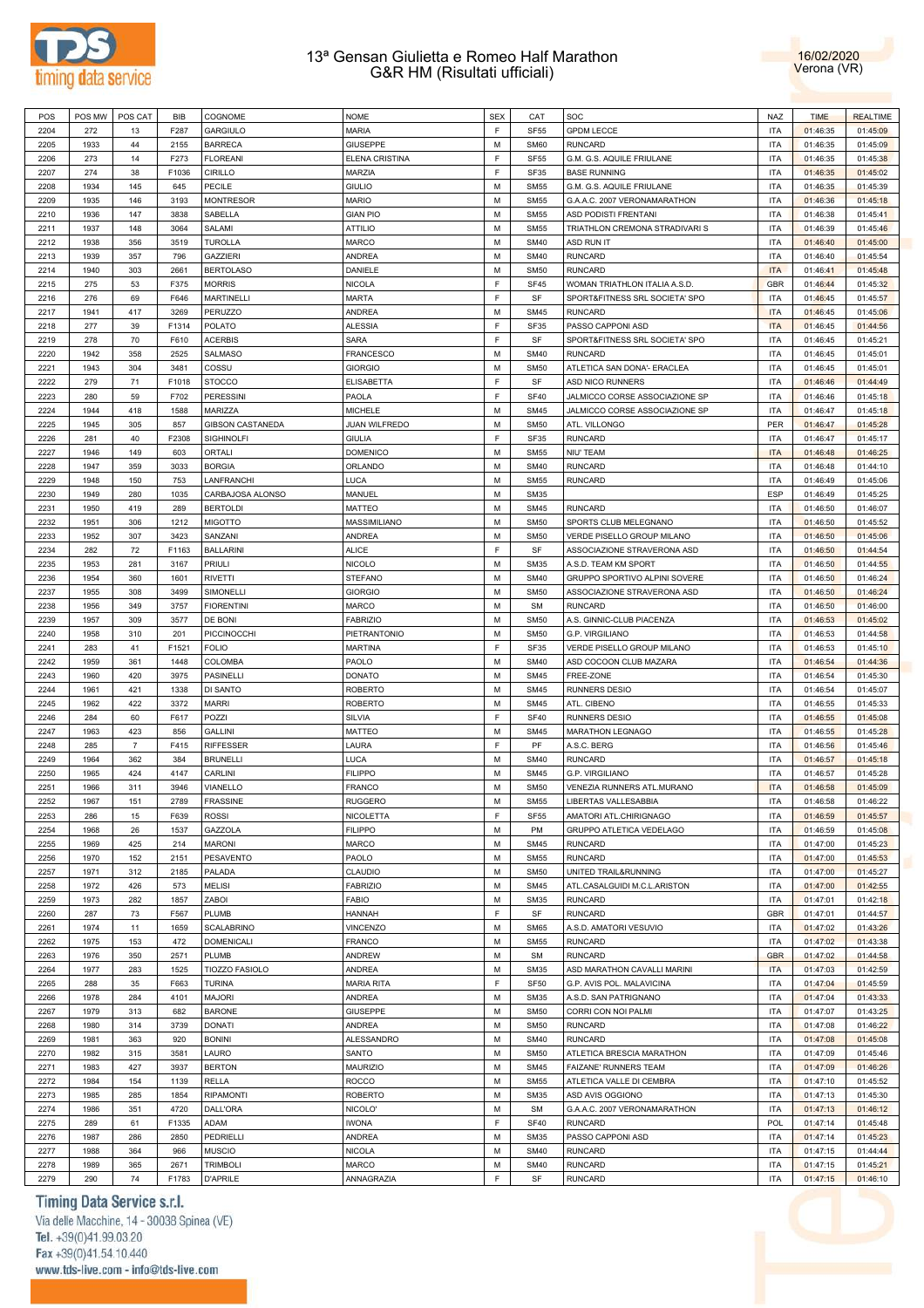



| POS  | POS MW | POS CAT      | BIB   | COGNOME           | <b>NOME</b>           | <b>SEX</b>  | CAT              | SOC                            | NAZ        | <b>TIME</b> | <b>REALTIME</b> |
|------|--------|--------------|-------|-------------------|-----------------------|-------------|------------------|--------------------------------|------------|-------------|-----------------|
| 2280 | 291    | 36           | F1030 | <b>PERINA</b>     | <b>VIVIANA</b>        | $\mathsf F$ | <b>SF50</b>      | <b>BASE RUNNING</b>            | <b>ITA</b> | 01:47:16    | 01:44:18        |
| 2281 | 1990   | 316          | 2782  | DEL BELLO         | ROMUALDO              | M           | <b>SM50</b>      | GRUPPO SPORTIVO ALPINI SOVERE  | <b>ITA</b> | 01:47:17    | 01:46:27        |
| 2282 | 1991   | 317          | 2500  | <b>BELLUCCI</b>   | LUIGI                 | M           | <b>SM50</b>      | <b>RUNCARD</b>                 | <b>ITA</b> | 01:47:18    | 01:45:51        |
| 2283 | 1992   | 428          | 650   | <b>MANCIN</b>     | <b>MILCO</b>          | M           | <b>SM45</b>      | GR.PODISTICO AVIS TAGLIO DI PO | <b>ITA</b> | 01:47:19    | 01:44:27        |
| 2284 | 1993   | 429          | 1614  | <b>RATTALINO</b>  | FRANCESCO             | M           | <b>SM45</b>      | <b>RUNCARD</b>                 | <b>ITA</b> | 01:47:20    | 01:44:43        |
| 2285 | 292    | 54           | F1397 | <b>BERTI</b>      | <b>ELISA</b>          | F           | <b>SF45</b>      | MARATHON CLUB TRENTO           | <b>ITA</b> | 01:47:22    | 01:46:18        |
| 2286 | 1994   | 366          | 1165  | <b>BASSI</b>      | SIMONE                | M           | <b>SM40</b>      | G.A.A.C. 2007 VERONAMARATHON   | <b>ITA</b> | 01:47:23    | 01:46:28        |
| 2287 | 1995   | 430          | 130   | ROSSETTO          | CRISTIAN              | M           | <b>SM45</b>      | RUNCARD EPS - RUNCARD          | <b>ITA</b> | 01:47:24    | 01:46:05        |
| 2288 | 1996   | 367          | 3619  | <b>BUCCI</b>      | <b>DIEGO</b>          | M           | <b>SM40</b>      | <b>VICENZA RUNNERS</b>         | <b>ITA</b> | 01:47:24    | 01:46:30        |
| 2289 | 1997   | 368          | 3023  | PERETTI           | VALERIANO             | M           | <b>SM40</b>      | <b>RUNCARD</b>                 | <b>ITA</b> | 01:47:25    | 01:45:59        |
| 2290 | 293    | 55           | F836  | <b>VESCOVI</b>    | FRANCESCA             | F           | SF45             | ASD TAPASCIONE RUNNING TEAM    | <b>ITA</b> | 01:47:25    | 01:45:46        |
| 2291 | 1998   | 431          | 3951  | <b>RONCHI</b>     | ALESSANDRO            | M           | <b>SM45</b>      | POL. SPINESE ATL               | <b>ITA</b> | 01:47:26    | 01:45:04        |
| 2292 | 1999   | 432          | 125   | CECCATO           | <b>VITTORIO</b>       | M           | <b>SM45</b>      | SPORTIVA ADIGE                 | <b>ITA</b> | 01:47:27    | 01:45:39        |
| 2293 | 2000   | 433          | 1335  | MAZZER            | SIMONE                | M           | <b>SM45</b>      | <b>RUNCARD</b>                 | <b>ITA</b> | 01:47:27    | 01:45:15        |
| 2294 | 2001   | 434          | 4016  | ZORDAN            | LUCA                  | M           | <b>SM45</b>      | VICENZA MARATHON               | <b>ITA</b> | 01:47:28    | 01:47:19        |
| 2295 | 2002   | 318          | 485   | SIGNORINI         | MARCO                 | M           | <b>SM50</b>      | <b>RUNCARD</b>                 | <b>ITA</b> | 01:47:29    | 01:46:22        |
| 2296 | 2003   | 319          | 1694  | MELAN             | MAURO                 | M           | <b>SM50</b>      | <b>RUNCARD</b>                 | <b>ITA</b> | 01:47:30    | 01:44:06        |
| 2297 | 2004   | 320          | 168   | DOTTI             | <b>FABRIZIO</b>       | M           | <b>SM50</b>      | C.U.S. PARMA                   | <b>ITA</b> | 01:47:30    | 01:45:44        |
| 2298 | 2005   | 435          | 3606  | <b>FACCIN</b>     | <b>FEDERICO</b>       | M           | <b>SM45</b>      |                                | <b>ITA</b> |             |                 |
|      |        |              |       |                   |                       | M           |                  | <b>VICENZA RUNNERS</b>         |            | 01:47:30    | 01:46:03        |
| 2299 | 2006   | 287          | 4246  | <b>BALDESSARI</b> | DANIELE               |             | <b>SM35</b>      | A.S.D. MADE2WIN TRENTEAM       | <b>ITA</b> | 01:47:31    | 01:42:57        |
| 2300 | 2007   | 45           | 1953  | <b>GREGORI</b>    | <b>ROBERTO</b>        | M           | <b>SM60</b>      | ASD SUBBIANO MARATHON          | <b>ITA</b> | 01:47:32    | 01:44:01        |
| 2301 | 2008   | 369          | 671   | ÖRÜCÜ             | <b>MERT</b>           | M           | <b>SM40</b>      |                                | <b>TUR</b> | 01:47:32    | 01:46:01        |
| 2302 | 2009   | 436          | 3300  | DI NARDO          | <b>GIUSEPPE</b>       | M           | <b>SM45</b>      | G.A.A.C. 2007 VERONAMARATHON   | <b>ITA</b> | 01:47:33    | 01:46:41        |
| 2303 | 294    | $\mathbf{1}$ | F797  | SORBARA           | <b>DOMENICA</b>       | F           | SF60             | ATL. CHIERESE & LEO            | <b>ITA</b> | 01:47:35    | 01:46:38        |
| 2304 | 2010   | 370          | 1655  | <b>NICOLA</b>     | <b>MUFFATO</b>        | M           | <b>SM40</b>      | <b>RUNCARD</b>                 | <b>ITA</b> | 01:47:36    | 01:45:33        |
| 2305 | 2011   | 437          | 1414  | <b>STEFANINI</b>  | <b>ALESSIO</b>        | M           | <b>SM45</b>      | G.P. AVIS POL. MALAVICINA      | <b>ITA</b> | 01:47:36    | 01:45:38        |
| 2306 | 2012   | 288          | 1387  | <b>BROLLO</b>     | <b>FRANCESCO</b>      | M           | <b>SM35</b>      | <b>RUNCARD</b>                 | <b>ITA</b> | 01:47:36    | 01:45:33        |
| 2307 | 2013   | 352          | 2893  | SPINAROLLI        | MATTEO                | M           | <b>SM</b>        | <b>RUNCARD</b>                 | <b>ITA</b> | 01:47:36    | 01:44:30        |
| 2308 | 2014   | 46           | 978   | <b>GIULIVO</b>    | <b>GUGLIELMO</b>      | M           | <b>SM60</b>      | ASD FREE RUNNERS TRIESTE       | <b>ITA</b> | 01:47:38    | 01:46:22        |
| 2309 | 2015   | 438          | 994   | <b>BEZZAN</b>     | ANDREA                | M           | <b>SM45</b>      | <b>RUNCARD</b>                 | <b>ITA</b> | 01:47:38    | 01:46:01        |
| 2310 | 295    | 37           | F1311 | POZZATI           | ELISABETTA            | F           | SF <sub>50</sub> | PASSO CAPPONI ASD              | <b>ITA</b> | 01:47:39    | 01:45:49        |
| 2311 | 2016   | 371          | 3116  | <b>GHINAGLIA</b>  | ANGELO                | M           | <b>SM40</b>      | CREMONACORRE ASD               | <b>ITA</b> | 01:47:39    | 01:46:20        |
| 2312 | 2017   | 439          | 3117  | <b>DALLA RIVA</b> | ANDREA                | M           | <b>SM45</b>      | VERONA RUNNER TOGETHER FREE    | <b>ITA</b> | 01:47:39    | 01:43:36        |
| 2313 | 2018   | 440          | 3793  | <b>NAVE</b>       | <b>DOMENICO</b>       | M           | <b>SM45</b>      | <b>RUNCARD</b>                 | <b>ITA</b> | 01:47:40    | 01:46:38        |
| 2314 | 2019   | 155          | 236   | <b>TEGON</b>      | <b>MICHELE</b>        | M           | <b>SM55</b>      | ATL.BIOTEKNA MARCON            | <b>ITA</b> | 01:47:40    | 01:45:47        |
| 2315 | 2020   | 289          | 3612  | CADALDINI         | ANDREA                | M           | <b>SM35</b>      | <b>VICENZA RUNNERS</b>         | <b>ITA</b> | 01:47:42    | 01:46:06        |
| 2316 | 2021   | 156          | 2783  | <b>CARCHIDI</b>   | VITO                  | M           | <b>SM55</b>      | <b>RUNCARD</b>                 | <b>GER</b> | 01:47:42    | 01:45:53        |
| 2317 | 2022   | 372          | 3547  | ZANONCELLO        | ANDREA                | M           | <b>SM40</b>      | PODISTICA CIAMPINO             | <b>ITA</b> | 01:47:43    | 01:44:58        |
| 2318 | 2023   | 373          | 1124  | <b>GHILOTTI</b>   | <b>MARCO</b>          | M           | <b>SM40</b>      | <b>RUNCARD</b>                 | <b>ITA</b> | 01:47:44    | 01:46:26        |
| 2319 | 2024   | 321          | 3142  | PASSERINI         | DANIELE ANGELO        | M           | <b>SM50</b>      | CANTO DI CORSA                 | <b>ITA</b> | 01:47:45    | 01:45:26        |
| 2320 | 296    | 62           | F1640 | AIRO'             | ERIKA                 | F           | <b>SF40</b>      | ATL. COLOGNO AL SERIO          | <b>ITA</b> | 01:47:45    | 01:45:08        |
| 2321 | 2025   | 374          | 1527  | <b>MONTELLA</b>   | LUIGI                 | M           | <b>SM40</b>      | <b>LIBERTAS MANTOVA</b>        | <b>ITA</b> | 01:47:45    | 01:46:19        |
| 2322 | 2026   | 322          | 1242  | <b>MARCON</b>     | <b>SERGIO</b>         | M           | <b>SM50</b>      | CUS PRO PATRIA MILANO          | <b>ITA</b> | 01:47:46    | 01:46:05        |
| 2323 | 2027   | 157          | 832   | <b>CHIODINI</b>   | <b>ROBERTO</b>        | M           | <b>SM55</b>      | MARATHON LEGNAGO               | <b>ITA</b> | 01:47:46    | 01:46:20        |
| 2324 | 297    | 75           | F471  | MÁRQUEZ AGUDO     | <b>MARÍA VICTORIA</b> | F           | SF               |                                | ESP        | 01:47:46    | 01:46:22        |
| 2325 | 2028   | 290          | 3031  | <b>SPINA</b>      | CARMINE               | M           | <b>SM35</b>      | <b>RUNCARD</b>                 | <b>ITA</b> | 01:47:46    | 01:46:23        |
| 2326 | 2029   | 158          | 3046  | GRANELLO          | <b>EMILIO</b>         | M           | <b>SM55</b>      | POLISPORTIVA VENEZIA TRIATHLON | <b>ITA</b> | 01:47:46    | 01:46:54        |
| 2327 | 2030   | 323          | 2358  | ORLANDO           | <b>MARIO</b>          | M           | <b>SM50</b>      | ASD PODISTICA PERALTO GENOVA   | <b>ITA</b> | 01:47:48    | 01:46:16        |
| 2328 | 298    | $\mathbf{1}$ | F24   |                   |                       | E           | $\sim$           |                                | <b>ITA</b> | 01:47:48    | 01:47:48        |
| 2329 | 299    | 56           | F1026 | GALLI             | <b>FRANCESCA</b>      | F           | <b>SF45</b>      | 3C (COMP. CREMONESE CORRIDORI) | <b>ITA</b> | 01:47:49    | 01:46:04        |
| 2330 | 300    | 63           | F470  | BLAZQUEZ BRAVO    | MARÍA TERESA          | F           | <b>SF40</b>      |                                | ESP        | 01:47:49    | 01:46:24        |
| 2331 | 2031   | 159          | 3556  | <b>TRAVASCI</b>   | SALVATORE             | M           | <b>SM55</b>      | PODISTI CORDENONS              | <b>ITA</b> | 01:47:50    | 01:46:27        |
| 2332 | 2032   | 375          | 311   | PERETTI           | <b>ALBERTO</b>        | M           | <b>SM40</b>      | <b>RUNCARD</b>                 | <b>ITA</b> | 01:47:51    | 01:47:22        |
| 2333 | 2033   | 324          | 2374  | MIRAGOLI          | <b>MIRKO</b>          | M           | <b>SM50</b>      | TEAM OTC SSD ARL               | <b>ITA</b> | 01:47:52    | 01:46:20        |
| 2334 | 2034   | 325          | 467   | <b>D'UGGENTO</b>  | DANIELE               | M           | <b>SM50</b>      | A.S.D. CAGLIARI ATLETICA LEGGE | <b>ITA</b> | 01:47:53    | 01:46:04        |
| 2335 | 2035   | 376          | 2394  | <b>METRAK</b>     | PETER                 | M           | <b>SM40</b>      |                                | <b>GBR</b> | 01:47:54    | 01:45:53        |
| 2336 | 2036   | 377          | 2687  | <b>GENERALI</b>   | ALESSANDRO            | M           | <b>SM40</b>      | MARATHON CREMONA               | <b>ITA</b> | 01:47:54    | 01:46:51        |
| 2337 | 2037   | 378          | 508   | LOVATO            | <b>FEDERICO</b>       | M           | <b>SM40</b>      | UNITED TRAIL&RUNNING           | <b>ITA</b> | 01:47:56    | 01:46:26        |
| 2338 | 2038   |              |       | <b>ORIANI</b>     | MARCO                 | M           | <b>SM45</b>      | ATLETICA P.A.R. CANEGRATE      | <b>ITA</b> |             |                 |
|      |        | 441          | 2821  |                   |                       |             |                  |                                |            | 01:47:58    | 01:46:57        |
| 2339 | 2039   | 291          | 2762  | CANTACESSI        | FRANCESCO             | M           | <b>SM35</b>      | A.S. DOF AMATORI TURI          | <b>ITA</b> | 01:47:58    | 01:47:11        |
| 2340 | 2040   | 47           | 3877  | <b>CHIGGIO</b>    | DARIO                 | M           | <b>SM60</b>      |                                | <b>ITA</b> | 01:47:59    | 01:45:33        |
| 2341 | 301    | 76           | F1610 | CESTARO           | <b>GIULIA</b>         | F           | SF               | A.S.D. TEAM KM SPORT           | <b>ITA</b> | 01:47:59    | 01:46:24        |
| 2342 | 2041   | 326          | 3500  | <b>GORRINI</b>    | LORENZO               | M           | <b>SM50</b>      | ATL. IRIENSE VOGHERA           | <b>ITA</b> | 01:47:59    | 01:46:14        |
| 2343 | 2042   | 442          | 2726  | <b>BIGNOTTO</b>   | ANDREA                | M           | <b>SM45</b>      | <b>RUNCARD</b>                 | <b>ITA</b> | 01:47:59    | 01:45:01        |
| 2344 | 2043   | 292          | 3759  | <b>ECCA</b>       | <b>FRANCO</b>         | M           | <b>SM35</b>      | <b>RUNCARD</b>                 | <b>ITA</b> | 01:47:59    | 01:46:35        |
| 2345 | 2044   | 379          | 2487  | <b>DEBBI</b>      | ALESSANDRO            | M           | <b>SM40</b>      | RUNCARD EPS - SAN VITO ASD     | <b>ITA</b> | 01:48:00    | 01:46:05        |
| 2346 | 2045   | 443          | 3696  | LESO              | <b>MICHELE</b>        | M           | <b>SM45</b>      | A.S.D. TEAM KM SPORT           | <b>ITA</b> | 01:48:00    | 01:47:16        |
| 2347 | 2046   | 160          | 3769  | <b>ANTONIAZZI</b> | <b>FULVIO</b>         | M           | <b>SM55</b>      | <b>RUNCARD</b>                 | <b>ITA</b> | 01:48:00    | 01:46:28        |
| 2348 | 2047   | 48           | 618   | NICOLUSSI MOTZE   | <b>BRUNO</b>          | M           | <b>SM60</b>      | <b>GS VALSUGANA TRENTINO</b>   | <b>ITA</b> | 01:48:00    | 01:46:51        |
| 2349 | 2048   | 161          | 315   | MARGIOCCO         | <b>MIRKO</b>          | M           | <b>SM55</b>      | PODISTICA PONTELUNGO BOLOGNA   | <b>ITA</b> | 01:48:01    | 01:45:37        |
| 2350 | 2049   | 444          | 3528  | VESCO             | ANDREA                | M           | <b>SM45</b>      | RUNNING CLUB VENEZIA A.S.D.    | <b>ITA</b> | 01:48:01    | 01:46:01        |
| 2351 | 2050   | 445          | 558   | CAROPPO           | MARCO                 | M           | <b>SM45</b>      | <b>RUNCARD</b>                 | <b>ITA</b> | 01:48:02    | 01:45:38        |
| 2352 | 2051   | 162          | 481   | <b>BIZZARRO</b>   | FRANCO                | M           | <b>SM55</b>      | A.S.D. CAGLIARI ATLETICA LEGGE | <b>ITA</b> | 01:48:02    | 01:47:24        |
| 2353 | 2052   | 49           | 610   | WARD              | RALPH                 | M           | <b>SM60</b>      |                                | <b>GBR</b> | 01:48:03    | 01:45:14        |
| 2354 | 2053   | 327          | 4187  | DI RONZA          | MICHELE               | М           | <b>SM50</b>      | <b>G.S.IL FIORINO</b>          | <b>ITA</b> | 01:48:04    | 01:47:05        |
| 2355 | 2054   | 446          | 525   | ZINI              | <b>MAURO</b>          | М           | <b>SM45</b>      | ROAD RUNNERS CLUB MILANO       | <b>ITA</b> | 01:48:05    | 01:47:18        |

# Timing Data Service s.r.l.

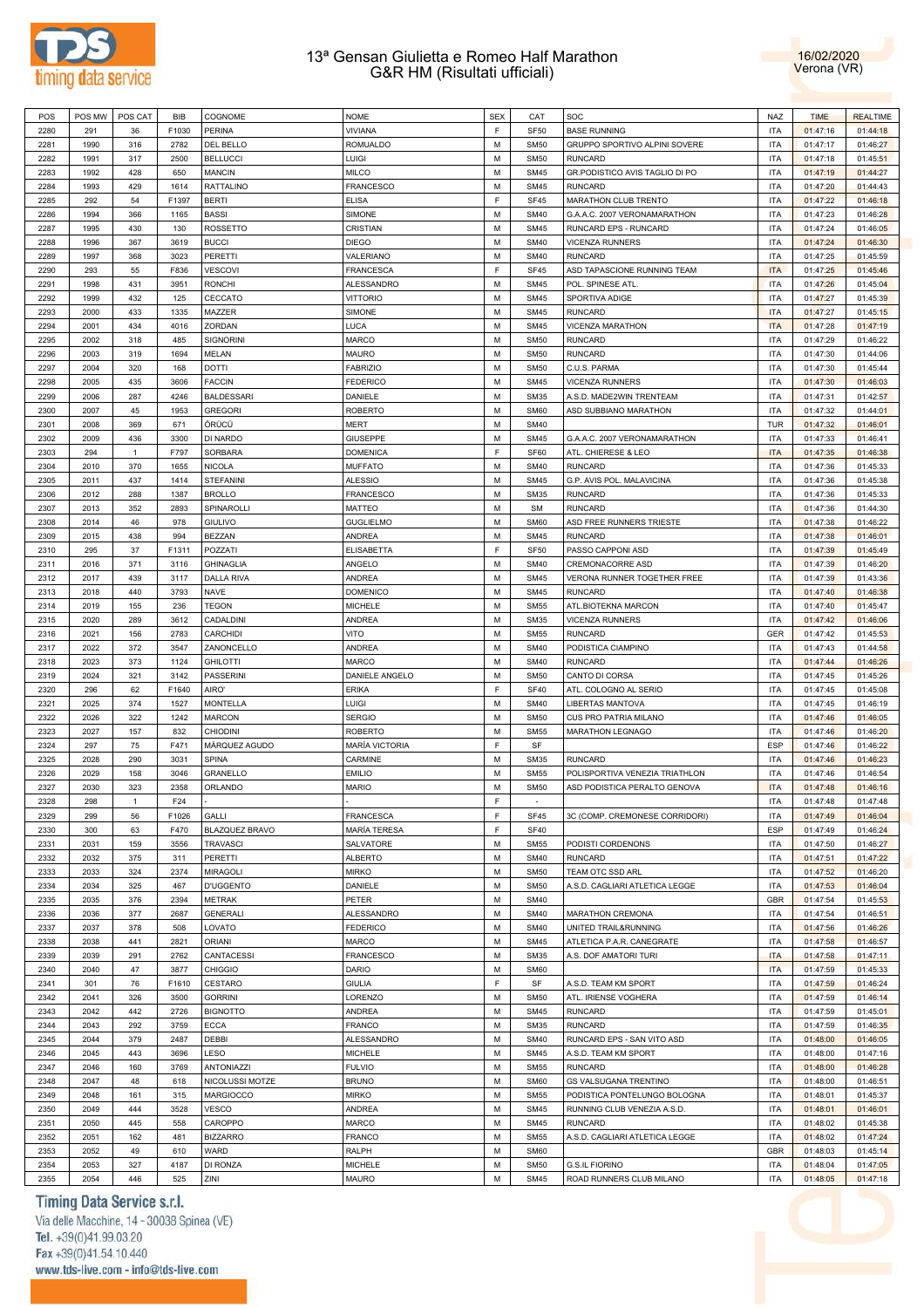



| POS  | POS MW | POS CAT        | <b>BIB</b> | COGNOME           | <b>NOME</b>        | <b>SEX</b>  | CAT              | SOC                                | <b>NAZ</b> | <b>TIME</b> | <b>REALTIME</b> |
|------|--------|----------------|------------|-------------------|--------------------|-------------|------------------|------------------------------------|------------|-------------|-----------------|
| 2356 | 2055   | 163            | 3148       | <b>DEMARIA</b>    | ENRICO ALFREDO     | M           | <b>SM55</b>      | UNIONE SPORT. ATLETICA CAFASSE     | <b>ITA</b> | 01:48:05    | 01:44:50        |
| 2357 | 2056   | 328            | 314        | <b>FOLLIGNO</b>   | <b>MAURO</b>       | M           | <b>SM50</b>      | PERCORRERE IL SILE                 | <b>ITA</b> | 01:48:08    | 01:46:28        |
| 2358 | 2057   | 12             | 1739       | VEZZARO           | <b>RENZO</b>       | M           | <b>SM65</b>      | AFV BELTRAME                       | <b>ITA</b> | 01:48:08    | 01:45:26        |
| 2359 | 302    | 57             | F1115      | <b>MONTANARI</b>  | VALERIA            | F           | <b>SF45</b>      | 9,92 RUNNING ASD                   | <b>ITA</b> | 01:48:10    | 01:47:17        |
|      |        |                |            |                   |                    |             |                  |                                    |            |             |                 |
| 2360 | 2058   | 380            | 1365       | PIAZZA            | <b>ALESSANDRO</b>  | M           | <b>SM40</b>      | ASD RIVAROLO DEL RE                | <b>ITA</b> | 01:48:10    | 01:47:23        |
| 2361 | 2059   | 447            | 957        | <b>TAVA</b>       | <b>MAURO</b>       | M           | <b>SM45</b>      | TRENTINO RUNNING TEAM              | <b>ITA</b> | 01:48:11    | 01:46:22        |
| 2362 | 2060   | 381            | 2560       | DI SALVATORE      | <b>RAIMONDO</b>    | M           | <b>SM40</b>      | ATLETICA CORRIFERRARA              | <b>ITA</b> | 01:48:12    | 01:45:04        |
| 2363 | 2061   | 164            | 718        | COPPOLA           | <b>VICENTE</b>     | M           | <b>SM55</b>      |                                    | ARG        | 01:48:12    | 01:45:51        |
| 2364 | 303    | 64             | F405       | <b>KOPECKY</b>    | SANDRA             | F           | <b>SF40</b>      | HSV MARATHON WR. NEUSTADT          | AUT        | 01:48:13    | 01:33:11        |
| 2365 | 2062   | 382            | 1051       | <b>ALBERTO</b>    | <b>MANTOVANI</b>   | M           | <b>SM40</b>      | <b>RUNCARD</b>                     | <b>ITA</b> | 01:48:14    | 01:46:32        |
| 2366 | 2063   | 383            | 1815       | <b>BASSO</b>      | <b>FLAVIO</b>      | M           | <b>SM40</b>      | <b>RUNCARD</b>                     | <b>ITA</b> | 01:48:14    | 01:46:14        |
| 2367 | 2064   | 353            | 2845       | CAPELLI           | <b>ANTONIO</b>     | M           | <b>SM</b>        | POLISPORTIVA G.B. VIGHENZI         | <b>ITA</b> | 01:48:14    | 01:44:50        |
| 2368 | 2065   | 448            | 2247       | <b>FRIOLI</b>     | LUCA               | M           | <b>SM45</b>      | <b>RUNCARD</b>                     | <b>ITA</b> | 01:48:15    | 01:47:07        |
|      |        | 354            |            |                   |                    | M           | <b>SM</b>        | <b>RUNCARD</b>                     | <b>ITA</b> |             |                 |
| 2369 | 2066   |                | 4116       | <b>INAMA</b>      | <b>ENRICO</b>      |             |                  |                                    |            | 01:48:16    | 01:45:54        |
| 2370 | 2067   | 165            | 161        | <b>FRIGERI</b>    | <b>MASSIMO</b>     | M           | <b>SM55</b>      | PICO RUNNERS                       | <b>ITA</b> | 01:48:16    | 01:47:29        |
| 2371 | 304    | 58             | F1307      | APRILE            | KATIA              | F           | <b>SF45</b>      | ASD CASTELRAIDER                   | <b>ITA</b> | 01:48:16    | 01:33:13        |
| 2372 | 305    | 38             | F63        | <b>CERCHIARI</b>  | <b>MORENA</b>      | F           | <b>SF50</b>      | PICO RUNNERS                       | <b>ITA</b> | 01:48:18    | 01:47:31        |
| 2373 | 306    | 16             | F1393      | MATTIVI           | <b>VILMA</b>       | $\mathsf F$ | <b>SF55</b>      | ATLETICA VALLE DI CEMBRA           | GBR        | 01:48:18    | 01:47:26        |
| 2374 | 2068   | 166            | 2272       | <b>SIRAGUSA</b>   | <b>ATTILIO</b>     | M           | <b>SM55</b>      | GP CORNO GIOVINE                   | <b>ITA</b> | 01:48:19    | 01:47:01        |
| 2375 | 2069   | 329            | 1198       | <b>BOSI</b>       | <b>MASSIMO</b>     | M           | <b>SM50</b>      | <b>RUNCARD</b>                     | <b>ITA</b> | 01:48:20    | 01:47:29        |
| 2376 | 2070   | 167            | 1075       | MÖSTL             | <b>STEFAN</b>      | M           | <b>SM55</b>      | SPORT RUSCHER TEAM                 | GER        | 01:48:20    | 01:47:14        |
| 2377 | 2071   | 293            | 1175       | <b>RIGHINI</b>    | MARCELLO           | M           | <b>SM35</b>      | <b>RUNCARD</b>                     | <b>ITA</b> | 01:48:20    | 01:46:14        |
| 2378 | 2072   | 330            | 3112       |                   | PELLEGRINO MASSIMO | M           | <b>SM50</b>      | <b>RUNCARD</b>                     | <b>ITA</b> |             |                 |
|      |        |                |            | <b>ASCHETTINO</b> |                    |             |                  |                                    |            | 01:48:20    | 01:46:19        |
| 2379 | 2073   | 50             | 3310       | <b>MICHELOTTI</b> | <b>MAURO</b>       | M           | <b>SM60</b>      | G.A.A.C. 2007 VERONAMARATHON       | <b>ITA</b> | 01:48:21    | 01:46:36        |
| 2380 | 2074   | 449            | 2797       | <b>BARBISO</b>    | DARIO              | M           | <b>SM45</b>      | ASD FILMAR RUNNING                 | <b>ITA</b> | 01:48:21    | 01:45:07        |
| 2381 | 2075   | 13             | 2171       | <b>ROSSETTI</b>   | <b>MARINO</b>      | M           | <b>SM65</b>      | <b>G.S. MONTESTELLA</b>            | <b>ITA</b> | 01:48:21    | 01:47:03        |
| 2382 | 307    | 65             | F243       | PELPHREY          | <b>EMILY</b>       | $\mathsf F$ | <b>SF40</b>      |                                    | <b>USA</b> | 01:48:23    | 01:46:14        |
| 2383 | 2076   | 331            | 2319       | AMBROSONI         | SILVANO            | M           | <b>SM50</b>      | <b>RUNCARD</b>                     | <b>ITA</b> | 01:48:24    | 01:47:05        |
| 2384 | 308    | $\overline{2}$ | F1276      | <b>CHIESA</b>     | CARLA              | F           | SF60             | ASSINDUSTRIA SPORT PADOVA          | <b>ITA</b> | 01:48:24    | 01:47:29        |
| 2385 | 2077   | 168            | 3316       | MARINELLO         | <b>SILVINO</b>     | M           | <b>SM55</b>      | <b>GIANCARLO BIASIN ILLASI ASD</b> | <b>ITA</b> | 01:48:24    | 01:44:05        |
| 2386 | 2078   | 355            | 1945       | <b>MELONI</b>     | <b>MARCO</b>       | M           | <b>SM</b>        | <b>RUNCARD</b>                     | <b>ITA</b> | 01:48:24    | 01:46:29        |
| 2387 | 2079   | 450            | 1761       | <b>RESMINI</b>    | <b>ANDREA</b>      | M           | <b>SM45</b>      | POL. PORTA SARAGOZZA               | <b>ITA</b> | 01:48:24    | 01:46:16        |
|      |        |                |            |                   |                    |             |                  |                                    |            |             |                 |
| 2388 | 2080   | 294            | 4250       | <b>PINTON</b>     | <b>LUCA</b>        | M           | <b>SM35</b>      | RUNCARD EPS - VO-KART ASD          | <b>ITA</b> | 01:48:25    | 01:45:46        |
| 2389 | 2081   | 384            | 3147       | PERINA            | <b>ROBERTO</b>     | M           | <b>SM40</b>      | <b>RUNCARD</b>                     | <b>ITA</b> | 01:48:25    | 01:45:27        |
| 2390 | 2082   | 451            | 3826       | <b>MARCONI</b>    | FRANCESCO          | M           | <b>SM45</b>      | <b>RUNCARD</b>                     | <b>ITA</b> | 01:48:26    | 01:45:43        |
| 2391 | 2083   | 385            | 1907       | <b>PETTENUZZO</b> | <b>ELVIS</b>       | M           | <b>SM40</b>      | <b>RUNCARD</b>                     | <b>ITA</b> | 01:48:26    | 01:46:59        |
| 2392 | 2084   | 332            | 385        | <b>MONTIS</b>     | <b>GIAN LUIGI</b>  | M           | <b>SM50</b>      | GRUPPO POL DIL ASSEMINI            | <b>ITA</b> | 01:48:26    | 01:45:37        |
| 2393 | 2085   | 169            | 379        | <b>RESTELLI</b>   | ALESSANDRO         | M           | <b>SM55</b>      | ATL. BRESSO                        | <b>ITA</b> | 01:48:28    | 01:47:07        |
| 2394 | 2086   | 333            | 2910       | <b>VEGGO</b>      | <b>NICOLA</b>      | M           | <b>SM50</b>      | <b>FACERUNNERS - ASD</b>           | <b>ITA</b> | 01:48:28    | 01:45:25        |
| 2395 | 2087   | 386            | 2387       | PACILLI           | LORENZO            | M           | <b>SM40</b>      | PODISTICA PONTELUNGO BOLOGNA       | <b>ITA</b> | 01:48:30    | 01:47:13        |
| 2396 | 2088   | 452            | 3642       | TALIN             | <b>ANDREA</b>      | M           | <b>SM45</b>      | <b>VICENZA RUNNERS</b>             | <b>ITA</b> | 01:48:30    | 01:46:43        |
|      | 309    | 42             | F2302      | CORBETTA          |                    | $\mathsf F$ | SF35             | <b>RUNCARD</b>                     | <b>ITA</b> |             |                 |
| 2397 |        |                |            |                   | <b>MARTINA</b>     |             |                  |                                    |            | 01:48:30    | 01:46:39        |
| 2398 | 2089   | 453            | 628        | CARPENITO         | ANGELO             | M           | <b>SM45</b>      | ASD MONTEMILETTO TEAM RUNNERS      | <b>ITA</b> | 01:48:31    | 01:48:09        |
| 2399 | 2090   | 454            | 1642       | <b>GECCHELE</b>   | CRISTIAN           | M           | <b>SM45</b>      | <b>RUNCARD</b>                     | <b>ITA</b> | 01:48:31    | 01:44:15        |
| 2400 | 2091   | 334            | 1105       | SCANTAMBURLO      | MARCO              | M           | <b>SM50</b>      | RUNCARD EPS - DREAMERS ADS         | <b>ITA</b> | 01:48:32    | 01:47:17        |
| 2401 | 2092   | 455            | 1258       | CASILLI           | <b>STEFANO</b>     | M           | <b>SM45</b>      | <b>RUNCARD</b>                     | <b>ITA</b> | 01:48:33    | 01:46:32        |
| 2402 | 2093   | 456            | 4202       | <b>VIVIANI</b>    | SIMONE             | M           | <b>SM45</b>      | 6XCORRERE                          | <b>ITA</b> | 01:48:34    | 01:45:39        |
| 2403 | 2094   | 335            | 1553       | VASCELLARI        | <b>ROBERTO</b>     | M           | <b>SM50</b>      | <b>RUNCARD</b>                     | <b>ITA</b> | 01:48:34    | 01:46:01        |
| 2404 | 2095   | 170            | 1674       | <b>MODOLO</b>     | <b>MIRCO</b>       | M           | <b>SM55</b>      | <b>RUNCARD</b>                     | <b>ITA</b> | 01:48:34    | 01:46:00        |
| 2405 | 310    | 39             | F125       | <b>TESTAI</b>     | HYUN SOOK VERONICA | F           | <b>SF50</b>      | 9,92 RUNNING ASD                   | <b>ITA</b> | 01:48:36    | 01:47:40        |
| 2406 |        | 40             |            |                   | FRANCESCA          | F           | <b>SF50</b>      | A.S.ATLETICA FALCONARA             | <b>ITA</b> |             |                 |
|      | 311    |                | F1188      | <b>GUERRA</b>     |                    |             |                  |                                    |            | 01:48:37    | 01:47:07        |
| 2407 | 2096   | 336            | 2596       | SHAHINAJ          | <b>XHEMAL</b>      | M           | <b>SM50</b>      | A.S.D. BIPEDI                      | <b>ALB</b> | 01:48:37    | 01:45:28        |
| 2408 | 2097   | 356            | 2544       | <b>FALCONE</b>    | MATTIA             | M           | <b>SM</b>        | <b>RUNCARD</b>                     | <b>ITA</b> | 01:48:38    | 01:45:55        |
| 2409 | 312    | $77 \,$        | F791       | MALFATTI          | <b>MONICA</b>      | F           | SF               | ATLETICA ROTALIANA                 | <b>ITA</b> | 01:48:39    | 01:47:49        |
| 2410 | 2098   | 457            | 3041       | CAFFINI           | FRANCESCO          | M           | <b>SM45</b>      | ATL. BANCOLE                       | <b>ITA</b> | 01:48:39    | 01:46:35        |
| 2411 | 2099   | 387            | 589        | RATTI             | <b>NICOLA</b>      | M           | <b>SM40</b>      | TRIATHLON DUATHLON CREMONA         | <b>IRQ</b> | 01:48:40    | 01:46:29        |
| 2412 | 2100   | 458            | 3489       | PASSARELLA        | CHRISTIAN          | M           | <b>SM45</b>      | A.S.D. MARCIACARATESI              | <b>ITA</b> | 01:48:40    | 01:47:11        |
| 2413 | 2101   | 388            | 2496       | MANNOCCHI         | <b>GIANLUCA</b>    | M           | <b>SM40</b>      | <b>RUNCARD</b>                     | <b>ITA</b> | 01:48:40    | 01:46:48        |
| 2414 | 2102   | 459            | 2113       | <b>NAVA</b>       | <b>ROBERTO</b>     | M           | <b>SM45</b>      | DK RUNNERS MILANO                  | <b>ITA</b> | 01:48:41    | 01:46:28        |
| 2415 | 2103   | 171            | 723        | SIGNORINI         | <b>RENATO</b>      | M           | <b>SM55</b>      | <b>RUNCARD</b>                     | <b>ITA</b> | 01:48:41    | 01:47:24        |
|      |        |                |            |                   |                    | M           |                  |                                    |            |             |                 |
| 2416 | 2104   | 389            | 2359       | <b>LIONE</b>      | <b>MARIO</b>       |             | <b>SM40</b>      | NOVARA CHE CORRE                   | <b>ITA</b> | 01:48:41    | 01:47:13        |
| 2417 | 2105   | 337            | 3220       | <b>BEDIN</b>      | <b>ATTILIO</b>     | M           | <b>SM50</b>      | ATL.VICENTINA                      | <b>ITA</b> | 01:48:44    | 01:47:20        |
| 2418 | 2106   | 338            | 3998       | <b>BRAZZALE</b>   | <b>ATTILIO</b>     | M           | <b>SM50</b>      | VICENZA MARATHON                   | <b>ITA</b> | 01:48:45    | 01:47:36        |
| 2419 | 2107   | 172            | 4110       | SANIN             | <b>MARTIN</b>      | M           | <b>SM55</b>      | SPORTCLUB MERANO                   | <b>ITA</b> | 01:48:46    | 01:47:39        |
| 2420 | 313    | 41             | F363       | CHIESA            | PAOLA              | F           | SF <sub>50</sub> | CREMONACORRE ASD                   | <b>ITA</b> | 01:48:47    | 01:47:15        |
| 2421 | 2108   | 460            | 3458       | MALAFFO           | <b>GABRIELE</b>    | M           | <b>SM45</b>      | G.S.D. VALDALPONE DE MEGNI         | <b>ITA</b> | 01:48:48    | 01:47:07        |
| 2422 | 314    | 42             | F83        | <b>GIANNONE</b>   | FABIA              | F           | SF <sub>50</sub> | G.S.D. VALDALPONE DE MEGNI         | <b>ITA</b> | 01:48:49    | 01:47:16        |
| 2423 | 2109   | 51             | 3905       | DE BLASIO         | <b>ANTONIO</b>     | M           | <b>SM60</b>      | POD. VALLE D'ITRIA LOCOROTONDO     | <b>ITA</b> | 01:48:50    | 01:48:39        |
| 2424 | 315    | 66             | F601       | <b>FONTANA</b>    | <b>MONIA</b>       | F           | <b>SF40</b>      | ATL. CASTELNOVO MONTI              | <b>ITA</b> | 01:48:50    | 01:46:40        |
|      |        |                |            |                   |                    | $\mathsf F$ |                  |                                    |            |             |                 |
| 2425 | 316    | 17             | F884       | VIANELLO          | <b>IVANA</b>       |             | <b>SF55</b>      | RUNNING TEAM MESTRE                | <b>ITA</b> | 01:48:51    | 01:47:56        |
| 2426 | 2110   | 461            | 4235       | ZAPPI             | MARCO              | M           | <b>SM45</b>      | LIFERUNNER SSDARL                  | <b>ITA</b> | 01:48:52    | 01:44:51        |
| 2427 | 2111   | 462            | 689        | <b>MONELLI</b>    | MASSIMILIANO       | M           | <b>SM45</b>      | <b>RUNCARD</b>                     | <b>ITA</b> | 01:48:54    | 01:46:20        |
|      |        |                |            |                   |                    |             |                  |                                    | <b>USA</b> |             |                 |
| 2428 | 2112   | 390            | 2474       | CASTRONOVO        | <b>EMILIO</b>      | M           | <b>SM40</b>      |                                    |            | 01:48:54    | 01:46:12        |
| 2429 | 2113   | 391            | 3643       | <b>RAMPON</b>     | <b>STEFANO</b>     | M           | <b>SM40</b>      | <b>VICENZA RUNNERS</b>             | <b>ITA</b> | 01:48:55    | 01:47:01        |
| 2430 | 2114   | 52             | 290        | <b>BERNARDINI</b> | <b>ALBERTO</b>     | М           | <b>SM60</b>      | G. POD. LE SBARRE                  | <b>ITA</b> | 01:48:55    | 01:47:28        |
| 2431 | 2115   | 295            | 2628       | ANGELINI          | <b>MAURO</b>       | М           | <b>SM35</b>      | <b>RUNCARD</b>                     | <b>ITA</b> | 01:48:56    | 01:47:03        |

# Timing Data Service s.r.l.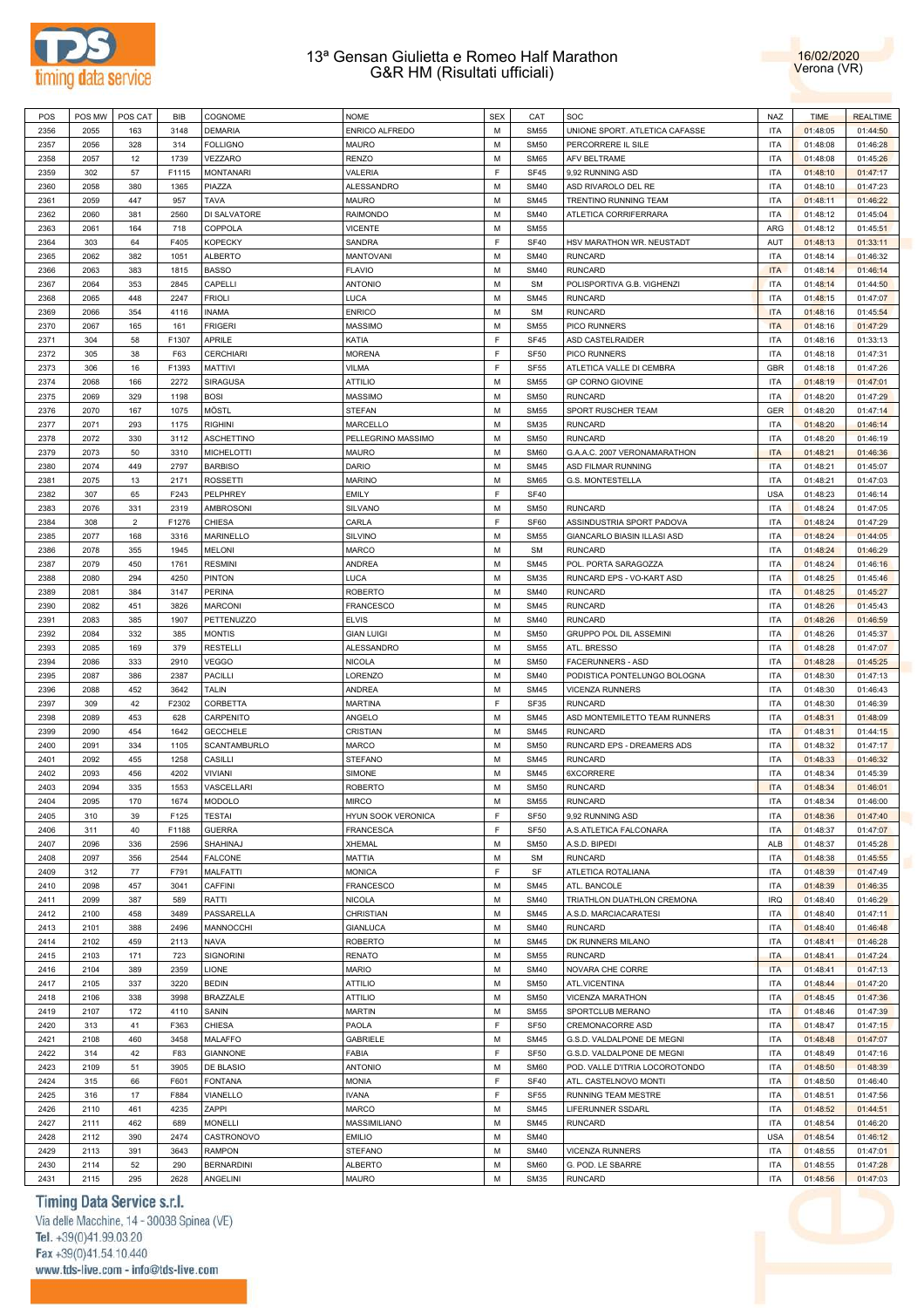



| POS  | POS MW | POS CAT | BIB   | COGNOME           | <b>NOME</b>                    | <b>SEX</b>  | CAT              | SOC                                 | <b>NAZ</b> | <b>TIME</b> | <b>REALTIME</b> |
|------|--------|---------|-------|-------------------|--------------------------------|-------------|------------------|-------------------------------------|------------|-------------|-----------------|
| 2432 | 317    | 78      | F813  | SONN              | <b>MICHELA</b>                 | $\mathsf F$ | SF               | TRENTINO RUNNING TEAM               | <b>ITA</b> | 01:48:56    | 01:47:15        |
| 2433 | 318    | 59      | F752  | <b>CONTESSI</b>   | ALESSIA BRUNELLA               | F           | <b>SF45</b>      | GRUPPO SPORTIVO ALPINI SOVERE       | <b>ITA</b> | 01:48:57    | 01:47:55        |
| 2434 | 2116   | 392     | 1010  | <b>ROSA</b>       | <b>FABRIZIO</b>                | M           | <b>SM40</b>      | A.S.D. CORRITREVISO                 | <b>ISR</b> | 01:48:58    | 01:47:21        |
| 2435 | 2117   | 393     | 3695  | SPINELLI          | ALESSANDRO                     | M           | <b>SM40</b>      | A.S.D. TEAM KM SPORT                | <b>ITA</b> | 01:48:58    | 01:48:36        |
| 2436 | 2118   | 394     | 2734  | CORDUA            | DAVIDE                         | M           | <b>SM40</b>      | ASD RUNNERS FOR EMERGENCY           | <b>ITA</b> | 01:48:59    | 01:47:12        |
| 2437 | 2119   | 339     | 3883  | LANATA            | <b>ENRICO</b>                  | M           | <b>SM50</b>      | <b>RUNTOME ASD</b>                  | <b>ITA</b> | 01:49:01    | 01:47:28        |
| 2438 | 2120   | 357     | 921   | LEGNAZZI          | LUCA                           | M           | <b>SM</b>        | <b>RUNCARD</b>                      | <b>ITA</b> | 01:49:01    | 01:48:04        |
| 2439 | 2121   | 463     | 3056  | LICARI            | DAVIDE                         | M           | <b>SM45</b>      | ASD ATLETICA STEZZANO               | <b>ITA</b> | 01:49:01    | 01:48:32        |
| 2440 | 2122   | 173     | 3618  | LONGHIN           | <b>DIEGO</b>                   | M           | <b>SM55</b>      | <b>VICENZA RUNNERS</b>              | <b>ITA</b> | 01:49:02    | 01:47:39        |
| 2441 | 2123   | 5       | 1287  | D'AMICO           | CLAUDIO                        | M           | <b>SM70</b>      | G.P. VIRGILIANO                     | <b>ITA</b> | 01:49:04    | 01:47:19        |
| 2442 | 2124   | 340     | 1396  | BAI               | <b>SERGIO</b>                  | M           | <b>SM50</b>      | S.CLUB LIB. SESTO                   | <b>ITA</b> | 01:49:06    | 01:47:19        |
| 2443 | 2125   | 174     | 495   | GRENDENE          | <b>GIAN LUCA</b>               | M           | <b>SM55</b>      | UNIONE GIOVANE BIELLA               | <b>ITA</b> | 01:49:06    | 01:47:19        |
| 2444 | 2126   | 14      | 3680  | <b>ROSSI</b>      | <b>FRANCO</b>                  | M           | <b>SM65</b>      | A.S.D. TEAM KM SPORT                | <b>ITA</b> | 01:49:09    | 01:48:44        |
| 2445 | 2127   | 464     | 2173  | SIMIONATO         | EMANUELE                       | M           | <b>SM45</b>      | <b>RUNCARD</b>                      | <b>ITA</b> | 01:49:09    | 01:47:32        |
| 2446 | 2128   | 53      | 269   | <b>SLOMPO</b>     | <b>GIORGIO</b>                 | M           | <b>SM60</b>      | <b>GS VALSUGANA TRENTINO</b>        | <b>ITA</b> | 01:49:10    | 01:47:59        |
| 2447 | 2129   | 465     | 2373  | <b>GISLON</b>     | DANIELE                        | M           | <b>SM45</b>      | AILATAN                             | <b>ITA</b> | 01:49:10    | 01:47:32        |
| 2448 | 2130   | 54      | 1077  | <b>BESSON</b>     | KARL                           | M           | <b>SM60</b>      | SPORT RUSCHER TEAM                  | <b>GER</b> | 01:49:11    | 01:47:27        |
| 2449 | 2131   | 296     | 114   | <b>SCANDELLA</b>  | CRISTIAN                       | M           | <b>SM35</b>      | <b>RUNCARD</b>                      | <b>ITA</b> | 01:49:11    | 01:45:41        |
| 2450 | 2132   | 341     | 4129  | CREMASCHINI       |                                | M           | <b>SM50</b>      | STRALENO                            | <b>ITA</b> |             |                 |
|      | 2133   | 342     | 1353  |                   | <b>ALBERTO</b><br><b>FABIO</b> | M           | <b>SM50</b>      |                                     | <b>ITA</b> | 01:49:11    | 01:48:23        |
| 2451 |        |         |       | ANTIDORMI         |                                |             |                  | A.S.D. ESERCITO-15 CERIMANT         |            | 01:49:12    | 01:46:49        |
| 2452 | 2134   | 395     | 2417  | <b>BASSANI</b>    | <b>MASSIMO</b>                 | M           | <b>SM40</b>      | ROMANO RUNNING                      | <b>ITA</b> | 01:49:13    | 01:47:56        |
| 2453 | 2135   | 297     | 2853  | VALLI             | MICHELE                        | M           | <b>SM35</b>      | PASSO CAPPONI ASD                   | <b>ITA</b> | 01:49:13    | 01:47:10        |
| 2454 | 2136   | 396     | 728   | PINI              | RAFFAELE                       | M           | <b>SM40</b>      | PT SKYRUNNING                       | <b>ITA</b> | 01:49:14    | 01:46:34        |
| 2455 | 319    | 79      | F162  | <b>BOSI</b>       | STEFANIA                       | F           | SF               | PICO RUNNERS                        | <b>ITA</b> | 01:49:15    | 01:48:27        |
| 2456 | 320    | 60      | F1330 | <b>PEDROTTI</b>   | <b>FLAVIA</b>                  | F           | <b>SF45</b>      | ATLETICA TEAM LOPPIO                | <b>ITA</b> | 01:49:16    | 01:47:29        |
| 2457 | 2137   | 343     | 2232  | <b>GROSS</b>      | <b>RICHARD</b>                 | M           | <b>SM50</b>      | CUS PRO PATRIA MILANO               | <b>ITA</b> | 01:49:16    | 01:48:13        |
| 2458 | 2138   | 298     | 1741  | <b>MONARCA</b>    | DAVIDE                         | M           | <b>SM35</b>      | AFV BELTRAME                        | <b>ITA</b> | 01:49:16    | 01:47:22        |
| 2459 | 2139   | 397     | 1491  | <b>BENEDETTI</b>  | <b>ROBERTO</b>                 | M           | <b>SM40</b>      | 9,92 RUNNING ASD                    | <b>ITA</b> | 01:49:16    | 01:47:50        |
| 2460 | 2140   | 466     | 1519  | <b>GRECO</b>      | PAOLO                          | M           | <b>SM45</b>      | PICO RUNNERS                        | <b>ITA</b> | 01:49:16    | 01:47:28        |
| 2461 | 2141   | 344     | 1257  | PENZO             | <b>ACHILLE</b>                 | M           | <b>SM50</b>      | ASD MARATHON CAVALLI MARINI         | <b>ITA</b> | 01:49:17    | 01:45:13        |
| 2462 | 2142   | 467     | 3190  | VACCARI           | LEONARDO                       | M           | <b>SM45</b>      | A.S.D. TEAM KM SPORT                | <b>ITA</b> | 01:49:18    | 01:48:02        |
| 2463 | 2143   | 15      | 1083  | <b>GUDRA</b>      | MICHAEL                        | M           | <b>SM65</b>      | SPORT RUSCHER TEAM                  | GER        | 01:49:18    | 01:47:33        |
| 2464 | 2144   | 175     | 771   | <b>NEGRONI</b>    | ANDREA                         | M           | <b>SM55</b>      | LATIN MARATHON LOVERS               | <b>ITA</b> | 01:49:19    | 01:49:11        |
| 2465 | 2145   | 468     | 1594  | <b>MAGONI</b>     | DAVIDE                         | M           | <b>SM45</b>      | GRUPPO SPORTIVO ALPINI SOVERE       | <b>ITA</b> | 01:49:19    | 01:48:17        |
| 2466 | 321    | 43      | F1594 | <b>SOTTORIVA</b>  | <b>MIRANDA</b>                 | F           | SF <sub>50</sub> | <b>VICENZA RUNNERS</b>              | <b>ITA</b> | 01:49:20    | 01:47:54        |
| 2467 | 2146   | 345     | 4126  | <b>DIANA</b>      | CARLO                          | M           | <b>SM50</b>      | <b>RUNNER VARESE</b>                | <b>ITA</b> | 01:49:21    | 01:48:08        |
| 2468 | 322    | 43      | F795  | <b>NANNI</b>      | <b>TATIANA</b>                 | F           | SF35             |                                     | <b>BRA</b> | 01:49:23    | 01:47:17        |
| 2469 | 2147   | 469     | 2792  | <b>FILIPPINI</b>  | MARCO                          | M           | <b>SM45</b>      | LIBERTAS VALLESABBIA                | <b>ITA</b> | 01:49:24    | 01:48:17        |
| 2470 | 2148   | 398     | 1300  | <b>SPINA</b>      | <b>GIOVANNI</b>                | M           | <b>SM40</b>      | PODISTICA SAMMARITANA A.S.D.        | <b>ITA</b> | 01:49:25    | 01:47:33        |
| 2471 | 323    | 67      | F605  | DI NARDO          | MARIANNA                       | F           | <b>SF40</b>      | RUNCARD EPS - PODISTICA SAMMARITANA | <b>ITA</b> | 01:49:25    | 01:47:33        |
| 2472 | 2149   | 55      | 2191  | <b>GIROTTO</b>    | <b>SERGIO</b>                  | M           | <b>SM60</b>      | FAIZANE' RUNNERS TEAM               | <b>ITA</b> | 01:49:25    | 01:46:57        |
| 2473 | 2150   | 358     | 4105  | <b>ROSATI</b>     | DANIELE                        | M           | <b>SM</b>        | A.S.D. SAN PATRIGNANO               | <b>ITA</b> | 01:49:25    | 01:49:15        |
| 2474 | 2151   | 176     | 2377  | SIBILLA           | ANDREA                         | M           | <b>SM55</b>      | <b>RUNCARD</b>                      | <b>ITA</b> | 01:49:26    | 01:47:19        |
| 2475 | 2152   | 399     | 3194  | PUDDU             | ALESSANDRO                     | M           | <b>SM40</b>      | G.A.A.C. 2007 VERONAMARATHON        | <b>ITA</b> | 01:49:26    | 01:48:19        |
| 2476 | 324    | 61      | F95   | <b>FERRONI</b>    | TIZIANA                        | F           | <b>SF45</b>      | G. POD. LE SBARRE                   | <b>ITA</b> | 01:49:26    | 01:48:01        |
| 2477 | 2153   | 470     | 3385  | <b>TAMASSIA</b>   | <b>FABIO</b>                   | M           | <b>SM45</b>      | <b>RUNCARD</b>                      | <b>ITA</b> | 01:49:28    | 01:48:20        |
| 2478 | 2154   | 359     | 883   | LULI              | <b>MARIN</b>                   | M           | <b>SM</b>        | <b>RUNCARD</b>                      | <b>ITA</b> | 01:49:28    | 01:47:17        |
| 2479 | 2155   | 400     | 3898  | <b>BUTER</b>      | <b>DENNIS</b>                  | M           | <b>SM40</b>      |                                     | <b>NED</b> | 01:49:28    | 01:48:29        |
| 2480 | 325    | 44      | F1100 | <b>GUSELLA</b>    | <b>ROBERTA</b>                 | F           | <b>SF50</b>      | <b>RUNCARD</b>                      | <b>ITA</b> | 01:49:28    | 01:47:59        |
| 2481 | 2156   | 299     | 1683  | CARLA'            | COSIMO DAMIANO                 | M           | <b>SM35</b>      | ATLETICA ROTALIANA                  | <b>ITA</b> | 01:49:28    | 01:49:00        |
| 2482 | 2157   | 471     | 187   | <b>RUSSO</b>      | MICHELE                        | M           | <b>SM45</b>      | ROAD RUNNERS CLUB MILANO            | <b>ITA</b> | 01:49:29    | 01:48:53        |
| 2483 | 326    | 45      | F1389 | <b>BETTINELLI</b> | CRISTINA                       | F           | <b>SF50</b>      | ASD ATLETICA STEZZANO               | <b>ITA</b> | 01:49:30    | 01:48:06        |
| 2484 | 327    | 62      | F953  | SPINELLI          | <b>ELENA</b>                   | F           | SF45             | <b>RUNCARD</b>                      | <b>ITA</b> | 01:49:31    | 01:48:03        |
| 2485 | 2158   | 300     | 3029  | <b>GIAMPIETRI</b> | LUCA                           | M           | <b>SM35</b>      | ATL. REGGIO ASD                     | <b>ITA</b> | 01:49:31    | 01:47:17        |
| 2486 | 328    | 18      | F71   | CANTAMESSE        | <b>BARBARA</b>                 | F           | <b>SF55</b>      | RUNCARD EPS - RUNCARD               | <b>ITA</b> | 01:49:31    | 01:47:35        |
| 2487 | 329    | 63      | F1484 | PILONE            | <b>FRANCESCA</b>               | F           | <b>SF45</b>      | <b>RUNCARD</b>                      | <b>ITA</b> | 01:49:31    | 01:46:10        |
| 2488 | 2159   | 401     | 3318  | SOLETTO           | DAVIDE                         | M           | <b>SM40</b>      | <b>RUNCARD</b>                      | <b>ITA</b> | 01:49:32    | 01:46:11        |
| 2489 | 2160   | 346     | 784   | <b>AMORUSO</b>    | FRANCESCO                      | M           | <b>SM50</b>      | LA FABRICA DI CORSA                 | <b>ITA</b> | 01:49:33    | 01:47:42        |
|      |        | 347     | 224   | LOREFICE          | <b>UGO MASSIMO</b>             | M           | <b>SM50</b>      | MARATHON CLUB TRENTO                | <b>ITA</b> | 01:49:34    |                 |
| 2490 | 2161   |         |       |                   |                                |             |                  |                                     |            |             | 01:45:18        |
| 2491 | 2162   | 402     | 1097  | <b>FIOCCHI</b>    | DAVIDE                         | M           | <b>SM40</b>      | <b>RUNCARD</b>                      | <b>ITA</b> | 01:49:34    | 01:45:07        |
| 2492 | 330    | 19      | F519  | <b>KUC</b>        | KATARZYNA                      | F           | SF <sub>55</sub> | ASD RIVAROLO DEL RE                 | <b>ITA</b> | 01:49:34    | 01:48:13        |
| 2493 | 2163   | 348     | 1251  | <b>RICARDI</b>    | <b>GIAMPIETRO</b>              | M           | <b>SM50</b>      | <b>RUNCARD</b>                      | <b>ITA</b> | 01:49:34    | 01:48:00        |
| 2494 | 2164   | 403     | 3231  | <b>GHENO</b>      | MASSIMO                        | M           | <b>SM40</b>      | ATL.VICENTINA                       | <b>ITA</b> | 01:49:35    | 01:47:50        |
| 2495 | 2165   | 301     | 2447  | SPORZON           | GIANPAOLO                      | M           | <b>SM35</b>      | <b>MARCIATORI DESIO</b>             | <b>ITA</b> | 01:49:36    | 01:48:03        |
| 2496 | 2166   | 472     | 1162  | ZONTA             | EDOARDO                        | M           | <b>SM45</b>      | TEAM OTC SSD ARL                    | <b>ITA</b> | 01:49:36    | 01:48:23        |
| 2497 | 331    | 80      | F1273 | CALDARELLA        | VALENTINA                      | F           | SF               | GRUPPO SAN PIO X                    | <b>ITA</b> | 01:49:36    | 01:47:35        |
| 2498 | 2167   | 349     | 2832  | RIZZETTO          | ANDREA                         | M           | <b>SM50</b>      | <b>RUNCARD</b>                      | <b>ITA</b> | 01:49:36    | 01:47:37        |
| 2499 | 2168   | 177     | 1184  | CALDARELLA        | <b>ROBERTO</b>                 | M           | <b>SM55</b>      | GRUPPO SAN PIO X                    | <b>ITA</b> | 01:49:36    | 01:47:34        |
| 2500 | 2169   | 178     | 3887  | PIROVANO          | <b>GIORGIO</b>                 | M           | <b>SM55</b>      | <b>RUNCARD</b>                      | <b>ITA</b> | 01:49:36    | 01:48:37        |
| 2501 | 332    | 64      | F199  | VANCUROVA         | MARCELA                        | F           | <b>SF45</b>      |                                     | CZE        | 01:49:38    | 01:46:23        |
| 2502 | 2170   | 179     | 3280  | <b>MANDRINI</b>   | ANGELO                         | M           | <b>SM55</b>      | ASD GP GARLASCHESE                  | <b>ITA</b> | 01:49:38    | 01:48:38        |
| 2503 | 2171   | 360     | 3834  | SACCO             | <b>ALESSIO</b>                 | M           | <b>SM</b>        | ASD PODISTI FRENTANI                | <b>ITA</b> | 01:49:38    | 01:48:40        |
| 2504 | 2172   | 361     | 884   | <b>UBERTI</b>     | NICOLA FABIO JUNIO             | M           | <b>SM</b>        | <b>RUNCARD</b>                      | <b>ITA</b> | 01:49:39    | 01:47:31        |
| 2505 | 2173   | 473     | 2325  | <b>FERRARI</b>    | LUCA                           | M           | <b>SM45</b>      | POLISPORTIVA TORRILE                | <b>ITA</b> | 01:49:39    | 01:48:12        |
| 2506 | 2174   | 302     | 1136  | <b>STASI</b>      | <b>IACOPO</b>                  | ${\sf M}$   | <b>SM35</b>      | <b>RUNCARD</b>                      | <b>ITA</b> | 01:49:40    | 01:47:37        |
| 2507 | 2175   | 404     | 1619  | MELANDRI          | FRANCESCO                      | ${\sf M}$   | <b>SM40</b>      | <b>RAIN RUNNERS</b>                 | <b>ITA</b> | 01:49:40    | 01:47:42        |

# Timing Data Service s.r.l.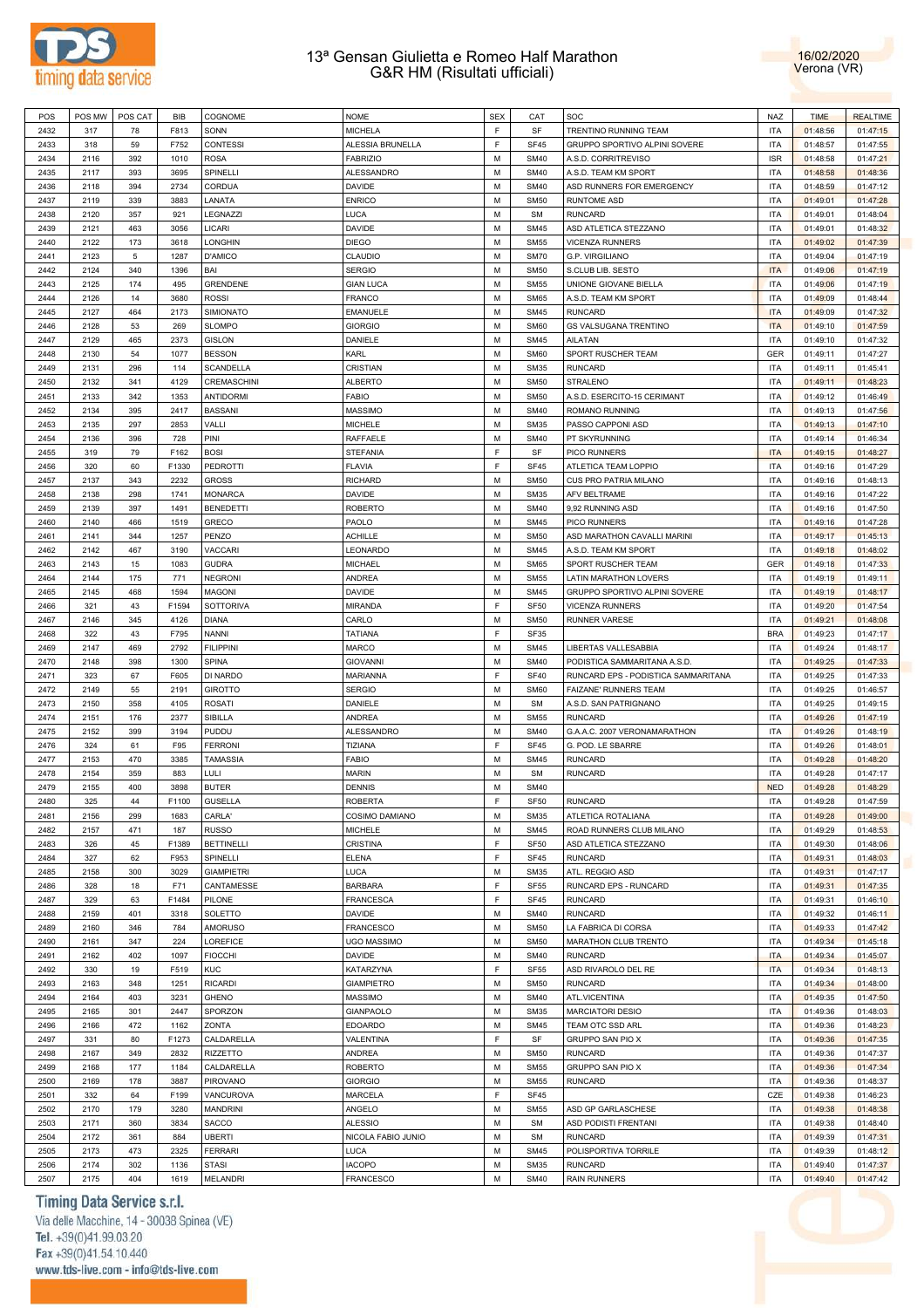



| POS  | POS MW | POS CAT | BIB   | COGNOME              | <b>NOME</b>        | <b>SEX</b> | CAT         | SOC                              | <b>NAZ</b> | <b>TIME</b> | <b>REALTIME</b> |
|------|--------|---------|-------|----------------------|--------------------|------------|-------------|----------------------------------|------------|-------------|-----------------|
| 2508 | 333    | 81      | F522  | SMOLNIKOVA           | POLINA             | E          | SF          |                                  | <b>RUS</b> | 01:49:41    | 01:47:29        |
|      |        |         |       |                      |                    |            |             |                                  |            |             |                 |
| 2509 | 334    | 44      | F673  | <b>ZERBO</b>         | <b>GIULIA</b>      | E          | <b>SF35</b> | FAIZANE' RUNNERS TEAM            | <b>ITA</b> | 01:49:41    | 01:48:01        |
| 2510 | 335    | 68      | F880  | <b>ELENA</b>         | <b>BACCHI</b>      | F          | <b>SF40</b> | <b>RUNCARD</b>                   | <b>ITA</b> | 01:49:42    | 01:46:56        |
| 2511 | 2176   | 362     | 1118  | CEPPI                | <b>MARCO</b>       | M          | <b>SM</b>   | ATL. CISERANO                    | <b>ITA</b> | 01:49:43    | 01:47:25        |
| 2512 | 2177   | 303     | 3603  | <b>DALLE RIVE</b>    | <b>STEFANO</b>     | M          | <b>SM35</b> | <b>VICENZA RUNNERS</b>           | <b>ITA</b> | 01:49:43    | 01:48:29        |
| 2513 | 2178   | 16      | 2010  | <b>KYUCHUKOV</b>     | SERYOZHA           | M          | <b>SM65</b> |                                  | <b>BUL</b> | 01:49:43    | 01:49:13        |
|      |        |         |       |                      |                    |            |             |                                  |            |             |                 |
| 2514 | 336    | 65      | F762  | DENTESANO            | <b>BARBARA</b>     | F          | <b>SF45</b> | JALMICCO CORSE ASSOCIAZIONE SP   | <b>ITA</b> | 01:49:44    | 01:47:40        |
| 2515 | 337    | 45      | F1215 | <b>MUGNOLO</b>       | <b>ELENA</b>       | F          | SF35        | <b>RUNCARD</b>                   | <b>ITA</b> | 01:49:44    | 01:44:50        |
| 2516 | 2179   | 405     | 3370  | ZANOVELLO            | LUCIANO            | M          | <b>SM40</b> | SPAK4 PADOVA                     | <b>ITA</b> | 01:49:44    | 01:44:50        |
| 2517 | 2180   | 350     | 3762  | ARCANGELI            | <b>MATTEO</b>      | M          | <b>SM50</b> | POL. PORTA SARAGOZZA             | <b>ITA</b> | 01:49:45    | 01:47:25        |
|      |        |         |       | COMPOSTA             |                    | M          |             |                                  |            |             |                 |
| 2518 | 2181   | 406     | 215   |                      | <b>MATTEO</b>      |            | <b>SM40</b> | A.S.D. TEAM KM SPORT             | <b>ITA</b> | 01:49:46    | 01:48:55        |
| 2519 | 2182   | 351     | 2235  | <b>TOSADORI</b>      | CLAUDIO GUIDO      | M          | <b>SM50</b> | <b>RUNCARD</b>                   | <b>ITA</b> | 01:49:46    | 01:48:09        |
| 2520 | 2183   | 407     | 1481  | <b>PICCIN</b>        | <b>MAURO</b>       | M          | <b>SM40</b> | <b>GRUPPO SPORTIVO MERCURYUS</b> | <b>ITA</b> | 01:49:46    | 01:48:25        |
| 2521 | 2184   | 363     | 1445  | <b>FRANCI</b>        | <b>ANDREA</b>      | M          | <b>SM</b>   | <b>RUNCARD</b>                   | <b>ITA</b> | 01:49:48    | 01:48:13        |
| 2522 | 338    | 20      | F1569 | <b>HAZOTA</b>        | <b>VIORICA</b>     | F          | <b>SF55</b> | <b>TREVISATLETICA</b>            | <b>ITA</b> | 01:49:48    | 01:48:43        |
| 2523 | 2185   | 27      | 4514  | NEYSHTADT            | VLADISLAV          | M          | PM          |                                  | <b>RUS</b> | 01:49:49    | 01:44:10        |
|      |        |         |       |                      |                    |            |             |                                  |            |             |                 |
| 2524 | 2186   | 352     | 4222  | <b>TORRESAN</b>      | <b>MAURO</b>       | M          | <b>SM50</b> | <b>EMME RUNNING TEAM</b>         | <b>ITA</b> | 01:49:49    | 01:48:28        |
| 2525 | 2187   | 364     | 3203  | <b>REDOLFI</b>       | <b>STEFANO</b>     | M          | <b>SM</b>   | ATLETICA BRESCIA MARATHON        | <b>ITA</b> | 01:49:50    | 01:47:43        |
| 2526 | 2188   | 56      | 530   | <b>ALIBERTI</b>      | <b>ANTONIO</b>     | M          | <b>SM60</b> | PERCORRERE IL SILE               | <b>ITA</b> | 01:49:51    | 01:49:35        |
| 2527 | 2189   | 304     | 4706  | <b>SEGAGNI</b>       | <b>FRANCESCO</b>   | M          | <b>SM35</b> | <b>RUNCARD</b>                   | <b>ITA</b> | 01:49:51    | 01:48:00        |
|      |        |         | 3747  |                      |                    | M          |             |                                  |            |             |                 |
| 2528 | 2190   | 305     |       | ABRAMS               | SAMUEL             |            | <b>SM35</b> | <b>RUNCARD</b>                   | <b>USA</b> | 01:49:52    | 01:47:23        |
| 2529 | 339    | 46      | F1471 | ZAMBELLI             | CINZIA             | F          | <b>SF50</b> | PASSO CAPPONI ASD                | <b>ITA</b> | 01:49:53    | 01:48:00        |
| 2530 | 2191   | 365     | 1228  | <b>TAMBORINI</b>     | <b>NICOL</b>       | M          | <b>SM</b>   | <b>RUNCARD</b>                   | <b>ITA</b> | 01:49:53    | 01:47:23        |
| 2531 | 2192   | 408     | 102   | <b>FRANCESCHINI</b>  | SIMONE             | M          | <b>SM40</b> | RUNCARD EPS - A.S.D. LE SGALMARE | <b>ITA</b> | 01:49:55    | 01:49:27        |
| 2532 | 2193   | 409     | 1066  | <b>GAVEZZOTTI</b>    | <b>SERGIO</b>      | M          | <b>SM40</b> | <b>RUNCARD</b>                   | <b>ITA</b> | 01:49:55    | 01:46:00        |
|      |        |         |       |                      |                    | E          |             | <b>RUNCARD</b>                   |            |             |                 |
| 2533 | 340    | 47      | F688  | DA RIVA              | <b>ALESSANDRA</b>  |            | <b>SF50</b> |                                  | <b>ITA</b> | 01:49:56    | 01:46:58        |
| 2534 | 2194   | 17      | 2133  | <b>WARR</b>          | PHILIP             | M          | <b>SM65</b> |                                  | <b>GBR</b> | 01:49:56    | 01:48:25        |
| 2535 | 2195   | 353     | 3836  | SACCO                | <b>ANTONIO</b>     | M          | <b>SM50</b> | ASD PODISTI FRENTANI             | <b>ITA</b> | 01:49:56    | 01:48:59        |
| 2536 | 2196   | 366     | 3841  | <b>ORLANDI</b>       | MATTIA             | M          | <b>SM</b>   | <b>RUNCARD</b>                   | <b>ITA</b> | 01:49:58    | 01:46:29        |
| 2537 | 2197   | 57      | 2788  | BAZZANI              | <b>ALDO</b>        | M          | <b>SM60</b> | LIBERTAS VALLESABBIA             | <b>ITA</b> | 01:50:00    | 01:48:25        |
|      |        |         |       |                      |                    |            |             |                                  |            |             |                 |
| 2538 | 341    | 46      | F1556 | <b>PREVIATO</b>      | <b>MAELA</b>       | F          | <b>SF35</b> | ASD RUN IT                       | <b>ITA</b> | 01:50:01    | 01:46:20        |
| 2539 | 342    | 82      | F822  | <b>TONIOLLI</b>      | <b>IRENE</b>       | F          | SF          | ATLETICA VALLE DI CEMBRA         | <b>ITA</b> | 01:50:01    | 01:47:12        |
| 2540 | 2198   | 18      | 162   | <b>GUERRINI</b>      | <b>FULVIO</b>      | M          | <b>SM65</b> | SSD RCS ACTIVE TEAM A R.L.       | <b>ITA</b> | 01:50:01    | 01:48:42        |
| 2541 | 2199   | 180     | 2086  | <b>COMBI</b>         | <b>GIOVANNI</b>    | M          | <b>SM55</b> | 2002 MARATHON CLUB               | <b>ITA</b> | 01:50:03    | 01:47:51        |
| 2542 | 2200   | 474     | 1630  | <b>SACCARO</b>       | <b>EMANUELE</b>    | M          | <b>SM45</b> | ATL.VICENTINA                    | <b>ITA</b> | 01:50:03    | 01:48:44        |
|      |        |         |       |                      |                    |            |             |                                  |            |             |                 |
| 2543 | 2201   | 410     | 2092  | CAON                 | <b>ERIS</b>        | M          | <b>SM40</b> | <b>RUNCARD</b>                   | <b>ITA</b> | 01:50:05    | 01:48:19        |
| 2544 | 2202   | 181     | 1818  | <b>BORDIN</b>        | <b>NICOLA</b>      | M          | <b>SM55</b> | <b>RUNCARD</b>                   | <b>ITA</b> | 01:50:05    | 01:48:50        |
| 2545 | 2203   | 475     | 1235  | <b>FORMIGLI</b>      | <b>ANDREA</b>      | M          | <b>SM45</b> | <b>RUNCARD</b>                   | <b>ITA</b> | 01:50:05    | 01:49:16        |
| 2546 | 343    | 66      | F1384 | <b>ROSSI</b>         | <b>BARBARA</b>     | F          | <b>SF45</b> | ALMOSTHERE ASD                   | <b>ITA</b> | 01:50:07    | 01:48:39        |
| 2547 | 2204   | 411     | 3111  | <b>BARSANTI</b>      | <b>FRANCESCO</b>   | M          | <b>SM40</b> | RUNCARD EPS - GAS RUNNERS MASSA  | <b>ITA</b> | 01:50:08    | 01:49:09        |
|      |        |         |       |                      |                    | M          |             |                                  | <b>ITA</b> |             |                 |
| 2548 | 2205   | 306     | 955   | PORTUNATO            | <b>ALESSANDRO</b>  |            | <b>SM35</b> | RUNCARD EPS - GAS RUNNERS MASSA  |            | 01:50:08    | 01:49:09        |
| 2549 | 2206   | 354     | 3132  | <b>FERRARI</b>       | SIMONE             | M          | <b>SM50</b> | <b>RUNCARD</b>                   | <b>ITA</b> | 01:50:09    | 01:47:24        |
| 2550 | 2207   | 367     | 479   | <b>ROSI</b>          | MARCELLO           | M          | <b>SM</b>   | MODENA RUNNERS CLUB ASD          | <b>ITA</b> | 01:50:09    | 01:47:06        |
| 2551 | 2208   | 182     | 1969  | <b>RIZ</b>           | <b>GIUSEPPE</b>    | M          | <b>SM55</b> | RUN&FUN OLTRE TEAM               | <b>ITA</b> | 01:50:09    | 01:46:54        |
| 2552 | 2209   | 368     | 2515  | <b>OMODEI ZORINI</b> | ANDER              | M          | <b>SM</b>   | G.S. FULGOR PRATO SESIA          | <b>ITA</b> | 01:50:09    | 01:45:39        |
|      | 2210   | 476     | 1368  | PASTRELLO            | CRISTIANO          | M          | <b>SM45</b> |                                  | <b>ITA</b> |             | 01:48:29        |
| 2553 |        |         |       |                      |                    |            |             | PERCORRERE IL SILE               |            | 01:50:10    |                 |
| 2554 | 344    | 83      | F189  | <b>SCHITO</b>        | CHIARA             | F          | SF          | MODENA RUNNERS CLUB ASD          | <b>ITA</b> | 01:50:10    | 01:47:07        |
| 2555 | 2211   | 19      | 2550  | <b>BARBIERI</b>      | <b>IVAN</b>        | M          | <b>SM65</b> | <b>RUNCARD</b>                   | <b>ITA</b> | 01:50:11    | 01:48:51        |
| 2556 | 2212   | 183     | 2329  | <b>BOSCAINI</b>      | LUCA               | M          | <b>SM55</b> | <b>BOSCAINI RUNNERS</b>          | <b>ITA</b> | 01:50:11    | 01:49:00        |
| 2557 | 2213   | 5       | 568   | VARGA                | <b>NIKLAS</b>      | M          | N/D         | <b>RUNCARD</b>                   | AUT        | 01:50:11    | 01:49:00        |
|      |        |         |       |                      |                    | F          |             | A.S.D. TEAM KM SPORT             |            |             |                 |
| 2558 | 345    | 67      | F916  | <b>GAMBALONGA</b>    | LUCILLA            |            | <b>SF45</b> |                                  | <b>ITA</b> | 01:50:12    | 01:47:20        |
| 2559 | 2214   | 369     | 867   | <b>MIGNONE</b>       | MATTEO             | M          | <b>SM</b>   | <b>RUNCARD</b>                   | <b>ITA</b> | 01:50:13    | 01:48:07        |
| 2560 | 2215   | 412     | 1627  | <b>FERRI</b>         | <b>NICO</b>        | M          | <b>SM40</b> | POL.UNICREDIT CIRCOLO MILANO     | <b>ITA</b> | 01:50:13    | 01:46:50        |
| 2561 | 346    | 68      | F577  | <b>GOMARASCHI</b>    | <b>CRISTINA</b>    | F          | <b>SF45</b> | ASD TAPASCIONE RUNNING TEAM      | <b>ITA</b> | 01:50:15    | 01:46:32        |
| 2562 | 2216   | 477     | 3187  | <b>NOGARA</b>        | PAOLO              | M          | <b>SM45</b> | A.S.D. TEAM KM SPORT             | <b>ITA</b> | 01:50:15    | 01:49:54        |
|      |        |         |       |                      |                    |            |             |                                  |            |             |                 |
| 2563 | 2217   | 478     | 1227  | BENVEGNU'            | ALEX               | M          | <b>SM45</b> | ASD TAPASCIONE RUNNING TEAM      | <b>ITA</b> | 01:50:15    | 01:46:33        |
| 2564 | 2218   | 413     | 2592  | <b>SERUSI</b>        | <b>MARCO</b>       | M          | <b>SM40</b> | <b>RUNCARD</b>                   | <b>ITA</b> | 01:50:15    | 01:46:51        |
| 2565 | 2219   | 414     | 2419  | <b>BATTISTA</b>      | ANGELO MARIA       | M          | <b>SM40</b> | <b>RUNCARD</b>                   | <b>ITA</b> | 01:50:16    | 01:46:17        |
| 2566 | 347    | 69      | F1510 | <b>BARBIERI</b>      | LAURA              | F          | <b>SF40</b> | AZZURRA GARBAGNATE M.SE          | <b>ITA</b> | 01:50:16    | 01:48:13        |
| 2567 | 2220   | 415     | 695   | <b>FACCIN</b>        | RONNIE             | M          | <b>SM40</b> | PERCORRERE IL SILE               | <b>ITA</b> | 01:50:17    | 01:48:36        |
|      |        |         |       |                      |                    |            |             |                                  |            |             |                 |
| 2568 | 2221   | 479     | 3164  | <b>GIUSTINIANI</b>   | <b>GIROLAMO</b>    | M          | <b>SM45</b> | A.S.D. TEAM KM SPORT             | <b>ITA</b> | 01:50:18    | 01:48:47        |
| 2569 | 2222   | 355     | 3780  | <b>BELOTTI</b>       | PAOLO GIOVANNI     | M          | <b>SM50</b> | RUNNERS BERGAMO                  | <b>ITA</b> | 01:50:19    | 01:49:46        |
| 2570 | 2223   | 184     | 896   | POLI                 | <b>FLAVIO</b>      | M          | <b>SM55</b> | RUNCARD EPS - S.S.STIVO A.S.D.   | <b>ITA</b> | 01:50:20    | 01:48:37        |
| 2571 | 2224   | 370     | 2523  | <b>SERVIDEI</b>      | ALBERTO            | M          | <b>SM</b>   | RUNCARD EPS - ALBERTO SERVIDEI   | <b>ITA</b> | 01:50:20    | 01:49:08        |
| 2572 | 2225   | 371     | 3084  | <b>SALAS SANCHEZ</b> | <b>AARON ANGEL</b> | M          | <b>SM</b>   | MARATHON CLUB TRENTO             | <b>ITA</b> | 01:50:21    | 01:48:48        |
|      |        |         |       |                      |                    |            |             |                                  |            |             |                 |
| 2573 | 2226   | 356     | 1142  | MERLO                | <b>CLAUDIO</b>     | M          | <b>SM50</b> | ASD MARATHON CAVALLI MARINI      | <b>ITA</b> | 01:50:22    | 01:46:14        |
| 2574 | 2227   | 416     | 1563  | <b>JAKIMIAK</b>      | <b>JACEK</b>       | M          | <b>SM40</b> |                                  | POL        | 01:50:23    | 01:48:16        |
| 2575 | 348    | 48      | F1645 | <b>RAVELLI</b>       | MARIA SILVANA      | F          | <b>SF50</b> | RUNNERS BERGAMO                  | <b>ITA</b> | 01:50:24    | 01:49:41        |
| 2576 | 2228   | 185     | 3985  | <b>ALGHISI</b>       | <b>FELICE</b>      | M          | <b>SM55</b> | RUNNERS CAPRIOLESE               | <b>ITA</b> | 01:50:25    | 01:48:22        |
|      |        |         |       |                      |                    | M          |             |                                  |            |             |                 |
| 2577 | 2229   | 417     | 1564  | <b>PIOTROWSKI</b>    | <b>MARCIN</b>      |            | <b>SM40</b> |                                  | POL        | 01:50:25    | 01:48:17        |
| 2578 | 2230   | 418     | 194   | MILANI               | <b>MARCO</b>       | M          | <b>SM40</b> | <b>RUNCARD</b>                   | <b>ITA</b> | 01:50:25    | 01:49:50        |
| 2579 | 349    | 69      | F1457 | CORDIOLI             | CINZIA             | F          | <b>SF45</b> | G.P. AVIS POL. MALAVICINA        | <b>ITA</b> | 01:50:25    | 01:48:33        |
| 2580 | 2231   | 480     | 1565  | KNUT                 | <b>SEWERYN</b>     | M          | <b>SM45</b> |                                  | <b>POL</b> | 01:50:26    | 01:48:17        |
| 2581 | 2232   | 357     | 2120  | <b>BRAMATI</b>       | <b>DAVIDE</b>      | M          | <b>SM50</b> | G.S. MONTEGARGNANO               | <b>ITA</b> | 01:50:27    | 01:48:38        |
|      |        |         |       |                      |                    |            |             |                                  |            |             |                 |
| 2582 | 2233   | 372     | 2572  | <b>FIORIO</b>        | EDDY GIOVANNI      | M          | <b>SM</b>   | <b>RUNCARD</b>                   | <b>ITA</b> | 01:50:28    | 01:47:58        |
| 2583 | 2234   | 358     | 389   | <b>BOGONI</b>        | GIAMPAOLO          | М          | <b>SM50</b> | VERONA RUNNER TOGETHER FREE      | <b>ITA</b> | 01:50:29    | 01:48:12        |

# Timing Data Service s.r.l.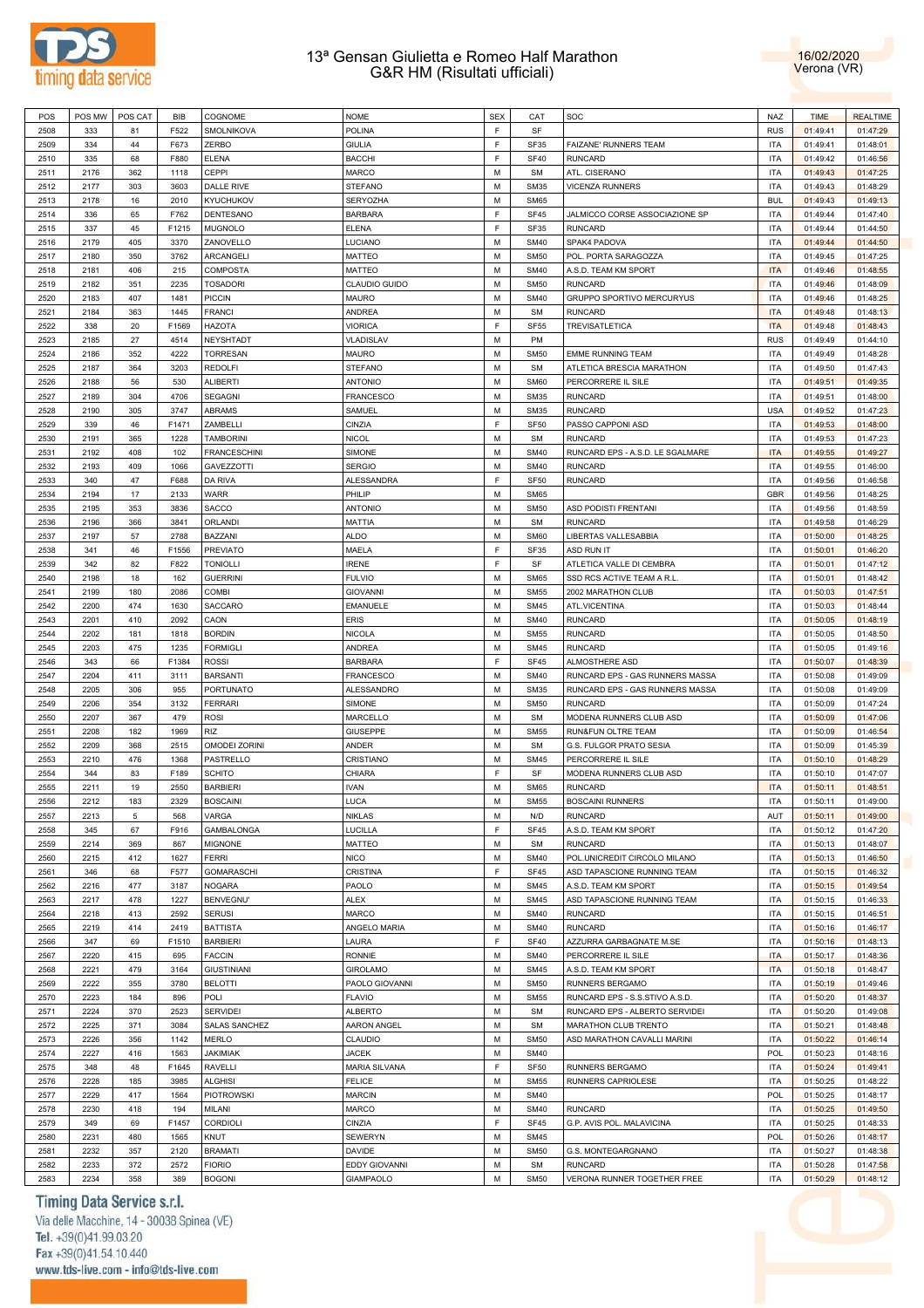



| POS  | POS MW | POS CAT        | <b>BIB</b> | COGNOME             | <b>NOME</b>        | <b>SEX</b>  | CAT              | SOC                                 | <b>NAZ</b> | <b>TIME</b> | <b>REALTIME</b> |
|------|--------|----------------|------------|---------------------|--------------------|-------------|------------------|-------------------------------------|------------|-------------|-----------------|
| 2584 | 2235   | 307            | 2024       | <b>DETASSIS</b>     | ANDREA             | M           | <b>SM35</b>      | <b>RUNCARD</b>                      | <b>ITA</b> | 01:50:29    | 01:46:45        |
| 2585 | 2236   | 481            | 969        | <b>RICCHIUTO</b>    | MAURO              | M           | <b>SM45</b>      | A.S.D. TEAM KM SPORT                | <b>ITA</b> | 01:50:29    | 01:46:12        |
| 2586 | 2237   | 308            | 4717       | <b>CONTI</b>        | MATTEO             | M           | <b>SM35</b>      | <b>RUNCARD</b>                      | <b>ITA</b> | 01:50:30    | 01:49:30        |
| 2587 | 2238   | 359            | 2949       | PATE                | FABIO              | M           | <b>SM50</b>      | RUNCARD EPS - INTERFORZE MODENA     | <b>ITA</b> | 01:50:30    | 01:49:03        |
| 2588 | 350    | 49             |            | AVANZINI            | <b>NICOLETTA</b>   | E           |                  | <b>RUNCARD</b>                      | <b>ITA</b> |             |                 |
|      |        |                | F637       |                     |                    |             | SF <sub>50</sub> |                                     |            | 01:50:31    | 01:47:17        |
| 2589 | 2239   | 360            | 1794       | CESTAROLLO          | <b>STEFANO</b>     | M           | <b>SM50</b>      | MARATHON CLUB TRENTO                | <b>ITA</b> | 01:50:32    | 01:48:32        |
| 2590 | 2240   | 419            | 3807       | <b>GASSER</b>       | <b>THOMAS</b>      | M           | <b>SM40</b>      | ASV L.C. BOZEN RAIFFEISEN           | <b>ITA</b> | 01:50:33    | 01:48:40        |
| 2591 | 351    | 84             | F256       | COVIZZI             | VANESSA            | E           | SF               | <b>RUNCARD</b>                      | <b>ITA</b> | 01:50:35    | 01:47:04        |
| 2592 | 2241   | 361            | 567        | <b>ROSSI</b>        | <b>GABRIELE</b>    | M           | <b>SM50</b>      | RIMINI MARATHON                     | <b>ITA</b> | 01:50:35    | 01:48:40        |
| 2593 | 2242   | 362            | 1511       | <b>BELLOMI</b>      | MASSIMILIANO       | M           | <b>SM50</b>      | 3C (COMP. CREMONESE CORRIDORI)      | <b>ITA</b> | 01:50:35    | 01:48:52        |
| 2594 | 2243   | 373            | 3015       | <b>NANDI</b>        | <b>ALESSANDRO</b>  | M           | <b>SM</b>        | ASD NICO RUNNERS                    | <b>ITA</b> | 01:50:36    | 01:48:39        |
| 2595 | 352    | 70             | F1025      | GALLI               | <b>BARBARA</b>     | $\mathsf F$ | SF45             | 3C (COMP. CREMONESE CORRIDORI)      | <b>ITA</b> | 01:50:37    | 01:48:53        |
| 2596 | 2244   | 482            | 403        | <b>SETTE</b>        | <b>FRANCESCO</b>   | M           | <b>SM45</b>      | GRUPPO ATLETICA VEDELAGO            | <b>ITA</b> | 01:50:37    | 01:49:16        |
| 2597 | 353    | 70             | F1217      | <b>RICETTI</b>      | ANNALISA           | E           | <b>SF40</b>      | WOMAN TRIATHLON ITALIA A.S.D.       | <b>ITA</b> | 01:50:37    | 01:49:23        |
|      |        |                |            |                     |                    |             |                  |                                     |            |             |                 |
| 2598 | 2245   | 309            | 1623       | <b>ESPOSITO</b>     | LUCA               | M           | <b>SM35</b>      | <b>RUNCARD</b>                      | <b>ITA</b> | 01:50:37    | 01:48:33        |
| 2599 | 2246   | 483            | 186        | <b>FENATO</b>       | <b>FABRIZIO</b>    | M           | <b>SM45</b>      | RUNNERS PADOVA                      | <b>ITA</b> | 01:50:39    | 01:47:35        |
| 2600 | 2247   | 484            | 2526       | <b>UGOLINI</b>      | <b>STEFANO</b>     | M           | <b>SM45</b>      | <b>RUNCARD</b>                      | <b>ITA</b> | 01:50:40    | 01:49:05        |
| 2601 | 354    | $\overline{1}$ | F1107      | <b>PAOLINO</b>      | <b>TERESA</b>      | E           | SF65             | MARATHON CLUB IMPERIA               | <b>ITA</b> | 01:50:41    | 01:50:05        |
| 2602 | 355    | 71             | F1449      | ZUFFELLATO          | <b>MARTINA</b>     | E           | <b>SF40</b>      | ATL.VICENTINA                       | <b>ITA</b> | 01:50:41    | 01:49:46        |
| 2603 | 2248   | 363            | 1116       | <b>UNTERFRAUNER</b> | HORST              | M           | <b>SM50</b>      | <b>RUNCARD</b>                      | <b>ITA</b> | 01:50:42    | 01:48:20        |
| 2604 | 2249   | 364            | 369        | <b>ROBAZZA</b>      | <b>RENATO</b>      | M           | <b>SM50</b>      | ATL.MONTEBELLUNA                    | <b>ITA</b> | 01:50:44    | 01:48:58        |
| 2605 | 2250   | 485            | 4286       | <b>SERRA</b>        | <b>GABRIELE</b>    | M           | <b>SM45</b>      | PASSO CAPPONI ASD                   | <b>ITA</b> | 01:50:44    | 01:48:52        |
| 2606 | 2251   | 310            | 765        | <b>POLATO</b>       | <b>MICHELE</b>     | M           | <b>SM35</b>      | <b>RUNCARD</b>                      | <b>ITA</b> | 01:50:44    | 01:48:42        |
|      | 356    |                |            | <b>BALLIANA</b>     | <b>STEFANIA</b>    | $\mathsf F$ |                  |                                     | <b>ITA</b> |             |                 |
| 2607 |        | 72             | F724       |                     |                    |             | <b>SF40</b>      | G.P. GORGONZOLA '88                 |            | 01:50:44    | 01:49:36        |
| 2608 | 2252   | 420            | 3701       | <b>RUSSO</b>        | <b>GIUSEPPE</b>    | M           | <b>SM40</b>      | A.S.D. TEAM KM SPORT                | <b>ITA</b> | 01:50:45    | 01:49:30        |
| 2609 | 2253   | 365            | 870        | <b>BIANCHI</b>      | MASSIMILIANO       | M           | <b>SM50</b>      | <b>RUNCARD</b>                      | <b>ITA</b> | 01:50:46    | 01:47:39        |
| 2610 | 2254   | 421            | 1413       | COGHI               | <b>DAMIANO</b>     | M           | <b>SM40</b>      | G.P. AVIS POL. MALAVICINA           | <b>ITA</b> | 01:50:46    | 01:49:12        |
| 2611 | 2255   | 422            | 203        | PLAIA               | <b>GIUSEPPE</b>    | M           | <b>SM40</b>      | <b>RUNCARD</b>                      | <b>ITA</b> | 01:50:46    | 01:49:40        |
| 2612 | 2256   | 186            | 3734       | <b>BONVICINI</b>    | ANGELO             | M           | <b>SM55</b>      | <b>RUNCARD</b>                      | <b>ITA</b> | 01:50:47    | 01:47:51        |
| 2613 | 2257   | 187            | 3558       | MAIONE              | <b>ROBERTO</b>     | M           | <b>SM55</b>      | PODISTI CORDENONS                   | <b>ITA</b> | 01:50:48    | 01:48:57        |
| 2614 | 2258   | 188            | 3893       | <b>TONELLI</b>      | <b>LUCILLO</b>     | M           | <b>SM55</b>      | ATLETICA ALTO GARDA E LEDRO         | <b>ITA</b> | 01:50:48    | 01:49:16        |
| 2615 | 2259   | 366            | 2835       | POLI                | CARLO              | M           | <b>SM50</b>      | POL.VA GIUDICARIE ESTERIORI         | <b>ITA</b> | 01:50:49    | 01:48:49        |
| 2616 | 357    | 73             | F622       | PAGGETTA            | KATIA              | $\mathsf F$ | <b>SF40</b>      | MARATONETI CITTADELLESI             | <b>ITA</b> | 01:50:49    | 01:49:11        |
|      |        |                |            |                     |                    |             |                  |                                     |            |             |                 |
| 2617 | 2260   | 367            | 3646       | <b>PRENCIPE</b>     | ANTONIO PIO LEONAR | M           | <b>SM50</b>      | <b>VICENZA RUNNERS</b>              | <b>ITA</b> | 01:50:49    | 01:49:11        |
| 2618 | 2261   | 368            | 750        | CODATO              | <b>STEFANO</b>     | M           | <b>SM50</b>      | <b>ESSETRE RUNNING</b>              | <b>ITA</b> | 01:50:50    | 01:49:50        |
| 2619 | 2262   | 369            | 3957       | <b>SCRINZI</b>      | <b>MICHELE</b>     | M           | <b>SM50</b>      | U.S. QUERCIA TRENTINGRANA           | <b>ITA</b> | 01:50:51    | 01:49:09        |
| 2620 | 2263   | 370            | 934        | <b>ERBISTI</b>      | DAVIDE             | M           | <b>SM50</b>      | <b>RUNCARD</b>                      | <b>ITA</b> | 01:50:51    | 01:49:55        |
| 2621 | 2264   | 371            | 2896       | <b>RASPADORI</b>    | CARLO              | M           | <b>SM50</b>      | ATLETICA TEAM LOPPIO                | <b>ITA</b> | 01:50:51    | 01:49:51        |
| 2622 | 358    | 85             | F1000      | <b>HENDERSON</b>    | <b>ALICE</b>       | F           | SF               |                                     | <b>GBR</b> | 01:50:52    | 01:49:12        |
| 2623 | 359    | 71             | F536       | CAMPARI             | ROSANGELA          | E           | <b>SF45</b>      | WOMAN TRIATHLON ITALIA A.S.D        | <b>ITA</b> | 01:50:52    | 01:49:40        |
| 2624 | 2265   | 374            | 2070       | <b>FRANCIS</b>      | <b>MATT</b>        | M           | <b>SM</b>        |                                     | GBR        | 01:50:52    | 01:49:12        |
| 2625 | 2266   | 486            | 226        | <b>PETTARINI</b>    | LUCA               | M           | <b>SM45</b>      | RUNCARD EPS - RUNCARD               | <b>ITA</b> | 01:50:54    | 01:48:58        |
| 2626 | 2267   | 487            | 3933       | CANALE              | <b>ANDREA</b>      | M           | <b>SM45</b>      | FAIZANE' RUNNERS TEAM               | <b>ITA</b> | 01:50:54    | 01:49:16        |
| 2627 | 2268   | 189            | 874        | ZORZOLI             | <b>CLEMENTE</b>    | M           | <b>SM55</b>      | 9,92 RUNNING ASD                    | <b>ITA</b> | 01:50:54    | 01:50:03        |
|      |        |                |            |                     |                    |             |                  |                                     |            |             |                 |
| 2628 | 2269   | 190            | 3100       | ZIMARI              | <b>STEFANO</b>     | M           | <b>SM55</b>      | POL. PORTA SARAGOZZA                | <b>ITA</b> | 01:50:54    | 01:48:47        |
| 2629 | 2270   | 488            | 933        | <b>ERBISTI</b>      | <b>CIRO</b>        | M           | <b>SM45</b>      | TRAGUARDO VOLANTE RACING            | <b>ITA</b> | 01:50:54    | 01:49:56        |
| 2630 | 360    | 72             | F815       | <b>MARTINI</b>      | <b>SABRINA</b>     | F           | <b>SF45</b>      | TRENTINO RUNNING TEAM               | <b>ITA</b> | 01:50:55    | 01:49:52        |
| 2631 | 361    | 74             | F1670      | SILVAN              | KATIA              | E           | <b>SF40</b>      | <b>ASD PODISTI FRENTANI</b>         | <b>ITA</b> | 01:50:55    | 01:49:59        |
| 2632 | 2271   | 423            | 1431       | <b>BAGNI</b>        | <b>SIMONE</b>      | M           | <b>SM40</b>      | <b>RUNCARD</b>                      | <b>ITA</b> | 01:50:56    | 01:47:57        |
| 2633 | 2272   | 372            | 1463       | <b>TONETTO</b>      | <b>MASSIMO</b>     | М           | <b>SM50</b>      | <b>RUNCARD</b>                      | <b>ITA</b> | 01:50:57    | 01:47:51        |
| 2634 | 362    | $\mathbf 3$    | F1106      | <b>NEGRI</b>        | PATRIZIA           | F           | SF60             | MARATHON CLUB IMPERIA               | <b>ITA</b> | 01:50:58    | 01:50:23        |
| 2635 | 2273   | 373            | 792        | <b>ANTONIOLI</b>    | MARCO              | M           | <b>SM50</b>      | CREMONACORRE ASD                    | <b>ITA</b> | 01:50:59    | 01:48:08        |
| 2636 | 363    | 50             | F1531      | <b>CASARI</b>       | <b>PATRIZIA</b>    | F           | SF <sub>50</sub> | TRENTINO RUNNING TEAM               | <b>ITA</b> | 01:50:59    | 01:48:53        |
|      |        |                |            | <b>FABBRI</b>       |                    | E           |                  | <b>GOLDEN CLUB RIMINI INTERNAT.</b> | <b>ITA</b> |             |                 |
| 2637 | 364    | 47             | F2203      |                     | <b>BENEDETTA</b>   |             | SF35             |                                     |            | 01:50:59    | 01:47:36        |
| 2638 | 2274   | 191            | 2461       | <b>BALLARINI</b>    | <b>LUCA</b>        | M           | <b>SM55</b>      | ASSOCIAZIONE STRAVERONA ASD         | <b>ITA</b> | 01:51:00    | 01:49:06        |
| 2639 | 2275   | 192            | 4177       | <b>D'APRILE</b>     | <b>STEFANO</b>     | M           | <b>SM55</b>      | RUNNING PREALPINO ASD               | <b>ITA</b> | 01:51:00    | 01:49:56        |
| 2640 | 2276   | 374            | 2267       | <b>CITRONI</b>      | <b>SEVERINO</b>    | M           | <b>SM50</b>      | RUNNING PREALPINO ASD               | <b>ITA</b> | 01:51:01    | 01:49:57        |
| 2641 | 2277   | 375            | 2243       | <b>BERNINI</b>      | <b>GIOVANNI</b>    | M           | <b>SM50</b>      | RUNNING PREALPINO ASD               | <b>ITA</b> | 01:51:01    | 01:49:57        |
| 2642 | 365    | 51             | F1038      | <b>RIVOLTA</b>      | CRISTINA           | F           | SF <sub>50</sub> | G.S. MONTESTELLA                    | <b>ITA</b> | 01:51:01    | 01:49:45        |
| 2643 | 2278   | 311            | 165        | <b>NORDIO</b>       | DANIELE            | M           | <b>SM35</b>      | ASD MARATHON CAVALLI MARINI         | <b>ITA</b> | 01:51:01    | 01:46:52        |
| 2644 | 2279   | 58             | 2216       | <b>TINELLO</b>      | <b>GRAZIANO</b>    | M           | <b>SM60</b>      | <b>MARATHON LEGNAGO</b>             | <b>ITA</b> | 01:51:02    | 01:49:35        |
| 2645 | 2280   | 375            | 3384       | SOARDO              | ALESSANDRO         | M           | <b>SM</b>        | G.A.A.C. 2007 VERONAMARATHON        | <b>ITA</b> | 01:51:03    | 01:48:37        |
| 2646 | 2281   |                | 546        |                     |                    | M           |                  | <b>RUNCARD</b>                      | <b>ITA</b> |             |                 |
|      |        | 376            |            | PEZZOTTA            | SIMONE             |             | <b>SM50</b>      |                                     |            | 01:51:03    | 01:48:27        |
| 2647 | 366    | 73             | F1555      | DAINESE             | <b>ELISA</b>       | E           | <b>SF45</b>      | ASD RUN IT                          | <b>ITA</b> | 01:51:03    | 01:49:29        |
| 2648 | 2282   | 489            | 2125       | TURETTA             | LUCIO              | M           | <b>SM45</b>      | TRIATHLON DUATHLON CREMONA          | <b>ITA</b> | 01:51:04    | 01:48:32        |
| 2649 | 2283   | 377            | 3858       | PELLIGRA            | <b>GIOVANNI</b>    | M           | <b>SM50</b>      | <b>RUNCARD</b>                      | <b>ITA</b> | 01:51:05    | 01:49:44        |
| 2650 | 2284   | 193            | 820        | DE RIGO             | <b>DARIO</b>       | M           | <b>SM55</b>      | FAIZANE' RUNNERS TEAM               | <b>ITA</b> | 01:51:06    | 01:49:30        |
| 2651 | 367    | 74             | F115       | CIVIDINO            | <b>TANIA</b>       | E           | <b>SF45</b>      | <b>RUNCARD</b>                      | <b>ITA</b> | 01:51:07    | 01:49:09        |
| 2652 | 2285   | 378            | 1572       | <b>NASTA</b>        | ALESSANDRO         | M           | <b>SM50</b>      | DK RUNNERS                          | <b>ITA</b> | 01:51:08    | 01:49:53        |
| 2653 | 2286   | 490            | 3699       | <b>ROSSETTO</b>     | <b>GIANLUIGI</b>   | M           | <b>SM45</b>      | A.S.D. TEAM KM SPORT                | <b>ITA</b> | 01:51:08    | 01:48:28        |
| 2654 | 2287   | 194            | 2183       | <b>GIACHINO</b>     | <b>ENRICO</b>      | M           | <b>SM55</b>      | A.S.D. BORGARETTO 75                | <b>ITA</b> | 01:51:09    | 01:50:21        |
| 2655 | 368    | 48             | F1205      | <b>GELMETTI</b>     | CHIARA             | E           | SF35             | G.A.A.C. 2007 VERONAMARATHON        | <b>ITA</b> | 01:51:11    | 01:49:05        |
|      |        |                |            |                     |                    | M           |                  |                                     |            |             |                 |
| 2656 | 2288   | 491            | 4032       | PATTI               | <b>PINO</b>        |             | <b>SM45</b>      | G.P. VIRGILIANO                     | <b>ITA</b> | 01:51:11    | 01:49:40        |
| 2657 | 369    | 49             | F1081      | <b>SFRATTONI</b>    | <b>ALICE</b>       | E           | SF35             | <b>RUNCARD</b>                      | <b>ITA</b> | 01:51:12    | 01:50:20        |
| 2658 | 2289   | 492            | 1573       | <b>BISSOLI</b>      | CRISTIANO          | M           | <b>SM45</b>      | A.S.D. LA RUSTICA PESCANTINA        | <b>ITA</b> | 01:51:12    | 01:49:29        |
| 2659 | 2290   | 379            | 3188       | CALZANA             | <b>ANDREA</b>      | M           | <b>SM50</b>      | A.S.D. TEAM KM SPORT                | <b>ITA</b> | 01:51:13    | 01:49:37        |

# Timing Data Service s.r.l.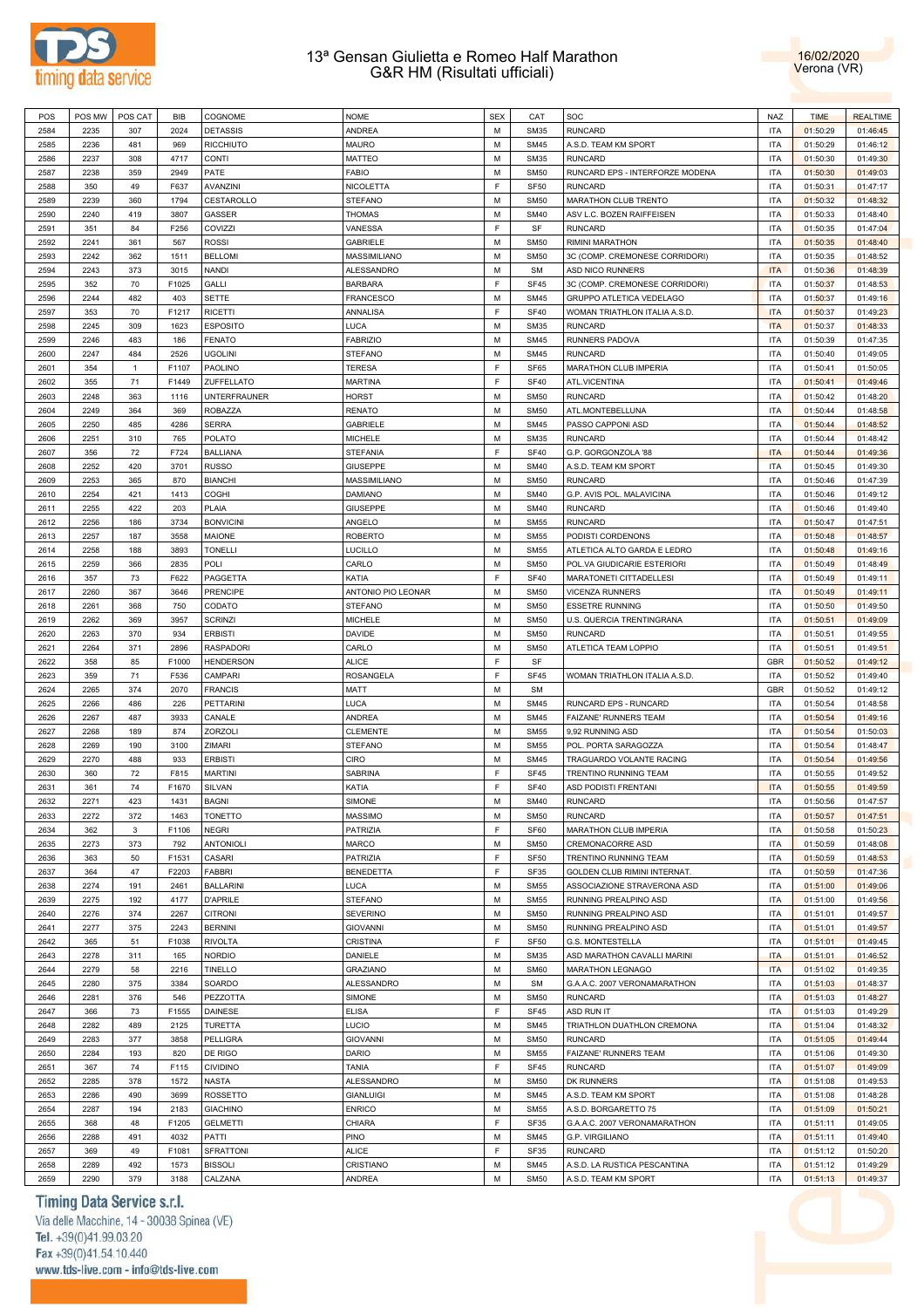



| POS  | POS MW | POS CAT | BIB   | COGNOME                | <b>NOME</b>        | <b>SEX</b> | CAT              | SOC                                 | <b>NAZ</b> | <b>TIME</b> | <b>REALTIME</b> |
|------|--------|---------|-------|------------------------|--------------------|------------|------------------|-------------------------------------|------------|-------------|-----------------|
| 2660 | 2291   | 493     | 2456  | <b>PLOTEGHER</b>       | CHRISTIAN          | M          | <b>SM45</b>      | $E.P.S. -$                          | <b>ITA</b> | 01:51:16    | 01:47:44        |
| 2661 | 2292   | 376     | 3228  | <b>GIBELLATO</b>       | DAMIANO            | M          | <b>SM</b>        | ATL.VICENTINA                       | <b>ITA</b> | 01:51:17    | 01:49:38        |
|      |        |         |       | <b>TOMASI</b>          | ALESSANDRO         | M          |                  | E.P.S. -                            |            |             | 01:47:45        |
| 2662 | 2293   | 424     | 2455  |                        |                    |            | <b>SM40</b>      |                                     | <b>ITA</b> | 01:51:17    |                 |
| 2663 | 2294   | 312     | 1518  | SANDRIGO               | ALEX               | M          | <b>SM35</b>      | PODISMO BUTTRIO                     | <b>ITA</b> | 01:51:17    | 01:49:17        |
| 2664 | 2295   | 380     | 2020  | <b>AGNOLETTO</b>       | <b>FRANCO</b>      | M          | <b>SM50</b>      | <b>RUNCARD</b>                      | <b>ITA</b> | 01:51:19    | 01:50:16        |
| 2665 | 2296   | 494     | 4283  | CHIARENTIN             | ENEA               | M          | <b>SM45</b>      | KOASS MILANO SSARL                  | <b>ITA</b> | 01:51:19    | 01:50:05        |
| 2666 | 2297   | 495     | 1823  | <b>FAVARO</b>          | LUCA               | M          | <b>SM45</b>      | <b>RUNCARD</b>                      | <b>ITA</b> | 01:51:19    | 01:50:18        |
| 2667 | 2298   | 195     | 172   | <b>BOLNER</b>          | ANDREA             | M          | <b>SM55</b>      | <b>RUNCARD</b>                      | <b>ITA</b> | 01:51:20    | 01:49:28        |
| 2668 | 370    | 52      | F1797 | DRAKSLER               | <b>ALENKA</b>      | F          | SF <sub>50</sub> | ATLETSKI KLUB PIVKA - AZS           | <b>SLO</b> | 01:51:20    | 01:49:12        |
| 2669 | 371    | 86      | F1644 | BLAJ                   | ANDREEA MARIA      | F          | SF               | G.A.A.C. 2007 VERONAMARATHON        | <b>ITA</b> | 01:51:21    | 01:49:25        |
| 2670 | 2299   | 496     | 3940  | PASSIATORE             | MAURO              | M          | <b>SM45</b>      | <b>RUNCARD</b>                      | <b>ITA</b> | 01:51:22    | 01:49:04        |
| 2671 | 2300   | 425     | 3438  | POLI                   | <b>GIONATA</b>     | M          | <b>SM40</b>      | <b>RUNCARD</b>                      | <b>ITA</b> | 01:51:23    | 01:49:27        |
|      |        |         |       |                        |                    | M          |                  |                                     |            |             |                 |
| 2672 | 2301   | 497     | 2809  | <b>BERTON</b>          | MARCO              |            | <b>SM45</b>      | <b>RUNCARD</b>                      | <b>ITA</b> | 01:51:23    | 01:49:38        |
| 2673 | 2302   | 498     | 3227  | LORA                   | <b>GIULIO</b>      | M          | <b>SM45</b>      | ATL.VICENTINA                       | <b>ITA</b> | 01:51:24    | 01:48:35        |
| 2674 | 2303   | 426     | 1214  | <b>GROSSRUBATSCHER</b> | <b>MICHAEL</b>     | M          | <b>SM40</b>      | <b>RUNCARD</b>                      | <b>ITA</b> | 01:51:25    | 01:48:35        |
| 2675 | 372    | 53      | F1161 | PAPALIA                | <b>ANTONIA</b>     | F          | SF <sub>50</sub> | ATLETICA CINISELLO                  | <b>ITA</b> | 01:51:26    | 01:49:21        |
| 2676 | 2304   | 427     | 138   | <b>ANDREOLI</b>        | ANDREA             | M          | <b>SM40</b>      | A.S.D. TEAM KM SPORT                | <b>ITA</b> | 01:51:26    | 01:50:00        |
| 2677 | 2305   | 313     | 429   | <b>MARIOTTO</b>        | <b>STEFANO</b>     | M          | <b>SM35</b>      | G.P. ARCI GOODWIN                   | <b>ITA</b> | 01:51:28    | 01:51:15        |
| 2678 | 2306   | 196     | 428   | <b>BISI</b>            | PAOLO              | М          | <b>SM55</b>      | G.P. ARCI GOODWIN                   | <b>ITA</b> | 01:51:28    | 01:51:16        |
| 2679 | 2307   | 428     | 3555  | <b>MOIETTA</b>         | LUCA               | M          | <b>SM40</b>      | G.P. ARCI GOODWIN                   | <b>ITA</b> | 01:51:28    | 01:51:16        |
| 2680 | 373    | 87      | F385  | DELLA VALLE            | ANNA               | F          | SF               | <b>RUNCARD</b>                      | <b>ITA</b> | 01:51:30    | 01:50:27        |
|      |        |         |       |                        |                    |            |                  |                                     |            |             |                 |
| 2681 | 2308   | 377     | 1620  | PANZERI                | STEFANO CARLO      | M          | SM               | G.S. AVIS - SEREGNO                 | <b>ITA</b> | 01:51:30    | 01:49:28        |
| 2682 | 2309   | 314     | 1560  | ZEN                    | <b>FABRIZIO</b>    | M          | <b>SM35</b>      | <b>GENERALI RUNNERS</b>             | <b>ITA</b> | 01:51:30    | 01:49:46        |
| 2683 | 2310   | 429     | 3939  | <b>CELLI MARCHI</b>    | SIMONE             | M          | <b>SM40</b>      | <b>RUNCARD</b>                      | <b>ITA</b> | 01:51:30    | 01:50:24        |
| 2684 | 374    | 88      | F1122 | DANI                   | <b>MARTA</b>       | F          | SF               | RUNNERS VALBOSSA-AZZATE             | <b>ITA</b> | 01:51:31    | 01:36:04        |
| 2685 | 2311   | 59      | 3892  | POLI                   | <b>ALBERTO</b>     | M          | <b>SM60</b>      | <b>RUNCARD</b>                      | ITA        | 01:51:33    | 01:49:48        |
| 2686 | 2312   | 430     | 2718  | BIZ                    | CHRISTIAN          | M          | <b>SM40</b>      | <b>RUNCARD</b>                      | <b>ITA</b> | 01:51:33    | 01:50:12        |
| 2687 | 375    | 75      | F275  | MINANTE                | ALESSANDRA         | F          | SF45             | USMA CASELLE ASD                    | <b>ITA</b> | 01:51:34    | 01:50:07        |
| 2688 | 376    | 75      | F262  | ZANELLATO              | <b>IRENE</b>       | F          | <b>SF40</b>      | ASD GRUPPO PODISTI PORTO TOLLE      | <b>ITA</b> | 01:51:36    | 01:50:05        |
| 2689 | 377    | 76      | F957  | <b>TONIOLO</b>         | <b>MIRIAM</b>      | F          | SF45             | ATLETICA BRESCIA MARATHON           | <b>ITA</b> | 01:51:37    | 01:50:47        |
| 2690 | 2313   | 381     | 3523  | RIZZI                  | ANDREA             | M          | <b>SM50</b>      | ASD RUN IT                          | <b>ITA</b> | 01:51:37    | 01:49:54        |
|      |        |         |       |                        |                    |            |                  |                                     |            |             |                 |
| 2691 | 2314   | 431     | 2121  | <b>BOCCACCIA</b>       | <b>DIEGO</b>       | M          | <b>SM40</b>      | 3C (COMP. CREMONESE CORRIDORI)      | <b>ITA</b> | 01:51:37    | 01:49:54        |
| 2692 | 2315   | 197     | 1188  | <b>FILIPPI</b>         | LEONARDO           | M          | <b>SM55</b>      | ASS.SPORT.DILETTANT.DRIBBLING       | <b>ITA</b> | 01:51:38    | 01:50:43        |
| 2693 | 378    | 54      | F144  | <b>GAMBARIN</b>        | <b>MONICA</b>      | F          | SF <sub>50</sub> | RUNCARD EPS - RUNCARD               | <b>ITA</b> | 01:51:38    | 01:48:14        |
| 2694 | 2316   | 432     | 3906  | VALMAGGI               | <b>MATTIA</b>      | M          | <b>SM40</b>      | EDERA ATL. FORLI                    | <b>ITA</b> | 01:51:38    | 01:48:38        |
| 2695 | 2317   | 198     | 1973  | MATARESE               | <b>NICOLA</b>      | M          | <b>SM55</b>      | 9,92 RUNNING ASD                    | <b>ITA</b> | 01:51:38    | 01:49:34        |
| 2696 | 379    | 89      | F731  | DEL CASTELLO           | ELIANA             | F          | SF               | <b>RUNCARD</b>                      | <b>ITA</b> | 01:51:39    | 01:49:34        |
| 2697 | 380    | 76      | F870  | <b>MAGNONI</b>         | LUISA              | F          | <b>SF40</b>      | FREE-ZONE                           | <b>ITA</b> | 01:51:40    | 01:49:33        |
| 2698 | 2318   | 382     | 632   | PIETRAFORTE            | STEFANO            | M          | <b>SM50</b>      | RUNCARD EPS - RUNCARD               | <b>ITA</b> | 01:51:40    | 01:49:39        |
| 2699 | 2319   | 60      | 668   | <b>BERETTA</b>         | MASSIMILIANO       | M          | <b>SM60</b>      | RUNCARD EPS - RUNCARD               | <b>ITA</b> | 01:51:40    | 01:49:39        |
| 2700 | 381    | 77      | F1603 | <b>MEROLA</b>          | <b>GIOVANNA</b>    | F          | SF45             | A.S.D. TEAM KM SPORT                | <b>ITA</b> | 01:51:40    | 01:48:45        |
|      |        |         |       |                        |                    |            |                  |                                     |            |             |                 |
| 2701 | 2320   | 433     | 663   | <b>BELVISO</b>         | <b>GIANLUCA</b>    | M          | <b>SM40</b>      | <b>RUNCARD</b>                      | <b>ITA</b> | 01:51:41    | 01:49:38        |
| 2702 | 2321   | 383     | 2643  | SANNICOLO'             | VALENTINO          | M          | <b>SM50</b>      | U.S. QUERCIA TRENTINGRANA           | <b>ITA</b> | 01:51:42    | 01:50:01        |
| 2703 | 2322   | 199     | 2470  | <b>DAMONTE</b>         | <b>GEROLAMO</b>    | M          | <b>SM55</b>      | EMOZIONI SPORT TEAM A.S.D.          | <b>ITA</b> | 01:51:44    | 01:48:58        |
| 2704 | 2323   | 499     | 4117  | <b>RAVERA</b>          | DAVIDE             | М          | <b>SM45</b>      | SPORTS CLUB MELEGNANO               | <b>ITA</b> | 01:51:45    | 01:48:40        |
| 2705 | 382    | 78      | F1355 | PERRONE                | <b>FILOMENA</b>    | F          | SF45             | RUNCARD EPS - RUNNERS & FRIENDS ASD | ITA        | 01:51:45    | 01:50:15        |
| 2706 | 383    | 90      | F911  | QUAGLIA                | <b>FEDERICA</b>    | F          | SF               | <b>RUNCARD</b>                      | <b>ITA</b> | 01:51:46    | 01:48:24        |
| 2707 | 2324   | 384     | 2131  | CELI                   | STEFANO            | М          | <b>SM50</b>      | PODISTICA SOLIDARIETA'              | <b>ITA</b> | 01:51:46    | 01:50:30        |
| 2708 | 2325   | 315     | 3055  | SPINELLI               | <b>ANDREA</b>      | M          | <b>SM35</b>      | ASD ATLETICA STEZZANO               | <b>ITA</b> | 01:51:47    | 01:50:21        |
| 2709 | 384    | 79      | F473  | <b>SCHIFANO</b>        | <b>EMANUELA</b>    | F          | SF45             | ATLETICA BRESCIA MARATHON           | <b>ITA</b> | 01:51:47    | 01:49:40        |
|      |        |         |       |                        |                    | F          |                  |                                     |            |             |                 |
| 2710 | 385    | 91      | F427  | <b>AGNETTI</b>         | <b>FEDERICA</b>    |            | SF               | <b>RUNCARD</b>                      | <b>ITA</b> | 01:51:47    | 01:47:29        |
| 2711 | 2326   | 316     | 4183  | GAROZZO                | <b>GIUSEPPE</b>    | M          | <b>SM35</b>      | <b>RUNCARD</b>                      | <b>ITA</b> | 01:51:48    | 01:47:58        |
| 2712 | 386    | 77      | F1243 | ARESU                  | ROSSELLA           | F          | <b>SF40</b>      | GS MONTE ACUTO MARATHON             | <b>ITA</b> | 01:51:49    | 01:50:26        |
| 2713 | 387    | 21      | F1686 | SAVIO                  | <b>MARINA</b>      | F          | <b>SF55</b>      | ATL.AGORDINA                        | <b>ITA</b> | 01:51:49    | 01:49:00        |
| 2714 | 2327   | 378     | 1829  | PASTORE                | MARCO              | М          | <b>SM</b>        | <b>BOSCAINI RUNNERS</b>             | <b>ITA</b> | 01:51:49    | 01:49:24        |
| 2715 | 388    | 92      | F680  | CALACO MULERO          | MARIA              | F          | SF               | CONFINDUSTRIA ATL. ROVIGO           | ESP        | 01:51:49    | 01:49:38        |
| 2716 | 389    | 78      | F1529 | <b>RADIN</b>           | <b>ROBERTA</b>     | F          | <b>SF40</b>      | G.M. G.S. AQUILE FRIULANE           | <b>ITA</b> | 01:51:50    | 01:49:46        |
| 2717 | 2328   | 500     | 2436  | <b>MENIN</b>           | ANDREA             | M          | <b>SM45</b>      | <b>RUNCARD</b>                      | <b>ITA</b> | 01:51:50    | 01:50:20        |
| 2718 | 390    | 55      | F1420 | VASCIARELLI            | ANNA LISA          | F          | SF <sub>50</sub> | RIMINI MARATHON                     | <b>ITA</b> | 01:51:50    | 01:50:44        |
|      |        |         |       | SPERA                  |                    |            |                  |                                     |            |             |                 |
| 2719 | 2329   | 379     | 1476  |                        | SIMONE DOMENICO    | M          | <b>SM</b>        | PERCORRERE IL SILE                  | <b>ITA</b> | 01:51:51    | 01:49:52        |
| 2720 | 2330   | 317     | 850   | <b>TREVISAN</b>        | DAVIDE             | M          | <b>SM35</b>      | <b>RUNCARD</b>                      | <b>ITA</b> | 01:51:51    | 01:48:31        |
| 2721 | 2331   | 385     | 3361  | ZAMPESE                | MARCO              | M          | <b>SM50</b>      | <b>RUNCARD</b>                      | <b>ITA</b> | 01:51:51    | 01:49:00        |
| 2722 | 2332   | 501     | 2200  | VENEZIA                | <b>ANTONIO</b>     | M          | <b>SM45</b>      | <b>RUNCARD</b>                      | <b>ITA</b> | 01:51:52    | 01:50:12        |
| 2723 | 2333   | 386     | 3671  | <b>FINETTO</b>         | LUCA               | M          | <b>SM50</b>      | A.S.D. TEAM KM SPORT                | <b>ITA</b> | 01:51:52    | 01:49:42        |
| 2724 | 2334   | 380     | 808   | CONA                   | <b>GIACOMO</b>     | M          | <b>SM</b>        | <b>RUNCARD</b>                      | <b>ITA</b> | 01:51:53    | 01:48:01        |
| 2725 | 2335   | 387     | 2425  | <b>ESPOSITO</b>        | <b>ANTONIO</b>     | M          | <b>SM50</b>      | <b>RUNCARD</b>                      | <b>ITA</b> | 01:51:54    | 01:50:44        |
| 2726 | 391    | 93      | F1747 | <b>ROSIGNOLI</b>       | CHIARA             | F          | SF               | <b>KEEP MOVING</b>                  | <b>ITA</b> | 01:51:55    | 01:48:25        |
| 2727 | 2336   | 434     | 1639  | <b>FONTANA</b>         | MARCO              | M          | <b>SM40</b>      | 9,92 RUNNING ASD                    | <b>ITA</b> | 01:51:55    | 01:50:18        |
| 2728 | 392    | 94      | F438  | <b>CESCHI</b>          | <b>FUTURA</b>      | F          | SF               | <b>RUNCARD</b>                      | <b>ITA</b> | 01:51:56    | 01:49:40        |
|      |        |         |       |                        |                    |            |                  |                                     |            |             |                 |
| 2729 | 393    | 22      | F1496 | LA GATTA               | <b>MARIA LUCIA</b> | F          | <b>SF55</b>      | POL. PORTA SARAGOZZA                | <b>ITA</b> | 01:51:56    | 01:49:37        |
| 2730 | 2337   | 502     | 2757  | CASTELLANI             | <b>DENIS</b>       | M          | <b>SM45</b>      | <b>RUNCARD</b>                      | <b>ITA</b> | 01:51:56    | 01:49:11        |
| 2731 | 2338   | 200     | 411   | DE CARLO               | PAOLO              | М          | <b>SM55</b>      | <b>AZZANO RUNNERS</b>               | <b>ITA</b> | 01:51:56    | 01:50:26        |
| 2732 | 394    | 50      | F1034 | <b>BOZZO</b>           | VALENTINA          | F          | SF35             | <b>BASE RUNNING</b>                 | <b>ITA</b> | 01:51:56    | 01:49:51        |
| 2733 | 2339   | 503     | 1993  | <b>TURRINI</b>         | MARCO              | M          | <b>SM45</b>      | TRIATHLON DUATHLON CREMONA          | <b>ITA</b> | 01:51:56    | 01:49:16        |
| 2734 | 2340   | 61      | 277   | <b>VIRZI</b>           | ANDREA             | M          | <b>SM60</b>      | POL. JOY CLUB FUEL TO RUN           | <b>ITA</b> | 01:51:56    | 01:50:40        |
| 2735 | 2341   | 388     | 3540  | <b>BONETTO</b>         | MASSIMO            | М          | <b>SM50</b>      | A.S.D. ATLETICA LUPATOTINA          | <b>ITA</b> | 01:51:56    | 01:48:33        |

# Timing Data Service s.r.l.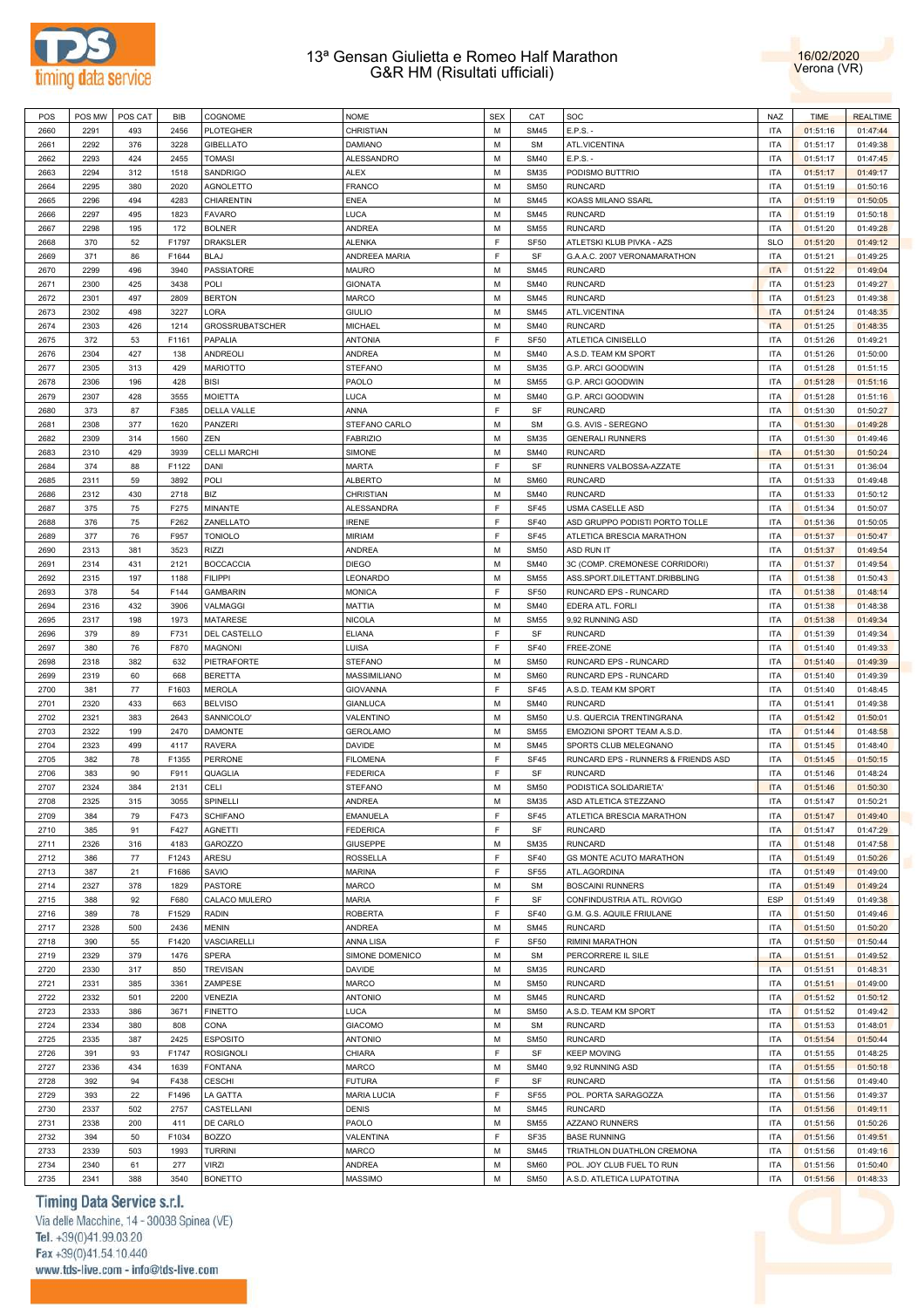



| POS  |      | POS MW   POS CAT | BIB   | COGNOME             | <b>NOME</b>         | <b>SEX</b> | CAT         | SOC                                    | <b>NAZ</b> | <b>TIME</b> | <b>REALTIME</b> |
|------|------|------------------|-------|---------------------|---------------------|------------|-------------|----------------------------------------|------------|-------------|-----------------|
| 2736 | 395  | 56               | F439  | <b>MONGIOI</b>      | LUCIA               | E          | <b>SF50</b> | A.S.D. MADE2WIN TRENTEAM               | <b>ITA</b> | 01:51:57    | 01:50:09        |
| 2737 | 2342 | 318              | 3209  | <b>RUDNITSKIY</b>   | DANIIL              | M          | <b>SM35</b> |                                        | <b>RUS</b> | 01:51:57    | 01:49:53        |
|      |      |                  |       |                     |                     | M          |             |                                        |            |             |                 |
| 2738 | 2343 | 389              | 2009  | VIVIANI             | LUCA                |            | <b>SM50</b> | U.S. QUERCIA TRENTINGRANA              | <b>ITA</b> | 01:51:57    | 01:50:09        |
| 2739 | 2344 | 504              | 2296  | <b>SARTORI</b>      | <b>ANDREA</b>       | M          | <b>SM45</b> | <b>RUNCARD</b>                         | <b>ITA</b> | 01:51:57    | 01:49:31        |
| 2740 | 2345 | 505              | 321   | <b>MIGLIORINI</b>   | <b>ALBERTO</b>      | M          | <b>SM45</b> | <b>RUNCARD</b>                         | <b>ITA</b> | 01:51:58    | 01:49:00        |
| 2741 | 396  | 80               | F1182 | CAPPELLETTI         | SARA                | F          | <b>SF45</b> | ATL. TUSCULUM                          | <b>ITA</b> | 01:51:59    | 01:49:54        |
| 2742 | 2346 | 201              | 1041  | PAGANINI            | PAOLO               | M          | <b>SM55</b> | A.S.D. GOLFO DEI POETI ARCIGNI         | <b>ITA</b> | 01:52:00    | 01:49:58        |
| 2743 | 2347 | 202              | 2854  | <b>GASPERINI</b>    | <b>ROBERTO</b>      | M          | <b>SM55</b> | PASSO CAPPONI ASD                      | <b>ITA</b> | 01:52:00    | 01:49:31        |
| 2744 | 2348 | 203              | 2192  | <b>GIROTTO</b>      | <b>SIRO</b>         | M          | <b>SM55</b> | FAIZANE' RUNNERS TEAM                  | <b>ITA</b> | 01:52:00    | 01:49:28        |
| 2745 | 2349 | 62               | 1972  | <b>DEGANI</b>       | CARLO               | M          | <b>SM60</b> | A.S.D. TEAM KM SPORT                   | <b>ITA</b> | 01:52:00    | 01:49:40        |
| 2746 | 2350 |                  | 3382  | PIERI               |                     | M          | <b>SM50</b> | <b>ATLETICO BASTIA</b>                 | <b>ITA</b> |             |                 |
|      |      | 390              |       |                     | <b>GIORGIO</b>      |            |             |                                        |            | 01:52:01    | 01:50:34        |
| 2747 | 397  | 57               | F1440 | <b>FERRARO</b>      | SANDRA              | E          | <b>SF50</b> | ATL.VICENTINA                          | <b>ITA</b> | 01:52:01    | 01:51:04        |
| 2748 | 398  | 51               | F1222 | <b>BOSCHETTO</b>    | <b>EMANUELA</b>     | E          | SF35        | <b>RUNCARD</b>                         | <b>ITA</b> | 01:52:02    | 01:48:39        |
| 2749 | 2351 | 204              | 766   | <b>BORGHETTO</b>    | LORIS               | M          | <b>SM55</b> | A.S.D. CORRITREVISO                    | <b>ITA</b> | 01:52:02    | 01:50:00        |
| 2750 | 2352 | 506              | 1653  | <b>ROSSETTO</b>     | <b>MASSIMO</b>      | M          | <b>SM45</b> | <b>RUNCARD</b>                         | <b>ITA</b> | 01:52:02    | 01:49:58        |
| 2751 | 2353 | 205              | 1967  | <b>TOSCANI</b>      | <b>GIOVANNI</b>     | M          | <b>SM55</b> | RUN&FUN OLTRE TEAM                     | <b>ITA</b> | 01:52:02    | 01:50:20        |
| 2752 | 2354 | 507              | 2745  | <b>MORRA</b>        | <b>MARIO</b>        | M          | <b>SM45</b> | ALZAIA NAVIGLIO RUNNERS                | <b>ITA</b> | 01:52:02    | 01:48:36        |
| 2753 | 2355 | 435              | 2559  | <b>CIMMINO</b>      | PASQUALE            | M          | <b>SM40</b> | <b>RUNCARD</b>                         | <b>ITA</b> | 01:52:02    | 01:48:54        |
| 2754 | 2356 | 20               | 1865  | <b>VESPERINI</b>    | LUIGI               | M          | <b>SM65</b> | ASD I PODISTI DI NEMO                  | <b>ITA</b> | 01:52:03    | 01:51:30        |
| 2755 | 2357 | 436              | 2046  | <b>CORRIAS</b>      | <b>ALESSANDRO</b>   | M          | <b>SM40</b> | <b>RUNCARD</b>                         | <b>ITA</b> | 01:52:04    | 01:50:07        |
| 2756 | 399  | 79               | F487  | <b>SZEILER</b>      | <b>PATRICIA</b>     | E          | <b>SF40</b> | SPORT RUSCHER TEAM                     | <b>GER</b> | 01:52:07    | 01:49:12        |
|      |      |                  |       |                     |                     | M          |             |                                        |            |             |                 |
| 2757 | 2358 | 391              | 2969  | <b>BARTOLI</b>      | <b>STEFANO</b>      |            | <b>SM50</b> | <b>RUNCARD</b>                         | <b>ITA</b> | 01:52:07    | 01:51:14        |
| 2758 | 2359 | 206              | 1783  | PAGANIN             | <b>GIAN PAOLO</b>   | M          | <b>SM55</b> | ASD GRUPPO PODISTI PORTO TOLLE         | <b>ITA</b> | 01:52:07    | 01:49:25        |
| 2759 | 2360 | 437              | 2248  | <b>FILIPPINI</b>    | <b>DIEGO</b>        | M          | <b>SM40</b> | ATLETICA BRESCIA MARATHON              | <b>ITA</b> | 01:52:07    | 01:49:47        |
| 2760 | 2361 | 207              | 270   | <b>OTTAVIANI</b>    | <b>MARINO</b>       | M          | <b>SM55</b> | ATL. AVIS CASTEL S.PIETRO              | <b>ITA</b> | 01:52:07    | 01:49:31        |
| 2761 | 2362 | 508              | 1548  | <b>MORON</b>        | <b>ALBERTO</b>      | M          | <b>SM45</b> | A.S.D. TEAM KM SPORT                   | <b>ITA</b> | 01:52:09    | 01:51:32        |
| 2762 | 2363 | 392              | 1547  | <b>BERTAGGIA</b>    | <b>IVONE</b>        | M          | <b>SM50</b> | ASD MARATHON CAVALLI MARINI            | <b>ITA</b> | 01:52:10    | 01:48:05        |
| 2763 | 2364 | 393              | 3882  | <b>PECORARI</b>     | <b>ANDREA</b>       | M          | <b>SM50</b> | POD. BIASOLA                           | <b>ITA</b> | 01:52:10    | 01:50:33        |
| 2764 | 400  | 81               | F1641 | <b>MARIO</b>        | RAFFAELLA           | E          | <b>SF45</b> | <b>RUNCARD</b>                         | <b>ITA</b> | 01:52:12    | 01:50:39        |
| 2765 | 2365 | 319              | 183   | CARAZZOLO           | <b>MARCO</b>        | M          | <b>SM35</b> | <b>RUNCARD</b>                         | <b>ITA</b> | 01:52:12    | 01:49:43        |
|      | 2366 |                  | 1681  | <b>AZZOLINI</b>     | <b>MASSIMO</b>      | M          | <b>SM50</b> | ATLETICA ROTALIANA                     | <b>ITA</b> |             |                 |
| 2766 |      | 394              |       |                     |                     |            |             |                                        |            | 01:52:12    | 01:47:50        |
| 2767 | 401  | 82               | F655  | PIANI               | DANIELA             | E          | <b>SF45</b> | <b>RUNCARD</b>                         | <b>ITA</b> | 01:52:12    | 01:48:42        |
| 2768 | 2367 | 395              | 3089  | <b>PETROLLI</b>     | <b>LINO</b>         | M          | <b>SM50</b> | MARATHON CLUB TRENTO                   | <b>ITA</b> | 01:52:13    | 01:49:44        |
| 2769 | 402  | 80               | F1538 | <b>ROVERSO</b>      | <b>MICHELA</b>      | F          | <b>SF40</b> | G.S.D. VALDALPONE DE MEGNI             | <b>ITA</b> | 01:52:14    | 01:50:55        |
| 2770 | 2368 | 396              | 2636  | <b>TURATO</b>       | <b>ANTONIO</b>      | M          | <b>SM50</b> | <b>RUNCARD</b>                         | <b>ITA</b> | 01:52:15    | 01:48:32        |
| 2771 | 2369 | 509              | 415   | <b>ROMAGNOLI</b>    | <b>GIUSEPPE</b>     | M          | <b>SM45</b> | G.S.D. VALDALPONE DE MEGNI             | <b>ITA</b> | 01:52:16    | 01:50:55        |
| 2772 | 2370 | 438              | 2088  | <b>GEROMEL</b>      | <b>MARCO</b>        | M          | <b>SM40</b> | RUNCARD EPS - LA BUTTO IN VACCA A.S.D. | <b>ITA</b> | 01:52:17    | 01:50:02        |
| 2773 | 2371 | 208              | 2551  | <b>ALBERTINI</b>    | <b>MARCO</b>        | M          | <b>SM55</b> | ATL. BALDO-GARDA CAPRINO V.SE          | <b>ITA</b> | 01:52:17    | 01:50:23        |
| 2774 | 2372 | 320              | 858   | MINELLI             | <b>MASSIMO</b>      | M          | <b>SM35</b> | <b>F.O.RUNNING TEAM</b>                | <b>ITA</b> | 01:52:17    | 01:50:11        |
| 2775 | 403  | 58               | F156  | <b>SCHIEVANO</b>    | <b>ADRIANA</b>      | E          | <b>SF50</b> | GRUPPO ATLETICA VEDELAGO               | <b>ITA</b> | 01:52:17    | 01:50:54        |
| 2776 | 2373 | 63               | 2629  | CAGNI               | CLAUDIO             | M          | <b>SM60</b> | ESC SSD SRL EUROPA SC                  | <b>ITA</b> | 01:52:18    | 01:50:40        |
|      |      |                  |       |                     |                     |            |             |                                        |            |             |                 |
| 2777 | 2374 | 397              | 4243  | <b>FACCIO</b>       | <b>ANDREA</b>       | M          | <b>SM50</b> | <b>RUNCARD</b>                         | <b>ITA</b> | 01:52:18    | 01:50:59        |
| 2778 | 2375 | 439              | 2589  | <b>SCHIAVON</b>     | <b>MICHELE</b>      | M          | <b>SM40</b> | NUOVA ATLETICA RONCADE                 | <b>ITA</b> | 01:52:18    | 01:49:29        |
| 2779 | 2376 | 398              | 2163  | <b>BIANCHI</b>      | <b>SERGIO</b>       | M          | <b>SM50</b> | RUNNERS CAPRIOLESE                     | <b>ITA</b> | 01:52:18    | 01:49:05        |
| 2780 | 2377 | 399              | 1340  | SALVI               | <b>MAURIZIO</b>     | M          | <b>SM50</b> | <b>RUNCARD</b>                         | <b>ITA</b> | 01:52:19    | 01:49:36        |
| 2781 | 2378 | 400              | 4194  | PIZZARDO            | <b>FABRIZIO</b>     | M          | <b>SM50</b> | CONFINDUSTRIA ATL. ROVIGO              | <b>ITA</b> | 01:52:19    | 01:50:45        |
| 2782 | 404  | 81               | F571  | <b>BONASIA</b>      | <b>MARIA GRAZIA</b> | F          | <b>SF40</b> | A.S.D. OLIMPIA RUNNERS                 | <b>ITA</b> | 01:52:19    | 01:49:43        |
| 2783 | 405  | 52               | F746  | VALMASSOI           | <b>FRANCESCA</b>    | E          | SF35        | WOMAN TRIATHLON ITALIA A.S.D.          | <b>ITA</b> | 01:52:21    | 01:51:09        |
| 2784 | 406  | 59               | F1693 | DALL'ACQUA          | ANNA                | F          | <b>SF50</b> | RUNNING TEAM MESTRE                    | <b>ITA</b> | 01:52:21    | 01:50:46        |
| 2785 | 2379 | 401              | 4088  | MINA                | <b>FABRIZIO</b>     | M          | <b>SM50</b> | G.A.A.C. 2007 VERONAMARATHON           | <b>ITA</b> | 01:52:22    | 01:50:17        |
|      |      |                  |       |                     |                     | M          |             |                                        |            |             |                 |
| 2786 | 2380 | 209              | 4087  | <b>CESANA</b>       | <b>FERDINANDO</b>   |            | <b>SM55</b> | ASD AVIS OGGIONO                       | <b>ITA</b> | 01:52:22    | 01:50:16        |
| 2787 | 2381 | 381              | 1791  | <b>BONADIMAN</b>    | FRANCESCO           | M          | <b>SM</b>   | MARATHON CLUB TRENTO                   | <b>ITA</b> | 01:52:23    | 01:48:39        |
| 2788 | 2382 | 321              | 2645  | <b>VIGNOLI</b>      | SIMONE              | M          | <b>SM35</b> | A.S.D. GOLFO DEI POETI ARCIGNI         | <b>ITA</b> | 01:52:23    | 01:50:21        |
| 2789 | 2383 | 382              | 2649  | MAVER               | <b>LUCA</b>         | M          | <b>SM</b>   | ATL. COLOGNO AL SERIO                  | <b>ITA</b> | 01:52:24    | 01:49:47        |
| 2790 | 2384 | 402              | 1492  | BOSCOLO MOMOLINA    | <b>STEFANO</b>      | M          | <b>SM50</b> | ASD MARATHON CAVALLI MARINI            | <b>ITA</b> | 01:52:24    | 01:51:13        |
| 2791 | 407  | 82               | F1572 | <b>BRUSCOLI</b>     | <b>SIMONA</b>       | E          | <b>SF40</b> | ASD CALCINELLI RUN                     | <b>ITA</b> | 01:52:24    | 01:51:42        |
| 2792 | 2385 | 322              | 3270  | <b>ZANON SANTON</b> | LIVIO               | M          | <b>SM35</b> | <b>RUNCARD</b>                         | <b>ITA</b> | 01:52:26    | 01:48:31        |
| 2793 | 2386 | 383              | 2420  | <b>BRUGNOLI</b>     | ALESSANDRO          | M          | <b>SM</b>   | <b>RUNCARD</b>                         | <b>ITA</b> | 01:52:26    | 01:49:44        |
| 2794 | 408  | 53               | F794  | <b>ANTONINI</b>     | LAURA               | E          | SF35        | ATLETICA PERTICA BASSA                 | <b>ITA</b> | 01:52:27    | 01:49:19        |
| 2795 | 2387 | 440              | 3824  | ANCONELLI           | <b>MAURIZIO</b>     | M          | <b>SM40</b> | LIFERUNNER SSDARL                      | <b>ITA</b> | 01:52:27    | 01:50:25        |
| 2796 | 2388 | 441              | 1687  | <b>CERESA</b>       | <b>FRANZ</b>        | M          | <b>SM40</b> | ATLETICA PERTICA BASSA                 | <b>ITA</b> | 01:52:27    | 01:49:19        |
|      |      |                  |       |                     |                     |            |             |                                        |            |             |                 |
| 2797 | 409  | 23               | F1699 | CHANTELOUP          | NATHALIE            | E          | <b>SF55</b> | FAIZANE' RUNNERS TEAM                  | <b>ITA</b> | 01:52:31    | 01:52:31        |
| 2798 | 2389 | 510              | 3526  | <b>BUZZONI</b>      | CRISTIANO           | M          | <b>SM45</b> | ASD RUN IT                             | <b>ITA</b> | 01:52:31    | 01:50:50        |
| 2799 | 2390 | 403              | 1030  | PIRON               | <b>GIORGIO</b>      | M          | <b>SM50</b> | <b>RUNCARD</b>                         | <b>ITA</b> | 01:52:32    | 01:49:54        |
| 2800 | 410  | 8                | F825  | <b>BONETTI</b>      | COSTANZA            | E          | PF          | POL. PORTA SARAGOZZA                   | <b>ITA</b> | 01:52:32    | 01:50:12        |
| 2801 | 2391 | 210              | 1026  | ANDREUTTI           | <b>MAURO</b>        | M          | <b>SM55</b> | <b>RUNCARD</b>                         | <b>ITA</b> | 01:52:32    | 01:49:44        |
| 2802 | 2392 | 404              | 247   | <b>FORMIGONI</b>    | PAOLO               | M          | <b>SM50</b> | G.A.A.C. 2007 VERONAMARATHON           | <b>ITA</b> | 01:52:33    | 01:51:43        |
| 2803 | 411  | 83               | F729  | SANTI               | <b>GIORGIA</b>      | E          | <b>SF40</b> | <b>RUNCARD</b>                         | <b>ITA</b> | 01:52:33    | 01:50:28        |
| 2804 | 2393 | 511              | 308   | <b>MORITTU</b>      | <b>ROBERTO</b>      | M          | <b>SM45</b> | ALGUERUNNERS ASSOCIAZIONE SPOR         | <b>ITA</b> | 01:52:34    | 01:50:47        |
| 2805 | 2394 | 323              | 2294  | <b>RANGHETTI</b>    | <b>SERGIO</b>       | M          | <b>SM35</b> | RUNNERS CAPRIOLESE                     | <b>ITA</b> | 01:52:34    | 01:50:32        |
|      |      |                  |       |                     |                     | M          |             |                                        |            |             |                 |
| 2806 | 2395 | 211              | 2625  | <b>SIENA</b>        | LUIGI               |            | <b>SM55</b> | TRIATHLON DUATHLON CREMONA             | <b>ITA</b> | 01:52:35    | 01:51:09        |
| 2807 | 2396 | 212              | 1707  | EGENOLF             | ALBERT MARIA        | M          | <b>SM55</b> | RUNCARD EPS - ASD SECONDO CASADEI      | <b>ITA</b> | 01:52:35    | 01:51:39        |
| 2808 | 2397 | 405              | 1910  | <b>BONI</b>         | ANDREA              | M          | <b>SM50</b> | A.S.D. TEAM KM SPORT                   | <b>ITA</b> | 01:52:36    | 01:50:48        |
| 2809 | 2398 | 213              | 3307  | <b>FERRAROTTO</b>   | CARLO               | M          | <b>SM55</b> | A.S. DIL. TORREBIANCA                  | <b>ITA</b> | 01:52:36    | 01:49:23        |
| 2810 | 2399 | 512              | 3875  | <b>RAIMONDI</b>     | <b>FRANCESCO</b>    | M          | <b>SM45</b> | <b>RUNCARD</b>                         | <b>ITA</b> | 01:52:37    | 01:51:32        |
| 2811 | 2400 | 384              | 2814  | VARIVODA            | <b>ALEKSEI</b>      | M          | <b>SM</b>   | BELARUS ATHLETIC FEDERATION            | <b>BLR</b> | 01:52:37    | 01:51:34        |

# Timing Data Service s.r.l.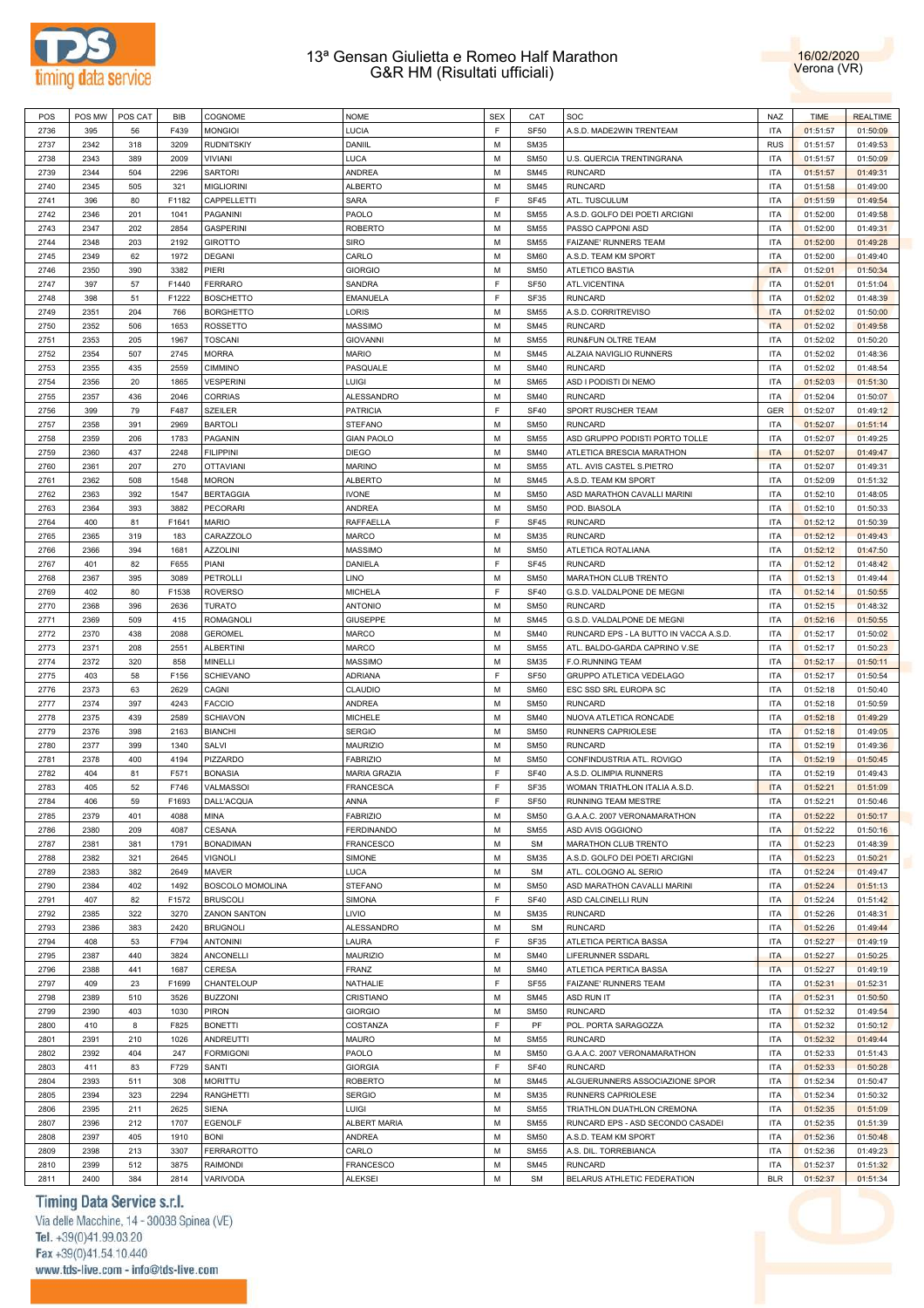



| POS  | POS MW | POS CAT | <b>BIB</b> | COGNOME                | <b>NOME</b>           | <b>SEX</b> | CAT              | SOC                            | <b>NAZ</b> | <b>TIME</b> | <b>REALTIME</b> |
|------|--------|---------|------------|------------------------|-----------------------|------------|------------------|--------------------------------|------------|-------------|-----------------|
| 2812 | 2401   | 406     | 3469       | <b>ASTUTI</b>          | <b>VITALIANO</b>      | M          | <b>SM50</b>      | <b>RUNCARD</b>                 | <b>ITA</b> | 01:52:37    | 01:49:21        |
| 2813 | 2402   | 513     | 3676       | <b>BERTON</b>          | MATTEO PAOLO          | M          | <b>SM45</b>      | A.S.D. TEAM KM SPORT           | <b>ITA</b> | 01:52:37    | 01:50:50        |
| 2814 | 2403   | 514     | 1753       | <b>BRUGNARA</b>        | DANILO                | M          | <b>SM45</b>      | ATLETICA VALLE DI CEMBRA       | <b>ITA</b> | 01:52:37    | 01:48:58        |
| 2815 | 2404   | 407     | 1460       | ZANOLI                 | DANIELE               | M          | <b>SM50</b>      | <b>RUNCARD</b>                 | <b>ITA</b> | 01:52:37    | 01:49:40        |
|      |        |         |            |                        |                       | F          |                  |                                |            |             |                 |
| 2816 | 412    | 83      | F1316      | <b>RUGGERI</b>         | CLAUDIA               |            | SF45             | PASSO CAPPONI ASD              | <b>ITA</b> | 01:52:37    | 01:50:48        |
| 2817 | 2405   | 442     | 4205       | <b>BARBACOVI</b>       | LUCA                  | M          | <b>SM40</b>      | <b>RUNCARD</b>                 | <b>ITA</b> | 01:52:38    | 01:48:59        |
| 2818 | 2406   | 443     | 3633       | <b>MARCHESAN</b>       | DANNY                 | M          | <b>SM40</b>      | <b>VICENZA RUNNERS</b>         | <b>ITA</b> | 01:52:41    | 01:51:33        |
| 2819 | 2407   | 444     | 809        | CRUCIATO               | <b>STEFANO</b>        | M          | <b>SM40</b>      | VERONA RUNNER TOGETHER FREE    | <b>ITA</b> | 01:52:41    | 01:48:38        |
| 2820 | 2408   | 408     | 889        | CATARINELLI            | FRANCESCO             | M          | <b>SM50</b>      | ATL. BANCOLE                   | <b>ITA</b> | 01:52:42    | 01:48:58        |
| 2821 | 2409   | 409     | 2291       | <b>BELLINELLO</b>      | <b>FABIO</b>          | M          | <b>SM50</b>      | CONFINDUSTRIA ATL. ROVIGO      | <b>ITA</b> | 01:52:42    | 01:50:24        |
| 2822 | 2410   | 515     | 4305       | <b>ANTONINO</b>        | CRISTIANO             | M          | <b>SM45</b>      | <b>RUNCARD</b>                 | <b>ITA</b> | 01:52:46    | 01:52:39        |
| 2823 | 413    | 84      | F121       | CANEVESE               | <b>ERICA</b>          | F          | <b>SF40</b>      | ATL.JESOLO TURISMO             | <b>ITA</b> | 01:52:46    | 01:52:24        |
| 2824 | 2411   | 516     | 1454       | <b>ROSSI</b>           | <b>NICOLA</b>         | M          | <b>SM45</b>      | <b>RUNCARD</b>                 | <b>ITA</b> | 01:52:46    | 01:50:48        |
| 2825 | 414    | 95      |            | <b>ZOBOLI</b>          |                       | F          | SF               | C.U.S. PARMA                   | <b>ITA</b> |             | 01:50:25        |
|      |        |         | F1134      |                        | LAURA                 |            |                  |                                |            | 01:52:46    |                 |
| 2826 | 2412   | 445     | 840        | <b>MATTIOLI</b>        | <b>DEMIS</b>          | M          | <b>SM40</b>      | ATL. R.C.M. CASINALBO          | <b>ITA</b> | 01:52:47    | 01:50:38        |
| 2827 | 2413   | 385     | 3452       | <b>ROCCABRUNA</b>      | <b>ANDREA</b>         | M          | <b>SM</b>        | TRENTINO RUNNING TEAM          | <b>ITA</b> | 01:52:47    | 01:49:12        |
| 2828 | 2414   | 324     | 900        | <b>DINDO</b>           | <b>MICHELE</b>        | M          | <b>SM35</b>      | <b>RUNCARD</b>                 | <b>ITA</b> | 01:52:47    | 01:50:21        |
| 2829 | 2415   | 410     | 4061       | <b>BERTONCELLI</b>     | <b>UMBERTO</b>        | M          | <b>SM50</b>      | A.S.D. LA RUSTICA PESCANTINA   | <b>ITA</b> | 01:52:47    | 01:50:43        |
| 2830 | 2416   | 446     | 4251       | <b>BARBIERI</b>        | EMANUELE              | M          | <b>SM40</b>      | <b>RUNCARD</b>                 | <b>ITA</b> | 01:52:49    | 01:48:35        |
| 2831 | 2417   | 411     | 594        | ZANELLA                | <b>FRANCESCO</b>      | M          | <b>SM50</b>      | <b>RUNCARD</b>                 | <b>ITA</b> | 01:52:50    | 01:50:33        |
| 2832 | 2418   | 386     | 2353       | <b>ARDIELI</b>         | ANDREA                | M          | <b>SM</b>        | <b>RUNCARD</b>                 | <b>ITA</b> | 01:52:50    | 01:50:21        |
| 2833 | 2419   | 447     | 3580       | CASTOLDI               | DAMIANO               | M          | <b>SM40</b>      | G.P. AVIS CASTELRAIMONDO       | <b>ITA</b> | 01:52:51    | 01:49:21        |
| 2834 | 2420   | 387     | 1968       | <b>MARES</b>           | <b>ALESSANDRO</b>     | M          | <b>SM</b>        | RUN&FUN OLTRE TEAM             | <b>ITA</b> | 01:52:51    | 01:49:36        |
|      |        |         |            |                        |                       |            |                  |                                |            |             |                 |
| 2835 | 2421   | 412     | 986        | <b>BORIN</b>           | ALESSIO GIOVANNI      | M          | <b>SM50</b>      | GRUPPO SPORTIVO MERCURYUS      | <b>ITA</b> | 01:52:51    | 01:51:08        |
| 2836 | 415    | 54      | F1123      | <b>WIATR</b>           | ANNA MARIOLA          | F          | <b>SF35</b>      | RUN SPINEA RUN A.S.D.          | <b>ITA</b> | 01:52:51    | 01:52:00        |
| 2837 | 2422   | 448     | 3627       | DE TOFFOLI             | MICHELE               | M          | <b>SM40</b>      | <b>VICENZA RUNNERS</b>         | <b>ITA</b> | 01:52:52    | 01:51:37        |
| 2838 | 2423   | 214     | 124        | <b>DONZELLI</b>        | PAOLO                 | M          | <b>SM55</b>      | U.S. ATL. VEDANO               | <b>ITA</b> | 01:52:52    | 01:51:16        |
| 2839 | 2424   | 449     | 1677       | <b>BETTA</b>           | ORESTE                | M          | <b>SM40</b>      | ATLETICA ROTALIANA             | <b>ITA</b> | 01:52:53    | 01:51:13        |
| 2840 | 416    | 85      | F759       | MACRI'                 | LAURA                 | F          | <b>SF40</b>      | RUN SPINEA RUN A.S.D.          | <b>ITA</b> | 01:52:53    | 01:52:02        |
| 2841 | 2425   | 325     | 3245       | <b>FAGGIOLI</b>        | <b>TIZIANO</b>        | M          | <b>SM35</b>      | <b>RUNCARD</b>                 | <b>ITA</b> | 01:52:54    | 01:51:36        |
| 2842 | 2426   | 388     | 2093       | <b>VIERO</b>           | <b>RICCARDO</b>       | M          | <b>SM</b>        | ASD NICO RUNNERS               | <b>ITA</b> | 01:52:54    | 01:50:56        |
| 2843 | 417    | 84      | F828       | <b>SELLERI</b>         | CHIARA                | F          | <b>SF45</b>      | POL. PORTA SARAGOZZA           | <b>ITA</b> | 01:52:54    | 01:50:46        |
| 2844 | 2427   | 64      | 3615       | CORTESE                | <b>NICOLA</b>         | M          | <b>SM60</b>      | <b>VICENZA RUNNERS</b>         | <b>ITA</b> | 01:52:55    | 01:51:14        |
|      |        |         |            |                        |                       |            |                  |                                |            |             |                 |
| 2845 | 2428   | 215     | 404        | <b>FELTRIN</b>         | <b>MAURO</b>          | M          | <b>SM55</b>      | GRUPPO ATLETICA VEDELAGO       | <b>ITA</b> | 01:52:56    | 01:52:32        |
| 2846 | 418    | 85      | F154       | <b>MARTINI</b>         | LAURA                 | F          | <b>SF45</b>      | GRUPPO ATLETICA VEDELAGO       | <b>ITA</b> | 01:52:56    | 01:51:34        |
| 2847 | 2429   | 389     | 1189       | <b>MAGRIN</b>          | ALESSANDRO            | M          | <b>SM</b>        | <b>RUNCARD</b>                 | <b>ITA</b> | 01:52:57    | 01:49:32        |
| 2848 | 419    | 60      | F1593      | PASQUALOTTO            | ANNABELLA             | F          | <b>SF50</b>      | <b>VICENZA RUNNERS</b>         | <b>ITA</b> | 01:52:58    | 01:51:31        |
| 2849 | 2430   | 413     | 3623       | <b>FERRARO</b>         | MARCO                 | M          | <b>SM50</b>      | <b>VICENZA RUNNERS</b>         | <b>ITA</b> | 01:52:59    | 01:51:21        |
| 2850 | 2431   | 517     | 3344       | <b>RUSPI</b>           | <b>FRANCESCO</b>      | M          | <b>SM45</b>      | RUNNING SARONNO                | <b>ITA</b> | 01:52:59    | 01:50:24        |
| 2851 | 2432   | 518     | 652        | PASZKOWSKI             | <b>ROBERT</b>         | M          | <b>SM45</b>      | <b>RUNCARD</b>                 | <b>POL</b> | 01:53:01    | 01:50:58        |
| 2852 | 420    | 61      | F341       | MARCODOPPIDO           | <b>ELIANA</b>         | F          | SF <sub>50</sub> | <b>RUNCARD</b>                 | <b>ITA</b> | 01:53:01    | 01:51:18        |
| 2853 | 421    | 86      | F1584      | <b>BEDIN</b>           | LISA                  | F          | <b>SF45</b>      | <b>VICENZA RUNNERS</b>         | <b>ITA</b> | 01:53:01    | 01:51:18        |
| 2854 | 2433   | 519     |            | <b>TOSONI</b>          |                       | M          | <b>SM45</b>      | <b>RUNCARD</b>                 | <b>ITA</b> |             |                 |
|      |        |         | 3873       |                        | <b>NICOLA</b>         |            |                  |                                |            | 01:53:02    | 01:51:58        |
| 2855 | 2434   | 390     | 491        | <b>VADORI</b>          | ANDREA                | M          | <b>SM</b>        | A.S.D. A.N.B. FIAMME CREMISI   | <b>ITA</b> | 01:53:02    | 01:48:19        |
| 2856 | 422    | 96      | F716       | <b>DALLE CARBONARE</b> | LARA                  | F          | SF               | <b>RUNCARD</b>                 | <b>ITA</b> | 01:53:04    | 01:51:56        |
| 2857 | 2435   | 414     | 2836       | <b>POMONI</b>          | <b>GIOVANNI</b>       | M          | <b>SM50</b>      | PREMANA                        | <b>ITA</b> | 01:53:04    | 01:50:31        |
| 2858 | 2436   | 415     | 4136       | DE VIDI                | <b>ROBERTO</b>        | M          | <b>SM50</b>      | ATLETICA VILLORBA              | <b>ITA</b> | 01:53:06    | 01:50:30        |
| 2859 | 2437   | 416     | 3809       | <b>ARCARI</b>          | DANIELE               | M          | <b>SM50</b>      | ZEROTRENTA TRIATHLON BRESCIA   | <b>ITA</b> | 01:53:07    | 01:52:26        |
| 2860 | 423    | 86      | F832       | <b>MARCHI</b>          | <b>ELISA</b>          | F          | <b>SF40</b>      | G. P. LIVENZA SACILE           | <b>ITA</b> | 01:53:08    | 01:51:49        |
| 2861 | 424    | 87      | F204       | <b>BUSCAROLI</b>       | TIZIANA               | F          | SF45             | <b>RUNCARD</b>                 | <b>ITA</b> | 01:53:09    | 01:52:23        |
| 2862 | 425    | 88      | F1721      | SABELLA                | <b>MARIA CRISTINA</b> | F          | <b>SF45</b>      | ALMOSTHERE ASD                 | <b>ITA</b> | 01:53:10    | 01:51:26        |
| 2863 | 2438   | 417     | 2049       | <b>ENDERLE</b>         | <b>ALBERTO</b>        | M          | <b>SM50</b>      | PODISTICA POMEZIA A.S.D.       | <b>ITA</b> | 01:53:10    | 01:50:45        |
|      |        |         |            |                        |                       |            |                  |                                |            |             |                 |
| 2864 | 2439   | 520     | 244        | <b>RUSCIO</b>          | <b>GIUSEPPE</b>       | M          | <b>SM45</b>      | POLISPORTIVA G.B. VIGHENZI     | <b>ITA</b> | 01:53:11    | 01:53:01        |
| 2865 | 426    | 89      | F750       | MAZZURANA              | SILVIA                | F          | <b>SF45</b>      | G.P. LA GUGLIA SASSUOLO S.S.D. | <b>ITA</b> | 01:53:12    | 01:51:07        |
| 2866 | 2440   | 216     | 3532       | SALVADOR               | <b>GIOVANNI</b>       | M          | <b>SM55</b>      | <b>RUNCARD</b>                 | <b>ITA</b> | 01:53:14    | 01:52:26        |
| 2867 | 2441   | 418     | 3541       | <b>BORSATO</b>         | <b>ROBERTO</b>        | M          | <b>SM50</b>      | <b>TREVISATLETICA</b>          | <b>ITA</b> | 01:53:14    | 01:52:26        |
| 2868 | 2442   | 391     | 2065       | MAGNAVACCHI            | <b>KEVIN</b>          | M          | <b>SM</b>        | ASS. POL. SCANDIANESE          | <b>ITA</b> | 01:53:15    | 01:51:11        |
| 2869 | 2443   | 21      | 3502       | SONZOGNO               | <b>UBERTO</b>         | M          | <b>SM65</b>      | <b>RUNCARD</b>                 | <b>ITA</b> | 01:53:15    | 01:51:14        |
| 2870 | 427    | 55      | F1576      | CAMPAGNARI             | VALENTINA             | F          | SF35             | G.A.A.C. 2007 VERONAMARATHON   | <b>ITA</b> | 01:53:17    | 01:50:55        |
| 2871 | 428    | 87      | F1443      | DALL'OSTE              | <b>MONICA</b>         | F          | <b>SF40</b>      | ATL.VICENTINA                  | <b>ITA</b> | 01:53:18    | 01:51:40        |
| 2872 | 429    | 62      | F2301      | <b>MALANCHINI</b>      | <b>ENRICA</b>         | F          | <b>SF50</b>      | RUNNERS BERGAMO                | <b>ITA</b> | 01:53:19    | 01:51:21        |
| 2873 | 2444   | 419     |            |                        | <b>MIRCO</b>          | M          | <b>SM50</b>      | ASD SCARPE BIANCHE             | <b>ITA</b> |             | 01:52:25        |
|      |        |         | 875        | POLONI                 |                       |            |                  |                                |            | 01:53:19    |                 |
| 2874 | 2445   | 521     | 3530       | <b>MAFFEIS</b>         | <b>IVAN</b>           | M          | <b>SM45</b>      | GRUPPO SPORTIVO ALPINI SOVERE  | <b>ITA</b> | 01:53:19    | 01:51:13        |
| 2875 | 2446   | 450     | 4050       | <b>GIANNINI</b>        | MARCO                 | M          | <b>SM40</b>      | <b>RUNCARD</b>                 | <b>ITA</b> | 01:53:20    | 01:51:48        |
| 2876 | 2447   | 451     | 2376       | <b>MONTORFANO</b>      | ANDREA                | M          | <b>SM40</b>      | <b>RUNCARD</b>                 | <b>ITA</b> | 01:53:20    | 01:50:05        |
| 2877 | 2448   | 522     | 1792       | ZANON                  | GABRIELE              | M          | <b>SM45</b>      | MARATHON CLUB TRENTO           | <b>ITA</b> | 01:53:21    | 01:51:11        |
| 2878 | 2449   | 523     | 1239       | SPADOTTO               | <b>ROBERTO</b>        | M          | <b>SM45</b>      | RUNNERS CLUB AGGGREDIRE        | <b>ITA</b> | 01:53:21    | 01:51:38        |
| 2879 | 2450   | 524     | 2164       | <b>MORASCHI</b>        | ENEA                  | M          | <b>SM45</b>      | RUNNERS CAPRIOLESE             | <b>ITA</b> | 01:53:21    | 01:48:42        |
| 2880 | 2451   | 452     | 1196       | <b>BIANCHESSI</b>      | ETTORE                | M          | <b>SM40</b>      | <b>RUNCARD</b>                 | <b>ITA</b> | 01:53:22    | 01:51:07        |
| 2881 | 2452   | 22      | 726        | <b>SCARPOLINI</b>      | LUIGI                 | M          | <b>SM65</b>      | A.S.D. LA RUSTICA PESCANTINA   | <b>ITA</b> | 01:53:23    | 01:52:00        |
| 2882 | 430    | 90      |            |                        |                       | F          |                  | <b>BASE RUNNING</b>            | <b>ITA</b> |             |                 |
|      |        |         | F1032      | <b>BRUNO</b>           | ERNESTINA             |            | SF45             |                                |            | 01:53:27    | 01:51:23        |
| 2883 | 2453   | 525     | 4083       | <b>DUS</b>             | SILVIO                | M          | <b>SM45</b>      | ATL.BIOTEKNA MARCON            | <b>ITA</b> | 01:53:27    | 01:51:24        |
| 2884 | 431    | 91      | F1347      | DI STEFANO             | CARMELA NADIA         | F          | SF45             | <b>RUNCARD</b>                 | <b>ITA</b> | 01:53:27    | 01:51:24        |
| 2885 | 2454   | 326     | 386        | <b>BRANCHETTI</b>      | EMANUELE              | M          | <b>SM35</b>      | <b>RUNCARD</b>                 | <b>ITA</b> | 01:53:30    | 01:51:31        |
| 2886 | 2455   | 526     | 3668       | <b>RESIDORI</b>        | PAOLO                 | М          | <b>SM45</b>      | A.S.D. TEAM KM SPORT           | <b>ITA</b> | 01:53:30    | 01:51:55        |
| 2887 | 2456   | 217     | 1944       | <b>CINQUETTI</b>       | LUCIO                 | М          | <b>SM55</b>      | A.S.D. LA RUSTICA PESCANTINA   | <b>ITA</b> | 01:53:30    | 01:51:38        |

# Timing Data Service s.r.l.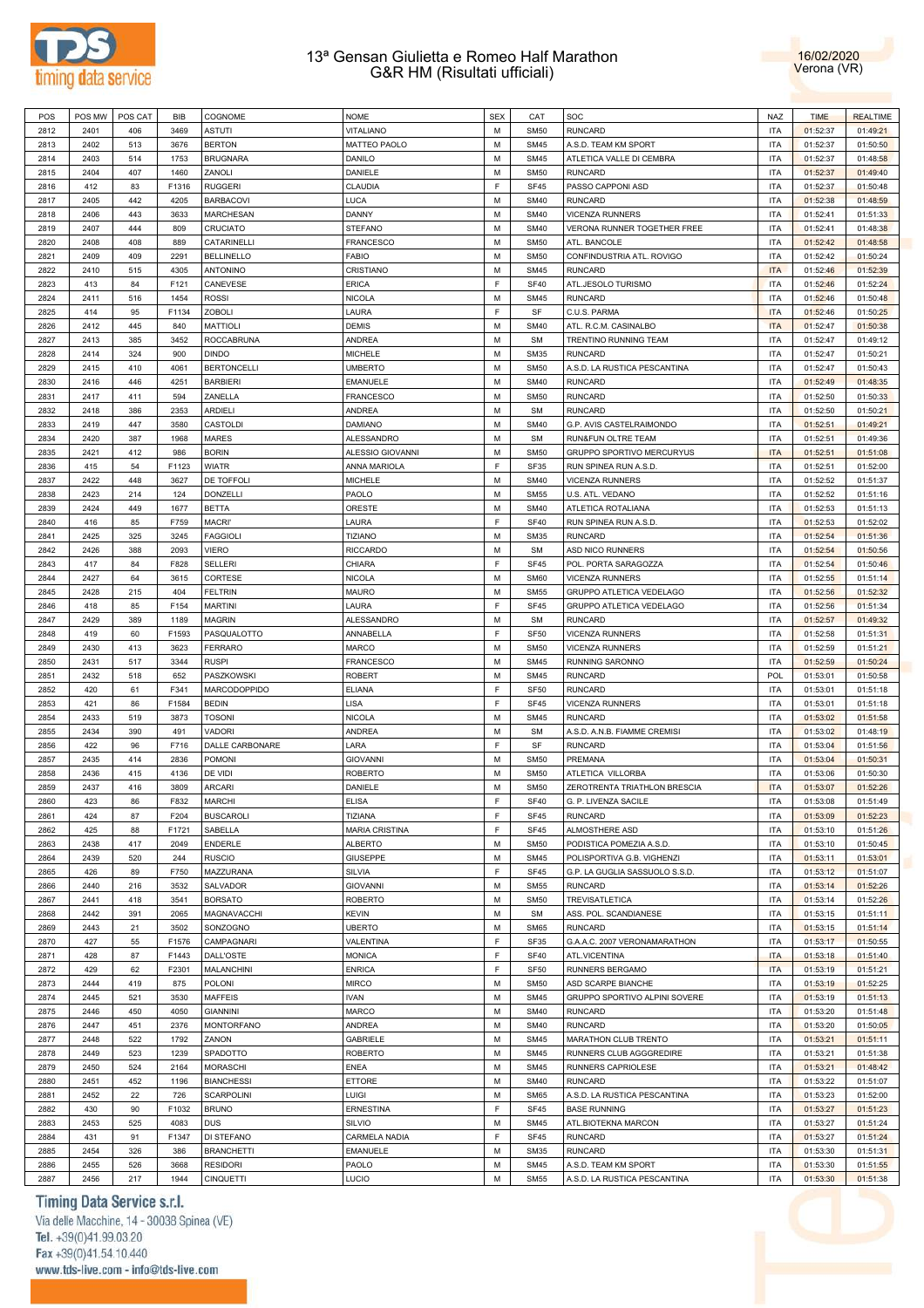



| POS  | POS MW | POS CAT | <b>BIB</b> | COGNOME            | <b>NOME</b>             | <b>SEX</b> | CAT              | SOC                                | <b>NAZ</b> | <b>TIME</b> | <b>REALTIME</b> |
|------|--------|---------|------------|--------------------|-------------------------|------------|------------------|------------------------------------|------------|-------------|-----------------|
| 2888 | 2457   | 6       | 2581       | <b>GRIGOLI</b>     | NICOLA                  | M          | N/D              |                                    | <b>ITA</b> | 01:53:30    | 01:52:20        |
| 2889 | 2458   | 392     | 1964       | MOSCARITOLO        | <b>GIOVANNI</b>         | M          | <b>SM</b>        | RUNCARD EPS - POL. R. MURRI ELLERA | <b>ITA</b> | 01:53:32    | 01:51:11        |
| 2890 | 432    | 88      | F1344      | PRETTO             | <b>SOFIA</b>            | F          | <b>SF40</b>      | TRIATHLON & TRAINING SSD A RL      | <b>ITA</b> | 01:53:32    | 01:49:58        |
| 2891 | 433    | 89      | F570       | LA MATTINA         | ERIKA FRANCESCA         | F          | <b>SF40</b>      | ATLETICANELLI                      | <b>ITA</b> | 01:53:32    | 01:51:15        |
| 2892 | 2459   |         | 2700       | <b>TRIGGIANI</b>   | VALERIO                 | M          | <b>SM40</b>      | <b>RUNCARD</b>                     | <b>ITA</b> |             |                 |
|      |        | 453     |            |                    |                         |            |                  |                                    |            | 01:53:36    | 01:51:39        |
| 2893 | 434    | 90      | F508       | <b>BERNARDI</b>    | <b>NIVES</b>            | E          | <b>SF40</b>      | U.S. MALONNO                       | <b>ITA</b> | 01:53:38    | 01:51:31        |
| 2894 | 2460   | 65      | 3903       | <b>MELLONI</b>     | VALERIO                 | M          | <b>SM60</b>      | <b>RUNCARD</b>                     | <b>ITA</b> | 01:53:39    | 01:51:48        |
| 2895 | 2461   | 327     | 2493       | PEDRAZZI           | <b>STEFANO</b>          | M          | <b>SM35</b>      | <b>RUNCARD</b>                     | <b>ITA</b> | 01:53:41    | 01:51:40        |
| 2896 | 2462   | 420     | 3789       | <b>REGGIONI</b>    | GIANLUCA                | M          | <b>SM50</b>      | <b>RUNCARD</b>                     | <b>ITA</b> | 01:53:41    | 01:50:08        |
| 2897 | 435    | 63      | F1685      | SCUSSEL            | <b>MONICA</b>           | F          | <b>SF50</b>      | ATL.AGORDINA                       | <b>ITA</b> | 01:53:42    | 01:50:53        |
| 2898 | 436    | 97      | F693       | <b>MURATORI</b>    | ALESSANDRA              | F          | SF               | A.S.D. DINAMO SPORT                | <b>ITA</b> | 01:53:42    | 01:50:53        |
| 2899 | 437    | 64      | F369       | MASSERA            | <b>ENRICA</b>           | F          | <b>SF50</b>      | CREMONACORRE ASD                   | <b>ITA</b> | 01:53:43    | 01:50:53        |
| 2900 | 2463   | 23      | 3832       | <b>MARFISI</b>     | <b>SIRIO</b>            | M          | <b>SM65</b>      | <b>ASD PODISTI FRENTANI</b>        | <b>ITA</b> | 01:53:44    | 01:52:47        |
| 2901 | 2464   | 527     | 2528       | <b>AIANI</b>       | ALESSIO                 | M          | <b>SM45</b>      | <b>RUNCARD</b>                     | <b>ITA</b> | 01:53:45    | 01:48:31        |
|      |        |         |            |                    |                         |            |                  |                                    |            |             |                 |
| 2902 | 2465   | 528     | 4729       | MARANIELLO         | ALESSANDRO              | M          | <b>SM45</b>      | <b>RUNCARD</b>                     | <b>ITA</b> | 01:53:45    | 01:52:45        |
| 2903 | 2466   | 454     | 3918       | <b>ARTIOLI</b>     | <b>SIMONE</b>           | M          | <b>SM40</b>      | G.P. AVIS SUZZARA                  | <b>ITA</b> | 01:53:46    | 01:49:44        |
| 2904 | 438    | 56      | F614       | VACCA              | <b>ELISA</b>            | E          | SF35             | <b>RUNCARD</b>                     | <b>ITA</b> | 01:53:47    | 01:51:22        |
| 2905 | 2467   | 421     | 2655       | <b>ROSSI</b>       | <b>FABRIZIO</b>         | M          | <b>SM50</b>      | G.P. LA GUGLIA SASSUOLO S.S.D.     | <b>ITA</b> | 01:53:47    | 01:50:56        |
| 2906 | 2468   | 218     | 3125       | <b>MARKART</b>     | <b>JOSEF</b>            | M          | <b>SM55</b>      | S.G EISACKTAL RAIFFEISEN ASV       | <b>ITA</b> | 01:53:48    | 01:52:40        |
| 2907 | 439    | 91      | F1568      | <b>NORDERA</b>     | <b>ILARIA</b>           | E          | <b>SF40</b>      | A.S.D. ATLETICA LUPATOTINA         | <b>ITA</b> | 01:53:49    | 01:52:06        |
| 2908 | 2469   | 529     | 1725       | <b>FAGGIN</b>      | ALESSANDRO              | M          | <b>SM45</b>      | UNITED TRAIL&RUNNING               | <b>ITA</b> | 01:53:50    | 01:52:38        |
| 2909 | 2470   | 530     | 1842       | <b>BERTOTTO</b>    | <b>MASSIMO</b>          | M          | <b>SM45</b>      | ASD MARATHON CAVALLI MARINI        | <b>ITA</b> | 01:53:51    | 01:49:40        |
| 2910 | 2471   | 422     | 1860       | PESSETTO           | <b>ANTONIO</b>          | M          | <b>SM50</b>      | <b>RUNCARD</b>                     | <b>ITA</b> | 01:53:51    | 01:51:43        |
|      |        |         |            |                    |                         |            |                  |                                    |            |             |                 |
| 2911 | 2472   | 423     | 251        | <b>SALA</b>        | MARCO                   | M          | <b>SM50</b>      | A.S.D. CIRCUITO RUNNING            | <b>ITA</b> | 01:53:51    | 01:51:49        |
| 2912 | 440    | 98      | F854       | CONGEDO            | SERENA                  | F          | SF               | <b>RUNCARD</b>                     | <b>ITA</b> | 01:53:51    | 01:50:26        |
| 2913 | 2473   | 219     | 654        | ZIGNANI            | ALESSANDRO              | M          | <b>SM55</b>      | ALMOSTHERE ASD                     | <b>ITA</b> | 01:53:52    | 01:52:10        |
| 2914 | 441    | 65      | F1063      | <b>CICCOLINI</b>   | <b>FEDERICA</b>         | F          | SF <sub>50</sub> | ATL. URBANIA                       | <b>ITA</b> | 01:53:52    | 01:51:26        |
| 2915 | 442    | 92      | F1352      | <b>CORNIA</b>      | CHIARA                  | F          | SF45             | RUNCARD EPS - INTERFORZE MODENA    | <b>ITA</b> | 01:53:52    | 01:52:00        |
| 2916 | 443    | 99      | F1794      | CARUSO             | <b>FRANCESCA MORENA</b> | F          | SF               | A.S.D. TRINACRIA PALERMO           | <b>ITA</b> | 01:53:52    | 01:52:40        |
| 2917 | 444    | 93      | F222       | ZANON              | SILVANA                 | E          | <b>SF45</b>      | <b>RUNCARD</b>                     | <b>ITA</b> | 01:53:53    | 01:52:12        |
| 2918 | 445    | 57      | F1254      | <b>BARRACANO</b>   | CATERINA                | E          | SF35             | <b>RUNCARD</b>                     | <b>ITA</b> | 01:53:54    | 01:49:53        |
| 2919 | 2474   | 393     | 2871       | <b>MOLENDI</b>     | <b>ANDREA</b>           | M          | <b>SM</b>        | <b>RUNCARD</b>                     | <b>ITA</b> | 01:53:54    | 01:49:23        |
| 2920 | 2475   | 531     | 2852       | MILANI             |                         | M          | <b>SM45</b>      | PASSO CAPPONI ASD                  | <b>ITA</b> |             |                 |
|      |        |         |            |                    | <b>FRANCO</b>           |            |                  |                                    |            | 01:53:54    | 01:51:54        |
| 2921 | 2476   | 532     | 1859       | <b>CARRESI</b>     | <b>EMILIANO</b>         | M          | <b>SM45</b>      | ASD SUBBIANO MARATHON              | <b>ITA</b> | 01:53:55    | 01:50:22        |
| 2922 | 2477   | 328     | 1858       | SABATINI           | <b>GABRIELE</b>         | M          | <b>SM35</b>      | ASD SUBBIANO MARATHON              | <b>ITA</b> | 01:53:55    | 01:50:23        |
| 2923 | 2478   | 533     | 3871       | DI MARCO           | DANILO                  | M          | <b>SM45</b>      | <b>RUNCARD</b>                     | <b>ITA</b> | 01:53:57    | 01:52:52        |
| 2924 | 2479   | 329     | 818        | SARACENO           | <b>MARCO</b>            | M          | <b>SM35</b>      | <b>RUNCARD</b>                     | <b>ITA</b> | 01:53:59    | 01:50:13        |
| 2925 | 2480   | 534     | 4533       | CORDIOLI           | NICOLA                  | M          | <b>SM45</b>      | <b>RUNCARD</b>                     | <b>ITA</b> | 01:54:00    | 01:50:58        |
| 2926 | 446    | 92      | F833       | CATTANI            | <b>FEDERICA</b>         | F          | <b>SF40</b>      | <b>RUNCARD</b>                     | <b>ITA</b> | 01:54:01    | 01:50:48        |
| 2927 | 2481   | 535     | 713        | MELLO              | PAOLO                   | M          | <b>SM45</b>      | S.S. A.V.I.S. SPORT NOVOLI         | <b>ITA</b> | 01:54:01    | 01:52:17        |
| 2928 | 2482   | 424     | 2375       | <b>CORDIOLI</b>    | CORRADO                 | M          | <b>SM50</b>      | G.A.A.C. 2007 VERONAMARATHON       | <b>ITA</b> | 01:54:01    | 01:52:34        |
| 2929 | 2483   | 455     | 1640       | <b>VETRUGNO</b>    | SALVATORE               | M          | <b>SM40</b>      | S.S. A.V.I.S. SPORT NOVOLI         | <b>ITA</b> | 01:54:02    | 01:52:14        |
|      |        |         |            | <b>MARCELLI</b>    |                         | M          |                  | RICCIONE PODISMO                   |            |             |                 |
| 2930 | 2484   | 425     | 3854       |                    | VALTER                  |            | <b>SM50</b>      |                                    | <b>ITA</b> | 01:54:03    | 01:49:21        |
| 2931 | 2485   | 66      | 1663       | <b>BIANCHETTI</b>  | <b>ROSARIO</b>          | M          | <b>SM60</b>      | A.S.D. AMATORI VESUVIO             | <b>ITA</b> | 01:54:03    | 01:50:25        |
| 2932 | 447    | 93      | F1646      | <b>GENOVESE</b>    | <b>GIUSEPPINA</b>       | F          | <b>SF40</b>      | RUNNERS BERGAMO                    | <b>ITA</b> | 01:54:05    | 01:49:41        |
| 2933 | 448    | 94      | F2303      | CRIVELLETTO        | VALENTINA               | F          | <b>SF45</b>      | VICENZA MARATHON                   | <b>ITA</b> | 01:54:07    | 01:52:58        |
| 2934 | 2486   | 220     | 3289       | <b>CISCO</b>       | SILVIO                  | M          | <b>SM55</b>      | <b>RUNCARD</b>                     | <b>ITA</b> | 01:54:07    | 01:52:07        |
| 2935 | 2487   | 426     | 3868       | <b>GIANASI</b>     | PAOLO                   | M          | <b>SM50</b>      | ATL. BONDENO                       | <b>ITA</b> | 01:54:07    | 01:52:28        |
| 2936 | 2488   | 536     | 1521       | GAZZINI            | <b>GABRIELE</b>         | M          | <b>SM45</b>      | <b>RUNCARD</b>                     | <b>ITA</b> | 01:54:07    | 01:51:08        |
| 2937 | 2489   | 427     | 899        | <b>BORON</b>       | SAVERIO                 | M          | <b>SM50</b>      | <b>RUNCARD</b>                     | <b>ITA</b> | 01:54:08    | 01:51:58        |
| 2938 | 449    | 100     | F715       | <b>BIANCHI</b>     | CONSUELO                | F          | SF               | <b>RUNCARD</b>                     | <b>ITA</b> | 01:54:08    | 01:51:08        |
| 2939 | 2490   |         | 998        | <b>CINTI</b>       | DANILO ROBERTO          | M          | <b>SM45</b>      | <b>RUNCARD</b>                     | <b>ITA</b> |             |                 |
|      |        | 537     |            |                    |                         |            |                  |                                    |            | 01:54:08    | 01:53:14        |
| 2940 | 2491   | 538     | 3277       | SPAGNOLO           | <b>NICOLA</b>           | M          | <b>SM45</b>      | <b>RUNCARD</b>                     | <b>ITA</b> | 01:54:08    | 01:51:46        |
| 2941 | 2492   | 539     | 2683       | PEDERNESCHI        | <b>FEDERICO</b>         | M          | <b>SM45</b>      | MARATHON CREMONA                   | <b>ITA</b> | 01:54:09    | 01:53:06        |
| 2942 | 2493   | 330     | 2644       | <b>GIANSOLDATI</b> | MATTIA                  | M          | <b>SM35</b>      | <b>RUNCARD</b>                     | <b>ITA</b> | 01:54:10    | 01:51:34        |
| 2943 | 2494   | 540     | 1506       | PIBIRI             | <b>ANDREA</b>           | M          | <b>SM45</b>      | A.S.D. ESERCITO-15 CERIMANT        | <b>ITA</b> | 01:54:11    | 01:53:06        |
| 2944 | 2495   | 428     | 126        | <b>GIANNICO</b>    | <b>SERGIO</b>           | M          | <b>SM50</b>      | ASD NICO RUNNERS                   | <b>ITA</b> | 01:54:12    | 01:53:03        |
| 2945 | 2496   | 429     | 286        | <b>BONDIOLI</b>    | CLAUDIO                 | M          | <b>SM50</b>      | ATL. R.C.M. CASINALBO              | <b>ITA</b> | 01:54:14    | 01:51:46        |
| 2946 | 2497   | 456     | 2648       | <b>VERONESI</b>    | PAOLO                   | M          | <b>SM40</b>      | ATLETICA CORRIFERRARA              | <b>ITA</b> | 01:54:15    | 01:51:52        |
| 2947 | 2498   | 430     | 360        | <b>SEVERINO</b>    | LUCIO                   | M          | <b>SM50</b>      | ATLETICA CORRIFERRARA              | <b>ITA</b> | 01:54:15    | 01:51:02        |
| 2948 | 2499   | 431     | 4725       | <b>MONTONERA</b>   | <b>MARZIO</b>           | M          | <b>SM50</b>      | A.ATL. CANDELO                     | <b>ITA</b> | 01:54:16    | 01:52:50        |
|      |        |         |            |                    |                         |            |                  |                                    |            |             |                 |
| 2949 | 2500   | 541     | 817        | SAINI              | <b>MIRKO</b>            | M          | <b>SM45</b>      | <b>RUNCARD</b>                     | <b>ITA</b> | 01:54:16    | 01:53:27        |
| 2950 | 2501   | 221     | 4193       | <b>CHIEROTTI</b>   | CARLO MARIO             | M          | <b>SM55</b>      | RARI NANTES TORINO S.S.D.A R.L     | <b>ITA</b> | 01:54:16    | 01:50:49        |
| 2951 | 450    | 95      | F561       | <b>HEV'YUK</b>     | <b>MARIYA</b>           | F          | <b>SF45</b>      | ASD AMICI DELLO SPORT PODISTIC     | <b>UKR</b> | 01:54:17    | 01:51:16        |
| 2952 | 2502   | 6       | 1839       | <b>GHIRARDINI</b>  | <b>GIULIO</b>           | M          | <b>SM70</b>      | ATL. VALLI DI NON E SOLE           | <b>ITA</b> | 01:54:18    | 01:52:15        |
| 2953 | 2503   | 432     | 1208       | ZANATTA            | <b>MARCO</b>            | M          | <b>SM50</b>      | ASD AMICI DELLO SPORT PODISTIC     | <b>ITA</b> | 01:54:18    | 01:51:16        |
| 2954 | 2504   | 542     | 1222       | TARTAGLIONE        | <b>CIRO</b>             | M          | <b>SM45</b>      | <b>RUNCARD</b>                     | <b>ITA</b> | 01:54:18    | 01:50:52        |
| 2955 | 2505   | 433     | 2987       | <b>TONFOLINI</b>   | MARCELLO                | M          | <b>SM50</b>      | ATLETICA ROTALIANA                 | <b>ITA</b> | 01:54:21    | 01:49:48        |
| 2956 | 2506   | 543     | 2078       | <b>VISCOLANI</b>   | <b>FABRIZIO</b>         | M          | <b>SM45</b>      | ATL.VICENTINA                      | <b>ITA</b> | 01:54:21    | 01:52:55        |
| 2957 | 2507   | 394     | 2293       | GATTI              | LUCA                    | M          | <b>SM</b>        | RUNNERS CAPRIOLESE                 | <b>ITA</b> | 01:54:22    | 01:52:18        |
|      |        |         |            |                    |                         | M          |                  | ATLETICA MDS PANARIAGROUP ASD      |            |             |                 |
| 2958 | 2508   | 457     | 3590       | TABELLINI          | CRISTIANO               |            | <b>SM40</b>      |                                    | <b>ITA</b> | 01:54:23    | 01:53:22        |
| 2959 | 2509   | 434     | 4041       | CARDARELLI         | <b>TEBALDO</b>          | M          | <b>SM50</b>      | <b>RUNCARD</b>                     | <b>ITA</b> | 01:54:24    | 01:50:55        |
| 2960 | 2510   | 458     | 447        | <b>PISAPIA</b>     | <b>IVAN</b>             | M          | <b>SM40</b>      | <b>RUNCARD</b>                     | <b>ITA</b> | 01:54:27    | 01:49:55        |
| 2961 | 2511   | 222     | 3474       | <b>MARCONI</b>     | LUCA                    | M          | <b>SM55</b>      | <b>RUNCARD</b>                     | <b>ITA</b> | 01:54:27    | 01:52:17        |
| 2962 | 451    | 96      | F1249      | <b>CERUTI</b>      | <b>MAURIZIA</b>         | F          | SF45             | <b>MARATHON CREMONA</b>            | <b>ITA</b> | 01:54:27    | 01:51:56        |
| 2963 | 452    | 66      | F332       | PASINI             | LUCIA                   | F          | <b>SF50</b>      | PERCORRERE IL SILE                 | <b>ITA</b> | 01:54:28    | 01:51:39        |

# Timing Data Service s.r.l.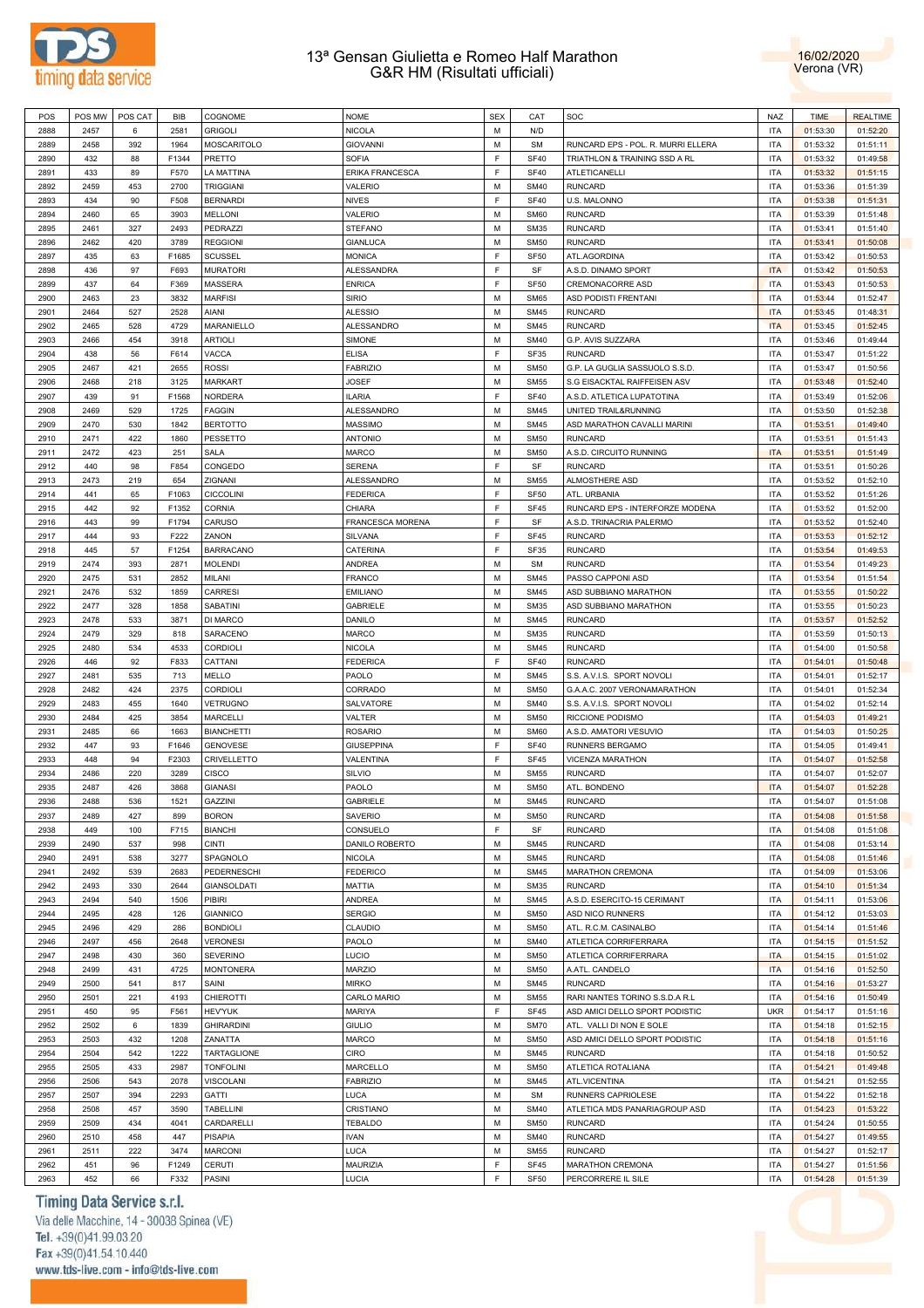



| POS  | POS MW | POS CAT        | <b>BIB</b> | COGNOME           | <b>NOME</b>            | <b>SEX</b>  | CAT         | SOC                                         | <b>NAZ</b> | <b>TIME</b> | <b>REALTIME</b> |
|------|--------|----------------|------------|-------------------|------------------------|-------------|-------------|---------------------------------------------|------------|-------------|-----------------|
|      | 2512   | 544            |            | <b>MARCHI</b>     | <b>MARTINO</b>         | M           | <b>SM45</b> | <b>RUNCARD</b>                              | <b>ITA</b> |             |                 |
| 2964 |        |                | 237        |                   |                        |             |             |                                             |            | 01:54:28    | 01:52:26        |
| 2965 | 2513   | 223            | 2427       | POLI              | <b>GIOVANNI</b>        | M           | <b>SM55</b> | TRIATHLON DUATHLON CREMONA                  | <b>ITA</b> | 01:54:28    | 01:53:04        |
| 2966 | 453    | 94             | F1580      | <b>BORDIGONI</b>  | <b>CARLITRIA</b>       | E           | <b>SF40</b> | <b>RUNCARD</b>                              | <b>ITA</b> | 01:54:29    | 01:51:51        |
| 2967 | 2514   | 395            | 4037       | <b>GUERRATO</b>   | <b>ALEX</b>            | M           | <b>SM</b>   | <b>RUNCARD</b>                              | <b>ITA</b> | 01:54:29    | 01:52:21        |
| 2968 | 2515   | 67             | 458        | <b>GABRIELE</b>   | <b>MASSIMO</b>         | M           | <b>SM60</b> | POLISPORTIVA VENEZIA TRIATHLON              | <b>ITA</b> | 01:54:29    | 01:53:38        |
| 2969 | 2516   | 435            | 4229       | <b>MODENINI</b>   | <b>MICHELE</b>         | M           | <b>SM50</b> | PASSO CAPPONI ASD                           | <b>ITA</b> | 01:54:29    | 01:52:04        |
|      |        |                |            |                   |                        |             |             | <b>RUNCARD</b>                              |            |             |                 |
| 2970 | 2517   | 396            | 1112       | PASINI            | <b>GIULIO</b>          | M           | <b>SM</b>   |                                             | <b>ITA</b> | 01:54:30    | 01:51:45        |
| 2971 | 2518   | 24             | 2833       | <b>BAROZZI</b>    | <b>GIANCARLO</b>       | M           | <b>SM65</b> | POL.VA GIUDICARIE ESTERIORI                 | <b>ITA</b> | 01:54:30    | 01:52:31        |
| 2972 | 2519   | 545            | 3922       | <b>AZZALIN</b>    | <b>GIUSEPPE</b>        | M           | <b>SM45</b> | <b>BIO CORRENDO AVIS</b>                    | <b>ITA</b> | 01:54:32    | 01:51:30        |
| 2973 | 454    | 95             | F730       | <b>GIANGRASSO</b> | <b>FRANCESCA</b>       | F           | <b>SF40</b> | <b>RUNCARD</b>                              | <b>ITA</b> | 01:54:32    | 01:52:27        |
| 2974 | 2520   | 546            | 3607       | <b>BETTINARDI</b> | LUCA                   | M           | <b>SM45</b> | <b>VICENZA RUNNERS</b>                      | <b>ITA</b> | 01:54:33    | 01:51:37        |
| 2975 | 2521   | 547            | 2819       | LONGHI            | <b>DAVIDE</b>          | M           | <b>SM45</b> | <b>RUNCARD</b>                              | <b>ITA</b> | 01:54:33    | 01:51:35        |
|      |        |                |            |                   |                        |             |             |                                             |            |             |                 |
| 2976 | 455    | 97             | F1394      | CASALI            | <b>FIORELLA</b>        | F           | <b>SF45</b> | <b>CREMONACORRE ASD</b>                     | <b>ITA</b> | 01:54:33    | 01:51:43        |
| 2977 | 2522   | 459            | 2220       | <b>FERRI</b>      | <b>GUGLIELMO</b>       | M           | <b>SM40</b> | G.A.A.C. 2007 VERONAMARATHON                | <b>ITA</b> | 01:54:34    | 01:52:02        |
| 2978 | 456    | 67             | F837       | OMACELLI          | <b>MARIA CRISTIANA</b> | E           | <b>SF50</b> | ATL. URBANIA                                | <b>ITA</b> | 01:54:35    | 01:53:00        |
| 2979 | 2523   | 460            | 1524       | PEPE              | <b>DOMENICO</b>        | M           | <b>SM40</b> | PODISTICA SAMMARITANA A.S.D.                | <b>ITA</b> | 01:54:35    | 01:52:42        |
| 2980 | 2524   | 331            | 3867       | <b>AMAGLIO</b>    | <b>FABRIZIO</b>        | M           | <b>SM35</b> | ATL. CASAZZA                                | <b>ITA</b> | 01:54:36    | 01:52:52        |
| 2981 | 2525   | 548            | 2295       | <b>ROSSI</b>      | LUCA                   | M           | <b>SM45</b> |                                             | <b>ITA</b> | 01:54:36    | 01:53:25        |
|      |        |                |            |                   |                        |             |             | RUNNERS CAPRIOLESE                          |            |             |                 |
| 2982 | 2526   | 549            | 2168       | <b>FERRARI</b>    | <b>FABIO</b>           | M           | <b>SM45</b> | RUNNERS CAPRIOLESE                          | <b>ITA</b> | 01:54:36    | 01:53:25        |
| 2983 | 2527   | 224            | 3944       | POLI              | <b>ERNESTO</b>         | M           | <b>SM55</b> | G.S.D. VALDALPONE DE MEGNI                  | <b>ITA</b> | 01:54:37    | 01:53:40        |
| 2984 | 2528   | 436            | 2090       | <b>SCURI</b>      | PASQUALE               | M           | <b>SM50</b> | <b>AMATORI LECCO</b>                        | <b>ITA</b> | 01:54:37    | 01:53:32        |
| 2985 | 2529   | 332            | 1705       | <b>ARTUSI</b>     | <b>FRANCESCO</b>       | M           | <b>SM35</b> | ASD TEAM NUTRAFIT                           | <b>ITA</b> | 01:54:37    | 01:53:39        |
| 2986 | 2530   | 225            | 1053       | <b>GRANZOTTO</b>  | <b>GIORGIO</b>         | M           | <b>SM55</b> | <b>ATLETICA AVIANO</b>                      | <b>ITA</b> | 01:54:38    | 01:52:37        |
|      |        |                |            |                   |                        |             |             |                                             |            |             |                 |
| 2987 | 2531   | 333            | 1288       | ZANETTI           | PAOLO                  | M           | <b>SM35</b> | <b>RUNCARD</b>                              | <b>ITA</b> | 01:54:38    | 01:52:15        |
| 2988 | 2532   | 226            | 2506       | <b>FANTONI</b>    | <b>MARCO</b>           | M           | <b>SM55</b> | <b>MODENA ATLETICA</b>                      | <b>ITA</b> | 01:54:38    | 01:52:18        |
| 2989 | 2533   | 68             | 1919       | <b>BERTINAT</b>   | <b>EMANUELE</b>        | M           | <b>SM60</b> | A.S.D. TEAM KM SPORT                        | <b>ITA</b> | 01:54:38    | 01:52:51        |
| 2990 | 2534   | 397            | 918        | <b>MANAI</b>      | <b>ANTONIO</b>         | M           | <b>SM</b>   | ZEROTRENTA TRIATHLON BRESCIA                | <b>ITA</b> | 01:54:38    | 01:49:57        |
| 2991 | 2535   | 69             | 2198       | <b>MARSAN</b>     | <b>GIORGIO</b>         | M           | <b>SM60</b> | AS.TRA. ROMA                                | <b>ITA</b> | 01:54:40    | 01:53:26        |
|      |        |                |            |                   |                        |             |             |                                             |            |             |                 |
| 2992 | 2536   | 437            | 3172       | <b>BAGNOLI</b>    | <b>GIOVANNI</b>        | M           | <b>SM50</b> | A.S.D. TEAM KM SPORT                        | <b>ITA</b> | 01:54:42    | 01:51:23        |
| 2993 | 2537   | 550            | 3843       | <b>ATTANASIO</b>  | <b>MICHELE</b>         | M           | <b>SM45</b> | ATL. FRANCIACORTA                           | <b>ITA</b> | 01:54:42    | 01:52:50        |
| 2994 | 457    | 24             | F1158      | <b>MESSNER</b>    | <b>NOTBURGA</b>        | E           | <b>SF55</b> | S.G EISACKTAL RAIFFEISEN ASV                | <b>ITA</b> | 01:54:43    | 01:52:13        |
| 2995 | 458    | $\overline{4}$ | F965       | SPESSOTTO         | <b>PATRIZIA</b>        | E           | SF60        | S.G EISACKTAL RAIFFEISEN ASV                | <b>ITA</b> | 01:54:43    | 01:52:02        |
| 2996 | 2538   | 438            | 1410       | <b>BIGAGNOLI</b>  | PAOLO                  | M           | <b>SM50</b> | G.P. AVIS POL. MALAVICINA                   | <b>ITA</b> | 01:54:43    | 01:53:28        |
|      |        |                |            |                   |                        |             |             |                                             |            |             |                 |
| 2997 | 459    | 25             | F665       | CAREGNATO         | <b>EMILIA</b>          | E           | <b>SF55</b> | ATL. SUSA ADRIANO ASCHIERIS                 | <b>ITA</b> | 01:54:43    | 01:53:18        |
| 2998 | 2539   | 227            | 2477       | <b>MARTORELLI</b> | <b>ROBERTO</b>         | M           | <b>SM55</b> | VIRTUS VILLA ADA FASHION SPORT              | <b>ITA</b> | 01:54:43    | 01:52:54        |
| 2999 | 460    | 101            | F1730      | <b>MATYSIK</b>    | ANGELA CAROLINA        | E           | SF          | <b>RUNCARD</b>                              | <b>ITA</b> | 01:54:43    | 01:51:09        |
| 3000 | 2540   | 551            | 1284       | <b>BULGARELLI</b> | <b>GIANLUCA</b>        | M           | <b>SM45</b> | <b>RUNCARD</b>                              | <b>ITA</b> | 01:54:43    | 01:51:53        |
| 3001 | 2541   | 439            | 4256       | PATERNOSTER       | PAOLO                  | M           | <b>SM50</b> | ASSOCIAZIONE STRAVERONA ASD                 | <b>ITA</b> | 01:54:44    | 01:53:40        |
| 3002 | 2542   | 461            | 2803       | <b>GAMBERINI</b>  | <b>MIRCO</b>           | M           | <b>SM40</b> | <b>RUNCARD</b>                              | <b>ITA</b> | 01:54:44    | 01:51:47        |
|      |        |                |            |                   |                        |             |             |                                             |            |             |                 |
| 3003 | 461    | 96             | F1263      | <b>KIS</b>        | <b>BE</b>              | E           | <b>SF40</b> | <b>RUNCARD</b>                              | <b>HUN</b> | 01:54:44    | 01:52:40        |
| 3004 | 2543   | 25             | 3195       | <b>PATRINI</b>    | <b>ITALO</b>           | M           | <b>SM65</b> | ATLETICA BRESCIA MARATHON                   | <b>ITA</b> | 01:54:45    | 01:52:39        |
| 3005 | 2544   | 552            | 4527       | <b>VEGLIA</b>     | <b>SILVANO</b>         | M           | <b>SM45</b> | <b>RUNCARD</b>                              | <b>ITA</b> | 01:54:46    | 01:51:47        |
| 3006 | 462    | 102            | F722       | GASTALDELLO       | <b>GIORGIA</b>         | E           | SF          | GR.PODISTICO AVIS TAGLIO DI PO              | <b>ITA</b> | 01:54:46    | 01:51:05        |
| 3007 | 2545   | 553            | 2328       | ANDREOSE          | CHRISTIAN              | M           | <b>SM45</b> | <b>RUNCARD</b>                              | <b>ITA</b> | 01:54:47    | 01:50:05        |
|      |        |                |            |                   |                        |             |             |                                             |            |             |                 |
| 3008 | 463    | 97             | F1407      | <b>NOVELLO</b>    | MARILEDA               | F           | <b>SF40</b> | RUNCARD EPS - ASD DONATORI SANGUE<br>CAMPOL | <b>ITA</b> | 01:54:48    | 01:52:48        |
| 3009 | 2546   | 440            | 581        | <b>BAECK</b>      | <b>GERALD</b>          | M           | <b>SM50</b> |                                             | AUT        | 01:54:49    | 01:52:17        |
|      |        |                |            |                   |                        |             |             |                                             |            |             |                 |
| 3010 | 2547   | 554            | 1651       | <b>SCARPONE</b>   | <b>MICHELE</b>         | M           | <b>SM45</b> | <b>RUNCARD</b>                              | <b>ITA</b> | 01:54:49    | 01:50:49        |
| 3011 | 464    | 58             | F1561      | <b>BUSCARDO</b>   | TIZIANA                | E           | <b>SF35</b> | G.A.A.C. 2007 VERONAMARATHON                | <b>ITA</b> | 01:54:50    | 01:54:02        |
| 3012 | 465    | 59             | F1258      | <b>TOSCHI</b>     | VALENTINA              | F           | SF35        | ACADEMY RAVENNA ATHLETICS                   | <b>ITA</b> | 01:54:50    | 01:53:15        |
| 3013 | 2548   | 28             | 557        | <b>FREGUJA</b>    | <b>ELIA</b>            | M           | PM          | RUNNING CLUB VENEZIA A.S.D.                 | <b>ITA</b> | 01:54:50    | 01:50:20        |
| 3014 | 2549   | 70             | 2166       | <b>BIANCHETTI</b> | <b>GIOVANNI SANTO</b>  | M           | SM60        | RUNNERS CAPRIOLESE                          | <b>ITA</b> | 01:54:51    | 01:53:02        |
|      |        |                |            |                   |                        |             |             |                                             |            |             |                 |
| 3015 | 2550   | 462            | 2703       | VICO              | DAMIANO                | M           | <b>SM40</b> | ACADEMY RAVENNA ATHLETICS                   | <b>ITA</b> | 01:54:51    | 01:52:53        |
| 3016 | 2551   | 441            | 2952       | MARINELLI         | <b>FABRIZIO</b>        | M           | <b>SM50</b> | RUNCARD EPS - INTERFORZE MODENA             | <b>ITA</b> | 01:54:53    | 01:50:34        |
| 3017 | 2552   | 442            | 866        | SCARMAGNANI       | PAOLO                  | M           | <b>SM50</b> | <b>RUNCARD</b>                              | <b>ITA</b> | 01:54:53    | 01:50:54        |
| 3018 | 2553   | 71             | 4280       | <b>BONFANTI</b>   | <b>ARRIGO</b>          | M           | SM60        | ATLETICA GUASTALLA REGGIOLO                 | <b>ITA</b> | 01:54:53    | 01:52:52        |
| 3019 | 2554   | 443            | 2787       | SCOPELLI          | PAOLO                  | M           | <b>SM50</b> | LIBERTAS VALLESABBIA                        | <b>ITA</b> | 01:54:53    | 01:53:20        |
| 3020 | 2555   |                |            | LONGIAVE          | <b>FRANCESCO</b>       | M           | <b>SM50</b> | PISA ROAD RUNNERS CLUB                      | <b>ITA</b> |             | 01:52:24        |
|      |        | 444            | 2415       |                   |                        |             |             |                                             |            | 01:54:53    |                 |
| 3021 | 466    | 98             | F910       | LOSI              | DEBORAH                | $\mathsf F$ | <b>SF40</b> | ASD 3'.30" TEAM                             | <b>ITA</b> | 01:54:54    | 01:50:36        |
| 3022 | 2556   | 463            | 720        | PIENAZZA          | <b>ANDREA</b>          | M           | <b>SM40</b> | <b>RUNCARD</b>                              | <b>ITA</b> | 01:54:55    | 01:50:19        |
| 3023 | 2557   | 464            | 721        | PETRO'            | PAOLO                  | M           | <b>SM40</b> | <b>RUNCARD</b>                              | <b>ITA</b> | 01:54:56    | 01:50:21        |
| 3024 | 2558   | 555            | 746        | <b>STOLZI</b>     | ANDREA                 | M           | <b>SM45</b> | A.S. AMATORI VILLA PAMPHILI                 | <b>ITA</b> | 01:54:56    | 01:51:56        |
| 3025 | 2559   | 465            | 549        | <b>TURNER</b>     | <b>STUART</b>          | M           | <b>SM40</b> | POPLAR RUNNING CLUB                         | GBR        | 01:54:57    | 01:50:47        |
|      |        |                |            |                   |                        |             |             |                                             |            |             |                 |
| 3026 | 2560   | 556            | 3461       | <b>BIONDARO</b>   | <b>NICOLA</b>          | M           | <b>SM45</b> | G.S.D. VALDALPONE DE MEGNI                  | <b>ITA</b> | 01:54:58    | 01:52:06        |
| 3027 | 467    | 99             | F216       | <b>TURNER</b>     | <b>JOANNE</b>          | $\mathsf F$ | <b>SF40</b> | POPLAR RUNNING CLUB                         | GBR        | 01:54:58    | 01:50:48        |
| 3028 | 468    | 98             | F527       | <b>ARBUSTINI</b>  | <b>BARBARA</b>         | E           | <b>SF45</b> | A.S.D. LA RUSTICA PESCANTINA                | <b>ITA</b> | 01:54:59    | 01:52:34        |
| 3029 | 2561   | 398            | 4164       | LOVATO            | DANIELE                | M           | <b>SM</b>   | <b>RUNCARD</b>                              | <b>ITA</b> | 01:54:59    | 01:53:47        |
| 3030 | 2562   | 466            | 3368       | <b>TURCATO</b>    | ANDREA                 | M           | <b>SM40</b> | <b>RUNCARD</b>                              | <b>ITA</b> | 01:55:00    | 01:52:51        |
|      |        |                |            |                   |                        |             |             |                                             |            |             |                 |
| 3031 | 2563   | 445            | 1014       | <b>TONIOLO</b>    | <b>GIORGIO</b>         | M           | <b>SM50</b> | A.S.D. CORRITREVISO                         | <b>ITA</b> | 01:55:01    | 01:53:24        |
| 3032 | 2564   | 557            | 2205       | <b>TOMMASINI</b>  | <b>STEFANO</b>         | M           | <b>SM45</b> | UNIONE SPORTIVA ZOLA A.S.D.                 | <b>ITA</b> | 01:55:01    | 01:52:25        |
| 3033 | 2565   | 446            | 1016       | CALESSO           | PAOLO                  | M           | <b>SM50</b> | A.S.D. CORRITREVISO                         | <b>ITA</b> | 01:55:01    | 01:53:23        |
| 3034 | 2566   | 558            | 3920       | CENZATO           | RAFFAELE               | M           | <b>SM45</b> | ATL. BANCOLE                                | <b>ITA</b> | 01:55:02    | 01:51:58        |
| 3035 | 2567   | 228            | 2722       | CALLIARI          | <b>ROBERTO</b>         | M           | <b>SM55</b> | G.S. FRAVEGGIO                              | <b>ITA</b> | 01:55:03    | 01:52:49        |
|      |        |                |            |                   |                        |             |             |                                             |            |             |                 |
| 3036 | 2568   | 334            | 3813       | <b>BISSOLI</b>    | <b>MICHELE</b>         | M           | <b>SM35</b> | G.A.A.C. 2007 VERONAMARATHON                | <b>ITA</b> | 01:55:03    | 01:52:32        |
| 3037 | 2569   | 467            | 135        | <b>BEDA</b>       | ALESSANDRO             | M           | <b>SM40</b> | RUNCARD                                     | <b>ITA</b> | 01:55:03    | 01:51:14        |
| 3038 | 2570   | 468            | 3328       | <b>DESANTIS</b>   | PAOLO                  | M           | <b>SM40</b> | <b>RUNCARD</b>                              | <b>ITA</b> | 01:55:04    | 01:51:32        |
| 3039 | 2571   | 559            | 2593       | VALLANI           | <b>MICHELE</b>         | M           | <b>SM45</b> | G.A.A.C. 2007 VERONAMARATHON                | <b>ITA</b> | 01:55:04    | 01:52:09        |
|      |        |                |            |                   |                        |             |             |                                             |            |             |                 |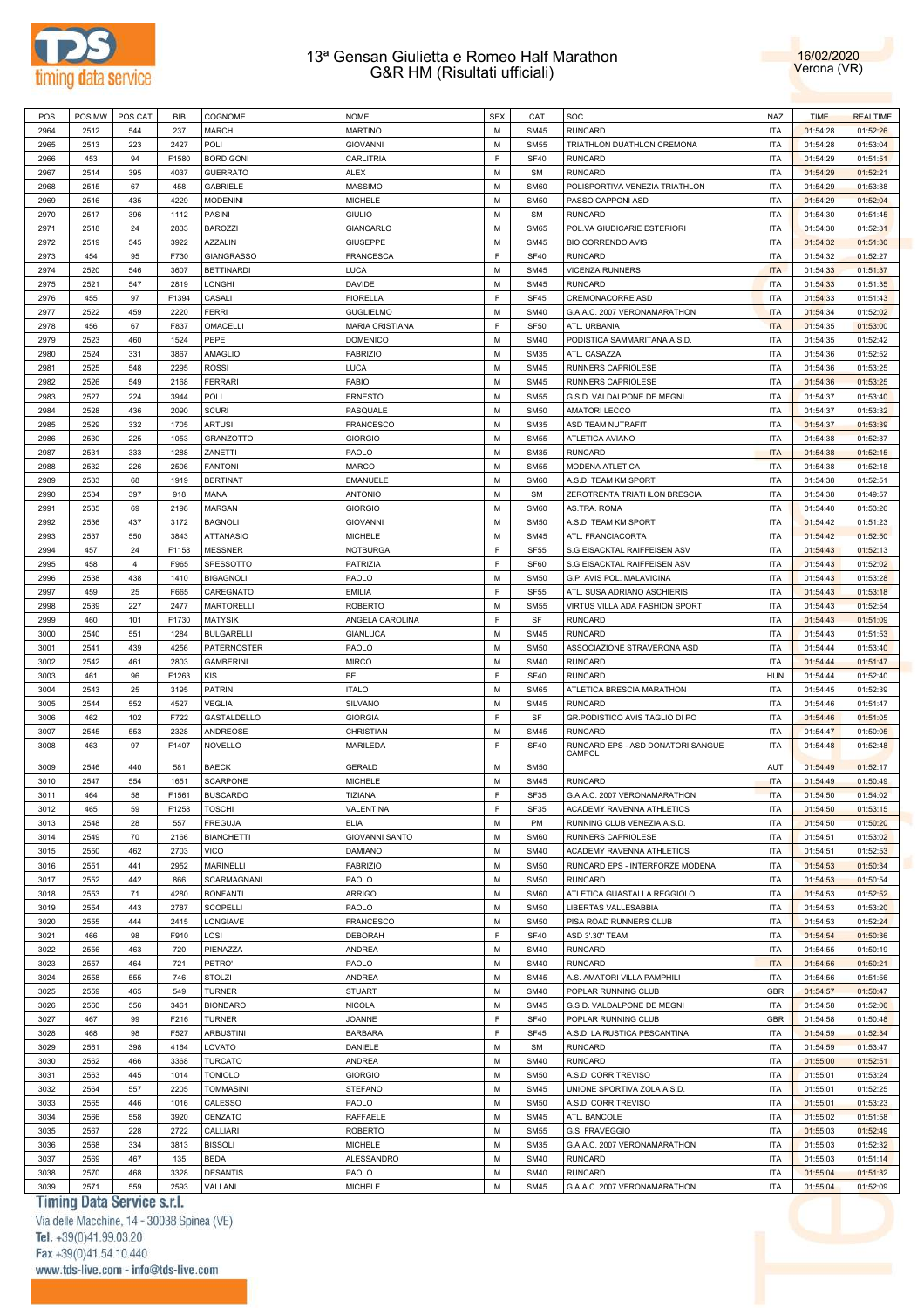



| POS  | POS MW | POS CAT | BIB   | COGNOME           | <b>NOME</b>            | <b>SEX</b> | CAT         | SOC                            | <b>NAZ</b> | <b>TIME</b> | <b>REALTIME</b> |
|------|--------|---------|-------|-------------------|------------------------|------------|-------------|--------------------------------|------------|-------------|-----------------|
| 3040 | 2572   | 560     | 556   | CARLITTI          | <b>AURELIO</b>         | M          | <b>SM45</b> | ASD PODISTICA SAN SALVO        | ITA        | 01:55:05    | 01:53:26        |
|      |        |         |       |                   |                        |            |             |                                |            |             |                 |
| 3041 | 2573   | 335     | 3329  | ABATANGELO        | CRISTIAN               | M          | <b>SM35</b> | <b>RUNCARD</b>                 | <b>ITA</b> | 01:55:05    | 01:51:32        |
| 3042 | 469    | 103     | F1562 | SALGARI           | <b>SERENA</b>          | E          | SF          | G.A.A.C. 2007 VERONAMARATHON   | <b>ITA</b> | 01:55:05    | 01:52:30        |
| 3043 | 470    | 60      | F1165 | MIKHEEVA          | <b>OLESIA</b>          | E          | <b>SF35</b> |                                | <b>RUS</b> | 01:55:06    | 01:52:05        |
| 3044 | 2574   | 561     | 2667  | <b>FERRARI</b>    | <b>STEFANO</b>         | M          | <b>SM45</b> | <b>RUNCARD</b>                 | <b>ITA</b> | 01:55:07    | 01:53:15        |
| 3045 | 2575   | 229     | 3323  | <b>RICCI</b>      | DANIELE                | M          | <b>SM55</b> | MARATONETI GENOVESI            | <b>ITA</b> | 01:55:09    | 01:52:52        |
|      |        |         |       |                   |                        |            |             |                                |            |             |                 |
| 3046 | 471    | 99      | F803  | CAVAZZUTI         | <b>SILVIA</b>          | F          | <b>SF45</b> | POD. FORMIGINESE               | <b>ITA</b> | 01:55:11    | 01:52:57        |
| 3047 | 2576   | 336     | 1716  | <b>PANTANETTI</b> | LORENZO                | M          | <b>SM35</b> | POD. FORMIGINESE               | <b>ITA</b> | 01:55:12    | 01:52:58        |
| 3048 | 472    | 100     | F556  | <b>TRAPIANI</b>   | VALENTINA              | E          | <b>SF40</b> | ASD LAVORATORI INTESA SANPAOLO | <b>ITA</b> | 01:55:12    | 01:52:00        |
| 3049 | 473    | 68      | F1563 | <b>FECANTI</b>    | <b>FRANCESCA</b>       | E          | <b>SF50</b> | A.S.D. ATLETICA LUPATOTINA     | <b>ITA</b> | 01:55:14    | 01:53:50        |
|      |        |         |       | CESTARO           |                        | M          | <b>SM55</b> | <b>RUNCARD</b>                 | <b>ITA</b> |             |                 |
| 3050 | 2577   | 230     | 3478  |                   | <b>ALBERTO</b>         |            |             |                                |            | 01:55:15    | 01:53:08        |
| 3051 | 2578   | 469     | 2179  | <b>BOTTACINI</b>  | <b>FILIPPO</b>         | M          | <b>SM40</b> | <b>RUNCARD</b>                 | <b>ITA</b> | 01:55:16    | 01:51:12        |
| 3052 | 2579   | 447     | 3359  | DEL VECCHIO       | <b>ANTONIO</b>         | M          | <b>SM50</b> | <b>RUNCARD</b>                 | <b>ITA</b> | 01:55:17    | 01:51:05        |
| 3053 | 2580   | 448     | 656   | CANI              | <b>LUCA</b>            | M          | <b>SM50</b> | RUNCARD EPS - RUNCARD          | <b>ITA</b> | 01:55:17    | 01:53:06        |
| 3054 | 474    | 69      | F150  | <b>MENON</b>      | <b>MONICA</b>          | E          | <b>SF50</b> | <b>RUNNING TEAM MESTRE</b>     | <b>ITA</b> | 01:55:17    | 01:53:41        |
| 3055 | 2581   | 562     | 826   | DE VIDO           | <b>GIANNI</b>          | M          | <b>SM45</b> | PERCORRERE IL SILE             | <b>ITA</b> | 01:55:18    | 01:53:22        |
|      |        |         |       |                   |                        |            |             |                                |            |             |                 |
| 3056 | 475    | 101     | F606  | <b>SPINI</b>      | VALENTINA              | E          | <b>SF40</b> | <b>RUNCARD</b>                 | <b>ITA</b> | 01:55:18    | 01:52:12        |
| 3057 | 2582   | 563     | 316   | ZOTTAREL          | <b>ENRICO</b>          | M          | <b>SM45</b> | PERCORRERE IL SILE             | <b>ITA</b> | 01:55:18    | 01:53:23        |
| 3058 | 476    | 102     | F1762 | <b>MINETTI</b>    | PATRIZIA               | F          | <b>SF40</b> | JUSTRUN.BG ASD                 | <b>ITA</b> | 01:55:19    | 01:50:40        |
| 3059 | 477    | 104     | F1398 | <b>BONETTI</b>    | <b>MARGHERITA</b>      | E          | SF          | POL. PORTA SARAGOZZA           | <b>ITA</b> | 01:55:22    | 01:53:08        |
|      | 2583   | 564     | 4733  | <b>ARDUINI</b>    | <b>CHRISTIAN</b>       | M          | <b>SM45</b> | <b>RUNCARD</b>                 | <b>ITA</b> |             |                 |
| 3060 |        |         |       |                   |                        |            |             |                                |            | 01:55:23    | 01:52:00        |
| 3061 | 2584   | 449     | 3130  | <b>PAGLIANI</b>   | <b>MASSIMO</b>         | M          | <b>SM50</b> | <b>RUNCARD</b>                 | <b>ITA</b> | 01:55:24    | 01:53:33        |
| 3062 | 2585   | 565     | 2874  | PANINI            | <b>ROBERTO</b>         | M          | <b>SM45</b> | ATL. CIBENO                    | <b>ITA</b> | 01:55:26    | 01:53:06        |
| 3063 | 2586   | 337     | 1429  | <b>SCANDELIN</b>  | <b>FILIPPO</b>         | M          | <b>SM35</b> | <b>RUNCARD</b>                 | <b>ITA</b> | 01:55:26    | 01:53:00        |
| 3064 | 478    | 26      | F903  | <b>SCATTOLIN</b>  | LEONILDE               | F          | <b>SF55</b> | RUNNING TEAM MESTRE            | <b>ITA</b> | 01:55:27    | 01:52:54        |
|      |        |         |       |                   |                        |            |             |                                |            |             |                 |
| 3065 | 2587   | 470     | 3196  | CHIAPPALUPI       | CRISTIAN               | M          | <b>SM40</b> | ATLETICA BRESCIA MARATHON      | <b>ITA</b> | 01:55:27    | 01:53:53        |
| 3066 | 2588   | 72      | 1982  | <b>FLORA</b>      | <b>MAURO</b>           | M          | <b>SM60</b> | <b>ESSETRE RUNNING</b>         | <b>ITA</b> | 01:55:27    | 01:54:12        |
| 3067 | 2589   | 471     | 1315  | ZATTINI           | <b>FABIO</b>           | M          | <b>SM40</b> | <b>RUNCARD</b>                 | <b>ITA</b> | 01:55:28    | 01:54:23        |
| 3068 | 479    | 103     | F1212 | <b>GRISO</b>      | <b>ELISA</b>           | E          | <b>SF40</b> | WOMAN TRIATHLON ITALIA A.S.D.  | <b>ITA</b> | 01:55:28    | 01:53:11        |
| 3069 | 480    | 104     | F675  | <b>MARAI</b>      | <b>ELENA</b>           | E          | <b>SF40</b> | <b>RUNCARD</b>                 | <b>ITA</b> | 01:55:29    | 01:53:06        |
|      |        |         |       |                   |                        |            |             |                                |            |             |                 |
| 3070 | 2590   | 231     | 550   | SEIDL             | <b>MARKO</b>           | M          | <b>SM55</b> | <b>RUNCARD</b>                 | AUT        | 01:55:30    | 01:54:19        |
| 3071 | 2591   | 232     | 1855  | <b>ZAMBONI</b>    | EZIO                   | M          | <b>SM55</b> | RUNNING PREALPINO ASD          | <b>ITA</b> | 01:55:31    | 01:54:27        |
| 3072 | 2592   | 472     | 2395  | <b>ATTANASI</b>   | <b>GIANFRANCO</b>      | M          | <b>SM40</b> | <b>RUNCARD</b>                 | <b>ITA</b> | 01:55:32    | 01:51:26        |
| 3073 | 2593   | 399     | 4737  | <b>HAAVISTO</b>   | <b>TOPIAS OLAVI</b>    | М          | <b>SM</b>   |                                | FIN        | 01:55:32    | 01:51:45        |
| 3074 | 481    | 105     | F504  | <b>PAPOTTI</b>    | <b>AURORA</b>          | F          | SF          | <b>RUNCARD</b>                 | <b>ITA</b> | 01:55:32    | 01:51:32        |
|      |        |         |       |                   |                        |            |             |                                |            |             |                 |
| 3075 | 2594   | 400     | 2438  | <b>DOSSI</b>      | <b>FILIPPO</b>         | M          | <b>SM</b>   | G.P. VILLAFRANCA DI VERONA     | <b>ITA</b> | 01:55:33    | 01:53:03        |
| 3076 | 2595   | 473     | 3330  | <b>OBERLEITER</b> | <b>STEFAN</b>          | M          | <b>SM40</b> | CLUB SPORTIVO FIRENZE 1870 P.D | <b>ITA</b> | 01:55:33    | 01:52:16        |
| 3077 | 2596   | 338     | 4114  | <b>BOGGI</b>      | <b>EDOARDO</b>         | M          | <b>SM35</b> | <b>RUNCARD</b>                 | <b>ITA</b> | 01:55:37    | 01:51:35        |
| 3078 | 2597   | 474     | 892   | <b>VIVIANO</b>    | <b>FILIPPO</b>         | M          | <b>SM40</b> | CREMONACORRE ASD               | <b>ITA</b> | 01:55:37    | 01:52:47        |
| 3079 | 2598   | 450     | 3040  | <b>BOTTAZZI</b>   | <b>GIANFRANCO</b>      | M          | <b>SM50</b> | ATL. BANCOLE                   | <b>ITA</b> | 01:55:37    | 01:53:31        |
|      |        |         |       |                   |                        | E          |             | G.A.A.C. 2007 VERONAMARATHON   | <b>ITA</b> |             |                 |
| 3080 | 482    | 70      | F1681 | <b>TESINI</b>     | <b>BARBARA</b>         |            | <b>SF50</b> |                                |            | 01:55:38    | 01:54:45        |
| 3081 | 2599   | 475     | 3437  | PIAZZON           | PAOLO                  | M          | <b>SM40</b> | <b>RUNCARD</b>                 | <b>ITA</b> | 01:55:38    | 01:53:51        |
| 3082 | 2600   | 476     | 3924  | <b>MICCOLI</b>    | <b>WALTER</b>          | M          | <b>SM40</b> | ALMOSTHERE ASD                 | <b>ITA</b> | 01:55:40    | 01:52:07        |
| 3083 | 483    | 105     | F739  | <b>MANCA</b>      | <b>EMANUELA</b>        | E          | <b>SF40</b> | NUOVA ATLETICA SESTU           | <b>ITA</b> | 01:55:41    | 01:52:46        |
| 3084 | 2601   | 451     | 1262  | CECCATO           | <b>RICCARDO</b>        | M          | <b>SM50</b> | <b>RUNCARD</b>                 | ITA        | 01:55:42    | 01:51:59        |
| 3085 | 2602   |         | 2862  | SIGNORILE         | <b>DOMENICO</b>        | м          | <b>SM55</b> |                                | <b>ITA</b> |             |                 |
|      |        | 233     |       |                   |                        |            |             | PASSO CAPPONI ASD              |            | 01:55:43    | 01:52:32        |
| 3086 | 2603   | 452     | 2437  | <b>CONFORTINI</b> | <b>RICCARDO</b>        | M          | <b>SM50</b> | ATLETICA CINISELLO             | <b>ITA</b> | 01:55:43    | 01:54:45        |
| 3087 | 2604   | 453     | 685   | <b>STEDILE</b>    | <b>MICHELE</b>         | M          | <b>SM50</b> | <b>RUNCARD</b>                 | <b>ITA</b> | 01:55:44    | 01:53:38        |
| 3088 | 484    | 106     | F1014 | <b>BALGERA</b>    | ARIANNA                | F          | <b>SF40</b> | 2002 MARATHON CLUB             | <b>ITA</b> | 01:55:45    | 01:53:32        |
| 3089 | 2605   | 401     | 3982  | AVANTAGGIATO      | <b>DAVIDE</b>          | м          | <b>SM</b>   | <b>RUNCARD</b>                 | ITA        | 01:55:45    | 01:51:15        |
|      |        |         |       |                   | <b>TAZIO</b>           | M          |             |                                |            |             |                 |
| 3090 | 2606   | 73      | 2684  | <b>BOCCACCIO</b>  |                        |            | <b>SM60</b> | MARATHON CREMONA               | ITA        | 01:55:45    | 01:53:14        |
| 3091 | 485    | 107     | F1005 | GRANELLO          | ALESSANDRA             | E          | <b>SF40</b> | <b>RUNCARD</b>                 | <b>ITA</b> | 01:55:45    | 01:53:22        |
| 3092 | 2607   | 566     | 1595  | <b>BARONE</b>     | PAOLO                  | M          | <b>SM45</b> | GRUPPO SPORTIVO ALPINI SOVERE  | <b>ITA</b> | 01:55:46    | 01:53:27        |
| 3093 | 486    | 106     | F611  | CECCARELLI        | <b>CLAUDIA</b>         | F          | SF          | ASD PODISTICA 2007 TORTRETESTE | <b>ITA</b> | 01:55:46    | 01:51:45        |
| 3094 | 487    | 71      | F748  | <b>DEL GAUDIO</b> | <b>DONATELLA</b>       | E          | <b>SF50</b> | PISA ROAD RUNNERS CLUB         | ITA        | 01:55:47    | 01:53:18        |
|      |        |         |       |                   |                        | E          |             |                                |            |             |                 |
| 3095 | 488    | 72      | F2225 | <b>PICCININI</b>  | SONIA                  |            | <b>SF50</b> | <b>RUNCARD</b>                 | ITA        | 01:55:47    | 01:52:14        |
| 3096 | 2608   | 567     | 1813  | <b>TOMMASIN</b>   | ALESSANDRO             | M          | <b>SM45</b> | <b>RUNCARD</b>                 | ITA        | 01:55:48    | 01:52:23        |
| 3097 | 489    | 108     | F588  | <b>ALBIERO</b>    | <b>STEFANIA</b>        | E          | <b>SF40</b> | ATL.VICENTINA                  | ITA        | 01:55:48    | 01:52:48        |
| 3098 | 2609   | 454     | 1352  | MAGLIULO          | <b>GIOVANNI NICOLA</b> | M          | <b>SM50</b> | A.S.D. ESERCITO-15 CERIMANT    | ITA        | 01:55:49    | 01:53:25        |
| 3099 | 2610   | 402     | 2702  | <b>PARIS</b>      | <b>MARCO</b>           | M          | <b>SM</b>   | A.S.D. ATLETICA SARNICO        | <b>ITA</b> | 01:55:49    | 01:53:02        |
|      |        |         |       |                   |                        |            |             |                                |            |             |                 |
| 3100 | 490    | 107     | F862  | BAVA              | CATERINA               | E          | SF          | <b>BOSCAINI RUNNERS</b>        | <b>ITA</b> | 01:55:50    | 01:53:21        |
| 3101 | 2611   | 339     | 1244  | <b>ALBIERO</b>    | <b>NICOLA</b>          | M          | <b>SM35</b> | <b>RUNCARD</b>                 | ITA        | 01:55:50    | 01:52:49        |
| 3102 | 491    | 73      | F1410 | <b>GUALANO</b>    | PATRIZIA               | F          | <b>SF50</b> | PODISTICA PONTELUNGO BOLOGNA   | ITA        | 01:55:50    | 01:54:46        |
| 3103 | 2612   | 234     | 803   | <b>MORIN</b>      | DANIELE                | M          | <b>SM55</b> | <b>RUNCARD</b>                 | <b>ITA</b> | 01:55:51    | 01:51:31        |
| 3104 | 2613   | 455     | 3392  | <b>BATTISTONI</b> | <b>LUCA</b>            | M          | <b>SM50</b> | MARATHON CLUB TRENTO           | ITA        | 01:55:51    | 01:51:29        |
|      |        |         |       |                   |                        |            |             |                                |            |             |                 |
| 3105 | 2614   | 74      | 1156  | SAVOIA            | <b>LUCA</b>            | M          | <b>SM60</b> | A.S.D. LA RUSTICA PESCANTINA   | <b>ITA</b> | 01:55:52    | 01:54:19        |
| 3106 | 2615   | 456     | 679   | <b>ISOLA</b>      | <b>GIUSEPPE MARIA</b>  | M          | <b>SM50</b> | CORRI CON NOI PALMI            | ITA        | 01:55:52    | 01:54:51        |
| 3107 | 492    | 109     | F251  | <b>POMONI</b>     | <b>ORIANA</b>          | E          | <b>SF40</b> | PREMANA                        | ITA        | 01:55:52    | 01:53:19        |
| 3108 | 493    | 100     | F1348 | CAMBIANO          | <b>ROSA</b>            | E          | <b>SF45</b> | ATLETICA LICATA                | ITA        | 01:55:53    | 01:53:47        |
|      |        |         |       |                   |                        |            |             |                                |            |             |                 |
| 3109 | 2616   | 477     | 1626  | <b>BURINI</b>     | <b>OMAR</b>            | M          | <b>SM40</b> | PODISMO BUTTRIO                | ITA        | 01:55:55    | 01:53:57        |
| 3110 | 2617   | 457     | 1192  | <b>RIZZO</b>      | DANIELE                | M          | <b>SM50</b> | ASSOCIAZIONE STRAVERONA ASD    | ITA        | 01:55:56    | 01:53:45        |
| 3111 | 2618   | 478     | 2962  | NERI              | <b>MARIO</b>           | M          | <b>SM40</b> | ASD 3'.30" TEAM                | ITA        | 01:55:56    | 01:53:49        |
| 3112 | 2619   | 340     | 1776  | <b>FOSCARINI</b>  | DANIELE                | M          | <b>SM35</b> | <b>RUNCARD</b>                 | ITA        | 01:55:59    | 01:52:45        |
| 3113 | 494    | 61      | F265  | <b>RENSI</b>      | <b>GESSICA</b>         | E          | SF35        | <b>RUNCARD</b>                 | ITA        | 01:55:59    | 01:54:19        |
|      |        |         |       |                   |                        |            |             |                                |            |             |                 |
| 3114 | 495    | 110     | F697  | <b>BARASI</b>     | <b>TANIA</b>           | F          | <b>SF40</b> | EDERA ATL. FORLI               | ITA        | 01:56:00    | 01:53:51        |
| 3115 | 2620   | 479     | 2040  | <b>GRAZIOLI</b>   | CRISTIAN               | М          | <b>SM40</b> | TRIATHLON DUATHLON CREMONA     | <b>ITA</b> | 01:56:00    | 01:53:20        |

# Timing Data Service s.r.l.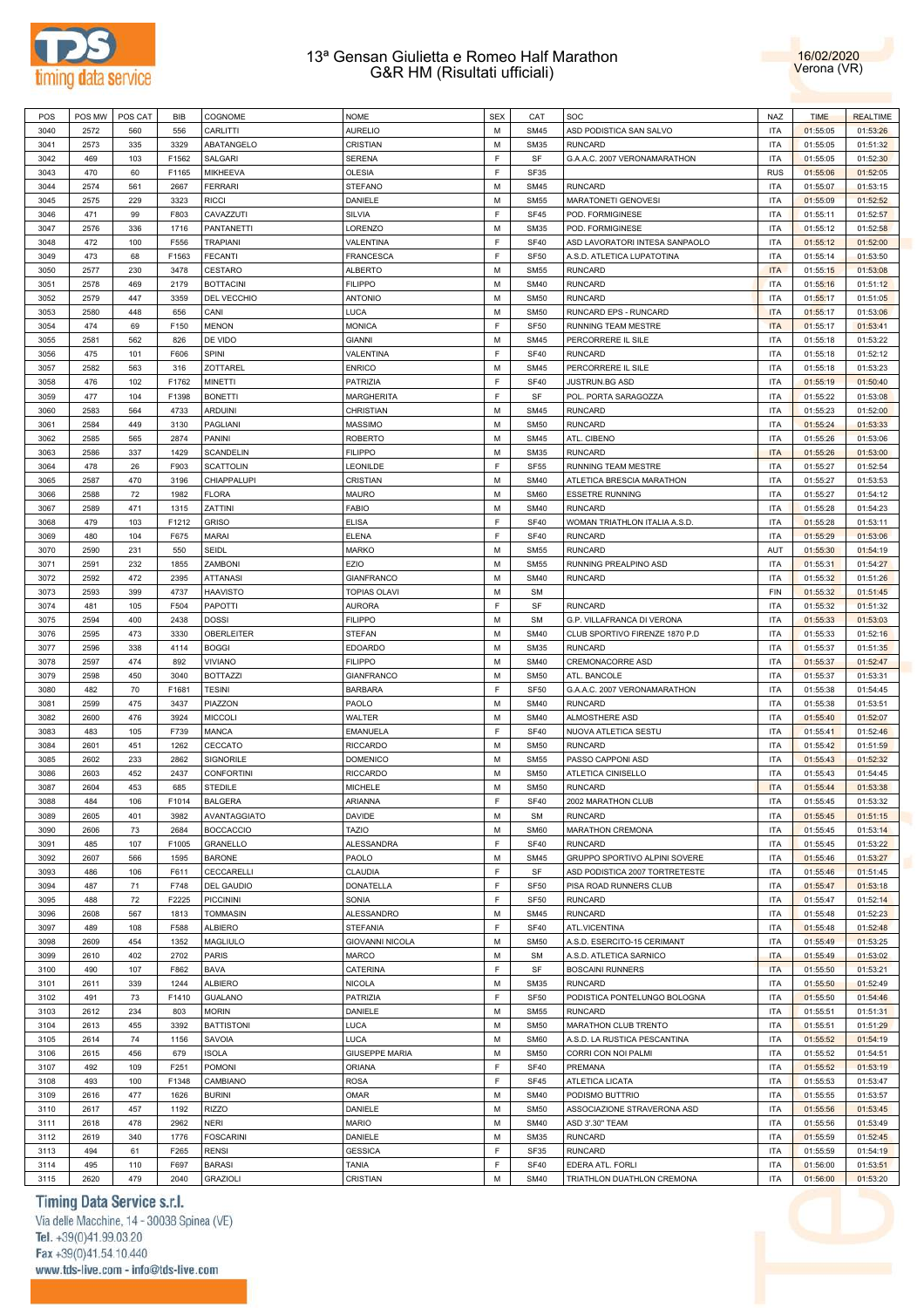



| POS  | POS MW | POS CAT        | <b>BIB</b> | COGNOME             | <b>NOME</b>         | <b>SEX</b> | CAT         | SOC                                 | <b>NAZ</b> | <b>TIME</b> | <b>REALTIME</b> |
|------|--------|----------------|------------|---------------------|---------------------|------------|-------------|-------------------------------------|------------|-------------|-----------------|
| 3116 | 2621   | 75             | 2954       | SANTARSIERO         | <b>GIANDOMENICO</b> | M          | <b>SM60</b> | RUNCARD EPS - RUNNERS & FRIENDS ASD | <b>ITA</b> | 01:56:00    | 01:54:29        |
|      |        |                |            |                     |                     |            |             |                                     |            |             |                 |
| 3117 | 2622   | 568            | 2074       | <b>SCHIAVONE</b>    | <b>FRANCESCO</b>    | M          | <b>SM45</b> | <b>RUNCARD</b>                      | <b>ITA</b> | 01:56:00    | 01:54:32        |
| 3118 | 496    | 101            | F941       | VAZZA               | <b>MONIA</b>        | E          | <b>SF45</b> | RUN&FUN OLTRE TEAM                  | <b>ITA</b> | 01:56:01    | 01:52:53        |
| 3119 | 2623   | 569            | 1970       | <b>TRAMONTIN</b>    | <b>EUGENIO</b>      | M          | <b>SM45</b> | G.S.VV.FF.-DE VECCHI-BL             | <b>ITA</b> | 01:56:01    | 01:52:53        |
| 3120 | 497    | 108            | F1084      | <b>JACKSON</b>      | <b>REBECCA</b>      | E          | SF          |                                     | GBR        | 01:56:02    | 01:53:03        |
| 3121 | 498    | 111            | F1755      | <b>BRUNELLI</b>     | CHIARA              | E          | <b>SF40</b> | G.P. AVIS FORLI                     | <b>ITA</b> | 01:56:02    | 01:52:29        |
|      |        |                |            |                     | <b>GIUSEPPE</b>     |            |             |                                     |            |             |                 |
| 3122 | 2624   | 341            | 1878       | CORIGLIANO          |                     | M          | <b>SM35</b> | <b>RUNNING TEAM MESTRE</b>          | <b>ITA</b> | 01:56:03    | 01:55:08        |
| 3123 | 2625   | 403            | 2266       | <b>HEINEMANN</b>    | CARL                | M          | <b>SM</b>   |                                     | <b>GER</b> | 01:56:03    | 01:53:05        |
| 3124 | 2626   | 235            | 1690       | <b>ROSSI</b>        | <b>SISTO</b>        | M          | <b>SM55</b> | <b>RUNCARD</b>                      | <b>ITA</b> | 01:56:03    | 01:53:49        |
| 3125 | 2627   | 236            | 4118       | SPAGNOL             | NATALINO            | M          | <b>SM55</b> | PASSO CAPPONI ASD                   | ITA        | 01:56:03    | 01:53:48        |
| 3126 | 499    | 102            | F386       | <b>RIGOTTI</b>      | <b>BEATRICE</b>     | F          | <b>SF45</b> | G.A.A.C. 2007 VERONAMARATHON        | <b>ITA</b> | 01:56:03    | 01:53:34        |
|      |        |                | 3878       | <b>MALUCCI</b>      | LEONARDO            | M          | <b>SM</b>   | <b>RUNCARD</b>                      | <b>ITA</b> |             |                 |
| 3127 | 2628   | 404            |            |                     |                     |            |             |                                     |            | 01:56:05    | 01:52:59        |
| 3128 | 500    | 112            | F798       | CHIAPPERO           | LUANA               | E          | <b>SF40</b> | ATL. CHIERESE & LEO                 | <b>ITA</b> | 01:56:05    | 01:53:43        |
| 3129 | 2629   | 570            | 1717       | <b>GIANNERINI</b>   | PAOLO               | M          | <b>SM45</b> | <b>RUNCARD</b>                      | <b>ITA</b> | 01:56:06    | 01:52:54        |
| 3130 | 2630   | 342            | 2459       | <b>ISETTA</b>       | MANUEL              | M          | <b>SM35</b> | <b>RUNCARD</b>                      | <b>ITA</b> | 01:56:06    | 01:55:23        |
| 3131 | 501    | 62             | F638       | NOVELLI             | PAOLA               | E          | SF35        | <b>RUNCARD</b>                      | <b>ITA</b> | 01:56:06    | 01:52:55        |
| 3132 | 502    | 109            | F1180      | <b>SERRA</b>        | <b>MANUELA</b>      | E          | SF          | PERSICETANA PODISTICA               | <b>ITA</b> | 01:56:07    | 01:52:59        |
|      |        |                |            |                     |                     | M          |             |                                     |            |             |                 |
| 3133 | 2631   | 343            | 929        | KHALIL              | ANWAR               |            | <b>SM35</b> | <b>RUNCARD</b>                      | <b>ITA</b> | 01:56:09    | 01:53:55        |
| 3134 | 2632   | 480            | 2935       | ANTONIOLI           | <b>ENRICO</b>       | M          | <b>SM40</b> | G.A.A.C. 2007 VERONAMARATHON        | <b>ITA</b> | 01:56:11    | 01:53:35        |
| 3135 | 503    | 113            | F818       | <b>TAVELLI</b>      | <b>FRANCESCA</b>    | E          | <b>SF40</b> | TRENTINO RUNNING TEAM               | <b>ITA</b> | 01:56:11    | 01:54:07        |
| 3136 | 504    | 27             | F856       | DALL'AGNOLA         | LIDIA               | E          | <b>SF55</b> | <b>RUNCARD</b>                      | <b>ITA</b> | 01:56:12    | 01:54:32        |
| 3137 | 2633   | 405            | 3743       | <b>MASIN</b>        | <b>NICOLA</b>       | M          | <b>SM</b>   | ASD ATLETICA CEREA                  | <b>ITA</b> | 01:56:12    | 01:52:45        |
| 3138 | 2634   | 458            | 3038       | <b>RONZULLI</b>     | <b>MICHELE</b>      | M          | <b>SM50</b> | ALMOSTHERE ASD                      | <b>ITA</b> | 01:56:12    | 01:54:30        |
|      |        |                |            |                     |                     |            |             |                                     |            |             |                 |
| 3139 | 2635   | 406            | 1633       | <b>FACCHINELLO</b>  | SAMUELE             | M          | <b>SM</b>   | ATL.VICENTINA                       | <b>ITA</b> | 01:56:13    | 01:55:34        |
| 3140 | 2636   | 571            | 2486       | <b>ROSSI</b>        | <b>ANDREA</b>       | M          | <b>SM45</b> | <b>RUNCARD</b>                      | <b>ITA</b> | 01:56:13    | 01:54:32        |
| 3141 | 505    | 74             | F1221      | <b>SILVA</b>        | <b>GIULIANA</b>     | F          | <b>SF50</b> | G.S. MONTESTELLA                    | <b>ITA</b> | 01:56:13    | 01:52:36        |
| 3142 | 506    | 114            | F963       | CASOLO              | <b>RITA</b>         | F          | <b>SF40</b> | <b>RUNCARD</b>                      | <b>ITA</b> | 01:56:13    | 01:54:25        |
| 3143 | 2637   | $\overline{7}$ | 2225       | TRENTAROSSI         | <b>GIUSEPPE</b>     | M          | <b>SM70</b> | ATLETICA CINISELLO                  | <b>ITA</b> | 01:56:13    | 01:54:06        |
|      |        |                |            |                     |                     |            |             |                                     |            |             |                 |
| 3144 | 2638   | 481            | 4115       | <b>SIMI</b>         | <b>MORIS</b>        | M          | <b>SM40</b> | <b>RUNCARD</b>                      | <b>ITA</b> | 01:56:13    | 01:52:22        |
| 3145 | 2639   | 459            | 579        | CARBONE             | <b>NUNZIO</b>       | M          | <b>SM50</b> | AVIS MARATHON VERBANIA              | <b>ITA</b> | 01:56:14    | 01:53:22        |
| 3146 | 2640   | 482            | 157        | LEARDINI            | LUCA                | M          | <b>SM40</b> | <b>RUNCARD</b>                      | <b>ITA</b> | 01:56:14    | 01:54:38        |
| 3147 | 507    | 115            | F1427      | <b>VON VOLKMANN</b> | JULIA FRIEDERIKE S  | E          | <b>SF40</b> | A.S.D. TEAM KM SPORT                | <b>ITA</b> | 01:56:15    | 01:53:19        |
| 3148 | 2641   | 572            | 3180       | <b>MODENA</b>       | <b>MARTINO</b>      | M          | <b>SM45</b> | A.S.D. TEAM KM SPORT                | <b>ITA</b> | 01:56:15    | 01:53:19        |
|      |        |                |            |                     |                     | E          |             |                                     |            |             |                 |
| 3149 | 508    | 110            | F644       | <b>BARBIERI</b>     | <b>VIRGINIA</b>     |            | SF          | CORRO ERGO SUM RUNNERS              | <b>ITA</b> | 01:56:16    | 01:54:09        |
| 3150 | 2642   | 407            | 1379       | PAGANINI            | ALESSANDRO          | M          | <b>SM</b>   | CORRO ERGO SUM RUNNERS              | <b>ITA</b> | 01:56:17    | 01:54:09        |
| 3151 | 2643   | 573            | 3221       | COZZA               | <b>GIANLUCA</b>     | M          | <b>SM45</b> | ATL.VICENTINA                       | <b>ITA</b> | 01:56:18    | 01:52:12        |
| 3152 | 2644   | 237            | 2298       | <b>RADWAN</b>       | ANDRZEJ             | M          | <b>SM55</b> |                                     | <b>POL</b> | 01:56:18    | 01:54:19        |
| 3153 | 2645   | 460            | 4206       | <b>PEGORARI</b>     | <b>STEFANO</b>      | M          | <b>SM50</b> | ASD. TEAM ATLETICA GHEDESE          | <b>ITA</b> | 01:56:18    | 01:54:02        |
|      |        |                |            |                     |                     | M          |             |                                     |            |             |                 |
| 3154 | 2646   | 408            | 2817       | ZANDON              | OMAR                |            | <b>SM</b>   | <b>RUNCARD</b>                      | <b>ITA</b> | 01:56:18    | 01:53:53        |
| 3155 | 509    | 111            | F1167      | ZAROUAL             | <b>MIRIAM</b>       | E          | SF          | POL. QUADRILATERO                   | <b>ITA</b> | 01:56:19    | 01:54:13        |
| 3156 | 510    | 112            | F353       | TABELLINI           | <b>BEATRICE</b>     | F          | SF          |                                     | GER        | 01:56:20    | 01:52:05        |
| 3157 | 511    | 103            | F1315      | DODI                | <b>ENRICA</b>       | F          | SF45        | PASSO CAPPONI ASD                   | <b>ITA</b> | 01:56:21    | 01:54:28        |
| 3158 | 512    | 104            | F349       | PADOVAN             | LAILA               | F          | SF45        | 9,92 RUNNING ASD                    | <b>ITA</b> | 01:56:23    | 01:54:00        |
| 3159 | 2647   | 344            | 2077       | ZOIA                | <b>ALESSANDRO</b>   | M          | <b>SM35</b> | <b>RUNCARD</b>                      | <b>ITA</b> | 01:56:23    | 01:52:55        |
|      |        |                |            |                     |                     | F          |             |                                     |            |             |                 |
| 3160 | 513    | 75             | F315       | CONEY               | JULIA               |            | <b>SF50</b> | ON THE RUN                          | <b>GBR</b> | 01:56:23    | 01:52:47        |
| 3161 | 2648   | 461            | 863        | CREVANI             | ANDREA              | M          | <b>SM50</b> | <b>VAMPIRO ASD</b>                  | <b>ITA</b> | 01:56:24    | 01:51:37        |
| 3162 | 514    | 76             | F1387      | TAVELLI             | <b>VIRNA</b>        | F          | <b>SF50</b> | POL. ALBOSAGGIA                     | <b>ITA</b> | 01:56:25    | 01:55:12        |
| 3163 | 515    | 105            | F1257      | <b>KANDLER</b>      | <b>ALEXANDRA</b>    | E          | <b>SF45</b> | <b>AR MUNICH</b>                    | <b>GER</b> | 01:56:26    | 01:53:31        |
| 3164 | 2649   | 409            | 825        | KNIGHT              | <b>FABIO</b>        | M          | <b>SM</b>   | <b>RUNCARD</b>                      | <b>ITA</b> | 01:56:26    | 01:54:00        |
| 3165 | 516    | 77             | F1421      | <b>BIASIO</b>       | <b>GIULIANA</b>     | E          | <b>SF50</b> | <b>RUNCARD</b>                      | <b>GBR</b> | 01:56:26    | 01:53:52        |
|      |        |                |            |                     |                     |            |             |                                     |            |             |                 |
| 3166 | 2650   | 238            | 3153       | TROLIO              | <b>ANTONIO</b>      | М          | <b>SM55</b> | <b>RUNCARD</b>                      | ITA        | 01:56:26    | 01:53:52        |
| 3167 | 2651   | 410            | 2733       | LATO                | <b>EDOARDO</b>      | M          | <b>SM</b>   | <b>RUNCARD</b>                      | <b>ITA</b> | 01:56:27    | 01:55:26        |
| 3168 | 517    | 116            | F2215      | <b>NOVELLI</b>      | <b>VERONICA</b>     | E          | <b>SF40</b> | G.A.A.C. 2007 VERONAMARATHON        | <b>ITA</b> | 01:56:27    | 01:54:05        |
| 3169 | 518    | 117            | F1020      | PICHETTO            | <b>ILARIA</b>       | E          | <b>SF40</b> | ATLETICA LEVANTE                    | <b>ITA</b> | 01:56:28    | 01:54:26        |
| 3170 | 2652   | 239            | 3456       | <b>PRESSI</b>       | <b>GIOVANNI</b>     | M          | <b>SM55</b> | G.S.D. VALDALPONE DE MEGNI          | <b>ITA</b> | 01:56:28    | 01:55:21        |
| 3171 | 2653   | 462            | 3870       | COIN                | <b>ALBERTO</b>      | M          | <b>SM50</b> | <b>RUNCARD</b>                      | <b>ITA</b> | 01:56:28    | 01:54:57        |
|      |        |                |            |                     |                     |            |             |                                     |            |             |                 |
| 3172 | 2654   | 483            | 2532       | <b>VITOLO</b>       | ARMANDO             | M          | <b>SM40</b> | ESC SSD SRL EUROPA SC               | ITA        | 01:56:28    | 01:54:26        |
| 3173 | 519    | 113            | F1061      | ANDERSON            | JENNY               | E          | SF          |                                     | GBR        | 01:56:28    | 01:54:16        |
| 3174 | 2655   | 574            | 937        | PASSARIN            | LIVIO               | M          | <b>SM45</b> | <b>RUNCARD</b>                      | ITA        | 01:56:31    | 01:54:03        |
| 3175 | 2656   | 463            | 787        | <b>BELOTTI</b>      | <b>ALESSANDRO</b>   | M          | <b>SM50</b> | ATL. SALETTI                        | <b>ITA</b> | 01:56:31    | 01:55:21        |
| 3176 | 2657   | 411            | 2462       | <b>BATTAGLIA</b>    | ALESSANDRO          | M          | <b>SM</b>   | <b>RUNCARD</b>                      | <b>ITA</b> | 01:56:32    | 01:51:57        |
|      |        |                |            |                     |                     |            |             |                                     |            |             |                 |
| 3177 | 2658   | 240            | 3360       | <b>GJEKA</b>        | SOTIR               | M          | <b>SM55</b> | G.S. FRAVEGGIO                      | <b>ITA</b> | 01:56:32    | 01:54:42        |
| 3178 | 2659   | 241            | 4512       | <b>RAINERO</b>      | <b>STEFANO</b>      | M          | <b>SM55</b> | S.CLUB LIB. SESTO                   | ITA        | 01:56:32    | 01:52:43        |
| 3179 | 2660   | 464            | 3861       | <b>DISSEGNA</b>     | <b>SERGIO</b>       | M          | <b>SM50</b> | <b>EMME RUNNING TEAM</b>            | ITA        | 01:56:33    | 01:55:18        |
| 3180 | 2661   | 465            | 1703       | D'AMBRA             | <b>ALFREDO</b>      | M          | <b>SM50</b> | 9,92 RUNNING ASD                    | ITA        | 01:56:33    | 01:54:29        |
| 3181 | 2662   | 412            | 1358       | PAULETTO            | MATTIA              | M          | <b>SM</b>   | AFV BELTRAME                        | <b>ITA</b> | 01:56:34    | 01:52:34        |
| 3182 | 2663   | 345            | 993        | <b>LUPICINI</b>     | ARMANDO             | M          | <b>SM35</b> | <b>RUNCARD</b>                      | <b>ITA</b> | 01:56:35    | 01:53:27        |
|      |        |                |            |                     |                     |            |             |                                     |            |             |                 |
| 3183 | 520    | 114            | F1164      | MINI                | CHIARA              | E          | SF          | <b>RUNCARD</b>                      | SUI        | 01:56:35    | 01:52:01        |
| 3184 | 521    | 78             | F959       | PIZZO               | <b>MONICA</b>       | E          | <b>SF50</b> | <b>RUNCARD</b>                      | ITA        | 01:56:36    | 01:54:22        |
| 3185 | 2664   | 575            | 3113       | <b>MODINA</b>       | <b>PATRIS</b>       | M          | <b>SM45</b> | <b>RUNCARD</b>                      | <b>ITA</b> | 01:56:37    | 01:53:48        |
| 3186 | 2665   | 242            | 4722       | <b>MARCHESINI</b>   | MASSIMILIANO        | M          | <b>SM55</b> | <b>RUNCARD</b>                      | ITA        | 01:56:38    | 01:54:32        |
| 3187 | 522    | 118            | F206       | VERGATO             | AGNESE              | E          | <b>SF40</b> | CALCATERRA SPORT ASD                | <b>ITA</b> | 01:56:38    | 01:54:18        |
|      |        |                |            |                     | PAOLA               | E          |             |                                     |            |             | 01:51:59        |
| 3188 | 523    | 79             | F2206      | <b>BONETALI</b>     |                     |            | <b>SF50</b> | JUSTRUN.BG ASD                      | <b>ITA</b> | 01:56:38    |                 |
| 3189 | 2666   | 576            | 523        | SIANO               | RAFFAELE            | M          | <b>SM45</b> | CALCATERRA SPORT ASD                | <b>ITA</b> | 01:56:39    | 01:54:17        |
| 3190 | 2667   | 577            | 3050       | <b>GERVASONI</b>    | LUCA                | M          | <b>SM45</b> | ASD ATLETICA STEZZANO               | ITA        | 01:56:39    | 01:55:13        |
| 3191 | 2668   | 578            | 1615       | DALLA PIAZZA        | FRANCESCO           | M          | <b>SM45</b> | RUNCARD                             | ITA        | 01:56:41    | 01:52:40        |

# Timing Data Service s.r.l.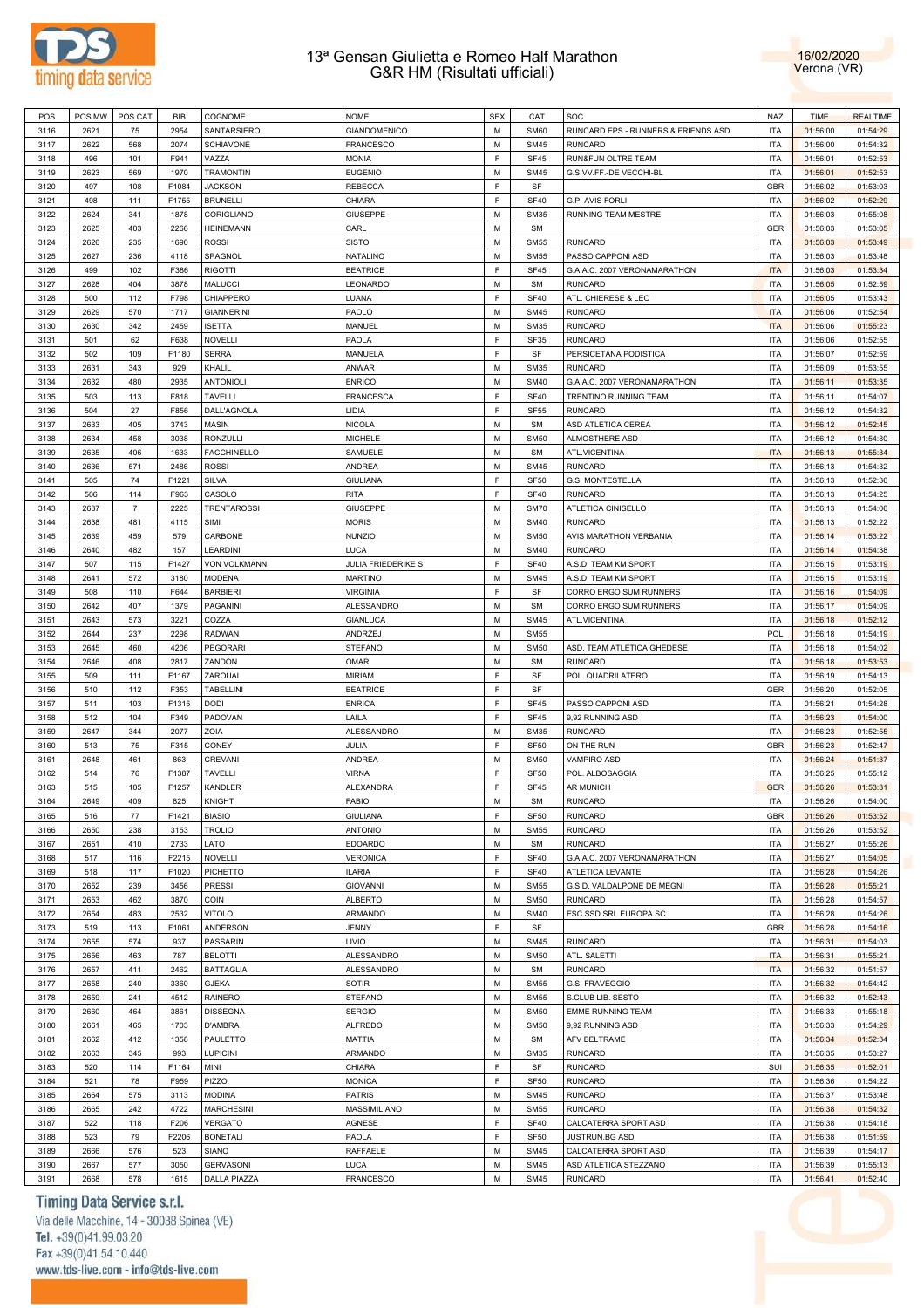



| POS  | POS MW | POS CAT | <b>BIB</b> | COGNOME              | <b>NOME</b>         | <b>SEX</b> | CAT              | SOC                                     | <b>NAZ</b> | <b>TIME</b> | <b>REALTIME</b> |
|------|--------|---------|------------|----------------------|---------------------|------------|------------------|-----------------------------------------|------------|-------------|-----------------|
| 3192 | 2669   | 579     | 1098       | CASALE               | ANIELLO             | M          | <b>SM45</b>      | <b>RUNCARD</b>                          | <b>ITA</b> | 01:56:42    | 01:55:32        |
| 3193 | 2670   | 466     | 4025       | <b>FASSINA</b>       | <b>ANTONIO</b>      | M          | <b>SM50</b>      | <b>RUNCARD</b>                          | <b>ITA</b> | 01:56:43    | 01:52:28        |
| 3194 | 2671   | 29      | 2485       | SAVA                 | <b>GIACOMO</b>      | M          | PM               | <b>RUNCARD</b>                          | <b>ITA</b> | 01:56:44    | 01:52:18        |
| 3195 | 2672   | 243     | 3219       | <b>TONINI</b>        | ANGELO              | M          | <b>SM55</b>      | G.S. CARLO BUTTARELLI                   | <b>ITA</b> | 01:56:47    | 01:54:43        |
|      |        |         |            |                      |                     | F          |                  |                                         |            |             |                 |
| 3196 | 524    | 115     | F1473      | ZUCCONI              | <b>IRENE</b>        |            | SF               | ATL.BORGO A BUGGIANO                    | <b>ITA</b> | 01:56:47    | 01:53:48        |
| 3197 | 525    | 80      | F1728      | <b>FERRARI</b>       | ANNA                | F          | <b>SF50</b>      | <b>RUNCARD</b>                          | <b>ITA</b> | 01:56:49    | 01:54:28        |
| 3198 | 2673   | 467     | 4054       | <b>ZENORINI</b>      | <b>NICOLA</b>       | M          | <b>SM50</b>      | A.S.D. LA RUSTICA PESCANTINA            | <b>ITA</b> | 01:56:49    | 01:54:27        |
| 3199 | 2674   | 346     | 4081       | <b>GIANELLI</b>      | SANDRO              | M          | <b>SM35</b>      | <b>RUNCARD</b>                          | <b>ITA</b> | 01:56:50    | 01:54:28        |
| 3200 | 2675   | 484     | 4075       | <b>BARONE</b>        | CESARIO             | M          | <b>SM40</b>      | <b>RUNCARD</b>                          | <b>ITA</b> | 01:56:50    | 01:54:29        |
| 3201 | 2676   | 468     | 781        | <b>BERTOZZI</b>      | <b>FABRIZIO</b>     | M          | <b>SM50</b>      | <b>RUNCARD</b>                          | <b>ITA</b> | 01:56:50    | 01:54:44        |
| 3202 | 526    | 106     | F756       | PANADA               | ELENA               | F          | SF45             | GRUPPO SPORTIVO ALPINI SOVERE           | <b>ITA</b> | 01:56:51    | 01:55:50        |
| 3203 | 2677   | 347     | 782        | <b>TONI</b>          | LUCA                | M          | <b>SM35</b>      | <b>RUNCARD</b>                          | <b>ITA</b> | 01:56:51    | 01:54:46        |
| 3204 | 527    | 116     | F848       | <b>SCARANI</b>       | SERENA              | F          | SF               | POLISPORTIVA AURORA 76 ASD              | <b>ITA</b> | 01:56:51    | 01:54:52        |
|      | 2678   | 580     | 780        | ZANI                 |                     | M          | <b>SM45</b>      | <b>RUNCARD</b>                          | <b>ITA</b> |             |                 |
| 3205 |        |         |            |                      | MATTEO              |            |                  |                                         |            | 01:56:52    | 01:54:45        |
| 3206 | 528    | 117     | F1024      | <b>MARTINI</b>       | OLIWIA              | F          | SF               |                                         | <b>POL</b> | 01:56:52    | 01:54:54        |
| 3207 | 2679   | 413     | 2119       | <b>MARTINI</b>       | DAWID               | M          | <b>SM</b>        |                                         | <b>POL</b> | 01:56:52    | 01:54:53        |
| 3208 | 2680   | 485     | 974        | CAMPANELLA           | MATTEO              | M          | <b>SM40</b>      | <b>RUNCARD</b>                          | <b>ITA</b> | 01:56:53    | 01:53:07        |
| 3209 | 529    | 107     | F1119      | <b>BERNASCHI</b>     | <b>ALESSIA</b>      | F          | SF45             | <b>RUNCARD</b>                          | <b>ITA</b> | 01:56:53    | 01:54:23        |
| 3210 | 530    | 81      | F1218      | <b>VIDALI</b>        | STEFANIA            | F          | SF <sub>50</sub> | <b>RUNCARD</b>                          | <b>ITA</b> | 01:56:53    | 01:54:26        |
| 3211 | 2681   | 581     | 2623       | CARNEVALE            | <b>MICHELE</b>      | M          | <b>SM45</b>      | <b>RUNCARD</b>                          | <b>ITA</b> | 01:56:53    | 01:52:18        |
| 3212 | 2682   | 486     | 1799       | <b>RIZZATO</b>       | ANDREA              | M          | <b>SM40</b>      | POLISPORTIVA AURORA 76 ASD              | <b>ITA</b> | 01:56:54    | 01:54:55        |
| 3213 | 531    | 82      | F370       | <b>BROCCARDO</b>     | <b>MARIA TERESA</b> | F          | <b>SF50</b>      | FAIZANE' RUNNERS TEAM                   | <b>ITA</b> | 01:56:54    | 01:55:19        |
| 3214 | 2683   | 469     | 1323       | <b>MANTOVANI</b>     | <b>MASSIMO</b>      | M          | <b>SM50</b>      | MEZZOFONDO CLUB ASCOLI                  | <b>ITA</b> | 01:56:55    | 01:56:05        |
|      |        |         |            |                      |                     |            |                  |                                         |            |             |                 |
| 3215 | 2684   | 348     | 1160       | <b>RUDELLA</b>       | <b>ENRICO</b>       | M          | <b>SM35</b>      | <b>RUNCARD</b>                          | <b>ITA</b> | 01:56:56    | 01:54:22        |
| 3216 | 2685   | 470     | 177        | <b>ANNOVI</b>        | MATTIA              | M          | <b>SM50</b>      | <b>RUNCARD</b>                          | <b>ITA</b> | 01:56:56    | 01:54:43        |
| 3217 | 532    | 28      | F1501      | <b>BARETTA</b>       | LAURA               | F          | <b>SF55</b>      | ATLETICO BASTIA                         | <b>ITA</b> | 01:56:57    | 01:56:33        |
| 3218 | 2686   | 414     | 522        | <b>PAVOT</b>         | BENJAMIN EMILE JUL  | M          | <b>SM</b>        | <b>RUNCARD</b>                          | <b>FRA</b> | 01:56:57    | 01:53:38        |
| 3219 | 2687   | 244     | 3126       | <b>TEMPORIN</b>      | <b>ROBERTO</b>      | M          | <b>SM55</b>      | <b>RUNCARD</b>                          | <b>ITA</b> | 01:56:58    | 01:54:34        |
| 3220 | 533    | 83      | F929       | <b>GIRELLI</b>       | <b>BARBARA</b>      | F          | SF <sub>50</sub> | <b>RUNCARD</b>                          | <b>ITA</b> | 01:56:58    | 01:54:30        |
| 3221 | 2688   | 471     | 2269       | PENATI               | <b>STEFANO</b>      | M          | <b>SM50</b>      | <b>RUNCARD</b>                          | <b>ITA</b> | 01:56:58    | 01:54:13        |
| 3222 | 534    | 84      | F2306      | <b>AMIGONI</b>       | CARLA               | F          | SF <sub>50</sub> | LIBERTAS VALLESABBIA                    | <b>ITA</b> | 01:56:59    | 01:54:50        |
| 3223 | 2689   | 472     | 2154       | TINSLEY              | CHARLES             | M          | <b>SM50</b>      | <b>RUNCARD</b>                          | <b>GBR</b> | 01:56:59    | 01:54:33        |
|      |        |         |            |                      |                     | M          |                  |                                         | <b>ITA</b> |             |                 |
| 3224 | 2690   | 582     | 3397       | SALVADORI            | LORENZO             |            | <b>SM45</b>      | ATLETICA ROTALIANA                      |            | 01:57:01    | 01:52:27        |
| 3225 | 2691   | 349     | 456        | <b>ROSSI</b>         | ALESSANDRO          | M          | <b>SM35</b>      | <b>RUNCARD</b>                          | <b>ITA</b> | 01:57:01    | 01:54:46        |
| 3226 | 2692   | 473     | 709        | <b>ANTONUCCI</b>     | <b>GIUSEPPE</b>     | M          | <b>SM50</b>      | S.S. A.V.I.S. SPORT NOVOLI              | <b>ITA</b> | 01:57:01    | 01:55:16        |
| 3227 | 535    | 85      | F1310      | <b>BALBONI</b>       | TIZIANA             | F          | <b>SF50</b>      | PASSO CAPPONI ASD                       | <b>ITA</b> | 01:57:02    | 01:55:10        |
| 3228 | 2693   | 350     | 2323       | <b>BERNARDI</b>      | CRISTIAN            | M          | <b>SM35</b>      | <b>RUNCARD</b>                          | <b>ITA</b> | 01:57:03    | 01:52:25        |
| 3229 | 536    | 118     | F452       | ZABOTTO              | <b>FEDERICA</b>     | F          | SF               | A.S.D. CORRITREVISO                     | <b>ITA</b> | 01:57:03    | 01:55:26        |
| 3230 | 537    | 29      | F90        | CRACCO               | <b>MARIA INES</b>   | F          | SF <sub>55</sub> | PT SKYRUNNING                           | <b>ITA</b> | 01:57:03    | 01:54:12        |
| 3231 | 2694   | 474     | 3309       | <b>TORRI</b>         | LUCIANO             | M          | <b>SM50</b>      | <b>RUNCARD</b>                          | <b>ITA</b> | 01:57:06    | 01:56:26        |
| 3232 | 2695   | 475     | 2145       | PEDULLA'             | MARCO               | M          | <b>SM50</b>      | <b>BASE RUNNING</b>                     | <b>ITA</b> | 01:57:09    | 01:55:26        |
| 3233 | 2696   | 76      | 4526       | <b>FIORINI</b>       | <b>GUIDO</b>        | M          | <b>SM60</b>      | A.S.D. TEAM KM SPORT                    | <b>ITA</b> | 01:57:09    | 01:55:21        |
|      |        |         |            |                      |                     | F          |                  |                                         |            |             |                 |
| 3234 | 538    | 108     | F1453      | <b>TORABI PARIZI</b> | SEPIDEH             |            | SF45             | ATLETICA CORRIFERRARA                   | <b>ITA</b> | 01:57:11    | 01:54:27        |
| 3235 | 2697   | 245     | 3308       | CARUSO               | <b>GIOVANNI</b>     | M          | <b>SM55</b>      | A.S. DIL. TORREBIANCA                   | <b>ITA</b> | 01:57:12    | 01:53:59        |
| 3236 | 539    | 119     | F1609      | <b>BORTOLANI</b>     | CHIARA              | F          | <b>SF40</b>      | A.S.D. TEAM KM SPORT                    | <b>ITA</b> | 01:57:13    | 01:54:31        |
| 3237 | 2698   | 246     | 3079       | <b>TONELLI</b>       | PAOLO               | M          | <b>SM55</b>      | G.S. FRAVEGGIO                          | <b>ITA</b> | 01:57:13    | 01:53:44        |
| 3238 | 540    | 119     | F1237      | VENTORUZZO           | <b>GIULIA</b>       | F          | SF               | <b>RUNCARD</b>                          | <b>ITA</b> | 01:57:14    | 01:54:27        |
| 3239 | 2699   | 351     | 2239       | <b>DONADIO</b>       | GABRIELE            | M          | <b>SM35</b>      | <b>RUNCARD</b>                          | <b>ITA</b> | 01:57:14    | 01:54:16        |
| 3240 | 541    | 86      | F1190      | <b>RENZONI</b>       | <b>MORENA</b>       | F          | <b>SF50</b>      | <b>RUNCARD</b>                          | <b>ITA</b> | 01:57:16    | 01:54:56        |
| 3241 | 2700   | 487     | 3485       | <b>ERMIRALDO</b>     | <b>GIANLUCA</b>     | M          | <b>SM40</b>      | ATL.VICENTINA                           | <b>ITA</b> | 01:57:17    | 01:53:03        |
| 3242 | 2701   | 476     | 1596       | <b>BERTA</b>         | MASSIMILIANO        | M          | <b>SM50</b>      | GRUPPO SPORTIVO ALPINI SOVERE           | <b>ITA</b> | 01:57:18    | 01:54:58        |
|      |        |         |            |                      | LUCA                | M          | <b>SM35</b>      | <b>RUNCARD</b>                          |            |             |                 |
| 3243 | 2702   | 352     | 2583       | <b>MURGIA</b>        |                     |            |                  |                                         | <b>ITA</b> | 01:57:18    | 01:54:53        |
| 3244 | 542    | 120     | F1108      | <b>SCACCIA</b>       | CRISTINA            | F          | SF               | A.S.D. EQUILIBRA RUNNING TEAM           | <b>ITA</b> | 01:57:18    | 01:54:55        |
| 3245 | 543    | 63      | F864       | <b>TODARO</b>        | CLAUDIA             | F          | SF35             | <b>RUNCARD</b>                          | <b>ITA</b> | 01:57:19    | 01:54:56        |
| 3246 | 544    | 121     | F906       | <b>KERTZMAN</b>      | MARIE LOUISE JANE   | F          | SF               | ASD 3'.30" TEAM                         | <b>GBR</b> | 01:57:20    | 01:41:40        |
| 3247 | 545    | 120     | F552       | <b>GIUNCHI</b>       | <b>FRANCESCA</b>    | F          | <b>SF40</b>      | G.P. AVIS FORLI                         | <b>ITA</b> | 01:57:21    | 01:55:13        |
| 3248 | 2703   | 583     | 3645       | <b>SINICATO</b>      | ERIK                | M          | <b>SM45</b>      | <b>VICENZA RUNNERS</b>                  | <b>ITA</b> | 01:57:21    | 01:55:43        |
| 3249 | 2704   | 477     | 3740       | <b>VIGNA</b>         | MARCO               | M          | <b>SM50</b>      | G.S.D. VALDALPONE DE MEGNI              | <b>ITA</b> | 01:57:21    | 01:56:30        |
| 3250 | 2705   | 247     | 2138       | <b>CONTI</b>         | DANIELE             | M          | <b>SM55</b>      | <b>RUNCARD</b>                          | <b>ITA</b> | 01:57:23    | 01:55:38        |
| 3251 | 2706   | 584     | 2775       | <b>BORTOLETTO</b>    | ALESSANDRO          | M          | <b>SM45</b>      | C.U.S. PADOVA                           | <b>ITA</b> | 01:57:24    | 01:55:07        |
| 3252 | 2707   | 248     | 1202       | <b>NORDIO</b>        | ANDREA              | M          | <b>SM55</b>      | ASD LAVORATORI INTESA SANPAOLO          | <b>ITA</b> | 01:57:24    | 01:54:12        |
|      |        |         |            |                      |                     |            |                  |                                         |            |             |                 |
| 3253 | 546    | 121     | F450       | <b>FABRIS</b>        | LUCIANA             | F          | <b>SF40</b>      | A.S.D. CORRITREVISO                     | <b>ITA</b> | 01:57:25    | 01:55:48        |
| 3254 | 2708   | 488     | 2014       | <b>BELLEGGIA</b>     | <b>GIORGIO</b>      | M          | <b>SM40</b>      | ATLETICA BUJA                           | <b>ITA</b> | 01:57:27    | 01:55:13        |
| 3255 | 547    | 64      | F1007      | CAUMO                | TANIA               | F          | SF35             | <b>RUNCARD</b>                          | <b>ITA</b> | 01:57:28    | 01:55:05        |
| 3256 | 2709   | 353     | 1526       | HERNÁNDEZ            | <b>ARTURO</b>       | M          | <b>SM35</b>      |                                         | <b>ESP</b> | 01:57:28    | 01:54:57        |
| 3257 | 548    | 87      | F1062      | SALVINI              | <b>MARINA</b>       | F          | <b>SF50</b>      | AS.TRA. ROMA                            | <b>ITA</b> | 01:57:28    | 01:56:16        |
| 3258 | 2710   | 478     | 2000       | <b>BOSSA</b>         | <b>MARIO</b>        | M          | <b>SM50</b>      | ASD A.S.A. DETUR NAPOLI                 | <b>ITA</b> | 01:57:29    | 01:53:21        |
| 3259 | 2711   | 249     | 598        | <b>FERNHOUT</b>      | ERIK                | M          | <b>SM55</b>      | <b>RUNCARD</b>                          | <b>NED</b> | 01:57:29    | 01:55:59        |
| 3260 | 549    | 122     | F1157      | <b>MACHA</b>         | <b>SILVIA</b>       | F          | <b>SF40</b>      | G.A.A.C. 2007 VERONAMARATHON            | <b>ITA</b> | 01:57:32    | 01:55:02        |
| 3261 | 2712   | 479     | 2841       | <b>DRAGHI</b>        | MASSIMO             | M          | <b>SM50</b>      | 9,92 RUNNING ASD                        | <b>ITA</b> | 01:57:33    |                 |
|      |        |         |            |                      |                     |            |                  |                                         |            |             | 01:54:47        |
| 3262 | 550    | 88      | F1096      | SQUASSONI            | <b>ROBERTA</b>      | F          | <b>SF50</b>      | RUNNERS CAPRIOLESE                      | <b>ITA</b> | 01:57:33    | 01:54:37        |
| 3263 | 551    | 109     | F219       | <b>BOIANI</b>        | JLENIA              | F          | <b>SF45</b>      | <b>RUNCARD</b>                          | <b>ITA</b> | 01:57:33    | 01:54:02        |
| 3264 | 2713   | 415     | 2965       | <b>GAMBINI</b>       | MATTEO              | M          | <b>SM</b>        | TRENTINO RUNNING TEAM                   | <b>ITA</b> | 01:57:34    | 01:55:23        |
| 3265 | 2714   | $77 \,$ | 238        | <b>FARGNOLI</b>      | MAURO               | М          | <b>SM60</b>      | <b>GSBR</b>                             | <b>ITA</b> | 01:57:34    | 01:56:32        |
| 3266 | 552    | 122     | F543       | <b>ROSINI</b>        | <b>GIORGIA</b>      | F          | SF               | RUNCARD EPS - LIBERO MOVIMENTO PO RIVER | <b>ITA</b> | 01:57:34    | 01:54:40        |
| 3267 | 553    | 123     | F1459      | <b>CICCHETTI</b>     | <b>FIAMMETTA</b>    | F          | <b>SF40</b>      | GSBR                                    | <b>ITA</b> | 01:57:35    | 01:54:17        |
|      |        |         |            |                      |                     |            |                  |                                         |            |             |                 |

# Timing Data Service s.r.l.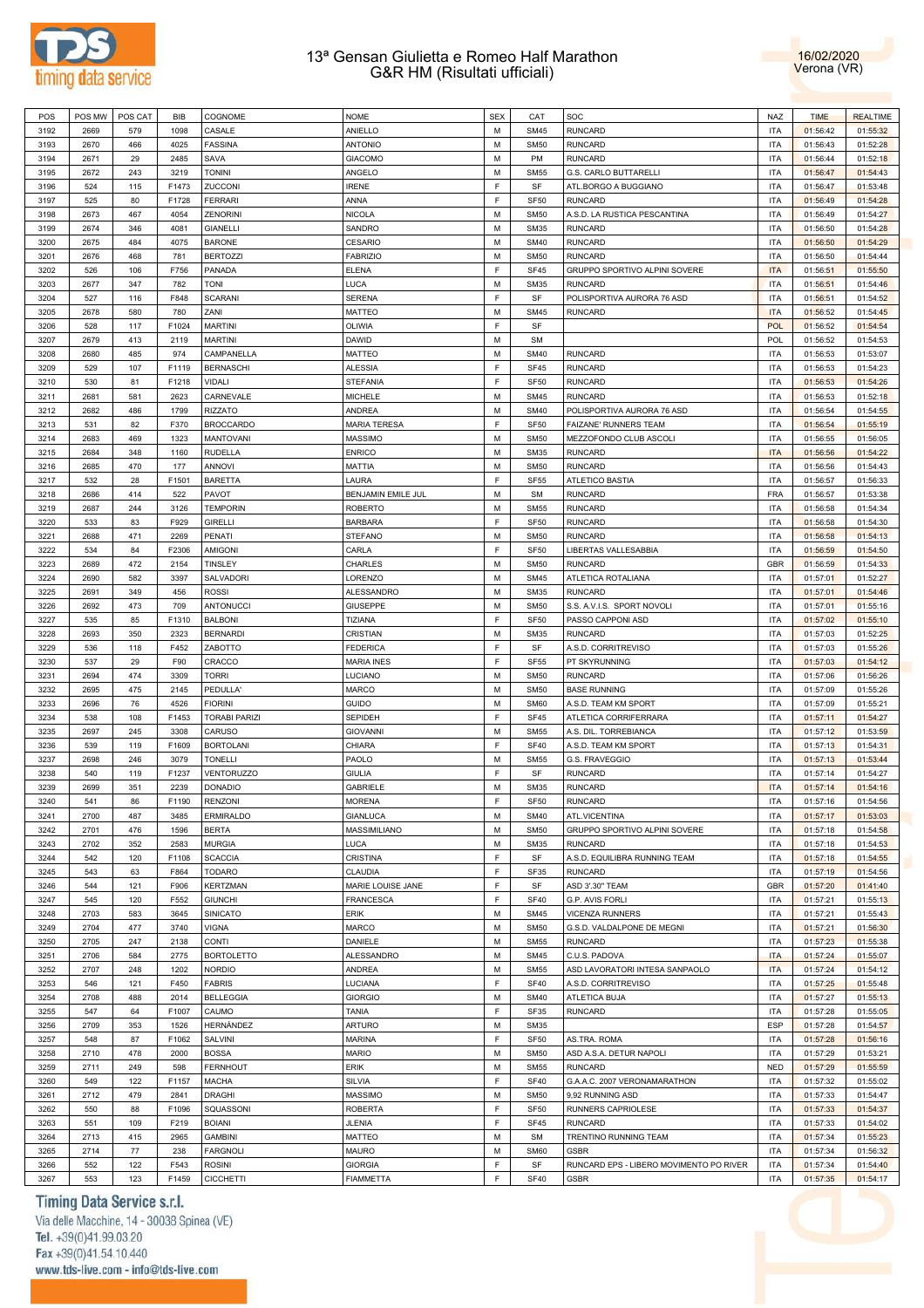



| POS  | POS MW | POS CAT | <b>BIB</b> | COGNOME                  | <b>NOME</b>      | <b>SEX</b> | CAT              | SOC                                      | <b>NAZ</b> | <b>TIME</b> | <b>REALTIME</b> |
|------|--------|---------|------------|--------------------------|------------------|------------|------------------|------------------------------------------|------------|-------------|-----------------|
| 3268 | 2715   | 585     | 1418       | CANOVA                   | MASSIMILIANO     | M          | <b>SM45</b>      | G.P. AVIS POL. MALAVICINA                | <b>ITA</b> | 01:57:36    | 01:55:52        |
| 3269 | 2716   | 586     | 624        | <b>RINALDI</b>           | <b>ALFREDO</b>   | M          | <b>SM45</b>      | RUNCARD EPS - RUNCARD                    | <b>ITA</b> | 01:57:36    | 01:54:18        |
| 3270 | 2717   | 354     | 1482       | <b>STANKOVIC</b>         | <b>GREGORY</b>   | M          | <b>SM35</b>      |                                          | <b>FRA</b> | 01:57:38    | 01:53:55        |
| 3271 | 554    | 89      | F409       | DAL LAGO                 | SANDRA           | F          | SF <sub>50</sub> | <b>RUNCARD</b>                           | <b>ITA</b> | 01:57:39    | 01:53:19        |
| 3272 | 555    | 123     | F1792      | <b>GRASSI</b>            | <b>MARTINA</b>   | E          | SF               | ATLETICA ALTO GARDA E LEDRO              | <b>ITA</b> | 01:57:41    | 01:56:16        |
|      |        |         |            |                          |                  | M          |                  | <b>RUNCARD</b>                           | <b>ITA</b> |             |                 |
| 3273 | 2718   | 480     | 509        | DONA'                    | DANIELE          |            | <b>SM50</b>      |                                          |            | 01:57:41    | 01:55:03        |
| 3274 | 2719   | 489     | 3682       | <b>MARCHI</b>            | <b>DIEGO</b>     | M          | <b>SM40</b>      | A.S.D. TEAM KM SPORT                     | <b>ITA</b> | 01:57:42    | 01:56:35        |
| 3275 | 556    | 110     | F1607      | VANTINI                  | <b>EMANUELA</b>  | F          | <b>SF45</b>      | A.S.D. TEAM KM SPORT                     | <b>ITA</b> | 01:57:42    | 01:56:34        |
| 3276 | 2720   | 587     | 1733       | <b>BOSIN</b>             | <b>GIANNI</b>    | M          | <b>SM45</b>      | TRENTINO RUNNING TEAM                    | <b>ITA</b> | 01:57:45    | 01:55:26        |
| 3277 | 557    | 90      | F1274      | <b>ROVEGGIO</b>          | <b>MARTA</b>     | F          | SF <sub>50</sub> | ULTRABERICUS TEAM A.S.D.                 | <b>ITA</b> | 01:57:47    | 01:54:25        |
| 3278 | 2721   | 78      | 3340       | <b>FALCETTI</b>          | <b>MARIO</b>     | M          | <b>SM60</b>      | ATL. PARATICO                            | <b>ITA</b> | 01:57:48    | 01:56:48        |
| 3279 | 2722   | 490     | 3503       | <b>FAZION</b>            | <b>MORENO</b>    | M          | <b>SM40</b>      | <b>RUNCARD</b>                           | <b>ITA</b> | 01:57:49    | 01:55:51        |
| 3280 | 2723   | 79      | 1254       | <b>BOSCOLO BISTO</b>     | PIERPAOLO        | M          | <b>SM60</b>      | ASD MARATHON CAVALLI MARINI              | <b>ITA</b> | 01:57:49    | 01:53:35        |
| 3281 | 2724   | 481     | 3246       | LAZZARI                  | DAVIDE           | M          | <b>SM50</b>      | ATLETICA CORRIFERRARA                    | <b>ITA</b> | 01:57:51    | 01:55:08        |
| 3282 | 2725   | 416     | 2760       | <b>STOLFO</b>            | MARCO            | M          | <b>SM</b>        | <b>RUNCARD</b>                           | <b>ITA</b> | 01:57:51    | 01:55:42        |
| 3283 | 2726   | 417     | 490        | PEZZOLATO                | LORENZO          | M          | <b>SM</b>        | TEAM MARATHON S.S.D.                     | <b>ITA</b> | 01:57:51    | 01:53:49        |
| 3284 | 2727   | 491     | 2052       | <b>ANDRIOLO</b>          | SAMUELE          | M          | <b>SM40</b>      | <b>RUNCARD</b>                           | <b>ITA</b> | 01:57:52    | 01:54:01        |
| 3285 | 558    | 111     | F330       | <b>TIMO</b>              | <b>FEDERICA</b>  | F          | <b>SF45</b>      | <b>GPDM LECCE</b>                        | <b>ITA</b> | 01:57:53    | 01:54:26        |
| 3286 | 2728   | 80      | 450        | PASQUALINI               | <b>ALBERTO</b>   | M          | <b>SM60</b>      | <b>RUNCARD</b>                           | <b>ITA</b> | 01:57:54    | 01:53:40        |
| 3287 | 2729   | 482     | 260        | <b>PORTA</b>             | <b>FRANCO</b>    | M          | <b>SM50</b>      | <b>RUNCARD</b>                           | <b>ITA</b> | 01:57:55    | 01:56:57        |
|      |        |         |            |                          |                  |            |                  |                                          |            |             |                 |
| 3288 | 2730   | 492     | 950        | SBERVEGLIERI             | LUCA             | M          | <b>SM40</b>      | <b>RUNCARD</b>                           | <b>ITA</b> | 01:57:56    | 01:55:30        |
| 3289 | 559    | 112     | F1690      | <b>BORTOLOTTI</b>        | <b>MONICA</b>    | F          | SF45             | <b>TREVISATLETICA</b>                    | <b>ITA</b> | 01:57:57    | 01:56:54        |
| 3290 | 2731   | 81      | 1704       | <b>BIGNOLI</b>           | FABIO            | M          | <b>SM60</b>      | RUNCARD EPS - WAL SRL SPORTIVA DILETTANT | ITA        | 01:57:57    | 01:55:23        |
| 3291 | 560    | 91      | F560       | <b>GILBERTI</b>          | ALESSANDRA       | F          | SF <sub>50</sub> | <b>RUNCARD</b>                           | <b>ITA</b> | 01:57:57    | 01:55:27        |
| 3292 | 561    | 30      | F799       | LEONARDI                 | PAOLA            | F          | <b>SF55</b>      | RUNCARD EPS - WAL SRL SPORTIVA DILETTANT | <b>ITA</b> | 01:57:58    | 01:55:24        |
| 3293 | 562    | 124     | F1266      | SALOMONI                 | ALESSANDRA       | F          | <b>SF40</b>      | U.S. INTREPIDA                           | <b>ITA</b> | 01:57:58    | 01:54:00        |
| 3294 | 2732   | 588     | 2727       | <b>FACCINCANI</b>        | DAMIANO          | M          | <b>SM45</b>      | <b>RUNCARD</b>                           | <b>ITA</b> | 01:57:59    | 01:53:20        |
| 3295 | 2733   | 483     | 4142       | LA ROSA                  | LUCIANO          | M          | <b>SM50</b>      | A.S.D. PODISTICA MESSINA                 | <b>ITA</b> | 01:57:59    | 01:53:51        |
| 3296 | 563    | 124     | F1010      | MIKULOVÁ                 | SIMONA           | E          | SF               |                                          | <b>SVK</b> | 01:58:00    | 01:54:02        |
| 3297 | 2734   | 8       | 2170       | <b>BALESTRIERI</b>       | <b>ERMANNO</b>   | M          | <b>SM70</b>      | G.P. VIRGILIANO                          | <b>ITA</b> | 01:58:02    | 01:56:41        |
| 3298 | 2735   | 9       | 175        | PACCAGNELLA              | <b>DORINO</b>    | M          | <b>SM70</b>      | <b>RUNCARD</b>                           | <b>ITA</b> | 01:58:03    | 01:55:52        |
| 3299 | 2736   | 355     | 1924       | <b>ALBRIGO</b>           | MANUEL           | M          | <b>SM35</b>      | A.S.D. TEAM KM SPORT                     | <b>ITA</b> | 01:58:03    | 01:56:14        |
| 3300 | 2737   | 589     | 2944       | <b>MOLINARI</b>          | <b>MAURO</b>     | M          | <b>SM45</b>      | RUNCARD EPS - INTERFORZE MODENA          | <b>ITA</b> | 01:58:03    | 01:53:46        |
|      |        |         |            |                          |                  |            |                  |                                          |            |             |                 |
| 3301 | 564    | 31      | F1662      | <b>FRANCESCHINI</b>      | <b>ROBERTA</b>   | F          | <b>SF55</b>      | MARATHON CLUB TRENTO                     | <b>ITA</b> | 01:58:03    | 01:56:59        |
| 3302 | 565    | 32      | F148       | ARGIOLAS                 | LUISELLA         | F          | <b>SF55</b>      | ATL EDOARDO SANNA ELMAS                  | <b>ITA</b> | 01:58:03    | 01:55:09        |
| 3303 | 2738   | 590     | 3279       | <b>POLIDORO</b>          | <b>DAVIDE</b>    | M          | <b>SM45</b>      | <b>RUNCARD</b>                           | <b>ITA</b> | 01:58:04    | 01:54:03        |
| 3304 | 566    | 125     | F391       | <b>GUTIERREZ LLAMERA</b> | YOLI             | F          | <b>SF40</b>      | <b>RUNCARD</b>                           | <b>ITA</b> | 01:58:04    | 01:53:44        |
| 3305 | 2739   | 591     | 854        | SEDONI                   | MASSIMILIANO     | M          | <b>SM45</b>      | <b>RUNCARD</b>                           | <b>ITA</b> | 01:58:04    | 01:53:44        |
| 3306 | 2740   | 356     | 3587       | <b>ASTORRI</b>           | MATTEO           | M          | <b>SM35</b>      | UNIONE SPORTIVA ZOLA A.S.D               | <b>ITA</b> | 01:58:04    | 01:54:29        |
| 3307 | 2741   | 357     | 1040       | MOLINAROLO               | DANIELE          | M          | <b>SM35</b>      | <b>RUNCARD</b>                           | <b>ITA</b> | 01:58:05    | 01:54:03        |
| 3308 | 2742   | 592     | 503        | <b>VIGNATO</b>           | LORENZO          | M          | <b>SM45</b>      | <b>RUNCARD</b>                           | <b>ITA</b> | 01:58:06    | 01:54:05        |
| 3309 | 2743   | 418     | 586        | <b>SCALISE</b>           | ALESSANDRO       | M          | <b>SM</b>        | <b>RUNCARD</b>                           | <b>ITA</b> | 01:58:06    | 01:54:31        |
| 3310 | 2744   | 493     | 945        | <b>BORDONI</b>           | <b>ENRICO</b>    | M          | <b>SM40</b>      | <b>RUNCARD</b>                           | <b>ITA</b> | 01:58:08    | 01:55:34        |
| 3311 | 2745   | 593     | 4702       | ZANINI                   | <b>TOMMASO</b>   | M          | <b>SM45</b>      | <b>RUNCARD</b>                           | <b>ITA</b> | 01:58:08    | 01:56:55        |
| 3312 | 2746   | 594     | 1364       | <b>BORTOLAZZI</b>        | <b>JONATHAN</b>  | M          | <b>SM45</b>      | A.S.D. TEAM KM SPORT                     | <b>ITA</b> | 01:58:08    | 01:56:50        |
| 3313 | 567    | 33      | F660       | <b>NEGRI</b>             | CINZIA           | F          | <b>SF55</b>      | <b>BLUE FRIDA</b>                        | <b>ITA</b> | 01:58:09    | 01:56:01        |
| 3314 | 2747   | 419     | 1046       | <b>GANDINI</b>           | ANDREA           | M          | <b>SM</b>        | <b>RUNCARD</b>                           | <b>ITA</b> | 01:58:09    | 01:56:50        |
|      |        |         |            |                          | MARCELLO         | M          |                  |                                          | <b>ITA</b> |             |                 |
| 3315 | 2748   | 595     | 2085       | PITTINO                  |                  |            | <b>SM45</b>      | <b>RUNCARD</b>                           |            | 01:58:09    | 01:56:49        |
| 3316 | 568    | 65      | F585       | COLOMBI                  | <b>SARA</b>      | F          | <b>SF35</b>      | <b>RUNCARD</b>                           | <b>ITA</b> | 01:58:09    | 01:55:42        |
| 3317 | 569    | 126     | F337       | LO RE                    | <b>MARINA</b>    | F          | <b>SF40</b>      | A.S. AMATORI VILLA PAMPHILI              | <b>ITA</b> | 01:58:09    | 01:55:10        |
| 3318 | 570    | 127     | F1770      | CORNALI                  | CHIARA           | F          | <b>SF40</b>      | RUNNERS CAPRIOLESE                       | <b>ITA</b> | 01:58:09    | 01:53:29        |
| 3319 | 2749   | 26      | 2785       | CADENELLI                | VILLIAM          | M          | <b>SM65</b>      | LIBERTAS VALLESABBIA                     | <b>ITA</b> | 01:58:09    | 01:56:35        |
| 3320 | 571    | 128     | F678       | ODINELLI                 | <b>ELENA</b>     | F          | <b>SF40</b>      | <b>RUNCARD</b>                           | <b>ITA</b> | 01:58:12    | 01:54:48        |
| 3321 | 572    | 66      | F151       | <b>ROSAMILIA</b>         | ANNA PIA         | F          | SF35             | MODENA RUNNERS CLUB ASD                  | <b>ITA</b> | 01:58:13    | 01:56:08        |
| 3322 | 573    | 34      | F654       | <b>VILLA</b>             | ROSITA MARIA     | F          | <b>SF55</b>      | ATLETICA 42195 'BLU FRIDA'               | <b>ITA</b> | 01:58:13    | 01:54:43        |
| 3323 | 2750   | 494     | 1766       | <b>VERONESI</b>          | <b>MATTEO</b>    | M          | <b>SM40</b>      | POL. PORTA SARAGOZZA                     | <b>ITA</b> | 01:58:14    | 01:55:56        |
| 3324 | 2751   | 358     | 869        | <b>BATTISTA</b>          | <b>NICOLA</b>    | M          | <b>SM35</b>      | <b>RUNCARD</b>                           | <b>ITA</b> | 01:58:17    | 01:57:20        |
| 3325 | 574    | 113     | F1426      | MILANI                   | <b>FRANCESCA</b> | F          | <b>SF45</b>      | A.S.D. TEAM KM SPORT                     | <b>ITA</b> | 01:58:17    | 01:56:58        |
| 3326 | 2752   | 596     | 345        | TRAPANI                  | PAOLO            | M          | <b>SM45</b>      | <b>RUNCARD</b>                           | <b>ITA</b> | 01:58:19    | 01:55:55        |
| 3327 | 2753   | 597     | 2866       | <b>RAMBALDI</b>          | <b>ROBERTO</b>   | M          | <b>SM45</b>      | PASSO CAPPONI ASD                        | <b>ITA</b> | 01:58:19    | 01:56:28        |
| 3328 | 2754   | 484     | 2157       | SABATELLI                | ANGELO RICCARDO  | M          | <b>SM50</b>      | G.S. MONTESTELLA                         | <b>ITA</b> | 01:58:19    | 01:57:03        |
|      |        |         |            | ANDOLFO                  |                  | M          |                  | PERSICETANA PODISTICA                    | <b>ITA</b> |             |                 |
| 3329 | 2755   | 250     | 1057       |                          | <b>SERGIO</b>    |            | <b>SM55</b>      |                                          |            | 01:58:20    | 01:56:30        |
| 3330 | 2756   | 485     | 2756       | TANANGCO                 | <b>JOSE ARIZ</b> | M          | <b>SM50</b>      | <b>RUNCARD</b>                           | PHI        | 01:58:24    | 01:55:18        |
| 3331 | 575    | 125     | F1402      | PASSATEMPI               | <b>SARA</b>      | F          | SF               | POL. PORTA SARAGOZZA                     | <b>ITA</b> | 01:58:24    | 01:56:04        |
| 3332 | 576    | 126     | F973       | <b>CISOTTO</b>           | ANIKA            | F          | SF               | GR.PODISTICO AVIS TAGLIO DI PO           | <b>ITA</b> | 01:58:28    | 01:54:53        |
| 3333 | 2757   | 359     | 574        | <b>MONILI</b>            | MATTIA           | M          | <b>SM35</b>      | <b>RUNCARD</b>                           | <b>ITA</b> | 01:58:29    | 01:54:42        |
| 3334 | 577    | 67      | F860       | <b>FALSAPERNA</b>        | <b>MIRELLA</b>   | F          | SF35             | <b>RUNCARD</b>                           | <b>ITA</b> | 01:58:30    | 01:55:19        |
| 3335 | 2758   | 420     | 923        | <b>RASERA</b>            | <b>ANDREA</b>    | M          | <b>SM</b>        | <b>RUNCARD</b>                           | <b>ITA</b> | 01:58:31    | 01:56:35        |
| 3336 | 2759   | 495     | 423        | <b>ARMIGLIATO</b>        | <b>ANDREA</b>    | M          | <b>SM40</b>      | MARATHON LEGNAGO                         | <b>ITA</b> | 01:58:32    | 01:54:58        |
| 3337 | 578    | 127     | F632       | DE MARCHI                | VALENTINA        | F          | SF               | A.A.A.MALO                               | <b>ITA</b> | 01:58:33    | 01:57:23        |
| 3338 | 2760   | 486     | 3557       | SANTIN                   | <b>GINO</b>      | M          | <b>SM50</b>      | PODISTI CORDENONS                        | <b>ITA</b> | 01:58:33    | 01:55:31        |
| 3339 | 579    | 35      | F146       | ZOTTI                    | <b>GIOVANNA</b>  | F          | <b>SF55</b>      | ROSA RUNNING TEAM                        | <b>ITA</b> | 01:58:34    | 01:57:10        |
| 3340 | 580    | 36      | F147       | <b>FARDIN</b>            | <b>MICHELA</b>   | F          | <b>SF55</b>      | <b>RUNCARD</b>                           | <b>ITA</b> | 01:58:34    | 01:57:04        |
| 3341 | 581    |         |            | <b>TONIAZZO</b>          | <b>ELETTRA</b>   | F          |                  | ATL.VICENTINA                            | <b>ITA</b> |             |                 |
|      |        | 128     | F1232      |                          |                  |            | SF               |                                          |            | 01:58:35    | 01:54:59        |
| 3342 | 2761   | 496     | 3827       | CARUSO                   | CORRADO          | M          | <b>SM40</b>      | <b>BASE RUNNING</b>                      | <b>ITA</b> | 01:58:35    | 01:56:22        |
| 3343 | 582    | 114     | F1225      | <b>GREGORI</b>           | CINZIA           | F          | SF45             | A.S.D. BIPEDI                            | <b>ITA</b> | 01:58:36    | 01:55:28        |

# Timing Data Service s.r.l.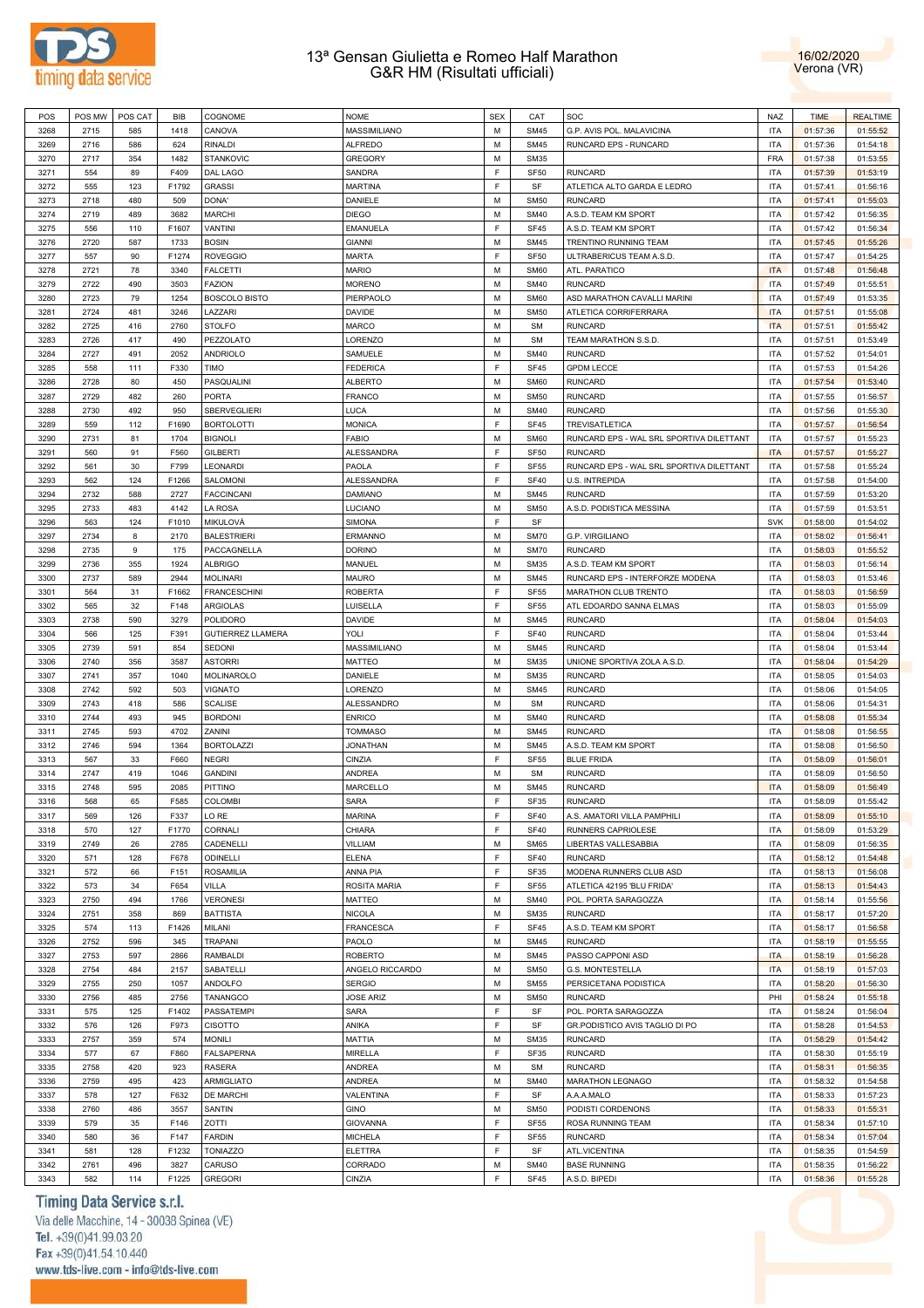



| POS  | POS MW | POS CAT | BIB   | COGNOME             | <b>NOME</b>         | <b>SEX</b> | CAT              | SOC                            | <b>NAZ</b> | <b>TIME</b> | <b>REALTIME</b> |
|------|--------|---------|-------|---------------------|---------------------|------------|------------------|--------------------------------|------------|-------------|-----------------|
| 3344 | 2762   | 598     | 3806  | <b>FAGOTTO</b>      | MASSIMILIANO        | M          | <b>SM45</b>      | <b>LATIN MARATHON LOVERS</b>   | ITA        | 01:58:36    | 01:54:50        |
|      |        |         |       |                     |                     |            |                  |                                |            |             |                 |
| 3345 | 583    | 115     | F417  | PARMIGGIANI         | SILVIA              | E          | <b>SF45</b>      | <b>RUNCARD</b>                 | <b>ITA</b> | 01:58:38    | 01:56:38        |
| 3346 | 2763   | 497     | 1147  | <b>TRIPEPI</b>      | <b>STEFANO</b>      | M          | <b>SM40</b>      | <b>RUNCARD</b>                 | <b>ITA</b> | 01:58:38    | 01:56:16        |
| 3347 | 2764   | 599     | 1155  | <b>SEGATTINI</b>    | <b>CHRISTIAN</b>    | M          | <b>SM45</b>      | <b>RUNCARD</b>                 | <b>ITA</b> | 01:58:39    | 01:55:26        |
| 3348 | 584    | 116     | F308  | <b>MILTON</b>       | <b>SHARON</b>       | E          | <b>SF45</b>      | <b>READING JOGGERS</b>         | GBR        | 01:58:39    | 01:56:55        |
| 3349 | 2765   | 360     | 3638  | ZANICHELLI          | <b>MIRKO</b>        | M          | <b>SM35</b>      | G.S. CARLO BUTTARELLI          | <b>ITA</b> | 01:58:39    | 01:55:28        |
|      |        |         |       |                     |                     |            |                  |                                |            |             |                 |
| 3350 | 585    | 5       | F486  | <b>GRENZFURTNER</b> | <b>DORIS</b>        | F          | SF60             | SPORT RUSCHER TEAM             | <b>GER</b> | 01:58:39    | 01:57:19        |
| 3351 | 586    | 37      | F1577 | CATTELANI           | LORELLA             | E          | <b>SF55</b>      | LATIN MARATHON LOVERS          | <b>ITA</b> | 01:58:41    | 01:57:55        |
| 3352 | 2766   | 251     | 2443  | PESCE               | CORRADO             | M          | <b>SM55</b>      | <b>RUNCARD</b>                 | ITA        | 01:58:41    | 01:54:45        |
| 3353 | 2767   | 498     | 2562  | <b>FORTUNATO</b>    | <b>GIUSEPPE</b>     | М          | <b>SM40</b>      | G. S. DILET. 'LA VOLATA'       | <b>ITA</b> | 01:58:42    | 01:56:03        |
|      | 587    |         |       | <b>BERNABEI</b>     |                     | E          | SF               | G.A.A.C. 2007 VERONAMARATHON   | <b>ITA</b> | 01:58:42    |                 |
| 3354 |        | 129     | F1322 |                     | SILVIA              |            |                  |                                |            |             | 01:56:20        |
| 3355 | 2768   | 82      | 1295  | LENNEFFER           | RAINER              | M          | <b>SM60</b>      | MARATHON SOEST E.V.            | <b>GER</b> | 01:58:43    | 01:56:54        |
| 3356 | 588    | 130     | F1001 | BAHDANAVA           | <b>DARYA</b>        | E          | SF               | <b>RUNCARD</b>                 | <b>BLR</b> | 01:58:43    | 01:55:38        |
| 3357 | 2769   | 600     | 2452  | <b>JIMENEZ</b>      | CARLOS              | M          | <b>SM45</b>      |                                | <b>ESP</b> | 01:58:44    | 01:56:47        |
| 3358 | 589    | 131     | F1543 | <b>BORRELLI</b>     | VALENTINA           | E          | SF               | PODISTI MASERA' DI PADOVA      | <b>ITA</b> | 01:58:45    | 01:56:24        |
| 3359 | 2770   | 361     | 2825  | VANIN               | <b>DIMITRI</b>      | M          | <b>SM35</b>      | RUNCARD EPS - SKY TEAM CAM     | <b>ITA</b> | 01:58:45    | 01:56:19        |
|      |        |         |       |                     |                     |            |                  |                                |            |             |                 |
| 3360 | 2771   | 601     | 674   | LUCIA               | <b>SERGIO</b>       | M          | <b>SM45</b>      | PODISTI MASERA' DI PADOVA      | <b>ITA</b> | 01:58:46    | 01:56:25        |
| 3361 | 2772   | 487     | 4181  | <b>AGRESTI</b>      | <b>ALDO</b>         | M          | <b>SM50</b>      | <b>RUNCARD</b>                 | <b>ITA</b> | 01:58:46    | 01:57:19        |
| 3362 | 590    | 117     | F1672 | <b>ROMANELLI</b>    | <b>MARCELLA</b>     | F          | <b>SF45</b>      | ASD PODISTI FRENTANI           | <b>ITA</b> | 01:58:46    | 01:57:50        |
| 3363 | 591    | 68      | F1483 | CALBOLI             | <b>ALICE</b>        | F          | <b>SF35</b>      | 9,92 RUNNING ASD               | ITA        | 01:58:48    | 01:55:41        |
|      |        |         |       |                     |                     | M          |                  |                                |            |             |                 |
| 3364 | 2773   | 499     | 255   | VENTILII            | <b>MARCO</b>        |            | <b>SM40</b>      | ADRIATICO TEAM POLISPORTIVA    | <b>ITA</b> | 01:58:48    | 01:55:47        |
| 3365 | 592    | 69      | F94   | <b>MICOZZI</b>      | DANIELA             | F          | <b>SF35</b>      | ADRIATICO TEAM POLISPORTIVA    | <b>ITA</b> | 01:58:48    | 01:55:48        |
| 3366 | 2774   | 488     | 2501  | DI GERONIMO         | <b>MICHELE</b>      | M          | <b>SM50</b>      | <b>RUNCARD</b>                 | <b>ITA</b> | 01:58:49    | 01:57:50        |
| 3367 | 2775   | 602     | 3170  | <b>BAUCE</b>        | <b>ROBERTO</b>      | M          | <b>SM45</b>      | A.S.D. TEAM KM SPORT           | <b>ITA</b> | 01:58:49    | 01:57:20        |
| 3368 | 2776   | 489     | 2846  | DE STEFANO          | <b>ALFREDO</b>      | M          | <b>SM50</b>      | PASSO CAPPONI ASD              | <b>ITA</b> | 01:58:49    | 01:56:56        |
|      |        |         |       |                     |                     | E          |                  |                                |            |             |                 |
| 3369 | 593    | 92      | F1302 | <b>NATERI</b>       | LAURA               |            | <b>SF50</b>      | ROAD RUNNERS CLUB MILANO       | <b>ITA</b> | 01:58:49    | 01:55:20        |
| 3370 | 2777   | 500     | 475   | PELI                | <b>FABIO</b>        | M          | <b>SM40</b>      | ATLETICA CONCESIO 2009         | <b>ITA</b> | 01:58:51    | 01:54:07        |
| 3371 | 2778   | 501     | 300   | ZANAZZA             | <b>THOMAS</b>       | M          | <b>SM40</b>      | <b>RUNCARD</b>                 | <b>ITA</b> | 01:58:51    | 01:54:33        |
| 3372 | 2779   | 502     | 810   | <b>BENDAZZOLI</b>   | MATTIA              | M          | <b>SM40</b>      | <b>RUNCARD</b>                 | <b>ITA</b> | 01:58:53    | 01:54:27        |
| 3373 | 2780   | 27      | 1073  | KEIL                | <b>HELMUT</b>       | M          | <b>SM65</b>      | SPORT RUSCHER TEAM             | GER        | 01:58:54    | 01:56:27        |
|      |        |         |       |                     |                     |            |                  |                                |            |             |                 |
| 3374 | 594    | 129     | F1247 | <b>MANCINI</b>      | <b>STEFANIA</b>     | E          | <b>SF40</b>      | A.S.C.D. SILVANO FEDI          | <b>ITA</b> | 01:58:54    | 01:55:55        |
| 3375 | 595    | 93      | F592  | LAVEZZI             | <b>CLAUDIA</b>      | E          | <b>SF50</b>      | <b>GENERALI RUNNERS</b>        | <b>ITA</b> | 01:58:54    | 01:54:52        |
| 3376 | 2781   | 490     | 4209  | LAMACCHI            | PAOLO               | M          | <b>SM50</b>      | <b>RUNCARD</b>                 | ITA        | 01:58:54    | 01:57:45        |
| 3377 | 596    | 94      | F1187 | <b>NIZZOLA</b>      | ANNA MARIA          | F          | <b>SF50</b>      | TRIATHLON CREMONA STRADIVARI S | <b>ITA</b> | 01:58:54    | 01:56:33        |
| 3378 | 2782   | 362     | 4732  | <b>GIANNASI</b>     | PIERLUIGI           | M          | <b>SM35</b>      | A.S.C.D. SILVANO FEDI          | <b>ITA</b> | 01:58:54    | 01:55:55        |
|      |        |         |       |                     |                     |            |                  |                                |            |             |                 |
| 3379 | 2783   | 503     | 2503  | <b>ZAMPIERI</b>     | SIMONE              | M          | <b>SM40</b>      | G.A.A.C. 2007 VERONAMARATHON   | <b>ITA</b> | 01:58:55    | 01:57:45        |
| 3380 | 597    | 132     | F464  | <b>BRAY</b>         | <b>NICOLETTA</b>    | E          | SF               | <b>RUNCARD</b>                 | ITA        | 01:58:56    | 01:54:56        |
| 3381 | 2784   | 363     | 2025  | <b>BERARDO</b>      | <b>MATTEO</b>       | M          | <b>SM35</b>      | <b>RUNCARD</b>                 | <b>ITA</b> | 01:58:56    | 01:56:04        |
| 3382 | 2785   | 491     | 1800  | <b>GENNARO</b>      | <b>MARCO</b>        | M          | <b>SM50</b>      | POLISPORTIVA AURORA 76 ASD     | <b>ITA</b> | 01:58:56    | 01:57:50        |
| 3383 | 2786   | 252     | 1788  | <b>POLATO</b>       | <b>MAURIZIO</b>     | M          | <b>SM55</b>      | <b>RUNCARD</b>                 | <b>ITA</b> | 01:58:57    | 01:56:04        |
|      |        |         |       |                     |                     | M          |                  | POLISPORTIVA PROGRESSO ASD     | <b>ITA</b> |             |                 |
| 3384 | 2787   | 28      | 3907  | CERVELLATI          | <b>MAURO</b>        |            | <b>SM65</b>      |                                |            | 01:58:57    | 01:55:50        |
| 3385 | 598    | 133     | F698  | COSTA               | CHARLOTTE           | E          | SF               | <b>RUNCARD</b>                 | <b>ITA</b> | 01:58:57    | 01:55:15        |
| 3386 | 599    | 130     | F642  | <b>MONDUZZI</b>     | <b>ERIKA</b>        | E          | <b>SF40</b>      | RUNCARD EPS - SAN VITO A.S.D.  | <b>ITA</b> | 01:58:57    | 01:55:47        |
| 3387 | 2788   | 504     | 2288  | LICARI              | PAOLO               | M          | <b>SM40</b>      | RIMINI MARATHON                | ITA        | 01:58:58    | 01:55:31        |
| 3388 | 600    | 95      | F939  | <b>BALCON</b>       | <b>DENISE</b>       | F          | <b>SF50</b>      | RUN&FUN OLTRE TEAM             | ITA        | 01:58:59    | 01:55:11        |
| 3389 | 601    |         | F1667 | SANTI               |                     | F          | <b>SF40</b>      |                                | ITA        |             | 01:54:41        |
|      |        | 131     |       |                     | <b>ALESSIA</b>      |            |                  | MARATHON CREMONA               |            | 01:58:59    |                 |
| 3390 | 2789   | 603     | 4182  | <b>GEROLDI</b>      | <b>IGOR</b>         | M          | <b>SM45</b>      | <b>RUNCARD</b>                 | <b>ITA</b> | 01:58:59    | 01:54:42        |
| 3391 | 602    | 132     | F2208 | <b>TURRI</b>        | SILVIA              | E          | <b>SF40</b>      | G.M. SPORTING CLUB MONDADORI   | <b>ITA</b> | 01:59:00    | 01:56:43        |
| 3392 | 2790   | 364     | 3820  | BERNET JIMENEZ      | ANGEL               | M          | <b>SM35</b>      | <b>RUNCARD</b>                 | <b>ESP</b> | 01:59:01    | 01:55:59        |
| 3393 | 2791   | 253     | 1948  | <b>BADOCH</b>       | PAOLO               | M          | <b>SM55</b>      | ATLETICA TEAM LOPPIO           | ITA        | 01:59:01    | 01:56:29        |
|      |        |         |       |                     |                     | M          |                  | ATLETICA TEAM LOPPIO           |            |             |                 |
| 3394 | 2792   | 254     | 2963  | <b>BELLIN</b>       | GIANNI              |            | <b>SM55</b>      |                                | ITA        | 01:59:03    | 01:56:30        |
| 3395 | 2793   | 421     | 480   | <b>CINGI</b>        | <b>STEFANO</b>      | M          | <b>SM</b>        | <b>RUNCARD</b>                 | <b>ITA</b> | 01:59:04    | 01:56:51        |
| 3396 | 603    | 96      | F807  | ZANELLA             | <b>ROMANA</b>       | E          | <b>SF50</b>      | ASD MARATHON CAVALLI MARINI    | ITA        | 01:59:04    | 01:56:44        |
| 3397 | 604    | 133     | F741  | POZENATO            | CHIRLEI MARIA       | E          | <b>SF40</b>      |                                | <b>BRA</b> | 01:59:06    | 01:56:37        |
| 3398 | 2794   | 365     | 2639  | <b>MANTOVANI</b>    | SILVIO              | M          | <b>SM35</b>      | A.S.D TEAM SPARTANS            | ITA        | 01:59:08    | 01:55:45        |
| 3399 | 2795   |         |       |                     | <b>LUCIANO</b>      | M          | <b>SM50</b>      |                                | ITA        |             | 01:57:26        |
|      |        | 492     | 433   | LAMACCHIA           |                     |            |                  | ASD TEAM GRANAROLO             |            | 01:59:11    |                 |
| 3400 | 2796   | 255     | 358   | <b>ORSATTI</b>      | CLAUDIO             | M          | <b>SM55</b>      | PASSO CAPPONI ASD              | ITA        | 01:59:13    | 01:56:33        |
| 3401 | 2797   | 83      | 683   | <b>RUYMEN</b>       | <b>MICHEL</b>       | M          | <b>SM60</b>      |                                | <b>BEL</b> | 01:59:13    | 01:55:48        |
| 3402 | 605    | 97      | F294  | <b>STROUWEN</b>     | <b>BEA</b>          | F          | SF <sub>50</sub> |                                | <b>BEL</b> | 01:59:14    | 01:55:48        |
| 3403 | 606    | 134     | F652  | PASSANTINO          | SARA                | E          | <b>SF40</b>      | <b>RUNCARD</b>                 | <b>ITA</b> | 01:59:14    | 01:58:03        |
|      |        |         |       |                     |                     | F          |                  |                                |            |             |                 |
| 3404 | 607    | 38      | F97   | <b>CRESCIMBENI</b>  | MARIA ADELAIDE      |            | <b>SF55</b>      | G.P. AVIS CASTELRAIMONDO       | <b>ITA</b> | 01:59:14    | 01:56:28        |
| 3405 | 608    | 135     | F1505 | LUCATELLO           | LAURA               | E          | <b>SF40</b>      | <b>RUNCARD</b>                 | ITA        | 01:59:16    | 01:54:59        |
| 3406 | 2798   | 422     | 1023  | <b>BEGHINI</b>      | MATTEO              | M          | <b>SM</b>        | <b>RUNCARD</b>                 | ITA        | 01:59:17    | 01:56:59        |
| 3407 | 609    | 134     | F738  | <b>FRESCURATO</b>   | <b>MAURA</b>        | F          | SF               | <b>RUNCARD</b>                 | <b>ITA</b> | 01:59:17    | 01:56:38        |
| 3408 | 610    | 98      | F397  | <b>MORENCIO</b>     | <b>FAVIA ANDREA</b> | F          | <b>SF50</b>      | PERCORRERE IL SILE             | ITA        | 01:59:18    | 01:57:38        |
|      |        |         |       |                     |                     |            |                  |                                |            |             |                 |
| 3409 | 2799   | 505     | 2412  | <b>VURCHIO</b>      | ALESSANDRO          | M          | <b>SM40</b>      | PARMARATHON ASD                | <b>ITA</b> | 01:59:18    | 01:57:19        |
| 3410 | 2800   | 604     | 329   | <b>GIUNTOLI</b>     | <b>NICOLA</b>       | M          | <b>SM45</b>      | 9,92 RUNNING ASD               | ITA        | 01:59:18    | 01:58:23        |
| 3411 | 611    | 99      | F1566 | CAMPANINI           | SUSANNA             | E          | <b>SF50</b>      | A.S.D. ATLETICA LUPATOTINA     | ITA        | 01:59:19    | 01:55:51        |
| 3412 | 2801   | 493     | 4010  | LEGIORDANI          | <b>EROS</b>         | M          | <b>SM50</b>      | VICENZA MARATHON               | ITA        | 01:59:20    | 01:55:06        |
| 3413 | 2802   | 494     | 1918  | VEZZARI             | <b>FEDERICO</b>     | M          | <b>SM50</b>      | A.S.D. TEAM KM SPORT           | ITA        | 01:59:21    | 01:56:15        |
|      |        |         |       |                     |                     |            |                  |                                |            |             |                 |
| 3414 | 2803   | 605     | 1272  | CRAPANZANO          | SALVATORE           | M          | <b>SM45</b>      | AMATORI ATL.CHIRIGNAGO         | ITA        | 01:59:22    | 01:58:04        |
| 3415 | 2804   | 366     | 755   | <b>GIULIANO</b>     | <b>GIUSEPPE</b>     | M          | <b>SM35</b>      | <b>RUNCARD</b>                 | ITA        | 01:59:22    | 01:55:30        |
| 3416 | 2805   | 506     | 1168  | <b>MURARI</b>       | <b>ANDREA</b>       | M          | <b>SM40</b>      | TRAGUARDO VOLANTE RACING       | ITA        | 01:59:23    | 01:57:53        |
| 3417 | 2806   | 495     | 3455  | <b>FORMIGONI</b>    | <b>MIRCO</b>        | M          | <b>SM50</b>      | G.S.D. VALDALPONE DE MEGNI     | ITA        | 01:59:23    | 01:56:36        |
| 3418 | 2807   | 496     | 4730  | <b>GNECCHI</b>      | <b>MARCO</b>        | M          | <b>SM50</b>      | <b>URBAN RUNNERS</b>           | <b>ITA</b> | 01:59:23    | 01:57:28        |
|      |        |         |       |                     |                     |            |                  |                                |            |             |                 |
| 3419 | 2808   | 507     | 2694  | PIERUCCI            | <b>EMILIANO</b>     | М          | <b>SM40</b>      | A.S.C.D. SILVANO FEDI          | <b>ITA</b> | 01:59:24    | 01:56:24        |

# Timing Data Service s.r.l.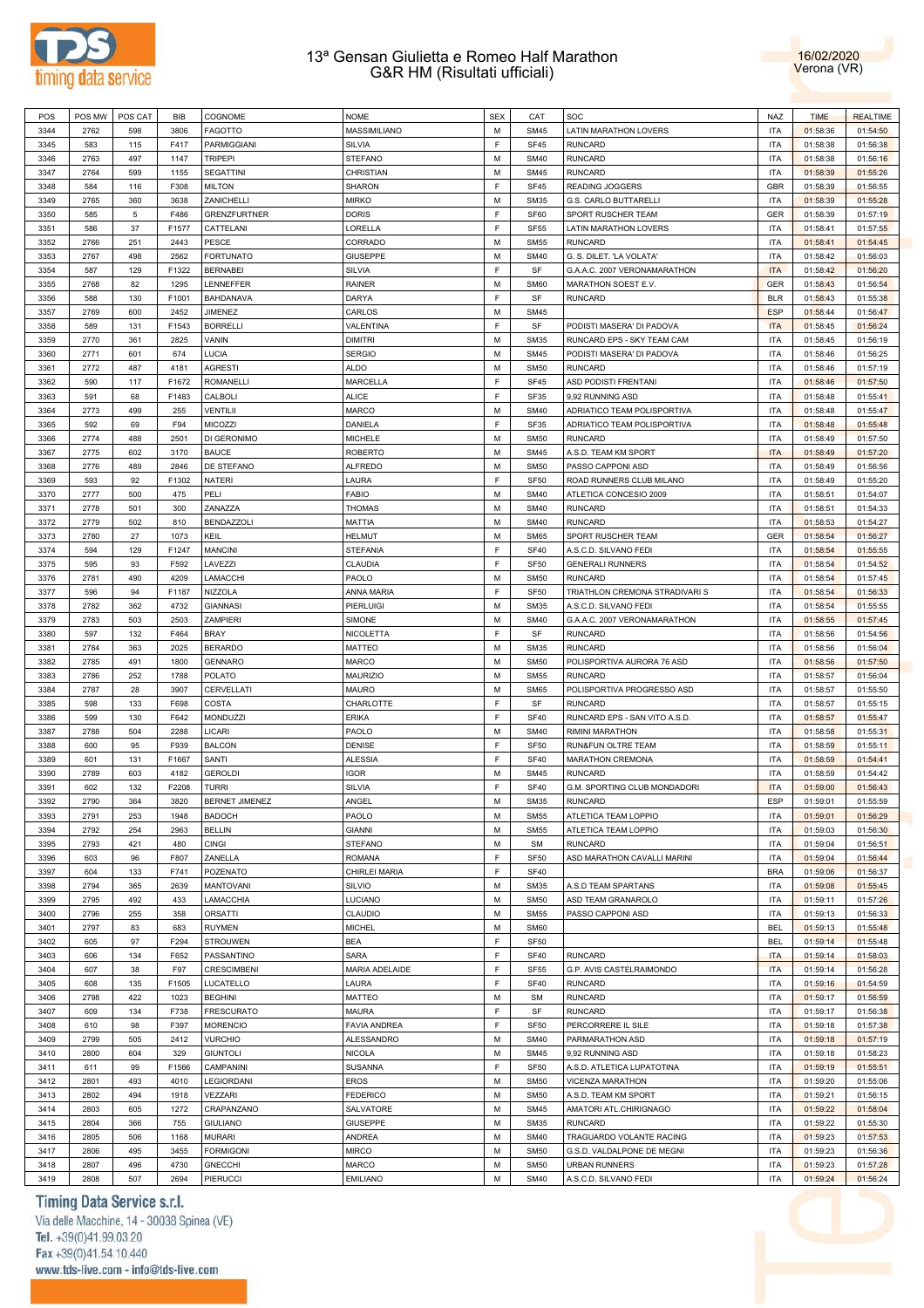



| POS  | POS MW | POS CAT | BIB   | COGNOME           | <b>NOME</b>         | <b>SEX</b>  | CAT              | SOC                                      | <b>NAZ</b> | <b>TIME</b> | <b>REALTIME</b> |
|------|--------|---------|-------|-------------------|---------------------|-------------|------------------|------------------------------------------|------------|-------------|-----------------|
| 3420 | 2809   | 256     | 3366  | <b>RIZZI</b>      | ANDREA              | M           | <b>SM55</b>      | G.S. DILETTANTISTICO ITALPOSE            | <b>ITA</b> | 01:59:24    | 01:56:21        |
| 3421 | 2810   | 606     | 1452  | AMABILI           | PASQUALE            | M           | <b>SM45</b>      | ASD COCOON CLUB MAZARA                   | <b>ITA</b> | 01:59:25    | 01:56:25        |
| 3422 | 2811   | 508     | 3697  | SPINETTI          | <b>FABRIZIO</b>     | M           | <b>SM40</b>      | A.S.D. TEAM KM SPORT                     | <b>ITA</b> | 01:59:25    | 01:57:57        |
| 3423 | 612    | 100     | F1592 | ZEDDA             | <b>ROBERTA</b>      | $\mathsf F$ | <b>SF50</b>      | <b>VICENZA RUNNERS</b>                   | <b>ITA</b> | 01:59:26    | 01:57:43        |
|      |        |         |       |                   |                     |             |                  |                                          |            |             |                 |
| 3424 | 2812   | 497     | 3621  | <b>BERTO</b>      | <b>GIOVANNI</b>     | M           | <b>SM50</b>      | <b>VICENZA RUNNERS</b>                   | <b>ITA</b> | 01:59:26    | 01:58:51        |
| 3425 | 2813   | 498     | 2994  | <b>SOLCIA</b>     | <b>GIOVANNI</b>     | M           | <b>SM50</b>      | RUNCARD                                  | <b>ITA</b> | 01:59:26    | 01:54:46        |
| 3426 | 2814   | 607     | 3991  | <b>NEGRO</b>      | <b>FABIO</b>        | M           | <b>SM45</b>      | VICENZA MARATHON                         | <b>ITA</b> | 01:59:26    | 01:57:32        |
| 3427 | 2815   | 84      | 1880  | PENSO             | PAOLO               | M           | <b>SM60</b>      | RUNNING TEAM MESTRE                      | <b>ITA</b> | 01:59:27    | 01:56:54        |
| 3428 | 2816   | 608     | 3166  | <b>PERONI</b>     | <b>STEFANO</b>      | M           | <b>SM45</b>      | A.S.D. TEAM KM SPORT                     | <b>ITA</b> | 01:59:27    | 01:59:27        |
| 3429 | 613    | 118     | F671  | <b>IORGA</b>      | ANCA MARIA          | F           | <b>SF45</b>      | <b>RUNCARD</b>                           | ROU        | 01:59:29    | 01:56:07        |
| 3430 | 2817   | 499     | 697   | <b>IOVINO</b>     | <b>DOMENICO</b>     | M           | <b>SM50</b>      | <b>RUNCARD</b>                           | <b>ITA</b> | 01:59:29    | 01:56:32        |
| 3431 | 2818   | 423     | 1647  | <b>LOMBARDI</b>   | <b>EDOARDO</b>      | M           | <b>SM</b>        | IMPOSSIBLE226 TRIATHLON FORLI            | <b>ITA</b> | 01:59:30    | 01:57:02        |
| 3432 | 2819   | 500     | 2974  | <b>MONTANO</b>    | LEONARDO            | M           | <b>SM50</b>      | ASD FIDAS GNARRO JET MATTEI              | <b>ITA</b> | 01:59:30    | 01:58:00        |
|      |        |         | F1194 |                   |                     | F           | <b>SF45</b>      | PISA ROAD RUNNERS CLUB                   |            |             |                 |
| 3433 | 614    | 119     |       | TRENTACAPILLI     | DANIELA             |             |                  |                                          | <b>ITA</b> | 01:59:31    | 01:57:01        |
| 3434 | 2820   | 609     | 1914  | MILANI            | <b>DIEGO</b>        | M           | <b>SM45</b>      | A.S.D. TEAM KM SPORT                     | <b>ITA</b> | 01:59:31    | 01:56:39        |
| 3435 | 615    | 135     | F785  | CASALI            | <b>GIORGIA</b>      | F           | SF               | IMPOSSIBLE226 TRIATHLON FORLI            | <b>ITA</b> | 01:59:31    | 01:57:03        |
| 3436 | 616    | 101     | F568  | RAMETTI           | <b>MARIA SERENA</b> | F           | <b>SF50</b>      | UNIONE SPORTIVA NAVE ASD                 | <b>ITA</b> | 01:59:32    | 01:56:39        |
| 3437 | 617    | 102     | F1173 | CAZZANIGA         | <b>MARIA ELENA</b>  | F           | <b>SF50</b>      | A.S.D. MARCIACARATESI                    | <b>ITA</b> | 01:59:33    | 01:56:56        |
| 3438 | 2821   | 610     | 1699  | <b>FACCINI</b>    | DAVIDE              | M           | <b>SM45</b>      | RUNCARD EPS - S.S.D. INVICTA PODISMO COP | <b>ITA</b> | 01:59:33    | 01:56:56        |
| 3439 | 2822   | 501     | 1979  | LUCCHI            | <b>GIORDANO</b>     | M           | <b>SM50</b>      | RUNCARD EPS - ASD LA COMETA              | <b>ITA</b> | 01:59:33    | 01:56:10        |
| 3440 | 618    | 120     | F481  | <b>BIGALKE</b>    | <b>JEANNINE</b>     | F           | SF45             | SPORT RUSCHER TEAM                       | GER        | 01:59:34    | 01:56:43        |
| 3441 | 2823   | 85      | 2213  | <b>KLOTZNER</b>   | KARL                | M           | <b>SM60</b>      | <b>RUNCARD</b>                           | <b>ITA</b> | 01:59:34    | 01:57:04        |
|      |        |         | 910   |                   | LUCA                | M           | <b>SM45</b>      |                                          | <b>ITA</b> |             |                 |
| 3442 | 2824   | 611     |       | MALAMAN           |                     |             |                  | <b>RUNCARD</b>                           |            | 01:59:34    | 01:55:45        |
| 3443 | 2825   | 509     | 2210  | ZANAZZI           | ALESSANDRO          | M           | <b>SM40</b>      | <b>RUNCARD</b>                           | <b>USA</b> | 01:59:34    | 01:56:04        |
| 3444 | 619    | 103     | F1150 | DI CARLO          | LOREDANA            | F           | SF <sub>50</sub> | SPORT RACE A.S.D.                        | <b>ITA</b> | 01:59:34    | 01:57:00        |
| 3445 | 620    | 121     | F472  | CAMPANELLA        | <b>MICHELA</b>      | F           | <b>SF45</b>      | ATLETICA AVIANO                          | <b>ITA</b> | 01:59:34    | 01:57:35        |
| 3446 | 621    | 70      | F1795 | <b>RAFFAINI</b>   | <b>FRANCESCA</b>    | F           | SF35             | C.U.S. PARMA                             | <b>ITA</b> | 01:59:34    | 01:57:13        |
| 3447 | 2826   | 502     | 3121  | <b>RAMPONI</b>    | <b>ROBERTO</b>      | M           | <b>SM50</b>      | <b>RUNCARD</b>                           | <b>ITA</b> | 01:59:35    | 01:57:30        |
| 3448 | 2827   | 510     | 4285  | <b>OTTONELLO</b>  | LUCA                | M           | <b>SM40</b>      | EMOZIONI SPORT TEAM A.S.D.               | <b>ITA</b> | 01:59:35    | 01:55:00        |
| 3449 | 2828   | 612     | 1693  | <b>BERGAMO</b>    | <b>GIANLUCA</b>     | M           | <b>SM45</b>      | <b>EMME RUNNING TEAM</b>                 | <b>ITA</b> | 01:59:36    | 01:55:39        |
| 3450 | 2829   | 86      | 307   | GRECO             | PAOLO               | M           | <b>SM60</b>      | RUNNING SARONNO                          | <b>ITA</b> | 01:59:37    | 01:56:51        |
| 3451 | 2830   | 257     | 1869  | <b>MAURI</b>      | ROBERTO GIORGIO     | M           | <b>SM55</b>      | EUROATLETICA 2002                        | <b>ITA</b> | 01:59:38    | 01:57:31        |
|      |        |         |       |                   |                     |             |                  |                                          |            |             |                 |
| 3452 | 2831   | 613     | 401   | <b>STOCCO</b>     | <b>IVANO</b>        | M           | <b>SM45</b>      | GRUPPO ATLETICA VEDELAGO                 | <b>ITA</b> | 01:59:38    | 01:58:08        |
| 3453 | 2832   | 258     | 3037  | <b>MOSSINA</b>    | PAOLO               | M           | <b>SM55</b>      | ATL. ARCISATE                            | <b>ITA</b> | 01:59:38    | 01:56:36        |
| 3454 | 2833   | 614     | 962   | <b>BERTANI</b>    | <b>FABIO</b>        | M           | <b>SM45</b>      | <b>RUNCARD</b>                           | <b>ITA</b> | 01:59:39    | 01:56:44        |
| 3455 | 2834   | 615     | 1810  | <b>CARUBIA</b>    | GIANLUCA            | M           | <b>SM45</b>      | <b>RUNCARD</b>                           | <b>ITA</b> | 01:59:39    | 01:56:15        |
| 3456 | 622    | 39      | F582  | <b>OSTHEIMER</b>  | <b>RENATE</b>       | $\mathsf F$ | <b>SF55</b>      | S.G EISACKTAL RAIFFEISEN ASV             | <b>ITA</b> | 01:59:39    | 01:56:25        |
| 3457 | 2835   | 259     | 199   | AVANZINI          | ANDREA              | M           | <b>SM55</b>      | MARATHON LEGNAGO                         | <b>ITA</b> | 01:59:39    | 01:58:00        |
| 3458 | 2836   | 503     | 1577  | <b>MORETTO</b>    | MICHELE             | M           | <b>SM50</b>      | <b>RUNCARD</b>                           | <b>ITA</b> | 01:59:39    | 01:55:49        |
| 3459 | 2837   | 504     | 4211  | PEDERZOLLI        | PIERO               | M           | <b>SM50</b>      | <b>RUNCARD</b>                           | <b>ITA</b> | 01:59:39    | 01:55:11        |
| 3460 | 623    | 136     | F1051 | <b>GEROLA</b>     | VALENTINA           | F           | SF               | <b>RUNCARD</b>                           | <b>ITA</b> | 01:59:40    | 01:57:13        |
|      | 2838   | 505     |       | AVANZINI          |                     | M           | <b>SM50</b>      |                                          | <b>ITA</b> |             |                 |
| 3461 |        |         | 145   |                   | SIMONE              |             |                  | MARATHON LEGNAGO                         |            | 01:59:41    | 01:58:03        |
| 3462 | 2839   | 260     | 1898  | <b>ALDROVANDI</b> | <b>GUELFO</b>       | M           | <b>SM55</b>      | ASD 3'.30" TEAM                          | <b>ITA</b> | 01:59:42    | 01:57:36        |
| 3463 | 2840   | 616     | 2958  | <b>RAGUSO</b>     | <b>ANTONIO</b>      | M           | <b>SM45</b>      | ASD 3'.30" TEAM                          | <b>ITA</b> | 01:59:42    | 01:57:36        |
| 3464 | 624    | 104     | F1201 | RICCO'            | <b>ELENA</b>        | F           | <b>SF50</b>      | ATL. CASTELNOVO MONTI                    | <b>ITA</b> | 01:59:43    | 01:56:57        |
| 3465 | 2841   | 506     | 1863  | <b>BERTOLINI</b>  | <b>GIANPIERO</b>    | M           | <b>SM50</b>      | <b>TEAM VALTELLINA</b>                   | <b>ITA</b> | 01:59:43    | 01:56:12        |
| 3466 | 2842   | 511     | 4095  | POLJAK            | <b>IGOR</b>         | M           | <b>SM40</b>      | RUNCARD                                  | CRO        | 01:59:43    | 01:57:46        |
| 3467 | 625    | 136     | F1678 | <b>NEGRUT</b>     | <b>IOANA</b>        | F           | <b>SF40</b>      | <b>RUNCARD</b>                           | <b>ROU</b> | 01:59:44    | 01:58:38        |
| 3468 | 2843   | 512     | 751   | <b>MINUTO</b>     | <b>MATTEO</b>       | M           | <b>SM40</b>      | <b>RUNCARD</b>                           | <b>ITA</b> | 01:59:44    | 01:55:09        |
| 3469 | 626    | 40      | F1152 | <b>RIGAMONTI</b>  | LINA                | F           | <b>SF55</b>      | G.P. PELLEGRINELLI                       | <b>ITA</b> | 01:59:44    | 01:57:34        |
| 3470 | 2844   | 617     | 1825  |                   | <b>FRANCO</b>       | M           | <b>SM45</b>      | <b>RUNCARD</b>                           | <b>ITA</b> |             |                 |
|      |        |         |       | GALANTE           |                     |             |                  |                                          |            | 01:59:44    | 01:56:54        |
| 3471 | 2845   | 513     | 1366  | <b>MONTI</b>      | <b>NICOLA</b>       | M           | <b>SM40</b>      | G.A.A.C. 2007 VERONAMARATHON             | <b>ITA</b> | 01:59:44    | 01:57:10        |
| 3472 | 2846   | 29      | 2431  | <b>BIANCHETTI</b> | PIERINO             | M           | <b>SM65</b>      | G.P. PELLEGRINELLI                       | <b>ITA</b> | 01:59:46    | 01:58:25        |
| 3473 | 2847   | 424     | 4036  | CABILLI           | MATTIA              | M           | <b>SM</b>        | <b>RUNCARD</b>                           | <b>ITA</b> | 01:59:48    | 01:57:40        |
| 3474 | 2848   | 514     | 2627  | MAVER             | ELON ALBERTO        | M           | <b>SM40</b>      | <b>RUNCARD</b>                           | <b>ITA</b> | 01:59:48    | 01:56:41        |
| 3475 | 627    | 105     | F1540 | <b>ROVEGGIA</b>   | LARA                | F           | <b>SF50</b>      | G.S.D. VALDALPONE DE MEGNI               | <b>ITA</b> | 01:59:48    | 01:58:29        |
| 3476 | 2849   | 515     | 711   | LONGO             | <b>FILIPPO</b>      | M           | <b>SM40</b>      | S.S. A.V.I.S. SPORT NOVOLI               | <b>ITA</b> | 01:59:48    | 01:57:47        |
| 3477 | 2850   | 261     | 997   | VENTILATO         | <b>GIUSEPPE</b>     | M           | <b>SM55</b>      | S.S. A.V.I.S. SPORT NOVOLI               | <b>ITA</b> | 01:59:49    | 01:57:46        |
| 3478 | 628    | 41      | F1533 | DAL CORSO         | <b>MARISA</b>       | F           | <b>SF55</b>      | G.S.D. VALDALPONE DE MEGNI               | <b>ITA</b> | 01:59:49    | 01:58:28        |
| 3479 | 2851   | 618     | 2317  | PERDONATI         | <b>STEFANO</b>      | M           | <b>SM45</b>      | RUNCARD EPS - LIBERO MOVIMENTO PO RIVER  | <b>ITA</b> | 01:59:49    | 01:57:46        |
|      |        |         |       |                   |                     | M           |                  |                                          |            |             |                 |
| 3480 | 2852   | 262     | 2365  | <b>RICCI</b>      | MATTEO              |             | <b>SM55</b>      | POL. CARUGATE                            | <b>ITA</b> | 01:59:49    | 01:55:04        |
| 3481 | 2853   | 263     | 3324  | <b>SCURI</b>      | <b>FABRIZIO</b>     | M           | <b>SM55</b>      | RUNNERS CAPRIOLESE                       | <b>ITA</b> | 01:59:49    | 01:56:53        |
| 3482 | 629    | 42      | F1193 | <b>GOETTERT</b>   | ASTRID              | F           | <b>SF55</b>      | <b>RUNCARD</b>                           | <b>GER</b> | 01:59:51    | 01:56:50        |
| 3483 | 2854   | 516     | 1738  | SOSTIZZO          | <b>DIMITRI</b>      | M           | <b>SM40</b>      | AFV BELTRAME                             | <b>ITA</b> | 01:59:51    | 01:56:24        |
| 3484 | 2855   | 264     | 2514  | EIMANNSBERGER     | CHRISTIAN           | M           | <b>SM55</b>      | <b>RUNCARD</b>                           | GER        | 01:59:51    | 01:56:50        |
| 3485 | 2856   | 425     | 754   | CASSINADRI        | <b>ALESSIO</b>      | M           | <b>SM</b>        | <b>RUNCARD</b>                           | <b>ITA</b> | 01:59:52    | 01:56:37        |
| 3486 | 2857   | 517     | 2813  | <b>MOLINARI</b>   | <b>STEFANO</b>      | M           | <b>SM40</b>      | <b>RUNCARD</b>                           | <b>ITA</b> | 01:59:52    | 01:55:27        |
| 3487 | 630    | 122     | F1611 | ZARDINI           | <b>STEFANIA</b>     | $\mathsf F$ | <b>SF45</b>      | A.S.D. TEAM KM SPORT                     | <b>ITA</b> | 01:59:53    | 01:58:17        |
|      |        |         |       |                   |                     |             |                  |                                          |            |             |                 |
| 3488 | 2858   | 367     | 3145  | <b>TREGNAGHI</b>  | <b>FILIPPO</b>      | М           | <b>SM35</b>      | A.S.D. TEAM KM SPORT                     | <b>ITA</b> | 01:59:53    | 01:58:52        |
| 3489 | 631    | 123     | F1612 | <b>BIANCO</b>     | <b>GISELLA</b>      | F           | <b>SF45</b>      | A.S.D. TEAM KM SPORT                     | <b>ITA</b> | 01:59:53    | 01:58:18        |
| 3490 | 632    | 124     | F955  | <b>FRANCIA</b>    | VALENTINA           | F           | SF45             | <b>RUNCARD</b>                           | <b>ITA</b> | 01:59:54    | 01:57:28        |
| 3491 | 633    | 106     | F1189 | <b>URBINATI</b>   | <b>GIOVANNA</b>     | $\mathsf F$ | <b>SF50</b>      | <b>RUNCARD</b>                           | <b>ITA</b> | 01:59:54    | 01:57:34        |
| 3492 | 2859   | 87      | 1400  | ZANANDREA         | <b>GIOVANNI</b>     | M           | <b>SM60</b>      | G.P. AVIS POL. MALAVICINA                | <b>ITA</b> | 01:59:54    | 01:58:40        |
| 3493 | 2860   | 507     | 2508  | <b>FIORANI</b>    | <b>FILIBERTO</b>    | М           | <b>SM50</b>      | <b>RUNCARD</b>                           | <b>ITA</b> | 01:59:55    | 01:57:34        |
| 3494 | 634    | 137     | F1265 | LORENZINI         | ALESSANDRA          | $\mathsf F$ | <b>SF40</b>      | <b>RUNCARD</b>                           | <b>ITA</b> | 01:59:55    | 01:55:17        |
| 3495 | 2861   | 619     | 785   | SASSANO           | <b>GIUSEPPE</b>     | ${\sf M}$   | <b>SM45</b>      | G.S. INTERFORZE TORINO                   | <b>ITA</b> | 01:59:56    | 01:55:52        |
|      |        |         |       |                   |                     |             |                  |                                          |            |             |                 |

# Timing Data Service s.r.l.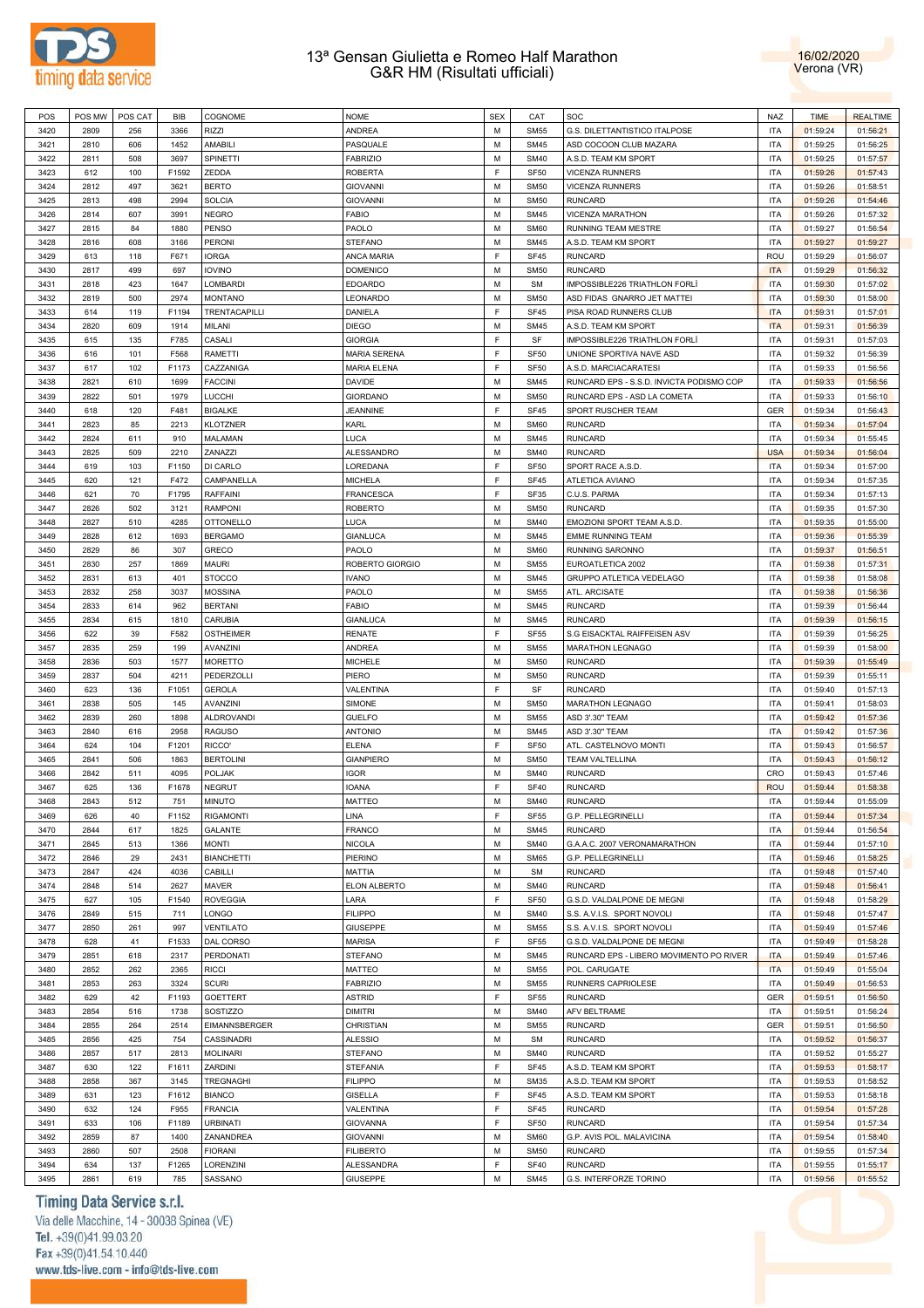



| POS  | POS MW | POS CAT | BIB   | COGNOME            | <b>NOME</b>             | <b>SEX</b> | CAT              | SOC                            | <b>NAZ</b> | <b>TIME</b> | <b>REALTIME</b> |
|------|--------|---------|-------|--------------------|-------------------------|------------|------------------|--------------------------------|------------|-------------|-----------------|
| 3496 | 2862   | 426     | 471   | <b>PEROTTI</b>     | ANDREA                  | M          | <b>SM</b>        | <b>RUNCARD</b>                 | <b>ITA</b> | 01:59:56    | 01:57:02        |
| 3497 | 635    | 138     | F733  | <b>BENATTI</b>     | DANIKA                  | F          | <b>SF40</b>      | <b>RUNCARD</b>                 | <b>ITA</b> | 01:59:57    | 01:57:21        |
|      |        |         |       |                    |                         | M          |                  |                                |            |             |                 |
| 3498 | 2863   | 508     | 3613  | <b>DONAGEMMA</b>   | <b>GIULIO</b>           |            | <b>SM50</b>      | <b>VICENZA RUNNERS</b>         | <b>ITA</b> | 01:59:57    | 01:58:04        |
| 3499 | 2864   | 620     | 2662  | <b>BERNARDINI</b>  | ANDREA                  | M          | <b>SM45</b>      | <b>RUNCARD</b>                 | <b>ITA</b> | 01:59:57    | 01:57:46        |
| 3500 | 2865   | 518     | 3805  | CASARA             | <b>VITTORIO</b>         | M          | <b>SM40</b>      | G.A.A.C. 2007 VERONAMARATHON   | <b>ITA</b> | 01:59:57    | 01:58:47        |
| 3501 | 2866   | 519     | 223   | <b>BUFFA</b>       | MANUEL                  | M          | <b>SM40</b>      | <b>RUNCARD</b>                 | <b>ITA</b> | 01:59:58    | 01:57:32        |
| 3502 | 2867   | 509     | 1389  | SANTINATO          | <b>ROBERTO</b>          | М          | <b>SM50</b>      | <b>RUNCARD</b>                 | <b>ITA</b> | 01:59:58    | 01:57:39        |
| 3503 | 636    | 107     | F498  | ARIZZI             | PAOLA                   | F          | SF <sub>50</sub> | LA RECASTELLO RADICI GROUP     | <b>ITA</b> | 01:59:58    | 01:57:10        |
| 3504 | 2868   | 510     | 1959  | CASTELLETTO        | <b>RUDI</b>             | М          | <b>SM50</b>      | POLISPORTIVA FOSSALTINA        | <b>ITA</b> | 01:59:59    | 01:55:44        |
| 3505 | 637    | 139     | F1016 | <b>GENNA</b>       | NICOLETTA               | F          | <b>SF40</b>      | POLISPORTIVA ATLETICA MAZARA N | <b>ITA</b> | 02:00:00    | 01:56:59        |
| 3506 | 638    | 71      | F1056 | GYŐRI              | <b>BERNADETT</b>        | F          | SF35             |                                | <b>HUN</b> | 02:00:00    | 01:55:33        |
| 3507 | 639    | 140     | F321  | ZOALDI             | SARA                    | F          | <b>SF40</b>      | PT SKYRUNNING                  | <b>ITA</b> | 02:00:01    | 01:57:19        |
|      |        |         |       |                    |                         | F          |                  |                                |            |             |                 |
| 3508 | 640    | 72      | F1085 | <b>MASTRONARDI</b> | SABRINA                 |            | SF35             | <b>RUNCARD</b>                 | <b>ITA</b> | 02:00:01    | 01:59:07        |
| 3509 | 641    | 125     | F1536 | SBRAVATI           | <b>ELISA</b>            | F          | SF45             | G.S.D. VALDALPONE DE MEGNI     | <b>ITA</b> | 02:00:01    | 01:58:44        |
| 3510 | 2869   | 621     | 3782  | <b>MAFFIOLI</b>    | <b>SERGIO</b>           | M          | <b>SM45</b>      | RUNNERS BERGAMO                | <b>ITA</b> | 02:00:02    | 01:57:30        |
| 3511 | 2870   | 520     | 3465  | <b>ROSINA</b>      | <b>ANTONIO</b>          | M          | <b>SM40</b>      | G.S.D. VALDALPONE DE MEGNI     | <b>ITA</b> | 02:00:03    | 01:58:44        |
| 3512 | 2871   | 265     | 4112  | <b>AGNELLO</b>     | MARCO                   | M          | <b>SM55</b>      | <b>RUNCARD</b>                 | <b>ITA</b> | 02:00:04    | 01:55:47        |
| 3513 | 2872   | 511     | 2763  | COSTANTINO         | SALVATORE               | M          | <b>SM50</b>      | ASS. POL. SCANDIANESE          | <b>ITA</b> | 02:00:04    | 01:57:16        |
| 3514 | 642    | 141     | F484  | THEUERKAUF         | DANIELA                 | F          | <b>SF40</b>      | SPORT RUSCHER TEAM             | GER        | 02:00:04    | 01:57:13        |
| 3515 | 2873   | 427     | 699   | PETRACCA           | SIMONE                  | M          | SM               | <b>RUNCARD</b>                 | <b>ITA</b> | 02:00:05    | 01:55:48        |
| 3516 | 2874   | 622     | 851   | <b>HORHOI</b>      | <b>GHEORGHE ANTONIO</b> | M          | <b>SM45</b>      | <b>RUNCARD</b>                 | <b>ITA</b> | 02:00:05    | 01:56:43        |
|      |        |         |       |                    |                         | F          |                  |                                |            |             |                 |
| 3517 | 643    | 137     | F612  | <b>DRABEK</b>      | MAGDALENA               |            | SF               |                                | POL        | 02:00:05    | 01:55:43        |
| 3518 | 2875   | 88      | 2990  | <b>BERTI</b>       | <b>FABRIZIO</b>         | M          | <b>SM60</b>      | ATLETICA ROTALIANA             | <b>ITA</b> | 02:00:07    | 01:55:34        |
| 3519 | 2876   | 368     | 927   | <b>BOCCONCELLO</b> | DANIELE                 | M          | <b>SM35</b>      | <b>RUNCARD</b>                 | <b>ITA</b> | 02:00:09    | 01:55:50        |
| 3520 | 2877   | 512     | 4062  | DAL CAPPELLO       | <b>GIOVANNI</b>         | M          | <b>SM50</b>      | G.A.A.C. 2007 VERONAMARATHON   | <b>ITA</b> | 02:00:09    | 01:57:34        |
| 3521 | 2878   | 266     | 4051  | <b>BUTTINONI</b>   | <b>IVANO</b>            | M          | <b>SM55</b>      | GS AVIS TREVIGLIO G.BRUSAFERRI | <b>ITA</b> | 02:00:09    | 01:57:33        |
| 3522 | 644    | 73      | F1725 | MALAGNI            | <b>VERONICA</b>         | F          | SF35             | <b>RUNCARD</b>                 | <b>ITA</b> | 02:00:09    | 01:57:32        |
| 3523 | 2879   | 513     | 4068  | CASATI             | <b>GIANLUCA</b>         | M          | <b>SM50</b>      | GS AVIS TREVIGLIO G.BRUSAFERRI | <b>ITA</b> | 02:00:10    | 01:57:34        |
| 3524 | 2880   | 623     | 2517  | <b>GALLETTI</b>    | MASSIMILIANO            | М          | <b>SM45</b>      | <b>RUNCARD</b>                 | <b>ITA</b> | 02:00:12    | 01:56:09        |
| 3525 | 645    | 43      | F956  | DE FILIPPIS        | SILVANA                 | F          | <b>SF55</b>      | ASD A.S.A. DETUR NAPOLI        | <b>ITA</b> | 02:00:13    | 01:56:06        |
|      |        |         |       |                    |                         |            |                  |                                |            |             |                 |
| 3526 | 2881   | 267     | 725   | <b>BESSI</b>       | LUCIANO                 | M          | <b>SM55</b>      | G.S. DILETTANTISTICO ITALPOSE  | <b>ITA</b> | 02:00:13    | 01:57:05        |
| 3527 | 2882   | 268     | 3313  | CASALI             | ANDREA                  | M          | <b>SM55</b>      | 9,92 RUNNING ASD               | ITA        | 02:00:14    | 01:57:07        |
| 3528 | 2883   | 369     | 2228  | <b>READUS</b>      | IAN                     | М          | <b>SM35</b>      |                                | <b>USA</b> | 02:00:15    | 01:57:32        |
| 3529 | 2884   | 269     | 3746  | DI LUCA            | GABRIELE                | M          | <b>SM55</b>      | ROAD RUNNERS CLUB MILANO       | <b>ITA</b> | 02:00:15    | 01:56:58        |
| 3530 | 2885   | 624     | 561   | SORIO              | MANUEL                  | M          | <b>SM45</b>      | <b>RUNCARD</b>                 | <b>ITA</b> | 02:00:17    | 01:57:05        |
| 3531 | 2886   | 514     | 1310  | <b>ALFANO</b>      | MATTEO ANGELO           | M          | <b>SM50</b>      | DK RUNNERS MILANO              | <b>ITA</b> | 02:00:17    | 01:57:38        |
| 3532 | 2887   | 89      | 380   | <b>FRANCHI</b>     | Luigi                   | M          | <b>SM60</b>      | A.S.D. TEAM KM SPORT           | <b>ITA</b> | 02:00:17    | 01:59:13        |
| 3533 | 2888   | 625     | 1893  | <b>MERANO</b>      | <b>GIANLUCA</b>         | M          | <b>SM45</b>      | RUNNING TEAM MESTRE            | <b>ITA</b> | 02:00:18    | 01:57:14        |
| 3534 | 2889   | 370     | 2141  | <b>BRAGANTE</b>    | DAVIDE                  | M          | <b>SM35</b>      | SPORTIVA ADIGE                 | <b>ITA</b> | 02:00:18    | 01:57:21        |
| 3535 | 646    | 126     | F1149 | MESSAGLIA          | LIDIA                   | F          | SF45             | WOMAN TRIATHLON ITALIA A.S.D.  | <b>ITA</b> | 02:00:19    | 01:57:39        |
|      |        |         |       |                    |                         |            |                  |                                |            |             |                 |
| 3536 | 2890   | 371     | 3879  | PASQUETTO          | DAVIDE                  | М          | <b>SM35</b>      | <b>RUNCARD</b>                 | <b>ITA</b> | 02:00:20    | 01:56:51        |
| 3537 | 2891   | 521     | 612   | <b>SCARPA</b>      | SAMUELE                 | M          | <b>SM40</b>      | <b>RUNCARD</b>                 | <b>ITA</b> | 02:00:21    | 01:57:11        |
| 3538 | 647    | 6       | F482  | MAYER              | <b>KARIN</b>            | F          | SF60             | SPORT RUSCHER TEAM             | GER        | 02:00:21    | 01:57:26        |
| 3539 | 2892   | 522     | 1201  | LAVAGNOLI          | ANDREA                  | M          | <b>SM40</b>      | A.S.D. TEAM KM SPORT           | <b>ITA</b> | 02:00:22    | 01:58:06        |
| 3540 | 2893   | 372     | 3218  | LAVAGNOLI          | <b>STEFANO</b>          | М          | <b>SM35</b>      | A.S.D. TEAM KM SPORT           | <b>ITA</b> | 02:00:22    | 01:58:05        |
| 3541 | 648    | 74      | F311  | <b>GIANNI</b>      | LAURA                   | F          | SF35             | <b>RUNCARD</b>                 | ITA        | 02:00:22    | 01:57:13        |
| 3542 | 2894   | 523     | 1549  | <b>STARA</b>       | <b>GIANLUCA</b>         | М          | <b>SM40</b>      | A.S.D. CAGLIARI ATLETICA LEGGE | <b>ITA</b> | 02:00:23    | 01:57:50        |
| 3543 | 649    | 108     | F490  | SCHWARZFISCHER     | <b>MARIA</b>            | F          | SF <sub>50</sub> | SPORT RUSCHER TEAM             | <b>GER</b> | 02:00:23    | 01:57:32        |
| 3544 | 2895   | 270     | 895   | DE BATTISTI        | <b>NICOLA</b>           | М          | <b>SM55</b>      | <b>RUNCARD</b>                 | <b>ITA</b> | 02:00:24    | 01:56:04        |
|      |        |         |       |                    |                         | M          |                  | <b>RUNCARD</b>                 |            |             |                 |
| 3545 | 2896   | 626     | 976   | GALLO              | MICHELE                 |            | <b>SM45</b>      |                                | <b>ITA</b> | 02:00:24    | 01:56:05        |
| 3546 | 2897   | 515     | 4162  | ZARDIN             | CESARE                  | M          | <b>SM50</b>      | ZEROTRENTA TRIATHLON BRESCIA   | <b>ITA</b> | 02:00:26    | 02:00:26        |
| 3547 | 650    | 138     | F1309 | <b>MIGLIORINI</b>  | DEBORA                  | F          | SF               | PASSO CAPPONI ASD              | <b>ITA</b> | 02:00:26    | 01:58:35        |
| 3548 | 2898   | 90      | 442   | <b>BUZZI</b>       | MASSIMO                 | М          | <b>SM60</b>      | <b>LIBERTAS UDINE</b>          | <b>ITA</b> | 02:00:26    | 01:58:37        |
| 3549 | 651    | 139     | F1512 | <b>SMITH</b>       | <b>MADISON</b>          | F          | SF               |                                | <b>USA</b> | 02:00:27    | 01:55:40        |
| 3550 | 2899   | 271     | 542   | <b>ROSCAN</b>      | VEACESLAV               | М          | <b>SM55</b>      | <b>RUNCARD</b>                 | <b>ITA</b> | 02:00:27    | 01:58:11        |
| 3551 | 2900   | 373     | 2851  | <b>BOLDRINI</b>    | DENNY                   | M          | <b>SM35</b>      | PASSO CAPPONI ASD              | <b>ITA</b> | 02:00:27    | 01:58:36        |
| 3552 | 652    | 142     | F727  | <b>PULVIRENTI</b>  | VALERIA                 | F          | <b>SF40</b>      | A.S.D. MONTI ROSSI NICOLOSI    | <b>ITA</b> | 02:00:27    | 01:57:54        |
| 3553 | 2901   | 516     | 1721  | LAZZARONI          | <b>ALBERTO</b>          | M          | <b>SM50</b>      | <b>RUNCARD</b>                 | <b>ITA</b> | 02:00:28    | 01:56:57        |
| 3554 | 2902   | 524     | 2383  | <b>BOZ</b>         | ALESSANDRO              | М          | <b>SM40</b>      | OLIMPICAORLE                   | <b>ITA</b> | 02:00:28    | 01:57:08        |
|      |        |         |       |                    |                         |            |                  |                                |            |             |                 |
| 3555 | 2903   | 525     | 1933  | VILLAGRASSA        | WALTER                  | M          | <b>SM40</b>      | <b>RUNCARD</b>                 | <b>ITA</b> | 02:00:29    | 01:57:09        |
| 3556 | 2904   | 272     | 3347  | ZANCARLI           | <b>STEFANO</b>          | М          | <b>SM55</b>      | G.A.A.C. 2007 VERONAMARATHON   | <b>ITA</b> | 02:00:29    | 01:59:07        |
| 3557 | 653    | 109     | F169  | PIVIDORE           | <b>BARBARA</b>          | F          | SF <sub>50</sub> | <b>KEEP MOVING</b>             | <b>ITA</b> | 02:00:29    | 01:58:41        |
| 3558 | 654    | 140     | F917  | <b>BALLINI</b>     | <b>MARTA</b>            | F          | SF               | <b>RUNCARD</b>                 | <b>ITA</b> | 02:00:30    | 01:57:10        |
| 3559 | 655    | 143     | F228  | <b>GIACHETTA</b>   | CONCETTA                | F          | <b>SF40</b>      | LBM SPORT TEAM                 | <b>ITA</b> | 02:00:31    | 01:55:59        |
| 3560 | 2905   | 91      | 3570  | CASTAGNA           | <b>SERGIO</b>           | М          | <b>SM60</b>      | ATL. ARCISATE                  | <b>ITA</b> | 02:00:31    | 01:57:29        |
| 3561 | 656    | 141     | F2217 | <b>ROSTOVA</b>     | LARISA                  | F          | SF               |                                | <b>RUS</b> | 02:00:31    | 01:56:49        |
| 3562 | 657    | 75      | F682  | RAGAZZON           | RAFFAELLA               | F          | SF35             | <b>RUNCARD</b>                 | <b>ITA</b> | 02:00:32    | 01:56:15        |
|      |        |         |       |                    |                         | F          |                  |                                |            |             |                 |
| 3563 | 658    | 110     | F668  | AVANZO             | SERENA                  |            | SF <sub>50</sub> | <b>RUNCARD</b>                 | <b>ITA</b> | 02:00:33    | 01:56:16        |
| 3564 | 659    | 142     | F1323 | <b>BONDANINI</b>   | VALENTINA               | F          | SF               | <b>RUNCARD</b>                 | <b>ITA</b> | 02:00:33    | 01:57:35        |
| 3565 | 660    | 143     | F772  | MARASCUTTO         | <b>GIULIA</b>           | F          | SF               | LA FENICE 1923 MESTRE          | <b>ITA</b> | 02:00:34    | 01:58:18        |
| 3566 | 2906   | 273     | 1992  | <b>BORGONOVI</b>   | SILVANO                 | M          | <b>SM55</b>      | LIBERTAS MANTOVA               | <b>ITA</b> | 02:00:34    | 01:57:28        |
| 3567 | 2907   | 627     | 3521  | MANIEZZO           | DAVID                   | M          | <b>SM45</b>      | ASD RUN IT                     | <b>ITA</b> | 02:00:34    | 01:58:54        |
| 3568 | 661    | 76      | F1140 | <b>STEFANI</b>     | SILVIA                  | F          | SF35             | <b>LIMENA RUN ASD</b>          | <b>ITA</b> | 02:00:34    | 01:55:57        |
| 3569 | 2908   | 374     | 1367  | <b>BERARDI</b>     | DAVIDE                  | M          | <b>SM35</b>      | GARDA RUNNING A.S.D.           | <b>ITA</b> | 02:00:36    | 01:58:58        |
| 3570 | 2909   | 526     | 3515  | <b>TUROLLA</b>     | <b>MASSIMO</b>          | М          | <b>SM40</b>      | ASD RUN IT                     | <b>ITA</b> | 02:00:37    | 01:58:56        |
|      |        |         |       | <b>NICOLIS</b>     |                         | F          |                  | <b>RUNCARD</b>                 |            |             |                 |
| 3571 | 662    | 127     | F1669 |                    | <b>BARBARA</b>          |            | SF45             |                                | <b>ITA</b> | 02:00:37    | 01:58:09        |

# Timing Data Service s.r.l.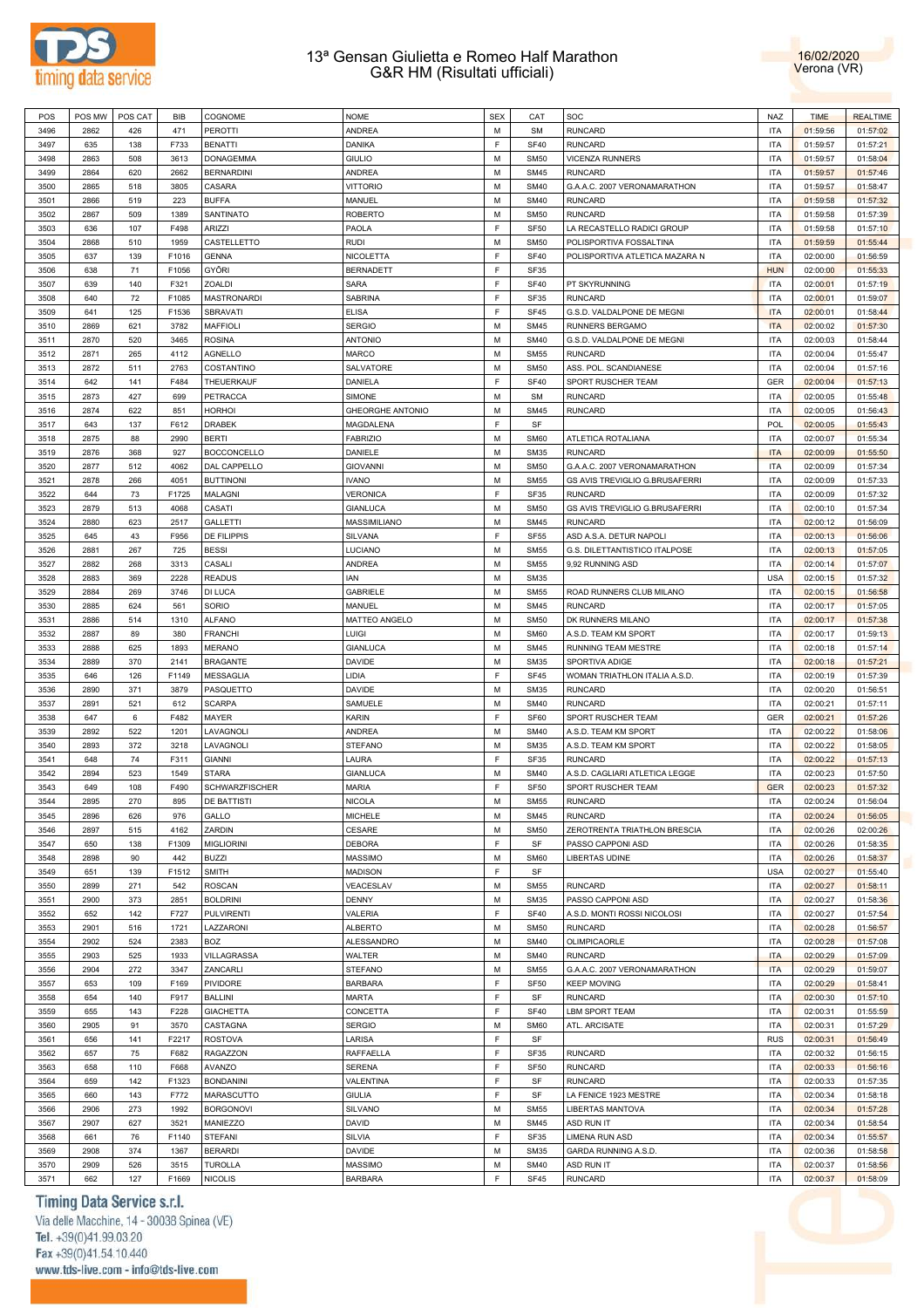



| POS  |      | POS MW   POS CAT | BIB   | COGNOME            | <b>NOME</b>             | <b>SEX</b> | CAT         | SOC                                                | <b>NAZ</b> | <b>TIME</b> | <b>REALTIME</b> |
|------|------|------------------|-------|--------------------|-------------------------|------------|-------------|----------------------------------------------------|------------|-------------|-----------------|
| 3572 | 663  | 128              | F1423 | <b>VESENTINI</b>   | <b>MARIA</b>            | E          | <b>SF45</b> | VERONA RUNNER TOGETHER FREE                        | <b>ITA</b> | 02:00:37    | 01:56:10        |
| 3573 | 664  | 77               | F782  | CARAVAGGIO         | <b>GIORGIA</b>          | E          | <b>SF35</b> | 9,92 RUNNING ASD                                   | <b>ITA</b> | 02:00:38    | 01:59:01        |
| 3574 | 2910 | 527              | 1002  | <b>GASSER</b>      | <b>ANDREAS</b>          | M          | <b>SM40</b> | ASV L.G. SCHLERN RAIFFEISEN                        | <b>ITA</b> | 02:00:39    | 01:59:06        |
|      |      |                  |       |                    |                         |            |             |                                                    |            |             |                 |
| 3575 | 2911 | 528              | 4708  | <b>PERBONI</b>     | <b>ENRICO</b>           | M          | <b>SM40</b> | G.P. VIRGILIANO                                    | <b>ITA</b> | 02:00:40    | 01:59:27        |
| 3576 | 665  | 144              | F396  | <b>BOCCHINI</b>    | <b>TAMARA</b>           | E          | <b>SF40</b> | <b>RUNCARD</b>                                     | <b>ITA</b> | 02:00:40    | 01:58:31        |
| 3577 | 2912 | 92               | 2574  | <b>NUCERA</b>      | <b>GIUSEPPE</b>         | M          | <b>SM60</b> | RUNCARD EPS - POLISPORTIVA ORO FANTASY             | <b>ITA</b> | 02:00:43    | 01:57:19        |
| 3578 | 2913 | 517              | 2860  | <b>NEGRONI</b>     | <b>NICOLA</b>           | M          | <b>SM50</b> | PASSO CAPPONI ASD                                  | <b>ITA</b> | 02:00:44    | 01:58:53        |
| 3579 | 2914 | 518              | 3263  | <b>FORTUNA</b>     | LUCA                    | M          | <b>SM50</b> | <b>RUNCARD</b>                                     | <b>ITA</b> | 02:00:44    | 01:58:26        |
| 3580 | 2915 | 93               | 2818  | <b>GARUTI</b>      | <b>ROBERTO</b>          | M          | <b>SM60</b> | <b>RUNCARD</b>                                     | <b>ITA</b> | 02:00:46    | 01:56:02        |
| 3581 | 666  | 129              | F474  | <b>FIOCCO</b>      | LARA                    | E          | <b>SF45</b> | RUNCARD                                            | <b>ITA</b> | 02:00:47    | 01:58:01        |
| 3582 | 667  | 130              | F1200 | <b>MODICA</b>      | VALENTINA               | F          | <b>SF45</b> | PARMARATHON ASD                                    | <b>ITA</b> | 02:00:51    | 01:58:01        |
| 3583 | 668  | 144              | F842  | <b>MARGONAR</b>    | <b>STELLA</b>           | E          | SF          | MARATHON CLUB TRENTO                               | <b>ITA</b> | 02:00:51    | 01:57:07        |
|      |      |                  |       | <b>BERNARDI</b>    |                         | E          |             |                                                    |            |             |                 |
| 3584 | 669  | 78               | F1184 |                    | <b>ERIKA</b>            |            | SF35        | PARMARATHON ASD                                    | <b>ITA</b> | 02:00:51    | 01:58:01        |
| 3585 | 670  | 145              | F1255 | LISPI              | LUCILLA                 | E          | <b>SF40</b> | ASD ATLETICA TAINO                                 | <b>ITA</b> | 02:00:52    | 01:59:15        |
| 3586 | 671  | 79               | F990  | <b>FARINA</b>      | <b>FEDERICA</b>         | E          | SF35        | PARMARATHON ASD                                    | <b>ITA</b> | 02:00:52    | 01:58:02        |
| 3587 | 2916 | 519              | 1354  | <b>BONINI</b>      | CRISTIANO               | M          | <b>SM50</b> | ATL. CIBENO                                        | <b>ITA</b> | 02:00:52    | 01:59:30        |
| 3588 | 672  | 80               | F773  | ZAVANELLI          | VALENTINA               | E          | SF35        | PARMARATHON ASD                                    | <b>ITA</b> | 02:00:52    | 01:58:02        |
| 3589 | 673  | 146              | F774  | <b>TARRICONE</b>   | VALENTINA               | E          | <b>SF40</b> | PARMARATHON ASD                                    | <b>ITA</b> | 02:00:52    | 01:58:01        |
| 3590 | 2917 | 274              | 3419  | <b>GAMBINI</b>     | <b>FABIO</b>            | M          | <b>SM55</b> | TRAGUARDO VOLANTE RACING                           | <b>ITA</b> | 02:00:53    | 01:58:41        |
| 3591 | 674  | 131              | F529  | <b>GUIDARINI</b>   | <b>MONIA</b>            | E          | <b>SF45</b> | <b>RUNCARD</b>                                     | <b>ITA</b> | 02:00:53    | 01:58:42        |
| 3592 | 2918 | 428              | 1229  | <b>TUMMOLO</b>     | VALERIO                 | M          | <b>SM</b>   | <b>RUNCARD</b>                                     | <b>ITA</b> | 02:00:55    | 01:58:25        |
|      |      |                  |       |                    |                         |            |             |                                                    |            |             |                 |
| 3593 | 2919 | 520              | 266   | <b>MOLTRASIO</b>   | <b>GIANNI GIUSEPPE</b>  | M          | <b>SM50</b> | G.S. A.CONSOLINI CERMENATE                         | <b>ITA</b> | 02:00:57    | 01:57:35        |
| 3594 | 2920 | 275              | 2441  | <b>BUFFO</b>       | <b>GIAN CARLO</b>       | M          | <b>SM55</b> | <b>RUNCARD</b>                                     | <b>ITA</b> | 02:00:58    | 01:59:29        |
| 3595 | 675  | 81               | F200  | <b>BIENOVA</b>     | LUCIE                   | E          | SF35        |                                                    | CZE        | 02:00:58    | 01:57:44        |
| 3596 | 2921 | 521              | 3244  | MAZZOCCO           | <b>ENRICO</b>           | M          | <b>SM50</b> | <b>RUNCARD</b>                                     | <b>ITA</b> | 02:00:58    | 01:55:43        |
| 3597 | 676  | 132              | F1774 | <b>BERTACCHINI</b> | LAURA                   | E          | <b>SF45</b> | PASSO CAPPONI ASD                                  | <b>ITA</b> | 02:00:58    | 01:58:34        |
| 3598 | 2922 | 628              | 2289  | <b>BRASILIANI</b>  | <b>MARCO</b>            | M          | <b>SM45</b> | <b>SALCUS</b>                                      | <b>ITA</b> | 02:01:00    | 01:57:32        |
| 3599 | 2923 | 529              | 1981  | <b>FICARRA</b>     | <b>ANTONINO</b>         | М          | <b>SM40</b> | RUNCARD                                            | <b>ITA</b> | 02:01:01    | 01:59:05        |
| 3600 | 677  | 133              | F274  | DI GIOVENALE       | <b>MARIANNA</b>         | E          | <b>SF45</b> | SABINA MARATHON CLUB                               | <b>ITA</b> | 02:01:02    | 01:58:34        |
| 3601 | 2924 | 530              | 1510  | <b>NEGOSANTI</b>   | <b>FABIO</b>            | M          | <b>SM40</b> | RUNCARD                                            | <b>ITA</b> | 02:01:02    | 01:58:05        |
|      |      |                  |       |                    |                         |            |             |                                                    |            |             |                 |
| 3602 | 2925 | 522              | 647   | <b>TOLOMEI</b>     | <b>GIOVANNI</b>         | M          | <b>SM50</b> | SABINA MARATHON CLUB                               | <b>ITA</b> | 02:01:02    | 01:58:33        |
| 3603 | 2926 | 629              | 526   | <b>SEVERI</b>      | <b>ALESSANDRO</b>       | M          | <b>SM45</b> | <b>RUNCARD</b>                                     | <b>ITA</b> | 02:01:03    | 02:00:02        |
| 3604 | 2927 | 429              | 3173  | AVESANI DUCE       | <b>ENRICO MARIA</b>     | M          | <b>SM</b>   | A.S.D. TEAM KM SPORT                               | <b>ITA</b> | 02:01:03    | 01:58:23        |
| 3605 | 678  | 82               | F1214 | <b>COLTRI</b>      | SABRINA                 | E          | <b>SF35</b> | G.A.A.C. 2007 VERONAMARATHON                       | <b>ITA</b> | 02:01:04    | 01:58:27        |
| 3606 | 679  | 111              | F76   | CORDA              | <b>MARISA</b>           | E          | <b>SF50</b> | ATLETICA SAN MARTINO                               | <b>ITA</b> | 02:01:05    | 01:59:09        |
| 3607 | 2928 | 375              | 3816  | VEZZANI            | MAICOL                  | M          | <b>SM35</b> | POL. QUADRILATERO                                  | <b>ITA</b> | 02:01:06    | 01:57:36        |
| 3608 | 2929 | 276              | 841   | SPILLARI           | CLAUDIO                 | M          | <b>SM55</b> | G.A.A.C. 2007 VERONAMARATHON                       | <b>ITA</b> | 02:01:09    | 02:00:19        |
| 3609 | 680  | 145              | F420  | ANDREELLA          | CHIARA                  | E          | SF          | <b>RUNCARD</b>                                     | <b>ITA</b> | 02:01:10    | 01:57:44        |
|      |      |                  |       |                    |                         | M          |             |                                                    |            |             |                 |
| 3610 | 2930 | 531              | 4505  | <b>SALIBRA</b>     | CARMELO                 |            | <b>SM40</b> | G.A.A.C. 2007 VERONAMARATHON                       | <b>ITA</b> | 02:01:11    | 01:57:56        |
| 3611 | 2931 | 523              | 912   | <b>REDINI</b>      | <b>STEFANO</b>          | M          | <b>SM50</b> | G.P. S.ANGELA AVIS DESENZANO                       | <b>ITA</b> | 02:01:13    | 01:57:41        |
| 3612 | 681  | 147              | F1197 | ANGELI             | <b>ERICA</b>            | E          | <b>SF40</b> | CANTO DI CORSA                                     | <b>ITA</b> | 02:01:13    | 01:58:49        |
| 3613 | 682  | 44               | F198  | <b>BOTTER</b>      | <b>MONICA</b>           | E          | <b>SF55</b> | PERCORRERE IL SILE                                 | <b>ITA</b> | 02:01:16    | 01:59:35        |
| 3614 | 2932 | 532              | 2246  | <b>GRANZOTTO</b>   | <b>RENZO</b>            | M          | <b>SM40</b> | PERCORRERE IL SILE                                 | <b>ITA</b> | 02:01:16    | 02:00:01        |
| 3615 | 2933 | 376              | 2428  | <b>PASSERI</b>     | <b>MASSIMO</b>          | M          | <b>SM35</b> | ASD ATLETICA TAINO                                 | <b>ITA</b> | 02:01:16    | 01:57:59        |
| 3616 | 2934 | 630              | 3821  | PELLIZZARI         | <b>MARZIO</b>           | M          | <b>SM45</b> | <b>RUNCARD</b>                                     | <b>ITA</b> | 02:01:17    | 01:59:53        |
| 3617 | 2935 | 631              | 3592  | PIZZI              | <b>NICOLA</b>           | M          | <b>SM45</b> | G.P. I CAGNON                                      | <b>ITA</b> | 02:01:18    | 01:56:57        |
| 3618 | 683  | 83               | F518  | ARALDI             | ELENA MARIA VITTOR      | F          | SF35        | PFIZER ITALIA RUNNING TEAM                         | <b>ITA</b> | 02:01:18    | 01:57:07        |
| 3619 | 2936 | 377              | 1770  | <b>MISTRONI</b>    | VALERIO                 | M          | <b>SM35</b> | POL. PORTA SARAGOZZA                               | <b>ITA</b> | 02:01:18    | 01:57:21        |
|      |      |                  |       |                    |                         | M          |             |                                                    |            |             |                 |
| 3620 | 2937 | 632              | 1700  | <b>BELLIGOLI</b>   | CRISTIANO               |            | <b>SM45</b> | RUNCARD EPS - STIVO RUNNING                        | <b>ITA</b> | 02:01:19    | 01:58:39        |
| 3621 | 2938 | 524              | 4091  | CARRER             | <b>FEDERICO</b>         | M          | <b>SM50</b> | <b>ESSETRE RUNNING</b>                             | <b>ITA</b> | 02:01:20    | 01:57:07        |
| 3622 | 2939 | 633              | 220   | <b>PENZO</b>       | <b>MARCO</b>            | M          | <b>SM45</b> | ASD MARATHON CAVALLI MARINI                        | <b>ITA</b> | 02:01:21    | 01:57:18        |
| 3623 | 2940 | 533              | 3243  | <b>FRANCESCO</b>   | <b>CONGESTRI'</b>       | M          | <b>SM40</b> | <b>RUNCARD</b>                                     | <b>ITA</b> | 02:01:22    | 01:59:11        |
| 3624 | 2941 | 634              | 1336  | ZAVAN              | <b>MARCO</b>            | M          | <b>SM45</b> | <b>RUNCARD</b>                                     | <b>ITA</b> | 02:01:22    | 01:57:25        |
| 3625 | 684  | 112              | F2202 | <b>MINOTTO</b>     | <b>FERNANDA</b>         | E          | <b>SF50</b> | ATL.AGORDINA                                       | <b>ITA</b> | 02:01:23    | 01:59:09        |
| 3626 | 2942 | 525              | 3462  | SACCHETTO          | CLAUDIO                 | M          | <b>SM50</b> | G.S.D. VALDALPONE DE MEGNI                         | <b>ITA</b> | 02:01:23    | 01:58:03        |
| 3627 | 685  | 148              | F291  | <b>HABURA</b>      | ANNA                    | E          | <b>SF40</b> |                                                    | <b>NED</b> | 02:01:23    | 01:59:09        |
| 3628 | 2943 | 534              | 902   | PRANZAN            | LUCA                    | M          | <b>SM40</b> | <b>RUNCARD</b>                                     | <b>ITA</b> | 02:01:24    | 01:58:11        |
| 3629 | 2944 | 635              | 3049  | <b>BUTNARIU</b>    | <b>MAURICIU</b>         | M          | <b>SM45</b> | ASD ATLETICA STEZZANO                              | <b>ITA</b> | 02:01:24    | 01:58:22        |
|      |      |                  |       |                    |                         | E          |             |                                                    |            |             |                 |
| 3630 | 686  | 149              | F1695 | <b>TAKACS</b>      | <b>ERIKA</b>            |            | <b>SF40</b> | <b>RUNCARD</b>                                     | <b>ITA</b> | 02:01:25    | 01:59:49        |
| 3631 | 2945 | 526              | 932   | <b>ZENESI</b>      | <b>ANDREA</b>           | M          | <b>SM50</b> | <b>RUNCARD</b>                                     | <b>ITA</b> | 02:01:25    | 01:59:14        |
| 3632 | 2946 | 636              | 2161  | <b>BONARDI</b>     | <b>ALBERTO</b>          | M          | <b>SM45</b> | <b>RUNNERS CAPRIOLESE</b>                          | <b>ITA</b> | 02:01:26    | 01:56:47        |
| 3633 | 687  | 146              | F1750 | <b>BONARDI</b>     | <b>FABIANA</b>          | E          | SF          | A.S.D. C.U.S. BRESCIA                              | <b>ITA</b> | 02:01:27    | 01:59:46        |
| 3634 | 2947 | 430              | 3666  | DE FILIPPO         | <b>MICHELE</b>          | M          | <b>SM</b>   | A.S.D. TEAM KM SPORT                               | <b>ITA</b> | 02:01:30    | 01:56:15        |
| 3635 | 2948 | 94               | 532   | <b>ROSSI</b>       | PIETRO LUIGI            | M          | <b>SM60</b> | PODISTI ADRIA                                      | <b>ITA</b> | 02:01:30    | 01:58:10        |
| 3636 | 688  | 113              | F761  | VILLELLA           | <b>GRETA GIUSEPPINA</b> | E          | <b>SF50</b> | G.S. AVIS - SEREGNO                                | <b>ITA</b> | 02:01:30    | 01:57:05        |
| 3637 | 2949 | 527              | 1131  | <b>MARCONE</b>     | <b>FRANCESCO</b>        | M          | <b>SM50</b> | <b>RUNCARD</b>                                     | <b>ITA</b> | 02:01:32    | 01:57:56        |
| 3638 | 689  | 134              | F57   | <b>MARTI</b>       | <b>BEATRICE</b>         | E          | SF45        | ESSETRE RUNNING                                    | <b>ITA</b> | 02:01:33    | 01:57:10        |
|      |      |                  |       |                    |                         | M          |             |                                                    | <b>ITA</b> |             |                 |
| 3639 | 2950 | 535              | 3119  | DI MATTIA          | RAFFAELE                |            | <b>SM40</b> | RUNCARD EPS - GRUPPO MARCIATORI<br><b>DOSSOBUO</b> |            | 02:01:34    | 01:58:29        |
| 3640 | 2951 | 277              | 677   | CELI               | <b>FRANCESCO</b>        | M          | <b>SM55</b> | CORRI CON NOI PALMI                                | <b>ITA</b> | 02:01:35    | 01:57:51        |
| 3641 | 2952 | 378              | 1648  | <b>MIATLITSKI</b>  | <b>IVAN</b>             | M          | <b>SM35</b> | KLB MOLODECHNO                                     | <b>BLR</b> | 02:01:35    | 01:58:46        |
|      | 2953 |                  |       |                    |                         | M          |             |                                                    | <b>ITA</b> |             |                 |
| 3642 |      | 536              | 1135  | <b>FLUIDO</b>      | <b>UMBERTO</b>          |            | <b>SM40</b> | GRUPPO SPORTIVO MERCURYUS                          |            | 02:01:36    | 02:00:57        |
| 3643 | 690  | 45               | F905  | PERISSINOTTO       | CHIARA                  | F          | <b>SF55</b> | RUNNING TEAM MESTRE                                | <b>ITA</b> | 02:01:38    | 01:59:02        |
| 3644 | 2954 | 537              | 738   | <b>RUSSO</b>       | ANDREA                  | M          | <b>SM40</b> | <b>GPDM LECCE</b>                                  | <b>ITA</b> | 02:01:38    | 01:58:14        |
| 3645 | 691  | 135              | F302  | RAGAZZO            | <b>MICHELA</b>          | F          | <b>SF45</b> | RUNCARD                                            | <b>ITA</b> | 02:01:38    | 01:59:00        |
| 3646 | 2955 | 278              | 816   | ALBERTINI          | <b>NICOLA</b>           | М          | <b>SM55</b> | G.S.D. MOMBOCAR                                    | <b>ITA</b> | 02:01:39    | 02:00:20        |
| 3647 | 2956 | 637              | 911   | <b>MUNERATI</b>    | <b>MICHELE</b>          | М          | <b>SM45</b> | <b>RUNCARD</b>                                     | <b>ITA</b> | 02:01:40    | 01:57:49        |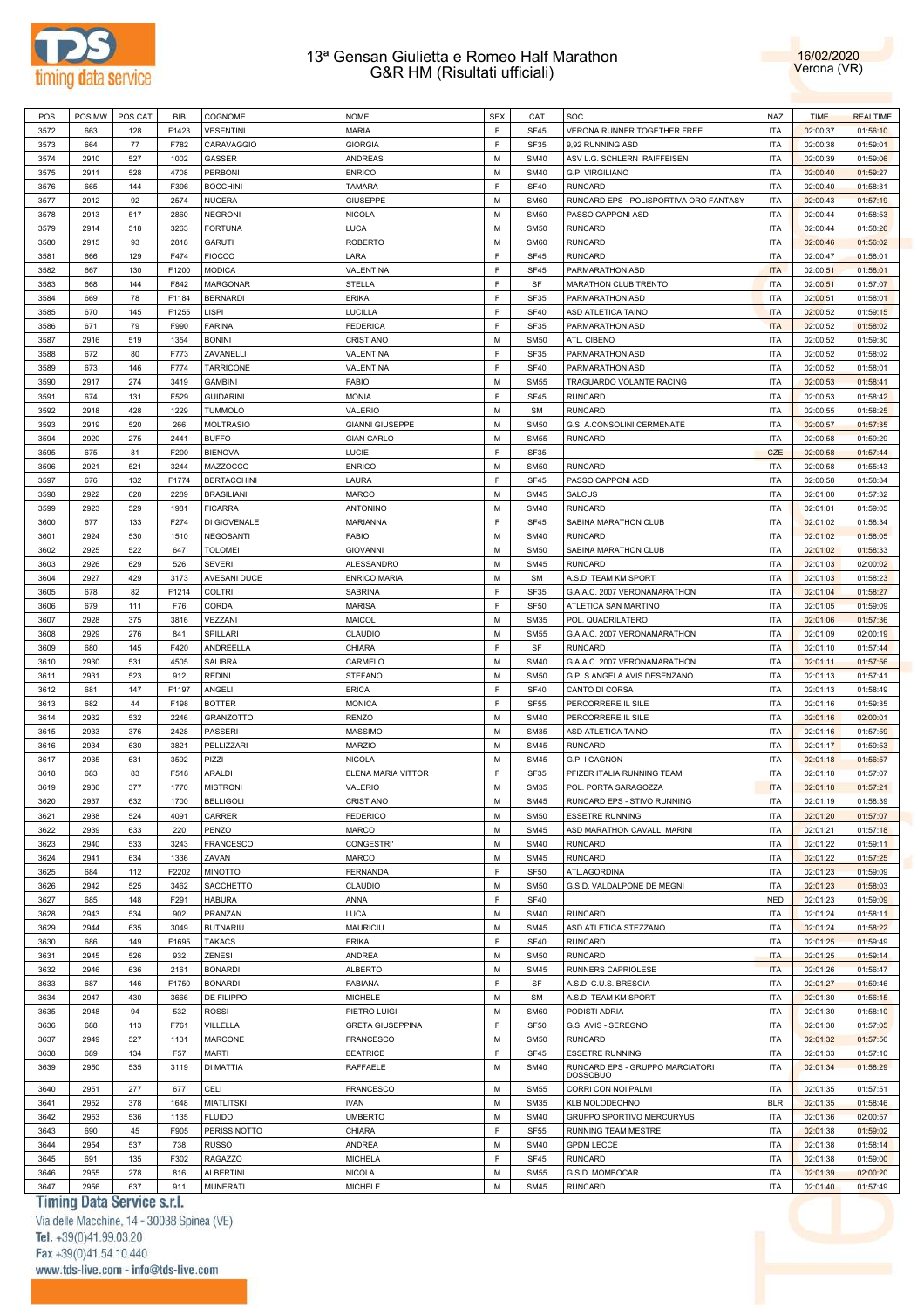



| POS  | POS MW | POS CAT | <b>BIB</b> | COGNOME            | <b>NOME</b>           | <b>SEX</b> | CAT              | SOC                            | <b>NAZ</b> | <b>TIME</b> | <b>REALTIME</b> |
|------|--------|---------|------------|--------------------|-----------------------|------------|------------------|--------------------------------|------------|-------------|-----------------|
| 3648 | 2957   | 528     | 2697       | <b>BORTOLUSSI</b>  | <b>ENRICO</b>         | M          | <b>SM50</b>      | ASSINDUSTRIA SPORT PADOVA      | <b>ITA</b> | 02:01:42    | 01:58:49        |
|      |        |         |            |                    |                       |            |                  |                                |            |             |                 |
| 3649 | 692    | 136     | F712       | <b>SALMASO</b>     | KETI                  | E          | <b>SF45</b>      | PODISMO BUTTRIO                | <b>ITA</b> | 02:01:44    | 01:57:38        |
| 3650 | 693    | 150     | F383       | <b>BERTASI</b>     | OMBRETTA              | F          | <b>SF40</b>      | <b>RUNCARD</b>                 | <b>ITA</b> | 02:01:44    | 01:57:26        |
| 3651 | 2958   | 638     | 2847       | MONTAGNANA         | <b>FABRIZIO</b>       | M          | <b>SM45</b>      | PASSO CAPPONI ASD              | <b>ITA</b> | 02:01:44    | 01:59:55        |
| 3652 | 2959   | 538     | 1673       | ANGONESE           | PAOLO                 | M          | <b>SM40</b>      | LA FULMINEA RUNNING TEAM SINCE | <b>ITA</b> | 02:01:45    | 01:59:17        |
| 3653 | 694    | 84      | F1313      | <b>SIGNORINI</b>   | CHIARA                | F          | <b>SF35</b>      | PASSO CAPPONI ASD              | <b>ITA</b> | 02:01:45    | 01:59:55        |
|      |        |         |            |                    |                       |            |                  |                                |            |             |                 |
| 3654 | 2960   | 95      | 1475       | <b>GREGGIO</b>     | GABRIELE              | M          | <b>SM60</b>      | <b>RUNCARD</b>                 | <b>ITA</b> | 02:01:45    | 01:57:22        |
| 3655 | 2961   | 379     | 4047       | <b>BOSCHINI</b>    | <b>MATTEO</b>         | M          | <b>SM35</b>      | RUNNERS BERGAMO                | <b>ITA</b> | 02:01:45    | 01:57:38        |
| 3656 | 695    | 151     | F338       | <b>KUTIAVINA</b>   | <b>EKATERINA</b>      | F          | <b>SF40</b>      | <b>RUNCARD</b>                 | <b>RUS</b> | 02:01:46    | 01:58:09        |
| 3657 | 2962   | 529     | 1065       | <b>TERRANEO</b>    | <b>RICCARDO</b>       | M          | <b>SM50</b>      | ATLETICA ALTO LARIO            | <b>ITA</b> | 02:01:48    | 01:57:25        |
|      |        |         |            |                    |                       | F          |                  | G.A.A.C. 2007 VERONAMARATHON   |            |             |                 |
| 3658 | 696    | 147     | F1495      | <b>RICCIOTTI</b>   | <b>GIULIA</b>         |            | SF               |                                | <b>ITA</b> | 02:01:48    | 01:59:02        |
| 3659 | 697    | 148     | F808       | GALBERO            | CATERINA              | E          | SF               | <b>RUNCARD</b>                 | <b>ITA</b> | 02:01:49    | 01:58:08        |
| 3660 | 698    | 114     | F292       | <b>TOSCAN</b>      | <b>STEFANIA</b>       | F          | <b>SF50</b>      | ASD SCARPE BIANCHE             | <b>ITA</b> | 02:01:49    | 01:59:27        |
| 3661 | 2963   | 639     | 4038       | <b>GASPERI</b>     | <b>GIOVANNI</b>       | M          | <b>SM45</b>      | LAGARINA CRUS TEAM             | <b>ITA</b> | 02:01:50    | 01:59:55        |
| 3662 | 2964   | 380     | 3764       | <b>NALDI</b>       | <b>FRANCESCO</b>      | M          | <b>SM35</b>      | POL. PORTA SARAGOZZA           | <b>ITA</b> | 02:01:51    | 01:58:51        |
|      |        |         |            |                    |                       |            |                  |                                |            |             |                 |
| 3663 | 2965   | 381     | 2178       | <b>GELMETTI</b>    | <b>EMANUELE</b>       | M          | <b>SM35</b>      | A.S.D. LA RUSTICA PESCANTINA   | <b>ITA</b> | 02:01:52    | 01:59:39        |
| 3664 | 699    | 115     | F651       | <b>PORTA</b>       | <b>ALESSIA</b>        | F          | <b>SF50</b>      | G.S. MONTEGARGNANO             | <b>ITA</b> | 02:01:52    | 01:58:25        |
| 3665 | 2966   | 640     | 1067       | <b>SIMPSI</b>      | <b>DAVIDE</b>         | M          | <b>SM45</b>      | G.S. MONTEGARGNANO             | <b>ITA</b> | 02:01:53    | 01:58:25        |
| 3666 | 700    | 152     | F787       | <b>TORRE</b>       | <b>MARIATERESA</b>    | F          | <b>SF40</b>      | <b>RUNCARD</b>                 | <b>ITA</b> | 02:01:53    | 01:59:21        |
| 3667 | 701    | 149     | F1772      | <b>BELLOMI</b>     | SILVIA                | F          | SF               | A.S.D. LA RUSTICA PESCANTINA   | <b>ITA</b> | 02:01:53    | 01:59:40        |
|      |        |         |            |                    |                       |            |                  |                                |            |             |                 |
| 3668 | 2967   | 641     | 3692       | PIUBELLO           | LUCA                  | M          | <b>SM45</b>      | A.S.D. TEAM KM SPORT           | <b>ITA</b> | 02:01:54    | 01:59:13        |
| 3669 | 2968   | 431     | 1722       | GALBERO            | <b>NICOL</b>          | M          | <b>SM</b>        | <b>RUNCARD</b>                 | <b>ITA</b> | 02:01:55    | 01:58:15        |
| 3670 | 2969   | 279     | 1669       | CONTE              | <b>SERGIO</b>         | M          | <b>SM55</b>      | A.S.D. AMATORI VESUVIO         | <b>ITA</b> | 02:01:55    | 01:58:17        |
| 3671 | 702    | 137     | F414       | <b>FEDERZONI</b>   | <b>PATRIZIA</b>       | F          | <b>SF45</b>      | <b>GRUPPO SAN PIO X</b>        | <b>ITA</b> | 02:01:55    | 01:59:54        |
| 3672 | 2970   | 96      | 1661       | CERASUOLO          | <b>GAETANO</b>        | M          | <b>SM60</b>      | A.S.D. AMATORI VESUVIO         | <b>ITA</b> | 02:01:55    | 01:58:14        |
|      |        |         |            |                    |                       |            |                  |                                |            |             |                 |
| 3673 | 2971   | 642     | 1237       | <b>SERAFINI</b>    | <b>GIAMPIETRO</b>     | M          | <b>SM45</b>      | <b>RUNCARD</b>                 | <b>ITA</b> | 02:01:58    | 01:59:35        |
| 3674 | 703    | 85      | F1019      | <b>KNAK</b>        | <b>IANA</b>           | F          | <b>SF35</b>      | <b>ASD NICO RUNNERS</b>        | <b>BRA</b> | 02:02:00    | 02:00:04        |
| 3675 | 704    | 153     | F1074      | <b>BERTONCELLI</b> | <b>YLENIA</b>         | F          | <b>SF40</b>      | <b>RUNCARD</b>                 | <b>ITA</b> | 02:02:02    | 01:58:52        |
| 3676 | 705    | 150     | F691       | <b>BUFALINI</b>    | <b>FRANCESCA</b>      | F          | SF               | A.S.D. DINAMO SPORT            | <b>ITA</b> | 02:02:02    | 01:58:02        |
|      |        |         |            |                    |                       | M          |                  | <b>RUNCARD</b>                 | <b>ITA</b> |             | 02:00:06        |
| 3677 | 2972   | 643     | 1966       | <b>MASATO</b>      | <b>ROBERTO</b>        |            | <b>SM45</b>      |                                |            | 02:02:03    |                 |
| 3678 | 2973   | 539     | 3369       | GIGO               | <b>RICCARDO</b>       | M          | <b>SM40</b>      | <b>RUNCARD</b>                 | <b>ITA</b> | 02:02:03    | 01:59:07        |
| 3679 | 706    | 138     | F161       | ARMELLIN           | MARA                  | F          | <b>SF45</b>      | A.S.D. A.N.B. FIAMME CREMISI   | <b>ITA</b> | 02:02:03    | 01:57:56        |
| 3680 | 707    | 139     | F1141      | ZILIO              | <b>MONIA</b>          | F          | <b>SF45</b>      | MARATONETI CITTADELLESI        | <b>ITA</b> | 02:02:04    | 01:59:01        |
| 3681 | 2974   | 644     | 1213       | LUGHEZZANI         | <b>ANDREA</b>         | M          | <b>SM45</b>      | <b>RUNCARD</b>                 | <b>ITA</b> | 02:02:06    | 01:58:24        |
|      |        |         |            |                    |                       |            |                  |                                |            |             |                 |
| 3682 | 708    | 154     | F1240      | <b>ASCOLILLO</b>   | <b>ROBERTA</b>        | F          | <b>SF40</b>      | PARMARATHON ASD                | <b>ITA</b> | 02:02:08    | 01:59:15        |
| 3683 | 709    | 140     | F720       | <b>MILAN</b>       | <b>SUSANNA</b>        | F          | <b>SF45</b>      | GR.PODISTICO AVIS TAGLIO DI PO | <b>ITA</b> | 02:02:08    | 02:00:08        |
| 3684 | 2975   | 97      | 1438       | <b>ROSSETTO</b>    | <b>CLAUDIO</b>        | M          | <b>SM60</b>      | <b>RUNCARD</b>                 | <b>ITA</b> | 02:02:09    | 01:58:49        |
| 3685 | 710    | 141     | F460       | <b>BEINAT</b>      | TANJA                 | F          | <b>SF45</b>      | G.M. G.S. AQUILE FRIULANE      | <b>ITA</b> | 02:02:10    | 01:59:22        |
| 3686 | 2976   | 30      | 749        | SALEMI             | SANTO                 | M          | <b>SM65</b>      | <b>RUNCARD</b>                 | <b>ITA</b> | 02:02:10    | 02:01:28        |
|      |        |         |            |                    |                       | F          |                  |                                | <b>ITA</b> |             |                 |
| 3687 | 711    | 142     | F685       | <b>AVESANI</b>     | DANIELA               |            | <b>SF45</b>      | 9,92 RUNNING ASD               |            | 02:02:11    | 01:59:37        |
| 3688 | 2977   | 645     | 2381       | <b>TROMBETTA</b>   | ALESSANDRO            | M          | <b>SM45</b>      | <b>RUNCARD</b>                 | <b>ITA</b> | 02:02:11    | 01:59:16        |
| 3689 | 712    | 155     | F459       | <b>DAMIANO</b>     | <b>MARIANGELA</b>     | F          | <b>SF40</b>      | <b>RUNCARD</b>                 | <b>ITA</b> | 02:02:12    | 01:59:44        |
| 3690 | 713    | 151     | F2214      | <b>VERDESCA</b>    | <b>MARIA GIOVANNA</b> | F          | SF               | G.A.A.C. 2007 VERONAMARATHON   | <b>ITA</b> | 02:02:12    | 01:59:35        |
| 3691 | 2978   | 540     | 2019       | <b>TOMBOLINI</b>   | <b>JORDAN</b>         | M          | <b>SM40</b>      | <b>RUNCARD</b>                 | <b>ITA</b> | 02:02:13    | 01:59:16        |
|      |        |         | F1741      |                    | <b>RITA</b>           | F          |                  | <b>RUNCARD</b>                 |            |             |                 |
| 3692 | 714    | 143     |            | MILLAURO           |                       |            | <b>SF45</b>      |                                | <b>ITA</b> | 02:02:13    | 01:59:27        |
| 3693 | 715    | 152     | F958       | VASSILI            | CHIARA                | F          | SF               | <b>RUNCARD</b>                 | <b>ITA</b> | 02:02:14    | 01:59:59        |
| 3694 | 2979   | 530     | 2195       | <b>RAVARANI</b>    | <b>ANDREA</b>         | M          | <b>SM50</b>      | ATL. VIADANA                   | <b>ITA</b> | 02:02:15    | 02:00:07        |
| 3695 | 716    | 116     | F1373      | ZABOTTO            | <b>STEFANIA</b>       | F          | <b>SF50</b>      | <b>RUNCARD</b>                 | <b>ITA</b> | 02:02:17    | 01:58:41        |
| 3696 | 2980   | 382     | 1449       | <b>PECORARO</b>    | <b>UGO</b>            | M          | <b>SM35</b>      | ASD COCOON CLUB MAZARA         | <b>ITA</b> | 02:02:17    | 01:59:17        |
|      |        |         |            |                    |                       |            |                  |                                |            |             |                 |
| 3697 | 2981   | 541     | 3009       | CALLEGARO          | <b>FRANCESCO</b>      | M          | <b>SM40</b>      | <b>RUNCARD</b>                 | <b>ITA</b> | 02:02:17    | 01:58:40        |
| 3698 | 2982   | 646     | 3986       | <b>RAVAGLIA</b>    | <b>ROBERTO</b>        | M          | <b>SM45</b>      | LIFERUNNER SSDARL              | <b>ITA</b> | 02:02:19    | 01:58:49        |
| 3699 | 2983   | 383     | 1117       | <b>DON</b>         | LUCA                  | M          | <b>SM35</b>      | <b>RUNCARD</b>                 | <b>ITA</b> | 02:02:19    | 01:59:44        |
| 3700 | 2984   | 280     | 1025       | PRESELLO           | <b>FRANCESCO</b>      | M          | <b>SM55</b>      | G.M. G.S. AQUILE FRIULANE      | <b>ITA</b> | 02:02:19    | 01:58:22        |
| 3701 | 717    | 153     | F1358      | <b>CLEMENTE</b>    | <b>MAURA</b>          | F          | SF               | <b>RUNCARD</b>                 | <b>ITA</b> | 02:02:20    | 01:59:41        |
|      |        |         |            |                    |                       |            |                  |                                |            |             |                 |
| 3702 | 2985   | 432     | 1032       | <b>BONAZZI</b>     | <b>MARCO</b>          | M          | <b>SM</b>        | <b>RUNCARD</b>                 | <b>ITA</b> | 02:02:23    | 01:59:46        |
| 3703 | 2986   | 98      | 328        | <b>TONONI</b>      | <b>ALDO</b>           | M          | <b>SM60</b>      | A.S.D. GRUPPO GENERALI TRIESTE | <b>ITA</b> | 02:02:23    | 01:59:37        |
| 3704 | 718    | 156     | F877       | <b>MENEGUZZO</b>   | DENISE                | F          | <b>SF40</b>      | <b>RUNCARD</b>                 | <b>ITA</b> | 02:02:23    | 01:57:40        |
| 3705 | 2987   | 281     | 4534       | <b>RANGHETTI</b>   | <b>ANDREA</b>         | M          | <b>SM55</b>      | <b>RUNCARD</b>                 | <b>ITA</b> | 02:02:23    | 01:59:52        |
| 3706 | 2988   | 542     | 3891       | PARTELLI           | <b>STEFANO</b>        | M          | <b>SM40</b>      | G.A.A.C. 2007 VERONAMARATHON   | <b>ITA</b> | 02:02:24    | 02:00:40        |
|      |        |         |            |                    |                       |            |                  |                                |            |             |                 |
| 3707 | 2989   | 282     | 1838       | COCOZZA            | COSIMO                | M          | <b>SM55</b>      | <b>RUNCARD</b>                 | <b>ITA</b> | 02:02:24    | 01:59:33        |
| 3708 | 719    | 144     | F868       | <b>HERRERA</b>     | ANA CECILIA           | F          | <b>SF45</b>      | <b>RUNCARD</b>                 | <b>PER</b> | 02:02:24    | 01:59:33        |
| 3709 | 2990   | 99      | 413        | CAMPLANI           | FRANCESCO             | M          | <b>SM60</b>      | PODISTICA MEZZANESE            | <b>ITA</b> | 02:02:25    | 02:01:48        |
| 3710 | 2991   | 531     | 1269       | <b>FRATINI</b>     | SIMONE                | M          | <b>SM50</b>      | G.P. S.ANGELA AVIS DESENZANO   | <b>ITA</b> | 02:02:27    | 01:58:45        |
| 3711 | 2992   | 647     | 1817       | CAZZARO            | <b>MARCO</b>          | M          | <b>SM45</b>      | <b>RUNCARD</b>                 | <b>ITA</b> | 02:02:27    | 01:59:01        |
|      |        |         |            |                    |                       |            |                  |                                |            |             |                 |
| 3712 | 2993   | 532     | 139        | <b>SCHIRRU</b>     | <b>ROBERTO</b>        | M          | <b>SM50</b>      | CAGLIARI MARATHON CLUB         | <b>ITA</b> | 02:02:27    | 01:58:05        |
| 3713 | 2994   | 533     | 1819       | SASSO              | <b>ANDREA</b>         | M          | <b>SM50</b>      | <b>RUNCARD</b>                 | <b>ITA</b> | 02:02:29    | 01:59:06        |
| 3714 | 2995   | 384     | 2690       | <b>GREGORUTTI</b>  | <b>ANDREA</b>         | M          | <b>SM35</b>      | <b>RUNCARD</b>                 | <b>ITA</b> | 02:02:29    | 01:59:05        |
| 3715 | 720    | 117     | F859       | <b>FRONTINI</b>    | SILVIA                | F          | <b>SF50</b>      | ASD RUNRIVIERARUN              | <b>ITA</b> | 02:02:32    | 01:58:19        |
| 3716 | 721    | 86      | F725       | PATRONAGGIO        | LAURA                 | F          | SF35             | <b>RUNCARD</b>                 | <b>ITA</b> | 02:02:32    | 02:00:05        |
|      |        |         |            |                    |                       |            |                  |                                |            |             |                 |
| 3717 | 2996   | 385     | 3504       | RIMI               | <b>STEFANO</b>        | M          | <b>SM35</b>      | ATL.VICENTINA                  | <b>ITA</b> | 02:02:32    | 02:00:08        |
| 3718 | 722    | 154     | F218       | <b>AZPIROZ</b>     | OLAIA                 | F          | SF               |                                | <b>ESP</b> | 02:02:34    | 01:59:33        |
| 3719 | 2997   | 543     | 553        | OLAZABAL           | <b>BERZAITZ</b>       | M          | <b>SM40</b>      |                                | <b>ESP</b> | 02:02:34    | 01:59:34        |
| 3720 | 723    | 118     | F2224      | FERRARI            | <b>ENRICA</b>         | F          | SF <sub>50</sub> | ASD 3'.30" TEAM                | <b>ITA</b> | 02:02:35    | 01:58:48        |
|      |        |         |            |                    |                       | F          |                  |                                |            |             |                 |
| 3721 | 724    | 119     | F667       | <b>BATTISTONI</b>  | LAURA                 |            | <b>SF50</b>      | OLIMPIA NUOVA RUNNING A.S.D.   | <b>ITA</b> | 02:02:36    | 01:59:57        |
| 3722 | 2998   | 283     | 353        | PRONI              | <b>DAVIDE</b>         | M          | <b>SM55</b>      | PODISTICA PONTELUNGO BOLOGNA   | <b>ITA</b> | 02:02:39    | 02:00:23        |
| 3723 | 2999   | 544     | 3261       | LODA               | LUCIO                 | М          | <b>SM40</b>      | ATL. VIADANA                   | <b>ITA</b> | 02:02:40    | 01:59:19        |

# Timing Data Service s.r.l.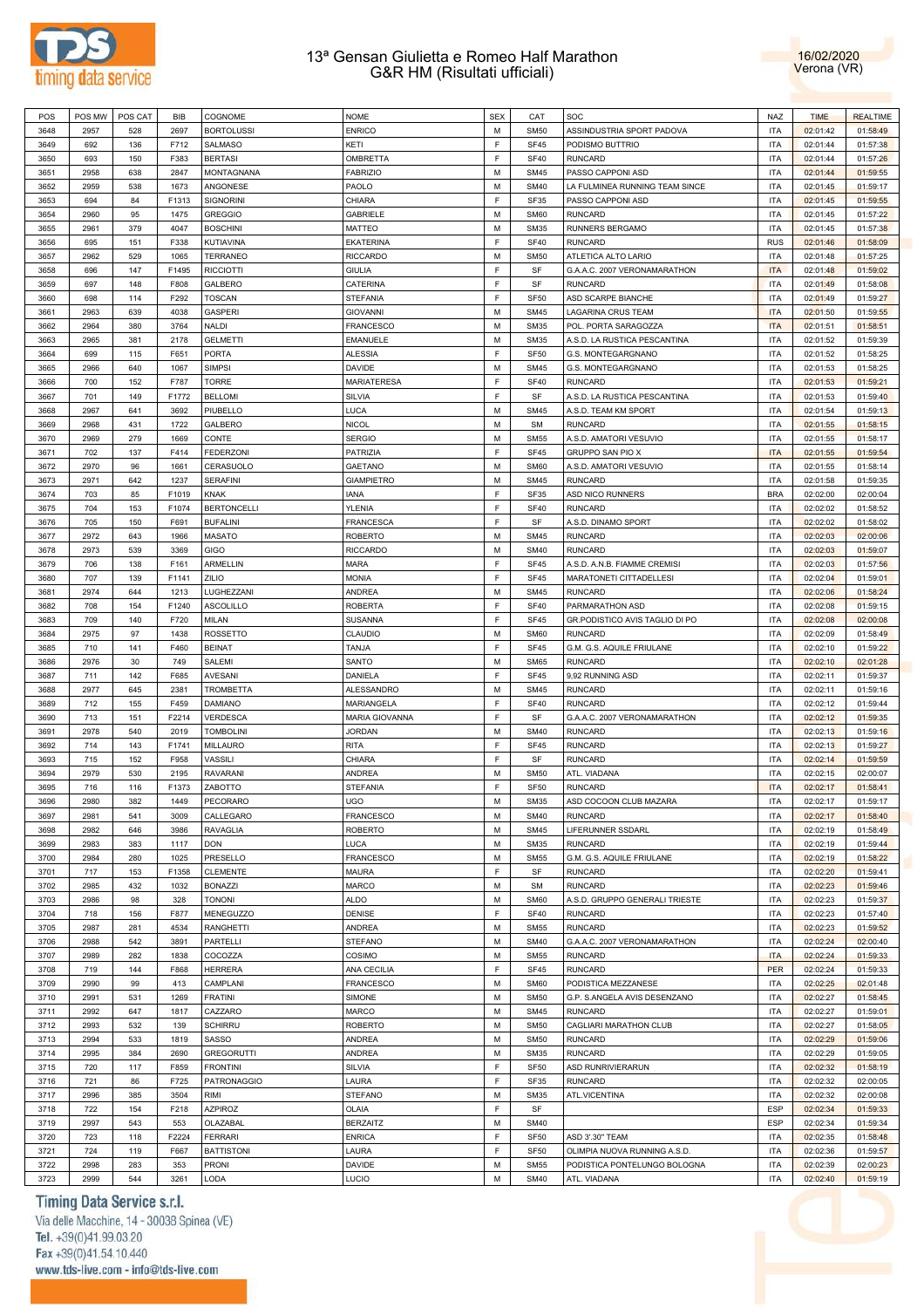



| M<br>3724<br>9,92 RUNNING ASD<br><b>ITA</b><br>02:02:42<br>3000<br>100<br>113<br><b>RISTALLO</b><br>VALENTINO<br><b>SM60</b><br>02:01:59<br>M<br>222<br><b>TACCUSO</b><br><b>SM50</b><br>ATL. BANCOLE<br><b>ITA</b><br>3725<br>3001<br>534<br><b>FABRIZIO</b><br>02:02:43<br>02:00:06<br>F<br>3726<br>87<br>F912<br><b>RUNCARD</b><br><b>ITA</b><br>725<br>CIRIGLIANO<br>VALENTINA<br>SF35<br>02:02:44<br>01:59:24<br>M<br>3002<br>284<br>3253<br><b>ITA</b><br>02:01:01<br>3727<br><b>VICENTINI</b><br><b>GIUSEPPE</b><br><b>SM55</b><br>G.P. AVIS POL. MALAVICINA<br>02:02:45<br>F<br>3728<br>F1494<br>TEAM OTC SSD ARL<br><b>ITA</b><br>726<br>120<br>LOCATELLI<br><b>MARTA</b><br><b>SF50</b><br>02:02:45<br>01:59:40<br>M<br><b>RUNCARD</b><br>3003<br><b>ITA</b><br>01:58:16<br>3729<br>648<br>3575<br><b>TRENTINI</b><br><b>EMILIANO</b><br><b>SM45</b><br>02:02:48<br>M<br>3730<br>285<br>PAOLO<br><b>RUNCARD</b><br><b>ITA</b><br>3004<br>4510<br>VILLA<br><b>SM55</b><br>02:02:48<br>01:59:03<br>M<br><b>ITA</b><br>01:59:34<br>3731<br>3005<br>545<br>3691<br>MAZZOLA<br>ALESSANDRO<br><b>SM40</b><br>VICENZA MARATHON<br>02:02:48<br>M<br>3732<br><b>RUNCARD</b><br><b>ITA</b><br>3006<br>649<br>449<br><b>GARIGGIO</b><br>ALESSANDRO<br><b>SM45</b><br>02:02:49<br>01:58:17<br>M<br>535<br>2900<br><b>ITA</b><br>3733<br>3007<br><b>TRANQUILLINI</b><br><b>DIEGO</b><br><b>SM50</b><br>ATLETICA TEAM LOPPIO<br>02:02:49<br>02:01:18<br>M<br>3734<br>425<br><b>RUNCARD</b><br><b>ITA</b><br>3008<br>650<br>VAILATI<br>MARCO<br><b>SM45</b><br>02:02:49<br>02:01:26<br>F<br>727<br>SF<br><b>RUNCARD</b><br><b>NED</b><br>01:58:17<br>3735<br>155<br>F1283<br><b>NORDER</b><br><b>MARLOES</b><br>02:02:50<br>M<br>3736<br>286<br>1072<br>SPORT RUSCHER TEAM<br>GER<br>3009<br><b>NORDMANN</b><br><b>HORST</b><br><b>SM55</b><br>02:02:52<br>01:59:04<br>M<br><b>RUNCARD</b><br><b>ITA</b><br>3737<br>3010<br>651<br>4207<br><b>BERARDI</b><br><b>MIRKO</b><br><b>SM45</b><br>02:02:52<br>01:58:31<br>M<br>3738<br>2905<br>A.S.D. TEAM KM SPORT<br><b>ITA</b><br>3011<br>101<br><b>MERLIN</b><br>CLAUDIO<br><b>SM60</b><br>02:02:54<br>01:59:30<br>М<br>RUNCARD<br><b>ITA</b><br>01:59:23<br>3739<br>3012<br>386<br>4021<br>PASQUALI<br><b>NICOLA</b><br><b>SM35</b><br>02:02:54<br>M<br>1225<br><b>RUNCARD</b><br><b>ITA</b><br>3740<br>3013<br>546<br>CHIARINI<br><b>ROBERTO</b><br><b>SM40</b><br>02:02:54<br>02:00:39<br>F<br>88<br>F684<br><b>SF35</b><br>ATL. PRESEZZO<br><b>ITA</b><br>3741<br>728<br>ANGARONI<br>MILENA<br>02:02:54<br>01:59:58<br>M<br>3742<br>RUNNERS CAPRIOLESE<br><b>ITA</b><br>3014<br>547<br>2165<br><b>FILIPPI</b><br><b>WILSON</b><br><b>SM40</b><br>02:02:55<br>01:59:40<br>М<br><b>RUNCARD</b><br><b>ITA</b><br>02:02:08<br>3743<br>3015<br>536<br>1021<br>LURAGHI<br><b>STEFANO</b><br><b>SM50</b><br>02:02:57<br>М<br>3744<br>433<br>2766<br>RUNCARD<br><b>ITA</b><br>3016<br>ANDREOLI<br><b>STEFANO</b><br><b>SM</b><br>02:02:59<br>01:58:35<br>F<br>CLAUDIA<br>SF<br><b>RUNCARD</b><br><b>ITA</b><br>01:58:35<br>3745<br>729<br>156<br>F1280<br>MIRANDOLA<br>02:03:00<br>M<br>RUNCARD<br><b>ITA</b><br>3746<br>3017<br>652<br>2044<br>CARUFFO<br><b>MARIO</b><br><b>SM45</b><br>02:03:00<br>02:00:16<br>F<br><b>SERENA</b><br>SF<br><b>RUNCARD</b><br><b>ITA</b><br>3747<br>730<br>157<br>F166<br>ANGELI<br>02:03:02<br>01:59:13<br>M<br>653<br>3222<br><b>ITA</b><br>3748<br>3018<br>ZAZZARON<br><b>NICOLA</b><br><b>SM45</b><br>ATL.VICENTINA<br>02:03:03<br>01:59:04<br>F<br>46<br>PETRA<br><b>SF55</b><br>SPORT RUSCHER TEAM<br>GER<br>3749<br>731<br>F480<br><b>KACHLER</b><br>02:03:05<br>02:00:13<br>M<br>3750<br><b>ITA</b><br>3019<br>548<br>1143<br><b>RANDISI</b><br>ANDREA<br><b>SM40</b><br>G.T.A. CREMA<br>02:03:05<br>02:00:56<br>М<br>RUNCARD<br>30<br>KILLIAN<br>PM<br>UAE<br>3751<br>3020<br>4274<br>COMERFORD<br>02:03:07<br>01:58:26<br>M<br>3752<br>31<br>387<br>POLISPORTIVA VENEZIA TRIATHLON<br><b>ITA</b><br>3021<br>CLAUDINO<br>GIANCARLO<br><b>SM65</b><br>02:03:08<br>02:02:17<br>F<br>732<br>157<br>F185<br>MANUELA<br><b>SF40</b><br>UNIONE SPORTIVA ZOLA A.S.D.<br><b>ITA</b><br>01:59:55<br>3753<br><b>GABRIELLI</b><br>02:03:09<br>M<br>3754<br>537<br><b>GIAMPIETRO</b><br><b>RUNCARD</b><br><b>ITA</b><br>3022<br>2467<br><b>BEDOGNA</b><br><b>SM50</b><br>02:03:09<br>01:59:47<br>M<br><b>ITA</b><br>287<br><b>ALBERTO</b><br>02:00:56<br>3755<br>3023<br>4517<br><b>MINOTTI</b><br><b>SM55</b><br>G.A.A.C. 2007 VERONAMARATHON<br>02:03:09<br>M<br>3756<br>POL.UNICREDIT CIRCOLO MILANO<br><b>ITA</b><br>3024<br>654<br>115<br>PIETRA<br>ANDREA<br><b>SM45</b><br>02:03:09<br>02:01:46<br>M<br>3025<br>538<br>2837<br><b>ALBANO</b><br><b>SM50</b><br><b>ITA</b><br>02:00:48<br>3757<br>VASON<br>LIB. VALPOLICELLA LUPATOTINA<br>02:03:10<br>F<br>3758<br>F1643<br><b>MARIA</b><br>ATLETICA MDS PANARIAGROUP ASD<br>ROU<br>733<br>145<br><b>BIZGAN</b><br><b>SF45</b><br>02:03:11<br>02:01:26<br>M<br>288<br><b>BRUGNOLI</b><br>LUIGI<br><b>SM55</b><br><b>ITA</b><br>02:00:31<br>3759<br>3026<br>343<br>A.S.D. TEAM KM SPORT<br>02:03:11<br>M<br>3760<br>539<br>1938<br><b>STEFANO</b><br><b>SM50</b><br>ATLETICA MDS PANARIAGROUP ASD<br><b>ITA</b><br>02:00:47<br>3027<br>VALER<br>02:03:12<br>F<br>PODISTICA CIAMPINO<br>734<br>158<br>F1571<br><b>GIULIA</b><br>SF<br><b>ITA</b><br>02:00:29<br>3761<br>SALISBURGO<br>02:03:13<br>M<br>3762<br>3028<br>10<br>1590<br><b>IDEO</b><br><b>SM70</b><br><b>ITA</b><br><b>FANTINI</b><br>ATL. CASTELNOVO MONTI<br>02:03:13<br>02:00:29<br>F<br>3763<br>735<br>146<br>F495<br>LUPI<br><b>SF45</b><br>VERONA RUNNER TOGETHER FREE<br><b>ITA</b><br>01:58:46<br><b>GIOVANNA</b><br>02:03:14<br>M<br>3764<br>3029<br>11<br>431<br><b>MIRIO</b><br><b>SM70</b><br>RUNCARD EPS - RUNCARD<br><b>ITA</b><br>02:03:15<br><b>DEIANA</b><br>01:58:50<br>M<br>3030<br>102<br>2622<br><b>GUERRIERO</b><br><b>SM60</b><br>TRIESTE ATLETICA<br>GAB<br>01:59:51<br>3765<br><b>FAUSTO</b><br>02:03:15<br>M<br>3766<br>289<br>2820<br>PULA<br>TRAGUARDO VOLANTE RACING<br><b>ITA</b><br>3031<br>PIER ANTONIO<br><b>SM55</b><br>02:03:15<br>02:00:30<br>M<br><b>RUNCARD</b><br>290<br>3910<br><b>GIANFRANCO</b><br><b>SM55</b><br><b>ITA</b><br>01:59:41<br>3767<br>3032<br><b>AZZOLIN</b><br>02:03:16<br>M<br>3768<br>32<br>1263<br>ASD MARATHON CAVALLI MARINI<br><b>ITA</b><br>3033<br><b>GUIDO</b><br><b>AGOSTINO</b><br><b>SM65</b><br>02:03:17<br>01:59:07<br>540<br>3128<br>ANTONELLO<br>М<br><b>SM50</b><br>AV SPORTING TEAM<br><b>ITA</b><br>3769<br>3034<br>MANGIAVINI<br>02:03:17<br>02:01:50<br>F<br>3770<br>F1124<br><b>RUNCARD</b><br><b>ITA</b><br>736<br>159<br>COVA<br><b>SILVIA</b><br>SF<br>02:03:19<br>01:58:50<br>F<br><b>ITA</b><br>3771<br>737<br>158<br><b>RIZZARDI</b><br><b>SF40</b><br><b>RUNCARD</b><br>02:00:43<br>F1017<br><b>STEFANIA</b><br>02:03:19<br>F<br>3772<br>121<br>F591<br><b>SF50</b><br><b>RUNCARD</b><br><b>ITA</b><br>738<br><b>PERETTI</b><br>CHIARA<br>02:03:20<br>01:58:57<br>3773<br><b>RICCARDO</b><br>M<br>3035<br>2516<br>MANUELLI<br><b>SM</b><br>G.S. FULGOR PRATO SESIA<br>ITA<br>02:03:20<br>01:58:50<br>434<br>M<br>3774<br>291<br>2237<br><b>RUDOLF</b><br><b>SM55</b><br>LAUFCLUB PUSTERTAL<br><b>ITA</b><br>3036<br>STOLZLECHNER<br>02:03:21<br>01:59:56<br>F<br>160<br>MAGNANI<br>MANUELA<br>SF<br>PODISTICA SAMMAURESE<br><b>ITA</b><br>02:00:49<br>3775<br>739<br>F1341<br>02:03:21<br>F<br>3776<br>F428<br>CHIARA<br><b>SF50</b><br><b>RUNCARD</b><br><b>ITA</b><br>740<br>122<br><b>GRISETA</b><br>02:03:21<br>02:00:45<br>F<br><b>MICHELA</b><br><b>SF45</b><br>ASD GRUPPO PODISTI PORTO TOLLE<br><b>ITA</b><br>02:00:46<br>3777<br>741<br>147<br>F524<br><b>FINOTTI</b><br>02:03:22<br>F<br>3778<br><b>FAIZANE' RUNNERS TEAM</b><br>02:03:22<br>742<br>148<br>F1059<br><b>GIOPPO</b><br>SUSANNA<br><b>SF45</b><br><b>ITA</b><br>02:00:16<br>RUNCARD<br>387<br>М<br><b>ITA</b><br>02:00:29<br>3779<br>3037<br>1812<br>RIZZATO<br>MARCO<br><b>SM35</b><br>02:03:23<br>F<br>3780<br>ATL. CASTELNOVO MONTI<br>02:03:24<br>743<br>159<br>F1129<br>CATELLANI<br><b>STEFANIA</b><br><b>SF40</b><br><b>ITA</b><br>02:00:45<br>F<br>744<br><b>GIOVANNA</b><br><b>SF55</b><br>ATL. BEDIZZOLE<br><b>ITA</b><br>3781<br>47<br>F1091<br><b>BIANCHINI</b><br>02:03:24<br>02:01:01<br>М<br>3782<br>103<br>1879<br>RUNNING TEAM MESTRE<br><b>ITA</b><br>02:03:24<br>3038<br>PRETE<br>GIANCARLO<br><b>SM60</b><br>02:00:49<br>RUNCARD<br>435<br>М<br><b>ITA</b><br>01:58:58<br>3783<br>3039<br>1468<br><b>OTTAVIANI</b><br><b>NICCOLO</b><br><b>SM</b><br>02:03:24<br>F<br>3784<br>F831<br><b>GALASSI</b><br><b>SF50</b><br>POL. PORTA SARAGOZZA<br><b>ITA</b><br>02:03:25<br>745<br>123<br>CATERINA<br>02:01:11<br>F<br><b>RUNCARD</b><br>LORENZONI<br>SF<br><b>ITA</b><br>01:59:26<br>3785<br>746<br>161<br>F267<br>CAMILLA<br>02:03:26<br>F<br>3786<br>747<br>F368<br>SF45<br><b>SLO</b><br>02:03:28<br>149<br><b>KOCJANCIC</b><br>SONIA<br>02:00:32<br>549<br>3748<br>М<br><b>SM40</b><br><b>ITA</b><br>3787<br>3040<br><b>VINCENZI</b><br><b>EDOARDO</b><br>ATLETICA ALTO GARDA E LEDRO<br>02:03:30<br>02:01:24<br>F<br>3788<br>CIMAVILLA RUNNING TEAM<br><b>ITA</b><br>02:03:30<br>748<br>160<br>F1064<br>SOLDAN<br>PAOLA<br><b>SF40</b><br>02:00:48<br>F<br>124<br>MANZINI<br><b>SF50</b><br>PODISTICA POMEZIA A.S.D.<br><b>ITA</b><br>02:01:04<br>3789<br>749<br>F812<br><b>ROBERTA</b><br>02:03:30<br>М<br>3790<br>3636<br><b>VICENZA RUNNERS</b><br><b>ITA</b><br>02:03:30<br>3041<br>655<br>OBRIETAN<br>LORENZO<br><b>SM45</b><br>02:01:22<br>292<br>2707<br>POLIANDRI<br>М<br>G.A.A.C. 2007 VERONAMARATHON<br><b>ITA</b><br>02:00:56<br>3791<br>3042<br><b>MASSIMO</b><br><b>SM55</b><br>02:03:30<br>F<br><b>RUNCARD</b><br>3792<br>F463<br><b>ITA</b><br>02:03:30<br>750<br>125<br><b>FRUCCO</b><br>SONJA<br><b>SF50</b><br>02:00:43<br><b>RUNCARD</b><br><b>IVANO</b><br>M<br><b>ITA</b><br>01:59:34<br>3793<br>3043<br>656<br>1028<br>ZUCCHIATTI<br><b>SM45</b><br>02:03:31<br>М<br>3794<br>293<br>1586<br><b>RICHARD</b><br><b>IACOPO</b><br>ASD MARATHON CAVALLI MARINI<br><b>ITA</b><br>02:03:33<br>3044<br><b>SM55</b><br>01:59:20<br><b>GIAN PAOLO</b><br>М<br>PODISTICA MEZZANESE<br><b>ITA</b><br>02:00:52<br>3795<br>3045<br>657<br>661<br>COVA CAIAZZO<br><b>SM45</b><br>02:03:33<br>F<br>F286<br><b>ERIKA</b><br>PODISTICA MEZZANESE<br><b>ITA</b><br>02:03:33<br>3796<br>751<br>150<br><b>STERZI</b><br><b>SF45</b><br>02:00:53<br><b>ALFREDO</b><br>М<br>C.T.L. 3 ATLETICA<br><b>ITA</b><br>01:58:46<br>3797<br>3046<br>541<br>511<br><b>FORTEZZA</b><br><b>SM50</b><br>02:03:33<br>М<br>3798<br>1795<br>MAGANZA<br>DEVI<br>POLISPORTIVA AURORA 76 ASD<br><b>ITA</b><br>02:03:34<br>3047<br>550<br><b>SM40</b><br>02:02:02<br>М<br>3799<br>2859<br>GAROFALO<br>MARCO<br><b>SM45</b><br>PASSO CAPPONI ASD<br><b>ITA</b><br>3048<br>658<br>02:03:35<br>02:01:40 | POS | POS MW | POS CAT | BIB | COGNOME | <b>NOME</b> | <b>SEX</b> | CAT | SOC | NAZ | <b>TIME</b> | <b>REALTIME</b> |
|------------------------------------------------------------------------------------------------------------------------------------------------------------------------------------------------------------------------------------------------------------------------------------------------------------------------------------------------------------------------------------------------------------------------------------------------------------------------------------------------------------------------------------------------------------------------------------------------------------------------------------------------------------------------------------------------------------------------------------------------------------------------------------------------------------------------------------------------------------------------------------------------------------------------------------------------------------------------------------------------------------------------------------------------------------------------------------------------------------------------------------------------------------------------------------------------------------------------------------------------------------------------------------------------------------------------------------------------------------------------------------------------------------------------------------------------------------------------------------------------------------------------------------------------------------------------------------------------------------------------------------------------------------------------------------------------------------------------------------------------------------------------------------------------------------------------------------------------------------------------------------------------------------------------------------------------------------------------------------------------------------------------------------------------------------------------------------------------------------------------------------------------------------------------------------------------------------------------------------------------------------------------------------------------------------------------------------------------------------------------------------------------------------------------------------------------------------------------------------------------------------------------------------------------------------------------------------------------------------------------------------------------------------------------------------------------------------------------------------------------------------------------------------------------------------------------------------------------------------------------------------------------------------------------------------------------------------------------------------------------------------------------------------------------------------------------------------------------------------------------------------------------------------------------------------------------------------------------------------------------------------------------------------------------------------------------------------------------------------------------------------------------------------------------------------------------------------------------------------------------------------------------------------------------------------------------------------------------------------------------------------------------------------------------------------------------------------------------------------------------------------------------------------------------------------------------------------------------------------------------------------------------------------------------------------------------------------------------------------------------------------------------------------------------------------------------------------------------------------------------------------------------------------------------------------------------------------------------------------------------------------------------------------------------------------------------------------------------------------------------------------------------------------------------------------------------------------------------------------------------------------------------------------------------------------------------------------------------------------------------------------------------------------------------------------------------------------------------------------------------------------------------------------------------------------------------------------------------------------------------------------------------------------------------------------------------------------------------------------------------------------------------------------------------------------------------------------------------------------------------------------------------------------------------------------------------------------------------------------------------------------------------------------------------------------------------------------------------------------------------------------------------------------------------------------------------------------------------------------------------------------------------------------------------------------------------------------------------------------------------------------------------------------------------------------------------------------------------------------------------------------------------------------------------------------------------------------------------------------------------------------------------------------------------------------------------------------------------------------------------------------------------------------------------------------------------------------------------------------------------------------------------------------------------------------------------------------------------------------------------------------------------------------------------------------------------------------------------------------------------------------------------------------------------------------------------------------------------------------------------------------------------------------------------------------------------------------------------------------------------------------------------------------------------------------------------------------------------------------------------------------------------------------------------------------------------------------------------------------------------------------------------------------------------------------------------------------------------------------------------------------------------------------------------------------------------------------------------------------------------------------------------------------------------------------------------------------------------------------------------------------------------------------------------------------------------------------------------------------------------------------------------------------------------------------------------------------------------------------------------------------------------------------------------------------------------------------------------------------------------------------------------------------------------------------------------------------------------------------------------------------------------------------------------------------------------------------------------------------------------------------------------------------------------------------------------------------------------------------------------------------------------------------------------------------------------------------------------------------------------------------------------------------------------------------------------------------------------------------------------------------------------------------------------------------------------------------------------------------------------------------------------------------------------------------------------------------------------------------------------------------------------------------------------------------------------------------------------------------------------------------------------------------------------------------------------------------------------------------------------------------------------------------------------------------------------------------------------------------------------------------------------------------------------------------------------------------------------------------------------------------------------------------------------------------------------------------------------------------------------------------------------------------------------------------------------------------------------------------------------------------------------------------------------------------------------------------------------------------------------------------------------------------------------------------------------------------------------------------------------------------------------------------------------------------------------------------------------------------------------------------------------------------------------------------------------------------------------------------------------------------------------------------------------------------------------------------------------------------------------------------------------------------------------------------------------------------------------------------------------------------------------------------------------------------------------------------------------------------------------------------------------------------------------------------------------------------------------------------------------------------------------------------------------------------------------------------------------------------------------------------------------------------------------------------------------------------------------------------------------------------------------------------------------------------------------------------------------------------------------------------------------------------------------------------------------------------------------------------------------------------------------------------------------------------------------------------------------------------------------------------------------------------------------------------------------------------|-----|--------|---------|-----|---------|-------------|------------|-----|-----|-----|-------------|-----------------|
|                                                                                                                                                                                                                                                                                                                                                                                                                                                                                                                                                                                                                                                                                                                                                                                                                                                                                                                                                                                                                                                                                                                                                                                                                                                                                                                                                                                                                                                                                                                                                                                                                                                                                                                                                                                                                                                                                                                                                                                                                                                                                                                                                                                                                                                                                                                                                                                                                                                                                                                                                                                                                                                                                                                                                                                                                                                                                                                                                                                                                                                                                                                                                                                                                                                                                                                                                                                                                                                                                                                                                                                                                                                                                                                                                                                                                                                                                                                                                                                                                                                                                                                                                                                                                                                                                                                                                                                                                                                                                                                                                                                                                                                                                                                                                                                                                                                                                                                                                                                                                                                                                                                                                                                                                                                                                                                                                                                                                                                                                                                                                                                                                                                                                                                                                                                                                                                                                                                                                                                                                                                                                                                                                                                                                                                                                                                                                                                                                                                                                                                                                                                                                                                                                                                                                                                                                                                                                                                                                                                                                                                                                                                                                                                                                                                                                                                                                                                                                                                                                                                                                                                                                                                                                                                                                                                                                                                                                                                                                                                                                                                                                                                                                                                                                                                                                                                                                                                                                                                                                                                                                                                                                                                                                                                                                                                                                                                                                                                                                                                                                                                                                                                                                                                                                                                                                                                                                                                                                                                                                                                                                                                                                                                                                                                                                                                                                                                                                                                                                                                                                                                                                                                                                                                                                                                                                                                                                                                                                                                                                                                                                                                                                                                                                                                                                                                                                                                                                                                                                            |     |        |         |     |         |             |            |     |     |     |             |                 |
|                                                                                                                                                                                                                                                                                                                                                                                                                                                                                                                                                                                                                                                                                                                                                                                                                                                                                                                                                                                                                                                                                                                                                                                                                                                                                                                                                                                                                                                                                                                                                                                                                                                                                                                                                                                                                                                                                                                                                                                                                                                                                                                                                                                                                                                                                                                                                                                                                                                                                                                                                                                                                                                                                                                                                                                                                                                                                                                                                                                                                                                                                                                                                                                                                                                                                                                                                                                                                                                                                                                                                                                                                                                                                                                                                                                                                                                                                                                                                                                                                                                                                                                                                                                                                                                                                                                                                                                                                                                                                                                                                                                                                                                                                                                                                                                                                                                                                                                                                                                                                                                                                                                                                                                                                                                                                                                                                                                                                                                                                                                                                                                                                                                                                                                                                                                                                                                                                                                                                                                                                                                                                                                                                                                                                                                                                                                                                                                                                                                                                                                                                                                                                                                                                                                                                                                                                                                                                                                                                                                                                                                                                                                                                                                                                                                                                                                                                                                                                                                                                                                                                                                                                                                                                                                                                                                                                                                                                                                                                                                                                                                                                                                                                                                                                                                                                                                                                                                                                                                                                                                                                                                                                                                                                                                                                                                                                                                                                                                                                                                                                                                                                                                                                                                                                                                                                                                                                                                                                                                                                                                                                                                                                                                                                                                                                                                                                                                                                                                                                                                                                                                                                                                                                                                                                                                                                                                                                                                                                                                                                                                                                                                                                                                                                                                                                                                                                                                                                                                                                            |     |        |         |     |         |             |            |     |     |     |             |                 |
|                                                                                                                                                                                                                                                                                                                                                                                                                                                                                                                                                                                                                                                                                                                                                                                                                                                                                                                                                                                                                                                                                                                                                                                                                                                                                                                                                                                                                                                                                                                                                                                                                                                                                                                                                                                                                                                                                                                                                                                                                                                                                                                                                                                                                                                                                                                                                                                                                                                                                                                                                                                                                                                                                                                                                                                                                                                                                                                                                                                                                                                                                                                                                                                                                                                                                                                                                                                                                                                                                                                                                                                                                                                                                                                                                                                                                                                                                                                                                                                                                                                                                                                                                                                                                                                                                                                                                                                                                                                                                                                                                                                                                                                                                                                                                                                                                                                                                                                                                                                                                                                                                                                                                                                                                                                                                                                                                                                                                                                                                                                                                                                                                                                                                                                                                                                                                                                                                                                                                                                                                                                                                                                                                                                                                                                                                                                                                                                                                                                                                                                                                                                                                                                                                                                                                                                                                                                                                                                                                                                                                                                                                                                                                                                                                                                                                                                                                                                                                                                                                                                                                                                                                                                                                                                                                                                                                                                                                                                                                                                                                                                                                                                                                                                                                                                                                                                                                                                                                                                                                                                                                                                                                                                                                                                                                                                                                                                                                                                                                                                                                                                                                                                                                                                                                                                                                                                                                                                                                                                                                                                                                                                                                                                                                                                                                                                                                                                                                                                                                                                                                                                                                                                                                                                                                                                                                                                                                                                                                                                                                                                                                                                                                                                                                                                                                                                                                                                                                                                                                            |     |        |         |     |         |             |            |     |     |     |             |                 |
|                                                                                                                                                                                                                                                                                                                                                                                                                                                                                                                                                                                                                                                                                                                                                                                                                                                                                                                                                                                                                                                                                                                                                                                                                                                                                                                                                                                                                                                                                                                                                                                                                                                                                                                                                                                                                                                                                                                                                                                                                                                                                                                                                                                                                                                                                                                                                                                                                                                                                                                                                                                                                                                                                                                                                                                                                                                                                                                                                                                                                                                                                                                                                                                                                                                                                                                                                                                                                                                                                                                                                                                                                                                                                                                                                                                                                                                                                                                                                                                                                                                                                                                                                                                                                                                                                                                                                                                                                                                                                                                                                                                                                                                                                                                                                                                                                                                                                                                                                                                                                                                                                                                                                                                                                                                                                                                                                                                                                                                                                                                                                                                                                                                                                                                                                                                                                                                                                                                                                                                                                                                                                                                                                                                                                                                                                                                                                                                                                                                                                                                                                                                                                                                                                                                                                                                                                                                                                                                                                                                                                                                                                                                                                                                                                                                                                                                                                                                                                                                                                                                                                                                                                                                                                                                                                                                                                                                                                                                                                                                                                                                                                                                                                                                                                                                                                                                                                                                                                                                                                                                                                                                                                                                                                                                                                                                                                                                                                                                                                                                                                                                                                                                                                                                                                                                                                                                                                                                                                                                                                                                                                                                                                                                                                                                                                                                                                                                                                                                                                                                                                                                                                                                                                                                                                                                                                                                                                                                                                                                                                                                                                                                                                                                                                                                                                                                                                                                                                                                                                            |     |        |         |     |         |             |            |     |     |     |             |                 |
|                                                                                                                                                                                                                                                                                                                                                                                                                                                                                                                                                                                                                                                                                                                                                                                                                                                                                                                                                                                                                                                                                                                                                                                                                                                                                                                                                                                                                                                                                                                                                                                                                                                                                                                                                                                                                                                                                                                                                                                                                                                                                                                                                                                                                                                                                                                                                                                                                                                                                                                                                                                                                                                                                                                                                                                                                                                                                                                                                                                                                                                                                                                                                                                                                                                                                                                                                                                                                                                                                                                                                                                                                                                                                                                                                                                                                                                                                                                                                                                                                                                                                                                                                                                                                                                                                                                                                                                                                                                                                                                                                                                                                                                                                                                                                                                                                                                                                                                                                                                                                                                                                                                                                                                                                                                                                                                                                                                                                                                                                                                                                                                                                                                                                                                                                                                                                                                                                                                                                                                                                                                                                                                                                                                                                                                                                                                                                                                                                                                                                                                                                                                                                                                                                                                                                                                                                                                                                                                                                                                                                                                                                                                                                                                                                                                                                                                                                                                                                                                                                                                                                                                                                                                                                                                                                                                                                                                                                                                                                                                                                                                                                                                                                                                                                                                                                                                                                                                                                                                                                                                                                                                                                                                                                                                                                                                                                                                                                                                                                                                                                                                                                                                                                                                                                                                                                                                                                                                                                                                                                                                                                                                                                                                                                                                                                                                                                                                                                                                                                                                                                                                                                                                                                                                                                                                                                                                                                                                                                                                                                                                                                                                                                                                                                                                                                                                                                                                                                                                                                            |     |        |         |     |         |             |            |     |     |     |             |                 |
|                                                                                                                                                                                                                                                                                                                                                                                                                                                                                                                                                                                                                                                                                                                                                                                                                                                                                                                                                                                                                                                                                                                                                                                                                                                                                                                                                                                                                                                                                                                                                                                                                                                                                                                                                                                                                                                                                                                                                                                                                                                                                                                                                                                                                                                                                                                                                                                                                                                                                                                                                                                                                                                                                                                                                                                                                                                                                                                                                                                                                                                                                                                                                                                                                                                                                                                                                                                                                                                                                                                                                                                                                                                                                                                                                                                                                                                                                                                                                                                                                                                                                                                                                                                                                                                                                                                                                                                                                                                                                                                                                                                                                                                                                                                                                                                                                                                                                                                                                                                                                                                                                                                                                                                                                                                                                                                                                                                                                                                                                                                                                                                                                                                                                                                                                                                                                                                                                                                                                                                                                                                                                                                                                                                                                                                                                                                                                                                                                                                                                                                                                                                                                                                                                                                                                                                                                                                                                                                                                                                                                                                                                                                                                                                                                                                                                                                                                                                                                                                                                                                                                                                                                                                                                                                                                                                                                                                                                                                                                                                                                                                                                                                                                                                                                                                                                                                                                                                                                                                                                                                                                                                                                                                                                                                                                                                                                                                                                                                                                                                                                                                                                                                                                                                                                                                                                                                                                                                                                                                                                                                                                                                                                                                                                                                                                                                                                                                                                                                                                                                                                                                                                                                                                                                                                                                                                                                                                                                                                                                                                                                                                                                                                                                                                                                                                                                                                                                                                                                                                            |     |        |         |     |         |             |            |     |     |     |             |                 |
|                                                                                                                                                                                                                                                                                                                                                                                                                                                                                                                                                                                                                                                                                                                                                                                                                                                                                                                                                                                                                                                                                                                                                                                                                                                                                                                                                                                                                                                                                                                                                                                                                                                                                                                                                                                                                                                                                                                                                                                                                                                                                                                                                                                                                                                                                                                                                                                                                                                                                                                                                                                                                                                                                                                                                                                                                                                                                                                                                                                                                                                                                                                                                                                                                                                                                                                                                                                                                                                                                                                                                                                                                                                                                                                                                                                                                                                                                                                                                                                                                                                                                                                                                                                                                                                                                                                                                                                                                                                                                                                                                                                                                                                                                                                                                                                                                                                                                                                                                                                                                                                                                                                                                                                                                                                                                                                                                                                                                                                                                                                                                                                                                                                                                                                                                                                                                                                                                                                                                                                                                                                                                                                                                                                                                                                                                                                                                                                                                                                                                                                                                                                                                                                                                                                                                                                                                                                                                                                                                                                                                                                                                                                                                                                                                                                                                                                                                                                                                                                                                                                                                                                                                                                                                                                                                                                                                                                                                                                                                                                                                                                                                                                                                                                                                                                                                                                                                                                                                                                                                                                                                                                                                                                                                                                                                                                                                                                                                                                                                                                                                                                                                                                                                                                                                                                                                                                                                                                                                                                                                                                                                                                                                                                                                                                                                                                                                                                                                                                                                                                                                                                                                                                                                                                                                                                                                                                                                                                                                                                                                                                                                                                                                                                                                                                                                                                                                                                                                                                                                            |     |        |         |     |         |             |            |     |     |     |             |                 |
|                                                                                                                                                                                                                                                                                                                                                                                                                                                                                                                                                                                                                                                                                                                                                                                                                                                                                                                                                                                                                                                                                                                                                                                                                                                                                                                                                                                                                                                                                                                                                                                                                                                                                                                                                                                                                                                                                                                                                                                                                                                                                                                                                                                                                                                                                                                                                                                                                                                                                                                                                                                                                                                                                                                                                                                                                                                                                                                                                                                                                                                                                                                                                                                                                                                                                                                                                                                                                                                                                                                                                                                                                                                                                                                                                                                                                                                                                                                                                                                                                                                                                                                                                                                                                                                                                                                                                                                                                                                                                                                                                                                                                                                                                                                                                                                                                                                                                                                                                                                                                                                                                                                                                                                                                                                                                                                                                                                                                                                                                                                                                                                                                                                                                                                                                                                                                                                                                                                                                                                                                                                                                                                                                                                                                                                                                                                                                                                                                                                                                                                                                                                                                                                                                                                                                                                                                                                                                                                                                                                                                                                                                                                                                                                                                                                                                                                                                                                                                                                                                                                                                                                                                                                                                                                                                                                                                                                                                                                                                                                                                                                                                                                                                                                                                                                                                                                                                                                                                                                                                                                                                                                                                                                                                                                                                                                                                                                                                                                                                                                                                                                                                                                                                                                                                                                                                                                                                                                                                                                                                                                                                                                                                                                                                                                                                                                                                                                                                                                                                                                                                                                                                                                                                                                                                                                                                                                                                                                                                                                                                                                                                                                                                                                                                                                                                                                                                                                                                                                                                            |     |        |         |     |         |             |            |     |     |     |             |                 |
|                                                                                                                                                                                                                                                                                                                                                                                                                                                                                                                                                                                                                                                                                                                                                                                                                                                                                                                                                                                                                                                                                                                                                                                                                                                                                                                                                                                                                                                                                                                                                                                                                                                                                                                                                                                                                                                                                                                                                                                                                                                                                                                                                                                                                                                                                                                                                                                                                                                                                                                                                                                                                                                                                                                                                                                                                                                                                                                                                                                                                                                                                                                                                                                                                                                                                                                                                                                                                                                                                                                                                                                                                                                                                                                                                                                                                                                                                                                                                                                                                                                                                                                                                                                                                                                                                                                                                                                                                                                                                                                                                                                                                                                                                                                                                                                                                                                                                                                                                                                                                                                                                                                                                                                                                                                                                                                                                                                                                                                                                                                                                                                                                                                                                                                                                                                                                                                                                                                                                                                                                                                                                                                                                                                                                                                                                                                                                                                                                                                                                                                                                                                                                                                                                                                                                                                                                                                                                                                                                                                                                                                                                                                                                                                                                                                                                                                                                                                                                                                                                                                                                                                                                                                                                                                                                                                                                                                                                                                                                                                                                                                                                                                                                                                                                                                                                                                                                                                                                                                                                                                                                                                                                                                                                                                                                                                                                                                                                                                                                                                                                                                                                                                                                                                                                                                                                                                                                                                                                                                                                                                                                                                                                                                                                                                                                                                                                                                                                                                                                                                                                                                                                                                                                                                                                                                                                                                                                                                                                                                                                                                                                                                                                                                                                                                                                                                                                                                                                                                                                            |     |        |         |     |         |             |            |     |     |     |             |                 |
|                                                                                                                                                                                                                                                                                                                                                                                                                                                                                                                                                                                                                                                                                                                                                                                                                                                                                                                                                                                                                                                                                                                                                                                                                                                                                                                                                                                                                                                                                                                                                                                                                                                                                                                                                                                                                                                                                                                                                                                                                                                                                                                                                                                                                                                                                                                                                                                                                                                                                                                                                                                                                                                                                                                                                                                                                                                                                                                                                                                                                                                                                                                                                                                                                                                                                                                                                                                                                                                                                                                                                                                                                                                                                                                                                                                                                                                                                                                                                                                                                                                                                                                                                                                                                                                                                                                                                                                                                                                                                                                                                                                                                                                                                                                                                                                                                                                                                                                                                                                                                                                                                                                                                                                                                                                                                                                                                                                                                                                                                                                                                                                                                                                                                                                                                                                                                                                                                                                                                                                                                                                                                                                                                                                                                                                                                                                                                                                                                                                                                                                                                                                                                                                                                                                                                                                                                                                                                                                                                                                                                                                                                                                                                                                                                                                                                                                                                                                                                                                                                                                                                                                                                                                                                                                                                                                                                                                                                                                                                                                                                                                                                                                                                                                                                                                                                                                                                                                                                                                                                                                                                                                                                                                                                                                                                                                                                                                                                                                                                                                                                                                                                                                                                                                                                                                                                                                                                                                                                                                                                                                                                                                                                                                                                                                                                                                                                                                                                                                                                                                                                                                                                                                                                                                                                                                                                                                                                                                                                                                                                                                                                                                                                                                                                                                                                                                                                                                                                                                                                            |     |        |         |     |         |             |            |     |     |     |             |                 |
|                                                                                                                                                                                                                                                                                                                                                                                                                                                                                                                                                                                                                                                                                                                                                                                                                                                                                                                                                                                                                                                                                                                                                                                                                                                                                                                                                                                                                                                                                                                                                                                                                                                                                                                                                                                                                                                                                                                                                                                                                                                                                                                                                                                                                                                                                                                                                                                                                                                                                                                                                                                                                                                                                                                                                                                                                                                                                                                                                                                                                                                                                                                                                                                                                                                                                                                                                                                                                                                                                                                                                                                                                                                                                                                                                                                                                                                                                                                                                                                                                                                                                                                                                                                                                                                                                                                                                                                                                                                                                                                                                                                                                                                                                                                                                                                                                                                                                                                                                                                                                                                                                                                                                                                                                                                                                                                                                                                                                                                                                                                                                                                                                                                                                                                                                                                                                                                                                                                                                                                                                                                                                                                                                                                                                                                                                                                                                                                                                                                                                                                                                                                                                                                                                                                                                                                                                                                                                                                                                                                                                                                                                                                                                                                                                                                                                                                                                                                                                                                                                                                                                                                                                                                                                                                                                                                                                                                                                                                                                                                                                                                                                                                                                                                                                                                                                                                                                                                                                                                                                                                                                                                                                                                                                                                                                                                                                                                                                                                                                                                                                                                                                                                                                                                                                                                                                                                                                                                                                                                                                                                                                                                                                                                                                                                                                                                                                                                                                                                                                                                                                                                                                                                                                                                                                                                                                                                                                                                                                                                                                                                                                                                                                                                                                                                                                                                                                                                                                                                                                            |     |        |         |     |         |             |            |     |     |     |             |                 |
|                                                                                                                                                                                                                                                                                                                                                                                                                                                                                                                                                                                                                                                                                                                                                                                                                                                                                                                                                                                                                                                                                                                                                                                                                                                                                                                                                                                                                                                                                                                                                                                                                                                                                                                                                                                                                                                                                                                                                                                                                                                                                                                                                                                                                                                                                                                                                                                                                                                                                                                                                                                                                                                                                                                                                                                                                                                                                                                                                                                                                                                                                                                                                                                                                                                                                                                                                                                                                                                                                                                                                                                                                                                                                                                                                                                                                                                                                                                                                                                                                                                                                                                                                                                                                                                                                                                                                                                                                                                                                                                                                                                                                                                                                                                                                                                                                                                                                                                                                                                                                                                                                                                                                                                                                                                                                                                                                                                                                                                                                                                                                                                                                                                                                                                                                                                                                                                                                                                                                                                                                                                                                                                                                                                                                                                                                                                                                                                                                                                                                                                                                                                                                                                                                                                                                                                                                                                                                                                                                                                                                                                                                                                                                                                                                                                                                                                                                                                                                                                                                                                                                                                                                                                                                                                                                                                                                                                                                                                                                                                                                                                                                                                                                                                                                                                                                                                                                                                                                                                                                                                                                                                                                                                                                                                                                                                                                                                                                                                                                                                                                                                                                                                                                                                                                                                                                                                                                                                                                                                                                                                                                                                                                                                                                                                                                                                                                                                                                                                                                                                                                                                                                                                                                                                                                                                                                                                                                                                                                                                                                                                                                                                                                                                                                                                                                                                                                                                                                                                                                            |     |        |         |     |         |             |            |     |     |     |             |                 |
|                                                                                                                                                                                                                                                                                                                                                                                                                                                                                                                                                                                                                                                                                                                                                                                                                                                                                                                                                                                                                                                                                                                                                                                                                                                                                                                                                                                                                                                                                                                                                                                                                                                                                                                                                                                                                                                                                                                                                                                                                                                                                                                                                                                                                                                                                                                                                                                                                                                                                                                                                                                                                                                                                                                                                                                                                                                                                                                                                                                                                                                                                                                                                                                                                                                                                                                                                                                                                                                                                                                                                                                                                                                                                                                                                                                                                                                                                                                                                                                                                                                                                                                                                                                                                                                                                                                                                                                                                                                                                                                                                                                                                                                                                                                                                                                                                                                                                                                                                                                                                                                                                                                                                                                                                                                                                                                                                                                                                                                                                                                                                                                                                                                                                                                                                                                                                                                                                                                                                                                                                                                                                                                                                                                                                                                                                                                                                                                                                                                                                                                                                                                                                                                                                                                                                                                                                                                                                                                                                                                                                                                                                                                                                                                                                                                                                                                                                                                                                                                                                                                                                                                                                                                                                                                                                                                                                                                                                                                                                                                                                                                                                                                                                                                                                                                                                                                                                                                                                                                                                                                                                                                                                                                                                                                                                                                                                                                                                                                                                                                                                                                                                                                                                                                                                                                                                                                                                                                                                                                                                                                                                                                                                                                                                                                                                                                                                                                                                                                                                                                                                                                                                                                                                                                                                                                                                                                                                                                                                                                                                                                                                                                                                                                                                                                                                                                                                                                                                                                                                            |     |        |         |     |         |             |            |     |     |     |             |                 |
|                                                                                                                                                                                                                                                                                                                                                                                                                                                                                                                                                                                                                                                                                                                                                                                                                                                                                                                                                                                                                                                                                                                                                                                                                                                                                                                                                                                                                                                                                                                                                                                                                                                                                                                                                                                                                                                                                                                                                                                                                                                                                                                                                                                                                                                                                                                                                                                                                                                                                                                                                                                                                                                                                                                                                                                                                                                                                                                                                                                                                                                                                                                                                                                                                                                                                                                                                                                                                                                                                                                                                                                                                                                                                                                                                                                                                                                                                                                                                                                                                                                                                                                                                                                                                                                                                                                                                                                                                                                                                                                                                                                                                                                                                                                                                                                                                                                                                                                                                                                                                                                                                                                                                                                                                                                                                                                                                                                                                                                                                                                                                                                                                                                                                                                                                                                                                                                                                                                                                                                                                                                                                                                                                                                                                                                                                                                                                                                                                                                                                                                                                                                                                                                                                                                                                                                                                                                                                                                                                                                                                                                                                                                                                                                                                                                                                                                                                                                                                                                                                                                                                                                                                                                                                                                                                                                                                                                                                                                                                                                                                                                                                                                                                                                                                                                                                                                                                                                                                                                                                                                                                                                                                                                                                                                                                                                                                                                                                                                                                                                                                                                                                                                                                                                                                                                                                                                                                                                                                                                                                                                                                                                                                                                                                                                                                                                                                                                                                                                                                                                                                                                                                                                                                                                                                                                                                                                                                                                                                                                                                                                                                                                                                                                                                                                                                                                                                                                                                                                                                            |     |        |         |     |         |             |            |     |     |     |             |                 |
|                                                                                                                                                                                                                                                                                                                                                                                                                                                                                                                                                                                                                                                                                                                                                                                                                                                                                                                                                                                                                                                                                                                                                                                                                                                                                                                                                                                                                                                                                                                                                                                                                                                                                                                                                                                                                                                                                                                                                                                                                                                                                                                                                                                                                                                                                                                                                                                                                                                                                                                                                                                                                                                                                                                                                                                                                                                                                                                                                                                                                                                                                                                                                                                                                                                                                                                                                                                                                                                                                                                                                                                                                                                                                                                                                                                                                                                                                                                                                                                                                                                                                                                                                                                                                                                                                                                                                                                                                                                                                                                                                                                                                                                                                                                                                                                                                                                                                                                                                                                                                                                                                                                                                                                                                                                                                                                                                                                                                                                                                                                                                                                                                                                                                                                                                                                                                                                                                                                                                                                                                                                                                                                                                                                                                                                                                                                                                                                                                                                                                                                                                                                                                                                                                                                                                                                                                                                                                                                                                                                                                                                                                                                                                                                                                                                                                                                                                                                                                                                                                                                                                                                                                                                                                                                                                                                                                                                                                                                                                                                                                                                                                                                                                                                                                                                                                                                                                                                                                                                                                                                                                                                                                                                                                                                                                                                                                                                                                                                                                                                                                                                                                                                                                                                                                                                                                                                                                                                                                                                                                                                                                                                                                                                                                                                                                                                                                                                                                                                                                                                                                                                                                                                                                                                                                                                                                                                                                                                                                                                                                                                                                                                                                                                                                                                                                                                                                                                                                                                                                            |     |        |         |     |         |             |            |     |     |     |             |                 |
|                                                                                                                                                                                                                                                                                                                                                                                                                                                                                                                                                                                                                                                                                                                                                                                                                                                                                                                                                                                                                                                                                                                                                                                                                                                                                                                                                                                                                                                                                                                                                                                                                                                                                                                                                                                                                                                                                                                                                                                                                                                                                                                                                                                                                                                                                                                                                                                                                                                                                                                                                                                                                                                                                                                                                                                                                                                                                                                                                                                                                                                                                                                                                                                                                                                                                                                                                                                                                                                                                                                                                                                                                                                                                                                                                                                                                                                                                                                                                                                                                                                                                                                                                                                                                                                                                                                                                                                                                                                                                                                                                                                                                                                                                                                                                                                                                                                                                                                                                                                                                                                                                                                                                                                                                                                                                                                                                                                                                                                                                                                                                                                                                                                                                                                                                                                                                                                                                                                                                                                                                                                                                                                                                                                                                                                                                                                                                                                                                                                                                                                                                                                                                                                                                                                                                                                                                                                                                                                                                                                                                                                                                                                                                                                                                                                                                                                                                                                                                                                                                                                                                                                                                                                                                                                                                                                                                                                                                                                                                                                                                                                                                                                                                                                                                                                                                                                                                                                                                                                                                                                                                                                                                                                                                                                                                                                                                                                                                                                                                                                                                                                                                                                                                                                                                                                                                                                                                                                                                                                                                                                                                                                                                                                                                                                                                                                                                                                                                                                                                                                                                                                                                                                                                                                                                                                                                                                                                                                                                                                                                                                                                                                                                                                                                                                                                                                                                                                                                                                                                            |     |        |         |     |         |             |            |     |     |     |             |                 |
|                                                                                                                                                                                                                                                                                                                                                                                                                                                                                                                                                                                                                                                                                                                                                                                                                                                                                                                                                                                                                                                                                                                                                                                                                                                                                                                                                                                                                                                                                                                                                                                                                                                                                                                                                                                                                                                                                                                                                                                                                                                                                                                                                                                                                                                                                                                                                                                                                                                                                                                                                                                                                                                                                                                                                                                                                                                                                                                                                                                                                                                                                                                                                                                                                                                                                                                                                                                                                                                                                                                                                                                                                                                                                                                                                                                                                                                                                                                                                                                                                                                                                                                                                                                                                                                                                                                                                                                                                                                                                                                                                                                                                                                                                                                                                                                                                                                                                                                                                                                                                                                                                                                                                                                                                                                                                                                                                                                                                                                                                                                                                                                                                                                                                                                                                                                                                                                                                                                                                                                                                                                                                                                                                                                                                                                                                                                                                                                                                                                                                                                                                                                                                                                                                                                                                                                                                                                                                                                                                                                                                                                                                                                                                                                                                                                                                                                                                                                                                                                                                                                                                                                                                                                                                                                                                                                                                                                                                                                                                                                                                                                                                                                                                                                                                                                                                                                                                                                                                                                                                                                                                                                                                                                                                                                                                                                                                                                                                                                                                                                                                                                                                                                                                                                                                                                                                                                                                                                                                                                                                                                                                                                                                                                                                                                                                                                                                                                                                                                                                                                                                                                                                                                                                                                                                                                                                                                                                                                                                                                                                                                                                                                                                                                                                                                                                                                                                                                                                                                                                            |     |        |         |     |         |             |            |     |     |     |             |                 |
|                                                                                                                                                                                                                                                                                                                                                                                                                                                                                                                                                                                                                                                                                                                                                                                                                                                                                                                                                                                                                                                                                                                                                                                                                                                                                                                                                                                                                                                                                                                                                                                                                                                                                                                                                                                                                                                                                                                                                                                                                                                                                                                                                                                                                                                                                                                                                                                                                                                                                                                                                                                                                                                                                                                                                                                                                                                                                                                                                                                                                                                                                                                                                                                                                                                                                                                                                                                                                                                                                                                                                                                                                                                                                                                                                                                                                                                                                                                                                                                                                                                                                                                                                                                                                                                                                                                                                                                                                                                                                                                                                                                                                                                                                                                                                                                                                                                                                                                                                                                                                                                                                                                                                                                                                                                                                                                                                                                                                                                                                                                                                                                                                                                                                                                                                                                                                                                                                                                                                                                                                                                                                                                                                                                                                                                                                                                                                                                                                                                                                                                                                                                                                                                                                                                                                                                                                                                                                                                                                                                                                                                                                                                                                                                                                                                                                                                                                                                                                                                                                                                                                                                                                                                                                                                                                                                                                                                                                                                                                                                                                                                                                                                                                                                                                                                                                                                                                                                                                                                                                                                                                                                                                                                                                                                                                                                                                                                                                                                                                                                                                                                                                                                                                                                                                                                                                                                                                                                                                                                                                                                                                                                                                                                                                                                                                                                                                                                                                                                                                                                                                                                                                                                                                                                                                                                                                                                                                                                                                                                                                                                                                                                                                                                                                                                                                                                                                                                                                                                                                            |     |        |         |     |         |             |            |     |     |     |             |                 |
|                                                                                                                                                                                                                                                                                                                                                                                                                                                                                                                                                                                                                                                                                                                                                                                                                                                                                                                                                                                                                                                                                                                                                                                                                                                                                                                                                                                                                                                                                                                                                                                                                                                                                                                                                                                                                                                                                                                                                                                                                                                                                                                                                                                                                                                                                                                                                                                                                                                                                                                                                                                                                                                                                                                                                                                                                                                                                                                                                                                                                                                                                                                                                                                                                                                                                                                                                                                                                                                                                                                                                                                                                                                                                                                                                                                                                                                                                                                                                                                                                                                                                                                                                                                                                                                                                                                                                                                                                                                                                                                                                                                                                                                                                                                                                                                                                                                                                                                                                                                                                                                                                                                                                                                                                                                                                                                                                                                                                                                                                                                                                                                                                                                                                                                                                                                                                                                                                                                                                                                                                                                                                                                                                                                                                                                                                                                                                                                                                                                                                                                                                                                                                                                                                                                                                                                                                                                                                                                                                                                                                                                                                                                                                                                                                                                                                                                                                                                                                                                                                                                                                                                                                                                                                                                                                                                                                                                                                                                                                                                                                                                                                                                                                                                                                                                                                                                                                                                                                                                                                                                                                                                                                                                                                                                                                                                                                                                                                                                                                                                                                                                                                                                                                                                                                                                                                                                                                                                                                                                                                                                                                                                                                                                                                                                                                                                                                                                                                                                                                                                                                                                                                                                                                                                                                                                                                                                                                                                                                                                                                                                                                                                                                                                                                                                                                                                                                                                                                                                                                            |     |        |         |     |         |             |            |     |     |     |             |                 |
|                                                                                                                                                                                                                                                                                                                                                                                                                                                                                                                                                                                                                                                                                                                                                                                                                                                                                                                                                                                                                                                                                                                                                                                                                                                                                                                                                                                                                                                                                                                                                                                                                                                                                                                                                                                                                                                                                                                                                                                                                                                                                                                                                                                                                                                                                                                                                                                                                                                                                                                                                                                                                                                                                                                                                                                                                                                                                                                                                                                                                                                                                                                                                                                                                                                                                                                                                                                                                                                                                                                                                                                                                                                                                                                                                                                                                                                                                                                                                                                                                                                                                                                                                                                                                                                                                                                                                                                                                                                                                                                                                                                                                                                                                                                                                                                                                                                                                                                                                                                                                                                                                                                                                                                                                                                                                                                                                                                                                                                                                                                                                                                                                                                                                                                                                                                                                                                                                                                                                                                                                                                                                                                                                                                                                                                                                                                                                                                                                                                                                                                                                                                                                                                                                                                                                                                                                                                                                                                                                                                                                                                                                                                                                                                                                                                                                                                                                                                                                                                                                                                                                                                                                                                                                                                                                                                                                                                                                                                                                                                                                                                                                                                                                                                                                                                                                                                                                                                                                                                                                                                                                                                                                                                                                                                                                                                                                                                                                                                                                                                                                                                                                                                                                                                                                                                                                                                                                                                                                                                                                                                                                                                                                                                                                                                                                                                                                                                                                                                                                                                                                                                                                                                                                                                                                                                                                                                                                                                                                                                                                                                                                                                                                                                                                                                                                                                                                                                                                                                                                            |     |        |         |     |         |             |            |     |     |     |             |                 |
|                                                                                                                                                                                                                                                                                                                                                                                                                                                                                                                                                                                                                                                                                                                                                                                                                                                                                                                                                                                                                                                                                                                                                                                                                                                                                                                                                                                                                                                                                                                                                                                                                                                                                                                                                                                                                                                                                                                                                                                                                                                                                                                                                                                                                                                                                                                                                                                                                                                                                                                                                                                                                                                                                                                                                                                                                                                                                                                                                                                                                                                                                                                                                                                                                                                                                                                                                                                                                                                                                                                                                                                                                                                                                                                                                                                                                                                                                                                                                                                                                                                                                                                                                                                                                                                                                                                                                                                                                                                                                                                                                                                                                                                                                                                                                                                                                                                                                                                                                                                                                                                                                                                                                                                                                                                                                                                                                                                                                                                                                                                                                                                                                                                                                                                                                                                                                                                                                                                                                                                                                                                                                                                                                                                                                                                                                                                                                                                                                                                                                                                                                                                                                                                                                                                                                                                                                                                                                                                                                                                                                                                                                                                                                                                                                                                                                                                                                                                                                                                                                                                                                                                                                                                                                                                                                                                                                                                                                                                                                                                                                                                                                                                                                                                                                                                                                                                                                                                                                                                                                                                                                                                                                                                                                                                                                                                                                                                                                                                                                                                                                                                                                                                                                                                                                                                                                                                                                                                                                                                                                                                                                                                                                                                                                                                                                                                                                                                                                                                                                                                                                                                                                                                                                                                                                                                                                                                                                                                                                                                                                                                                                                                                                                                                                                                                                                                                                                                                                                                                                            |     |        |         |     |         |             |            |     |     |     |             |                 |
|                                                                                                                                                                                                                                                                                                                                                                                                                                                                                                                                                                                                                                                                                                                                                                                                                                                                                                                                                                                                                                                                                                                                                                                                                                                                                                                                                                                                                                                                                                                                                                                                                                                                                                                                                                                                                                                                                                                                                                                                                                                                                                                                                                                                                                                                                                                                                                                                                                                                                                                                                                                                                                                                                                                                                                                                                                                                                                                                                                                                                                                                                                                                                                                                                                                                                                                                                                                                                                                                                                                                                                                                                                                                                                                                                                                                                                                                                                                                                                                                                                                                                                                                                                                                                                                                                                                                                                                                                                                                                                                                                                                                                                                                                                                                                                                                                                                                                                                                                                                                                                                                                                                                                                                                                                                                                                                                                                                                                                                                                                                                                                                                                                                                                                                                                                                                                                                                                                                                                                                                                                                                                                                                                                                                                                                                                                                                                                                                                                                                                                                                                                                                                                                                                                                                                                                                                                                                                                                                                                                                                                                                                                                                                                                                                                                                                                                                                                                                                                                                                                                                                                                                                                                                                                                                                                                                                                                                                                                                                                                                                                                                                                                                                                                                                                                                                                                                                                                                                                                                                                                                                                                                                                                                                                                                                                                                                                                                                                                                                                                                                                                                                                                                                                                                                                                                                                                                                                                                                                                                                                                                                                                                                                                                                                                                                                                                                                                                                                                                                                                                                                                                                                                                                                                                                                                                                                                                                                                                                                                                                                                                                                                                                                                                                                                                                                                                                                                                                                                                                            |     |        |         |     |         |             |            |     |     |     |             |                 |
|                                                                                                                                                                                                                                                                                                                                                                                                                                                                                                                                                                                                                                                                                                                                                                                                                                                                                                                                                                                                                                                                                                                                                                                                                                                                                                                                                                                                                                                                                                                                                                                                                                                                                                                                                                                                                                                                                                                                                                                                                                                                                                                                                                                                                                                                                                                                                                                                                                                                                                                                                                                                                                                                                                                                                                                                                                                                                                                                                                                                                                                                                                                                                                                                                                                                                                                                                                                                                                                                                                                                                                                                                                                                                                                                                                                                                                                                                                                                                                                                                                                                                                                                                                                                                                                                                                                                                                                                                                                                                                                                                                                                                                                                                                                                                                                                                                                                                                                                                                                                                                                                                                                                                                                                                                                                                                                                                                                                                                                                                                                                                                                                                                                                                                                                                                                                                                                                                                                                                                                                                                                                                                                                                                                                                                                                                                                                                                                                                                                                                                                                                                                                                                                                                                                                                                                                                                                                                                                                                                                                                                                                                                                                                                                                                                                                                                                                                                                                                                                                                                                                                                                                                                                                                                                                                                                                                                                                                                                                                                                                                                                                                                                                                                                                                                                                                                                                                                                                                                                                                                                                                                                                                                                                                                                                                                                                                                                                                                                                                                                                                                                                                                                                                                                                                                                                                                                                                                                                                                                                                                                                                                                                                                                                                                                                                                                                                                                                                                                                                                                                                                                                                                                                                                                                                                                                                                                                                                                                                                                                                                                                                                                                                                                                                                                                                                                                                                                                                                                                                            |     |        |         |     |         |             |            |     |     |     |             |                 |
|                                                                                                                                                                                                                                                                                                                                                                                                                                                                                                                                                                                                                                                                                                                                                                                                                                                                                                                                                                                                                                                                                                                                                                                                                                                                                                                                                                                                                                                                                                                                                                                                                                                                                                                                                                                                                                                                                                                                                                                                                                                                                                                                                                                                                                                                                                                                                                                                                                                                                                                                                                                                                                                                                                                                                                                                                                                                                                                                                                                                                                                                                                                                                                                                                                                                                                                                                                                                                                                                                                                                                                                                                                                                                                                                                                                                                                                                                                                                                                                                                                                                                                                                                                                                                                                                                                                                                                                                                                                                                                                                                                                                                                                                                                                                                                                                                                                                                                                                                                                                                                                                                                                                                                                                                                                                                                                                                                                                                                                                                                                                                                                                                                                                                                                                                                                                                                                                                                                                                                                                                                                                                                                                                                                                                                                                                                                                                                                                                                                                                                                                                                                                                                                                                                                                                                                                                                                                                                                                                                                                                                                                                                                                                                                                                                                                                                                                                                                                                                                                                                                                                                                                                                                                                                                                                                                                                                                                                                                                                                                                                                                                                                                                                                                                                                                                                                                                                                                                                                                                                                                                                                                                                                                                                                                                                                                                                                                                                                                                                                                                                                                                                                                                                                                                                                                                                                                                                                                                                                                                                                                                                                                                                                                                                                                                                                                                                                                                                                                                                                                                                                                                                                                                                                                                                                                                                                                                                                                                                                                                                                                                                                                                                                                                                                                                                                                                                                                                                                                                                            |     |        |         |     |         |             |            |     |     |     |             |                 |
|                                                                                                                                                                                                                                                                                                                                                                                                                                                                                                                                                                                                                                                                                                                                                                                                                                                                                                                                                                                                                                                                                                                                                                                                                                                                                                                                                                                                                                                                                                                                                                                                                                                                                                                                                                                                                                                                                                                                                                                                                                                                                                                                                                                                                                                                                                                                                                                                                                                                                                                                                                                                                                                                                                                                                                                                                                                                                                                                                                                                                                                                                                                                                                                                                                                                                                                                                                                                                                                                                                                                                                                                                                                                                                                                                                                                                                                                                                                                                                                                                                                                                                                                                                                                                                                                                                                                                                                                                                                                                                                                                                                                                                                                                                                                                                                                                                                                                                                                                                                                                                                                                                                                                                                                                                                                                                                                                                                                                                                                                                                                                                                                                                                                                                                                                                                                                                                                                                                                                                                                                                                                                                                                                                                                                                                                                                                                                                                                                                                                                                                                                                                                                                                                                                                                                                                                                                                                                                                                                                                                                                                                                                                                                                                                                                                                                                                                                                                                                                                                                                                                                                                                                                                                                                                                                                                                                                                                                                                                                                                                                                                                                                                                                                                                                                                                                                                                                                                                                                                                                                                                                                                                                                                                                                                                                                                                                                                                                                                                                                                                                                                                                                                                                                                                                                                                                                                                                                                                                                                                                                                                                                                                                                                                                                                                                                                                                                                                                                                                                                                                                                                                                                                                                                                                                                                                                                                                                                                                                                                                                                                                                                                                                                                                                                                                                                                                                                                                                                                                                            |     |        |         |     |         |             |            |     |     |     |             |                 |
|                                                                                                                                                                                                                                                                                                                                                                                                                                                                                                                                                                                                                                                                                                                                                                                                                                                                                                                                                                                                                                                                                                                                                                                                                                                                                                                                                                                                                                                                                                                                                                                                                                                                                                                                                                                                                                                                                                                                                                                                                                                                                                                                                                                                                                                                                                                                                                                                                                                                                                                                                                                                                                                                                                                                                                                                                                                                                                                                                                                                                                                                                                                                                                                                                                                                                                                                                                                                                                                                                                                                                                                                                                                                                                                                                                                                                                                                                                                                                                                                                                                                                                                                                                                                                                                                                                                                                                                                                                                                                                                                                                                                                                                                                                                                                                                                                                                                                                                                                                                                                                                                                                                                                                                                                                                                                                                                                                                                                                                                                                                                                                                                                                                                                                                                                                                                                                                                                                                                                                                                                                                                                                                                                                                                                                                                                                                                                                                                                                                                                                                                                                                                                                                                                                                                                                                                                                                                                                                                                                                                                                                                                                                                                                                                                                                                                                                                                                                                                                                                                                                                                                                                                                                                                                                                                                                                                                                                                                                                                                                                                                                                                                                                                                                                                                                                                                                                                                                                                                                                                                                                                                                                                                                                                                                                                                                                                                                                                                                                                                                                                                                                                                                                                                                                                                                                                                                                                                                                                                                                                                                                                                                                                                                                                                                                                                                                                                                                                                                                                                                                                                                                                                                                                                                                                                                                                                                                                                                                                                                                                                                                                                                                                                                                                                                                                                                                                                                                                                                                                            |     |        |         |     |         |             |            |     |     |     |             |                 |
|                                                                                                                                                                                                                                                                                                                                                                                                                                                                                                                                                                                                                                                                                                                                                                                                                                                                                                                                                                                                                                                                                                                                                                                                                                                                                                                                                                                                                                                                                                                                                                                                                                                                                                                                                                                                                                                                                                                                                                                                                                                                                                                                                                                                                                                                                                                                                                                                                                                                                                                                                                                                                                                                                                                                                                                                                                                                                                                                                                                                                                                                                                                                                                                                                                                                                                                                                                                                                                                                                                                                                                                                                                                                                                                                                                                                                                                                                                                                                                                                                                                                                                                                                                                                                                                                                                                                                                                                                                                                                                                                                                                                                                                                                                                                                                                                                                                                                                                                                                                                                                                                                                                                                                                                                                                                                                                                                                                                                                                                                                                                                                                                                                                                                                                                                                                                                                                                                                                                                                                                                                                                                                                                                                                                                                                                                                                                                                                                                                                                                                                                                                                                                                                                                                                                                                                                                                                                                                                                                                                                                                                                                                                                                                                                                                                                                                                                                                                                                                                                                                                                                                                                                                                                                                                                                                                                                                                                                                                                                                                                                                                                                                                                                                                                                                                                                                                                                                                                                                                                                                                                                                                                                                                                                                                                                                                                                                                                                                                                                                                                                                                                                                                                                                                                                                                                                                                                                                                                                                                                                                                                                                                                                                                                                                                                                                                                                                                                                                                                                                                                                                                                                                                                                                                                                                                                                                                                                                                                                                                                                                                                                                                                                                                                                                                                                                                                                                                                                                                                                            |     |        |         |     |         |             |            |     |     |     |             |                 |
|                                                                                                                                                                                                                                                                                                                                                                                                                                                                                                                                                                                                                                                                                                                                                                                                                                                                                                                                                                                                                                                                                                                                                                                                                                                                                                                                                                                                                                                                                                                                                                                                                                                                                                                                                                                                                                                                                                                                                                                                                                                                                                                                                                                                                                                                                                                                                                                                                                                                                                                                                                                                                                                                                                                                                                                                                                                                                                                                                                                                                                                                                                                                                                                                                                                                                                                                                                                                                                                                                                                                                                                                                                                                                                                                                                                                                                                                                                                                                                                                                                                                                                                                                                                                                                                                                                                                                                                                                                                                                                                                                                                                                                                                                                                                                                                                                                                                                                                                                                                                                                                                                                                                                                                                                                                                                                                                                                                                                                                                                                                                                                                                                                                                                                                                                                                                                                                                                                                                                                                                                                                                                                                                                                                                                                                                                                                                                                                                                                                                                                                                                                                                                                                                                                                                                                                                                                                                                                                                                                                                                                                                                                                                                                                                                                                                                                                                                                                                                                                                                                                                                                                                                                                                                                                                                                                                                                                                                                                                                                                                                                                                                                                                                                                                                                                                                                                                                                                                                                                                                                                                                                                                                                                                                                                                                                                                                                                                                                                                                                                                                                                                                                                                                                                                                                                                                                                                                                                                                                                                                                                                                                                                                                                                                                                                                                                                                                                                                                                                                                                                                                                                                                                                                                                                                                                                                                                                                                                                                                                                                                                                                                                                                                                                                                                                                                                                                                                                                                                                                            |     |        |         |     |         |             |            |     |     |     |             |                 |
|                                                                                                                                                                                                                                                                                                                                                                                                                                                                                                                                                                                                                                                                                                                                                                                                                                                                                                                                                                                                                                                                                                                                                                                                                                                                                                                                                                                                                                                                                                                                                                                                                                                                                                                                                                                                                                                                                                                                                                                                                                                                                                                                                                                                                                                                                                                                                                                                                                                                                                                                                                                                                                                                                                                                                                                                                                                                                                                                                                                                                                                                                                                                                                                                                                                                                                                                                                                                                                                                                                                                                                                                                                                                                                                                                                                                                                                                                                                                                                                                                                                                                                                                                                                                                                                                                                                                                                                                                                                                                                                                                                                                                                                                                                                                                                                                                                                                                                                                                                                                                                                                                                                                                                                                                                                                                                                                                                                                                                                                                                                                                                                                                                                                                                                                                                                                                                                                                                                                                                                                                                                                                                                                                                                                                                                                                                                                                                                                                                                                                                                                                                                                                                                                                                                                                                                                                                                                                                                                                                                                                                                                                                                                                                                                                                                                                                                                                                                                                                                                                                                                                                                                                                                                                                                                                                                                                                                                                                                                                                                                                                                                                                                                                                                                                                                                                                                                                                                                                                                                                                                                                                                                                                                                                                                                                                                                                                                                                                                                                                                                                                                                                                                                                                                                                                                                                                                                                                                                                                                                                                                                                                                                                                                                                                                                                                                                                                                                                                                                                                                                                                                                                                                                                                                                                                                                                                                                                                                                                                                                                                                                                                                                                                                                                                                                                                                                                                                                                                                                                            |     |        |         |     |         |             |            |     |     |     |             |                 |
|                                                                                                                                                                                                                                                                                                                                                                                                                                                                                                                                                                                                                                                                                                                                                                                                                                                                                                                                                                                                                                                                                                                                                                                                                                                                                                                                                                                                                                                                                                                                                                                                                                                                                                                                                                                                                                                                                                                                                                                                                                                                                                                                                                                                                                                                                                                                                                                                                                                                                                                                                                                                                                                                                                                                                                                                                                                                                                                                                                                                                                                                                                                                                                                                                                                                                                                                                                                                                                                                                                                                                                                                                                                                                                                                                                                                                                                                                                                                                                                                                                                                                                                                                                                                                                                                                                                                                                                                                                                                                                                                                                                                                                                                                                                                                                                                                                                                                                                                                                                                                                                                                                                                                                                                                                                                                                                                                                                                                                                                                                                                                                                                                                                                                                                                                                                                                                                                                                                                                                                                                                                                                                                                                                                                                                                                                                                                                                                                                                                                                                                                                                                                                                                                                                                                                                                                                                                                                                                                                                                                                                                                                                                                                                                                                                                                                                                                                                                                                                                                                                                                                                                                                                                                                                                                                                                                                                                                                                                                                                                                                                                                                                                                                                                                                                                                                                                                                                                                                                                                                                                                                                                                                                                                                                                                                                                                                                                                                                                                                                                                                                                                                                                                                                                                                                                                                                                                                                                                                                                                                                                                                                                                                                                                                                                                                                                                                                                                                                                                                                                                                                                                                                                                                                                                                                                                                                                                                                                                                                                                                                                                                                                                                                                                                                                                                                                                                                                                                                                                                            |     |        |         |     |         |             |            |     |     |     |             |                 |
|                                                                                                                                                                                                                                                                                                                                                                                                                                                                                                                                                                                                                                                                                                                                                                                                                                                                                                                                                                                                                                                                                                                                                                                                                                                                                                                                                                                                                                                                                                                                                                                                                                                                                                                                                                                                                                                                                                                                                                                                                                                                                                                                                                                                                                                                                                                                                                                                                                                                                                                                                                                                                                                                                                                                                                                                                                                                                                                                                                                                                                                                                                                                                                                                                                                                                                                                                                                                                                                                                                                                                                                                                                                                                                                                                                                                                                                                                                                                                                                                                                                                                                                                                                                                                                                                                                                                                                                                                                                                                                                                                                                                                                                                                                                                                                                                                                                                                                                                                                                                                                                                                                                                                                                                                                                                                                                                                                                                                                                                                                                                                                                                                                                                                                                                                                                                                                                                                                                                                                                                                                                                                                                                                                                                                                                                                                                                                                                                                                                                                                                                                                                                                                                                                                                                                                                                                                                                                                                                                                                                                                                                                                                                                                                                                                                                                                                                                                                                                                                                                                                                                                                                                                                                                                                                                                                                                                                                                                                                                                                                                                                                                                                                                                                                                                                                                                                                                                                                                                                                                                                                                                                                                                                                                                                                                                                                                                                                                                                                                                                                                                                                                                                                                                                                                                                                                                                                                                                                                                                                                                                                                                                                                                                                                                                                                                                                                                                                                                                                                                                                                                                                                                                                                                                                                                                                                                                                                                                                                                                                                                                                                                                                                                                                                                                                                                                                                                                                                                                                                            |     |        |         |     |         |             |            |     |     |     |             |                 |
|                                                                                                                                                                                                                                                                                                                                                                                                                                                                                                                                                                                                                                                                                                                                                                                                                                                                                                                                                                                                                                                                                                                                                                                                                                                                                                                                                                                                                                                                                                                                                                                                                                                                                                                                                                                                                                                                                                                                                                                                                                                                                                                                                                                                                                                                                                                                                                                                                                                                                                                                                                                                                                                                                                                                                                                                                                                                                                                                                                                                                                                                                                                                                                                                                                                                                                                                                                                                                                                                                                                                                                                                                                                                                                                                                                                                                                                                                                                                                                                                                                                                                                                                                                                                                                                                                                                                                                                                                                                                                                                                                                                                                                                                                                                                                                                                                                                                                                                                                                                                                                                                                                                                                                                                                                                                                                                                                                                                                                                                                                                                                                                                                                                                                                                                                                                                                                                                                                                                                                                                                                                                                                                                                                                                                                                                                                                                                                                                                                                                                                                                                                                                                                                                                                                                                                                                                                                                                                                                                                                                                                                                                                                                                                                                                                                                                                                                                                                                                                                                                                                                                                                                                                                                                                                                                                                                                                                                                                                                                                                                                                                                                                                                                                                                                                                                                                                                                                                                                                                                                                                                                                                                                                                                                                                                                                                                                                                                                                                                                                                                                                                                                                                                                                                                                                                                                                                                                                                                                                                                                                                                                                                                                                                                                                                                                                                                                                                                                                                                                                                                                                                                                                                                                                                                                                                                                                                                                                                                                                                                                                                                                                                                                                                                                                                                                                                                                                                                                                                                                            |     |        |         |     |         |             |            |     |     |     |             |                 |
|                                                                                                                                                                                                                                                                                                                                                                                                                                                                                                                                                                                                                                                                                                                                                                                                                                                                                                                                                                                                                                                                                                                                                                                                                                                                                                                                                                                                                                                                                                                                                                                                                                                                                                                                                                                                                                                                                                                                                                                                                                                                                                                                                                                                                                                                                                                                                                                                                                                                                                                                                                                                                                                                                                                                                                                                                                                                                                                                                                                                                                                                                                                                                                                                                                                                                                                                                                                                                                                                                                                                                                                                                                                                                                                                                                                                                                                                                                                                                                                                                                                                                                                                                                                                                                                                                                                                                                                                                                                                                                                                                                                                                                                                                                                                                                                                                                                                                                                                                                                                                                                                                                                                                                                                                                                                                                                                                                                                                                                                                                                                                                                                                                                                                                                                                                                                                                                                                                                                                                                                                                                                                                                                                                                                                                                                                                                                                                                                                                                                                                                                                                                                                                                                                                                                                                                                                                                                                                                                                                                                                                                                                                                                                                                                                                                                                                                                                                                                                                                                                                                                                                                                                                                                                                                                                                                                                                                                                                                                                                                                                                                                                                                                                                                                                                                                                                                                                                                                                                                                                                                                                                                                                                                                                                                                                                                                                                                                                                                                                                                                                                                                                                                                                                                                                                                                                                                                                                                                                                                                                                                                                                                                                                                                                                                                                                                                                                                                                                                                                                                                                                                                                                                                                                                                                                                                                                                                                                                                                                                                                                                                                                                                                                                                                                                                                                                                                                                                                                                                                            |     |        |         |     |         |             |            |     |     |     |             |                 |
|                                                                                                                                                                                                                                                                                                                                                                                                                                                                                                                                                                                                                                                                                                                                                                                                                                                                                                                                                                                                                                                                                                                                                                                                                                                                                                                                                                                                                                                                                                                                                                                                                                                                                                                                                                                                                                                                                                                                                                                                                                                                                                                                                                                                                                                                                                                                                                                                                                                                                                                                                                                                                                                                                                                                                                                                                                                                                                                                                                                                                                                                                                                                                                                                                                                                                                                                                                                                                                                                                                                                                                                                                                                                                                                                                                                                                                                                                                                                                                                                                                                                                                                                                                                                                                                                                                                                                                                                                                                                                                                                                                                                                                                                                                                                                                                                                                                                                                                                                                                                                                                                                                                                                                                                                                                                                                                                                                                                                                                                                                                                                                                                                                                                                                                                                                                                                                                                                                                                                                                                                                                                                                                                                                                                                                                                                                                                                                                                                                                                                                                                                                                                                                                                                                                                                                                                                                                                                                                                                                                                                                                                                                                                                                                                                                                                                                                                                                                                                                                                                                                                                                                                                                                                                                                                                                                                                                                                                                                                                                                                                                                                                                                                                                                                                                                                                                                                                                                                                                                                                                                                                                                                                                                                                                                                                                                                                                                                                                                                                                                                                                                                                                                                                                                                                                                                                                                                                                                                                                                                                                                                                                                                                                                                                                                                                                                                                                                                                                                                                                                                                                                                                                                                                                                                                                                                                                                                                                                                                                                                                                                                                                                                                                                                                                                                                                                                                                                                                                                                                            |     |        |         |     |         |             |            |     |     |     |             |                 |
|                                                                                                                                                                                                                                                                                                                                                                                                                                                                                                                                                                                                                                                                                                                                                                                                                                                                                                                                                                                                                                                                                                                                                                                                                                                                                                                                                                                                                                                                                                                                                                                                                                                                                                                                                                                                                                                                                                                                                                                                                                                                                                                                                                                                                                                                                                                                                                                                                                                                                                                                                                                                                                                                                                                                                                                                                                                                                                                                                                                                                                                                                                                                                                                                                                                                                                                                                                                                                                                                                                                                                                                                                                                                                                                                                                                                                                                                                                                                                                                                                                                                                                                                                                                                                                                                                                                                                                                                                                                                                                                                                                                                                                                                                                                                                                                                                                                                                                                                                                                                                                                                                                                                                                                                                                                                                                                                                                                                                                                                                                                                                                                                                                                                                                                                                                                                                                                                                                                                                                                                                                                                                                                                                                                                                                                                                                                                                                                                                                                                                                                                                                                                                                                                                                                                                                                                                                                                                                                                                                                                                                                                                                                                                                                                                                                                                                                                                                                                                                                                                                                                                                                                                                                                                                                                                                                                                                                                                                                                                                                                                                                                                                                                                                                                                                                                                                                                                                                                                                                                                                                                                                                                                                                                                                                                                                                                                                                                                                                                                                                                                                                                                                                                                                                                                                                                                                                                                                                                                                                                                                                                                                                                                                                                                                                                                                                                                                                                                                                                                                                                                                                                                                                                                                                                                                                                                                                                                                                                                                                                                                                                                                                                                                                                                                                                                                                                                                                                                                                                                            |     |        |         |     |         |             |            |     |     |     |             |                 |
|                                                                                                                                                                                                                                                                                                                                                                                                                                                                                                                                                                                                                                                                                                                                                                                                                                                                                                                                                                                                                                                                                                                                                                                                                                                                                                                                                                                                                                                                                                                                                                                                                                                                                                                                                                                                                                                                                                                                                                                                                                                                                                                                                                                                                                                                                                                                                                                                                                                                                                                                                                                                                                                                                                                                                                                                                                                                                                                                                                                                                                                                                                                                                                                                                                                                                                                                                                                                                                                                                                                                                                                                                                                                                                                                                                                                                                                                                                                                                                                                                                                                                                                                                                                                                                                                                                                                                                                                                                                                                                                                                                                                                                                                                                                                                                                                                                                                                                                                                                                                                                                                                                                                                                                                                                                                                                                                                                                                                                                                                                                                                                                                                                                                                                                                                                                                                                                                                                                                                                                                                                                                                                                                                                                                                                                                                                                                                                                                                                                                                                                                                                                                                                                                                                                                                                                                                                                                                                                                                                                                                                                                                                                                                                                                                                                                                                                                                                                                                                                                                                                                                                                                                                                                                                                                                                                                                                                                                                                                                                                                                                                                                                                                                                                                                                                                                                                                                                                                                                                                                                                                                                                                                                                                                                                                                                                                                                                                                                                                                                                                                                                                                                                                                                                                                                                                                                                                                                                                                                                                                                                                                                                                                                                                                                                                                                                                                                                                                                                                                                                                                                                                                                                                                                                                                                                                                                                                                                                                                                                                                                                                                                                                                                                                                                                                                                                                                                                                                                                                                            |     |        |         |     |         |             |            |     |     |     |             |                 |
|                                                                                                                                                                                                                                                                                                                                                                                                                                                                                                                                                                                                                                                                                                                                                                                                                                                                                                                                                                                                                                                                                                                                                                                                                                                                                                                                                                                                                                                                                                                                                                                                                                                                                                                                                                                                                                                                                                                                                                                                                                                                                                                                                                                                                                                                                                                                                                                                                                                                                                                                                                                                                                                                                                                                                                                                                                                                                                                                                                                                                                                                                                                                                                                                                                                                                                                                                                                                                                                                                                                                                                                                                                                                                                                                                                                                                                                                                                                                                                                                                                                                                                                                                                                                                                                                                                                                                                                                                                                                                                                                                                                                                                                                                                                                                                                                                                                                                                                                                                                                                                                                                                                                                                                                                                                                                                                                                                                                                                                                                                                                                                                                                                                                                                                                                                                                                                                                                                                                                                                                                                                                                                                                                                                                                                                                                                                                                                                                                                                                                                                                                                                                                                                                                                                                                                                                                                                                                                                                                                                                                                                                                                                                                                                                                                                                                                                                                                                                                                                                                                                                                                                                                                                                                                                                                                                                                                                                                                                                                                                                                                                                                                                                                                                                                                                                                                                                                                                                                                                                                                                                                                                                                                                                                                                                                                                                                                                                                                                                                                                                                                                                                                                                                                                                                                                                                                                                                                                                                                                                                                                                                                                                                                                                                                                                                                                                                                                                                                                                                                                                                                                                                                                                                                                                                                                                                                                                                                                                                                                                                                                                                                                                                                                                                                                                                                                                                                                                                                                                                            |     |        |         |     |         |             |            |     |     |     |             |                 |
|                                                                                                                                                                                                                                                                                                                                                                                                                                                                                                                                                                                                                                                                                                                                                                                                                                                                                                                                                                                                                                                                                                                                                                                                                                                                                                                                                                                                                                                                                                                                                                                                                                                                                                                                                                                                                                                                                                                                                                                                                                                                                                                                                                                                                                                                                                                                                                                                                                                                                                                                                                                                                                                                                                                                                                                                                                                                                                                                                                                                                                                                                                                                                                                                                                                                                                                                                                                                                                                                                                                                                                                                                                                                                                                                                                                                                                                                                                                                                                                                                                                                                                                                                                                                                                                                                                                                                                                                                                                                                                                                                                                                                                                                                                                                                                                                                                                                                                                                                                                                                                                                                                                                                                                                                                                                                                                                                                                                                                                                                                                                                                                                                                                                                                                                                                                                                                                                                                                                                                                                                                                                                                                                                                                                                                                                                                                                                                                                                                                                                                                                                                                                                                                                                                                                                                                                                                                                                                                                                                                                                                                                                                                                                                                                                                                                                                                                                                                                                                                                                                                                                                                                                                                                                                                                                                                                                                                                                                                                                                                                                                                                                                                                                                                                                                                                                                                                                                                                                                                                                                                                                                                                                                                                                                                                                                                                                                                                                                                                                                                                                                                                                                                                                                                                                                                                                                                                                                                                                                                                                                                                                                                                                                                                                                                                                                                                                                                                                                                                                                                                                                                                                                                                                                                                                                                                                                                                                                                                                                                                                                                                                                                                                                                                                                                                                                                                                                                                                                                                                            |     |        |         |     |         |             |            |     |     |     |             |                 |
|                                                                                                                                                                                                                                                                                                                                                                                                                                                                                                                                                                                                                                                                                                                                                                                                                                                                                                                                                                                                                                                                                                                                                                                                                                                                                                                                                                                                                                                                                                                                                                                                                                                                                                                                                                                                                                                                                                                                                                                                                                                                                                                                                                                                                                                                                                                                                                                                                                                                                                                                                                                                                                                                                                                                                                                                                                                                                                                                                                                                                                                                                                                                                                                                                                                                                                                                                                                                                                                                                                                                                                                                                                                                                                                                                                                                                                                                                                                                                                                                                                                                                                                                                                                                                                                                                                                                                                                                                                                                                                                                                                                                                                                                                                                                                                                                                                                                                                                                                                                                                                                                                                                                                                                                                                                                                                                                                                                                                                                                                                                                                                                                                                                                                                                                                                                                                                                                                                                                                                                                                                                                                                                                                                                                                                                                                                                                                                                                                                                                                                                                                                                                                                                                                                                                                                                                                                                                                                                                                                                                                                                                                                                                                                                                                                                                                                                                                                                                                                                                                                                                                                                                                                                                                                                                                                                                                                                                                                                                                                                                                                                                                                                                                                                                                                                                                                                                                                                                                                                                                                                                                                                                                                                                                                                                                                                                                                                                                                                                                                                                                                                                                                                                                                                                                                                                                                                                                                                                                                                                                                                                                                                                                                                                                                                                                                                                                                                                                                                                                                                                                                                                                                                                                                                                                                                                                                                                                                                                                                                                                                                                                                                                                                                                                                                                                                                                                                                                                                                                                            |     |        |         |     |         |             |            |     |     |     |             |                 |
|                                                                                                                                                                                                                                                                                                                                                                                                                                                                                                                                                                                                                                                                                                                                                                                                                                                                                                                                                                                                                                                                                                                                                                                                                                                                                                                                                                                                                                                                                                                                                                                                                                                                                                                                                                                                                                                                                                                                                                                                                                                                                                                                                                                                                                                                                                                                                                                                                                                                                                                                                                                                                                                                                                                                                                                                                                                                                                                                                                                                                                                                                                                                                                                                                                                                                                                                                                                                                                                                                                                                                                                                                                                                                                                                                                                                                                                                                                                                                                                                                                                                                                                                                                                                                                                                                                                                                                                                                                                                                                                                                                                                                                                                                                                                                                                                                                                                                                                                                                                                                                                                                                                                                                                                                                                                                                                                                                                                                                                                                                                                                                                                                                                                                                                                                                                                                                                                                                                                                                                                                                                                                                                                                                                                                                                                                                                                                                                                                                                                                                                                                                                                                                                                                                                                                                                                                                                                                                                                                                                                                                                                                                                                                                                                                                                                                                                                                                                                                                                                                                                                                                                                                                                                                                                                                                                                                                                                                                                                                                                                                                                                                                                                                                                                                                                                                                                                                                                                                                                                                                                                                                                                                                                                                                                                                                                                                                                                                                                                                                                                                                                                                                                                                                                                                                                                                                                                                                                                                                                                                                                                                                                                                                                                                                                                                                                                                                                                                                                                                                                                                                                                                                                                                                                                                                                                                                                                                                                                                                                                                                                                                                                                                                                                                                                                                                                                                                                                                                                                                            |     |        |         |     |         |             |            |     |     |     |             |                 |
|                                                                                                                                                                                                                                                                                                                                                                                                                                                                                                                                                                                                                                                                                                                                                                                                                                                                                                                                                                                                                                                                                                                                                                                                                                                                                                                                                                                                                                                                                                                                                                                                                                                                                                                                                                                                                                                                                                                                                                                                                                                                                                                                                                                                                                                                                                                                                                                                                                                                                                                                                                                                                                                                                                                                                                                                                                                                                                                                                                                                                                                                                                                                                                                                                                                                                                                                                                                                                                                                                                                                                                                                                                                                                                                                                                                                                                                                                                                                                                                                                                                                                                                                                                                                                                                                                                                                                                                                                                                                                                                                                                                                                                                                                                                                                                                                                                                                                                                                                                                                                                                                                                                                                                                                                                                                                                                                                                                                                                                                                                                                                                                                                                                                                                                                                                                                                                                                                                                                                                                                                                                                                                                                                                                                                                                                                                                                                                                                                                                                                                                                                                                                                                                                                                                                                                                                                                                                                                                                                                                                                                                                                                                                                                                                                                                                                                                                                                                                                                                                                                                                                                                                                                                                                                                                                                                                                                                                                                                                                                                                                                                                                                                                                                                                                                                                                                                                                                                                                                                                                                                                                                                                                                                                                                                                                                                                                                                                                                                                                                                                                                                                                                                                                                                                                                                                                                                                                                                                                                                                                                                                                                                                                                                                                                                                                                                                                                                                                                                                                                                                                                                                                                                                                                                                                                                                                                                                                                                                                                                                                                                                                                                                                                                                                                                                                                                                                                                                                                                                                            |     |        |         |     |         |             |            |     |     |     |             |                 |
|                                                                                                                                                                                                                                                                                                                                                                                                                                                                                                                                                                                                                                                                                                                                                                                                                                                                                                                                                                                                                                                                                                                                                                                                                                                                                                                                                                                                                                                                                                                                                                                                                                                                                                                                                                                                                                                                                                                                                                                                                                                                                                                                                                                                                                                                                                                                                                                                                                                                                                                                                                                                                                                                                                                                                                                                                                                                                                                                                                                                                                                                                                                                                                                                                                                                                                                                                                                                                                                                                                                                                                                                                                                                                                                                                                                                                                                                                                                                                                                                                                                                                                                                                                                                                                                                                                                                                                                                                                                                                                                                                                                                                                                                                                                                                                                                                                                                                                                                                                                                                                                                                                                                                                                                                                                                                                                                                                                                                                                                                                                                                                                                                                                                                                                                                                                                                                                                                                                                                                                                                                                                                                                                                                                                                                                                                                                                                                                                                                                                                                                                                                                                                                                                                                                                                                                                                                                                                                                                                                                                                                                                                                                                                                                                                                                                                                                                                                                                                                                                                                                                                                                                                                                                                                                                                                                                                                                                                                                                                                                                                                                                                                                                                                                                                                                                                                                                                                                                                                                                                                                                                                                                                                                                                                                                                                                                                                                                                                                                                                                                                                                                                                                                                                                                                                                                                                                                                                                                                                                                                                                                                                                                                                                                                                                                                                                                                                                                                                                                                                                                                                                                                                                                                                                                                                                                                                                                                                                                                                                                                                                                                                                                                                                                                                                                                                                                                                                                                                                                                            |     |        |         |     |         |             |            |     |     |     |             |                 |
|                                                                                                                                                                                                                                                                                                                                                                                                                                                                                                                                                                                                                                                                                                                                                                                                                                                                                                                                                                                                                                                                                                                                                                                                                                                                                                                                                                                                                                                                                                                                                                                                                                                                                                                                                                                                                                                                                                                                                                                                                                                                                                                                                                                                                                                                                                                                                                                                                                                                                                                                                                                                                                                                                                                                                                                                                                                                                                                                                                                                                                                                                                                                                                                                                                                                                                                                                                                                                                                                                                                                                                                                                                                                                                                                                                                                                                                                                                                                                                                                                                                                                                                                                                                                                                                                                                                                                                                                                                                                                                                                                                                                                                                                                                                                                                                                                                                                                                                                                                                                                                                                                                                                                                                                                                                                                                                                                                                                                                                                                                                                                                                                                                                                                                                                                                                                                                                                                                                                                                                                                                                                                                                                                                                                                                                                                                                                                                                                                                                                                                                                                                                                                                                                                                                                                                                                                                                                                                                                                                                                                                                                                                                                                                                                                                                                                                                                                                                                                                                                                                                                                                                                                                                                                                                                                                                                                                                                                                                                                                                                                                                                                                                                                                                                                                                                                                                                                                                                                                                                                                                                                                                                                                                                                                                                                                                                                                                                                                                                                                                                                                                                                                                                                                                                                                                                                                                                                                                                                                                                                                                                                                                                                                                                                                                                                                                                                                                                                                                                                                                                                                                                                                                                                                                                                                                                                                                                                                                                                                                                                                                                                                                                                                                                                                                                                                                                                                                                                                                                                            |     |        |         |     |         |             |            |     |     |     |             |                 |
|                                                                                                                                                                                                                                                                                                                                                                                                                                                                                                                                                                                                                                                                                                                                                                                                                                                                                                                                                                                                                                                                                                                                                                                                                                                                                                                                                                                                                                                                                                                                                                                                                                                                                                                                                                                                                                                                                                                                                                                                                                                                                                                                                                                                                                                                                                                                                                                                                                                                                                                                                                                                                                                                                                                                                                                                                                                                                                                                                                                                                                                                                                                                                                                                                                                                                                                                                                                                                                                                                                                                                                                                                                                                                                                                                                                                                                                                                                                                                                                                                                                                                                                                                                                                                                                                                                                                                                                                                                                                                                                                                                                                                                                                                                                                                                                                                                                                                                                                                                                                                                                                                                                                                                                                                                                                                                                                                                                                                                                                                                                                                                                                                                                                                                                                                                                                                                                                                                                                                                                                                                                                                                                                                                                                                                                                                                                                                                                                                                                                                                                                                                                                                                                                                                                                                                                                                                                                                                                                                                                                                                                                                                                                                                                                                                                                                                                                                                                                                                                                                                                                                                                                                                                                                                                                                                                                                                                                                                                                                                                                                                                                                                                                                                                                                                                                                                                                                                                                                                                                                                                                                                                                                                                                                                                                                                                                                                                                                                                                                                                                                                                                                                                                                                                                                                                                                                                                                                                                                                                                                                                                                                                                                                                                                                                                                                                                                                                                                                                                                                                                                                                                                                                                                                                                                                                                                                                                                                                                                                                                                                                                                                                                                                                                                                                                                                                                                                                                                                                                                            |     |        |         |     |         |             |            |     |     |     |             |                 |
|                                                                                                                                                                                                                                                                                                                                                                                                                                                                                                                                                                                                                                                                                                                                                                                                                                                                                                                                                                                                                                                                                                                                                                                                                                                                                                                                                                                                                                                                                                                                                                                                                                                                                                                                                                                                                                                                                                                                                                                                                                                                                                                                                                                                                                                                                                                                                                                                                                                                                                                                                                                                                                                                                                                                                                                                                                                                                                                                                                                                                                                                                                                                                                                                                                                                                                                                                                                                                                                                                                                                                                                                                                                                                                                                                                                                                                                                                                                                                                                                                                                                                                                                                                                                                                                                                                                                                                                                                                                                                                                                                                                                                                                                                                                                                                                                                                                                                                                                                                                                                                                                                                                                                                                                                                                                                                                                                                                                                                                                                                                                                                                                                                                                                                                                                                                                                                                                                                                                                                                                                                                                                                                                                                                                                                                                                                                                                                                                                                                                                                                                                                                                                                                                                                                                                                                                                                                                                                                                                                                                                                                                                                                                                                                                                                                                                                                                                                                                                                                                                                                                                                                                                                                                                                                                                                                                                                                                                                                                                                                                                                                                                                                                                                                                                                                                                                                                                                                                                                                                                                                                                                                                                                                                                                                                                                                                                                                                                                                                                                                                                                                                                                                                                                                                                                                                                                                                                                                                                                                                                                                                                                                                                                                                                                                                                                                                                                                                                                                                                                                                                                                                                                                                                                                                                                                                                                                                                                                                                                                                                                                                                                                                                                                                                                                                                                                                                                                                                                                                                            |     |        |         |     |         |             |            |     |     |     |             |                 |
|                                                                                                                                                                                                                                                                                                                                                                                                                                                                                                                                                                                                                                                                                                                                                                                                                                                                                                                                                                                                                                                                                                                                                                                                                                                                                                                                                                                                                                                                                                                                                                                                                                                                                                                                                                                                                                                                                                                                                                                                                                                                                                                                                                                                                                                                                                                                                                                                                                                                                                                                                                                                                                                                                                                                                                                                                                                                                                                                                                                                                                                                                                                                                                                                                                                                                                                                                                                                                                                                                                                                                                                                                                                                                                                                                                                                                                                                                                                                                                                                                                                                                                                                                                                                                                                                                                                                                                                                                                                                                                                                                                                                                                                                                                                                                                                                                                                                                                                                                                                                                                                                                                                                                                                                                                                                                                                                                                                                                                                                                                                                                                                                                                                                                                                                                                                                                                                                                                                                                                                                                                                                                                                                                                                                                                                                                                                                                                                                                                                                                                                                                                                                                                                                                                                                                                                                                                                                                                                                                                                                                                                                                                                                                                                                                                                                                                                                                                                                                                                                                                                                                                                                                                                                                                                                                                                                                                                                                                                                                                                                                                                                                                                                                                                                                                                                                                                                                                                                                                                                                                                                                                                                                                                                                                                                                                                                                                                                                                                                                                                                                                                                                                                                                                                                                                                                                                                                                                                                                                                                                                                                                                                                                                                                                                                                                                                                                                                                                                                                                                                                                                                                                                                                                                                                                                                                                                                                                                                                                                                                                                                                                                                                                                                                                                                                                                                                                                                                                                                                                            |     |        |         |     |         |             |            |     |     |     |             |                 |
|                                                                                                                                                                                                                                                                                                                                                                                                                                                                                                                                                                                                                                                                                                                                                                                                                                                                                                                                                                                                                                                                                                                                                                                                                                                                                                                                                                                                                                                                                                                                                                                                                                                                                                                                                                                                                                                                                                                                                                                                                                                                                                                                                                                                                                                                                                                                                                                                                                                                                                                                                                                                                                                                                                                                                                                                                                                                                                                                                                                                                                                                                                                                                                                                                                                                                                                                                                                                                                                                                                                                                                                                                                                                                                                                                                                                                                                                                                                                                                                                                                                                                                                                                                                                                                                                                                                                                                                                                                                                                                                                                                                                                                                                                                                                                                                                                                                                                                                                                                                                                                                                                                                                                                                                                                                                                                                                                                                                                                                                                                                                                                                                                                                                                                                                                                                                                                                                                                                                                                                                                                                                                                                                                                                                                                                                                                                                                                                                                                                                                                                                                                                                                                                                                                                                                                                                                                                                                                                                                                                                                                                                                                                                                                                                                                                                                                                                                                                                                                                                                                                                                                                                                                                                                                                                                                                                                                                                                                                                                                                                                                                                                                                                                                                                                                                                                                                                                                                                                                                                                                                                                                                                                                                                                                                                                                                                                                                                                                                                                                                                                                                                                                                                                                                                                                                                                                                                                                                                                                                                                                                                                                                                                                                                                                                                                                                                                                                                                                                                                                                                                                                                                                                                                                                                                                                                                                                                                                                                                                                                                                                                                                                                                                                                                                                                                                                                                                                                                                                                                            |     |        |         |     |         |             |            |     |     |     |             |                 |
|                                                                                                                                                                                                                                                                                                                                                                                                                                                                                                                                                                                                                                                                                                                                                                                                                                                                                                                                                                                                                                                                                                                                                                                                                                                                                                                                                                                                                                                                                                                                                                                                                                                                                                                                                                                                                                                                                                                                                                                                                                                                                                                                                                                                                                                                                                                                                                                                                                                                                                                                                                                                                                                                                                                                                                                                                                                                                                                                                                                                                                                                                                                                                                                                                                                                                                                                                                                                                                                                                                                                                                                                                                                                                                                                                                                                                                                                                                                                                                                                                                                                                                                                                                                                                                                                                                                                                                                                                                                                                                                                                                                                                                                                                                                                                                                                                                                                                                                                                                                                                                                                                                                                                                                                                                                                                                                                                                                                                                                                                                                                                                                                                                                                                                                                                                                                                                                                                                                                                                                                                                                                                                                                                                                                                                                                                                                                                                                                                                                                                                                                                                                                                                                                                                                                                                                                                                                                                                                                                                                                                                                                                                                                                                                                                                                                                                                                                                                                                                                                                                                                                                                                                                                                                                                                                                                                                                                                                                                                                                                                                                                                                                                                                                                                                                                                                                                                                                                                                                                                                                                                                                                                                                                                                                                                                                                                                                                                                                                                                                                                                                                                                                                                                                                                                                                                                                                                                                                                                                                                                                                                                                                                                                                                                                                                                                                                                                                                                                                                                                                                                                                                                                                                                                                                                                                                                                                                                                                                                                                                                                                                                                                                                                                                                                                                                                                                                                                                                                                                                            |     |        |         |     |         |             |            |     |     |     |             |                 |
|                                                                                                                                                                                                                                                                                                                                                                                                                                                                                                                                                                                                                                                                                                                                                                                                                                                                                                                                                                                                                                                                                                                                                                                                                                                                                                                                                                                                                                                                                                                                                                                                                                                                                                                                                                                                                                                                                                                                                                                                                                                                                                                                                                                                                                                                                                                                                                                                                                                                                                                                                                                                                                                                                                                                                                                                                                                                                                                                                                                                                                                                                                                                                                                                                                                                                                                                                                                                                                                                                                                                                                                                                                                                                                                                                                                                                                                                                                                                                                                                                                                                                                                                                                                                                                                                                                                                                                                                                                                                                                                                                                                                                                                                                                                                                                                                                                                                                                                                                                                                                                                                                                                                                                                                                                                                                                                                                                                                                                                                                                                                                                                                                                                                                                                                                                                                                                                                                                                                                                                                                                                                                                                                                                                                                                                                                                                                                                                                                                                                                                                                                                                                                                                                                                                                                                                                                                                                                                                                                                                                                                                                                                                                                                                                                                                                                                                                                                                                                                                                                                                                                                                                                                                                                                                                                                                                                                                                                                                                                                                                                                                                                                                                                                                                                                                                                                                                                                                                                                                                                                                                                                                                                                                                                                                                                                                                                                                                                                                                                                                                                                                                                                                                                                                                                                                                                                                                                                                                                                                                                                                                                                                                                                                                                                                                                                                                                                                                                                                                                                                                                                                                                                                                                                                                                                                                                                                                                                                                                                                                                                                                                                                                                                                                                                                                                                                                                                                                                                                                                            |     |        |         |     |         |             |            |     |     |     |             |                 |
|                                                                                                                                                                                                                                                                                                                                                                                                                                                                                                                                                                                                                                                                                                                                                                                                                                                                                                                                                                                                                                                                                                                                                                                                                                                                                                                                                                                                                                                                                                                                                                                                                                                                                                                                                                                                                                                                                                                                                                                                                                                                                                                                                                                                                                                                                                                                                                                                                                                                                                                                                                                                                                                                                                                                                                                                                                                                                                                                                                                                                                                                                                                                                                                                                                                                                                                                                                                                                                                                                                                                                                                                                                                                                                                                                                                                                                                                                                                                                                                                                                                                                                                                                                                                                                                                                                                                                                                                                                                                                                                                                                                                                                                                                                                                                                                                                                                                                                                                                                                                                                                                                                                                                                                                                                                                                                                                                                                                                                                                                                                                                                                                                                                                                                                                                                                                                                                                                                                                                                                                                                                                                                                                                                                                                                                                                                                                                                                                                                                                                                                                                                                                                                                                                                                                                                                                                                                                                                                                                                                                                                                                                                                                                                                                                                                                                                                                                                                                                                                                                                                                                                                                                                                                                                                                                                                                                                                                                                                                                                                                                                                                                                                                                                                                                                                                                                                                                                                                                                                                                                                                                                                                                                                                                                                                                                                                                                                                                                                                                                                                                                                                                                                                                                                                                                                                                                                                                                                                                                                                                                                                                                                                                                                                                                                                                                                                                                                                                                                                                                                                                                                                                                                                                                                                                                                                                                                                                                                                                                                                                                                                                                                                                                                                                                                                                                                                                                                                                                                                                            |     |        |         |     |         |             |            |     |     |     |             |                 |
|                                                                                                                                                                                                                                                                                                                                                                                                                                                                                                                                                                                                                                                                                                                                                                                                                                                                                                                                                                                                                                                                                                                                                                                                                                                                                                                                                                                                                                                                                                                                                                                                                                                                                                                                                                                                                                                                                                                                                                                                                                                                                                                                                                                                                                                                                                                                                                                                                                                                                                                                                                                                                                                                                                                                                                                                                                                                                                                                                                                                                                                                                                                                                                                                                                                                                                                                                                                                                                                                                                                                                                                                                                                                                                                                                                                                                                                                                                                                                                                                                                                                                                                                                                                                                                                                                                                                                                                                                                                                                                                                                                                                                                                                                                                                                                                                                                                                                                                                                                                                                                                                                                                                                                                                                                                                                                                                                                                                                                                                                                                                                                                                                                                                                                                                                                                                                                                                                                                                                                                                                                                                                                                                                                                                                                                                                                                                                                                                                                                                                                                                                                                                                                                                                                                                                                                                                                                                                                                                                                                                                                                                                                                                                                                                                                                                                                                                                                                                                                                                                                                                                                                                                                                                                                                                                                                                                                                                                                                                                                                                                                                                                                                                                                                                                                                                                                                                                                                                                                                                                                                                                                                                                                                                                                                                                                                                                                                                                                                                                                                                                                                                                                                                                                                                                                                                                                                                                                                                                                                                                                                                                                                                                                                                                                                                                                                                                                                                                                                                                                                                                                                                                                                                                                                                                                                                                                                                                                                                                                                                                                                                                                                                                                                                                                                                                                                                                                                                                                                                                            |     |        |         |     |         |             |            |     |     |     |             |                 |
|                                                                                                                                                                                                                                                                                                                                                                                                                                                                                                                                                                                                                                                                                                                                                                                                                                                                                                                                                                                                                                                                                                                                                                                                                                                                                                                                                                                                                                                                                                                                                                                                                                                                                                                                                                                                                                                                                                                                                                                                                                                                                                                                                                                                                                                                                                                                                                                                                                                                                                                                                                                                                                                                                                                                                                                                                                                                                                                                                                                                                                                                                                                                                                                                                                                                                                                                                                                                                                                                                                                                                                                                                                                                                                                                                                                                                                                                                                                                                                                                                                                                                                                                                                                                                                                                                                                                                                                                                                                                                                                                                                                                                                                                                                                                                                                                                                                                                                                                                                                                                                                                                                                                                                                                                                                                                                                                                                                                                                                                                                                                                                                                                                                                                                                                                                                                                                                                                                                                                                                                                                                                                                                                                                                                                                                                                                                                                                                                                                                                                                                                                                                                                                                                                                                                                                                                                                                                                                                                                                                                                                                                                                                                                                                                                                                                                                                                                                                                                                                                                                                                                                                                                                                                                                                                                                                                                                                                                                                                                                                                                                                                                                                                                                                                                                                                                                                                                                                                                                                                                                                                                                                                                                                                                                                                                                                                                                                                                                                                                                                                                                                                                                                                                                                                                                                                                                                                                                                                                                                                                                                                                                                                                                                                                                                                                                                                                                                                                                                                                                                                                                                                                                                                                                                                                                                                                                                                                                                                                                                                                                                                                                                                                                                                                                                                                                                                                                                                                                                                                            |     |        |         |     |         |             |            |     |     |     |             |                 |
|                                                                                                                                                                                                                                                                                                                                                                                                                                                                                                                                                                                                                                                                                                                                                                                                                                                                                                                                                                                                                                                                                                                                                                                                                                                                                                                                                                                                                                                                                                                                                                                                                                                                                                                                                                                                                                                                                                                                                                                                                                                                                                                                                                                                                                                                                                                                                                                                                                                                                                                                                                                                                                                                                                                                                                                                                                                                                                                                                                                                                                                                                                                                                                                                                                                                                                                                                                                                                                                                                                                                                                                                                                                                                                                                                                                                                                                                                                                                                                                                                                                                                                                                                                                                                                                                                                                                                                                                                                                                                                                                                                                                                                                                                                                                                                                                                                                                                                                                                                                                                                                                                                                                                                                                                                                                                                                                                                                                                                                                                                                                                                                                                                                                                                                                                                                                                                                                                                                                                                                                                                                                                                                                                                                                                                                                                                                                                                                                                                                                                                                                                                                                                                                                                                                                                                                                                                                                                                                                                                                                                                                                                                                                                                                                                                                                                                                                                                                                                                                                                                                                                                                                                                                                                                                                                                                                                                                                                                                                                                                                                                                                                                                                                                                                                                                                                                                                                                                                                                                                                                                                                                                                                                                                                                                                                                                                                                                                                                                                                                                                                                                                                                                                                                                                                                                                                                                                                                                                                                                                                                                                                                                                                                                                                                                                                                                                                                                                                                                                                                                                                                                                                                                                                                                                                                                                                                                                                                                                                                                                                                                                                                                                                                                                                                                                                                                                                                                                                                                                                            |     |        |         |     |         |             |            |     |     |     |             |                 |
|                                                                                                                                                                                                                                                                                                                                                                                                                                                                                                                                                                                                                                                                                                                                                                                                                                                                                                                                                                                                                                                                                                                                                                                                                                                                                                                                                                                                                                                                                                                                                                                                                                                                                                                                                                                                                                                                                                                                                                                                                                                                                                                                                                                                                                                                                                                                                                                                                                                                                                                                                                                                                                                                                                                                                                                                                                                                                                                                                                                                                                                                                                                                                                                                                                                                                                                                                                                                                                                                                                                                                                                                                                                                                                                                                                                                                                                                                                                                                                                                                                                                                                                                                                                                                                                                                                                                                                                                                                                                                                                                                                                                                                                                                                                                                                                                                                                                                                                                                                                                                                                                                                                                                                                                                                                                                                                                                                                                                                                                                                                                                                                                                                                                                                                                                                                                                                                                                                                                                                                                                                                                                                                                                                                                                                                                                                                                                                                                                                                                                                                                                                                                                                                                                                                                                                                                                                                                                                                                                                                                                                                                                                                                                                                                                                                                                                                                                                                                                                                                                                                                                                                                                                                                                                                                                                                                                                                                                                                                                                                                                                                                                                                                                                                                                                                                                                                                                                                                                                                                                                                                                                                                                                                                                                                                                                                                                                                                                                                                                                                                                                                                                                                                                                                                                                                                                                                                                                                                                                                                                                                                                                                                                                                                                                                                                                                                                                                                                                                                                                                                                                                                                                                                                                                                                                                                                                                                                                                                                                                                                                                                                                                                                                                                                                                                                                                                                                                                                                                                                            |     |        |         |     |         |             |            |     |     |     |             |                 |
|                                                                                                                                                                                                                                                                                                                                                                                                                                                                                                                                                                                                                                                                                                                                                                                                                                                                                                                                                                                                                                                                                                                                                                                                                                                                                                                                                                                                                                                                                                                                                                                                                                                                                                                                                                                                                                                                                                                                                                                                                                                                                                                                                                                                                                                                                                                                                                                                                                                                                                                                                                                                                                                                                                                                                                                                                                                                                                                                                                                                                                                                                                                                                                                                                                                                                                                                                                                                                                                                                                                                                                                                                                                                                                                                                                                                                                                                                                                                                                                                                                                                                                                                                                                                                                                                                                                                                                                                                                                                                                                                                                                                                                                                                                                                                                                                                                                                                                                                                                                                                                                                                                                                                                                                                                                                                                                                                                                                                                                                                                                                                                                                                                                                                                                                                                                                                                                                                                                                                                                                                                                                                                                                                                                                                                                                                                                                                                                                                                                                                                                                                                                                                                                                                                                                                                                                                                                                                                                                                                                                                                                                                                                                                                                                                                                                                                                                                                                                                                                                                                                                                                                                                                                                                                                                                                                                                                                                                                                                                                                                                                                                                                                                                                                                                                                                                                                                                                                                                                                                                                                                                                                                                                                                                                                                                                                                                                                                                                                                                                                                                                                                                                                                                                                                                                                                                                                                                                                                                                                                                                                                                                                                                                                                                                                                                                                                                                                                                                                                                                                                                                                                                                                                                                                                                                                                                                                                                                                                                                                                                                                                                                                                                                                                                                                                                                                                                                                                                                                                                            |     |        |         |     |         |             |            |     |     |     |             |                 |
|                                                                                                                                                                                                                                                                                                                                                                                                                                                                                                                                                                                                                                                                                                                                                                                                                                                                                                                                                                                                                                                                                                                                                                                                                                                                                                                                                                                                                                                                                                                                                                                                                                                                                                                                                                                                                                                                                                                                                                                                                                                                                                                                                                                                                                                                                                                                                                                                                                                                                                                                                                                                                                                                                                                                                                                                                                                                                                                                                                                                                                                                                                                                                                                                                                                                                                                                                                                                                                                                                                                                                                                                                                                                                                                                                                                                                                                                                                                                                                                                                                                                                                                                                                                                                                                                                                                                                                                                                                                                                                                                                                                                                                                                                                                                                                                                                                                                                                                                                                                                                                                                                                                                                                                                                                                                                                                                                                                                                                                                                                                                                                                                                                                                                                                                                                                                                                                                                                                                                                                                                                                                                                                                                                                                                                                                                                                                                                                                                                                                                                                                                                                                                                                                                                                                                                                                                                                                                                                                                                                                                                                                                                                                                                                                                                                                                                                                                                                                                                                                                                                                                                                                                                                                                                                                                                                                                                                                                                                                                                                                                                                                                                                                                                                                                                                                                                                                                                                                                                                                                                                                                                                                                                                                                                                                                                                                                                                                                                                                                                                                                                                                                                                                                                                                                                                                                                                                                                                                                                                                                                                                                                                                                                                                                                                                                                                                                                                                                                                                                                                                                                                                                                                                                                                                                                                                                                                                                                                                                                                                                                                                                                                                                                                                                                                                                                                                                                                                                                                                                            |     |        |         |     |         |             |            |     |     |     |             |                 |
|                                                                                                                                                                                                                                                                                                                                                                                                                                                                                                                                                                                                                                                                                                                                                                                                                                                                                                                                                                                                                                                                                                                                                                                                                                                                                                                                                                                                                                                                                                                                                                                                                                                                                                                                                                                                                                                                                                                                                                                                                                                                                                                                                                                                                                                                                                                                                                                                                                                                                                                                                                                                                                                                                                                                                                                                                                                                                                                                                                                                                                                                                                                                                                                                                                                                                                                                                                                                                                                                                                                                                                                                                                                                                                                                                                                                                                                                                                                                                                                                                                                                                                                                                                                                                                                                                                                                                                                                                                                                                                                                                                                                                                                                                                                                                                                                                                                                                                                                                                                                                                                                                                                                                                                                                                                                                                                                                                                                                                                                                                                                                                                                                                                                                                                                                                                                                                                                                                                                                                                                                                                                                                                                                                                                                                                                                                                                                                                                                                                                                                                                                                                                                                                                                                                                                                                                                                                                                                                                                                                                                                                                                                                                                                                                                                                                                                                                                                                                                                                                                                                                                                                                                                                                                                                                                                                                                                                                                                                                                                                                                                                                                                                                                                                                                                                                                                                                                                                                                                                                                                                                                                                                                                                                                                                                                                                                                                                                                                                                                                                                                                                                                                                                                                                                                                                                                                                                                                                                                                                                                                                                                                                                                                                                                                                                                                                                                                                                                                                                                                                                                                                                                                                                                                                                                                                                                                                                                                                                                                                                                                                                                                                                                                                                                                                                                                                                                                                                                                                                                            |     |        |         |     |         |             |            |     |     |     |             |                 |
|                                                                                                                                                                                                                                                                                                                                                                                                                                                                                                                                                                                                                                                                                                                                                                                                                                                                                                                                                                                                                                                                                                                                                                                                                                                                                                                                                                                                                                                                                                                                                                                                                                                                                                                                                                                                                                                                                                                                                                                                                                                                                                                                                                                                                                                                                                                                                                                                                                                                                                                                                                                                                                                                                                                                                                                                                                                                                                                                                                                                                                                                                                                                                                                                                                                                                                                                                                                                                                                                                                                                                                                                                                                                                                                                                                                                                                                                                                                                                                                                                                                                                                                                                                                                                                                                                                                                                                                                                                                                                                                                                                                                                                                                                                                                                                                                                                                                                                                                                                                                                                                                                                                                                                                                                                                                                                                                                                                                                                                                                                                                                                                                                                                                                                                                                                                                                                                                                                                                                                                                                                                                                                                                                                                                                                                                                                                                                                                                                                                                                                                                                                                                                                                                                                                                                                                                                                                                                                                                                                                                                                                                                                                                                                                                                                                                                                                                                                                                                                                                                                                                                                                                                                                                                                                                                                                                                                                                                                                                                                                                                                                                                                                                                                                                                                                                                                                                                                                                                                                                                                                                                                                                                                                                                                                                                                                                                                                                                                                                                                                                                                                                                                                                                                                                                                                                                                                                                                                                                                                                                                                                                                                                                                                                                                                                                                                                                                                                                                                                                                                                                                                                                                                                                                                                                                                                                                                                                                                                                                                                                                                                                                                                                                                                                                                                                                                                                                                                                                                                                            |     |        |         |     |         |             |            |     |     |     |             |                 |
|                                                                                                                                                                                                                                                                                                                                                                                                                                                                                                                                                                                                                                                                                                                                                                                                                                                                                                                                                                                                                                                                                                                                                                                                                                                                                                                                                                                                                                                                                                                                                                                                                                                                                                                                                                                                                                                                                                                                                                                                                                                                                                                                                                                                                                                                                                                                                                                                                                                                                                                                                                                                                                                                                                                                                                                                                                                                                                                                                                                                                                                                                                                                                                                                                                                                                                                                                                                                                                                                                                                                                                                                                                                                                                                                                                                                                                                                                                                                                                                                                                                                                                                                                                                                                                                                                                                                                                                                                                                                                                                                                                                                                                                                                                                                                                                                                                                                                                                                                                                                                                                                                                                                                                                                                                                                                                                                                                                                                                                                                                                                                                                                                                                                                                                                                                                                                                                                                                                                                                                                                                                                                                                                                                                                                                                                                                                                                                                                                                                                                                                                                                                                                                                                                                                                                                                                                                                                                                                                                                                                                                                                                                                                                                                                                                                                                                                                                                                                                                                                                                                                                                                                                                                                                                                                                                                                                                                                                                                                                                                                                                                                                                                                                                                                                                                                                                                                                                                                                                                                                                                                                                                                                                                                                                                                                                                                                                                                                                                                                                                                                                                                                                                                                                                                                                                                                                                                                                                                                                                                                                                                                                                                                                                                                                                                                                                                                                                                                                                                                                                                                                                                                                                                                                                                                                                                                                                                                                                                                                                                                                                                                                                                                                                                                                                                                                                                                                                                                                                                                            |     |        |         |     |         |             |            |     |     |     |             |                 |
|                                                                                                                                                                                                                                                                                                                                                                                                                                                                                                                                                                                                                                                                                                                                                                                                                                                                                                                                                                                                                                                                                                                                                                                                                                                                                                                                                                                                                                                                                                                                                                                                                                                                                                                                                                                                                                                                                                                                                                                                                                                                                                                                                                                                                                                                                                                                                                                                                                                                                                                                                                                                                                                                                                                                                                                                                                                                                                                                                                                                                                                                                                                                                                                                                                                                                                                                                                                                                                                                                                                                                                                                                                                                                                                                                                                                                                                                                                                                                                                                                                                                                                                                                                                                                                                                                                                                                                                                                                                                                                                                                                                                                                                                                                                                                                                                                                                                                                                                                                                                                                                                                                                                                                                                                                                                                                                                                                                                                                                                                                                                                                                                                                                                                                                                                                                                                                                                                                                                                                                                                                                                                                                                                                                                                                                                                                                                                                                                                                                                                                                                                                                                                                                                                                                                                                                                                                                                                                                                                                                                                                                                                                                                                                                                                                                                                                                                                                                                                                                                                                                                                                                                                                                                                                                                                                                                                                                                                                                                                                                                                                                                                                                                                                                                                                                                                                                                                                                                                                                                                                                                                                                                                                                                                                                                                                                                                                                                                                                                                                                                                                                                                                                                                                                                                                                                                                                                                                                                                                                                                                                                                                                                                                                                                                                                                                                                                                                                                                                                                                                                                                                                                                                                                                                                                                                                                                                                                                                                                                                                                                                                                                                                                                                                                                                                                                                                                                                                                                                                                            |     |        |         |     |         |             |            |     |     |     |             |                 |
|                                                                                                                                                                                                                                                                                                                                                                                                                                                                                                                                                                                                                                                                                                                                                                                                                                                                                                                                                                                                                                                                                                                                                                                                                                                                                                                                                                                                                                                                                                                                                                                                                                                                                                                                                                                                                                                                                                                                                                                                                                                                                                                                                                                                                                                                                                                                                                                                                                                                                                                                                                                                                                                                                                                                                                                                                                                                                                                                                                                                                                                                                                                                                                                                                                                                                                                                                                                                                                                                                                                                                                                                                                                                                                                                                                                                                                                                                                                                                                                                                                                                                                                                                                                                                                                                                                                                                                                                                                                                                                                                                                                                                                                                                                                                                                                                                                                                                                                                                                                                                                                                                                                                                                                                                                                                                                                                                                                                                                                                                                                                                                                                                                                                                                                                                                                                                                                                                                                                                                                                                                                                                                                                                                                                                                                                                                                                                                                                                                                                                                                                                                                                                                                                                                                                                                                                                                                                                                                                                                                                                                                                                                                                                                                                                                                                                                                                                                                                                                                                                                                                                                                                                                                                                                                                                                                                                                                                                                                                                                                                                                                                                                                                                                                                                                                                                                                                                                                                                                                                                                                                                                                                                                                                                                                                                                                                                                                                                                                                                                                                                                                                                                                                                                                                                                                                                                                                                                                                                                                                                                                                                                                                                                                                                                                                                                                                                                                                                                                                                                                                                                                                                                                                                                                                                                                                                                                                                                                                                                                                                                                                                                                                                                                                                                                                                                                                                                                                                                                                                            |     |        |         |     |         |             |            |     |     |     |             |                 |
|                                                                                                                                                                                                                                                                                                                                                                                                                                                                                                                                                                                                                                                                                                                                                                                                                                                                                                                                                                                                                                                                                                                                                                                                                                                                                                                                                                                                                                                                                                                                                                                                                                                                                                                                                                                                                                                                                                                                                                                                                                                                                                                                                                                                                                                                                                                                                                                                                                                                                                                                                                                                                                                                                                                                                                                                                                                                                                                                                                                                                                                                                                                                                                                                                                                                                                                                                                                                                                                                                                                                                                                                                                                                                                                                                                                                                                                                                                                                                                                                                                                                                                                                                                                                                                                                                                                                                                                                                                                                                                                                                                                                                                                                                                                                                                                                                                                                                                                                                                                                                                                                                                                                                                                                                                                                                                                                                                                                                                                                                                                                                                                                                                                                                                                                                                                                                                                                                                                                                                                                                                                                                                                                                                                                                                                                                                                                                                                                                                                                                                                                                                                                                                                                                                                                                                                                                                                                                                                                                                                                                                                                                                                                                                                                                                                                                                                                                                                                                                                                                                                                                                                                                                                                                                                                                                                                                                                                                                                                                                                                                                                                                                                                                                                                                                                                                                                                                                                                                                                                                                                                                                                                                                                                                                                                                                                                                                                                                                                                                                                                                                                                                                                                                                                                                                                                                                                                                                                                                                                                                                                                                                                                                                                                                                                                                                                                                                                                                                                                                                                                                                                                                                                                                                                                                                                                                                                                                                                                                                                                                                                                                                                                                                                                                                                                                                                                                                                                                                                                                            |     |        |         |     |         |             |            |     |     |     |             |                 |
|                                                                                                                                                                                                                                                                                                                                                                                                                                                                                                                                                                                                                                                                                                                                                                                                                                                                                                                                                                                                                                                                                                                                                                                                                                                                                                                                                                                                                                                                                                                                                                                                                                                                                                                                                                                                                                                                                                                                                                                                                                                                                                                                                                                                                                                                                                                                                                                                                                                                                                                                                                                                                                                                                                                                                                                                                                                                                                                                                                                                                                                                                                                                                                                                                                                                                                                                                                                                                                                                                                                                                                                                                                                                                                                                                                                                                                                                                                                                                                                                                                                                                                                                                                                                                                                                                                                                                                                                                                                                                                                                                                                                                                                                                                                                                                                                                                                                                                                                                                                                                                                                                                                                                                                                                                                                                                                                                                                                                                                                                                                                                                                                                                                                                                                                                                                                                                                                                                                                                                                                                                                                                                                                                                                                                                                                                                                                                                                                                                                                                                                                                                                                                                                                                                                                                                                                                                                                                                                                                                                                                                                                                                                                                                                                                                                                                                                                                                                                                                                                                                                                                                                                                                                                                                                                                                                                                                                                                                                                                                                                                                                                                                                                                                                                                                                                                                                                                                                                                                                                                                                                                                                                                                                                                                                                                                                                                                                                                                                                                                                                                                                                                                                                                                                                                                                                                                                                                                                                                                                                                                                                                                                                                                                                                                                                                                                                                                                                                                                                                                                                                                                                                                                                                                                                                                                                                                                                                                                                                                                                                                                                                                                                                                                                                                                                                                                                                                                                                                                                                            |     |        |         |     |         |             |            |     |     |     |             |                 |
|                                                                                                                                                                                                                                                                                                                                                                                                                                                                                                                                                                                                                                                                                                                                                                                                                                                                                                                                                                                                                                                                                                                                                                                                                                                                                                                                                                                                                                                                                                                                                                                                                                                                                                                                                                                                                                                                                                                                                                                                                                                                                                                                                                                                                                                                                                                                                                                                                                                                                                                                                                                                                                                                                                                                                                                                                                                                                                                                                                                                                                                                                                                                                                                                                                                                                                                                                                                                                                                                                                                                                                                                                                                                                                                                                                                                                                                                                                                                                                                                                                                                                                                                                                                                                                                                                                                                                                                                                                                                                                                                                                                                                                                                                                                                                                                                                                                                                                                                                                                                                                                                                                                                                                                                                                                                                                                                                                                                                                                                                                                                                                                                                                                                                                                                                                                                                                                                                                                                                                                                                                                                                                                                                                                                                                                                                                                                                                                                                                                                                                                                                                                                                                                                                                                                                                                                                                                                                                                                                                                                                                                                                                                                                                                                                                                                                                                                                                                                                                                                                                                                                                                                                                                                                                                                                                                                                                                                                                                                                                                                                                                                                                                                                                                                                                                                                                                                                                                                                                                                                                                                                                                                                                                                                                                                                                                                                                                                                                                                                                                                                                                                                                                                                                                                                                                                                                                                                                                                                                                                                                                                                                                                                                                                                                                                                                                                                                                                                                                                                                                                                                                                                                                                                                                                                                                                                                                                                                                                                                                                                                                                                                                                                                                                                                                                                                                                                                                                                                                                                            |     |        |         |     |         |             |            |     |     |     |             |                 |
|                                                                                                                                                                                                                                                                                                                                                                                                                                                                                                                                                                                                                                                                                                                                                                                                                                                                                                                                                                                                                                                                                                                                                                                                                                                                                                                                                                                                                                                                                                                                                                                                                                                                                                                                                                                                                                                                                                                                                                                                                                                                                                                                                                                                                                                                                                                                                                                                                                                                                                                                                                                                                                                                                                                                                                                                                                                                                                                                                                                                                                                                                                                                                                                                                                                                                                                                                                                                                                                                                                                                                                                                                                                                                                                                                                                                                                                                                                                                                                                                                                                                                                                                                                                                                                                                                                                                                                                                                                                                                                                                                                                                                                                                                                                                                                                                                                                                                                                                                                                                                                                                                                                                                                                                                                                                                                                                                                                                                                                                                                                                                                                                                                                                                                                                                                                                                                                                                                                                                                                                                                                                                                                                                                                                                                                                                                                                                                                                                                                                                                                                                                                                                                                                                                                                                                                                                                                                                                                                                                                                                                                                                                                                                                                                                                                                                                                                                                                                                                                                                                                                                                                                                                                                                                                                                                                                                                                                                                                                                                                                                                                                                                                                                                                                                                                                                                                                                                                                                                                                                                                                                                                                                                                                                                                                                                                                                                                                                                                                                                                                                                                                                                                                                                                                                                                                                                                                                                                                                                                                                                                                                                                                                                                                                                                                                                                                                                                                                                                                                                                                                                                                                                                                                                                                                                                                                                                                                                                                                                                                                                                                                                                                                                                                                                                                                                                                                                                                                                                                                            |     |        |         |     |         |             |            |     |     |     |             |                 |
|                                                                                                                                                                                                                                                                                                                                                                                                                                                                                                                                                                                                                                                                                                                                                                                                                                                                                                                                                                                                                                                                                                                                                                                                                                                                                                                                                                                                                                                                                                                                                                                                                                                                                                                                                                                                                                                                                                                                                                                                                                                                                                                                                                                                                                                                                                                                                                                                                                                                                                                                                                                                                                                                                                                                                                                                                                                                                                                                                                                                                                                                                                                                                                                                                                                                                                                                                                                                                                                                                                                                                                                                                                                                                                                                                                                                                                                                                                                                                                                                                                                                                                                                                                                                                                                                                                                                                                                                                                                                                                                                                                                                                                                                                                                                                                                                                                                                                                                                                                                                                                                                                                                                                                                                                                                                                                                                                                                                                                                                                                                                                                                                                                                                                                                                                                                                                                                                                                                                                                                                                                                                                                                                                                                                                                                                                                                                                                                                                                                                                                                                                                                                                                                                                                                                                                                                                                                                                                                                                                                                                                                                                                                                                                                                                                                                                                                                                                                                                                                                                                                                                                                                                                                                                                                                                                                                                                                                                                                                                                                                                                                                                                                                                                                                                                                                                                                                                                                                                                                                                                                                                                                                                                                                                                                                                                                                                                                                                                                                                                                                                                                                                                                                                                                                                                                                                                                                                                                                                                                                                                                                                                                                                                                                                                                                                                                                                                                                                                                                                                                                                                                                                                                                                                                                                                                                                                                                                                                                                                                                                                                                                                                                                                                                                                                                                                                                                                                                                                                                                            |     |        |         |     |         |             |            |     |     |     |             |                 |
|                                                                                                                                                                                                                                                                                                                                                                                                                                                                                                                                                                                                                                                                                                                                                                                                                                                                                                                                                                                                                                                                                                                                                                                                                                                                                                                                                                                                                                                                                                                                                                                                                                                                                                                                                                                                                                                                                                                                                                                                                                                                                                                                                                                                                                                                                                                                                                                                                                                                                                                                                                                                                                                                                                                                                                                                                                                                                                                                                                                                                                                                                                                                                                                                                                                                                                                                                                                                                                                                                                                                                                                                                                                                                                                                                                                                                                                                                                                                                                                                                                                                                                                                                                                                                                                                                                                                                                                                                                                                                                                                                                                                                                                                                                                                                                                                                                                                                                                                                                                                                                                                                                                                                                                                                                                                                                                                                                                                                                                                                                                                                                                                                                                                                                                                                                                                                                                                                                                                                                                                                                                                                                                                                                                                                                                                                                                                                                                                                                                                                                                                                                                                                                                                                                                                                                                                                                                                                                                                                                                                                                                                                                                                                                                                                                                                                                                                                                                                                                                                                                                                                                                                                                                                                                                                                                                                                                                                                                                                                                                                                                                                                                                                                                                                                                                                                                                                                                                                                                                                                                                                                                                                                                                                                                                                                                                                                                                                                                                                                                                                                                                                                                                                                                                                                                                                                                                                                                                                                                                                                                                                                                                                                                                                                                                                                                                                                                                                                                                                                                                                                                                                                                                                                                                                                                                                                                                                                                                                                                                                                                                                                                                                                                                                                                                                                                                                                                                                                                                                                            |     |        |         |     |         |             |            |     |     |     |             |                 |
|                                                                                                                                                                                                                                                                                                                                                                                                                                                                                                                                                                                                                                                                                                                                                                                                                                                                                                                                                                                                                                                                                                                                                                                                                                                                                                                                                                                                                                                                                                                                                                                                                                                                                                                                                                                                                                                                                                                                                                                                                                                                                                                                                                                                                                                                                                                                                                                                                                                                                                                                                                                                                                                                                                                                                                                                                                                                                                                                                                                                                                                                                                                                                                                                                                                                                                                                                                                                                                                                                                                                                                                                                                                                                                                                                                                                                                                                                                                                                                                                                                                                                                                                                                                                                                                                                                                                                                                                                                                                                                                                                                                                                                                                                                                                                                                                                                                                                                                                                                                                                                                                                                                                                                                                                                                                                                                                                                                                                                                                                                                                                                                                                                                                                                                                                                                                                                                                                                                                                                                                                                                                                                                                                                                                                                                                                                                                                                                                                                                                                                                                                                                                                                                                                                                                                                                                                                                                                                                                                                                                                                                                                                                                                                                                                                                                                                                                                                                                                                                                                                                                                                                                                                                                                                                                                                                                                                                                                                                                                                                                                                                                                                                                                                                                                                                                                                                                                                                                                                                                                                                                                                                                                                                                                                                                                                                                                                                                                                                                                                                                                                                                                                                                                                                                                                                                                                                                                                                                                                                                                                                                                                                                                                                                                                                                                                                                                                                                                                                                                                                                                                                                                                                                                                                                                                                                                                                                                                                                                                                                                                                                                                                                                                                                                                                                                                                                                                                                                                                                                            |     |        |         |     |         |             |            |     |     |     |             |                 |
|                                                                                                                                                                                                                                                                                                                                                                                                                                                                                                                                                                                                                                                                                                                                                                                                                                                                                                                                                                                                                                                                                                                                                                                                                                                                                                                                                                                                                                                                                                                                                                                                                                                                                                                                                                                                                                                                                                                                                                                                                                                                                                                                                                                                                                                                                                                                                                                                                                                                                                                                                                                                                                                                                                                                                                                                                                                                                                                                                                                                                                                                                                                                                                                                                                                                                                                                                                                                                                                                                                                                                                                                                                                                                                                                                                                                                                                                                                                                                                                                                                                                                                                                                                                                                                                                                                                                                                                                                                                                                                                                                                                                                                                                                                                                                                                                                                                                                                                                                                                                                                                                                                                                                                                                                                                                                                                                                                                                                                                                                                                                                                                                                                                                                                                                                                                                                                                                                                                                                                                                                                                                                                                                                                                                                                                                                                                                                                                                                                                                                                                                                                                                                                                                                                                                                                                                                                                                                                                                                                                                                                                                                                                                                                                                                                                                                                                                                                                                                                                                                                                                                                                                                                                                                                                                                                                                                                                                                                                                                                                                                                                                                                                                                                                                                                                                                                                                                                                                                                                                                                                                                                                                                                                                                                                                                                                                                                                                                                                                                                                                                                                                                                                                                                                                                                                                                                                                                                                                                                                                                                                                                                                                                                                                                                                                                                                                                                                                                                                                                                                                                                                                                                                                                                                                                                                                                                                                                                                                                                                                                                                                                                                                                                                                                                                                                                                                                                                                                                                                                            |     |        |         |     |         |             |            |     |     |     |             |                 |
|                                                                                                                                                                                                                                                                                                                                                                                                                                                                                                                                                                                                                                                                                                                                                                                                                                                                                                                                                                                                                                                                                                                                                                                                                                                                                                                                                                                                                                                                                                                                                                                                                                                                                                                                                                                                                                                                                                                                                                                                                                                                                                                                                                                                                                                                                                                                                                                                                                                                                                                                                                                                                                                                                                                                                                                                                                                                                                                                                                                                                                                                                                                                                                                                                                                                                                                                                                                                                                                                                                                                                                                                                                                                                                                                                                                                                                                                                                                                                                                                                                                                                                                                                                                                                                                                                                                                                                                                                                                                                                                                                                                                                                                                                                                                                                                                                                                                                                                                                                                                                                                                                                                                                                                                                                                                                                                                                                                                                                                                                                                                                                                                                                                                                                                                                                                                                                                                                                                                                                                                                                                                                                                                                                                                                                                                                                                                                                                                                                                                                                                                                                                                                                                                                                                                                                                                                                                                                                                                                                                                                                                                                                                                                                                                                                                                                                                                                                                                                                                                                                                                                                                                                                                                                                                                                                                                                                                                                                                                                                                                                                                                                                                                                                                                                                                                                                                                                                                                                                                                                                                                                                                                                                                                                                                                                                                                                                                                                                                                                                                                                                                                                                                                                                                                                                                                                                                                                                                                                                                                                                                                                                                                                                                                                                                                                                                                                                                                                                                                                                                                                                                                                                                                                                                                                                                                                                                                                                                                                                                                                                                                                                                                                                                                                                                                                                                                                                                                                                                                                            |     |        |         |     |         |             |            |     |     |     |             |                 |
|                                                                                                                                                                                                                                                                                                                                                                                                                                                                                                                                                                                                                                                                                                                                                                                                                                                                                                                                                                                                                                                                                                                                                                                                                                                                                                                                                                                                                                                                                                                                                                                                                                                                                                                                                                                                                                                                                                                                                                                                                                                                                                                                                                                                                                                                                                                                                                                                                                                                                                                                                                                                                                                                                                                                                                                                                                                                                                                                                                                                                                                                                                                                                                                                                                                                                                                                                                                                                                                                                                                                                                                                                                                                                                                                                                                                                                                                                                                                                                                                                                                                                                                                                                                                                                                                                                                                                                                                                                                                                                                                                                                                                                                                                                                                                                                                                                                                                                                                                                                                                                                                                                                                                                                                                                                                                                                                                                                                                                                                                                                                                                                                                                                                                                                                                                                                                                                                                                                                                                                                                                                                                                                                                                                                                                                                                                                                                                                                                                                                                                                                                                                                                                                                                                                                                                                                                                                                                                                                                                                                                                                                                                                                                                                                                                                                                                                                                                                                                                                                                                                                                                                                                                                                                                                                                                                                                                                                                                                                                                                                                                                                                                                                                                                                                                                                                                                                                                                                                                                                                                                                                                                                                                                                                                                                                                                                                                                                                                                                                                                                                                                                                                                                                                                                                                                                                                                                                                                                                                                                                                                                                                                                                                                                                                                                                                                                                                                                                                                                                                                                                                                                                                                                                                                                                                                                                                                                                                                                                                                                                                                                                                                                                                                                                                                                                                                                                                                                                                                                                            |     |        |         |     |         |             |            |     |     |     |             |                 |
|                                                                                                                                                                                                                                                                                                                                                                                                                                                                                                                                                                                                                                                                                                                                                                                                                                                                                                                                                                                                                                                                                                                                                                                                                                                                                                                                                                                                                                                                                                                                                                                                                                                                                                                                                                                                                                                                                                                                                                                                                                                                                                                                                                                                                                                                                                                                                                                                                                                                                                                                                                                                                                                                                                                                                                                                                                                                                                                                                                                                                                                                                                                                                                                                                                                                                                                                                                                                                                                                                                                                                                                                                                                                                                                                                                                                                                                                                                                                                                                                                                                                                                                                                                                                                                                                                                                                                                                                                                                                                                                                                                                                                                                                                                                                                                                                                                                                                                                                                                                                                                                                                                                                                                                                                                                                                                                                                                                                                                                                                                                                                                                                                                                                                                                                                                                                                                                                                                                                                                                                                                                                                                                                                                                                                                                                                                                                                                                                                                                                                                                                                                                                                                                                                                                                                                                                                                                                                                                                                                                                                                                                                                                                                                                                                                                                                                                                                                                                                                                                                                                                                                                                                                                                                                                                                                                                                                                                                                                                                                                                                                                                                                                                                                                                                                                                                                                                                                                                                                                                                                                                                                                                                                                                                                                                                                                                                                                                                                                                                                                                                                                                                                                                                                                                                                                                                                                                                                                                                                                                                                                                                                                                                                                                                                                                                                                                                                                                                                                                                                                                                                                                                                                                                                                                                                                                                                                                                                                                                                                                                                                                                                                                                                                                                                                                                                                                                                                                                                                                                            |     |        |         |     |         |             |            |     |     |     |             |                 |
|                                                                                                                                                                                                                                                                                                                                                                                                                                                                                                                                                                                                                                                                                                                                                                                                                                                                                                                                                                                                                                                                                                                                                                                                                                                                                                                                                                                                                                                                                                                                                                                                                                                                                                                                                                                                                                                                                                                                                                                                                                                                                                                                                                                                                                                                                                                                                                                                                                                                                                                                                                                                                                                                                                                                                                                                                                                                                                                                                                                                                                                                                                                                                                                                                                                                                                                                                                                                                                                                                                                                                                                                                                                                                                                                                                                                                                                                                                                                                                                                                                                                                                                                                                                                                                                                                                                                                                                                                                                                                                                                                                                                                                                                                                                                                                                                                                                                                                                                                                                                                                                                                                                                                                                                                                                                                                                                                                                                                                                                                                                                                                                                                                                                                                                                                                                                                                                                                                                                                                                                                                                                                                                                                                                                                                                                                                                                                                                                                                                                                                                                                                                                                                                                                                                                                                                                                                                                                                                                                                                                                                                                                                                                                                                                                                                                                                                                                                                                                                                                                                                                                                                                                                                                                                                                                                                                                                                                                                                                                                                                                                                                                                                                                                                                                                                                                                                                                                                                                                                                                                                                                                                                                                                                                                                                                                                                                                                                                                                                                                                                                                                                                                                                                                                                                                                                                                                                                                                                                                                                                                                                                                                                                                                                                                                                                                                                                                                                                                                                                                                                                                                                                                                                                                                                                                                                                                                                                                                                                                                                                                                                                                                                                                                                                                                                                                                                                                                                                                                                                            |     |        |         |     |         |             |            |     |     |     |             |                 |
|                                                                                                                                                                                                                                                                                                                                                                                                                                                                                                                                                                                                                                                                                                                                                                                                                                                                                                                                                                                                                                                                                                                                                                                                                                                                                                                                                                                                                                                                                                                                                                                                                                                                                                                                                                                                                                                                                                                                                                                                                                                                                                                                                                                                                                                                                                                                                                                                                                                                                                                                                                                                                                                                                                                                                                                                                                                                                                                                                                                                                                                                                                                                                                                                                                                                                                                                                                                                                                                                                                                                                                                                                                                                                                                                                                                                                                                                                                                                                                                                                                                                                                                                                                                                                                                                                                                                                                                                                                                                                                                                                                                                                                                                                                                                                                                                                                                                                                                                                                                                                                                                                                                                                                                                                                                                                                                                                                                                                                                                                                                                                                                                                                                                                                                                                                                                                                                                                                                                                                                                                                                                                                                                                                                                                                                                                                                                                                                                                                                                                                                                                                                                                                                                                                                                                                                                                                                                                                                                                                                                                                                                                                                                                                                                                                                                                                                                                                                                                                                                                                                                                                                                                                                                                                                                                                                                                                                                                                                                                                                                                                                                                                                                                                                                                                                                                                                                                                                                                                                                                                                                                                                                                                                                                                                                                                                                                                                                                                                                                                                                                                                                                                                                                                                                                                                                                                                                                                                                                                                                                                                                                                                                                                                                                                                                                                                                                                                                                                                                                                                                                                                                                                                                                                                                                                                                                                                                                                                                                                                                                                                                                                                                                                                                                                                                                                                                                                                                                                                                                            |     |        |         |     |         |             |            |     |     |     |             |                 |
|                                                                                                                                                                                                                                                                                                                                                                                                                                                                                                                                                                                                                                                                                                                                                                                                                                                                                                                                                                                                                                                                                                                                                                                                                                                                                                                                                                                                                                                                                                                                                                                                                                                                                                                                                                                                                                                                                                                                                                                                                                                                                                                                                                                                                                                                                                                                                                                                                                                                                                                                                                                                                                                                                                                                                                                                                                                                                                                                                                                                                                                                                                                                                                                                                                                                                                                                                                                                                                                                                                                                                                                                                                                                                                                                                                                                                                                                                                                                                                                                                                                                                                                                                                                                                                                                                                                                                                                                                                                                                                                                                                                                                                                                                                                                                                                                                                                                                                                                                                                                                                                                                                                                                                                                                                                                                                                                                                                                                                                                                                                                                                                                                                                                                                                                                                                                                                                                                                                                                                                                                                                                                                                                                                                                                                                                                                                                                                                                                                                                                                                                                                                                                                                                                                                                                                                                                                                                                                                                                                                                                                                                                                                                                                                                                                                                                                                                                                                                                                                                                                                                                                                                                                                                                                                                                                                                                                                                                                                                                                                                                                                                                                                                                                                                                                                                                                                                                                                                                                                                                                                                                                                                                                                                                                                                                                                                                                                                                                                                                                                                                                                                                                                                                                                                                                                                                                                                                                                                                                                                                                                                                                                                                                                                                                                                                                                                                                                                                                                                                                                                                                                                                                                                                                                                                                                                                                                                                                                                                                                                                                                                                                                                                                                                                                                                                                                                                                                                                                                                                            |     |        |         |     |         |             |            |     |     |     |             |                 |
|                                                                                                                                                                                                                                                                                                                                                                                                                                                                                                                                                                                                                                                                                                                                                                                                                                                                                                                                                                                                                                                                                                                                                                                                                                                                                                                                                                                                                                                                                                                                                                                                                                                                                                                                                                                                                                                                                                                                                                                                                                                                                                                                                                                                                                                                                                                                                                                                                                                                                                                                                                                                                                                                                                                                                                                                                                                                                                                                                                                                                                                                                                                                                                                                                                                                                                                                                                                                                                                                                                                                                                                                                                                                                                                                                                                                                                                                                                                                                                                                                                                                                                                                                                                                                                                                                                                                                                                                                                                                                                                                                                                                                                                                                                                                                                                                                                                                                                                                                                                                                                                                                                                                                                                                                                                                                                                                                                                                                                                                                                                                                                                                                                                                                                                                                                                                                                                                                                                                                                                                                                                                                                                                                                                                                                                                                                                                                                                                                                                                                                                                                                                                                                                                                                                                                                                                                                                                                                                                                                                                                                                                                                                                                                                                                                                                                                                                                                                                                                                                                                                                                                                                                                                                                                                                                                                                                                                                                                                                                                                                                                                                                                                                                                                                                                                                                                                                                                                                                                                                                                                                                                                                                                                                                                                                                                                                                                                                                                                                                                                                                                                                                                                                                                                                                                                                                                                                                                                                                                                                                                                                                                                                                                                                                                                                                                                                                                                                                                                                                                                                                                                                                                                                                                                                                                                                                                                                                                                                                                                                                                                                                                                                                                                                                                                                                                                                                                                                                                                                                            |     |        |         |     |         |             |            |     |     |     |             |                 |
|                                                                                                                                                                                                                                                                                                                                                                                                                                                                                                                                                                                                                                                                                                                                                                                                                                                                                                                                                                                                                                                                                                                                                                                                                                                                                                                                                                                                                                                                                                                                                                                                                                                                                                                                                                                                                                                                                                                                                                                                                                                                                                                                                                                                                                                                                                                                                                                                                                                                                                                                                                                                                                                                                                                                                                                                                                                                                                                                                                                                                                                                                                                                                                                                                                                                                                                                                                                                                                                                                                                                                                                                                                                                                                                                                                                                                                                                                                                                                                                                                                                                                                                                                                                                                                                                                                                                                                                                                                                                                                                                                                                                                                                                                                                                                                                                                                                                                                                                                                                                                                                                                                                                                                                                                                                                                                                                                                                                                                                                                                                                                                                                                                                                                                                                                                                                                                                                                                                                                                                                                                                                                                                                                                                                                                                                                                                                                                                                                                                                                                                                                                                                                                                                                                                                                                                                                                                                                                                                                                                                                                                                                                                                                                                                                                                                                                                                                                                                                                                                                                                                                                                                                                                                                                                                                                                                                                                                                                                                                                                                                                                                                                                                                                                                                                                                                                                                                                                                                                                                                                                                                                                                                                                                                                                                                                                                                                                                                                                                                                                                                                                                                                                                                                                                                                                                                                                                                                                                                                                                                                                                                                                                                                                                                                                                                                                                                                                                                                                                                                                                                                                                                                                                                                                                                                                                                                                                                                                                                                                                                                                                                                                                                                                                                                                                                                                                                                                                                                                                                            |     |        |         |     |         |             |            |     |     |     |             |                 |
|                                                                                                                                                                                                                                                                                                                                                                                                                                                                                                                                                                                                                                                                                                                                                                                                                                                                                                                                                                                                                                                                                                                                                                                                                                                                                                                                                                                                                                                                                                                                                                                                                                                                                                                                                                                                                                                                                                                                                                                                                                                                                                                                                                                                                                                                                                                                                                                                                                                                                                                                                                                                                                                                                                                                                                                                                                                                                                                                                                                                                                                                                                                                                                                                                                                                                                                                                                                                                                                                                                                                                                                                                                                                                                                                                                                                                                                                                                                                                                                                                                                                                                                                                                                                                                                                                                                                                                                                                                                                                                                                                                                                                                                                                                                                                                                                                                                                                                                                                                                                                                                                                                                                                                                                                                                                                                                                                                                                                                                                                                                                                                                                                                                                                                                                                                                                                                                                                                                                                                                                                                                                                                                                                                                                                                                                                                                                                                                                                                                                                                                                                                                                                                                                                                                                                                                                                                                                                                                                                                                                                                                                                                                                                                                                                                                                                                                                                                                                                                                                                                                                                                                                                                                                                                                                                                                                                                                                                                                                                                                                                                                                                                                                                                                                                                                                                                                                                                                                                                                                                                                                                                                                                                                                                                                                                                                                                                                                                                                                                                                                                                                                                                                                                                                                                                                                                                                                                                                                                                                                                                                                                                                                                                                                                                                                                                                                                                                                                                                                                                                                                                                                                                                                                                                                                                                                                                                                                                                                                                                                                                                                                                                                                                                                                                                                                                                                                                                                                                                                                            |     |        |         |     |         |             |            |     |     |     |             |                 |
|                                                                                                                                                                                                                                                                                                                                                                                                                                                                                                                                                                                                                                                                                                                                                                                                                                                                                                                                                                                                                                                                                                                                                                                                                                                                                                                                                                                                                                                                                                                                                                                                                                                                                                                                                                                                                                                                                                                                                                                                                                                                                                                                                                                                                                                                                                                                                                                                                                                                                                                                                                                                                                                                                                                                                                                                                                                                                                                                                                                                                                                                                                                                                                                                                                                                                                                                                                                                                                                                                                                                                                                                                                                                                                                                                                                                                                                                                                                                                                                                                                                                                                                                                                                                                                                                                                                                                                                                                                                                                                                                                                                                                                                                                                                                                                                                                                                                                                                                                                                                                                                                                                                                                                                                                                                                                                                                                                                                                                                                                                                                                                                                                                                                                                                                                                                                                                                                                                                                                                                                                                                                                                                                                                                                                                                                                                                                                                                                                                                                                                                                                                                                                                                                                                                                                                                                                                                                                                                                                                                                                                                                                                                                                                                                                                                                                                                                                                                                                                                                                                                                                                                                                                                                                                                                                                                                                                                                                                                                                                                                                                                                                                                                                                                                                                                                                                                                                                                                                                                                                                                                                                                                                                                                                                                                                                                                                                                                                                                                                                                                                                                                                                                                                                                                                                                                                                                                                                                                                                                                                                                                                                                                                                                                                                                                                                                                                                                                                                                                                                                                                                                                                                                                                                                                                                                                                                                                                                                                                                                                                                                                                                                                                                                                                                                                                                                                                                                                                                                                                            |     |        |         |     |         |             |            |     |     |     |             |                 |
|                                                                                                                                                                                                                                                                                                                                                                                                                                                                                                                                                                                                                                                                                                                                                                                                                                                                                                                                                                                                                                                                                                                                                                                                                                                                                                                                                                                                                                                                                                                                                                                                                                                                                                                                                                                                                                                                                                                                                                                                                                                                                                                                                                                                                                                                                                                                                                                                                                                                                                                                                                                                                                                                                                                                                                                                                                                                                                                                                                                                                                                                                                                                                                                                                                                                                                                                                                                                                                                                                                                                                                                                                                                                                                                                                                                                                                                                                                                                                                                                                                                                                                                                                                                                                                                                                                                                                                                                                                                                                                                                                                                                                                                                                                                                                                                                                                                                                                                                                                                                                                                                                                                                                                                                                                                                                                                                                                                                                                                                                                                                                                                                                                                                                                                                                                                                                                                                                                                                                                                                                                                                                                                                                                                                                                                                                                                                                                                                                                                                                                                                                                                                                                                                                                                                                                                                                                                                                                                                                                                                                                                                                                                                                                                                                                                                                                                                                                                                                                                                                                                                                                                                                                                                                                                                                                                                                                                                                                                                                                                                                                                                                                                                                                                                                                                                                                                                                                                                                                                                                                                                                                                                                                                                                                                                                                                                                                                                                                                                                                                                                                                                                                                                                                                                                                                                                                                                                                                                                                                                                                                                                                                                                                                                                                                                                                                                                                                                                                                                                                                                                                                                                                                                                                                                                                                                                                                                                                                                                                                                                                                                                                                                                                                                                                                                                                                                                                                                                                                                                            |     |        |         |     |         |             |            |     |     |     |             |                 |
|                                                                                                                                                                                                                                                                                                                                                                                                                                                                                                                                                                                                                                                                                                                                                                                                                                                                                                                                                                                                                                                                                                                                                                                                                                                                                                                                                                                                                                                                                                                                                                                                                                                                                                                                                                                                                                                                                                                                                                                                                                                                                                                                                                                                                                                                                                                                                                                                                                                                                                                                                                                                                                                                                                                                                                                                                                                                                                                                                                                                                                                                                                                                                                                                                                                                                                                                                                                                                                                                                                                                                                                                                                                                                                                                                                                                                                                                                                                                                                                                                                                                                                                                                                                                                                                                                                                                                                                                                                                                                                                                                                                                                                                                                                                                                                                                                                                                                                                                                                                                                                                                                                                                                                                                                                                                                                                                                                                                                                                                                                                                                                                                                                                                                                                                                                                                                                                                                                                                                                                                                                                                                                                                                                                                                                                                                                                                                                                                                                                                                                                                                                                                                                                                                                                                                                                                                                                                                                                                                                                                                                                                                                                                                                                                                                                                                                                                                                                                                                                                                                                                                                                                                                                                                                                                                                                                                                                                                                                                                                                                                                                                                                                                                                                                                                                                                                                                                                                                                                                                                                                                                                                                                                                                                                                                                                                                                                                                                                                                                                                                                                                                                                                                                                                                                                                                                                                                                                                                                                                                                                                                                                                                                                                                                                                                                                                                                                                                                                                                                                                                                                                                                                                                                                                                                                                                                                                                                                                                                                                                                                                                                                                                                                                                                                                                                                                                                                                                                                                                                            |     |        |         |     |         |             |            |     |     |     |             |                 |
|                                                                                                                                                                                                                                                                                                                                                                                                                                                                                                                                                                                                                                                                                                                                                                                                                                                                                                                                                                                                                                                                                                                                                                                                                                                                                                                                                                                                                                                                                                                                                                                                                                                                                                                                                                                                                                                                                                                                                                                                                                                                                                                                                                                                                                                                                                                                                                                                                                                                                                                                                                                                                                                                                                                                                                                                                                                                                                                                                                                                                                                                                                                                                                                                                                                                                                                                                                                                                                                                                                                                                                                                                                                                                                                                                                                                                                                                                                                                                                                                                                                                                                                                                                                                                                                                                                                                                                                                                                                                                                                                                                                                                                                                                                                                                                                                                                                                                                                                                                                                                                                                                                                                                                                                                                                                                                                                                                                                                                                                                                                                                                                                                                                                                                                                                                                                                                                                                                                                                                                                                                                                                                                                                                                                                                                                                                                                                                                                                                                                                                                                                                                                                                                                                                                                                                                                                                                                                                                                                                                                                                                                                                                                                                                                                                                                                                                                                                                                                                                                                                                                                                                                                                                                                                                                                                                                                                                                                                                                                                                                                                                                                                                                                                                                                                                                                                                                                                                                                                                                                                                                                                                                                                                                                                                                                                                                                                                                                                                                                                                                                                                                                                                                                                                                                                                                                                                                                                                                                                                                                                                                                                                                                                                                                                                                                                                                                                                                                                                                                                                                                                                                                                                                                                                                                                                                                                                                                                                                                                                                                                                                                                                                                                                                                                                                                                                                                                                                                                                                                            |     |        |         |     |         |             |            |     |     |     |             |                 |
|                                                                                                                                                                                                                                                                                                                                                                                                                                                                                                                                                                                                                                                                                                                                                                                                                                                                                                                                                                                                                                                                                                                                                                                                                                                                                                                                                                                                                                                                                                                                                                                                                                                                                                                                                                                                                                                                                                                                                                                                                                                                                                                                                                                                                                                                                                                                                                                                                                                                                                                                                                                                                                                                                                                                                                                                                                                                                                                                                                                                                                                                                                                                                                                                                                                                                                                                                                                                                                                                                                                                                                                                                                                                                                                                                                                                                                                                                                                                                                                                                                                                                                                                                                                                                                                                                                                                                                                                                                                                                                                                                                                                                                                                                                                                                                                                                                                                                                                                                                                                                                                                                                                                                                                                                                                                                                                                                                                                                                                                                                                                                                                                                                                                                                                                                                                                                                                                                                                                                                                                                                                                                                                                                                                                                                                                                                                                                                                                                                                                                                                                                                                                                                                                                                                                                                                                                                                                                                                                                                                                                                                                                                                                                                                                                                                                                                                                                                                                                                                                                                                                                                                                                                                                                                                                                                                                                                                                                                                                                                                                                                                                                                                                                                                                                                                                                                                                                                                                                                                                                                                                                                                                                                                                                                                                                                                                                                                                                                                                                                                                                                                                                                                                                                                                                                                                                                                                                                                                                                                                                                                                                                                                                                                                                                                                                                                                                                                                                                                                                                                                                                                                                                                                                                                                                                                                                                                                                                                                                                                                                                                                                                                                                                                                                                                                                                                                                                                                                                                                                            |     |        |         |     |         |             |            |     |     |     |             |                 |
|                                                                                                                                                                                                                                                                                                                                                                                                                                                                                                                                                                                                                                                                                                                                                                                                                                                                                                                                                                                                                                                                                                                                                                                                                                                                                                                                                                                                                                                                                                                                                                                                                                                                                                                                                                                                                                                                                                                                                                                                                                                                                                                                                                                                                                                                                                                                                                                                                                                                                                                                                                                                                                                                                                                                                                                                                                                                                                                                                                                                                                                                                                                                                                                                                                                                                                                                                                                                                                                                                                                                                                                                                                                                                                                                                                                                                                                                                                                                                                                                                                                                                                                                                                                                                                                                                                                                                                                                                                                                                                                                                                                                                                                                                                                                                                                                                                                                                                                                                                                                                                                                                                                                                                                                                                                                                                                                                                                                                                                                                                                                                                                                                                                                                                                                                                                                                                                                                                                                                                                                                                                                                                                                                                                                                                                                                                                                                                                                                                                                                                                                                                                                                                                                                                                                                                                                                                                                                                                                                                                                                                                                                                                                                                                                                                                                                                                                                                                                                                                                                                                                                                                                                                                                                                                                                                                                                                                                                                                                                                                                                                                                                                                                                                                                                                                                                                                                                                                                                                                                                                                                                                                                                                                                                                                                                                                                                                                                                                                                                                                                                                                                                                                                                                                                                                                                                                                                                                                                                                                                                                                                                                                                                                                                                                                                                                                                                                                                                                                                                                                                                                                                                                                                                                                                                                                                                                                                                                                                                                                                                                                                                                                                                                                                                                                                                                                                                                                                                                                                                            |     |        |         |     |         |             |            |     |     |     |             |                 |

# Timing Data Service s.r.l.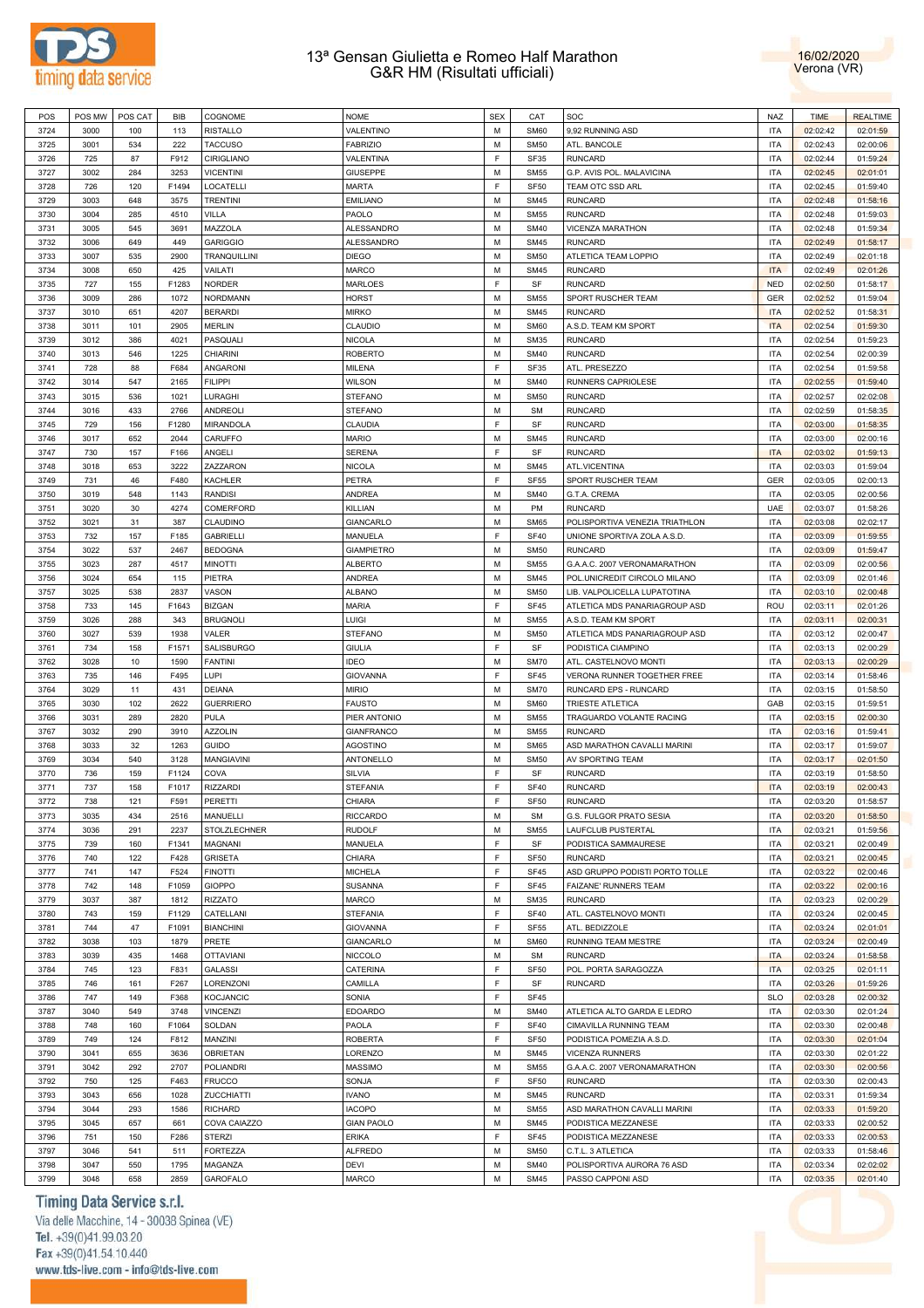



| POS  | POS MW | POS CAT        | <b>BIB</b> | COGNOME              | <b>NOME</b>            | <b>SEX</b>  | CAT         | SOC                                   | NAZ        | <b>TIME</b> | <b>REALTIME</b> |
|------|--------|----------------|------------|----------------------|------------------------|-------------|-------------|---------------------------------------|------------|-------------|-----------------|
| 3800 | 752    | 162            | F1185      | <b>DOMENICHELLI</b>  | <b>ILARIA</b>          | E           | SF          | PARMARATHON ASD                       | <b>ITA</b> | 02:03:35    | 02:00:44        |
| 3801 | 3049   | 551            | 1720       | POZZAN               | LUCA                   | M           | <b>SM40</b> | LA FULMINEA RUNNING TEAM SINCE        | <b>ITA</b> | 02:03:38    | 02:01:06        |
| 3802 | 3050   | 388            | 3175       | MELLO                | ALESSANDRO             | M           | <b>SM35</b> | A.S.D. TEAM KM SPORT                  | <b>ITA</b> | 02:03:39    | 02:01:45        |
|      |        |                |            |                      |                        |             |             |                                       |            |             |                 |
| 3803 | 3051   | 542            | 306        | DANIELI              | <b>STEFANO</b>         | M           | <b>SM50</b> | <b>RUNCARD</b>                        | <b>ITA</b> | 02:03:40    | 02:01:23        |
| 3804 | 753    | 126            | F163       | ZANIOL               | <b>BARBARA</b>         | F           | <b>SF50</b> | <b>RUNCARD</b>                        | <b>ITA</b> | 02:03:40    | 02:01:36        |
| 3805 | 3052   | 552            | 275        | SACCHI               | <b>ALEX</b>            | M           | <b>SM40</b> | G.P. AVIS SUZZARA                     | <b>ITA</b> | 02:03:41    | 01:59:31        |
| 3806 | 754    | 127            | F329       | <b>GEMMA</b>         | CINZIA                 | F           | <b>SF50</b> | <b>RUNCARD</b>                        | <b>ITA</b> | 02:03:41    | 02:01:09        |
| 3807 | 3053   | 436            | 213        | <b>VINCENZI</b>      | <b>MARCO</b>           | M           | <b>SM</b>   | <b>RUNCARD</b>                        | <b>ITA</b> | 02:03:44    | 01:59:18        |
| 3808 | 3054   | 104            | 3103       | DEL VECCHIO          | <b>AURELIO</b>         | M           | <b>SM60</b> | POL. PORTA SARAGOZZA                  | <b>ITA</b> | 02:03:46    | 02:00:39        |
| 3809 | 755    | 128            | F696       | <b>FERRARI</b>       | ORIETTA                | F           | <b>SF50</b> | ASD ATLETICA STEZZANO                 | <b>ITA</b> | 02:03:46    | 02:00:12        |
|      |        |                |            |                      |                        |             |             |                                       |            |             |                 |
| 3810 | 3055   | 543            | 4145       | <b>TIRA</b>          | CARLO                  | M           | <b>SM50</b> | <b>RUNCARD</b>                        | <b>ITA</b> | 02:03:46    | 01:59:25        |
| 3811 | 756    | 161            | F1746      | <b>SERENA</b>        | CLARA                  | F           | <b>SF40</b> | <b>RUNCARD</b>                        | <b>ITA</b> | 02:03:47    | 02:01:36        |
| 3812 | 3056   | 544            | 1474       | CORTI                | <b>ERNESTO</b>         | M           | <b>SM50</b> | ASD ATLETICA STEZZANO                 | <b>ITA</b> | 02:03:48    | 02:00:14        |
| 3813 | 3057   | 294            | 2864       | <b>MORUZZI</b>       | <b>ANDREA</b>          | M           | <b>SM55</b> | PASSO CAPPONI ASD                     | <b>ITA</b> | 02:03:49    | 02:01:55        |
| 3814 | 3058   | 295            | 3234       | <b>NERI</b>          | <b>MATTIA</b>          | M           | <b>SM55</b> | ATL.VICENTINA                         | <b>ITA</b> | 02:03:49    | 01:59:42        |
| 3815 | 3059   | 296            | 2842       | <b>NALIN</b>         | VALERIANO              | M           | <b>SM55</b> | LA VETTA RUNNING                      | <b>ITA</b> | 02:03:50    | 02:01:32        |
| 3816 | 757    | 162            | F1437      | ZANELLATO            | <b>ELISA</b>           | F           | <b>SF40</b> | ATL. CESANO MADERNO                   | <b>ITA</b> | 02:03:52    | 01:59:44        |
|      | 758    |                | F1435      | LEVATO               | VANNA                  | E           | <b>SF45</b> | ATL. CESANO MADERNO                   | <b>ITA</b> |             |                 |
| 3817 |        | 151            |            |                      |                        |             |             |                                       |            | 02:03:52    | 01:59:44        |
| 3818 | 3060   | 33             | 802        | PEGORARO             | ALESSANDRO             | M           | <b>SM65</b> | RUNCARD EPS - ASD PODISTICA COLOGNESE | <b>ITA</b> | 02:03:52    | 01:59:32        |
| 3819 | 3061   | 297            | 733        | ZENATO               | SANDRO                 | M           | <b>SM55</b> | <b>ASD RUN IT</b>                     | <b>ITA</b> | 02:03:53    | 02:02:12        |
| 3820 | 3062   | 105            | 606        | VAZZANA              | PIETRO                 | M           | <b>SM60</b> | GA ARISTIDE COIN VENEZIA 1949         | <b>ITA</b> | 02:03:54    | 02:00:41        |
| 3821 | 759    | 89             | F164       | CANOSSA              | <b>ELENA</b>           | E           | SF35        | <b>MARATHON LEGNAGO</b>               | <b>ITA</b> | 02:03:55    | 02:00:23        |
| 3822 | 760    | 90             | F578       | PIVA                 | SANDRA                 | E           | <b>SF35</b> | <b>RUNCARD</b>                        | <b>ITA</b> | 02:03:55    | 02:00:09        |
| 3823 | 3063   | 545            | 691        | CAVALLETTO           | <b>ANDREA</b>          | M           | <b>SM50</b> | <b>ESSETRE RUNNING</b>                | <b>ITA</b> | 02:03:55    | 02:01:31        |
| 3824 | 761    | 152            | F1401      | LEGNANI              | <b>RAMONA</b>          | E           | <b>SF45</b> | POL. PORTA SARAGOZZA                  | <b>ITA</b> | 02:03:55    | 02:00:55        |
|      |        |                |            |                      |                        |             |             |                                       |            |             |                 |
| 3825 | 762    | 163            | F1403      | CECCOLI              | ANNALUNA               | E           | <b>SF40</b> | POL. PORTA SARAGOZZA                  | <b>ITA</b> | 02:03:55    | 02:00:55        |
| 3826 | 763    | 153            | F197       | <b>PARISE</b>        | <b>ELISABETTA</b>      | E           | <b>SF45</b> | AMICI DEL MOMBARONE                   | <b>ITA</b> | 02:03:56    | 02:01:13        |
| 3827 | 764    | 154            | F297       | <b>SCARPA</b>        | <b>STEFANIA</b>        | E           | <b>SF45</b> | <b>ESSETRE RUNNING</b>                | <b>ITA</b> | 02:03:56    | 02:01:32        |
| 3828 | 3064   | 34             | 2668       | <b>BERTUCCI</b>      | <b>BRUNO</b>           | M           | <b>SM65</b> | EUROATLETICA 2002                     | <b>ITA</b> | 02:03:57    | 02:02:26        |
| 3829 | 765    | 91             | F1692      | <b>VITALI</b>        | <b>SARA</b>            | E           | SF35        | <b>RUNCARD</b>                        | <b>ITA</b> | 02:03:57    | 01:59:28        |
| 3830 | 766    | 129            | F2227      | LOCATI               | ANTONELLA              | F           | <b>SF50</b> | ATL. VIRTUS SENAGO                    | <b>ITA</b> | 02:03:59    | 02:01:19        |
| 3831 | 767    | 164            | F1296      | <b>MELIS</b>         | GAIA                   | E           | <b>SF40</b> | G.P. QUADRIFOGLIO                     | <b>ITA</b> | 02:04:01    | 02:00:02        |
|      |        |                |            |                      |                        |             |             |                                       |            |             |                 |
| 3832 | 768    | 165            | F607       | <b>BORTOLATO</b>     | <b>MARIKA</b>          | F           | <b>SF40</b> | <b>RUNCARD</b>                        | <b>ITA</b> | 02:04:04    | 02:00:58        |
| 3833 | 769    | 130            | F152       | <b>FARNE</b>         | LUCIA                  | F           | <b>SF50</b> | <b>BOSCAINI RUNNERS</b>               | <b>ITA</b> | 02:04:05    | 02:01:30        |
| 3834 | 770    | $\overline{7}$ | F1589      | PANGRAZI             | <b>IRENE</b>           | F           | SF60        | <b>VICENZA RUNNERS</b>                | <b>ITA</b> | 02:04:05    | 02:02:59        |
| 3835 | 3065   | 553            | 1580       | SQUASSABIA           | <b>GIOVANNI</b>        | M           | <b>SM40</b> | <b>RUNCARD</b>                        | <b>ITA</b> | 02:04:06    | 02:00:48        |
| 3836 | 3066   | 298            | 4529       | <b>SUIVRE</b>        | PASCAL                 | M           | <b>SM55</b> |                                       | <b>FRA</b> | 02:04:06    | 01:59:35        |
| 3837 | 3067   | 546            | 4005       | <b>GANASSIN</b>      | <b>MARIO</b>           | M           | <b>SM50</b> | VICENZA MARATHON                      | <b>ITA</b> | 02:04:06    | 02:03:11        |
| 3838 | 3068   | 547            | 2222       | <b>VERONA</b>        | ALESSANDRO             | M           | <b>SM50</b> | ATLETICA GUASTALLA REGGIOLO           | <b>ITA</b> | 02:04:06    | 02:00:47        |
|      |        |                |            |                      |                        |             |             |                                       |            |             |                 |
| 3839 | 3069   | 389            | 1169       | <b>BANDETTINI</b>    | DARIO                  | M           | <b>SM35</b> | <b>RUNCARD</b>                        | SUI        | 02:04:06    | 02:00:32        |
| 3840 | 3070   | 554            | 268        | <b>BRUNO</b>         | <b>GIUSEPPE</b>        | M           | <b>SM40</b> | GARDA RUNNING A.S.D.                  | <b>ITA</b> | 02:04:06    | 02:02:08        |
| 3841 | 771    | 92             | F194       | <b>BARONI</b>        | CRISTINA               | E           | SF35        | <b>RUNCARD</b>                        | <b>ITA</b> | 02:04:09    | 01:59:57        |
| 3842 | 772    | 93             | F534       | <b>BANDETTINI</b>    | <b>SIMONA</b>          | F           | <b>SF35</b> |                                       | SUI        | 02:04:09    | 02:00:34        |
| 3843 | 3071   | 555            | 1957       | PUKALOVIČ            | <b>JOZEF</b>           | M           | <b>SM40</b> | BRATISLAVA MARATHON TEAM              | <b>SVK</b> | 02:04:09    | 02:00:39        |
| 3844 | 3072   | 35             | 254        | <b>MUSCI</b>         | <b>SERGIO</b>          | M           | <b>SM65</b> | G.S. AVIS - SEREGNO                   | <b>ITA</b> | 02:04:10    | 02:00:13        |
| 3845 | 3073   | 106            | 1128       | <b>SOLFRIZZO</b>     | PAOLO                  | M           | <b>SM60</b> | G.P. I GAMBER DE CUNCURESS            | <b>ITA</b> | 02:04:10    | 02:02:39        |
| 3846 | 3074   | 36             | 3026       | <b>MARI</b>          | <b>ZEFFIRO</b>         | M           | <b>SM65</b> | <b>RUNCARD</b>                        | <b>ITA</b> | 02:04:11    | 01:59:32        |
|      |        |                |            |                      |                        |             |             |                                       |            |             |                 |
| 3847 | 3075   | 299            | 2676       | MADESANI             | <b>STEFANO</b>         | M           | <b>SM55</b> | <b>RUNCARD</b>                        | <b>ITA</b> | 02:04:12    | 02:02:16        |
| 3848 | 3076   | 548            | 3001       | PACI                 | <b>ROBERTO</b>         | M           | <b>SM50</b> | G.P. AVIS FORLI                       | <b>ITA</b> | 02:04:15    | 02:00:31        |
| 3849 | 773    | 166            | F259       | <b>FISTER</b>        | <b>KRISTINA</b>        | F           | <b>SF40</b> |                                       | CRO        | 02:04:16    | 02:00:36        |
| 3850 | 3077   | 556            | 1348       | LARGAIOLLI           | <b>MAURO</b>           | M           | <b>SM40</b> | <b>RUNCARD</b>                        | <b>ITA</b> | 02:04:17    | 02:00:40        |
| 3851 | 3078   | 549            | 2302       | FERRATELLO           | <b>FULVIO</b>          | M           | <b>SM50</b> | <b>RUNCARD</b>                        | <b>ITA</b> | 02:04:18    | 02:02:00        |
| 3852 | 774    | 163            | F334       | <b>SLADEK</b>        | <b>MARITA</b>          | E           | SF          |                                       | <b>GER</b> | 02:04:18    | 02:00:20        |
| 3853 | 775    | 131            | F469       | <b>TREZZI</b>        | <b>ROBERTA</b>         | E           | SF50        | RUNNERS DESIO                         | <b>ITA</b> | 02:04:18    | 02:01:30        |
|      |        |                |            |                      |                        | M           |             |                                       | <b>ITA</b> |             |                 |
| 3854 | 3079   | 557            | 1371       | <b>BISOFFI</b>       | <b>MAURIZIO</b>        |             | <b>SM40</b> | <b>RUNCARD</b>                        |            | 02:04:19    | 02:00:42        |
| 3855 | 3080   | 550            | 166        | ZENNARO              | PAOLO                  | M           | <b>SM50</b> | ASD MARATHON CAVALLI MARINI           | <b>ITA</b> | 02:04:19    | 02:00:09        |
| 3856 | 3081   | 300            | 3595       | <b>BAIGUERA</b>      | <b>FRANCO</b>          | M           | <b>SM55</b> | ATLETICA BRESCIA MARATHON             | <b>ITA</b> | 02:04:19    | 02:00:18        |
| 3857 | 776    | 155            | F1284      | <b>FRANCHINI</b>     | <b>ROBERTA</b>         | E           | <b>SF45</b> | RIMINI MARATHON                       | <b>ITA</b> | 02:04:20    | 02:00:56        |
| 3858 | 3082   | 551            | 1943       | <b>ROSSI</b>         | ANDREA                 | M           | <b>SM50</b> | ATL. ARCISATE                         | <b>ITA</b> | 02:04:20    | 02:01:17        |
| 3859 | 3083   | 437            | 3700       | <b>FORNARO</b>       | MATTEO                 | M           | <b>SM</b>   | A.S.D. TEAM KM SPORT                  | <b>ITA</b> | 02:04:22    | 02:01:36        |
| 3860 | 777    | 167            | F1022      | MENAPACE             | <b>MARILENA</b>        | F           | <b>SF40</b> | <b>RUNCARD</b>                        | <b>ITA</b> | 02:04:24    | 02:01:46        |
| 3861 | 3084   | 301            | 1576       | LEARDINI             | LUCA                   | M           | <b>SM55</b> | <b>RUNCARD</b>                        | <b>ITA</b> | 02:04:24    | 02:01:11        |
|      |        |                |            |                      |                        |             |             |                                       |            |             |                 |
| 3862 | 3085   | 37             | 931        | <b>BOLLINI</b>       | <b>FIORENZO</b>        | M           | <b>SM65</b> | POL. QUADRILATERO                     | <b>ITA</b> | 02:04:25    | 02:03:17        |
| 3863 | 778    | 168            | F389       | <b>ALFONSI</b>       | ROBERTA                | F           | <b>SF40</b> | PODISTICA CIAMPINO                    | <b>ITA</b> | 02:04:26    | 02:01:41        |
| 3864 | 3086   | 552            | 717        | DA RE                | ALESSANDRO             | M           | <b>SM50</b> | RUNNERS PADOVA                        | <b>ITA</b> | 02:04:26    | 01:59:43        |
| 3865 | 779    | 164            | F1573      | <b>CHIRICA</b>       | IULIANA                | E           | SF          | OVERCOME RUNNING ASD                  | <b>MDA</b> | 02:04:26    | 02:00:10        |
| 3866 | 780    | 156            | F878       | <b>BOLOGNIN</b>      | CLAUDIA                | F           | SF45        | <b>RUNCARD</b>                        | <b>ITA</b> | 02:04:27    | 01:59:45        |
| 3867 | 781    | 157            | F1782      | <b>BLAS ORELLANA</b> | <b>GRACIELA ISABEL</b> | F           | <b>SF45</b> | <b>RUNCARD</b>                        | PER        | 02:04:27    | 02:02:30        |
| 3868 | 3087   | 558            | 906        | CAPANELLI            | <b>SERGIO MARIA</b>    | M           | <b>SM40</b> | <b>RUNCARD</b>                        | <b>ITA</b> | 02:04:28    | 02:01:55        |
| 3869 | 3088   | 438            |            |                      |                        | M           | <b>SM</b>   | <b>RUNCARD</b>                        | <b>ITA</b> | 02:04:28    | 02:00:30        |
|      |        |                | 3005       | MARCANTOGNINI        | <b>SERGIO</b>          |             |             |                                       |            |             |                 |
| 3870 | 782    | 165            | F548       | <b>ARTUSI</b>        | <b>INGRID</b>          | F           | SF          | <b>RUNCARD</b>                        | <b>ITA</b> | 02:04:29    | 02:00:29        |
| 3871 | 783    | 169            | F270       | <b>MIGLIONICO</b>    | <b>MORENA</b>          | E           | <b>SF40</b> | <b>RUNCARD</b>                        | <b>ITA</b> | 02:04:29    | 02:01:34        |
| 3872 | 3089   | 390            | 793        | <b>STURM</b>         | <b>ROLAND</b>          | M           | <b>SM35</b> |                                       | AUT        | 02:04:30    | 02:00:07        |
| 3873 | 784    | 132            | F817       | CACCIAMANO           | LAURA                  | E           | <b>SF50</b> | TRENTINO RUNNING TEAM                 | <b>ITA</b> | 02:04:30    | 02:02:25        |
| 3874 | 3090   | 107            | 1719       | <b>UGOLINI</b>       | <b>GINO</b>            | M           | <b>SM60</b> | C.U.S. PARMA                          | <b>ITA</b> | 02:04:33    | 02:00:51        |
| 3875 | 785    | 94             | F972       | <b>MOCCHIUTTI</b>    | ANNA                   | $\mathsf F$ | SF35        | <b>RUNCARD</b>                        | <b>ITA</b> | 02:04:34    | 02:02:04        |

# Timing Data Service s.r.l.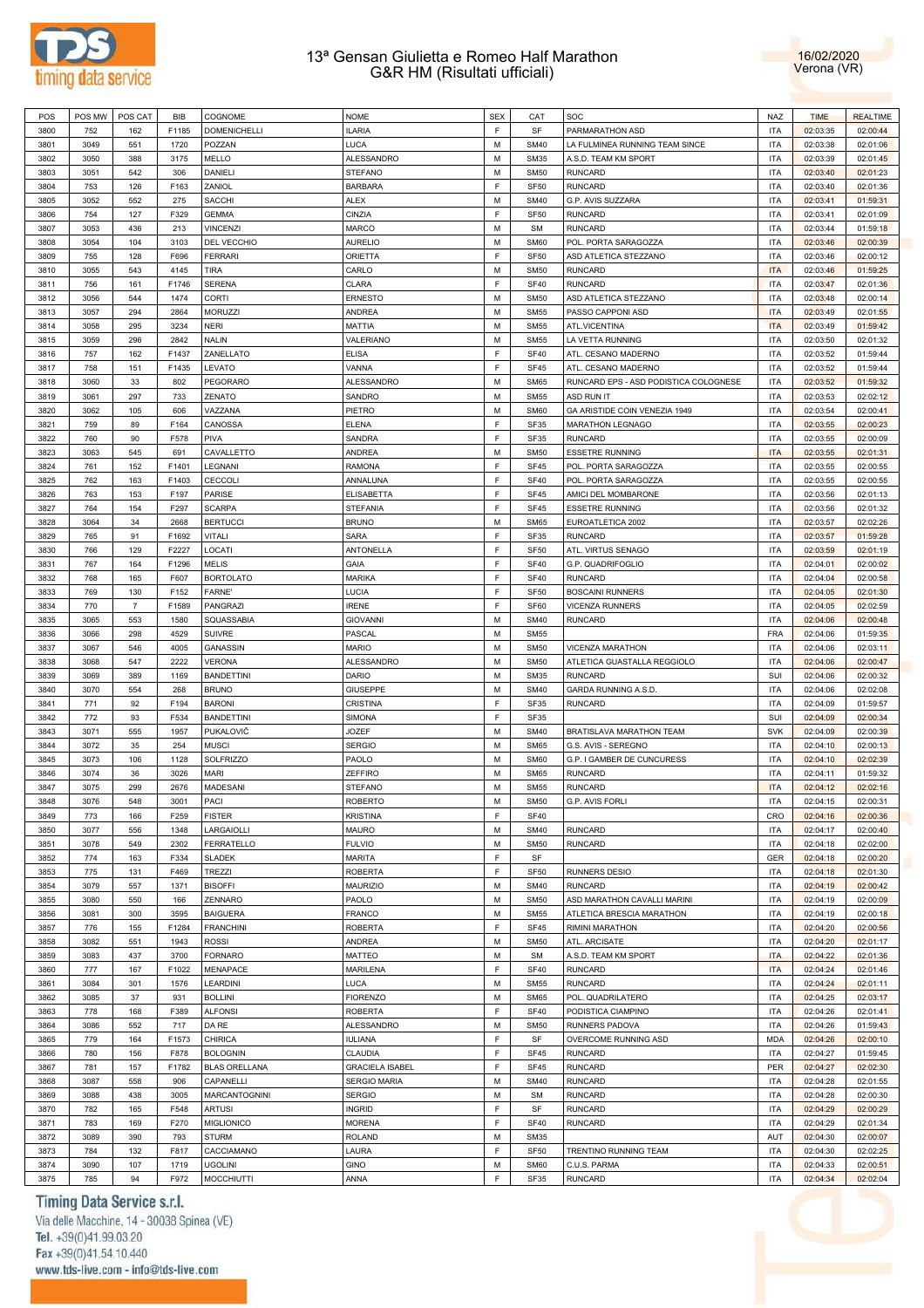



| POS  | POS MW | POS CAT | <b>BIB</b> | COGNOME              | <b>NOME</b>          | <b>SEX</b> | CAT         | SOC                                      | <b>NAZ</b> | <b>TIME</b> | <b>REALTIME</b> |
|------|--------|---------|------------|----------------------|----------------------|------------|-------------|------------------------------------------|------------|-------------|-----------------|
| 3876 | 786    | 158     | F915       | <b>AMBROSI</b>       | SARA                 | E          | <b>SF45</b> | A.S.D. TEAM KM SPORT                     | <b>ITA</b> | 02:04:34    | 02:02:00        |
| 3877 | 3091   | 302     | 381        | DE ROCCO             | ROBERTO              | M          | <b>SM55</b> | G.P. S.ANGELA AVIS DESENZANO             | <b>ITA</b> | 02:04:36    | 02:00:55        |
|      |        |         |            |                      |                      |            |             |                                          |            |             |                 |
| 3878 | 787    | 159     | F1760      | VISIOLI              | CLARA                | E          | <b>SF45</b> | 9,92 RUNNING ASD                         | <b>ITA</b> | 02:04:37    | 02:02:26        |
| 3879 | 3092   | 303     | 494        | CALONGHI             | <b>GIANFRANCO</b>    | M          | <b>SM55</b> | ATLETICA CONCESIO 2009                   | <b>ITA</b> | 02:04:37    | 02:02:31        |
| 3880 | 788    | 160     | F907       | <b>FORGHIERI</b>     | <b>MARIA CHIARA</b>  | E          | <b>SF45</b> | ASD 3'.30" TEAM                          | <b>ITA</b> | 02:04:38    | 02:00:19        |
| 3881 | 3093   | 304     | 2548       | TODESCHI             | CARLO                | M          | <b>SM55</b> | <b>RUNCARD</b>                           | <b>ITA</b> | 02:04:39    | 02:00:19        |
| 3882 | 3094   | 391     | 108        | <b>BERNARDELLI</b>   | <b>MAURO</b>         | M          | <b>SM35</b> | <b>G.S. CARLO BUTTARELLI</b>             | <b>ITA</b> | 02:04:39    | 02:00:19        |
| 3883 | 789    | 133     | F620       | <b>PIROLA</b>        | <b>MONIA</b>         | E          | <b>SF50</b> | ATL. PRESEZZO                            | <b>ITA</b> | 02:04:40    | 02:01:44        |
| 3884 | 790    | 134     | F1700      | <b>VIAPIANA</b>      | <b>ELISABETTA</b>    | E          | <b>SF50</b> | ASD FILMAR RUNNING                       | <b>ITA</b> | 02:04:41    | 02:00:03        |
| 3885 | 791    | 161     | F2216      | ZEMINIAN             | <b>SILVIA</b>        | E          | SF45        | <b>RUNCARD</b>                           | <b>ITA</b> | 02:04:41    | 02:00:43        |
| 3886 | 3095   | 559     | 3297       | CAMERLENGO           | <b>NICOLA</b>        | M          | <b>SM40</b> | PODISTICA CIAMPINO                       | <b>ITA</b> | 02:04:42    | 02:01:57        |
|      |        |         |            |                      |                      |            |             |                                          |            |             |                 |
| 3887 | 3096   | 659     | 1996       | COLOMBO              | <b>ROBERTO</b>       | M          | <b>SM45</b> | <b>RUNCARD</b>                           | <b>ITA</b> | 02:04:42    | 02:01:19        |
| 3888 | 3097   | 305     | 3823       | <b>MASSO</b>         | <b>ROSARIO</b>       | M          | <b>SM55</b> | <b>RUNCARD</b>                           | <b>ITA</b> | 02:04:43    | 02:01:20        |
| 3889 | 3098   | 553     | 2027       | <b>BARTOLINI</b>     | PAOLO                | M          | <b>SM50</b> | GSBR                                     | <b>ITA</b> | 02:04:44    | 02:02:12        |
| 3890 | 792    | 166     | F1175      | <b>DONVITO</b>       | <b>FRANCESCA</b>     | E          | SF          | GIOIA RUNNING A.S.D.                     | <b>ITA</b> | 02:04:45    | 02:01:41        |
| 3891 | 793    | 170     | F254       | <b>GATTI</b>         | DALILA               | E          | <b>SF40</b> | GIOIA RUNNING A.S.D.                     | <b>ITA</b> | 02:04:45    | 02:01:41        |
| 3892 | 3099   | 660     | 942        | <b>ROSSI</b>         | LORENZO              | M          | <b>SM45</b> | <b>RUNCARD</b>                           | <b>ITA</b> | 02:04:47    | 02:02:20        |
| 3893 | 794    | 8       | F248       | CHIARAMONTE          | <b>MARIA ROSARIA</b> | E          | SF60        | A.S. DIL. POL.AGAT0CLE SCIACCA           | <b>ITA</b> | 02:04:48    | 02:03:38        |
| 3894 | 795    | 167     | F1370      | <b>MAIRA</b>         | <b>DILETTA</b>       | E          | SF          | WOMEN IN RUN                             | <b>ITA</b> | 02:04:50    | 02:01:24        |
| 3895 | 796    | 168     | F1689      | <b>BILIOTTI</b>      | <b>ELEONORA</b>      | E          | SF          | <b>RUNCARD</b>                           | <b>ITA</b> | 02:04:50    | 02:01:11        |
| 3896 | 3100   | 439     | 3897       | <b>DOCIMO</b>        | <b>VINCENZO</b>      | M          | <b>SM</b>   | LBM SPORT TEAM                           | <b>ITA</b> | 02:04:50    | 02:01:11        |
| 3897 | 3101   | 554     | 2728       | <b>MINERVA</b>       | TOBIA MICHELE        | M          | <b>SM50</b> | POD. CANUSIUM 2004                       | <b>ITA</b> | 02:04:51    | 02:03:46        |
| 3898 | 797    | 48      | F1172      | VALLARINO            | ANGELA               | E          | <b>SF55</b> | EMOZIONI SPORT TEAM A.S.D.               | <b>ITA</b> | 02:04:54    | 02:02:08        |
| 3899 | 798    | 9       | F1601      | HILI                 | EVELYN               | E          | PF          | <b>RUNCARD</b>                           | <b>ITA</b> | 02:04:54    | 02:04:54        |
|      |        |         |            |                      |                      |            |             |                                          |            |             |                 |
| 3900 | 3102   | 306     | 3729       | <b>SIBONA</b>        | <b>MAURIZIO</b>      | M          | <b>SM55</b> | A.S.D. PODISTICA TORINO                  | <b>ITA</b> | 02:04:55    | 02:04:55        |
| 3901 | 3103   | 560     | 3724       | <b>INNOCENTI</b>     | LORENZO              | M          | <b>SM40</b> | <b>RUNCARD</b>                           | <b>ITA</b> | 02:04:55    | 02:04:55        |
| 3902 | 3104   | 31      | 1593       | FILIPPINI TONINATO   | <b>DARIO</b>         | M          | PM          | GRUPPO SPORTIVO ALPINI SOVERE            | <b>ITA</b> | 02:04:56    | 02:01:23        |
| 3903 | 3105   | 561     | 3658       | CAMPO                | <b>ALESSANDRO</b>    | M          | <b>SM40</b> | <b>RUNCARD</b>                           | <b>ITA</b> | 02:04:56    | 02:04:56        |
| 3904 | 3106   | 307     | 1487       | <b>ROSSI</b>         | <b>SERGIO</b>        | M          | <b>SM55</b> | RUNCARD EPS - ASD GRUPPO PODISTICO TANET | <b>ITA</b> | 02:04:56    | 02:01:30        |
| 3905 | 799    | 171     | F1602      | <b>MUGNAI</b>        | <b>MARGHERITA</b>    | E          | <b>SF40</b> | <b>RUNCARD</b>                           | <b>ITA</b> | 02:04:56    | 02:04:56        |
| 3906 | 3107   | 108     | 1884       | CHINELLATO           | <b>REGINALDO</b>     | M          | <b>SM60</b> | RUNNING TEAM MESTRE                      | <b>ITA</b> | 02:04:56    | 02:02:20        |
| 3907 | 3108   | 562     | 2255       | CAMPAGNA             | DANIELE              | M          | <b>SM40</b> | <b>RUNCARD</b>                           | <b>ITA</b> | 02:04:57    | 02:00:01        |
| 3908 | 800    | 95      | F1598      | <b>DELLE FAVE</b>    | ALESSANDRA           | E          | SF35        | <b>RUNCARD</b>                           | <b>ITA</b> | 02:04:57    | 02:04:57        |
| 3909 | 3109   | 555     | 3726       | <b>FORNUTO</b>       | <b>DONATO</b>        | M          | <b>SM50</b> | RARI NANTES TORINO S.S.D.A R.L           | <b>ITA</b> | 02:04:57    | 02:04:57        |
| 3910 | 3110   | 109     | 3720       | <b>GIOVANCHELLI</b>  | MARCELLO             | M          | <b>SM60</b> | <b>RUNCARD</b>                           | <b>ITA</b> | 02:04:57    | 02:04:57        |
| 3911 | 3111   |         |            | VERONA               |                      | M          | PM          | <b>RUNCARD</b>                           | <b>ITA</b> |             |                 |
|      |        | 32      | 3656       |                      | MARCO                |            |             |                                          |            | 02:04:59    | 02:04:59        |
| 3912 | 3112   | 563     | 2798       | <b>MOMBELLI</b>      | MAURO                | M          | <b>SM40</b> | <b>RUNCARD</b>                           | <b>ITA</b> | 02:04:59    | 02:01:35        |
| 3913 | 801    | 10      | F1599      | <b>LORENZI</b>       | LINDA                | E          | PF          | <b>RUNCARD</b>                           | <b>ITA</b> | 02:04:59    | 02:04:59        |
| 3914 | 3113   | 440     | 1568       | DALLA POZZA          | LORENZO              | M          | <b>SM</b>   | <b>RUNCARD</b>                           | <b>ITA</b> | 02:05:00    | 02:01:05        |
| 3915 | 802    | 162     | F558       | <b>FRANCESCONI</b>   | <b>BARBARA</b>       | E          | SF45        | <b>RUNCARD</b>                           | <b>ITA</b> | 02:05:00    | 02:05:00        |
| 3916 | 3114   | 308     | 3727       | LUCIANI              | <b>GIORGIO</b>       | M          | <b>SM55</b> | <b>RUNCARD</b>                           | <b>ITA</b> | 02:05:01    | 02:05:01        |
| 3917 | 3115   | 564     | 3716       | CHRISTIAN            | MAZZA                | M          | <b>SM40</b> | <b>RUNCARD</b>                           | <b>ITA</b> | 02:05:01    | 02:05:01        |
| 3918 | 803    | 96      | F1142      | <b>SEROVA</b>        | NATALIA              | E          | SF35        |                                          | <b>RUS</b> | 02:05:01    | 02:00:35        |
| 3919 | 3116   | 556     | 3717       | CALVELLI             | <b>RAIMONDO</b>      | M          | <b>SM50</b> | UNIONE SPORTIVA NAVE ASD                 | <b>ITA</b> | 02:05:01    | 02:05:01        |
| 3920 | 804    | 163     | F1622      | <b>MARINI</b>        | CATERINA             | E          | <b>SF45</b> | <b>G.S.IL FIORINO</b>                    | <b>ITA</b> | 02:05:01    | 02:05:01        |
| 3921 | 3117   | 661     | 3712       | ROCCATELLO           | ANDREA               | M          | <b>SM45</b> | PIETRO MICCA BIELLA RUNNING              | <b>ITA</b> | 02:05:02    | 02:05:02        |
| 3922 | 3118   | 557     | 3709       | LORENZI              | PAOLO                | M          | <b>SM50</b> | <b>RUNCARD</b>                           | <b>ITA</b> | 02:05:02    | 02:05:02        |
| 3923 | 805    | 164     | F1620      | <b>RIGHETTI</b>      | <b>EMANUELA</b>      | E          | SF45        | <b>RUNCARD</b>                           | <b>ITA</b> | 02:05:03    | 02:05:03        |
| 3924 | 3119   | 558     | 1748       | <b>PIGATO</b>        | <b>VITTORINO</b>     | M          | <b>SM50</b> | AFV BELTRAME                             | <b>ITA</b> | 02:05:03    | 02:00:42        |
| 3925 |        |         |            | ZAGNI                | <b>MARCO</b>         | M          | <b>SM50</b> | <b>RUNCARD</b>                           | <b>ITA</b> |             |                 |
|      | 3120   | 559     | 3722       |                      |                      |            |             |                                          |            | 02:05:03    | 02:05:03        |
| 3926 | 3121   | 565     | 3657       | <b>SCALI</b>         | <b>RAFFAELE</b>      | M          | <b>SM40</b> | <b>RUNCARD</b>                           | <b>ITA</b> | 02:05:03    | 02:05:03        |
| 3927 | 3122   | 309     | 3181       | <b>TOFFALINI</b>     | ANDREA               | M          | <b>SM55</b> | A.S.D. TEAM KM SPORT                     | <b>ITA</b> | 02:05:04    | 02:02:29        |
| 3928 | 806    | 165     | F1616      | VATTOVAZ             | CRISTINA             | E          | <b>SF45</b> | <b>RUNCARD</b>                           | <b>ITA</b> | 02:05:04    | 02:05:04        |
| 3929 | 807    | 166     | F1615      | ZAPPIA               | <b>ELENA</b>         | E          | <b>SF45</b> | <b>BASE RUNNING</b>                      | <b>ITA</b> | 02:05:04    | 02:05:04        |
| 3930 | 3123   | 560     | 3731       | MIRAVALLE            | <b>PIERGIORGIO</b>   | M          | <b>SM50</b> | C.C.R.SPORT. ALPINI TROFARELLO           | <b>ITA</b> | 02:05:05    | 02:05:05        |
| 3931 | 808    | 169     | F1597      | <b>FERRERO</b>       | <b>GIULIA</b>        | E          | SF          | <b>RUNCARD</b>                           | <b>ITA</b> | 02:05:05    | 02:05:05        |
| 3932 | 809    | 167     | F554       | <b>MAGHINI</b>       | <b>ROSA</b>          | E          | SF45        | 9,92 RUNNING ASD                         | <b>ITA</b> | 02:05:05    | 02:05:05        |
| 3933 | 3124   | 441     | 3066       | DI CARLO             | <b>ANDREA</b>        | M          | <b>SM</b>   | <b>RUNCARD</b>                           | <b>ITA</b> | 02:05:05    | 02:00:43        |
| 3934 | 3125   | 392     | 2115       | <b>CORRADI ROLLA</b> | NICOLO'              | M          | <b>SM35</b> | CAMBIASO RISSO RUNNING TEAM GE           | <b>ITA</b> | 02:05:05    | 02:05:05        |
| 3935 | 3126   | 561     | 3713       | <b>BUZIO</b>         | MARCELLO             | M          | <b>SM50</b> | <b>RUNCARD</b>                           | <b>ITA</b> | 02:05:05    | 02:05:05        |
| 3936 | 3127   | 566     | 3708       | <b>PIAZZO</b>        | <b>MARIO</b>         | M          | <b>SM40</b> | <b>RUNCARD</b>                           | <b>ITA</b> | 02:05:05    | 02:05:05        |
| 3937 | 810    | 168     | F1619      | PALENZONA            | ELENA GIOVANNA       | E          | SF45        | RARI NANTES TORINO S.S.D.A R.L           | <b>ITA</b> | 02:05:06    | 02:05:06        |
|      |        |         |            |                      |                      | M          |             | <b>RUNCARD</b>                           |            |             |                 |
| 3938 | 3128   | 662     | 3711       | BA                   | <b>GIANLUCA</b>      |            | <b>SM45</b> |                                          | <b>ITA</b> | 02:05:06    | 02:05:06        |
| 3939 | 811    | 172     | F2218      | <b>BORINI</b>        | <b>FEDERICA</b>      | E          | <b>SF40</b> | RARI NANTES TORINO S.S.D.A R.L           | <b>ITA</b> | 02:05:06    | 02:05:06        |
| 3940 | 3129   | 110     | 3707       | SANTARINI            | STEFANO ETTORE       | M          | <b>SM60</b> | <b>RUNCARD</b>                           | <b>ITA</b> | 02:05:06    | 02:05:06        |
| 3941 | 3130   | 663     | 3723       | <b>MININNI</b>       | <b>FRANCESCO</b>     | M          | <b>SM45</b> | CORRERE OLTRE ASD                        | <b>ITA</b> | 02:05:06    | 02:05:06        |
| 3942 | 3131   | 664     | 607        | <b>SCHIAVONE</b>     | <b>GIUSEPPE</b>      | M          | <b>SM45</b> | A.S.D. EQUILIBRA RUNNING TEAM            | <b>ITA</b> | 02:05:06    | 02:02:47        |
| 3943 | 3132   | 562     | 3732       | LIVRIERI             | ARMANDO              | M          | <b>SM50</b> | MARCIATORI SAN GIORGIO                   | <b>ITA</b> | 02:05:06    | 02:05:06        |
| 3944 | 812    | 173     | F1625      | <b>FICO</b>          | <b>BARBARA</b>       | E          | <b>SF40</b> | SPIRITO TRAIL ASD                        | <b>ITA</b> | 02:05:06    | 02:05:06        |
| 3945 | 813    | 169     | F1623      | <b>FERRINI</b>       | <b>MARIA</b>         | E          | SF45        | RARI NANTES TORINO S.S.D.A R.L           | <b>ITA</b> | 02:05:06    | 02:05:06        |
| 3946 | 3133   | 563     | 3719       | <b>AMBROSI</b>       | <b>STEFANO</b>       | M          | <b>SM50</b> | <b>U.S. INTREPIDA</b>                    | <b>ITA</b> | 02:05:06    | 02:05:06        |
| 3947 | 814    | 170     | F1600      | <b>NOVELLA</b>       | CATERINA             | E          | SF          | <b>RUNCARD</b>                           | <b>ITA</b> | 02:05:06    | 02:05:06        |
| 3948 | 3134   | 665     | 3706       | <b>CERETTI</b>       | <b>ANDREA</b>        | M          | <b>SM45</b> | MARCIATORI SAN GIORGIO                   | <b>ITA</b> | 02:05:07    | 02:05:07        |
| 3949 | 3135   | 564     | 1206       | <b>ARRIGHINI</b>     | <b>SERGIO</b>        | M          | <b>SM50</b> | 9,92 RUNNING ASD                         | <b>ITA</b> | 02:05:09    | 02:05:09        |
| 3950 | 815    | 135     | F1674      | <b>GIUNTA</b>        | <b>MONICA</b>        | F          | <b>SF50</b> | ROSA RUNNING TEAM                        | <b>ITA</b> | 02:05:10    | 02:00:29        |
|      |        |         | 3705       |                      |                      | M          |             | A.S. AMATORI VILLA PAMPHILI              | <b>ITA</b> |             |                 |
| 3951 | 3136   | 565     |            | <b>DURANTINI</b>     | PIERSTEFANO          |            | <b>SM50</b> |                                          |            | 02:05:10    | 02:05:10        |

# Timing Data Service s.r.l.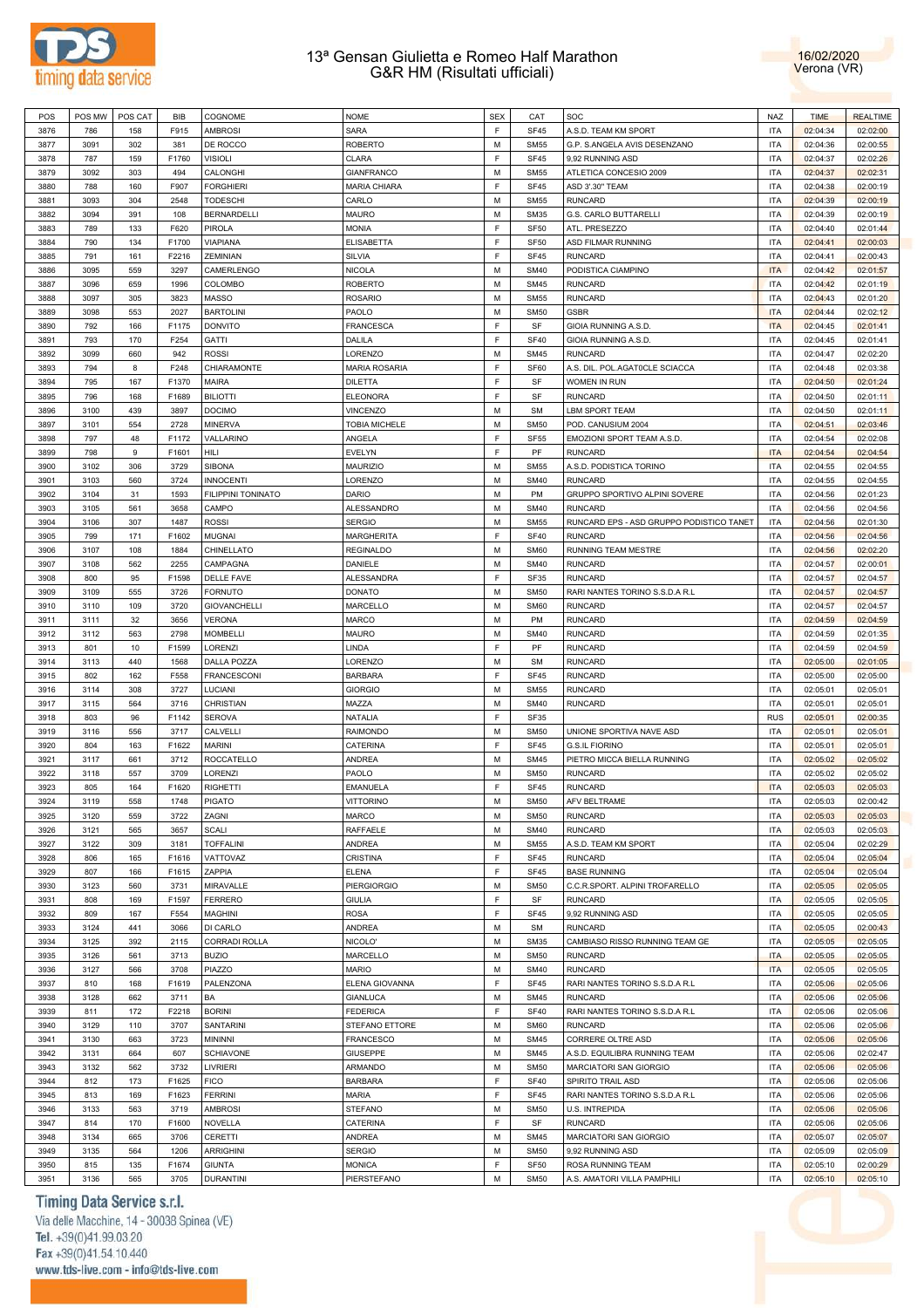



| POS  | POS MW | POS CAT | <b>BIB</b> | COGNOME                   | <b>NOME</b>           | <b>SEX</b> | CAT              | SOC                                      | <b>NAZ</b> | <b>TIME</b> | <b>REALTIME</b> |
|------|--------|---------|------------|---------------------------|-----------------------|------------|------------------|------------------------------------------|------------|-------------|-----------------|
| 3952 | 3137   | 566     | 1830       | <b>GURTNER</b>            | PAOLO                 | M          | <b>SM50</b>      | G.S.D. VAL ROSANDRA TRIESTE              | <b>ITA</b> | 02:05:11    | 02:01:05        |
| 3953 | 816    | 174     | F1677      | <b>FACCIOLI</b>           | <b>ELENA</b>          | F          | <b>SF40</b>      | <b>RUNCARD</b>                           | <b>ITA</b> | 02:05:11    | 02:04:05        |
| 3954 | 3138   | 38      | 3704       | CASADIO                   | <b>MARINO</b>         | M          | <b>SM65</b>      | ATL. IMOLA SACMI AVIS                    | <b>ITA</b> | 02:05:11    | 02:05:11        |
| 3955 | 3139   | 567     | 3094       | <b>BERSELLI</b>           | CRISTIAN              | M          | <b>SM50</b>      | POL. PORTA SARAGOZZA                     | <b>ITA</b> | 02:05:11    | 02:01:07        |
| 3956 | 3140   | 567     | 3659       | <b>GAMERRO</b>            | <b>MATTEO</b>         | M          | <b>SM40</b>      | <b>RUNCARD</b>                           | <b>ITA</b> | 02:05:13    | 02:05:13        |
| 3957 | 3141   | 568     | 3715       | <b>POMPELE</b>            | SERGIO COSTANTINO     | M          | <b>SM50</b>      | <b>RUNCARD</b>                           | <b>ITA</b> | 02:05:13    | 02:05:13        |
| 3958 | 817    | 136     | F970       | <b>BERGHOFEN</b>          | <b>ALEXANDRA</b>      | E          | <b>SF50</b>      | HAMBURGER LAUFLADEN E.V.                 | <b>GER</b> | 02:05:14    | 02:01:41        |
| 3959 | 3142   | 310     | 3730       | PANI                      | LEONARDO              | M          | <b>SM55</b>      | UNIONE SPORTIVA NAVE ASD                 | <b>ITA</b> | 02:05:14    | 02:05:14        |
| 3960 | 3143   | 666     | 2773       | <b>RAGUSA</b>             | GAETANO ALESSANDRO    | M          | <b>SM45</b>      | <b>RUNCARD</b>                           | <b>ITA</b> | 02:05:14    | 02:02:41        |
| 3961 | 3144   | 569     | 4284       | CASADIO                   | <b>BRUNO</b>          | M          | <b>SM50</b>      | G.P. AVIS FORLI                          | <b>ITA</b> | 02:05:14    | 02:01:52        |
| 3962 | 3145   | 570     | 3718       | <b>ZOMER</b>              | SANDRO                | M          | <b>SM50</b>      | <b>RUNCARD</b>                           | <b>ITA</b> | 02:05:14    | 02:05:14        |
| 3963 | 3146   | 667     | 3710       | PIETRELLI                 | <b>DAVIDE</b>         | M          | <b>SM45</b>      | <b>RUNCARD</b>                           | <b>ITA</b> | 02:05:15    | 02:05:15        |
| 3964 | 3147   | 311     | 3721       | VOCALE                    | GIUSEPPE              | M          | <b>SM55</b>      | <b>BASE RUNNING</b>                      | <b>ITA</b> | 02:05:15    | 02:05:15        |
| 3965 | 818    | 175     | F305       | QUARTA                    | ANNAMARIA             | F          | <b>SF40</b>      | S.S. A.V.I.S. SPORT NOVOLI               | <b>ITA</b> | 02:05:15    | 02:03:28        |
| 3966 | 819    | 137     | F1321      | CALORI                    | LAURA                 | E          | SF <sub>50</sub> | PASSO CAPPONI ASD                        | <b>ITA</b> | 02:05:16    | 02:02:47        |
| 3967 | 3148   | 668     | 708        | QUARTA                    | MASSIMO               | M          | <b>SM45</b>      | S.S. A.V.I.S. SPORT NOVOLI               | <b>ITA</b> | 02:05:16    | 02:03:15        |
| 3968 | 820    | 97      | F1320      | <b>MIGLIORINI</b>         | <b>ELEONORA</b>       | F          | SF35             | PASSO CAPPONI ASD                        | <b>ITA</b> | 02:05:16    | 02:03:24        |
| 3969 | 821    | 98      | F1497      | <b>MERCANDORO</b>         | SERENA                | E          | SF35             | <b>RUNCARD</b>                           | <b>ITA</b> | 02:05:16    | 02:02:00        |
| 3970 | 3149   | 312     | 3775       | <b>BERTANI</b>            |                       | M          |                  | <b>RUNCARD</b>                           | <b>ITA</b> |             |                 |
|      |        |         |            |                           | <b>MAURIZIO</b>       | E          | <b>SM55</b>      | <b>RUNCARD</b>                           | <b>ITA</b> | 02:05:20    | 02:03:22        |
| 3971 | 822    | 99      | F2210      | <b>FRESCHI</b>            | CHIARA                |            | SF35             |                                          |            | 02:05:20    | 02:03:15        |
| 3972 | 3150   | 111     | 448        | <b>D'ITALIA</b>           | <b>BENIAMINO</b>      | M          | <b>SM60</b>      | A.S.D. A.N.B. FIAMME CREMISI             | <b>ITA</b> | 02:05:21    | 02:01:15        |
| 3973 | 3151   | 393     | 712        | <b>DE PASCALI</b>         | COSIMO                | M          | <b>SM35</b>      | S.S. A.V.I.S. SPORT NOVOLI               | <b>ITA</b> | 02:05:21    | 02:03:20        |
| 3974 | 3152   | 313     | 4530       | <b>BALLOTTA</b>           | <b>STEFANO</b>        | M          | <b>SM55</b>      | POL. DIL. SANRAFEL                       | ITA        | 02:05:21    | 02:00:45        |
| 3975 | 3153   | 571     | 3703       | <b>BOLCATO</b>            | <b>ALBERTO</b>        | M          | <b>SM50</b>      | <b>RUNCARD</b>                           | <b>ITA</b> | 02:05:21    | 02:05:21        |
| 3976 | 823    | 138     | F177       | <b>MARTINELLI</b>         | ANDREINA              | F          | SF <sub>50</sub> | RIMINI MARATHON                          | <b>ITA</b> | 02:05:21    | 02:01:57        |
| 3977 | 824    | 170     | F701       | SPAGNI                    | <b>BARBARA</b>        | F          | SF45             | RUNCARD EPS - ASD GRUPPO PODISTICO TANET | <b>ITA</b> | 02:05:23    | 02:01:58        |
| 3978 | 825    | 139     | F149       | <b>PIRRONI</b>            | STEFANIA              | F          | SF <sub>50</sub> | ATL EDOARDO SANNA ELMAS                  | <b>ITA</b> | 02:05:24    | 02:02:35        |
| 3979 | 3154   | 669     | 2594       | <b>RAIMONDI</b>           | ANDREA                | M          | <b>SM45</b>      | G.T.A. CREMA                             | <b>ITA</b> | 02:05:25    | 02:01:01        |
| 3980 | 826    | 171     | F1319      | <b>RIZZOLI</b>            | <b>ALESSANDRA</b>     | F          | SF45             | PASSO CAPPONI ASD                        | <b>ITA</b> | 02:05:26    | 02:03:34        |
| 3981 | 827    | 176     | F2228      | <b>GUTTADAURO</b>         | MARCELLA              | E          | <b>SF40</b>      | ATL. E PODISTICA POL.BOTTANUCO           | <b>ITA</b> | 02:05:29    | 02:01:36        |
| 3982 | 3155   | 112     | 3067       | POZZI                     | <b>GIANNINO</b>       | M          | <b>SM60</b>      | ATL. ARCISATE                            | <b>ITA</b> | 02:05:29    | 02:02:52        |
| 3983 | 3156   | 442     | 3000       | <b>RACCANELLO</b>         | DANIELE               | M          | <b>SM</b>        | RUNNING CLUB VENEZIA A.S.D.              | <b>ITA</b> | 02:05:31    | 02:01:19        |
| 3984 | 3157   | 314     | 894        | <b>BATTISTONI</b>         | <b>TIZIANO</b>        | M          | <b>SM55</b>      | <b>RUNCARD</b>                           | <b>ITA</b> | 02:05:31    | 02:02:08        |
| 3985 | 828    | 49      | F173       | PAVAN                     | CINZIA                | F          | <b>SF55</b>      | <b>RUNCARD</b>                           | <b>ITA</b> | 02:05:31    | 02:02:08        |
| 3986 | 3158   | 394     | 3109       | <b>FANTINEL</b>           | <b>IVAN</b>           | M          | <b>SM35</b>      | RUNNING CLUB VENEZIA A.S.D.              | <b>ITA</b> | 02:05:31    | 02:01:18        |
| 3987 | 829    | 50      | F1771      | <b>BOSIO</b>              | PIERANGELA            | F          | <b>SF55</b>      | RUNNERS CAPRIOLESE                       | <b>ITA</b> | 02:05:32    | 02:00:54        |
| 3988 | 3159   | 443     | 776        | <b>INCAO</b>              | <b>ENRICO</b>         | M          | SM               | <b>RUNCARD</b>                           | <b>ITA</b> | 02:05:33    | 02:01:49        |
| 3989 | 830    | 171     | F73        | <b>BUSO</b>               | <b>SILVIA</b>         | F          | SF               | ATLETICA VILLORBA                        | <b>ITA</b> | 02:05:34    | 02:02:25        |
| 3990 | 831    | 172     | F352       | <b>HOLZER</b>             | <b>GIULIA</b>         | F          | SF               | <b>RUNCARD</b>                           | <b>ITA</b> | 02:05:35    | 02:01:49        |
| 3991 | 3160   | 670     | 1420       | GIACOPUZZI                | NICOLA                | M          | <b>SM45</b>      | G.P. AVIS POL. MALAVICINA                | <b>ITA</b> | 02:05:35    | 02:03:38        |
| 3992 | 3161   | 315     | 188        | <b>BUSO</b>               | <b>GIOVANNI</b>       | M          | <b>SM55</b>      | ATLETICA VILLORBA                        | <b>ITA</b> | 02:05:36    | 02:02:27        |
| 3993 | 832    | 51      | F664       | <b>VISENTIN</b>           | <b>IRENE</b>          | E          | <b>SF55</b>      | <b>TREVISATLETICA</b>                    | <b>ITA</b> | 02:05:36    | 02:02:55        |
| 3994 | 3162   | 12      | 1765       | MAHMOUD                   | <b>ISMAT</b>          | M          | <b>SM70</b>      | POL. PORTA SARAGOZZA                     | <b>ITA</b> | 02:05:36    | 02:02:23        |
| 3995 | 833    | 173     | F468       | GOZZI                     | ANNA                  | E          | SF               | <b>RUNCARD</b>                           | <b>ITA</b> | 02:05:36    | 02:02:06        |
| 3996 | 834    | 172     | F1137      | SANDONI                   | <b>ERIKA</b>          | F          | <b>SF45</b>      | <b>RUNCARD</b>                           | <b>ITA</b> | 02:05:38    | 02:02:40        |
| 3997 | 3163   | 568     | 1153       | <b>FRANCESCONI</b>        | <b>DEVIS</b>          | M          | <b>SM40</b>      | <b>RUNCARD</b>                           | <b>ITA</b> | 02:05:39    | 02:05:39        |
| 3998 | 835    | 52      | F1558      | GUZZI                     | MARIA FRANCESCA       | F          | <b>SF55</b>      | ASD RUN IT                               | <b>ITA</b> | 02:05:40    | 02:02:28        |
| 3999 | 3164   | 572     | 3513       | PAVAN                     | <b>NICOLA</b>         | M          | <b>SM50</b>      | <b>ASD RUN IT</b>                        | <b>ITA</b> | 02:05:40    | 02:02:29        |
| 4000 | 836    | 173     | F1560      | ZANELLA                   | SONJA                 | F          | <b>SF45</b>      | <b>ASD RUN IT</b>                        | <b>ITA</b> | 02:05:40    | 02:02:29        |
| 4001 | 3165   | 671     | 2397       | LUGLI                     | <b>ENRICO</b>         | M          | <b>SM45</b>      | <b>RUNCARD</b>                           | <b>ITA</b> | 02:05:41    | 02:02:43        |
| 4002 | 3166   | 672     | 575        | CAZZADORE                 | <b>VITTORIO</b>       | M          | <b>SM45</b>      | <b>RUNCARD</b>                           | <b>ITA</b> | 02:05:44    | 02:01:56        |
| 4003 | 837    | 174     | F500       | GASPARELLO AVESANI        | KATIA                 | F          | <b>SF45</b>      | G.P. AVIS POL. MALAVICINA                | <b>ITA</b> | 02:05:45    | 02:02:57        |
| 4004 | 838    | 177     | F1261      | <b>GASPARELLO AVESANI</b> | <b>GIADA</b>          | F          | <b>SF40</b>      | G.A.A.C. 2007 VERONAMARATHON             | <b>ITA</b> | 02:05:45    | 02:02:58        |
| 4005 | 839    | 140     | F401       | <b>STORTI</b>             | LUISA                 | F          | <b>SF50</b>      | <b>RUNCARD</b>                           | <b>ITA</b> | 02:05:45    | 02:03:43        |
| 4006 | 3167   | 316     | 1363       | <b>ARAGAO</b>             | <b>FRANCISCO</b>      | M          | <b>SM55</b>      |                                          | <b>BRA</b> | 02:05:45    | 02:02:40        |
| 4007 | 3168   | 569     | 1470       | <b>FACCHINELLO</b>        | <b>IVAN</b>           | M          | <b>SM40</b>      | <b>EMME RUNNING TEAM</b>                 | <b>ITA</b> | 02:05:46    | 02:02:51        |
| 4008 | 840    | 175     | F1246      | <b>PARRAVICINI</b>        | <b>MONICA</b>         | F          | <b>SF45</b>      | AMATORI ATL. CASORATE S.                 | <b>ITA</b> | 02:05:46    | 02:02:16        |
| 4009 | 841    | 53      | F1289      | <b>FORTI</b>              | <b>GERMANA</b>        | F          | <b>SF55</b>      | LIBERTAS VALLESABBIA                     | <b>ITA</b> | 02:05:46    | 02:03:25        |
| 4010 | 3169   | 573     | 4521       | <b>BEDENDO</b>            | <b>RICCARDO</b>       | M          | <b>SM50</b>      | <b>RUNCARD</b>                           | <b>ITA</b> | 02:05:49    | 02:00:41        |
|      |        |         |            |                           |                       | F          |                  |                                          |            |             |                 |
| 4011 | 842    | 178     | F1329      | <b>FRANCESCHETTI</b>      | <b>FEDERICA</b>       |            | <b>SF40</b>      | G.S. MONTESTELLA                         | <b>ITA</b> | 02:05:50    | 02:02:13        |
| 4012 | 3170   | 570     | 142        | <b>CINETTO</b>            | GAETANO               | M          | <b>SM40</b>      | <b>RUNCARD</b>                           | <b>ITA</b> | 02:05:50    | 02:01:59        |
| 4013 | 843    | 9       | F1532      | <b>TURRINA</b>            | <b>MARIA LUISA</b>    | F          | SF60             | G.S.D. VALDALPONE DE MEGNI               | <b>ITA</b> | 02:05:51    | 02:03:32        |
| 4014 | 844    | 176     | F1737      | <b>FETONI</b>             | <b>ELENA</b>          | F          | SF45             | <b>RUNCARD</b>                           | <b>ITA</b> | 02:05:54    | 02:02:48        |
| 4015 | 845    | 141     | F1578      | <b>TIRONI</b>             | EMANUELA              | F          | <b>SF50</b>      | CUS BERGAMO ATLETICA ASD                 | <b>ITA</b> | 02:05:54    | 02:01:53        |
| 4016 | 3171   | 571     | 1238       | <b>SALVARO</b>            | <b>MARCO</b>          | M          | <b>SM40</b>      | <b>RUNCARD</b>                           | <b>ITA</b> | 02:05:54    | 02:02:52        |
| 4017 | 3172   | 673     | 4119       | MASSARELLI                | ARMANDO               | M          | <b>SM45</b>      | <b>RUNCARD</b>                           | <b>ITA</b> | 02:05:56    | 02:02:51        |
| 4018 | 3173   | 13      | 2469       | DI DIO                    | CARMELO               | M          | <b>SM70</b>      | ASD MEETING SPORTING CLUB RUNN           | <b>ITA</b> | 02:05:57    | 02:01:49        |
| 4019 | 846    | 100     | F1171      | DI DIO                    | <b>IRENE VIRGINIA</b> | F          | <b>SF35</b>      | S.S.D.S. MENS SANA 1871                  | <b>ITA</b> | 02:05:58    | 02:01:49        |
| 4020 | 3174   | 574     | 540        | KALININ                   | MIKHAIL               | M          | <b>SM50</b>      |                                          | <b>RUS</b> | 02:06:00    | 02:03:19        |
| 4021 | 847    | 101     | F704       | PETRUZZELLO               | <b>GRAZIA</b>         | F          | <b>SF35</b>      | <b>RUNCARD</b>                           | <b>ITA</b> | 02:06:03    | 02:02:28        |
| 4022 | 848    | 174     | F1583      | <b>FACECCHIA</b>          | CHIARA                | F          | SF               | UNIONE SPORTIVA ZOLA A.S.D               | <b>ITA</b> | 02:06:03    | 02:01:44        |
| 4023 | 3175   | 674     | 1503       | ZANETTI                   | <b>PATRICK</b>        | M          | <b>SM45</b>      | <b>RUNCARD</b>                           | <b>ITA</b> | 02:06:04    | 02:02:28        |
| 4024 | 3176   | 575     | 444        | CARLETTI                  | <b>GIOVANNI</b>       | M          | <b>SM50</b>      | <b>RUNCARD</b>                           | <b>ITA</b> | 02:06:04    | 02:03:55        |
| 4025 | 3177   | 317     | 646        | <b>KLINK</b>              | RALF                  | M          | <b>SM55</b>      | <b>TSV GODDELAU</b>                      | <b>GER</b> | 02:06:05    | 02:02:34        |
| 4026 | 849    | 54      | F483       | <b>JENNRICH</b>           | ANDREA                | F          | <b>SF55</b>      | SPORT RUSCHER TEAM                       | <b>GER</b> | 02:06:06    | 02:03:11        |
| 4027 | 850    | 142     | F1211      | <b>GIOVANARDI</b>         | ALESSANDRA            | F          | <b>SF50</b>      | A.S.D TEAM SPARTANS                      | <b>ITA</b> | 02:06:08    | 02:02:46        |

# Timing Data Service s.r.l.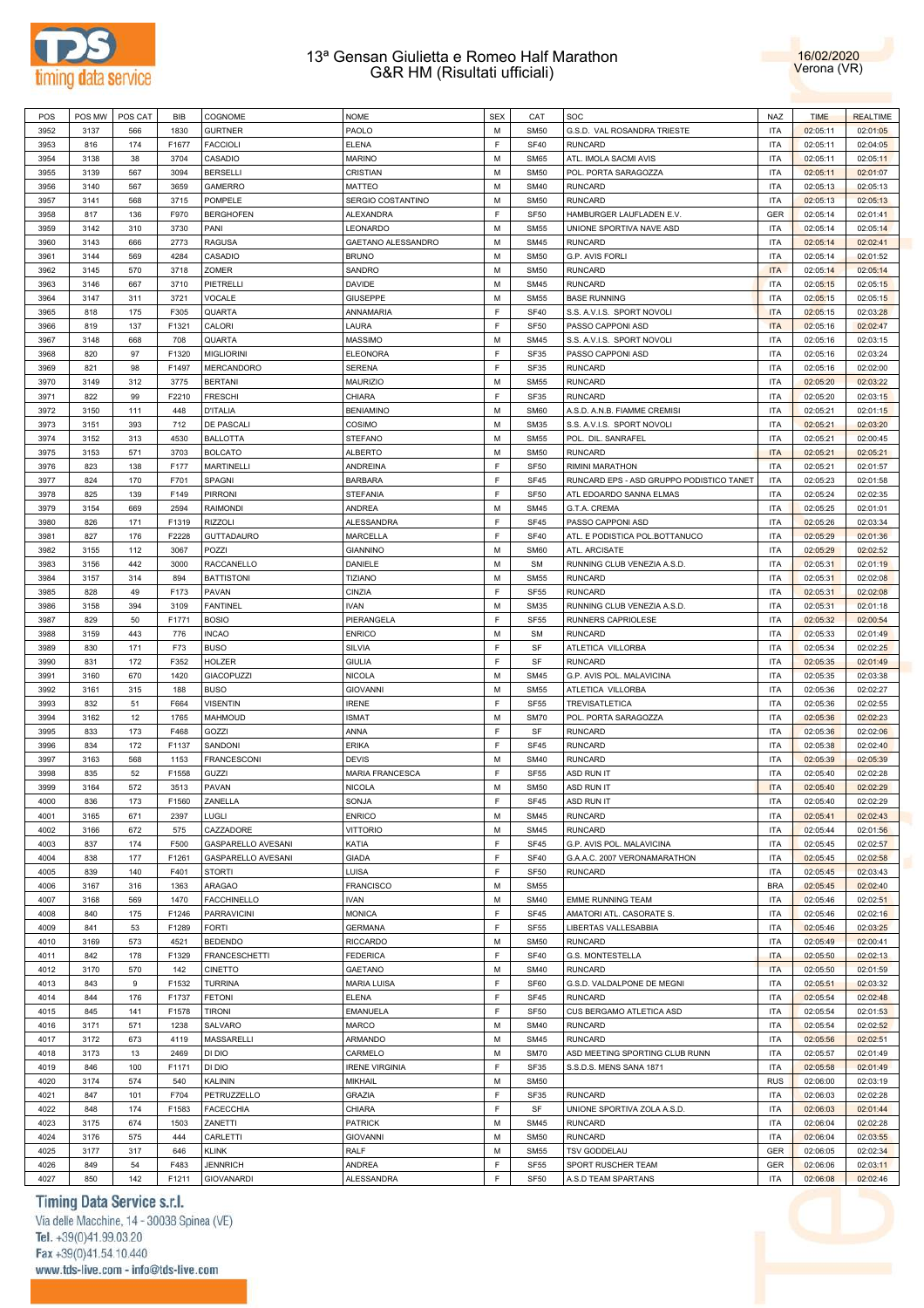



| POS  | POS MW | POS CAT      | BIB   | COGNOME            | <b>NOME</b>          | <b>SEX</b> | CAT         | SOC                            | <b>NAZ</b> | <b>TIME</b> | <b>REALTIME</b> |
|------|--------|--------------|-------|--------------------|----------------------|------------|-------------|--------------------------------|------------|-------------|-----------------|
| 4028 | 851    | 175          | F230  | <b>BRADLEY</b>     | PAULINE              | E          | SF          | ASD 3'.30" TEAM                | <b>FRA</b> | 02:06:08    | 02:02:22        |
|      |        |              |       |                    |                      |            |             |                                |            |             |                 |
| 4029 | 852    | 177          | F844  | <b>GRENDENE</b>    | ZAIRA                | E          | SF45        | POLISPORTIVA AURORA 76 ASD     | <b>ITA</b> | 02:06:09    | 02:02:20        |
| 4030 | 853    | 55           | F281  | CORALLO            | <b>RACHELE</b>       | E          | <b>SF55</b> | <b>GPDM LECCE</b>              | <b>ITA</b> | 02:06:10    | 02:02:44        |
| 4031 | 854    | 143          | F1506 | <b>VINCENZI</b>    | SABRINA              | E          | <b>SF50</b> | ATL. BONDENO                   | <b>ITA</b> | 02:06:11    | 02:01:45        |
| 4032 | 3178   | 318          | 4216  | RATTI              | <b>GIOVANNI</b>      | M          | <b>SM55</b> | SSD RCS ACTIVE TEAM A R.L.     | <b>ITA</b> | 02:06:12    | 02:04:39        |
| 4033 | 855    | 56           | F212  | <b>BARATELLA</b>   | <b>GISELDA</b>       | E          | <b>SF55</b> | PODISTI ADRIA                  | <b>ITA</b> | 02:06:13    | 02:02:29        |
|      |        |              |       |                    |                      |            |             |                                |            |             |                 |
| 4034 | 856    | 179          | F126  | <b>NOVELLINI</b>   | SABINA               | E          | <b>SF40</b> | ATL. BANCOLE                   | <b>ITA</b> | 02:06:14    | 02:03:16        |
| 4035 | 3179   | 572          | 2256  | <b>NUCIBELLA</b>   | <b>MARCO</b>         | M          | <b>SM40</b> | <b>RUNCARD</b>                 | <b>ITA</b> | 02:06:15    | 02:01:21        |
| 4036 | 3180   | 39           | 1194  | PIZZINI            | <b>ANTONIO</b>       | M          | <b>SM65</b> | G.S.D. MOMBOCAR                | <b>ITA</b> | 02:06:16    | 02:03:44        |
| 4037 | 857    | 57           | F1579 | <b>BROTTO</b>      | <b>GRAZIA</b>        | E          | <b>SF55</b> | ATL. ARCISATE                  | <b>ITA</b> | 02:06:20    | 02:03:17        |
|      |        |              | 1092  | <b>PERINA</b>      |                      | M          | <b>SM45</b> | <b>RUNCARD</b>                 | <b>ITA</b> |             |                 |
| 4038 | 3181   | 675          |       |                    | ALESSANDRO           |            |             |                                |            | 02:06:20    | 02:03:02        |
| 4039 | 3182   | 573          | 961   | <b>GELIO</b>       | MATTEO               | M          | <b>SM40</b> | <b>RUNCARD</b>                 | <b>ITA</b> | 02:06:20    | 02:03:03        |
| 4040 | 3183   | 40           | 1759  | <b>MISTRONI</b>    | <b>FRANCESCO</b>     | M          | <b>SM65</b> | POL. PORTA SARAGOZZA           | <b>ITA</b> | 02:06:22    | 02:03:09        |
| 4041 | 3184   | $\mathbf{1}$ | 4158  | LUCIN              | LUIGI                | M          | <b>SM75</b> | G.S. FRAVEGGIO                 | <b>ITA</b> | 02:06:23    | 02:04:59        |
| 4042 | 858    | 178          | F331  | PAPI               | ARIANNA              | E          | <b>SF45</b> | <b>RUNCARD</b>                 | <b>ITA</b> | 02:06:23    | 02:02:25        |
| 4043 | 3185   | 676          | 739   | <b>FABBRI</b>      | ALESSANDRO           | M          | <b>SM45</b> | RUNCARD                        | <b>ITA</b> | 02:06:23    | 02:02:26        |
|      |        |              |       |                    |                      |            |             |                                |            |             |                 |
| 4044 | 859    | 179          | F1113 | <b>DUCHI</b>       | <b>CLAUDIA</b>       | E          | <b>SF45</b> | CREMONA RUNNERS CLUB           | <b>ITA</b> | 02:06:24    | 02:02:27        |
| 4045 | 860    | 180          | F1199 | <b>VECCHIA</b>     | <b>ELISABETTA</b>    | E          | SF45        | <b>RUNCARD</b>                 | <b>ITA</b> | 02:06:24    | 02:02:27        |
| 4046 | 861    | 181          | F576  | <b>SCOTTI</b>      | <b>ENRICA</b>        | E          | <b>SF45</b> | ASD TAPASCIONE RUNNING TEAM    | <b>ITA</b> | 02:06:26    | 02:02:44        |
| 4047 | 3186   | 319          | 2177  | <b>ERRANTE</b>     | PIETRO               | M          | <b>SM55</b> | <b>RUNCARD</b>                 | <b>ITA</b> | 02:06:27    | 02:01:58        |
| 4048 | 3187   |              |       | VANNUCCINI         | <b>FRANCESCO</b>     | M          |             |                                | <b>ITA</b> |             |                 |
|      |        | 395          | 3429  |                    |                      |            | <b>SM35</b> | U. P.POLICIANO AREZZO ATLETICA |            | 02:06:27    | 02:06:22        |
| 4049 | 3188   | 677          | 2206  | CAPANELLI          | <b>ANDREA</b>        | M          | <b>SM45</b> | <b>RUNCARD</b>                 | <b>ITA</b> | 02:06:28    | 02:02:58        |
| 4050 | 3189   | 678          | 2127  | <b>ROCCO</b>       | <b>SERGIO</b>        | M          | <b>SM45</b> | <b>RUNCARD</b>                 | <b>ITA</b> | 02:06:28    | 02:02:58        |
| 4051 | 3190   | 574          | 2502  | <b>TAMASSIA</b>    | MASSIMILIANO         | M          | <b>SM40</b> | <b>RUNCARD</b>                 | <b>ITA</b> | 02:06:29    | 02:03:41        |
| 4052 | 3191   | 14           | 2858  | <b>TREVISAN</b>    | <b>FULVIO</b>        | M          | <b>SM70</b> | PASSO CAPPONI ASD              | <b>ITA</b> | 02:06:29    | 02:04:12        |
|      |        |              |       |                    |                      | E          |             |                                |            |             |                 |
| 4053 | 862    | 180          | F767  | MAZZUCATO          | <b>MARINA</b>        |            | <b>SF40</b> | <b>RAIN RUNNERS</b>            | <b>ITA</b> | 02:06:29    | 02:02:56        |
| 4054 | 3192   | 113          | 783   | SPADAVECCHIA       | <b>MICHELE</b>       | M          | <b>SM60</b> | <b>DREAM TEAM BARI</b>         | <b>ITA</b> | 02:06:29    | 02:04:40        |
| 4055 | 863    | 102          | F1117 | <b>GIROTTO</b>     | ANNA                 | E          | SF35        | RUNCARD                        | <b>ITA</b> | 02:06:30    | 02:02:41        |
| 4056 | 3193   | 320          | 2855  | <b>OGNIBENE</b>    | <b>GIAN LUCA</b>     | M          | <b>SM55</b> | PASSO CAPPONI ASD              | <b>ITA</b> | 02:06:31    | 02:04:38        |
| 4057 | 864    | 182          | F1679 | DANIELA            | <b>DONATO</b>        | E          | <b>SF45</b> | <b>RUNCARD</b>                 | <b>ITA</b> | 02:06:31    | 02:05:25        |
|      |        |              |       |                    |                      |            |             |                                |            |             |                 |
| 4058 | 3194   | 679          | 1130  | MEZZANOTTE         | VALENTINO            | M          | <b>SM45</b> | <b>RUNCARD</b>                 | <b>ITA</b> | 02:06:31    | 02:02:54        |
| 4059 | 3195   | 444          | 1100  | CZAHAJDA           | <b>RADOSLAW</b>      | M          | <b>SM</b>   |                                | <b>POL</b> | 02:06:32    | 02:02:10        |
| 4060 | 3196   | 321          | 2348  | <b>TAGLIAFERRO</b> | <b>GABRIELE</b>      | M          | <b>SM55</b> | <b>I SARMATI</b>               | <b>ITA</b> | 02:06:32    | 02:04:15        |
| 4061 | 865    | 181          | F566  | SPOLDI             | <b>ERIKA</b>         | E          | <b>SF40</b> | <b>RUNCARD</b>                 | <b>ITA</b> | 02:06:33    | 02:03:51        |
| 4062 | 3197   | 576          | 1351  | <b>NERI</b>        | DANIELE              | M          | <b>SM50</b> | <b>BASE RUNNING</b>            | <b>ITA</b> | 02:06:33    | 02:03:52        |
|      |        |              |       |                    |                      |            |             |                                |            |             |                 |
| 4063 | 866    | 144          | F1130 | <b>HOFMANN</b>     | <b>ANDREA</b>        | E          | <b>SF50</b> |                                | <b>GER</b> | 02:06:34    | 02:02:44        |
| 4064 | 867    | 176          | F279  | <b>FERRAZZI</b>    | <b>GIULIA</b>        | E          | SF          | RUNCARD                        | <b>ITA</b> | 02:06:35    | 02:03:41        |
| 4065 | 3198   | 445          | 762   | <b>PARISI</b>      | CRISTIANO            | M          | <b>SM</b>   | <b>RUNCARD</b>                 | <b>ITA</b> | 02:06:36    | 02:02:06        |
| 4066 | 868    | 177          | F545  | <b>RIVA</b>        | <b>GIULIA</b>        | E          | SF          | PARMARATHON ASD                | <b>ITA</b> | 02:06:36    | 02:02:40        |
| 4067 | 869    | 145          | F1673 | DALL'AGLIO         | CARLA                | E          | <b>SF50</b> | ATLETICA MANARA                | <b>ITA</b> | 02:06:36    | 02:02:41        |
|      |        | 103          |       |                    |                      | E          |             |                                | <b>ITA</b> |             |                 |
| 4068 | 870    |              | F492  | CASOLI             | <b>CRISTINA</b>      |            | SF35        | PARMARATHON ASD                |            | 02:06:37    | 02:02:41        |
| 4069 | 3199   | 446          | 1373  | DE MARIA           | LUCA                 | M          | <b>SM</b>   | RUNCARD                        | <b>ITA</b> | 02:06:37    | 02:03:42        |
| 4070 | 3200   | 680          | 1806  | <b>ZOBOLI</b>      | <b>GIANNI</b>        | M          | <b>SM45</b> | <b>RUNCARD</b>                 | <b>ITA</b> | 02:06:39    | 02:03:33        |
| 4071 | 3201   | 577          | 2912  | PIGNI              | <b>DIONIGI</b>       | M          | <b>SM50</b> | <b>RUNCARD</b>                 | <b>ITA</b> | 02:06:39    | 02:04:15        |
| 4072 | 3202   | 322          | 2777  | <b>AVESANI</b>     | <b>ROBERTO</b>       | M          | <b>SM55</b> | G.P. S.ANGELA AVIS DESENZANO   | <b>ITA</b> | 02:06:40    | 02:01:55        |
| 4073 | 871    | 183          | F272  | <b>TOSCAN</b>      | <b>STEFANIA</b>      | F          | <b>SF45</b> | <b>RUNCARD</b>                 | <b>ITA</b> | 02:06:41    | 02:02:22        |
|      |        |              |       |                    |                      |            |             |                                |            |             |                 |
| 4074 | 872    | 146          | F1144 | <b>BOREA</b>       | LAURA                | E          | <b>SF50</b> | PARMARATHON ASD                | <b>ITA</b> | 02:06:41    | 02:03:45        |
| 4075 | 873    | 178          | F1101 | <b>GIBERTINI</b>   | <b>GIULIA</b>        | E          | SF          | PARMARATHON ASD                | <b>ITA</b> | 02:06:41    | 02:03:45        |
| 4076 | 3203   | 396          | 2933  | <b>MEDINA</b>      | <b>ADRIAN</b>        | M          | <b>SM35</b> | <b>RUNCARD</b>                 | <b>ITA</b> | 02:06:41    | 02:02:08        |
| 4077 | 874    | 147          | F806  | DAL ZOVO           | <b>MIRIA</b>         | E          | <b>SF50</b> | <b>RUNCARD</b>                 | <b>ITA</b> | 02:06:42    | 02:03:11        |
| 4078 | 3204   | 681          | 3874  | <b>BARONI</b>      | CARLOALBERTO         | M          | <b>SM45</b> | RUNCARD                        | <b>ITA</b> | 02:06:43    | 02:05:38        |
|      |        |              |       |                    |                      |            |             |                                |            |             |                 |
| 4079 | 3205   | 397          | 1469  | <b>SBRISSA</b>     | <b>RONNIE</b>        | M          | <b>SM35</b> | <b>EMME RUNNING TEAM</b>       | <b>ITA</b> | 02:06:43    | 02:03:49        |
| 4080 | 3206   | 114          | 3945  | <b>RUTISHAUSER</b> | CLAUDE               | M          | <b>SM60</b> |                                | SUI        | 02:06:45    | 02:03:18        |
| 4081 | 875    | 58           | F1701 | NAHRATH-BEZZOLA    | <b>DORINE</b>        | E          | <b>SF55</b> |                                | SUI        | 02:06:45    | 02:03:19        |
| 4082 | 3207   | 115          | 3156  | <b>MORELATO</b>    | PAOLO                | M          | <b>SM60</b> | <b>RUNCARD</b>                 | <b>ITA</b> | 02:06:46    | 02:04:21        |
| 4083 | 3208   | 682          | 3306  | CAUTELA            | <b>ANTONIO</b>       | M          | <b>SM45</b> | A.S.D. PODISTICA PATTESE       | <b>ITA</b> | 02:06:46    | 02:03:33        |
|      |        |              |       |                    |                      |            |             |                                |            |             |                 |
| 4084 | 3209   | 15           | 1150  | <b>LICON</b>       | ANDREA               | M          | <b>SM70</b> | ATL. BANCOLE                   | <b>ITA</b> | 02:06:46    | 02:05:20        |
| 4085 | 3210   | 683          | 1137  | MAZZUCATO          | <b>DORIAN</b>        | M          | <b>SM45</b> | RUNNERS CLUB AGGGREDIRE        | <b>ITA</b> | 02:06:49    | 02:05:22        |
| 4086 | 3211   | 323          | 1740  | <b>GHELLER</b>     | CORRADO              | M          | <b>SM55</b> | VALORE SALUTE, FORTI E VELOCI  | <b>ITA</b> | 02:06:50    | 02:02:43        |
| 4087 | 876    | 59           | F897  | <b>MOSCA</b>       | ANNALISA             | E          | <b>SF55</b> | RUNNING TEAM MESTRE            | <b>ITA</b> | 02:06:53    | 02:03:01        |
| 4088 | 877    | 179          | F1160 | SALSECCI           | <b>ESTER</b>         | E          | SF          | <b>RUNCARD</b>                 | <b>ITA</b> | 02:06:54    | 02:04:15        |
|      |        |              |       |                    |                      |            |             |                                |            |             |                 |
| 4089 | 3212   | 578          | 1873  | <b>SCATIGGIO</b>   | TOBIA                | M          | <b>SM50</b> | RUNNING TEAM MESTRE            | <b>ITA</b> | 02:06:54    | 02:03:00        |
| 4090 | 878    | 182          | F1233 | <b>BERNAZZOLI</b>  | <b>BARBARA</b>       | E          | <b>SF40</b> | A.S.D.C. IL CASTELLO           | <b>ITA</b> | 02:06:55    | 02:03:57        |
| 4091 | 3213   | 684          | 2549  | ZAMPINI            | <b>MASSIMO</b>       | M          | <b>SM45</b> | G.A.A.C. 2007 VERONAMARATHON   | <b>ITA</b> | 02:06:55    | 02:04:07        |
| 4092 | 3214   | 398          | 3020  | ZANETTI            | <b>ARES</b>          | M          | <b>SM35</b> | RUNCARD EPS - CINQUE CERCHI    | <b>ITA</b> | 02:06:55    | 02:04:11        |
| 4093 | 3215   | 575          | 2193  | <b>BERDIN</b>      | <b>ANDREA</b>        | M          | <b>SM40</b> | FAIZANE' RUNNERS TEAM          | <b>ITA</b> | 02:06:55    | 02:02:44        |
|      |        |              |       |                    |                      |            |             |                                |            |             |                 |
| 4094 | 879    | 184          | F1736 | <b>BONOMI</b>      | LAURA                | E          | <b>SF45</b> | JUSTRUN.BG ASD                 | <b>ITA</b> | 02:06:56    | 02:02:15        |
| 4095 | 880    | 10           | F1213 | <b>MICHELOTTI</b>  | LAURA                | E          | SF60        | WOMAN TRIATHLON ITALIA A.S.D.  | <b>ITA</b> | 02:06:57    | 02:04:49        |
| 4096 | 3216   | 685          | 2823  | <b>MIGNOLLI</b>    | <b>MAURIZIO</b>      | M          | <b>SM45</b> | G.A.A.C. 2007 VERONAMARATHON   | <b>ITA</b> | 02:06:57    | 02:04:09        |
| 4097 | 3217   | 686          | 694   | PAPPALARDO         | <b>MARCO</b>         | M          | <b>SM45</b> | ASD ZENA RUNNERS               | <b>ITA</b> | 02:06:58    | 02:04:13        |
|      |        |              |       |                    |                      | E          |             |                                |            |             |                 |
| 4098 | 881    | 183          | F1441 | <b>IOVINE</b>      | <b>GIOVANNA ROSA</b> |            | <b>SF40</b> | ATL.VICENTINA                  | <b>ITA</b> | 02:06:58    | 02:04:47        |
| 4099 | 3218   | 579          | 1643  | D'AMICO            | ANDREA MATTEO        | M          | <b>SM50</b> | ASD ATLETICA CEREA             | <b>ITA</b> | 02:06:58    | 02:05:19        |
| 4100 | 3219   | 116          | 1666  | CERCIELLO          | RAFFAELE             | M          | <b>SM60</b> | A.S.D. AMATORI VESUVIO         | <b>ITA</b> | 02:06:59    | 02:03:21        |
| 4101 | 3220   | 324          | 3381  | CALLEGARI          | CARLO                | M          | <b>SM55</b> | ATLETICO BASTIA                | <b>ITA</b> | 02:06:59    | 02:05:58        |
| 4102 | 3221   | 687          | 2464  | ZANNINI            | MASSIMILIANO         | М          | <b>SM45</b> | ATL. CASTELNOVO MONTI          | <b>ITA</b> | 02:06:59    | 02:04:11        |
|      |        |              |       |                    |                      |            |             |                                |            |             |                 |
| 4103 | 882    | 185          | F1166 | <b>FERLISI</b>     | LUANA                | F          | SF45        | ATL. CASTELNOVO MONTI          | <b>ITA</b> | 02:06:59    | 02:04:11        |

# Timing Data Service s.r.l.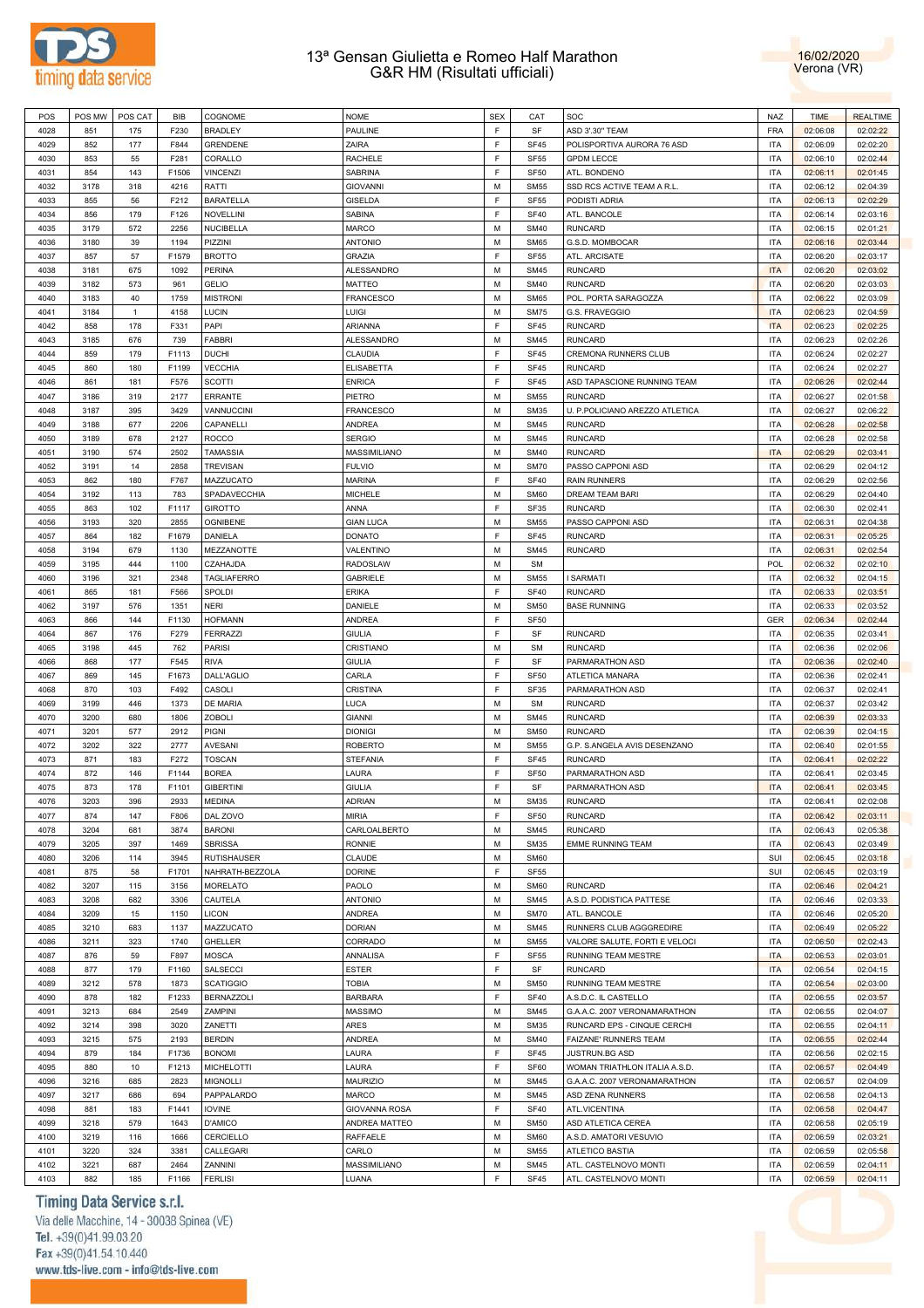



| POS  | POS MW | POS CAT        | <b>BIB</b> | COGNOME           | <b>NOME</b>         | <b>SEX</b> | CAT              | SOC                                     | <b>NAZ</b> | <b>TIME</b> | <b>REALTIME</b> |
|------|--------|----------------|------------|-------------------|---------------------|------------|------------------|-----------------------------------------|------------|-------------|-----------------|
|      |        |                |            |                   |                     |            |                  |                                         |            |             |                 |
| 4104 | 883    | 148            | F983       | <b>TECSON</b>     | <b>CECILIA</b>      | F          | <b>SF50</b>      | ASD RUN LIFE                            | <b>ITA</b> | 02:07:00    | 02:03:29        |
| 4105 | 884    | 184            | F1534      | <b>TAMBARA</b>    | SERENA AMABILE      | F          | <b>SF40</b>      | G.S.D. VALDALPONE DE MEGNI              | <b>ITA</b> | 02:07:01    | 02:05:41        |
| 4106 | 3222   | 688            | 504        | <b>STEFFEK</b>    | <b>FRANTISEK</b>    | M          | <b>SM45</b>      |                                         | SVK        | 02:07:01    | 02:03:09        |
| 4107 | 885    | 180            | F372       | <b>TOFFALETTI</b> | <b>SARA</b>         | F          | SF               | <b>RUNCARD</b>                          | <b>ITA</b> | 02:07:02    | 02:03:53        |
| 4108 | 886    | 181            | F510       | <b>BIANCHI</b>    | <b>DEBORAH</b>      | F          | SF               | <b>RUNCARD</b>                          | <b>ITA</b> | 02:07:03    | 02:04:52        |
|      |        |                |            |                   |                     |            |                  |                                         |            |             |                 |
| 4109 | 3223   | 399            | 3403       | LAPOS             | <b>NORBI</b>        | M          | <b>SM35</b>      |                                         | <b>SVK</b> | 02:07:05    | 02:03:05        |
| 4110 | 887    | 185            | F991       | GORE              | <b>MONIKA</b>       | F          | <b>SF40</b>      |                                         | <b>SVK</b> | 02:07:05    | 02:03:06        |
| 4111 | 3224   | 689            | 757        | <b>ARRIGHINI</b>  | <b>MASSIMO</b>      | M          | <b>SM45</b>      | 9,92 RUNNING ASD                        | <b>ITA</b> | 02:07:06    | 02:04:39        |
| 4112 | 888    | 186            | F226       | PEZZOTTA          | <b>VERONICA</b>     | F          | <b>SF45</b>      | <b>RUNCARD</b>                          | <b>ITA</b> | 02:07:06    | 02:04:31        |
| 4113 | 889    | 186            | F1148      | <b>BERTON</b>     | <b>MAVRIA</b>       | F          | <b>SF40</b>      | <b>RUNCARD</b>                          | <b>ITA</b> | 02:07:07    | 02:04:05        |
|      |        |                |            |                   |                     |            |                  |                                         |            |             |                 |
| 4114 | 890    | 149            | F670       | <b>BONOMELLI</b>  | SABRINA             | F          | <b>SF50</b>      | <b>RUNCARD</b>                          | <b>ITA</b> | 02:07:09    | 02:03:14        |
| 4115 | 3225   | 580            | 1435       | <b>BERTOLETTI</b> | <b>RUGGERO</b>      | M          | <b>SM50</b>      | <b>RUNCARD</b>                          | <b>ITA</b> | 02:07:10    | 02:03:15        |
| 4116 | 3226   | 581            | 1848       | SAARINEN          | TERO                | M          | <b>SM50</b>      | <b>RUNCARD</b>                          | <b>FIN</b> | 02:07:11    | 02:02:56        |
| 4117 | 891    | 187            | F356       | <b>RAVAIOLI</b>   | LAURA               | F          | <b>SF40</b>      | <b>RUNCARD</b>                          | <b>ITA</b> | 02:07:11    | 02:04:44        |
| 4118 | 3227   | 400            | 2632       | LARINI            | <b>FABIO</b>        | M          | <b>SM35</b>      | RUNCARD EPS - ASD SCUDERIA LARINI CORSE | <b>ITA</b> | 02:07:11    | 02:04:04        |
| 4119 | 3228   | 690            | 2260       |                   |                     | M          | <b>SM45</b>      | <b>RUNCARD</b>                          | <b>ITA</b> |             |                 |
|      |        |                |            | DE ZOPPI          | LUCA                |            |                  |                                         |            | 02:07:12    | 02:03:31        |
| 4120 | 3229   | 325            | 2116       | PANCALDI          | <b>STEFANO</b>      | M          | <b>SM55</b>      | G.P. VIGARANESE                         | <b>ITA</b> | 02:07:12    | 02:03:26        |
| 4121 | 3230   | 576            | 2815       | <b>ANDREOLI</b>   | PAOLO               | M          | <b>SM40</b>      | <b>RUNCARD</b>                          | <b>ITA</b> | 02:07:12    | 02:02:55        |
| 4122 | 892    | 150            | F1023      | CREMONESE         | CARLOTTA            | F          | <b>SF50</b>      | G.P. VIGARANESE                         | <b>ITA</b> | 02:07:12    | 02:03:26        |
| 4123 | 893    | 188            | F760       | <b>CRESTANI</b>   | <b>ELEONORA</b>     | F          | <b>SF40</b>      | A.S.D. OLIMPIA RUNNERS                  | <b>ITA</b> | 02:07:13    | 02:03:26        |
| 4124 | 3231   |                | 1440       | SPUNTON           | <b>FABIO</b>        | M          | <b>SM45</b>      | A.ATL. CANDELO                          | <b>ITA</b> |             |                 |
|      |        | 691            |            |                   |                     |            |                  |                                         |            | 02:07:14    | 02:04:49        |
| 4125 | 894    | 189            | F595       | <b>BISOGNI</b>    | <b>EMANUELA</b>     | F          | <b>SF40</b>      | PODISTICA SOLIDARIETA'                  | <b>ITA</b> | 02:07:16    | 02:02:45        |
| 4126 | 895    | 151            | F623       | <b>DOGNINI</b>    | <b>MARIA LUISA</b>  | F          | <b>SF50</b>      | POLISPORTIVA LOSA A.S.D.                | <b>ITA</b> | 02:07:19    | 02:03:34        |
| 4127 | 3232   | 447            | 2215       | <b>MOSEZON</b>    | DAVIDE              | M          | <b>SM</b>        | <b>RUNCARD</b>                          | <b>ITA</b> | 02:07:22    | 02:03:40        |
| 4128 | 3233   | 577            | 4710       | <b>MONTANARI</b>  | <b>ALESSIO</b>      | M          | <b>SM40</b>      | ATLETICA CORRIFERRARA                   | <b>ITA</b> | 02:07:26    | 02:05:54        |
| 4129 | 896    | 190            | F306       | <b>MARGRETT</b>   | HANNAH              | F          | <b>SF40</b>      |                                         | GBR        | 02:07:27    | 02:03:28        |
|      |        |                |            |                   |                     |            |                  |                                         |            |             |                 |
| 4130 | 897    | 152            | F769       | <b>ROCA</b>       | <b>OTILIA</b>       | F          | <b>SF50</b>      |                                         | ESP        | 02:07:27    | 02:03:28        |
| 4131 | 898    | 153            | F384       | <b>ASCHIERI</b>   | DANIELA             | F          | <b>SF50</b>      | 9.92 RUNNING ASD                        | <b>ITA</b> | 02:07:27    | 02:05:16        |
| 4132 | 3234   | 326            | 3024       | SOLLEVANTI        | <b>MARCO</b>        | M          | <b>SM55</b>      | AS.TRA. ROMA                            | <b>ITA</b> | 02:07:27    | 02:03:17        |
| 4133 | 899    | 191            | F1455      | <b>MANGANO</b>    | <b>MONICA</b>       | F          | <b>SF40</b>      | G.P. AVIS POL. MALAVICINA               | <b>ITA</b> | 02:07:31    | 02:03:13        |
| 4134 | 3235   | 578            | 1583       | <b>SKIFER</b>     | <b>THOMAS</b>       | M          | <b>SM40</b>      |                                         | <b>DEN</b> | 02:07:31    | 02:03:50        |
|      |        |                |            |                   |                     |            |                  |                                         |            |             |                 |
| 4135 | 900    | 154            | F2310      | CORDIOLI          | LAURA               | F          | <b>SF50</b>      | G.P. AVIS POL. MALAVICINA               | <b>ITA</b> | 02:07:32    | 02:06:03        |
| 4136 | 3236   | 117            | 3961       | PERLOTTI          | <b>GREGORIO</b>     | M          | <b>SM60</b>      | GARDA RUNNING A.S.D.                    | <b>ITA</b> | 02:07:33    | 02:03:15        |
| 4137 | 901    | 60             | F835       | <b>BIANCHI</b>    | ELISA MARIA         | F          | <b>SF55</b>      | ASD TAPASCIONE RUNNING TEAM             | <b>ITA</b> | 02:07:33    | 02:04:35        |
| 4138 | 3237   | 327            | 1976       | SPANGARO          | <b>GIOVANNI</b>     | M          | <b>SM55</b>      | <b>RUNCARD</b>                          | <b>ITA</b> | 02:07:34    | 02:03:50        |
| 4139 | 902    | 187            | F947       | <b>BONEMAZZI</b>  | CHIARA              | F          | SF45             | <b>RUNCARD</b>                          | <b>ITA</b> | 02:07:34    | 02:03:50        |
|      |        |                |            |                   |                     |            |                  |                                         |            |             |                 |
| 4140 | 3238   | 579            | 3774       | CESTANA           | CARLO               | M          | <b>SM40</b>      | <b>RUNCARD</b>                          | <b>ITA</b> | 02:07:35    | 02:03:50        |
| 4141 | 3239   | 582            | 1321       | LAPTEV            | <b>DENIS</b>        | M          | <b>SM50</b>      | <b>RUNCARD</b>                          | <b>RUS</b> | 02:07:35    | 02:04:27        |
| 4142 | 3240   | 692            | 2555       | PERBELLINI        | <b>GIONNI</b>       | M          | <b>SM45</b>      | <b>RUNCARD</b>                          | <b>ITA</b> | 02:07:35    | 02:04:47        |
| 4143 | 903    | 192            | F681       | CALANDRINO        | MARIANGELA          | F          | <b>SF40</b>      | ASD COCOON CLUB MAZARA                  | <b>ITA</b> | 02:07:36    | 02:04:37        |
| 4144 | 904    | 155            | F2209      | PERI              | <b>MARIA ELENA</b>  | E          | <b>SF50</b>      | <b>ATHLON RUNNERS</b>                   | <b>ITA</b> | 02:07:40    | 02:04:39        |
| 4145 | 3241   | 583            | 3811       | <b>GIACOMELLI</b> | <b>ALBERTO</b>      | M          | <b>SM50</b>      | MARATHON CLUB TRENTO                    | GHA        | 02:07:40    | 02:02:59        |
|      |        |                |            |                   |                     |            |                  |                                         |            |             |                 |
| 4146 | 905    | $\overline{2}$ | F1336      | <b>GIRONI</b>     | <b>MARA</b>         | F          | SF65             | PODISTICA PONTELUNGO BOLOGNA            | <b>ITA</b> | 02:07:41    | 02:05:27        |
| 4147 | 906    | 188            | F1661      | CARBONARI         | WANDA               | F          | SF45             | MARATHON CLUB TRENTO                    | <b>ITA</b> | 02:07:42    | 02:03:02        |
| 4148 | 3242   | 693            | 971        | <b>TESTONI</b>    | <b>MARCO</b>        | M          | <b>SM45</b>      | PIETRO MICCA BIELLA RUNNING             | <b>ITA</b> | 02:07:42    | 02:05:33        |
| 4149 | 907    | 61             | F613       | CIANFANELLI       | ANGELA              | F          | <b>SF55</b>      | RUNCARD EPS - ASD FRATELLANZA POPOLARE  | <b>ITA</b> | 02:07:43    | 02:06:06        |
|      |        |                |            |                   |                     |            |                  |                                         |            |             |                 |
| 4150 | 3243   | 328            | 3506       | <b>BARZAGLI</b>   | PAOLO               | M          | <b>SM55</b>      | <b>RUNCARD</b>                          | <b>ITA</b> | 02:07:44    | 02:06:07        |
| 4151 | 3244   | 694            | 2861       | LEOPARDI          | CRISTIAN            | M          | <b>SM45</b>      | PASSO CAPPONI ASD                       | <b>ITA</b> | 02:07:44    | 02:05:54        |
| 4152 | 908    | 156            | F1707      | CAVALLO           | ANNA                | F          | SF <sub>50</sub> | <b>RUNCARD</b>                          | ITA        | 02:07:45    | 02:04:38        |
|      |        |                |            |                   |                     |            |                  |                                         |            |             |                 |
| 4153 | 909    | 62             | F653       | <b>BONFANTI</b>   | <b>MARGHERITA</b>   | F          | <b>SF55</b>      | <b>RUNCARD</b>                          | <b>ITA</b> | 02:07:45    | 02:04:49        |
| 4154 | 910    | 189            | F181       | LAPAC PLETIKOSA   | ZANA                | F          | <b>SF45</b>      | <b>BANJA LUKA</b>                       |            | 02:07:45    | 02:05:35        |
| 4155 | 3245   | 16             | 3787       | PINNA             | MARCO               | M          | <b>SM70</b>      | RUNNERS BERGAMO                         | <b>ITA</b> | 02:07:46    | 02:06:04        |
| 4156 | 3246   | 584            | 1423       | <b>SCUDELER</b>   | DARIO               | M          | <b>SM50</b>      | TREVISATLETICA                          | <b>ITA</b> | 02:07:47    | 02:05:03        |
| 4157 | 3247   | 41             | 291        | TINAGLI           | GIANCARLO           | M          | <b>SM65</b>      | G. POD. LE SBARRE                       | <b>ITA</b> | 02:07:47    | 02:05:06        |
|      |        |                |            |                   |                     |            |                  |                                         |            |             |                 |
| 4158 | 911    | 157            | F381       | <b>GEREVINI</b>   | SONIA LINA          | F          | <b>SF50</b>      | CREMONACORRE ASD                        | <b>ITA</b> | 02:07:47    | 02:04:58        |
| 4159 | 912    | 190            | F946       | <b>FUSINI</b>     | ARIANNA             | F          | <b>SF45</b>      | G.A.A.C. 2007 VERONAMARATHON            | <b>ITA</b> | 02:07:47    | 02:03:10        |
| 4160 | 3248   | 448            | 2424       | <b>GIULIANI</b>   | <b>JONATHAN</b>     | M          | <b>SM</b>        | JALMICCO CORSE ASSOCIAZIONE SP          | <b>ITA</b> | 02:07:49    | 02:03:43        |
| 4161 | 3249   | 695            | 1024       | <b>BIASATTI</b>   | ALESSANDRO          | M          | <b>SM45</b>      | <b>RUNCARD</b>                          | <b>ITA</b> | 02:07:49    | 02:05:11        |
| 4162 | 913    | 191            | F1716      | <b>MUSSOLIN</b>   | <b>MICHELA</b>      | F          | SF45             | VICENZA MARATHON                        | <b>ITA</b> | 02:07:52    | 02:05:57        |
|      |        |                |            |                   |                     |            |                  |                                         |            |             |                 |
| 4163 | 3250   | 696            | 2554       | <b>VISENTIN</b>   | MASSIMILIANO        | M          | <b>SM45</b>      | <b>RUNCARD</b>                          | <b>ITA</b> | 02:07:53    | 02:02:58        |
| 4164 | 914    | 193            | F1231      | CANTALINI         | ANTONELLA           | F          | <b>SF40</b>      | <b>GENERALI RUNNERS</b>                 | <b>ITA</b> | 02:07:54    | 02:05:16        |
| 4165 | 915    | 158            | F1053      | <b>DELFINO</b>    | VALERIA             | F          | <b>SF50</b>      | <b>RUNCARD</b>                          | <b>ITA</b> | 02:07:54    | 02:03:25        |
| 4166 | 916    | 192            | F564       | <b>BIANCHI</b>    | <b>MARICA</b>       | F          | SF45             | SPORTS CLUB MELEGNANO                   | <b>ITA</b> | 02:07:57    | 02:04:30        |
| 4167 | 917    | 194            | F1177      | VACCARI           | LUCIA               | F          | <b>SF40</b>      | <b>RUNCARD</b>                          | <b>ITA</b> | 02:07:57    | 02:04:06        |
|      |        |                |            |                   |                     |            |                  |                                         |            |             |                 |
| 4168 | 3251   | 42             | 3496       | SONCINI           | DANIELE             | M          | <b>SM65</b>      | ATL. CASTENASO CELTIC DRUID             | <b>ITA</b> | 02:08:00    | 02:05:45        |
| 4169 | 918    | 182            | F1745      | <b>HOFER</b>      | CARMEN              | F          | SF               | ASV L.G. SCHLERN RAIFFEISEN             | <b>ITA</b> | 02:08:01    | 02:04:59        |
| 4170 | 919    | 104            | F1628      | PIANEZZOLA        | <b>IRENE</b>        | F          | SF35             | G.A.A.C. 2007 VERONAMARATHON            | <b>ITA</b> | 02:08:03    | 02:06:53        |
| 4171 | 3252   | 697            | 1955       | <b>BERARDO</b>    | ANDREA              | M          | <b>SM45</b>      | G.A.A.C. 2007 VERONAMARATHON            | <b>ITA</b> | 02:08:03    | 02:06:54        |
| 4172 | 3253   | 580            | 1777       | SACCHI            | <b>GIANVINCENZO</b> | M          | <b>SM40</b>      | 9,92 RUNNING ASD                        | <b>ITA</b> | 02:08:04    | 02:05:16        |
|      |        |                |            |                   |                     |            |                  |                                         |            |             |                 |
| 4173 | 920    | 195            | F834       | TUMMINELLO        | <b>TERESA</b>       | F          | <b>SF40</b>      | 9,92 RUNNING ASD                        | <b>ITA</b> | 02:08:04    | 02:05:17        |
| 4174 | 921    | 159            | F1508      | PERBELLINI        | MATILDE             | F          | <b>SF50</b>      | VERONA RUNNER TOGETHER FREE             | <b>ITA</b> | 02:08:05    | 02:03:37        |
| 4175 | 3254   | 581            | 2004       | ALVES BEZERRA     | <b>WILSON</b>       | M          | <b>SM40</b>      |                                         | <b>BRA</b> | 02:08:06    | 02:05:23        |
| 4176 | 922    | 183            | F1362      | <b>BETTOLI</b>    | <b>MARTINA</b>      | F          | SF               | <b>AZZANO RUNNERS</b>                   | <b>ITA</b> | 02:08:07    | 02:03:43        |
| 4177 | 3255   |                |            | <b>AUGMANN</b>    | <b>FLORIAN</b>      | M          |                  |                                         | <b>GER</b> |             |                 |
|      |        | 118            | 1069       |                   |                     |            | <b>SM60</b>      | SPORT RUSCHER TEAM                      |            | 02:08:07    | 02:05:14        |
| 4178 | 3256   | 585            | 3236       | <b>FONTANA</b>    | <b>ANTONIO</b>      | M          | <b>SM50</b>      | ATL.VICENTINA                           | <b>ITA</b> | 02:08:11    | 02:03:55        |
| 4179 | 3257   | 586            | 1635       | PIDALA'           | <b>GIUSEPPE</b>     | M          | <b>SM50</b>      | ATL.VICENTINA                           | <b>ITA</b> | 02:08:12    | 02:03:57        |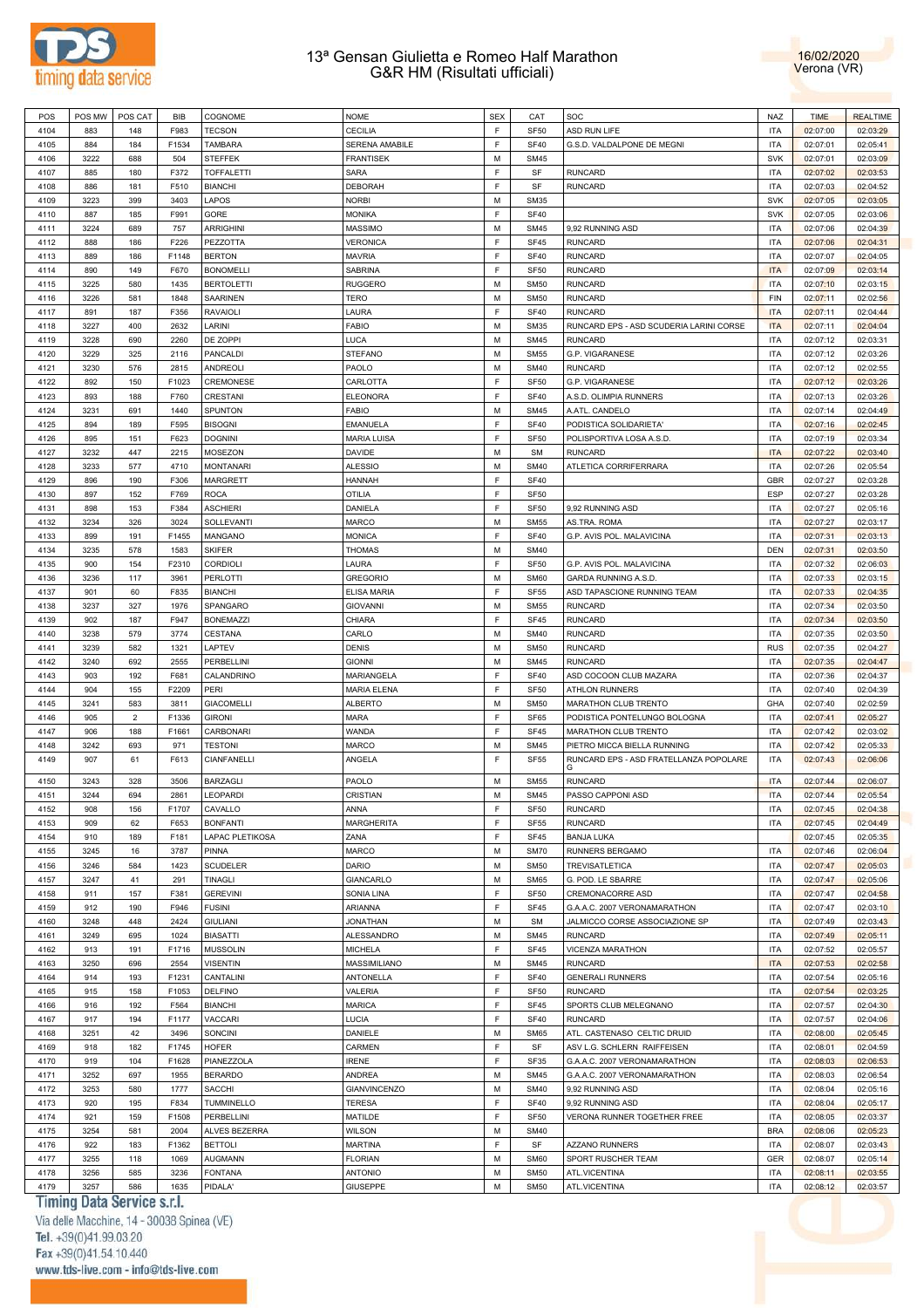



| POS  | POS MW | POS CAT     | <b>BIB</b> | COGNOME           | <b>NOME</b>      | <b>SEX</b>  | CAT         | SOC                                       | <b>NAZ</b> | <b>TIME</b> | <b>REALTIME</b> |
|------|--------|-------------|------------|-------------------|------------------|-------------|-------------|-------------------------------------------|------------|-------------|-----------------|
| 4180 | 3258   | 119         | 2389       | MARCHELUZZO       | LORIANO          | M           | <b>SM60</b> | <b>ATLETICO BASTIA</b>                    | <b>ITA</b> | 02:08:13    | 02:03:13        |
| 4181 | 923    | 105         | F145       | <b>FASOLI</b>     | <b>SARA</b>      | E           | <b>SF35</b> | A.S.D. LA RUSTICA PESCANTINA              | <b>ITA</b> | 02:08:14    | 02:05:20        |
| 4182 | 924    | 106         | F1073      | ARMAN             | CHIARA           | F           | SF35        | <b>RUNCARD</b>                            | <b>ITA</b> | 02:08:15    | 02:05:34        |
|      |        |             |            |                   |                  |             |             |                                           |            |             |                 |
| 4183 | 3259   | 587         | 2556       | KOTOV             | <b>IGOR</b>      | M           | <b>SM50</b> |                                           | <b>RUS</b> | 02:08:16    | 02:05:21        |
| 4184 | 925    | 160         | F128       | <b>SCARPA</b>     | CAMILLA          | F           | <b>SF50</b> | U.S. 5 STELLE SEREGNANO A.S.D.            | <b>ITA</b> | 02:08:17    | 02:06:08        |
| 4185 | 926    | 196         | F60        | VIANELLO          | CONSUELO         | F           | <b>SF40</b> | A.S.D. A.N.B. FIAMME CREMISI              | <b>ITA</b> | 02:08:17    | 02:05:27        |
| 4186 | 3260   | 43          | 331        | <b>GIACOMINI</b>  | PAOLINO          | M           | <b>SM65</b> | A.S.D. A.N.B. FIAMME CREMISI              | <b>ITA</b> | 02:08:17    | 02:03:12        |
| 4187 | 927    | 193         | F402       | <b>ANTONIAZZI</b> | LUANA            | F           | SF45        | <b>GS RUN FOR MIKE ASD</b>                | <b>ITA</b> | 02:08:20    | 02:05:17        |
| 4188 | 928    | 197         | F1758      | <b>PREVITALI</b>  | <b>CLARA</b>     | F           | <b>SF40</b> | JUSTRUN.BG ASD                            | <b>ITA</b> | 02:08:20    | 02:03:39        |
| 4189 | 3261   | 120         | 2638       | <b>DICATALDO</b>  | SAVINO           | M           | <b>SM60</b> | <b>BARLETTA SPORTIVA</b>                  | <b>ITA</b> | 02:08:22    | 02:05:36        |
| 4190 | 3262   | 329         | 496        | <b>PROVOLO</b>    | <b>MARCO</b>     | M           | <b>SM55</b> | <b>RUNCARD</b>                            | <b>ITA</b> | 02:08:25    | 02:03:57        |
| 4191 | 3263   | 401         | 4520       | <b>MANSUROV</b>   | <b>DIMITRI</b>   | M           | <b>SM35</b> |                                           | <b>RUS</b> | 02:08:26    | 02:04:43        |
| 4192 | 929    | 161         | F1065      | <b>DON</b>        | <b>ORIETTA</b>   | F           | <b>SF50</b> | E.P.S.                                    | <b>ITA</b> | 02:08:26    | 02:04:30        |
| 4193 | 3264   | 698         | 1962       |                   |                  | M           | <b>SM45</b> | <b>RUNCARD</b>                            | <b>ITA</b> |             |                 |
|      |        |             |            | PIEROBON          | <b>MARCO</b>     |             |             |                                           |            | 02:08:27    | 02:05:13        |
| 4194 | 3265   | 330         | 3564       | ZANELLA           | <b>ANDREA</b>    | M           | <b>SM55</b> | <b>LATIN MARATHON LOVERS</b>              | <b>ITA</b> | 02:08:27    | 02:07:11        |
| 4195 | 930    | 63          | F858       | <b>MAURO</b>      | LORELLA          | F           | <b>SF55</b> | JALMICCO CORSE ASSOCIAZIONE SP            | <b>ITA</b> | 02:08:28    | 02:05:25        |
| 4196 | 3266   | 17          | 1166       | CRIVELLARI        | <b>GIUSTO</b>    | M           | <b>SM70</b> | <b>RUNCARD</b>                            | <b>ITA</b> | 02:08:30    | 02:05:28        |
| 4197 | 931    | 162         | F659       | <b>PEREGO</b>     | <b>BEATRICE</b>  | F           | <b>SF50</b> | CORRERE OLTRE ASD                         | <b>ITA</b> | 02:08:31    | 02:05:34        |
| 4198 | 932    | 198         | F721       | VIANELLO          | <b>DEIANIRA</b>  | F           | <b>SF40</b> | GR.PODISTICO AVIS TAGLIO DI PO            | <b>ITA</b> | 02:08:32    | 02:06:32        |
| 4199 | 933    | $\mathbf 3$ | F1684      | LOESCH            | <b>MARTINA</b>   | $\mathsf F$ | SF65        | A.S.DIL. FULL SPORT MERAN                 | <b>ITA</b> | 02:08:32    | 02:04:43        |
| 4200 | 934    | 199         | F1041      | PAGANI            | <b>FRANCESCA</b> | F           | <b>SF40</b> | RUNNERS CAPRIOLESE                        | <b>ITA</b> | 02:08:32    | 02:03:52        |
| 4201 | 935    | 64          | F1204      | <b>BOVINA</b>     | <b>NADIA</b>     | $\mathsf F$ | <b>SF55</b> | G.P. VIGARANESE                           | <b>ITA</b> | 02:08:32    | 02:04:47        |
| 4202 | 936    | 65          | F1244      | <b>MALAGUTI</b>   | CHIARA           | F           | <b>SF55</b> | POL. AVIS BOLOGNESE                       | <b>ITA</b> | 02:08:32    | 02:06:18        |
| 4203 | 3267   | 402         | 3923       | <b>ACCORDINI</b>  | DANIELE          | M           | <b>SM35</b> | <b>RUNCARD</b>                            | <b>ITA</b> | 02:08:34    | 02:05:20        |
| 4204 | 3268   | 588         | 2796       | CAVEDON           | LORENZO          | M           | <b>SM50</b> | RUNNING SCHIO BIKE                        | <b>ITA</b> | 02:08:34    | 02:05:28        |
| 4205 | 937    | 11          | F497       | ZACCHI            | <b>MARINA</b>    | F           | SF60        | <b>RUNCARD</b>                            | <b>ITA</b> | 02:08:34    | 02:05:32        |
| 4206 | 3269   | 699         | 1569       |                   | <b>NILO</b>      | M           | <b>SM45</b> | <b>RUNCARD</b>                            | <b>ITA</b> |             |                 |
|      |        |             |            | CARACRISTI        |                  |             |             |                                           |            | 02:08:35    | 02:05:21        |
| 4207 | 3270   | 700         | 2679       | GOZZI             | DANTE            | M           | <b>SM45</b> | ATL. VIADANA                              | <b>ITA</b> | 02:08:36    | 02:05:15        |
| 4208 | 938    | 163         | F984       | <b>IMBRES</b>     | <b>BARBARA</b>   | F           | <b>SF50</b> | PODISTICA MEZZANESE                       | <b>ITA</b> | 02:08:40    | 02:05:38        |
| 4209 | 3271   | 331         | 3624       | <b>BACCINELLI</b> | PAOLO            | M           | <b>SM55</b> | <b>VICENZA RUNNERS</b>                    | <b>ITA</b> | 02:08:41    | 02:05:20        |
| 4210 | 3272   | 589         | 2418       | <b>GIRELLI</b>    | <b>FEDERICO</b>  | M           | <b>SM50</b> | ATL. BALDO-GARDA CAPRINO V.SE             | <b>ITA</b> | 02:08:42    | 02:06:34        |
| 4211 | 939    | 194         | F455       | <b>MISIANO</b>    | <b>GRAZIELLA</b> | F           | SF45        | A.S.D. CORRITREVISO                       | <b>ITA</b> | 02:08:44    | 02:06:08        |
| 4212 | 3273   | 701         | 1462       | PELLEGRINO        | <b>ANDREA</b>    | M           | <b>SM45</b> | AMATORI ATL.CHIRIGNAGO                    | <b>ITA</b> | 02:08:45    | 02:06:29        |
| 4213 | 940    | 66          | F695       | <b>DI TULLIO</b>  | <b>MARIA</b>     | F           | <b>SF55</b> | <b>RUNCARD</b>                            | <b>ITA</b> | 02:08:46    | 02:05:45        |
| 4214 | 941    | 164         | F923       | <b>AVOLIO</b>     | ANNA MICHELINA   | F           | <b>SF50</b> | ATL. ARCISATE                             | <b>ITA</b> | 02:08:47    | 02:05:45        |
| 4215 | 942    | 195         | F1234      | <b>CASARINI</b>   | CHIARA           | F           | SF45        | ATLETICA MDS PANARIAGROUP ASD             | <b>ITA</b> | 02:08:47    | 02:07:17        |
| 4216 | 3274   | 44          | 1015       | <b>MORO</b>       | PIETRO           | M           | <b>SM65</b> | A.S.D. CORRITREVISO                       | <b>ITA</b> | 02:08:47    | 02:07:09        |
| 4217 | 3275   | 582         | 3303       | <b>MOMBELLI</b>   | <b>ANDREA</b>    | M           | <b>SM40</b> | ESC SSD SRL EUROPA SC                     | <b>ITA</b> | 02:08:49    | 02:04:39        |
|      |        |             |            |                   |                  |             |             |                                           |            |             |                 |
| 4218 | 3276   | 583         | 887        | <b>OLIVEIRA</b>   | <b>FLAVIO</b>    | M           | <b>SM40</b> |                                           | <b>BRA</b> | 02:08:50    | 02:06:29        |
| 4219 | 3277   | 332         | 794        | PILON             | PAOLO            | M           | <b>SM55</b> | <b>RUNCARD</b>                            | <b>ITA</b> | 02:08:50    | 02:06:14        |
| 4220 | 943    | 184         | F407       | <b>RADON</b>      | <b>BARBARA</b>   | F           | SF          |                                           | <b>POL</b> | 02:08:50    | 02:06:29        |
| 4221 | 944    | 185         | F179       | <b>GUERRA</b>     | <b>GIORGIA</b>   | F           | SF          | <b>RUNCARD</b>                            | <b>ITA</b> | 02:08:51    | 02:06:38        |
| 4222 | 945    | 165         | F1220      | <b>MARCHIORI</b>  | <b>ROSSELLA</b>  | F           | <b>SF50</b> | <b>RUNCARD</b>                            | <b>ITA</b> | 02:08:51    | 02:05:16        |
| 4223 | 946    | 166         | F421       | <b>DAVINI</b>     | <b>GIULIANA</b>  | F           | <b>SF50</b> | CREMONACORRE ASD                          | <b>ITA</b> | 02:08:51    | 02:06:01        |
| 4224 | 3278   | 403         | 1505       | <b>BETTETI</b>    | MANUEL           | M           | <b>SM35</b> | <b>RUNCARD</b>                            | <b>ITA</b> | 02:08:52    | 02:05:16        |
| 4225 | 3279   | 702         | 1891       | SORIANO           | REYNALDO ANCHETA | M           | <b>SM45</b> | RUNNING TEAM MESTRE                       | PHI        | 02:08:54    | 02:04:53        |
| 4226 | 3280   | 404         | 3273       | <b>SCALCO</b>     | <b>NICOLA</b>    | M           | <b>SM35</b> | <b>EMME RUNNING TEAM</b>                  | <b>ITA</b> | 02:08:56    | 02:05:21        |
| 4227 | 3281   | 584         | 2712       | GAZZOLA           | <b>MASSIMO</b>   | M           | <b>SM40</b> | <b>EMME RUNNING TEAM</b>                  | <b>ITA</b> | 02:08:56    | 02:05:21        |
| 4228 | 947    | 200         | F1300      | MAGHENZANI        | <b>ILARIA</b>    | F           | <b>SF40</b> | <b>RUNCARD</b>                            | <b>ITA</b> | 02:08:57    | 02:04:32        |
| 4229 | 3282   | 585         | 1133       | VILLANOVA         | MATTEO           | M           | <b>SM40</b> |                                           | <b>ITA</b> | 02:08:57    | 02:06:11        |
|      |        |             |            |                   | <b>SILVIA</b>    | E           |             | MARATONETI CITTADELLESI<br><b>RUNCARD</b> | <b>ITA</b> |             |                 |
| 4230 | 948    | 107         | F299       | SIMONETTA         |                  |             | SF35        |                                           |            | 02:08:57    | 02:04:55        |
| 4231 | 949    | 67          | F2222      | <b>HAAVISTO</b>   | ARJA             | F           | <b>SF55</b> |                                           | FIN        | 02:08:58    | 02:05:11        |
| 4232 | 3283   | 333         | 4009       | PESAVENTO         | <b>FILIPPO</b>   | M           | <b>SM55</b> | VICENZA MARATHON                          | <b>ITA</b> | 02:08:59    | 02:06:22        |
| 4233 | 3284   | 121         | 3833       | <b>MARFISI</b>    | <b>NICOLA</b>    | M           | <b>SM60</b> | ASD PODISTI FRENTANI                      | <b>ITA</b> | 02:09:00    | 02:08:02        |
| 4234 | 950    | 186         | F1146      | <b>BEGAL</b>      | <b>ELIANA</b>    | F           | SF          | <b>RUNCARD</b>                            | <b>ITA</b> | 02:09:00    | 02:04:14        |
| 4235 | 3285   | 590         | 706        | CAFARO            | <b>GIANLUCA</b>  | M           | <b>SM50</b> | <b>RUNCARD</b>                            | <b>ITA</b> | 02:09:00    | 02:04:57        |
| 4236 | 3286   | 122         | 1535       | <b>PAVESI</b>     | DANIELE          | M           | <b>SM60</b> | G.P. VIRGILIANO                           | <b>ITA</b> | 02:09:02    | 02:06:17        |
| 4237 | 951    | 196         | F841       | <b>VIVALDI</b>    | VANNA            | F           | SF45        | MARATHON CLUB TRENTO                      | <b>ITA</b> | 02:09:02    | 02:04:24        |
| 4238 | 3287   | 586         | 2947       | PANE              | <b>ATTILIO</b>   | M           | <b>SM40</b> | RUNCARD EPS - INTERFORZE MODENA           | <b>ITA</b> | 02:09:04    | 02:04:45        |
| 4239 | 952    | 201         | F908       | <b>VERONESI</b>   | <b>ESTER</b>     | F           | <b>SF40</b> | ASD 3'.30" TEAM                           | <b>ITA</b> | 02:09:05    | 02:04:48        |
| 4240 | 953    | 202         | F1474      | <b>VECCHI</b>     | MELANIA          | F           | <b>SF40</b> | <b>RUNCARD</b>                            | <b>ITA</b> | 02:09:06    | 02:04:52        |
| 4241 | 954    | 197         | F58        | <b>MOI</b>        | SONIA            | F           | <b>SF45</b> | CAGLIARI MARATHON CLUB                    | <b>ITA</b> | 02:09:07    | 02:04:44        |
| 4242 | 955    | 187         | F540       | AZZALI            | <b>GIULIA</b>    | F           | SF          | <b>RUNCARD</b>                            | <b>ITA</b> | 02:09:07    | 02:06:21        |
| 4243 | 3288   | 449         | 3266       | <b>SCOTTI</b>     | <b>ALBERTO</b>   | M           | <b>SM</b>   | <b>RUNCARD</b>                            | <b>ITA</b> | 02:09:08    | 02:06:21        |
|      |        |             |            |                   |                  |             |             |                                           |            |             |                 |
| 4244 | 3289   | 334         | 2458       | SGARLATO          | <b>GIUSEPPE</b>  | М           | <b>SM55</b> | ATLETICA CINISELLO                        | <b>ITA</b> | 02:09:10    | 02:07:03        |
| 4245 | 956    | 108         | F1424      | ORRU'             | SARAH            | F           | SF35        | 9,92 RUNNING ASD                          | <b>ITA</b> | 02:09:12    | 02:06:25        |
| 4246 | 957    | 109         | F1405      | <b>BENATTI</b>    | SARA             | E           | SF35        | RUNCARD EPS - GAS RUNNERS MASSA           | <b>ITA</b> | 02:09:12    | 02:06:40        |
| 4247 | 958    | 68          | F373       | PENTRELLA         | <b>DAMIANA</b>   | F           | <b>SF55</b> | <b>RUNCARD</b>                            | <b>ITA</b> | 02:09:13    | 02:06:34        |
| 4248 | 959    | 203         | F982       | CAVALERA          | <b>FRANCESCA</b> | F           | <b>SF40</b> | <b>RUNCARD</b>                            | <b>ITA</b> | 02:09:13    | 02:05:26        |
| 4249 | 960    | 188         | F1080      | ZYRYANOVA         | NADEZDA          | F           | SF          |                                           | <b>RUS</b> | 02:09:14    | 02:05:43        |
| 4250 | 3290   | 335         | 732        | <b>BORGOGELLI</b> | ANGELO           | M           | <b>SM55</b> | <b>RUNCARD</b>                            | <b>ITA</b> | 02:09:15    | 02:06:44        |
| 4251 | 3291   | 336         | 1746       | <b>BERNARDI</b>   | <b>FLAVIO</b>    | M           | <b>SM55</b> | AFV BELTRAME                              | <b>ITA</b> | 02:09:15    | 02:05:10        |
| 4252 | 961    | 167         | F1095      | BLANZUOLI         | LAURA            | F           | <b>SF50</b> | RUNNERS CAPRIOLESE                        | <b>ITA</b> | 02:09:17    | 02:04:39        |
| 4253 | 962    | 110         | F2221      | <b>CIMINO</b>     | <b>ELENA</b>     | F           | <b>SF35</b> | ROSA RUNNING TEAM                         | <b>ITA</b> | 02:09:21    | 02:05:55        |
| 4254 | 3292   | 45          | 1877       | VANTAGGIATO       | AUGUSTO          | M           | <b>SM65</b> | RUNNING TEAM MESTRE                       | <b>ITA</b> | 02:09:22    | 02:05:31        |
| 4255 | 3293   | 405         | 2083       | <b>GUARENE</b>    | MARCO            | М           | <b>SM35</b> | ASD GP GARLASCHESE                        | <b>ITA</b> | 02:09:22    | 02:05:56        |
|      |        |             |            |                   |                  |             |             |                                           |            |             |                 |

# Timing Data Service s.r.l.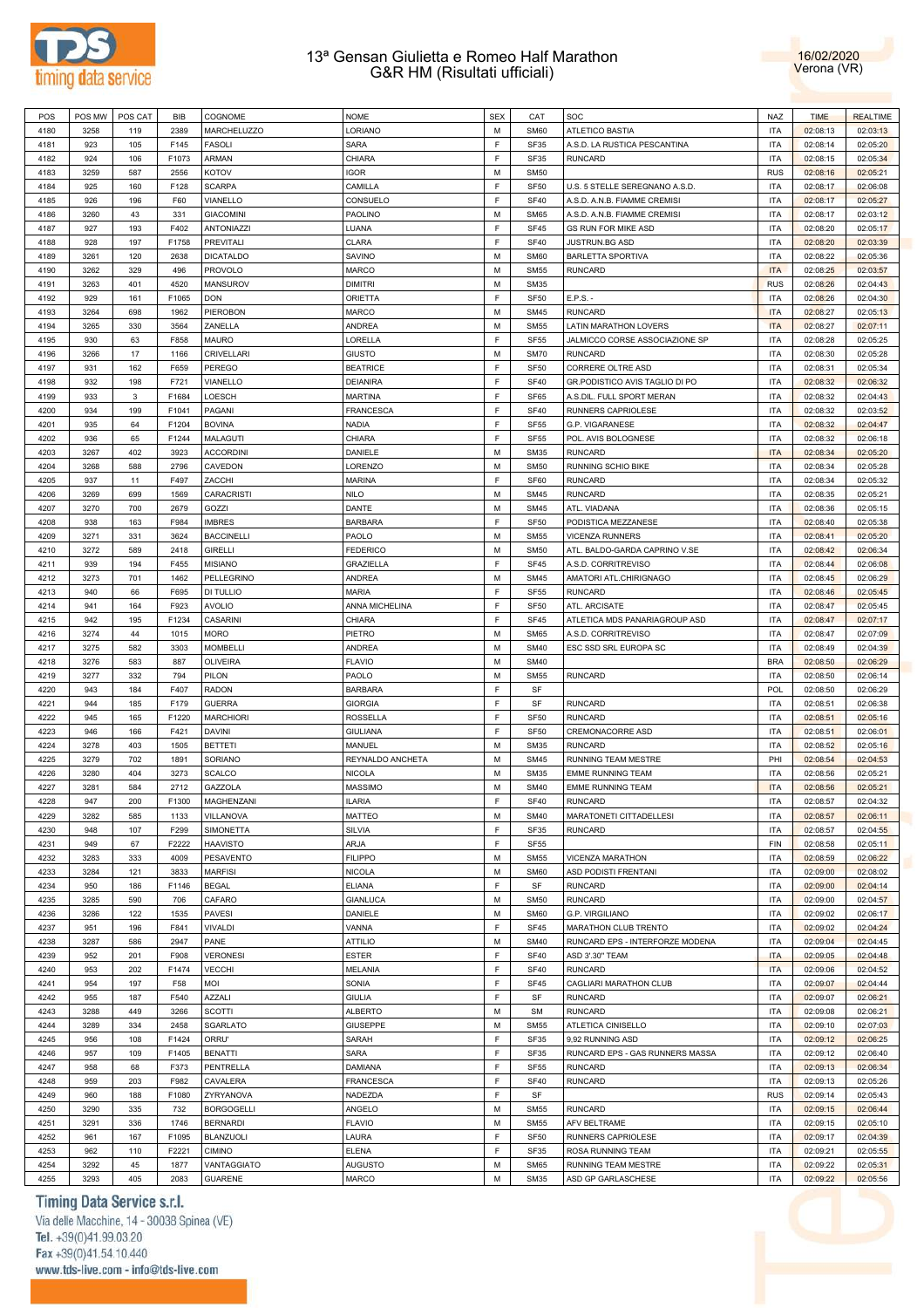



| POS  |      | POS MW   POS CAT | BIB   | COGNOME            | <b>NOME</b>        | <b>SEX</b> | CAT         | SOC                                      | <b>NAZ</b> | <b>TIME</b> | <b>REALTIME</b> |
|------|------|------------------|-------|--------------------|--------------------|------------|-------------|------------------------------------------|------------|-------------|-----------------|
| 4256 | 963  | 198              | F1454 | PARPAIOLA          | ANNALISA           | E          | <b>SF45</b> | SPORTING CLUB LIVIGNO                    | <b>ITA</b> | 02:09:22    | 02:06:25        |
| 4257 | 964  | 168              | F533  | ZANETTE            | <b>EMILIA ANNA</b> | E          | <b>SF50</b> | AMICI DI LUTRANO                         | <b>ITA</b> | 02:09:23    | 02:05:30        |
| 4258 | 965  | 199              | F1236 | <b>DIEDERICHS</b>  | <b>SUSANNE</b>     | E          | <b>SF45</b> |                                          | <b>GER</b> | 02:09:23    | 02:05:17        |
| 4259 | 966  | 111              | F325  | <b>TOMAELO</b>     | LARA               | E          | SF35        | RUNNING TEAM MESTRE                      | <b>ITA</b> | 02:09:24    | 02:05:31        |
| 4260 | 967  | 204              | F669  | <b>TERREN</b>      | <b>FRANCESCA</b>   | E          | <b>SF40</b> | RUN SPINEA RUN A.S.D.                    | <b>ITA</b> | 02:09:24    | 02:07:08        |
| 4261 | 968  | 112              | F1659 | <b>FRANCICA</b>    | GAIA               | E          | SF35        | G.A.A.C. 2007 VERONAMARATHON             | <b>ITA</b> | 02:09:28    | 02:06:42        |
| 4262 | 969  | 205              | F1739 | SPINELLI           | <b>ELISA</b>       | E          | <b>SF40</b> | G.A.A.C. 2007 VERONAMARATHON             | <b>ITA</b> | 02:09:28    | 02:06:41        |
| 4263 | 3294 | 703              | 2444  | <b>MAGRASSI</b>    | <b>MATTIA</b>      | M          | <b>SM45</b> | G.A.A.C. 2007 VERONAMARATHON             | <b>ITA</b> | 02:09:29    | 02:06:58        |
| 4264 | 970  | 69               | F994  | <b>MIORELLI</b>    | DONATELLA          | E          | <b>SF55</b> | POL.VA GIUDICARIE ESTERIORI              | <b>ITA</b> | 02:09:29    | 02:05:16        |
| 4265 | 3295 | 450              | 3264  | <b>CORBARI</b>     | <b>MASSIMO</b>     | M          | <b>SM</b>   | CREMONACORRE ASD                         | <b>ITA</b> | 02:09:30    | 02:06:40        |
| 4266 | 3296 | 337              | 3560  | CAMEROTTO          | <b>DIEGO</b>       | M          | <b>SM55</b> | PODISTI CORDENONS                        | <b>ITA</b> | 02:09:31    | 02:07:40        |
| 4267 | 971  | 113              | F1251 | CAVALERA           | <b>ORIANA</b>      | E          | SF35        | <b>RUNCARD</b>                           | <b>ITA</b> | 02:09:32    | 02:06:52        |
| 4268 | 3297 | 587              | 1176  | <b>BIANCHETTO</b>  | ANDREA             | M          | <b>SM40</b> | <b>RUNCARD</b>                           | <b>ITA</b> | 02:09:34    | 02:05:31        |
| 4269 | 3298 | 123              | 676   | <b>SCAGLIOLA</b>   | VINCENZO           | M          | <b>SM60</b> | CORRI CON NOI PALMI                      | <b>ITA</b> | 02:09:36    | 02:05:53        |
| 4270 | 972  | 200              | F119  | <b>AMBROSI</b>     | LUISA              | E          | <b>SF45</b> | U.S. 5 STELLE SEREGNANO A.S.D.           | <b>ITA</b> | 02:09:36    | 02:07:27        |
| 4271 | 973  | 201              | F666  | SVECHNIKOVA        | <b>IRINA</b>       | E          | <b>SF45</b> |                                          | <b>RUS</b> | 02:09:41    | 02:06:42        |
| 4272 | 974  | 189              | F1530 | <b>PACINI</b>      | ANTEA              | E          | SF          | RUNCARD                                  | <b>ITA</b> | 02:09:41    | 02:05:11        |
| 4273 | 3299 | 124              | 2988  | COVA               | WALTER             | M          | <b>SM60</b> |                                          | <b>ITA</b> |             |                 |
|      |      |                  |       |                    | <b>ALICE</b>       | E          |             | ATLETICA ROTALIANA                       |            | 02:09:41    | 02:05:11        |
| 4274 | 975  | 206              | F377  | <b>ASPIDISTRIA</b> |                    |            | <b>SF40</b> | <b>RUNCARD</b>                           | <b>ITA</b> | 02:09:41    | 02:07:23        |
| 4275 | 3300 | 338              | 1207  | <b>RIZZI</b>       | <b>GIOVANNI</b>    | M          | <b>SM55</b> | <b>AFV BELTRAME</b>                      | <b>ITA</b> | 02:09:44    | 02:05:37        |
| 4276 | 3301 | 591              | 1426  | <b>SVECHNIKOV</b>  | <b>VIKTOR</b>      | M          | <b>SM50</b> |                                          | <b>RUS</b> | 02:09:44    | 02:06:45        |
| 4277 | 976  | 12               | F491  | KEIL               | <b>DIANA</b>       | E          | SF60        | SPORT RUSCHER TEAM                       | GER        | 02:09:44    | 02:06:49        |
| 4278 | 977  | 114              | F1143 | KHARITONOVA        | OLGA               | E          | SF35        |                                          | <b>RUS</b> | 02:09:44    | 02:06:01        |
| 4279 | 978  | 202              | F465  | DE LUCA            | <b>NADIA</b>       | E          | <b>SF45</b> | <b>RUNCARD</b>                           | <b>ITA</b> | 02:09:47    | 02:06:59        |
| 4280 | 3302 | $\overline{2}$   | 4501  |                    |                    | M          | $\sim$      |                                          | <b>ITA</b> | 02:09:50    | 02:07:33        |
| 4281 | 3303 | 18               | 3045  | ZUMIANI            | <b>GIUSEPPE</b>    | M          | <b>SM70</b> | S.S. TENNO                               | <b>ITA</b> | 02:09:50    | 02:07:36        |
| 4282 | 3304 | 592              | 1154  | CORDIOLI           | <b>RENZO</b>       | M          | <b>SM50</b> | <b>RUNCARD</b>                           | <b>ITA</b> | 02:09:50    | 02:05:29        |
| 4283 | 3305 | 451              | 2048  | <b>MARTINS</b>     | <b>FLAVIO</b>      | M          | <b>SM</b>   |                                          | <b>POR</b> | 02:09:51    | 02:05:05        |
| 4284 | 979  | 203              | F981  | <b>BASSI</b>       | KATIA              | E          | <b>SF45</b> | RUNCARD                                  | <b>ITA</b> | 02:09:51    | 02:07:35        |
| 4285 | 3306 | 704              | 3334  | CREA               | <b>GIUSEPPE</b>    | M          | <b>SM45</b> | G.A.A.C. 2007 VERONAMARATHON             | <b>ITA</b> | 02:09:52    | 02:07:05        |
| 4286 | 980  | 70               | F619  | BENONE GIACOLETTO  | LOREDANA           | E          | <b>SF55</b> | A.P.D. PONT-SAINT-MARTIN                 | <b>ITA</b> | 02:09:52    | 02:05:28        |
| 4287 | 3307 | 588              | 2159  | SIGNORELLI         | <b>ALBERTO</b>     | M          | <b>SM40</b> | RUNNERS CAPRIOLESE                       | <b>ITA</b> | 02:09:52    | 02:06:37        |
| 4288 | 3308 | 339              | 3343  | <b>BENDINELLI</b>  | <b>GIANPAOLO</b>   | M          | <b>SM55</b> | <b>RUNCARD</b>                           | <b>ITA</b> | 02:09:53    | 02:07:22        |
| 4289 | 981  | 115              | F927  | KIZIL              | <b>ELCIN</b>       | E          | SF35        | <b>RUNCARD</b>                           | <b>ITA</b> | 02:09:54    | 02:07:22        |
| 4290 | 3309 | 589              | 876   | <b>WIATROW</b>     | <b>MARCIN</b>      | M          | <b>SM40</b> |                                          | <b>POL</b> | 02:09:55    | 02:05:40        |
| 4291 | 3310 | 593              | 991   | <b>BERTOLASO</b>   | <b>DAVIDE</b>      | M          | <b>SM50</b> | RUNCARD                                  | <b>ITA</b> | 02:09:57    | 02:05:37        |
| 4292 | 982  | 116              | F1340 | <b>GECCHELE</b>    | <b>ROBERTA</b>     | E          | SF35        | <b>RUNCARD</b>                           | <b>ITA</b> | 02:09:58    | 02:08:00        |
| 4293 | 3311 | 340              | 1357  | RAVAZZONI          | <b>ANDREA</b>      | M          | <b>SM55</b> | RUNCARD                                  | <b>ITA</b> | 02:09:58    | 02:06:32        |
| 4294 | 3312 | 406              | 2076  | <b>MARUCCI</b>     | <b>BERNARDO</b>    | M          | <b>SM35</b> | RUNCARD                                  | <b>ITA</b> | 02:09:58    | 02:06:39        |
| 4295 | 3313 | 705              | 2922  | <b>GONELLA</b>     | <b>FABIO LUIGI</b> | M          | <b>SM45</b> | <b>FACERUNNERS - ASD</b>                 | <b>ITA</b> | 02:09:59    | 02:08:02        |
| 4296 | 983  | 207              | F1004 | <b>SILECCHIA</b>   | <b>FRANCESCA</b>   | E          | <b>SF40</b> | <b>RUNCARD</b>                           | <b>ITA</b> | 02:09:59    | 02:06:40        |
| 4297 | 984  | 169              | F1354 | <b>BELLOI</b>      | <b>DONATELLA</b>   | E          | <b>SF50</b> | RUNCARD EPS - INTERFORZE MODENA          | <b>ITA</b> | 02:10:00    | 02:07:07        |
| 4298 | 3314 | 452              | 1582  | <b>BARONI</b>      | ANDREA             | M          | <b>SM</b>   | <b>BLACK WARRIORS ASD</b>                | <b>ITA</b> | 02:10:02    | 02:09:21        |
| 4299 | 3315 | 453              | 1581  | <b>BOZZOLA</b>     | <b>JACOPO</b>      | M          | <b>SM</b>   | <b>BLACK WARRIORS ASD</b>                | <b>ITA</b> | 02:10:02    | 02:09:20        |
| 4300 | 985  | 170              | F885  | <b>BOSCOLO</b>     | <b>ROSSANA</b>     | E          | <b>SF50</b> | <b>RUNNING TEAM MESTRE</b>               | <b>ITA</b> | 02:10:03    | 02:06:09        |
| 4301 | 3316 | 341              | 651   | <b>FEDELI</b>      | <b>MASSIMO</b>     | M          | <b>SM55</b> | ASSINDUSTRIA SPORT PADOVA                | <b>ITA</b> | 02:10:04    | 02:07:55        |
| 4302 | 3317 | 706              | 3426  | <b>FARINA</b>      | LEONARDO DAVIDE    | M          | <b>SM45</b> | <b>RUNCARD</b>                           | <b>ITA</b> | 02:10:04    | 02:06:13        |
| 4303 | 986  | 204              | F1523 | <b>GUSMEROLI</b>   | <b>ILARIA</b>      | E          | <b>SF45</b> | 5 CASCINE CISLAGO                        | <b>ITA</b> | 02:10:04    | 02:06:13        |
| 4304 | 987  | 205              | F436  | <b>SEGATO</b>      | LUCIANA            | E          | <b>SF45</b> | <b>VICENZA MARATHON</b>                  | <b>ITA</b> | 02:10:05    | 02:06:27        |
| 4305 | 988  | 190              | F406  | CAPALBO            | <b>EVELYN</b>      | F          | SF          | RUNCARD EPS - UISP COMITATO TERR.LE SIEN | <b>ITA</b> | 02:10:06    | 02:07:02        |
| 4306 | 3318 | 454              | 886   | ZAMPANA            | ANDREA             | M          | <b>SM</b>   | <b>RUNCARD</b>                           | <b>ITA</b> | 02:10:06    | 02:07:02        |
| 4307 | 3319 | 594              | 4731  | <b>PANZERI</b>     | <b>AGOSTINO</b>    | M          | <b>SM50</b> | C.T.L. 3 ATLETICA                        | <b>ITA</b> | 02:10:08    | 02:05:21        |
| 4308 | 3320 | 342              | 2917  | ZANOLI             | <b>GIOVANNI</b>    | M          | <b>SM55</b> | ROSA RUNNING TEAM                        | <b>ITA</b> | 02:10:09    | 02:05:33        |
| 4309 | 989  | 208              | F1801 | <b>DAVI'</b>       | <b>IRENE</b>       | F          | <b>SF40</b> | LAGUNA RUNNING SSD SRL                   | <b>ITA</b> | 02:10:11    | 02:06:22        |
| 4310 | 990  | 206              | F676  | <b>ZERBONI</b>     | <b>SARA</b>        | E          | SF45        | <b>RUNNERS DESIO</b>                     | <b>ITA</b> | 02:10:12    | 02:07:21        |
| 4311 | 3321 | 343              | 1211  | <b>IANNI</b>       | <b>ROCCO</b>       | M          | <b>SM55</b> | AMATORI ATL. CASORATE S.                 | <b>ITA</b> | 02:10:12    | 02:06:16        |
| 4312 | 991  | 209              | F2305 | GASPARETTO         | <b>LISA</b>        | E          | <b>SF40</b> | A.S.D. TEAM KM SPORT                     | <b>ITA</b> | 02:10:12    | 02:06:23        |
| 4313 | 3322 | 344              | 4522  | CASATI             | <b>MARCO</b>       | M          | <b>SM55</b> | <b>RUNCARD</b>                           | <b>ITA</b> | 02:10:13    | 02:06:48        |
| 4314 | 992  |                  |       |                    | CARLOTTA           | F          |             | <b>RUNCARD</b>                           |            |             |                 |
|      |      | 207              | F1308 | <b>RIZZOLI</b>     |                    |            | <b>SF45</b> |                                          | <b>ITA</b> | 02:10:16    | 02:06:53        |
| 4315 | 3323 | 595              | 3025  | CARDINALI          | <b>ANDREA</b>      | M          | <b>SM50</b> | <b>RUNCARD</b>                           | <b>ITA</b> | 02:10:16    | 02:06:53        |
| 4316 | 3324 | 407              | 2314  | <b>OTERO</b>       | <b>DWIGHT</b>      | M          | <b>SM35</b> |                                          | <b>PUR</b> | 02:10:17    | 02:06:13        |
| 4317 | 993  | 117              | F1104 | PAGAN              | <b>JESSICA</b>     | E          | SF35        |                                          | <b>PUR</b> | 02:10:17    | 02:06:12        |
| 4318 | 3325 | 707              | 3772  | <b>RUGOLOTTO</b>   | <b>ADRIANO</b>     | M          | <b>SM45</b> | <b>RUNCARD</b>                           | <b>ITA</b> | 02:10:22    | 02:07:27        |
| 4319 | 3326 | 455              | 1333  | <b>CORSI</b>       | <b>ENRICO</b>      | M          | <b>SM</b>   | <b>RUNCARD</b>                           | <b>ITA</b> | 02:10:23    | 02:07:13        |
| 4320 | 3327 | 708              | 1369  | <b>HLADKY</b>      | CHRISTIAN          | M          | <b>SM45</b> |                                          | AUT        | 02:10:23    | 02:06:34        |
| 4321 | 3328 | 709              | 3677  | CARRARA            | PAOLO              | M          | <b>SM45</b> | A.S.D. TEAM KM SPORT                     | <b>ITA</b> | 02:10:23    | 02:07:27        |
| 4322 | 3329 | 710              | 2482  | <b>REGATTIERI</b>  | <b>ALBERTO</b>     | M          | <b>SM45</b> | <b>RUNCARD</b>                           | <b>ITA</b> | 02:10:24    | 02:06:33        |
| 4323 | 994  | 210              | F1545 | ZAMPIERON          | DANIELA            | E          | <b>SF40</b> | AFV BELTRAME                             | <b>ITA</b> | 02:10:24    | 02:06:56        |
| 4324 | 995  | 211              | F1587 | <b>AMATORI</b>     | ANGELA             | E          | <b>SF40</b> | <b>VICENZA RUNNERS</b>                   | <b>ITA</b> | 02:10:25    | 02:06:57        |
| 4325 | 3330 | 408              | 151   | COSTA              | <b>DAVID</b>       | M          | <b>SM35</b> | POL. QUADRILATERO                        | <b>ITA</b> | 02:10:25    | 02:06:55        |
| 4326 | 996  | 208              | F103  | <b>BISULLI</b>     | <b>FRANCA</b>      | F          | <b>SF45</b> | ATL. AVIS CASTEL S.PIETRO                | <b>ITA</b> | 02:10:28    | 02:07:51        |
| 4327 | 997  | 212              | F399  | <b>MAFFEO</b>      | SIMONA             | E          | <b>SF40</b> | <b>RUNCARD</b>                           | <b>ITA</b> | 02:10:30    | 02:06:04        |
| 4328 | 3331 | 590              | 3694  | PAVAN              | CHRISTIAN          | M          | <b>SM40</b> | A.S.D. TEAM KM SPORT                     | <b>ITA</b> | 02:10:33    | 02:08:46        |
| 4329 | 998  | 191              | F677  | <b>GIACOMETTI</b>  | <b>GIULIA</b>      | E          | SF          | <b>RUNCARD</b>                           | <b>ITA</b> | 02:10:34    | 02:06:30        |
| 4330 | 3332 | 456              | 1443  | SANTI              | <b>ALBERTO</b>     | M          | <b>SM</b>   | <b>RUNCARD</b>                           | <b>ITA</b> | 02:10:34    | 02:06:30        |
| 4331 | 999  | 171              | F1350 | <b>TRESIN</b>      | CATIA              | E          | <b>SF50</b> | <b>RUNCARD</b>                           | <b>ITA</b> | 02:10:35    | 02:06:38        |

# Timing Data Service s.r.l.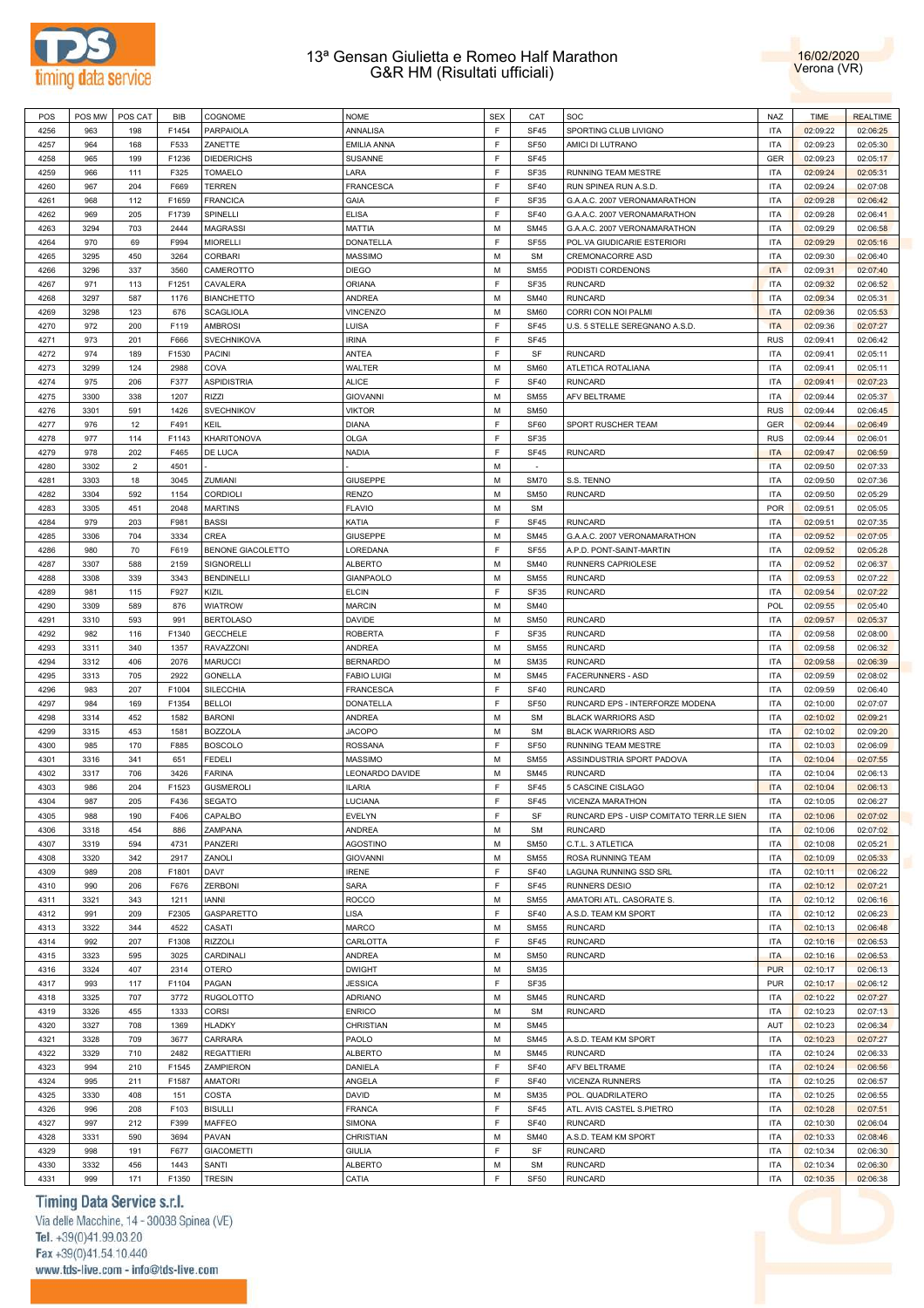



| POS  | POS MW | POS CAT      | <b>BIB</b> | COGNOME               | <b>NOME</b>       | <b>SEX</b> | CAT         | SOC                                      | <b>NAZ</b> | <b>TIME</b> | <b>REALTIME</b> |
|------|--------|--------------|------------|-----------------------|-------------------|------------|-------------|------------------------------------------|------------|-------------|-----------------|
| 4332 | 1000   | 209          | F694       | <b>BIANCONI</b>       | ANGELA            | F          | <b>SF45</b> | A.S.D. TEAM KM SPORT                     | <b>ITA</b> | 02:10:35    | 02:07:34        |
| 4333 | 3333   | 596          | 2674       | <b>DEI ROSSI</b>      | ANDREA            | M          | <b>SM50</b> | <b>RUNCARD</b>                           | <b>ITA</b> | 02:10:35    | 02:07:53        |
| 4334 | 3334   | 125          | 1664       | MAIONE                | FRANCESCO         | M          | <b>SM60</b> | A.S.D. AMATORI VESUVIO                   | <b>ITA</b> | 02:10:40    | 02:07:02        |
| 4335 | 1001   | 213          | F1206      | <b>MERLINI</b>        | SONIA             | F          | <b>SF40</b> | RUNCARD EPS - FIRENZE SOCIAL RUNNER A.S. | <b>ITA</b> | 02:10:41    | 02:08:36        |
|      |        |              |            |                       |                   |            |             |                                          |            |             |                 |
| 4336 | 1002   | 214          | F1332      | OSTI                  | CAMILLA           | F          | <b>SF40</b> | <b>RUNCARD</b>                           | <b>ITA</b> | 02:10:42    | 02:07:59        |
| 4337 | 1003   | 192          | F365       | <b>MIGLIOLI</b>       | SILVIA            | F          | SF          | <b>RUNCARD</b>                           | <b>ITA</b> | 02:10:43    | 02:08:15        |
| 4338 | 1004   | 118          | F1343      | SACCOMANI             | CLAUDIA           | F          | <b>SF35</b> | <b>RUNCARD</b>                           | <b>ITA</b> | 02:10:43    | 02:06:20        |
| 4339 | 3335   | 591          | 3525       | LITTAME               | ALESSANDRO        | M          | <b>SM40</b> | ASD RUN IT                               | <b>ITA</b> | 02:10:44    | 02:07:03        |
| 4340 | 3336   | 457          | 1048       | <b>DUSI</b>           | VALENTINO         | M          | <b>SM</b>   | A.S.D. TEAM KM SPORT                     | <b>ITA</b> | 02:10:46    | 02:07:40        |
| 4341 | 3337   | 345          | 1047       | <b>DUSI</b>           | <b>DARIO</b>      | M          | <b>SM55</b> | A.S.D. TEAM KM SPORT                     | <b>ITA</b> | 02:10:46    | 02:07:40        |
| 4342 | 3338   | 126          | 4210       | POZAR                 | <b>BOJAN</b>      | M          | <b>SM60</b> |                                          | <b>SLO</b> | 02:10:46    | 02:09:10        |
| 4343 | 3339   | 711          | 3304       | <b>MARANI</b>         | <b>MATTEO</b>     | M          | <b>SM45</b> | <b>RUNCARD</b>                           | <b>ITA</b> | 02:10:50    | 02:08:36        |
| 4344 | 1005   | 172          | F779       | <b>ACCARDI</b>        | <b>ADRIANA</b>    | F          | <b>SF50</b> | ATL.VICENTINA                            | <b>ITA</b> | 02:10:50    | 02:07:49        |
|      |        |              |            |                       |                   |            |             |                                          |            |             |                 |
| 4345 | 3340   | 712          | 2021       | <b>PONTI</b>          | PAOLO             | M          | <b>SM45</b> | <b>RUNCARD</b>                           | <b>ITA</b> | 02:10:51    | 02:07:37        |
| 4346 | 1006   | 119          | F346       | <b>COCKRUM</b>        | <b>CRISTINA</b>   | F          | <b>SF35</b> |                                          | <b>USA</b> | 02:10:52    | 02:06:18        |
| 4347 | 1007   | 71           | F512       | QUADRELLI             | ARABELLA          | F          | <b>SF55</b> | CONFINDUSTRIA ATL. ROVIGO                | <b>ITA</b> | 02:10:53    | 02:08:40        |
| 4348 | 1008   | 193          | F542       | <b>BERTOLINI</b>      | CAMILLA           | F          | SF          | RUNNING CLUB VENEZIA A.S.D.              | <b>ITA</b> | 02:10:54    | 02:08:19        |
| 4349 | 1009   | 120          | F224       | ZANELLA               | CHIARA            | F          | <b>SF35</b> | PASSO CAPPONI ASD                        | <b>ITA</b> | 02:10:56    | 02:07:05        |
| 4350 | 1010   | $\mathbf{1}$ | F1723      | <b>KOFLER</b>         | ANNALIESE         | F          | <b>SF70</b> | A.S.C. BERG                              | <b>ITA</b> | 02:10:59    | 02:07:49        |
| 4351 | 1011   | 121          | F1145      | ZAMIGNAN              | <b>ALESSIA</b>    | F          | <b>SF35</b> | <b>RUNCARD</b>                           | <b>ITA</b> | 02:10:59    | 02:06:13        |
| 4352 | 3341   | 597          | 1989       | PAOLETTO              | <b>STEFANO</b>    | M          | <b>SM50</b> | <b>RUNCARD</b>                           | <b>ITA</b> | 02:10:59    | 02:07:12        |
| 4353 | 1012   | 173          | F1102      | DE LUCA               | CARLA             | F          | <b>SF50</b> | CALCATERRA SPORT ASD                     | <b>ITA</b> | 02:11:00    | 02:07:55        |
|      |        |              |            |                       |                   |            |             |                                          |            |             |                 |
| 4354 | 3342   | 713          | 4507       | <b>SERIO</b>          | CRISTIAN          | M          | <b>SM45</b> | <b>RUNCARD</b>                           | <b>ITA</b> | 02:11:00    | 02:07:19        |
| 4355 | 3343   | 346          | 970        | <b>TEGANI</b>         | <b>DAVIDE</b>     | M          | <b>SM55</b> | <b>RUNCARD</b>                           | <b>ITA</b> | 02:11:01    | 02:07:48        |
| 4356 | 1013   | 194          | F1779      | <b>COLLINI</b>        | <b>GIULIA</b>     | F          | SF          | <b>RUNCARD</b>                           | <b>ITA</b> | 02:11:01    | 02:07:21        |
| 4357 | 3344   | 409          | 1129       | TOTANI                | <b>GINO</b>       | M          | <b>SM35</b> | <b>RUNCARD</b>                           | <b>ITA</b> | 02:11:02    | 02:06:45        |
| 4358 | 1014   | 195          | F520       | TATANANNI             | <b>MARTA</b>      | F          | SF          | <b>RUNCARD</b>                           | <b>ITA</b> | 02:11:02    | 02:06:46        |
| 4359 | 3345   | 598          | 1243       | <b>REVALOR</b>        | <b>ALBERTO</b>    | M          | <b>SM50</b> | <b>RUNCARD</b>                           | <b>ITA</b> | 02:11:03    | 02:06:58        |
| 4360 | 1015   | 210          | F2226      | COCCIA                | PAOLA             | F          | SF45        | <b>MARATHON CLUB TRENTO</b>              | <b>ITA</b> | 02:11:03    | 02:06:26        |
| 4361 | 1016   | 174          | F1287      | PICCOLI               | SANDRA            | F          | <b>SF50</b> | LIBERTAS VALLESABBIA                     | <b>ITA</b> | 02:11:03    | 02:07:45        |
| 4362 | 1017   | 211          | F187       | GHEZZO                | <b>ELENA</b>      | F          | <b>SF45</b> | RUN SPINEA RUN A.S.D.                    | <b>ITA</b> | 02:11:04    | 02:06:42        |
|      |        |              |            |                       |                   | F          |             |                                          |            |             |                 |
| 4363 | 1018   | 196          | F65        | COSENTINO             | <b>ELISA</b>      |            | SF          | <b>RUNCARD</b>                           | <b>ITA</b> | 02:11:06    | 02:08:37        |
| 4364 | 1019   | 212          | F167       | CASALBONI             | <b>STEFANIA</b>   | F          | SF45        | RIMINI MARATHON                          | <b>ITA</b> | 02:11:06    | 02:07:41        |
| 4365 | 3346   | 458          | 4727       | <b>PANCERA</b>        | ALESSANDRO        | M          | <b>SM</b>   | <b>RUNCARD</b>                           | <b>ITA</b> | 02:11:07    | 02:09:20        |
| 4366 | 1020   | 215          | F1382      | <b>DALLA FONTANA</b>  | LAURA             | F          | <b>SF40</b> | LA FULMINEA RUNNING TEAM SINCE           | <b>ITA</b> | 02:11:07    | 02:07:12        |
| 4367 | 3347   | 599          | 582        | <b>JAVID</b>          | SAEID             | M          | <b>SM50</b> | RUNNERS CAPRIOLESE                       | <b>ITA</b> | 02:11:08    | 02:08:01        |
| 4368 | 3348   | 347          | 4148       | ZANCHETTA             | LUCA              | M          | <b>SM55</b> | <b>RUNCARD</b>                           | <b>ITA</b> | 02:11:08    | 02:06:31        |
| 4369 | 1021   | 122          | F1452      | <b>PANTIFERI</b>      | <b>VERA</b>       | F          | SF35        | <b>RUNCARD</b>                           | <b>ITA</b> | 02:11:11    | 02:07:18        |
| 4370 | 3349   | 348          | 4279       | DRAKSLER              | <b>GORAN</b>      | M          | <b>SM55</b> | ATLETSKI KLUB PIVKA - AZS                | <b>SLO</b> | 02:11:11    | 02:09:01        |
| 4371 | 3350   | 592          | 2720       | <b>NAZAROV</b>        | ANDREI            | M          | <b>SM40</b> |                                          | <b>RUS</b> | 02:11:12    | 02:07:12        |
| 4372 | 1022   | 213          | F1105      |                       |                   | F          | SF45        |                                          | <b>MKD</b> |             |                 |
|      |        |              |            | KOCHEVSKA - NAUMOVSKI | SONJA             |            |             |                                          |            | 02:11:12    | 02:08:17        |
| 4373 | 3351   | 600          | 2659       | NICO'                 | ANDREA            | M          | <b>SM50</b> | <b>RUNCARD</b>                           | <b>ITA</b> | 02:11:12    | 02:07:10        |
| 4374 | 3352   | 410          | 4058       | <b>SCIURTI</b>        | <b>DAVIDE</b>     | M          | <b>SM35</b> | <b>RIMINI MARATHON</b>                   | <b>ITA</b> | 02:11:13    | 02:07:26        |
| 4375 | 3353   | 593          | 4057       | <b>SCATTOLINI</b>     | CRISTIANO         | M          | <b>SM40</b> | G.A.A.C. 2007 VERONAMARATHON             | <b>ITA</b> | 02:11:13    | 02:07:25        |
| 4376 | 1023   | 216          | F1726      | LO CASCIO             | <b>DOROTEA</b>    | F          | <b>SF40</b> | G.S. SAN GIACOMO                         | <b>ITA</b> | 02:11:13    | 02:07:26        |
| 4377 | 1024   | 72           | F1147      | LODA                  | ANGELA MARIA      | F          | <b>SF55</b> | <b>RUNCARD</b>                           | <b>ITA</b> | 02:11:14    | 02:07:32        |
| 4378 | 1025   | 73           | F1445      | CARTA                 | <b>MARIAROSA</b>  | F          | <b>SF55</b> | <b>ATL.VICENTINA</b>                     | <b>ITA</b> | 02:11:14    | 02:08:32        |
| 4379 | 3354   | 601          | 2950       | <b>BORTOLOTTI</b>     | <b>MARCO</b>      | M          | <b>SM50</b> | RUNCARD EPS - INTERFORZE MODENA          | <b>ITA</b> | 02:11:15    | 02:06:46        |
| 4380 | 3355   | 714          | 2524       | <b>BARNELLI</b>       | PAOLO             | M          | <b>SM45</b> | PISA ROAD RUNNERS CLUB                   | <b>ITA</b> | 02:11:16    | 02:07:27        |
| 4381 | 1026   | 214          |            | <b>VENTURI</b>        | <b>MICHELA</b>    | F          | <b>SF45</b> | PISA ROAD RUNNERS CLUB                   | <b>ITA</b> | 02:11:17    | 02:07:28        |
|      |        |              | F1195      |                       |                   |            |             |                                          |            |             |                 |
| 4382 | 1027   | 123          | F1718      | <b>BANDI</b>          | <b>MARTINA</b>    | F          | SF35        | <b>RUNCARD</b>                           | <b>ITA</b> | 02:11:20    | 02:07:50        |
| 4383 | 3356   | 602          | 2563       | <b>MARON</b>          | CRISTIAN          | M          | <b>SM50</b> | <b>RUNCARD</b>                           | <b>ITA</b> | 02:11:22    | 02:08:52        |
| 4384 | 3357   | 46           | 3399       | CAPITANIO             | <b>EDOARDO</b>    | M          | <b>SM65</b> | G.S. A.MARINELLI COMENDUNO               | <b>ITA</b> | 02:11:22    | 02:09:10        |
| 4385 | 3358   | 603          | 1138       | BATTINI               | PIETRO            | M          | <b>SM50</b> | ATLETICA GUASTALLA REGGIOLO              | <b>ITA</b> | 02:11:23    | 02:08:00        |
| 4386 | 1028   | 175          | F699       | CESTARO               | <b>CRISTINA</b>   | F          | <b>SF50</b> | RUN SPINEA RUN A.S.D.                    | <b>ITA</b> | 02:11:23    | 02:09:08        |
| 4387 | 1029   | 197          | F364       | PASSERI               | CARLOTTA          | F          | SF          | RUNCARD                                  | <b>ITA</b> | 02:11:25    | 02:08:57        |
| 4388 | 3359   | 604          | 3288       | <b>TERZI</b>          | GUIDO             | M          | <b>SM50</b> | G.P. S.ANGELA AVIS DESENZANO             | <b>ITA</b> | 02:11:27    | 02:06:41        |
| 4389 | 1030   | 176          | F1472      | MALEGORI              | <b>GIOVANNA</b>   | F          | <b>SF50</b> | G.P. S.ANGELA AVIS DESENZANO             | <b>ITA</b> | 02:11:27    | 02:06:41        |
| 4390 | 3360   | 605          | 332        | <b>IRLE</b>           | PETER WILM        | M          | <b>SM50</b> | G.P. S.ANGELA AVIS DESENZANO             | GER        | 02:11:27    | 02:06:41        |
|      |        |              |            |                       |                   |            |             |                                          |            |             |                 |
| 4391 | 3361   | 594          | 1995       | CASCARDO              | FRANCESCO TINDARO | M          | <b>SM40</b> | ASD ATLETICA CEREA                       | <b>ITA</b> | 02:11:28    | 02:09:12        |
| 4392 | 3362   | 127          | 1018       | <b>BORELLI</b>        | <b>ROBERTO</b>    | M          | <b>SM60</b> | A.S.D. CORRITREVISO                      | <b>ITA</b> | 02:11:28    | 02:07:32        |
| 4393 | 1031   | 198          | F445       | CONATI                | CAMILLA           | F          | SF          | <b>RUNCARD</b>                           | <b>ITA</b> | 02:11:29    | 02:06:42        |
| 4394 | 1032   | 199          | F394       | <b>HEVER</b>          | ANNAMARIA         | F          | SF          | <b>RUNCARD</b>                           | <b>HUN</b> | 02:11:30    | 02:07:02        |
| 4395 | 3363   | 459          | 865        | <b>TAKACS</b>         | <b>GERGELY</b>    | M          | <b>SM</b>   | <b>RUNCARD</b>                           | <b>HUN</b> | 02:11:30    | 02:07:02        |
| 4396 | 3364   | 128          | 3842       | CASTELLANELLI         | LORENZO           | M          | <b>SM60</b> | ATL. FRANCIACORTA                        | <b>ITA</b> | 02:11:32    | 02:09:21        |
| 4397 | 3365   | 129          | 4157       | <b>FILIPPI</b>        | <b>FRANCO</b>     | M          | <b>SM60</b> | G.S. FRAVEGGIO                           | <b>ITA</b> | 02:11:32    | 02:10:10        |
| 4398 | 1033   | 215          | F2219      | <b>GOLIN</b>          | <b>ROBERTA</b>    | F          | <b>SF45</b> | <b>VICENZA RUNNERS</b>                   | <b>ITA</b> | 02:11:33    | 02:07:27        |
| 4399 | 3366   | 715          | 1174       | ZANFORLIN             | <b>IVAN</b>       | M          | <b>SM45</b> | A.L.S. CREMELLA                          | <b>ITA</b> | 02:11:33    | 02:07:40        |
|      |        |              |            |                       |                   |            |             |                                          |            |             |                 |
| 4400 | 3367   | 349          | 3177       | <b>UGLIANO</b>        | <b>GIACOMO</b>    | M          | <b>SM55</b> | A.S.D. TEAM KM SPORT                     | <b>ITA</b> | 02:11:33    | 02:07:25        |
| 4401 | 3368   | 47           | 3785       | <b>MAFFIOLETTI</b>    | PIETRO            | M          | <b>SM65</b> | RUNNERS BERGAMO                          | <b>ITA</b> | 02:11:33    | 02:07:45        |
| 4402 | 1034   | 216          | F1298      | <b>MENEGHINI</b>      | SARA              | F          | <b>SF45</b> | G.A.A.C. 2007 VERONAMARATHON             | <b>ITA</b> | 02:11:33    | 02:07:38        |
| 4403 | 1035   | 217          | F535       | CARLI                 | SONIA             | F          | SF45        | A.L.S. CREMELLA                          | <b>ITA</b> | 02:11:33    | 02:07:40        |
| 4404 | 1036   | 217          | F310       | <b>MORELLI</b>        | LAURA             | F          | <b>SF40</b> | <b>RUNCARD</b>                           | <b>ITA</b> | 02:11:36    | 02:08:26        |
| 4405 | 1037   | 13           | F966       | PETROSINO             | GIOVANNA          | F          | SF60        | TEAM MARATHON S.S.D.                     | <b>ITA</b> | 02:11:36    | 02:07:51        |
| 4406 | 3369   | 48           | 3916       | <b>ROSSI</b>          | PAOLO             | M          | <b>SM65</b> | <b>RUNCARD</b>                           | <b>ITA</b> | 02:11:36    | 02:08:44        |
|      |        | 200          | F1590      | MARCHETTO             | SILVIA            | F          | SF          | <b>VICENZA RUNNERS</b>                   | <b>ITA</b> | 02:11:38    | 02:08:10        |

# Timing Data Service s.r.l.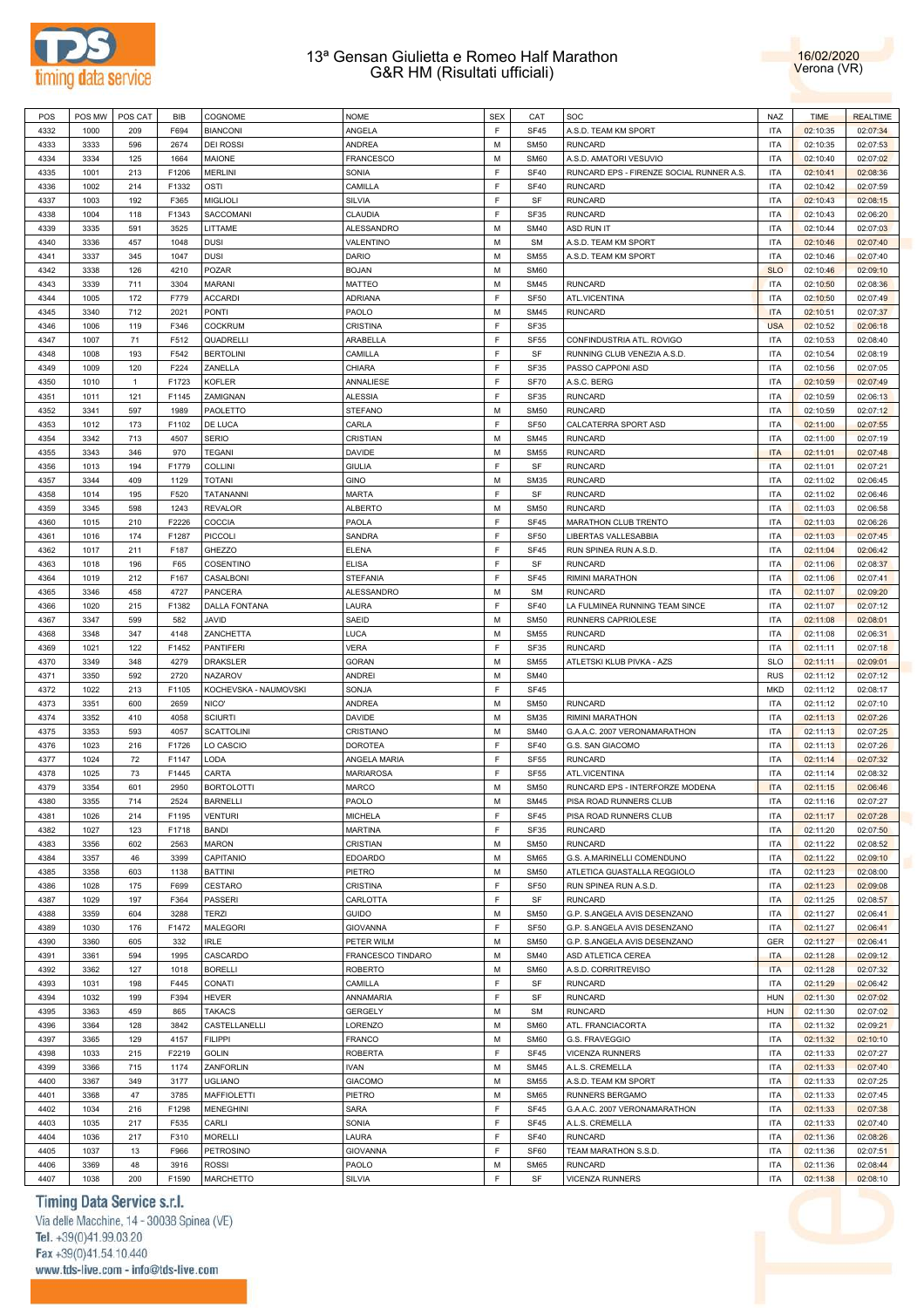



| POS  | POS MW | POS CAT        | BIB   | COGNOME           | <b>NOME</b>             | <b>SEX</b>  | CAT              | SOC                             | <b>NAZ</b> | <b>TIME</b> | <b>REALTIME</b> |
|------|--------|----------------|-------|-------------------|-------------------------|-------------|------------------|---------------------------------|------------|-------------|-----------------|
| 4408 | 3370   | 130            | 1502  | <b>PORTA</b>      | GIANCARLO               | M           | <b>SM60</b>      | SSD RCS ACTIVE TEAM A R.L       | <b>ITA</b> | 02:11:38    | 02:09:44        |
| 4409 | 3371   | 716            | 2779  | <b>RIGHINI</b>    | ALESSANDRO              | M           | <b>SM45</b>      | <b>RUNCARD</b>                  | <b>ITA</b> | 02:11:39    | 02:06:52        |
|      |        |                |       |                   | SALVATORE               | M           |                  |                                 |            |             |                 |
| 4410 | 3372   | 606            | 1941  | <b>BARBETTA</b>   |                         |             | <b>SM50</b>      | ATL. ARCISATE                   | <b>ITA</b> | 02:11:43    | 02:09:28        |
| 4411 | 1039   | 177            | F457  | DELLA VEDOVA      | <b>ALICE FLAVIA</b>     | F           | SF50             | G.M. G.S. AQUILE FRIULANE       | <b>ITA</b> | 02:11:43    | 02:08:55        |
| 4412 | 3373   | 131            | 608   | <b>RASO</b>       | <b>SERGIO</b>           | M           | <b>SM60</b>      | A.S. DIL. POL.AGAT0CLE SCIACCA  | <b>ITA</b> | 02:11:46    | 02:10:34        |
| 4413 | 1040   | 218            | F768  | <b>GASPARRI</b>   | EMANUELA                | F           | SF45             | <b>RUNCARD</b>                  | <b>ITA</b> | 02:11:46    | 02:08:50        |
| 4414 | 1041   | 219            | F809  | SONGINI           | <b>ASSUNTA</b>          | F           | SF45             | <b>RUNCARD</b>                  | <b>ITA</b> | 02:11:47    | 02:08:56        |
| 4415 | 1042   | 178            | F1259 | BALDASSANO        | <b>GIUSEPPINA MARIA</b> | F           | SF <sub>50</sub> | A.S. DIL. POL.AGAT0CLE SCIACCA  | <b>ITA</b> | 02:11:50    | 02:10:39        |
| 4416 | 1043   | 201            | F2211 | <b>FAVARETTO</b>  | ANNA                    | F           | SF               | RUNCARD EPS - TEAM MUD AND SNOW | <b>ITA</b> | 02:11:51    | 02:07:13        |
| 4417 | 3374   | 607            | 3272  | LUCARIELLO        | TITO                    | M           | <b>SM50</b>      | <b>RUNCARD</b>                  | <b>ITA</b> | 02:11:51    | 02:08:25        |
| 4418 | 3375   | 460            | 4515  | <b>MARCHINI</b>   | <b>GABRIELE</b>         | M           | <b>SM</b>        | RUNCARD EPS - TEAM MUD AND SNOW | <b>ITA</b> | 02:11:51    | 02:07:13        |
| 4419 | 3376   | 461            | 4509  | <b>SCARABELLI</b> | MATTIA                  | M           | <b>SM</b>        | <b>RUNCARD</b>                  | <b>ITA</b> | 02:11:52    | 02:07:14        |
| 4420 | 1044   | 74             | F250  | LUA               | <b>SUET</b>             | F           | <b>SF55</b>      |                                 | <b>GBR</b> | 02:11:53    | 02:09:04        |
|      | 3377   | 717            | 3802  |                   | LUCA                    | M           | <b>SM45</b>      |                                 | <b>ITA</b> |             |                 |
| 4421 |        |                |       | <b>TORTORI</b>    |                         |             |                  | ASD 3'.30" TEAM                 |            | 02:11:53    | 02:11:10        |
| 4422 | 1045   | 220            | F775  | <b>PIAZZO</b>     | DEBORA                  | F           | SF45             | ATL.VICENTINA                   | <b>ITA</b> | 02:11:53    | 02:07:54        |
| 4423 | 1046   | 218            | F709  | YADROVA           | <b>TATIANA</b>          | F           | <b>SF40</b>      |                                 | <b>RUS</b> | 02:11:55    | 02:08:46        |
| 4424 | 1047   | 14             | F820  | <b>FEDEL</b>      | FERNANDA                | F           | SF60             | ATLETICA VALLE DI CEMBRA        | <b>ITA</b> | 02:11:55    | 02:09:06        |
| 4425 | 1048   | 179            | F546  | <b>RUSSO</b>      | <b>INES</b>             | F           | SF <sub>50</sub> | ASD COCOON CLUB MAZARA          | <b>ITA</b> | 02:11:57    | 02:08:56        |
| 4426 | 1049   | 202            | F186  | <b>FODOR</b>      | KATE                    | F           | SF               | <b>RUNCARD</b>                  | <b>USA</b> | 02:11:57    | 02:09:54        |
| 4427 | 3378   | 411            | 3629  | LUNARDI           | MARCO                   | M           | <b>SM35</b>      | VICENZA RUNNERS                 | <b>ITA</b> | 02:11:58    | 02:08:08        |
| 4428 | 1050   | 75             | F777  | ZAUPA             | ANNA MARIA              | F           | <b>SF55</b>      | ATL.VICENTINA                   | <b>ITA</b> | 02:11:58    | 02:07:59        |
| 4429 | 1051   | 124            | F160  | <b>MORETTI</b>    | <b>MICHELA</b>          | F           | SF35             | <b>RUNCARD</b>                  | <b>ITA</b> | 02:12:00    | 02:09:11        |
| 4430 | 3379   | 608            | 2126  | CORNOLO'          | NAZARENO                | M           | <b>SM50</b>      | VICENZA MARATHON                | <b>ITA</b> | 02:12:02    | 02:09:31        |
| 4431 | 1052   | 219            | F1027 | CHILO'            | LAURA                   | F           | <b>SF40</b>      | VICENZA MARATHON                | <b>ITA</b> | 02:12:03    | 02:09:33        |
| 4432 | 3380   | 609            | 3869  | CALIARI           | MICHELE                 | М           | <b>SM50</b>      | G.A.A.C. 2007 VERONAMARATHON    | <b>ITA</b> | 02:12:06    | 02:09:11        |
| 4433 | 1053   | 220            | F323  | <b>NEGRINI</b>    | LUANA                   | F           | <b>SF40</b>      | <b>RUNCARD</b>                  | <b>ITA</b> | 02:12:06    | 02:07:51        |
| 4434 | 1054   | 221            | F253  | <b>HOUSEWORTH</b> | CASEY                   | F           | SF45             | <b>RUNCARD</b>                  | <b>USA</b> | 02:12:07    | 02:08:28        |
| 4435 | 1055   | 221            | F943  | <b>BORTOLUZZI</b> | LARA                    | F           | <b>SF40</b>      | RUN&FUN OLTRE TEAM              | <b>ITA</b> | 02:12:08    | 02:09:34        |
|      |        |                | F1740 |                   |                         | F           |                  |                                 |            |             |                 |
| 4436 | 1056   | 125            |       | <b>FRISULLO</b>   | ANGELA                  |             | SF35             | PARMARATHON ASD                 | <b>ITA</b> | 02:12:12    | 02:09:14        |
| 4437 | 3381   | 595            | 3363  | <b>TRESTINI</b>   | MATTEO                  | M           | <b>SM40</b>      | <b>RUNCARD</b>                  | <b>ITA</b> | 02:12:15    | 02:08:01        |
| 4438 | 1057   | 203            | F853  | PREVEDELLO        | <b>FRANCESCA</b>        | F           | SF               | <b>RUNCARD</b>                  | <b>ITA</b> | 02:12:16    | 02:08:49        |
| 4439 | 1058   | 204            | F1720 | ANDRADE ORTIZ     | KATHERINE AMANDA        | F           | SF               | <b>RUNCARD</b>                  | <b>VEN</b> | 02:12:17    | 02:07:53        |
| 4440 | 1059   | $\overline{4}$ | F1595 | <b>RINALDIS</b>   | <b>ROSSANA</b>          | F           | SF65             | <b>VICENZA RUNNERS</b>          | <b>ITA</b> | 02:12:17    | 02:09:35        |
| 4441 | 1060   | 126            | F579  | ZANETTE           | PAOLA                   | F           | SF35             | AMICI DI LUTRANO                | <b>ITA</b> | 02:12:17    | 02:08:24        |
| 4442 | 1061   | 127            | F514  | <b>RAGAZZO</b>    | SONIA                   | F           | SF35             | <b>RUNCARD</b>                  | <b>ITA</b> | 02:12:18    | 02:08:36        |
| 4443 | 1062   | 76             | F442  | <b>RINALDI</b>    | NICOLETTA               | F           | SF <sub>55</sub> | A.S.D. ATL. VIS NOVA            | <b>ITA</b> | 02:12:21    | 02:07:52        |
| 4444 | 3382   | 718            | 1121  | SEDIOLI           | DAVIDE                  | M           | <b>SM45</b>      | CORRI FORREST ASSOCIAZIONE SPO  | <b>ITA</b> | 02:12:22    | 02:08:44        |
| 4445 | 1063   | 222            | F513  | VALENTINI         | <b>ELISA</b>            | F           | SF45             | CORRI FORREST ASSOCIAZIONE SPO  | <b>ITA</b> | 02:12:22    | 02:08:44        |
| 4446 | 1064   | 222            | F711  | <b>D'ANDREA</b>   | KATIA                   | F           | <b>SF40</b>      | PODISMO BUTTRIO                 | <b>ITA</b> | 02:12:22    | 02:08:16        |
| 4447 | 1065   | 223            | F92   | <b>MASSARENTI</b> | <b>ENRICA</b>           | F           | SF45             | <b>RUNCARD</b>                  | <b>ITA</b> | 02:12:23    | 02:08:27        |
| 4448 | 1066   | 128            | F362  | <b>RICCHIUTO</b>  | <b>ELISA</b>            | F           | SF35             | <b>RUNCARD</b>                  | <b>ITA</b> | 02:12:23    | 02:08:00        |
| 4449 | 1067   | 223            | F719  | DEL PICCOLO       | <b>GIULIA</b>           | F           | <b>SF40</b>      | ATLETICA 2000                   | <b>ITA</b> | 02:12:26    | 02:08:39        |
|      |        |                |       |                   |                         | F           |                  |                                 |            |             |                 |
| 4450 | 1068   | 180            | F1547 | CALZOLARI         | <b>MARIA TERESA</b>     |             | SF <sub>50</sub> | IL CORSO DI CORSA               | <b>ITA</b> | 02:12:28    | 02:07:56        |
| 4451 | 1069   | 224            | F1434 | <b>BARBIERI</b>   | <b>FEDERICA</b>         | F           | SF45             | <b>RUNCARD</b>                  | <b>ITA</b> | 02:12:28    | 02:07:57        |
| 4452 | 1070   | 225            | F1262 | SPINELLI          | MANUELA                 | F           | SF45             | <b>RUNCARD</b>                  | <b>ITA</b> | 02:12:28    | 02:07:57        |
| 4453 | 1071   | 226            | F105  | <b>TESTI</b>      | SONIA                   | F           | SF45             | PASSO CAPPONI ASD               | <b>ITA</b> | 02:12:33    | 02:09:26        |
| 4454 | 1072   | 224            | F1044 | <b>MICALI</b>     | <b>MARINA</b>           | F           | <b>SF40</b>      | RUNNERS CAPRIOLESE              | <b>ITA</b> | 02:12:33    | 02:07:55        |
| 4455 | 3383   | 132            | 1835  | <b>FATUZZO</b>    | <b>GIOVANNI</b>         | M           | <b>SM60</b>      | <b>RUNCARD</b>                  | <b>ITA</b> | 02:12:35    | 02:09:27        |
| 4456 | 1073   | 181            | F1092 | <b>MEDAGLIA</b>   | SABRINA                 | E           | <b>SF50</b>      | RUNNERS CAPRIOLESE              | <b>ITA</b> | 02:12:37    | 02:09:40        |
| 4457 | 3384   | 610            | 3800  | CREFCOEUR         | LAURENT                 | M           | <b>SM50</b>      |                                 | <b>FRA</b> | 02:12:37    | 02:08:05        |
| 4458 | 1074   | 129            | F236  | PALMISANO         | ANTONELLA               | $\mathsf F$ | <b>SF35</b>      | ALBEROBELLO RUNNING ASD         | <b>ITA</b> | 02:12:38    | 02:12:27        |
| 4459 | 3385   | 412            | 846   | <b>SEMPRINI</b>   | <b>STEFANO</b>          | M           | <b>SM35</b>      | NAVIGLIO RUNNING TEAM ASD       | <b>ITA</b> | 02:12:41    | 02:09:57        |
| 4460 | 1075   | 227            | F1168 | <b>DINATO</b>     | VANIA                   | F           | SF45             | <b>RUNCARD</b>                  | <b>ITA</b> | 02:12:42    | 02:09:40        |
| 4461 | 3386   | 49             | 1306  | CAPRINI           | <b>ORAZIO</b>           | M           | <b>SM65</b>      | A.S.D. LA RUSTICA PESCANTINA    | <b>ITA</b> | 02:12:42    | 02:10:17        |
| 4462 | 1076   | 182            | F754  | <b>BUELLI</b>     | <b>VIRGINIA</b>         | F           | SF <sub>50</sub> | GRUPPO SPORTIVO ALPINI SOVERE   | <b>ITA</b> | 02:12:43    | 02:08:47        |
| 4463 | 1077   | 225            | F755  | <b>DONADINI</b>   | LAURA                   | F           | <b>SF40</b>      | GRUPPO SPORTIVO ALPINI SOVERE   | <b>ITA</b> | 02:12:45    | 02:08:48        |
| 4464 | 1078   | 130            | F998  | PANELLA           | <b>EUGENIA</b>          | F           | SF35             | <b>RUNCARD</b>                  | <b>ITA</b> | 02:12:45    | 02:09:49        |
| 4465 | 3387   | 413            | 1322  |                   | <b>FRANCESCO</b>        | M           | <b>SM35</b>      | <b>RUNCARD</b>                  | <b>ITA</b> |             | 02:08:55        |
|      |        |                |       | RANCATI           |                         |             |                  |                                 |            | 02:12:45    |                 |
| 4466 | 1079   | 183            | F658  | <b>TORRENTE</b>   | CHRISTINE               | F           | SF <sub>50</sub> | G.P. I GAMBER DE CUNCURESS      | <b>ITA</b> | 02:12:46    | 02:08:56        |
| 4467 | 1080   | 184            | F282  | HÜBENER           | <b>FABIENNE</b>         | F           | SF50             |                                 | <b>GER</b> | 02:12:46    | 02:08:40        |
| 4468 | 1081   | 131            | F572  | <b>BOGGIO</b>     | <b>TERESA</b>           | F           | SF35             | <b>BASE RUNNING</b>             | <b>ITA</b> | 02:12:46    | 02:08:59        |
| 4469 | 3388   | 462            | 764   | <b>TOMASSOLI</b>  | <b>GIOVANNI</b>         | М           | <b>SM</b>        | <b>RUNCARD</b>                  | <b>ITA</b> | 02:12:46    | 02:08:44        |
| 4470 | 3389   | 596            | 763   | <b>VEGETTI</b>    | <b>ALBERTO</b>          | М           | <b>SM40</b>      | RUNCARD                         | <b>ITA</b> | 02:12:48    | 02:08:46        |
| 4471 | 1082   | 77             | F479  | <b>NORDMANN</b>   | <b>HAVVA</b>            | F           | SF <sub>55</sub> | SPORT RUSCHER TEAM              | GER        | 02:12:48    | 02:08:58        |
| 4472 | 1083   | 226            | F1086 | <b>BELLATI</b>    | ELISABETTA              | F           | <b>SF40</b>      | ATL. CIBENO                     | <b>ITA</b> | 02:12:48    | 02:10:03        |
| 4473 | 3390   | 611            | 681   | FAZZALARI         | ALESSANDRO              | M           | <b>SM50</b>      | CORRI CON NOI PALMI             | <b>ITA</b> | 02:12:52    | 02:09:09        |
| 4474 | 1084   | 228            | F217  | <b>TESOLIN</b>    | <b>ELISA</b>            | F           | SF45             | A.S.D. A.N.B. FIAMME CREMISI    | <b>ITA</b> | 02:12:53    | 02:08:46        |
| 4475 | 1085   | 227            | F942  | DE BIASI          | <b>MARA</b>             | F           | <b>SF40</b>      | RUN&FUN OLTRE TEAM              | <b>ITA</b> | 02:12:53    | 02:09:03        |
| 4476 | 1086   | 185            | F108  | PIZZOLON          | <b>LUCIA</b>            | F           | SF <sub>50</sub> | PERCORRERE IL SILE              | <b>ITA</b> | 02:12:56    | 02:10:14        |
| 4477 | 3391   | 719            | 2721  | POVAROV           | <b>IGOR</b>             | M           | <b>SM45</b>      |                                 | <b>RUS</b> | 02:12:58    | 02:08:58        |
| 4478 | 1087   | 186            | F918  | SANTUNIONE        | <b>STEFANIA</b>         | F           | SF <sub>50</sub> | 9,92 RUNNING ASD                | <b>ITA</b> | 02:12:58    | 02:08:27        |
| 4479 | 1088   | 228            | F855  | DE TOGNI          | MADDALENA               | F           | <b>SF40</b>      | <b>RUNCARD</b>                  | <b>ITA</b> | 02:13:01    | 02:09:35        |
|      |        |                |       |                   |                         |             |                  |                                 |            |             |                 |
| 4480 | 1089   | 15             | F1114 | <b>MOTTA</b>      | LORENA TERESA           | F           | SF60             | A.S.D. LA RUSTICA PESCANTINA    | <b>ITA</b> | 02:13:02    | 02:10:37        |
| 4481 | 3392   | 50             | 2338  | <b>FONTANA</b>    | <b>GIOVANNI</b>         | M           | <b>SM65</b>      | A.S.D. LA RUSTICA PESCANTINA    | <b>ITA</b> | 02:13:02    | 02:10:37        |
| 4482 | 3393   | 133            | 2150  | LAROCCA           | <b>ANTONIO</b>          | M           | <b>SM60</b>      | PODISTICA AMATORI POTENZA       | <b>ITA</b> | 02:13:02    | 02:10:56        |
| 4483 | 3394   | 612            | 3822  | <b>BORDIN</b>     | <b>ALBERTO</b>          | М           | <b>SM50</b>      | <b>RUNCARD</b>                  | <b>ITA</b> | 02:13:03    | 02:08:39        |

# Timing Data Service s.r.l.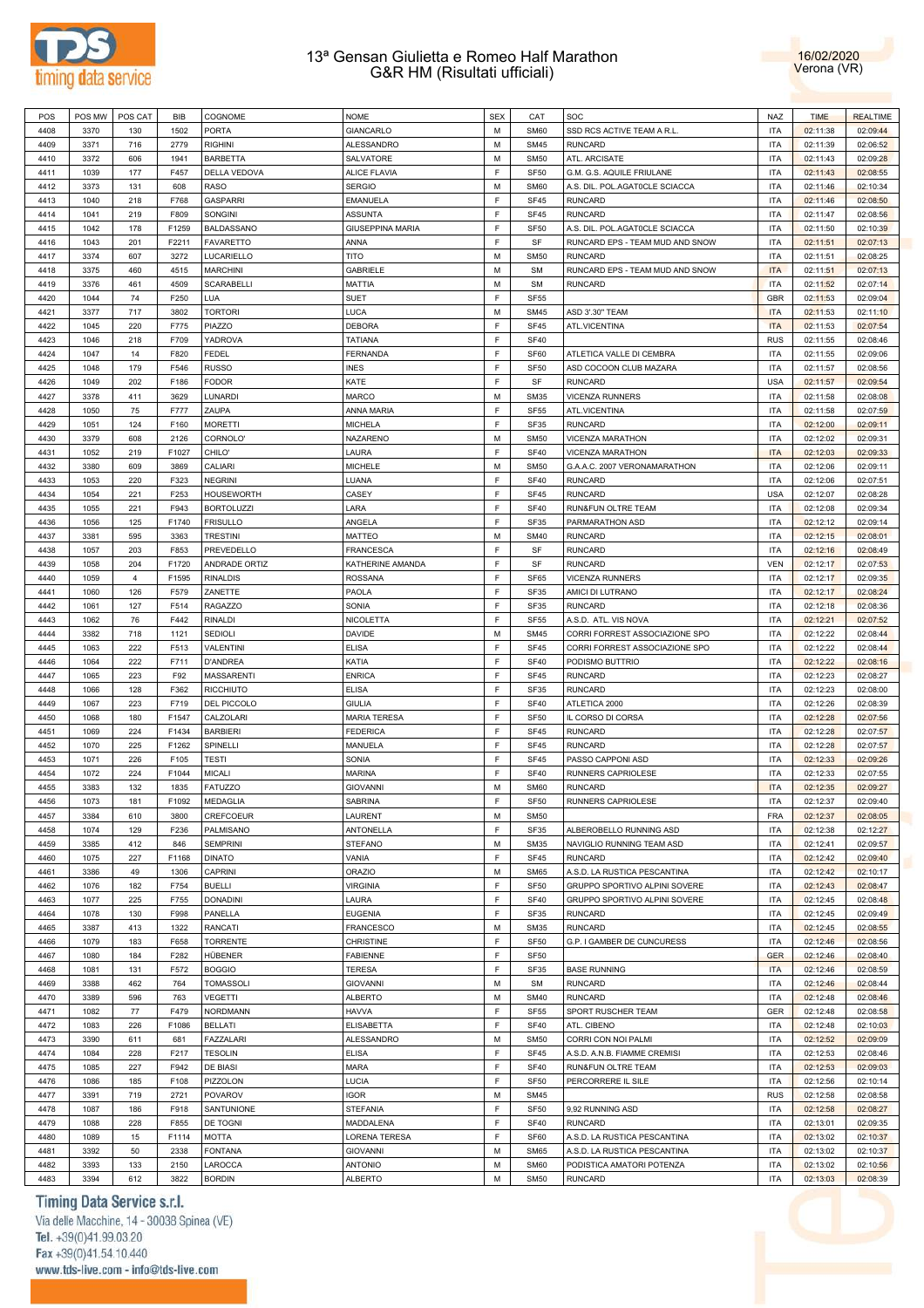



| POS  | POS MW | POS CAT | BIB   | COGNOME           | <b>NOME</b>            | <b>SEX</b> | CAT         | SOC                            | <b>NAZ</b> | <b>TIME</b> | <b>REALTIME</b> |
|------|--------|---------|-------|-------------------|------------------------|------------|-------------|--------------------------------|------------|-------------|-----------------|
| 4484 | 3395   | 613     | 1625  | <b>FERIANI</b>    | <b>MARCO</b>           | M          | <b>SM50</b> | <b>RUNCARD</b>                 | <b>ITA</b> | 02:13:03    | 02:09:26        |
| 4485 | 1090   | 229     | F1082 | ZANARDO           | VIRNA                  | F          | SF45        | CIMAVILLA RUNNING TEAM         | <b>ITA</b> | 02:13:04    | 02:10:23        |
| 4486 | 3396   | 720     | 4024  | <b>PICCOLI</b>    | PIERPAOLO              | M          | <b>SM45</b> | G.P. ARCI GOODWIN              | <b>ITA</b> | 02:13:05    | 02:10:21        |
| 4487 | 3397   | 614     | 3902  | <b>BOCCI</b>      | CLAUDIO                | M          | <b>SM50</b> | <b>RUNCARD</b>                 | <b>ITA</b> | 02:13:05    | 02:11:29        |
| 4488 | 3398   | 51      | 3133  | <b>RIZZARDO</b>   | <b>MARCO</b>           | M          | <b>SM65</b> | ATL.MONTEBELLUNA               | <b>ITA</b> | 02:13:06    | 02:10:13        |
| 4489 | 3399   | 414     | 2488  | LURAGHI           | <b>MASSIMO</b>         | M          | <b>SM35</b> | ASD TAPASCIONE RUNNING TEAM    | <b>ITA</b> | 02:13:08    | 02:09:25        |
|      |        |         |       |                   |                        |            |             |                                |            |             |                 |
| 4490 | 3400   | 615     | 2055  | CERUZZI           | <b>MICHELE</b>         | M          | <b>SM50</b> | PODISTICA MEZZANESE            | <b>ITA</b> | 02:13:08    | 02:10:04        |
| 4491 | 3401   | 33      | 1374  | <b>BAPTISTE</b>   | LUKE                   | M          | PM          | <b>RUNCARD</b>                 | <b>GBR</b> | 02:13:08    | 02:08:19        |
| 4492 | 1091   | 78      | F159  | <b>CIMINO</b>     | LILIANA                | F          | <b>SF55</b> | PODISTICA MEZZANESE            | <b>ITA</b> | 02:13:09    | 02:11:43        |
| 4493 | 1092   | 205     | F603  | ZANOTTI           | MARLENE                | F          | SF          | <b>RUNCARD</b>                 | <b>ITA</b> | 02:13:09    | 02:08:19        |
| 4494 | 3402   | 134     | 1762  | <b>MASELLI</b>    | <b>MAURO</b>           | M          | <b>SM60</b> | POL. PORTA SARAGOZZA           | <b>ITA</b> | 02:13:09    | 02:09:55        |
| 4495 | 3403   | 52      | 3101  | <b>ACHILLI</b>    | <b>VLADIMIRO</b>       | M          | <b>SM65</b> | POL. PORTA SARAGOZZA           | <b>ITA</b> | 02:13:09    | 02:09:55        |
| 4496 | 3404   | 597     | 487   | CORONA            | <b>GIOVANNI</b>        | M          | <b>SM40</b> | <b>G.P. VIRGILIANO</b>         | <b>ITA</b> | 02:13:12    | 02:11:08        |
| 4497 | 1093   | 229     | F846  | <b>CUSINATO</b>   | SABRINA                | F          | <b>SF40</b> | POLISPORTIVA AURORA 76 ASD     | <b>ITA</b> | 02:13:12    | 02:10:19        |
| 4498 | 1094   | 230     | F583  | <b>MARCOMINI</b>  | <b>ELENA</b>           | F          | <b>SF45</b> | <b>RUNCARD</b>                 | <b>ITA</b> | 02:13:13    | 02:10:55        |
| 4499 | 3405   | 34      | 3226  | VALENTE           | SIMONE                 | M          | PM          | ATL.VICENTINA                  | <b>ITA</b> | 02:13:14    | 02:10:38        |
| 4500 | 1095   | 231     | F1702 | <b>AGOSTINI</b>   | CRISTINA               | F          | <b>SF45</b> | <b>RUNCARD</b>                 | <b>ITA</b> | 02:13:15    | 02:09:41        |
| 4501 | 1096   | 132     | F1802 | <b>OTTONELLO</b>  | <b>MICHELA</b>         | F          | SF35        | EMOZIONI SPORT TEAM A.S.D.     | <b>ITA</b> | 02:13:16    | 02:08:41        |
|      |        |         | F1277 |                   |                        | F          |             |                                |            |             |                 |
| 4502 | 1097   | 79      |       | <b>MANFREDINI</b> | <b>GIANLUIGIA ANNA</b> |            | <b>SF55</b> | A.S.D. CARDUCCI PORDENONE      | <b>ITA</b> | 02:13:18    | 02:11:09        |
| 4503 | 1098   | 206     | F1346 | DALLAPICCOLA      | <b>VERONICA</b>        | F          | SF          | POD. AVIS CASTELBOLOGNESE      | <b>ITA</b> | 02:13:21    | 02:10:59        |
| 4504 | 3406   | 616     | 1784  | <b>GREGUOLDO</b>  | <b>ALBERTO</b>         | M          | <b>SM50</b> | ASD GRUPPO PODISTI PORTO TOLLE | <b>ITA</b> | 02:13:21    | 02:09:22        |
| 4505 | 3407   | 135     | 1011  | <b>BRUZZOLO</b>   | PAOLO                  | M          | SM60        | A.S.D. CORRITREVISO            | <b>ITA</b> | 02:13:22    | 02:11:43        |
| 4506 | 3408   | 617     | 1106  | DE PALMA          | DANIELE                | M          | <b>SM50</b> | G.P. AVIS POL. MALAVICINA      | <b>ITA</b> | 02:13:22    | 02:10:35        |
| 4507 | 3409   | 721     | 2682  | <b>GALLERANI</b>  | ALEX                   | M          | <b>SM45</b> | ATLETICA CORRIFERRARA          | <b>ITA</b> | 02:13:23    | 02:10:18        |
| 4508 | 3410   | 618     | 1940  | <b>GATTI</b>      | <b>ANTONIO</b>         | M          | <b>SM50</b> | 9,92 RUNNING ASD               | <b>ITA</b> | 02:13:23    | 02:08:54        |
| 4509 | 1099   | 187     | F919  | <b>BARALDI</b>    | <b>SILVIA</b>          | F          | <b>SF50</b> | 9,92 RUNNING ASD               | <b>ITA</b> | 02:13:23    | 02:08:52        |
| 4510 | 3411   | 722     | 3760  | FINI              | <b>ADRIANO</b>         | M          | <b>SM45</b> | <b>RUNCARD</b>                 | <b>ITA</b> | 02:13:25    | 02:08:54        |
| 4511 | 1100   | 133     | F743  | PRIBU             | ALINA MARIA            | E          | SF35        | ASD CASTELRAIDER               | <b>ITA</b> | 02:13:27    | 02:09:46        |
| 4512 | 3412   | 19      | 3174  | RANCANI           | <b>GIOVANNI</b>        | M          | <b>SM70</b> | A.S.D. TEAM KM SPORT           | <b>ITA</b> | 02:13:28    | 02:11:42        |
|      |        |         |       |                   |                        | F          |             |                                |            |             |                 |
| 4513 | 1101   | 5       | F1759 | MAGGI             | MILENA                 |            | SF65        | G.P. AVIS PAVIA                | <b>ITA</b> | 02:13:30    | 02:10:42        |
| 4514 | 3413   | 619     | 4247  | <b>PRIULI</b>     | LUCA                   | M          | <b>SM50</b> | <b>LATIN MARATHON LOVERS</b>   | <b>ITA</b> | 02:13:31    | 02:10:57        |
| 4515 | 1102   | 188     | F1504 | <b>TRAINOTTI</b>  | LUCIA                  | F          | <b>SF50</b> | MARATHON CLUB TRENTO           | <b>ITA</b> | 02:13:32    | 02:09:10        |
| 4516 | 3414   | 723     | 2158  | <b>BOTTOLI</b>    | <b>ANDREA</b>          | M          | <b>SM45</b> | RUNNERS CAPRIOLESE             | <b>ITA</b> | 02:13:35    | 02:08:54        |
| 4517 | 3415   | 136     | 2672  | DANERI            | <b>EMILIO</b>          | M          | <b>SM60</b> | <b>RUNCARD</b>                 | <b>ITA</b> | 02:13:36    | 02:09:02        |
| 4518 | 3416   | 724     | 2810  | ZARATTINI         | <b>GIULIO</b>          | M          | <b>SM45</b> | G.A.A.C. 2007 VERONAMARATHON   | <b>ITA</b> | 02:13:36    | 02:09:01        |
| 4519 | 3417   | 598     | 1050  | ZOZIN             | <b>THOMAS</b>          | M          | <b>SM40</b> | SPORTCLUB MERANO               | <b>ITA</b> | 02:13:36    | 02:10:15        |
| 4520 | 1103   | 232     | F1368 | <b>PREVITALI</b>  | <b>BARBARA</b>         | F          | <b>SF45</b> | RUNNING TORRE DE' ROVERI       | <b>ITA</b> | 02:13:36    | 02:10:06        |
| 4521 | 3418   | 137     | 941   | <b>TURRINI</b>    | PAOLO                  | M          | <b>SM60</b> | ASSINDUSTRIA SPORT PADOVA      | <b>ITA</b> | 02:13:37    | 02:10:35        |
| 4522 |        | 80      | F1223 | <b>FERRARI</b>    | ORNELLA                | F          | <b>SF55</b> | <b>RUNCARD</b>                 | <b>ITA</b> |             | 02:10:27        |
|      | 1104   |         |       |                   |                        |            |             |                                |            | 02:13:37    |                 |
| 4523 | 1105   | 233     | F175  | <b>DEGANI</b>     | <b>ENRICA</b>          | F          | <b>SF45</b> | G.S.D. VALDALPONE DE MEGNI     | <b>ITA</b> | 02:13:37    | 02:09:49        |
| 4524 | 3419   | 350     | 2598  | MARANI            | CELSO                  | M          | <b>SM55</b> | A.S.D. BIPEDI                  | <b>ITA</b> | 02:13:38    | 02:10:28        |
| 4525 | 3420   | 463     | 2595  | CORRADINI         | <b>IVAN</b>            | M          | <b>SM</b>   | A.S.D. BIPEDI                  | <b>ITA</b> | 02:13:38    | 02:10:28        |
| 4526 | 3421   | 351     | 1081  | <b>BARTH</b>      | <b>RAINER</b>          | M          | <b>SM55</b> | SPORT RUSCHER TEAM             | GER        | 02:13:39    | 02:10:51        |
| 4527 | 3422   | 599     | 4277  | <b>BORRA</b>      | <b>FRANCESCO</b>       | M          | <b>SM40</b> | <b>RUNCARD</b>                 | <b>ITA</b> | 02:13:43    | 02:11:50        |
| 4528 | 1106   | 207     | F1060 | ZORZI             | <b>SILVIA</b>          | F          | SF          | <b>FAIZANE' RUNNERS TEAM</b>   | <b>ITA</b> | 02:13:44    | 02:09:33        |
| 4529 | 1107   | 234     | F1093 | <b>COLOMBI</b>    | <b>IRENE</b>           | F          | SF45        | RUNNERS CAPRIOLESE             | <b>ITA</b> | 02:13:47    | 02:09:08        |
| 4530 | 1108   | 81      | F174  | ZANOTTI           | LUCIA                  | F          | <b>SF55</b> | POLISPORTIVA VENEZIA TRIATHLON | <b>ITA</b> | 02:13:54    | 02:11:31        |
| 4531 | 3423   | 53      | 2895  | <b>MERIGHI</b>    | <b>SIRIO</b>           | M          | <b>SM65</b> | ATLETICA TEAM LOPPIO           | <b>ITA</b> | 02:13:55    | 02:13:42        |
|      |        |         |       |                   |                        | M          |             |                                |            |             |                 |
| 4532 | 3424   | 352     | 2132  | <b>AVIGDOR</b>    | YAIR                   |            | <b>SM55</b> | <b>RUNCARD</b>                 | <b>ISR</b> | 02:13:56    | 02:09:42        |
| 4533 | 1109   | 82      | F1371 | <b>RIZZO</b>      | <b>ASSUNTA</b>         | F          | <b>SF55</b> | <b>GPDM LECCE</b>              | <b>ITA</b> | 02:13:58    | 02:10:30        |
| 4534 | 1110   | 189     | F574  | <b>BELLAFIORE</b> | <b>STEFANIA</b>        | F          | <b>SF50</b> | G.S. ATLETICA RIVOLI A.S.D.    | <b>ITA</b> | 02:14:01    | 02:10:08        |
| 4535 | 1111   | 83      | F830  | PITTERI           | <b>MARIA ROSA</b>      | F          | <b>SF55</b> | POL. PORTA SARAGOZZA           | <b>ITA</b> | 02:14:02    | 02:10:50        |
| 4536 | 3425   | 353     | 3321  | DE PAOLI          | SANDRO                 | M          | <b>SM55</b> | <b>RUNCARD</b>                 | <b>ITA</b> | 02:14:05    | 02:11:38        |
| 4537 | 1112   | 230     | F461  | <b>MOLINARO</b>   | <b>DEBORA</b>          | F          | <b>SF40</b> | <b>RUNCARD</b>                 | <b>ITA</b> | 02:14:07    | 02:10:09        |
| 4538 | 1113   | 235     | F788  | ORLANZA           | ALESSANDRA             | F          | <b>SF45</b> | <b>RUNCARD</b>                 | <b>ITA</b> | 02:14:08    | 02:09:24        |
| 4539 | 3426   | 138     | 4002  | LIBERATORE        | PIERFRANCESCO          | M          | <b>SM60</b> | <b>VICENZA MARATHON</b>        | <b>ITA</b> | 02:14:10    | 02:11:44        |
| 4540 | 3427   | 620     | 1107  | <b>BENVENUTI</b>  | DAVID                  | M          | <b>SM50</b> | <b>RUNCARD</b>                 | <b>ITA</b> | 02:14:13    | 02:12:06        |
| 4541 | 1114   | 236     | F1507 | <b>RUCI</b>       | <b>RENATA</b>          | F          | SF45        | ATL. BONDENO                   | <b>ALB</b> | 02:14:18    | 02:09:52        |
| 4542 | 1115   | 190     | F989  | LOMBRICI          | <b>BARBARA</b>         | F          | <b>SF50</b> | PODISTICA MEZZANESE            | <b>ITA</b> | 02:14:19    | 02:11:14        |
|      |        |         |       |                   |                        |            |             |                                |            |             |                 |
| 4543 | 3428   | 621     | 2054  | ZANNONI           | <b>ROBERTO</b>         | M          | <b>SM50</b> | PODISTICA MEZZANESE            | <b>ITA</b> | 02:14:19    | 02:11:13        |
| 4544 | 3429   | 354     | 181   | <b>SITA</b>       | LUCA                   | M          | <b>SM55</b> | <b>RUNCARD</b>                 | <b>ITA</b> | 02:14:19    | 02:10:23        |
| 4545 | 1116   | 231     | F686  | MARCHIORETTO      | <b>ELENA</b>           | F          | <b>SF40</b> | GRUPPO ATLETICA VEDELAGO       | <b>ITA</b> | 02:14:20    | 02:11:46        |
| 4546 | 3430   | 725     | 399   | CECCATO           | PAOLO                  | M          | <b>SM45</b> | GRUPPO ATLETICA VEDELAGO       | <b>ITA</b> | 02:14:21    | 02:11:48        |
| 4547 | 1117   | 208     | F366  | CAPANO            | <b>ALESSANDRA</b>      | F          | SF          | G.A.A.C. 2007 VERONAMARATHON   | <b>ITA</b> | 02:14:23    | 02:13:24        |
| 4548 | 1118   | 134     | F280  | <b>SERGON</b>     | <b>ALESSIA</b>         | F          | SF35        | WOMEN IN RUN                   | <b>ITA</b> | 02:14:24    | 02:10:20        |
| 4549 | 1119   | 191     | F220  | <b>ROMERI</b>     | DANIELA                | F          | <b>SF50</b> | <b>RUNCARD</b>                 | <b>ITA</b> | 02:14:24    | 02:10:50        |
| 4550 | 3431   | 355     | 1329  | SAPORITI          | <b>ENRICO</b>          | M          | <b>SM55</b> | ATLETICA CRAL BANCO POPOLARE   | <b>ITA</b> | 02:14:26    | 02:11:28        |
| 4551 | 1120   | 16      | F1290 | LAUDANNA          | <b>EUGENIA</b>         | F          | SF60        | LIBERTAS VALLESABBIA           | <b>ITA</b> | 02:14:27    | 02:11:11        |
| 4552 | 3432   | 20      | 1710  | <b>RIZZI</b>      | <b>ATTILIO</b>         | M          | <b>SM70</b> | RUNNERS PADOVA                 | <b>ITA</b> | 02:14:28    | 02:12:09        |
|      |        |         |       |                   |                        |            |             |                                |            |             |                 |
| 4553 | 3433   | 54      | 482   | MUZZOLINI         | VALERIO                | M          | <b>SM65</b> | <b>RUNCARD</b>                 | <b>ITA</b> | 02:14:28    | 02:11:18        |
| 4554 | 1121   | 84      | F863  | <b>STARRI</b>     | SILIANA                | F          | <b>SF55</b> | G.S.D. VAL ROSANDRA TRIESTE    | <b>ITA</b> | 02:14:28    | 02:10:23        |
| 4555 | 3434   | 139     | 2252  | DI DONNA          | <b>DOMENICO</b>        | M          | <b>SM60</b> | RUNCARD EPS - GPDS ALBIGNASEGO | <b>ITA</b> | 02:14:29    | 02:12:45        |
| 4556 | 1122   | 237     | F1099 | <b>KLOBUCAR</b>   | ANITA                  | F          | <b>SF45</b> | <b>RUNCARD</b>                 | <b>SLO</b> | 02:14:29    | 02:10:13        |
| 4557 | 3435   | 726     | 2300  | <b>KLOBUCAR</b>   | <b>DARKO</b>           | M          | <b>SM45</b> | <b>RUNCARD</b>                 | <b>SLO</b> | 02:14:29    | 02:10:13        |
| 4558 | 3436   | 464     | 672   | <b>MARIN</b>      | LORIS                  | M          | <b>SM</b>   | <b>RUNCARD</b>                 | <b>ITA</b> | 02:14:29    | 02:10:22        |
| 4559 | 1123   | 238     | F85   | <b>FERRARI</b>    | SILVIA                 | F          | <b>SF45</b> | <b>RUNCARD</b>                 | <b>ITA</b> | 02:14:31    | 02:10:38        |
|      |        |         |       |                   |                        |            |             |                                |            |             |                 |

# Timing Data Service s.r.l.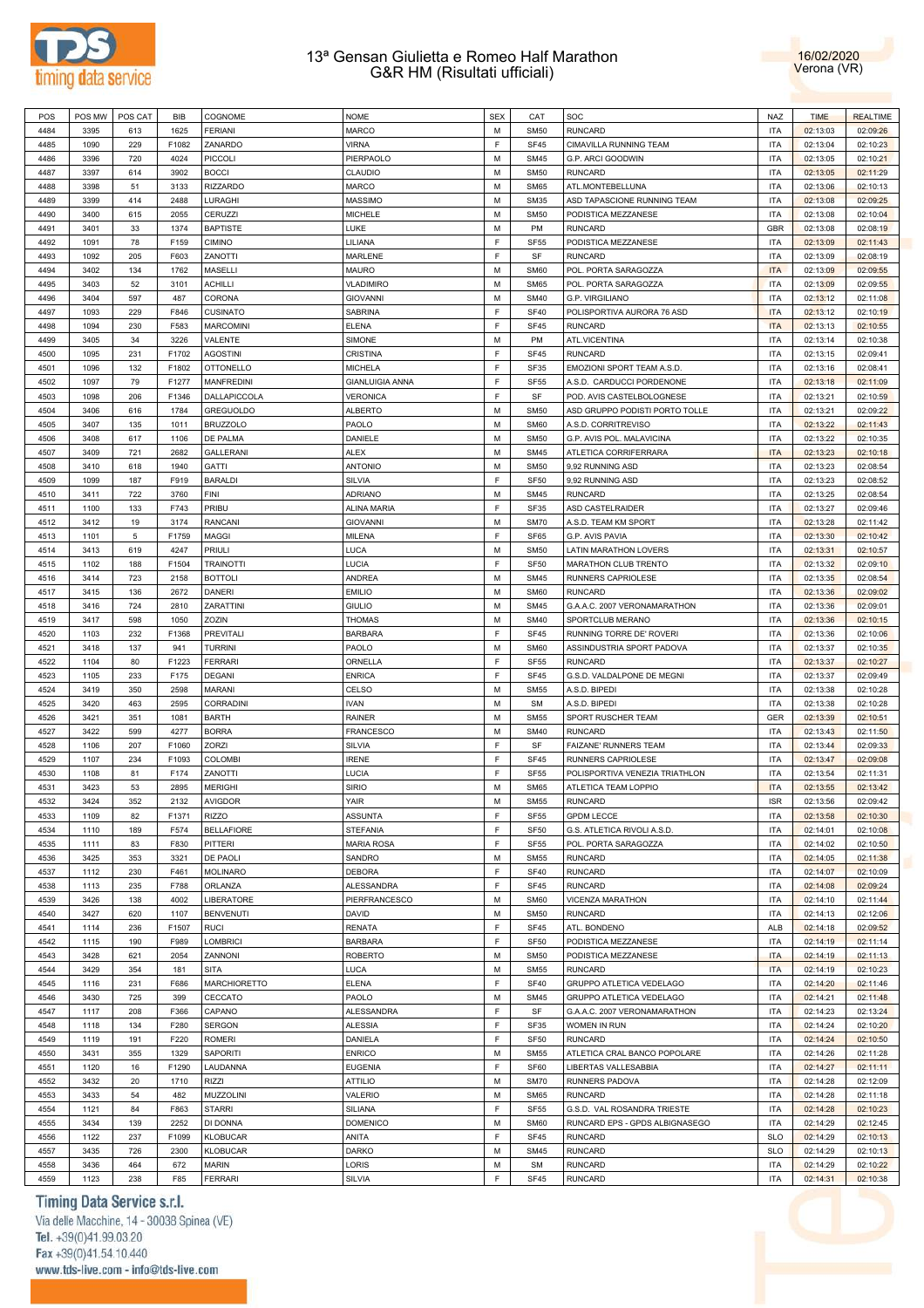



| POS  | POS MW | POS CAT | BIB   | COGNOME            | <b>NOME</b>        | <b>SEX</b> | CAT         | SOC                                     | <b>NAZ</b> | <b>TIME</b> | <b>REALTIME</b> |
|------|--------|---------|-------|--------------------|--------------------|------------|-------------|-----------------------------------------|------------|-------------|-----------------|
| 4560 | 1124   | 192     | F437  | <b>FERRO</b>       | LISA               | F          | <b>SF50</b> | <b>RUNCARD</b>                          | <b>ITA</b> | 02:14:33    | 02:10:48        |
| 4561 | 1125   | 239     | F56   | CAROLI             | PAOLA              | F          | <b>SF45</b> | <b>ESSETRE RUNNING</b>                  | <b>ITA</b> | 02:14:34    | 02:10:11        |
| 4562 | 1126   | 193     | F1541 | MALAGUTI           | PRISCILLA MARIA JO | E          | <b>SF50</b> | A.S.D TEAM SPARTANS                     | <b>ITA</b> | 02:14:37    | 02:11:16        |
| 4563 | 3437   | 622     | 2976  | <b>MAGNANI</b>     | PAOLO              | M          | <b>SM50</b> | ASD FIDAS GNARRO JET MATTEI             | <b>ITA</b> | 02:14:39    | 02:10:24        |
| 4564 | 1127   | 240     | F616  | <b>REDIGOLO</b>    | <b>DEBORA</b>      | E          | <b>SF45</b> | G.A.A.C. 2007 VERONAMARATHON            | <b>ITA</b> | 02:14:41    | 02:12:02        |
|      |        |         |       |                    |                    | E          | <b>SF40</b> | <b>RUNCARD</b>                          |            |             |                 |
| 4565 | 1128   | 232     | F246  | <b>BARBESINO</b>   | LARA               |            |             |                                         | <b>ITA</b> | 02:14:43    | 02:10:47        |
| 4566 | 1129   | 233     | F245  | SPALIVIERO         | <b>STEFANO</b>     | E          | <b>SF40</b> | <b>RUNCARD</b>                          | <b>ITA</b> | 02:14:44    | 02:10:48        |
| 4567 | 3438   | 356     | 4704  | ZENTILE            | CARLO              | M          | <b>SM55</b> | VICENZA MARATHON                        | <b>ITA</b> | 02:14:44    | 02:12:50        |
| 4568 | 1130   | 209     | F231  | <b>GEWINNER</b>    | <b>NATASCHA</b>    | E          | SF          |                                         | GER        | 02:14:44    | 02:11:08        |
| 4569 | 1131   | 241     | F1444 | CASALATINA         | <b>DEBORAH</b>     | E          | <b>SF45</b> | ATL.VICENTINA                           | <b>ITA</b> | 02:14:44    | 02:10:46        |
| 4570 | 3439   | 357     | 282   | DI FILIPPO         | <b>GIANNI</b>      | M          | <b>SM55</b> | ATL.VICENTINA                           | <b>ITA</b> | 02:14:44    | 02:10:45        |
| 4571 | 3440   | 415     | 2476  | DE DONNO           | PIETRO             | M          | <b>SM35</b> | PODISTICA MAGLIESE                      | <b>ITA</b> | 02:14:44    | 02:11:36        |
| 4572 | 3441   | 140     | 1695  | <b>TAVELLI</b>     | CORRADO            | M          | <b>SM60</b> | 2002 MARATHON CLUB                      | <b>ITA</b> | 02:14:46    | 02:09:55        |
| 4573 | 3442   | 358     | 704   | MANNUCCI           | <b>STEFANO</b>     | M          | <b>SM55</b> | RUNCARD EPS - RUNCARD                   | <b>ITA</b> | 02:14:46    | 02:13:10        |
| 4574 | 1132   | 194     | F98   | D'ORAZIO           | LUCIA              | F          | <b>SF50</b> | <b>BOSCAINI RUNNERS</b>                 | <b>ITA</b> | 02:14:47    | 02:12:17        |
| 4575 | 1133   | 85      | F301  | <b>RONCONI</b>     | <b>ROSSANA</b>     | F          | <b>SF55</b> | RUNCARD EPS - RUNCARD                   | <b>ITA</b> | 02:14:47    | 02:13:12        |
| 4576 | 3443   | 359     | 3150  | <b>MANTOVANI</b>   | PAOLO              | M          | <b>SM55</b> | ASSOCIAZIONE STRAVERONA ASD             | <b>ITA</b> | 02:14:48    | 02:12:14        |
| 4577 | 3444   | 600     | 1260  | <b>PENNESI</b>     | CAMILLA            | M          | <b>SM40</b> | PODISTICA PONTELUNGO BOLOGNA            | <b>ITA</b> | 02:14:49    | 02:11:41        |
| 4578 | 3445   | 623     | 191   | ZENNARO            | DAVIDE             | M          | <b>SM50</b> | <b>MARATHON LEGNAGO</b>                 | <b>ITA</b> | 02:14:52    | 02:12:40        |
| 4579 | 1134   | 135     | F1565 | <b>SCHENATO</b>    | <b>ELISA</b>       | E          | SF35        | A.S.D. ATLETICA LUPATOTINA              | <b>ITA</b> | 02:14:52    | 02:11:23        |
| 4580 | 1135   | 234     | F1564 | COATI              | <b>MARINA</b>      | E          | <b>SF40</b> | A.S.D. ATLETICA LUPATOTINA              | <b>ITA</b> | 02:14:53    | 02:11:24        |
|      |        |         |       |                    |                    |            |             | <b>RUNCARD</b>                          |            |             |                 |
| 4581 | 3446   | 601     | 4525  | MALAG              | MARCO              | M          | <b>SM40</b> |                                         | <b>ITA</b> | 02:14:53    | 02:10:40        |
| 4582 | 1136   | 195     | F449  | CESCATO            | LORENA             | E          | <b>SF50</b> | A.S.D. CORRITREVISO                     | <b>ITA</b> | 02:14:54    | 02:13:17        |
| 4583 | 3447   | 727     | 3888  | <b>SPARBER</b>     | LUKAS              | M          | <b>SM45</b> | A.S.C. BERG                             | <b>ITA</b> | 02:14:54    | 02:10:27        |
| 4584 | 1137   | 235     | F1049 | SALOGNI            | LAURA              | E          | <b>SF40</b> | RUNNERS CAPRIOLESE                      | <b>ITA</b> | 02:14:59    | 02:10:19        |
| 4585 | 1138   | 210     | F319  | <b>BIS</b>         | <b>MAGDALENA</b>   | E          | SF          | <b>MEGA HOBBY SPORT</b>                 | <b>POL</b> | 02:14:59    | 02:11:12        |
| 4586 | 1139   | 211     | F237  | <b>OLTEAN</b>      | <b>BIANCA</b>      | E          | SF          |                                         | ROU        | 02:15:02    | 02:15:02        |
| 4587 | 1140   | 196     | F1331 | <b>BERRA</b>       | ANTONELLA          | E          | <b>SF50</b> | <b>RUNCARD</b>                          | <b>ITA</b> | 02:15:04    | 02:10:38        |
| 4588 | 3448   | 141     | 551   | MICALI             | <b>GIOVANNI</b>    | M          | <b>SM60</b> | <b>RUNCARD</b>                          | <b>ITA</b> | 02:15:07    | 02:12:03        |
| 4589 | 1141   | 242     | F110  | TERRASSAN          | ALESSANDRA         | E          | <b>SF45</b> | UNITED TRAIL&RUNNING                    | <b>ITA</b> | 02:15:08    | 02:09:35        |
| 4590 | 3449   | 624     | 280   | TROLESE            | DANIELE            | M          | <b>SM50</b> | UNITED TRAIL&RUNNING                    | <b>ITA</b> | 02:15:09    | 02:09:39        |
| 4591 | 3450   | 602     | 3162  | CAPOBIANCO         | <b>MATTIA</b>      | M          | <b>SM40</b> | A.S.D. TEAM KM SPORT                    | <b>ITA</b> | 02:15:10    | 02:11:15        |
| 4592 | 3451   | 360     | 2326  | <b>FLORE</b>       | <b>GIUSEPPE</b>    | M          | <b>SM55</b> | PERCORRERE IL SILE                      | <b>ITA</b> | 02:15:14    | 02:12:46        |
| 4593 | 1142   | 243     | F1596 | POSCOLIERO         | EDY                | E          | <b>SF45</b> | VICENZA RUNNERS                         | <b>ITA</b> | 02:15:17    | 02:11:30        |
| 4594 | 1143   | 197     | F1055 | <b>ROCCON</b>      | CARLA              | F          | <b>SF50</b> | LIBERTAS MANTOVA                        | <b>ITA</b> | 02:15:18    | 02:12:51        |
| 4595 | 3452   | 625     | 1881  | <b>BALDIN</b>      | <b>GIORGIO</b>     | M          | <b>SM50</b> | RUNNING TEAM MESTRE                     | <b>ITA</b> | 02:15:19    | 02:11:23        |
|      |        |         |       |                    |                    | E          |             |                                         |            |             |                 |
| 4596 | 1144   | 244     | F62   | <b>FERRARI</b>     | DANIA              |            | <b>SF45</b> | G.S.SELF ATL. MONTANARI GRUZZA          | <b>ITA</b> | 02:15:19    | 02:11:00        |
| 4597 | 3453   | 55      | 4528  | VANGI              | <b>ANTONIO</b>     | M          | <b>SM65</b> | G.A.A.C. 2007 VERONAMARATHON            | <b>ITA</b> | 02:15:19    | 02:12:57        |
| 4598 | 3454   | 626     | 1182  | <b>SFRISO</b>      | CARLO              | M          | <b>SM50</b> | <b>RUNCARD</b>                          | <b>ITA</b> | 02:15:19    | 02:12:05        |
| 4599 | 1145   | 245     | F541  | BOSCOLO MENEGUOLO  | <b>SENIA</b>       | E          | <b>SF45</b> | <b>RUNCARD</b>                          | <b>ITA</b> | 02:15:20    | 02:12:05        |
| 4600 | 3455   | 603     | 320   | <b>DESTRO</b>      | <b>ALESSANDRO</b>  | M          | <b>SM40</b> | <b>RUNCARD</b>                          | <b>ITA</b> | 02:15:22    | 02:12:57        |
| 4601 | 3456   | 627     | 1217  | <b>RIGHETTI</b>    | <b>GIANLUCA</b>    | M          | <b>SM50</b> | <b>RUNCARD</b>                          | <b>ITA</b> | 02:15:22    | 02:12:00        |
| 4602 | 3457   | 628     | 4523  | VACCA              | <b>NICOLA</b>      | M          | <b>SM50</b> | <b>RUNCARD</b>                          | <b>ITA</b> | 02:15:23    | 02:12:35        |
| 4603 | 1146   | 198     | F569  | MARZI              | <b>SABRINA</b>     | F          | <b>SF50</b> | <b>RUNCARD</b>                          | <b>ITA</b> | 02:15:23    | 02:12:02        |
| 4604 | 1147   | 136     | F1777 | WATTS              | <b>KRISTA</b>      | F          | SF35        |                                         | <b>USA</b> | 02:15:24    | 02:11:07        |
| 4605 | 3458   | 604     | 4503  | TETI               | <b>ANDREA</b>      | M          | <b>SM40</b> | <b>RUNCARD</b>                          | <b>ITA</b> | 02:15:26    | 02:12:58        |
| 4606 | 3459   | 605     | 1347  | <b>GIANNERINI</b>  | <b>MICHELE</b>     | M          | <b>SM40</b> | <b>RUNCARD</b>                          | <b>ITA</b> | 02:15:31    | 02:12:12        |
| 4607 | 1148   | 236     | F625  | CINI               | <b>CLAUDIA</b>     | F          | <b>SF40</b> | <b>RUNCARD</b>                          | <b>ITA</b> | 02:15:31    | 02:12:12        |
| 4608 | 1149   | 237     | F1219 | <b>MATINONG</b>    | <b>MARINY</b>      | E          | <b>SF40</b> | <b>RUNCARD</b>                          | PHI        | 02:15:33    | 02:12:28        |
| 4609 | 1150   | 246     | F176  | <b>HOUGHTON</b>    | LEE                | F          | <b>SF45</b> |                                         | <b>GBR</b> | 02:15:38    | 02:11:03        |
| 4610 | 1151   | 238     | F339  | <b>GLUSHCHENKO</b> | <b>EVGENIIA</b>    | F          | <b>SF40</b> | <b>RUNCARD</b>                          | <b>RUS</b> | 02:15:38    | 02:12:01        |
| 4611 | 1152   | 247     | F1306 | DE VIDO            | LARA               | E          | SF45        | PODISTICA PONTELUNGO BOLOGNA            | <b>ITA</b> | 02:15:39    | 02:13:25        |
| 4612 | 3460   | 728     | 560   | <b>TONINELLI</b>   | ALESSANDRO         | M          | <b>SM45</b> | <b>RUNCARD</b>                          | <b>ITA</b> | 02:15:46    | 02:13:20        |
| 4613 | 3461   |         | 418   | DE PADOVA          | CONCETTO           | M          | <b>SM55</b> |                                         | <b>ITA</b> |             |                 |
|      |        | 361     |       |                    |                    | E          |             | ATLETICA CORRIFERRARA<br><b>RUNCARD</b> |            | 02:15:47    | 02:11:32        |
| 4614 | 1153   | 239     | F322  | <b>CORRADINI</b>   | <b>ELISA</b>       |            | <b>SF40</b> |                                         | <b>ITA</b> | 02:15:47    | 02:12:38        |
| 4615 | 1154   | 248     | F1317 | POGGI              | <b>NICOLETTA</b>   | E          | SF45        | PASSO CAPPONI ASD                       | <b>ITA</b> | 02:15:49    | 02:14:55        |
| 4616 | 3462   | 362     | 2849  | <b>GHEDUZZI</b>    | <b>ROBERTO</b>     | M          | <b>SM55</b> | PASSO CAPPONI ASD                       | <b>ITA</b> | 02:15:50    | 02:14:56        |
| 4617 |        | 249     | F602  | <b>FERRARI</b>     | <b>FEDERICA</b>    | E          | SF45        | PARMARATHON ASD                         | <b>ITA</b> | 02:15:52    | 02:11:55        |
| 4618 | 1155   |         |       |                    |                    |            |             |                                         |            |             |                 |
|      | 3463   | 363     | 1296  | <b>TAGLIAFERRI</b> | <b>GIORGIO</b>     | M          | <b>SM55</b> | PARMARATHON ASD                         | <b>ITA</b> | 02:15:52    | 02:11:56        |
| 4619 | 1156   | 250     | F357  | <b>BORGHI</b>      | LISA               | E          | SF45        | POD. FINALE EMILIA                      | <b>ITA</b> | 02:15:54    | 02:14:54        |
| 4620 | 1157   | 240     | F235  | <b>KUNZ</b>        | SONJA              | F          | <b>SF40</b> |                                         | <b>GER</b> | 02:15:56    | 02:12:19        |
| 4621 | 3464   | 364     | 3915  | ZAMBONI            | <b>MARCO</b>       | M          | <b>SM55</b> | ATL. CASTENASO CELTIC DRUID             | <b>ITA</b> | 02:15:57    | 02:13:42        |
| 4622 | 1158   | 17      | F1663 | <b>BRUSCO</b>      | <b>MICHELINA</b>   | E          | SF60        | <b>RUNCARD</b>                          | <b>ITA</b> | 02:15:58    | 02:15:58        |
| 4623 | 3465   | 56      | 3817  | ZANANDREIS         | <b>ROMANO</b>      | M          | <b>SM65</b> | <b>RUNCARD</b>                          | <b>ITA</b> | 02:15:58    | 02:15:58        |
| 4624 | 3466   | 729     | 791   | PARLADORE          | <b>MIRKO</b>       | M          | <b>SM45</b> | <b>RUNCARD</b>                          | <b>ITA</b> | 02:15:59    | 02:11:39        |
| 4625 | 1159   | 241     | F451  | <b>GIRARDI</b>     | SILVIA             | F          | <b>SF40</b> | A.S.D. CORRITREVISO                     | <b>ITA</b> | 02:16:00    | 02:13:04        |
| 4626 | 1160   |         | F380  | PILON              |                    | F          |             | <b>RUNCARD</b>                          | <b>ITA</b> |             |                 |
|      |        | 86      |       |                    | PATRIZIA           |            | <b>SF55</b> |                                         |            | 02:16:01    | 02:11:41        |
| 4627 | 1161   | 251     | F631  | PAN                | VANESSA            | F          | SF45        | A.S.D. ESERCITO-15 CERIMANT             | <b>ITA</b> | 02:16:01    | 02:13:38        |
| 4628 | 1162   | 242     | F521  | <b>IVANOVA</b>     | PLAMENA            | F          | <b>SF40</b> | <b>RUNCARD</b>                          | <b>ITA</b> | 02:16:03    | 02:12:25        |
| 4629 | 3467   | 629     | 1999  | <b>FONTANABONA</b> | SANDRO             | M          | <b>SM50</b> | <b>RUNCARD</b>                          | <b>ITA</b> | 02:16:05    | 02:12:30        |
| 4630 | 1163   | 243     | F728  | <b>BRUN</b>        | <b>MARISTELLA</b>  | E          | <b>SF40</b> | ASD MARATHON CAVALLI MARINI             | <b>ITA</b> | 02:16:05    | 02:11:52        |
| 4631 | 3468   | 630     | 1253  | <b>GHITTI</b>      | <b>GIACOMO</b>     | M          | <b>SM50</b> | CIRCOLO AMATORI PODISTI                 | <b>ITA</b> | 02:16:07    | 02:12:47        |
| 4632 | 3469   | 631     | 460   | <b>HOUGHTON</b>    | PAUL               | M          | <b>SM50</b> |                                         | <b>GBR</b> | 02:16:07    | 02:11:34        |
| 4633 | 1164   | 252     | F594  | <b>GHITTI</b>      | <b>ELEONORA</b>    | E          | <b>SF45</b> | <b>RUNCARD</b>                          | <b>ITA</b> | 02:16:08    | 02:12:48        |
| 4634 | 1165   | 253     | F811  | <b>MARRANCA</b>    | ROSSANA BARBARA    | F<br>M     | <b>SF45</b> | MARGHERITA DI SAVOIA RUNNERS            | <b>ITA</b> | 02:16:09    | 02:11:54        |

# Timing Data Service s.r.l.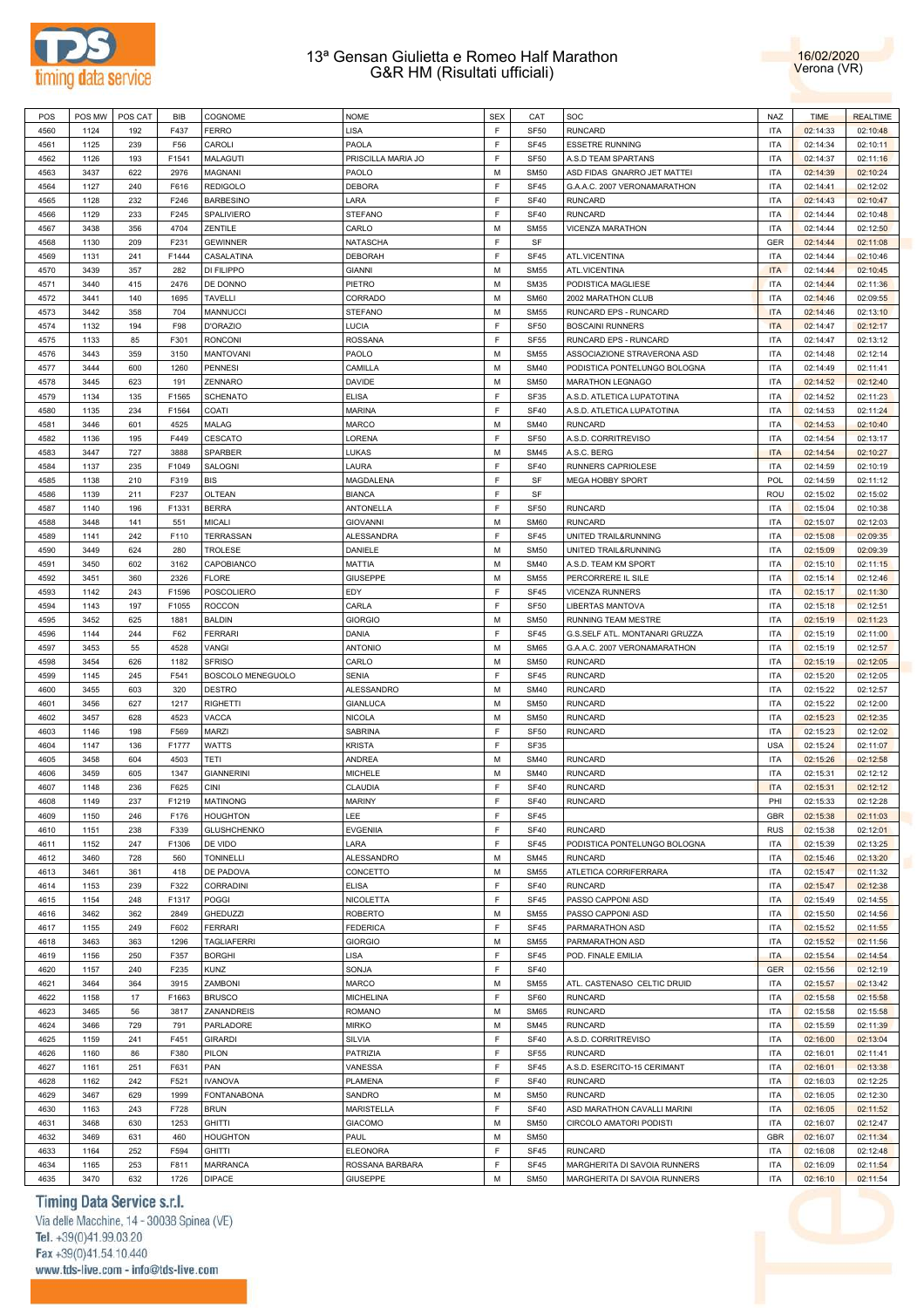



| POS  | POS MW | POS CAT        | BIB   | COGNOME               | <b>NOME</b>       | <b>SEX</b> | CAT              | SOC                            | <b>NAZ</b> | <b>TIME</b> | <b>REALTIME</b> |
|------|--------|----------------|-------|-----------------------|-------------------|------------|------------------|--------------------------------|------------|-------------|-----------------|
| 4636 | 3471   | 465            | 812   | <b>RUFFO</b>          | <b>MILKO</b>      | M          | <b>SM</b>        | <b>RUNCARD</b>                 | <b>ITA</b> | 02:16:10    | 02:13:04        |
|      |        |                |       |                       |                   |            |                  |                                |            |             |                 |
| 4637 | 1166   | 212            | F277  | FEDELI                | <b>MICHELA</b>    | E          | SF               | ASSINDUSTRIA SPORT PADOVA      | <b>ITA</b> | 02:16:12    | 02:14:03        |
| 4638 | 3472   | 57             | 2844  | SANGIORGIO            | <b>ENRICO</b>     | M          | <b>SM65</b>      | POL. LIB. CERNUSCHESE          | <b>ITA</b> | 02:16:13    | 02:13:34        |
| 4639 | 1167   | 87             | F1757 | <b>CACCIATORI</b>     | <b>MARIELLA</b>   | E          | <b>SF55</b>      | <b>ESSETRE RUNNING</b>         | <b>ITA</b> | 02:16:14    | 02:12:12        |
| 4640 | 3473   | 730            | 1451  | <b>MARINO</b>         | <b>MASSIMO</b>    | M          | <b>SM45</b>      | TURIN MARATHON                 | <b>ITA</b> | 02:16:14    | 02:11:55        |
| 4641 | 1168   | 254            | F764  | <b>DORO</b>           | SILVIA            | F          | <b>SF45</b>      | MARATONETI CITTADELLESI        | <b>ITA</b> | 02:16:19    | 02:12:08        |
|      |        |                |       |                       |                   |            |                  |                                |            |             |                 |
| 4642 | 1169   | 255            | F656  | CASIRAGHI             | <b>MARTA</b>      | F          | <b>SF45</b>      | <b>MARCIATORI SAN GIORGIO</b>  | <b>ITA</b> | 02:16:22    | 02:13:39        |
| 4643 | 1170   | 137            | F1694 | DE SILVESTRI          | <b>ELENA</b>      | F          | <b>SF35</b>      | <b>RUNCARD</b>                 | ITA        | 02:16:23    | 02:12:42        |
| 4644 | 3474   | 633            | 1344  | <b>MESSINA</b>        | <b>GIOVANNI</b>   | M          | <b>SM50</b>      | POLISPORTIVA LOSA A.S.D.       | ITA        | 02:16:24    | 02:12:39        |
| 4645 | 3475   | $\overline{2}$ | 4034  | <b>BALLIN</b>         | <b>GIANNI</b>     | м          | <b>SM75</b>      | <b>RUNCARD</b>                 | <b>ITA</b> | 02:16:24    | 02:11:39        |
|      |        |                |       |                       | <b>FRANCESCO</b>  | M          |                  |                                |            |             | 02:13:00        |
| 4646 | 3476   | 365            | 629   | ZANOTTO               |                   |            | <b>SM55</b>      | ASD ATLETICA CEREA             | <b>ITA</b> | 02:16:27    |                 |
| 4647 | 1171   | 199            | F1083 | <b>BÜTTNER</b>        | JULIA             | E          | <b>SF50</b>      |                                | <b>GER</b> | 02:16:29    | 02:13:12        |
| 4648 | 1172   | 256            | F839  | <b>BELCARO</b>        | <b>GRAZIELLA</b>  | E          | <b>SF45</b>      | 9,92 RUNNING ASD               | <b>ITA</b> | 02:16:30    | 02:12:17        |
| 4649 | 3477   | 58             | 829   | BELLI                 | <b>VITTORIO</b>   | м          | <b>SM65</b>      | TRAGUARDO VOLANTE RACING       | <b>ITA</b> | 02:16:33    | 02:13:48        |
| 4650 | 3478   | 731            | 1667  | ANTONUCCIO            | <b>ROSARIO</b>    | M          | <b>SM45</b>      | A.S.D. AMATORI VESUVIO         | <b>ITA</b> | 02:16:34    | 02:16:08        |
| 4651 | 3479   | 142            | 1670  | <b>PERNA</b>          | <b>VINCENZO</b>   | M          | <b>SM60</b>      | A.S.D. AMATORI VESUVIO         | <b>ITA</b> | 02:16:35    | 02:12:57        |
|      |        |                |       |                       |                   |            |                  |                                |            |             |                 |
| 4652 | 1173   | 213            | F584  | FARBER                | <b>BRIANNA</b>    | E          | SF               | <b>RUNCARD</b>                 | <b>USA</b> | 02:16:38    | 02:13:26        |
| 4653 | 3480   | 466            | 1850  | <b>FARBER</b>         | <b>CHARLES</b>    | м          | <b>SM</b>        | <b>RUNCARD</b>                 | <b>USA</b> | 02:16:38    | 02:13:26        |
| 4654 | 1174   | 138            | F1103 | <b>MILANA</b>         | <b>FEDERICA</b>   | F          | <b>SF35</b>      | MARATONETI ERACLEA             | <b>ITA</b> | 02:16:39    | 02:14:18        |
| 4655 | 1175   | 139            | F263  | SANSONE               | DANIELA           | F          | <b>SF35</b>      | <b>RUNCARD</b>                 | ITA        | 02:16:39    | 02:14:19        |
|      |        |                |       |                       |                   |            |                  |                                |            |             |                 |
| 4656 | 3481   | 143            | 2979  | <b>GERLI</b>          | PAOLO             | M          | <b>SM60</b>      | <b>RUNCARD</b>                 | ITA        | 02:16:40    | 02:14:09        |
| 4657 | 3482   | 416            | 2527  | MARANELLI             | <b>ANDREA</b>     | м          | <b>SM35</b>      | <b>RUNCARD</b>                 | <b>ITA</b> | 02:16:41    | 02:15:22        |
| 4658 | 3483   | 144            | 299   | MAZZOLENI             | <b>FILIPPO</b>    | М          | <b>SM60</b>      | ATL. PRESEZZO                  | <b>ITA</b> | 02:16:43    | 02:15:20        |
| 4659 | 1176   | 140            | F1754 | DI GIUSEPPE           | <b>ANTONIETTA</b> | E          | <b>SF35</b>      | <b>RUNCARD</b>                 | <b>ITA</b> | 02:16:43    | 02:12:11        |
| 4660 | 1177   | 6              | F565  | COVRE                 | ANGELA            | E          | SF65             | AMICI DI LUTRANO               | <b>ITA</b> | 02:16:44    | 02:12:52        |
|      |        |                |       |                       |                   |            |                  |                                |            |             |                 |
| 4661 | 3484   | 606            | 2973  | DI GERMANIO           | <b>ANDREA</b>     | м          | <b>SM40</b>      | ASD FIDAS GNARRO JET MATTEI    | <b>ITA</b> | 02:16:45    | 02:12:30        |
| 4662 | 1178   | 18             | F1288 | <b>RICHILMINI</b>     | VALERIA           | E          | SF60             | LIBERTAS VALLESABBIA           | <b>ITA</b> | 02:16:45    | 02:13:28        |
| 4663 | 1179   | 88             | F1715 | <b>BUSATTA</b>        | <b>ELENA</b>      | E          | <b>SF55</b>      | VICENZA MARATHON               | <b>ITA</b> | 02:16:48    | 02:13:10        |
| 4664 | 1180   | 89             | F559  | ZANELLA               | PATRIZIA          | E          | <b>SF55</b>      | AFV BELTRAME                   | <b>ITA</b> | 02:16:49    | 02:12:42        |
| 4665 | 3485   | 145            | 1744  | <b>SCHIAVO</b>        | PAOLO             | м          | <b>SM60</b>      | AFV BELTRAME                   | <b>ITA</b> | 02:16:49    | 02:12:42        |
|      |        |                |       |                       |                   |            |                  |                                |            |             |                 |
| 4666 | 1181   | 257            | F142  | <b>MERIGGIANI</b>     | <b>ELISA</b>      | F          | <b>SF45</b>      | POL. PORTA SARAGOZZA           | <b>ITA</b> | 02:16:50    | 02:13:38        |
| 4667 | 3486   | 417            | 3002  | <b>TESSARI</b>        | <b>ALESSANDRO</b> | м          | <b>SM35</b>      | <b>RUNCARD</b>                 | ITA        | 02:16:51    | 02:13:00        |
| 4668 | 3487   | 732            | 204   | LONARDI               | <b>FRANCESCO</b>  | M          | <b>SM45</b>      | <b>RUNCARD</b>                 | ITA        | 02:16:51    | 02:12:55        |
| 4669 | 3488   | 634            | 3801  | CAPONETTI             | <b>GIOVANNI</b>   | М          | <b>SM50</b>      | A.S. GINNIC-CLUB PIACENZA      | <b>ITA</b> | 02:16:57    | 02:12:25        |
| 4670 | 1182   | 19             | F810  | <b>BALETTI</b>        | MARILINA          | F          | SF60             | ASD CASTELRAIDER               | <b>ITA</b> | 02:16:58    | 02:13:24        |
|      |        |                |       |                       |                   |            |                  |                                |            |             |                 |
| 4671 | 1183   | 214            | F596  | LEONARDELLI           | <b>GIULIA</b>     | E          | SF               | MARATHON CLUB TRENTO           | <b>ITA</b> | 02:16:59    | 02:13:32        |
| 4672 | 3489   | 418            | 979   | MARES                 | <b>MATTEO</b>     | M          | <b>SM35</b>      | <b>RUNCARD</b>                 | ITA        | 02:17:00    | 02:14:13        |
| 4673 | 1184   | 244            | F1359 | CAPRIGLIA             | <b>MARICA</b>     | E          | <b>SF40</b>      | <b>ESSETRE RUNNING</b>         | <b>ITA</b> | 02:17:01    | 02:13:39        |
| 4674 | 3490   | 635            | 3189  | <b>FILIPPOZZI</b>     | <b>GIORGIO</b>    | M          | <b>SM50</b>      | A.S.D. TEAM KM SPORT           | <b>ITA</b> | 02:17:02    | 02:13:52        |
| 4675 | 3491   | 636            | 1517  | <b>TONELLI</b>        | <b>MASSIMO</b>    | M          | <b>SM50</b>      | <b>RUNCARD</b>                 | <b>ITA</b> | 02:17:02    | 02:13:15        |
|      |        |                |       |                       |                   |            |                  |                                |            |             |                 |
| 4676 | 1185   | 245            | F978  | DAPOZ                 | LAURA             | E          | <b>SF40</b>      | <b>RUNCARD</b>                 | <b>ITA</b> | 02:17:03    | 02:12:30        |
| 4677 | 3492   | 733            | 3999  | <b>TESCARO</b>        | <b>LUCA</b>       | м          | <b>SM45</b>      | VICENZA MARATHON               | <b>ITA</b> | 02:17:03    | 02:13:01        |
| 4678 | 3493   | 734            | 3457  | <b>TRAZZI</b>         | <b>ANDREA</b>     | M          | <b>SM45</b>      | G.S.D. VALDALPONE DE MEGNI     | <b>ITA</b> | 02:17:04    | 02:13:47        |
| 4679 | 1186   | 246            | F516  | LUKACIKOVA GALOVA     | <b>LUCIA</b>      | F          | <b>SF40</b>      |                                | <b>SVK</b> | 02:17:06    | 02:14:22        |
| 4680 | 3494   | 735            | 1104  | <b>VERES</b>          | <b>RÓBERT</b>     | M          | <b>SM45</b>      |                                | <b>SVK</b> | 02:17:07    | 02:14:23        |
|      |        |                |       |                       |                   |            |                  |                                |            |             |                 |
| 4681 | 3495   | 607            | 3122  | MINARELLI             | <b>ANDREA</b>     | М          | <b>SM40</b>      | G.P. LA GUGLIA SASSUOLO S.S.D. | ITA        | 02:17:07    | 02:13:06        |
| 4682 | 1187   | 141            | F1264 | <b>TROMBINI</b>       | LAURA             | F          | SF35             | GR.PODISTICO AVIS TAGLIO DI PO | <b>ITA</b> | 02:17:15    | 02:13:33        |
| 4683 | 1188   | 142            | F1267 | MAZZARO               | <b>ALBERTA</b>    | E          | <b>SF35</b>      | <b>EMME RUNNING TEAM</b>       | <b>ITA</b> | 02:17:15    | 02:14:22        |
| 4684 | 1189   | 200            | F1286 | <b>FRASSI</b>         | DANIELA           | F          | <b>SF50</b>      | GRUPPO SPORTIVO ALPINI SOVERE  | <b>ITA</b> | 02:17:18    | 02:13:21        |
| 4685 | 3496   | 366            | 2781  | SPADA                 | <b>ANTONIO</b>    | М          | <b>SM55</b>      | GRUPPO SPORTIVO ALPINI SOVERE  | ITA        | 02:17:18    | 02:13:20        |
|      |        |                |       |                       |                   |            |                  |                                |            |             |                 |
| 4686 | 3497   | 637            | 2829  | <b>TONIOLO</b>        | LUIGI             | M          | <b>SM50</b>      | <b>RUNCARD</b>                 | ITA        | 02:17:19    | 02:13:25        |
| 4687 | 1190   | 90             | F1127 | <b>MALANDRIN</b>      | <b>ELISABETTA</b> | F          | <b>SF55</b>      | ATL.VICENTINA                  | <b>ITA</b> | 02:17:21    | 02:14:39        |
| 4688 | 1191   | 201            | F969  | <b>VERNA</b>          | SIMONA            | F          | <b>SF50</b>      | <b>RUNCARD</b>                 | ITA        | 02:17:21    | 02:13:37        |
| 4689 | 3498   | 608            | 2657  | CELOTTO               | <b>ENRICO</b>     | M          | <b>SM40</b>      | <b>EMME RUNNING TEAM</b>       | <b>ITA</b> | 02:17:23    | 02:14:31        |
| 4690 | 3499   | 367            | 2393  | <b>BORTOLANI</b>      | <b>ENNIO</b>      | M          | <b>SM55</b>      | <b>RUNCARD</b>                 | ITA        | 02:17:27    | 02:14:36        |
|      |        |                |       |                       |                   |            |                  |                                |            |             |                 |
| 4691 | 3500   | 59             | 2642  | <b>VETTURI</b>        | <b>GASTONE</b>    | M          | <b>SM65</b>      | CIRC.RICREATIVO CITTANOVA      | ITA        | 02:17:28    | 02:14:36        |
| 4692 | 1192   | 202            | F1227 | DE MAGGIO             | ADA               | E          | SF <sub>50</sub> | <b>RUNCARD</b>                 | ITA        | 02:17:30    | 02:14:20        |
| 4693 | 1193   | 20             | F348  | DE BELLIS             | <b>MARGHERITA</b> | E          | SF60             | G.S. INTERFORZE TORINO         | <b>ITA</b> | 02:17:31    | 02:13:27        |
| 4694 | 3501   | 638            | 1385  | <b>BOSCOLO MARCHI</b> | <b>RUDY</b>       | M          | <b>SM50</b>      | <b>RUNCARD</b>                 | ITA        | 02:17:33    | 02:15:14        |
| 4695 | 1194   |                | F630  | ZAMINGA               |                   | E          | <b>SF50</b>      |                                | <b>ITA</b> |             | 02:13:42        |
|      |        | 203            |       |                       | <b>ROBERTA</b>    |            |                  | AMICI DI LUTRANO               |            | 02:17:34    |                 |
| 4696 | 1195   | 258            | F1425 | SALSI                 | DARIA             | F          | <b>SF45</b>      | <b>RUNCARD</b>                 | <b>ITA</b> | 02:17:41    | 02:13:33        |
| 4697 | 1196   | 204            | F1451 | MAROSTEGAN            | <b>MICHELA</b>    | E          | <b>SF50</b>      | <b>RUNCARD</b>                 | ITA        | 02:17:43    | 02:15:25        |
| 4698 | 3502   | 736            | 1283  | <b>SCALFI</b>         | <b>FAUSTO</b>     | M          | <b>SM45</b>      | 9,92 RUNNING ASD               | ITA        | 02:17:44    | 02:15:17        |
| 4699 | 1197   | 205            | F317  | <b>BAQUELA</b>        | <b>MARIA</b>      | F          | <b>SF50</b>      |                                | ARG        | 02:17:48    | 02:14:48        |
|      |        |                |       |                       |                   | F          |                  |                                |            |             |                 |
| 4700 | 1198   | 21             | F1392 | DE ANGELI             | <b>VERONICA</b>   |            | SF60             | RUNCARD EPS - RUN PADOVA ASD   | ITA        | 02:17:49    | 02:15:16        |
| 4701 | 1199   | 206            | F64   | MASALA                | ALESSANDRA        | F          | <b>SF50</b>      | MARATHON CLUB ORISTANO         | ITA        | 02:17:49    | 02:15:05        |
| 4702 | 3503   | 368            | 466   | ZADRO                 | <b>MARCO</b>      | M          | <b>SM55</b>      | A.S.D. A.N.B. FIAMME CREMISI   | ITA        | 02:17:50    | 02:13:43        |
| 4703 | 1200   | 143            | F1752 | KUTSEVALOVA           | YANA              | E          | SF35             | <b>RUNCARD</b>                 | <b>RUS</b> | 02:17:50    | 02:14:50        |
| 4704 | 1201   | 215            | F634  | <b>CONCI</b>          | ANNACHIARA        | F          | SF               | <b>RUNCARD</b>                 | ITA        | 02:17:50    | 02:13:37        |
|      |        |                |       |                       |                   |            |                  |                                |            |             |                 |
| 4705 | 1202   | 216            | F1379 | <b>TOMASI</b>         | MARA              | E          | SF               | <b>RUNCARD</b>                 | <b>ITA</b> | 02:17:51    | 02:13:37        |
| 4706 | 1203   | 91             | F328  | <b>BILANCIONI</b>     | ALESSANDRA        | F          | <b>SF55</b>      | <b>RUNCARD</b>                 | ITA        | 02:17:51    | 02:15:20        |
| 4707 | 1204   | 247            | F1519 | <b>BRENTEGANI</b>     | CHIARA            | E          | <b>SF40</b>      | RUNCARD EPS - ANGEL'S IN RUN   | ITA        | 02:17:52    | 02:14:53        |
| 4708 | 3504   | 639            | 1392  | <b>MORANDO</b>        | <b>GIOVANNI</b>   | M          | <b>SM50</b>      | GR.PODISTICO AVIS TAGLIO DI PO | ITA        | 02:17:53    | 02:16:21        |
|      |        |                |       | PARI                  |                   | M          |                  |                                |            |             |                 |
| 4709 | 3505   | 737            | 2047  |                       | SAMUELE           |            | <b>SM45</b>      | PODISTICA MEZZANESE            | ITA        | 02:17:53    | 02:14:50        |
| 4710 | 3506   | 609            | 2311  | <b>MORINI</b>         | LUCA              | M          | <b>SM40</b>      | <b>RUNCARD</b>                 | ITA        | 02:17:54    | 02:14:38        |
| 4711 | 1205   | 217            | F1068 | FABBRI                | <b>GIULIA</b>     | F          | SF               | LEOPODISTICA                   | <b>ITA</b> | 02:17:55    | 02:13:39        |

# Timing Data Service s.r.l.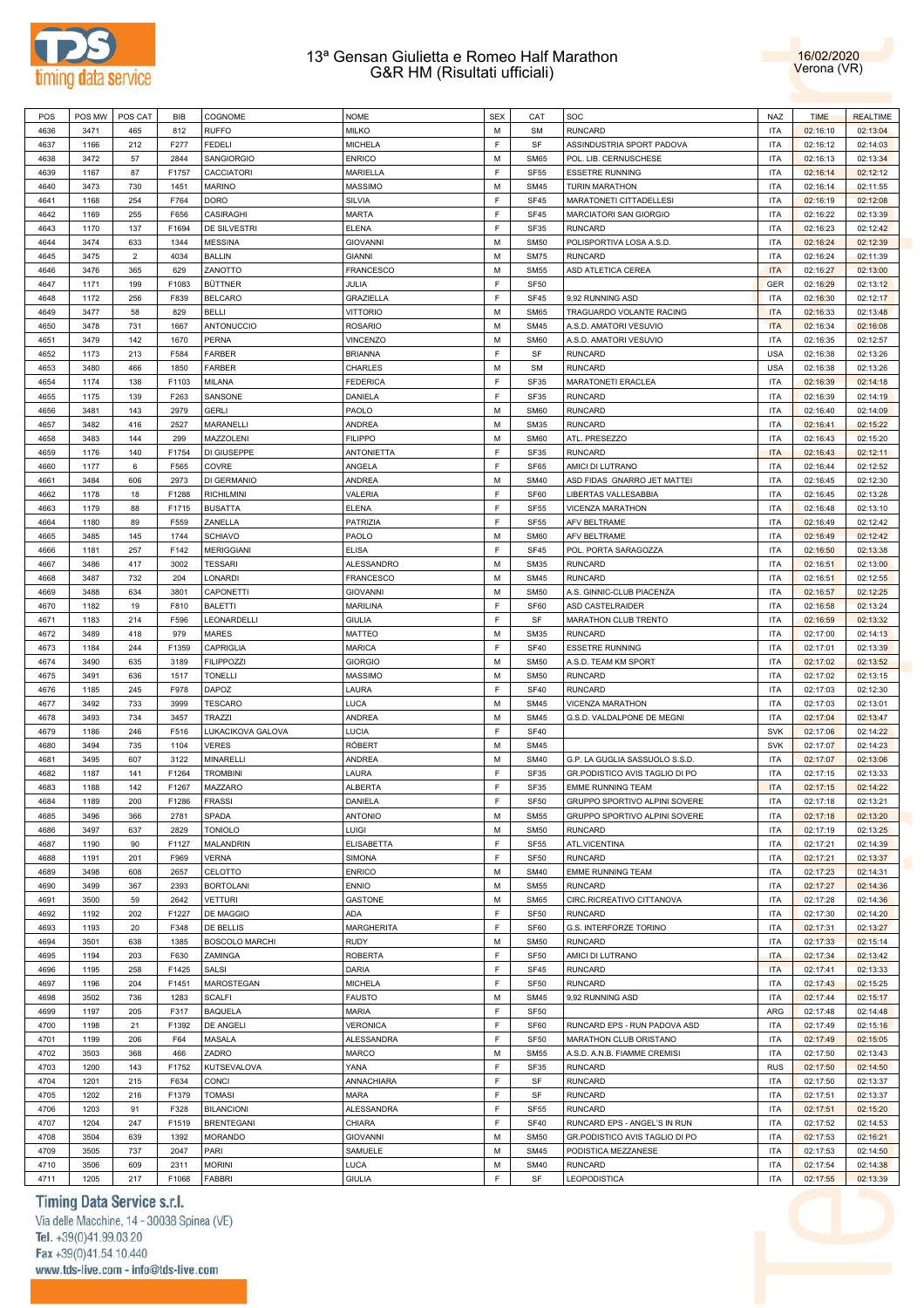



| POS  | POS MW | POS CAT | BIB   | COGNOME                  | <b>NOME</b>             | <b>SEX</b> | CAT         | SOC                                    | <b>NAZ</b> | <b>TIME</b> | <b>REALTIME</b> |
|------|--------|---------|-------|--------------------------|-------------------------|------------|-------------|----------------------------------------|------------|-------------|-----------------|
| 4712 | 3507   | 21      | 768   | <b>BONETTI</b>           | <b>ALESSANDRO</b>       | M          | <b>SM70</b> | ATLETICA MARENO                        | <b>ITA</b> | 02:17:55    | 02:14:01        |
| 4713 | 3508   | 369     | 2600  | <b>GARATTI</b>           | PIETRO                  | M          | <b>SM55</b> | A.S.D. BIPEDI                          | <b>ITA</b> | 02:17:59    | 02:14:47        |
| 4714 | 3509   | 738     | 2599  | <b>MILANO</b>            | GRAZIANO                | M          | <b>SM45</b> | A.S.D. BIPEDI                          | <b>ITA</b> | 02:17:59    | 02:14:47        |
| 4715 | 3510   | 146     | 2597  | <b>FERRI</b>             | CLAUDIO                 | M          | <b>SM60</b> | A.S.D. BIPEDI                          | <b>ITA</b> | 02:17:59    | 02:14:49        |
| 4716 | 1206   | 259     | F1226 | <b>PEDRINI</b>           | <b>BARBARA</b>          | F          | <b>SF45</b> | A.S.D. BIPEDI                          | <b>ITA</b> | 02:17:59    | 02:14:49        |
| 4717 | 1207   | 92      | F1224 | <b>SICILIANO</b>         | ANNA                    | F          | <b>SF55</b> | A.S.D. BIPEDI                          | <b>ITA</b> | 02:18:00    | 02:14:51        |
| 4718 | 3511   | 610     | 4109  | <b>HOWARD</b>            | <b>DANIEL ALLAN</b>     | M          | <b>SM40</b> | G.A.A.C. 2007 VERONAMARATHON           | <b>ITA</b> | 02:18:02    | 02:14:07        |
| 4719 | 3512   | 467     | 3735  | CANTERI                  | <b>MARCO</b>            | M          | <b>SM</b>   | G.A.A.C. 2007 VERONAMARATHON           | <b>ITA</b> | 02:18:02    | 02:14:07        |
| 4720 | 3513   | 640     | 1412  | ZORDAN                   | <b>MAURIZIO</b>         | M          | <b>SM50</b> | G.P. AVIS POL. MALAVICINA              | <b>ITA</b> | 02:18:05    | 02:16:31        |
| 4721 | 1208   | 93      | F1552 | CARRO                    | <b>MARISA</b>           | F          | <b>SF55</b> | <b>RUNCARD</b>                         | <b>ITA</b> | 02:18:06    | 02:15:09        |
| 4722 | 3514   | 641     | 901   | ZUFFA                    | <b>RICCARDO</b>         | M          | <b>SM50</b> | A.S.D. TEAM KM SPORT                   | <b>ITA</b> | 02:18:09    | 02:15:25        |
| 4723 | 3515   | 739     | 2557  | <b>PERRONE</b>           | <b>FLAVIO FRANCESCO</b> | M          | <b>SM45</b> | U.S.D. CERMIS                          | <b>ITA</b> | 02:18:09    | 02:16:21        |
| 4724 | 3516   | 370     | 359   | <b>PAOLINI</b>           | CLAUDIO                 | M          | <b>SM55</b> | <b>RUNCARD</b>                         | <b>ITA</b> | 02:18:09    | 02:13:53        |
| 4725 | 1209   | 248     | F648  | <b>ALEMANNO</b>          | <b>MARIA LUISA</b>      | F          | <b>SF40</b> | ASSINDUSTRIA SPORT PADOVA              | <b>ITA</b> | 02:18:10    | 02:14:48        |
| 4726 | 1210   | 260     | F580  | ZANARDO                  | <b>DEBORA</b>           | F          | <b>SF45</b> | <b>RUNCARD</b>                         | <b>ITA</b> | 02:18:10    | 02:14:17        |
| 4727 | 3517   | 371     | 2624  | <b>BARBIERI</b>          | <b>ALBERTO</b>          | M          | <b>SM55</b> | NORDIC WALKING LIVE A.S.D.             | <b>ITA</b> | 02:18:14    | 02:13:46        |
| 4728 | 3518   | 740     | 1318  | <b>SCOTT</b>             | <b>RICHARD</b>          | M          | <b>SM45</b> |                                        | <b>GBR</b> | 02:18:17    | 02:13:46        |
| 4729 | 1211   | 261     | F935  | CALVI                    | <b>FRANCESCA</b>        | F          | SF45        | RUN&FUN OLTRE TEAM                     | <b>ITA</b> | 02:18:23    | 02:14:33        |
| 4730 |        | 94      | F1475 | LASCIALFARE              | FRANCESCA               | F          | <b>SF55</b> | <b>RUNCARD</b>                         | <b>ITA</b> |             |                 |
|      | 1212   |         |       |                          |                         | M          |             |                                        | <b>ITA</b> | 02:18:25    | 02:16:03        |
| 4731 | 3519   | 642     | 256   | DE BELLO                 | <b>ALFREDO</b>          |            | <b>SM50</b> | <b>RUNCARD</b>                         |            | 02:18:25    | 02:16:09        |
| 4732 | 1213   | 95      | F1043 | <b>MARCHINA</b>          | <b>MARA</b>             | F          | <b>SF55</b> | RUNNERS CAPRIOLESE                     | <b>ITA</b> | 02:18:25    | 02:13:49        |
| 4733 | 3520   | 643     | 298   | <b>RASELLA</b>           | MARCO                   | M          | <b>SM50</b> | ATLETICA ALTO LARIO                    | <b>ITA</b> | 02:18:30    | 02:14:10        |
| 4734 | 1214   | 262     | F104  | <b>BULANTI</b>           | CRISTINA                | F          | <b>SF45</b> | ATLETICA ALTO LARIO                    | <b>ITA</b> | 02:18:30    | 02:14:10        |
| 4735 | 1215   | 263     | F674  | <b>BERTOLI</b>           | <b>PAMELA</b>           | F          | SF45        | A.ATL. CANDELO                         | <b>ITA</b> | 02:18:30    | 02:16:06        |
| 4736 | 1216   | 144     | F980  | <b>BRUSCO</b>            | CHIARA                  | F          | SF35        | <b>RUNCARD</b>                         | <b>ITA</b> | 02:18:31    | 02:15:42        |
| 4737 | 1217   | 207     | F1042 | <b>BREVI</b>             | LAURA                   | F          | <b>SF50</b> | RUNNERS CAPRIOLESE                     | <b>ITA</b> | 02:18:31    | 02:13:49        |
| 4738 | 1218   | 218     | F1040 | <b>PATELLI</b>           | RACHELE MAURETTA        | F          | SF          | RUNNERS CAPRIOLESE                     | <b>ITA</b> | 02:18:32    | 02:13:50        |
| 4739 | 1219   | 264     | F757  | <b>BUELLI</b>            | ANTONELLA               | F          | <b>SF45</b> | GRUPPO SPORTIVO ALPINI SOVERE          | <b>ITA</b> | 02:18:33    | 02:14:37        |
| 4740 | 3521   | 741     | 3849  | MARAZIA                  | <b>GIUSEPPE</b>         | M          | <b>SM45</b> | <b>BUSHIDO TRI&amp;RUN</b>             | <b>ITA</b> | 02:18:36    | 02:14:16        |
| 4741 | 3522   | 60      | 2385  | <b>LUCCHI</b>            | PAOLO                   | M          | <b>SM65</b> | RUNCARD EPS - POLISPORTIVA ORO FANTASY | <b>ITA</b> | 02:18:41    | 02:15:16        |
| 4742 | 3523   | 419     | 2701  | ZIVELONGHI               | <b>FABIO</b>            | M          | <b>SM35</b> | <b>RUNCARD</b>                         | <b>ITA</b> | 02:18:42    | 02:14:39        |
| 4743 | 3524   | 644     | 4261  | <b>RONCA</b>             | <b>MASSIMO</b>          | M          | <b>SM50</b> | <b>RUNCARD</b>                         | <b>ITA</b> | 02:18:44    | 02:15:43        |
| 4744 | 1220   | 265     | F493  | <b>TODESCHI</b>          | <b>GESSICA</b>          | F          | <b>SF45</b> | <b>RUNCARD</b>                         | <b>ITA</b> | 02:18:45    | 02:14:47        |
| 4745 | 3525   | 645     | 1087  | DAN                      | SIMONE                  | M          | <b>SM50</b> | <b>RUNCARD</b>                         | <b>ITA</b> | 02:18:45    | 02:14:47        |
| 4746 | 3526   | 742     | 3853  | GALLI                    | CRISTIAN                | M          | <b>SM45</b> | ROSA RUNNING TEAM                      | <b>ITA</b> | 02:18:47    | 02:14:01        |
| 4747 | 3527   | 646     | 1406  | <b>GENTILI</b>           | <b>STEFANO</b>          | M          | <b>SM50</b> | G.P. AVIS POL. MALAVICINA              | <b>ITA</b> | 02:18:47    | 02:17:31        |
| 4748 | 1221   | 208     | F874  | VANNINI                  | <b>SIMONA</b>           | F          | <b>SF50</b> | UNIONE SPORTIVA NAVE ASD               | <b>ITA</b> | 02:18:49    | 02:15:57        |
| 4749 | 3528   | 147     | 3929  | <b>RUINI</b>             | <b>MARCO RENATO</b>     | M          | <b>SM60</b> | G.P. LA GUGLIA SASSUOLO S.S.D.         | <b>ITA</b> | 02:18:49    | 02:14:21        |
| 4750 | 1222   | 249     | F1591 | PAVAN                    | <b>STEFANIA</b>         | F          | <b>SF40</b> | <b>VICENZA RUNNERS</b>                 | <b>ITA</b> | 02:18:50    | 02:15:21        |
| 4751 | 3529   | 420     | 3470  | <b>BONTEMPINI</b>        | <b>ALBERTO</b>          | M          | <b>SM35</b> | <b>RUNCARD</b>                         | <b>ITA</b> | 02:18:50    | 02:14:01        |
| 4752 | 3530   | 372     | 362   | <b>BAZZOLI</b>           | <b>MARCO</b>            | M          | <b>SM55</b> | MARATHON CLUB TRENTO                   | <b>ITA</b> | 02:18:52    | 02:15:11        |
| 4753 | 3531   | 611     | 3123  | <b>STEVANONI</b>         | <b>FABIO</b>            | M          | <b>SM40</b> | <b>RUNCARD</b>                         | <b>ITA</b> | 02:18:54    | 02:15:40        |
| 4754 | 1223   | 219     | F210  | <b>REBULI</b>            | <b>GIORGIA</b>          | F          | SF          | <b>RUNCARD</b>                         | <b>ITA</b> | 02:18:54    | 02:15:06        |
| 4755 | 1224   | 5       | F1732 | TANZI                    | <b>MICHELLE</b>         | F          | JF          | A.S.D. SAN PATRIGNANO                  | <b>ITA</b> | 02:18:55    | 02:15:24        |
| 4756 | 3532   | 373     | 1508  | <b>RAMPAZZO</b>          | <b>FABIO</b>            | M          | <b>SM55</b> | RUNCARD EPS - FABIO RAMPAZZO           | <b>ITA</b> | 02:18:55    | 02:14:48        |
| 4757 | 1225   | 209     | F705  | <b>GRIGGIO</b>           | AGNESE                  | F          | <b>SF50</b> | RUNCARD EPS - APPIEDATI BOVOLENTA      | <b>ITA</b> | 02:18:56    | 02:14:49        |
| 4758 | 1226   | 96      | F2204 | <b>FEDRIZZI</b>          | <b>MARIA TERESA</b>     | F          | <b>SF55</b> | ATLETICA ROTALIANA                     | <b>ITA</b> | 02:18:56    | 02:15:17        |
| 4759 | 1227   | 145     | F1097 | CARRAIN                  | SONIA                   | F          | <b>SF35</b> | <b>RUNCARD</b>                         | <b>ITA</b> | 02:19:00    | 02:14:01        |
| 4760 | 1228   | 250     | F857  | <b>REBECCHI</b>          | <b>FRANCESCA</b>        | E          | <b>SF40</b> | <b>RUNCARD</b>                         | <b>ITA</b> | 02:19:02    | 02:15:32        |
| 4761 | 3533   | 148     | 3593  | <b>GROSSO</b>            | SALVATORE               | M          | <b>SM60</b> | A.S.D. TEAM KM SPORT                   | <b>ITA</b> | 02:19:03    | 02:14:11        |
| 4762 | 1229   | 266     | F2201 | TOMEZZOLI                | SARA                    | F          | <b>SF45</b> | G.A.A.C. 2007 VERONAMARATHON           | <b>ITA</b> | 02:19:04    | 02:14:12        |
| 4763 | 1230   | 267     | F1422 | CASTELLANI               | KATIA                   | F          | SF45        | LATIN MARATHON LOVERS                  | <b>ITA</b> | 02:19:05    | 02:14:14        |
| 4764 | 3534   | 149     | 2709  | PUGLISI MARAJA           | <b>SERGIO</b>           | M          | <b>SM60</b> | LATIN MARATHON LOVERS                  | <b>ITA</b> | 02:19:05    | 02:14:13        |
| 4765 | 3535   | 647     | 351   | <b>BALBONI</b>           | ALESSANDRO              | M          | <b>SM50</b> | ATLETICA CORRIFERRARA                  | <b>ITA</b> | 02:19:05    | 02:14:56        |
| 4766 | 1231   | 210     | F1131 | <b>LA TORRE</b>          | NICOLETTA               | F          | <b>SF50</b> | <b>RUNCARD</b>                         | <b>ITA</b> | 02:19:05    | 02:16:39        |
| 4767 | 3536   | 612     | 3425  | GALVANI                  | <b>ALBERTO</b>          | M          | <b>SM40</b> | G.A.A.C. 2007 VERONAMARATHON           | <b>ITA</b> | 02:19:06    | 02:14:14        |
| 4768 | 3537   | 421     | 3596  | <b>CRISTINI</b>          | ANDREA                  | М          | <b>SM35</b> | G.A.A.C. 2007 VERONAMARATHON           | <b>ITA</b> | 02:19:06    | 02:14:15        |
| 4769 | 3538   | 468     | 3737  | <b>BONACONZA</b>         | SIMONE                  | M          | <b>SM</b>   | <b>RUNCARD</b>                         | <b>ITA</b> | 02:19:06    | 02:14:14        |
| 4770 |        |         | 4518  |                          | <b>DIEGO</b>            | М          | <b>SM60</b> | G.A.A.C. 2007 VERONAMARATHON           | <b>ITA</b> | 02:19:06    |                 |
|      | 3539   | 150     |       | <b>BONACONZA</b>         |                         |            |             |                                        |            |             | 02:14:14        |
| 4771 | 1232   | 251     | F771  | <b>SCHIAVON</b>          | LUCIANA                 | F          | <b>SF40</b> | <b>BOOMERANG RUNNERS</b>               | <b>ITA</b> | 02:19:07    | 02:14:55        |
| 4772 | 1233   | 268     | F770  | <b>SCHIAVON</b>          | <b>GIOIA</b>            | F          | <b>SF45</b> | <b>BOOMERANG RUNNERS</b>               | <b>ITA</b> | 02:19:07    | 02:14:56        |
| 4773 | 3540   | 374     | 155   | <b>OCRI</b>              | <b>BRUNO</b>            | M          | <b>SM55</b> | GS LA PIAVE 2000                       | <b>ITA</b> | 02:19:10    | 02:16:38        |
| 4774 | 3541   | 422     | 2640  | CAVALLI                  | ANDREA                  | M          | <b>SM35</b> | G.T.A. CREMA                           | <b>ITA</b> | 02:19:10    | 02:16:54        |
| 4775 | 1234   | 97      | F749  | <b>INCERTI</b>           | GRAZIELLA               | F          | <b>SF55</b> | ATL. CASTELNOVO MONTI                  | <b>ITA</b> | 02:19:14    | 02:16:13        |
| 4776 | 1235   | 98      | F1708 | <b>SUARDI</b>            | <b>ELENA</b>            | F          | <b>SF55</b> | RUNNERS CAPRIOLESE                     | <b>ITA</b> | 02:19:16    | 02:14:39        |
| 4777 | 1236   | 211     | F924  | LOI                      | ANTONELLA               | F          | <b>SF50</b> | POLISPORTIVA ASD PHOENIX               | <b>ITA</b> | 02:19:27    | 02:16:34        |
| 4778 | 3542   | 151     | 302   | <b>IOSSA</b>             | <b>AUGUSTO</b>          | M          | <b>SM60</b> | <b>RUNCARD</b>                         | <b>ITA</b> | 02:19:29    | 02:16:21        |
| 4779 | 3543   | 375     | 3349  | <b>TURRI</b>             | ELIO ANTONIO            | M          | <b>SM55</b> | <b>RUNCARD</b>                         | <b>ITA</b> | 02:19:29    | 02:16:54        |
| 4780 | 1237   | 252     | F1126 | <b>AZZIMONTI</b>         | <b>FEDERICA</b>         | F          | <b>SF40</b> | PRO PATRIA A.R.C. BUSTO A.             | <b>ITA</b> | 02:19:31    | 02:04:30        |
| 4781 | 1238   | 220     | F1248 | <b>RANDAZZO</b>          | <b>VIVIANA</b>          | F          | SF          | <b>RUNCARD</b>                         | <b>ITA</b> | 02:19:32    | 02:15:43        |
| 4782 | 1239   | 221     | F2220 | <b>IBARRA VALENZUELA</b> | YIA MARIA               | F          | SF          |                                        | <b>MEX</b> | 02:19:36    | 02:17:12        |
| 4783 | 1240   | 99      | F1485 | MIRANDA NEUMANN          | <b>MARIA PAULINA</b>    | F          | <b>SF55</b> |                                        | CHI        | 02:19:38    | 02:18:16        |
| 4784 | 1241   | 212     | F687  | <b>MARTINI</b>           | VANESSA                 | F          | <b>SF50</b> | <b>RUNCARD</b>                         | <b>ITA</b> | 02:19:41    | 02:15:21        |
| 4785 | 3544   | 376     | 2680  | LOVATO                   | <b>IVANO</b>            | M          | <b>SM55</b> | CIRC.RICREATIVO CITTANOVA              | <b>ITA</b> | 02:19:46    | 02:17:25        |
| 4786 | 1242   | 222     | F1733 | <b>PROCACCINI</b>        | MARIANGELA              | F          | SF          | A.S.D. SAN PATRIGNANO                  | <b>ITA</b> | 02:19:46    | 02:16:15        |
| 4787 | 3545   | 648     | 3378  | VERONESE                 | <b>MICHELE</b>          | M          | <b>SM50</b> | ATLETICO BASTIA                        | <b>ITA</b> | 02:19:47    | 02:17:45        |

# Timing Data Service s.r.l.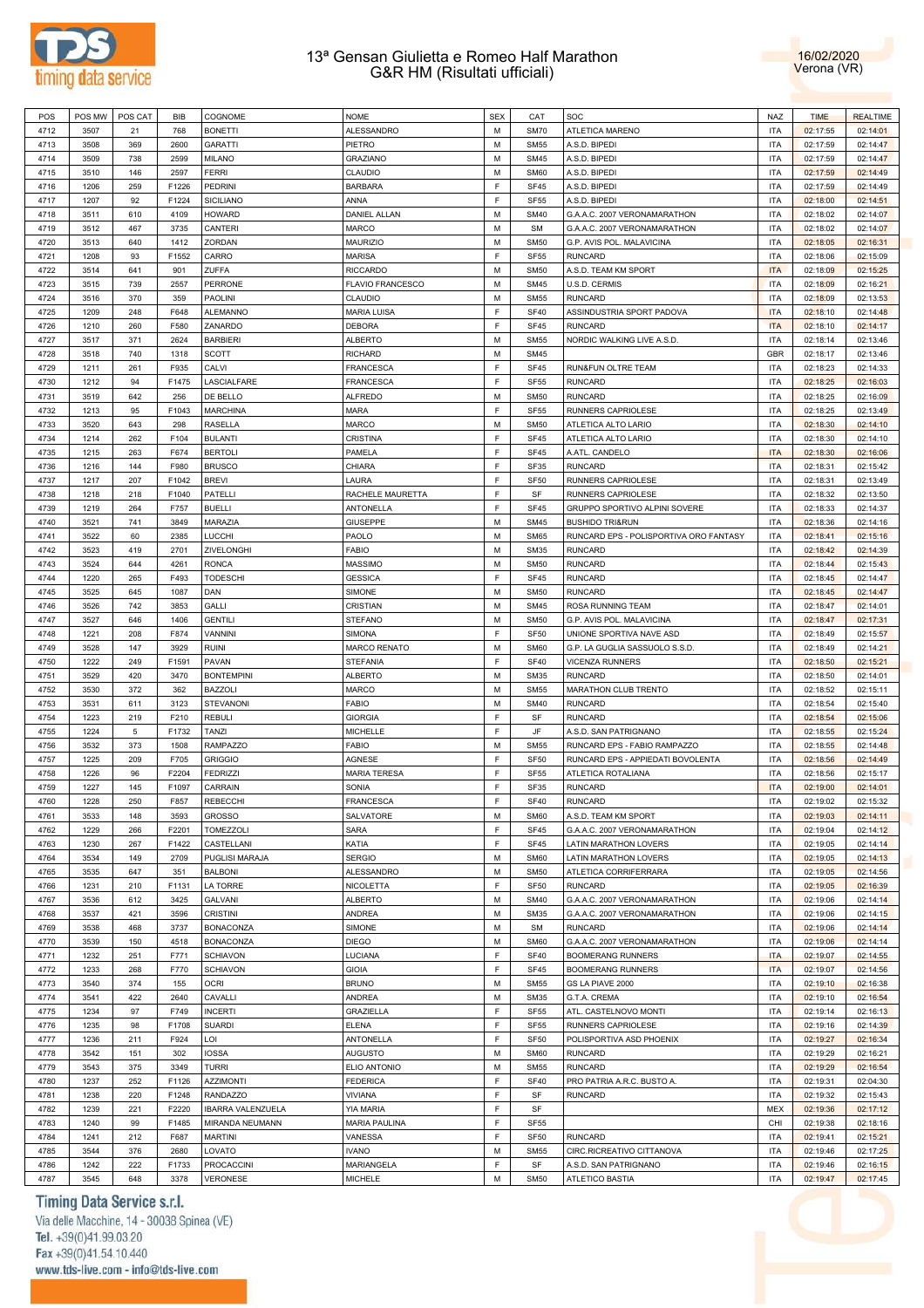



| POS  | POS MW | POS CAT                   | <b>BIB</b> | COGNOME             | <b>NOME</b>             | <b>SEX</b>  | CAT         | SOC                                      | <b>NAZ</b> | <b>TIME</b> | <b>REALTIME</b> |
|------|--------|---------------------------|------------|---------------------|-------------------------|-------------|-------------|------------------------------------------|------------|-------------|-----------------|
| 4788 | 1243   | 253                       | F708       | SPICKERMANN         | <b>BIANCA</b>           | F           | <b>SF40</b> |                                          | <b>GER</b> | 02:19:47    | 02:16:48        |
| 4789 | 3546   | 469                       | 454        | CORAGGIA            | <b>ENRICO</b>           | M           | <b>SM</b>   | <b>RUNCARD</b>                           | <b>ITA</b> | 02:19:49    | 02:17:49        |
| 4790 | 1244   | 269                       | F1448      | <b>TORRESAN</b>     | <b>MICHELA</b>          | F           | <b>SF45</b> | ATL.VICENTINA                            | <b>ITA</b> | 02:19:52    | 02:16:17        |
| 4791 | 3547   | 743                       | 838        | <b>FRUSTOLI</b>     | <b>SIMONE</b>           | M           | <b>SM45</b> | <b>RUNCARD</b>                           | <b>ITA</b> | 02:19:53    | 02:16:57        |
|      |        |                           |            |                     |                         |             |             |                                          |            |             |                 |
| 4792 | 3548   | 470                       | 719        | SPATH               | PAOLO                   | M           | <b>SM</b>   | <b>RUNCARD</b>                           | <b>ITA</b> | 02:19:59    | 02:15:16        |
| 4793 | 1245   | 223                       | F314       | PELEKH              | <b>ALESIA</b>           | F           | SF          | RUNCARD                                  | <b>ITA</b> | 02:19:59    | 02:15:15        |
| 4794 | 1246   | 270                       | F962       | <b>SOLCIA</b>       | <b>GERMANA</b>          | F           | <b>SF45</b> | <b>RUNCARD</b>                           | <b>ITA</b> | 02:20:01    | 02:15:21        |
| 4795 | 1247   | 213                       | F304       | SPADA               | <b>ILARIA</b>           | $\mathsf F$ | <b>SF50</b> | S.S. A.V.I.S. SPORT NOVOLI               | <b>ITA</b> | 02:20:02    | 02:18:15        |
| 4796 | 3549   | 61                        | 1768       | <b>FARNETI</b>      | <b>STEFANO</b>          | M           | <b>SM65</b> | POL. PORTA SARAGOZZA                     | <b>ITA</b> | 02:20:11    | 02:17:24        |
| 4797 | 1248   | 271                       | F1050      | <b>GOTTARDI</b>     | FRANCESCA               | F           | <b>SF45</b> | RUNNERS CAPRIOLESE                       | <b>ITA</b> | 02:20:13    | 02:15:31        |
| 4798 | 1249   | 254                       | F1513      | DI STEFANO          | KARIN FATIMA            | F           | <b>SF40</b> | ASD RUN LIFE                             | <b>ITA</b> | 02:20:13    | 02:17:18        |
| 4799 | 1250   | 255                       | F1522      | SAVOIA              | SARA                    | F           | <b>SF40</b> | <b>RUNCARD</b>                           | <b>ITA</b> | 02:20:14    | 02:16:22        |
| 4800 | 3550   | 377                       | 1386       | AMBROSINO           | RAFFAELE                | M           | <b>SM55</b> | <b>RUNCARD</b>                           | <b>ITA</b> | 02:20:15    | 02:16:30        |
|      |        |                           |            |                     |                         |             |             |                                          |            |             |                 |
| 4801 | 3551   | 744                       | 758        | <b>FERRANDI</b>     | SIMONE                  | M           | <b>SM45</b> | 9,92 RUNNING ASD                         | <b>ITA</b> | 02:20:15    | 02:17:48        |
| 4802 | 1251   | 100                       | F597       | MEAZZI              | CRISTINA                | F           | <b>SF55</b> | 9,92 RUNNING ASD                         | <b>ITA</b> | 02:20:16    | 02:17:49        |
| 4803 | 1252   | 22                        | F1442      | DE PERSIO           | STEFANIA                | $\mathsf F$ | SF60        | ATL.VICENTINA                            | <b>ITA</b> | 02:20:17    | 02:16:41        |
| 4804 | 3552   | 378                       | 924        | <b>BOMBARDELLI</b>  | <b>FABIANO</b>          | M           | <b>SM55</b> | <b>RUNCARD</b>                           | <b>ITA</b> | 02:20:19    | 02:16:32        |
| 4805 | 1253   | 272                       | F838       | <b>MANGHI</b>       | <b>BARBARA</b>          | $\mathsf F$ | <b>SF45</b> | RUNCARD EPS - ASD GRUPPO PODISTICO TANET | <b>ITA</b> | 02:20:19    | 02:16:54        |
| 4806 | 3553   | 62                        | 2601       | <b>ROCCA</b>        | EZIO WOLMER             | M           | <b>SM65</b> | A.S.D. BIPEDI                            | <b>ITA</b> | 02:20:23    | 02:17:14        |
| 4807 | 1254   | 146                       | F539       | <b>D'ISEP</b>       | <b>ELISABETTA</b>       | $\mathsf F$ | SF35        | <b>RUNCARD</b>                           | <b>ITA</b> | 02:20:26    | 02:17:38        |
| 4808 | 1255   | 214                       | F1087      | <b>MOMETE</b>       | ELENA                   | F           | <b>SF50</b> | <b>RUNCARD</b>                           | ROU        | 02:20:26    | 02:16:59        |
| 4809 | 1256   | 215                       | F801       | <b>BARTOLINI</b>    | <b>ROBERTA</b>          | F           | <b>SF50</b> | RUNCARD EPS - ASD SECONDO CASADEI        | <b>ITA</b> | 02:20:31    | 02:18:10        |
|      |        |                           |            |                     |                         |             |             |                                          |            |             |                 |
| 4810 | 3554   | 745                       | 4234       | CRESTANINI          | CLAUDIO                 | M           | <b>SM45</b> | <b>RUNCARD</b>                           | <b>ITA</b> | 02:20:39    | 02:16:30        |
| 4811 | 1257   | 216                       | F598       | SALVI               | CRISTIANA               | F           | <b>SF50</b> | ATL. VALLE BREMBANA                      | <b>ITA</b> | 02:20:41    | 02:17:47        |
| 4812 | 1258   | 101                       | F1252      | <b>PELLICIARI</b>   | SILVANA                 | F           | <b>SF55</b> | PICO RUNNERS                             | <b>ITA</b> | 02:20:41    | 02:17:06        |
| 4813 | 1259   | 217                       | F1253      | CORRADI             | LORENA                  | $\mathsf F$ | <b>SF50</b> | PICO RUNNERS                             | <b>ITA</b> | 02:20:42    | 02:17:06        |
| 4814 | 3555   | 152                       | 3693       | <b>VENTURI</b>      | MARCO                   | M           | <b>SM60</b> | A.S.D. TEAM KM SPORT                     | <b>ITA</b> | 02:20:45    | 02:20:45        |
| 4815 | 3556   | $\mathbf 3$               | F2309      |                     |                         | M           |             |                                          | <b>ITA</b> | 02:20:45    | 02:18:04        |
| 4816 | 1260   | 218                       | F1294      | <b>MENGA</b>        | <b>MIRELLA</b>          | F           | <b>SF50</b> | NORDIC WALKING LIVE A.S.D.               | <b>ITA</b> | 02:20:46    | 02:16:18        |
| 4817 | 1261   | 256                       | F1156      | GIACOMUZZO          | <b>BARBARA</b>          | F           | <b>SF40</b> | <b>RUNCARD</b>                           | <b>ITA</b> | 02:20:49    | 02:18:14        |
| 4818 | 1262   | 273                       | F1138      | <b>DANIELI</b>      | <b>NATASCIA</b>         | F           | <b>SF45</b> | <b>RUNCARD</b>                           | <b>ITA</b> | 02:20:49    | 02:18:15        |
|      |        |                           |            |                     |                         |             |             |                                          |            |             |                 |
| 4819 | 1263   | 224                       | F1209      | POSEGA              | URSKA                   | F           | SF          | <b>RUNCARD</b>                           | <b>SLO</b> | 02:20:51    | 02:17:06        |
| 4820 | 1264   | 225                       | F993       | <b>MISSON</b>       | <b>NEZA</b>             | F           | SF          | <b>RUNCARD</b>                           | <b>SLO</b> | 02:20:51    | 02:17:06        |
| 4821 | 3557   | 746                       | 2811       | <b>VERONESI</b>     | <b>GIOVANNI</b>         | M           | <b>SM45</b> | G.A.A.C. 2007 VERONAMARATHON             | <b>ITA</b> | 02:20:51    | 02:15:58        |
| 4822 | 1265   | 274                       | F1299      | <b>COLOMBARI</b>    | <b>MICAELA</b>          | $\mathsf F$ | <b>SF45</b> | G.A.A.C. 2007 VERONAMARATHON             | <b>ITA</b> | 02:20:51    | 02:15:58        |
| 4823 | 3558   | 22                        | 117        | QUADRIO             | PIERLUIGI               | M           | <b>SM70</b> | ROAD RUNNERS CLUB MILANO                 | <b>ITA</b> | 02:20:52    | 02:18:11        |
| 4824 | 1266   | 102                       | F849       | <b>BARBIERO</b>     | <b>MARIA ANTONIETTA</b> | F           | <b>SF55</b> | POLISPORTIVA AURORA 76 ASD               | <b>ITA</b> | 02:20:56    | 02:17:07        |
| 4825 | 3559   | 379                       | 1796       | <b>BROTTO</b>       | <b>STEFANO</b>          | M           | <b>SM55</b> | POLISPORTIVA AURORA 76 ASD               | <b>ITA</b> | 02:20:56    | 02:17:08        |
| 4826 | 1267   | 257                       | F81        | <b>DAFFINI</b>      | PATRIZIA                | F           | <b>SF40</b> | 9,92 RUNNING ASD                         | <b>ITA</b> | 02:20:56    | 02:16:37        |
| 4827 | 1268   | 147                       | F949       | CARRARO             | ELENA ANNA              | $\mathsf F$ | SF35        | TIGER SPORT RUNNING TEAM ASD             | <b>ITA</b> | 02:20:56    | 02:20:41        |
|      |        |                           | F847       |                     |                         | F           |             |                                          | <b>ITA</b> |             |                 |
| 4828 | 1269   | 219                       |            | <b>BATTOCCHIO</b>   | NADIA                   |             | <b>SF50</b> | POLISPORTIVA AURORA 76 ASD               |            | 02:20:56    | 02:17:08        |
| 4829 | 1270   | 148                       | F843       | <b>RIGHETTO</b>     | LISA                    | $\mathsf F$ | <b>SF35</b> | POLISPORTIVA AURORA 76 ASD               | <b>ITA</b> | 02:20:56    | 02:17:09        |
| 4830 | 1271   | 23                        | F793       | LARGAIOLLI          | SILVIA                  | F           | SF60        | ATLETICA ROTALIANA                       | <b>ITA</b> | 02:20:59    | 02:17:11        |
| 4831 | 3560   | 747                       | 521        | CAMAROTTO           | ALESSANDRO              | M           | <b>SM45</b> | PODISTI CORDENONS                        | <b>ITA</b> | 02:21:00    | 02:18:56        |
| 4832 | 3561   | 380                       | 2754       | <b>GIANNINI</b>     | ALESSANDRO              | M           | <b>SM55</b> | ATL. CASTELLO                            | <b>ITA</b> | 02:21:02    | 02:17:39        |
| 4833 | 3562   | 423                       | 2299       | GAWRYSZCZAK         | <b>SZYMON</b>           | M           | <b>SM35</b> |                                          | <b>POL</b> | 02:21:03    | 02:16:42        |
| 4834 | 1272   | 226                       | F1098      | GAWRYSZCZAK         | <b>IRMINA</b>           | F           | SF          |                                          | <b>POL</b> | 02:21:03    | 02:16:42        |
| 4835 | 1273   | 275                       | F1658      | CARLIER             | EMMANUELLE              | F           | <b>SF45</b> |                                          | FRA        | 02:21:04    | 02:16:32        |
| 4836 | 3563   | 153                       | 303        | CASARI              | CARLO ALBERTO           | M           | <b>SM60</b> | <b>RUNCARD</b>                           | <b>ITA</b> | 02:21:05    | 02:17:57        |
|      |        |                           |            |                     |                         | F           |             |                                          |            |             |                 |
| 4837 | 1274   | 103                       | F502       | <b>GRAZIANI</b>     | TAMARA                  |             | <b>SF55</b> | BLADE RUNNERS MANIAGO                    | ITA        | 02:21:06    | 02:16:58        |
| 4838 | 3564   | 3                         | 4532       | CALABRESE           | FRANCO                  | M           | <b>SM75</b> | <b>RUNCARD</b>                           | <b>ITA</b> | 02:21:09    | 02:16:39        |
| 4839 | 1275   | 258                       | F1463      | CECCATO             | <b>TERESA</b>           | F           | <b>SF40</b> | NIU' TEAM                                | <b>ITA</b> | 02:21:13    | 02:17:13        |
| 4840 | 1276   | 276                       | F1120      | DE VORA             | <b>FLAVIA</b>           | F           | <b>SF45</b> | NIU' TEAM                                | <b>ITA</b> | 02:21:14    | 02:17:14        |
| 4841 | 3565   | 424                       | 773        | LOMBARDI            | MATTIA                  | M           | <b>SM35</b> | A.S.D. TEAM KM SPORT                     | <b>ITA</b> | 02:21:14    | 02:17:46        |
| 4842 | 3566   | 381                       | 2725       | CAPRA               | AGOSTINO                | M           | <b>SM55</b> | RUNCARD EPS - ANSPI LA VIGNA             | <b>ITA</b> | 02:21:15    | 02:19:01        |
| 4843 | 3567   | 748                       | 3295       | <b>HENOT</b>        | <b>KRISTOF</b>          | M           | <b>SM45</b> |                                          | <b>BEL</b> | 02:21:16    | 02:16:32        |
| 4844 | 1277   | 220                       | F485       | <b>MALICH</b>       | CHARLOTTE               | F           | <b>SF50</b> | SPORT RUSCHER TEAM                       | <b>GER</b> | 02:21:16    | 02:18:23        |
| 4845 | 3568   | 749                       | 3294       | DE GRAVE            | KOEN                    | M           | <b>SM45</b> |                                          | <b>BEL</b> | 02:21:17    | 02:16:31        |
| 4846 |        |                           |            |                     |                         | F           |             |                                          |            |             |                 |
|      | 1278   | 104                       | F1372      | RANZATO             | MERI                    |             | <b>SF55</b> | <b>RUNCARD</b>                           | <b>ITA</b> | 02:21:20    | 02:16:55        |
| 4847 | 3569   | 649                       | 3007       | QUARTESAN           | NICOLA                  | M           | <b>SM50</b> | <b>RUNCARD</b>                           | <b>ITA</b> | 02:21:20    | 02:16:55        |
| 4848 | 3570   | 613                       | 3159       | <b>GARZOTTI</b>     | <b>FEDERICO</b>         | M           | <b>SM40</b> | A.S.D. TEAM KM SPORT                     | <b>ITA</b> | 02:21:22    | 02:17:53        |
| 4849 | 3571   | 750                       | 337        | CERINO              | SIMONE                  | M           | <b>SM45</b> | <b>RUNCARD</b>                           | <b>ITA</b> | 02:21:22    | 02:18:12        |
| 4850 | 1279   | 227                       | F120       | <b>ALFIERI</b>      | <b>VERONICA</b>         | F           | SF          | <b>RUNCARD</b>                           | <b>ITA</b> | 02:21:24    | 02:18:13        |
| 4851 | 3572   | 650                       | 3258       | KOHUT               | RAFAL                   | M           | <b>SM50</b> | <b>RUNCARD</b>                           | <b>POL</b> | 02:21:26    | 02:15:44        |
| 4852 | 3573   | 651                       | 1936       | LANZOTTI            | MARCELLO                | M           | <b>SM50</b> | ATLETICA MDS PANARIAGROUP ASD            | <b>ITA</b> | 02:21:26    | 02:19:02        |
| 4853 | 1280   | 277                       | F446       | <b>BRIGNOLI</b>     | <b>FRANCESCA</b>        | F           | <b>SF45</b> | ATLETICA BRESCIA MARATHON                | <b>ITA</b> | 02:21:30    | 02:18:09        |
| 4854 | 3574   | 154                       | 2790       | <b>FACCHINI</b>     | <b>NARCISO</b>          | M           | <b>SM60</b> | LIBERTAS VALLESABBIA                     | <b>ITA</b> | 02:21:30    | 02:18:10        |
|      |        |                           |            |                     |                         | F           |             |                                          |            |             |                 |
| 4855 | 1281   | $\overline{\mathfrak{z}}$ | F1537      | <b>BESCHIN</b>      | MARIA                   |             | SF65        | G.S.D. VALDALPONE DE MEGNI               | <b>ITA</b> | 02:21:35    | 02:20:42        |
| 4856 | 1282   | 278                       | F398       | <b>TESTORI</b>      | CRISTINA                | F           | <b>SF45</b> | <b>RUNCARD</b>                           | <b>ITA</b> | 02:21:36    | 02:18:26        |
| 4857 | 1283   | 105                       | F1535      | <b>BRUNI</b>        | ANTONELLA               | F           | <b>SF55</b> | G.S.D. VALDALPONE DE MEGNI               | <b>ITA</b> | 02:21:37    | 02:17:31        |
| 4858 | 1284   | 221                       | F1461      | VANEDOLA            | ANGELA                  | F           | <b>SF50</b> | A.S.D. PODISTI COTIGNOLA                 | <b>ITA</b> | 02:21:38    | 02:17:40        |
| 4859 | 3575   | 471                       | 3611       | LUISON              | ANDREA                  | M           | <b>SM</b>   | <b>VICENZA RUNNERS</b>                   | <b>ITA</b> | 02:21:39    | 02:18:29        |
| 4860 | 1285   | 279                       | F726       | <b>SFAMENI</b>      | PAOLA                   | F           | SF45        | RUNNING CLUB VENEZIA A.S.D.              | <b>ITA</b> | 02:21:40    | 02:17:42        |
| 4861 | 3576   | 614                       | 4531       | CORTI               | <b>GIOVANNI</b>         | M           | <b>SM40</b> | <b>RUNCARD</b>                           | <b>ITA</b> | 02:21:41    | 02:18:08        |
| 4862 | 3577   | 472                       | 1372       | BOTTARI DE CASTELLO | NICOLA                  | M           | <b>SM</b>   | <b>RUNCARD</b>                           | <b>ITA</b> | 02:21:41    | 02:18:58        |
| 4863 | 1286   | 280                       | F1079      | <b>MACCHI</b>       | <b>GABRIELLA</b>        | F           | <b>SF45</b> | ATLETICA MDS PANARIAGROUP ASD            | <b>ITA</b> | 02:21:41    | 02:17:38        |
|      |        |                           |            |                     |                         |             |             |                                          |            |             |                 |

# Timing Data Service s.r.l.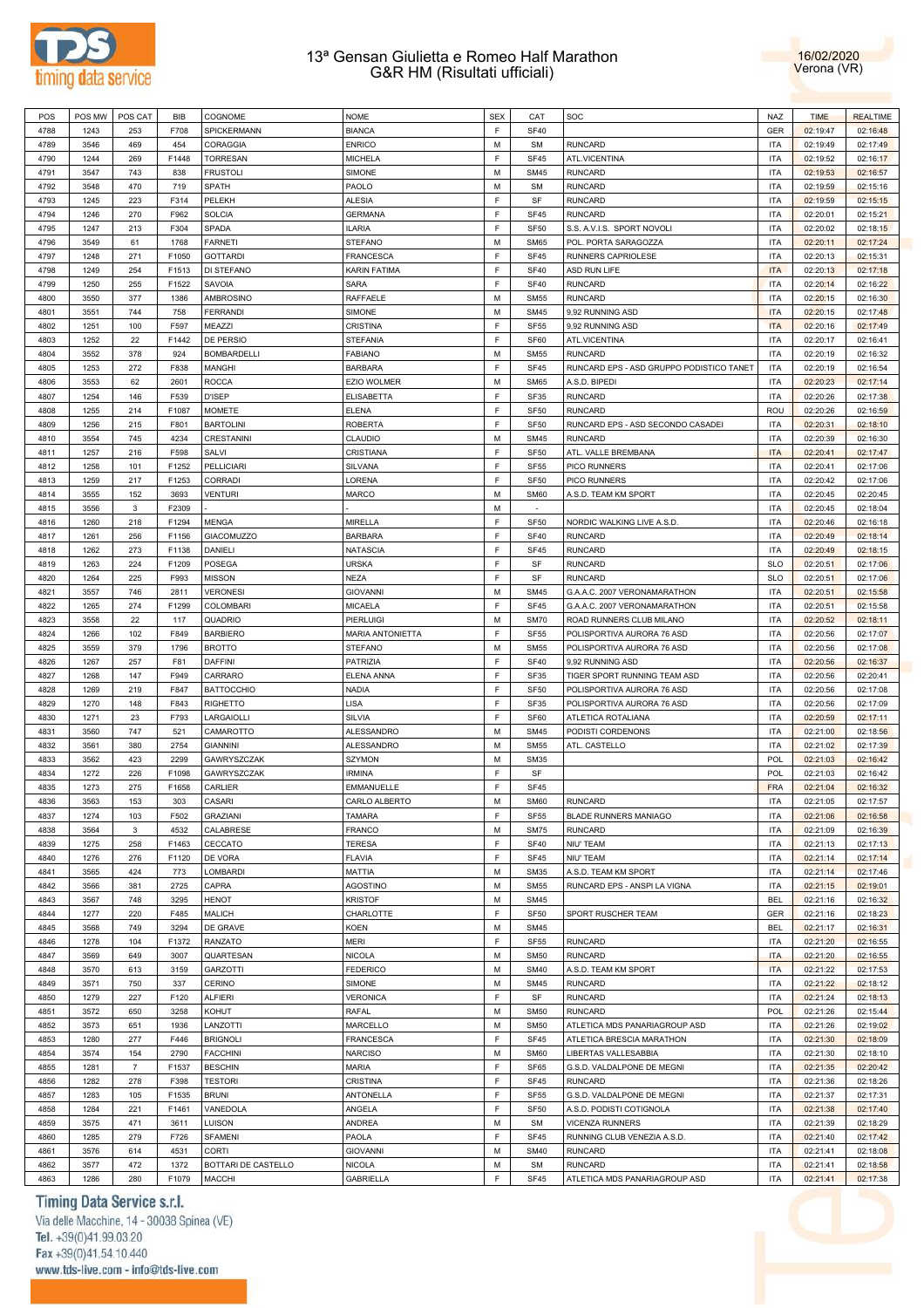



| POS  | POS MW | POS CAT        | BIB   | COGNOME              | <b>NOME</b>          | <b>SEX</b> | CAT              | SOC                                      | <b>NAZ</b> | <b>TIME</b> | <b>REALTIME</b> |
|------|--------|----------------|-------|----------------------|----------------------|------------|------------------|------------------------------------------|------------|-------------|-----------------|
| 4864 | 1287   | 24             | F1094 | <b>MARINI</b>        | LORENA MARUSCA       | E          | SF60             | RUNNERS CAPRIOLESE                       | <b>ITA</b> | 02:21:43    | 02:17:01        |
| 4865 | 3578   | 615            | 1157  | DI VERNIERE          | <b>FABRIZIO</b>      | M          | <b>SM40</b>      | <b>RUNCARD</b>                           | <b>ITA</b> | 02:21:48    | 02:17:42        |
|      |        |                |       |                      |                      |            |                  |                                          |            |             |                 |
| 4866 | 1288   | 281            | F1775 | <b>FAVRIN</b>        | LUCIANA              | F          | <b>SF45</b>      | A.S.D.ARIES COMO ATHLETIC TEAM           | <b>ITA</b> | 02:21:54    | 02:17:42        |
| 4867 | 3579   | 382            | 1937  | LUMETTI              | <b>ALESSANDRO</b>    | M          | <b>SM55</b>      | ATLETICA MDS PANARIAGROUP ASD            | <b>ITA</b> | 02:21:54    | 02:18:05        |
| 4868 | 1289   | 228            | F974  | <b>FOGOROASI</b>     | <b>DIANA</b>         | E          | SF               | <b>RUNCARD</b>                           | ROU        | 02:21:57    | 02:17:45        |
| 4869 | 1290   | 222            | F87   | <b>GASCHLIN</b>      | DANIELA              | E          | <b>SF50</b>      | <b>RUNCARD</b>                           | <b>ITA</b> | 02:22:00    | 02:18:25        |
| 4870 | 3580   | 155            | 2022  | <b>MOTTA</b>         | <b>VITALIANO</b>     | M          | <b>SM60</b>      | ASD RUN IT                               | ITA        | 02:22:01    | 02:18:15        |
| 4871 | 3581   | 616            | 3217  | LEVATO               | <b>GIAMPIERO</b>     | M          | <b>SM40</b>      | <b>RUNCARD</b>                           | <b>ITA</b> | 02:22:09    | 02:18:00        |
|      |        |                |       |                      |                      | E          |                  |                                          |            |             |                 |
| 4872 | 1291   | 229            | F355  | <b>BARLOCCO</b>      | <b>GERMANA</b>       |            | SF               | <b>RUNCARD</b>                           | ITA        | 02:22:10    | 02:18:02        |
| 4873 | 3582   | 617            | 4273  | MAZZAI               | <b>FRANCESCO</b>     | M          | <b>SM40</b>      | <b>RUNCARD</b>                           | <b>ITA</b> | 02:22:11    | 02:18:56        |
| 4874 | 1292   | 259            | F1436 | <b>ARNOLDI</b>       | SILIA                | E          | <b>SF40</b>      | <b>RUNCARD</b>                           | <b>ITA</b> | 02:22:11    | 02:18:01        |
| 4875 | 1293   | 260            | F662  | <b>BRIZZI</b>        | <b>ILARIA</b>        | F          | <b>SF40</b>      | G.P. AVIS POL. MALAVICINA                | <b>ITA</b> | 02:22:11    | 02:20:33        |
| 4876 | 1294   | 223            | F374  | <b>MARCIAN</b>       | <b>MARCELLA</b>      | F          | <b>SF50</b>      | <b>RUNCARD</b>                           | <b>ITA</b> | 02:22:12    | 02:17:55        |
| 4877 | 1295   | 149            | F765  | <b>GENERALI</b>      | <b>ALESSIA</b>       | E          | SF35             | <b>RUNCARD</b>                           | <b>ITA</b> | 02:22:12    | 02:17:38        |
| 4878 | 3583   | 618            | 745   | SZAKÁLY              | ZOLTÁN               | M          | <b>SM40</b>      |                                          | <b>HUN</b> | 02:22:13    | 02:17:47        |
|      |        |                |       | SZAKÁLYNÉ KARAI      |                      | F          |                  |                                          | <b>HUN</b> |             | 02:17:47        |
| 4879 | 1296   | 150            | F336  |                      | KATALIN              |            | <b>SF35</b>      |                                          |            | 02:22:13    |                 |
| 4880 | 1297   | 224            | F395  | <b>DRAGHI</b>        | <b>ISABELLA</b>      | E          | <b>SF50</b>      | <b>RUNCARD</b>                           | <b>ITA</b> | 02:22:14    | 02:19:28        |
| 4881 | 1298   | 25             | F528  | <b>DONATELLI</b>     | <b>DONATELLA</b>     | E          | SF60             | A.S.D. LA RUSTICA PESCANTINA             | <b>ITA</b> | 02:22:14    | 02:19:49        |
| 4882 | 1299   | 225            | F1517 | <b>FANTARONI</b>     | <b>ALESSANDRA</b>    | F          | <b>SF50</b>      | <b>RUNCARD</b>                           | <b>ITA</b> | 02:22:15    | 02:19:03        |
| 4883 | 1300   | 282            | F525  | <b>GASPARINI</b>     | SIMONA               | E          | <b>SF45</b>      | RUNCARD EPS - SAN VITO POL.A.S.D.R.C. E. | ITA        | 02:22:15    | 02:19:03        |
| 4884 | 1301   | $\overline{2}$ | F781  | <b>FATTORI</b>       | VALERIA              | F          | SF70             | ATL.VICENTINA                            | ITA        | 02:22:15    | 02:20:05        |
| 4885 | 1302   | 226            | F1675 | <b>GARATTI</b>       | <b>MARIA LUISA</b>   | E          | <b>SF50</b>      | <b>RUNCARD</b>                           | ITA        | 02:22:15    | 02:17:29        |
|      |        |                |       |                      |                      | E          |                  |                                          |            |             |                 |
| 4886 | 1303   | 283            | F627  | <b>BATTILANA</b>     | <b>MARA</b>          |            | <b>SF45</b>      | ATLETICA VILLORBA                        | <b>ITA</b> | 02:22:19    | 02:19:28        |
| 4887 | 1304   | 151            | F1070 | LLABRA               | <b>MARISA</b>        | F          | SF35             | <b>RUNCARD</b>                           | <b>ARG</b> | 02:22:20    | 02:19:29        |
| 4888 | 1305   | 284            | F626  | SCANDIUZZI           | <b>RITA</b>          | F          | <b>SF45</b>      | ATLETICA VILLORBA                        | <b>ITA</b> | 02:22:20    | 02:19:30        |
| 4889 | 1306   | 261            | F581  | MAZZONI              | <b>FRANCESCA</b>     | E          | <b>SF40</b>      | UNIONE SPORTIVA NAVE ASD                 | <b>ITA</b> | 02:22:21    | 02:19:26        |
| 4890 | 3584   | 383            | 1289  | POZZI                | <b>RANIERO</b>       | M          | <b>SM55</b>      | <b>GS ATL. SIGNA</b>                     | <b>ITA</b> | 02:22:22    | 02:19:27        |
| 4891 | 3585   | 473            | 2478  | <b>DAGOSTINO</b>     | <b>STEFANO</b>       | M          | <b>SM</b>        | VALSUSA RUNNING TEAM                     | <b>ITA</b> | 02:22:23    | 02:18:10        |
| 4892 | 1307   | 230            | F1125 | VALEZANO             | ARIANNA              | E          | SF               | VALSUSA RUNNING TEAM                     | <b>ITA</b> | 02:22:23    | 02:18:11        |
|      |        |                |       |                      |                      |            |                  |                                          |            |             |                 |
| 4893 | 3586   | 751            | 2484  | SANTI                | CRISTIAN             | M          | <b>SM45</b>      | <b>RUNCARD</b>                           | <b>ITA</b> | 02:22:25    | 02:17:37        |
| 4894 | 3587   | 619            | 121   | ZORZI                | <b>NICOLA</b>        | M          | <b>SM40</b>      | <b>RUNCARD</b>                           | <b>ITA</b> | 02:22:29    | 02:17:44        |
| 4895 | 3588   | 156            | 2032  | MONGELLI             | <b>ALFREDO</b>       | M          | <b>SM60</b>      | TEAM MARATHON S.S.D.                     | ITA        | 02:22:30    | 02:18:45        |
| 4896 | 1308   | 285            | F1542 | <b>BRAVIAKOVA</b>    | <b>JANA</b>          | E          | <b>SF45</b>      | 9,92 RUNNING ASD                         | <b>SVK</b> | 02:22:34    | 02:20:15        |
| 4897 | 3589   | 384            | 3468  | DAL BARCO            | <b>STEFANO</b>       | M          | <b>SM55</b>      | 9,92 RUNNING ASD                         | <b>ITA</b> | 02:22:34    | 02:20:16        |
| 4898 | 3590   | 752            | 3336  | TREZZA               | <b>FABIO</b>         | M          | <b>SM45</b>      | <b>RUNCARD</b>                           | <b>ITA</b> | 02:22:37    | 02:18:45        |
| 4899 | 3591   |                |       | <b>STRIFELE</b>      | SAVERIO              | M          | <b>SM60</b>      | <b>RUNCARD</b>                           | <b>ITA</b> |             |                 |
|      |        | 157            | 4281  |                      |                      |            |                  |                                          |            | 02:22:39    | 02:19:12        |
| 4900 | 1309   | 286            | F679  | <b>FAZION</b>        | <b>SUSANNA</b>       | F          | <b>SF45</b>      | ASD ATLETICA CEREA                       | ITA        | 02:22:41    | 02:20:26        |
| 4901 | 1310   | 262            | F1696 | <b>RADLOWSKA</b>     | MAGDALENA ANNA       | F          | <b>SF40</b>      | <b>MARCIATORI DESIO</b>                  | <b>POL</b> | 02:22:41    | 02:20:20        |
| 4902 | 1311   | 263            | F1761 | <b>PIANTONI</b>      | LAURA                | F          | <b>SF40</b>      | <b>RUNCARD</b>                           | <b>ITA</b> | 02:22:42    | 02:19:30        |
| 4903 | 1312   | 287            | F467  | <b>VENUTI</b>        | <b>RAFFAELLA</b>     | F          | <b>SF45</b>      | <b>RUNCARD</b>                           | <b>ITA</b> | 02:22:42    | 02:18:44        |
| 4904 | 1313   | 288            | F604  | CALCHETTI            | <b>BENEDETTA</b>     | F          | <b>SF45</b>      | RUNCARD EPS - REALE STATO DEI PRESIDI    | <b>ITA</b> | 02:22:43    | 02:18:05        |
| 4905 | 3592   | 652            | 3628  | DESTO                | <b>ANDREA</b>        | M          | <b>SM50</b>      | <b>RUNCARD</b>                           | <b>ITA</b> | 02:22:44    | 02:18:38        |
| 4906 |        |                | F214  | PATTI GIAMMELLO      | <b>YLENIA</b>        | E          | SF               | ROAD RUNNERS CLUB MILANO                 | <b>ITA</b> | 02:22:44    |                 |
|      | 1314   | 231            |       |                      |                      |            |                  |                                          |            |             | 02:18:55        |
| 4907 | 3593   | 753            | 2780  | <b>BIANCHI</b>       | DANIELE              | M          | <b>SM45</b>      | <b>RUNCARD</b>                           | ITA        | 02:22:44    | 02:19:19        |
| 4908 | 1315   | 152            | F866  | <b>PULCINA</b>       | ANNA                 | E          | SF35             | 9,92 RUNNING ASD                         | ITA        | 02:22:45    | 02:18:37        |
| 4909 | 1316   | 8              | F531  | <b>POZZOBON</b>      | <b>GRAZIELLA</b>     | F          | SF65             | PERCORRERE IL SILE                       | ITA        | 02:22:46    | 02:18:49        |
| 4910 | 1317   | 227            | F1446 | <b>BELLIN</b>        | LAURA                | E          | <b>SF50</b>      | ATL.VICENTINA                            | <b>ITA</b> | 02:22:47    | 02:19:11        |
| 4911 | 1318   | 264            | F1438 | ROSI                 | SARA                 | F          | <b>SF40</b>      | <b>RUNCARD</b>                           | <b>ITA</b> | 02:22:47    | 02:18:42        |
| 4912 | 3594   | 653            | 767   | CATTANEO             | <b>STEFANO</b>       | M          | <b>SM50</b>      | <b>RUNCARD</b>                           | <b>ITA</b> | 02:22:47    | 02:20:09        |
| 4913 | 1319   | 228            | F347  | PENATI               | <b>FRANCESCA</b>     | F          | SF <sub>50</sub> | <b>RUNCARD</b>                           | ITA        | 02:22:47    | 02:20:09        |
|      |        |                |       |                      |                      |            |                  |                                          |            |             |                 |
| 4914 | 1320   | 153            | F1727 | CAMILETTI            | <b>BARBARA</b>       | F          | SF35             | A.S.D. LA RUSTICA PESCANTINA             | ITA        | 02:22:47    | 02:18:42        |
| 4915 | 3595   | 474            | 4085  | <b>PORTA</b>         | <b>ALBERTO</b>       | M          | <b>SM</b>        | VICENZA MARATHON                         | <b>ITA</b> | 02:22:48    | 02:18:42        |
| 4916 | 1321   | 106            | F1729 | <b>DILEO</b>         | <b>MARIA ROSARIA</b> | F          | <b>SF55</b>      | PUGLIA MARATHON                          | <b>ITA</b> | 02:22:48    | 02:18:43        |
| 4917 | 3596   | 654            | 4078  | SOLFO                | <b>RICCARDO</b>      | M          | <b>SM50</b>      | VICENZA MARATHON                         | <b>ITA</b> | 02:22:48    | 02:18:43        |
| 4918 | 1322   | 232            | F232  | <b>SERI</b>          | CHIARA EMILIA        | E          | SF               | <b>RUNCARD</b>                           | ITA        | 02:22:49    | 02:18:34        |
| 4919 | 3597   | 385            | 3925  | <b>DAOLIO</b>        | <b>GIANLUCA</b>      | M          | <b>SM55</b>      | ATLETICA GUASTALLA REGGIOLO              | ITA        | 02:22:51    | 02:19:30        |
| 4920 | 1323   | 289            | F215  | MEGALE               | DONATELLA MARIA      | E          | <b>SF45</b>      | <b>RUNCARD</b>                           | ITA        | 02:22:55    | 02:20:20        |
|      |        |                |       |                      |                      |            |                  |                                          |            |             |                 |
| 4921 | 1324   | 290            | F255  | PAU                  | <b>STEFANIA</b>      | E          | <b>SF45</b>      | <b>RUNCARD</b>                           | <b>ITA</b> | 02:22:57    | 02:18:33        |
| 4922 | 3598   | 386            | 620   | PAGANO RIZZO         | LUIGI                | M          | <b>SM55</b>      | A.S.D. C.U.S. BRESCIA                    | ITA        | 02:22:58    | 02:18:34        |
| 4923 | 3599   | 387            | 476   | <b>COGLIATI</b>      | <b>MARCO</b>         | M          | <b>SM55</b>      | ASD LAVORATORI INTESA SANPAOLO           | <b>ITA</b> | 02:23:00    | 02:20:21        |
| 4924 | 1325   | 291            | F1116 | MELZANI              | <b>GIULIA</b>        | E          | SF45             | <b>RUNCARD</b>                           | <b>ITA</b> | 02:23:03    | 02:19:43        |
| 4925 | 1326   | 265            | F447  | <b>VILEMOVA</b>      | <b>JANA</b>          | E          | <b>SF40</b>      | <b>RUNCARD</b>                           | <b>ITA</b> | 02:23:11    | 02:20:07        |
| 4926 | 1327   | 229            | F590  | PASCOLI              | CHIARA               | F          | <b>SF50</b>      | AMATORI ATL.CHIRIGNAGO                   | ITA        | 02:23:15    | 02:19:12        |
|      |        |                |       |                      |                      | M          |                  |                                          | <b>ITA</b> |             |                 |
| 4927 | 3600   | 388            | 1245  | <b>FERRI</b>         | <b>MARCO</b>         |            | <b>SM55</b>      | AMATORI ATL.CHIRIGNAGO                   |            | 02:23:15    | 02:19:12        |
| 4928 | 3601   | 425            | 983   | <b>FUSTINI</b>       | <b>LUCA</b>          | M          | <b>SM35</b>      | <b>RUNCARD</b>                           | ITA        | 02:23:16    | 02:20:34        |
| 4929 | 3602   | 754            | 3814  | <b>VOLPE</b>         | <b>LUCA</b>          | M          | <b>SM45</b>      | <b>RUNCARD</b>                           | <b>ITA</b> | 02:23:21    | 02:20:18        |
| 4930 | 1328   | 9              | F657  | <b>INGRATTA</b>      | MARIANNINA           | E          | SF65             | G.S. SAN DAMIANESE                       | ITA        | 02:23:22    | 02:19:34        |
| 4931 | 3603   | 389            | 3341  | <b>CERUTI</b>        | <b>DAVIDE</b>        | M          | <b>SM55</b>      | SPORTIVA VALBRONESE ASD                  | ITA        | 02:23:29    | 02:21:22        |
| 4932 | 3604   | 35             | 4121  | <b>ASTUTI</b>        | LEONARDO             | M          | PM               | EDERA ATL. FORLI                         | ITA        | 02:23:33    | 02:20:21        |
| 4933 | 1329   | 292            | F523  | <b>BOSCOLO BEGIO</b> | LARA                 | E          | <b>SF45</b>      | ASD MARATHON CAVALLI MARINI              | <b>ITA</b> | 02:23:35    | 02:19:23        |
|      |        |                |       |                      |                      | F          |                  |                                          |            |             |                 |
| 4934 | 1330   | 293            | F1216 | PERINI               | <b>MONICA</b>        |            | <b>SF45</b>      | ASD MARATHON CAVALLI MARINI              | ITA        | 02:23:36    | 02:19:22        |
| 4935 | 1331   | 154            | F1304 | CAMARGO              | <b>TACIANE</b>       | E          | SF35             |                                          | <b>BRA</b> | 02:23:46    | 02:19:08        |
| 4936 | 3605   | 426            | 2828  | CAMARGO              | <b>THIAGO</b>        | M          | <b>SM35</b>      |                                          | <b>BRA</b> | 02:23:47    | 02:19:06        |
| 4937 | 1332   | 230            | F550  | LAURICELLA           | ANNA MARIA           | E          | <b>SF50</b>      | RUNNERS DESIO                            | ITA        | 02:23:50    | 02:21:00        |
| 4938 | 3606   | 158            | 1232  | VALMASSOI            | <b>GIOVANNI</b>      | M          | <b>SM60</b>      | TREVISATLETICA                           | ITA        | 02:23:51    | 02:21:10        |
| 4939 | 3607   | 63             | 2567  | RABITTI              | <b>MAURIZIO</b>      | M          | <b>SM65</b>      | G.P. LA GUGLIA SASSUOLO S.S.D.           | <b>ITA</b> | 02:23:52    | 02:19:55        |
|      |        |                |       |                      |                      |            |                  |                                          |            |             |                 |

# Timing Data Service s.r.l.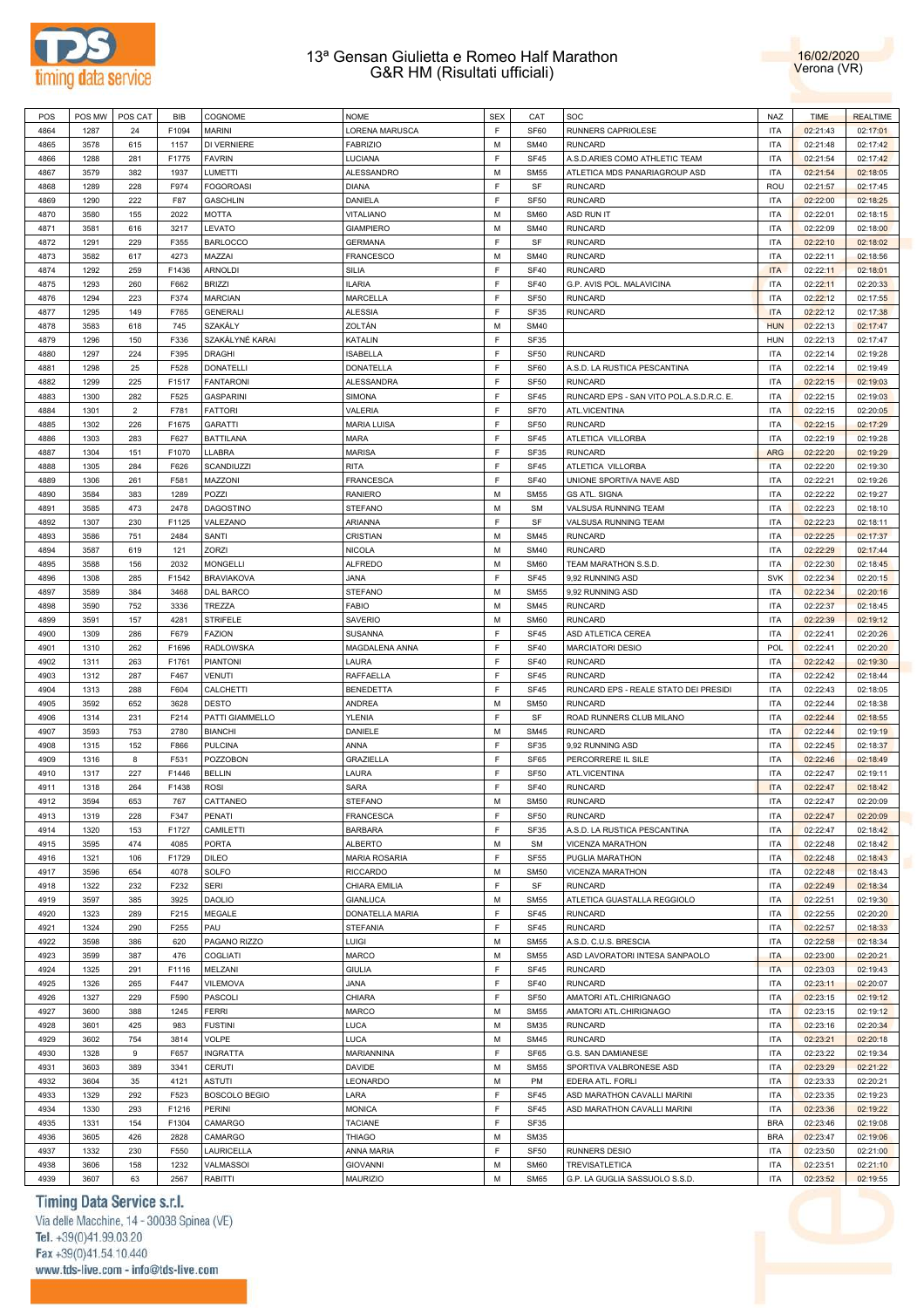



| POS  | POS MW | POS CAT        | BIB   | COGNOME               | <b>NOME</b>          | <b>SEX</b> | CAT              | SOC                                 | <b>NAZ</b> | <b>TIME</b> | <b>REALTIME</b> |
|------|--------|----------------|-------|-----------------------|----------------------|------------|------------------|-------------------------------------|------------|-------------|-----------------|
| 4940 | 3608   | 655            | 2340  | <b>MARCELLI</b>       | MAURO                | M          | <b>SM50</b>      | RUNCARD EPS - CORRIXBRESCIA         | <b>ITA</b> | 02:23:52    | 02:20:32        |
| 4941 | 1333   | 266            | F945  | LOTTO                 | <b>MICHELA</b>       | F          | <b>SF40</b>      | RUN&FUN OLTRE TEAM                  | <b>ITA</b> | 02:23:52    | 02:20:00        |
| 4942 | 1334   | 294            | F938  | CORRADO               | <b>BARBARA</b>       | E          | SF45             | RUN&FUN OLTRE TEAM                  | <b>ITA</b> | 02:23:53    | 02:20:01        |
|      |        |                |       |                       |                      | M          |                  |                                     | <b>ITA</b> |             |                 |
| 4943 | 3609   | 475            | 3505  | <b>CACCIATORI</b>     | <b>PIERLUIGI</b>     |            | <b>SM</b>        | <b>ESSETRE RUNNING</b>              |            | 02:23:53    | 02:19:43        |
| 4944 | 1335   | 295            | F865  | <b>FERRARI</b>        | <b>ILENIA</b>        | E          | <b>SF45</b>      | GRUPPO PODISTICO ARCENE A.S.D.      | <b>ITA</b> | 02:23:58    | 02:19:26        |
| 4945 | 3610   | 620            | 3331  | SCARAMUZZINO RIZZO    | <b>GIUSEPPE</b>      | M          | <b>SM40</b>      | OMBRIANO RUNNING                    | <b>ITA</b> | 02:23:59    | 02:19:56        |
| 4946 | 3611   | 755            | 1833  | CAMPO                 | <b>IVAN</b>          | M          | <b>SM45</b>      | GRUPPO PODISTICO ARCENE A.S.D.      | <b>ITA</b> | 02:23:59    | 02:19:27        |
| 4947 | 3612   | 476            | 2017  | <b>TESSARI</b>        | <b>MATTEO</b>        | M          | <b>SM</b>        | <b>RUNCARD</b>                      | <b>ITA</b> | 02:24:00    | 02:21:45        |
| 4948 | 1336   | 231            | F553  | CAMPAGNA              | <b>MARIA SABRINA</b> | F          | SF <sub>50</sub> | SPORTS CLUB MELEGNANO               | <b>ITA</b> | 02:24:01    | 02:20:34        |
| 4949 | 1337   | 26             | F1208 | <b>TARGA</b>          | ANTONELLA            | F          | SF60             | PASSO CAPPONI ASD                   | <b>ITA</b> | 02:24:13    | 02:20:25        |
| 4950 | 3613   | 390            | 935   | COLPO                 | <b>MAURO</b>         | M          | <b>SM55</b>      | <b>RUNCARD</b>                      | <b>ITA</b> | 02:24:15    | 02:20:46        |
| 4951 | 1338   | 296            | F1155 | <b>BELLIN</b>         | NICOLETTA            | F          | SF45             | LIB. FORNO SERGIO BENETTI           | <b>ITA</b> | 02:24:15    | 02:20:00        |
| 4952 | 1339   | 107            | F776  | <b>SCANDOLA</b>       | LUCIA                | F          | <b>SF55</b>      | ATL.VICENTINA                       | <b>ITA</b> | 02:24:22    | 02:20:30        |
|      |        |                |       |                       |                      |            |                  |                                     |            |             |                 |
| 4953 | 3614   | 477            | 3542  | <b>RONCHI</b>         | MARCELLO             | M          | <b>SM</b>        | <b>RUNCARD</b>                      | <b>ITA</b> | 02:24:36    | 02:19:37        |
| 4954 | 1340   | 297            | F107  | <b>COVANI FRIGERI</b> | <b>FRANCESCA</b>     | E          | SF45             | ATTRAVERSO RUNNING ASD              | <b>ITA</b> | 02:24:37    | 02:22:13        |
| 4955 | 3615   | 756            | 312   | <b>ROBICCI</b>        | LUCA                 | M          | <b>SM45</b>      | ATTRAVERSO RUNNING ASD              | <b>ITA</b> | 02:24:37    | 02:22:13        |
| 4956 | 1341   | 298            | F238  | SPIRONELLO            | NATASCIA             | E          | <b>SF45</b>      | <b>RUNCARD</b>                      | <b>ITA</b> | 02:24:39    | 02:20:48        |
| 4957 | 3616   | 621            | 3364  | <b>SCALA</b>          | ANDREA               | M          | <b>SM40</b>      | <b>RUNCARD</b>                      | <b>ITA</b> | 02:24:48    | 02:20:34        |
| 4958 | 3617   | 478            | 613   | PIGOZZI               | SIMONE               | M          | <b>SM</b>        | <b>RUNCARD</b>                      | <b>ITA</b> | 02:24:48    | 02:20:45        |
| 4959 | 3618   | 391            | 1634  | <b>GOLIN</b>          | <b>MARINO</b>        | M          | <b>SM55</b>      | ATL.VICENTINA                       | <b>ITA</b> | 02:24:55    | 02:21:01        |
| 4960 | 1342   | 232            | F211  | <b>INGLESE</b>        | <b>ROSSELLA</b>      | F          | <b>SF50</b>      | ASD METALFER POD. BRIENZA 2000      | <b>ITA</b> | 02:24:57    | 02:22:36        |
| 4961 | 3619   | 622            | 1109  | <b>FAGGIN</b>         | <b>ANDREA</b>        | M          | <b>SM40</b>      | LIMENA RUN ASD                      | <b>ITA</b> | 02:25:03    | 02:20:41        |
|      |        |                |       |                       |                      |            |                  |                                     |            |             |                 |
| 4962 | 3620   | 479            | 2907  | CREMONA               | <b>FIORE</b>         | M          | <b>SM</b>        | G.S. CARLO BUTTARELLI               | <b>ITA</b> | 02:25:10    | 02:21:58        |
| 4963 | 3621   | 36             | 4513  | <b>CORNO</b>          | <b>ANDREA</b>        | M          | PM               | G.P. GORGONZOLA '88                 | <b>ITA</b> | 02:25:12    | 02:21:36        |
| 4964 | 1343   | 108            | F1460 | CALZOLARI             | PAOLA                | F          | <b>SF55</b>      | IL CORSO DI CORSA                   | <b>ITA</b> | 02:25:19    | 02:20:49        |
| 4965 | 1344   | 233            | F1722 | <b>BELLATO</b>        | <b>GIULIA</b>        | E          | SF               | RUN ATHLETIC TEAM A.S.D.            | <b>ITA</b> | 02:25:29    | 02:21:50        |
| 4966 | 3622   | 392            | 4040  | <b>BELLATO</b>        | GIANLUCA             | M          | <b>SM55</b>      | RUN ATHLETIC TEAM A.S.D.            | <b>ITA</b> | 02:25:30    | 02:21:51        |
| 4967 | 3623   | 427            | 2236  | <b>BATTAGLIA</b>      | NICOLA               | M          | <b>SM35</b>      | MARATONETI CITTADELLESI             | <b>ITA</b> | 02:25:34    | 02:22:20        |
| 4968 | 1345   | 233            | F628  | <b>BONOMI</b>         | <b>SUSANNA</b>       | E          | SF <sub>50</sub> | <b>RUNCARD</b>                      | <b>ITA</b> | 02:25:35    | 02:21:47        |
| 4969 | 3624   | 623            | 4232  | <b>NOVELLO</b>        | <b>MASSIMO</b>       | M          | <b>SM40</b>      | SCUOLA ITALIANA NORDIC WALKING      | <b>ITA</b> | 02:25:35    | 02:22:57        |
| 4970 | 3625   | 656            | 1629  | <b>NARCISI</b>        | <b>FABIO</b>         | M          | <b>SM50</b>      | ATL.VICENTINA                       | <b>ITA</b> | 02:25:38    | 02:21:32        |
|      |        |                |       |                       |                      |            |                  |                                     |            |             |                 |
| 4971 | 3626   | 393            | 1267  | CERULLO               | <b>GIUSEPPE</b>      | M          | <b>SM55</b>      | RUNCARD EPS - BANCHETTE RUNNERS ASD | <b>ITA</b> | 02:25:44    | 02:23:13        |
| 4972 | 1346   | 299            | F1781 | <b>KAPLUNOVA</b>      | <b>OLGA</b>          | E          | <b>SF45</b>      | <b>RUNCARD</b>                      | <b>ITA</b> | 02:25:47    | 02:21:31        |
| 4973 | 3627   | 159            | 2989  | <b>TOMMASINI</b>      | <b>BRUNO</b>         | M          | <b>SM60</b>      | ATLETICA ROTALIANA                  | <b>ITA</b> | 02:25:47    | 02:21:38        |
| 4974 | 3628   | 394            | 3539  | ZANDONA'              | <b>GIOVANNI</b>      | M          | <b>SM55</b>      | A.S.D. ATLETICA LUPATOTINA          | <b>ITA</b> | 02:25:48    | 02:21:53        |
| 4975 | 1347   | 234            | F1486 | D?ACUNTO              | <b>MARIA LUISA</b>   | F          | SF <sub>50</sub> | <b>RUNCARD</b>                      | <b>ITA</b> | 02:25:50    | 02:23:24        |
| 4976 | 1348   | 300            | F1047 | MAZZOLA               | <b>ROMINA</b>        | F          | SF45             | RUNNERS CAPRIOLESE                  | <b>ITA</b> | 02:25:51    | 02:21:07        |
| 4977 | 1349   | 109            | F466  | <b>BIDINI</b>         | SILVIA               | F          | <b>SF55</b>      | G.M. G.S. AQUILE FRIULANE           | <b>ITA</b> | 02:26:01    | 02:22:03        |
| 4978 | 1350   | 235            | F1796 | <b>VENZI</b>          | FRANCESCA            | F          | SF <sub>50</sub> | ATL.VICENTINA                       | <b>ITA</b> | 02:26:07    | 02:22:16        |
| 4979 | 3629   | 757            | 4271  | <b>MAISTRELLO</b>     | DANIELE              | M          | <b>SM45</b>      | ATL.VICENTINA                       | <b>ITA</b> | 02:26:08    | 02:22:16        |
| 4980 |        | 234            | F135  | <b>KASHINA</b>        |                      | F          | SF               |                                     | <b>RUS</b> |             |                 |
|      | 1351   |                |       |                       | <b>OLGA</b>          |            |                  |                                     |            | 02:26:11    | 02:22:27        |
| 4981 | 3630   | 758            | 4180  | MATTARELLO            | ANDREA               | M          | <b>SM45</b>      | <b>RUNCARD</b>                      | <b>ITA</b> | 02:26:13    | 02:23:42        |
| 4982 | 1352   | 267            | F1132 | CALEGARI              | <b>MELISSA</b>       | E          | <b>SF40</b>      | <b>RUNCARD</b>                      | <b>ITA</b> | 02:26:17    | 02:21:52        |
| 4983 | 1353   | 268            | F1028 | <b>PESCATORI</b>      | LAURA                | F          | <b>SF40</b>      | <b>RUNCARD</b>                      | <b>ITA</b> | 02:26:18    | 02:21:53        |
| 4984 | 1354   | 301            | F333  | MANCO                 | <b>ANTONELLA</b>     | F          | SF45             | <b>RUNCARD</b>                      | <b>ITA</b> | 02:26:28    | 02:23:52        |
| 4985 | 1355   | 236            | F1069 | <b>BOSSI</b>          | ANNAMARIA            | F          | SF <sub>50</sub> | <b>RUNCARD</b>                      | <b>JAM</b> | 02:26:28    | 02:23:50        |
| 4986 | 3631   | 160            | 1852  | <b>ROSERO</b>         | <b>JORGE OLIVER</b>  | M          | <b>SM60</b>      |                                     | ECU        | 02:26:31    | 02:25:17        |
| 4987 | 3632   | $\overline{4}$ | 3685  | <b>GAZZIERI</b>       | LUCIANO              | M          | <b>SM75</b>      | A.S.D. TEAM KM SPORT                | <b>ITA</b> | 02:26:32    | 02:24:13        |
| 4988 | 1356   | 235            | F283  | <b>NAUMENKO</b>       | <b>DARIA</b>         | F          | SF               |                                     | <b>RUS</b> | 02:26:36    | 02:23:28        |
|      |        |                |       |                       |                      | F          |                  |                                     |            |             |                 |
| 4989 | 1357   | 237            | F257  | <b>CERRI</b>          | <b>NADIA</b>         |            | SF <sub>50</sub> | <b>RUNCARD</b>                      | <b>ITA</b> | 02:26:46    | 02:22:30        |
| 4990 | 3633   | 395            | 1141  | <b>SEGALLA</b>        | ANDREA               | M          | <b>SM55</b>      | <b>MARATHON CLUB TRENTO</b>         | <b>ITA</b> | 02:26:58    | 02:23:08        |
| 4991 | 3634   | 396            | 2259  | <b>BERNARDI</b>       | <b>DAVIDE</b>        | M          | <b>SM55</b>      | ATLETICA MDS PANARIAGROUP ASD       | <b>ITA</b> | 02:26:58    | 02:22:54        |
| 4992 | 1358   | 236            | F74   | <b>TOLIN</b>          | <b>ELEONORA</b>      | F          | SF               | <b>RUNCARD</b>                      | <b>ITA</b> | 02:27:01    | 02:22:15        |
| 4993 | 1359   | 238            | F763  | <b>STOCCO</b>         | <b>MELANIA</b>       | F          | <b>SF50</b>      | MARATONETI CITTADELLESI             | <b>ITA</b> | 02:27:10    | 02:22:57        |
| 4994 | 1360   | 155            | F117  | <b>MIOTTO</b>         | <b>ALESSANDRA</b>    | F          | <b>SF35</b>      | <b>RUNCARD</b>                      | <b>ITA</b> | 02:27:16    | 02:23:13        |
| 4995 | 1361   | 237            | F1380 | WISWESSER             | NATALIE              | F          | SF               |                                     | <b>USA</b> | 02:27:18    | 02:22:30        |
| 4996 | 1362   | 302            | F1660 | ZENI                  | PATRIZIA             | F          | <b>SF45</b>      | MARATHON CLUB TRENTO                | <b>ITA</b> | 02:27:18    | 02:23:21        |
| 4997 | 1363   | 238            | F1381 | <b>WISWESSER</b>      | <b>NICOLE</b>        | F          | SF               |                                     | <b>USA</b> | 02:27:18    | 02:22:29        |
| 4998 | 1364   | 27             | F1575 | <b>JONES</b>          | <b>JULIA ESTHER</b>  | F          | SF60             | IL CORSO DI CORSA                   | <b>USA</b> | 02:27:30    | 02:23:22        |
|      |        |                |       |                       |                      |            |                  |                                     |            |             |                 |
| 4999 | 1365   | 156            | F116  | <b>BASTIANELLO</b>    | <b>ERIKA</b>         | F          | <b>SF35</b>      | <b>RUNCARD</b>                      | <b>ITA</b> | 02:27:33    | 02:23:30        |
| 5000 | 1366   | 239            | F195  | <b>BACILIERI</b>      | <b>ADRIANA</b>       | F          | SF <sub>50</sub> | 9,92 RUNNING ASD                    | <b>ITA</b> | 02:27:38    | 02:23:10        |
| 5001 | 3635   | 428            | 3467  | <b>BONACORSI</b>      | <b>RUBES</b>         | M          | <b>SM35</b>      | <b>RUNCARD</b>                      | <b>ITA</b> | 02:27:42    | 02:27:42        |
| 5002 | 3636   | 657            | 257   | <b>SECCHI</b>         | <b>MARCO</b>         | M          | <b>SM50</b>      | U.S. MONTE BALDO                    | <b>ITA</b> | 02:27:48    | 02:23:19        |
| 5003 | 3637   | 759            | 1226  | <b>FRANCHINI</b>      | <b>FILIPPO</b>       | M          | <b>SM45</b>      | A.S.D. MISANO PODISMO               | <b>ITA</b> | 02:27:54    | 02:24:56        |
| 5004 | 3638   | 624            | 576   | <b>CECCHINI</b>       | <b>STEFANO</b>       | M          | <b>SM40</b>      | A.S.D. MISANO PODISMO               | <b>ITA</b> | 02:27:55    | 02:24:57        |
| 5005 | 1367   | 269            | F1305 | FILIPCIC KRIZAJ       | LUCIJA               | F          | <b>SF40</b>      | <b>RUNCARD</b>                      | <b>SLO</b> | 02:27:56    | 02:24:48        |
| 5006 | 3639   | 480            | 2409  | <b>TAVELLI</b>        | <b>GABRIELE</b>      | M          | <b>SM</b>        | <b>RUNCARD</b>                      | <b>ITA</b> | 02:27:58    | 02:23:10        |
| 5007 | 3640   | 161            | 394   | <b>GARAGNA</b>        | LUCIANO              | M          | <b>SM60</b>      | <b>RUNCARD</b>                      | <b>ITA</b> | 02:28:05    | 02:23:37        |
|      |        |                |       |                       |                      |            |                  |                                     |            |             |                 |
| 5008 | 1368   | 303            | F1528 | <b>FIORELLA</b>       | <b>GIUSEPPINA</b>    | F          | <b>SF45</b>      | <b>BARLETTA SPORTIVA</b>            | <b>ITA</b> | 02:28:08    | 02:27:53        |
| 5009 | 1369   | 239            | F351  | ZEROUAL               | NAJLAE               | F          | SF               | ASD GRUPPO PODISTI PORTO TOLLE      | <b>MAR</b> | 02:28:09    | 02:26:09        |
| 5010 | 1370   | 270            | F1524 | <b>MICHELETTI</b>     | <b>IRENE</b>         | F          | <b>SF40</b>      | U. P.POLICIANO AREZZO ATLETICA      | <b>ITA</b> | 02:28:13    | 02:12:34        |
| 5011 | 1371   | 304            | F1415 | <b>REGENDOVA</b>      | NADEZDA              | F          | <b>SF45</b>      |                                     | <b>SVK</b> | 02:28:13    | 02:25:30        |
| 5012 | 1372   | 240            | F1582 | <b>ALIONA</b>         | ARSENI               | F          | SF               |                                     | <b>MDA</b> | 02:28:17    | 02:24:16        |
| 5013 | 3641   | 481            | 144   | VONDRAK               | <b>MARTIN</b>        | M          | <b>SM</b>        |                                     | CZE        | 02:28:20    | 02:23:48        |
| 5014 | 1373   | 28             | F158  | <b>MIORIN</b>         | FRANCESCA            | F          | SF60             | PODISTI CORDENONS                   | <b>ITA</b> | 02:28:25    | 02:24:01        |
| 5015 | 1374   | 240            | F448  | <b>BARDINI</b>        | SONIA                | F          | SF <sub>50</sub> | A.S.D. CORRITREVISO                 | <b>ITA</b> | 02:28:37    | 02:25:40        |
|      |        |                |       |                       |                      |            |                  |                                     |            |             |                 |

# Timing Data Service s.r.l.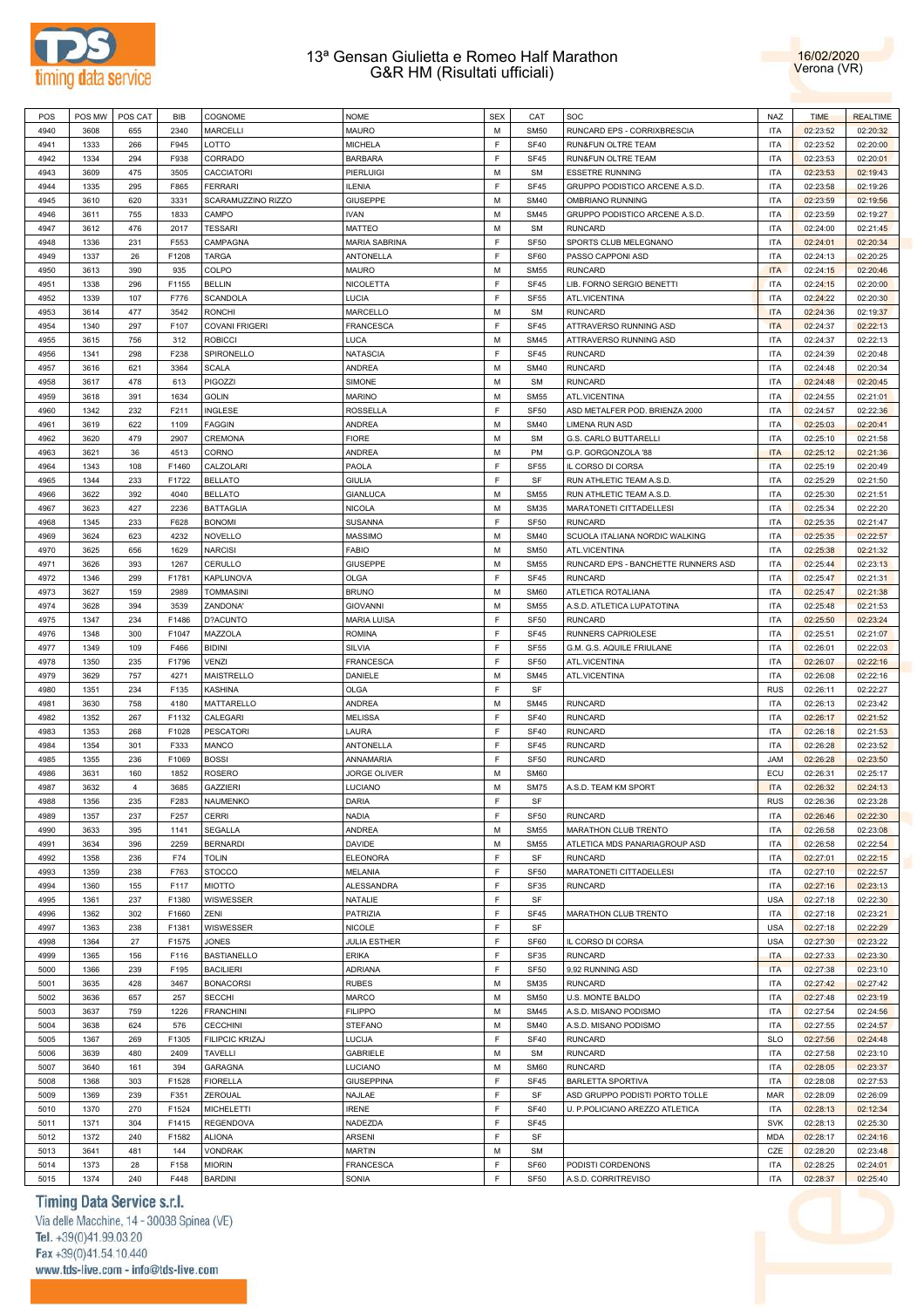



| POS  | POS MW | POS CAT      | BIB   | COGNOME             | <b>NOME</b>       | <b>SEX</b> | CAT         | SOC                                      | <b>NAZ</b> | <b>TIME</b> | <b>REALTIME</b> |
|------|--------|--------------|-------|---------------------|-------------------|------------|-------------|------------------------------------------|------------|-------------|-----------------|
| 5016 | 1375   | 241          | F453  | <b>MARCHETTO</b>    | DANIELA           | E          | <b>SF50</b> | A.S.D. CORRITREVISO                      | <b>ITA</b> | 02:28:37    | 02:25:41        |
|      |        |              |       |                     |                   |            |             |                                          |            |             |                 |
| 5017 | 1376   | 305          | F1334 | <b>PERINATO</b>     | NICOLETTA         | E          | <b>SF45</b> | READY TO RUN S.R.L                       | <b>ITA</b> | 02:28:40    | 02:24:32        |
| 5018 | 1377   | 306          | F742  | <b>ANDREI</b>       | MIHAELA           | E          | <b>SF45</b> | <b>RUNCARD</b>                           | <b>ITA</b> | 02:28:54    | 02:25:44        |
| 5019 | 3642   | 397          | 3990  | <b>MANFRIN</b>      | CLAUDIO           | M          | <b>SM55</b> | VICENZA MARATHON                         | <b>ITA</b> | 02:28:57    | 02:24:49        |
| 5020 | 3643   | 162          | 4511  | QUINTO              | <b>ANTONIO</b>    | M          | <b>SM60</b> |                                          | PHI        | 02:28:58    | 02:25:03        |
| 5021 | 3644   | 23           | 3061  | <b>RAVIELE</b>      | <b>ANTONIO</b>    | M          | <b>SM70</b> | <b>RUNNING TEAM MESTRE</b>               | <b>ITA</b> | 02:29:08    | 02:26:03        |
|      |        |              |       |                     |                   |            |             |                                          |            |             |                 |
| 5022 | 1378   | 110          | F1356 | <b>FUOCO</b>        | <b>TERESA</b>     | F          | <b>SF55</b> | RUNCARD EPS - INTERFORZE MODENA          | <b>ITA</b> | 02:29:14    | 02:26:22        |
| 5023 | 3645   | 760          | 946   | <b>FABBRETTI</b>    | <b>FLORIANO</b>   | M          | <b>SM45</b> | <b>RUNCARD</b>                           | <b>ITA</b> | 02:29:19    | 02:25:55        |
| 5024 | 3646   | 64           | 4244  | ZANINELLI           | <b>RENZO</b>      | M          | <b>SM65</b> | <b>RUNCARD</b>                           | <b>ITA</b> | 02:29:22    | 02:27:00        |
| 5025 | 1379   | 307          | F1416 | <b>BALDI</b>        | <b>STEFANIA</b>   | E          | <b>SF45</b> | <b>RUNCARD</b>                           | <b>ITA</b> | 02:29:23    | 02:25:10        |
|      |        |              | F1360 |                     | <b>FRANCESCA</b>  | E          |             | WOMEN IN RUN                             | <b>ITA</b> |             |                 |
| 5026 | 1380   | 157          |       | CONSERVA            |                   |            | SF35        |                                          |            | 02:29:31    | 02:25:17        |
| 5027 | 1381   | 242          | F829  | <b>BASTIANELLI</b>  | MANUELA           | E          | <b>SF50</b> | POL. PORTA SARAGOZZA                     | <b>ITA</b> | 02:29:40    | 02:26:28        |
| 5028 | 1382   | 271          | F137  | PIZZOLON            | <b>EMANUELA</b>   | E          | <b>SF40</b> | PERCORRERE IL SILE                       | <b>ITA</b> | 02:30:00    | 02:27:19        |
| 5029 | 1383   | 308          | F643  | <b>DUMITRU</b>      | CRISTINA NICOLETA | E          | <b>SF45</b> | <b>RUNCARD</b>                           | <b>ROU</b> | 02:30:04    | 02:27:10        |
| 5030 | 1384   | 158          | F371  | <b>ROZSAS</b>       | KITTI             | E          | SF35        | <b>RUNCARD</b>                           | <b>HUN</b> | 02:30:16    | 02:25:55        |
| 5031 | 3647   | 429          | 1345  | <b>BRAGA</b>        | <b>MICHELE</b>    | M          | <b>SM35</b> | <b>RUNCARD</b>                           | <b>ITA</b> | 02:30:16    | 02:27:17        |
|      |        |              |       |                     |                   |            |             |                                          |            |             |                 |
| 5032 | 3648   | 163          | 304   | <b>PAOLIN</b>       | <b>DIEGO</b>      | M          | <b>SM60</b> | <b>RUNCARD</b>                           | <b>ITA</b> | 02:30:23    | 02:26:10        |
| 5033 | 3649   | 761          | 2292  | <b>FOGLIA</b>       | SIMONE            | M          | <b>SM45</b> | <b>RUNCARD</b>                           | <b>ITA</b> | 02:30:31    | 02:26:27        |
| 5034 | 1385   | 309          | F284  | PALUMBO             | <b>EVA</b>        | F          | <b>SF45</b> | <b>GPDM LECCE</b>                        | <b>ITA</b> | 02:30:31    | 02:27:04        |
| 5035 | 3650   | 762          | 2546  | <b>BELLARDI</b>     | <b>MARCO</b>      | M          | <b>SM45</b> | G.P. ARREDAMENTI MAIANDI                 | <b>ITA</b> | 02:30:36    | 02:26:11        |
| 5036 | 1386   | $\mathbf{3}$ | F1250 | <b>CERUTI</b>       | COLOMBA           | E          | <b>SF70</b> | <b>MARATHON CREMONA</b>                  | <b>ITA</b> | 02:30:37    | 02:26:12        |
|      |        |              |       |                     |                   |            |             |                                          |            |             |                 |
| 5037 | 1387   | 310          | F802  | <b>FERRARINI</b>    | <b>BRUNA</b>      | E          | <b>SF45</b> | <b>RUNCARD</b>                           | <b>ITA</b> | 02:30:39    | 02:27:20        |
| 5038 | 3651   | 398          | 1649  | CARLETTI            | CARLO             | M          | <b>SM55</b> | <b>RUNCARD</b>                           | <b>ITA</b> | 02:30:40    | 02:27:18        |
| 5039 | 3652   | 164          | 1122  | <b>FRANZINI</b>     | <b>FRANCO</b>     | M          | <b>SM60</b> | <b>RUNCARD</b>                           | <b>ITA</b> | 02:30:40    | 02:27:21        |
| 5040 | 1388   | 272          | F1769 | <b>FRANZONI</b>     | <b>ILARIA</b>     | E          | <b>SF40</b> | ASS. POL. SCANDIANESE                    | <b>ITA</b> | 02:30:50    | 02:26:26        |
| 5041 | 1389   |              | F1297 | <b>REVERBERI</b>    | LINDA             | E          | <b>SF40</b> | <b>RUNCARD</b>                           | <b>ITA</b> |             | 02:26:25        |
|      |        | 273          |       |                     |                   |            |             |                                          |            | 02:30:50    |                 |
| 5042 | 1390   | 311          | F1154 | LODI LANCELLOTTI    | CINZIA            | E          | <b>SF45</b> | <b>RUNCARD</b>                           | <b>ITA</b> | 02:30:51    | 02:26:27        |
| 5043 | 1391   | 241          | F562  | <b>CICCOTELLI</b>   | <b>ERIKA</b>      | E          | SF          | IMPOSSIBLE226 TRIATHLON FORLI            | <b>ITA</b> | 02:31:15    | 02:27:02        |
| 5044 | 1392   | 312          | F1048 | <b>BIANCHETTI</b>   | <b>VERA</b>       | E          | <b>SF45</b> | RUNNERS CAPRIOLESE                       | <b>ITA</b> | 02:31:26    | 02:26:47        |
| 5045 | 3653   | 658          | 701   | CHLEBICZ            | PAWEŁ             | M          | <b>SM50</b> |                                          | <b>POL</b> | 02:31:32    | 02:26:53        |
|      |        |              |       |                     |                   | M          |             | <b>RUNCARD</b>                           |            |             |                 |
| 5046 | 3654   | 430          | 2999  | TEZZA               | <b>ALESSANDRO</b> |            | <b>SM35</b> |                                          | <b>ITA</b> | 02:31:40    | 02:30:28        |
| 5047 | 1393   | 111          | F184  | <b>DJUKIC</b>       | RADIJANA          | E          | <b>SF55</b> | <b>BANJA LUKA</b>                        |            | 02:31:41    | 02:29:29        |
| 5048 | 3655   | 165          | 536   | MARTELLO            | <b>ALBERTO</b>    | M          | <b>SM60</b> | PODISTI ADRIA                            | <b>ITA</b> | 02:31:42    | 02:28:23        |
| 5049 | 3656   | 166          | 4524  | <b>FABBRI</b>       | <b>GIROLAMO</b>   | M          | <b>SM60</b> | <b>BOSCAINI RUNNERS</b>                  | <b>ITA</b> | 02:31:47    | 02:29:14        |
| 5050 | 1394   | 242          | F1391 | ZAMBELLO            | SILVIA            | E          | SF          | ASD RUN IT                               | <b>ITA</b> | 02:31:47    | 02:28:04        |
|      |        |              |       | CO'                 |                   | E          |             |                                          | <b>ITA</b> |             |                 |
| 5051 | 1395   | 274          | F316  |                     | FRANCESCA         |            | <b>SF40</b> | <b>RUNCARD</b>                           |            | 02:31:47    | 02:29:32        |
| 5052 | 3657   | 659          | 3529  | <b>SCOGNAMIGLIO</b> | CIRO              | M          | <b>SM50</b> | A.S.D. AMATORI VESUVIO                   | <b>ITA</b> | 02:31:48    | 02:28:07        |
| 5053 | 1396   | 243          | F496  | <b>GREGUOLDO</b>    | SILVIA            | E          | SF          | <b>RUNCARD</b>                           | <b>ITA</b> | 02:31:48    | 02:27:21        |
| 5054 | 1397   | 112          | F934  | COMIOTTO            | <b>ROBERTA</b>    | E          | <b>SF55</b> | RUN&FUN OLTRE TEAM                       | <b>ITA</b> | 02:31:52    | 02:28:00        |
| 5055 | 1398   | 113          | F100  | ZAFFRA              | LAURA             | E          | <b>SF55</b> | G.P. S.ANGELA AVIS DESENZANO             | <b>ITA</b> | 02:31:58    | 02:27:44        |
| 5056 | 1399   | 243          | F1377 | <b>GRANATO</b>      | <b>GISELLA</b>    | E          | <b>SF50</b> | A.S.D. CENTRO FITNESS MONTELLO           | <b>ITA</b> | 02:31:58    | 02:27:44        |
|      |        |              |       |                     |                   |            |             |                                          |            |             |                 |
| 5057 | 1400   | 313          | F106  | <b>GHELFI</b>       | <b>MONICA</b>     | E          | SF45        | MODENA ATLETICA                          | <b>ITA</b> | 02:32:09    | 02:29:02        |
| 5058 | 3658   | 399          | 1779  | <b>FERRARI</b>      | DANIELE           | M          | <b>SM55</b> | RUNCARD EPS - ASD GRUPPO PODISTICO TANET | <b>ITA</b> | 02:32:20    | 02:28:56        |
| 5059 | 1401   | 114          | F462  | CASTELLANI          | <b>CRISTINA</b>   | E          | <b>SF55</b> | ASD CHIARCOSSO - HELP HAITI              | <b>ITA</b> | 02:32:25    | 02:29:48        |
| 5060 | 3659   | 660          | 3327  | <b>MONARI</b>       | <b>ENRICO</b>     | M          | <b>SM50</b> | POL. UNIONE 90                           | <b>ITA</b> | 02:32:28    | 02:30:48        |
| 5061 | 1402   | 244          | F1487 | <b>PINCA</b>        | <b>ROBERTA</b>    | F          | <b>SF50</b> | POL. UNIONE 90                           | <b>ITA</b> | 02:32:28    | 02:30:49        |
|      |        |              |       |                     |                   |            |             |                                          |            |             |                 |
| 5062 | 1403   | 314          | F867  | <b>SCHIAVI</b>      | SONIA             | E          | <b>SF45</b> | G.P. CODOGNO 82                          | <b>ITA</b> | 02:33:08    | 02:29:01        |
| 5063 | 1404   | 29           | F920  | <b>VERRINI</b>      | ANGELA            | E          | SF60        | <b>RUNCARD</b>                           | <b>ITA</b> | 02:33:24    | 02:28:54        |
| 5064 | 1405   | 115          | F921  | ROMAGNOLI           | <b>MILA</b>       | F          | SF55        | 9,92 RUNNING ASD                         | <b>ITA</b> | 02:33:24    | 02:28:54        |
| 5065 | 3660   | 763          | 1045  | <b>HOWARTH</b>      | ANDREW            | M          | <b>SM45</b> | <b>RUNCARD</b>                           | <b>GBR</b> | 02:33:41    | 02:30:28        |
| 5066 | 1406   | 116          | F1139 | <b>FICARAZZO</b>    | ANNAGRAZIA        | E          | <b>SF55</b> | A.S.D. CORRITREVISO                      | <b>ITA</b> | 02:33:47    | 02:30:51        |
|      |        |              |       | CARNICELLA          |                   | M          |             | <b>RUNCARD</b>                           |            |             |                 |
| 5067 | 3661   | 661          | 133   |                     | DANIELE           |            | <b>SM50</b> |                                          | <b>ITA</b> | 02:33:48    | 02:29:20        |
| 5068 | 1407   | 275          | F293  | RADI?IC             | <b>RENATA</b>     | E          | <b>SF40</b> | <b>RUNCARD</b>                           |            | 02:33:51    | 02:31:38        |
| 5069 | 3662   | 431          | 2061  | LEDRI               | LUCA LINO         | M          | <b>SM35</b> | RUNCARD                                  | <b>ITA</b> | 02:34:03    | 02:29:58        |
| 5070 | 1408   | 245          | F1279 | <b>ZELIOLI</b>      | <b>ROMINA</b>     | E          | <b>SF50</b> | ASS. POL. SCANDIANESE                    | <b>ITA</b> | 02:34:09    | 02:31:24        |
| 5071 | 3663   | 400          | 1195  | SALMASO             | <b>MASSIMO</b>    | M          | <b>SM55</b> | <b>RUNNERS DESIO</b>                     | <b>ITA</b> | 02:34:43    | 02:31:53        |
| 5072 | 1409   |              |       | LISSONI             |                   | E          |             |                                          | <b>ITA</b> |             |                 |
|      |        | 276          | F551  |                     | CRISTINA          |            | <b>SF40</b> | <b>RUNNERS DESIO</b>                     |            | 02:34:43    | 02:31:54        |
| 5073 | 1410   | 117          | F995  | <b>TUOKKO</b>       | SAILA             | E          | <b>SF55</b> | <b>RUNCARD</b>                           | <b>FIN</b> | 02:34:45    | 02:30:31        |
| 5074 | 3664   | 401          | 1303  | ANDREOLI            | <b>MARCO</b>      | M          | <b>SM55</b> | <b>RUNCARD</b>                           | <b>ITA</b> | 02:34:48    | 02:30:19        |
| 5075 | 1411   | 159          | F324  | ČAKARUN             | ANITA             | E          | SF35        |                                          | <b>CRO</b> | 02:34:50    | 02:31:11        |
| 5076 | 1412   | 277          | F433  | <b>PONTIROLLI</b>   | CHIARA            | E          | <b>SF40</b> | A.S.D. TEAM KM SPORT                     | <b>ITA</b> | 02:34:51    | 02:30:27        |
|      |        |              |       |                     |                   | E          |             |                                          |            |             |                 |
| 5077 | 1413   | 118          | F891  | <b>BOLZONELLA</b>   | PAOLA             |            | <b>SF55</b> | RUNNING TEAM MESTRE                      | <b>ITA</b> | 02:35:11    | 02:31:53        |
| 5078 | 1414   | 119          | F900  | <b>RICCATO</b>      | <b>MONICA</b>     | E          | <b>SF55</b> | RUNNING TEAM MESTRE                      | <b>ITA</b> | 02:35:13    | 02:31:54        |
| 5079 | 1415   | 246          | F985  | <b>SCOTUCCI</b>     | SIMONA            | E          | <b>SF50</b> | ATL.VALDOBBIADENE G.S.A.                 | <b>ITA</b> | 02:35:13    | 02:31:02        |
| 5080 | 1416   | 120          | F977  | <b>GIACOMEL</b>     | <b>GIUSEPPINA</b> | E          | <b>SF55</b> | ATL.VALDOBBIADENE G.S.A.                 | <b>ITA</b> | 02:35:13    | 02:31:02        |
| 5081 | 1417   | 247          | F975  | <b>PARUZZOLO</b>    | <b>NADIA</b>      | E          | <b>SF50</b> | ATL.VALDOBBIADENE G.S.A.                 | <b>ITA</b> | 02:35:13    | 02:31:01        |
|      |        |              |       |                     |                   | E          |             |                                          |            |             |                 |
| 5082 | 1418   | 121          | F976  | COMARELLA           | <b>GRAZIA</b>     |            | <b>SF55</b> | ATL.VALDOBBIADENE G.S.A.                 | <b>ITA</b> | 02:35:14    | 02:31:01        |
| 5083 | 3665   | 65           | 465   | AL l'               | <b>GIUSEPPE</b>   | M          | <b>SM65</b> | A.S.D. GRUPPO GENERALI TRIESTE           | <b>ITA</b> | 02:35:23    | 02:32:36        |
| 5084 | 1419   | 315          | F183  | <b>MIRKOVIC</b>     | TANJA             | E          | <b>SF45</b> | <b>BANJA LUKA</b>                        |            | 02:35:26    | 02:33:14        |
| 5085 | 3666   | 662          | 4502  | RALLO               | PIETRO SALVATORE  | M          | <b>SM50</b> | <b>RUNCARD</b>                           | <b>ITA</b> | 02:35:50    | 02:31:40        |
| 5086 | 1420   | 244          | F1799 | <b>SARDINA</b>      | CARLA             | F          | SF          | <b>RUNCARD</b>                           | <b>ITA</b> | 02:35:51    | 02:31:40        |
|      |        |              |       |                     |                   | E          |             |                                          |            |             |                 |
| 5087 | 1421   | 160          | F477  | MEGA                | SABRINA           |            | SF35        |                                          | <b>BRA</b> | 02:35:56    | 02:33:46        |
| 5088 | 1422   | 122          | F1046 | <b>TENGATTINI</b>   | SILVIA            | E          | <b>SF55</b> | RUNNERS CAPRIOLESE                       | <b>ITA</b> | 02:35:59    | 02:31:20        |
| 5089 | 3667   | 663          | 1027  | NARDUZZI            | PIETRO            | M          | <b>SM50</b> | <b>RUNCARD</b>                           | <b>ITA</b> | 02:36:00    | 02:32:01        |
| 5090 | 1423   | 245          | F180  | <b>MICHALSKA</b>    | ZUZANNA           | E          | SF          |                                          | POL        | 02:36:22    | 02:32:04        |
| 5091 | 1424   | 248          | F1749 | <b>FALCHETTO</b>    | <b>BARBARA</b>    | E          | <b>SF50</b> | RUNCARD                                  | <b>ITA</b> | 02:36:28    | 02:31:51        |
|      |        |              |       |                     |                   |            |             |                                          |            |             |                 |

# Timing Data Service s.r.l.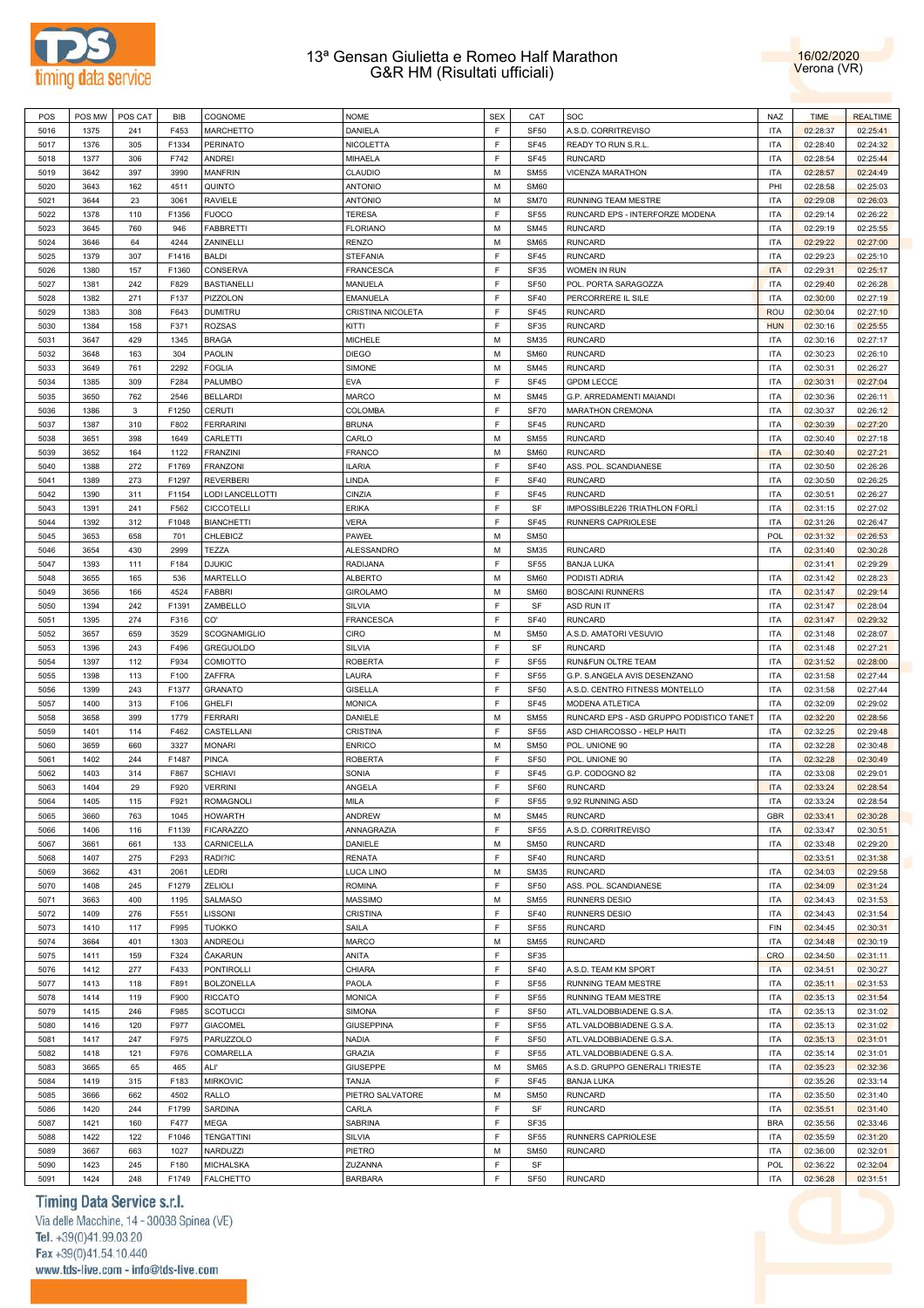



| POS  | POS MW | POS CAT | <b>BIB</b> | COGNOME             | <b>NOME</b>        | <b>SEX</b> | CAT              | SOC                            | <b>NAZ</b> | <b>TIME</b> | <b>REALTIME</b> |
|------|--------|---------|------------|---------------------|--------------------|------------|------------------|--------------------------------|------------|-------------|-----------------|
| 5092 | 1425   | 123     | F2205      | CURATOLO            | ANNA               | F          | <b>SF55</b>      | MARATHON CLUB TRENTO           | <b>ITA</b> | 02:36:31    | 02:32:36        |
| 5093 | 1426   | 124     | F1476      | <b>FORMENTON</b>    | <b>MICHELA</b>     | E          | <b>SF55</b>      | RUNNING TEAM MESTRE            | <b>ITA</b> | 02:36:44    | 02:33:27        |
|      |        |         | F264       | <b>ANTONELLI</b>    | CRISTINA           | F          | SF               |                                | <b>ITA</b> |             | 02:36:34        |
| 5094 | 1427   | 246     |            |                     |                    |            |                  | JUVENIA SSD A.R.L              |            | 02:36:49    |                 |
| 5095 | 1428   | 249     | F1412      | <b>AGOSTINI</b>     | <b>GABRIELLA</b>   | E          | SF <sub>50</sub> | MARATONETI CITTADELLESI        | <b>ITA</b> | 02:36:51    | 02:32:40        |
| 5096 | 1429   | 278     | F996       | CHIEPPE             | SILVIA             | F          | <b>SF40</b>      | <b>RUNCARD</b>                 | <b>ITA</b> | 02:36:56    | 02:32:53        |
| 5097 | 3668   | 625     | 2062       | ZIVELONGHI          | DANIELE            | M          | <b>SM40</b>      | <b>RUNCARD</b>                 | <b>ITA</b> | 02:36:57    | 02:32:54        |
| 5098 | 1430   | 125     | F233       | PODGORAC            | SNJEZANA           | F          | <b>SF55</b>      |                                |            | 02:36:59    | 02:34:45        |
| 5099 | 1431   | 30      | F883       | <b>FRANCESCHI</b>   | CRISTINA           | F          | SF60             | RUNNING TEAM MESTRE            | <b>ITA</b> | 02:37:02    | 02:33:09        |
| 5100 | 1432   | 250     | F608       | GIOFRÈ              | CATERINA           | F          | SF <sub>50</sub> | <b>RUNCARD</b>                 | <b>ITA</b> | 02:37:02    | 02:33:10        |
| 5101 | 1433   | 251     | F1418      | <b>BROLLO</b>       | PAOLA              | F          | SF <sub>50</sub> | <b>AZZANO RUNNERS</b>          | <b>ITA</b> | 02:37:04    | 02:33:10        |
| 5102 | 1434   | 279     | F526       | <b>MESSORI</b>      | NATASCIA           | F          | <b>SF40</b>      | <b>RUNCARD</b>                 | <b>ITA</b> | 02:37:21    | 02:34:18        |
|      | 3669   |         | 2533       | <b>PAVESI</b>       | <b>RICCARDO</b>    | M          | <b>SM40</b>      | OMBRIANO RUNNING               | <b>ITA</b> | 02:37:27    | 02:33:22        |
| 5103 |        | 626     |            |                     |                    |            |                  |                                |            |             |                 |
| 5104 | 3670   | 764     | 1342       | <b>FIORENTINO</b>   | <b>SERGIO</b>      | М          | <b>SM45</b>      | RUNNING OLTREPO'               | <b>ITA</b> | 02:37:34    | 02:34:52        |
| 5105 | 1435   | 280     | F182       | <b>COLIC</b>        | <b>ALEKSANDRA</b>  | F          | <b>SF40</b>      | <b>BANJA LUKA</b>              |            | 02:37:45    | 02:35:32        |
| 5106 | 3671   | 66      | 3574       | <b>BIRAGHI</b>      | <b>GIOVANNI</b>    | М          | <b>SM65</b>      | <b>RUNCARD</b>                 | <b>ITA</b> | 02:37:58    | 02:32:56        |
| 5107 | 3672   | 432     | 3137       | <b>DIMARTINO</b>    | SALVATORE          | M          | <b>SM35</b>      | <b>RUNCARD</b>                 | <b>ITA</b> | 02:38:07    | 02:35:15        |
| 5108 | 3673   | 765     | 4506       | MATTARELLO          | MASSIMO            | М          | <b>SM45</b>      | <b>RUNCARD</b>                 | <b>ITA</b> | 02:38:20    | 02:35:50        |
| 5109 | 1436   | 31      | F931       | DE MARI             | CLAUDIA            | F          | SF60             | PIETRO MICCA BIELLA RUNNING    | <b>ITA</b> | 02:38:23    | 02:36:14        |
| 5110 | 3674   | 627     | 564        | <b>TASETTI</b>      | DAMIANO            | М          | <b>SM40</b>      | <b>RUNCARD</b>                 | <b>ITA</b> | 02:38:28    | 02:35:56        |
| 5111 | 1437   | 32      | F239       | DI GIACOMO          | NICOLETTA          | F          | SF60             | G.P. AVIS SUZZARA              | <b>ITA</b> | 02:38:44    | 02:36:37        |
| 5112 | 1438   | 316     | F101       | BERNARDELLI         | LARA               | E          | SF45             | G.S. CARLO BUTTARELLI          | <b>ITA</b> | 02:39:09    | 02:34:50        |
|      |        |         |            |                     |                    |            |                  |                                |            |             |                 |
| 5113 | 1439   | 281     | F475       | <b>PISANO</b>       | <b>BARBARA</b>     | E          | <b>SF40</b>      | PRO AVIS CASTELNUOVO MAGRA     | <b>ITA</b> | 02:39:12    | 02:35:05        |
| 5114 | 1440   | 247     | F359       | CHISELIOV           | <b>VICTORIA</b>    | F          | SF               |                                | <b>MDA</b> | 02:39:13    | 02:35:26        |
| 5115 | 1441   | 282     | F358       | CHISELIOV           | NATALIA            | E          | <b>SF40</b>      |                                | <b>MDA</b> | 02:39:14    | 02:35:27        |
| 5116 | 1442   | 317     | F1742      | <b>DIANA</b>        | ANTONELLA          | E          | SF45             | ASD REGGIA RUNNING             | <b>ITA</b> | 02:39:24    | 02:34:44        |
| 5117 | 3675   | 664     | 1309       | <b>FORNASIER</b>    | <b>MORENO</b>      | M          | <b>SM50</b>      | <b>RUNCARD</b>                 | <b>ITA</b> | 02:39:36    | 02:36:16        |
| 5118 | 1443   | 252     | F240       | CAMPIONE            | LIA                | E          | SF50             | <b>RUNCARD</b>                 | <b>ITA</b> | 02:39:52    | 02:36:00        |
| 5119 | 1444   | 253     | F1447      | <b>TONIATO</b>      | <b>MARIALUISA</b>  | E          | SF <sub>50</sub> | ATL.VICENTINA                  | <b>ITA</b> | 02:39:55    | 02:36:17        |
| 5120 | 3676   | 67      | 1532       | CATTARUZZA          | <b>ALBERTO</b>     | M          | <b>SM65</b>      | PODISTI CORDENONS              | <b>ITA</b> | 02:39:58    | 02:35:21        |
| 5121 | 3677   | 167     | 196        | <b>BONAMINI</b>     | PIETRO             | M          | <b>SM60</b>      | <b>RUNCARD</b>                 | <b>ITA</b> | 02:40:34    | 02:36:25        |
|      |        |         |            |                     |                    |            |                  | RUNNING TEAM MESTRE            |            |             |                 |
| 5122 | 3678   | 68      | 1888       | SPERANZONI          | <b>RENATO</b>      | M          | <b>SM65</b>      |                                | <b>ITA</b> | 02:41:04    | 02:37:36        |
| 5123 | 1445   | 248     | F2207      | GRILLO              | DANIELA COSTANZA   | F          | SF               | <b>RUNCARD</b>                 | <b>ITA</b> | 02:41:07    | 02:36:36        |
| 5124 | 3679   | 402     | 2015       | DI BIASIO           | ANDREA             | М          | <b>SM55</b>      | <b>RUNCARD</b>                 | <b>ITA</b> | 02:41:12    | 02:37:51        |
| 5125 | 3680   | 168     | 3278       | <b>MOSCARDINI</b>   | WILLIAM            | M          | <b>SM60</b>      | <b>RUNCARD</b>                 | <b>ITA</b> | 02:41:27    | 02:38:47        |
| 5126 | 1446   | 161     | F261       | CALIGARI            | <b>MONICA</b>      | F          | SF35             | <b>RUNCARD</b>                 | SUI        | 02:41:52    | 02:36:59        |
| 5127 | 1447   | 162     | F1511      | <b>STECHER</b>      | ANITA              | F          | SF35             |                                | AUT        | 02:41:53    | 02:36:59        |
| 5128 | 1448   | 126     | F599       | CARIANI             | VALERIA            | F          | <b>SF55</b>      | TREVISATLETICA                 | <b>ITA</b> | 02:41:53    | 02:39:12        |
| 5129 |        |         |            |                     |                    |            |                  |                                |            |             |                 |
|      |        |         |            |                     |                    |            |                  |                                |            |             |                 |
|      | 3681   | 665     | 2140       | <b>BORGOGNONI</b>   | MAURIZIO           | М          | <b>SM50</b>      | ATL.AMAT.OSIMO                 | <b>ITA</b> | 02:41:53    | 02:37:00        |
| 5130 | 1449   | 249     | F600       | <b>STEFANI</b>      | FRANCESCA VITTORIA | F          | SF               | TREVISATLETICA                 | <b>ITA</b> | 02:41:53    | 02:39:12        |
| 5131 | 3682   | 628     | 3550       | ZANON               | <b>FABIANO</b>     | М          | <b>SM40</b>      | <b>RUNCARD</b>                 | <b>ITA</b> | 02:42:01    | 02:37:25        |
| 5132 | 1450   | 250     | F710       | MENEGUZ             | <b>GIADA</b>       | F          | SF               | <b>RUNCARD</b>                 | <b>ITA</b> | 02:42:01    | 02:37:25        |
| 5133 | 1451   | 283     | F403       | ANDREONI            | EMANUELA           | F          | <b>SF40</b>      | <b>GS RUN FOR MIKE ASD</b>     | <b>ITA</b> | 02:42:27    | 02:39:22        |
| 5134 | 3683   | 403     | 445        | <b>BRIONI</b>       | <b>STEFANO</b>     | М          | <b>SM55</b>      | ATLETICA GUASTALLA REGGIOLO    | <b>ITA</b> | 02:42:38    | 02:39:18        |
| 5135 | 3684   | 404     | 3075       | <b>BUCCHINI</b>     | PAOLO              | М          | <b>SM55</b>      | ATLETICA VALLE DI CEMBRA       | <b>ITA</b> | 02:42:50    | 02:39:00        |
| 5136 | 1452   | 284     | F635       | JIANU               | CLAUDIA            | F          | <b>SF40</b>      | <b>RUNCARD</b>                 | ROU        | 02:42:51    | 02:39:57        |
| 5137 | 1453   | 33      | F1333      | <b>GARATTI</b>      | ANGIOLINA          | F          | SF60             | MARATHON CREMONA               | <b>ITA</b> | 02:43:03    | 02:40:36        |
| 5138 | 1454   | 254     | F1691      | <b>MARCHEGGIANI</b> | STEFANIA           | F          | SF <sub>50</sub> | <b>RUNCARD</b>                 | <b>ITA</b> | 02:43:04    | 02:39:20        |
|      | 3685   | 24      |            |                     |                    | M          |                  | ATL. IRIENSE VOGHERA           |            |             |                 |
| 5139 |        |         | 4535       | <b>VENCIA</b>       | <b>MARIO</b>       | E          | <b>SM70</b>      |                                | <b>ITA</b> | 02:43:20    | 02:40:30        |
| 5140 | 1455   | 318     | F78        | CAMPION             | LAURA              |            | <b>SF45</b>      | <b>SALCUS</b>                  | <b>ITA</b> | 02:43:54    | 02:39:44        |
| 5141 | 3686   | 766     | 210        | <b>BACCHIEGA</b>    | <b>NICOLA</b>      | M          | <b>SM45</b>      | <b>SALCUS</b>                  | <b>ITA</b> | 02:43:54    | 02:39:44        |
| 5142 | 1456   | 255     | F2223      | ALZANI              | CRISTINA           | E          | <b>SF50</b>      | POL. DIL. SANRAFEL             | <b>ITA</b> | 02:44:17    | 02:39:41        |
| 5143 | 3687   | 25      | 797        | RADAELLI            | <b>GIUSEPPE</b>    | M          | <b>SM70</b>      | A.S.D. PODISTI CARUGATE        | <b>ITA</b> | 02:44:59    | 02:42:10        |
| 5144 | 1457   | 163     | F1029      | FAPPANI             | ALESSANDRA         | F          | SF35             | <b>RUNCARD</b>                 | <b>ITA</b> | 02:45:19    | 02:41:03        |
| 5145 | 1458   | 251     | F494       | <b>D'IMPERIO</b>    | MARIAPAOLA         | F          | SF               | <b>RUNCARD</b>                 | <b>ITA</b> | 02:45:43    | 02:41:51        |
| 5146 | 1459   | 256     | F887       | LUGATO              | <b>ELISABETTA</b>  | F          | <b>SF50</b>      | RUNNING TEAM MESTRE            | <b>ITA</b> | 02:45:59    | 02:42:42        |
| 5147 | 3688   | 69      | 1876       | LUCCHIARI           | ANDREA             | М          | <b>SM65</b>      | RUNNING TEAM MESTRE            | <b>ITA</b> | 02:46:00    | 02:42:55        |
| 5148 | 1460   | 285     | F203       | COSSU               | <b>ELSA</b>        | F          | <b>SF40</b>      | C.T.L. 3 ATLETICA              | <b>ITA</b> | 02:46:01    | 02:41:49        |
| 5149 | 3689   | 629     | 2585       | <b>MARTINELLI</b>   | SILVANO            | М          | <b>SM40</b>      | <b>RUNCARD</b>                 | <b>ITA</b> | 02:46:04    | 02:42:58        |
|      | 3690   |         |            |                     |                    |            |                  |                                |            |             |                 |
| 5150 |        | 70      | 2685       | <b>VICINI</b>       | <b>GIANFRANCO</b>  | М          | <b>SM65</b>      | MARATHON CREMONA               | <b>ITA</b> | 02:46:09    | 02:43:37        |
| 5151 | 1461   | 252     | F805       | <b>LEGGIO</b>       | <b>GIOVANNA</b>    | F          | SF               | <b>RUNCARD</b>                 | <b>ITA</b> | 02:46:19    | 02:43:49        |
| 5152 | 3691   | 630     | 1718       | <b>BANDINI</b>      | <b>THOMAS</b>      | М          | <b>SM40</b>      | CORRI FORREST ASSOCIAZIONE SPO | <b>ITA</b> | 02:46:19    | 02:43:50        |
| 5153 | 3692   | 666     | 4508       | CORNO               | <b>MILCO</b>       | М          | <b>SM50</b>      | G.P. GORGONZOLA '88            | <b>ITA</b> | 02:46:55    | 02:43:18        |
| 5154 | 3693   | 631     | 2030       | CASARI              | <b>JIMMY</b>       | М          | <b>SM40</b>      | <b>RUNCARD</b>                 | <b>ITA</b> | 02:47:32    | 02:44:52        |
| 5155 | 1462   | 286     | F964       | ILARI               | EVELJN             | F          | <b>SF40</b>      | <b>RUNCARD</b>                 | <b>ITA</b> | 02:47:32    | 02:44:53        |
| 5156 | 3694   | 405     | 1874       | GANDOLFO            | PIETRO             | М          | <b>SM55</b>      | RUNNING TEAM MESTRE            | <b>ITA</b> | 02:47:40    | 02:44:20        |
| 5157 | 3695   | 169     | 1890       | <b>FIOR</b>         | MAURO              | М          | SM60             | RUNNING TEAM MESTRE            | <b>ITA</b> | 02:47:40    | 02:44:19        |
| 5158 | 1463   | 257     | F549       | PELLEGATTA          | LAURA              | F          | SF <sub>50</sub> | RUNNERS DESIO                  | <b>ITA</b> | 02:48:15    | 02:45:24        |
| 5159 | 3696   | 667     | 3845       | QUARESMINI          | <b>GIORGIO</b>     | М          | <b>SM50</b>      | ATL. FRANCIACORTA              | <b>ITA</b> | 02:48:16    | 02:44:37        |
|      |        |         |            |                     |                    |            |                  |                                |            |             |                 |
| 5160 | 1464   | 127     | F587       | <b>FIORETTI</b>     | CRISTINA           | F          | <b>SF55</b>      | <b>RUNCARD</b>                 | <b>ITA</b> | 02:48:19    | 02:43:40        |
| 5161 | 3697   | 482     | 3436       | VINTILA             | <b>ION</b>         | М          | <b>SM</b>        | <b>RUNCARD</b>                 | <b>MDA</b> | 02:48:19    | 02:43:58        |
| 5162 | 1465   | 253     | F191       | MORA-SIMONYAN       | LILIT              | F          | SF               |                                | ARM        | 02:49:31    | 02:44:51        |
| 5163 | 1466   | 128     | F904       | CARNIO              | ROSSELLA           | F          | <b>SF55</b>      | RUNNING TEAM MESTRE            | <b>ITA</b> | 02:49:37    | 02:45:45        |
| 5164 | 1467   | 34      | F896       | <b>BRESOLIN</b>     | ANNA               | F          | SF60             | RUNNING TEAM MESTRE            | <b>ITA</b> | 02:49:56    | 02:46:39        |
| 5165 | 1468   | 258     | F902       | GREGO               | SUSANNA            | F          | SF <sub>50</sub> | RUNNING TEAM MESTRE            | <b>ITA</b> | 02:49:56    | 02:46:39        |
| 5166 | 3698   | 767     | 601        | SIMONE              | <b>RICCARDO</b>    | М          | <b>SM45</b>      | LYCEUM ROMA XIII A.P.D.        | <b>ITA</b> | 02:50:08    | 02:45:41        |

# Timing Data Service s.r.l.